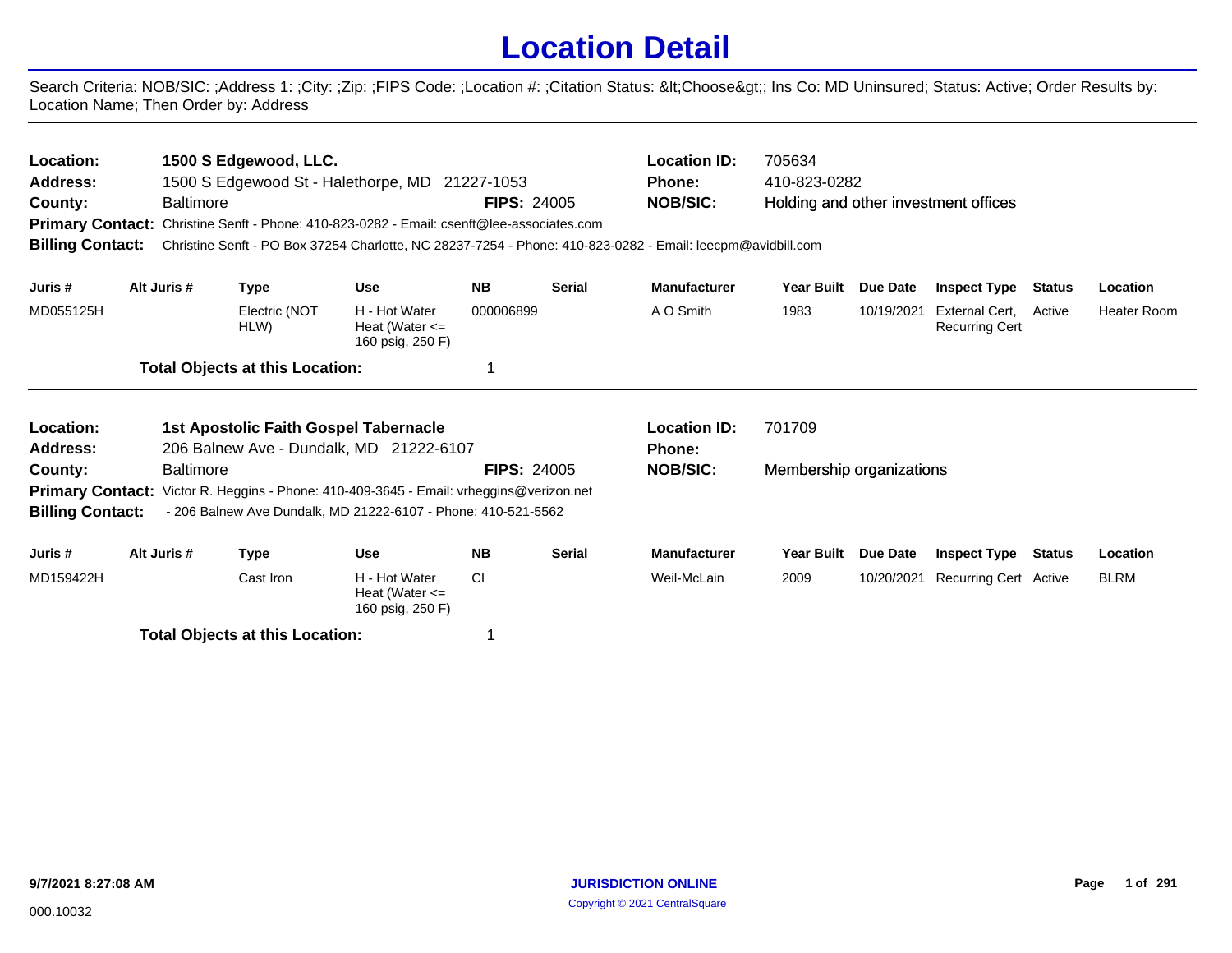| Location:<br><b>Address:</b><br>County:<br><b>Billing Contact:</b> | <b>Baltimore</b>                                                                                                                         | <b>3 Brothers Italian Restaurant</b><br>3611 Washington Blvd Ste 108 - Halethorpe, MD 21227-1667<br>Primary Contact: 3 Brothers Italian Restaurant |                                | <b>FIPS: 24005</b> | <b>Location ID:</b><br><b>Phone:</b><br><b>NOB/SIC:</b>                                                                                                                     | 4038774                                                 |                                    |                                  |                                    |
|--------------------------------------------------------------------|------------------------------------------------------------------------------------------------------------------------------------------|----------------------------------------------------------------------------------------------------------------------------------------------------|--------------------------------|--------------------|-----------------------------------------------------------------------------------------------------------------------------------------------------------------------------|---------------------------------------------------------|------------------------------------|----------------------------------|------------------------------------|
| Juris #                                                            | Alt Juris #                                                                                                                              | Type                                                                                                                                               | Use                            | <b>NB</b>          | <b>Serial</b>                                                                                                                                                               | <b>Manufacturer</b>                                     | Year Built Due Date                | <b>Inspect Type Status</b>       | Location                           |
| MD167279V                                                          |                                                                                                                                          | <b>Vertical Unfired</b><br>Pressure Vessel<br>w/comment                                                                                            | V - Storage<br>(Cryogenic)     | 000118730          |                                                                                                                                                                             | MVE Inc                                                 | 2000                               | 08/26/2022 Recurring Cert Active | Outside Rear of<br><b>Building</b> |
|                                                                    |                                                                                                                                          | <b>Total Objects at this Location:</b>                                                                                                             |                                | 1                  |                                                                                                                                                                             |                                                         |                                    |                                  |                                    |
| Location:<br>Address:<br>County:<br><b>Billing Contact:</b>        | 5 Guys Arc3)<br><b>Baltimore</b><br>Primary Contact: 5 Guys Arc3)                                                                        | 1401 Merritt Blvd - Dundalk, MD 21222-2140                                                                                                         |                                | <b>FIPS: 24005</b> | <b>Location ID:</b><br>Phone:<br><b>NOB/SIC:</b><br>Charlie Patterson - PO Box 26269 Richmond, VA 23260-6269 - Phone: 804-644-4521 - Email: charlie.patterson@arc3gases.com | 4039044                                                 |                                    |                                  |                                    |
| Juris #                                                            | Alt Juris #                                                                                                                              | Type                                                                                                                                               | <b>Use</b>                     | <b>NB</b>          | <b>Serial</b>                                                                                                                                                               | <b>Manufacturer</b>                                     | Year Built Due Date                | <b>Inspect Type Status</b>       | Location                           |
| MD168349V                                                          |                                                                                                                                          | <b>Vertical Unfired</b><br>Pressure Vessel<br>w/comment                                                                                            | V - Storage<br>(Cryogenic)     | 000119782          |                                                                                                                                                                             | MVE                                                     | 2000                               | 08/27/2022 Recurring Cert Active | Kitchen                            |
|                                                                    |                                                                                                                                          | <b>Total Objects at this Location:</b>                                                                                                             |                                | $\mathbf 1$        |                                                                                                                                                                             |                                                         |                                    |                                  |                                    |
| Location:<br>Address:<br>County:<br><b>Billing Contact:</b>        | 7 Eleven<br>204 Bowleys Quarters Rd - Middle River, MD 21220-2926<br><b>FIPS: 24005</b><br><b>Baltimore</b><br>Primary Contact: 7 Eleven |                                                                                                                                                    |                                |                    |                                                                                                                                                                             | <b>Location ID:</b><br><b>Phone:</b><br><b>NOB/SIC:</b> | 3628136<br><b>Industrial Gases</b> |                                  |                                    |
| Juris #                                                            | Alt Juris #                                                                                                                              | Type                                                                                                                                               | Use                            | <b>NB</b>          | <b>Serial</b>                                                                                                                                                               | <b>Manufacturer</b>                                     | Year Built Due Date                | <b>Inspect Type Status</b>       | Location                           |
| MD142891V                                                          |                                                                                                                                          | <b>Vertical Unfired</b><br>Pressure Vessel<br>w/comment                                                                                            | V - Storage (NOT<br>Cryogenic) | 000210596          |                                                                                                                                                                             | <b>CHART</b>                                            | 2010                               | 01/11/2022 Recurring Cert Active | Store Room                         |
|                                                                    |                                                                                                                                          | <b>Total Objects at this Location:</b>                                                                                                             |                                | -1                 |                                                                                                                                                                             |                                                         |                                    |                                  |                                    |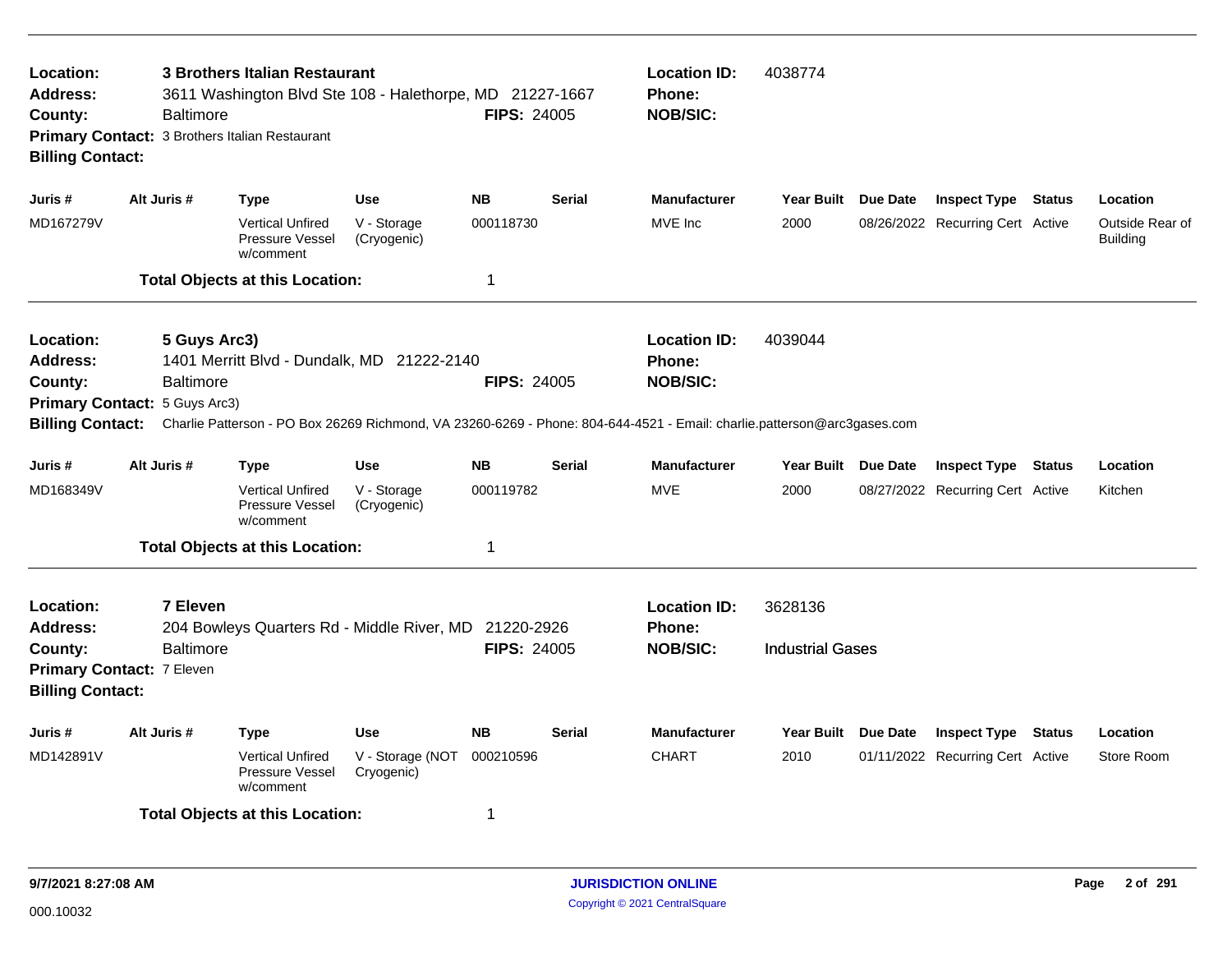| Location:<br>Address:                                              | 7 Eleven                                                                                                                                                                | 25 Eastern Blvd - Essex, MD 21221-7055                                                                                                                                                                                                                                          |                                |                    |                     | <b>Location ID:</b><br><b>Phone:</b>                    | 3628365                 |                                  |        |                             |
|--------------------------------------------------------------------|-------------------------------------------------------------------------------------------------------------------------------------------------------------------------|---------------------------------------------------------------------------------------------------------------------------------------------------------------------------------------------------------------------------------------------------------------------------------|--------------------------------|--------------------|---------------------|---------------------------------------------------------|-------------------------|----------------------------------|--------|-----------------------------|
| County:<br><b>Billing Contact:</b>                                 | <b>Baltimore</b><br>Primary Contact: 7 Eleven                                                                                                                           |                                                                                                                                                                                                                                                                                 |                                | <b>FIPS: 24005</b> |                     | <b>NOB/SIC:</b>                                         | <b>Industrial Gases</b> |                                  |        |                             |
| Juris #                                                            | Alt Juris #                                                                                                                                                             | Type                                                                                                                                                                                                                                                                            | <b>Use</b>                     | <b>NB</b>          | <b>Serial</b>       | <b>Manufacturer</b>                                     | Year Built Due Date     | <b>Inspect Type Status</b>       |        | Location                    |
| MD147723V                                                          |                                                                                                                                                                         | <b>Vertical Unfired</b><br>Pressure Vessel<br>w/comment                                                                                                                                                                                                                         | V - Storage (NOT<br>Cryogenic) | 000007292          |                     | <b>BTIC</b>                                             | 2012                    | 10/15/2021 Recurring Cert Active |        | Store Room                  |
|                                                                    |                                                                                                                                                                         | <b>Total Objects at this Location:</b>                                                                                                                                                                                                                                          |                                | 1                  |                     |                                                         |                         |                                  |        |                             |
| Location:<br><b>Address:</b>                                       | 7 Eleven<br>6223 N Charles St - Baltimore, MD 21212-1113<br>Baltimore<br><b>FIPS: 24005</b>                                                                             |                                                                                                                                                                                                                                                                                 |                                |                    |                     |                                                         | 3628094                 |                                  |        |                             |
| County:<br><b>Primary Contact:</b><br><b>Billing Contact:</b>      |                                                                                                                                                                         | NuCO2-Regulatory (MD BPV) - Phone: 800-472-2855 - Email: regulatory@nuco2.com                                                                                                                                                                                                   |                                |                    |                     | <b>NOB/SIC:</b>                                         |                         |                                  |        |                             |
| Juris #                                                            | - 2800 SE Market PI Stuart, FL 34997-4965 - Phone: 800-472-2855 - Email: regulatory@nuco2.com<br>Alt Juris #<br><b>NB</b><br><b>Type</b><br><b>Use</b><br><b>Serial</b> |                                                                                                                                                                                                                                                                                 |                                |                    |                     | <b>Manufacturer</b>                                     | Year Built Due Date     | <b>Inspect Type Status</b>       |        | Location                    |
| MD142441V                                                          | A771971                                                                                                                                                                 | <b>Vertical Unfired</b><br>Pressure Vessel<br>w/comment                                                                                                                                                                                                                         | V - Storage<br>(Cryogenic)     | 000210911          | 31005075            | <b>CHART</b>                                            | 2010                    | 01/19/2022 Recurring Cert Active |        | Store Room                  |
|                                                                    |                                                                                                                                                                         | <b>Total Objects at this Location:</b>                                                                                                                                                                                                                                          |                                | 1                  |                     |                                                         |                         |                                  |        |                             |
| Location:<br><b>Address:</b><br>County:<br><b>Billing Contact:</b> | <b>Baltimore</b>                                                                                                                                                        | 7 Eleven (NuCo2) # 313455<br>6751 Windsor Mill Rd - Baltimore, MD 21207-4333<br>Primary Contact: NuCO2-Regulatory (MD BPV) - Phone: 800-472-2855 - Email: regulatory@nuco2.com<br>- 2800 SE Market PI Stuart, FL 34997-4965 - Phone: 800-472-2855 - Email: regulatory@nuco2.com |                                | <b>FIPS: 24005</b> |                     | <b>Location ID:</b><br><b>Phone:</b><br><b>NOB/SIC:</b> | 3628079                 |                                  |        |                             |
| Juris #                                                            | Alt Juris #                                                                                                                                                             | Type                                                                                                                                                                                                                                                                            | <b>Use</b>                     | <b>NB</b>          | <b>Serial</b>       | <b>Manufacturer</b>                                     | Year Built Due Date     | <b>Inspect Type</b>              | Status | Location                    |
| MD156463V                                                          |                                                                                                                                                                         | <b>Vertical Unfired</b><br><b>Pressure Vessel</b><br>w/comment                                                                                                                                                                                                                  | V - Storage<br>(Cryogenic)     | 000027406          | SNECE89E296 MVE Inc |                                                         | 1989                    | 12/18/2020 Recurring Cert Active |        | <b>Inside Store</b><br>Room |
|                                                                    |                                                                                                                                                                         | <b>Total Objects at this Location:</b>                                                                                                                                                                                                                                          |                                | 1                  |                     |                                                         |                         |                                  |        |                             |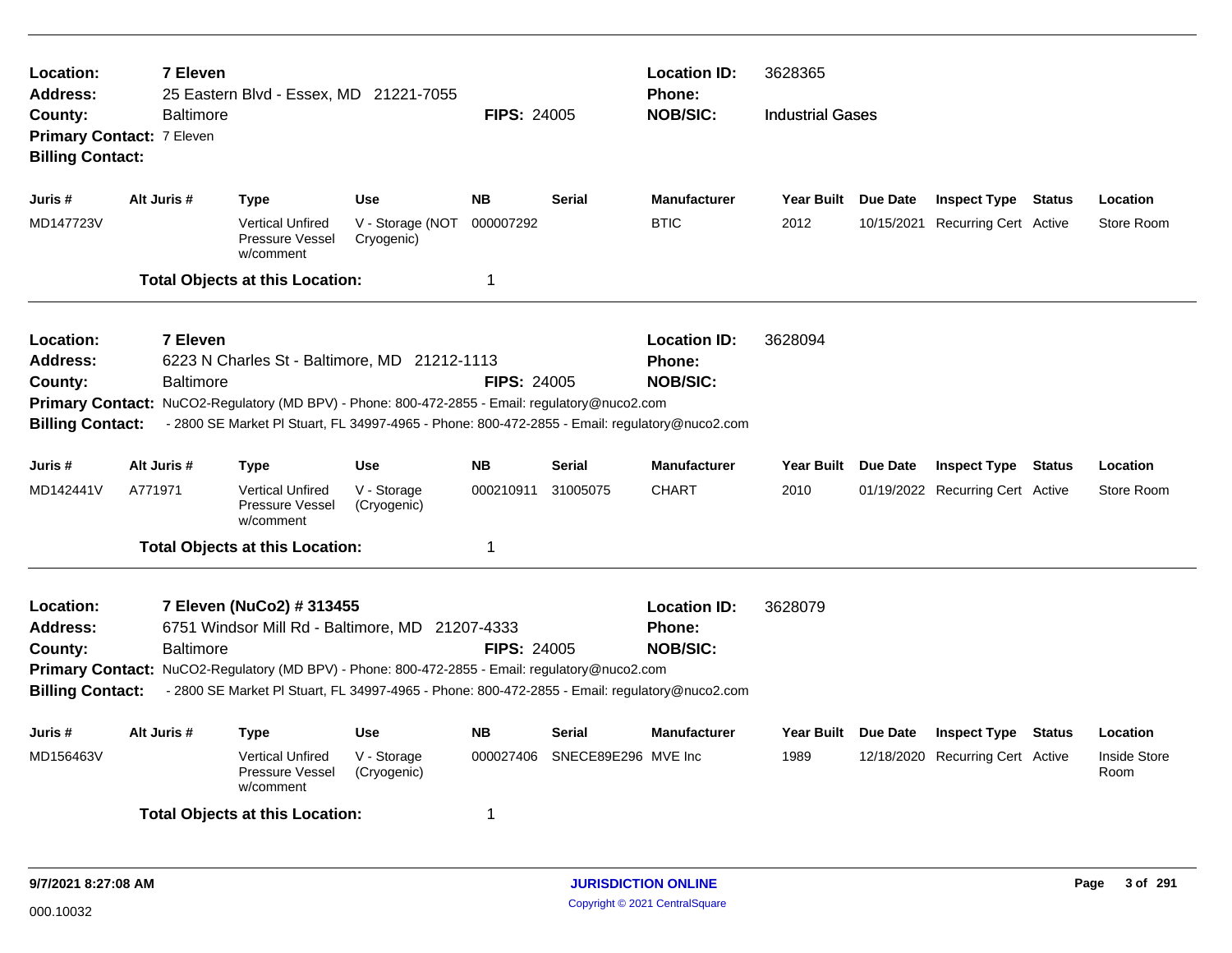| Location:<br><b>Address:</b><br>County:<br><b>Billing Contact:</b>                                                                                                                                                                                                                                                                             |             | Baltimore        | 7 Eleven (NuCo2) # 313558<br>2701 N Rolling Rd - Baltimore, MD 21244-2182<br>Primary Contact: NuCO2-Regulatory (MD BPV) - Phone: 800-472-2855 - Email: regulatory@nuco2.com<br>- 2800 SE Market PI Stuart, FL 34997-4965 - Phone: 800-472-2855 - Email: regulatory@nuco2.com |                                | <b>FIPS: 24005</b> |               | <b>Location ID:</b><br><b>Phone:</b><br><b>NOB/SIC:</b>                                                                                                          | 3628130                                                     |                                  |            |
|------------------------------------------------------------------------------------------------------------------------------------------------------------------------------------------------------------------------------------------------------------------------------------------------------------------------------------------------|-------------|------------------|------------------------------------------------------------------------------------------------------------------------------------------------------------------------------------------------------------------------------------------------------------------------------|--------------------------------|--------------------|---------------|------------------------------------------------------------------------------------------------------------------------------------------------------------------|-------------------------------------------------------------|----------------------------------|------------|
| Juris #                                                                                                                                                                                                                                                                                                                                        | Alt Juris # |                  | <b>Type</b>                                                                                                                                                                                                                                                                  | <b>Use</b>                     | <b>NB</b>          | <b>Serial</b> | <b>Manufacturer</b>                                                                                                                                              | Year Built Due Date                                         | <b>Inspect Type Status</b>       | Location   |
| MD164262V                                                                                                                                                                                                                                                                                                                                      |             |                  | <b>Vertical Unfired</b><br>Pressure Vessel<br>w/comment                                                                                                                                                                                                                      | V - Storage<br>(Cryogenic)     | 000209490          |               | <b>CHART</b>                                                                                                                                                     | 2010                                                        | 08/16/2021 Recurring Cert Active | Outside    |
|                                                                                                                                                                                                                                                                                                                                                |             |                  | <b>Total Objects at this Location:</b>                                                                                                                                                                                                                                       |                                | 1                  |               |                                                                                                                                                                  |                                                             |                                  |            |
| Location:<br>Address:<br>County:<br><b>Primary Contact:</b><br><b>Billing Contact:</b>                                                                                                                                                                                                                                                         |             | <b>Baltimore</b> | 7-Eleven - 11537 (Roberts)<br>1313 Francis Ave - Halethorpe, MD 21227-3913                                                                                                                                                                                                   |                                | <b>FIPS: 24005</b> |               | <b>Location ID:</b><br>Phone:<br><b>NOB/SIC:</b><br>Roberts Oxygen Company (MD) - Phone: 240-493-8405 - Cell: 301-252-0742 - Email: DFranovich@RobertsOxygen.com | 3181313<br>Miscellaneous Retail Stores, NEC                 |                                  |            |
| Bulk Tank Service Dept. - PO Box 5507 Rockville, MD 20855-0507 - Phone: 240-493-8405 - Cell: 301-252-0742 - Email: DFranovich@RobertsOxygen.com<br>Alt Juris #<br><b>Use</b><br><b>NB</b><br><b>Serial</b><br><b>Manufacturer</b><br>Juris #<br><b>Type</b>                                                                                    |             |                  |                                                                                                                                                                                                                                                                              |                                |                    |               | Year Built Due Date                                                                                                                                              | <b>Inspect Type Status</b>                                  | Location                         |            |
| MD144583V                                                                                                                                                                                                                                                                                                                                      |             |                  | <b>Vertical Unfired</b><br>Pressure Vessel<br>w/comment                                                                                                                                                                                                                      | V - Storage (NOT<br>Cryogenic) | 000009936          |               | Taylor-Wharton                                                                                                                                                   | 1992                                                        | 11/03/2021 Recurring Cert Active | Store room |
|                                                                                                                                                                                                                                                                                                                                                |             |                  | <b>Total Objects at this Location:</b>                                                                                                                                                                                                                                       |                                | 1                  |               |                                                                                                                                                                  |                                                             |                                  |            |
| Location:<br>7-Eleven - 18623<br>6350 Frederick Rd - Catonsville, MD 21228-2375<br><b>Address:</b><br><b>Baltimore</b><br><b>FIPS: 24005</b><br>County:<br>Primary Contact: 7-Eleven - 18623 - Phone: 410-788-3094<br><b>Billing Contact:</b><br>Kent Nay - 1722 Routh St Dallas, TX 75201-2535 - Phone: 703-286-9540 - Email: knay01@7-11.com |             |                  |                                                                                                                                                                                                                                                                              |                                |                    |               | <b>Location ID:</b><br><b>Phone:</b><br><b>NOB/SIC:</b>                                                                                                          | 3181311<br>410-788-3094<br>Miscellaneous Retail Stores, NEC |                                  |            |
| Juris #                                                                                                                                                                                                                                                                                                                                        | Alt Juris # |                  | <b>Type</b>                                                                                                                                                                                                                                                                  | <b>Use</b>                     | <b>NB</b>          | <b>Serial</b> | <b>Manufacturer</b>                                                                                                                                              | Year Built Due Date                                         | <b>Inspect Type Status</b>       | Location   |
| MD148029V                                                                                                                                                                                                                                                                                                                                      |             |                  | <b>Vertical Unfired</b><br>Pressure Vessel<br>w/comment                                                                                                                                                                                                                      | V - Storage (NOT<br>Cryogenic) | 000020559          |               | Taylor                                                                                                                                                           | 1994                                                        | 11/09/2021 Recurring Cert Active | Store Room |
|                                                                                                                                                                                                                                                                                                                                                |             |                  | <b>Total Objects at this Location:</b>                                                                                                                                                                                                                                       |                                | 1                  |               |                                                                                                                                                                  |                                                             |                                  |            |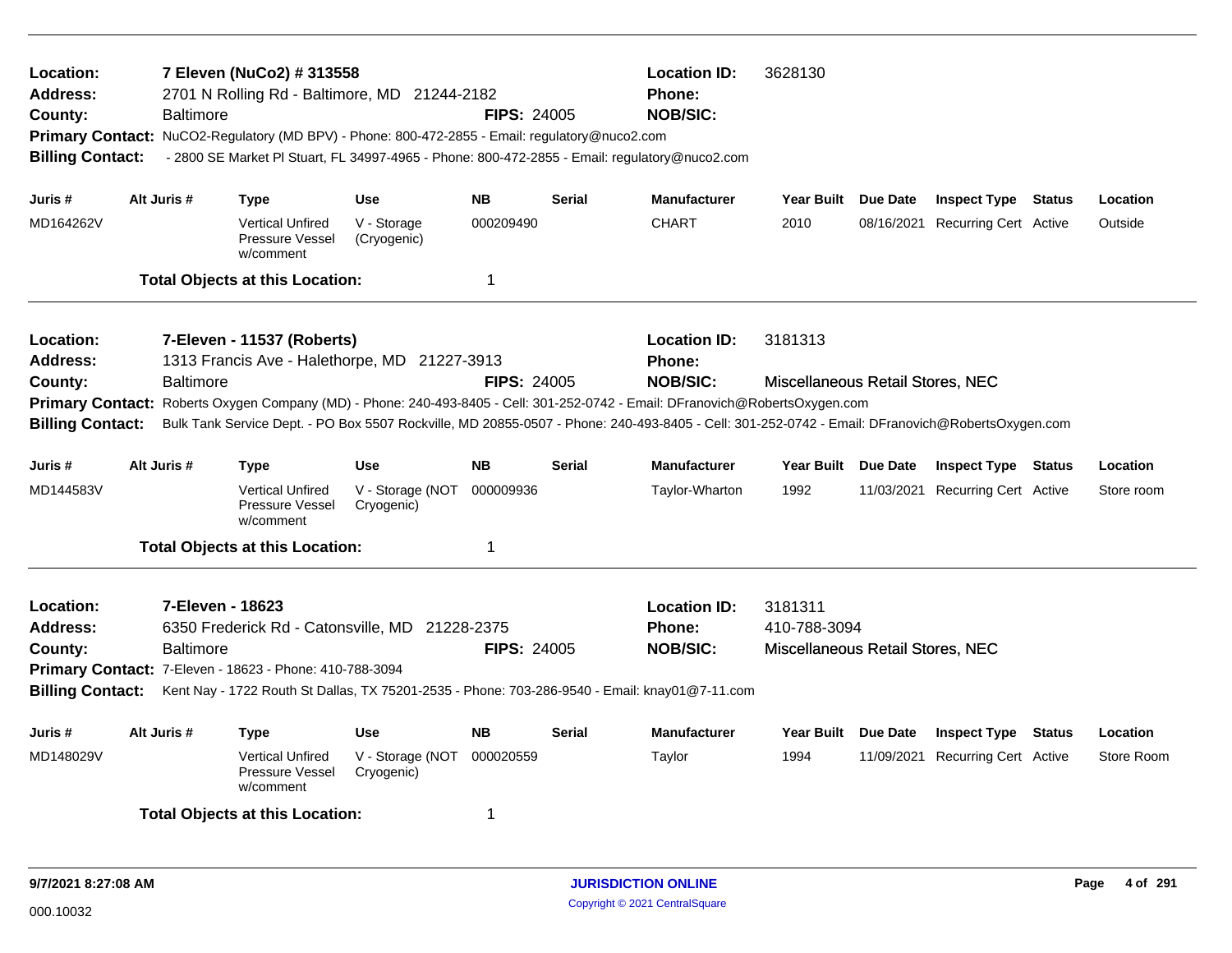| Location:<br>Address:             |                                   | 7-Eleven - 21980 | 1611 Edmondson Ave - Catonsville, MD 21228-4913                                               |                                |                    |                | <b>Location ID:</b><br>Phone: | 3181312                                           |            |                                  |        |            |
|-----------------------------------|-----------------------------------|------------------|-----------------------------------------------------------------------------------------------|--------------------------------|--------------------|----------------|-------------------------------|---------------------------------------------------|------------|----------------------------------|--------|------------|
| County:                           |                                   | <b>Baltimore</b> |                                                                                               |                                | <b>FIPS: 24005</b> |                | <b>NOB/SIC:</b>               | Miscellaneous Retail Stores, NEC                  |            |                                  |        |            |
| Primary Contact: 7-Eleven - 21980 |                                   |                  |                                                                                               |                                |                    |                |                               |                                                   |            |                                  |        |            |
| <b>Billing Contact:</b>           |                                   |                  | Kent Nay - 1722 Routh St Dallas, TX 75201-2535 - Phone: 703-286-9540 - Email: knay01@7-11.com |                                |                    |                |                               |                                                   |            |                                  |        |            |
| Juris #                           |                                   | Alt Juris #      | Type                                                                                          | Use                            | <b>NB</b>          | Serial         | <b>Manufacturer</b>           | Year Built Due Date                               |            | <b>Inspect Type Status</b>       |        | Location   |
| MD159361V                         |                                   |                  | <b>Vertical Unfired</b><br>Pressure Vessel<br>w/comment                                       | V - Storage (NOT<br>Cryogenic) | 000119563          | CSHMOOE107 MVE |                               | 2000                                              |            | 11/02/2021 Recurring Cert Active |        | Closet     |
|                                   |                                   |                  | <b>Total Objects at this Location:</b>                                                        |                                | 1                  |                |                               |                                                   |            |                                  |        |            |
| Location:                         |                                   | 7-Eleven - 25045 |                                                                                               |                                |                    |                | <b>Location ID:</b>           | 3181306                                           |            |                                  |        |            |
| <b>Address:</b>                   |                                   |                  | 403 Frederick Rd - Catonsville, MD 21228-4644                                                 |                                |                    |                | <b>Phone:</b>                 | 410-788-3922                                      |            |                                  |        |            |
| County:                           |                                   | <b>Baltimore</b> |                                                                                               |                                | <b>FIPS: 24005</b> |                | <b>NOB/SIC:</b>               | Miscellaneous Retail Stores, NEC                  |            |                                  |        |            |
| Primary Contact: 7-Eleven - 25045 |                                   |                  |                                                                                               |                                |                    |                |                               |                                                   |            |                                  |        |            |
| <b>Billing Contact:</b>           |                                   |                  | Kent Nay - 1722 Routh St Dallas, TX 75201-2535 - Phone: 703-286-9540 - Email: knay01@7-11.com |                                |                    |                |                               |                                                   |            |                                  |        |            |
| Juris #                           |                                   | Alt Juris #      | <b>Type</b>                                                                                   | <b>Use</b>                     | <b>NB</b>          | <b>Serial</b>  | <b>Manufacturer</b>           | Year Built Due Date<br><b>Inspect Type Status</b> |            | Location                         |        |            |
| MD159362V                         |                                   |                  | <b>Vertical Unfired</b><br>Pressure Vessel<br>w/comment                                       | V - Storage<br>(Cryogenic)     | 000055095          |                | <b>MVE</b>                    | 1996                                              |            | 11/02/2021 Recurring Cert Active |        | Office     |
|                                   |                                   |                  | <b>Total Objects at this Location:</b>                                                        |                                | 1                  |                |                               |                                                   |            |                                  |        |            |
| Location:                         |                                   | 7-Eleven - 26753 |                                                                                               |                                |                    |                | <b>Location ID:</b>           | 3215092                                           |            |                                  |        |            |
| <b>Address:</b>                   |                                   |                  | 8601 Honeygo Blvd - Nottingham, MD 21236-2524                                                 |                                |                    |                | <b>Phone:</b>                 |                                                   |            |                                  |        |            |
| County:                           |                                   | <b>Baltimore</b> |                                                                                               |                                | <b>FIPS: 24005</b> |                | <b>NOB/SIC:</b>               | Miscellaneous Retail Stores, NEC                  |            |                                  |        |            |
|                                   | Primary Contact: 7-Eleven - 26753 |                  |                                                                                               |                                |                    |                |                               |                                                   |            |                                  |        |            |
| <b>Billing Contact:</b>           |                                   |                  | Kent Nay - 1722 Routh St Dallas, TX 75201-2535 - Phone: 703-286-9540 - Email: knay01@7-11.com |                                |                    |                |                               |                                                   |            |                                  |        |            |
| Juris #                           |                                   | Alt Juris #      | Type                                                                                          | <b>Use</b>                     | <b>NB</b>          | <b>Serial</b>  | Manufacturer                  | <b>Year Built</b>                                 | Due Date   | <b>Inspect Type</b>              | Status | Location   |
| MD144890V                         |                                   |                  | <b>Vertical Unfired</b><br>Pressure Vessel<br>w/comment                                       | V - Storage (NOT<br>Cryogenic) | 000022191          |                | Cryogenic Service             | 1998                                              | 12/16/2021 | <b>Recurring Cert Active</b>     |        | Store Room |
|                                   |                                   |                  | <b>Total Objects at this Location:</b>                                                        |                                | 1                  |                |                               |                                                   |            |                                  |        |            |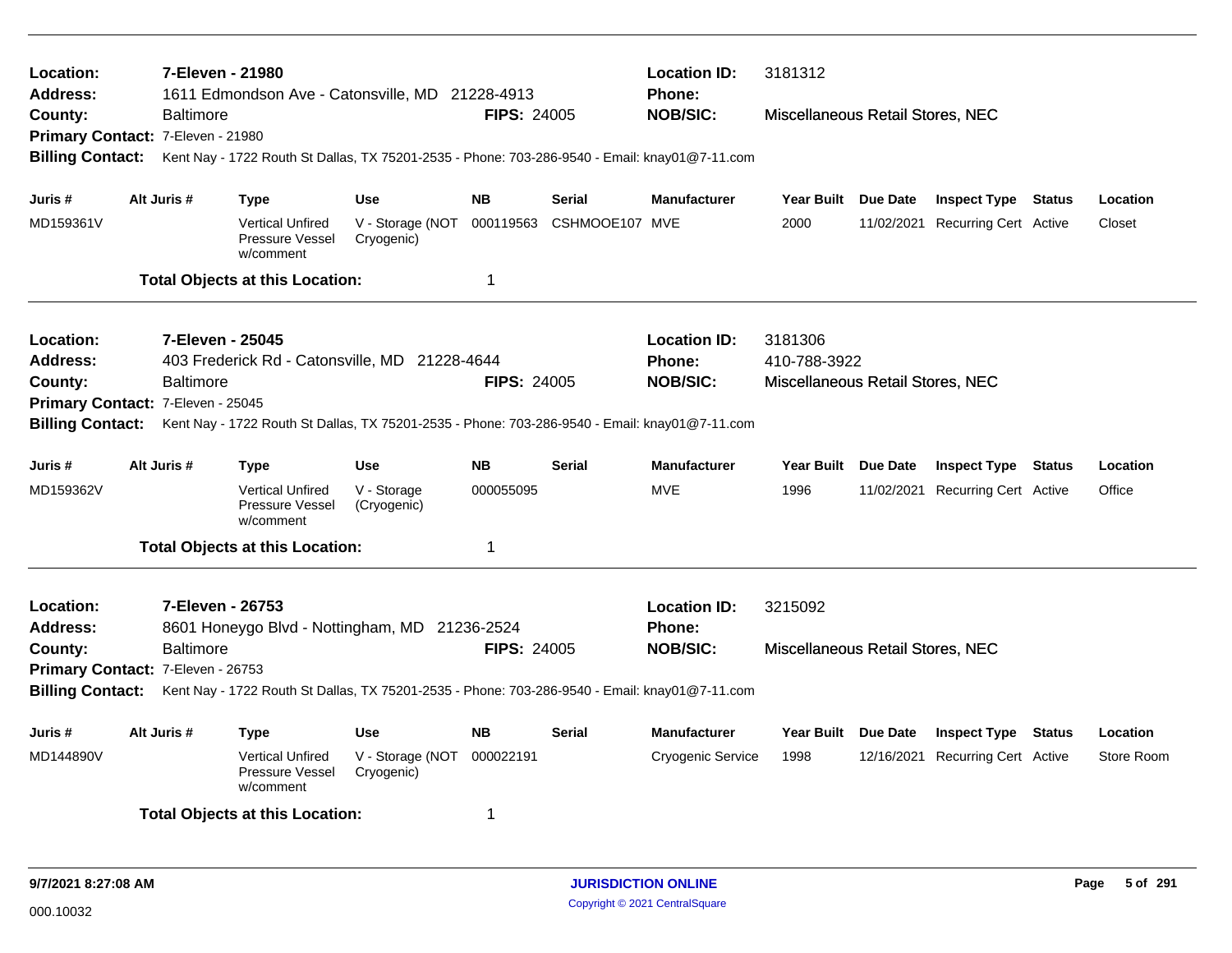| A+ Auto Medics<br>Location:<br><b>Address:</b><br>1005 Leslie Ave - Catonsville, MD 21228-2913<br><b>FIPS: 24005</b><br>County:<br><b>Baltimore</b><br>Primary Contact: Byung Tae Kim - Phone: 410-744-3000 - Email: aplusautomedics@gmail.com<br>Byung Tae Kim - 1005 Leslie Ave Catonsville, MD 21228-2913 - Phone: 410-744-3000 - Email: aplusautomedics@gmail.com<br><b>Billing Contact:</b><br>Alt Juris # |             |  |                                                         |                                                                                         |                        | <b>Location ID:</b><br><b>Phone:</b><br><b>NOB/SIC:</b> | 721808<br>410-744-3000<br>Automotive dealers and gasoline service stations                                                 |                                           |  |                                                                |        |                       |  |
|-----------------------------------------------------------------------------------------------------------------------------------------------------------------------------------------------------------------------------------------------------------------------------------------------------------------------------------------------------------------------------------------------------------------|-------------|--|---------------------------------------------------------|-----------------------------------------------------------------------------------------|------------------------|---------------------------------------------------------|----------------------------------------------------------------------------------------------------------------------------|-------------------------------------------|--|----------------------------------------------------------------|--------|-----------------------|--|
| Juris #                                                                                                                                                                                                                                                                                                                                                                                                         |             |  | Type                                                    | <b>Use</b>                                                                              | <b>NB</b>              | <b>Serial</b>                                           | <b>Manufacturer</b>                                                                                                        | Year Built Due Date                       |  | <b>Inspect Type Status</b>                                     |        | Location              |  |
| MD158990V                                                                                                                                                                                                                                                                                                                                                                                                       |             |  | <b>Vertical Unfired</b><br>Pressure Vessel<br>w/comment | V - Storage (NOT<br>Cryogenic)                                                          | 000618528              |                                                         | Morganton                                                                                                                  | 2017                                      |  | 11/30/2021 Recurring Cert Active                               |        | Shop                  |  |
|                                                                                                                                                                                                                                                                                                                                                                                                                 |             |  | <b>Total Objects at this Location:</b>                  |                                                                                         | $\mathbf 1$            |                                                         |                                                                                                                            |                                           |  |                                                                |        |                       |  |
| Location:<br><b>Abundant Grace Church</b><br>10019 Liberty Rd - Randallstown, MD 21133-1401<br>Address:<br><b>FIPS: 24005</b><br>County:<br><b>Baltimore</b>                                                                                                                                                                                                                                                    |             |  |                                                         |                                                                                         |                        |                                                         | <b>Location ID:</b><br>Phone:                                                                                              | 707433                                    |  |                                                                |        |                       |  |
| <b>Primary Contact:</b>                                                                                                                                                                                                                                                                                                                                                                                         |             |  | Rev. Dr. BJ Oduala - Phone: 443-858-3189                | Rev. Dr. BJ Oduala - 10019 Liberty Rd Randallstown, MD 21133-1401 - Phone: 443-858-3189 |                        |                                                         | <b>NOB/SIC:</b>                                                                                                            | Civic, Social, and Fraternal Associations |  |                                                                |        |                       |  |
| <b>Billing Contact:</b>                                                                                                                                                                                                                                                                                                                                                                                         |             |  |                                                         |                                                                                         |                        |                                                         |                                                                                                                            |                                           |  |                                                                |        |                       |  |
| Juris #<br>MD161145H                                                                                                                                                                                                                                                                                                                                                                                            | Alt Juris # |  | <b>Type</b><br>Cast Aluminum                            | <b>Use</b><br>H - Hot Water<br>Heat (Water $\leq$<br>160 psig, 250 F)                   | <b>NB</b><br><b>CI</b> | <b>Serial</b><br>231700s615                             | <b>Manufacturer</b><br>Columbia                                                                                            | Year Built Due Date<br>2017               |  | <b>Inspect Type Status</b><br>08/04/2020 Recurring Cert Active |        | Location<br>basement  |  |
|                                                                                                                                                                                                                                                                                                                                                                                                                 |             |  | <b>Total Objects at this Location:</b>                  |                                                                                         | $\overline{1}$         |                                                         |                                                                                                                            |                                           |  |                                                                |        |                       |  |
| <b>ACAC Fitness and Wellness</b><br>Location:<br>110 W Timonium Rd - Lutherville Timonium, MD 21093-7300<br><b>Address:</b><br><b>Baltimore</b><br>County:<br>Primary Contact: Marcus Millspaugh - Phone: 410-453-9111 - Email: marcusmi@acac.com                                                                                                                                                               |             |  |                                                         | <b>FIPS: 24005</b>                                                                      |                        | <b>Location ID:</b><br><b>Phone:</b><br><b>NOB/SIC:</b> | 717590<br>Membership Organizations, NEC                                                                                    |                                           |  |                                                                |        |                       |  |
| <b>Billing Contact:</b>                                                                                                                                                                                                                                                                                                                                                                                         |             |  |                                                         |                                                                                         |                        |                                                         | Marcus Millspaugh - 110 W Timonium Rd Lutherville Timonium, MD 21093-7300 - Phone: 410-453-9111 - Email: marcusmi@acac.com |                                           |  |                                                                |        |                       |  |
| Juris #                                                                                                                                                                                                                                                                                                                                                                                                         | Alt Juris # |  | <b>Type</b>                                             | <b>Use</b>                                                                              | <b>NB</b>              | <b>Serial</b>                                           | Manufacturer                                                                                                               | Year Built Due Date                       |  | <b>Inspect Type</b>                                            | Status | Location              |  |
| MD158998H                                                                                                                                                                                                                                                                                                                                                                                                       |             |  | Cast Iron                                               | H - Hot Water<br>Heat (Water $\leq$<br>160 psig, 250 F)                                 | CI                     | CP7477136                                               | Weil-McLain                                                                                                                | 2017                                      |  | 02/07/2022 Recurring Cert Active                               |        | Pool Electric<br>Room |  |
|                                                                                                                                                                                                                                                                                                                                                                                                                 |             |  | <b>Total Objects at this Location:</b>                  |                                                                                         | $\overline{1}$         |                                                         |                                                                                                                            |                                           |  |                                                                |        |                       |  |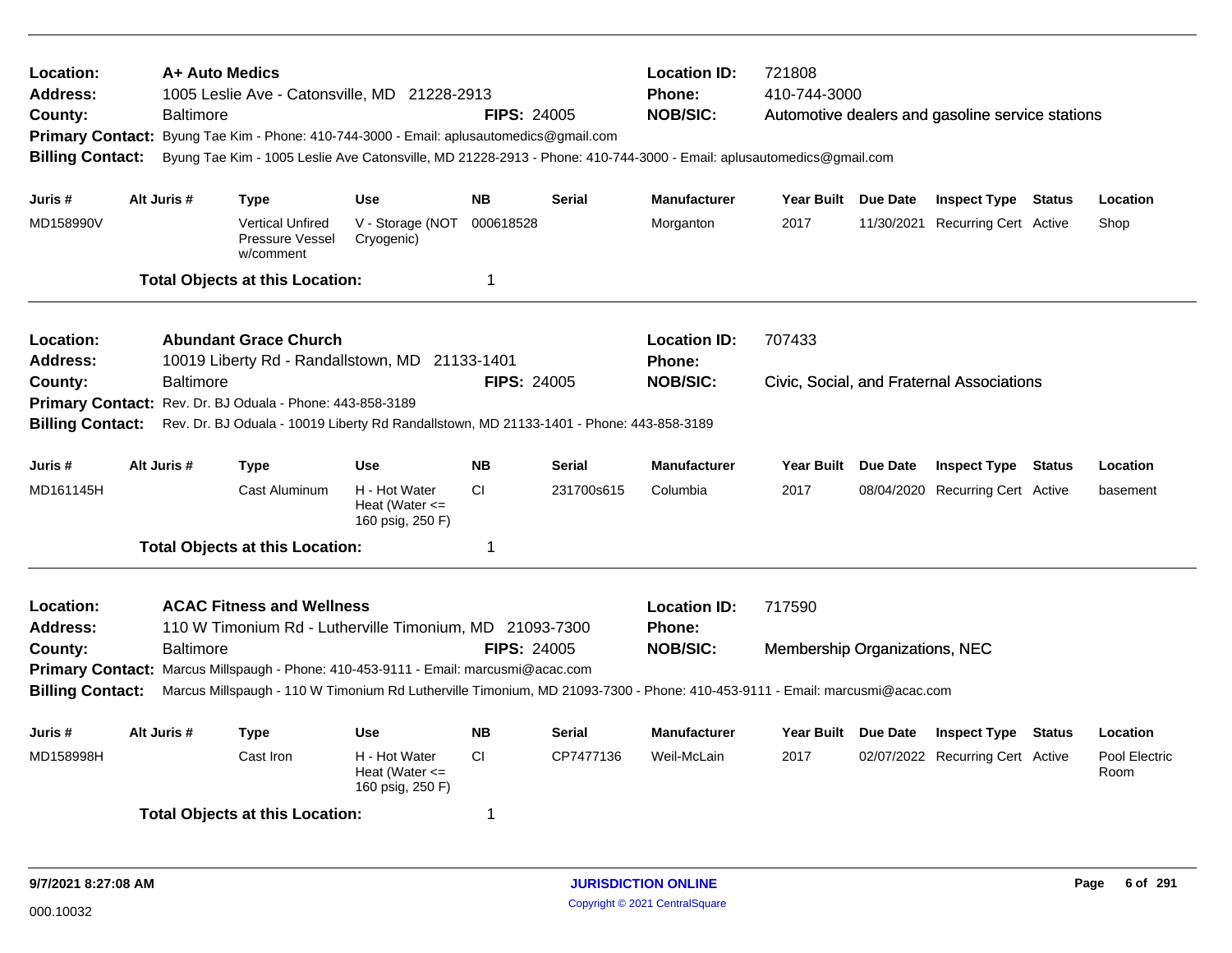| Location:                                                                                                                                    |                  | <b>Admiral Cleaners</b>                                                                             |                                                  |                    |               | <b>Location ID:</b><br>702132<br><b>Phone:</b> |                   |                 |                                                  |        |                    |
|----------------------------------------------------------------------------------------------------------------------------------------------|------------------|-----------------------------------------------------------------------------------------------------|--------------------------------------------------|--------------------|---------------|------------------------------------------------|-------------------|-----------------|--------------------------------------------------|--------|--------------------|
| <b>Address:</b><br>County:                                                                                                                   | <b>Baltimore</b> | 1607 Eastern Blvd - Baltimore, MD 21221-2104                                                        |                                                  | <b>FIPS: 24005</b> |               | <b>NOB/SIC:</b>                                |                   |                 | Power Laundries, Family and Commercial           |        |                    |
| <b>Primary Contact:</b>                                                                                                                      |                  | John Yu - Cell: 410-294-0718 - Email: johnyu0718@gmail.com                                          |                                                  |                    |               |                                                |                   |                 |                                                  |        |                    |
| <b>Billing Contact:</b>                                                                                                                      |                  | John Yu - 1607 Eastern Blvd Essex, MD 21221-2104 - Cell: 410-294-0718 - Email: johnyu0718@gmail.com |                                                  |                    |               |                                                |                   |                 |                                                  |        |                    |
| Juris #                                                                                                                                      | Alt Juris #      | Type                                                                                                | <b>Use</b>                                       | <b>NB</b>          | Serial        | <b>Manufacturer</b>                            | Year Built        | Due Date        | <b>Inspect Type Status</b>                       |        | Location           |
| MD141337                                                                                                                                     |                  | <b>Vertical Fire Tube</b>                                                                           | S - Power-Ironing<br>$(Steam > 15 \text{ psig})$ | 000112319          | PV370JJ       | Fulton                                         | 2011              |                 | 03/28/2022 Internal Cert                         | Active | <b>Boiler Room</b> |
| MD141338V                                                                                                                                    |                  | <b>Vertical Unfired</b><br><b>Pressure Vessel</b><br>w/comment                                      | V - Storage (NOT 000123357 M41974<br>Cryogenic)  |                    |               | Morganton                                      | 2011              |                 | 02/18/2022 Recurring Cert Active                 |        | <b>Boiler Room</b> |
|                                                                                                                                              |                  | <b>Total Objects at this Location:</b>                                                              |                                                  | $\overline{2}$     |               |                                                |                   |                 |                                                  |        |                    |
| Location:                                                                                                                                    |                  |                                                                                                     |                                                  |                    |               | <b>Location ID:</b>                            | 718567            |                 |                                                  |        |                    |
| <b>Affordable Car Care Service</b><br>1006 Cummings Ave Unit A - Catonsville, MD 21228-2863<br>Phone:<br><b>Address:</b><br><b>Baltimore</b> |                  |                                                                                                     |                                                  |                    |               |                                                |                   |                 |                                                  |        |                    |
| County:                                                                                                                                      |                  | <b>FIPS: 24005</b><br><b>NOB/SIC:</b><br>Automotive dealers and gasoline service stations           |                                                  |                    |               |                                                |                   |                 |                                                  |        |                    |
|                                                                                                                                              |                  | Primary Contact: Julian Rice - Phone: 443-315-5241                                                  |                                                  |                    |               |                                                |                   |                 |                                                  |        |                    |
| <b>Billing Contact:</b>                                                                                                                      |                  |                                                                                                     |                                                  |                    |               |                                                |                   |                 |                                                  |        |                    |
| Juris #                                                                                                                                      | Alt Juris #      | <b>Type</b>                                                                                         | <b>Use</b>                                       | <b>NB</b>          | Serial        | <b>Manufacturer</b>                            | Year Built        | <b>Due Date</b> | <b>Inspect Type Status</b>                       |        | Location           |
| MD127320V                                                                                                                                    |                  | <b>Vertical Unfired</b><br>Pressure Vessel<br>w/comment                                             | V - Storage (NOT<br>Cryogenic)                   | 000765874          |               | Manchester                                     | 2005              |                 | 10/23/2022 Recurring Cert Active                 |        | Shop               |
|                                                                                                                                              |                  | <b>Total Objects at this Location:</b>                                                              |                                                  | 1                  |               |                                                |                   |                 |                                                  |        |                    |
| Location:<br><b>Address:</b>                                                                                                                 |                  | <b>Ajellos Service Center</b><br>910 Taylor Ave - Towson, MD 21286-8310                             |                                                  |                    |               | <b>Location ID:</b><br><b>Phone:</b>           | 702287            |                 |                                                  |        |                    |
| County:                                                                                                                                      | <b>Baltimore</b> |                                                                                                     |                                                  | <b>FIPS: 24005</b> |               | <b>NOB/SIC:</b>                                |                   |                 | Automotive dealers and gasoline service stations |        |                    |
|                                                                                                                                              |                  | Primary Contact: Ajellos Service Center - Phone: 4108211855                                         |                                                  |                    |               |                                                |                   |                 |                                                  |        |                    |
| <b>Billing Contact:</b>                                                                                                                      |                  | Robert Ajello - 910 Taylor Ave Towson, MD 21286-8310 - Phone: 410-821-9829                          |                                                  |                    |               |                                                |                   |                 |                                                  |        |                    |
| Juris #                                                                                                                                      | Alt Juris #      | <b>Type</b>                                                                                         | <b>Use</b>                                       | <b>NB</b>          | <b>Serial</b> | <b>Manufacturer</b>                            | <b>Year Built</b> | Due Date        | <b>Inspect Type Status</b>                       |        | Location           |
| MD135836V                                                                                                                                    |                  | <b>Vertical Unfired</b><br>Pressure Vessel<br>w/comment                                             | V - Storage (NOT<br>Cryogenic)                   | 000866848          |               | Manchester                                     | 2007              |                 | 02/10/2023 Recurring Cert Active                 |        | Store Room         |
|                                                                                                                                              |                  | <b>Total Objects at this Location:</b>                                                              |                                                  | 1                  |               |                                                |                   |                 |                                                  |        |                    |
| 9/7/2021 8:27:08 AM                                                                                                                          |                  |                                                                                                     |                                                  |                    |               | <b>JURISDICTION ONLINE</b>                     |                   |                 |                                                  |        | Page 7 of 291      |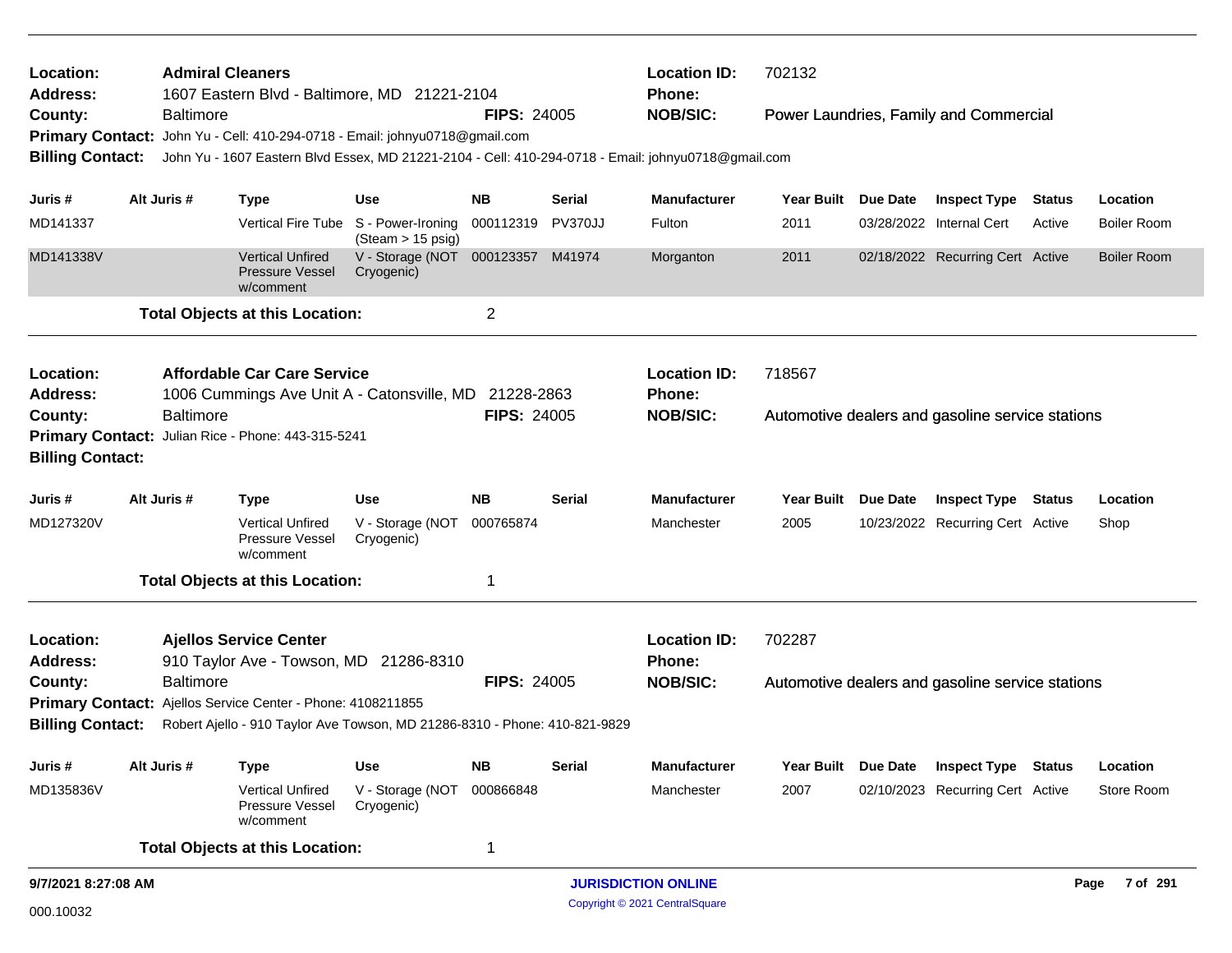| Location: | Al's Seafood                                                                                                                              |                    | <b>Location ID:</b> | 4080849 |
|-----------|-------------------------------------------------------------------------------------------------------------------------------------------|--------------------|---------------------|---------|
| Address:  | 7458 German Hill Rd - Dundalk, MD 21222-1300                                                                                              |                    | <b>Phone:</b>       |         |
| County:   | <b>Baltimore</b>                                                                                                                          | <b>FIPS: 24005</b> | <b>NOB/SIC:</b>     |         |
|           | Primary Contact: Chad Strezgowski - Phone: 443-503-6236 - Email: sandyhyatt009@gmail.com                                                  |                    |                     |         |
|           | Billing Contact: Chad Strezgowski - 7458 German Hill Rd # B Dundalk, MD 21222-1300 - Phone: 443-503-6236 - Email: sandyhyatt009@gmail.com |                    |                     |         |

| Juris #                                 | Alt Juris #      | Type                                   | <b>Use</b>                                                                                                                                                | <b>NB</b>          | <b>Serial</b> | <b>Manufacturer</b>                                     | <b>Year Built</b>                                  | <b>Due Date</b> | <b>Inspect Type Status</b>       | Location    |
|-----------------------------------------|------------------|----------------------------------------|-----------------------------------------------------------------------------------------------------------------------------------------------------------|--------------------|---------------|---------------------------------------------------------|----------------------------------------------------|-----------------|----------------------------------|-------------|
| MD159398H                               |                  | Cast Iron                              | H - Hot Water<br>Heat (Water $\leq$<br>160 psig, 250 F)                                                                                                   | <b>CI</b>          |               | Crown                                                   | 2016                                               |                 | 07/23/2021 Recurring Cert Active | <b>BLRM</b> |
| MD165378H                               |                  | Cast Iron                              | H - Heating-<br>Cooking (Steam<br>$\le$ 15 psig)                                                                                                          | <b>CI</b>          | 000663204     | Crown                                                   | 2018                                               | 07/23/2021      | <b>Recurring Cert Active</b>     | <b>BLRM</b> |
|                                         |                  | <b>Total Objects at this Location:</b> |                                                                                                                                                           | 2                  |               |                                                         |                                                    |                 |                                  |             |
| Location:<br><b>Address:</b><br>County: | <b>Baltimore</b> | Alko Distributors, Inc.                | 8053 Liberty Road - Windsor Mill, MD 21244-2966<br>Primary Contact: Hayley Amey - Phone: 571-383-1276 - Cell: 703-864-6724 - Email: hamey@rappaportco.com | <b>FIPS: 24005</b> |               | <b>Location ID:</b><br><b>Phone:</b><br><b>NOB/SIC:</b> | 702387<br>410-655-3515<br><b>Department Stores</b> |                 |                                  |             |

**Billing Contact:** Hayley Amey - 8405 Greensboro Drive 8th Floor McLean, VA 22102 - Phone: 571-383-1276 - Cell: 703-864-6724 - Email: hamey@rappaportco.com

| Juris #   | Alt Juris # | Type       | <b>Use</b>                                              | <b>NB</b> | <b>Serial</b> | <b>Manufacturer</b> | <b>Year Built</b> | <b>Due Date</b> | <b>Inspect Type</b>   | <b>Status</b> | Location                  |
|-----------|-------------|------------|---------------------------------------------------------|-----------|---------------|---------------------|-------------------|-----------------|-----------------------|---------------|---------------------------|
| MD101162H | Boiler #1   | Cast Iron. | H - Hot Water<br>Heat (Water $\leq$<br>160 psig, 250 F) |           | HU13764       | Utica               | 1998              | 10/29/2021      | Recurring Cert Active |               | Boiler Room,<br>Boiler #1 |
| MD101163H | Boiler #2   | Cast Iron  | H - Hot Water<br>Heat (Water $\leq$<br>160 psig, 250 F) | <b>CI</b> | HU12919       | Utica               | 1998              | 10/29/2021      | Recurring Cert Active |               | Boiler Room,<br>Boiler #2 |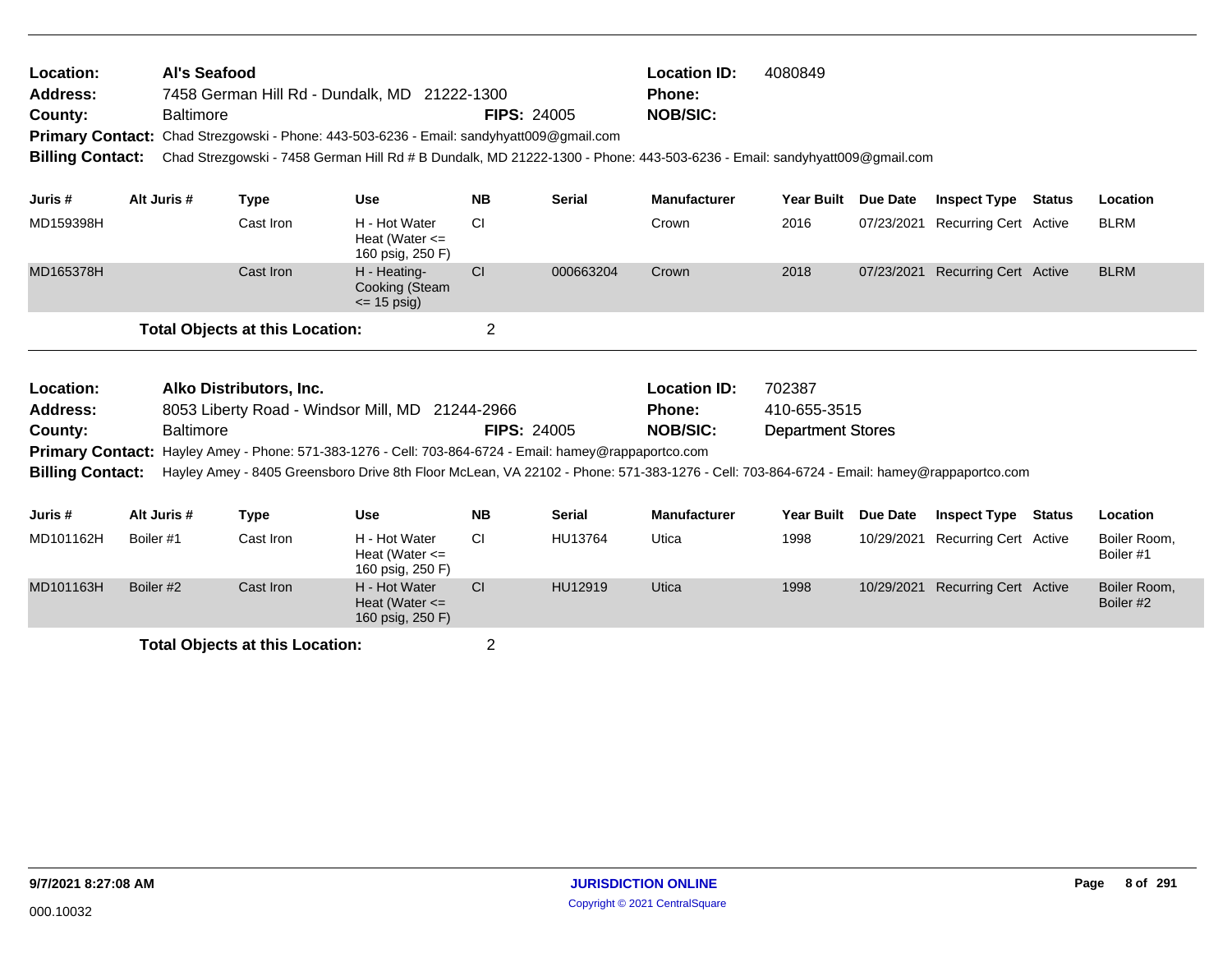| Location:<br><b>Address:</b>                |             |                  | All American Steakhouse (Arc3)<br>3615 E Joppa Rd - Parkville, MD 21234-3382 |                            |                         |               | <b>Location ID:</b><br><b>Phone:</b>                                                                                    | 3950081                                                                               |                                  |  |                     |
|---------------------------------------------|-------------|------------------|------------------------------------------------------------------------------|----------------------------|-------------------------|---------------|-------------------------------------------------------------------------------------------------------------------------|---------------------------------------------------------------------------------------|----------------------------------|--|---------------------|
| County:                                     |             | <b>Baltimore</b> |                                                                              |                            | <b>FIPS: 24005</b>      |               | <b>NOB/SIC:</b>                                                                                                         | <b>Eating and Drinking Places</b>                                                     |                                  |  |                     |
|                                             |             |                  | Primary Contact: All American Steakhouse (Arc3)                              |                            |                         |               |                                                                                                                         |                                                                                       |                                  |  |                     |
| <b>Billing Contact:</b>                     |             |                  |                                                                              |                            |                         |               | Charlie Patterson - PO Box 26269 Richmond, VA 23260-6269 - Phone: 804-644-4521 - Email: charlie.patterson@arc3gases.com |                                                                                       |                                  |  |                     |
| Juris #                                     | Alt Juris # |                  | <b>Type</b>                                                                  | <b>Use</b>                 | <b>NB</b>               | <b>Serial</b> | <b>Manufacturer</b>                                                                                                     | Year Built Due Date                                                                   | <b>Inspect Type Status</b>       |  | Location            |
| MD163585V                                   |             |                  | <b>Vertical Unfired</b><br>Pressure Vessel<br>w/comment                      | V - Storage<br>(Cryogenic) | 000166245               |               | <b>CHART</b>                                                                                                            | 2007                                                                                  | 04/16/2023 Recurring Cert Active |  | Outside             |
|                                             |             |                  | <b>Total Objects at this Location:</b>                                       |                            | $\overline{\mathbf{1}}$ |               |                                                                                                                         |                                                                                       |                                  |  |                     |
| Location:                                   |             |                  | <b>America's Best Wing (Arc3)</b>                                            |                            |                         |               | <b>Location ID:</b>                                                                                                     | 4045962                                                                               |                                  |  |                     |
| <b>Address:</b>                             |             |                  | 3531 Washington Blvd - Halethorpe, MD 21227-1603                             |                            |                         |               | <b>Phone:</b>                                                                                                           |                                                                                       |                                  |  |                     |
| County:                                     |             | Baltimore        |                                                                              |                            | <b>FIPS: 24005</b>      |               | <b>NOB/SIC:</b>                                                                                                         |                                                                                       |                                  |  |                     |
| Primary Contact: America's Best Wing (Arc3) |             |                  |                                                                              |                            |                         |               |                                                                                                                         |                                                                                       |                                  |  |                     |
| <b>Billing Contact:</b>                     |             |                  |                                                                              |                            |                         |               | Charlie Patterson - PO Box 26269 Richmond, VA 23260-6269 - Phone: 804-644-4521 - Email: charlie.patterson@arc3gases.com |                                                                                       |                                  |  |                     |
| Juris #                                     | Alt Juris # |                  | <b>Type</b>                                                                  | <b>Use</b>                 | <b>NB</b>               | <b>Serial</b> | <b>Manufacturer</b>                                                                                                     | Year Built Due Date<br><b>Inspect Type Status</b><br>10/14/2022 Recurring Cert Active | Location                         |  |                     |
| MD168316V                                   |             |                  | <b>Vertical Unfired</b><br>Pressure Vessel<br>w/comment                      | V - Storage<br>(Cryogenic) | 000278089               |               | <b>CHART</b>                                                                                                            | 2017                                                                                  |                                  |  | Outside             |
|                                             |             |                  | <b>Total Objects at this Location:</b>                                       |                            | -1                      |               |                                                                                                                         |                                                                                       |                                  |  |                     |
| Location:                                   |             |                  | <b>America's Best Wings</b>                                                  |                            |                         |               | <b>Location ID:</b>                                                                                                     | 4060795                                                                               |                                  |  |                     |
| <b>Address:</b>                             |             |                  | 574 Cranbrook Rd - Cockeysville, MD 21030-3702                               |                            |                         |               | <b>Phone:</b>                                                                                                           | 410-667-0050                                                                          |                                  |  |                     |
| County:                                     |             | Baltimore        |                                                                              |                            | <b>FIPS: 24005</b>      |               | <b>NOB/SIC:</b>                                                                                                         |                                                                                       |                                  |  |                     |
|                                             |             |                  | Primary Contact: America's Best Wings - Phone: 410-667-0050                  |                            |                         |               |                                                                                                                         |                                                                                       |                                  |  |                     |
| <b>Billing Contact:</b>                     |             |                  | - 574 Cranbrook Rd Cockeysville, MD 21030-3702 - Phone: 410-667-0050         |                            |                         |               |                                                                                                                         |                                                                                       |                                  |  |                     |
| Juris #                                     | Alt Juris # |                  | <b>Type</b>                                                                  | <b>Use</b>                 | <b>NB</b>               | <b>Serial</b> | <b>Manufacturer</b>                                                                                                     | Year Built Due Date                                                                   | <b>Inspect Type Status</b>       |  | Location            |
| MD168374V                                   |             |                  | <b>Vertical Unfired</b><br>Pressure Vessel<br>w/comment                      | V - Storage<br>(Cryogenic) | 000023178               |               | Taylor-Wharton                                                                                                          | 1995                                                                                  | 03/03/2023 Recurring Cert Active |  | <b>Outside Rear</b> |
|                                             |             |                  | <b>Total Objects at this Location:</b>                                       |                            | -1                      |               |                                                                                                                         |                                                                                       |                                  |  |                     |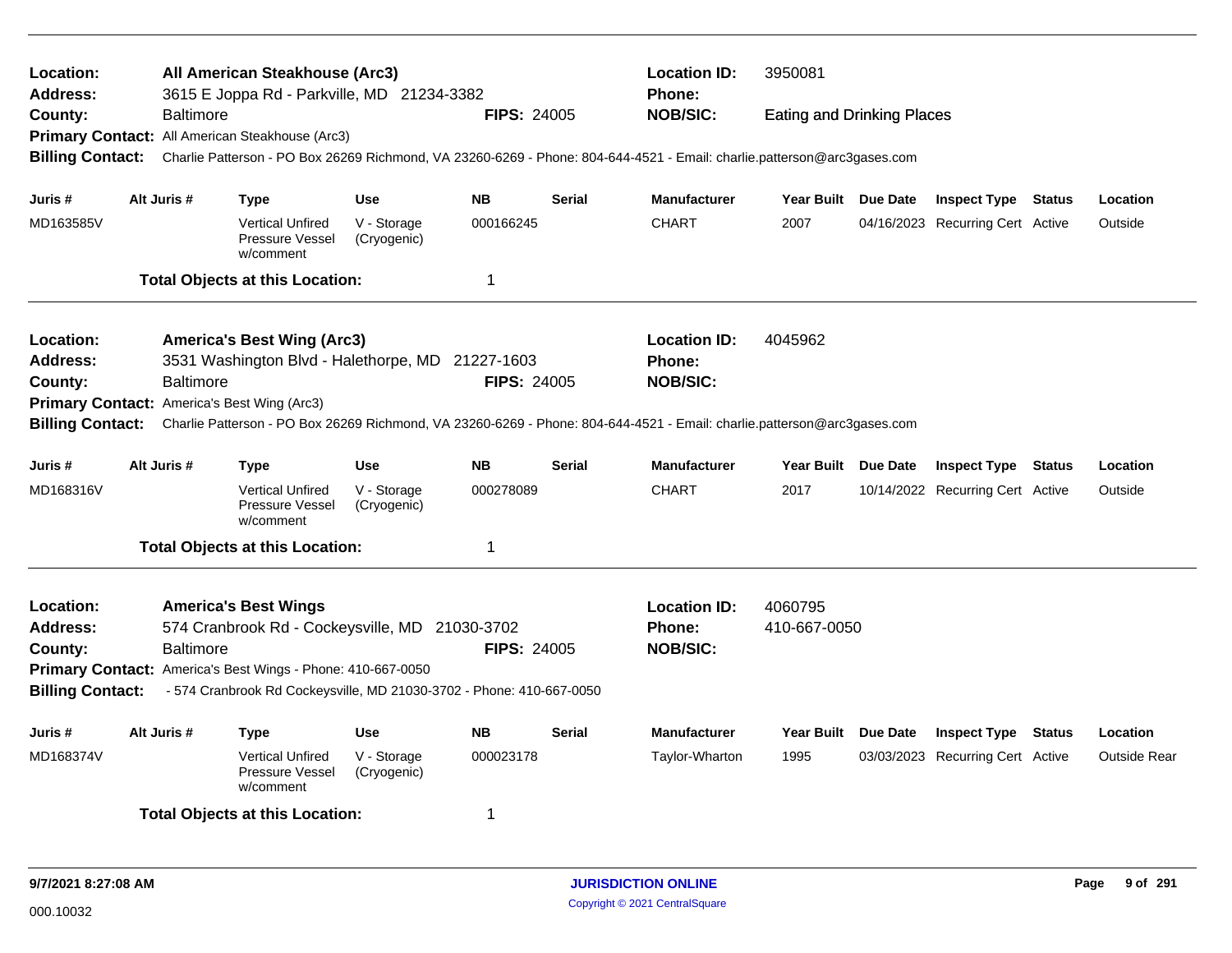| Location:<br><b>Address:</b>                                                                      |                  | <b>America's Best Wings (Arc3)</b><br>1310 Eastern Blvd - Essex, MD 21221-3423                                          |                                                |                    |               | <b>Location ID:</b><br><b>Phone:</b> | 3949966<br><b>Eating and Drinking Places</b> |                 |                                         |               |             |  |
|---------------------------------------------------------------------------------------------------|------------------|-------------------------------------------------------------------------------------------------------------------------|------------------------------------------------|--------------------|---------------|--------------------------------------|----------------------------------------------|-----------------|-----------------------------------------|---------------|-------------|--|
| County:                                                                                           | Baltimore        |                                                                                                                         |                                                | <b>FIPS: 24005</b> |               | <b>NOB/SIC:</b>                      |                                              |                 |                                         |               |             |  |
|                                                                                                   |                  | Primary Contact: America's Best Wings (Arc3)                                                                            |                                                |                    |               |                                      |                                              |                 |                                         |               |             |  |
| <b>Billing Contact:</b>                                                                           |                  | Charlie Patterson - PO Box 26269 Richmond, VA 23260-6269 - Phone: 804-644-4521 - Email: charlie.patterson@arc3gases.com |                                                |                    |               |                                      |                                              |                 |                                         |               |             |  |
| Juris #                                                                                           | Alt Juris #      | <b>Type</b>                                                                                                             | <b>Use</b>                                     | <b>NB</b>          | <b>Serial</b> | <b>Manufacturer</b>                  | Year Built Due Date                          |                 | <b>Inspect Type</b>                     | <b>Status</b> | Location    |  |
| MD163578V                                                                                         |                  | <b>Vertical Unfired</b><br>Pressure Vessel<br>w/comment                                                                 | V - Storage<br>(Cryogenic)                     | 000108494          |               | <b>CHART</b>                         | 1999                                         |                 | 04/16/2023 Recurring Cert Active        |               | Outside     |  |
|                                                                                                   |                  | <b>Total Objects at this Location:</b>                                                                                  |                                                | 1                  |               |                                      |                                              |                 |                                         |               |             |  |
| Location:                                                                                         |                  | <b>American Legion Post #22</b>                                                                                         |                                                |                    |               | <b>Location ID:</b>                  | 702657                                       |                 |                                         |               |             |  |
| <b>Address:</b>                                                                                   |                  | 125 York Rd - Towson, MD 21204-5207                                                                                     |                                                |                    |               | <b>Phone:</b>                        | 410-823-8030                                 |                 |                                         |               |             |  |
| County:                                                                                           | <b>Baltimore</b> |                                                                                                                         |                                                | <b>FIPS: 24005</b> |               | <b>NOB/SIC:</b>                      | Membership organizations                     |                 |                                         |               |             |  |
| <b>Primary Contact:</b>                                                                           |                  | Lou Zimmerman - Phone: 410-823-8030                                                                                     |                                                |                    |               |                                      |                                              |                 |                                         |               |             |  |
| <b>Billing Contact:</b>                                                                           |                  | Comander - 125 York Rd Towson, MD 21204-5207 - Phone: (410)823-8030                                                     |                                                |                    |               |                                      |                                              |                 |                                         |               |             |  |
| Juris #                                                                                           | Alt Juris #      | <b>Type</b>                                                                                                             | <b>Use</b>                                     | <b>NB</b>          | <b>Serial</b> | <b>Manufacturer</b>                  | <b>Year Built</b>                            | <b>Due Date</b> | <b>Inspect Type</b>                     | <b>Status</b> | Location    |  |
| MD060064H                                                                                         |                  | Cast Iron                                                                                                               | H - Steam Heat<br>(Steam $\le$ 15<br>psig)     | <b>CI</b>          |               | Weil-McLain                          | 1988                                         | 09/28/2021      | <b>External Cert,</b><br>Recurring Cert | Active        | Supply Room |  |
|                                                                                                   |                  | <b>Total Objects at this Location:</b>                                                                                  |                                                | 1                  |               |                                      |                                              |                 |                                         |               |             |  |
| Location:<br><b>Anderson Buick GMC</b><br>Address:<br>10125 York Rd - Cockeysville, MD 21030-3305 |                  |                                                                                                                         |                                                |                    |               | <b>Location ID:</b><br><b>Phone:</b> | 3992511                                      |                 |                                         |               |             |  |
| County:                                                                                           | <b>Baltimore</b> |                                                                                                                         |                                                | <b>FIPS: 24005</b> |               | <b>NOB/SIC:</b>                      |                                              |                 |                                         |               |             |  |
| <b>Billing Contact:</b>                                                                           |                  | Primary Contact: Tom Mostyn - Phone: 410-403-1370                                                                       |                                                |                    |               |                                      |                                              |                 |                                         |               |             |  |
| Juris #                                                                                           | Alt Juris #      | <b>Type</b>                                                                                                             | <b>Use</b>                                     | <b>NB</b>          | <b>Serial</b> | <b>Manufacturer</b>                  | Year Built Due Date                          |                 | <b>Inspect Type</b>                     | <b>Status</b> | Location    |  |
| MD169197V                                                                                         |                  |                                                                                                                         | Other w/comment V - Storage (NOT<br>Cryogenic) | 000639264          |               | <b>Steel Fab</b>                     | 2010                                         |                 | 11/09/2022 Recurring Cert Active        |               | Comp Rm     |  |
| 1<br><b>Total Objects at this Location:</b>                                                       |                  |                                                                                                                         |                                                |                    |               |                                      |                                              |                 |                                         |               |             |  |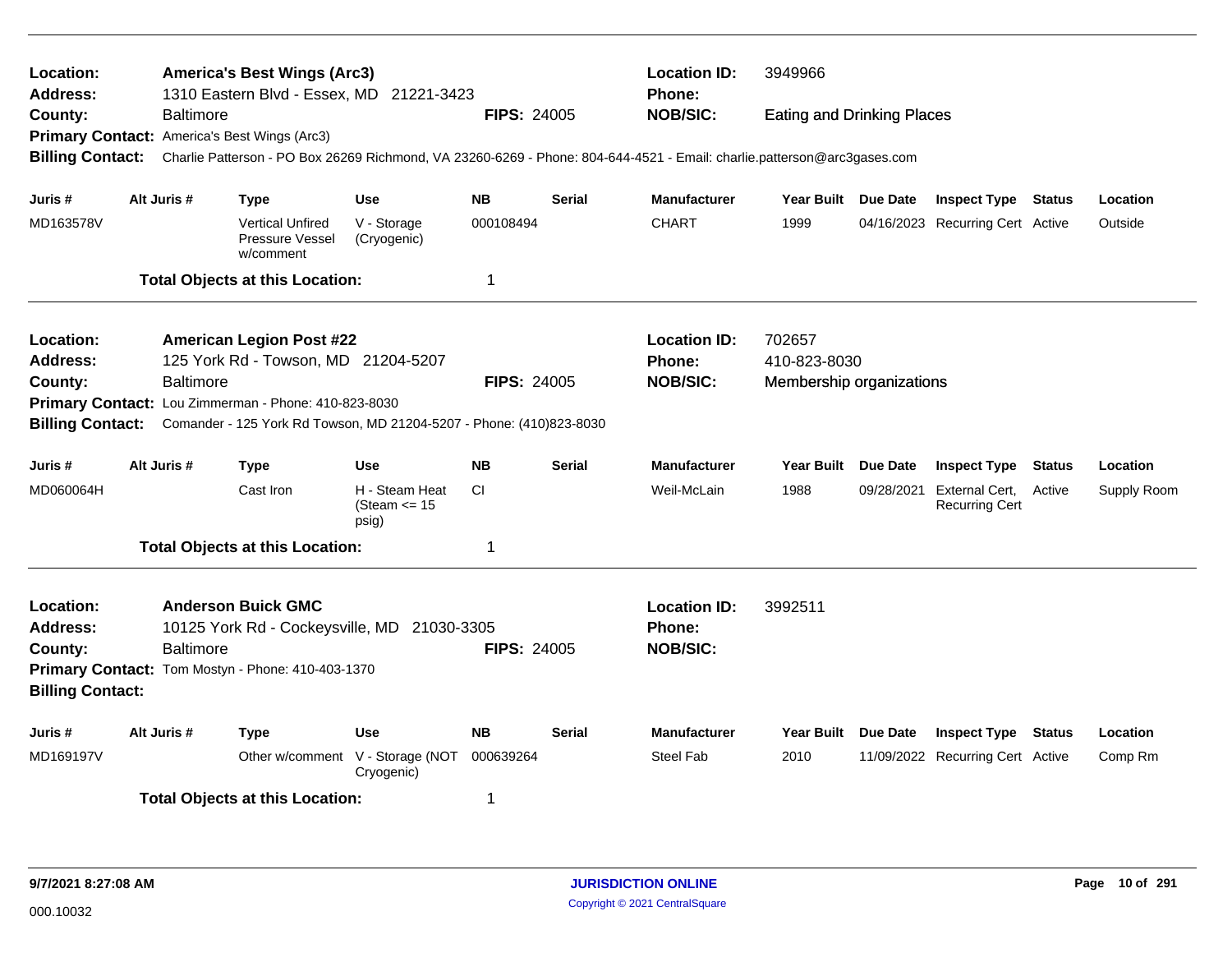| Location:<br><b>Address:</b>                       |                  | Andrea Biesecker (Antique)/Arcadia<br>16020 Carnival Ave - Upperco, MD 21155-9509                              |                                                   |                    |               | <b>Location ID:</b><br>Phone:  | 3361506                          |                 |                                               |                    |
|----------------------------------------------------|------------------|----------------------------------------------------------------------------------------------------------------|---------------------------------------------------|--------------------|---------------|--------------------------------|----------------------------------|-----------------|-----------------------------------------------|--------------------|
| County:                                            | <b>Baltimore</b> | Primary Contact: Andrea Biesecker - Phone: 717 687 8421 X 124                                                  |                                                   | <b>FIPS: 24005</b> |               | <b>NOB/SIC:</b>                | <b>Museums and Art Galleries</b> |                 |                                               |                    |
| <b>Billing Contact:</b>                            |                  | Andrea Biesecker - 1723 Porter Rd Bear, DE 19701-2119 - Phone: 717 687 8421 X 124                              |                                                   |                    |               |                                |                                  |                 |                                               |                    |
| Juris #                                            | Alt Juris #      | <b>Type</b>                                                                                                    | <b>Use</b>                                        | <b>NB</b>          | <b>Serial</b> | <b>Manufacturer</b>            | Year Built Due Date              |                 | <b>Inspect Type Status</b>                    | Location           |
| MD147025                                           | PA304502B        | <b>Horizontal Fire</b><br>Tube                                                                                 | A - Antique<br>w/comment                          | Antique            |               | Russell                        | 1901                             |                 | 07/08/2022 Recurring Cert Active              | Field              |
|                                                    |                  | <b>Total Objects at this Location:</b>                                                                         |                                                   | 1                  |               |                                |                                  |                 |                                               |                    |
| Location:                                          |                  | Anthony P. Kopecni Jr Engine (Model)                                                                           |                                                   |                    |               | <b>Location ID:</b>            | 786557                           |                 |                                               |                    |
| <b>Address:</b>                                    | <b>Baltimore</b> | 3026 Dunleer Rd - Dundalk, MD 21222-5105                                                                       |                                                   | <b>FIPS: 24005</b> |               | Phone:<br><b>NOB/SIC:</b>      |                                  |                 |                                               |                    |
| County:<br>Primary Contact: Anthony P. Kopecni Jr. |                  |                                                                                                                |                                                   |                    |               |                                |                                  |                 | <b>Membership Sports and Recreation Clubs</b> |                    |
| <b>Billing Contact:</b>                            |                  | - 3026 Dunleer Rd Dundalk, MD 21222-5105                                                                       |                                                   |                    |               |                                |                                  |                 |                                               |                    |
| Juris #                                            | Alt Juris #      | <b>Type</b>                                                                                                    | <b>Use</b>                                        | <b>NB</b>          | Serial        | <b>Manufacturer</b>            | <b>Year Built</b>                | <b>Due Date</b> | <b>Inspect Type Status</b>                    | Location           |
| MD004113                                           |                  | <b>Horizontal Fire</b><br>Tube                                                                                 | M - Model<br>w/comment                            | Model              | 1090          | Morewood                       | 1992                             |                 | 05/20/2022 Recurring Cert Active              | Portable           |
| MD017645                                           |                  | <b>Horizontal Fire</b><br>Tube                                                                                 | L - Locomotive<br>NOT ANTIQUE                     | Model              |               | Norman Burgess                 | 1982                             |                 | 05/20/2022 Recurring Cert Active              | Portable           |
| MD141082                                           |                  | <b>Horizontal Fire</b><br>Tube                                                                                 | M - Model<br>w/comment                            | Model              |               | <b>Marty Knox</b>              | 2012                             |                 | 05/20/2022 Recurring Cert Active              | Portable           |
|                                                    |                  | <b>Total Objects at this Location:</b>                                                                         |                                                   | 3                  |               |                                |                                  |                 |                                               |                    |
|                                                    |                  |                                                                                                                |                                                   |                    |               |                                |                                  |                 |                                               |                    |
| Location:<br>Address:                              |                  | <b>Antwerpen Auto World</b><br>9400 Liberty Rd - Randallstown, MD 21133-2702                                   |                                                   |                    |               | <b>Location ID:</b><br>Phone:  | 702944<br>410-521-3000           |                 |                                               |                    |
| County:                                            | <b>Baltimore</b> |                                                                                                                |                                                   | <b>FIPS: 24005</b> |               | <b>NOB/SIC:</b>                |                                  |                 | Motor Vehicle Dealers (New and Used)          |                    |
|                                                    |                  | Primary Contact: Pete Amos - Phone: 410-521-3000 - Email: pamos@antwerpenauto.com                              |                                                   |                    |               |                                |                                  |                 |                                               |                    |
| <b>Billing Contact:</b>                            |                  | Pete Amos - 9400 Liberty Rd Randallstown, MD 21133-2702 - Phone: 410-521-3000 - Email: pamos@antwerpenauto.com |                                                   |                    |               |                                |                                  |                 |                                               |                    |
| Juris #                                            | Alt Juris #      | <b>Type</b>                                                                                                    | Use                                               | <b>NB</b>          | <b>Serial</b> | <b>Manufacturer</b>            | Year Built                       | <b>Due Date</b> | <b>Inspect Type Status</b>                    | Location           |
| MD112055V                                          |                  | Pressure Vessel<br>w/comment                                                                                   | Horizontal Unfired V - Storage (NOT<br>Cryogenic) | 001178603          |               | Manchester                     | 2001                             |                 | 10/15/2022 Recurring Cert Active              | Compressor<br>Room |
| MD121283V                                          |                  | <b>Pressure Vessel</b>                                                                                         | Horizontal Unfired V - Storage (NOT<br>Cryogenic) | 000369887          |               | Manchester                     | 2004                             |                 | 10/15/2022 Recurring Cert Active              | Compressor<br>Room |
| 9/7/2021 8:27:08 AM                                |                  |                                                                                                                |                                                   |                    |               | <b>JURISDICTION ONLINE</b>     |                                  |                 |                                               | Page 11 of 291     |
| 000.10032                                          |                  |                                                                                                                |                                                   |                    |               | Copyright © 2021 CentralSquare |                                  |                 |                                               |                    |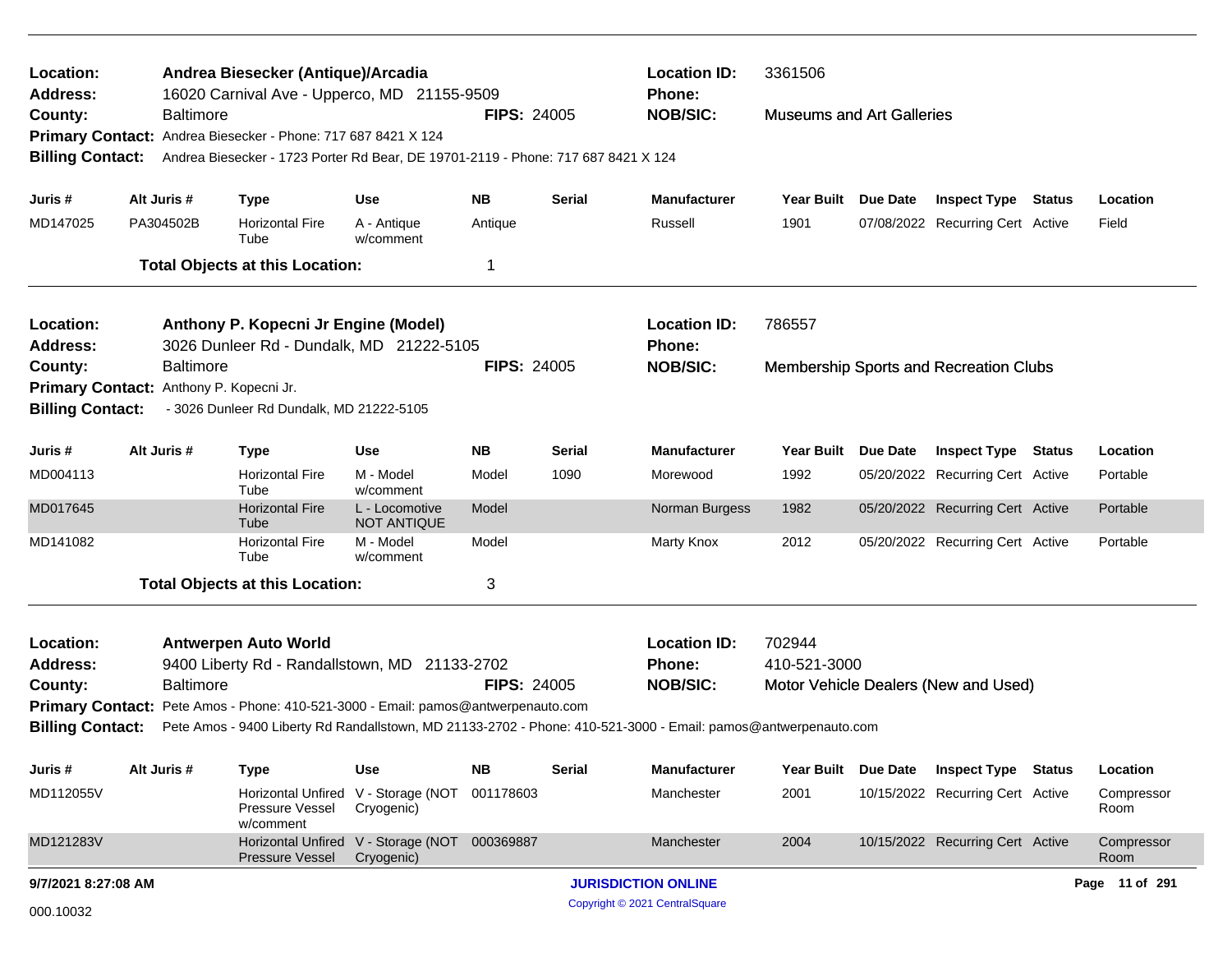| Juris #                    | Alt Juris #      | <b>Type</b>                                                                                                                       | <b>Use</b>                                        | <b>NB</b>          | <b>Serial</b> | <b>Manufacturer</b>                              | Year Built Due Date |                 | <b>Inspect Type Status</b>           |               | Location              |
|----------------------------|------------------|-----------------------------------------------------------------------------------------------------------------------------------|---------------------------------------------------|--------------------|---------------|--------------------------------------------------|---------------------|-----------------|--------------------------------------|---------------|-----------------------|
| MD126659V                  |                  | w/comment<br><b>Vertical Unfired</b><br>Pressure Vessel<br>w/comment                                                              | V - Storage (NOT<br>Cryogenic)                    | 000572667          |               | Manchester                                       | 2001                |                 | 10/15/2022 Recurring Cert Active     |               | Compressor<br>Room    |
|                            |                  | <b>Total Objects at this Location:</b>                                                                                            |                                                   | 3                  |               |                                                  |                     |                 |                                      |               |                       |
| Location:                  |                  | <b>Antwerpen Chrysler Jeep</b>                                                                                                    |                                                   |                    |               | <b>Location ID:</b>                              | 702947              |                 |                                      |               |                       |
| <b>Address:</b><br>County: | <b>Baltimore</b> | 6440 Baltimore National Pike - Catonsville, MD 21228-3913                                                                         |                                                   | <b>FIPS: 24005</b> |               | Phone:<br><b>NOB/SIC:</b>                        |                     |                 | Motor Vehicle Dealers (New and Used) |               |                       |
|                            |                  | Primary Contact: Andrew Kolbe - Phone: 410-788-6600 - Email: akolbe@antwerpenauto.com                                             |                                                   |                    |               |                                                  |                     |                 |                                      |               |                       |
| <b>Billing Contact:</b>    |                  | Andrew Kolbe - 6440 Baltimore National Pike Catonsville, MD 21228-3913 - Phone: 410-788-6600 - Email: akolbe@antwerpenauto.com    |                                                   |                    |               |                                                  |                     |                 |                                      |               |                       |
| Juris #                    | Alt Juris #      | <b>Type</b>                                                                                                                       | <b>Use</b>                                        | <b>NB</b>          | Serial        | <b>Manufacturer</b>                              | <b>Year Built</b>   | <b>Due Date</b> | <b>Inspect Type</b>                  | <b>Status</b> | Location              |
| MD142261V                  |                  | Pressure Vessel<br>w/comment                                                                                                      | Horizontal Unfired V - Storage (NOT<br>Cryogenic) | 000886212          |               | Manchester                                       | 2007                |                 | 10/02/2021 Recurring Cert Active     |               | <b>Rear Shed</b>      |
| MD158963V                  |                  | <b>Pressure Vessel</b><br>w/comment                                                                                               | Horizontal Unfired V - Storage (NOT<br>Cryogenic) | 000022610          |               | <b>Jiaxing Pressure</b><br><b>Vessel Factory</b> | 2016                |                 | 09/26/2021 Recurring Cert Active     |               | Rear Shed-<br>Hyundai |
|                            |                  | <b>Total Objects at this Location:</b>                                                                                            |                                                   | $\overline{2}$     |               |                                                  |                     |                 |                                      |               |                       |
| Location:                  |                  | <b>Antwerpen Dodge and Ram Truck</b>                                                                                              |                                                   |                    |               | <b>Location ID:</b>                              | 719352              |                 |                                      |               |                       |
| <b>Address:</b><br>County: | <b>Baltimore</b> | 5717 Baltimore National Pike - Baltimore, MD 21228-1701                                                                           |                                                   | <b>FIPS: 24005</b> |               | <b>Phone:</b><br><b>NOB/SIC:</b>                 |                     |                 | Motor Vehicle Dealers (New and Used) |               |                       |
|                            |                  | Primary Contact: Charles Braunlich - Phone: 410-744-7400 - Email: cbraunlich@antwerpen.com                                        |                                                   |                    |               |                                                  |                     |                 |                                      |               |                       |
| <b>Billing Contact:</b>    |                  | Charles Braunlich - 5717 Baltimore National Pike Baltimore, MD 21228-1701 - Phone: 410-744-7400 - Email: cbraunlich@antwerpen.com |                                                   |                    |               |                                                  |                     |                 |                                      |               |                       |
| Juris #                    | Alt Juris #      | Type                                                                                                                              | Use                                               | <b>NB</b>          | <b>Serial</b> | <b>Manufacturer</b>                              | Year Built Due Date |                 | <b>Inspect Type Status</b>           |               | Location              |
| MD157742V                  |                  | Pressure Vessel<br>w/comment                                                                                                      | Horizontal Unfired V - Storage (NOT<br>Cryogenic) | 000603507          |               | Morganton                                        | 2015                |                 | 05/01/2023 Recurring Cert Active     |               | Parts Store room      |
|                            |                  | <b>Total Objects at this Location:</b>                                                                                            |                                                   | -1                 |               |                                                  |                     |                 |                                      |               |                       |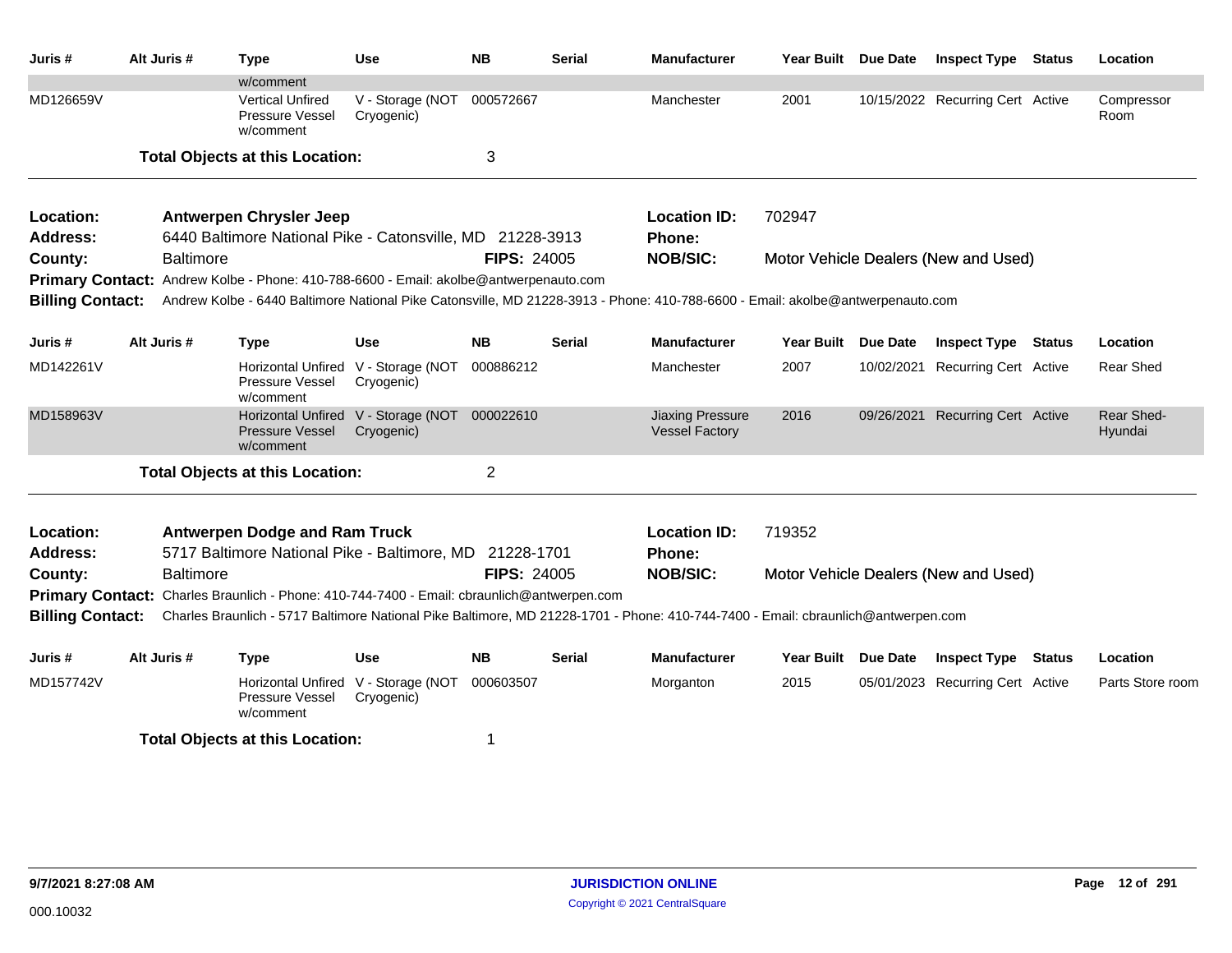| Location:<br><b>Antwerpen Nissan-Security</b><br>1701 Woodlawn Dr - Woodlawn, MD 21207-4006<br><b>Address:</b> |  |                  |                                                                                       |                                                             |                    |                   | <b>Location ID:</b><br>Phone:                                                                                   | 714480                         |          |                                      |               |                             |
|----------------------------------------------------------------------------------------------------------------|--|------------------|---------------------------------------------------------------------------------------|-------------------------------------------------------------|--------------------|-------------------|-----------------------------------------------------------------------------------------------------------------|--------------------------------|----------|--------------------------------------|---------------|-----------------------------|
| County:                                                                                                        |  | <b>Baltimore</b> |                                                                                       |                                                             | <b>FIPS: 24005</b> |                   | <b>NOB/SIC:</b>                                                                                                 |                                |          | Motor Vehicle Dealers (New and Used) |               |                             |
|                                                                                                                |  |                  | Primary Contact: Les Ashburn - Phone: 410-298-4400 - Email: lashburn@anterpenauto.com |                                                             |                    |                   |                                                                                                                 |                                |          |                                      |               |                             |
| <b>Billing Contact:</b>                                                                                        |  |                  |                                                                                       |                                                             |                    |                   | Les Ashburn - 1701 Woodlawn Dr Woodlawn, MD 21207-4006 - Phone: 410-298-4400 - Email: lashburn@anterpenauto.com |                                |          |                                      |               |                             |
| Juris #                                                                                                        |  | Alt Juris #      | Type                                                                                  | <b>Use</b>                                                  | NB.                | Serial            | <b>Manufacturer</b>                                                                                             | Year Built Due Date            |          | <b>Inspect Type Status</b>           |               | Location                    |
| MD127339V                                                                                                      |  |                  | Pressure Vessel<br>w/comment                                                          | Horizontal Unfired V - Storage (NOT<br>Cryogenic)           | 000664309          |                   | Manchester                                                                                                      | 2006                           |          | 01/10/2023 Recurring Cert Active     |               | <b>COMP RM</b>              |
| MD127340V                                                                                                      |  |                  | <b>Pressure Vessel</b><br>w/comment                                                   | Horizontal Unfired V - Storage (NOT 000745813<br>Cryogenic) |                    |                   | Manchester                                                                                                      | 2006                           |          | 01/10/2023 Recurring Cert Active     |               | <b>COMP RM</b>              |
|                                                                                                                |  |                  | <b>Total Objects at this Location:</b>                                                |                                                             | 2                  |                   |                                                                                                                 |                                |          |                                      |               |                             |
| Location:                                                                                                      |  |                  | <b>Arbutus Business &amp; Pro Assoc</b>                                               |                                                             |                    |                   | <b>Location ID:</b>                                                                                             | 3646151                        |          |                                      |               |                             |
| <b>Address:</b>                                                                                                |  |                  | 5407 East Dr - Arbutus, MD 21227-2605                                                 |                                                             |                    |                   | Phone:                                                                                                          |                                |          |                                      |               |                             |
| County:                                                                                                        |  | <b>Baltimore</b> |                                                                                       |                                                             | <b>FIPS: 24005</b> |                   | <b>NOB/SIC:</b>                                                                                                 | Nonclassifiable Establishments |          |                                      |               |                             |
|                                                                                                                |  |                  | Primary Contact: Arnold Silbiger - Phone: 410-242-1616                                |                                                             |                    |                   |                                                                                                                 |                                |          |                                      |               |                             |
| <b>Billing Contact:</b>                                                                                        |  |                  | - 5420 East Dr Arbutus, MD 21227 - Phone: 410-242-1616                                |                                                             |                    |                   |                                                                                                                 |                                |          |                                      |               |                             |
| Juris #                                                                                                        |  | Alt Juris #      | <b>Type</b>                                                                           | <b>Use</b>                                                  | NΒ                 | Serial            | <b>Manufacturer</b>                                                                                             | Year Built Due Date            |          | <b>Inspect Type</b>                  | <b>Status</b> | Location                    |
| MD152518H                                                                                                      |  |                  | Cast Iron                                                                             | H - Hot Water<br>Heat (Water $\leq$<br>160 psig, 250 F)     | <b>CI</b>          | 191600403         | <b>ECR International</b>                                                                                        | 2015                           |          | 12/18/2021 Recurring Cert Active     |               | Basement                    |
|                                                                                                                |  |                  | <b>Total Objects at this Location:</b>                                                |                                                             | 1                  |                   |                                                                                                                 |                                |          |                                      |               |                             |
| Location:                                                                                                      |  | <b>Arbys</b>     |                                                                                       |                                                             |                    |                   | <b>Location ID:</b>                                                                                             | 3628801                        |          |                                      |               |                             |
| <b>Address:</b>                                                                                                |  |                  | 11025 York Rd - Cockeysville, MD 21030-2007                                           |                                                             |                    |                   | <b>Phone:</b>                                                                                                   |                                |          |                                      |               |                             |
| County:                                                                                                        |  | <b>Baltimore</b> |                                                                                       |                                                             | <b>FIPS: 24005</b> |                   | <b>NOB/SIC:</b>                                                                                                 | <b>Industrial Gases</b>        |          |                                      |               |                             |
|                                                                                                                |  |                  | Primary Contact: Carlos Acosta - Phone: 410-329-1405                                  |                                                             |                    |                   |                                                                                                                 |                                |          |                                      |               |                             |
| <b>Billing Contact:</b>                                                                                        |  |                  | Carlos Acosta - 11025 York Rd Cockeysville, MD 21030-2007 - Phone: 410-329-1405       |                                                             |                    |                   |                                                                                                                 |                                |          |                                      |               |                             |
| Juris #                                                                                                        |  | Alt Juris #      | <b>Type</b>                                                                           | <b>Use</b>                                                  | <b>NB</b>          | Serial            | <b>Manufacturer</b>                                                                                             | <b>Year Built</b>              | Due Date | <b>Inspect Type</b>                  | <b>Status</b> | Location                    |
| MD156437V                                                                                                      |  |                  | <b>Vertical Unfired</b><br><b>Pressure Vessel</b><br>w/comment                        | V - Storage<br>(Cryogenic)                                  | 000086350          | SN840-015-<br>D07 | Taylor-Wharton                                                                                                  | 2007                           |          | 12/16/2022 Recurring Cert Active     |               | <b>Inside Store</b><br>Room |
| 9/7/2021 8:27:08 AM                                                                                            |  |                  |                                                                                       |                                                             |                    |                   | <b>JURISDICTION ONLINE</b>                                                                                      |                                |          |                                      |               | Page 13 of 291              |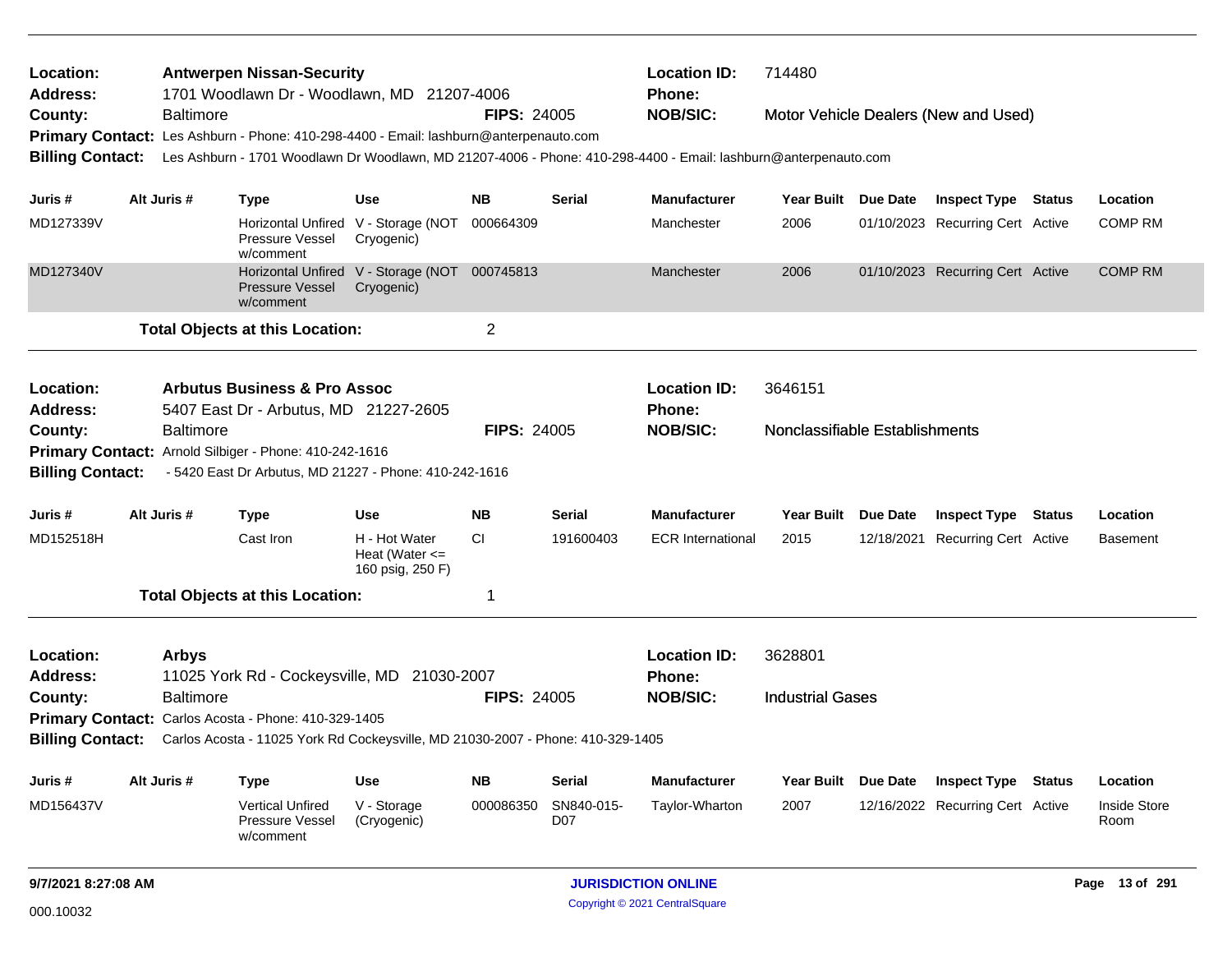| 9/7/2021 8:27:08 AM                                                                    |                  |                                                                                                                                                 |                                                         |                    |                   | <b>JURISDICTION ONLINE</b>       |                         |                 |                                                     | Page 14 of 291       |
|----------------------------------------------------------------------------------------|------------------|-------------------------------------------------------------------------------------------------------------------------------------------------|---------------------------------------------------------|--------------------|-------------------|----------------------------------|-------------------------|-----------------|-----------------------------------------------------|----------------------|
|                                                                                        |                  | <b>Total Objects at this Location:</b>                                                                                                          |                                                         | 1                  |                   |                                  |                         |                 |                                                     |                      |
| MD115853H                                                                              |                  | Cast Iron                                                                                                                                       | H - Hot Water<br>Heat (Water $\leq$<br>160 psig, 250 F) | <b>CI</b>          |                   | H B Smith                        | 1999                    |                 | 11/10/2021 Recurring Cert Active                    | <b>Boiler Room</b>   |
| Juris #                                                                                | Alt Juris #      | Type                                                                                                                                            | <b>Use</b>                                              | <b>NB</b>          | <b>Serial</b>     | <b>Manufacturer</b>              | Year Built Due Date     |                 | <b>Inspect Type Status</b>                          | Location             |
| <b>Billing Contact:</b>                                                                |                  | John G. Sanford - 7215 York Rd Baltimore, MD 21212-1528 - Phone: 410-296-2272 x 5041 - Cell: 443-279-3419 - Email: JSanford@thearcbaltimore.org |                                                         |                    |                   |                                  |                         |                 |                                                     |                      |
|                                                                                        |                  | Primary Contact: John G. Sanford - Phone: 410-296-2272 x 5041 - Cell: 443-279-3419 - Email: JSanford@thearcbaltimore.org                        |                                                         |                    |                   |                                  |                         |                 |                                                     |                      |
| County:                                                                                | <b>Baltimore</b> |                                                                                                                                                 |                                                         | <b>FIPS: 24005</b> |                   | <b>NOB/SIC:</b>                  |                         |                 | Job Training and Vocational Rehabilitation Services |                      |
| Location:<br><b>Address:</b>                                                           |                  | Arc of Baltimore at Dundalk<br>1401 North Point Rd - Dundalk, MD 21222-1524                                                                     |                                                         |                    |                   | <b>Location ID:</b><br>Phone:    | 703603                  |                 |                                                     |                      |
|                                                                                        |                  | <b>Total Objects at this Location:</b>                                                                                                          |                                                         | 1                  |                   |                                  |                         |                 |                                                     |                      |
| MD156882V                                                                              |                  | <b>Vertical Unfired</b><br>Pressure Vessel<br>w/comment                                                                                         | V - Storage<br>(Cryogenic)                              | 000090329          | SN840-031-<br>EE9 | Taylor-Wharton                   | 2008                    |                 | 12/20/2022 Recurring Cert Active                    | Inside Store<br>Room |
| Juris #                                                                                | Alt Juris #      | <b>Type</b>                                                                                                                                     | <b>Use</b>                                              | <b>NB</b>          | Serial            | <b>Manufacturer</b>              | <b>Year Built</b>       | <b>Due Date</b> | <b>Inspect Type Status</b>                          | Location             |
| <b>Billing Contact:</b>                                                                |                  |                                                                                                                                                 |                                                         |                    |                   |                                  |                         |                 |                                                     |                      |
| <b>Primary Contact: Arbys</b>                                                          |                  |                                                                                                                                                 |                                                         |                    |                   |                                  |                         |                 |                                                     |                      |
| County:                                                                                | <b>Baltimore</b> |                                                                                                                                                 |                                                         | <b>FIPS: 24005</b> |                   | <b>NOB/SIC:</b>                  | <b>Industrial Gases</b> |                 |                                                     |                      |
| Location:<br><b>Address:</b>                                                           | <b>Arbys</b>     | 8672 Pulaski Hwy - Rosedale, MD 21237-3008                                                                                                      |                                                         |                    |                   | <b>Location ID:</b><br>Phone:    | 3628803                 |                 |                                                     |                      |
|                                                                                        |                  | <b>Total Objects at this Location:</b>                                                                                                          |                                                         | $\mathbf 1$        |                   |                                  |                         |                 |                                                     |                      |
| MD164207V                                                                              |                  | <b>Vertical Unfired</b><br>Pressure Vessel<br>w/comment                                                                                         | V - Storage<br>(Cryogenic)                              | 000196797          |                   | <b>CHART</b>                     | 2008                    |                 | 06/11/2023 Recurring Cert Active                    | Kitchen              |
| Juris #                                                                                | Alt Juris #      | <b>Type</b>                                                                                                                                     | <b>Use</b>                                              | <b>NB</b>          | <b>Serial</b>     | <b>Manufacturer</b>              | Year Built Due Date     |                 | <b>Inspect Type Status</b>                          | Location             |
| <b>Address:</b><br>County:<br><b>Primary Contact: Arbys</b><br><b>Billing Contact:</b> | <b>Baltimore</b> | 7905 Eastern Ave - Baltimore, MD 21224-2141                                                                                                     |                                                         | <b>FIPS: 24005</b> |                   | <b>Phone:</b><br><b>NOB/SIC:</b> |                         |                 |                                                     |                      |
| Location:                                                                              | <b>Arbys</b>     |                                                                                                                                                 |                                                         |                    |                   | <b>Location ID:</b>              | 3628805                 |                 |                                                     |                      |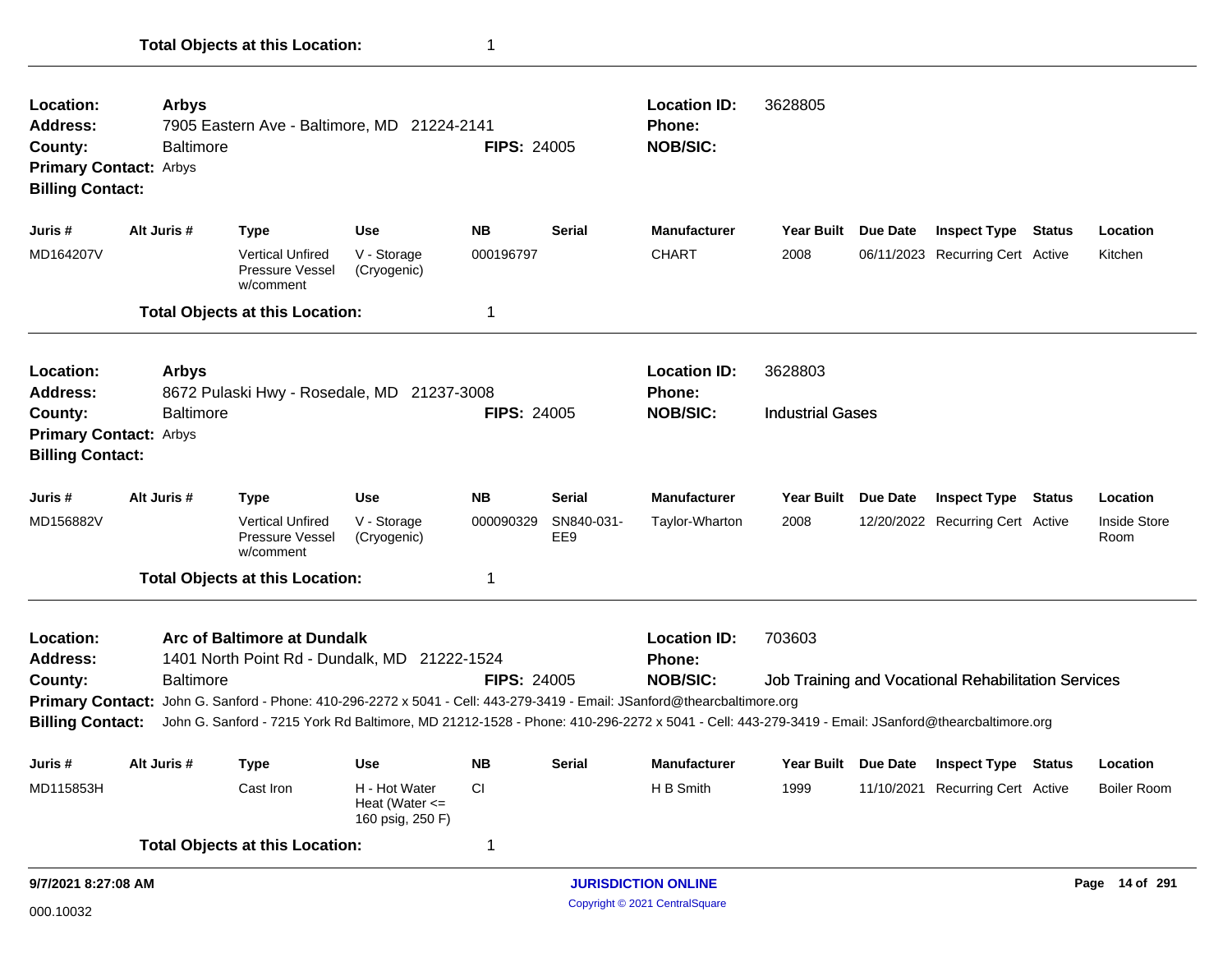| Location:<br>Address:<br>County:<br><b>Primary Contact:</b><br><b>Billing Contact:</b>        | <b>Baltimore</b>                         | Arcadia Vol. Fire Co.<br>5415 Arcadia Avenue - Upperco, MD 21155-9346<br>Ralph Walter - Phone: 443-375-6837 - Email: deereralph@gmail.com                                                                    |                                                         | <b>FIPS: 24005</b> |                                                         | <b>Location ID:</b><br><b>Phone:</b><br><b>NOB/SIC:</b><br>Ralph Walter - 5415 Arcadia Ave Upperco, MD 21155-9346 - Phone: 443-375-6837 - Email: deereralph@gmail.com | 703030<br>410-887-1576<br><b>Business Services, NEC</b> |                 |                                  |        |                                        |
|-----------------------------------------------------------------------------------------------|------------------------------------------|--------------------------------------------------------------------------------------------------------------------------------------------------------------------------------------------------------------|---------------------------------------------------------|--------------------|---------------------------------------------------------|-----------------------------------------------------------------------------------------------------------------------------------------------------------------------|---------------------------------------------------------|-----------------|----------------------------------|--------|----------------------------------------|
| Juris #                                                                                       | Alt Juris #                              | <b>Type</b>                                                                                                                                                                                                  | <b>Use</b>                                              | <b>NB</b>          | <b>Serial</b>                                           | <b>Manufacturer</b>                                                                                                                                                   | Year Built Due Date                                     |                 | <b>Inspect Type Status</b>       |        | Location                               |
| MD167260H                                                                                     |                                          | Cast Iron                                                                                                                                                                                                    | H - Hot Water<br>Heat (Water $\leq$<br>160 psig, 250 F) | СI                 | D0010297                                                | Slant                                                                                                                                                                 | 1995                                                    |                 | 06/09/2022 Recurring Cert Active |        | <b>Activities Bldg</b><br><b>B</b> lrm |
|                                                                                               |                                          | <b>Total Objects at this Location:</b>                                                                                                                                                                       |                                                         | -1                 |                                                         |                                                                                                                                                                       |                                                         |                 |                                  |        |                                        |
| Location:<br>Address:<br>County:<br><b>Billing Contact:</b>                                   | <b>Arsh Mirmiran</b><br><b>Baltimore</b> | 13 W Chesapeake Ave - Towson, MD 21204-4802<br>Primary Contact: Teri Weatherly - Phone: 410 825 2030<br>Teri Weatherly - 13 W Chesapeake Ave Towson, MD 21204-4802 - Phone: 410 825 2030                     |                                                         | <b>FIPS: 24005</b> |                                                         | <b>Location ID:</b><br><b>Phone:</b><br><b>NOB/SIC:</b>                                                                                                               | 702426<br>410-825-2030<br><b>Barber Shops</b>           |                 |                                  |        |                                        |
| Juris #                                                                                       | Alt Juris #                              | <b>Type</b>                                                                                                                                                                                                  | <b>Use</b>                                              | <b>NB</b>          | <b>Serial</b>                                           | Manufacturer                                                                                                                                                          | Year Built                                              | <b>Due Date</b> | <b>Inspect Type</b>              | Status | Location                               |
| MD006883H                                                                                     |                                          | Cast Iron                                                                                                                                                                                                    | H - Hot Water<br>Heat (Water $\leq$<br>160 psig, 250 F) | CI                 |                                                         | American Standard                                                                                                                                                     | 1960                                                    |                 | 04/08/2020 Recurring Cert Active |        | Rear                                   |
|                                                                                               |                                          | <b>Total Objects at this Location:</b>                                                                                                                                                                       |                                                         | -1                 |                                                         |                                                                                                                                                                       |                                                         |                 |                                  |        |                                        |
| Location:<br><b>Address:</b><br>County:<br><b>Primary Contact:</b><br><b>Billing Contact:</b> | <b>Baltimore</b>                         | <b>ATI Performance Products Inc.</b><br>6718 Whitestone Rd - Gwynn Oak, MD 21207-4102<br>Lynn Beattie - Phone: 410-298-4343<br>Kim Brady - 6718 Whitestone Rd Gwynn Oak, MD 21207-4102 - Phone: 410-298-4343 |                                                         | <b>FIPS: 24005</b> | <b>Location ID:</b><br><b>Phone:</b><br><b>NOB/SIC:</b> | 3933273<br>410-298-4343                                                                                                                                               |                                                         |                 |                                  |        |                                        |
| Juris #                                                                                       | Alt Juris #                              | <b>Type</b>                                                                                                                                                                                                  | <b>Use</b>                                              | <b>NB</b>          | <b>Serial</b>                                           | <b>Manufacturer</b>                                                                                                                                                   | Year Built Due Date                                     |                 | <b>Inspect Type Status</b>       |        | Location                               |
| MD163552V                                                                                     |                                          | Vertical Unfired<br>Pressure Vessel<br>w/comment                                                                                                                                                             | V - Storage (NOT 000854751<br>Cryogenic)                |                    |                                                         | Steel Fab                                                                                                                                                             | 2017                                                    |                 | 04/03/2023 Recurring Cert Active |        | MILL DEPT                              |
| MD163553V                                                                                     |                                          | <b>Vertical Unfired</b><br><b>Pressure Vessel</b><br>w/comment                                                                                                                                               | V - Storage (NOT 000854753<br>Cryogenic)                |                    |                                                         | Steel Fab                                                                                                                                                             | 2017                                                    |                 | 04/03/2023 Recurring Cert Active |        | <b>COMPRESSOR</b><br><b>RM</b>         |
| 9/7/2021 8:27:08 AM                                                                           |                                          |                                                                                                                                                                                                              |                                                         |                    |                                                         | <b>JURISDICTION ONLINE</b>                                                                                                                                            |                                                         |                 |                                  |        | Page 15 of 291                         |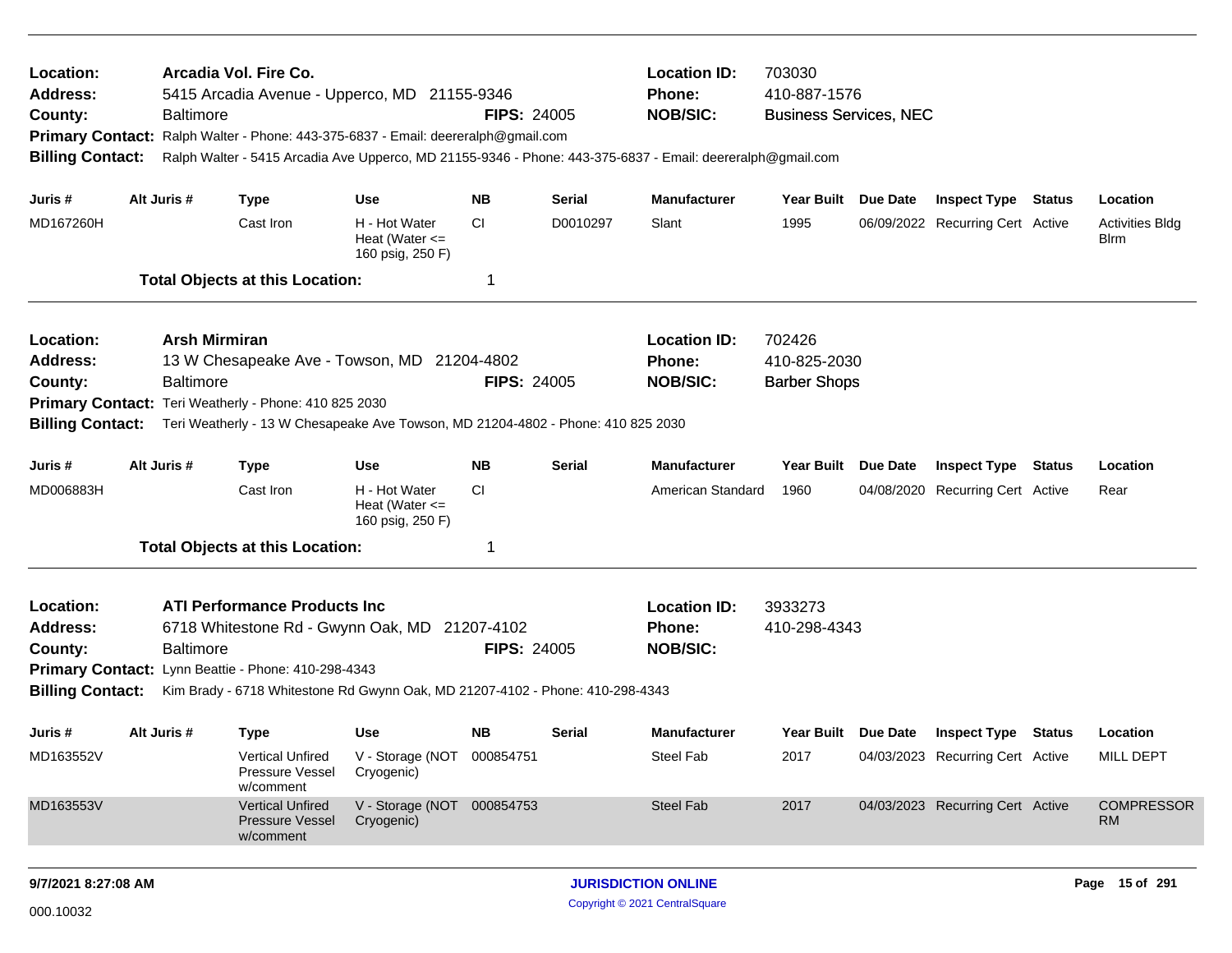| Juris #                            | Alt Juris #      | <b>Type</b>                                                                                                                                 | <b>Use</b>                                              | <b>NB</b>          | <b>Serial</b> | <b>Manufacturer</b>           | Year Built Due Date            |                     | <b>Inspect Type</b>                       | <b>Status</b> | Location                       |
|------------------------------------|------------------|---------------------------------------------------------------------------------------------------------------------------------------------|---------------------------------------------------------|--------------------|---------------|-------------------------------|--------------------------------|---------------------|-------------------------------------------|---------------|--------------------------------|
| MD163554V                          |                  | <b>Vertical Unfired</b><br>Pressure Vessel<br>w/comment                                                                                     | V - Storage (NOT<br>Cryogenic)                          | 000854749          |               | Steel Fab                     | 2017                           |                     | 04/03/2023 Recurring Cert Active          |               | <b>COMPRESSOR</b><br><b>RM</b> |
|                                    |                  | <b>Total Objects at this Location:</b>                                                                                                      |                                                         | 3                  |               |                               |                                |                     |                                           |               |                                |
| Location:                          |                  | <b>Atlantic Nationwide</b>                                                                                                                  |                                                         |                    |               | <b>Location ID:</b>           | 3674323                        |                     |                                           |               |                                |
| <b>Address:</b>                    |                  | 4490 North Point Blvd - Sparrows Point, MD 21219                                                                                            |                                                         |                    |               | Phone:                        | 410-477-9733                   |                     |                                           |               |                                |
| County:                            | <b>Baltimore</b> |                                                                                                                                             |                                                         | <b>FIPS: 24005</b> |               | <b>NOB/SIC:</b>               | <b>Automotive Dealers, NEC</b> |                     |                                           |               |                                |
|                                    |                  | Primary Contact: Atlantic Nationwide - Phone: 410-477-9733                                                                                  |                                                         |                    |               |                               |                                |                     |                                           |               |                                |
| <b>Billing Contact:</b>            |                  | -4490 N Point Blvd Sparrows Point, MD 21219-1004 - Phone: 410-477-9733                                                                      |                                                         |                    |               |                               |                                |                     |                                           |               |                                |
| Juris #                            | Alt Juris #      | <b>Type</b>                                                                                                                                 | <b>Use</b>                                              | <b>NB</b>          | <b>Serial</b> | <b>Manufacturer</b>           |                                | Year Built Due Date | <b>Inspect Type</b>                       | <b>Status</b> | Location                       |
| MD153312V                          |                  | Pressure Vessel<br>w/comment                                                                                                                | Horizontal Unfired V - Storage (NOT<br>Cryogenic)       | 000547872          |               | Wood                          | 1972                           |                     | 01/29/2022 Recurring Cert Active          |               | Shop                           |
|                                    |                  | <b>Total Objects at this Location:</b>                                                                                                      |                                                         | $\mathbf 1$        |               |                               |                                |                     |                                           |               |                                |
| Location:<br><b>Address:</b>       |                  | <b>Augsburg Lutheran Home Of Maryland</b><br>6811 Campfield Rd - Baltimore, MD 21207-4657                                                   |                                                         |                    |               | <b>Location ID:</b><br>Phone: | 703332                         |                     |                                           |               |                                |
| County:<br><b>Billing Contact:</b> | <b>Baltimore</b> | Primary Contact: Augsburg Lutheran Home Of Maryland - Phone: 4104864573<br>- 6811 Campfield Rd Baltimore, MD 21207-4657 - Phone: 4104864573 |                                                         | <b>FIPS: 24005</b> |               | <b>NOB/SIC:</b>               |                                |                     | Nursing and Personal Care Facilities, NEC |               |                                |
| Juris #                            | Alt Juris #      | <b>Type</b>                                                                                                                                 | <b>Use</b>                                              | <b>NB</b>          | <b>Serial</b> | <b>Manufacturer</b>           | Year Built Due Date            |                     | <b>Inspect Type</b>                       | <b>Status</b> | Location                       |
| MD070179H                          |                  | Cast Iron                                                                                                                                   | H - Hot Water<br>Heat (Water $\leq$<br>160 psig, 250 F) | <b>CI</b>          | 566           | H B Smith                     | 1987                           |                     | 11/28/2022 Recurring Cert Active          |               | <b>BLDG C CENT</b>             |
| MD070181V                          |                  | <b>Vertical Unfired</b><br><b>Pressure Vessel</b><br>w/comment                                                                              | V - Storage (NOT 000003164<br>Cryogenic)                |                    |               | Magna Tank                    | 1988                           |                     | 11/28/2022 Recurring Cert Active          |               | <b>BLDG C CENT</b>             |
| MD070184H                          |                  | Cast Iron                                                                                                                                   | H - Hot Water<br>Heat (Water $\leq$<br>160 psig, 250 F) | <b>CI</b>          | 690           | H B Smith                     | 1987                           |                     | 11/28/2022 Recurring Cert Active          |               | <b>BLDG C CENT</b>             |
| MD123543H                          |                  | <b>Horizontal Fire</b><br>Tube                                                                                                              | H - Hot Water<br>Supply (Water <=<br>160 psig, 210 F)   | 000171535          |               | Raypak                        | 2004                           |                     | 11/28/2022 Recurring Cert Active          |               | <b>BLDG C CENT</b>             |
| MD125248H                          |                  | <b>Horizontal Water</b><br>Tube                                                                                                             | H - Hot Water<br>Supply (Water <=<br>160 psig, 210 F)   | 000168352          |               | Lochinvar                     | 2006                           |                     | 11/28/2022 Recurring Cert Active          |               | BLDG 11                        |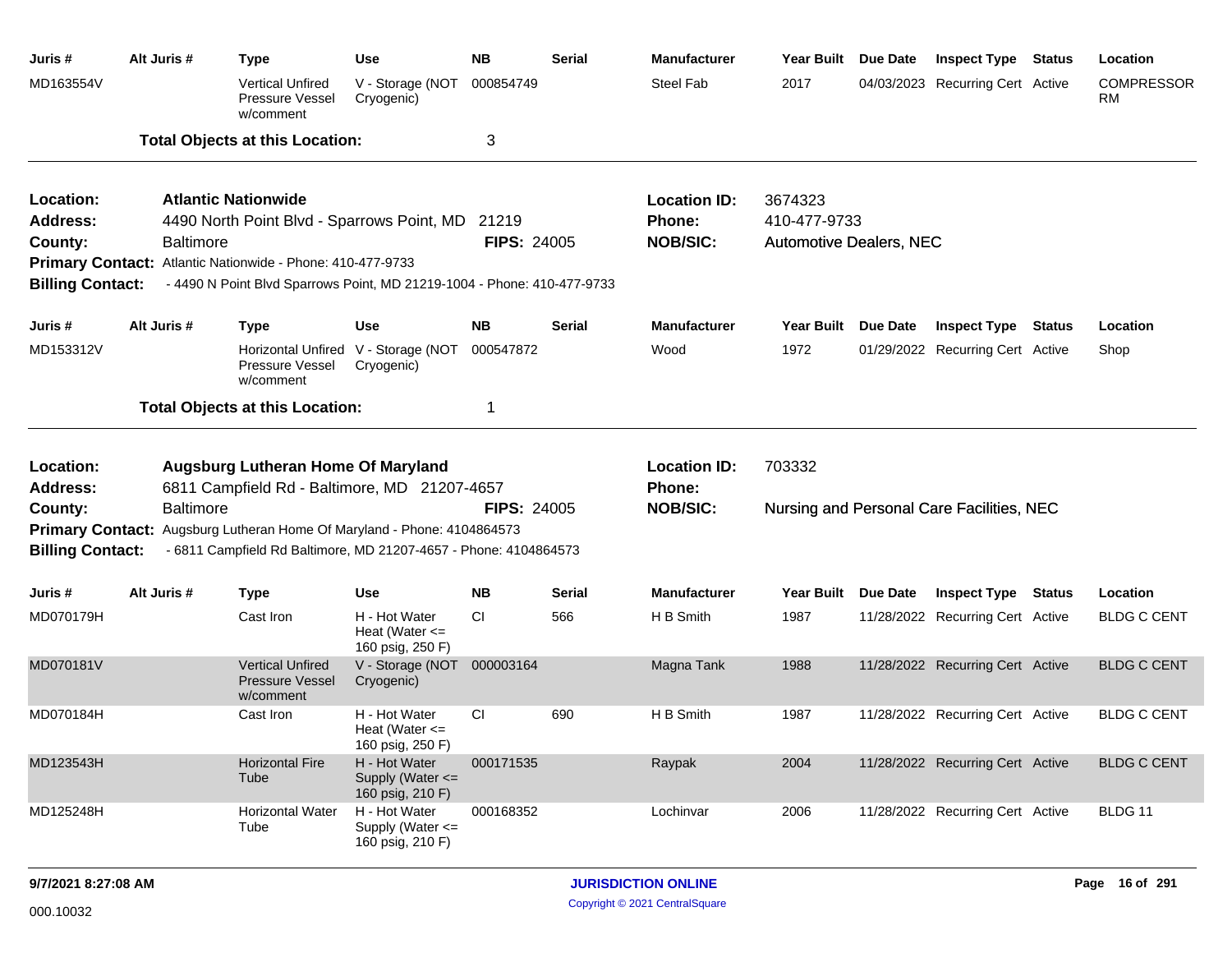| Juris #                 | Alt Juris #      | <b>Type</b>                                                                              | <b>Use</b>                                                | <b>NB</b>          | <b>Serial</b> | <b>Manufacturer</b>                                                                                         | <b>Year Built</b> | Due Date        | <b>Inspect Type</b>                                    | <b>Status</b> | Location                    |
|-------------------------|------------------|------------------------------------------------------------------------------------------|-----------------------------------------------------------|--------------------|---------------|-------------------------------------------------------------------------------------------------------------|-------------------|-----------------|--------------------------------------------------------|---------------|-----------------------------|
| MD129286H               |                  | <b>Horizontal Water</b><br>Tube                                                          | H - Hot Water<br>Supply (Water $\leq$<br>160 psig, 210 F) | 000273011          |               | Raypak                                                                                                      | 2007              |                 | 11/28/2022 Recurring Cert Active                       |               | <b>BLDG C CENT</b>          |
| MD137653H               |                  | <b>Water Heater</b><br>(HLW)                                                             | H - Hot Water<br>Supply (Water <=<br>160 psig, 210 F)     | 000125042          |               | A O Smith                                                                                                   | 2008              |                 | 11/28/2022 Recurring Cert Active                       |               | <b>BLDG D MAINT</b>         |
| MD137654H               |                  | <b>Water Heater</b><br>(HLW)                                                             | H - Hot Water<br>Supply (Water <=<br>160 psig, 210 F)     | 000124601          |               | A O Smith                                                                                                   | 2008              |                 | 11/28/2022 Recurring Cert Active                       |               | <b>BLDGG</b>                |
| MD137656H               |                  | Cast Iron                                                                                | H - Hot Water<br>Heat (Water $\leq$<br>160 psig, 250 F)   | <b>CI</b>          |               | Weil-McLain                                                                                                 | 2010              |                 | 11/28/2022 Recurring Cert Active                       |               | C BLDG SOUTH                |
| MD137657H               |                  | Cast Iron                                                                                | H - Hot Water<br>Heat (Water $\leq$<br>160 psig, 250 F)   | CI                 |               | Weil-McLain                                                                                                 | 2010              |                 | 11/28/2022 Recurring Cert Active                       |               | <b>BLDG C SOUTH</b>         |
| MD156196H               |                  | Cast Aluminum                                                                            | H - Hot Water<br>Heat (Water $\leq$<br>160 psig, 250 F)   | CA                 |               | Weil-McLain                                                                                                 | 2015              |                 | 11/28/2022 Recurring Cert Active                       |               | <b>BLDG D BLRM</b>          |
| MD156197H               |                  | Electric (NOT<br>HLW)                                                                    | H - Heating-<br>Cooking (Steam<br>$\le$ 15 psig)          | 000113352          |               | Cleveland                                                                                                   | 2014              |                 | 11/28/2022 Recurring Cert Active                       |               | <b>KITCHEN</b>              |
| MD163563H               |                  | <b>Water Heater</b><br>(HLW)                                                             | H - Hot Water<br>Supply (Water <=<br>160 psig, 210 F)     | 000234540          |               | A O Smith                                                                                                   | 2017              |                 | 11/07/2022 Recurring Cert Active                       |               | <b>BLDG D MAINT</b>         |
|                         |                  | <b>Total Objects at this Location:</b>                                                   |                                                           | 13                 |               |                                                                                                             |                   |                 |                                                        |               |                             |
| Location:               |                  | <b>Auto Body Evolution</b>                                                               |                                                           |                    |               | <b>Location ID:</b>                                                                                         | 722701            |                 |                                                        |               |                             |
| <b>Address:</b>         |                  | 2 Ensor Ave - Towson, MD 21204-2511                                                      |                                                           |                    |               | Phone:                                                                                                      | 410-828-5225      |                 |                                                        |               |                             |
| County:                 | <b>Baltimore</b> |                                                                                          |                                                           | <b>FIPS: 24005</b> |               | <b>NOB/SIC:</b>                                                                                             |                   |                 | Top, Body, and Upholstery Repair Shops and Paint Shops |               |                             |
|                         |                  | Primary Contact: Dennie Huff - Phone: 410-828-5225 - Email: dennie@autobodyevolution.com |                                                           |                    |               |                                                                                                             |                   |                 |                                                        |               |                             |
| <b>Billing Contact:</b> |                  |                                                                                          |                                                           |                    |               | Dennie Huff - 2 Ensor Ave Towson, MD 21204-2511 - Phone: 410-828-5225 - Email: dennie@autobodyevolution.com |                   |                 |                                                        |               |                             |
| Juris #                 | Alt Juris #      | <b>Type</b>                                                                              | <b>Use</b>                                                | <b>NB</b>          | Serial        | <b>Manufacturer</b>                                                                                         | <b>Year Built</b> | <b>Due Date</b> | <b>Inspect Type Status</b>                             |               | Location                    |
| MD157387V               |                  | Horizontal Unfired<br><b>Pressure Vessel</b><br>w/comment                                | V - Storage (NOT<br>Cryogenic)                            | 000517598          | 567464        | Morganton                                                                                                   | 2015              |                 | 05/11/2023 Recurring Cert Active                       |               | <b>Outside Rear</b><br>Shed |
| MD157391V               |                  | Pressure Vessel<br>w/comment                                                             | Horizontal Unfired V - Storage (NOT<br>Cryogenic)         | 000517600          | 567466        | Morganton                                                                                                   | 2015              |                 | 05/11/2023 Recurring Cert Active                       |               | <b>Outside Rear</b><br>Shed |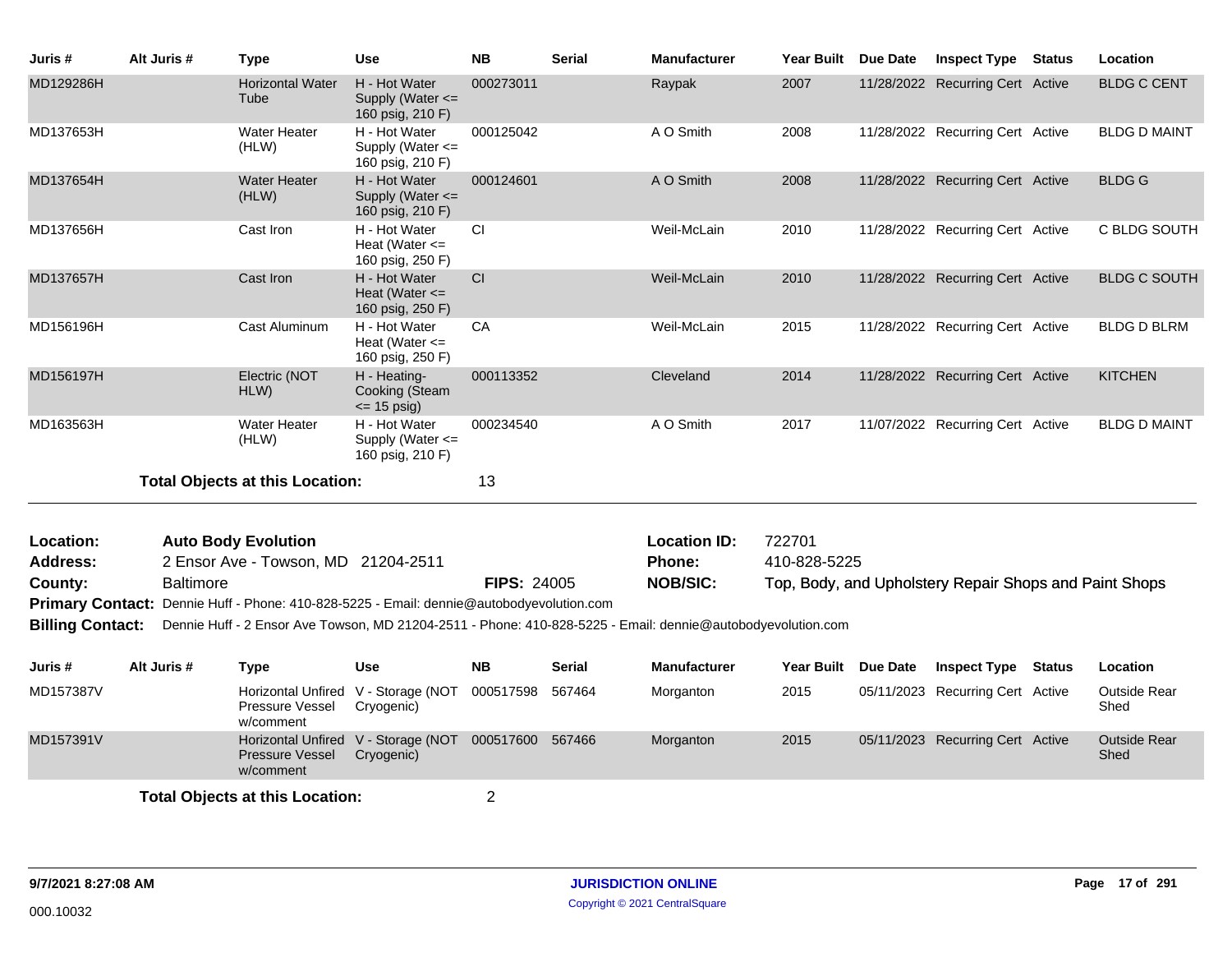| Location:<br>Address:<br>County:<br><b>Billing Contact:</b> | <b>Baltimore</b> | <b>Auto Glass Now</b><br>790 Merritt Blvd - Dundalk, MD 21222-1409<br>Primary Contact: Auto Glass - Phone: 410-282-2600<br>- 790 Merritt Blvd Dundalk, MD 21222-1409 - Phone: 410-282-2600                                                            |                                                   | <b>FIPS: 24005</b> |        | <b>Location ID:</b><br>Phone:<br><b>NOB/SIC:</b> | 3296696<br>410-282-2600<br><b>General Automotive Repair Shops</b> |            |                                          |                                           |
|-------------------------------------------------------------|------------------|-------------------------------------------------------------------------------------------------------------------------------------------------------------------------------------------------------------------------------------------------------|---------------------------------------------------|--------------------|--------|--------------------------------------------------|-------------------------------------------------------------------|------------|------------------------------------------|-------------------------------------------|
| Juris #                                                     | Alt Juris #      | <b>Type</b>                                                                                                                                                                                                                                           | <b>Use</b>                                        | <b>NB</b>          | Serial | <b>Manufacturer</b>                              | Year Built Due Date                                               |            | <b>Inspect Type Status</b>               | Location                                  |
| MD081534V                                                   |                  | <b>Vertical Unfired</b><br><b>Pressure Vessel</b><br>w/comment                                                                                                                                                                                        | V - Storage (NOT<br>Cryogenic)                    | 000338504          |        | Melben                                           | 2004                                                              |            | 12/29/2022 Recurring Cert Active         | Shop                                      |
|                                                             |                  | <b>Total Objects at this Location:</b>                                                                                                                                                                                                                |                                                   | 1                  |        |                                                  |                                                                   |            |                                          |                                           |
| Location:<br>Address:<br>County:<br><b>Billing Contact:</b> | <b>Baltimore</b> | <b>Auto Nation Chevrolet-Timonium</b><br>60 E Padonia Road - Lutherville/Timonium, MD 21093-2300<br>Primary Contact: Wendy Hawkins - Phone: 410-666-6312<br>Wendy Hawkins - 60 E Padonia Rd Lutherville Timonium, MD 21093-2300 - Phone: 410-666-6312 |                                                   | <b>FIPS: 24005</b> |        | <b>Location ID:</b><br>Phone:<br><b>NOB/SIC:</b> | 711115<br>410-666-6312                                            |            | Automotive repair, services, and parking |                                           |
| Juris #                                                     | Alt Juris #      | <b>Type</b>                                                                                                                                                                                                                                           | <b>Use</b>                                        | NB.                | Serial | <b>Manufacturer</b>                              | <b>Year Built</b>                                                 | Due Date   | <b>Inspect Type Status</b>               | Location                                  |
| MD135803V                                                   |                  | <b>Pressure Vessel</b><br>w/comment                                                                                                                                                                                                                   | Horizontal Unfired V - Storage (NOT<br>Cryogenic) | 000908738          |        | Manchester                                       | 2007                                                              |            | 08/29/2022 Recurring Cert Active         | <b>Outside Rear</b><br>Compressor<br>Shed |
| MD135804V                                                   |                  | <b>Pressure Vessel</b><br>w/comment                                                                                                                                                                                                                   | Horizontal Unfired V - Storage (NOT<br>Cryogenic) | 000908752          |        | Manchester                                       | 2007                                                              |            | 08/29/2022 Recurring Cert Active         | <b>Outside Rear</b><br>Compressor<br>Shed |
|                                                             |                  | <b>Total Objects at this Location:</b>                                                                                                                                                                                                                |                                                   | $\overline{2}$     |        |                                                  |                                                                   |            |                                          |                                           |
| Location:<br><b>Address:</b><br>County:                     | <b>Baltimore</b> | <b>B &amp;T Automotive</b><br>7802 Wise Ave - Dundalk, MD 21222-3300                                                                                                                                                                                  |                                                   | <b>FIPS: 24005</b> |        | <b>Location ID:</b><br>Phone:<br><b>NOB/SIC:</b> | 705726                                                            |            | Automotive repair, services, and parking |                                           |
| <b>Billing Contact:</b>                                     |                  | Primary Contact: Bernard Bankard - Phone: 410-288-1500<br>Bernard Bankard - 7802 Wise Ave Dundalk, MD 21222-3300 - Phone: 410-288-1500                                                                                                                |                                                   |                    |        |                                                  |                                                                   |            |                                          |                                           |
| Juris #                                                     | Alt Juris #      | <b>Type</b>                                                                                                                                                                                                                                           | <b>Use</b>                                        | <b>NB</b>          | Serial | <b>Manufacturer</b>                              | Year Built Due Date                                               |            | <b>Inspect Type Status</b>               | Location                                  |
| MD108436V                                                   | <b>CAT</b>       | <b>Pressure Vessel</b><br>w/comment                                                                                                                                                                                                                   | Horizontal Unfired V - Storage (NOT<br>Cryogenic) | 000589811          |        | John Wood                                        | 1973                                                              | 05/26/2021 | <b>Recurring Cert Active</b>             | <b>TRAILER</b>                            |
| 9/7/2021 8:27:08 AM                                         |                  |                                                                                                                                                                                                                                                       |                                                   |                    |        | <b>JURISDICTION ONLINE</b>                       |                                                                   |            |                                          | Page 18 of 291                            |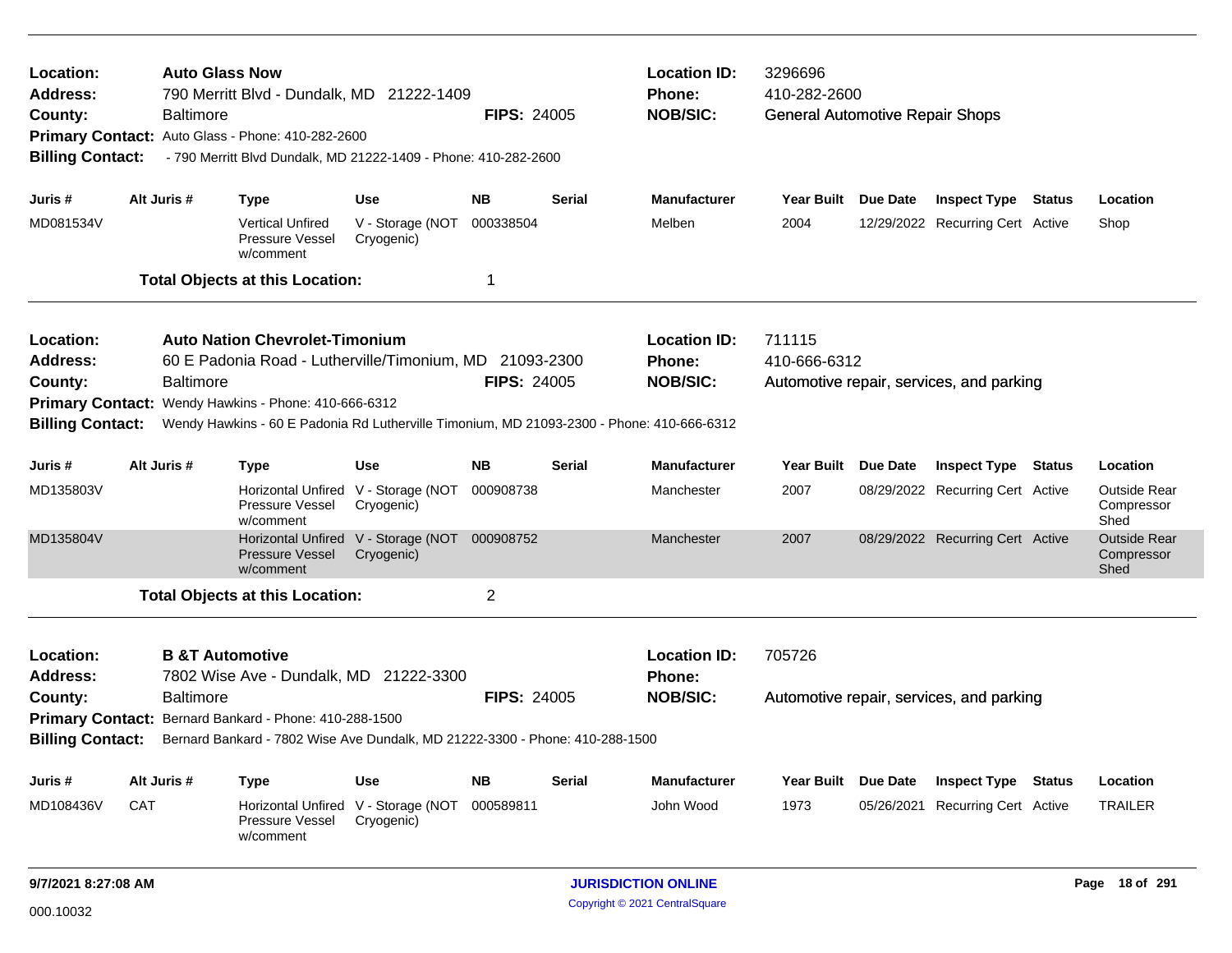| Juris #                 | Alt Juris #      | <b>Type</b>                                                                                                                                  | Use                                                     | <b>NB</b>          | <b>Serial</b> | <b>Manufacturer</b> | Year Built Due Date                       |            | <b>Inspect Type Status</b>       | Location         |
|-------------------------|------------------|----------------------------------------------------------------------------------------------------------------------------------------------|---------------------------------------------------------|--------------------|---------------|---------------------|-------------------------------------------|------------|----------------------------------|------------------|
| MD152547V               |                  | <b>Vertical Unfired</b><br><b>Pressure Vessel</b><br>w/comment                                                                               | V - Storage (NOT<br>Cryogenic)                          | 000357670          |               | Scaife              | 1950                                      | 05/26/2021 | <b>Recurring Cert Active</b>     | Trailer          |
|                         |                  | <b>Total Objects at this Location:</b>                                                                                                       |                                                         | $\overline{2}$     |               |                     |                                           |            |                                  |                  |
| Location:               |                  | <b>Baltimore Co. EFCU/ Ridgely's Choice</b>                                                                                                  |                                                         |                    |               | <b>Location ID:</b> | 2657979                                   |            |                                  |                  |
| <b>Address:</b>         |                  | 8640 Ridgelys Choice Dr - Nottingham, MD                                                                                                     |                                                         | 21236-3029         |               | Phone:              | 410-828-4730                              |            |                                  |                  |
| County:                 | <b>Baltimore</b> |                                                                                                                                              |                                                         | <b>FIPS: 24005</b> |               | <b>NOB/SIC:</b>     | <b>Credit Unions, Federally Chartered</b> |            |                                  |                  |
|                         |                  | Primary Contact: Patricia La Martina - Phone: 410-828-4730 ext 7215 - Email: trisha.lamartina@bcefcu.com                                     |                                                         |                    |               |                     |                                           |            |                                  |                  |
| <b>Billing Contact:</b> |                  | Patricia La Martina - 8640 Ridgely's Choice Dr Nottingham, MD 21236-3029 - Phone: 410-828-4730 ext 7215 - Email: trisha.lamartina@bcefcu.com |                                                         |                    |               |                     |                                           |            |                                  |                  |
| Juris #                 | Alt Juris #      | <b>Type</b>                                                                                                                                  | <b>Use</b>                                              | <b>NB</b>          | <b>Serial</b> | <b>Manufacturer</b> | Year Built Due Date                       |            | <b>Inspect Type Status</b>       | Location         |
| MD135275H               |                  | Cast Iron                                                                                                                                    | H - Hot Water<br>Heat (Water $\leq$<br>160 psig, 250 F) | <b>CI</b>          |               | Weil-McLain         | 2003                                      |            | 05/11/2022 Recurring Cert Active | <b>Basement</b>  |
| MD135276H               |                  | Cast Iron                                                                                                                                    | H - Hot Water<br>Heat (Water $\leq$<br>160 psig, 250 F) | CI                 |               | Weil-McLain         | 2003                                      |            | 05/11/2022 Recurring Cert Active | <b>Basement</b>  |
|                         |                  | <b>Total Objects at this Location:</b>                                                                                                       |                                                         | $\overline{2}$     |               |                     |                                           |            |                                  |                  |
| Location:               |                  | <b>Baltimore County Employees Federal Credit Union</b>                                                                                       |                                                         |                    |               | <b>Location ID:</b> | 703664                                    |            |                                  |                  |
| <b>Address:</b>         |                  | 23 W Susquehanna Ave - Towson, MD 21204-5222                                                                                                 |                                                         |                    |               | <b>Phone:</b>       | 410-828-4730                              |            |                                  |                  |
| County:                 | <b>Baltimore</b> |                                                                                                                                              |                                                         | <b>FIPS: 24005</b> |               | <b>NOB/SIC:</b>     | Nondepository credit institutions         |            |                                  |                  |
| <b>Primary Contact:</b> |                  | Patricia La Martina - Phone: 410-828-4730 ext 7215 - Email: trisha.lamartina@bcefcu.com                                                      |                                                         |                    |               |                     |                                           |            |                                  |                  |
| <b>Billing Contact:</b> |                  | Patricia La Martina - 8640 Ridgely's Choice Dr Nottingham, MD 21236-3029 - Phone: 410-828-4730 ext 7215 - Email: trisha.lamartina@bcefcu.com |                                                         |                    |               |                     |                                           |            |                                  |                  |
| Juris #                 | Alt Juris #      | <b>Type</b>                                                                                                                                  | <b>Use</b>                                              | <b>NB</b>          | <b>Serial</b> | <b>Manufacturer</b> | Year Built Due Date                       |            | <b>Inspect Type Status</b>       | Location         |
| MD030105H               |                  | Cast Iron                                                                                                                                    | H - Hot Water<br>Heat (Water $\leq$<br>160 psig, 250 F) | CI                 |               | Weil-McLain         | 1977                                      |            | 05/11/2022 Recurring Cert Active | <b>Boiler Rm</b> |
|                         |                  | <b>Total Objects at this Location:</b>                                                                                                       |                                                         | 1                  |               |                     |                                           |            |                                  |                  |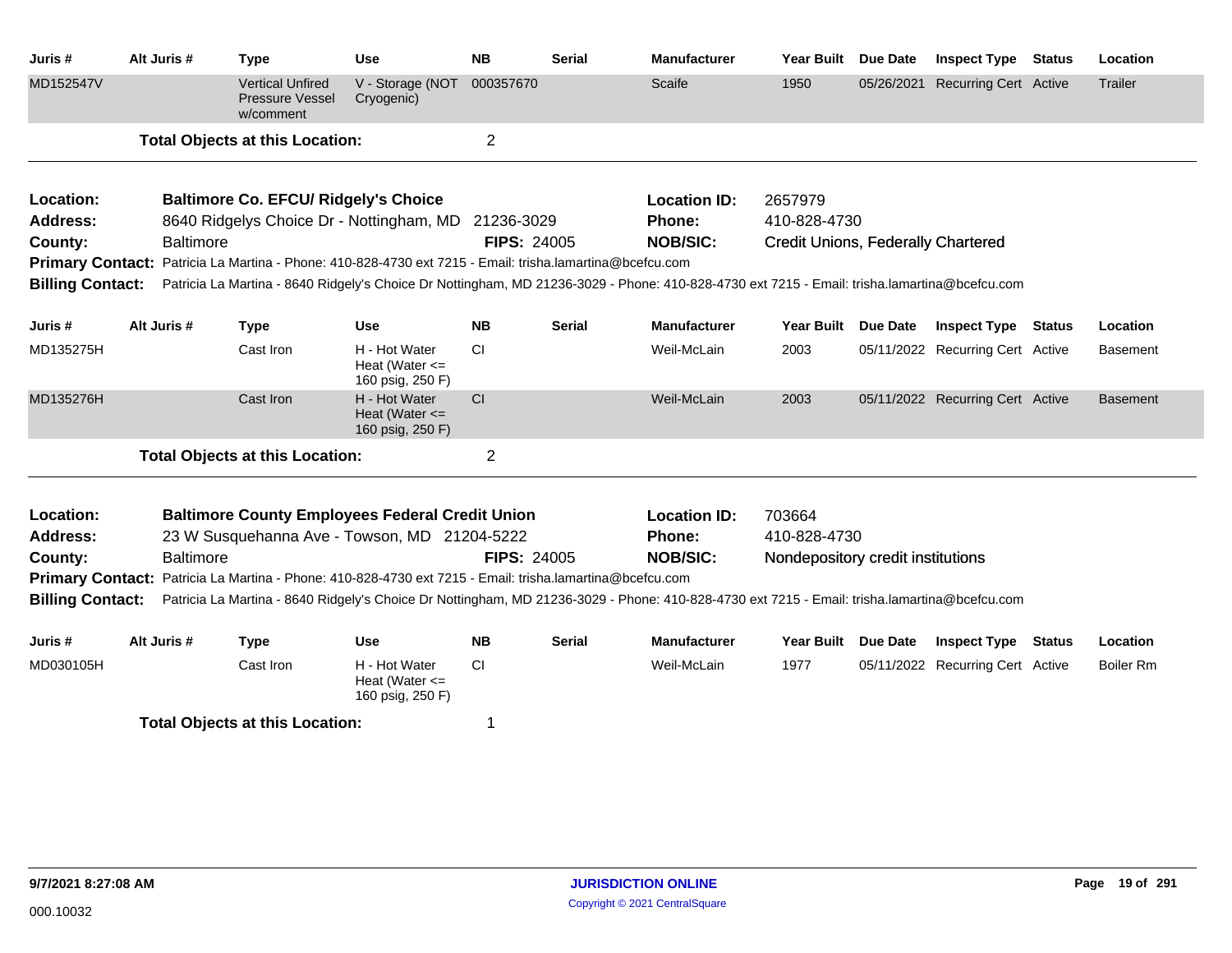| Location:<br><b>Address:</b><br>County:<br>Primary Contact: Baltimore Towing Company Inc - Phone: 410-477-8800 - Email: baltimoretowinginc@yahoo.com<br><b>Billing Contact:</b><br>Juris # |  | <b>Baltimore</b> | <b>Baltimore Towing Company Inc.</b><br>4112 North Point Blvd - Dundalk, MD 21222-3629                                                                                           |                                                | <b>FIPS: 24005</b> |               | <b>Location ID:</b><br>Phone:<br><b>NOB/SIC:</b><br>- 4112 N Point Blvd Dundalk, MD 21222-3629 - Phone: 410-477-8800 - Email: baltimoretowinginc@yahoo.com                               | 1646504<br>410-477-8800                                 |                     | Automotive Services, Except Repair and Carwashes |               |                               |
|--------------------------------------------------------------------------------------------------------------------------------------------------------------------------------------------|--|------------------|----------------------------------------------------------------------------------------------------------------------------------------------------------------------------------|------------------------------------------------|--------------------|---------------|------------------------------------------------------------------------------------------------------------------------------------------------------------------------------------------|---------------------------------------------------------|---------------------|--------------------------------------------------|---------------|-------------------------------|
|                                                                                                                                                                                            |  | Alt Juris #      | <b>Type</b>                                                                                                                                                                      | <b>Use</b>                                     | <b>NB</b>          | <b>Serial</b> | <b>Manufacturer</b>                                                                                                                                                                      | <b>Year Built</b>                                       | <b>Due Date</b>     | <b>Inspect Type</b>                              | <b>Status</b> | Location                      |
| MD137181V                                                                                                                                                                                  |  |                  | <b>Vertical Unfired</b><br><b>Pressure Vessel</b><br>w/comment                                                                                                                   | V - Storage (NOT<br>Cryogenic)                 | 000979436          |               | Manchester                                                                                                                                                                               | 2008                                                    |                     | 12/16/2022 Recurring Cert Active                 |               | Garage                        |
|                                                                                                                                                                                            |  |                  | <b>Total Objects at this Location:</b>                                                                                                                                           |                                                | 1                  |               |                                                                                                                                                                                          |                                                         |                     |                                                  |               |                               |
| Location:<br><b>Address:</b><br>County:<br><b>Billing Contact:</b>                                                                                                                         |  | <b>Baltimore</b> | <b>Barton Brands of MD.</b><br>2200 Monumental Rd - Baltimore, MD 21227-4612<br>Primary Contact: Erin Miller - Phone: 410-242-0200 x7017, 7022 - Email: emiller@bartonbrands.com |                                                | <b>FIPS: 24005</b> |               | <b>Location ID:</b><br><b>Phone:</b><br><b>NOB/SIC:</b><br>Erin Miller - 2200 Monumental Rd Baltimore, MD 21227-4612 - Phone: 410-242-0200 x7017, 7022 - Email: emiller@bartonbrands.com | 717215<br>410-242-0200<br>Manufacturing Industries, NEC |                     |                                                  |               |                               |
| Juris #                                                                                                                                                                                    |  | Alt Juris #      | <b>Type</b>                                                                                                                                                                      | <b>Use</b>                                     | <b>NB</b>          | <b>Serial</b> | <b>Manufacturer</b>                                                                                                                                                                      |                                                         | Year Built Due Date | <b>Inspect Type Status</b>                       |               | Location                      |
| MD134250H                                                                                                                                                                                  |  |                  | Cast Iron                                                                                                                                                                        | H - Steam Heat<br>(Steam $\le$ 15<br>psig)     | <b>CI</b>          |               | Weil-McLain                                                                                                                                                                              | 2008                                                    |                     | 01/25/2023 Recurring Cert Active                 |               | Compressor/Boil<br>er Room    |
| MD140566H                                                                                                                                                                                  |  |                  | Cast Iron                                                                                                                                                                        | H - Steam Heat<br>(Steam $\le$ 15<br>psig)     | <b>CI</b>          |               | Weil-McLain                                                                                                                                                                              | 2010                                                    |                     | 01/25/2023 Recurring Cert Active                 |               | Boiler Room -Not<br>Main Bldg |
| MD165389V                                                                                                                                                                                  |  |                  | <b>Vertical Unfired</b><br>Pressure Vessel<br>w/comment                                                                                                                          | V - Storage (NOT 000903997<br>Cryogenic)       |                    |               | Samual PV Group                                                                                                                                                                          | 2019                                                    |                     | 01/25/2023 Recurring Cert Active                 |               | <b>WNF Building</b>           |
| MD166517V                                                                                                                                                                                  |  |                  | <b>Vertical Unfired</b><br><b>Pressure Vessel</b><br>w/comment                                                                                                                   | V - Storage (NOT 000940140<br>Cryogenic)       |                    |               | <b>Samuel Pressure</b><br><b>Vessel Group</b>                                                                                                                                            | 2020                                                    |                     | 01/25/2023 Recurring Cert Active                 |               | Compressor/Boil<br>er Room    |
| MD166518V                                                                                                                                                                                  |  |                  | <b>Vertical Unfired</b><br>Pressure Vessel<br>w/comment                                                                                                                          | V - Storage (NOT 000937877<br>Cryogenic)       |                    |               | Samuel Pressure<br>Vessel Group                                                                                                                                                          | 2020                                                    |                     | 01/25/2023 Recurring Cert Active                 |               | Compressor/Boil<br>er Room    |
| MD166519V                                                                                                                                                                                  |  |                  | <b>Vertical Unfired</b><br><b>Pressure Vessel</b><br>w/comment                                                                                                                   | V - Storage (NOT 000074216 74216<br>Cryogenic) |                    |               | <b>Steel Fab</b>                                                                                                                                                                         | 1993                                                    |                     | 01/25/2023 Recurring Cert Active                 |               | Rectifying A<br>Room          |
|                                                                                                                                                                                            |  |                  | <b>Total Objects at this Location:</b>                                                                                                                                           |                                                | 6                  |               |                                                                                                                                                                                          |                                                         |                     |                                                  |               |                               |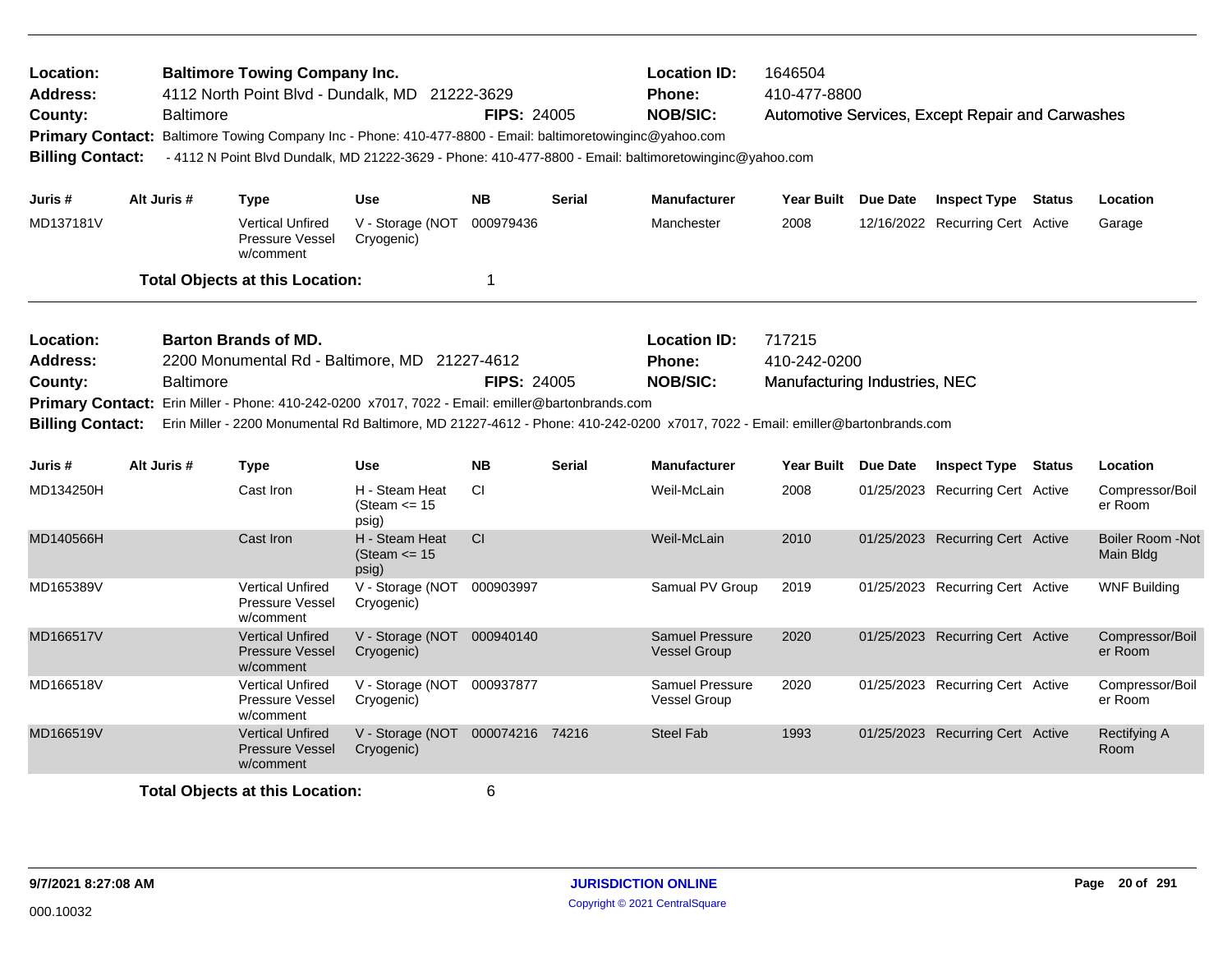| Location:<br>Address:<br>County:<br><b>Billing Contact:</b>                                   | <b>Basta Pasta</b><br><b>Baltimore</b><br>Primary Contact: Basta Pasta | 60 W Timonium Rd - Lutherville/Timonium, MD 21093-3103                                                                                                |                                                           | <b>FIPS: 24005</b> |        | <b>Location ID:</b><br><b>Phone:</b><br><b>NOB/SIC:</b>                                                                                                                           | 725712<br>410-308-0838<br><b>Eating and Drinking Places</b> |                 |                                                  |        |                                 |
|-----------------------------------------------------------------------------------------------|------------------------------------------------------------------------|-------------------------------------------------------------------------------------------------------------------------------------------------------|-----------------------------------------------------------|--------------------|--------|-----------------------------------------------------------------------------------------------------------------------------------------------------------------------------------|-------------------------------------------------------------|-----------------|--------------------------------------------------|--------|---------------------------------|
| Juris #                                                                                       | Alt Juris #                                                            | <b>Type</b>                                                                                                                                           | <b>Use</b>                                                | NB.                | Serial | <b>Manufacturer</b>                                                                                                                                                               | Year Built                                                  | <b>Due Date</b> | <b>Inspect Type</b>                              | Status | Location                        |
| MD127877H                                                                                     |                                                                        | <b>Water Heater</b><br>(HLW)                                                                                                                          | H - Hot Water<br>Supply (Water $\leq$<br>160 psig, 210 F) | 000095529          | 95529  | Rheem                                                                                                                                                                             | 2002                                                        | 07/22/2021      | <b>Recurring Cert Active</b>                     |        | HTR RM                          |
|                                                                                               |                                                                        | <b>Total Objects at this Location:</b>                                                                                                                |                                                           | 1                  |        |                                                                                                                                                                                   |                                                             |                 |                                                  |        |                                 |
| Location:<br><b>Address:</b><br>County:<br><b>Primary Contact:</b><br><b>Billing Contact:</b> | <b>Baltimore</b>                                                       | <b>Bayside Auto Body</b><br>310 Eastern Blvd - Essex, MD 21221-6920<br>Yong Jin Lee - Phone: 571-232-4953/410-391-9414 - Email: batsideauto@gmail.com |                                                           | <b>FIPS: 24005</b> |        | <b>Location ID:</b><br><b>Phone:</b><br><b>NOB/SIC:</b><br>Yong Jin Lee - 310 Eastern Blvd Essex, MD 21221-6920 - Phone: 571-232-4953/410-391-9414 - Email: batsideauto@gmail.com | 704010<br>410-391-9414                                      |                 | Automotive dealers and gasoline service stations |        |                                 |
| Juris #                                                                                       | Alt Juris #                                                            | <b>Type</b>                                                                                                                                           | <b>Use</b>                                                | <b>NB</b>          | Serial | <b>Manufacturer</b>                                                                                                                                                               | Year Built Due Date                                         |                 | <b>Inspect Type Status</b>                       |        | Location                        |
| MD025224V                                                                                     |                                                                        | Pressure Vessel<br>w/comment                                                                                                                          | Horizontal Unfired V - Storage (NOT<br>Cryogenic)         | 000242525          | N/A    | Wayne                                                                                                                                                                             | 1972                                                        |                 | 07/08/2022 Recurring Cert Active                 |        | Compressor<br>Room              |
| MD109975V                                                                                     |                                                                        | <b>Pressure Vessel</b><br>w/comment                                                                                                                   | Horizontal Unfired V - Storage (NOT<br>Cryogenic)         | 000032967          |        | Stoystown                                                                                                                                                                         | 1984                                                        |                 | 07/08/2022 Recurring Cert Active                 |        | Compressor<br>Room              |
| MD161472V                                                                                     |                                                                        | <b>Vertical Unfired</b><br>Pressure Vessel<br>w/comment                                                                                               | V - Storage (NOT<br>Cryogenic)                            | 000392486 N/A      |        | Mat-Industries                                                                                                                                                                    | 2016                                                        |                 | 07/16/2022 Recurring Cert Active                 |        | Paint Shop<br>across street 309 |
| MD161473V                                                                                     |                                                                        | <b>Vertical Unfired</b><br><b>Pressure Vessel</b><br>w/comment                                                                                        | V - Storage (NOT 000682643 N/A<br>Cryogenic)              |                    |        | Manchester                                                                                                                                                                        | 2006                                                        |                 | 07/16/2022 Recurring Cert Active                 |        | Paint Shop<br>across street 309 |
|                                                                                               |                                                                        | <b>Total Objects at this Location:</b>                                                                                                                |                                                           | 4                  |        |                                                                                                                                                                                   |                                                             |                 |                                                  |        |                                 |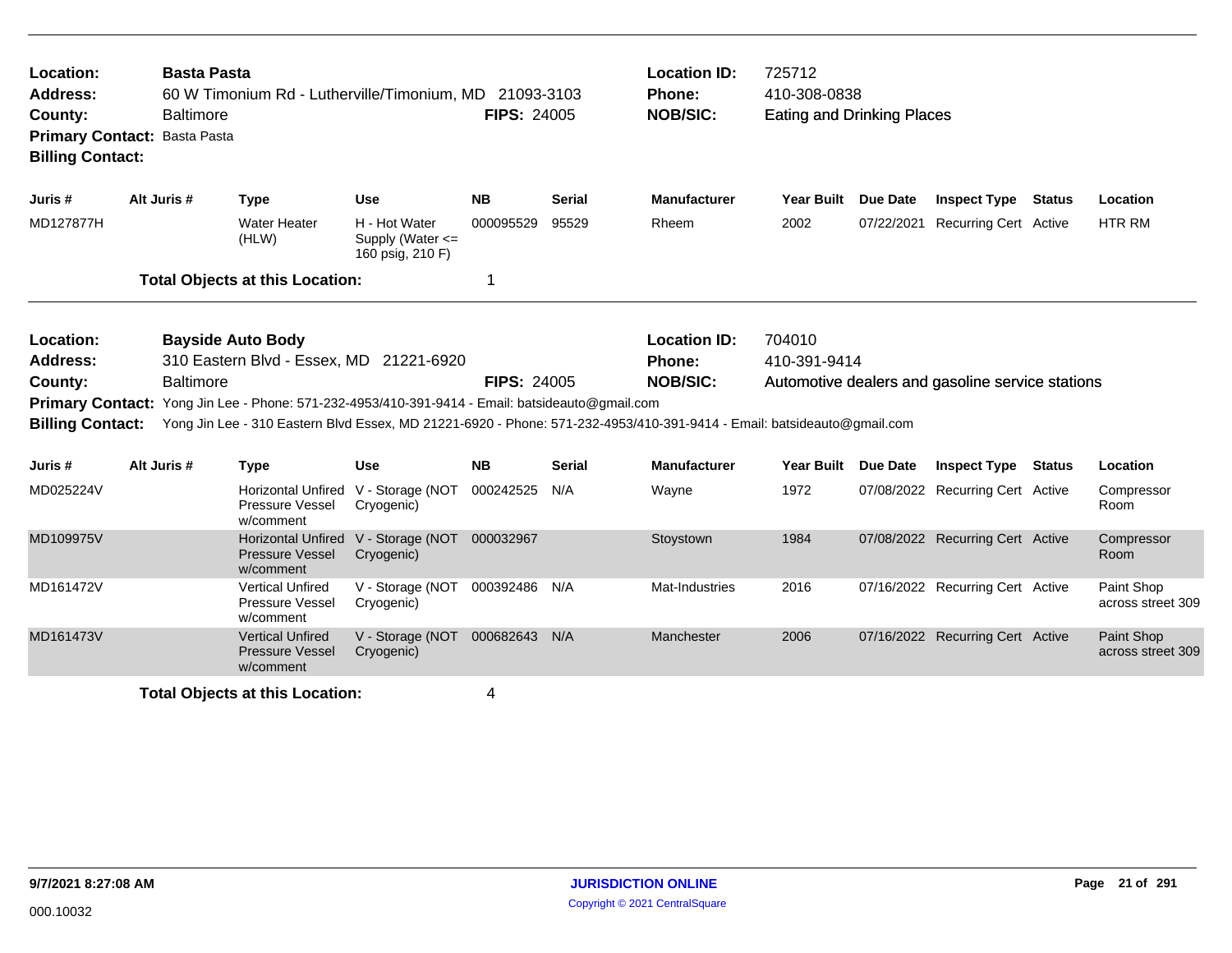| Location:<br>Address:<br>County:<br><b>Billing Contact:</b>        |                          | <b>Baltimore</b> | <b>Bell Truck &amp; Auto Repair</b><br>Primary Contact: Gary Bell - Phone: 443-970-5959 | 4490 North Point Blvd - Sparrows Point, MD 21219-1004<br>Gary Bell - 4490 N Point Blvd Sparrows Point, MD 21219-1004 - Phone: 443-970-5959 | <b>FIPS: 24005</b>       |               | <b>Location ID:</b><br>Phone:<br><b>NOB/SIC:</b>                                                                                                                       | 2504884<br>443-250-6969<br><b>General Automotive Repair Shops</b> |                                                                |                                       |
|--------------------------------------------------------------------|--------------------------|------------------|-----------------------------------------------------------------------------------------|--------------------------------------------------------------------------------------------------------------------------------------------|--------------------------|---------------|------------------------------------------------------------------------------------------------------------------------------------------------------------------------|-------------------------------------------------------------------|----------------------------------------------------------------|---------------------------------------|
| Juris #<br>MD168335V                                               | Alt Juris #              |                  | <b>Type</b><br>Pressure Vessel<br>w/comment<br><b>Total Objects at this Location:</b>   | <b>Use</b><br>Horizontal Unfired V - Storage (NOT 000730918<br>Cryogenic)                                                                  | <b>NB</b><br>$\mathbf 1$ | <b>Serial</b> | <b>Manufacturer</b><br>Morganton                                                                                                                                       | Year Built Due Date<br>2018                                       | <b>Inspect Type Status</b><br>12/29/2022 Recurring Cert Active | Location<br>Outside rear              |
| Location:<br><b>Address:</b><br>County:<br><b>Billing Contact:</b> |                          | <b>Baltimore</b> | <b>Berkshires At Town Center</b>                                                        | 204 E Joppa Rd - Towson, MD 21286-3118<br>Primary Contact: Brad Nafisi - Phone: 410-874-4589 - Email: nafisi@berkshirescommunities.com     | <b>FIPS: 24005</b>       |               | <b>Location ID:</b><br>Phone:<br><b>NOB/SIC:</b><br>Brad Nafisi - 204 E Joppa Rd Towson, MD 21286-3118 - Phone: 410-874-4589 - Email: nafisi@berkshirescommunities.com | 713168<br>410-828-8300<br><b>Operators of Apartment Buildings</b> |                                                                |                                       |
| Juris #<br>MD005851H                                               | Alt Juris #<br>Boiler #1 |                  | <b>Type</b><br><b>Horizontal Fire</b><br>Tube                                           | <b>Use</b><br>H - Hot Water<br>Heat (Water $\leq$<br>160 psig, 250 F)                                                                      | <b>NB</b><br>000023005   | <b>Serial</b> | <b>Manufacturer</b><br><b>Cleaver Brooks</b>                                                                                                                           | Year Built Due Date<br>1964                                       | <b>Inspect Type Status</b><br>06/02/2023 Recurring Cert Active | Location<br>Boiler Room,<br>Boiler #1 |
| MD010587H                                                          | Boiler #2                |                  | <b>Horizontal Fire</b><br>Tube                                                          | H - Hot Water<br>Heat (Water $\leq$<br>160 psig, 250 F)                                                                                    | 000023004 L-33899        |               | <b>Cleaver Brooks</b>                                                                                                                                                  | 1964                                                              | 06/02/2023 Recurring Cert Active                               | Boiler Room,<br>Boiler #2             |
| MD126995V                                                          |                          |                  | <b>Vertical Unfired</b><br>Pressure Vessel<br>w/comment                                 | V - Storage (NOT 000357725<br>Cryogenic)                                                                                                   |                          |               | Manchester                                                                                                                                                             | 2004                                                              | 06/02/2023 Recurring Cert Active                               | <b>Boiler Room</b>                    |
| MD141554H                                                          |                          |                  | <b>Water Heater</b><br>(HLW)                                                            | H - Hot Water<br>Supply (Water <=<br>160 psig, 210 F)                                                                                      | 000110789                |               | A O Smith                                                                                                                                                              | 2006                                                              | 06/02/2023 Recurring Cert Active                               | <b>BLRM</b>                           |
| MD141573V                                                          |                          |                  | <b>Vertical Unfired</b><br>Pressure Vessel<br>w/comment                                 | V - Storage (NOT 000024861<br>Cryogenic)                                                                                                   |                          |               | Lochinvar                                                                                                                                                              | 2006                                                              | 06/08/2023 Recurring Cert Active                               | <b>BLRM</b>                           |
| MD141574V                                                          |                          |                  | <b>Vertical Unfired</b><br><b>Pressure Vessel</b><br>w/comment                          | V - Storage (NOT 000032007<br>Cryogenic)                                                                                                   |                          |               | R B I                                                                                                                                                                  | 2007                                                              | 06/02/2023 Recurring Cert Active                               | <b>BLRM</b>                           |
| MD141575H                                                          |                          |                  | Water Tube<br>Coiled (NOT<br>Flueless Hi<br>Efficiency)                                 | H - Hot Water<br>Supply (Water <=<br>160 psig, 210 F)                                                                                      | 000C34254                |               | A O Smith                                                                                                                                                              | 2012                                                              | 06/02/2023 Recurring Cert Active                               | <b>Boiler Room</b>                    |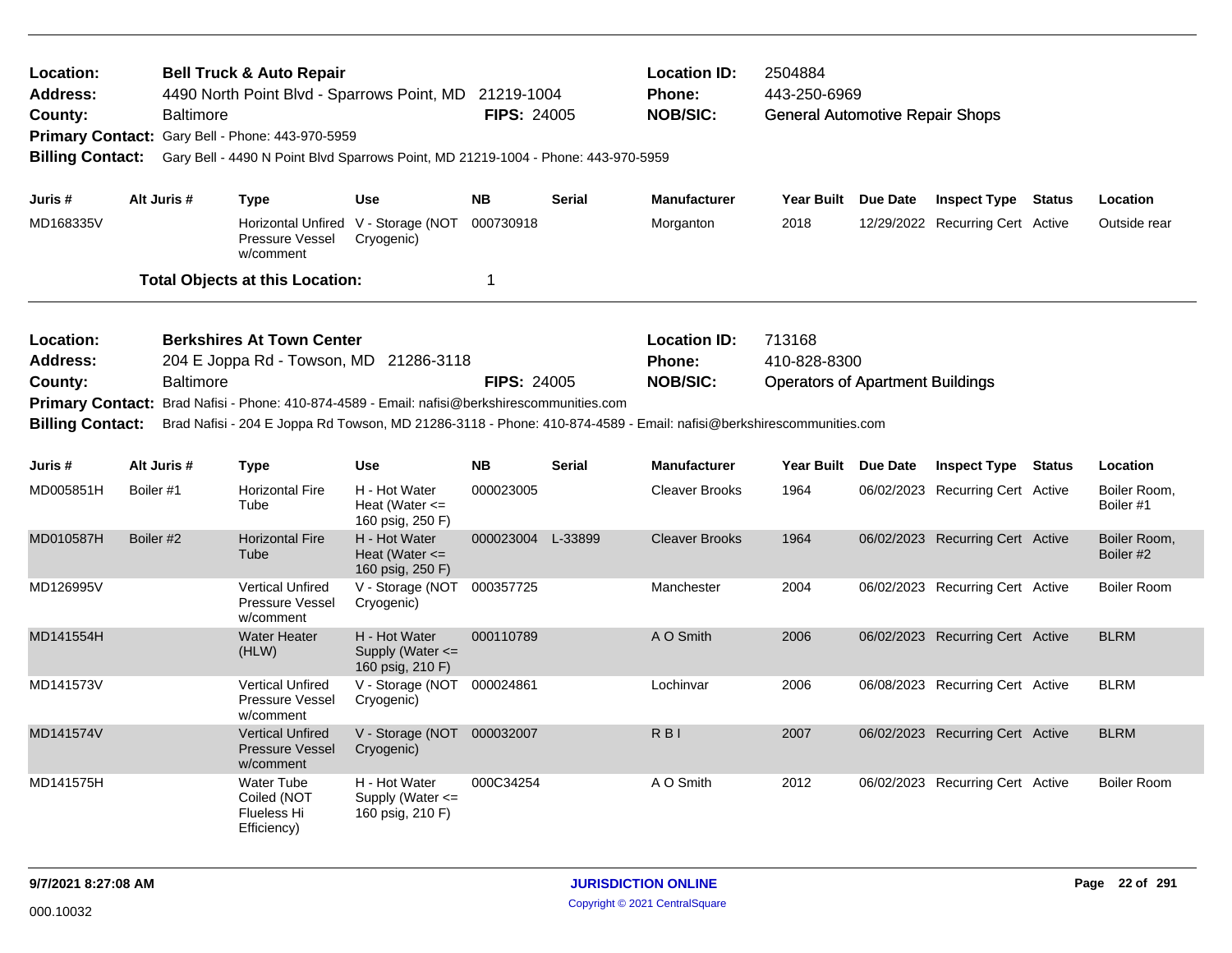| Juris #                      | Alt Juris # |                  | <b>Type</b>                                             | <b>Use</b>                                                                             | <b>NB</b>          | <b>Serial</b> | <b>Manufacturer</b>           | Year Built                     | Due Date        | <b>Inspect Type Status</b>       |        | Location           |
|------------------------------|-------------|------------------|---------------------------------------------------------|----------------------------------------------------------------------------------------|--------------------|---------------|-------------------------------|--------------------------------|-----------------|----------------------------------|--------|--------------------|
| MD141576H                    |             |                  | Water Tube<br>Coiled (NOT<br>Flueless Hi<br>Efficiency) | H - Hot Water<br>Supply (Water <=<br>160 psig, 210 F)                                  | 000C34255          | 1210M002347   | A O Smith                     | 2012                           |                 | 06/02/2023 Recurring Cert Active |        | <b>Boiler Room</b> |
| MD152042V                    |             |                  |                                                         | Other w/comment V - Storage (NOT<br>Cryogenic)                                         | 000100489          |               | R <sub>B</sub>                | 2012                           |                 | 06/08/2023 Recurring Cert Active |        | <b>Blrm</b>        |
|                              |             |                  | <b>Total Objects at this Location:</b>                  |                                                                                        | 9                  |               |                               |                                |                 |                                  |        |                    |
| Location:                    |             |                  | <b>Beste Automotive</b>                                 |                                                                                        |                    |               | <b>Location ID:</b>           | 704452                         |                 |                                  |        |                    |
| <b>Address:</b>              |             |                  |                                                         | 10823A Veneer Ln - Cockeysville, MD 21030-2158                                         |                    |               | Phone:                        |                                |                 |                                  |        |                    |
| County:                      |             | <b>Baltimore</b> | Primary Contact: Beste Automotive - Phone: 4107711593   |                                                                                        | <b>FIPS: 24005</b> |               | <b>NOB/SIC:</b>               | <b>Automotive Dealers, NEC</b> |                 |                                  |        |                    |
| <b>Billing Contact:</b>      |             |                  |                                                         | C/O Ron Beste - 10823A Veneer Ln Cockeysville, MD 21030-2158 - Phone: 4107711593       |                    |               |                               |                                |                 |                                  |        |                    |
| Juris #                      | Alt Juris # |                  | <b>Type</b>                                             | <b>Use</b>                                                                             | <b>NB</b>          | <b>Serial</b> | <b>Manufacturer</b>           | <b>Year Built</b>              | <b>Due Date</b> | <b>Inspect Type</b>              | Status | Location           |
| MD127305V                    |             |                  | <b>Vertical Unfired</b><br>Pressure Vessel<br>w/comment | V - Storage (NOT<br>Cryogenic)                                                         | 000438855          |               | Manchester                    | 2005                           |                 | 11/07/2022 Recurring Cert Active |        | Shop               |
|                              |             |                  | <b>Total Objects at this Location:</b>                  |                                                                                        | 1                  |               |                               |                                |                 |                                  |        |                    |
| Location:<br><b>Address:</b> |             |                  | <b>Bethany United Church Of Christ</b>                  | 1932 Gwynn Oak Ave - Woodlawn, MD 21207-5260                                           |                    |               | <b>Location ID:</b><br>Phone: | 704466                         |                 |                                  |        |                    |
| County:                      |             | <b>Baltimore</b> |                                                         |                                                                                        | <b>FIPS: 24005</b> |               | <b>NOB/SIC:</b>               | Membership organizations       |                 |                                  |        |                    |
| <b>Primary Contact:</b>      |             |                  |                                                         | Bethany United Church Of Christ - Phone: 410-944-4788                                  |                    |               |                               |                                |                 |                                  |        |                    |
| <b>Billing Contact:</b>      |             |                  |                                                         | Ms. Evelyn McDonald - 1932 Gwynn Oak Ave Woodlawn, MD 21207-5260 - Phone: 410-944-3593 |                    |               |                               |                                |                 |                                  |        |                    |
| Juris #                      | Alt Juris # |                  | <b>Type</b>                                             | <b>Use</b>                                                                             | <b>NB</b>          | <b>Serial</b> | <b>Manufacturer</b>           | Year Built Due Date            |                 | <b>Inspect Type Status</b>       |        | Location           |
| MD080439H                    |             |                  | Cast Iron                                               | H - Hot Water<br>Heat (Water $\leq$<br>160 psig, 250 F)                                | CI                 | 1890714       | Weil-McLain                   | 1992                           |                 | 10/20/2022 Recurring Cert Active |        | <b>BLR RM</b>      |
|                              |             |                  | <b>Total Objects at this Location:</b>                  |                                                                                        | 1                  |               |                               |                                |                 |                                  |        |                    |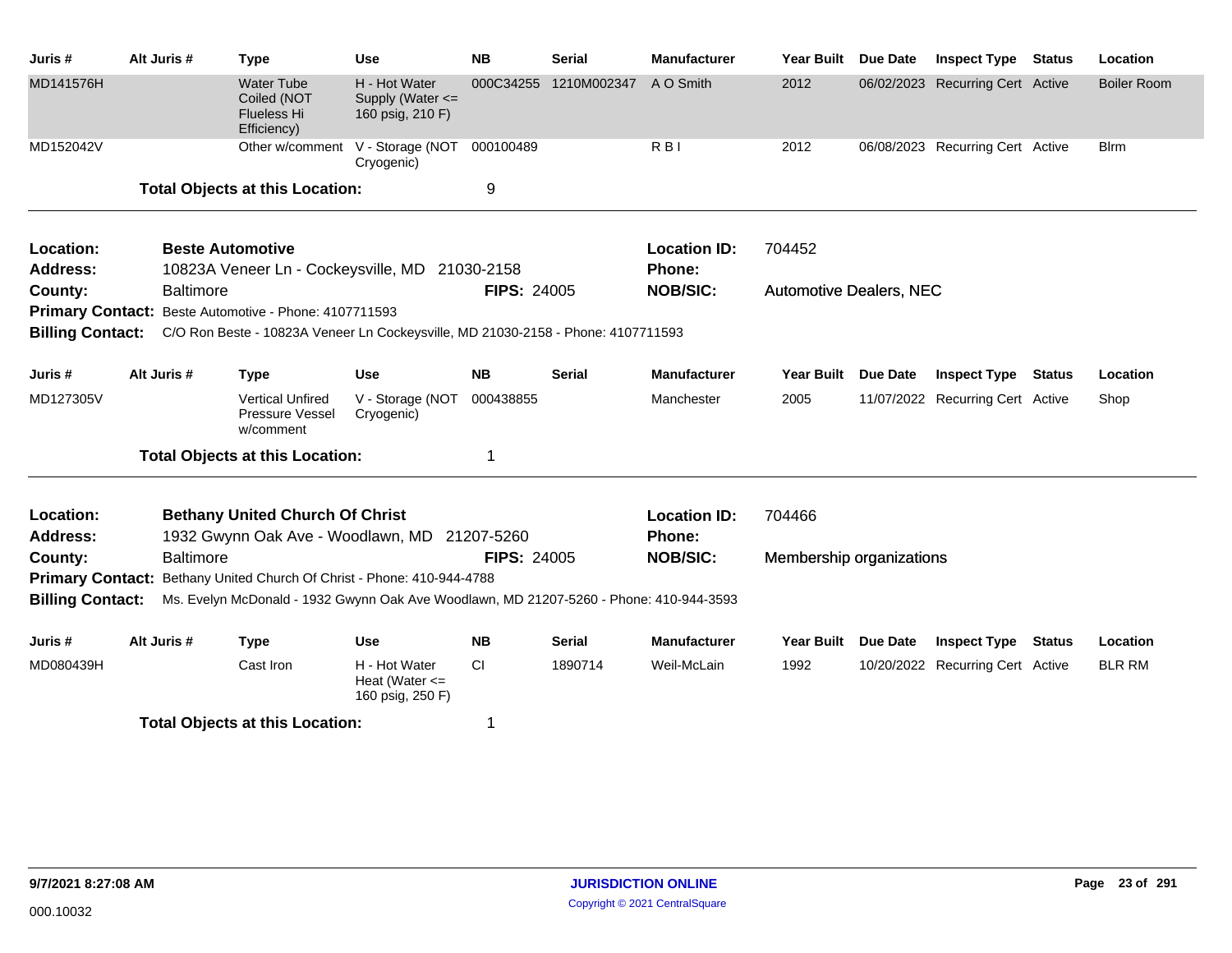| Location:<br><b>Beynon Sports Surfaces, Inc.</b><br>10822 Williamson Ln - Cockeysville, MD 21030-2154<br>Address:<br>County:<br><b>Baltimore</b><br>Ron Dellinger - Phone: (410) 771-9473 ext. 114 - Email: RDellinger@beynonsports.com<br><b>Primary Contact:</b><br><b>Billing Contact:</b><br>Ron Dellinger - 16 Alt Rd Cockeysville, MD 21030-2105 - Phone: (410) 771-9473 ext. 114 - Email: RDellinger@beynonsports.com<br>Alt Juris # |                                                                                        |                      |                                                                                          |                                                         | <b>FIPS: 24005</b> |                    | <b>Location ID:</b><br><b>Phone:</b><br><b>NOB/SIC:</b>                                                                        | 4057026             |                                                         |        |                                         |
|---------------------------------------------------------------------------------------------------------------------------------------------------------------------------------------------------------------------------------------------------------------------------------------------------------------------------------------------------------------------------------------------------------------------------------------------|----------------------------------------------------------------------------------------|----------------------|------------------------------------------------------------------------------------------|---------------------------------------------------------|--------------------|--------------------|--------------------------------------------------------------------------------------------------------------------------------|---------------------|---------------------------------------------------------|--------|-----------------------------------------|
| Juris #                                                                                                                                                                                                                                                                                                                                                                                                                                     |                                                                                        |                      | <b>Type</b>                                                                              | <b>Use</b>                                              | <b>NB</b>          | <b>Serial</b>      | <b>Manufacturer</b>                                                                                                            | Year Built Due Date | <b>Inspect Type</b>                                     | Status | Location                                |
| MD168396V                                                                                                                                                                                                                                                                                                                                                                                                                                   |                                                                                        |                      | <b>Vertical Unfired</b><br>Pressure Vessel<br>w/comment                                  | V - Storage (NOT<br>Cryogenic)                          | 000439215          |                    | Mat Ind.                                                                                                                       | 2017                | 03/12/2023 Recurring Cert Active                        |        | 10838 Oak Ln -<br>oak 1 warehouse       |
| MD168397V                                                                                                                                                                                                                                                                                                                                                                                                                                   |                                                                                        |                      | <b>Vertical Unfired</b><br><b>Pressure Vessel</b><br>w/comment                           | V - Storage (NOT 000965736<br>Cryogenic)                |                    |                    | Samuel                                                                                                                         | 2020                | 03/12/2023 Recurring Cert Active                        |        | 10822<br>Williamson Ln<br><b>Bldg S</b> |
|                                                                                                                                                                                                                                                                                                                                                                                                                                             |                                                                                        |                      | <b>Total Objects at this Location:</b>                                                   |                                                         | $\overline{c}$     |                    |                                                                                                                                |                     |                                                         |        |                                         |
| Location:                                                                                                                                                                                                                                                                                                                                                                                                                                   |                                                                                        | <b>Big Falls Inn</b> |                                                                                          |                                                         |                    |                    | <b>Location ID:</b>                                                                                                            | 704603              |                                                         |        |                                         |
| <b>Address:</b>                                                                                                                                                                                                                                                                                                                                                                                                                             |                                                                                        |                      | 11818 Philadelphia Rd - White Marsh, MD 21162-1141                                       |                                                         |                    |                    | Phone:                                                                                                                         | 410-256-9770        |                                                         |        |                                         |
| County:                                                                                                                                                                                                                                                                                                                                                                                                                                     | <b>Baltimore</b><br>Jerry Shepard or E.J. Mitchell - Phone: 410-256-9770/ 410-256-5637 |                      |                                                                                          |                                                         |                    | <b>FIPS: 24005</b> | <b>NOB/SIC:</b>                                                                                                                |                     | Hotels, rooming houses, camps, and other lodging places |        |                                         |
| <b>Primary Contact:</b>                                                                                                                                                                                                                                                                                                                                                                                                                     |                                                                                        |                      |                                                                                          |                                                         |                    |                    |                                                                                                                                |                     |                                                         |        |                                         |
| <b>Billing Contact:</b>                                                                                                                                                                                                                                                                                                                                                                                                                     |                                                                                        |                      |                                                                                          |                                                         |                    |                    | Jerry Shepard or E.J. Mitchell - PO Box 181 White Marsh, MD 21162-0181 - Phone: 410-256-9770/ 410-256-5637                     |                     |                                                         |        |                                         |
| Juris #                                                                                                                                                                                                                                                                                                                                                                                                                                     |                                                                                        | Alt Juris #          | <b>Type</b>                                                                              | <b>Use</b>                                              | <b>NB</b>          | Serial             | <b>Manufacturer</b>                                                                                                            | Year Built Due Date | <b>Inspect Type Status</b>                              |        | Location                                |
| MD161845H                                                                                                                                                                                                                                                                                                                                                                                                                                   |                                                                                        |                      | Cast Iron                                                                                | H - Hot Water<br>Heat (Water $\leq$<br>160 psig, 250 F) | <b>CI</b>          | 65647273           | U.S Boiler Company 2018                                                                                                        |                     | 12/11/2022 Recurring Cert Active                        |        | <b>Basement</b>                         |
|                                                                                                                                                                                                                                                                                                                                                                                                                                             |                                                                                        |                      | <b>Total Objects at this Location:</b>                                                   |                                                         | 1                  |                    |                                                                                                                                |                     |                                                         |        |                                         |
| Location:                                                                                                                                                                                                                                                                                                                                                                                                                                   |                                                                                        |                      | <b>Bioreclamation IVT</b>                                                                |                                                         |                    |                    | <b>Location ID:</b>                                                                                                            | 980815              |                                                         |        |                                         |
| <b>Address:</b>                                                                                                                                                                                                                                                                                                                                                                                                                             |                                                                                        |                      | 1450 S Rolling Rd Ste 3030 - Halethorpe, MD 21227-3863                                   |                                                         |                    |                    | <b>Phone:</b>                                                                                                                  |                     |                                                         |        |                                         |
| County:                                                                                                                                                                                                                                                                                                                                                                                                                                     |                                                                                        | <b>Baltimore</b>     |                                                                                          |                                                         | <b>FIPS: 24005</b> |                    | <b>NOB/SIC:</b>                                                                                                                |                     | Colleges, Universities, and Professional Schools        |        |                                         |
|                                                                                                                                                                                                                                                                                                                                                                                                                                             |                                                                                        |                      | Primary Contact: Dan Dryden - Phone: 410-394-7620 - Email: ddryden@bioreclamationivt.com |                                                         |                    |                    |                                                                                                                                |                     |                                                         |        |                                         |
| <b>Billing Contact:</b>                                                                                                                                                                                                                                                                                                                                                                                                                     |                                                                                        |                      |                                                                                          |                                                         |                    |                    | Dan Dryden - 1450 S Rolling Rd Ste 3030 Halethorpe, MD 21227-3863 - Phone: 410-394-7620 - Email: ddryden@bioreclamationivt.com |                     |                                                         |        |                                         |
| Juris #                                                                                                                                                                                                                                                                                                                                                                                                                                     |                                                                                        | Alt Juris #          | <b>Type</b>                                                                              | Use                                                     | <b>NB</b>          | <b>Serial</b>      | <b>Manufacturer</b>                                                                                                            | Year Built Due Date | <b>Inspect Type Status</b>                              |        | Location                                |
| MD144587V                                                                                                                                                                                                                                                                                                                                                                                                                                   |                                                                                        |                      | Autoclave                                                                                | V - Process-<br>Sterilizing                             | 000001364          |                    | Consolidated                                                                                                                   | 1993                | 07/21/2021 Recurring Cert Active                        |        | LAB                                     |
| MD144588                                                                                                                                                                                                                                                                                                                                                                                                                                    |                                                                                        |                      | Electric (NOT<br>HLW)                                                                    | S - Power-<br><b>Sterilizing (Steam</b>                 | 000002030          |                    | Consolidated                                                                                                                   | 1996                | 11/01/2021 Recurring Cert Active                        |        | LAB                                     |
| 9/7/2021 8:27:08 AM                                                                                                                                                                                                                                                                                                                                                                                                                         |                                                                                        |                      |                                                                                          |                                                         |                    |                    | <b>JURISDICTION ONLINE</b>                                                                                                     |                     |                                                         |        | Page 24 of 291                          |
| 000.10032                                                                                                                                                                                                                                                                                                                                                                                                                                   |                                                                                        |                      |                                                                                          |                                                         |                    |                    | Copyright © 2021 CentralSquare                                                                                                 |                     |                                                         |        |                                         |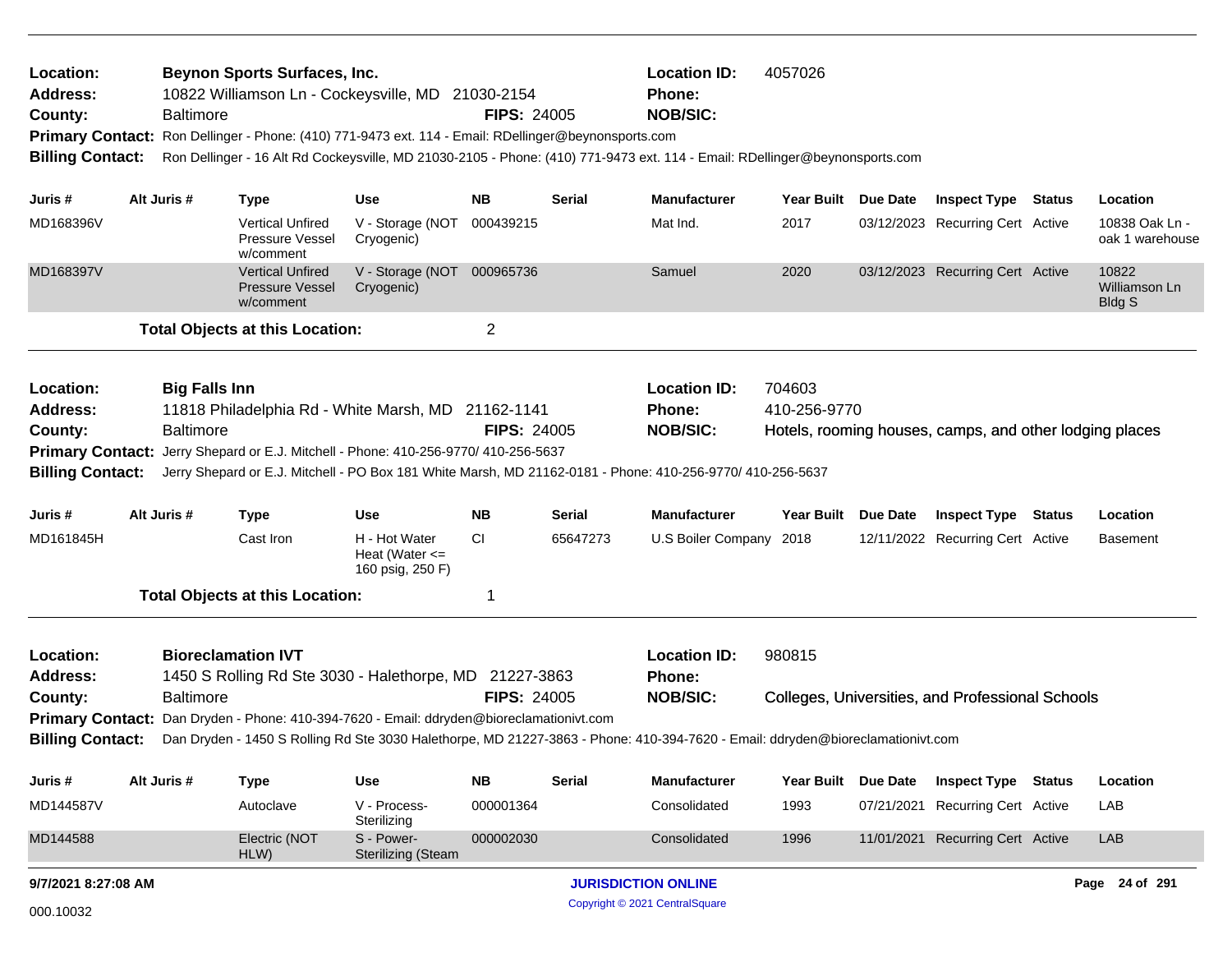| Juris #                      | Alt Juris #       | <b>Type</b>                                                                                      | Use                                                         | <b>NB</b>          | Serial        | Manufacturer                   |                                         | Year Built Due Date | <b>Inspect Type Status</b>       | Location         |
|------------------------------|-------------------|--------------------------------------------------------------------------------------------------|-------------------------------------------------------------|--------------------|---------------|--------------------------------|-----------------------------------------|---------------------|----------------------------------|------------------|
|                              |                   |                                                                                                  | $> 15$ psig)                                                |                    |               |                                |                                         |                     |                                  |                  |
|                              |                   | <b>Total Objects at this Location:</b>                                                           |                                                             | $\overline{2}$     |               |                                |                                         |                     |                                  |                  |
| Location:<br><b>Address:</b> | <b>BJ's - 621</b> | 55 Music Fair Rd - Owings Mills, MD 21117-3471                                                   |                                                             |                    |               | <b>Location ID:</b><br>Phone:  | 703499                                  |                     |                                  |                  |
| County:                      | <b>Baltimore</b>  |                                                                                                  |                                                             | <b>FIPS: 24005</b> |               | <b>NOB/SIC:</b>                | <b>Automotive Repair Shops, NEC</b>     |                     |                                  |                  |
|                              |                   | Primary Contact: BJ's - 621 - Phone: 410-363-0005                                                |                                                             |                    |               |                                |                                         |                     |                                  |                  |
| <b>Billing Contact:</b>      |                   | - 55 Music Fair Rd Owings Mills, MD 21117-3471 - Phone: 410-363-0005                             |                                                             |                    |               |                                |                                         |                     |                                  |                  |
| Juris #                      | Alt Juris #       | <b>Type</b>                                                                                      | <b>Use</b>                                                  | <b>NB</b>          | Serial        | <b>Manufacturer</b>            | <b>Year Built</b>                       | <b>Due Date</b>     | <b>Inspect Type Status</b>       | Location         |
| MD086837V                    |                   | Pressure Vessel<br>w/comment                                                                     | Horizontal Unfired V - Storage (NOT 001076144<br>Cryogenic) |                    |               | Manchester                     | 1993                                    |                     | 04/07/2022 Recurring Cert Active | Shop             |
|                              |                   | <b>Total Objects at this Location:</b>                                                           |                                                             |                    |               |                                |                                         |                     |                                  |                  |
| Location:                    |                   | <b>Black Tie Cleaners</b>                                                                        |                                                             |                    |               | <b>Location ID:</b>            | 704701                                  |                     |                                  |                  |
| <b>Address:</b>              |                   | 8724 Liberty Rd - Randallstown, MD 21133-4710                                                    |                                                             |                    |               | <b>Phone:</b>                  |                                         |                     |                                  |                  |
| County:                      | <b>Baltimore</b>  |                                                                                                  |                                                             | <b>FIPS: 24005</b> |               | <b>NOB/SIC:</b>                | <b>Personal services</b>                |                     |                                  |                  |
|                              |                   | Primary Contact: Heoug Lae Ahn - Phone: 4106557877                                               |                                                             |                    |               |                                |                                         |                     |                                  |                  |
|                              |                   | Billing Contact: Heoug Lae Ahn - 8724 Liberty Rd Randallstown, MD 21133-4710 - Phone: 4106557877 |                                                             |                    |               |                                |                                         |                     |                                  |                  |
| Juris #                      | Alt Juris #       | Type                                                                                             | <b>Use</b>                                                  | <b>NB</b>          | Serial        | <b>Manufacturer</b>            | Year Built Due Date                     |                     | <b>Inspect Type Status</b>       | Location         |
| MD098351V                    |                   | Pressure Vessel<br>w/comment                                                                     | Horizontal Unfired V - Storage (NOT 000625618<br>Cryogenic) |                    |               | Manchester                     | 1998                                    |                     | 09/01/2021 Recurring Cert Active | <b>BLRM</b>      |
|                              |                   | <b>Total Objects at this Location:</b>                                                           |                                                             |                    |               |                                |                                         |                     |                                  |                  |
| Location:                    |                   | <b>Blvd at White Springs</b>                                                                     |                                                             |                    |               | <b>Location ID:</b>            | 729033                                  |                     |                                  |                  |
| <b>Address:</b>              |                   | 7924 Belridge Road - Baltimore, MD 21236-3611                                                    |                                                             |                    |               | Phone:                         |                                         |                     |                                  |                  |
| County:                      | Baltimore         |                                                                                                  |                                                             | <b>FIPS: 24005</b> |               | <b>NOB/SIC:</b>                | <b>Operators of Apartment Buildings</b> |                     |                                  |                  |
|                              |                   | <b>Primary Contact: Nancy Kovac - Phone: 410-665-8700</b>                                        |                                                             |                    |               |                                |                                         |                     |                                  |                  |
|                              |                   | Billing Contact: Nancy Kovac - 7935 Belridge Rd Baltimore, MD 21236-3611 - Phone: 410-665-8700   |                                                             |                    |               |                                |                                         |                     |                                  |                  |
| Juris #                      | Alt Juris #       | <b>Type</b>                                                                                      | <b>Use</b>                                                  | <b>NB</b>          | <b>Serial</b> | <b>Manufacturer</b>            | <b>Year Built</b>                       | Due Date            | <b>Inspect Type Status</b>       | Location         |
| MD153252H                    |                   | Other w/comment H - Hot Water                                                                    |                                                             | 000199035          |               | <b>State Industries</b>        | 2014                                    |                     | 12/17/2021 Recurring Cert Active | <b>BSMT 7924</b> |
| 9/7/2021 8:27:08 AM          |                   |                                                                                                  |                                                             |                    |               | <b>JURISDICTION ONLINE</b>     |                                         |                     |                                  | Page 25 of 291   |
| 000.10032                    |                   |                                                                                                  |                                                             |                    |               | Copyright © 2021 CentralSquare |                                         |                     |                                  |                  |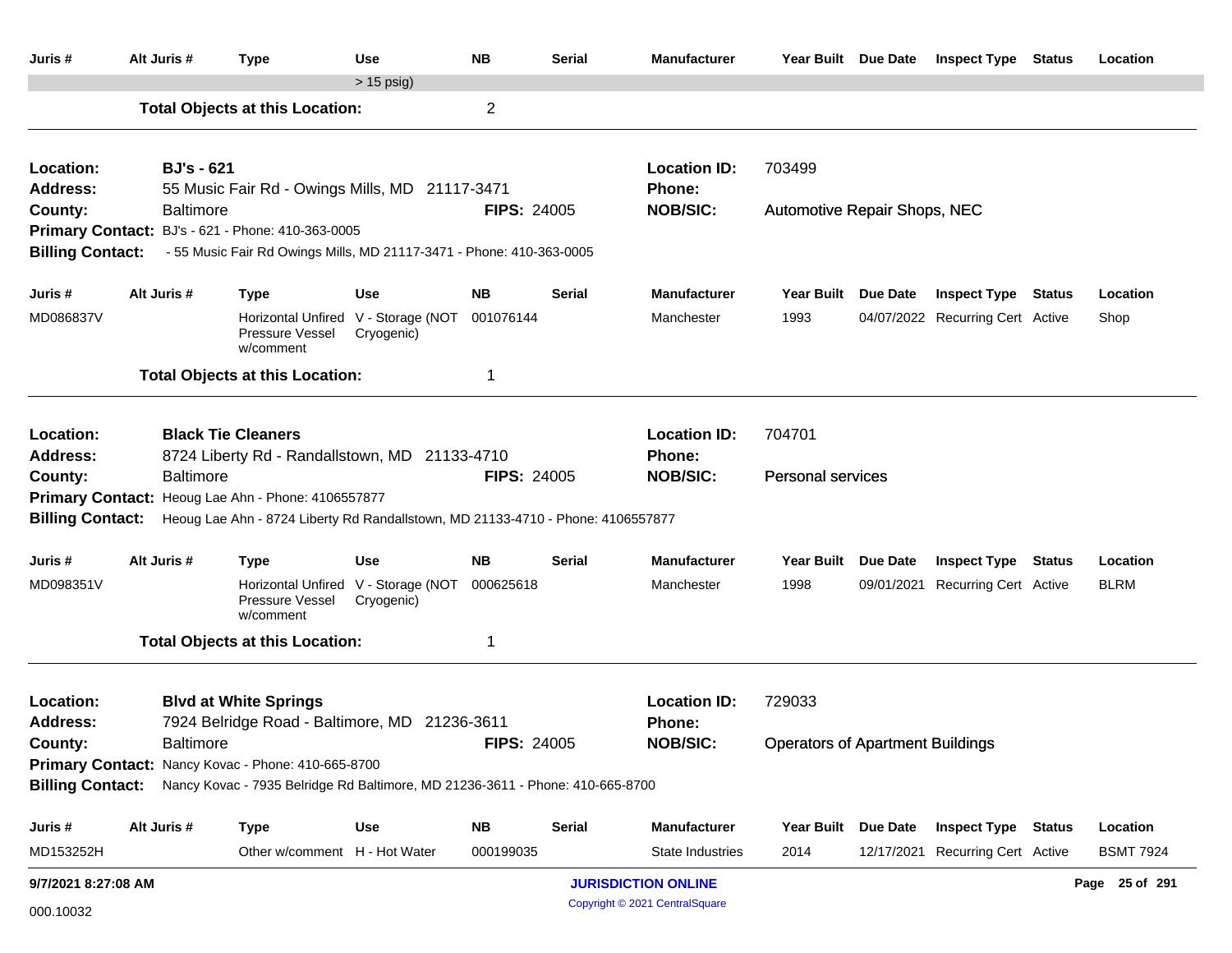| Juris #                 | Alt Juris #      | <b>Type</b>                                                                   | <b>Use</b>                                                | <b>NB</b>          | <b>Serial</b> | <b>Manufacturer</b>   | Year Built Due Date                     |                 | <b>Inspect Type Status</b>       |               | Location         |
|-------------------------|------------------|-------------------------------------------------------------------------------|-----------------------------------------------------------|--------------------|---------------|-----------------------|-----------------------------------------|-----------------|----------------------------------|---------------|------------------|
|                         |                  |                                                                               | Supply (Water <=<br>160 psig, 250 F)                      |                    |               |                       |                                         |                 |                                  |               |                  |
|                         |                  | <b>Total Objects at this Location:</b>                                        |                                                           | 1                  |               |                       |                                         |                 |                                  |               |                  |
| Location:               |                  | <b>Blvd. at White Spring</b>                                                  |                                                           |                    |               | <b>Location ID:</b>   | 729034                                  |                 |                                  |               |                  |
| <b>Address:</b>         |                  | 7928 Belridge Rd - Baltimore, MD 21236-3616                                   |                                                           |                    |               | <b>Phone:</b>         |                                         |                 |                                  |               |                  |
| County:                 | <b>Baltimore</b> |                                                                               |                                                           | <b>FIPS: 24005</b> |               | <b>NOB/SIC:</b>       | <b>Operators of Apartment Buildings</b> |                 |                                  |               |                  |
|                         |                  | Primary Contact: Nancy Kovac - Phone: 410-665-8700                            |                                                           |                    |               |                       |                                         |                 |                                  |               |                  |
| <b>Billing Contact:</b> |                  | Nancy Kovac - 7935 Belridge Rd Baltimore, MD 21236-3611 - Phone: 410-665-8700 |                                                           |                    |               |                       |                                         |                 |                                  |               |                  |
| Juris #                 | Alt Juris #      | <b>Type</b>                                                                   | <b>Use</b>                                                | <b>NB</b>          | <b>Serial</b> | <b>Manufacturer</b>   | Year Built Due Date                     |                 | <b>Inspect Type Status</b>       |               | Location         |
| MD153253H               |                  | <b>Water Heater</b><br>(HLW)                                                  | H - Hot Water<br>Supply (Water <=<br>160 psig, 250 F)     | 000109882          |               | <b>Bradford White</b> | 2014                                    | 12/17/2021      | <b>Recurring Cert Active</b>     |               | <b>BSMT 7928</b> |
|                         |                  | <b>Total Objects at this Location:</b>                                        |                                                           | 1                  |               |                       |                                         |                 |                                  |               |                  |
| Location:               |                  | <b>Blvd. at White Spring</b>                                                  |                                                           |                    |               | <b>Location ID:</b>   | 729035                                  |                 |                                  |               |                  |
| <b>Address:</b>         |                  | 7934 Belridge Rd - Baltimore, MD 21236-3619                                   |                                                           |                    |               | Phone:                |                                         |                 |                                  |               |                  |
| County:                 | <b>Baltimore</b> |                                                                               |                                                           | <b>FIPS: 24005</b> |               | <b>NOB/SIC:</b>       | <b>Operators of Apartment Buildings</b> |                 |                                  |               |                  |
|                         |                  | Primary Contact: Nancy Kovac - Phone: 410-665-8700                            |                                                           |                    |               |                       |                                         |                 |                                  |               |                  |
| <b>Billing Contact:</b> |                  | Nancy Kovac - 7935 Belridge Rd Baltimore, MD 21236-3611 - Phone: 410-665-8700 |                                                           |                    |               |                       |                                         |                 |                                  |               |                  |
| Juris#                  | Alt Juris #      | <b>Type</b>                                                                   | <b>Use</b>                                                | <b>NB</b>          | <b>Serial</b> | <b>Manufacturer</b>   | <b>Year Built</b>                       | <b>Due Date</b> | <b>Inspect Type</b>              | <b>Status</b> | Location         |
| MD153254H               |                  | Other w/comment                                                               | H - Hot Water<br>Supply (Water $\leq$<br>160 psig, 250 F) | 000099263          |               | <b>Bradford White</b> | 2012                                    |                 | 12/17/2021 Recurring Cert Active |               | <b>BSMT 7934</b> |
|                         |                  | <b>Total Objects at this Location:</b>                                        |                                                           | 1                  |               |                       |                                         |                 |                                  |               |                  |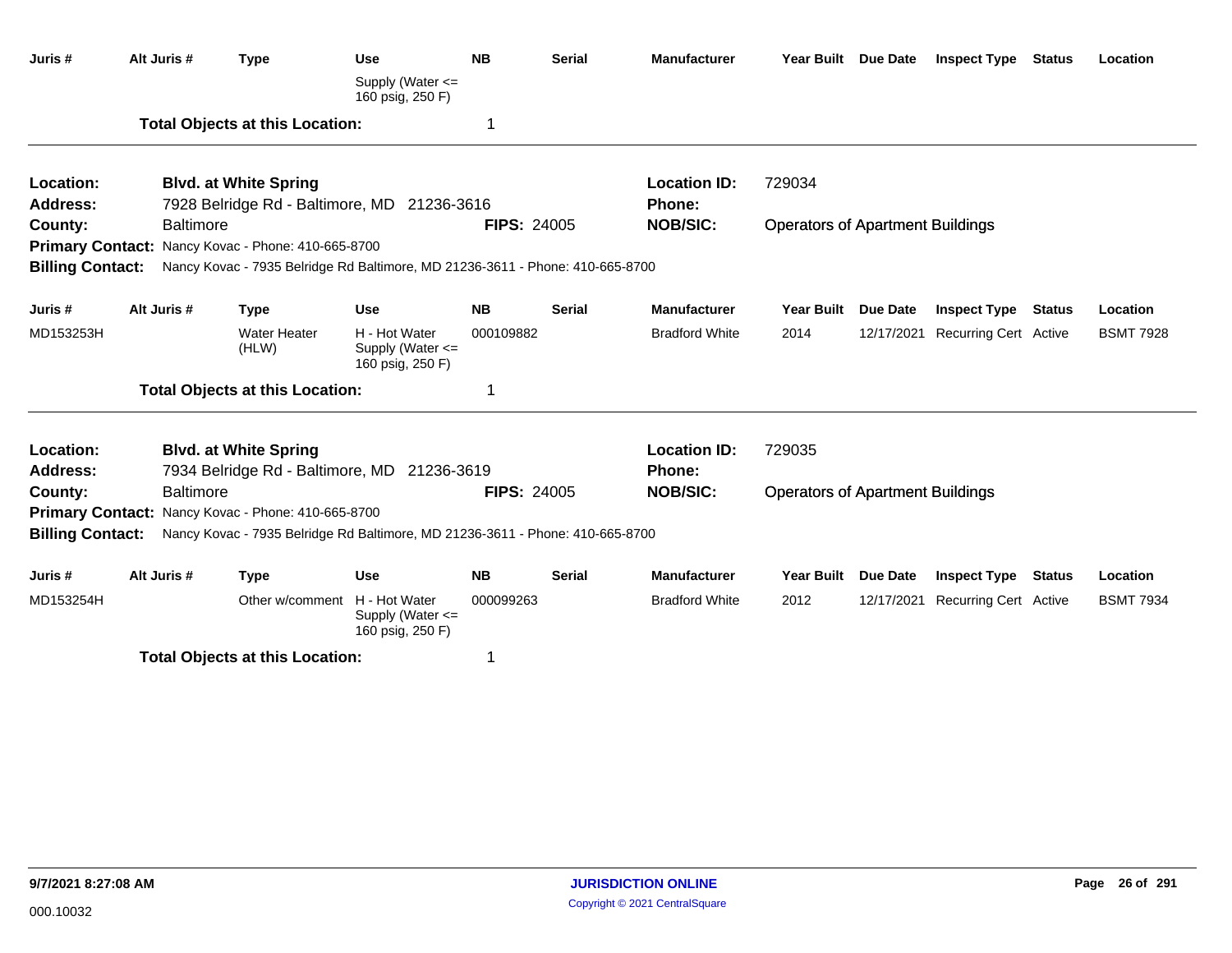| Location:<br><b>Address:</b>       |                  | <b>Blvd. at White Springs</b><br>7908 Marfield PI - Baltimore, MD 21236-3625                                                        |                                                                    |                    |               | <b>Location ID:</b><br><b>Phone:</b> | 728076                                  |            |                                  |                  |
|------------------------------------|------------------|-------------------------------------------------------------------------------------------------------------------------------------|--------------------------------------------------------------------|--------------------|---------------|--------------------------------------|-----------------------------------------|------------|----------------------------------|------------------|
| County:<br><b>Billing Contact:</b> | <b>Baltimore</b> | Primary Contact: Nancy Kovac - Phone: 410-665-8700<br>Nancy Kovac - 7935 Belridge Rd Baltimore, MD 21236-3611 - Phone: 410-665-8700 |                                                                    | <b>FIPS: 24005</b> |               | <b>NOB/SIC:</b>                      | <b>Operators of Apartment Buildings</b> |            |                                  |                  |
| Juris #                            | Alt Juris #      | <b>Type</b>                                                                                                                         | <b>Use</b>                                                         | <b>NB</b>          | <b>Serial</b> | <b>Manufacturer</b>                  | Year Built Due Date                     |            | <b>Inspect Type Status</b>       | Location         |
| MD120186H                          | <b>HWH</b>       | <b>Water Heater</b><br>(HLW)                                                                                                        | H - Hot Water<br>Supply (Water <=<br>160 psig, 210 F)              | 000096284          |               | Rheem/Ruud                           | 2003                                    | 12/17/2021 | Recurring Cert Active            | 7908 Marfield    |
|                                    |                  | <b>Total Objects at this Location:</b>                                                                                              |                                                                    | 1                  |               |                                      |                                         |            |                                  |                  |
| Location:<br><b>Address:</b>       |                  | <b>Bob Bell Nissan</b><br>7900 Eastern Ave - Baltimore, MD 21224-2125                                                               |                                                                    |                    |               | <b>Location ID:</b><br><b>Phone:</b> | 704786                                  |            |                                  |                  |
| County:<br><b>Primary Contact:</b> | Baltimore        | Barry Durst - Phone: 410-288-2500 - Email: bdurst@bobbell.com                                                                       |                                                                    | <b>FIPS: 24005</b> |               | <b>NOB/SIC:</b>                      | <b>Automotive Dealers, NEC</b>          |            |                                  |                  |
| <b>Billing Contact:</b>            |                  | Barry Durst - 7900 Eastern Ave Baltimore, MD 21224-2125 - Phone: 410-288-2500 - Email: bdurst@bobbell.com                           |                                                                    |                    |               |                                      |                                         |            |                                  |                  |
| Juris #                            | Alt Juris #      | <b>Type</b>                                                                                                                         | <b>Use</b>                                                         | <b>NB</b>          | <b>Serial</b> | <b>Manufacturer</b>                  | <b>Year Built</b>                       | Due Date   | <b>Inspect Type Status</b>       | Location         |
| MD016353V                          | CAT <sub>2</sub> | Pressure Vessel<br>w/comment                                                                                                        | Horizontal Unfired V - Storage (NOT 000023238<br>Cryogenic)        |                    |               | <b>Dresser</b>                       | 1973                                    |            | 02/12/2023 Recurring Cert Active | <b>TOOL ROOM</b> |
| MD016354V                          | CAT <sub>3</sub> | <b>Pressure Vessel</b><br>w/comment                                                                                                 | Horizontal Unfired V - Storage (NOT 000024001<br>Cryogenic)        |                    |               | <b>Dresser</b>                       | 1974                                    |            | 02/12/2023 Recurring Cert Active | <b>TOOL ROOM</b> |
| MD016355V                          | CAT <sub>4</sub> | Pressure Vessel<br>w/comment                                                                                                        | Horizontal Unfired V - Storage (NOT 000153377<br>Cryogenic)        |                    |               | Curtis                               | 1971                                    |            | 02/12/2023 Recurring Cert Active | <b>TOOL ROOM</b> |
| MD016356V                          | CAT <sub>5</sub> | <b>Pressure Vessel</b><br>w/comment                                                                                                 | Horizontal Unfired V - Storage (NOT 000152667 188916<br>Cryogenic) |                    |               | Curtis                               | 1971                                    |            | 02/12/2023 Recurring Cert Active | Comp Room        |
| MD141706V                          | CAT <sub>1</sub> | Pressure Vessel<br>w/comment                                                                                                        | Horizontal Unfired V - Storage (NOT<br>Cryogenic)                  | 000619425          |               | <b>Steel Fab</b>                     | 2010                                    |            | 02/12/2023 Recurring Cert Active | <b>BODY SHOP</b> |
|                                    |                  | <b>Total Objects at this Location:</b>                                                                                              |                                                                    | 5                  |               |                                      |                                         |            |                                  |                  |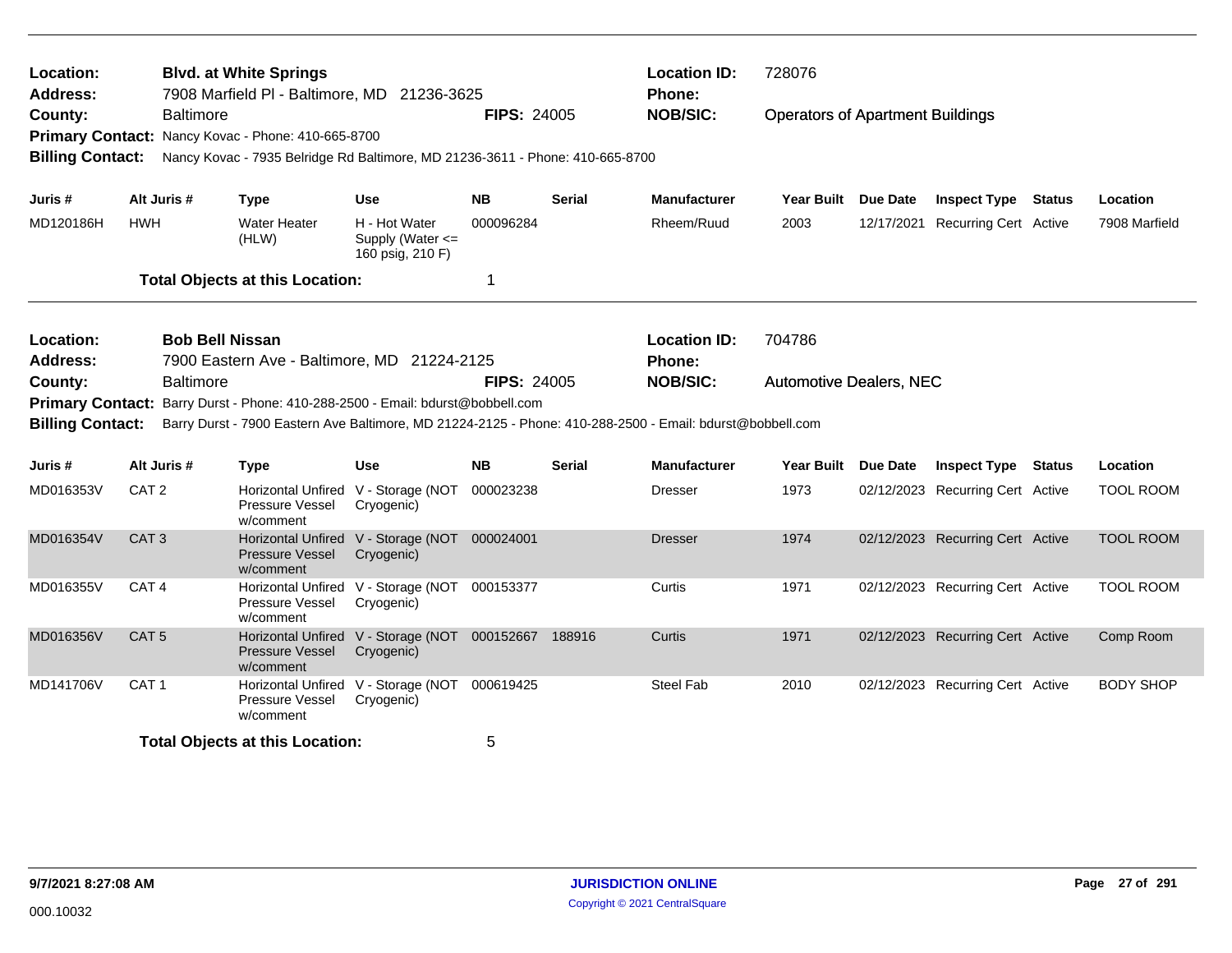| Location:<br><b>Address:</b><br>County:<br><b>Billing Contact:</b>                            | <b>Baltimore</b>                          | <b>Bob's Auto Service</b><br>2702 N Point Rd - Dundalk, MD 21222-1606<br>Primary Contact: Bobs Auto Service - Phone: 410-282-8603<br>- 2702 N Point Rd Dundalk, MD 21222-1606 - Phone: 410-282-8603 - Email: Bobsautoservice@comcast.net                          |                                                         | <b>FIPS: 24005</b> |               | <b>Location ID:</b><br><b>Phone:</b><br><b>NOB/SIC:</b> | 704798<br>410-282-8603                             | Automotive dealers and gasoline service stations |               |                          |
|-----------------------------------------------------------------------------------------------|-------------------------------------------|-------------------------------------------------------------------------------------------------------------------------------------------------------------------------------------------------------------------------------------------------------------------|---------------------------------------------------------|--------------------|---------------|---------------------------------------------------------|----------------------------------------------------|--------------------------------------------------|---------------|--------------------------|
| Juris #                                                                                       | Alt Juris #                               | <b>Type</b>                                                                                                                                                                                                                                                       | <b>Use</b>                                              | <b>NB</b>          | <b>Serial</b> | <b>Manufacturer</b>                                     | Year Built Due Date                                | <b>Inspect Type Status</b>                       |               | Location                 |
| MD083217V                                                                                     |                                           | Pressure Vessel<br>w/comment                                                                                                                                                                                                                                      | Horizontal Unfired V - Storage (NOT<br>Cryogenic)       | 001035553          |               | Manchester                                              | 1992                                               | 02/10/2023 Recurring Cert Active                 |               | Compressor<br>Room       |
| MD083218V                                                                                     |                                           | <b>Vertical Unfired</b><br><b>Pressure Vessel</b><br>w/comment                                                                                                                                                                                                    | V - Storage (NOT 000112731<br>Cryogenic)                |                    |               | Manchester                                              | 1983                                               | 02/10/2023 Recurring Cert Active                 |               | Compressor<br>Room       |
|                                                                                               |                                           | <b>Total Objects at this Location:</b>                                                                                                                                                                                                                            |                                                         | $\overline{2}$     |               |                                                         |                                                    |                                                  |               |                          |
| Location:<br><b>Address:</b><br>County:<br><b>Billing Contact:</b>                            | <b>Bonefish Grill</b><br><b>Baltimore</b> | 10906 Boulevard Cir - Owings Mills, MD 21117-7813<br>Primary Contact: Manager on Duty - Phone: 410-654-5500<br>Manager on Duty - 10906 Boulevard Cir Owings Mills, MD 21117-7813 - Phone: 410-654-5500                                                            |                                                         | <b>FIPS: 24005</b> |               | <b>Location ID:</b><br><b>Phone:</b><br><b>NOB/SIC:</b> | 4023164<br>410-654-5500                            |                                                  |               |                          |
| Juris #                                                                                       | Alt Juris #                               | <b>Type</b>                                                                                                                                                                                                                                                       | <b>Use</b>                                              | <b>NB</b>          | <b>Serial</b> | <b>Manufacturer</b>                                     | Year Built Due Date                                | <b>Inspect Type</b>                              | <b>Status</b> | Location                 |
| MD167226V                                                                                     |                                           | <b>Vertical Unfired</b><br>Pressure Vessel<br>w/comment                                                                                                                                                                                                           | V - Storage<br>(Cryogenic)                              | 000028990          |               | Taylor-Wharton                                          | 1996                                               | 05/28/2022 Recurring Cert Active                 |               | Outside<br>Dumpster Area |
|                                                                                               |                                           | <b>Total Objects at this Location:</b>                                                                                                                                                                                                                            |                                                         | 1                  |               |                                                         |                                                    |                                                  |               |                          |
| Location:<br><b>Address:</b><br>County:<br><b>Primary Contact:</b><br><b>Billing Contact:</b> | <b>Baltimore</b>                          | <b>Bonnie Ridge Apartments</b><br>14 Wytchwood Ct - Baltimore, MD 21209-1911<br>Jose Lovo - Phone: 410-484-8674 - Email: Jlovo@WMapts.com<br>Jessica Richards - 6617 Bonnie Ridge Dr Baltimore, MD 21209-1948 - Phone: 410-484-0055 - Email: Jrichards@wmapts.com |                                                         | <b>FIPS: 24005</b> |               | <b>Location ID:</b><br><b>Phone:</b><br><b>NOB/SIC:</b> | 2321994<br><b>Operators of Apartment Buildings</b> |                                                  |               |                          |
| Juris #                                                                                       | Alt Juris #                               | <b>Type</b>                                                                                                                                                                                                                                                       | <b>Use</b>                                              | <b>NB</b>          | <b>Serial</b> | <b>Manufacturer</b>                                     | Year Built Due Date                                | <b>Inspect Type</b>                              | Status        | Location                 |
| MD161484H                                                                                     |                                           | Cast Iron                                                                                                                                                                                                                                                         | H - Hot Water<br>Heat (Water $\leq$<br>160 psig, 250 F) | 000123875          |               | <b>Bradford</b>                                         | 2017                                               | 06/05/2022 Recurring Cert Active                 |               | 14 Wychwood              |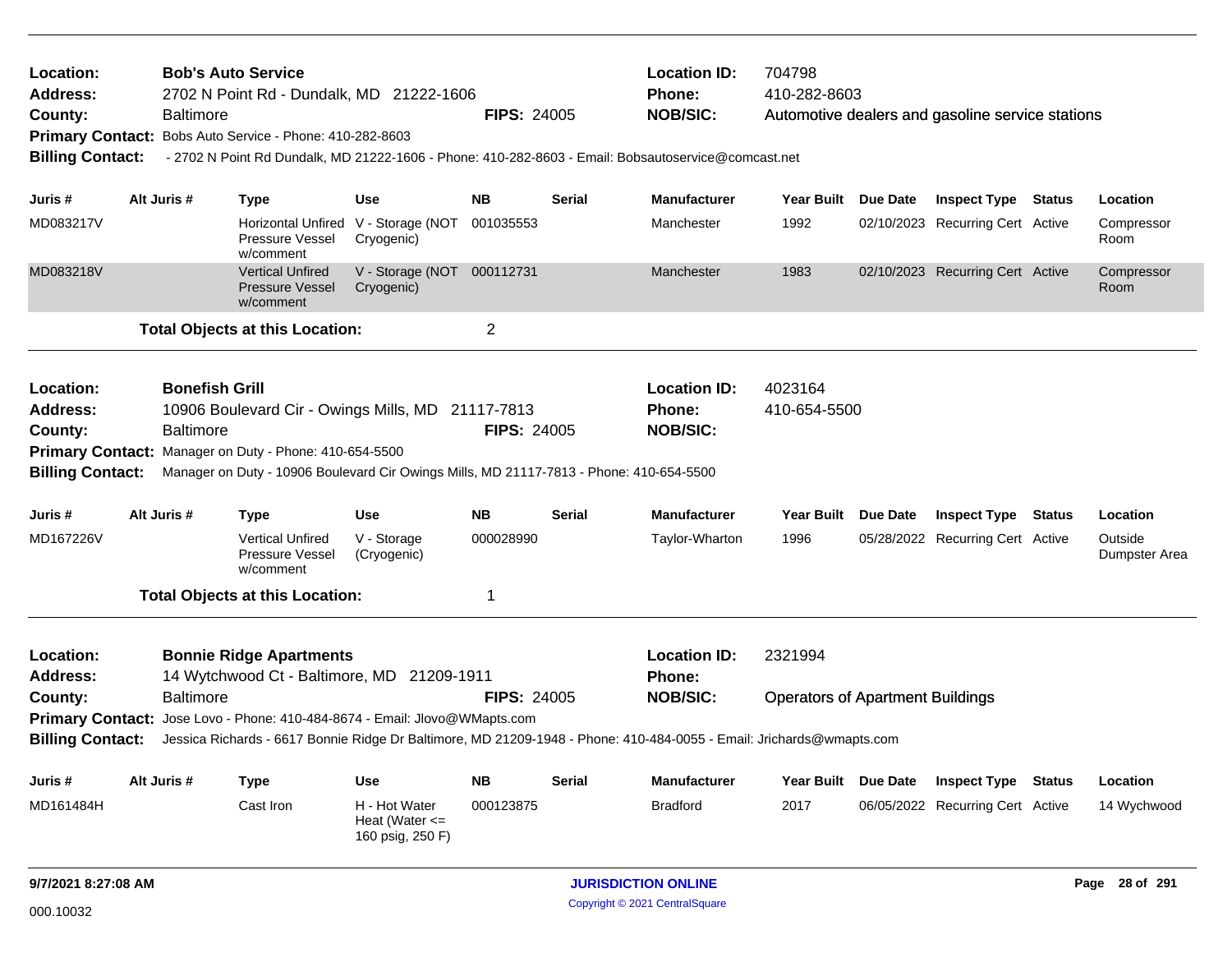| Location:<br><b>Address:</b> |                  | <b>Bonnie Ridge Apartments</b>         | 15 Wytchwood Ct - Baltimore, MD 21209-1914                                                        |                    |               | <b>Location ID:</b><br>Phone:                                                                                        | 2910587                                 |                                  |                      |
|------------------------------|------------------|----------------------------------------|---------------------------------------------------------------------------------------------------|--------------------|---------------|----------------------------------------------------------------------------------------------------------------------|-----------------------------------------|----------------------------------|----------------------|
| County:                      | <b>Baltimore</b> |                                        |                                                                                                   | <b>FIPS: 24005</b> |               | <b>NOB/SIC:</b>                                                                                                      | <b>Operators of Apartment Buildings</b> |                                  |                      |
|                              |                  |                                        | Primary Contact: Angel Rosa - Phone: 443-842-0703 - Cell: 443-677-1312 - Email: ANrosa@WMapts.com |                    |               |                                                                                                                      |                                         |                                  |                      |
| <b>Billing Contact:</b>      |                  |                                        |                                                                                                   |                    |               | Jessica Richards - 6617 Bonnie Ridge Dr Baltimore, MD 21209-1948 - Phone: 410-484-0055 - Email: Jrichards@wmapts.com |                                         |                                  |                      |
| Juris #                      | Alt Juris #      | <b>Type</b>                            | <b>Use</b>                                                                                        | <b>NB</b>          | <b>Serial</b> | <b>Manufacturer</b>                                                                                                  | Year Built Due Date                     | <b>Inspect Type Status</b>       | Location             |
| MD161819H                    |                  | <b>Water Heater</b><br>(HLW)           | H - Hot Water<br>Supply (Water <=<br>160 psig, 210 F)                                             | 000120075          |               | <b>Bradford White</b>                                                                                                | 2016                                    | 10/02/2022 Recurring Cert Active | 15 Wytch             |
|                              |                  | <b>Total Objects at this Location:</b> |                                                                                                   | -1                 |               |                                                                                                                      |                                         |                                  |                      |
| Location:                    |                  | <b>Bonnie Ridge Apartments</b>         |                                                                                                   |                    |               | <b>Location ID:</b>                                                                                                  | 2321992                                 |                                  |                      |
| <b>Address:</b>              |                  |                                        | 19 Wytchwood Ct - Baltimore, MD 21209-1912                                                        |                    |               | Phone:                                                                                                               |                                         |                                  |                      |
| County:                      | <b>Baltimore</b> |                                        |                                                                                                   | <b>FIPS: 24005</b> |               | <b>NOB/SIC:</b>                                                                                                      | <b>Operators of Apartment Buildings</b> |                                  |                      |
|                              |                  |                                        | Primary Contact: Angel Rosa - Phone: 443-842-0703 - Cell: 443-677-1312 - Email: ANrosa@WMapts.com |                    |               |                                                                                                                      |                                         |                                  |                      |
| <b>Billing Contact:</b>      |                  |                                        |                                                                                                   |                    |               | Jessica Richards - 6617 Bonnie Ridge Dr Baltimore, MD 21209-1948 - Phone: 410-484-0055 - Email: Jrichards@wmapts.com |                                         |                                  |                      |
| Juris #                      | Alt Juris #      | <b>Type</b>                            | <b>Use</b>                                                                                        | <b>NB</b>          | <b>Serial</b> | <b>Manufacturer</b>                                                                                                  | Year Built Due Date                     | <b>Inspect Type Status</b>       | Location             |
| MD155871H                    |                  | <b>Water Heater</b><br>(HLW)           | H - Hot Water<br>Supply (Water $\leq$<br>160 psig, 210 F)                                         | 000115519          |               | <b>Bradford</b>                                                                                                      | 2016                                    | 11/01/2022 Recurring Cert Active | 19 Wytchwood         |
|                              |                  | <b>Total Objects at this Location:</b> |                                                                                                   | $\mathbf 1$        |               |                                                                                                                      |                                         |                                  |                      |
| Location:                    |                  | <b>Bonnie Ridge Apartments</b>         |                                                                                                   |                    |               | <b>Location ID:</b>                                                                                                  | 704860                                  |                                  |                      |
| <b>Address:</b>              |                  |                                        | 2 Bonnie Ridge Ct - Baltimore, MD 21209-1708                                                      |                    |               | <b>Phone:</b>                                                                                                        |                                         |                                  |                      |
| County:                      | <b>Baltimore</b> |                                        |                                                                                                   | <b>FIPS: 24005</b> |               | <b>NOB/SIC:</b>                                                                                                      | <b>Operators of Apartment Buildings</b> |                                  |                      |
| <b>Primary Contact:</b>      |                  |                                        | Jose Lovo - Phone: 410-484-8674 - Email: Jlovo@WMapts.com                                         |                    |               |                                                                                                                      |                                         |                                  |                      |
| <b>Billing Contact:</b>      |                  |                                        |                                                                                                   |                    |               | Jessica Richards - 6617 Bonnie Ridge Dr Baltimore, MD 21209-1948 - Phone: 410-484-0055 - Email: Jrichards@wmapts.com |                                         |                                  |                      |
| Juris #                      | Alt Juris #      | <b>Type</b>                            | <b>Use</b>                                                                                        | <b>NB</b>          | <b>Serial</b> | <b>Manufacturer</b>                                                                                                  | Year Built Due Date                     | <b>Inspect Type Status</b>       | Location             |
| MD152261H                    |                  | <b>Water Heater</b><br>(HLW)           | H - Hot Water<br>Supply (Water $\leq$<br>160 psig, 210 F)                                         | 000097945          |               | <b>Bradford White</b>                                                                                                | 2012                                    | 06/30/2022 Recurring Cert Active | Bonnie Ridge CT<br>2 |
|                              |                  | <b>Total Objects at this Location:</b> |                                                                                                   | $\overline{1}$     |               |                                                                                                                      |                                         |                                  |                      |
| 9/7/2021 8:27:08 AM          |                  |                                        |                                                                                                   |                    |               | <b>JURISDICTION ONLINE</b>                                                                                           |                                         |                                  | Page 29 of 291       |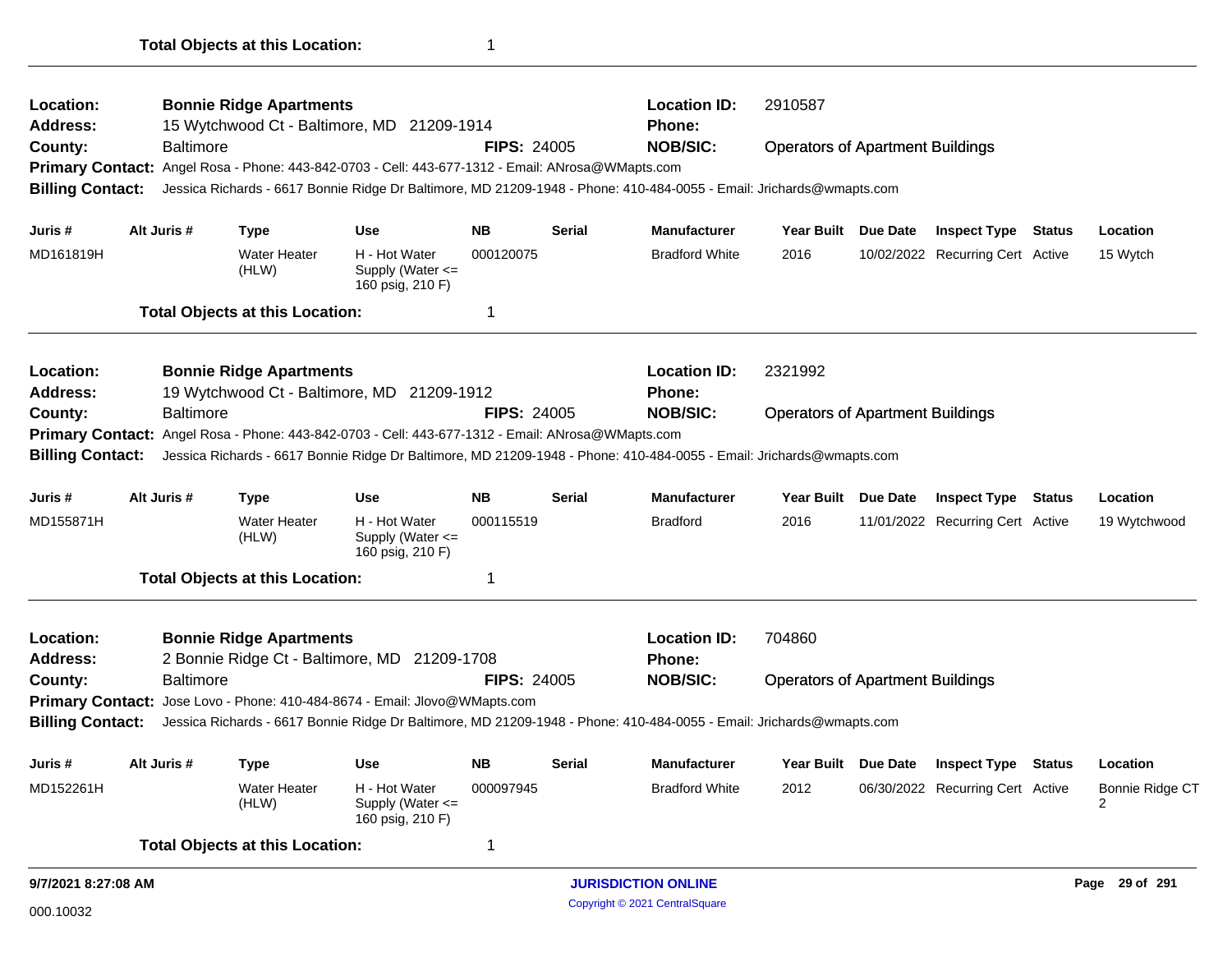| Location:<br>Address:   |                                                                                                                      |                  | <b>Bonnie Ridge Apartments</b><br>2 Wytchwood Ct - Baltimore, MD 21209-1905 |                                                           |                    |               | <b>Location ID:</b><br><b>Phone:</b>                                                                                 | 2321984                                 |                                  |        |                 |
|-------------------------|----------------------------------------------------------------------------------------------------------------------|------------------|-----------------------------------------------------------------------------|-----------------------------------------------------------|--------------------|---------------|----------------------------------------------------------------------------------------------------------------------|-----------------------------------------|----------------------------------|--------|-----------------|
| County:                 |                                                                                                                      | <b>Baltimore</b> |                                                                             |                                                           | <b>FIPS: 24005</b> |               | <b>NOB/SIC:</b>                                                                                                      | <b>Operators of Apartment Buildings</b> |                                  |        |                 |
|                         |                                                                                                                      |                  | Primary Contact: Jose Lovo - Phone: 410-484-8674 - Email: Jlovo@WMapts.com  |                                                           |                    |               |                                                                                                                      |                                         |                                  |        |                 |
| <b>Billing Contact:</b> |                                                                                                                      |                  |                                                                             |                                                           |                    |               | Jessica Richards - 6617 Bonnie Ridge Dr Baltimore, MD 21209-1948 - Phone: 410-484-0055 - Email: Jrichards@wmapts.com |                                         |                                  |        |                 |
| Juris #                 |                                                                                                                      | Alt Juris #      | <b>Type</b>                                                                 | <b>Use</b>                                                | <b>NB</b>          | <b>Serial</b> | <b>Manufacturer</b>                                                                                                  | Year Built Due Date                     | <b>Inspect Type Status</b>       |        | Location        |
| MD136169H               |                                                                                                                      |                  | Vertical Fire Tube H - Hot Water                                            | Supply (Water <=<br>160 psig, 210 F)                      | 000090762          |               | <b>Bradford White</b>                                                                                                | 2010                                    | 07/15/2022 Recurring Cert Active |        | 2 Wytchwood     |
|                         |                                                                                                                      |                  | <b>Total Objects at this Location:</b>                                      |                                                           | $\mathbf 1$        |               |                                                                                                                      |                                         |                                  |        |                 |
| Location:               |                                                                                                                      |                  | <b>Bonnie Ridge Apartments</b>                                              |                                                           |                    |               | <b>Location ID:</b>                                                                                                  | 2321974                                 |                                  |        |                 |
| <b>Address:</b>         |                                                                                                                      |                  | 2001 Fitzwarren PI - Baltimore, MD 21209-1730                               |                                                           |                    |               | Phone:                                                                                                               |                                         |                                  |        |                 |
| County:                 | <b>Baltimore</b><br><b>FIPS: 24005</b><br>Primary Contact: Jose Lovo - Phone: 410-484-8674 - Email: Jlovo@WMapts.com |                  |                                                                             |                                                           |                    |               | <b>NOB/SIC:</b>                                                                                                      | <b>Operators of Apartment Buildings</b> |                                  |        |                 |
|                         |                                                                                                                      |                  |                                                                             |                                                           |                    |               |                                                                                                                      |                                         |                                  |        |                 |
| <b>Billing Contact:</b> |                                                                                                                      |                  |                                                                             |                                                           |                    |               | Jessica Richards - 6617 Bonnie Ridge Dr Baltimore, MD 21209-1948 - Phone: 410-484-0055 - Email: Jrichards@wmapts.com |                                         |                                  |        |                 |
| Juris #                 |                                                                                                                      | Alt Juris #      | <b>Type</b>                                                                 | <b>Use</b>                                                | <b>NB</b>          | <b>Serial</b> | <b>Manufacturer</b>                                                                                                  | Year Built Due Date                     | <b>Inspect Type</b>              | Status | Location        |
| MD160207H               |                                                                                                                      |                  | <b>Water Heater</b><br>(HLW)                                                | H - Hot Water<br>Supply (Water $\leq$<br>160 psig, 210 F) | 000118995          |               | <b>Bradford White</b>                                                                                                | 2016                                    | 03/09/2022 Recurring Cert Active |        | 2001 Fitzwar    |
|                         |                                                                                                                      |                  | <b>Total Objects at this Location:</b>                                      |                                                           | 1                  |               |                                                                                                                      |                                         |                                  |        |                 |
| Location:               |                                                                                                                      |                  | <b>Bonnie Ridge Apartments</b>                                              |                                                           |                    |               | <b>Location ID:</b>                                                                                                  | 4001933                                 |                                  |        |                 |
| <b>Address:</b>         |                                                                                                                      |                  | 2005 Fitzwarren PI - Baltimore, MD 21209-1733                               |                                                           |                    |               | Phone:                                                                                                               |                                         |                                  |        |                 |
| County:                 |                                                                                                                      | <b>Baltimore</b> |                                                                             |                                                           | <b>FIPS: 24005</b> |               | <b>NOB/SIC:</b>                                                                                                      |                                         |                                  |        |                 |
|                         |                                                                                                                      |                  | Primary Contact: Jose Lovo - Phone: 410-484-8674 - Email: Jlovo@WMapts.com  |                                                           |                    |               |                                                                                                                      |                                         |                                  |        |                 |
| <b>Billing Contact:</b> |                                                                                                                      |                  |                                                                             |                                                           |                    |               | Jessica Richards - 6617 Bonnie Ridge Dr Baltimore, MD 21209-1948 - Phone: 410-484-0055 - Email: Jrichards@wmapts.com |                                         |                                  |        |                 |
| Juris #                 |                                                                                                                      | Alt Juris #      | <b>Type</b>                                                                 | Use                                                       | <b>NB</b>          | <b>Serial</b> | <b>Manufacturer</b>                                                                                                  | Year Built Due Date                     | <b>Inspect Type</b>              | Status | Location        |
| MD110585H               |                                                                                                                      |                  | Vertical Fire Tube H - Hot Water                                            | Supply (Water $\leq$<br>160 psig, 210 F)                  | 000084885          |               | Rheem/Ruud                                                                                                           | 1999                                    | 05/12/2022 Recurring Cert Active |        | 2005 Fitzwarren |
|                         |                                                                                                                      |                  | <b>Total Objects at this Location:</b>                                      |                                                           | -1                 |               |                                                                                                                      |                                         |                                  |        |                 |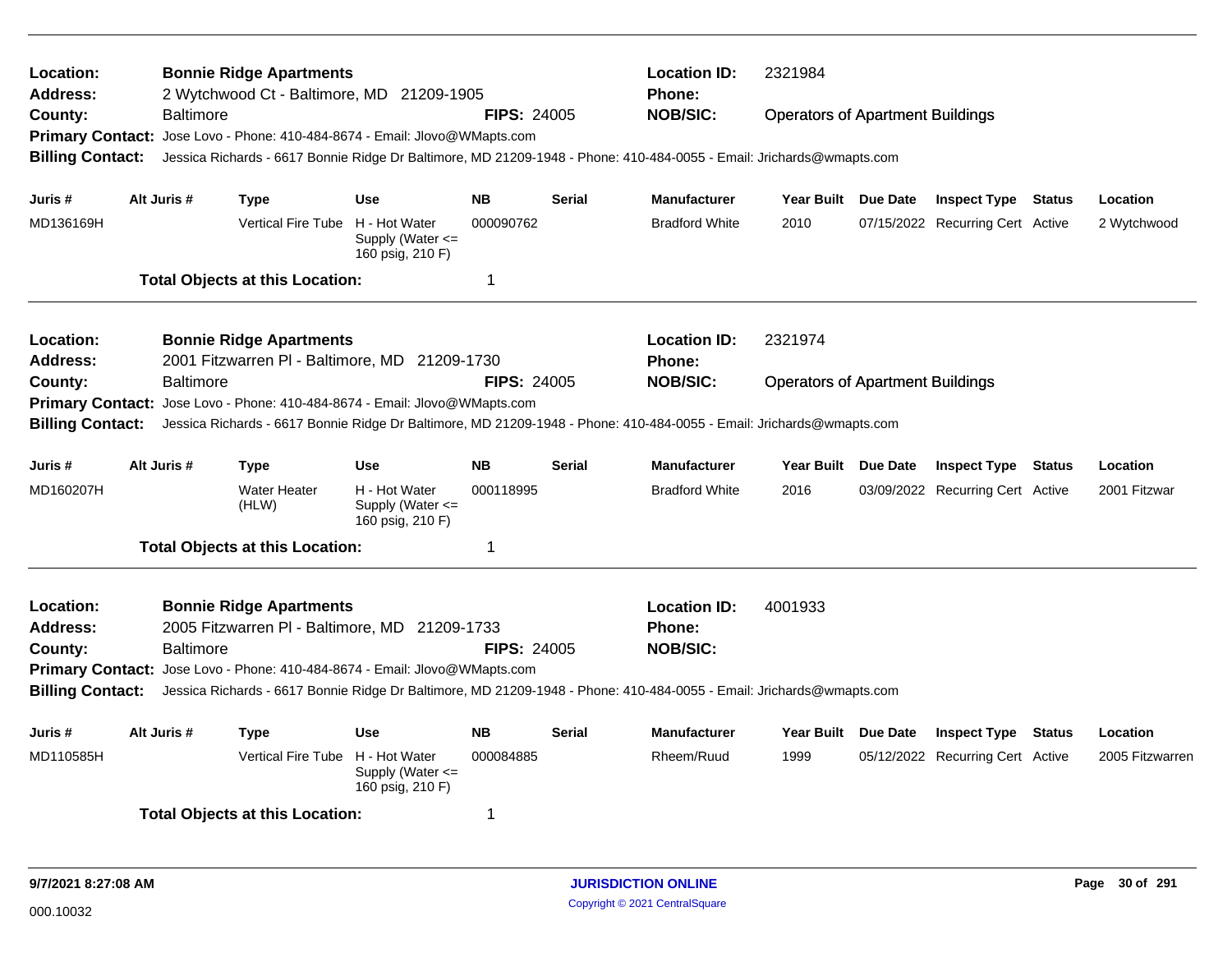| Location:<br><b>Address:</b> |             |                  | <b>Bonnie Ridge Apartments</b><br>2013 Pheasant Cross Dr - Baltimore, MD 21209-1740 |                                                           |                    |               | <b>Location ID:</b><br><b>Phone:</b>                                                                                 | 2322047                                 |                                  |                      |
|------------------------------|-------------|------------------|-------------------------------------------------------------------------------------|-----------------------------------------------------------|--------------------|---------------|----------------------------------------------------------------------------------------------------------------------|-----------------------------------------|----------------------------------|----------------------|
| County:                      |             | <b>Baltimore</b> |                                                                                     |                                                           | <b>FIPS: 24005</b> |               | <b>NOB/SIC:</b>                                                                                                      | <b>Operators of Apartment Buildings</b> |                                  |                      |
|                              |             |                  | Primary Contact: Jose Lovo - Phone: 410-484-8674 - Email: Jlovo@WMapts.com          |                                                           |                    |               |                                                                                                                      |                                         |                                  |                      |
| <b>Billing Contact:</b>      |             |                  |                                                                                     |                                                           |                    |               | Teresa Weyant - 6617 Bonnie Ridge Dr Baltimore, MD 21209-1948 - Phone: 410-484-0055 - Email: TWeyant@WMapts.com      |                                         |                                  |                      |
|                              |             |                  |                                                                                     |                                                           |                    |               |                                                                                                                      |                                         |                                  |                      |
| Juris #                      | Alt Juris # |                  | Type                                                                                | <b>Use</b>                                                | <b>NB</b>          | <b>Serial</b> | <b>Manufacturer</b>                                                                                                  | Year Built Due Date                     | <b>Inspect Type Status</b>       | Location             |
| MD130296H                    |             |                  | <b>Vertical Fire Tube</b>                                                           | H - Hot Water<br>Supply (Water <=<br>160 psig, 210 F)     | 000075228          |               | <b>Bradford White</b>                                                                                                | 2006                                    | 03/09/2022 Recurring Cert Active | 2013 Pheasant        |
|                              |             |                  | <b>Total Objects at this Location:</b>                                              |                                                           | -1                 |               |                                                                                                                      |                                         |                                  |                      |
| Location:                    |             |                  | <b>Bonnie Ridge Apartments</b>                                                      |                                                           |                    |               | <b>Location ID:</b>                                                                                                  | 2322364                                 |                                  |                      |
| Address:                     |             |                  | 3 Aspen Tree Ct - Baltimore, MD 21209-2346                                          |                                                           |                    |               | <b>Phone:</b>                                                                                                        |                                         |                                  |                      |
| County:                      |             | <b>Baltimore</b> |                                                                                     |                                                           | <b>FIPS: 24005</b> |               | <b>NOB/SIC:</b>                                                                                                      | <b>Operators of Apartment Buildings</b> |                                  |                      |
|                              |             |                  | Primary Contact: Jose Lovo - Phone: 410-484-8674 - Email: Jlovo@WMapts.com          |                                                           |                    |               |                                                                                                                      |                                         |                                  |                      |
| <b>Billing Contact:</b>      |             |                  |                                                                                     |                                                           |                    |               | Jessica Richards - 6617 Bonnie Ridge Dr Baltimore, MD 21209-1948 - Phone: 410-484-0055 - Email: Jrichards@wmapts.com |                                         |                                  |                      |
| Juris #                      | Alt Juris # |                  | <b>Type</b>                                                                         | <b>Use</b>                                                | <b>NB</b>          | <b>Serial</b> | <b>Manufacturer</b>                                                                                                  | Year Built Due Date                     | <b>Inspect Type Status</b>       | Location             |
| MD148317H                    |             |                  | <b>Water Heater</b><br>(HLW)                                                        | H - Hot Water<br>Supply (Water <=<br>160 psig, 210 F)     | 000106854          |               | <b>Bradford White</b>                                                                                                | 2014                                    | 03/09/2022 Recurring Cert Active | 3 ASPEN              |
|                              |             |                  | <b>Total Objects at this Location:</b>                                              |                                                           | -1                 |               |                                                                                                                      |                                         |                                  |                      |
| <b>Location:</b>             |             |                  | <b>Bonnie Ridge Apartments</b>                                                      |                                                           |                    |               | <b>Location ID:</b>                                                                                                  | 1760657                                 |                                  |                      |
| Address:                     |             |                  | 6503 Copper Ridge Dr - Baltimore, MD 21209-2313                                     |                                                           |                    |               | <b>Phone:</b>                                                                                                        |                                         |                                  |                      |
| County:                      |             | <b>Baltimore</b> |                                                                                     |                                                           | <b>FIPS: 24005</b> |               | <b>NOB/SIC:</b>                                                                                                      | <b>Operators of Apartment Buildings</b> |                                  |                      |
|                              |             |                  | Primary Contact: Jose Lovo - Phone: 410-484-8674 - Email: Jlovo@WMapts.com          |                                                           |                    |               |                                                                                                                      |                                         |                                  |                      |
| <b>Billing Contact:</b>      |             |                  |                                                                                     |                                                           |                    |               | Jessica Richards - 6617 Bonnie Ridge Dr Baltimore, MD 21209-1948 - Phone: 410-484-0055 - Email: Jrichards@wmapts.com |                                         |                                  |                      |
| Juris #                      | Alt Juris # |                  | Type                                                                                | <b>Use</b>                                                | <b>NB</b>          | <b>Serial</b> | <b>Manufacturer</b>                                                                                                  | Year Built Due Date                     | <b>Inspect Type Status</b>       | Location             |
| MD166512H                    |             |                  | <b>Water Heater</b><br>(HLW)                                                        | H - Hot Water<br>Supply (Water $\leq$<br>160 psig, 250 F) | 000256992          | S/N256992     | A O Smith                                                                                                            | 2019                                    | 03/30/2022 Recurring Cert Active | 6503 Copper<br>Ridge |
|                              |             |                  | <b>Total Objects at this Location:</b>                                              |                                                           | -1                 |               |                                                                                                                      |                                         |                                  |                      |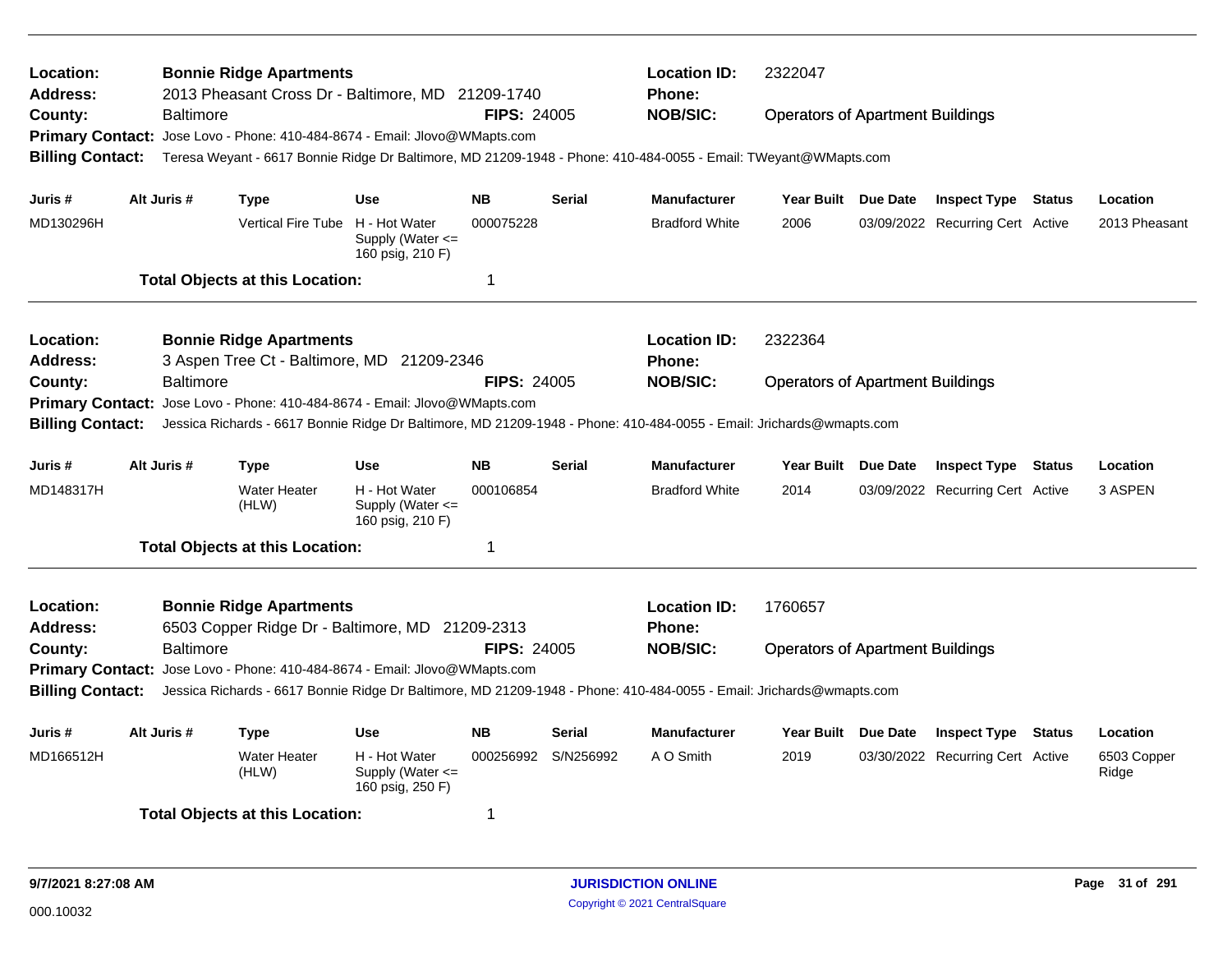| Location:<br>Address:<br>County:<br><b>Billing Contact:</b>                            |             | <b>Baltimore</b> | <b>Bonnie Ridge Apartments</b><br>6512 Copper Ridge Dr - Baltimore, MD 21209-2330<br>Primary Contact: Angel Rosa - Phone: 443-842-0703 - Cell: 443-677-1312 - Email: ANrosa@WMapts.com |                                                                         | <b>FIPS: 24005</b>          |               | <b>Location ID:</b><br><b>Phone:</b><br><b>NOB/SIC:</b><br>Jessica Richards - 6617 Bonnie Ridge Dr Baltimore, MD 21209-1948 - Phone: 410-484-0055 - Email: Jrichards@wmapts.com | 2322363<br><b>Operators of Apartment Buildings</b> |                                                                |        |                                  |
|----------------------------------------------------------------------------------------|-------------|------------------|----------------------------------------------------------------------------------------------------------------------------------------------------------------------------------------|-------------------------------------------------------------------------|-----------------------------|---------------|---------------------------------------------------------------------------------------------------------------------------------------------------------------------------------|----------------------------------------------------|----------------------------------------------------------------|--------|----------------------------------|
| Juris #<br>MD161820H                                                                   | Alt Juris # |                  | <b>Type</b><br><b>Water Heater</b><br>(HLW)<br><b>Total Objects at this Location:</b>                                                                                                  | <b>Use</b><br>H - Hot Water<br>Supply (Water $\leq$<br>160 psig, 210 F) | <b>NB</b><br>000225670<br>1 | <b>Serial</b> | <b>Manufacturer</b><br>A O Smith                                                                                                                                                | Year Built Due Date<br>2017                        | <b>Inspect Type Status</b><br>10/02/2022 Recurring Cert Active |        | Location<br>6512 Copper          |
| Location:<br>Address:<br>County:<br><b>Primary Contact:</b><br><b>Billing Contact:</b> |             | <b>Baltimore</b> | <b>Bonnie Ridge Apartments</b><br>6513 Copper Ridge Dr - Baltimore, MD 21209-2332<br>Angel Rosa - Phone: 443-842-0703 - Cell: 443-677-1312 - Email: ANrosa@WMapts.com                  |                                                                         | <b>FIPS: 24005</b>          |               | <b>Location ID:</b><br><b>Phone:</b><br><b>NOB/SIC:</b><br>Jessica Richards - 6617 Bonnie Ridge Dr Baltimore, MD 21209-1948 - Phone: 410-484-0055 - Email: Jrichards@wmapts.com | 2322367<br><b>Operators of Apartment Buildings</b> |                                                                |        |                                  |
| Juris #<br>MD136235H                                                                   | Alt Juris # |                  | <b>Type</b><br>Vertical Fire Tube H - Hot Water<br><b>Total Objects at this Location:</b>                                                                                              | <b>Use</b><br>Supply (Water $\leq$<br>160 psig, 210 F)                  | <b>NB</b><br>000087568<br>1 | <b>Serial</b> | <b>Manufacturer</b><br><b>Bradford White</b>                                                                                                                                    | Year Built Due Date<br>2009                        | <b>Inspect Type Status</b><br>11/01/2022 Recurring Cert Active |        | Location<br>laundry room         |
| Location:<br>Address:<br>County:<br><b>Billing Contact:</b>                            |             | <b>Baltimore</b> | <b>Bonnie Ridge Apartments</b><br>6602 Copper Ridge Dr - Baltimore, MD 21209-2335<br>Primary Contact: Angel Rosa - Phone: 443-842-0703 - Cell: 443-677-1312 - Email: ANrosa@WMapts.com |                                                                         | <b>FIPS: 24005</b>          |               | <b>Location ID:</b><br>Phone:<br><b>NOB/SIC:</b><br>Jessica Richards - 6617 Bonnie Ridge Dr Baltimore, MD 21209-1948 - Phone: 410-484-0055 - Email: Jrichards@wmapts.com        | 2322368<br><b>Operators of Apartment Buildings</b> |                                                                |        |                                  |
| Juris #<br>MD136170H                                                                   | Alt Juris # |                  | <b>Type</b><br>Vertical Fire Tube H - Hot Water<br><b>Total Objects at this Location:</b>                                                                                              | <b>Use</b><br>Supply (Water $\leq$<br>160 psig, 210 F)                  | <b>NB</b><br>000090757<br>1 | Serial        | <b>Manufacturer</b><br><b>Bradford White</b>                                                                                                                                    | Year Built Due Date<br>2009                        | <b>Inspect Type</b><br>12/25/2022 Recurring Cert Active        | Status | Location<br>6602 Copper<br>Ridge |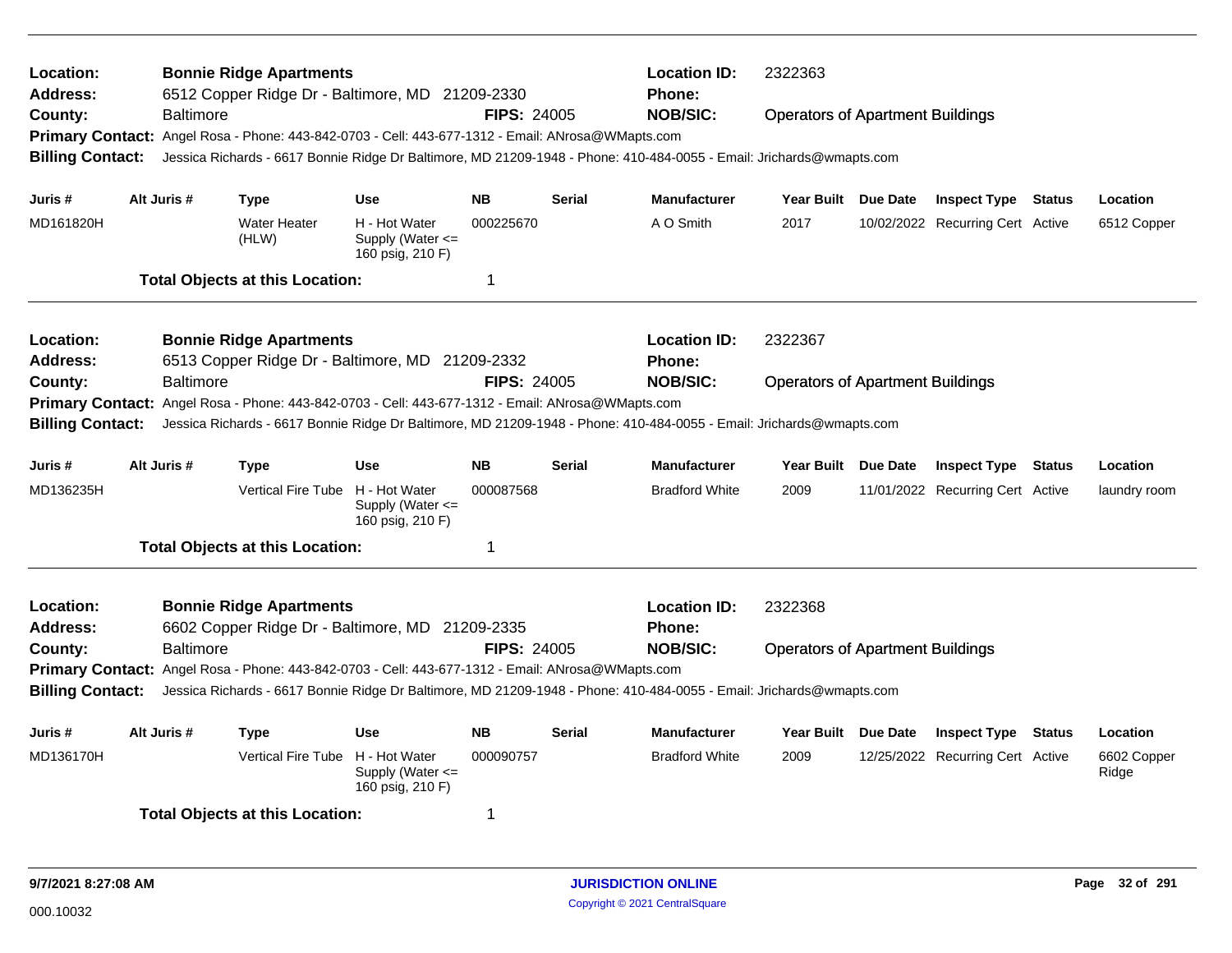| Location:<br><b>Address:</b><br>County:<br><b>Primary Contact:</b><br><b>Billing Contact:</b><br>Juris #<br>MD154638H | Baltimore<br>Alt Juris #                                        | <b>Bonnie Ridge Apartments</b><br>6603 Bonnie Ridge Dr - Baltimore, MD 21209-1923<br>Jose Lovo - Phone: 410-484-8674 - Email: Jlovo@WMapts.com<br>Jessica Richards - 6617 Bonnie Ridge Dr Baltimore, MD 21209-1948 - Phone: 410-484-0055 - Email: Jrichards@wmapts.com<br><b>Type</b><br><b>Water Heater</b> | <b>Use</b><br>H - Hot Water                             | <b>FIPS: 24005</b><br><b>NB</b><br>000106333 | <b>Serial</b> | <b>Location ID:</b><br><b>Phone:</b><br><b>NOB/SIC:</b><br><b>Manufacturer</b><br><b>Bradford</b> | 704861<br><b>Operators of Apartment Buildings</b><br>Year Built Due Date<br>2013 | <b>Inspect Type Status</b><br>05/12/2022 Recurring Cert Active |        | Location<br>6603 Bonnie |
|-----------------------------------------------------------------------------------------------------------------------|-----------------------------------------------------------------|--------------------------------------------------------------------------------------------------------------------------------------------------------------------------------------------------------------------------------------------------------------------------------------------------------------|---------------------------------------------------------|----------------------------------------------|---------------|---------------------------------------------------------------------------------------------------|----------------------------------------------------------------------------------|----------------------------------------------------------------|--------|-------------------------|
|                                                                                                                       |                                                                 | (HLW)                                                                                                                                                                                                                                                                                                        | Supply (Water $\leq$<br>160 psig, 210 F)                |                                              |               |                                                                                                   |                                                                                  |                                                                |        |                         |
|                                                                                                                       |                                                                 | <b>Total Objects at this Location:</b>                                                                                                                                                                                                                                                                       |                                                         | $\mathbf 1$                                  |               |                                                                                                   |                                                                                  |                                                                |        |                         |
| <b>Location:</b><br><b>Address:</b>                                                                                   |                                                                 | <b>Bonnie Ridge Apartments</b><br>6606 Copper Ridge Dr - Baltimore, MD 21209-2337                                                                                                                                                                                                                            |                                                         |                                              |               | <b>Location ID:</b><br>Phone:                                                                     | 2322369                                                                          |                                                                |        |                         |
| County:                                                                                                               | Baltimore                                                       |                                                                                                                                                                                                                                                                                                              |                                                         | <b>FIPS: 24005</b>                           |               | <b>NOB/SIC:</b>                                                                                   | <b>Operators of Apartment Buildings</b>                                          |                                                                |        |                         |
| <b>Primary Contact:</b><br><b>Billing Contact:</b>                                                                    |                                                                 | Jose Lovo - Phone: 410-484-8674 - Email: Jlovo@WMapts.com<br>Jessica Richards - 6617 Bonnie Ridge Dr Baltimore, MD 21209-1948 - Phone: 410-484-0055 - Email: Jrichards@wmapts.com                                                                                                                            |                                                         |                                              |               |                                                                                                   |                                                                                  |                                                                |        |                         |
| Juris #                                                                                                               | Alt Juris #                                                     | <b>Type</b>                                                                                                                                                                                                                                                                                                  | Use                                                     | <b>NB</b>                                    | Serial        | Manufacturer                                                                                      | Year Built Due Date                                                              | <b>Inspect Type Status</b>                                     |        | Location                |
| MD159006H                                                                                                             |                                                                 | <b>Water Heater</b><br>(HLW)                                                                                                                                                                                                                                                                                 | H - Hot Water<br>Heat (Water $\leq$<br>160 psig, 250 F) | 000108328                                    |               | <b>Bradford</b>                                                                                   | 2014                                                                             | 03/09/2022 Recurring Cert Active                               |        | 6606 Copper             |
|                                                                                                                       |                                                                 | <b>Total Objects at this Location:</b>                                                                                                                                                                                                                                                                       |                                                         | -1                                           |               |                                                                                                   |                                                                                  |                                                                |        |                         |
| Location:<br><b>Address:</b>                                                                                          |                                                                 | <b>Bonnie Ridge Apartments</b><br>6608 Bonnie Ridge Dr - Baltimore, MD 21209-1926                                                                                                                                                                                                                            |                                                         |                                              |               | <b>Location ID:</b><br><b>Phone:</b>                                                              | 2322362                                                                          |                                                                |        |                         |
| County:                                                                                                               | <b>Baltimore</b>                                                |                                                                                                                                                                                                                                                                                                              |                                                         | <b>FIPS: 24005</b>                           |               | <b>NOB/SIC:</b>                                                                                   | <b>Operators of Apartment Buildings</b>                                          |                                                                |        |                         |
| <b>Billing Contact:</b>                                                                                               |                                                                 | Primary Contact: Angel Rosa - Phone: 443-842-0703 - Cell: 443-677-1312 - Email: ANrosa@WMapts.com<br>Jessica Richards - 6617 Bonnie Ridge Dr Baltimore, MD 21209-1948 - Phone: 410-484-0055 - Email: Jrichards@wmapts.com                                                                                    |                                                         |                                              |               |                                                                                                   |                                                                                  |                                                                |        |                         |
| Juris #                                                                                                               | Alt Juris #<br><b>NB</b><br><b>Use</b><br><b>Serial</b><br>Type |                                                                                                                                                                                                                                                                                                              |                                                         |                                              |               | <b>Manufacturer</b>                                                                               | Year Built Due Date                                                              | <b>Inspect Type</b>                                            | Status | Location                |
| MD136234H                                                                                                             |                                                                 | Vertical Fire Tube H - Hot Water                                                                                                                                                                                                                                                                             | Supply (Water $\leq$<br>160 psig, 210 F)                | 000092711                                    |               | <b>Bradford White</b>                                                                             | 2010                                                                             | 11/01/2022 Recurring Cert Active                               |        | 6608 Bonnie<br>Ridge    |
|                                                                                                                       |                                                                 | <b>Total Objects at this Location:</b>                                                                                                                                                                                                                                                                       |                                                         | -1                                           |               |                                                                                                   |                                                                                  |                                                                |        |                         |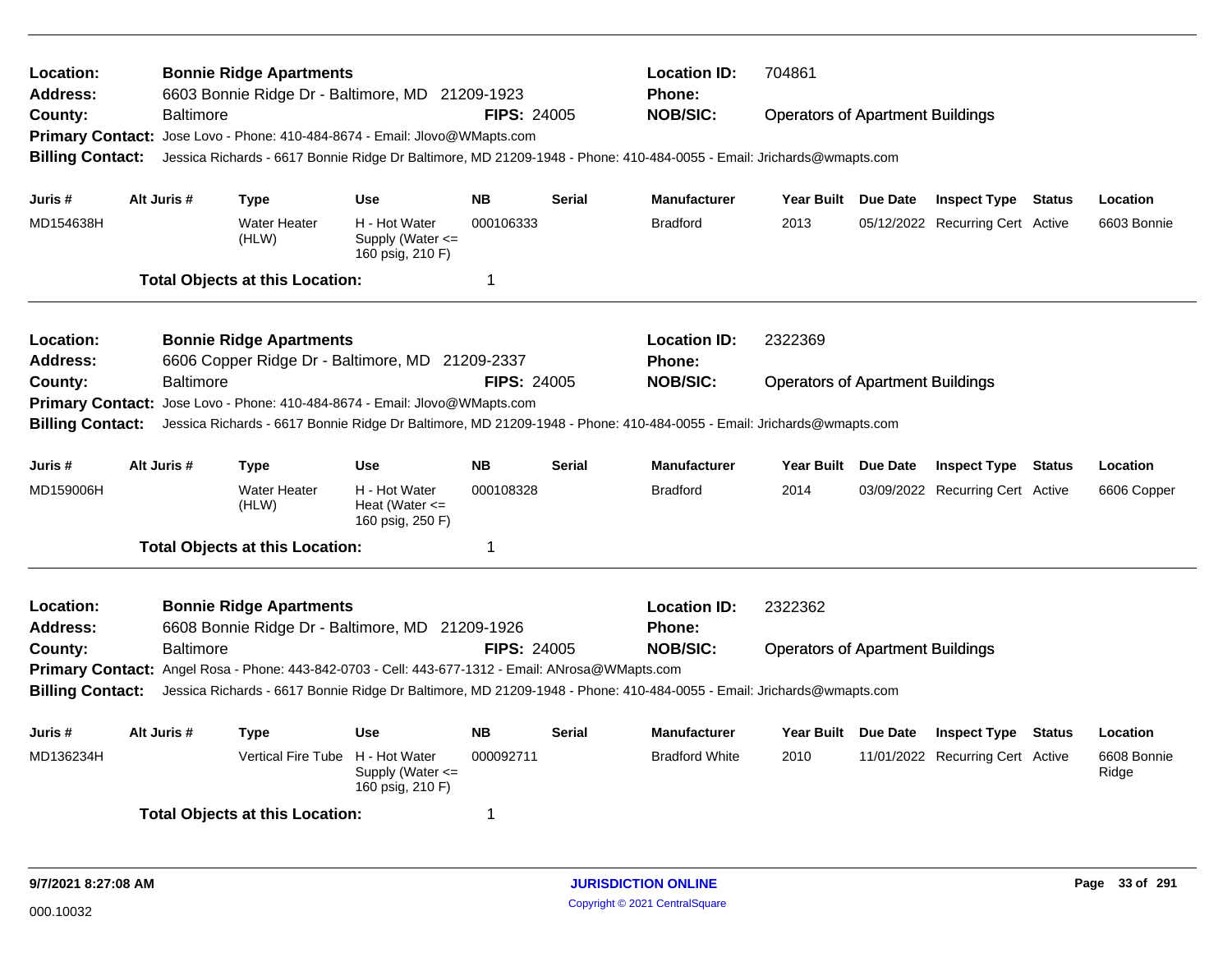| Location:<br><b>Address:</b> |                  | <b>Bonnie Ridge Apartments</b>         | 6621 Bonnie Ridge Dr - Baltimore, MD 21209-1943                                                   |                         |               | <b>Location ID:</b><br><b>Phone:</b>                                                                                 | 704863                                  |                                  |               |                      |
|------------------------------|------------------|----------------------------------------|---------------------------------------------------------------------------------------------------|-------------------------|---------------|----------------------------------------------------------------------------------------------------------------------|-----------------------------------------|----------------------------------|---------------|----------------------|
| County:                      | <b>Baltimore</b> |                                        |                                                                                                   | <b>FIPS: 24005</b>      |               | <b>NOB/SIC:</b>                                                                                                      | <b>Operators of Apartment Buildings</b> |                                  |               |                      |
|                              |                  |                                        | Primary Contact: Jose Lovo - Phone: 410-484-8674 - Email: Jlovo@WMapts.com                        |                         |               |                                                                                                                      |                                         |                                  |               |                      |
| <b>Billing Contact:</b>      |                  |                                        |                                                                                                   |                         |               | Teresa Weyant - 6617 Bonnie Ridge Dr Baltimore, MD 21209-1948 - Phone: 410-484-0055 - Email: TWeyant@WMapts.com      |                                         |                                  |               |                      |
|                              |                  |                                        |                                                                                                   |                         |               |                                                                                                                      |                                         |                                  |               |                      |
| Juris #                      | Alt Juris #      | <b>Type</b>                            | <b>Use</b>                                                                                        | <b>NB</b>               | <b>Serial</b> | <b>Manufacturer</b>                                                                                                  | Year Built Due Date                     | <b>Inspect Type Status</b>       |               | Location             |
| MD135940H                    |                  | <b>Vertical Fire Tube</b>              | H - Hot Water<br>Supply (Water $\leq$<br>160 psig, 210 F)                                         | 000086246               |               | <b>Bradford White</b>                                                                                                | 2009                                    | 03/09/2022 Recurring Cert Active |               | 6621 Bonnie<br>Ridge |
| MD153907H                    |                  | <b>Water Heater</b><br>(HLW)           | H - Hot Water<br>Supply (Water $\leq$<br>160 psig, 250 F)                                         | 000113721               |               | <b>Bradford White</b>                                                                                                | 2015                                    | 03/09/2022 Recurring Cert Active |               | 6621 Bonnie<br>Ridge |
|                              |                  | <b>Total Objects at this Location:</b> |                                                                                                   | $\overline{\mathbf{c}}$ |               |                                                                                                                      |                                         |                                  |               |                      |
| Location:<br>Address:        |                  | <b>Bonnie Ridge Apartments</b>         | 6705 Maple Leaf Ct - Baltimore, MD 21209-1853                                                     |                         |               | <b>Location ID:</b><br>Phone:                                                                                        | 2322352                                 |                                  |               |                      |
| County:                      | <b>Baltimore</b> |                                        |                                                                                                   | <b>FIPS: 24005</b>      |               | <b>NOB/SIC:</b>                                                                                                      | <b>Operators of Apartment Buildings</b> |                                  |               |                      |
|                              |                  |                                        | Primary Contact: Angel Rosa - Phone: 443-842-0703 - Cell: 443-677-1312 - Email: ANrosa@WMapts.com |                         |               |                                                                                                                      |                                         |                                  |               |                      |
| <b>Billing Contact:</b>      |                  |                                        |                                                                                                   |                         |               | Jessica Richards - 6617 Bonnie Ridge Dr Baltimore, MD 21209-1948 - Phone: 410-484-0055 - Email: Jrichards@wmapts.com |                                         |                                  |               |                      |
| Juris #                      | Alt Juris #      | <b>Type</b>                            | Use                                                                                               | <b>NB</b>               | Serial        | <b>Manufacturer</b>                                                                                                  | Year Built Due Date                     | <b>Inspect Type Status</b>       |               | Location             |
| MD148314H                    |                  | <b>Water Heater</b><br>(HLW)           | H - Hot Water<br>Supply (Water $\leq$<br>160 psig, 210 F)                                         | 000104066               |               | <b>Bradford White</b>                                                                                                | 2013                                    | 12/28/2022 Recurring Cert Active |               | 6705 Maple Leaf      |
|                              |                  | <b>Total Objects at this Location:</b> |                                                                                                   | 1                       |               |                                                                                                                      |                                         |                                  |               |                      |
| Location:                    |                  | <b>Bonnie Ridge Apartments</b>         |                                                                                                   |                         |               | <b>Location ID:</b>                                                                                                  | 2322356                                 |                                  |               |                      |
| <b>Address:</b>              |                  |                                        | 6712 Bonnie Ridge Dr - Baltimore, MD 21209-1815                                                   |                         |               | Phone:                                                                                                               |                                         |                                  |               |                      |
| County:                      | <b>Baltimore</b> |                                        |                                                                                                   | <b>FIPS: 24005</b>      |               | <b>NOB/SIC:</b>                                                                                                      | <b>Operators of Apartment Buildings</b> |                                  |               |                      |
|                              |                  |                                        | Primary Contact: Jose Lovo - Phone: 410-484-8674 - Email: Jlovo@WMapts.com                        |                         |               |                                                                                                                      |                                         |                                  |               |                      |
| <b>Billing Contact:</b>      |                  |                                        |                                                                                                   |                         |               | Teresa Weyant - 6617 Bonnie Ridge Dr Baltimore, MD 21209-1948 - Phone: 410-484-0055 - Email: TWeyant@WMapts.com      |                                         |                                  |               |                      |
| Juris #                      | Alt Juris #      | <b>Type</b>                            | <b>Use</b>                                                                                        | <b>NB</b>               | <b>Serial</b> | <b>Manufacturer</b>                                                                                                  | Year Built Due Date                     | <b>Inspect Type</b>              | <b>Status</b> | Location             |
| MD160206H                    |                  | Water Heater<br>(HLW)                  | H - Hot Water<br>Supply (Water $\leq$<br>160 psig, 210 F)                                         | 000233690               |               | A O Smith                                                                                                            | 2017                                    | 03/09/2022 Recurring Cert Active |               | 6712 Bonnie          |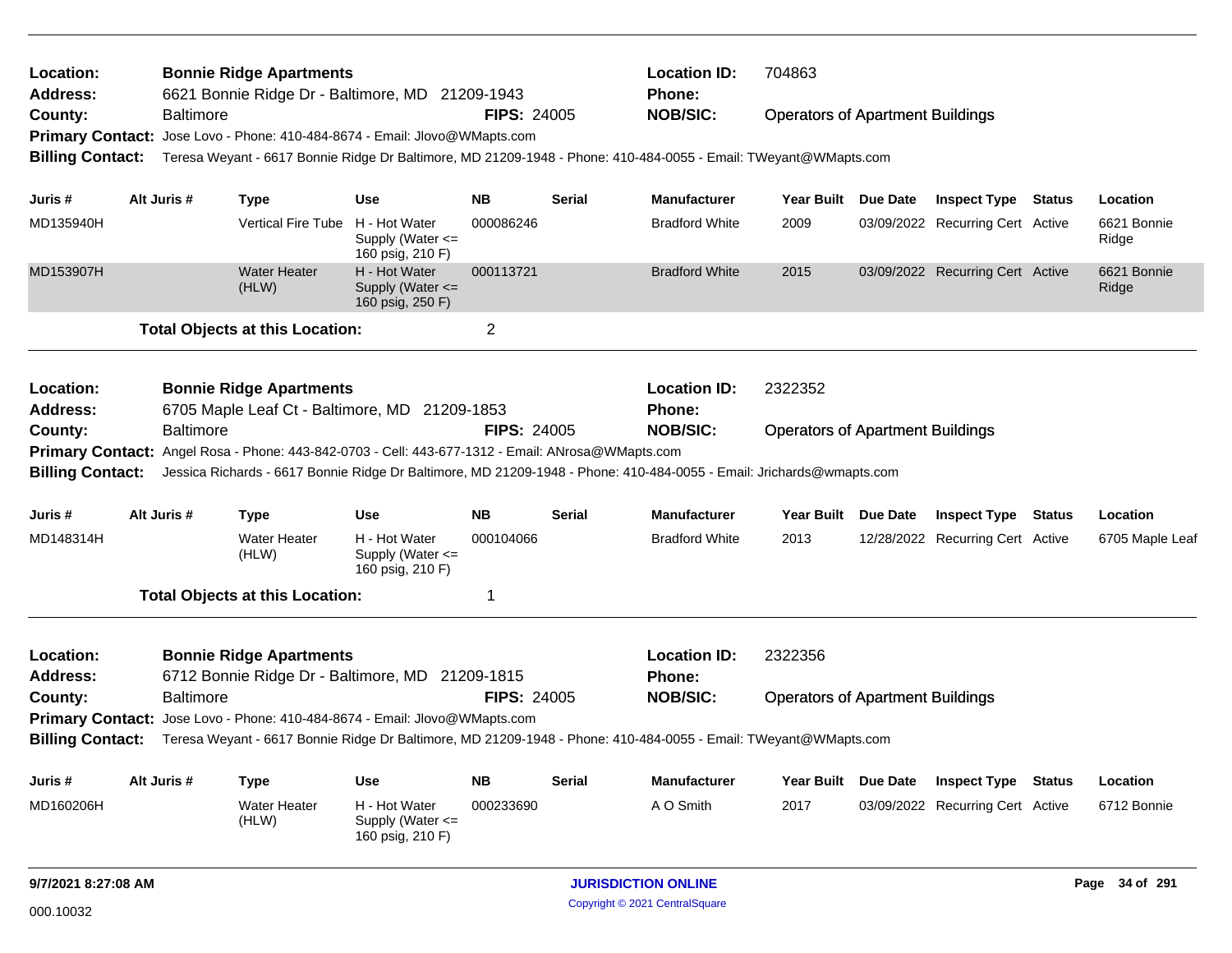| Location:<br><b>Address:</b><br>County:<br><b>Primary Contact:</b><br><b>Billing Contact:</b>                                                                                                                                   |                                                                                   | <b>Bonnie Ridge Apartments</b><br>6720 Bonnie Ridge Dr - Baltimore, MD 21209-1811<br><b>FIPS: 24005</b><br><b>Baltimore</b><br>Angel Rosa - Phone: 443-842-0703 - Cell: 443-677-1312 - Email: ANrosa@WMapts.com<br>Jessica Richards - 6617 Bonnie Ridge Dr Baltimore, MD 21209-1948 - Phone: 410-484-0055 - Email: Jrichards@wmapts.com |                                             |                                                                         |                        |                                      | <b>Location ID:</b><br><b>Phone:</b><br><b>NOB/SIC:</b> | 704864<br><b>Operators of Apartment Buildings</b> |          |                                                         |               |                         |  |
|---------------------------------------------------------------------------------------------------------------------------------------------------------------------------------------------------------------------------------|-----------------------------------------------------------------------------------|-----------------------------------------------------------------------------------------------------------------------------------------------------------------------------------------------------------------------------------------------------------------------------------------------------------------------------------------|---------------------------------------------|-------------------------------------------------------------------------|------------------------|--------------------------------------|---------------------------------------------------------|---------------------------------------------------|----------|---------------------------------------------------------|---------------|-------------------------|--|
|                                                                                                                                                                                                                                 |                                                                                   |                                                                                                                                                                                                                                                                                                                                         |                                             |                                                                         |                        |                                      |                                                         |                                                   |          |                                                         |               |                         |  |
| Juris #<br>MD161817H                                                                                                                                                                                                            |                                                                                   | Alt Juris #                                                                                                                                                                                                                                                                                                                             | <b>Type</b><br><b>Water Heater</b><br>(HLW) | <b>Use</b><br>H - Hot Water<br>Supply (Water $\leq$<br>160 psig, 210 F) | <b>NB</b><br>000119479 | <b>Serial</b>                        | <b>Manufacturer</b><br><b>Bradford White</b>            | <b>Year Built</b><br>2016                         | Due Date | <b>Inspect Type</b><br>10/02/2022 Recurring Cert Active | Status        | Location<br>6720 Bonnie |  |
| MD161818H                                                                                                                                                                                                                       |                                                                                   |                                                                                                                                                                                                                                                                                                                                         | <b>Water Heater</b><br>(HLW)                | H - Hot Water<br>Supply (Water $\leq$<br>160 psig, 210 F)               | 000119000              |                                      | <b>Bradford White</b>                                   | 2016                                              |          | 10/02/2022 Recurring Cert Active                        |               | 6720 Bonnie             |  |
|                                                                                                                                                                                                                                 |                                                                                   |                                                                                                                                                                                                                                                                                                                                         | <b>Total Objects at this Location:</b>      |                                                                         | $\overline{2}$         |                                      |                                                         |                                                   |          |                                                         |               |                         |  |
| Location:<br><b>Address:</b>                                                                                                                                                                                                    | <b>Bonnie Ridge Apartments</b><br>6803 Bonnie Ridge Dr - Baltimore, MD 21209-1723 |                                                                                                                                                                                                                                                                                                                                         |                                             |                                                                         |                        | <b>Location ID:</b><br><b>Phone:</b> | 1760651                                                 |                                                   |          |                                                         |               |                         |  |
| County:                                                                                                                                                                                                                         |                                                                                   | <b>Baltimore</b>                                                                                                                                                                                                                                                                                                                        |                                             |                                                                         | <b>FIPS: 24005</b>     |                                      | <b>NOB/SIC:</b>                                         | <b>Operators of Apartment Buildings</b>           |          |                                                         |               |                         |  |
| <b>Primary Contact:</b> Jose Lovo - Phone: 410-484-8674 - Email: Jlovo@WMapts.com<br><b>Billing Contact:</b><br>Teresa Weyant - 6617 Bonnie Ridge Dr Baltimore, MD 21209-1948 - Phone: 410-484-0055 - Email: TWeyant@WMapts.com |                                                                                   |                                                                                                                                                                                                                                                                                                                                         |                                             |                                                                         |                        |                                      |                                                         |                                                   |          |                                                         |               |                         |  |
| Juris #                                                                                                                                                                                                                         |                                                                                   | Alt Juris #                                                                                                                                                                                                                                                                                                                             | <b>Type</b>                                 | <b>Use</b>                                                              | <b>NB</b>              | <b>Serial</b>                        | <b>Manufacturer</b>                                     | Year Built Due Date                               |          | <b>Inspect Type</b>                                     | <b>Status</b> | Location                |  |
| MD160208H                                                                                                                                                                                                                       |                                                                                   |                                                                                                                                                                                                                                                                                                                                         | <b>Water Heater</b><br>(HLW)                | H - Hot Water<br>Supply (Water $\leq$<br>160 psig, 210 F)               | 000123874              |                                      | <b>Bradford White</b>                                   | 2017                                              |          | 03/09/2022 Recurring Cert Active                        |               | 6803 Bonnie             |  |
| MD166513H                                                                                                                                                                                                                       |                                                                                   |                                                                                                                                                                                                                                                                                                                                         | <b>Water Heater</b><br>(HLW)                | H - Hot Water<br>Supply (Water $\leq$<br>160 psig, 210 F)               | 000128991              |                                      | <b>Bradford White</b>                                   | 2018                                              |          | 03/30/2022 Recurring Cert Active                        |               | 6803 Bonnie             |  |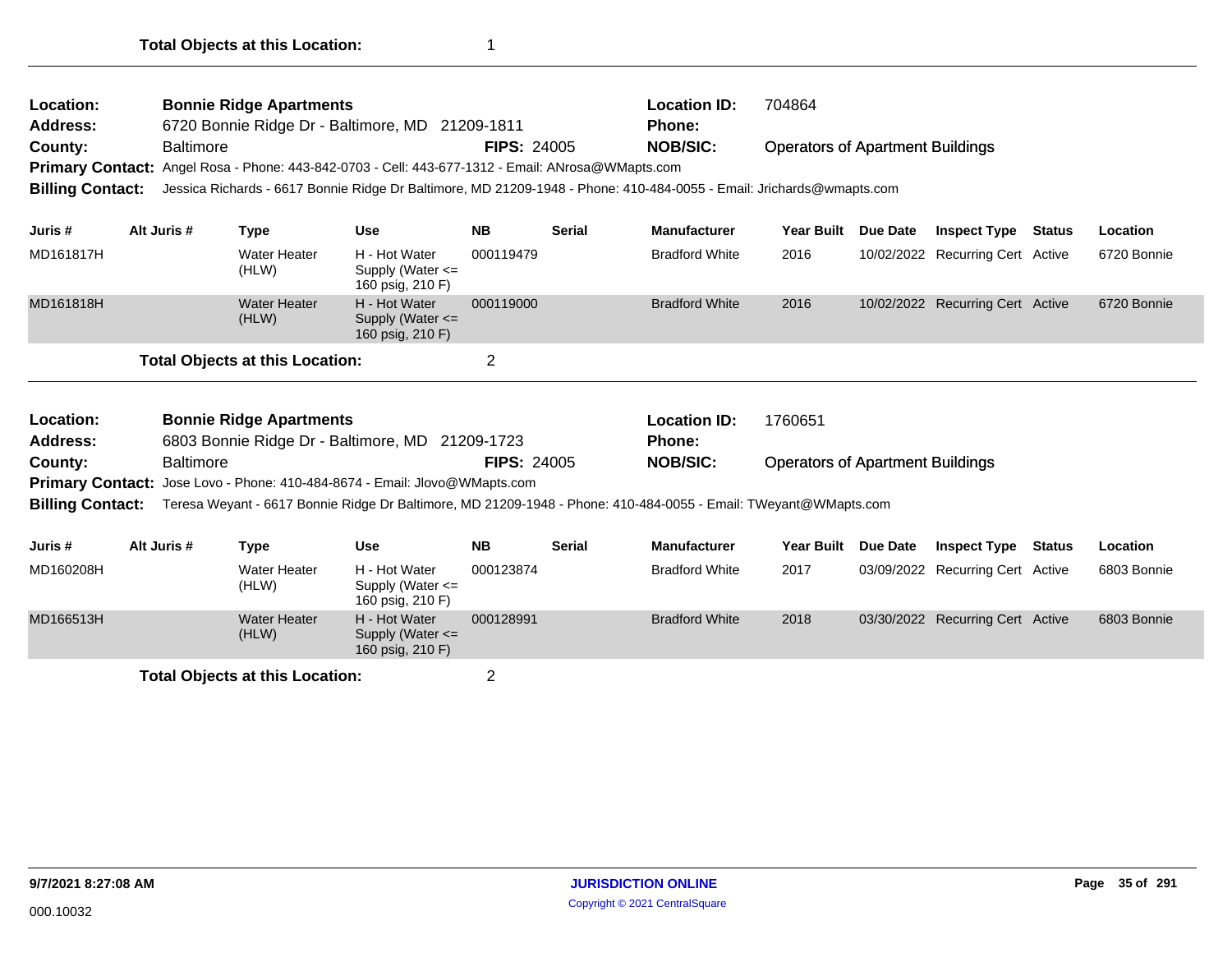| Location:<br><b>Address:</b><br>County:<br><b>Primary Contact:</b><br><b>Billing Contact:</b> |                                                                                   | <b>Bonnie Ridge Apartments</b><br>6808 Harrowdale Rd - Baltimore, MD 21209-1831<br><b>FIPS: 24005</b><br>Baltimore<br>Jose Lovo - Phone: 410-484-8674 - Email: Jlovo@WMapts.com<br>Jessica Richards - 6617 Bonnie Ridge Dr Baltimore, MD 21209-1948 - Phone: 410-484-0055 - Email: Jrichards@wmapts.com |                                                                                  |                    |               |                                                                                                                                         | <b>Location ID:</b><br>2322350<br><b>Phone:</b><br><b>NOB/SIC:</b><br><b>Operators of Apartment Buildings</b> |  |                                  |               |                      |  |
|-----------------------------------------------------------------------------------------------|-----------------------------------------------------------------------------------|---------------------------------------------------------------------------------------------------------------------------------------------------------------------------------------------------------------------------------------------------------------------------------------------------------|----------------------------------------------------------------------------------|--------------------|---------------|-----------------------------------------------------------------------------------------------------------------------------------------|---------------------------------------------------------------------------------------------------------------|--|----------------------------------|---------------|----------------------|--|
| Juris #                                                                                       | Alt Juris #                                                                       | <b>Type</b>                                                                                                                                                                                                                                                                                             | <b>Use</b>                                                                       | <b>NB</b>          | <b>Serial</b> | <b>Manufacturer</b>                                                                                                                     | Year Built Due Date                                                                                           |  | <b>Inspect Type Status</b>       |               | Location             |  |
| MD153906H                                                                                     |                                                                                   | <b>Water Heater</b><br>(HLW)                                                                                                                                                                                                                                                                            | H - Hot Water<br>Supply (Water <=<br>160 psig, 250 F)                            | 000111797          |               | A O Smith                                                                                                                               | 2015                                                                                                          |  | 05/12/2022 Recurring Cert Active |               | 6808 Harrowdale      |  |
|                                                                                               |                                                                                   | <b>Total Objects at this Location:</b>                                                                                                                                                                                                                                                                  |                                                                                  | $\mathbf 1$        |               |                                                                                                                                         |                                                                                                               |  |                                  |               |                      |  |
| Location:<br><b>Address:</b>                                                                  | <b>Bonnie Ridge Apartments</b><br>6812 Maple Leaf Ct - Baltimore, MD 21209-1856   |                                                                                                                                                                                                                                                                                                         |                                                                                  |                    |               | <b>Location ID:</b><br>Phone:                                                                                                           | 2322355                                                                                                       |  |                                  |               |                      |  |
| County:<br><b>Primary Contact:</b><br><b>Billing Contact:</b>                                 | Baltimore                                                                         |                                                                                                                                                                                                                                                                                                         | Angel Rosa - Phone: 443-842-0703 - Cell: 443-677-1312 - Email: ANrosa@WMapts.com | <b>FIPS: 24005</b> |               | <b>NOB/SIC:</b><br>Jessica Richards - 6617 Bonnie Ridge Dr Baltimore, MD 21209-1948 - Phone: 410-484-0055 - Email: Jrichards@wmapts.com | <b>Operators of Apartment Buildings</b>                                                                       |  |                                  |               |                      |  |
| Juris #                                                                                       | Alt Juris #                                                                       | <b>Type</b>                                                                                                                                                                                                                                                                                             | <b>Use</b>                                                                       | <b>NB</b>          | <b>Serial</b> | <b>Manufacturer</b>                                                                                                                     | Year Built Due Date                                                                                           |  | <b>Inspect Type Status</b>       |               | Location             |  |
| MD148313H                                                                                     |                                                                                   | <b>Water Heater</b><br>(HLW)                                                                                                                                                                                                                                                                            | H - Hot Water<br>Supply (Water <=<br>160 psig, 210 F)                            | 000105509          |               | <b>Bradford White</b>                                                                                                                   | 2013                                                                                                          |  | 12/28/2022 Recurring Cert Active |               | 6812 MAPLE           |  |
|                                                                                               |                                                                                   | <b>Total Objects at this Location:</b>                                                                                                                                                                                                                                                                  |                                                                                  | -1                 |               |                                                                                                                                         |                                                                                                               |  |                                  |               |                      |  |
| <b>Location:</b><br><b>Address:</b>                                                           | <b>Bonnie Ridge Apartments</b><br>6820 Bonnie Ridge Dr - Baltimore, MD 21209-1724 |                                                                                                                                                                                                                                                                                                         |                                                                                  |                    |               | <b>Location ID:</b><br><b>Phone:</b>                                                                                                    | 2322261                                                                                                       |  |                                  |               |                      |  |
| County:<br><b>Billing Contact:</b>                                                            | <b>Baltimore</b>                                                                  |                                                                                                                                                                                                                                                                                                         | Primary Contact: Jose Lovo - Phone: 410-484-8674 - Email: Jlovo@WMapts.com       | <b>FIPS: 24005</b> |               | <b>NOB/SIC:</b><br>Teresa Weyant - 6617 Bonnie Ridge Dr Baltimore, MD 21209-1948 - Phone: 410-484-0055 - Email: TWeyant@WMapts.com      | <b>Operators of Apartment Buildings</b>                                                                       |  |                                  |               |                      |  |
| Juris #                                                                                       | Alt Juris #                                                                       | Type                                                                                                                                                                                                                                                                                                    | Use                                                                              | <b>NB</b>          | <b>Serial</b> | <b>Manufacturer</b>                                                                                                                     | Year Built Due Date                                                                                           |  | <b>Inspect Type</b>              | <b>Status</b> | Location             |  |
| MD148316H                                                                                     |                                                                                   | <b>Water Heater</b><br>(HLW)                                                                                                                                                                                                                                                                            | H - Hot Water<br>Supply (Water <=<br>160 psig, 210 F)                            | 000106853          |               | <b>Bradford White</b>                                                                                                                   | 2014                                                                                                          |  | 03/09/2022 Recurring Cert Active |               | 6820 Bonnie<br>Ridge |  |
|                                                                                               |                                                                                   | <b>Total Objects at this Location:</b>                                                                                                                                                                                                                                                                  |                                                                                  | 1                  |               |                                                                                                                                         |                                                                                                               |  |                                  |               |                      |  |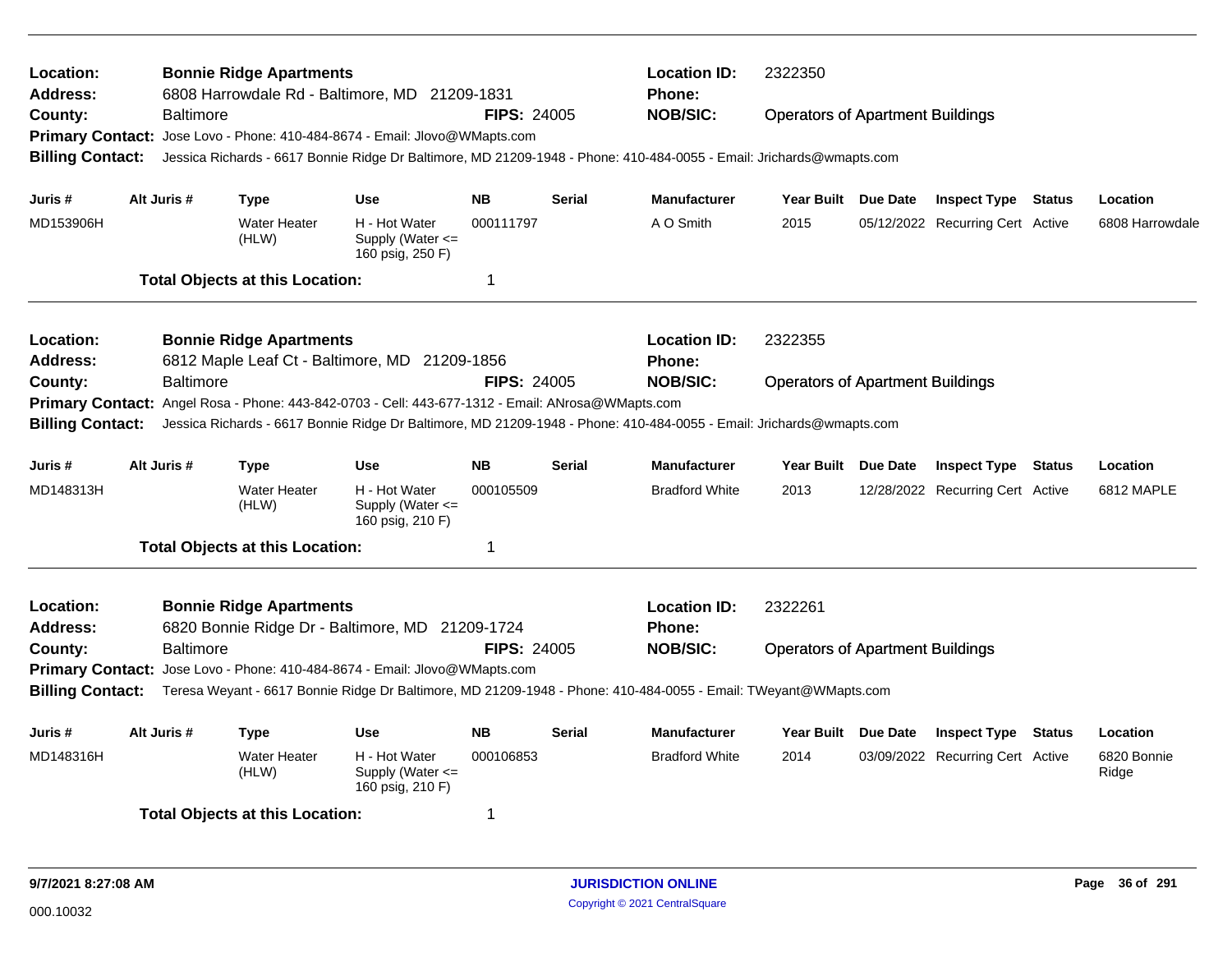| Location:<br><b>Address:</b><br>County:<br><b>Billing Contact:</b> | <b>Baltimore</b> | <b>Bonnie Ridge Apartments</b><br>6829 Bonnie Ridge Dr - Baltimore, MD 21209-1729<br>Primary Contact: Angel Rosa - Phone: 443-842-0703 - Cell: 443-677-1312 - Email: ANrosa@WMapts.com                                    |                                                           | <b>FIPS: 24005</b> |               | <b>Location ID:</b><br>1760661<br><b>Phone:</b><br><b>NOB/SIC:</b><br><b>Operators of Apartment Buildings</b><br>Jessica Richards - 6617 Bonnie Ridge Dr Baltimore, MD 21209-1948 - Phone: 410-484-0055 - Email: Jrichards@wmapts.com |                                         |  |                                  |               |                      |
|--------------------------------------------------------------------|------------------|---------------------------------------------------------------------------------------------------------------------------------------------------------------------------------------------------------------------------|-----------------------------------------------------------|--------------------|---------------|---------------------------------------------------------------------------------------------------------------------------------------------------------------------------------------------------------------------------------------|-----------------------------------------|--|----------------------------------|---------------|----------------------|
| Juris #                                                            | Alt Juris #      | Type                                                                                                                                                                                                                      | Use                                                       | <b>NB</b>          | <b>Serial</b> | <b>Manufacturer</b>                                                                                                                                                                                                                   | Year Built Due Date                     |  | <b>Inspect Type Status</b>       |               | Location             |
| MD135936H                                                          |                  | Vertical Fire Tube H - Hot Water                                                                                                                                                                                          | Supply (Water $\leq$<br>160 psig, 210 F)                  | 000090012 105012   |               | <b>Bradford White</b>                                                                                                                                                                                                                 | 2009                                    |  | 11/01/2022 Recurring Cert Active |               | 6829 Bonnie<br>Ridge |
|                                                                    |                  | <b>Total Objects at this Location:</b>                                                                                                                                                                                    |                                                           | 1                  |               |                                                                                                                                                                                                                                       |                                         |  |                                  |               |                      |
| Location:<br><b>Address:</b>                                       |                  | <b>Bonnie Ridge Apartments</b><br>6900 Bonnie Ridge Dr - Baltimore, MD 21209-1850                                                                                                                                         |                                                           |                    |               | <b>Location ID:</b><br><b>Phone:</b>                                                                                                                                                                                                  | 2322248                                 |  |                                  |               |                      |
| County:<br><b>Billing Contact:</b>                                 | <b>Baltimore</b> | Primary Contact: Angel Rosa - Phone: 443-842-0703 - Cell: 443-677-1312 - Email: ANrosa@WMapts.com<br>Jessica Richards - 6617 Bonnie Ridge Dr Baltimore, MD 21209-1948 - Phone: 410-484-0055 - Email: Jrichards@wmapts.com |                                                           | <b>FIPS: 24005</b> |               | <b>NOB/SIC:</b>                                                                                                                                                                                                                       | <b>Operators of Apartment Buildings</b> |  |                                  |               |                      |
| Juris #                                                            | Alt Juris #      | <b>Type</b>                                                                                                                                                                                                               | <b>Use</b>                                                | <b>NB</b>          | <b>Serial</b> | <b>Manufacturer</b>                                                                                                                                                                                                                   | Year Built Due Date                     |  | <b>Inspect Type</b>              | Status        | Location             |
| MD159433H                                                          |                  | <b>Water Heater</b><br>(HLW)                                                                                                                                                                                              | H - Hot Water<br>Supply (Water $\leq$<br>160 psig, 210 F) | 000117414          |               | <b>Bradford White</b>                                                                                                                                                                                                                 | 2016                                    |  | 11/09/2022 Recurring Cert Active |               | 6900 BONNIE          |
|                                                                    |                  | <b>Total Objects at this Location:</b>                                                                                                                                                                                    |                                                           | 1                  |               |                                                                                                                                                                                                                                       |                                         |  |                                  |               |                      |
| Location:<br><b>Address:</b>                                       |                  | <b>Bonnie Ridge Apartments</b><br>6903 Harrowdale Rd - Baltimore, MD 21209-1745                                                                                                                                           |                                                           |                    |               | <b>Location ID:</b><br>Phone:                                                                                                                                                                                                         | 3099566                                 |  |                                  |               |                      |
| County:<br><b>Billing Contact:</b>                                 | <b>Baltimore</b> | Primary Contact: Jose Lovo - Phone: 410-484-8674 - Email: Jlovo@WMapts.com<br>Jessica Richards - 6617 Bonnie Ridge Dr Baltimore, MD 21209-1948 - Phone: 410-484-0055 - Email: Jrichards@wmapts.com                        |                                                           | <b>FIPS: 24005</b> |               | <b>NOB/SIC:</b>                                                                                                                                                                                                                       | <b>Operators of Apartment Buildings</b> |  |                                  |               |                      |
| Juris #                                                            | Alt Juris #      | <b>Type</b>                                                                                                                                                                                                               | <b>Use</b>                                                | <b>NB</b>          | <b>Serial</b> | <b>Manufacturer</b>                                                                                                                                                                                                                   | Year Built Due Date                     |  | <b>Inspect Type</b>              | <b>Status</b> | Location             |
| MD144190H                                                          |                  | Vertical Fire Tube H - Hot Water                                                                                                                                                                                          | Supply (Water $\leq$<br>160 psig, 210 F)                  | 000094313          |               | <b>Bradford White</b>                                                                                                                                                                                                                 | 2011                                    |  | 05/12/2022 Recurring Cert Active |               | 6903 Harrowdale      |
|                                                                    |                  | <b>Total Objects at this Location:</b>                                                                                                                                                                                    |                                                           | 1                  |               |                                                                                                                                                                                                                                       |                                         |  |                                  |               |                      |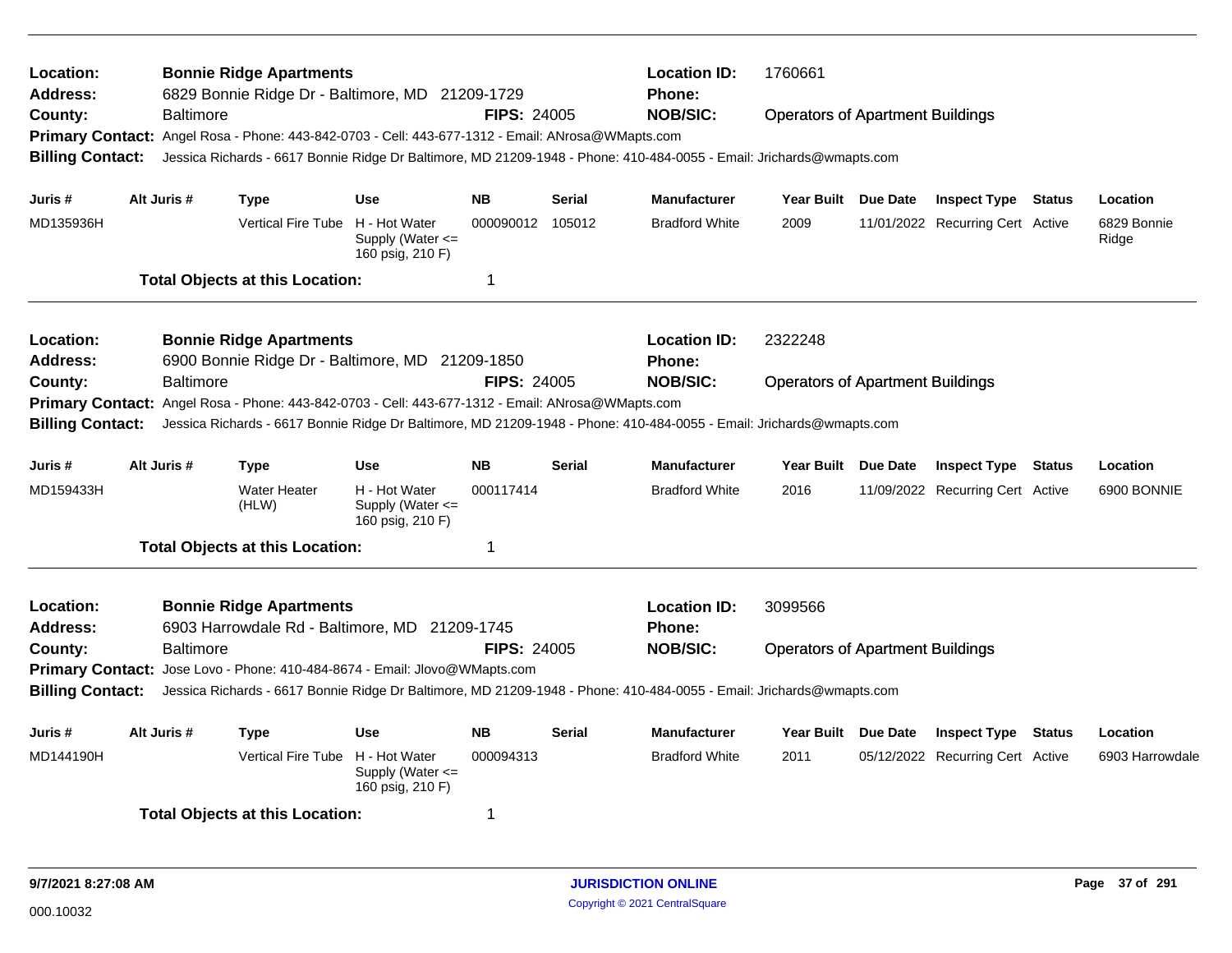| Location:<br>Address:       |                                                                                                                                            |                  | <b>Bonnie Ridge Apartments</b><br>6904 Bonnie Ridge Dr - Baltimore, MD 21209-1848                                    |                                                           |                    |                 | <b>Location ID:</b><br>Phone:           | 2322250                                 |                                  |               |                      |
|-----------------------------|--------------------------------------------------------------------------------------------------------------------------------------------|------------------|----------------------------------------------------------------------------------------------------------------------|-----------------------------------------------------------|--------------------|-----------------|-----------------------------------------|-----------------------------------------|----------------------------------|---------------|----------------------|
| County:                     |                                                                                                                                            | <b>Baltimore</b> |                                                                                                                      |                                                           | <b>FIPS: 24005</b> |                 | <b>NOB/SIC:</b>                         | <b>Operators of Apartment Buildings</b> |                                  |               |                      |
| <b>Primary Contact:</b>     |                                                                                                                                            |                  | Jose Lovo - Phone: 410-484-8674 - Email: Jlovo@WMapts.com                                                            |                                                           |                    |                 |                                         |                                         |                                  |               |                      |
| <b>Billing Contact:</b>     |                                                                                                                                            |                  | Jessica Richards - 6617 Bonnie Ridge Dr Baltimore, MD 21209-1948 - Phone: 410-484-0055 - Email: Jrichards@wmapts.com |                                                           |                    |                 |                                         |                                         |                                  |               |                      |
| Juris #                     |                                                                                                                                            | Alt Juris #      | <b>Type</b>                                                                                                          | <b>Use</b>                                                | <b>NB</b>          | Serial          | <b>Manufacturer</b>                     | Year Built Due Date                     | <b>Inspect Type Status</b>       |               | Location             |
| MD130298H                   |                                                                                                                                            |                  | Vertical Fire Tube H - Hot Water                                                                                     | Supply (Water <=<br>160 psig, 210 F)                      | 000077995          |                 | <b>Bradford White</b>                   | 2007                                    | 05/12/2022 Recurring Cert Active |               | 6904 Bonnie<br>Ridge |
|                             |                                                                                                                                            |                  | <b>Total Objects at this Location:</b>                                                                               |                                                           | 1                  |                 |                                         |                                         |                                  |               |                      |
| Location:                   |                                                                                                                                            |                  | <b>Bonnie Ridge Apartments</b>                                                                                       |                                                           |                    |                 | <b>Location ID:</b>                     | 704865                                  |                                  |               |                      |
| <b>Address:</b>             |                                                                                                                                            |                  | 6905 Bonnie Ridge Dr - Baltimore, MD 21209-1839                                                                      |                                                           |                    |                 | Phone:                                  |                                         |                                  |               |                      |
| <b>Baltimore</b><br>County: |                                                                                                                                            |                  |                                                                                                                      | <b>FIPS: 24005</b>                                        |                    | <b>NOB/SIC:</b> | <b>Operators of Apartment Buildings</b> |                                         |                                  |               |                      |
| <b>Primary Contact:</b>     | Jose Lovo - Phone: 410-484-8674 - Email: Jlovo@WMapts.com                                                                                  |                  |                                                                                                                      |                                                           |                    |                 |                                         |                                         |                                  |               |                      |
|                             | Teresa Weyant - 6617 Bonnie Ridge Dr Baltimore, MD 21209-1948 - Phone: 410-484-0055 - Email: TWeyant@WMapts.com<br><b>Billing Contact:</b> |                  |                                                                                                                      |                                                           |                    |                 |                                         |                                         |                                  |               |                      |
| Juris #                     |                                                                                                                                            | Alt Juris #      | <b>Type</b>                                                                                                          | <b>Use</b>                                                | <b>NB</b>          | <b>Serial</b>   | <b>Manufacturer</b>                     | Year Built Due Date                     | <b>Inspect Type Status</b>       |               | Location             |
| MD144191H                   |                                                                                                                                            |                  | Water Heater<br>(HLW)                                                                                                | H - Hot Water<br>Supply (Water $\leq$<br>160 psig, 210 F) | 000096165          |                 | <b>Bradford White</b>                   | 2011                                    | 03/09/2022 Recurring Cert Active |               | 6905 Bonnie<br>Ridge |
| MD155870H                   |                                                                                                                                            |                  | <b>Water Heater</b><br>(HLW)                                                                                         | H - Hot Water<br>Supply (Water $\leq$<br>160 psig, 210 F) | 000117410          |                 | <b>Bradford</b>                         | 2016                                    | 03/09/2022 Recurring Cert Active |               | 6905 Bonnie<br>Ridge |
|                             |                                                                                                                                            |                  | <b>Total Objects at this Location:</b>                                                                               |                                                           | $\overline{c}$     |                 |                                         |                                         |                                  |               |                      |
| Location:                   |                                                                                                                                            |                  | <b>Bonnie Ridge Apartments</b>                                                                                       |                                                           |                    |                 | <b>Location ID:</b>                     | 2322253                                 |                                  |               |                      |
| Address:                    |                                                                                                                                            |                  | 6915 Bonnie Ridge Dr - Baltimore, MD 21209-1844                                                                      |                                                           |                    |                 | <b>Phone:</b>                           |                                         |                                  |               |                      |
| County:                     |                                                                                                                                            | <b>Baltimore</b> |                                                                                                                      |                                                           | <b>FIPS: 24005</b> |                 | <b>NOB/SIC:</b>                         | <b>Operators of Apartment Buildings</b> |                                  |               |                      |
| <b>Primary Contact:</b>     |                                                                                                                                            |                  | Jose Lovo - Phone: 410-484-8674 - Email: Jlovo@WMapts.com                                                            |                                                           |                    |                 |                                         |                                         |                                  |               |                      |
| <b>Billing Contact:</b>     |                                                                                                                                            |                  | Jessica Richards - 6617 Bonnie Ridge Dr Baltimore, MD 21209-1948 - Phone: 410-484-0055 - Email: Jrichards@wmapts.com |                                                           |                    |                 |                                         |                                         |                                  |               |                      |
| Juris #                     |                                                                                                                                            | Alt Juris #      | <b>Type</b>                                                                                                          | <b>Use</b>                                                | <b>NB</b>          | <b>Serial</b>   | <b>Manufacturer</b>                     | Year Built Due Date                     | <b>Inspect Type</b>              | <b>Status</b> | Location             |
| MD161485H                   |                                                                                                                                            |                  | Cast Iron                                                                                                            | H - Hot Water<br>Heat (Water $\leq$<br>160 psig, 250 F)   | 000116406          |                 | <b>Bradford</b>                         | 2016                                    | 06/12/2022 Recurring Cert Active |               | 6915 BONNIE          |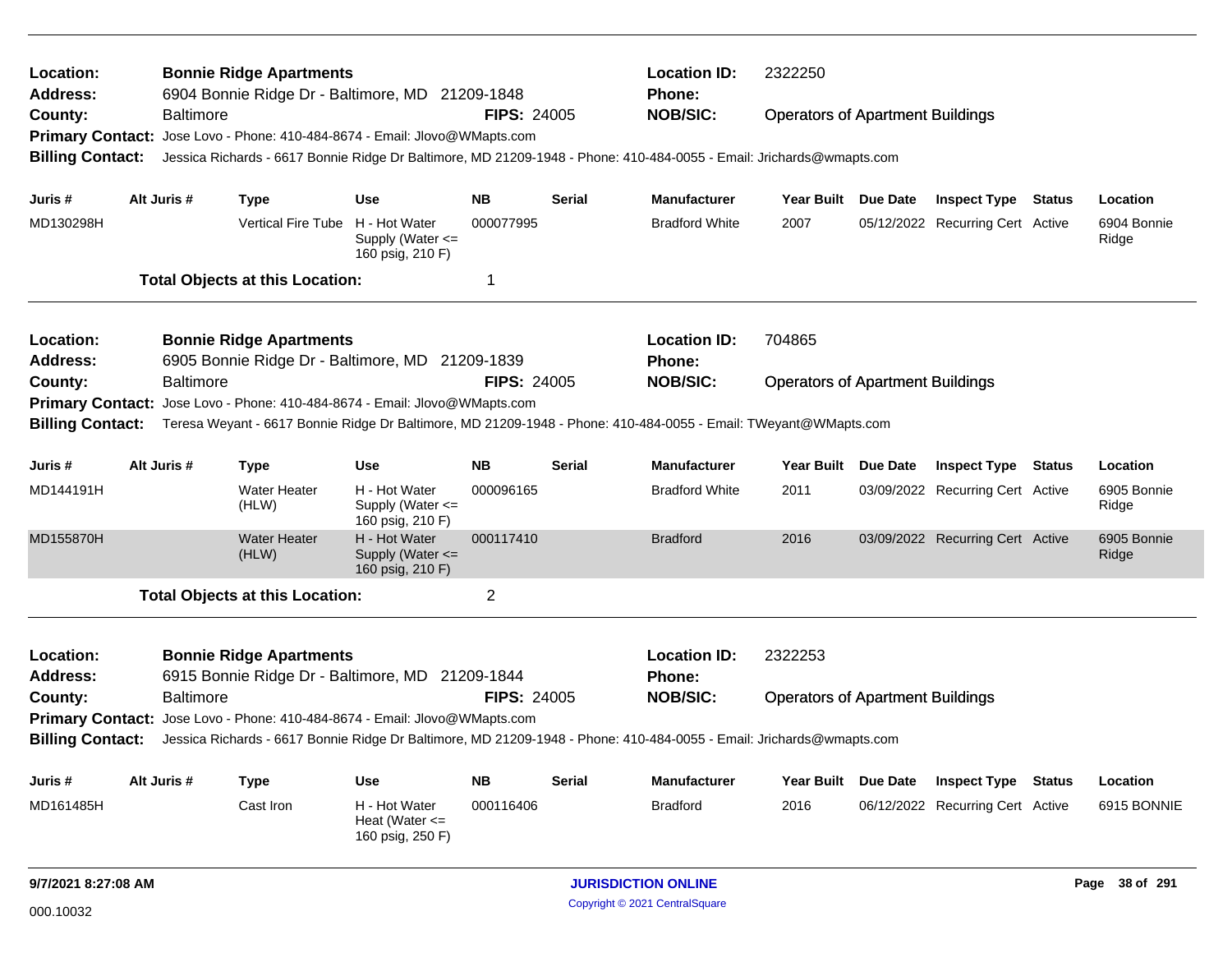| <b>Location:</b><br><b>Address:</b>              |                                                                                                                                                 |                  | <b>Bonnie Ridge Apartments</b><br>8 Wytchwood Ct - Baltimore, MD 21209-1908 |                                                           |                            |                    | <b>Location ID:</b><br><b>Phone:</b>                                                                                 | 2321988                                 |                                  |        |                    |
|--------------------------------------------------|-------------------------------------------------------------------------------------------------------------------------------------------------|------------------|-----------------------------------------------------------------------------|-----------------------------------------------------------|----------------------------|--------------------|----------------------------------------------------------------------------------------------------------------------|-----------------------------------------|----------------------------------|--------|--------------------|
| County:                                          |                                                                                                                                                 | <b>Baltimore</b> |                                                                             |                                                           | <b>FIPS: 24005</b>         |                    | <b>NOB/SIC:</b>                                                                                                      | <b>Operators of Apartment Buildings</b> |                                  |        |                    |
| <b>Primary Contact:</b>                          |                                                                                                                                                 |                  | Jose Lovo - Phone: 410-484-8674 - Email: Jlovo@WMapts.com                   |                                                           |                            |                    |                                                                                                                      |                                         |                                  |        |                    |
| <b>Billing Contact:</b>                          |                                                                                                                                                 |                  |                                                                             |                                                           |                            |                    | Jessica Richards - 6617 Bonnie Ridge Dr Baltimore, MD 21209-1948 - Phone: 410-484-0055 - Email: Jrichards@wmapts.com |                                         |                                  |        |                    |
| Juris #                                          |                                                                                                                                                 | Alt Juris #      | <b>Type</b>                                                                 | <b>Use</b>                                                | <b>NB</b>                  | <b>Serial</b>      | <b>Manufacturer</b>                                                                                                  | Year Built Due Date                     | <b>Inspect Type Status</b>       |        | Location           |
| MD144193H                                        |                                                                                                                                                 |                  | Vertical Fire Tube H - Hot Water                                            | Supply (Water $\leq$<br>160 psig, 210 F)                  | 000096751                  |                    | <b>Bradford White</b>                                                                                                | 2011                                    | 05/12/2022 Recurring Cert Active |        | 8 Wytchwood        |
|                                                  |                                                                                                                                                 |                  | <b>Total Objects at this Location:</b>                                      |                                                           | 1                          |                    |                                                                                                                      |                                         |                                  |        |                    |
| Location:                                        |                                                                                                                                                 |                  | <b>Bonnie Ridge Apartments</b>                                              |                                                           |                            |                    | <b>Location ID:</b>                                                                                                  | 704866                                  |                                  |        |                    |
| <b>Address:</b>                                  | 9 Wytchwood Ct - Baltimore, MD 21209-1917                                                                                                       |                  |                                                                             |                                                           |                            |                    | <b>Phone:</b>                                                                                                        |                                         |                                  |        |                    |
| County:                                          | <b>Baltimore</b>                                                                                                                                |                  |                                                                             |                                                           |                            | <b>FIPS: 24005</b> | <b>NOB/SIC:</b>                                                                                                      | <b>Operators of Apartment Buildings</b> |                                  |        |                    |
|                                                  | <b>Primary Contact:</b><br>Angel Rosa - Phone: 443-842-0703 - Cell: 443-677-1312 - Email: ANrosa@WMapts.com                                     |                  |                                                                             |                                                           |                            |                    |                                                                                                                      |                                         |                                  |        |                    |
|                                                  | <b>Billing Contact:</b><br>Jessica Richards - 6617 Bonnie Ridge Dr Baltimore, MD 21209-1948 - Phone: 410-484-0055 - Email: Jrichards@wmapts.com |                  |                                                                             |                                                           |                            |                    |                                                                                                                      |                                         |                                  |        |                    |
| Juris #                                          |                                                                                                                                                 | Alt Juris #      | <b>Type</b>                                                                 | <b>Use</b>                                                | <b>NB</b>                  | <b>Serial</b>      | <b>Manufacturer</b>                                                                                                  | Year Built Due Date                     | <b>Inspect Type</b>              | Status | Location           |
| MD131465H                                        |                                                                                                                                                 |                  | Vertical Fire Tube H - Hot Water                                            | Supply (Water $\leq$<br>160 psig, 210 F)                  | 000080974                  |                    | <b>Bradford White</b>                                                                                                | 2008                                    | 11/01/2022 Recurring Cert Active |        | 9 Wytchwood        |
| MD152260H                                        |                                                                                                                                                 |                  | <b>Vertical Fire Tube</b>                                                   | H - Hot Water<br>Supply (Water $\leq$<br>160 psig, 210 F) | 000092119 107119           |                    | <b>Bradford White</b>                                                                                                | 2010                                    | 11/01/2022 Recurring Cert Active |        | 9 Wytchwood        |
|                                                  |                                                                                                                                                 |                  | <b>Total Objects at this Location:</b>                                      |                                                           | 2                          |                    |                                                                                                                      |                                         |                                  |        |                    |
| <b>Location:</b>                                 |                                                                                                                                                 |                  | <b>Boring Volunteer Fire Co</b>                                             |                                                           |                            |                    | <b>Location ID:</b>                                                                                                  | 988744                                  |                                  |        |                    |
| <b>Address:</b>                                  |                                                                                                                                                 |                  | 14711 Old Hanover Road - Boring, MD 21020                                   |                                                           |                            |                    | <b>Phone:</b>                                                                                                        |                                         |                                  |        |                    |
| County:                                          |                                                                                                                                                 | <b>Baltimore</b> |                                                                             |                                                           | <b>FIPS: 24005</b>         |                    | <b>NOB/SIC:</b>                                                                                                      | <b>Fire Protection</b>                  |                                  |        |                    |
| <b>Primary Contact:</b> Boring Volunteer Fire Co |                                                                                                                                                 |                  |                                                                             |                                                           |                            |                    |                                                                                                                      |                                         |                                  |        |                    |
| <b>Billing Contact:</b>                          |                                                                                                                                                 |                  | - 14711 Old Hanover Road Boring, MD 21020                                   |                                                           |                            |                    |                                                                                                                      |                                         |                                  |        |                    |
| Juris #                                          |                                                                                                                                                 | Alt Juris #      | Type                                                                        | <b>Use</b>                                                | <b>NB</b>                  | <b>Serial</b>      | <b>Manufacturer</b>                                                                                                  | Year Built Due Date                     | <b>Inspect Type</b>              | Status | Location           |
| MD148465H                                        |                                                                                                                                                 |                  | Cast Iron                                                                   | H - Hot Water<br>Heat (Water $\leq$                       | СI                         | 65190489           | <b>Burnham</b>                                                                                                       | 2010                                    | 12/21/2019 Recurring Cert Active |        | <b>BOILER ROOM</b> |
| 9/7/2021 8:27:08 AM                              |                                                                                                                                                 |                  |                                                                             |                                                           | <b>JURISDICTION ONLINE</b> |                    |                                                                                                                      |                                         | Page 39 of 291                   |        |                    |

Copyright © 2021 CentralSquare 000.10032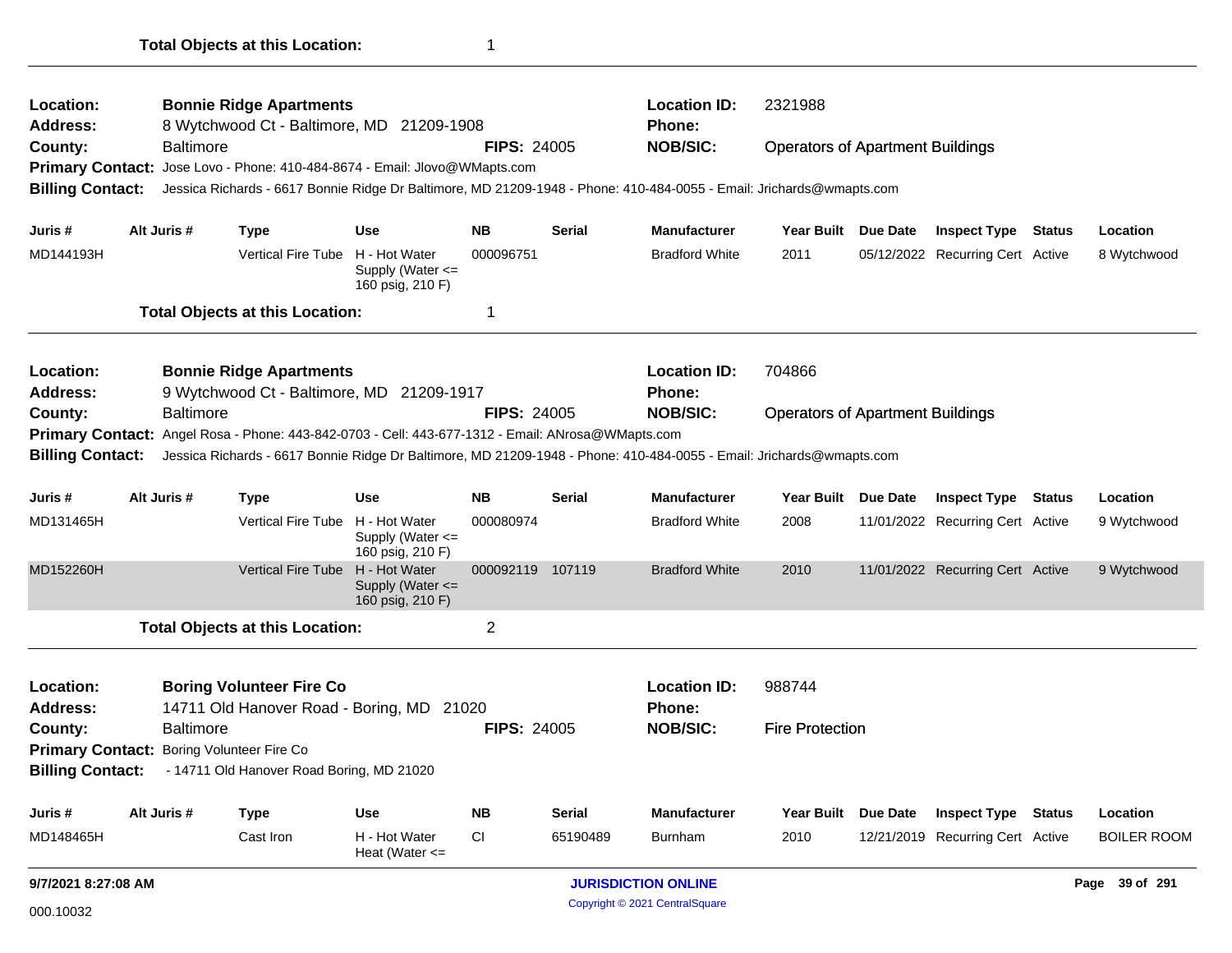| Juris #                                      | Alt Juris #                                                            | <b>Type</b>                                                                                                                          | Use<br>160 psig, 250 F)                                 | <b>NB</b>          | <b>Serial</b> | <b>Manufacturer</b>                              | Year Built Due Date                     | <b>Inspect Type Status</b>       | Location                |
|----------------------------------------------|------------------------------------------------------------------------|--------------------------------------------------------------------------------------------------------------------------------------|---------------------------------------------------------|--------------------|---------------|--------------------------------------------------|-----------------------------------------|----------------------------------|-------------------------|
|                                              |                                                                        | <b>Total Objects at this Location:</b>                                                                                               |                                                         | -1                 |               |                                                  |                                         |                                  |                         |
| Location:<br><b>Address:</b><br>County:      | <b>Brands Re</b><br><b>Baltimore</b>                                   | 5 W Aylesbury Rd - Lutherville Timonium, MD 21093-4102                                                                               |                                                         | <b>FIPS: 24005</b> |               | <b>Location ID:</b><br>Phone:<br><b>NOB/SIC:</b> | 3988556                                 |                                  |                         |
|                                              |                                                                        | Primary Contact: Dave Myers - Phone: 410 847 4698                                                                                    |                                                         |                    |               |                                                  |                                         |                                  |                         |
| <b>Billing Contact:</b>                      |                                                                        | Dave Myers - 5 W Aylesbury Rd Lutherville Timonium, MD 21093-4102 - Phone: 410 847 4698                                              |                                                         |                    |               |                                                  |                                         |                                  |                         |
| Juris #                                      | Alt Juris #                                                            | <b>Type</b>                                                                                                                          | <b>Use</b>                                              | <b>NB</b>          | <b>Serial</b> | <b>Manufacturer</b>                              | Year Built Due Date                     | <b>Inspect Type Status</b>       | Location                |
| MD170335H                                    |                                                                        | <b>Water Tube</b><br>Coiled (NOT<br>Flueless Hi<br>Efficiency)                                                                       | H - Hot Water<br>Heat (Water $\leq$<br>160 psig, 250 F) | 000006977          |               | Hoval                                            | 2020                                    | 08/05/2023 Recurring Cert Active | <b>MECH RM</b>          |
| MD170336V                                    |                                                                        | <b>Vertical Unfired</b><br><b>Pressure Vessel</b><br>w/comment                                                                       | V - Storage (NOT 000865241<br>Cryogenic)                |                    |               | Morganton                                        | 2020                                    | 08/05/2023 Recurring Cert Active | <b>MECH RM</b>          |
|                                              |                                                                        | <b>Total Objects at this Location:</b>                                                                                               |                                                         | $\overline{2}$     |               |                                                  |                                         |                                  |                         |
| Location:                                    |                                                                        | <b>Brenbrook Apartments</b>                                                                                                          |                                                         |                    |               | <b>Location ID:</b>                              | 705034                                  |                                  |                         |
| <b>Address:</b>                              |                                                                        | 11 Cinnamon Cir - Randallstown, MD 21133-5003                                                                                        |                                                         |                    |               | Phone:                                           | 410-655-0900                            |                                  |                         |
| County:                                      | <b>Baltimore</b>                                                       | Primary Contact: Dianna Pollard Rental Office- - Phone: 410-655-0900 - Email: dianna@questmgmtgroup.com                              |                                                         | <b>FIPS: 24005</b> |               | <b>NOB/SIC:</b>                                  | <b>Operators of Apartment Buildings</b> |                                  |                         |
| <b>Billing Contact:</b>                      |                                                                        | Dianna Pollard Rental Office- - 11 Cinnamon Cir Randallstown, MD 21133-5003 - Phone: 410-655-0900 - Email: dianna@questmgmtgroup.com |                                                         |                    |               |                                                  |                                         |                                  |                         |
| Juris #                                      | Alt Juris #<br><b>NB</b><br><b>Use</b><br><b>Serial</b><br><b>Type</b> |                                                                                                                                      |                                                         |                    |               | <b>Manufacturer</b>                              | Year Built Due Date                     | <b>Inspect Type Status</b>       | Location                |
| MD128002H                                    |                                                                        | <b>Water Heater</b><br>(HLW)                                                                                                         | H - Hot Water<br>Supply (Water <=<br>160 psig, 210 F)   | 0106077            |               | State                                            | 2006                                    | 12/08/2021 Recurring Cert Active | Building 21<br>cinnamon |
| <b>Total Objects at this Location:</b><br>-1 |                                                                        |                                                                                                                                      |                                                         |                    |               |                                                  |                                         |                                  |                         |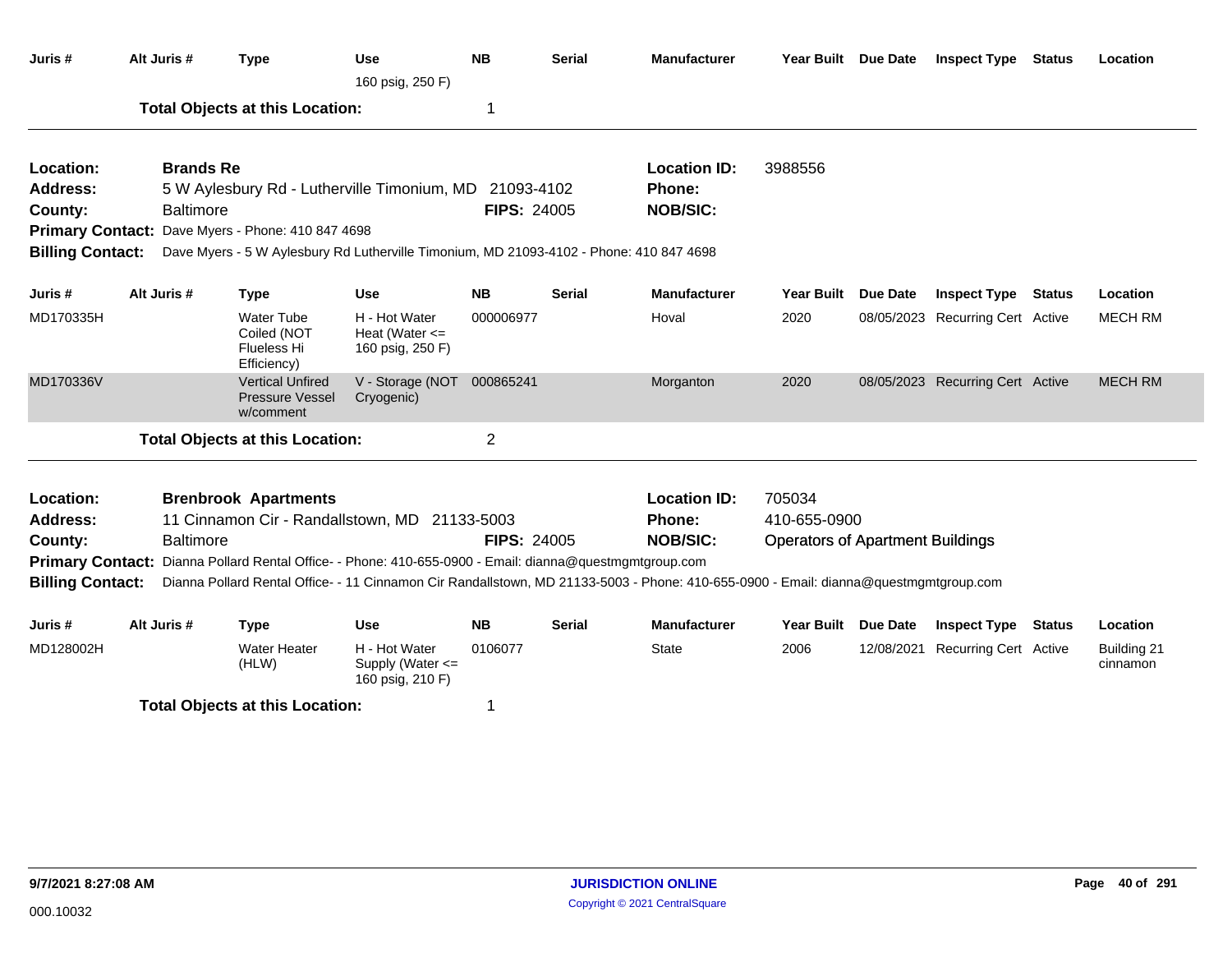| Location:<br><b>Address:</b> |                  | <b>Brenbrook Shell</b><br>8712 Liberty Rd - Randallstown, MD 21133-4706                                                 |                                                         |                    |               | <b>Location ID:</b><br><b>Phone:</b> | 705032<br>Automotive dealers and gasoline service stations |  |                                  |               |                    |  |
|------------------------------|------------------|-------------------------------------------------------------------------------------------------------------------------|---------------------------------------------------------|--------------------|---------------|--------------------------------------|------------------------------------------------------------|--|----------------------------------|---------------|--------------------|--|
| County:                      | <b>Baltimore</b> |                                                                                                                         |                                                         | <b>FIPS: 24005</b> |               | <b>NOB/SIC:</b>                      |                                                            |  |                                  |               |                    |  |
|                              |                  | Primary Contact: Mannder Singh - Phone: (410) 521-2256                                                                  |                                                         |                    |               |                                      |                                                            |  |                                  |               |                    |  |
| <b>Billing Contact:</b>      |                  | - 8712 Liberty Rd Randallstown, MD 21133-4706 - Phone: 410-521-2256                                                     |                                                         |                    |               |                                      |                                                            |  |                                  |               |                    |  |
| Juris #                      | Alt Juris #      | <b>Type</b>                                                                                                             | <b>Use</b>                                              | <b>NB</b>          | <b>Serial</b> | <b>Manufacturer</b>                  | Year Built Due Date                                        |  | <b>Inspect Type Status</b>       |               | Location           |  |
| MD147734V                    |                  | <b>Vertical Unfired</b><br><b>Pressure Vessel</b><br>w/comment                                                          | V - Storage (NOT<br>Cryogenic)                          | 000290339          |               | Morganton                            | 2013                                                       |  | 02/24/2020 Recurring Cert Active |               | Store Room         |  |
|                              |                  | <b>Total Objects at this Location:</b>                                                                                  |                                                         | 1                  |               |                                      |                                                            |  |                                  |               |                    |  |
| Location:                    |                  | <b>Bressler Cleaners</b>                                                                                                |                                                         |                    |               | <b>Location ID:</b>                  | 705042                                                     |  |                                  |               |                    |  |
| <b>Address:</b>              |                  | 1506 Reisterstown Rd - Pikesville, MD 21208-3814                                                                        |                                                         |                    |               | <b>Phone:</b>                        | 410-484-9418                                               |  |                                  |               |                    |  |
| County:                      | Baltimore        |                                                                                                                         |                                                         | <b>FIPS: 24005</b> |               | <b>NOB/SIC:</b>                      | <b>Personal services</b>                                   |  |                                  |               |                    |  |
|                              |                  | Primary Contact: Min Chung - Phone: 301-537-9968 - Email: jmy1112@hotmail.com                                           |                                                         |                    |               |                                      |                                                            |  |                                  |               |                    |  |
| <b>Billing Contact:</b>      |                  | Min Chung - 1506 Reisterstown Rd Pikesville, MD 21208-3814 - Phone: 301-537-9968 - Email: jmy1112@hotmail.com           |                                                         |                    |               |                                      |                                                            |  |                                  |               |                    |  |
| Juris #                      | Alt Juris #      | <b>Type</b>                                                                                                             | <b>Use</b>                                              | <b>NB</b>          | <b>Serial</b> | <b>Manufacturer</b>                  | Year Built Due Date                                        |  | <b>Inspect Type Status</b>       |               | Location           |  |
| MD170326                     |                  | <b>Water Tube</b><br>Coiled (Flueless<br>Hi Efficiency)                                                                 | H - Hot Water<br>Heat (Water $\leq$<br>160 psig, 250 F) | 000125544          | F2015060A     | Fulton                               | 2021                                                       |  | 08/31/2021 Recurring Cert Active |               | <b>BOILER ROOM</b> |  |
|                              |                  | <b>Total Objects at this Location:</b>                                                                                  |                                                         | 1                  |               |                                      |                                                            |  |                                  |               |                    |  |
| Location:<br><b>Address:</b> |                  | <b>Broadmead Retirement Comm (Arc3)</b><br>13801 York Rd - Cockeysville, MD 21030-1825                                  |                                                         |                    |               | <b>Location ID:</b><br>Phone:        | 3925611                                                    |  |                                  |               |                    |  |
| County:                      | <b>Baltimore</b> |                                                                                                                         |                                                         | <b>FIPS: 24005</b> |               | <b>NOB/SIC:</b>                      | <b>Eating and Drinking Places</b>                          |  |                                  |               |                    |  |
|                              |                  | Primary Contact: Broadmead Retirement Comm (Arc3)                                                                       |                                                         |                    |               |                                      |                                                            |  |                                  |               |                    |  |
| <b>Billing Contact:</b>      |                  | Charlie Patterson - PO Box 26269 Richmond, VA 23260-6269 - Phone: 804-644-4521 - Email: charlie.patterson@arc3gases.com |                                                         |                    |               |                                      |                                                            |  |                                  |               |                    |  |
| Juris #                      | Alt Juris #      | <b>Type</b>                                                                                                             | <b>Use</b>                                              | <b>NB</b>          | <b>Serial</b> | <b>Manufacturer</b>                  | Year Built Due Date                                        |  | <b>Inspect Type</b>              | <b>Status</b> | Location           |  |
| MD163493V                    |                  | <b>Vertical Unfired</b><br>Pressure Vessel<br>w/comment                                                                 | V - Storage<br>(Cryogenic)                              | 000141314          |               | <b>CHART</b>                         | 2002                                                       |  | 02/27/2023 Recurring Cert Active |               | Dining Rm Closet   |  |
|                              |                  | <b>Total Objects at this Location:</b>                                                                                  |                                                         | 1                  |               |                                      |                                                            |  |                                  |               |                    |  |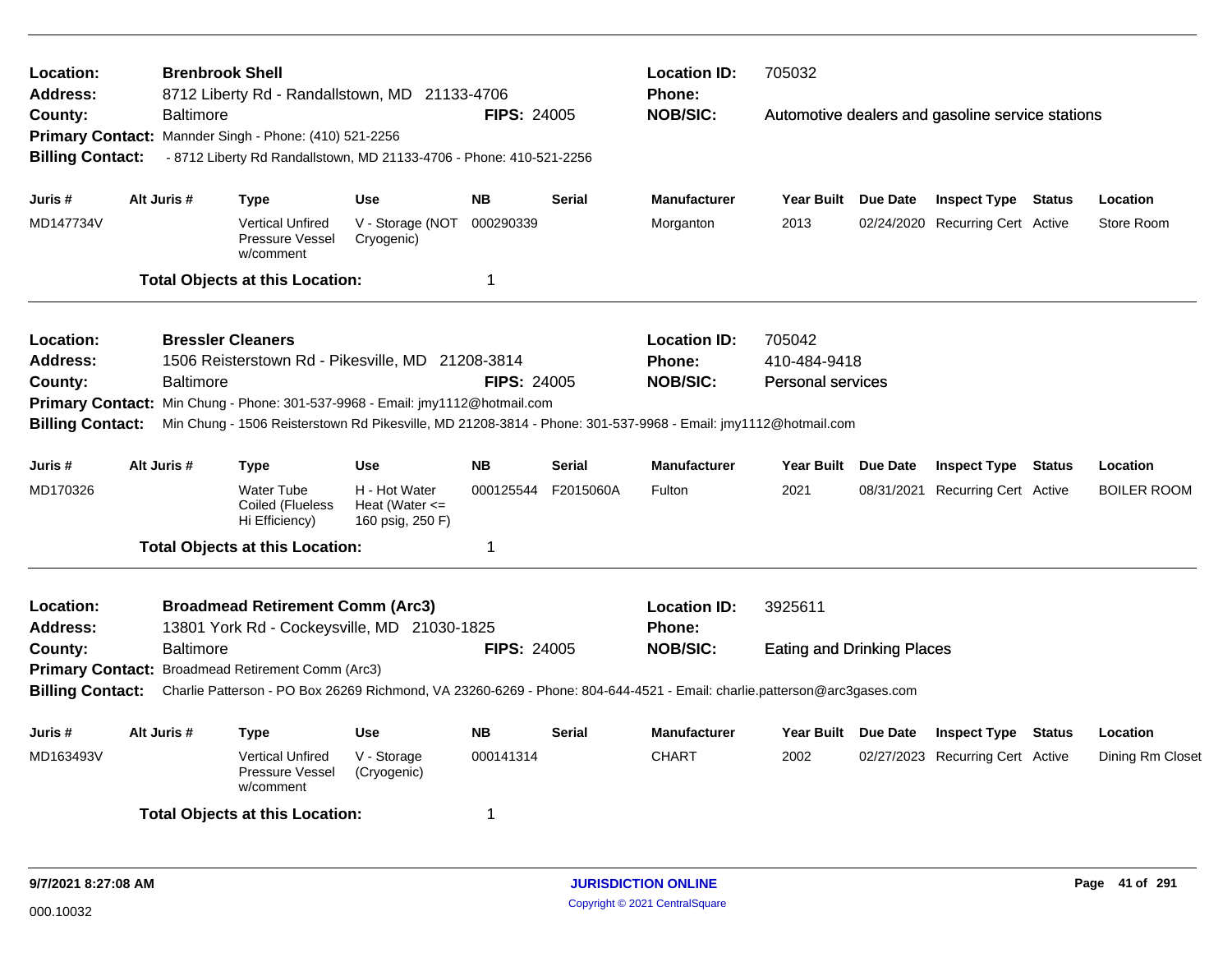| <b>Location:</b> | <b>Brooks Muffler &amp; Brake Centers</b>                                             |                    | <b>Location ID:</b> | 705274 |
|------------------|---------------------------------------------------------------------------------------|--------------------|---------------------|--------|
| <b>Address:</b>  | 11405 Pulaski Hwy - White Marsh, MD 21162-1511                                        |                    | <b>Phone:</b>       | 410-33 |
| County:          | <b>Baltimore</b>                                                                      | <b>FIPS: 24005</b> | NOB/SIC:            | Automo |
|                  | Primary Contact: Brooks Muffler & Brake Centers - Phone: 410-335-4828                 |                    |                     |        |
|                  | Billing Contact: - 11405 Pulaski Hwy White Marsh, MD 21162-1511 - Phone: 410-335-4828 |                    |                     |        |

| <b>Location ID:</b> | 705274                                           |
|---------------------|--------------------------------------------------|
| Phone:              | 410-335-4828                                     |
| NOB/SIC:            | Automotive dealers and gasoline service stations |

| Juris #   | Alt Juris # | Type                                                                | Use                                               | <b>NB</b> | <b>Serial</b> | <b>Manufacturer</b> | <b>Year Built</b> | <b>Due Date</b> | <b>Inspect Type Status</b>       | Location                   |
|-----------|-------------|---------------------------------------------------------------------|---------------------------------------------------|-----------|---------------|---------------------|-------------------|-----------------|----------------------------------|----------------------------|
| MD077910V | <b>CAT</b>  | Horizontal Unfired V - Storage (NOT<br>Pressure Vessel<br>w/comment | Cryogenic)                                        | 000139685 |               | lamco               | 1988              |                 | 05/02/2022 Recurring Cert Active | #1 Building (Auto<br>Shop) |
| MD077911V | CAT         | <b>Pressure Vessel</b><br>w/comment                                 | Horizontal Unfired V - Storage (NOT<br>Cryogenic) | 0180374   |               | lamco               | 1989              |                 | 05/02/2022 Recurring Cert Active | #2 Building (RV<br>Shop)   |
| MD132896V |             | Pressure Vessel<br>w/comment                                        | Horizontal Unfired V - Storage (NOT<br>Cryogenic) | 0393782   |               | <b>Steel</b>        | 2005              |                 | 05/02/2022 Recurring Cert Active | #2 Building (RV<br>Shop)   |
|           |             | <b>Total Objects at this Location:</b>                              |                                                   | 3         |               |                     |                   |                 |                                  |                            |

| Bruce Hamilton III/ Douglas Hamilton Jr.<br>Location:<br>7941 Johnnycake Rd - Baltimore, MD 21244-1221 |                                                                                                                             |                                |                                      |                    | Location ID:  | 706742              |                                  |                 |                                  |          |
|--------------------------------------------------------------------------------------------------------|-----------------------------------------------------------------------------------------------------------------------------|--------------------------------|--------------------------------------|--------------------|---------------|---------------------|----------------------------------|-----------------|----------------------------------|----------|
| <b>Address:</b>                                                                                        |                                                                                                                             |                                |                                      |                    |               | <b>Phone:</b>       | 410-952-4514                     |                 |                                  |          |
| County:                                                                                                | <b>Baltimore</b>                                                                                                            |                                |                                      | <b>FIPS: 24005</b> |               | <b>NOB/SIC:</b>     | <b>Museums and Art Galleries</b> |                 |                                  |          |
|                                                                                                        | Primary Contact: Bruce Hamilton III - Phone: 410-952-4514<br>- 1433 Corbett Rd Monkton, MD 21111-1518 - Phone: 410-952-4514 |                                |                                      |                    |               |                     |                                  |                 |                                  |          |
| <b>Billing Contact:</b>                                                                                |                                                                                                                             |                                |                                      |                    |               |                     |                                  |                 |                                  |          |
|                                                                                                        |                                                                                                                             |                                |                                      |                    |               |                     |                                  |                 |                                  |          |
| Juris #                                                                                                | Alt Juris #                                                                                                                 | Type                           | <b>Use</b>                           | <b>NB</b>          | <b>Serial</b> | <b>Manufacturer</b> | <b>Year Built</b>                | <b>Due Date</b> | <b>Inspect Type Status</b>       | Location |
| MD004374                                                                                               |                                                                                                                             | <b>Horizontal Fire</b><br>Tube | L - Locomotive<br>NOT ANTIQUE        | Model              | 614           | Hamilton Eng        | 1997                             |                 | 04/09/2022 Recurring Cert Active | Portable |
| MD017647                                                                                               |                                                                                                                             | <b>Horizontal Fire</b><br>Tube | L - Locomotive<br><b>NOT ANTIQUE</b> | Model              | 3712          | Hamilton Eng        | 1980                             |                 | 04/28/2022 Recurring Cert Active | Portable |

**Total Objects at this Location:** 2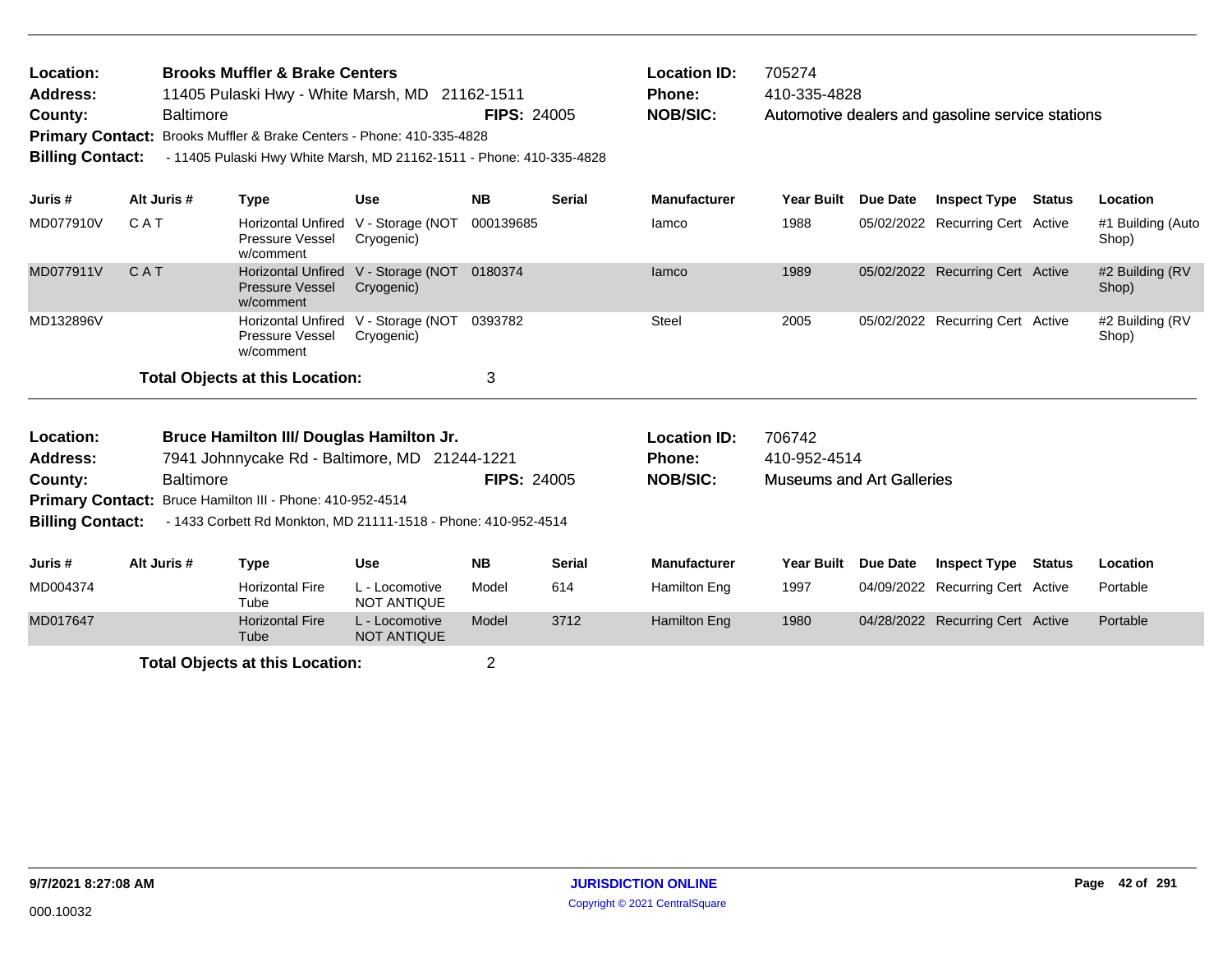| Location:<br><b>Budget Automatic Transmission</b><br>2617 N Point Blvd - Dundalk, MD 21222-1625<br>Address: |                                                                                                                                                                              |                          |                                                                                                                                    |                                                             |                      | <b>Location ID:</b><br>Phone:  | 705422                                |                           |                 |                                                                |                             |
|-------------------------------------------------------------------------------------------------------------|------------------------------------------------------------------------------------------------------------------------------------------------------------------------------|--------------------------|------------------------------------------------------------------------------------------------------------------------------------|-------------------------------------------------------------|----------------------|--------------------------------|---------------------------------------|---------------------------|-----------------|----------------------------------------------------------------|-----------------------------|
| County:<br><b>Billing Contact:</b>                                                                          |                                                                                                                                                                              | <b>Baltimore</b>         | Primary Contact: Frank Garey - Phone: 410-288-0968<br>Frank Garey - 2617 N Point Blvd Dundalk, MD 21222-1625 - Phone: 410-288-0968 |                                                             | <b>FIPS: 24005</b>   |                                | <b>NOB/SIC:</b>                       |                           |                 | <b>Automotive Transmission Repair Shops</b>                    |                             |
| Juris #                                                                                                     |                                                                                                                                                                              | Alt Juris #              | <b>Type</b>                                                                                                                        | <b>Use</b>                                                  | <b>NB</b>            | <b>Serial</b>                  | <b>Manufacturer</b>                   | Year Built Due Date       |                 | <b>Inspect Type Status</b>                                     | Location                    |
| MD110906V                                                                                                   | <b>CAT</b>                                                                                                                                                                   |                          | <b>Vertical Unfired</b><br><b>Pressure Vessel</b><br>w/comment                                                                     | V - Storage (NOT<br>Cryogenic)                              | 000118200            |                                | Manchester                            | 1999                      |                 | 09/29/2020 Recurring Cert Active                               | Shop                        |
|                                                                                                             |                                                                                                                                                                              |                          | <b>Total Objects at this Location:</b>                                                                                             |                                                             | 1                    |                                |                                       |                           |                 |                                                                |                             |
| Location:<br>Address:                                                                                       |                                                                                                                                                                              |                          | <b>Butch Beseiker (Antique)/Arcadia</b><br>16020 Carnival Ave - Upperco, MD 21155-9509                                             |                                                             |                      |                                | <b>Location ID:</b><br>Phone:         | 3361504                   |                 |                                                                |                             |
| County:                                                                                                     | <b>Baltimore</b><br><b>FIPS: 24005</b><br><b>Primary Contact:</b><br><b>Butch Beseiker</b><br><b>Billing Contact:</b><br>Butch Beseiker - 1723 Porter Rd Bear, DE 19701-2119 |                          |                                                                                                                                    |                                                             |                      |                                | <b>NOB/SIC:</b>                       |                           |                 | <b>Amusement and Recreation Services, NEC</b>                  |                             |
|                                                                                                             |                                                                                                                                                                              |                          |                                                                                                                                    |                                                             |                      |                                |                                       |                           |                 |                                                                |                             |
| Juris #<br>MD147024                                                                                         |                                                                                                                                                                              | Alt Juris #<br>PA155603B | <b>Type</b><br><b>Horizontal Fire</b>                                                                                              | Use<br>A - Antique                                          | <b>NB</b><br>Antique | <b>Serial</b>                  | <b>Manufacturer</b><br>Keck Connerman | <b>Year Built</b><br>1924 | Due Date        | <b>Inspect Type Status</b><br>07/08/2022 Recurring Cert Active | Location<br><b>MD Steam</b> |
|                                                                                                             |                                                                                                                                                                              |                          | Tube                                                                                                                               | w/comment                                                   |                      |                                |                                       |                           |                 |                                                                | <b>Historic Society</b>     |
| MD164301                                                                                                    |                                                                                                                                                                              |                          | <b>Horizontal Fire</b><br>Tube                                                                                                     | A - Antique<br>w/comment                                    | Antique              |                                | <b>Baker</b>                          | 1900                      |                 | 09/13/2022 Recurring Cert Active                               | Rough and<br>Tumble         |
| MD169278                                                                                                    |                                                                                                                                                                              |                          | <b>Horizontal Water</b><br>Tube                                                                                                    | S - Power-Other<br>w/comment (Stm<br>$> 15$ psig)           | Antique              |                                | Avery                                 | 1914                      |                 | 07/08/2022 Recurring Cert Active                               | Portable                    |
|                                                                                                             |                                                                                                                                                                              |                          | <b>Total Objects at this Location:</b>                                                                                             |                                                             | 3                    |                                |                                       |                           |                 |                                                                |                             |
| Location:                                                                                                   |                                                                                                                                                                              |                          | C & P Towing, Inc.                                                                                                                 |                                                             |                      |                                | <b>Location ID:</b>                   | 705558                    |                 |                                                                |                             |
| <b>Address:</b>                                                                                             |                                                                                                                                                                              |                          | 11408 Pulaski Hwy - White Marsh, MD 21162-1512                                                                                     |                                                             |                      |                                | <b>Phone:</b>                         |                           |                 |                                                                |                             |
| County:                                                                                                     |                                                                                                                                                                              | <b>Baltimore</b>         |                                                                                                                                    |                                                             | <b>FIPS: 24005</b>   |                                | <b>NOB/SIC:</b>                       |                           |                 | Automotive dealers and gasoline service stations               |                             |
|                                                                                                             | Primary Contact: C & P Towing, Inc. - Phone: 410-335-6021                                                                                                                    |                          |                                                                                                                                    |                                                             |                      |                                |                                       |                           |                 |                                                                |                             |
|                                                                                                             |                                                                                                                                                                              |                          | Billing Contact: - 11408 Pulaski Hwy White Marsh, MD 21162-1512 - Phone: 410-335-6021                                              |                                                             |                      |                                |                                       |                           |                 |                                                                |                             |
| Juris #                                                                                                     |                                                                                                                                                                              | Alt Juris #              | <b>Type</b>                                                                                                                        | <b>Use</b>                                                  | <b>NB</b>            | <b>Serial</b>                  | <b>Manufacturer</b>                   | <b>Year Built</b>         | <b>Due Date</b> | <b>Inspect Type Status</b>                                     | Location                    |
| MD100820V                                                                                                   | CAT                                                                                                                                                                          |                          | Pressure Vessel<br>w/comment                                                                                                       | Horizontal Unfired V - Storage (NOT 000390165<br>Cryogenic) |                      |                                | <b>Buckeye</b>                        | 1982                      |                 | 09/27/2022 Recurring Cert Active                               | <b>Upper Container</b>      |
| 9/7/2021 8:27:08 AM                                                                                         |                                                                                                                                                                              |                          |                                                                                                                                    |                                                             |                      |                                | <b>JURISDICTION ONLINE</b>            |                           |                 |                                                                | Page 43 of 291              |
| 000.10032                                                                                                   |                                                                                                                                                                              |                          |                                                                                                                                    |                                                             |                      | Copyright © 2021 CentralSquare |                                       |                           |                 |                                                                |                             |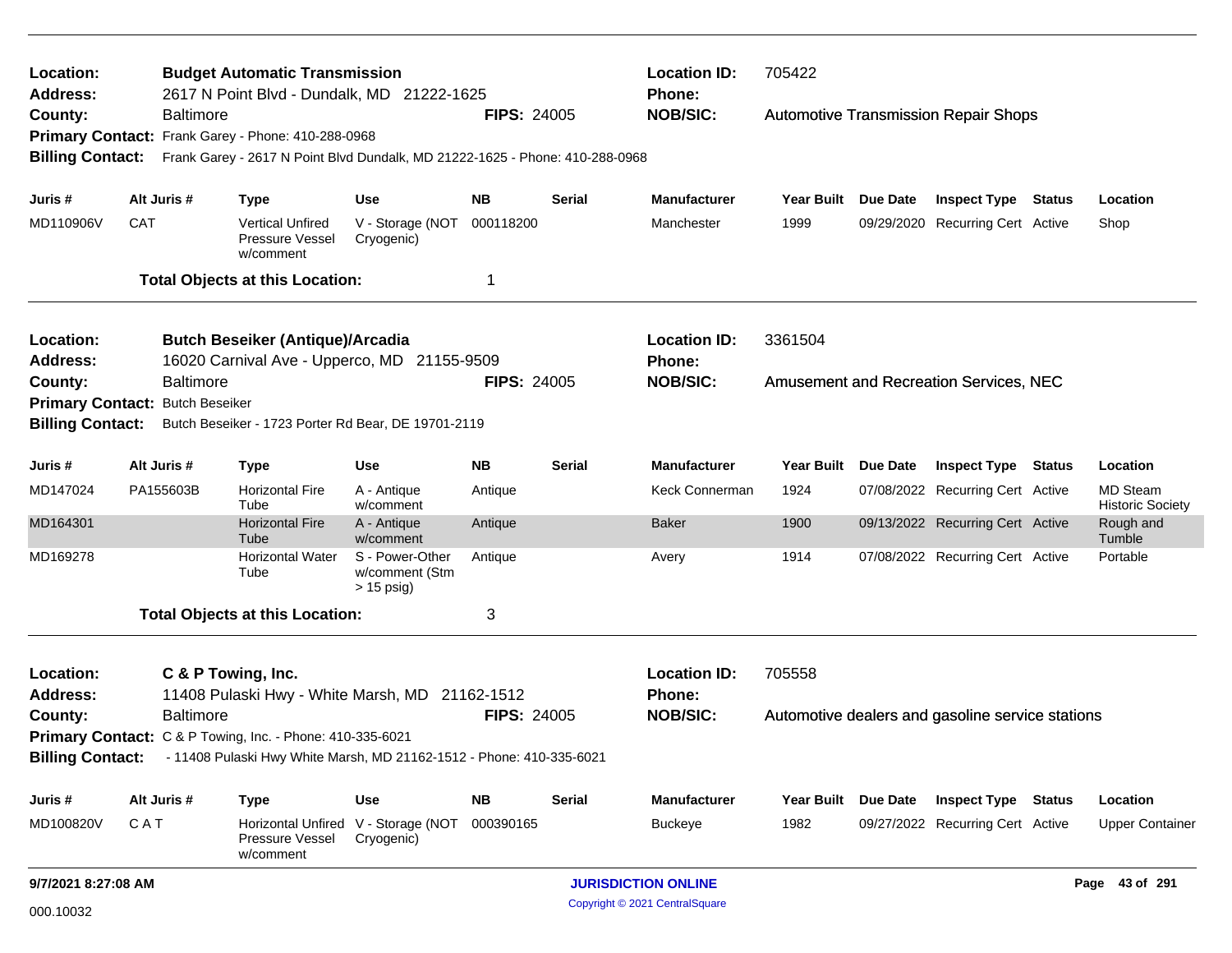| Juris #                      | Alt Juris #                                                                                                                                                                                                                | <b>Type</b>                                                                                                  | <b>Use</b>                                              | <b>NB</b>              | <b>Serial</b> | <b>Manufacturer</b>           | <b>Year Built</b>                       | <b>Due Date</b> | <b>Inspect Type</b>              | <b>Status</b> | Location                     |
|------------------------------|----------------------------------------------------------------------------------------------------------------------------------------------------------------------------------------------------------------------------|--------------------------------------------------------------------------------------------------------------|---------------------------------------------------------|------------------------|---------------|-------------------------------|-----------------------------------------|-----------------|----------------------------------|---------------|------------------------------|
| MD132897V                    |                                                                                                                                                                                                                            | Horizontal Unfired<br><b>Pressure Vessel</b><br>w/comment                                                    | V - Storage (NOT<br>Cryogenic)                          | 000326207              |               | <b>Bell &amp; Gossett</b>     | 1971                                    |                 | 09/27/2022 Recurring Cert Active |               | <b>Lower Container</b>       |
| MD168318V                    |                                                                                                                                                                                                                            | Pressure Vessel<br>w/comment                                                                                 | Horizontal Unfired V - Storage (NOT<br>Cryogenic)       | 000811548              |               | Manchester                    | 1999                                    |                 | 11/17/2022 Recurring Cert Active |               | Back Room of<br>Front Shop   |
|                              |                                                                                                                                                                                                                            | <b>Total Objects at this Location:</b>                                                                       |                                                         | 3                      |               |                               |                                         |                 |                                  |               |                              |
| Location:                    |                                                                                                                                                                                                                            | <b>Calvary Baptist Church</b>                                                                                |                                                         |                        |               | <b>Location ID:</b>           | 705717                                  |                 |                                  |               |                              |
| <b>Address:</b>              |                                                                                                                                                                                                                            | 7321 Manchester Rd - Dundalk, MD 21222-1322                                                                  |                                                         |                        |               | Phone:                        | 410-285-4129                            |                 |                                  |               |                              |
| County:                      | <b>Baltimore</b>                                                                                                                                                                                                           |                                                                                                              |                                                         | <b>FIPS: 24005</b>     |               | <b>NOB/SIC:</b>               | <b>Religious Organizations</b>          |                 |                                  |               |                              |
|                              |                                                                                                                                                                                                                            | Primary Contact: Harold Wingler - Phone: 410-285-4129 - Cell: 443-904-9996 - Email: s.wingler@cbcdundalk.org |                                                         |                        |               |                               |                                         |                 |                                  |               |                              |
| <b>Billing Contact:</b>      |                                                                                                                                                                                                                            | - 7321 Manchester Rd Dundalk, MD 21222-1322                                                                  |                                                         |                        |               |                               |                                         |                 |                                  |               |                              |
| Juris #                      | Alt Juris #                                                                                                                                                                                                                | <b>Type</b>                                                                                                  | Use                                                     | <b>NB</b>              | Serial        | <b>Manufacturer</b>           | <b>Year Built</b>                       | <b>Due Date</b> | <b>Inspect Type</b>              | Status        | Location                     |
| MD096166H                    |                                                                                                                                                                                                                            | Cast Iron                                                                                                    | H - Hot Water<br>Heat (Water $\leq$<br>160 psig, 250 F) | СI                     | 16003555      | Burnham                       | 1995                                    |                 | 06/02/2022 Recurring Cert Active |               | <b>School Boiler</b><br>Room |
| MD096167H                    |                                                                                                                                                                                                                            | Cast Iron                                                                                                    | H - Hot Water<br>Heat (Water $\leq$<br>160 psig, 250 F) | $\mathsf{C}\mathsf{I}$ | 16003485      | <b>Burnham</b>                | 1995                                    |                 | 06/02/2022 Recurring Cert Active |               | Old Boiler Room              |
|                              |                                                                                                                                                                                                                            | <b>Total Objects at this Location:</b>                                                                       |                                                         | $\overline{2}$         |               |                               |                                         |                 |                                  |               |                              |
| Location:<br><b>Address:</b> |                                                                                                                                                                                                                            | <b>Canterbury Apartments</b><br>9102 Oswald Way - Rosedale, MD 21237-4441                                    |                                                         |                        |               | <b>Location ID:</b><br>Phone: | 705841                                  |                 |                                  |               |                              |
| County:                      | <b>Baltimore</b>                                                                                                                                                                                                           |                                                                                                              |                                                         | <b>FIPS: 24005</b>     |               | <b>NOB/SIC:</b>               | <b>Operators of Apartment Buildings</b> |                 |                                  |               |                              |
|                              |                                                                                                                                                                                                                            |                                                                                                              |                                                         |                        |               |                               |                                         |                 |                                  |               |                              |
| <b>Billing Contact:</b>      | Primary Contact: Erica Morgan-Watson - Phone: 410-574-4300 - Email: ericamo@homeproperties.com<br>Erica Morgan-Watson - 9206 Oswald Way Baltimore, MD 21237-4403 - Phone: 410-574-4300 - Email: ericamo@homeproperties.com |                                                                                                              |                                                         |                        |               |                               |                                         |                 |                                  |               |                              |
| Juris #                      | Alt Juris #                                                                                                                                                                                                                | <b>Type</b>                                                                                                  | Use                                                     | <b>NB</b>              | Serial        | <b>Manufacturer</b>           | Year Built Due Date                     |                 | <b>Inspect Type</b>              | Status        | Location                     |
| MD168310H                    |                                                                                                                                                                                                                            | <b>Water Heater</b><br>(HLW)                                                                                 | H - Hot Water<br>Supply (Water <=<br>160 psig, 250 F)   | 000252158              | CRNR1418.5C   | A O Smith                     | 2019                                    |                 | 07/11/2022 Recurring Cert Active |               | 9102 Oswald                  |
|                              |                                                                                                                                                                                                                            | <b>Total Objects at this Location:</b>                                                                       |                                                         | 1                      |               |                               |                                         |                 |                                  |               |                              |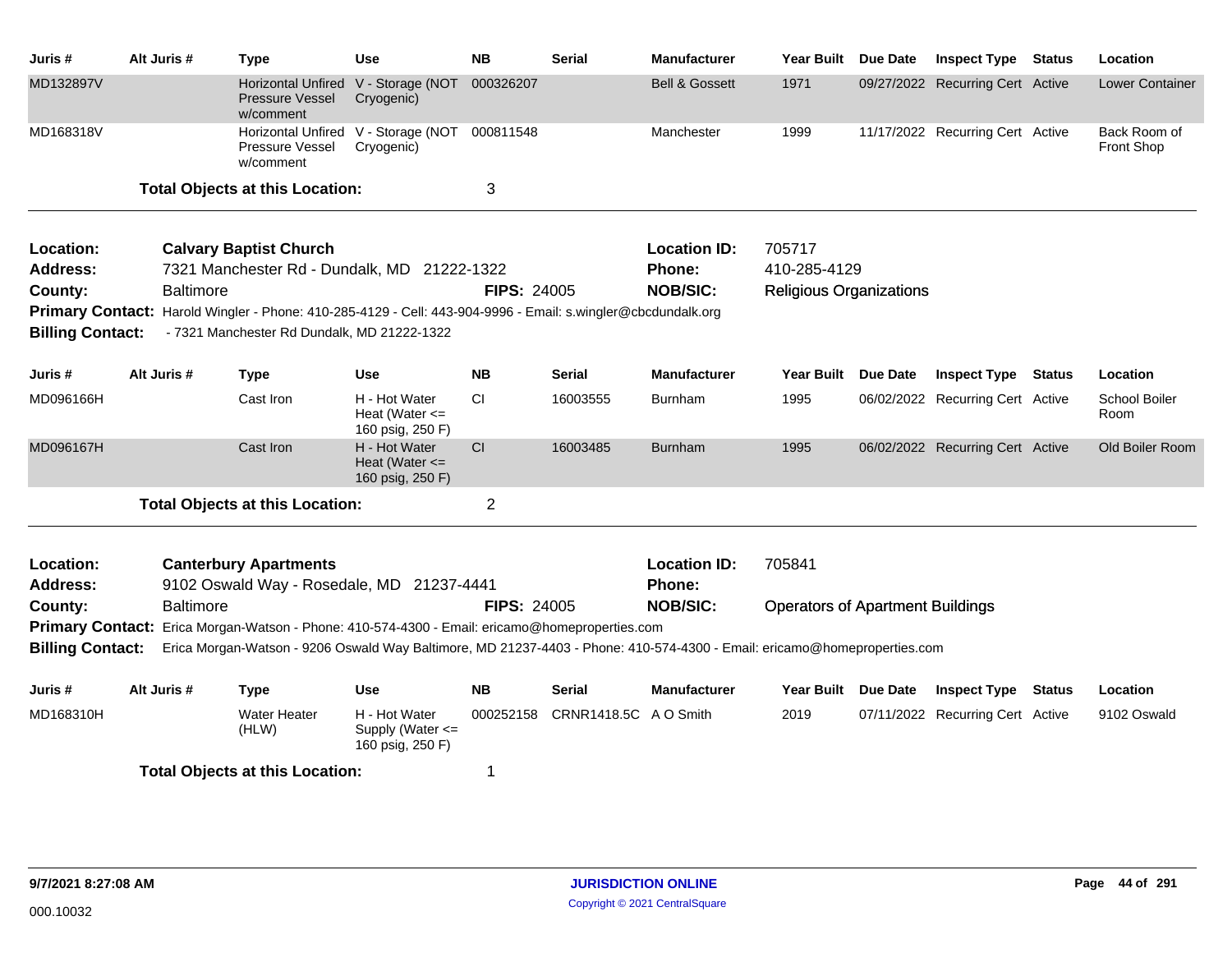| <b>Capital Funding Group</b><br>Location:<br>1422A Clarkview Rd - Baltimore, MD 21209-2104<br><b>Address:</b><br><b>Baltimore</b><br>County:                                                 |                                                                                                                             |                  |                                                                |                                                           |                     |                                | <b>Location ID:</b><br><b>Phone:</b>     | 2252617                        |  |                                                  |  |                           |
|----------------------------------------------------------------------------------------------------------------------------------------------------------------------------------------------|-----------------------------------------------------------------------------------------------------------------------------|------------------|----------------------------------------------------------------|-----------------------------------------------------------|---------------------|--------------------------------|------------------------------------------|--------------------------------|--|--------------------------------------------------|--|---------------------------|
| Primary Contact: John Paule - Cell: 410-350-9351 - Email: jpaule@capfundinc.com<br><b>Billing Contact:</b><br>Mike Cioro - 1422A Clarkview Rd Baltimore, MD 21209-2104 - Phone: 410-539-0224 |                                                                                                                             |                  |                                                                | <b>FIPS: 24005</b>                                        |                     | <b>NOB/SIC:</b>                | <b>Offices of Bank Holding Companies</b> |                                |  |                                                  |  |                           |
|                                                                                                                                                                                              |                                                                                                                             |                  |                                                                |                                                           |                     |                                |                                          |                                |  |                                                  |  |                           |
|                                                                                                                                                                                              |                                                                                                                             |                  |                                                                |                                                           |                     |                                |                                          |                                |  |                                                  |  |                           |
| Juris #                                                                                                                                                                                      | Alt Juris #                                                                                                                 |                  | <b>Type</b>                                                    | <b>Use</b>                                                | NΒ                  | Serial                         | <b>Manufacturer</b>                      | Year Built Due Date            |  | <b>Inspect Type Status</b>                       |  | Location                  |
| MD128924H                                                                                                                                                                                    | Boiler #2                                                                                                                   |                  | <b>Water Tube</b><br>Coiled (Flueless<br>Hi Efficiency)        | H - Hot Water<br>Heat (Water $\leq$<br>160 psig, 250 F)   | 000047510 G-07-0824 |                                | Aerco                                    | 2007                           |  | 09/28/2021 Recurring Cert Active                 |  | Boiler Room,<br>Boiler #2 |
| MD128925H                                                                                                                                                                                    | Boiler #1                                                                                                                   |                  | <b>Water Tube</b><br>Coiled (NOT<br>Flueless Hi<br>Efficiency) | H - Hot Water<br>Heat (Water $\leq$<br>160 psig, 250 F)   | 000047509 G-07-0823 |                                | Aerco                                    | 2007                           |  | 09/28/2021 Recurring Cert Active                 |  | Boiler Room,<br>Boiler #1 |
|                                                                                                                                                                                              |                                                                                                                             |                  | <b>Total Objects at this Location:</b>                         |                                                           | $\overline{2}$      |                                |                                          |                                |  |                                                  |  |                           |
| Location:                                                                                                                                                                                    |                                                                                                                             |                  | <b>Catholic Community at Relay</b>                             |                                                           |                     |                                | <b>Location ID:</b>                      | 1901518                        |  |                                                  |  |                           |
| <b>Address:</b>                                                                                                                                                                              |                                                                                                                             |                  |                                                                | 5025 Cedar Ave - Baltimore, MD 21227-4928                 |                     |                                | Phone:                                   |                                |  |                                                  |  |                           |
| County:                                                                                                                                                                                      | <b>Baltimore</b>                                                                                                            |                  |                                                                |                                                           | <b>FIPS: 24005</b>  |                                | <b>NOB/SIC:</b>                          | <b>Religious Organizations</b> |  |                                                  |  |                           |
|                                                                                                                                                                                              | Primary Contact: Linda Cain - Phone: 410-242-0060                                                                           |                  |                                                                |                                                           |                     |                                |                                          |                                |  |                                                  |  |                           |
|                                                                                                                                                                                              | Billing Contact: Linda Cain - 4100 Washington St Baltimore, MD 21227-3648 - Phone: 410-242-0060                             |                  |                                                                |                                                           |                     |                                |                                          |                                |  |                                                  |  |                           |
| Juris #                                                                                                                                                                                      | Alt Juris #                                                                                                                 |                  | <b>Type</b>                                                    | <b>Use</b>                                                | <b>NB</b>           | Serial                         | <b>Manufacturer</b>                      | Year Built Due Date            |  | <b>Inspect Type Status</b>                       |  | Location                  |
| MD124839H                                                                                                                                                                                    |                                                                                                                             |                  | Cast Iron                                                      | H - Hot Water<br>Heat (Water $\leq$<br>160 psig, 250 F)   | <b>CI</b>           | 64730612                       | Burnham                                  | 2004                           |  | 12/19/2022 Recurring Cert Active                 |  | <b>Basement</b>           |
|                                                                                                                                                                                              |                                                                                                                             |                  | <b>Total Objects at this Location:</b>                         |                                                           | 1                   |                                |                                          |                                |  |                                                  |  |                           |
| Location:                                                                                                                                                                                    |                                                                                                                             |                  | <b>Caton Auto Park (Fuel)</b>                                  |                                                           |                     |                                | <b>Location ID:</b>                      | 706265                         |  |                                                  |  |                           |
| <b>Address:</b>                                                                                                                                                                              |                                                                                                                             |                  |                                                                | 6013 Baltimore National Pike - Catonsville, MD 21228-2904 |                     |                                | <b>Phone:</b>                            | 410-747-5353                   |  |                                                  |  |                           |
| County:                                                                                                                                                                                      |                                                                                                                             | <b>Baltimore</b> |                                                                |                                                           | <b>FIPS: 24005</b>  |                                | <b>NOB/SIC:</b>                          |                                |  | Automotive dealers and gasoline service stations |  |                           |
|                                                                                                                                                                                              | Primary Contact: Caton Auto Park, Inc. - Phone: 410-747-5353 - Email: catonauto@aol.com                                     |                  |                                                                |                                                           |                     |                                |                                          |                                |  |                                                  |  |                           |
|                                                                                                                                                                                              | Billing Contact: - 6013 Baltimore National Pike Catonsville, MD 21228-2904 - Phone: 410-747-5353 - Email: catonauto@aol.com |                  |                                                                |                                                           |                     |                                |                                          |                                |  |                                                  |  |                           |
| Juris #                                                                                                                                                                                      | Alt Juris #                                                                                                                 |                  | <b>Type</b>                                                    | Use                                                       | <b>NB</b>           | <b>Serial</b>                  | <b>Manufacturer</b>                      | Year Built Due Date            |  | <b>Inspect Type Status</b>                       |  | Location                  |
| MD115417V                                                                                                                                                                                    |                                                                                                                             |                  | <b>Vertical Unfired</b><br>Pressure Vessel<br>w/comment        | V - Storage (NOT<br>Cryogenic)                            | 001143599           |                                | Manchester                               | 2001                           |  | 09/10/2021 Recurring Cert Active                 |  | Shop                      |
| 9/7/2021 8:27:08 AM                                                                                                                                                                          |                                                                                                                             |                  |                                                                |                                                           |                     |                                | <b>JURISDICTION ONLINE</b>               |                                |  |                                                  |  | Page 45 of 291            |
| 000.10032                                                                                                                                                                                    |                                                                                                                             |                  |                                                                |                                                           |                     | Copyright © 2021 CentralSquare |                                          |                                |  |                                                  |  |                           |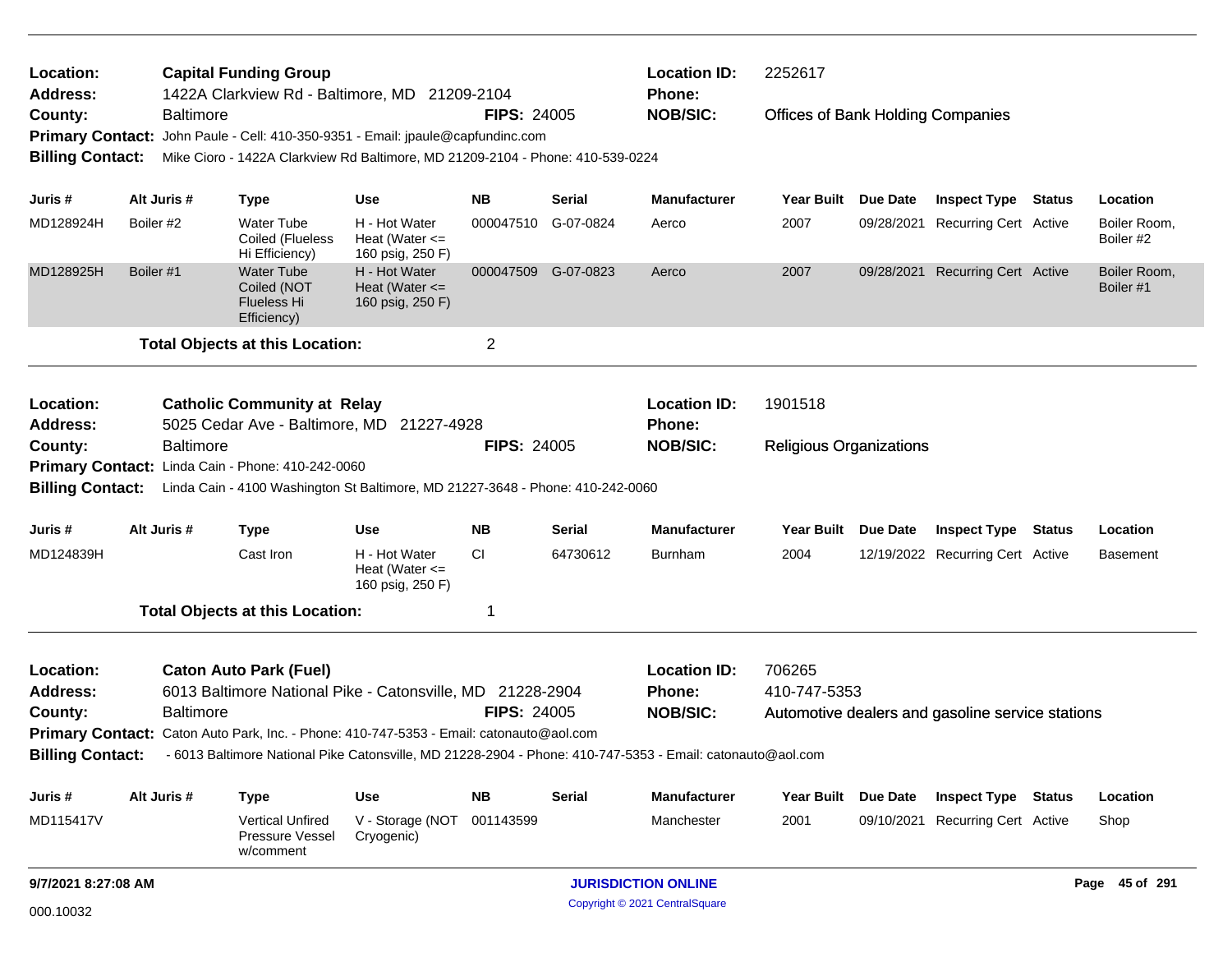| Juris #                                 | Alt Juris #      | <b>Type</b>                                                                               | Use                                               | <b>NB</b>          | <b>Serial</b> | <b>Manufacturer</b>                                                                                                                |                                                    | Year Built Due Date | <b>Inspect Type</b>                              | <b>Status</b> | Location                           |
|-----------------------------------------|------------------|-------------------------------------------------------------------------------------------|---------------------------------------------------|--------------------|---------------|------------------------------------------------------------------------------------------------------------------------------------|----------------------------------------------------|---------------------|--------------------------------------------------|---------------|------------------------------------|
| MD139109V                               |                  | <b>Vertical Unfired</b><br><b>Pressure Vessel</b><br>w/comment                            | V - Storage (NOT<br>Cryogenic)                    | 000446507          |               | Manchester                                                                                                                         | 1996                                               |                     | 09/29/2021 Recurring Cert Active                 |               | Shop-Left of<br>office             |
|                                         |                  | <b>Total Objects at this Location:</b>                                                    |                                                   | $\overline{2}$     |               |                                                                                                                                    |                                                    |                     |                                                  |               |                                    |
| Location:                               |                  | <b>Caton Auto Park (Repair)</b>                                                           |                                                   |                    |               | <b>Location ID:</b>                                                                                                                | 716414                                             |                     |                                                  |               |                                    |
| <b>Address:</b>                         |                  | 6013 Baltimore National Pike - Catonsville, MD 21228-2904                                 |                                                   |                    |               | <b>Phone:</b>                                                                                                                      | 410-747-5353                                       |                     |                                                  |               |                                    |
| County:                                 | <b>Baltimore</b> |                                                                                           |                                                   | <b>FIPS: 24005</b> |               | <b>NOB/SIC:</b>                                                                                                                    |                                                    |                     | Automotive dealers and gasoline service stations |               |                                    |
|                                         |                  | Primary Contact: Scott Steinbach - Phone: 410-747-5353 - Email: catonautoclinin@gmail.com |                                                   |                    |               |                                                                                                                                    |                                                    |                     |                                                  |               |                                    |
| <b>Billing Contact:</b>                 |                  |                                                                                           |                                                   |                    |               | Scott Steinbach - 6013 Baltimore National Pike Catonsville, MD 21228-2904 - Phone: 410-747-5353 - Email: catonautoclinin@gmail.com |                                                    |                     |                                                  |               |                                    |
| Juris #                                 | Alt Juris #      | <b>Type</b>                                                                               | <b>Use</b>                                        | <b>NB</b>          | <b>Serial</b> | <b>Manufacturer</b>                                                                                                                |                                                    | Year Built Due Date | <b>Inspect Type Status</b>                       |               | Location                           |
| MD100228V                               |                  | <b>Vertical Unfired</b><br>Pressure Vessel<br>w/comment                                   | V - Storage (NOT 000446499<br>Cryogenic)          |                    |               | Manchester                                                                                                                         | 1996                                               |                     | 09/10/2021 Recurring Cert Active                 |               | <b>Tire Shop</b>                   |
| MD100229V                               |                  | <b>Vertical Unfired</b><br><b>Pressure Vessel</b><br>w/comment                            | V - Storage (NOT 000437362<br>Cryogenic)          |                    |               | Manchester                                                                                                                         | 1996                                               |                     | 09/10/2021 Recurring Cert Active                 |               | Shop                               |
|                                         |                  | <b>Total Objects at this Location:</b>                                                    |                                                   | $\overline{2}$     |               |                                                                                                                                    |                                                    |                     |                                                  |               |                                    |
| Location:<br><b>Address:</b><br>County: | <b>Baltimore</b> | <b>Catonsville Cleaners</b><br>403 Frederick Rd - Catonsville, MD 21228-4644              |                                                   | <b>FIPS: 24005</b> |               | <b>Location ID:</b><br>Phone:<br><b>NOB/SIC:</b>                                                                                   | 714776<br>410-747-1501<br><b>Personal services</b> |                     |                                                  |               |                                    |
|                                         |                  | Primary Contact: An Vo - Phone: 410-747-1501                                              |                                                   |                    |               |                                                                                                                                    |                                                    |                     |                                                  |               |                                    |
| <b>Billing Contact:</b>                 |                  | An Vo - 403 Frederick Rd Catonsville, MD 21228-4644 - Phone: 410-747-1501                 |                                                   |                    |               |                                                                                                                                    |                                                    |                     |                                                  |               |                                    |
| Juris #                                 | Alt Juris #      | <b>Type</b>                                                                               | <b>Use</b>                                        | <b>NB</b>          | <b>Serial</b> | <b>Manufacturer</b>                                                                                                                | Year Built Due Date                                |                     | <b>Inspect Type Status</b>                       |               | Location                           |
| MD070278V                               |                  | <b>Vertical Unfired</b><br>Pressure Vessel<br>w/comment                                   | V - Storage (NOT 000197684<br>Cryogenic)          |                    |               | <b>IAMCO</b>                                                                                                                       | 1989                                               |                     | 03/19/2023 Recurring Cert Active                 |               | <b>Behind Dry</b><br>Clean Machine |
| MD081178V                               |                  | <b>Vertical Unfired</b><br><b>Pressure Vessel</b><br>w/comment                            | V - Storage (NOT 000360998<br>Cryogenic)          |                    |               | Melben                                                                                                                             | 1992                                               |                     | 03/19/2023 Recurring Cert Active                 |               | <b>Rear Outside</b><br>Shed        |
| MD129111                                |                  | <b>Vertical Fire Tube</b>                                                                 | S - Power-Other<br>w/comment (Stm<br>$> 15$ psig) | 000105228          | 105228        | Fulton                                                                                                                             | 2007                                               |                     | 03/30/2022 Recurring Cert Active                 |               | <b>Boiler Room</b>                 |
|                                         |                  | <b>Total Objects at this Location:</b>                                                    |                                                   | 3                  |               |                                                                                                                                    |                                                    |                     |                                                  |               |                                    |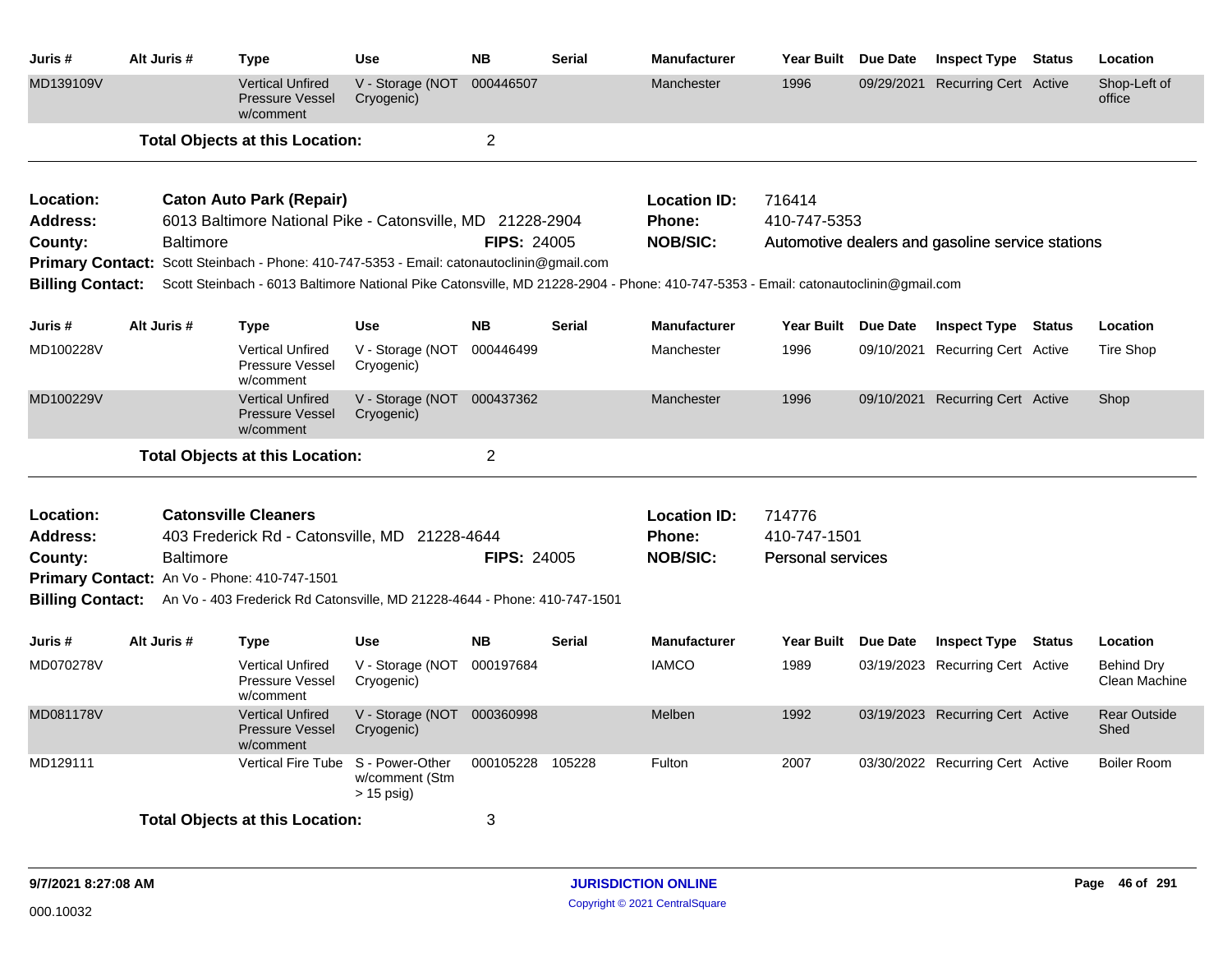| <b>Catonsville Gourmet (Arc3)</b><br><b>Location ID:</b><br>3931262<br>Location:<br><b>Address:</b><br>829 Frederick Rd - Catonsville, MD 21228-4506<br>Phone:<br><b>NOB/SIC:</b><br><b>Baltimore</b><br><b>FIPS: 24005</b><br><b>Eating and Drinking Places</b><br>County:<br>Primary Contact: Catonsville Gourmet (Arc3)<br><b>Billing Contact:</b><br>Charlie Patterson - PO Box 26269 Richmond, VA 23260-6269 - Phone: 804-644-4521 - Email: charlie.patterson@arc3gases.com |             |                   |                                                                                                                  |                                                       |                    |               |                            |                                |                                                  |                  |
|----------------------------------------------------------------------------------------------------------------------------------------------------------------------------------------------------------------------------------------------------------------------------------------------------------------------------------------------------------------------------------------------------------------------------------------------------------------------------------|-------------|-------------------|------------------------------------------------------------------------------------------------------------------|-------------------------------------------------------|--------------------|---------------|----------------------------|--------------------------------|--------------------------------------------------|------------------|
|                                                                                                                                                                                                                                                                                                                                                                                                                                                                                  |             |                   |                                                                                                                  |                                                       |                    |               |                            |                                |                                                  |                  |
|                                                                                                                                                                                                                                                                                                                                                                                                                                                                                  |             |                   |                                                                                                                  |                                                       |                    |               |                            |                                |                                                  |                  |
|                                                                                                                                                                                                                                                                                                                                                                                                                                                                                  |             |                   |                                                                                                                  |                                                       |                    |               |                            |                                |                                                  |                  |
| Juris #                                                                                                                                                                                                                                                                                                                                                                                                                                                                          | Alt Juris # |                   | <b>Type</b>                                                                                                      | <b>Use</b>                                            | <b>NB</b>          | <b>Serial</b> | <b>Manufacturer</b>        | Year Built Due Date            | <b>Inspect Type Status</b>                       | Location         |
| MD163529V                                                                                                                                                                                                                                                                                                                                                                                                                                                                        |             |                   | <b>Vertical Unfired</b><br>Pressure Vessel<br>w/comment                                                          | V - Storage<br>(Cryogenic)                            | 000166061          |               | <b>CHART</b>               | 2005                           | 02/28/2023 Recurring Cert Active                 | <b>Basement</b>  |
|                                                                                                                                                                                                                                                                                                                                                                                                                                                                                  |             |                   | <b>Total Objects at this Location:</b>                                                                           |                                                       | 1                  |               |                            |                                |                                                  |                  |
| Location:                                                                                                                                                                                                                                                                                                                                                                                                                                                                        |             |                   | <b>Catonsville Presbyterian Church</b>                                                                           |                                                       |                    |               | <b>Location ID:</b>        | 706280                         |                                                  |                  |
| <b>Address:</b>                                                                                                                                                                                                                                                                                                                                                                                                                                                                  |             |                   | 1400 Frederick Rd - Baltimore, MD 21228-5017                                                                     |                                                       |                    |               | Phone:                     | 410-747-6180                   |                                                  |                  |
| County:                                                                                                                                                                                                                                                                                                                                                                                                                                                                          |             | <b>Baltimore</b>  |                                                                                                                  |                                                       | <b>FIPS: 24005</b> |               | <b>NOB/SIC:</b>            | <b>Religious Organizations</b> |                                                  |                  |
|                                                                                                                                                                                                                                                                                                                                                                                                                                                                                  |             |                   | Primary Contact: Andrew Glennan - Phone: 410-747-6180 - Email: office@catonspres.org                             |                                                       |                    |               |                            |                                |                                                  |                  |
| <b>Billing Contact:</b>                                                                                                                                                                                                                                                                                                                                                                                                                                                          |             |                   | Andrew Glennan - 1400 Frederick Rd Baltimore, MD 21228-5017 - Phone: 410-747-6180 - Email: office@catonspres.org |                                                       |                    |               |                            |                                |                                                  |                  |
| Juris #                                                                                                                                                                                                                                                                                                                                                                                                                                                                          | Alt Juris # |                   | <b>Type</b>                                                                                                      | <b>Use</b>                                            | <b>NB</b>          | <b>Serial</b> | <b>Manufacturer</b>        | Year Built Due Date            | <b>Inspect Type Status</b>                       | Location         |
| MD129989H                                                                                                                                                                                                                                                                                                                                                                                                                                                                        |             |                   | Cast Iron                                                                                                        | H - Steam Heat<br>(Steam $\leq$ 15<br>psig)           | <b>CI</b>          |               | <b>Burnham</b>             | 2007                           | 11/05/2022 Recurring Cert Active                 | <b>BLRM</b>      |
| MD157368H                                                                                                                                                                                                                                                                                                                                                                                                                                                                        |             |                   | Cast Iron                                                                                                        | H - Hot Water<br>Supply (Water <=<br>160 psig, 210 F) | CI                 |               | Lochinvar                  | 2007                           | 10/21/2022 Recurring Cert Active                 | <b>BLRM</b>      |
|                                                                                                                                                                                                                                                                                                                                                                                                                                                                                  |             |                   | <b>Total Objects at this Location:</b>                                                                           |                                                       | $\overline{c}$     |               |                            |                                |                                                  |                  |
| Location:                                                                                                                                                                                                                                                                                                                                                                                                                                                                        |             | <b>CCBC Essex</b> |                                                                                                                  |                                                       |                    |               | <b>Location ID:</b>        | 710113                         |                                                  |                  |
| <b>Address:</b>                                                                                                                                                                                                                                                                                                                                                                                                                                                                  |             |                   | 7201 Rossville Blvd - Baltimore, MD 21237-3855                                                                   |                                                       |                    |               | <b>Phone:</b>              | 443-840-1503                   |                                                  |                  |
| County:                                                                                                                                                                                                                                                                                                                                                                                                                                                                          |             | <b>Baltimore</b>  |                                                                                                                  |                                                       | <b>FIPS: 24005</b> |               | <b>NOB/SIC:</b>            |                                | Colleges, Universities, and Professional Schools |                  |
|                                                                                                                                                                                                                                                                                                                                                                                                                                                                                  |             |                   | Primary Contact: Roy Stuenes - Phone: 443-840-1710 - Cell: 443-695-4248 - Email: rstuenes@ccbcmd.edu             |                                                       |                    |               |                            |                                |                                                  |                  |
| <b>Billing Contact:</b>                                                                                                                                                                                                                                                                                                                                                                                                                                                          |             |                   | Tim Burton - 7201 Rossville Blvd Baltimore, MD 21237-3855 - Phone: 443-840-2513 - Email: tburton@ccbcmd.edu      |                                                       |                    |               |                            |                                |                                                  |                  |
| Juris #                                                                                                                                                                                                                                                                                                                                                                                                                                                                          | Alt Juris # |                   | <b>Type</b>                                                                                                      | <b>Use</b>                                            | <b>NB</b>          | <b>Serial</b> | <b>Manufacturer</b>        | Year Built Due Date            | <b>Inspect Type Status</b>                       | Location         |
| MD014355V                                                                                                                                                                                                                                                                                                                                                                                                                                                                        |             |                   | Horizontal Unfired V - Storage (NOT<br>Pressure Vessel<br>w/comment                                              | Cryogenic)                                            | 000574918          |               | Wood                       | 1972                           | 11/10/2022 Recurring Cert Active                 | <b>LIBR BLDG</b> |
| 9/7/2021 8:27:09 AM                                                                                                                                                                                                                                                                                                                                                                                                                                                              |             |                   |                                                                                                                  |                                                       |                    |               | <b>JURISDICTION ONLINE</b> |                                |                                                  | Page 47 of 291   |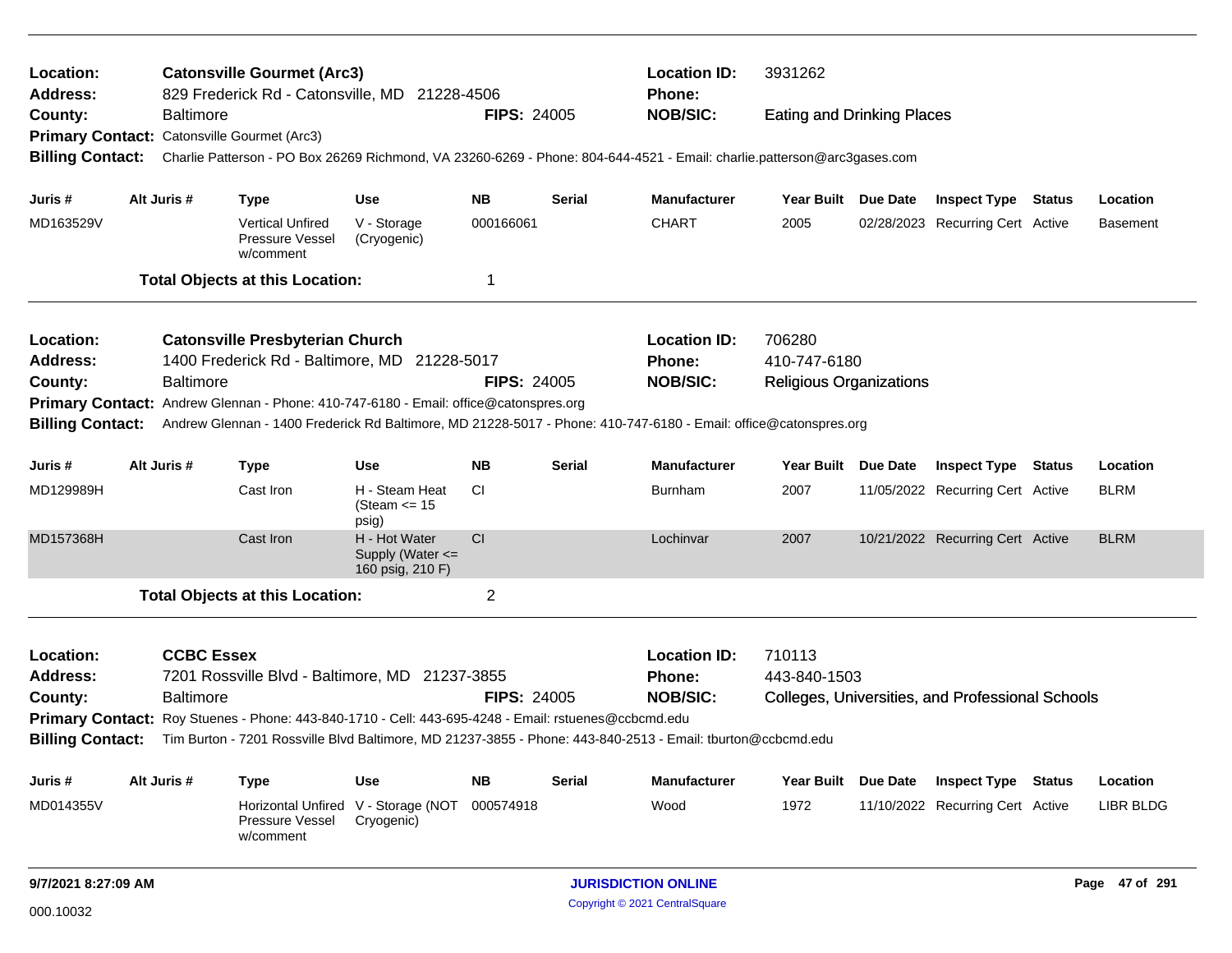| Juris #   | Alt Juris # | <b>Type</b>                                                      | <b>Use</b>                                                  | <b>NB</b> | <b>Serial</b> | <b>Manufacturer</b>     | Year Built Due Date | <b>Inspect Type Status</b>       | Location          |
|-----------|-------------|------------------------------------------------------------------|-------------------------------------------------------------|-----------|---------------|-------------------------|---------------------|----------------------------------|-------------------|
| MD014359V |             | <b>Horizontal Unfired</b><br><b>Pressure Vessel</b><br>w/comment | V - Storage (NOT 000216768<br>Cryogenic)                    |           |               | Manchester              | 1979                | 11/10/2022 Recurring Cert Active | <b>BESS BLDG</b>  |
| MD016222V |             | <b>Vertical Unfired</b><br>Pressure Vessel<br>w/comment          | V - Storage (NOT<br>Cryogenic)                              | 000064046 |               | Richmond<br>Engineering | 1971                | 11/10/2022 Recurring Cert Active | <b>ROMA BLDG</b>  |
| MD016225V |             | <b>Pressure Vessel</b><br>w/comment                              | Horizontal Unfired V - Storage (NOT 000045072<br>Cryogenic) |           |               | Adamson                 | 1970                | 11/10/2022 Recurring Cert Active | <b>WELL BLDG</b>  |
| MD052001V |             | <b>Horizontal Unfired</b><br>Pressure Vessel<br>w/comment        | V - Storage (NOT<br>Cryogenic)                              | 000332222 |               | Manchester              | 1980                | 11/10/2022 Recurring Cert Active | <b>HTEC BLDG</b>  |
| MD075285H | Boiler #1   | <b>Water Heater</b><br>(HLW)                                     | H - Hot Water<br>Heat (Water $\leq$<br>160 psig, 250 F)     | 000001143 |               | <b>Cleaver Brooks</b>   | 1990                | 11/10/2022 Recurring Cert Active | <b>UTIL BLRM</b>  |
| MD082406V |             | <b>Horizontal Unfired</b><br>Pressure Vessel<br>w/comment        | V - Storage (NOT<br>Cryogenic)                              | 000344766 |               | Melben                  | 1992                | 11/10/2022 Recurring Cert Active | <b>LIBR BLDG</b>  |
| MD096126H |             | Cast Iron                                                        | H - Hot Water<br>Heat (Water $\leq$<br>160 psig, 250 F)     | CI        |               | Weil-McLain             | 1995                | 11/10/2022 Recurring Cert Active | <b>OPERATIONS</b> |
| MD102340V |             | <b>Horizontal Unfired</b><br>Pressure Vessel<br>w/comment        | V - Storage (NOT 000716787<br>Cryogenic)                    |           |               | Manchester              | 1998                | 11/10/2022 Recurring Cert Active | <b>ROMA BLDG</b>  |
| MD102342V |             | <b>Pressure Vessel</b><br>w/comment                              | Horizontal Unfired V - Storage (NOT 000740245<br>Cryogenic) |           |               | Manchester              | 1998                | 11/10/2022 Recurring Cert Active | <b>OPERATIONS</b> |
| MD102343H |             | <b>Vertical Fire Tube</b>                                        | H - Hot Water<br>Supply (Water $\leq$<br>160 psig, 250 F)   | 000074045 |               | Rheem/Ruud              | 1997                | 11/10/2022 Recurring Cert Active | <b>OPERATIONS</b> |
| MD106651V |             | <b>Horizontal Unfired</b><br><b>Pressure Vessel</b><br>w/comment | V - Storage (NOT 000847542<br>Cryogenic)                    |           |               | Manchester              | 1999                | 11/10/2022 Recurring Cert Active | <b>WELL BLDG</b>  |
| MD125150H |             | <b>Vertical Fire Tube</b>                                        | H - Hot Water<br>Heat (Water $\leq$<br>160 psig, 250 F)     | 000097628 |               | <b>PVI</b> Industries   | 1999                | 11/10/2022 Recurring Cert Active | <b>SSRV BLDG</b>  |
| MD135753H |             | <b>Water Tube</b><br>Coiled (Flueless<br>Hi Efficiency)          | H - Hot Water<br>Supply (Water $\leq$<br>160 psig, 210 F)   | 000213556 |               | Laars                   | 2009                | 08/20/2023 Recurring Cert Active | <b>WELL BLDG</b>  |
| MD135754H | #2          | <b>Horizontal Fire</b><br>Tube                                   | H - Hot Water<br>Heat (Water $\leq$<br>160 psig, 250 F)     | 000016689 |               | <b>Cleaver Brooks</b>   | 2009                | 08/20/2023 Recurring Cert Active | UTIL BLRM         |
| MD135755H | #3          | <b>Horizontal Fire</b><br>Tube                                   | H - Hot Water<br>Heat (Water $\leq$<br>160 psig, 250 F)     | 000016010 |               | <b>Cleaver Brooks</b>   | 2009                | 08/20/2023 Recurring Cert Active | <b>UTIL BLRM</b>  |
| MD135756  |             | Miniature Boiler<br>(NOT Fired Kettle)                           | S - Power-<br><b>Sterilizing (Steam</b><br>$> 15$ psig)     | 000003096 |               | Chromalox               | 2006                | 04/28/2022 Recurring Cert Active | <b>MASH BLDG</b>  |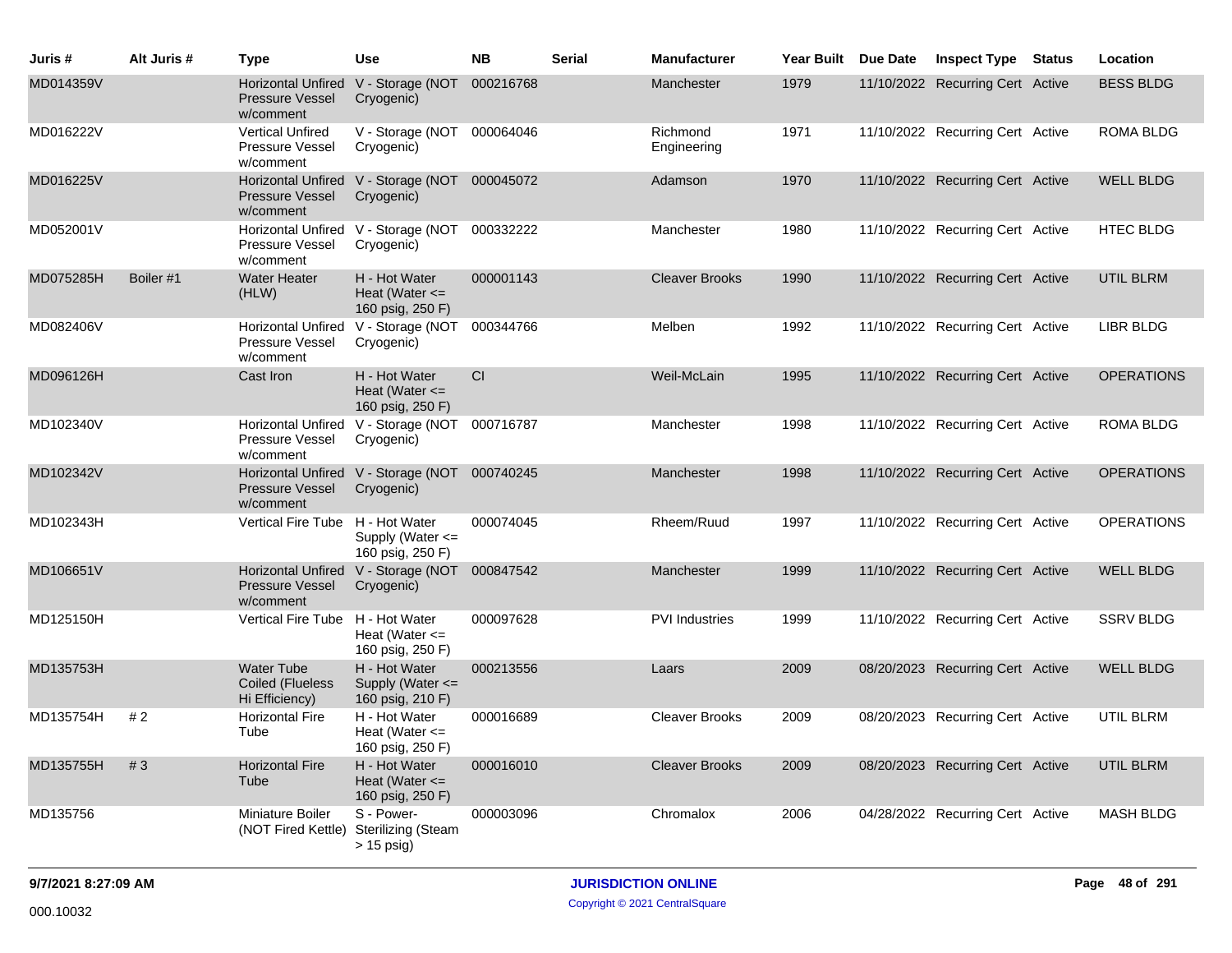| Juris #                 | Alt Juris #      | <b>Type</b>                                                                                                    | Use                                                     | <b>NB</b>          | <b>Serial</b>       | Manufacturer               |                             | Year Built Due Date | <b>Inspect Type Status</b>              | Location                          |
|-------------------------|------------------|----------------------------------------------------------------------------------------------------------------|---------------------------------------------------------|--------------------|---------------------|----------------------------|-----------------------------|---------------------|-----------------------------------------|-----------------------------------|
| MD153037V               |                  | Autoclave                                                                                                      | V - Process-<br>Sterilizing                             | 000008849          |                     | Getinge                    | 2008                        |                     | 11/10/2022 Recurring Cert Active        | <b>MASH BLDG</b>                  |
| MD168320H               |                  | <b>Water Heater</b><br>(HLW)                                                                                   | H - Hot Water<br>Supply (Water <=<br>160 psig, 210 F)   |                    | 000336340 114005873 | Lochinvar                  | 2019                        |                     | 09/24/2020 Recurring Cert Active        | <b>Eustis Center</b><br>Mech Rm   |
| MD168321H               |                  | <b>Water Heater</b><br>(HLW)                                                                                   | H - Hot Water<br>Supply (Water <=<br>160 psig, 210 F)   | 000259556 259556   |                     | A O Smith                  | 2019                        |                     | 03/18/2022 Recurring Cert Active        | <b>Wellness Center</b><br>Mech Rm |
| MD168323V               |                  | <b>Vertical Unfired</b><br>Pressure Vessel<br>w/comment                                                        | V - Storage (NOT 000893851<br>Cryogenic)                |                    |                     | <b>Steel Fab</b>           | 2018                        |                     | 11/19/2022 Recurring Cert Active        | <b>Eustis Center</b><br>Mech Rm   |
|                         |                  | <b>Total Objects at this Location:</b>                                                                         |                                                         | 21                 |                     |                            |                             |                     |                                         |                                   |
| Location:               |                  | <b>Center Place Offices</b>                                                                                    |                                                         |                    |                     | <b>Location ID:</b>        | 706392                      |                     |                                         |                                   |
| <b>Address:</b>         |                  | 9 Center PI - Dundalk, MD 21222-4362                                                                           |                                                         |                    |                     | <b>Phone:</b>              |                             |                     |                                         |                                   |
| County:                 | <b>Baltimore</b> |                                                                                                                |                                                         | <b>FIPS: 24005</b> |                     | <b>NOB/SIC:</b>            |                             |                     | Holding and other investment offices    |                                   |
|                         |                  | Primary Contact: Valerie Lanahan - Phone: 410-400-5407 - Cell: 443-867-0336                                    |                                                         |                    |                     |                            |                             |                     |                                         |                                   |
| <b>Billing Contact:</b> |                  | Steve Verstandig - 678 Reisterstown Rd Baltimore, MD 21208-5112 - Phone: 410-400-5407                          |                                                         |                    |                     |                            |                             |                     |                                         |                                   |
| Juris #                 | Alt Juris #      | <b>Type</b>                                                                                                    | Use                                                     | <b>NB</b>          | Serial              | <b>Manufacturer</b>        | Year Built Due Date         |                     | <b>Inspect Type Status</b>              | Location                          |
| MD086684H               | <b>CI</b>        | Cast Iron                                                                                                      | H - Hot Water<br>Heat (Water $\leq$<br>160 psig, 250 F) | <b>CI</b>          | 2395662             | Weil-McLain                | 1992                        |                     | 03/13/2020 Recurring Cert Active        | Basement of<br>Print Shop         |
|                         |                  | <b>Total Objects at this Location:</b>                                                                         |                                                         | -1                 |                     |                            |                             |                     |                                         |                                   |
| Location:               |                  | <b>Century Engineering</b>                                                                                     |                                                         |                    |                     | <b>Location ID:</b>        | 2607487                     |                     |                                         |                                   |
| <b>Address:</b>         |                  | 10710 Gilroy Rd - Hunt Valley, MD 21031-1310                                                                   |                                                         |                    |                     | <b>Phone:</b>              | 443-589-2400                |                     |                                         |                                   |
| County:                 | <b>Baltimore</b> |                                                                                                                |                                                         | <b>FIPS: 24005</b> |                     | <b>NOB/SIC:</b>            | <b>Engineering Services</b> |                     |                                         |                                   |
|                         |                  | Primary Contact: Emma Brooks - Phone: 410 583 8383                                                             |                                                         |                    |                     |                            |                             |                     |                                         |                                   |
| <b>Billing Contact:</b> |                  | Connie Leedy - 10710 Gilroy Rd Hunt Valley, MD 21031-1310 - Phone: 443.589.2407 - Email: cleedy@centuryeng.com |                                                         |                    |                     |                            |                             |                     |                                         |                                   |
| Juris #                 | Alt Juris #      | <b>Type</b>                                                                                                    | <b>Use</b>                                              | <b>NB</b>          | Serial              | <b>Manufacturer</b>        |                             |                     | Year Built Due Date Inspect Type Status | Location                          |
| MD133760H               |                  | Horizontal Water H - Hot Water<br>Tube                                                                         | Heat (Water $\leq$<br>160 psig, 250 F)                  | 000182102          |                     | Lochinvar                  | 2005                        |                     | 03/07/2021 Recurring Cert Active        | <b>Boiler Room</b>                |
| MD133761H               |                  | <b>Horizontal Water</b><br>Tube                                                                                | H - Hot Water<br>Heat (Water $\leq$<br>160 psig, 250 F) | 000181920          |                     | $\mathsf{LC}$              | 2005                        |                     | 03/07/2021 Recurring Cert Active        | <b>Boiler Room</b>                |
|                         |                  | <b>Total Objects at this Location:</b>                                                                         |                                                         | $\overline{2}$     |                     |                            |                             |                     |                                         |                                   |
| 9/7/2021 8:27:09 AM     |                  |                                                                                                                |                                                         |                    |                     | <b>JURISDICTION ONLINE</b> |                             |                     |                                         | Page 49 of 291                    |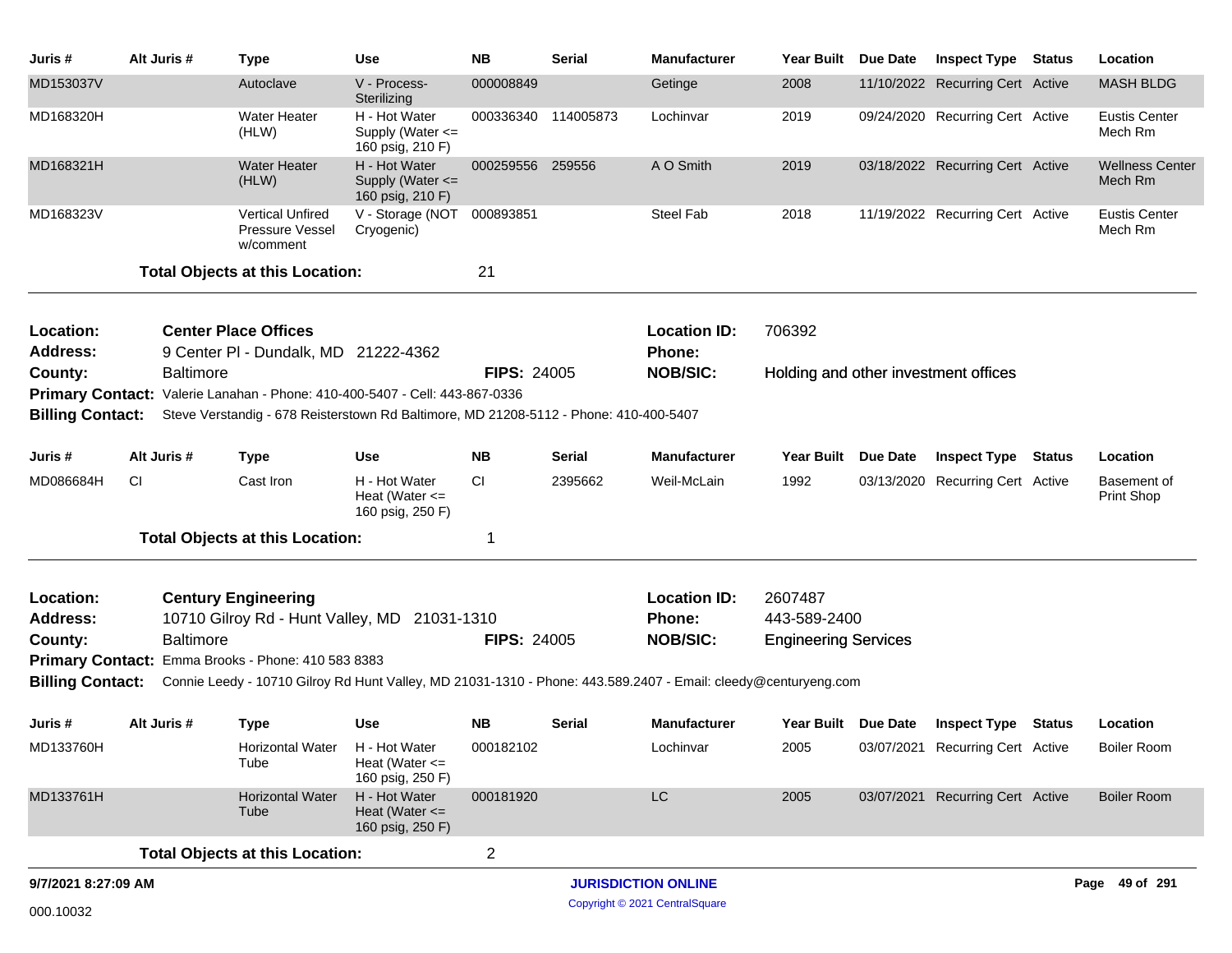| Location:                                             |                  | <b>Charlies Service Center</b>                                                                                                    |                                                         |                    |                      | <b>Location ID:</b>        | 706650                            |                                                  |               |                          |
|-------------------------------------------------------|------------------|-----------------------------------------------------------------------------------------------------------------------------------|---------------------------------------------------------|--------------------|----------------------|----------------------------|-----------------------------------|--------------------------------------------------|---------------|--------------------------|
| <b>Address:</b><br>County:<br><b>Billing Contact:</b> | <b>Baltimore</b> | 11024 Liberty Rd - Randallstown, MD 21133-1024<br>Primary Contact: Charlies Service Center - Phone: 4109222910                    |                                                         | <b>FIPS: 24005</b> |                      | Phone:<br><b>NOB/SIC:</b>  |                                   | Automotive dealers and gasoline service stations |               |                          |
| Juris #                                               | Alt Juris #      | <b>Type</b>                                                                                                                       | <b>Use</b>                                              | <b>NB</b>          | <b>Serial</b>        | <b>Manufacturer</b>        | Year Built Due Date               | <b>Inspect Type Status</b>                       |               | Location                 |
| MD106616V                                             |                  | <b>Vertical Unfired</b><br>Pressure Vessel<br>w/comment                                                                           | V - Storage (NOT<br>Cryogenic)                          | 000749442          |                      | Manchester                 | 1998                              | 12/01/2021 Recurring Cert Active                 |               | Store Room               |
|                                                       |                  | <b>Total Objects at this Location:</b>                                                                                            |                                                         | 1                  |                      |                            |                                   |                                                  |               |                          |
| Location:                                             |                  | <b>Charter Towson</b>                                                                                                             |                                                         |                    |                      | <b>Location ID:</b>        | 705102                            |                                                  |               |                          |
| Address:                                              |                  | 6451 N Charles St - Baltimore, MD 21212-1010                                                                                      |                                                         |                    |                      | Phone:                     | 410-377-2100                      |                                                  |               |                          |
| County:                                               | <b>Baltimore</b> |                                                                                                                                   |                                                         | <b>FIPS: 24005</b> |                      | <b>NOB/SIC:</b>            |                                   | Nursing and Personal Care Facilities, NEC        |               |                          |
| <b>Primary Contact:</b>                               |                  | Edward Robertson - Phone: 301-323-3860 - Email: esd@chartertowson.com                                                             |                                                         |                    |                      |                            |                                   |                                                  |               |                          |
| <b>Billing Contact:</b>                               |                  | Timothy Larrimore - 6451 N Charles St Baltimore, MD 21212-1010 - Phone: 410-377-2100 - Email: timothy.larrimore@chartertowson.com |                                                         |                    |                      |                            |                                   |                                                  |               |                          |
| Juris #                                               | Alt Juris #      | <b>Type</b>                                                                                                                       | <b>Use</b>                                              | NΒ                 | Serial               | <b>Manufacturer</b>        | Year Built Due Date               | <b>Inspect Type Status</b>                       |               | Location                 |
| MD170293H                                             | HB 3-5           | <b>Water Tube</b><br>Coiled (NOT<br>Flueless Hi<br>Efficiency)                                                                    | H - Hot Water<br>Heat (Water $\leq$<br>160 psig, 250 F) | 000345486          | 19345486             | Lochinvar                  | 2019                              | 11/02/2022 Recurring Cert Active                 |               | Boiler Room, HB<br>$3-5$ |
|                                                       |                  | <b>Total Objects at this Location:</b>                                                                                            |                                                         | 1                  |                      |                            |                                   |                                                  |               |                          |
| Location:                                             |                  | <b>Cheesecake Factory/Towson Town Mall</b>                                                                                        |                                                         |                    |                      | <b>Location ID:</b>        | 2441204                           |                                                  |               |                          |
| <b>Address:</b>                                       |                  | 825 Dulaney Valley Rd Ste 1159 - Towson, MD 21204-1010                                                                            |                                                         |                    |                      | <b>Phone:</b>              | 410-337-7411                      |                                                  |               |                          |
| County:                                               | <b>Baltimore</b> |                                                                                                                                   |                                                         | <b>FIPS: 24005</b> |                      | <b>NOB/SIC:</b>            | <b>Eating and Drinking Places</b> |                                                  |               |                          |
|                                                       |                  | Primary Contact: Steve Jovanovic - Phone: 410-337-7411                                                                            |                                                         |                    |                      |                            |                                   |                                                  |               |                          |
| <b>Billing Contact:</b>                               |                  | Steve Jovanovic - 825 Dulaney Valley Rd Ste 1159 Towson, MD 21204-1010 - Phone: 410-337-7411                                      |                                                         |                    |                      |                            |                                   |                                                  |               |                          |
| Juris #                                               | Alt Juris #      | <b>Type</b>                                                                                                                       | <b>Use</b>                                              | NΒ                 | <b>Serial</b>        | <b>Manufacturer</b>        | Year Built Due Date               | <b>Inspect Type</b>                              | <b>Status</b> | Location                 |
| MD131380H                                             |                  | Water Tube<br>Coiled (NOT<br>Flueless Hi<br>Efficiency)                                                                           | H - Hot Water<br>Supply (Water <=<br>160 psig, 210 F)   |                    | 000200223 C08-200223 | Teledyne Laars             | 2008                              | 07/14/2021 Recurring Cert Active                 |               | <b>ROOF</b>              |
|                                                       |                  | <b>Total Objects at this Location:</b>                                                                                            |                                                         | 1                  |                      |                            |                                   |                                                  |               |                          |
| 9/7/2021 8:27:09 AM                                   |                  |                                                                                                                                   |                                                         |                    |                      | <b>JURISDICTION ONLINE</b> |                                   |                                                  |               | Page 50 of 291           |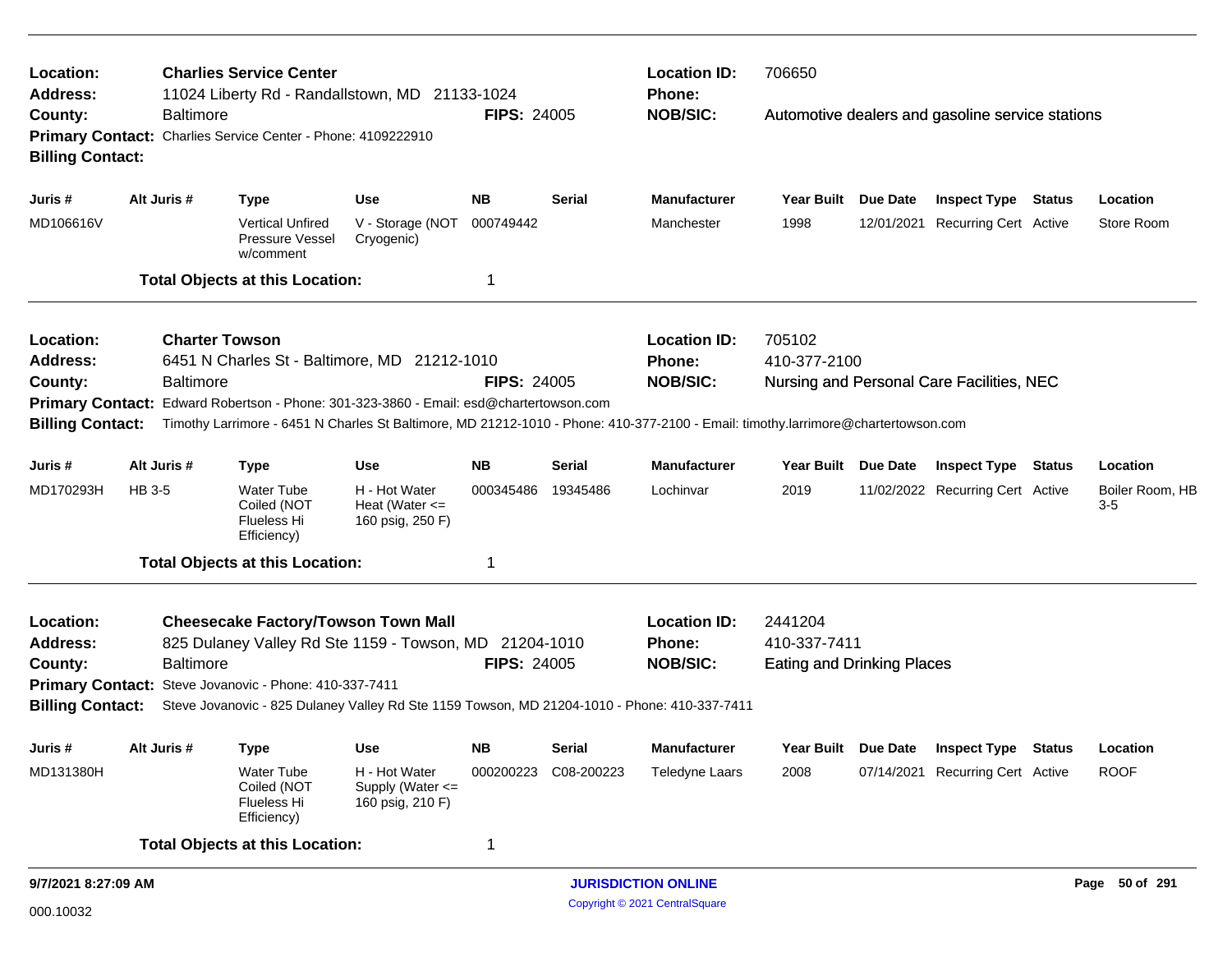| Location:<br><b>Address:</b><br>County:                                             | <b>Baltimore</b> | Chesapeak&AllghnySteamPrsvnSoc (Model)/LeakinPk<br>1941 Sloman Dr - Baltimore, MD 21207-8034<br>Primary Contact: Craig Close - Phone: 410-461-5797 - Email: bigsteam@comcast.net |                                      | <b>FIPS: 24005</b> |               | <b>Location ID:</b><br><b>Phone:</b><br><b>NOB/SIC:</b>                                                                                                      | 715183<br>410-461-5797 |                 | Membership Sports and Recreation Clubs                 |                    |
|-------------------------------------------------------------------------------------|------------------|----------------------------------------------------------------------------------------------------------------------------------------------------------------------------------|--------------------------------------|--------------------|---------------|--------------------------------------------------------------------------------------------------------------------------------------------------------------|------------------------|-----------------|--------------------------------------------------------|--------------------|
| <b>Billing Contact:</b>                                                             |                  |                                                                                                                                                                                  |                                      |                    |               | Craig Close - 15 Benway Ct Catonsville, MD 21228-5401 - Phone: 410-461-5797 - Email: bigsteam@comcast.net                                                    |                        |                 |                                                        |                    |
| Juris #                                                                             | Alt Juris #      | Type                                                                                                                                                                             | <b>Use</b>                           | <b>NB</b>          | <b>Serial</b> | <b>Manufacturer</b>                                                                                                                                          | <b>Year Built</b>      | <b>Due Date</b> | <b>Inspect Type Status</b>                             | Location           |
| MD004483                                                                            |                  | <b>Horizontal Fire</b><br>Tube                                                                                                                                                   | L - Locomotive<br><b>NOT ANTIQUE</b> | Model              | 2306          | Homebuilt                                                                                                                                                    | 1997                   |                 | 04/08/2022 Recurring Cert Active                       | Portable           |
| MD065160V                                                                           |                  | <b>Vertical Unfired</b><br>Pressure Vessel<br>w/comment                                                                                                                          | V - Storage (NOT<br>Cryogenic)       | 000442121          |               | <b>Buckeye</b>                                                                                                                                               | 1983                   |                 | 04/03/2023 Recurring Cert Active                       | Compressor<br>Shed |
|                                                                                     |                  | <b>Total Objects at this Location:</b>                                                                                                                                           |                                      | $\overline{2}$     |               |                                                                                                                                                              |                        |                 |                                                        |                    |
| Location:                                                                           |                  | <b>Chesapeake Coating inc</b>                                                                                                                                                    |                                      |                    |               | <b>Location ID:</b>                                                                                                                                          | 2704160                |                 |                                                        |                    |
| Address:                                                                            |                  | 3741 Commerce Dr Ste 314 - Halethorpe, MD 21227-1664                                                                                                                             |                                      |                    |               | Phone:                                                                                                                                                       | 410-737-7799           |                 |                                                        |                    |
| County:                                                                             | <b>Baltimore</b> |                                                                                                                                                                                  |                                      | <b>FIPS: 24005</b> |               | <b>NOB/SIC:</b>                                                                                                                                              |                        |                 | Industrial and Commercial Machinery and Equipment, NEC |                    |
|                                                                                     |                  | Primary Contact: G. Hank Schumann - Phone: 410-737-7799 - Cell: 410-375-7839 - Email: hank@chescoat.com                                                                          |                                      |                    |               |                                                                                                                                                              |                        |                 |                                                        |                    |
|                                                                                     |                  |                                                                                                                                                                                  |                                      |                    |               | Billing Contact: G. Hank Schumann - 3741 Commerce Dr Ste 314 Halethorpe, MD 21227-1664 - Phone: 410-737-7799 - Cell: 410-375-7839 - Email: hank@chescoat.com |                        |                 |                                                        |                    |
| Juris #                                                                             | Alt Juris #      | <b>Type</b>                                                                                                                                                                      | Use                                  | <b>NB</b>          | <b>Serial</b> | <b>Manufacturer</b>                                                                                                                                          | <b>Year Built</b>      | <b>Due Date</b> | <b>Inspect Type Status</b>                             | Location           |
| MD139111V                                                                           |                  | <b>Vertical Unfired</b><br>Pressure Vessel<br>w/comment                                                                                                                          | V - Storage (NOT<br>Cryogenic)       | 000169550          |               | Manchester                                                                                                                                                   | 2007                   |                 | 05/07/2023 Recurring Cert Active                       | Rear of Shop       |
|                                                                                     |                  | <b>Total Objects at this Location:</b>                                                                                                                                           |                                      | 1                  |               |                                                                                                                                                              |                        |                 |                                                        |                    |
| Location:<br><b>Address:</b><br>County:<br>Primary Contact: Chic-Fil-A #3678 (Arc3) | <b>Baltimore</b> | Chic-Fil-A #3678 (Arc3)<br>12001 Reisterstown Rd - Reisterstown, MD 21136-3052                                                                                                   |                                      | <b>FIPS: 24005</b> |               | <b>Location ID:</b><br><b>Phone:</b><br><b>NOB/SIC:</b>                                                                                                      | 3992521                |                 |                                                        |                    |
| <b>Billing Contact:</b>                                                             |                  |                                                                                                                                                                                  |                                      |                    |               | Charlie Patterson - PO Box 26269 Richmond, VA 23260-6269 - Phone: 804-644-4521 - Email: charlie.patterson@arc3gases.com                                      |                        |                 |                                                        |                    |
| Juris #                                                                             | Alt Juris #      | <b>Type</b>                                                                                                                                                                      | <b>Use</b>                           | <b>NB</b>          | <b>Serial</b> | Manufacturer                                                                                                                                                 | <b>Year Built</b>      | Due Date        | <b>Inspect Type Status</b>                             | Location           |
| MD166331V                                                                           |                  | <b>Vertical Unfired</b><br>Pressure Vessel<br>w/comment                                                                                                                          | V - Storage<br>(Cryogenic)           | 000301959          |               | <b>CHART</b>                                                                                                                                                 | 2017                   |                 | 11/22/2023 Recurring Cert Active                       | Kitchen            |
|                                                                                     |                  | <b>Total Objects at this Location:</b>                                                                                                                                           |                                      | 1                  |               |                                                                                                                                                              |                        |                 |                                                        |                    |
| 9/7/2021 8:27:09 AM                                                                 |                  |                                                                                                                                                                                  |                                      |                    |               | <b>JURISDICTION ONLINE</b>                                                                                                                                   |                        |                 |                                                        | Page 51 of 291     |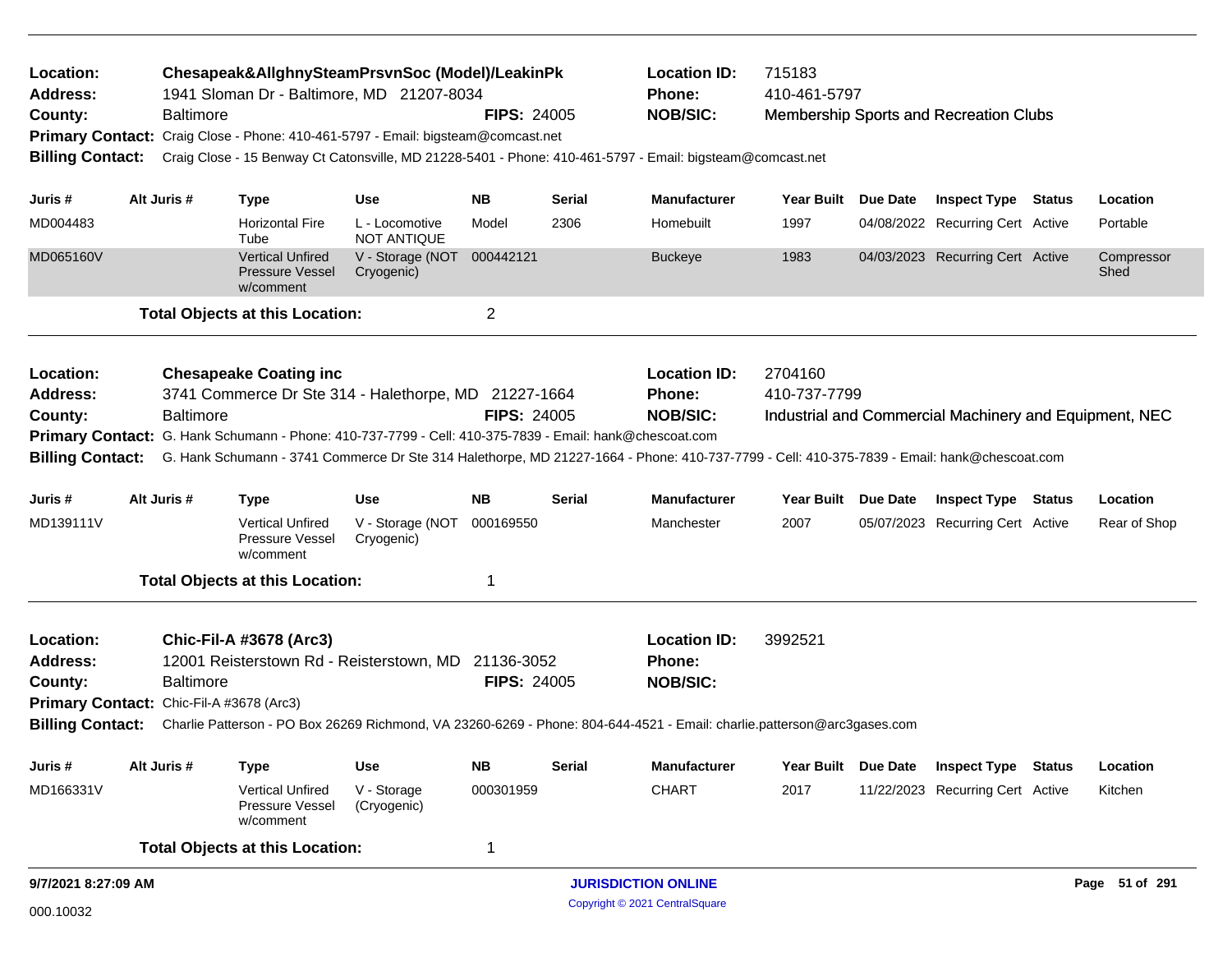| Location:<br>Address:<br>County:<br>Primary Contact: Chic-Fil-A - 02103 (Arc3)<br><b>Billing Contact:</b>                                                                                                                                                                                                                                                                                                                                                                                                               |             | <b>Baltimore</b> | Chic-Fil-A - 02103 (Arc3)                               | 10480 Owings Mills Blvd - Owings Mills, MD 21117-7810 | <b>FIPS: 24005</b>                |               | <b>Location ID:</b><br><b>Phone:</b><br><b>NOB/SIC:</b><br>Charlie Patterson - PO Box 26269 Richmond, VA 23260-6269 - Phone: 804-644-4521 - Email: charlie.patterson@arc3gases.com           | 4006550             |                                  |               |          |
|-------------------------------------------------------------------------------------------------------------------------------------------------------------------------------------------------------------------------------------------------------------------------------------------------------------------------------------------------------------------------------------------------------------------------------------------------------------------------------------------------------------------------|-------------|------------------|---------------------------------------------------------|-------------------------------------------------------|-----------------------------------|---------------|----------------------------------------------------------------------------------------------------------------------------------------------------------------------------------------------|---------------------|----------------------------------|---------------|----------|
| Juris #                                                                                                                                                                                                                                                                                                                                                                                                                                                                                                                 | Alt Juris # |                  | <b>Type</b>                                             | <b>Use</b>                                            | <b>NB</b>                         | <b>Serial</b> | <b>Manufacturer</b>                                                                                                                                                                          | Year Built Due Date | <b>Inspect Type Status</b>       |               | Location |
| <b>NEW</b>                                                                                                                                                                                                                                                                                                                                                                                                                                                                                                              |             |                  | <b>Vertical Unfired</b><br>Pressure Vessel<br>w/comment | V - Storage<br>(Cryogenic)                            | 000322611                         |               | <b>CHART</b>                                                                                                                                                                                 | 2019                | 01/28/2022 Recurring Cert Active |               | Kitchen  |
|                                                                                                                                                                                                                                                                                                                                                                                                                                                                                                                         |             |                  | <b>Total Objects at this Location:</b>                  |                                                       | 1                                 |               |                                                                                                                                                                                              |                     |                                  |               |          |
| Location:<br><b>Address:</b>                                                                                                                                                                                                                                                                                                                                                                                                                                                                                            |             |                  |                                                         |                                                       |                                   |               | <b>Location ID:</b><br>Phone:                                                                                                                                                                | 4006549             |                                  |               |          |
| <b>Chic-Fil-A 03937 (Arc3)</b><br>10170 Reisterstown Rd - Owings Mills, MD 21117-3815<br><b>Baltimore</b><br><b>FIPS: 24005</b><br>County:<br>Primary Contact: Chic-Fil-A 03937 (Arc3)<br><b>Billing Contact:</b><br>Charlie Patterson - PO Box 26269 Richmond, VA 23260-6269 - Phone: 804-644-4521 - Email: charlie.patterson@arc3gases.com<br>Alt Juris #<br><b>NB</b><br>Juris #<br><b>Type</b><br><b>Use</b><br><b>NEW</b><br><b>Vertical Unfired</b><br>V - Storage<br>000300494<br>Pressure Vessel<br>(Cryogenic) |             |                  |                                                         | <b>NOB/SIC:</b>                                       | <b>Eating and Drinking Places</b> |               |                                                                                                                                                                                              |                     |                                  |               |          |
|                                                                                                                                                                                                                                                                                                                                                                                                                                                                                                                         |             |                  |                                                         |                                                       |                                   | <b>Serial</b> | <b>Manufacturer</b>                                                                                                                                                                          | Year Built Due Date | <b>Inspect Type Status</b>       |               | Location |
|                                                                                                                                                                                                                                                                                                                                                                                                                                                                                                                         |             |                  | w/comment                                               |                                                       |                                   |               | <b>CHART</b>                                                                                                                                                                                 | 2017                | 01/28/2022 Recurring Cert Active |               | Kitchen  |
|                                                                                                                                                                                                                                                                                                                                                                                                                                                                                                                         |             |                  | <b>Total Objects at this Location:</b>                  |                                                       | 1                                 |               |                                                                                                                                                                                              |                     |                                  |               |          |
| Location:<br>Address:<br>County:<br>Primary Contact: Chick Fresh A (Arc3)                                                                                                                                                                                                                                                                                                                                                                                                                                               |             | Baltimore        | <b>Chick Fresh A (Arc3)</b>                             | 3418 Annapolis Rd - Halethorpe, MD 21227-1117         | <b>FIPS: 24005</b>                |               | <b>Location ID:</b><br>Phone:<br><b>NOB/SIC:</b><br>Billing Contact: Charlie Patterson - PO Box 26269 Richmond, VA 23260-6269 - Phone: 804-644-4521 - Email: charlie.patterson@arc3gases.com | 4006975             |                                  |               |          |
| Juris #                                                                                                                                                                                                                                                                                                                                                                                                                                                                                                                 | Alt Juris # |                  | Type                                                    | <b>Use</b>                                            | <b>NB</b>                         | <b>Serial</b> | <b>Manufacturer</b>                                                                                                                                                                          | Year Built Due Date | <b>Inspect Type</b>              | <b>Status</b> | Location |
| MD166547V                                                                                                                                                                                                                                                                                                                                                                                                                                                                                                               |             |                  | <b>Vertical Unfired</b><br>Pressure Vessel<br>w/comment | V - Storage<br>(Cryogenic)                            | 000293484                         |               | <b>CHART</b>                                                                                                                                                                                 | 2016                | 01/29/2022 Recurring Cert Active |               | Kitchen  |
|                                                                                                                                                                                                                                                                                                                                                                                                                                                                                                                         |             |                  | <b>Total Objects at this Location:</b>                  |                                                       | 1                                 |               |                                                                                                                                                                                              |                     |                                  |               |          |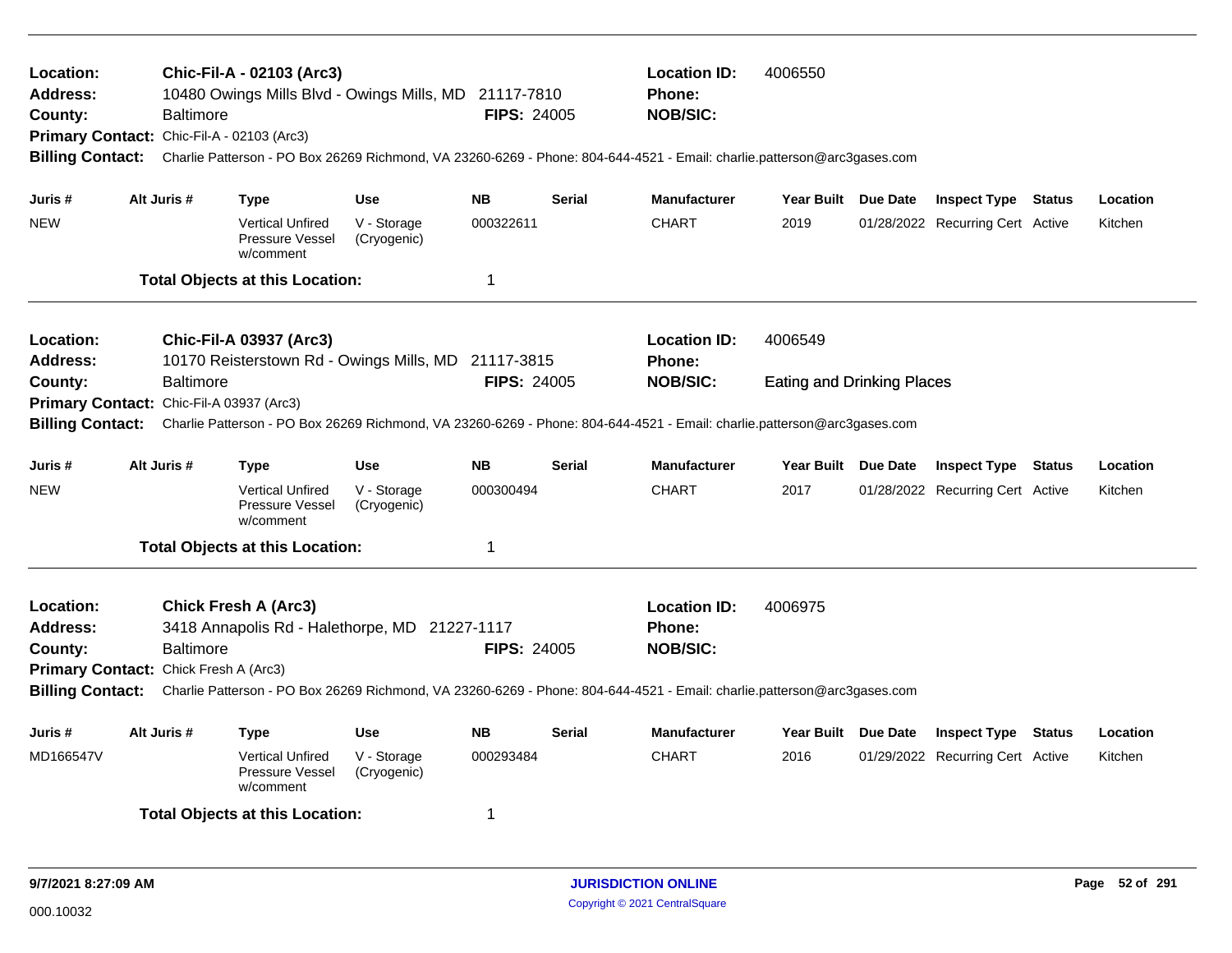| Location:<br><b>Address:</b>                                   |                    | <b>Chick-Fil-A 2034 (Arc3)</b><br>6 Hyland Ave - Cockeysville, MD 21030-1395 |                            |                    |               | <b>Location ID:</b><br><b>Phone:</b>                                                                                    | 3925615                           |                                  |        |          |
|----------------------------------------------------------------|--------------------|------------------------------------------------------------------------------|----------------------------|--------------------|---------------|-------------------------------------------------------------------------------------------------------------------------|-----------------------------------|----------------------------------|--------|----------|
| County:                                                        | <b>Baltimore</b>   |                                                                              |                            | <b>FIPS: 24005</b> |               | <b>NOB/SIC:</b>                                                                                                         | <b>Eating and Drinking Places</b> |                                  |        |          |
| Primary Contact: Chick-Fil-A 2034 (Arc3)                       |                    |                                                                              |                            |                    |               |                                                                                                                         |                                   |                                  |        |          |
| <b>Billing Contact:</b>                                        |                    |                                                                              |                            |                    |               | Charlie Patterson - PO Box 26269 Richmond, VA 23260-6269 - Phone: 804-644-4521 - Email: charlie.patterson@arc3gases.com |                                   |                                  |        |          |
| Juris #                                                        | Alt Juris #        | Type                                                                         | <b>Use</b>                 | <b>NB</b>          | <b>Serial</b> | <b>Manufacturer</b>                                                                                                     | Year Built Due Date               | <b>Inspect Type Status</b>       |        | Location |
| MD163491V                                                      |                    | <b>Vertical Unfired</b><br>Pressure Vessel<br>w/comment                      | V - Storage<br>(Cryogenic) | 000212529          |               | <b>CHART</b>                                                                                                            | 2010                              | 02/27/2023 Recurring Cert Active |        | Kitchen  |
|                                                                |                    | <b>Total Objects at this Location:</b>                                       |                            | 1                  |               |                                                                                                                         |                                   |                                  |        |          |
| <b>Location:</b>                                               | Chick-Fil-A (Arc3) |                                                                              |                            |                    |               | <b>Location ID:</b>                                                                                                     | 4045946                           |                                  |        |          |
| <b>Address:</b>                                                |                    | 7907 Eastern Ave - Baltimore, MD 21224-2141                                  |                            |                    |               | Phone:                                                                                                                  |                                   |                                  |        |          |
| County:                                                        | <b>Baltimore</b>   |                                                                              |                            | <b>FIPS: 24005</b> |               | <b>NOB/SIC:</b>                                                                                                         |                                   |                                  |        |          |
| Primary Contact: Chick-Fil-A (Arc3)<br><b>Billing Contact:</b> |                    |                                                                              |                            |                    |               |                                                                                                                         |                                   |                                  |        |          |
| Juris #                                                        | Alt Juris #        | <b>Type</b>                                                                  | <b>Use</b>                 | <b>NB</b>          | <b>Serial</b> | <b>Manufacturer</b>                                                                                                     | Year Built Due Date               | <b>Inspect Type Status</b>       |        | Location |
| <b>NEW</b>                                                     |                    | <b>Vertical Unfired</b><br>Pressure Vessel<br>w/comment                      | V - Storage<br>(Cryogenic) | 000199434          |               | <b>CHART</b>                                                                                                            | 2008                              | 10/30/2022 Recurring Cert Active |        | Kitchen  |
|                                                                |                    | <b>Total Objects at this Location:</b>                                       |                            | 1                  |               |                                                                                                                         |                                   |                                  |        |          |
| Location:<br><b>Address:</b>                                   | Chick-Fil-A (Arc3) | 8867 Belair Rd - Nottingham, MD 21236-2404                                   |                            |                    |               | <b>Location ID:</b><br><b>Phone:</b>                                                                                    | 3949959                           |                                  |        |          |
| County:                                                        | <b>Baltimore</b>   |                                                                              |                            | <b>FIPS: 24005</b> |               | <b>NOB/SIC:</b>                                                                                                         | <b>Eating and Drinking Places</b> |                                  |        |          |
| Primary Contact: Chick-Fil-A (Arc3)                            |                    |                                                                              |                            |                    |               |                                                                                                                         |                                   |                                  |        |          |
| <b>Billing Contact:</b>                                        |                    |                                                                              |                            |                    |               | Charlie Patterson - PO Box 26269 Richmond, VA 23260-6269 - Phone: 804-644-4521 - Email: charlie.patterson@arc3gases.com |                                   |                                  |        |          |
| Juris #                                                        | Alt Juris #        | <b>Type</b>                                                                  | <b>Use</b>                 | <b>NB</b>          | <b>Serial</b> | <b>Manufacturer</b>                                                                                                     | Year Built Due Date               | <b>Inspect Type</b>              | Status | Location |
| MD163592V                                                      |                    | <b>Vertical Unfired</b><br>Pressure Vessel<br>w/comment                      | V - Storage<br>(Cryogenic) | 000314225          |               | <b>CHART</b>                                                                                                            | 2018                              | 04/16/2023 Recurring Cert Active |        | Kitchen  |
|                                                                |                    | <b>Total Objects at this Location:</b>                                       |                            | 1                  |               |                                                                                                                         |                                   |                                  |        |          |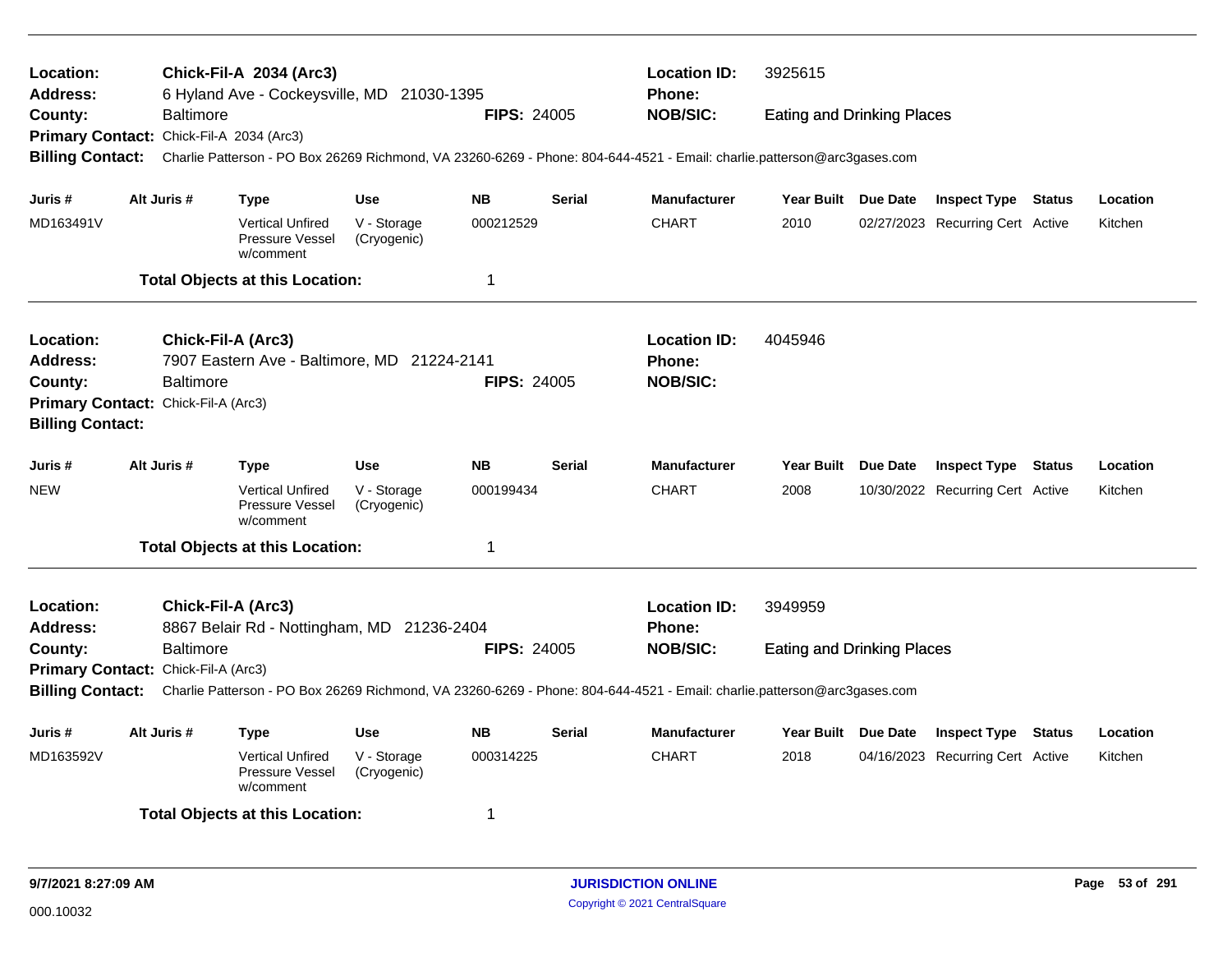| Location:<br>Address:                      |                                | <b>Chick-Fil-A - 1049 (Arc3)</b><br>5198 Campbell Blvd - White Marsh, MD 21162 |                                                         |                    |               | <b>Location ID:</b><br><b>Phone:</b>                                                                                    | 3918186                           |                 |                                  |        |                       |
|--------------------------------------------|--------------------------------|--------------------------------------------------------------------------------|---------------------------------------------------------|--------------------|---------------|-------------------------------------------------------------------------------------------------------------------------|-----------------------------------|-----------------|----------------------------------|--------|-----------------------|
| County:                                    | <b>Baltimore</b>               |                                                                                |                                                         | <b>FIPS: 24005</b> |               | <b>NOB/SIC:</b>                                                                                                         | <b>Eating and Drinking Places</b> |                 |                                  |        |                       |
| Primary Contact: Chick-Fil-A - 1049 (Arc3) |                                |                                                                                |                                                         |                    |               |                                                                                                                         |                                   |                 |                                  |        |                       |
| <b>Billing Contact:</b>                    |                                |                                                                                |                                                         |                    |               | Charlie Patterson - PO Box 26269 Richmond, VA 23260-6269 - Phone: 804-644-4521 - Email: charlie.patterson@arc3gases.com |                                   |                 |                                  |        |                       |
| Juris #                                    | Alt Juris #                    | <b>Type</b>                                                                    | <b>Use</b>                                              | <b>NB</b>          | <b>Serial</b> | <b>Manufacturer</b>                                                                                                     | Year Built Due Date               |                 | <b>Inspect Type Status</b>       |        | Location              |
| MD161850V                                  |                                | <b>Vertical Unfired</b><br>Pressure Vessel<br>w/comment                        | V - Storage (NOT<br>Cryogenic)                          | 000314246          |               | <b>CHART</b>                                                                                                            | 2018                              |                 | 12/11/2022 Recurring Cert Active |        | Outside Caged<br>Area |
|                                            |                                | <b>Total Objects at this Location:</b>                                         |                                                         | $\mathbf 1$        |               |                                                                                                                         |                                   |                 |                                  |        |                       |
| Location:                                  |                                | <b>Child Care of Windsor</b>                                                   |                                                         |                    |               | <b>Location ID:</b>                                                                                                     | 706954                            |                 |                                  |        |                       |
| <b>Address:</b>                            |                                | 8007 Windsor Mill Rd - Windsor Mill, MD 21244-1306                             |                                                         |                    |               | Phone:                                                                                                                  |                                   |                 |                                  |        |                       |
| County:                                    | <b>Baltimore</b>               |                                                                                |                                                         | FIPS: 24005        |               | <b>NOB/SIC:</b>                                                                                                         | <b>Child Day Care Services</b>    |                 |                                  |        |                       |
|                                            |                                | Primary Contact: Lynn Roche - Phone: 410-922-7738/410-922-6502                 |                                                         |                    |               |                                                                                                                         |                                   |                 |                                  |        |                       |
| <b>Billing Contact:</b>                    |                                |                                                                                |                                                         |                    |               | Lynn Roche - 8007 Windsor Mill Rd Windsor Mill, MD 21244-1306 - Phone: 410-922-7738/410-922-6502                        |                                   |                 |                                  |        |                       |
| Juris #                                    | Alt Juris #                    | <b>Type</b>                                                                    | <b>Use</b>                                              | <b>NB</b>          | <b>Serial</b> | <b>Manufacturer</b>                                                                                                     | <b>Year Built</b>                 | Due Date        | <b>Inspect Type</b>              | Status | Location              |
| MD169926H                                  |                                | Cast Iron                                                                      | H - Hot Water<br>Heat (Water $\leq$<br>160 psig, 250 F) | CI.                | CP7839723     | Weil-McLain                                                                                                             | 2020                              |                 | 11/20/2022 Recurring Cert Active |        | <b>BLDG 8009</b>      |
|                                            |                                | <b>Total Objects at this Location:</b>                                         |                                                         | $\mathbf 1$        |               |                                                                                                                         |                                   |                 |                                  |        |                       |
| Location:                                  | <b>Chili's Bar &amp; Grill</b> |                                                                                |                                                         |                    |               | <b>Location ID:</b>                                                                                                     | 3954311                           |                 |                                  |        |                       |
| <b>Address:</b>                            |                                | 1734 Merritt Blvd - Dundalk, MD 21222-3212                                     |                                                         |                    |               | <b>Phone:</b>                                                                                                           | 410-282-0941                      |                 |                                  |        |                       |
| County:                                    | <b>Baltimore</b>               |                                                                                |                                                         | <b>FIPS: 24005</b> |               | <b>NOB/SIC:</b>                                                                                                         |                                   |                 |                                  |        |                       |
| Primary Contact: Chili's Bar & Grill       |                                |                                                                                |                                                         |                    |               |                                                                                                                         |                                   |                 |                                  |        |                       |
| <b>Billing Contact:</b>                    |                                |                                                                                |                                                         |                    |               |                                                                                                                         |                                   |                 |                                  |        |                       |
| Juris #                                    | Alt Juris #                    | <b>Type</b>                                                                    | <b>Use</b>                                              | <b>NB</b>          | <b>Serial</b> | <b>Manufacturer</b>                                                                                                     | Year Built                        | <b>Due Date</b> | <b>Inspect Type Status</b>       |        | Location              |
| MD164210V                                  |                                | <b>Vertical Unfired</b><br><b>Pressure Vessel</b><br>w/comment                 | V - Storage<br>(Cryogenic)                              | 000282734          |               | <b>CHART</b>                                                                                                            | 2016                              |                 | 06/14/2023 Recurring Cert Active |        | <b>Outside Closet</b> |
|                                            |                                | <b>Total Objects at this Location:</b>                                         |                                                         | -1                 |               |                                                                                                                         |                                   |                 |                                  |        |                       |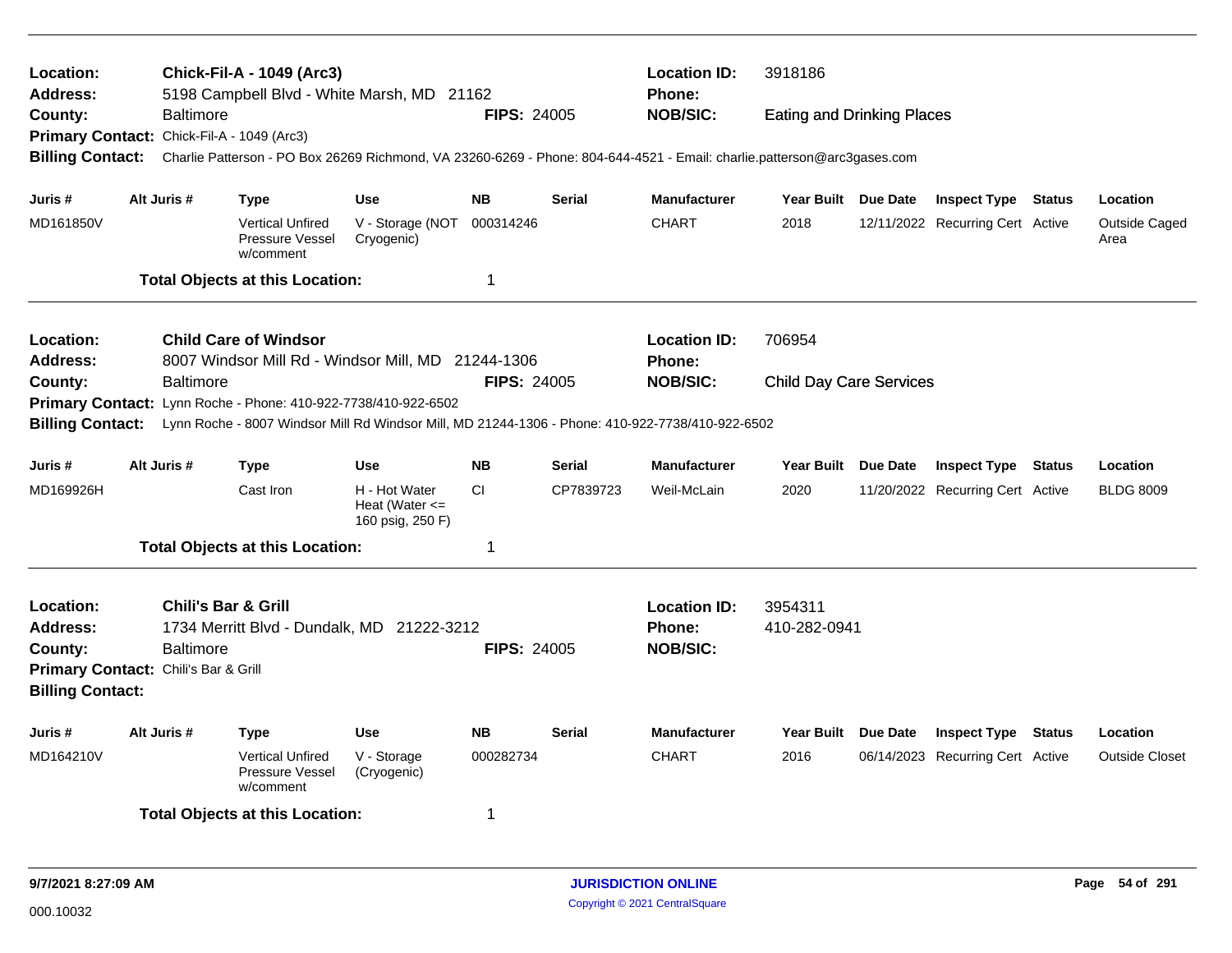| Location:<br><b>Address:</b><br>County:<br>Primary Contact: Dues and Licenses<br><b>Billing Contact:</b><br>Juris #<br>MD156630V |  | <b>Chilis #115479</b><br><b>Baltimore</b> | 9615 Deereco Rd - Lutherville Timonium, MD 21093-6903<br>Dues and Licenses - 6820 Lyndon B Johnson Fwy Dallas, TX 75240-6511  |                                                           | <b>FIPS: 24005</b> |                  | <b>Location ID:</b><br>Phone:<br><b>NOB/SIC:</b> | 3629871<br>0             |                 |                                  |               |                            |
|----------------------------------------------------------------------------------------------------------------------------------|--|-------------------------------------------|-------------------------------------------------------------------------------------------------------------------------------|-----------------------------------------------------------|--------------------|------------------|--------------------------------------------------|--------------------------|-----------------|----------------------------------|---------------|----------------------------|
|                                                                                                                                  |  | Alt Juris #                               | <b>Type</b>                                                                                                                   | <b>Use</b>                                                | <b>NB</b>          | Serial           | <b>Manufacturer</b>                              | Year Built Due Date      |                 | <b>Inspect Type Status</b>       |               | Location                   |
|                                                                                                                                  |  |                                           | <b>Vertical Unfired</b><br>Pressure Vessel<br>w/comment                                                                       | V - Storage<br>(Cryogenic)                                | 000102336          | SNCGAE99C1<br>19 | MVE Inc                                          | 1999                     |                 | 12/14/2020 Recurring Cert Active |               | Inside Kitchen             |
|                                                                                                                                  |  |                                           | <b>Total Objects at this Location:</b>                                                                                        |                                                           | 1                  |                  |                                                  |                          |                 |                                  |               |                            |
| Location:<br><b>Address:</b>                                                                                                     |  | <b>Chimes Inc</b>                         | 3630 Milford Mill Rd - Windsor Mill, MD 21244-3328                                                                            |                                                           |                    |                  | <b>Location ID:</b><br><b>Phone:</b>             | 706982                   |                 |                                  |               |                            |
| County:                                                                                                                          |  | <b>Baltimore</b>                          |                                                                                                                               |                                                           | <b>FIPS: 24005</b> |                  | <b>NOB/SIC:</b>                                  | <b>Health services</b>   |                 |                                  |               |                            |
|                                                                                                                                  |  |                                           | Primary Contact: Scott Miller - Phone: 410 521 1555                                                                           |                                                           |                    |                  |                                                  |                          |                 |                                  |               |                            |
| <b>Billing Contact:</b>                                                                                                          |  |                                           | Doug Turnbaugh - 4815 Seton Dr Baltimore, MD 21215-3211 - Phone: 410-358-6400                                                 |                                                           |                    |                  |                                                  |                          |                 |                                  |               |                            |
| Juris #                                                                                                                          |  | Alt Juris #                               | <b>Type</b>                                                                                                                   | Use                                                       | <b>NB</b>          | Serial           | <b>Manufacturer</b>                              | <b>Year Built</b>        | <b>Due Date</b> | <b>Inspect Type</b>              | <b>Status</b> | Location                   |
| MD115412H                                                                                                                        |  |                                           | <b>Vertical Fire Tube</b>                                                                                                     | H - Hot Water<br>Supply (Water $\leq$<br>160 psig, 210 F) | 000065106          |                  | A O Smith                                        | 1991                     |                 | 10/03/2020 Recurring Cert Active |               | Warehouse<br>Storeroom     |
|                                                                                                                                  |  |                                           | <b>Total Objects at this Location:</b>                                                                                        |                                                           | 1                  |                  |                                                  |                          |                 |                                  |               |                            |
| Location:<br><b>Address:</b>                                                                                                     |  |                                           | <b>Christian Temple Church</b><br>5820 Edmondson Ave - Catonsville, MD 21228-1929                                             |                                                           |                    |                  | <b>Location ID:</b><br><b>Phone:</b>             | 707048                   |                 |                                  |               |                            |
| County:                                                                                                                          |  | <b>Baltimore</b>                          |                                                                                                                               |                                                           | <b>FIPS: 24005</b> |                  | <b>NOB/SIC:</b>                                  | Membership organizations |                 |                                  |               |                            |
|                                                                                                                                  |  |                                           | Primary Contact: Johnnie Fries - Email: office@christiantemple.org                                                            |                                                           |                    |                  |                                                  |                          |                 |                                  |               |                            |
| <b>Billing Contact:</b>                                                                                                          |  |                                           | Rev. Richard Powell - 5820 Edmondson Ave Catonsville, MD 21228-1929 - Phone: 410 747 2041 - Email: office@christiantemple.org |                                                           |                    |                  |                                                  |                          |                 |                                  |               |                            |
| Juris #                                                                                                                          |  | Alt Juris #                               | <b>Type</b>                                                                                                                   | <b>Use</b>                                                | NB.                | Serial           | <b>Manufacturer</b>                              | Year Built Due Date      |                 | <b>Inspect Type Status</b>       |               | Location                   |
| MD096142H                                                                                                                        |  |                                           | Cast Iron                                                                                                                     | H - Hot Water<br>Heat (Water $\leq$<br>160 psig, 250 F)   | <b>CI</b>          |                  | HB Smith                                         | 1997                     |                 | 09/21/2022 Recurring Cert Active |               | <b>CHAPEL BLRM</b>         |
| MD152725H                                                                                                                        |  |                                           | Cast Iron                                                                                                                     | H - Hot Water<br>Heat (Water $\leq$<br>160 psig, 250 F)   | CI                 |                  | Weil-McLain                                      | 2015                     |                 | 09/21/2022 Recurring Cert Active |               | Kitchen<br><b>Basement</b> |
| 9/7/2021 8:27:09 AM                                                                                                              |  |                                           |                                                                                                                               |                                                           |                    |                  | <b>JURISDICTION ONLINE</b>                       |                          |                 |                                  |               | Page 55 of 291             |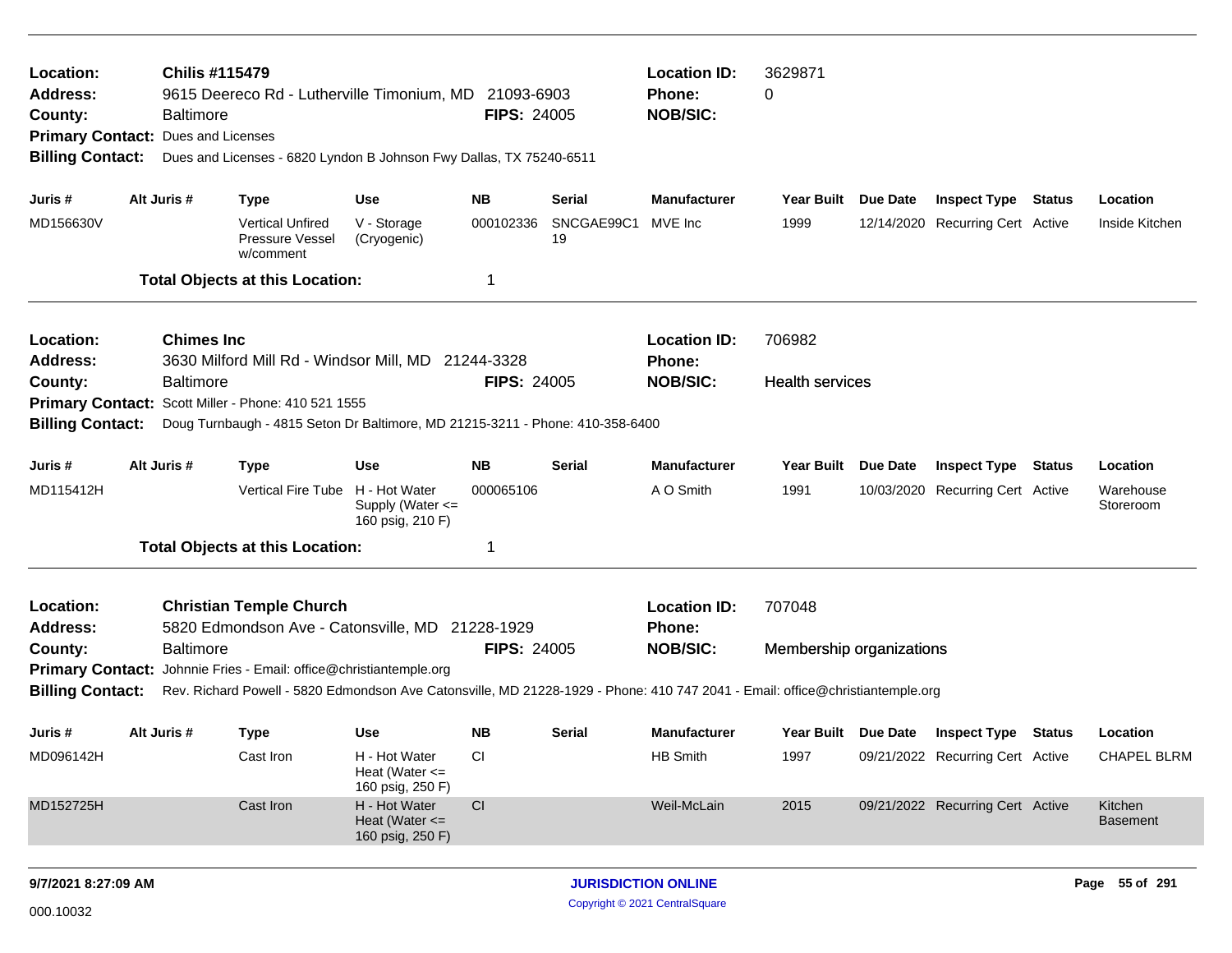| Location:<br><b>Address:</b><br>County:<br><b>Billing Contact:</b> |    | <b>Baltimore</b> | <b>Chuck's Auto Service</b><br>2240 Monumental Ave - Baltimore, MD 21227-4632<br>Primary Contact: Chuck's Auto Service - Phone: 410-247-5384<br>- 2240 Monumental Rd Baltimore, MD 21227-4612 - Phone: 410-247-5384 |                                                         | <b>FIPS: 24005</b> |               | <b>Location ID:</b><br><b>Phone:</b><br><b>NOB/SIC:</b>                                                                                                                                                                                                                     | 730156<br>410-247-5384<br><b>Gasoline Service Stations</b> |          |                                  |                    |
|--------------------------------------------------------------------|----|------------------|---------------------------------------------------------------------------------------------------------------------------------------------------------------------------------------------------------------------|---------------------------------------------------------|--------------------|---------------|-----------------------------------------------------------------------------------------------------------------------------------------------------------------------------------------------------------------------------------------------------------------------------|------------------------------------------------------------|----------|----------------------------------|--------------------|
| Juris #                                                            |    | Alt Juris #      | Type                                                                                                                                                                                                                | <b>Use</b>                                              | <b>NB</b>          | <b>Serial</b> | <b>Manufacturer</b>                                                                                                                                                                                                                                                         | <b>Year Built</b>                                          | Due Date | <b>Inspect Type Status</b>       | Location           |
| MD150607V                                                          |    |                  | <b>Vertical Unfired</b><br>Pressure Vessel<br>w/comment                                                                                                                                                             | V - Storage (NOT 000376811<br>Cryogenic)                |                    |               | Morganton                                                                                                                                                                                                                                                                   | 2014                                                       |          | 05/02/2020 Recurring Cert Active | Comp Shed          |
|                                                                    |    |                  | <b>Total Objects at this Location:</b>                                                                                                                                                                              |                                                         | 1                  |               |                                                                                                                                                                                                                                                                             |                                                            |          |                                  |                    |
| Location:                                                          |    |                  | <b>Church of the Good Shepherd</b>                                                                                                                                                                                  |                                                         |                    |               | <b>Location ID:</b>                                                                                                                                                                                                                                                         | 707086                                                     |          |                                  |                    |
| <b>Address:</b>                                                    |    |                  | 1401 Carrollton Ave - Towson, MD 21204-6518                                                                                                                                                                         |                                                         |                    |               | <b>Phone:</b>                                                                                                                                                                                                                                                               | 410-823-0122                                               |          |                                  |                    |
| County:                                                            |    | <b>Baltimore</b> |                                                                                                                                                                                                                     |                                                         | <b>FIPS: 24005</b> |               | <b>NOB/SIC:</b>                                                                                                                                                                                                                                                             | <b>Religious Organizations</b>                             |          |                                  |                    |
| <b>Billing Contact:</b>                                            |    |                  |                                                                                                                                                                                                                     |                                                         |                    |               | Primary Contact: Kim Chalmers - Phone: 410-823-0122 x103 - Cell: 443 825 7140 - Email: kchalmers@goodshepardruxton.org<br>Kim Chalmers - 1401 Carrollton Ave Towson, MD 21204-6518 - Phone: 410-823-0122 x103 - Cell: 443 825 7140 - Email: kchalmers@goodshepardruxton.org |                                                            |          |                                  |                    |
| Juris #                                                            |    | Alt Juris #      | <b>Type</b>                                                                                                                                                                                                         | <b>Use</b>                                              | <b>NB</b>          | <b>Serial</b> | <b>Manufacturer</b>                                                                                                                                                                                                                                                         | Year Built Due Date                                        |          | <b>Inspect Type Status</b>       | Location           |
| MD161882H                                                          |    |                  | Cast Iron                                                                                                                                                                                                           | H - Hot Water<br>Heat (Water $\leq$<br>160 psig, 250 F) | <b>CI</b>          | 180632        | <b>HB Smith</b>                                                                                                                                                                                                                                                             | 2018                                                       |          | 12/01/2022 Recurring Cert Active | Bsmt               |
|                                                                    |    |                  | <b>Total Objects at this Location:</b>                                                                                                                                                                              |                                                         | 1                  |               |                                                                                                                                                                                                                                                                             |                                                            |          |                                  |                    |
| Location:                                                          |    |                  | <b>Church Of The Holy Apostles</b>                                                                                                                                                                                  |                                                         |                    |               | <b>Location ID:</b>                                                                                                                                                                                                                                                         | 707116                                                     |          |                                  |                    |
| <b>Address:</b>                                                    |    |                  | 4922 Leeds Ave - Halethorpe, MD 21227-2412                                                                                                                                                                          |                                                         |                    |               | Phone:                                                                                                                                                                                                                                                                      | 410-242-5477                                               |          |                                  |                    |
| County:                                                            |    | <b>Baltimore</b> |                                                                                                                                                                                                                     |                                                         | <b>FIPS: 24005</b> |               | <b>NOB/SIC:</b>                                                                                                                                                                                                                                                             | <b>Religious Organizations</b>                             |          |                                  |                    |
| <b>Billing Contact:</b>                                            |    |                  | Primary Contact: Angie Adams - Phone: 410-242-5477 - Email: office@apostles-stephens.org                                                                                                                            |                                                         |                    |               | Angie Adams - 901 Courtney Rd Halethorpe, MD 21227 - Phone: 410-242-5477 - Email: office@apostles-stephens.org                                                                                                                                                              |                                                            |          |                                  |                    |
| Juris #                                                            |    | Alt Juris #      | <b>Type</b>                                                                                                                                                                                                         | <b>Use</b>                                              | <b>NB</b>          | Serial        | <b>Manufacturer</b>                                                                                                                                                                                                                                                         | <b>Year Built</b>                                          | Due Date | <b>Inspect Type Status</b>       | Location           |
| MD120809H                                                          | -1 |                  | Cast Iron                                                                                                                                                                                                           | H - Hot Water<br>Heat (Water $\leq$<br>160 psig, 250 F) | <b>CI</b>          |               | Weil-McLain                                                                                                                                                                                                                                                                 | 2003                                                       |          | 12/12/2022 Recurring Cert Active | Boiler Room        |
| MD120810H                                                          | 2  |                  | Cast Iron                                                                                                                                                                                                           | H - Hot Water<br>Heat (Water $\leq$                     | CI                 |               | Weil-McLain                                                                                                                                                                                                                                                                 | 2003                                                       |          | 12/12/2022 Recurring Cert Active | <b>Boiler Room</b> |
| 9/7/2021 8:27:09 AM                                                |    |                  |                                                                                                                                                                                                                     |                                                         |                    |               | <b>JURISDICTION ONLINE</b>                                                                                                                                                                                                                                                  |                                                            |          |                                  | Page 56 of 291     |

Copyright © 2021 CentralSquare 000.10032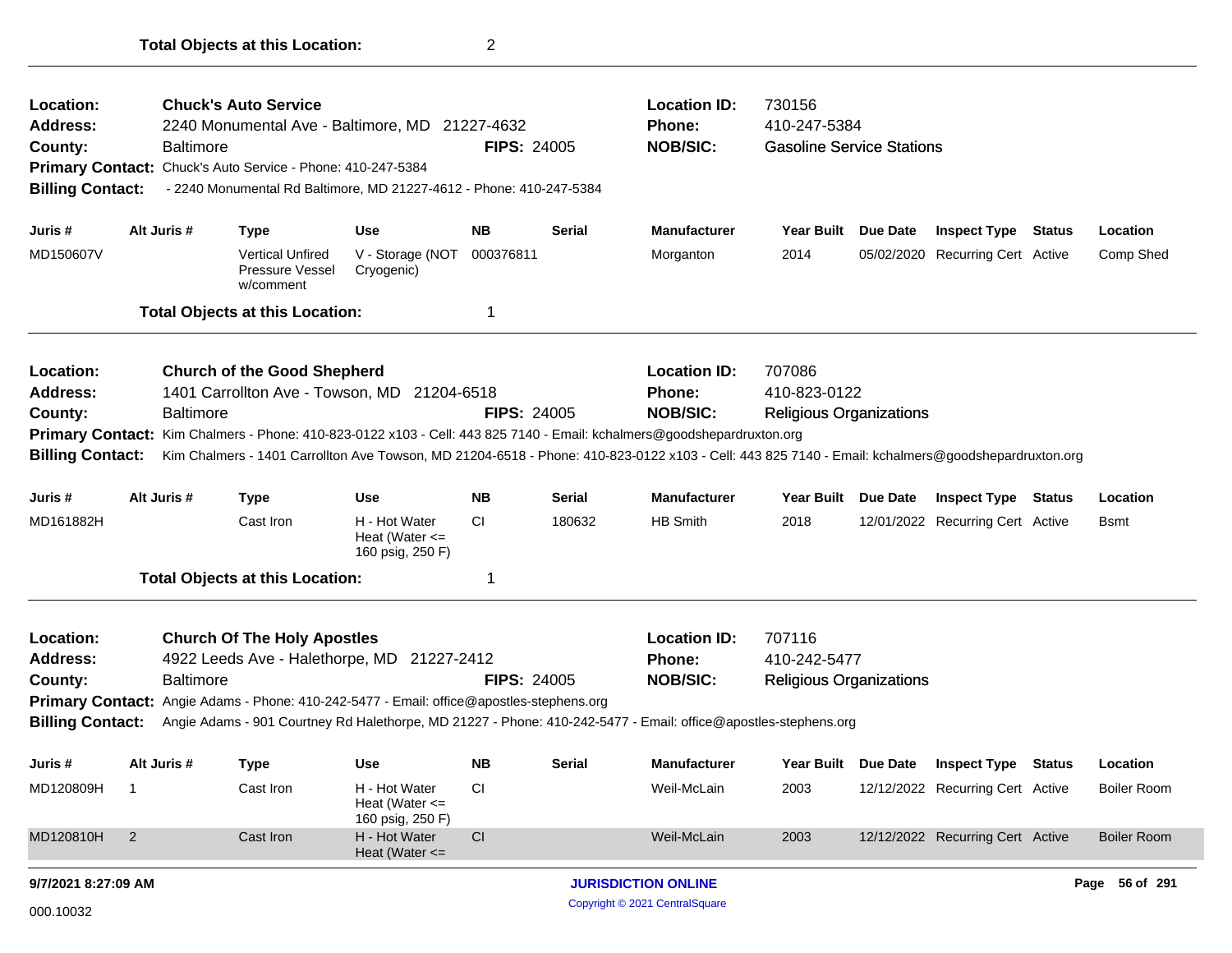| Juris #                 | Alt Juris #                           | <b>Type</b>                                                    | Use                                      | <b>NB</b>          | <b>Serial</b> | <b>Manufacturer</b>                                                                                                                     | Year Built Due Date |                 | <b>Inspect Type</b>                    | Status        | Location     |
|-------------------------|---------------------------------------|----------------------------------------------------------------|------------------------------------------|--------------------|---------------|-----------------------------------------------------------------------------------------------------------------------------------------|---------------------|-----------------|----------------------------------------|---------------|--------------|
|                         |                                       |                                                                | 160 psig, 250 F)                         |                    |               |                                                                                                                                         |                     |                 |                                        |               |              |
|                         |                                       | <b>Total Objects at this Location:</b>                         |                                          | $\overline{2}$     |               |                                                                                                                                         |                     |                 |                                        |               |              |
| Location:               | Citron (Arc3)                         |                                                                |                                          |                    |               | <b>Location ID:</b>                                                                                                                     | 4045947             |                 |                                        |               |              |
| <b>Address:</b>         |                                       | 2605 Quarry Lake Dr - Baltimore, MD 21209-3758                 |                                          |                    |               | <b>Phone:</b>                                                                                                                           |                     |                 |                                        |               |              |
| County:                 | <b>Baltimore</b>                      |                                                                |                                          | <b>FIPS: 24005</b> |               | <b>NOB/SIC:</b>                                                                                                                         |                     |                 |                                        |               |              |
|                         | <b>Primary Contact: Citron (Arc3)</b> |                                                                |                                          |                    |               |                                                                                                                                         |                     |                 |                                        |               |              |
| <b>Billing Contact:</b> |                                       |                                                                |                                          |                    |               | Charlie Patterson - PO Box 26269 Richmond, VA 23260-6269 - Phone: 804-644-4521 - Email: charlie.patterson@arc3gases.com                 |                     |                 |                                        |               |              |
| Juris #                 | Alt Juris #                           | <b>Type</b>                                                    | <b>Use</b>                               | <b>NB</b>          | <b>Serial</b> | <b>Manufacturer</b>                                                                                                                     | <b>Year Built</b>   | <b>Due Date</b> | <b>Inspect Type</b>                    | <b>Status</b> | Location     |
| MD168350V               |                                       | <b>Vertical Unfired</b><br>Pressure Vessel<br>w/comment        | V - Storage<br>(Cryogenic)               | 000289008          |               | <b>CHART</b>                                                                                                                            | 2016                |                 | 10/30/2022 Recurring Cert Active       |               | Outside      |
|                         |                                       | <b>Total Objects at this Location:</b>                         |                                          | 1                  |               |                                                                                                                                         |                     |                 |                                        |               |              |
| Location:               |                                       | <b>Clark Machine Corp</b>                                      |                                          |                    |               | <b>Location ID:</b>                                                                                                                     | 707286              |                 |                                        |               |              |
| <b>Address:</b>         |                                       | 1000 Todds Ln - Rosedale, MD 21237-2944                        |                                          |                    |               | <b>Phone:</b>                                                                                                                           | 410-687-3020        |                 |                                        |               |              |
| County:                 | <b>Baltimore</b>                      |                                                                |                                          | <b>FIPS: 24005</b> |               | <b>NOB/SIC:</b>                                                                                                                         |                     |                 | Miscellaneous manufacturing industries |               |              |
|                         |                                       |                                                                |                                          |                    |               | Primary Contact: Lynda Hefner - Phone: 410-687-3020 X3308 - Cell: 443-386-4356 - Email: Ihefner@clarkmachine.com                        |                     |                 |                                        |               |              |
| <b>Billing Contact:</b> |                                       |                                                                |                                          |                    |               | Lynda Hefner - 1000 Todds Ln Rosedale, MD 21237-2944 - Phone: 410-687-3020 X3308 - Cell: 443-386-4356 - Email: Ihefner@clarkmachine.com |                     |                 |                                        |               |              |
| Juris #                 | Alt Juris #                           | <b>Type</b>                                                    | Use                                      | <b>NB</b>          | <b>Serial</b> | <b>Manufacturer</b>                                                                                                                     | <b>Year Built</b>   | <b>Due Date</b> | <b>Inspect Type Status</b>             |               | Location     |
| MD096651V               |                                       | <b>Horizontal Unfired</b><br>Pressure Vessel<br>w/comment      | V - Storage (NOT<br>Cryogenic)           | 000027536          |               | Master                                                                                                                                  | 1978                | 08/12/2021      | <b>Recurring Cert Active</b>           |               | Outside Shop |
| MD096653V               | CAT                                   | <b>Vertical Unfired</b><br><b>Pressure Vessel</b><br>w/comment | V - Storage (NOT 000044614<br>Cryogenic) |                    |               | <b>Beaird</b>                                                                                                                           | 1957                | 08/12/2021      | <b>Recurring Cert Active</b>           |               | Rear of Shop |
|                         |                                       | <b>Total Objects at this Location:</b>                         |                                          | 2                  |               |                                                                                                                                         |                     |                 |                                        |               |              |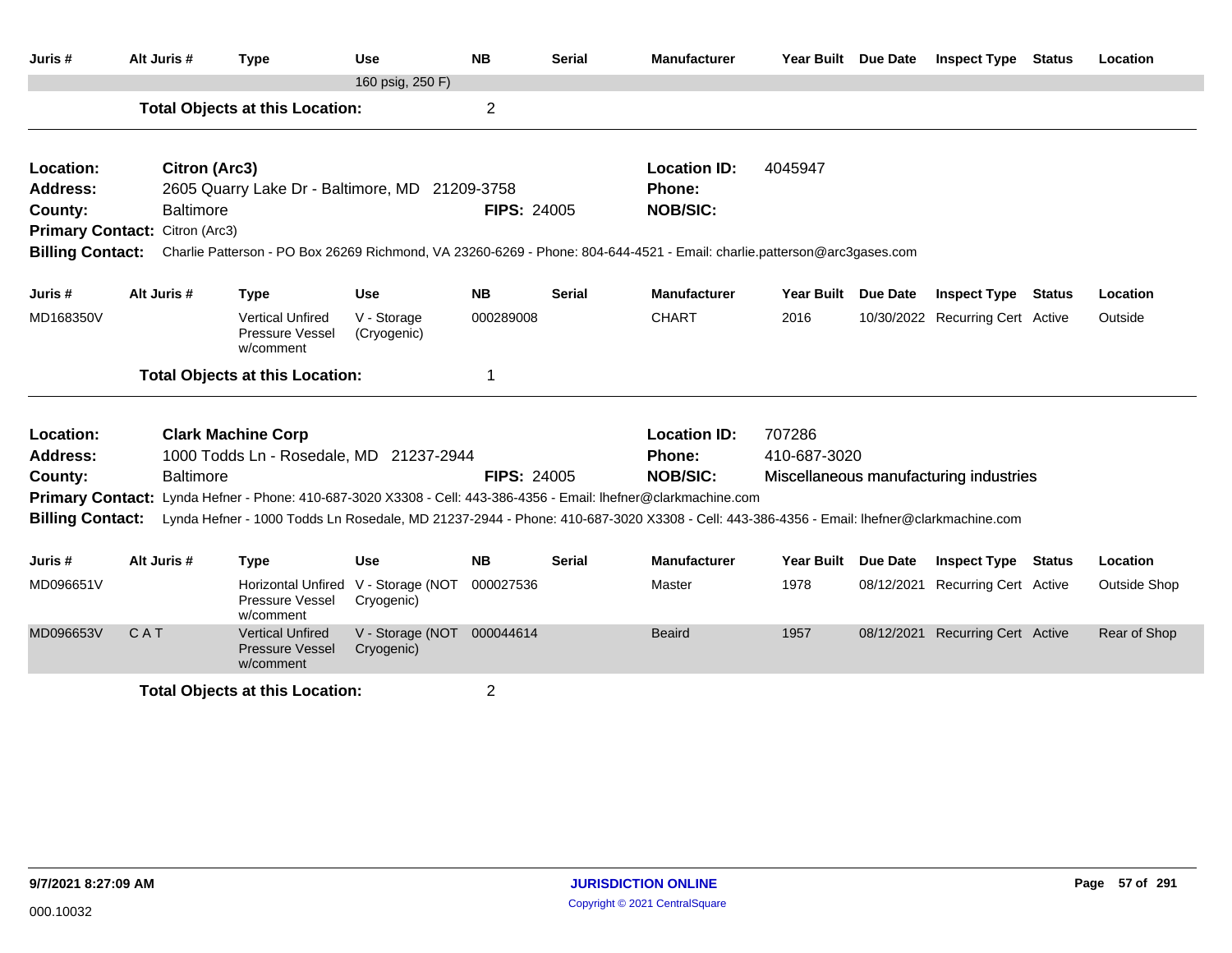| Location:<br><b>Address:</b><br>County:<br>Primary Contact: Clarkview Surgery Center<br><b>Billing Contact:</b>                                                                                                                                                                                                                        |  | <b>Baltimore</b> | <b>Clarkview Surgery Center</b><br>1427 Clarkview Rd Ste 300C - Baltimore, MD    |                                                         | 21209-2100<br><b>FIPS: 24005</b> |               | <b>Location ID:</b><br>Phone:<br><b>NOB/SIC:</b> | 3974613                        |                 |                                                  |               |                       |
|----------------------------------------------------------------------------------------------------------------------------------------------------------------------------------------------------------------------------------------------------------------------------------------------------------------------------------------|--|------------------|----------------------------------------------------------------------------------|---------------------------------------------------------|----------------------------------|---------------|--------------------------------------------------|--------------------------------|-----------------|--------------------------------------------------|---------------|-----------------------|
| Juris #                                                                                                                                                                                                                                                                                                                                |  | Alt Juris #      | <b>Type</b>                                                                      | <b>Use</b>                                              | <b>NB</b>                        | Serial        | <b>Manufacturer</b>                              | <b>Year Built</b>              | <b>Due Date</b> | <b>Inspect Type Status</b>                       |               | Location              |
| MD165376                                                                                                                                                                                                                                                                                                                               |  |                  | <b>Miniature Boiler</b><br>(NOT Fired Kettle)                                    | S - Power-<br><b>Sterilizing (Steam</b><br>$> 15$ psig) | 000005332                        | 33809         | Chromalox                                        | 2008                           |                 | 10/10/2021 Recurring Cert Active                 |               | Sterilization<br>Room |
| MD165377V                                                                                                                                                                                                                                                                                                                              |  |                  | Autoclave                                                                        | V - Process-<br>Sterilizing                             | 000060628                        | 1089192       | Amsco                                            | 1989                           |                 | 10/10/2021 Recurring Cert Active                 |               | Sterilization<br>Room |
|                                                                                                                                                                                                                                                                                                                                        |  |                  | <b>Total Objects at this Location:</b>                                           |                                                         | $\overline{2}$                   |               |                                                  |                                |                 |                                                  |               |                       |
| Location:<br><b>Address:</b>                                                                                                                                                                                                                                                                                                           |  |                  | <b>Classic Body &amp; Fender</b>                                                 |                                                         |                                  |               | <b>Location ID:</b><br><b>Phone:</b>             | 707325                         |                 |                                                  |               |                       |
| 10821 Pulaski Hwy - White Marsh, MD 21162-1815<br><b>Baltimore</b><br>County:<br>Primary Contact: David Stumpf - Phone: 9410)335-6882 - Email: classicbodyandfender@yahoo.com<br><b>Billing Contact:</b><br>David Stumpf - 10821 Pulaski Hwy White Marsh, MD 21162-1815 - Phone: 9410)335-6882 - Email: classicbodyandfender@yahoo.com |  |                  |                                                                                  |                                                         | <b>FIPS: 24005</b>               |               | <b>NOB/SIC:</b>                                  | <b>Automotive Dealers, NEC</b> |                 |                                                  |               |                       |
| Juris #                                                                                                                                                                                                                                                                                                                                |  | Alt Juris #      | <b>Type</b>                                                                      | Use                                                     | <b>NB</b>                        | <b>Serial</b> | <b>Manufacturer</b>                              | <b>Year Built</b>              | <b>Due Date</b> | <b>Inspect Type</b>                              | <b>Status</b> | Location              |
| MD170296V                                                                                                                                                                                                                                                                                                                              |  |                  | <b>Vertical Unfired</b><br>Pressure Vessel<br>w/comment                          | V - Storage (NOT<br>Cryogenic)                          | 002209209                        |               | Manchester                                       | 2020                           |                 | 07/15/2023 Recurring Cert Active                 |               | <b>SHED</b>           |
|                                                                                                                                                                                                                                                                                                                                        |  |                  | <b>Total Objects at this Location:</b>                                           |                                                         | 1                                |               |                                                  |                                |                 |                                                  |               |                       |
| Location:<br><b>Address:</b>                                                                                                                                                                                                                                                                                                           |  |                  | <b>Cliffs Direct Effect Inc.</b><br>610 Stemmers Run Rd - Essex, MD 21221-3318   |                                                         |                                  |               | <b>Location ID:</b><br><b>Phone:</b>             | 707381                         |                 |                                                  |               |                       |
| County:                                                                                                                                                                                                                                                                                                                                |  | <b>Baltimore</b> | Primary Contact: Cliff O'Connell - Phone: 410-574-0070                           |                                                         | <b>FIPS: 24005</b>               |               | <b>NOB/SIC:</b>                                  |                                |                 | Automotive dealers and gasoline service stations |               |                       |
| <b>Billing Contact:</b>                                                                                                                                                                                                                                                                                                                |  |                  | Cliff O'Connell - 610 Stemmers Run Rd Essex, MD 21221-3318 - Phone: 410-574-0070 |                                                         |                                  |               |                                                  |                                |                 |                                                  |               |                       |
| Juris #                                                                                                                                                                                                                                                                                                                                |  | Alt Juris #      | <b>Type</b>                                                                      | <b>Use</b>                                              | <b>NB</b>                        | <b>Serial</b> | <b>Manufacturer</b>                              | <b>Year Built</b>              | Due Date        | <b>Inspect Type Status</b>                       |               | Location              |
| MD028949V                                                                                                                                                                                                                                                                                                                              |  |                  | <b>Vertical Unfired</b><br>Pressure Vessel<br>w/comment                          | V - Storage (NOT 000808518<br>Cryogenic)                |                                  |               | Buckeye                                          | 1987                           |                 | 08/31/2022 Recurring Cert Active                 |               | Comp Room             |
| MD071884V                                                                                                                                                                                                                                                                                                                              |  |                  | <b>Vertical Unfired</b><br><b>Pressure Vessel</b>                                | V - Storage (NOT 000895023<br>Cryogenic)                |                                  |               | <b>Buckeye</b>                                   | 1989                           |                 | 08/31/2022 Recurring Cert Active                 |               | Comp Rm               |
| 9/7/2021 8:27:09 AM                                                                                                                                                                                                                                                                                                                    |  |                  |                                                                                  |                                                         |                                  |               | <b>JURISDICTION ONLINE</b>                       |                                |                 |                                                  |               | Page 58 of 291        |
| 000.10032                                                                                                                                                                                                                                                                                                                              |  |                  |                                                                                  |                                                         |                                  |               | Copyright © 2021 CentralSquare                   |                                |                 |                                                  |               |                       |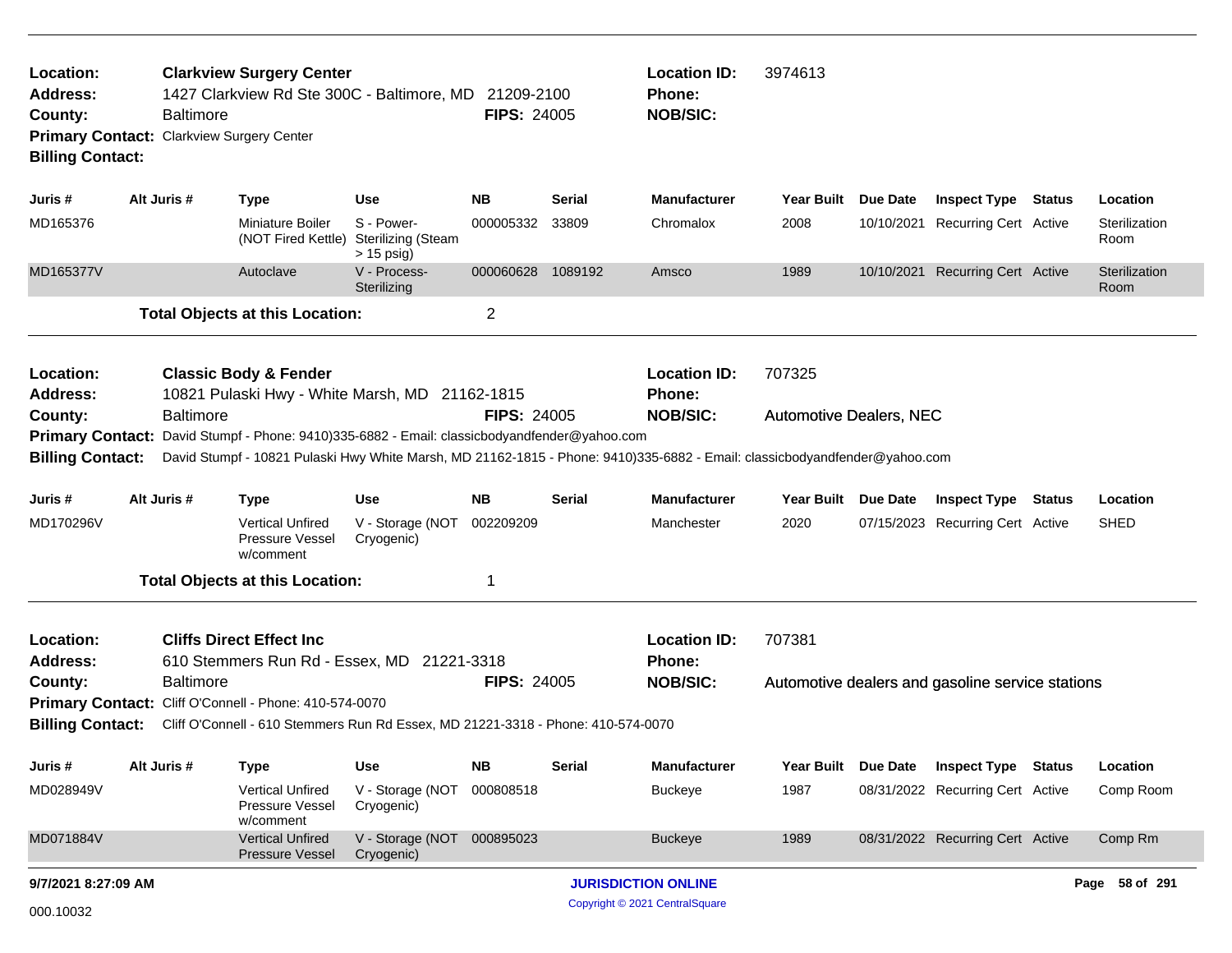| Juris #                 | Alt Juris #                      | <b>Type</b>                                                                           | <b>Use</b>                                                | <b>NB</b>          | <b>Serial</b> | <b>Manufacturer</b> |                               | Year Built Due Date | <b>Inspect Type Status</b>       |               | Location                 |
|-------------------------|----------------------------------|---------------------------------------------------------------------------------------|-----------------------------------------------------------|--------------------|---------------|---------------------|-------------------------------|---------------------|----------------------------------|---------------|--------------------------|
|                         |                                  | w/comment                                                                             |                                                           |                    |               |                     |                               |                     |                                  |               |                          |
|                         |                                  | <b>Total Objects at this Location:</b>                                                |                                                           | $\overline{2}$     |               |                     |                               |                     |                                  |               |                          |
| Location:               |                                  | <b>Clipper City Brewing Co./Heavy Seas Brewing Co.</b>                                |                                                           |                    |               | <b>Location ID:</b> | 707413                        |                     |                                  |               |                          |
| <b>Address:</b>         |                                  | 4615 Hollins Ferry Rd - Halethorpe, MD 21227-4624                                     |                                                           |                    |               | Phone:              | 4140-247-7822                 |                     |                                  |               |                          |
| County:                 | <b>Baltimore</b>                 |                                                                                       |                                                           | <b>FIPS: 24005</b> |               | <b>NOB/SIC:</b>     | Manufacturing Industries, NEC |                     |                                  |               |                          |
| <b>Primary Contact:</b> |                                  | Bruce Dombeck - Phone: 443-834-2244                                                   |                                                           |                    |               |                     |                               |                     |                                  |               |                          |
| <b>Billing Contact:</b> |                                  | Bruce Dombeck - 4615 Hollins Ferry Rd Halethorpe, MD 21227-4624 - Phone: 443-834-2244 |                                                           |                    |               |                     |                               |                     |                                  |               |                          |
| Juris #                 | Alt Juris #                      | <b>Type</b>                                                                           | <b>Use</b>                                                | <b>NB</b>          | <b>Serial</b> | <b>Manufacturer</b> | <b>Year Built</b>             | <b>Due Date</b>     | <b>Inspect Type</b>              | <b>Status</b> | Location                 |
| MD164273V               |                                  | <b>Vertical Unfired</b><br>Pressure Vessel<br>w/comment                               | V - Storage (NOT<br>Cryogenic)                            | 000089902          |               | Taylor-Wharton      | 2008                          | 10/07/2021          | <b>Recurring Cert Active</b>     |               | Outside in Caged<br>Area |
|                         |                                  | <b>Total Objects at this Location:</b>                                                |                                                           | $\overline{1}$     |               |                     |                               |                     |                                  |               |                          |
| Location:               |                                  | <b>Coal Fire Pizza</b>                                                                |                                                           |                    |               | <b>Location ID:</b> | 4040981                       |                     |                                  |               |                          |
| <b>Address:</b>         |                                  | 112 Shawan Rd Unit 6 - Cockeysville, MD                                               |                                                           | 21030-1381         |               | <b>Phone:</b>       |                               |                     |                                  |               |                          |
| County:                 | <b>Baltimore</b>                 |                                                                                       |                                                           | <b>FIPS: 24005</b> |               | <b>NOB/SIC:</b>     |                               |                     |                                  |               |                          |
|                         | Primary Contact: Coal Fire Pizza |                                                                                       |                                                           |                    |               |                     |                               |                     |                                  |               |                          |
| <b>Billing Contact:</b> |                                  |                                                                                       |                                                           |                    |               |                     |                               |                     |                                  |               |                          |
| Juris #                 | Alt Juris #                      | <b>Type</b>                                                                           | <b>Use</b>                                                | <b>NB</b>          | <b>Serial</b> | <b>Manufacturer</b> | <b>Year Built</b>             | Due Date            | <b>Inspect Type Status</b>       |               | Location                 |
| MD169216H               |                                  | <b>Water Heater</b><br>(HLW)                                                          | H - Hot Water<br>Supply (Water $\leq$<br>160 psig, 250 F) | 000017543          |               | <b>Noritz</b>       | 2012                          |                     | 08/31/2022 Recurring Cert Active |               | <b>BLRM</b>              |
|                         |                                  | <b>Total Objects at this Location:</b>                                                |                                                           | 1                  |               |                     |                               |                     |                                  |               |                          |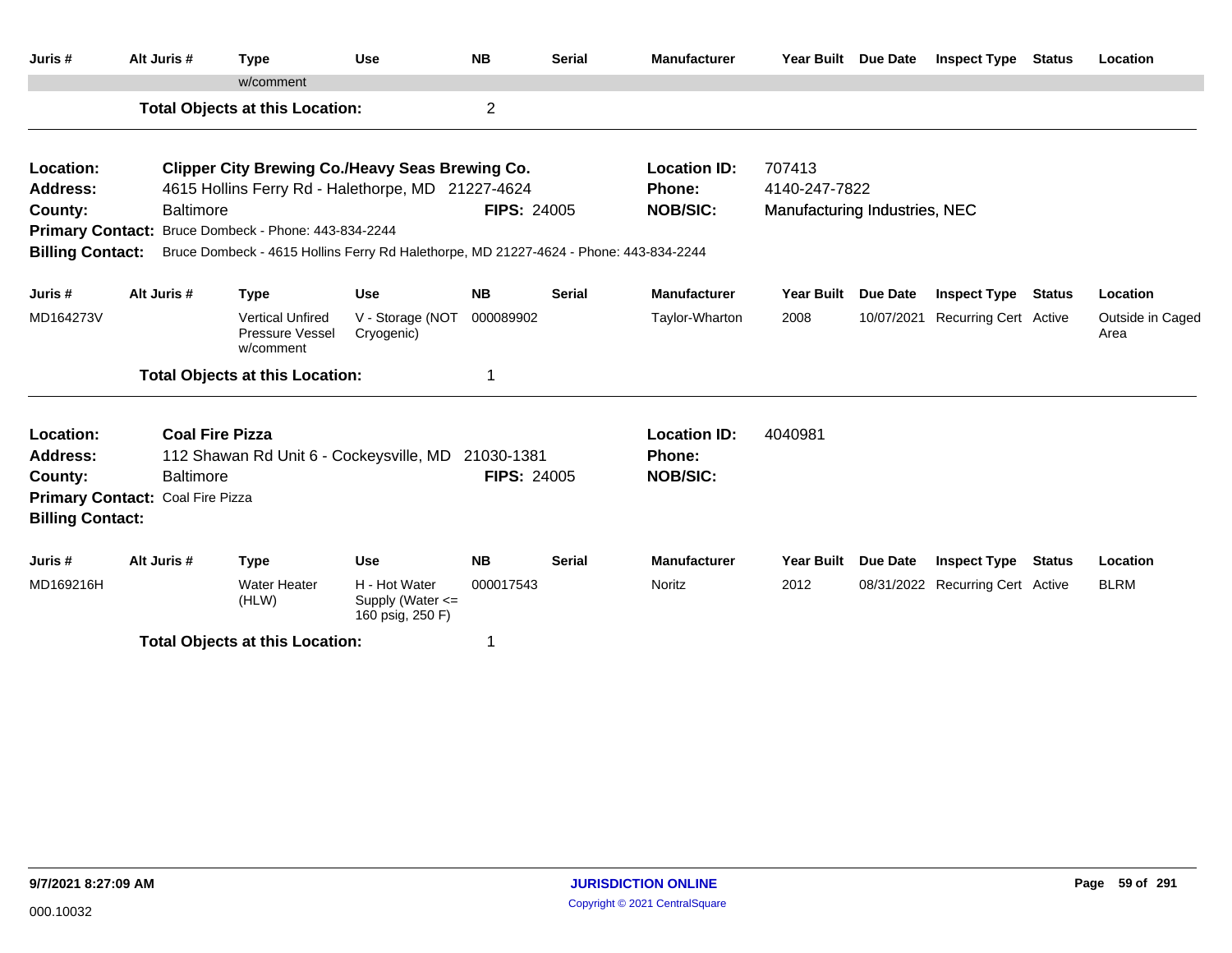| Location:<br><b>Address:</b> |   | <b>Cobblers Cleaners</b> | 10113 Reisterstown Rd - Owings Mills, MD 21117-3814                                                   |                                                       |                    |               | <b>Location ID:</b><br>Phone:                                                                                  | 707456                   |                                                         |                                 |
|------------------------------|---|--------------------------|-------------------------------------------------------------------------------------------------------|-------------------------------------------------------|--------------------|---------------|----------------------------------------------------------------------------------------------------------------|--------------------------|---------------------------------------------------------|---------------------------------|
| County:                      |   | Baltimore                |                                                                                                       |                                                       | <b>FIPS: 24005</b> |               | <b>NOB/SIC:</b>                                                                                                | <b>Personal services</b> |                                                         |                                 |
|                              |   |                          | Primary Contact: Se Chung Kim - Phone: 410-363-8860                                                   |                                                       |                    |               |                                                                                                                |                          |                                                         |                                 |
| <b>Billing Contact:</b>      |   |                          | Se Chung Kim - 10113 Reisterstown Rd Owings Mills, MD 21117-3814 - Phone: 410-363-8860                |                                                       |                    |               |                                                                                                                |                          |                                                         |                                 |
| Juris #                      |   | Alt Juris #              | <b>Type</b>                                                                                           | <b>Use</b>                                            | <b>NB</b>          | <b>Serial</b> | <b>Manufacturer</b>                                                                                            | Year Built Due Date      | <b>Inspect Type Status</b>                              | Location                        |
| MD115203V                    | 0 |                          | <b>Horizontal Unfired</b><br>Pressure Vessel<br>w/comment                                             | O - Other (PV<br>Use) w/comment                       | 0M0228268 0        |               | Trinity                                                                                                        | 2002                     | 02/24/2023 Recurring Cert Active                        | <b>BL RM</b>                    |
| MD150770                     |   |                          | Vertical Fire Tube S - Power-Ironing                                                                  | (Steam > 15 psig)                                     | 000117418          |               | Fulton                                                                                                         | 2014                     | 03/19/2022 Recurring Cert Active                        | <b>Blrm</b>                     |
|                              |   |                          | <b>Total Objects at this Location:</b>                                                                |                                                       | $\overline{c}$     |               |                                                                                                                |                          |                                                         |                                 |
| Location:                    |   |                          | <b>Collison Body Shop</b>                                                                             |                                                       |                    |               | <b>Location ID:</b>                                                                                            | 714099                   |                                                         |                                 |
| <b>Address:</b>              |   |                          | 105 Back River Neck Rd - Essex, MD 21221-3921                                                         |                                                       |                    |               | Phone:                                                                                                         | 410-682-5180             |                                                         |                                 |
| County:                      |   | <b>Baltimore</b>         |                                                                                                       |                                                       | <b>FIPS: 24005</b> |               | <b>NOB/SIC:</b>                                                                                                |                          | Automotive dealers and gasoline service stations        |                                 |
|                              |   |                          | Primary Contact: Chuck - Phone: 410 682 5180                                                          |                                                       |                    |               |                                                                                                                |                          |                                                         |                                 |
| <b>Billing Contact:</b>      |   |                          | Chuck - 105 Back River Neck Rd Essex, MD 21221-3921 - Phone: 410 682 5180                             |                                                       |                    |               |                                                                                                                |                          |                                                         |                                 |
| Juris#                       |   | Alt Juris #              | <b>Type</b>                                                                                           | Use                                                   | <b>NB</b>          | <b>Serial</b> | <b>Manufacturer</b>                                                                                            | Year Built Due Date      | <b>Inspect Type Status</b>                              | Location                        |
| MD121962V                    |   |                          | Pressure Vessel<br>w/comment                                                                          | Horizontal Unfired V - Storage (NOT<br>Cryogenic)     | 000792972          |               | <b>Buckeye</b>                                                                                                 | 1987                     | 10/27/2020 Recurring Cert Active                        | shop                            |
|                              |   |                          | <b>Total Objects at this Location:</b>                                                                |                                                       | 1                  |               |                                                                                                                |                          |                                                         |                                 |
| Location:                    |   | <b>Comfort Inn</b>       |                                                                                                       |                                                       |                    |               | <b>Location ID:</b>                                                                                            | 708692                   |                                                         |                                 |
| Address:                     |   |                          | 8801 Loch Raven Blvd - Towson, MD 21286-2213                                                          |                                                       |                    |               | <b>Phone:</b>                                                                                                  | 410-882-0900             |                                                         |                                 |
| County:                      |   | <b>Baltimore</b>         |                                                                                                       |                                                       | <b>FIPS: 24005</b> |               | <b>NOB/SIC:</b>                                                                                                |                          | Hotels, rooming houses, camps, and other lodging places |                                 |
|                              |   |                          | Primary Contact: Paras Bhavsar - Phone: 410-882-0900/443-472-2805 - Email: greenhospitality@gmail.com |                                                       |                    |               |                                                                                                                |                          |                                                         |                                 |
| <b>Billing Contact:</b>      |   |                          |                                                                                                       |                                                       |                    |               | Jay Bhavsar - 8801 Loch Raven Blvd Towson, MD 21286-2213 - Phone: 410-882-0900 - Email: bhavsar.jay5@gmail.com |                          |                                                         |                                 |
| Juris #                      |   | Alt Juris #              | <b>Type</b>                                                                                           | <b>Use</b>                                            | <b>NB</b>          | <b>Serial</b> | <b>Manufacturer</b>                                                                                            | Year Built Due Date      | <b>Inspect Type Status</b>                              | Location                        |
| MD150058H                    |   |                          | <b>Water Heater</b><br>(HLW)                                                                          | H - Hot Water<br>Supply (Water <=<br>160 psig, 210 F) | 000116124          |               | <b>RHEEM</b>                                                                                                   | 2008                     | 05/11/2022 Recurring Cert Active                        | <b>PENTHOUSE</b><br><b>BLRM</b> |
| MD150059H                    |   |                          | <b>Water Heater</b><br>(HLW)                                                                          | H - Hot Water<br>Supply (Water <=                     | 000116127          |               | <b>RHEEM</b>                                                                                                   | 2008                     | 05/11/2022 Recurring Cert Active                        | <b>PENTHOUSE</b><br><b>BLRM</b> |
| 9/7/2021 8:27:09 AM          |   |                          |                                                                                                       |                                                       |                    |               | <b>JURISDICTION ONLINE</b>                                                                                     |                          |                                                         | Page 60 of 291                  |
| 000.10032                    |   |                          |                                                                                                       |                                                       |                    |               | Copyright © 2021 CentralSquare                                                                                 |                          |                                                         |                                 |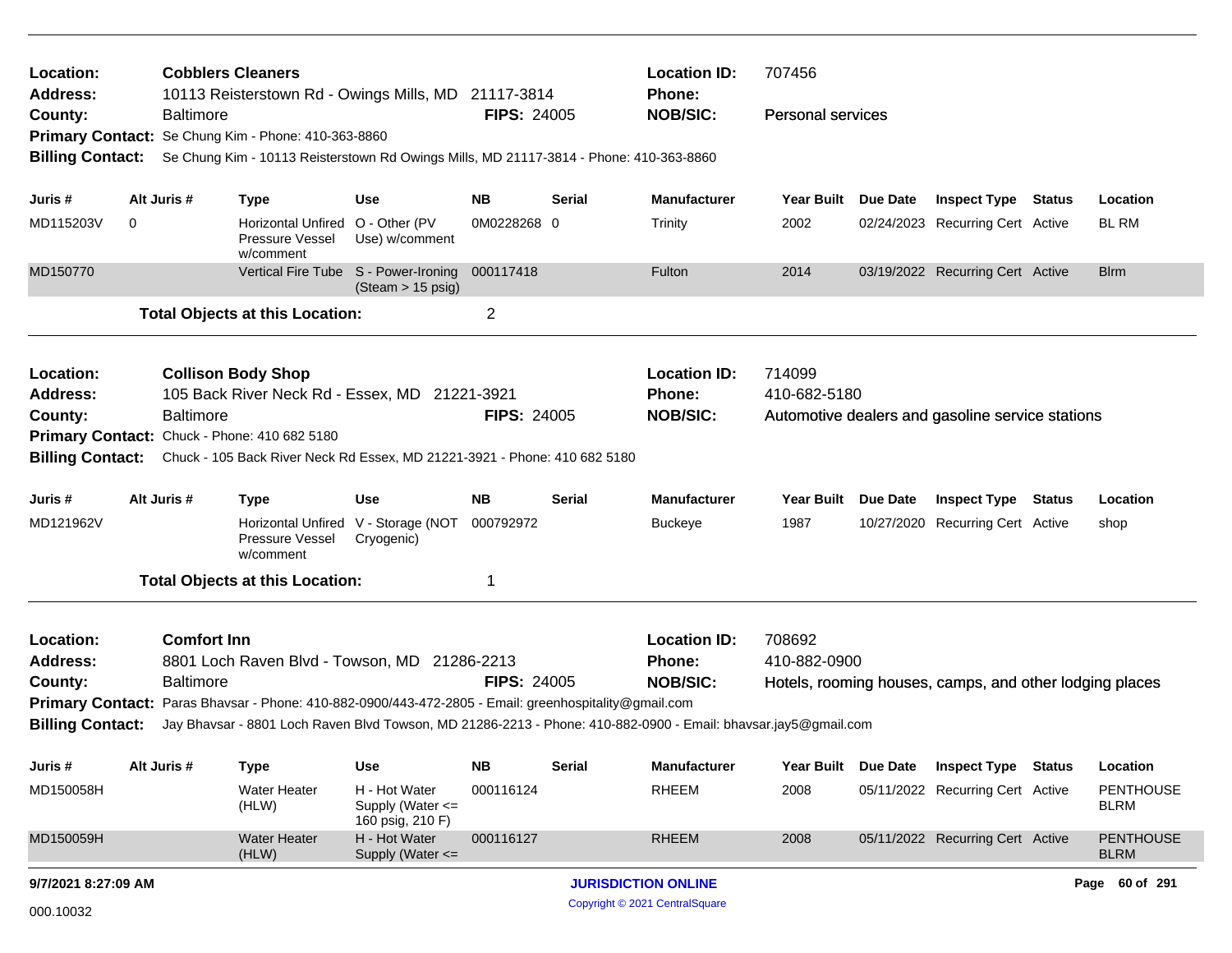| Juris #                 | Alt Juris #                              | <b>Type</b>                                                                                                             | <b>Use</b>                                                | <b>NB</b>          | <b>Serial</b> | <b>Manufacturer</b> | Year Built Due Date               |          | <b>Inspect Type</b>              | <b>Status</b> | Location       |
|-------------------------|------------------------------------------|-------------------------------------------------------------------------------------------------------------------------|-----------------------------------------------------------|--------------------|---------------|---------------------|-----------------------------------|----------|----------------------------------|---------------|----------------|
|                         |                                          |                                                                                                                         | 160 psig, 250 F)                                          |                    |               |                     |                                   |          |                                  |               |                |
| MD167241H               |                                          | <b>Horizontal Fire</b><br>Tube                                                                                          | H - Hot Water<br>Supply (Water $\leq$<br>160 psig, 210 F) | 000338118          |               | Lochinvar           | 2019                              |          | 06/29/2022 Recurring Cert Active |               | Penthouse Blrm |
| MD167242H               |                                          | <b>Horizontal Fire</b><br>Tube                                                                                          | H - Hot Water<br>Supply (Water <=<br>160 psig, 210 F)     | 000349777          |               | Lochinvar           | 2019                              |          | 06/29/2022 Recurring Cert Active |               | Penthouse Blrm |
|                         |                                          | <b>Total Objects at this Location:</b>                                                                                  |                                                           | 4                  |               |                     |                                   |          |                                  |               |                |
| Location:               |                                          | <b>Commercial and Industrial Service Inc.</b>                                                                           |                                                           |                    |               | <b>Location ID:</b> | 723597                            |          |                                  |               |                |
| <b>Address:</b>         |                                          | 8209 Rosebank Ave - Dundalk, MD 21222-2873                                                                              |                                                           |                    |               | Phone:              | 410-288-4450                      |          |                                  |               |                |
| County:                 | <b>Baltimore</b>                         |                                                                                                                         |                                                           | <b>FIPS: 24005</b> |               | <b>NOB/SIC:</b>     | Automotive Repair Shops, NEC      |          |                                  |               |                |
|                         |                                          | Primary Contact: Stephen Hughes - Phone: 443 530 6945                                                                   |                                                           |                    |               |                     |                                   |          |                                  |               |                |
| <b>Billing Contact:</b> |                                          | Stephen Hughes - 8209 Rosebank Ave Dundalk, MD 21222-2873 - Phone: 443 530 6945                                         |                                                           |                    |               |                     |                                   |          |                                  |               |                |
| Juris #                 | Alt Juris #                              | <b>Type</b>                                                                                                             | <b>Use</b>                                                | <b>NB</b>          | <b>Serial</b> | <b>Manufacturer</b> | <b>Year Built</b>                 | Due Date | <b>Inspect Type</b>              | <b>Status</b> | Location       |
| MD110905V               |                                          | <b>Vertical Unfired</b><br><b>Pressure Vessel</b><br>w/comment                                                          | V - Storage (NOT<br>Cryogenic)                            | 000652396          |               | Manchester          | 1998                              |          | 11/06/2020 Recurring Cert Active |               | O / S Shed     |
|                         |                                          | <b>Total Objects at this Location:</b>                                                                                  |                                                           | 1                  |               |                     |                                   |          |                                  |               |                |
| Location:               |                                          | <b>Conrad's Seafood (Arc3)</b>                                                                                          |                                                           |                    |               | <b>Location ID:</b> | 3950077                           |          |                                  |               |                |
| <b>Address:</b>         |                                          | 9654 Belair Rd - Nottingham, MD 21236-1129                                                                              |                                                           |                    |               | Phone:              |                                   |          |                                  |               |                |
| County:                 | <b>Baltimore</b>                         |                                                                                                                         |                                                           | <b>FIPS: 24005</b> |               | <b>NOB/SIC:</b>     | <b>Eating and Drinking Places</b> |          |                                  |               |                |
|                         | Primary Contact: Conrad's Seafood (Arc3) |                                                                                                                         |                                                           |                    |               |                     |                                   |          |                                  |               |                |
| <b>Billing Contact:</b> |                                          | Charlie Patterson - PO Box 26269 Richmond, VA 23260-6269 - Phone: 804-644-4521 - Email: charlie.patterson@arc3gases.com |                                                           |                    |               |                     |                                   |          |                                  |               |                |
| Juris #                 | Alt Juris #                              | <b>Type</b>                                                                                                             | <b>Use</b>                                                | <b>NB</b>          | <b>Serial</b> | <b>Manufacturer</b> | <b>Year Built</b>                 | Due Date | <b>Inspect Type</b>              | Status        | Location       |
| MD163586V               |                                          | Dryer Can                                                                                                               | V - Storage<br>(Cryogenic)                                | 000071337          |               | Taylor              | 2004                              |          | 04/16/2023 Recurring Cert Active |               | Sprinkler Room |
|                         |                                          | <b>Total Objects at this Location:</b>                                                                                  |                                                           | 1                  |               |                     |                                   |          |                                  |               |                |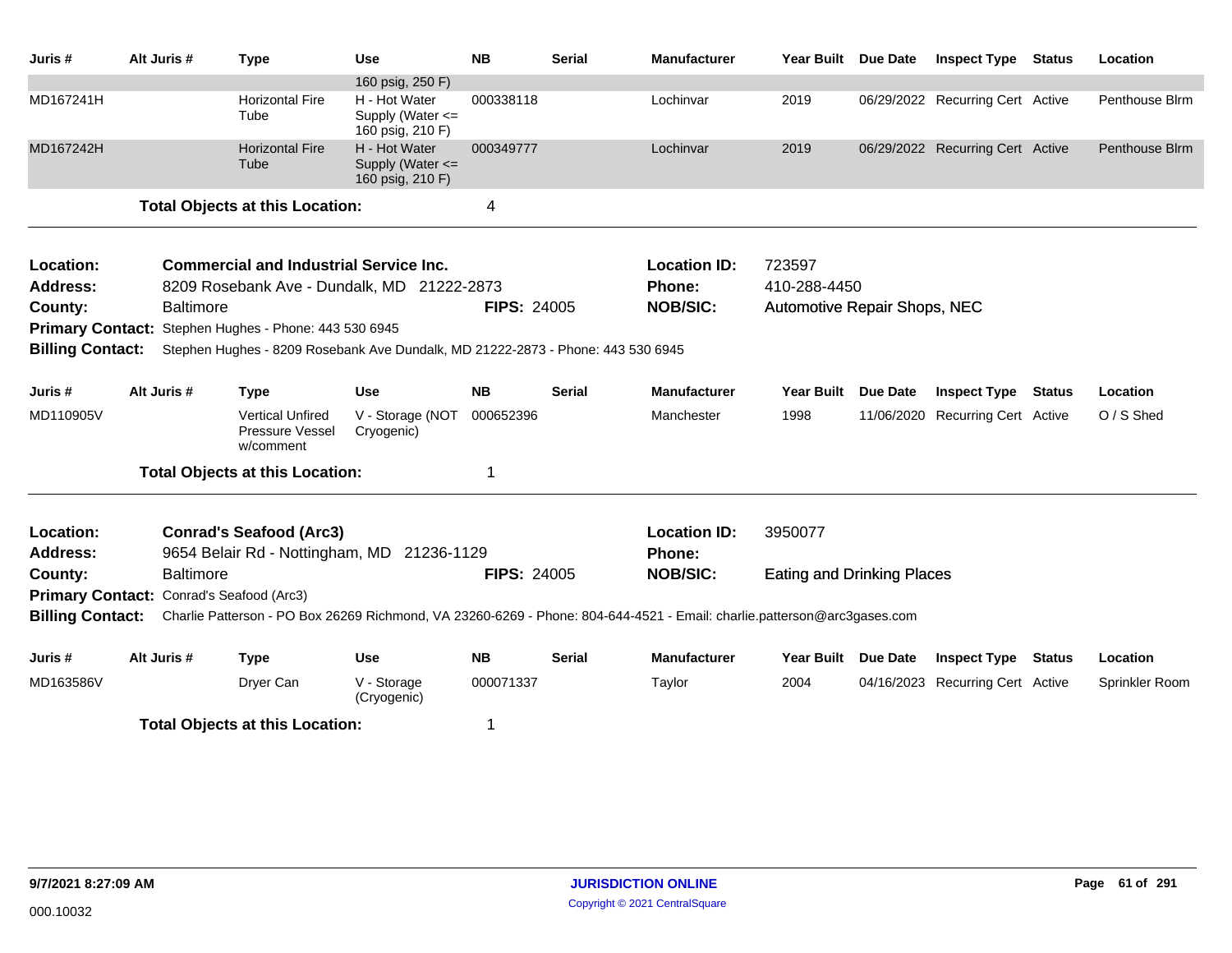| <b>Location:</b><br><b>Address:</b> |                  | <b>Constellation/Riverside GenSta</b><br>4000 Broening Hwy - Baltimore, MD 21222                                                                                   |                                                             |                    |               | <b>Location ID:</b><br>Phone: | 722921                               |                 |                                  |                                                        |
|-------------------------------------|------------------|--------------------------------------------------------------------------------------------------------------------------------------------------------------------|-------------------------------------------------------------|--------------------|---------------|-------------------------------|--------------------------------------|-----------------|----------------------------------|--------------------------------------------------------|
| County:                             | <b>Baltimore</b> |                                                                                                                                                                    |                                                             | <b>FIPS: 24005</b> |               | <b>NOB/SIC:</b>               | Electric, gas, and sanitary services |                 |                                  |                                                        |
| <b>Primary Contact:</b>             |                  | Douglas Berger - Phone: 443-510-3294                                                                                                                               |                                                             |                    |               |                               |                                      |                 |                                  |                                                        |
| <b>Billing Contact:</b>             |                  | John Hutchinson - 2900 Lord Baltimore Dr # 104 Baltimore, MD 21244-2619 - Phone: 410-470-8523 - Cell: 443-547-2473/443-536-8675 - Email: john.c.hutchinson@bge.com |                                                             |                    |               |                               |                                      |                 |                                  |                                                        |
| Juris #                             | Alt Juris #      | <b>Type</b>                                                                                                                                                        | <b>Use</b>                                                  | <b>NB</b>          | <b>Serial</b> | <b>Manufacturer</b>           | <b>Year Built</b>                    | <b>Due Date</b> | <b>Inspect Type Status</b>       | Location                                               |
| MD034548V<br>#1                     |                  | <b>Vertical Unfired</b><br><b>Pressure Vessel</b><br>w/comment                                                                                                     | V - Storage (NOT<br>Cryogenic)                              | 000123271          | 00000         | Westinghouse                  | 1952                                 |                 | 10/14/2020 Recurring Cert Active | 33 KV yard -<br>OCB 33966                              |
| MD034549V<br>#2                     |                  | <b>Vertical Unfired</b><br><b>Pressure Vessel</b><br>w/comment                                                                                                     | V - Storage (NOT 000123310 00000<br>Cryogenic)              |                    |               | Westinghouse                  | 1952                                 |                 | 10/14/2020 Recurring Cert Active | 33 KV yard -<br><b>Future Black Bus</b><br><b>Brkr</b> |
| MD034567V                           |                  | <b>Vertical Unfired</b><br><b>Pressure Vessel</b><br>w/comment                                                                                                     | V - Storage (NOT 000039872<br>Cryogenic)                    |                    |               | <b>Buffalo Tank Div</b>       | 1969                                 |                 | 10/14/2020 Recurring Cert Active | Inside #6 Gas<br>Turbine                               |
| MD034570V                           |                  | <b>Vertical Unfired</b><br><b>Pressure Vessel</b><br>w/comment                                                                                                     | V - Storage (NOT 000060435<br>Cryogenic)                    |                    |               | Richmond<br>Engineering       | 1969                                 |                 | 10/14/2020 Recurring Cert Active | Outside #6 Gas<br>Turbine                              |
| MD034571V                           |                  | <b>Vertical Unfired</b><br><b>Pressure Vessel</b><br>w/comment                                                                                                     | V - Storage (NOT 000060434<br>Cryogenic)                    |                    |               | Richmond<br>Engineering       | 1969                                 |                 | 10/14/2020 Recurring Cert Active | Outside #6 Gas<br>Turbine                              |
| MD034572V                           |                  | <b>Pressure Vessel</b><br>w/comment                                                                                                                                | Horizontal Unfired V - Storage (NOT 000465926<br>Cryogenic) |                    |               | John Wood                     | 1969                                 |                 | 10/14/2020 Recurring Cert Active | #8 Gas Turbine<br>rm                                   |
| MD034573V                           |                  | Pressure Vessel<br>w/comment                                                                                                                                       | Horizontal Unfired V - Storage (NOT 000470612<br>Cryogenic) |                    |               | John Wood                     | 1969                                 |                 | 10/14/2020 Recurring Cert Active | #8 Gas Turbine<br>rm                                   |
| MD034575V                           |                  | <b>Pressure Vessel</b><br>w/comment                                                                                                                                | Horizontal Unfired V - Storage (NOT 000470613<br>Cryogenic) |                    |               | John Wood                     | 1969                                 |                 | 10/14/2020 Recurring Cert Active | #7 Gas Turbine<br>rm                                   |
| MD034576V                           |                  | Pressure Vessel<br>w/comment                                                                                                                                       | Horizontal Unfired V - Storage (NOT 000464524<br>Cryogenic) |                    |               | John Wood                     | 1969                                 |                 | 10/14/2020 Recurring Cert Active | #7 Gas Turbine<br>rm                                   |
| MD034580V                           |                  | <b>Horizontal Unfired</b><br><b>Pressure Vessel</b><br>w/comment                                                                                                   | V - Storage (NOT<br>Cryogenic)                              | 000136958          |               | <b>Gardner Denver</b>         | 1976                                 |                 | 10/14/2020 Recurring Cert Active | #7 Gas Turbine<br>rm                                   |
| MD058650V<br>#4                     |                  | <b>Vertical Unfired</b><br>Pressure Vessel<br>w/comment                                                                                                            | V - Storage (NOT 000209027 00000<br>Cryogenic)              |                    |               | Westinghouse                  | 1971                                 |                 | 10/14/2020 Recurring Cert Active | 230 KV yard -<br>2317 OCB                              |
| MD058651V<br>#5                     |                  | <b>Vertical Unfired</b><br><b>Pressure Vessel</b><br>w/comment                                                                                                     | V - Storage (NOT 000212360<br>Cryogenic)                    |                    | 00000         | Westinghouse                  | 1973                                 |                 | 10/14/2020 Recurring Cert Active | 230 KV yard -<br>2345 OCB                              |
| MD058652V<br>#6                     |                  | <b>Vertical Unfired</b><br>Pressure Vessel<br>w/comment                                                                                                            | V - Storage (NOT 000208923<br>Cryogenic)                    |                    | 00000         | Westinghouse                  | 1971                                 |                 | 10/14/2020 Recurring Cert Active | 230 KV yard - Tie<br>OCB 2339/44                       |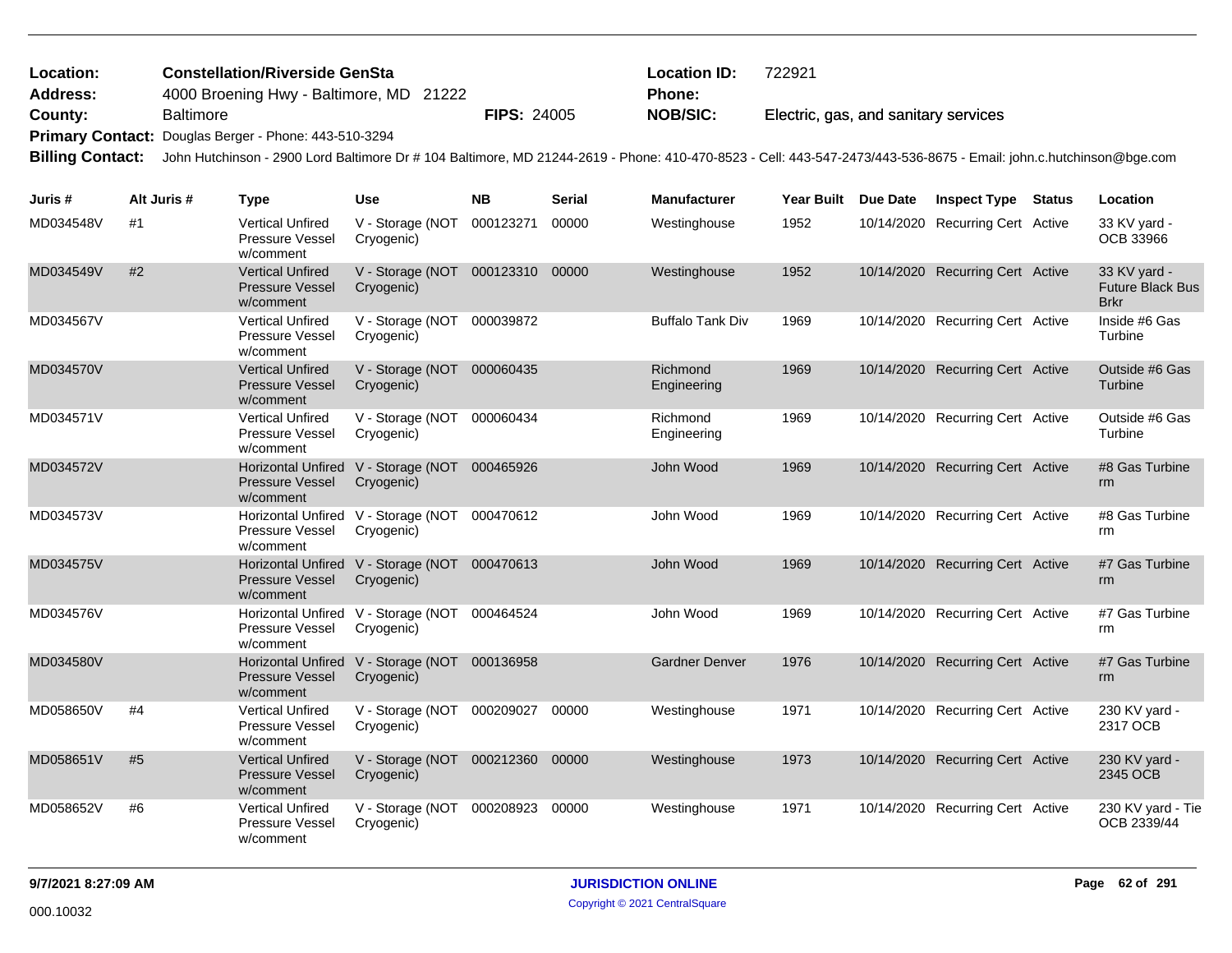| Juris #                            | Alt Juris #      | <b>Type</b>                                                                                    | <b>Use</b>                                              | <b>NB</b>          | <b>Serial</b> | Manufacturer                  | Year Built                         | <b>Due Date</b> | <b>Inspect Type</b>              | <b>Status</b> | Location                      |
|------------------------------------|------------------|------------------------------------------------------------------------------------------------|---------------------------------------------------------|--------------------|---------------|-------------------------------|------------------------------------|-----------------|----------------------------------|---------------|-------------------------------|
| MD148470V                          |                  | <b>Horizontal Unfired</b><br><b>Pressure Vessel</b><br>w/comment                               | V - Storage (NOT<br>Cryogenic)                          | 000268222          |               | Morganton                     | 2013                               |                 | 10/14/2020 Recurring Cert Active |               | 8 gas turbine rm              |
|                                    |                  | <b>Total Objects at this Location:</b>                                                         |                                                         | 14                 |               |                               |                                    |                 |                                  |               |                               |
| Location:<br><b>Address:</b>       |                  | <b>Coppermine Racquet and Fitness Club</b><br>1420 Clarkview Rd - Mt Washington, MD 21209-2104 |                                                         |                    |               | <b>Location ID:</b><br>Phone: | 703891                             |                 |                                  |               |                               |
| County:<br><b>Billing Contact:</b> | <b>Baltimore</b> | Primary Contact: Coppermine Racquet and Fitness Club                                           |                                                         | <b>FIPS: 24005</b> |               | <b>NOB/SIC:</b>               | <b>Physical Fitness Facilities</b> |                 |                                  |               |                               |
| Juris #                            | Alt Juris #      | <b>Type</b>                                                                                    | <b>Use</b>                                              | <b>NB</b>          | <b>Serial</b> | <b>Manufacturer</b>           | Year Built                         | <b>Due Date</b> | <b>Inspect Type</b>              | <b>Status</b> | Location                      |
| MD135860H                          |                  | <b>Water Tube</b><br>Coiled (Flueless<br>Hi Efficiency)                                        | H - Hot Water<br>Heat (Water $\leq$<br>160 psig, 250 F) | 000029389          |               | Electro-Steam                 | 2008                               |                 | 04/21/2022 Recurring Cert Active |               | <b>LADIES RM</b>              |
| MD153587H                          |                  | <b>Horizontal Fire</b><br>Tube                                                                 | O - Other (Blr<br>Use) w/comment                        | 000002158          |               | Electro-Steam                 | 2016                               |                 | 04/21/2022 Recurring Cert Active |               | <b>LADIES ROOM</b>            |
| MD158985H                          |                  | Water Heater<br>(HLW)                                                                          | H - Hot Water<br>Supply (Water <=<br>160 psig, 210 F)   | 000177977          |               | State                         | 2013                               |                 | 04/11/2022 Recurring Cert Active |               | YOGA CLASS                    |
|                                    |                  | <b>Total Objects at this Location:</b>                                                         |                                                         | 3                  |               |                               |                                    |                 |                                  |               |                               |
| Location:                          |                  | <b>Corner Stable Restaurant</b>                                                                |                                                         |                    |               | <b>Location ID:</b>           | 4060794                            |                 |                                  |               |                               |
| <b>Address:</b>                    |                  | 9942 York Rd - Cockeysville, MD                                                                | 21030-3401                                              |                    |               | Phone:                        | 410-666-8722                       |                 |                                  |               |                               |
| County:                            | <b>Baltimore</b> | Primary Contact: Corner Stable Restaurant - Phone: 410-666-8722                                |                                                         | <b>FIPS: 24005</b> |               | <b>NOB/SIC:</b>               |                                    |                 |                                  |               |                               |
| <b>Billing Contact:</b>            |                  | - 9942 York Rd Cockeysville, MD 21030-3401 - Phone: 410-666-8722                               |                                                         |                    |               |                               |                                    |                 |                                  |               |                               |
| Juris #                            | Alt Juris #      | Type                                                                                           | Use                                                     | <b>NB</b>          | Serial        | <b>Manufacturer</b>           | Year Built Due Date                |                 | <b>Inspect Type Status</b>       |               | Location                      |
| MD168373V                          |                  | <b>Vertical Unfired</b><br>Pressure Vessel<br>w/comment                                        | V - Storage<br>(Cryogenic)                              | 000010808          |               | Taylor-Wharton                | 1992                               |                 | 03/03/2023 Recurring Cert Active |               | Outside Under<br><b>Steps</b> |
|                                    |                  | <b>Total Objects at this Location:</b>                                                         |                                                         | 1                  |               |                               |                                    |                 |                                  |               |                               |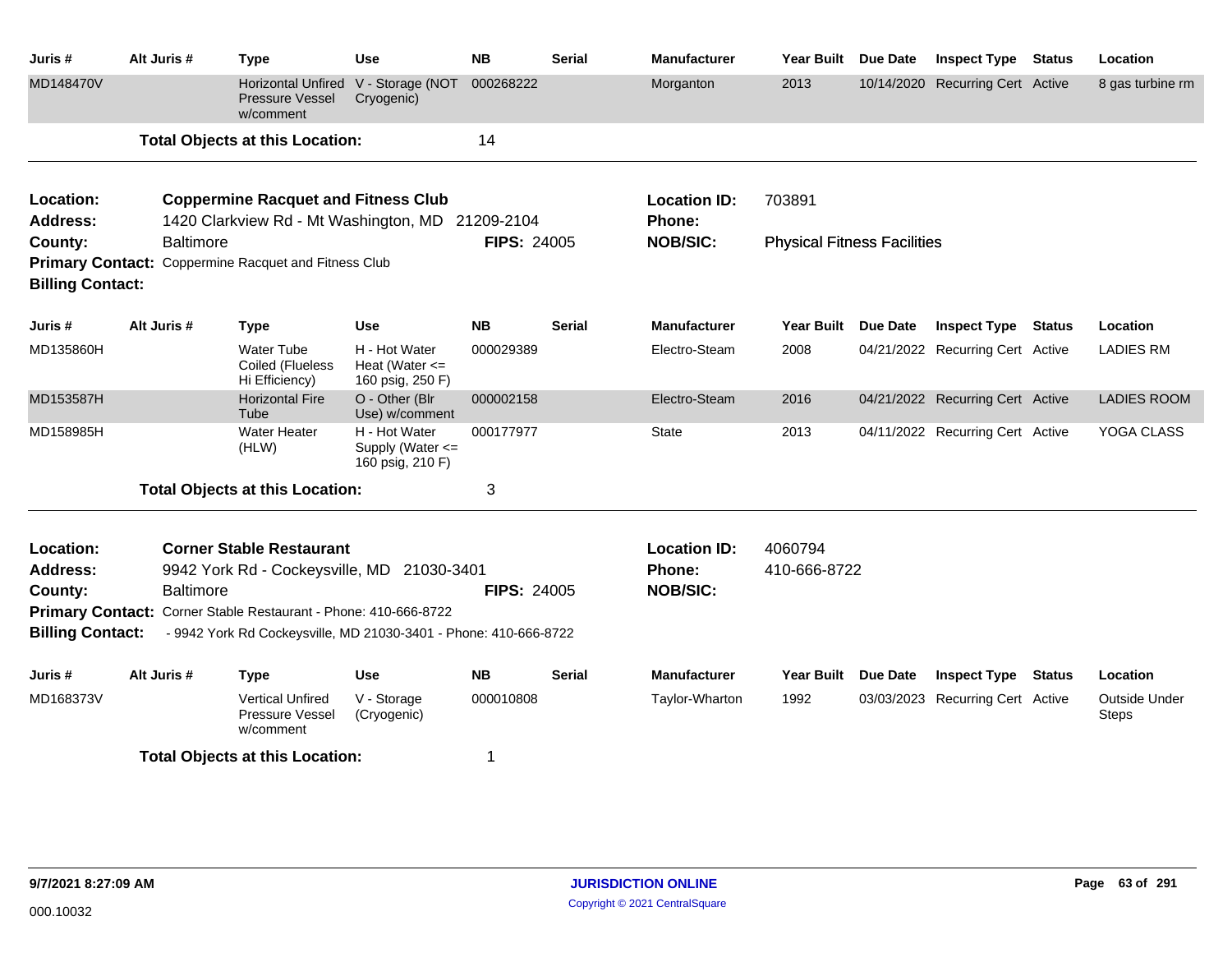| <b>Location:</b><br><b>Address:</b> | <b>Costas Inn</b>                                                                 |                  | 4100 North Point Blvd - Dundalk, MD 21222-3629                        | <b>Location ID:</b><br>Phone:                                                                        | 707979             |               |                                                                                                                                                                                                                                                                              |                     |                 |                                                         |        |                  |
|-------------------------------------|-----------------------------------------------------------------------------------|------------------|-----------------------------------------------------------------------|------------------------------------------------------------------------------------------------------|--------------------|---------------|------------------------------------------------------------------------------------------------------------------------------------------------------------------------------------------------------------------------------------------------------------------------------|---------------------|-----------------|---------------------------------------------------------|--------|------------------|
| County:                             |                                                                                   | <b>Baltimore</b> |                                                                       |                                                                                                      | <b>FIPS: 24005</b> |               | <b>NOB/SIC:</b>                                                                                                                                                                                                                                                              |                     |                 | Hotels, rooming houses, camps, and other lodging places |        |                  |
|                                     |                                                                                   |                  |                                                                       | Primary Contact: Pete Triantofilos - Phone: 410-477-2460 - Cell: 410-365-0145 - Email: ptria@aol.com |                    |               |                                                                                                                                                                                                                                                                              |                     |                 |                                                         |        |                  |
| <b>Billing Contact:</b>             |                                                                                   |                  |                                                                       |                                                                                                      |                    |               | Pete Triantofilos - 4100 North Point Blvd Dundalk, MD 21222-3629 - Phone: 410-477-2460 - Cell: 410-365-0145 - Email: ptria@aol.com                                                                                                                                           |                     |                 |                                                         |        |                  |
| Juris #                             |                                                                                   | Alt Juris #      | <b>Type</b>                                                           | <b>Use</b>                                                                                           | <b>NB</b>          | <b>Serial</b> | <b>Manufacturer</b>                                                                                                                                                                                                                                                          | Year Built Due Date |                 | <b>Inspect Type</b>                                     | Status | Location         |
| MD100859H                           | <b>CI</b>                                                                         |                  | Cast Iron                                                             | S - Power-Other<br>w/comment (Stm<br>$> 15$ psig)                                                    | <b>CI</b>          | 64081210      | Peerless                                                                                                                                                                                                                                                                     | 1995                |                 | 02/26/2022 Recurring Cert Active                        |        | <b>PLANT</b>     |
|                                     |                                                                                   |                  | <b>Total Objects at this Location:</b>                                |                                                                                                      | 1                  |               |                                                                                                                                                                                                                                                                              |                     |                 |                                                         |        |                  |
| Location:<br><b>Address:</b>        |                                                                                   |                  | <b>Country Club Cars</b>                                              | 8606 Wise Ave - Dundalk, MD 21222-5050                                                               |                    |               | <b>Location ID:</b><br>Phone:                                                                                                                                                                                                                                                | 708024              |                 |                                                         |        |                  |
| County:                             |                                                                                   | <b>Baltimore</b> |                                                                       |                                                                                                      | <b>FIPS: 24005</b> |               | <b>NOB/SIC:</b>                                                                                                                                                                                                                                                              |                     |                 | Automotive dealers and gasoline service stations        |        |                  |
|                                     | Primary Contact: Country Club Cars - Phone: 4104773100<br><b>Billing Contact:</b> |                  |                                                                       |                                                                                                      |                    |               |                                                                                                                                                                                                                                                                              |                     |                 |                                                         |        |                  |
| Juris #                             |                                                                                   | Alt Juris #      | Type                                                                  | <b>Use</b>                                                                                           | <b>NB</b>          | <b>Serial</b> | <b>Manufacturer</b>                                                                                                                                                                                                                                                          | <b>Year Built</b>   | Due Date        | <b>Inspect Type Status</b>                              |        | Location         |
| MD135823V                           |                                                                                   |                  | <b>Vertical Unfired</b><br>Pressure Vessel<br>w/comment               | V - Storage (NOT<br>Cryogenic)                                                                       | 000254283          |               | <b>Devilbiss</b>                                                                                                                                                                                                                                                             | 2009                |                 | 12/08/2022 Recurring Cert Active                        |        | Shop             |
|                                     |                                                                                   |                  | <b>Total Objects at this Location:</b>                                |                                                                                                      | 1                  |               |                                                                                                                                                                                                                                                                              |                     |                 |                                                         |        |                  |
| Location:                           |                                                                                   |                  | <b>Country Laundry Basket</b>                                         |                                                                                                      |                    |               | <b>Location ID:</b>                                                                                                                                                                                                                                                          | 2001465             |                 |                                                         |        |                  |
| <b>Address:</b>                     |                                                                                   |                  |                                                                       | 8631 Philadelphia Rd - Rosedale, MD 21237-3020                                                       |                    |               | Phone:                                                                                                                                                                                                                                                                       | 410-687-5446        |                 |                                                         |        |                  |
| County:                             |                                                                                   | <b>Baltimore</b> |                                                                       |                                                                                                      | <b>FIPS: 24005</b> |               | <b>NOB/SIC:</b>                                                                                                                                                                                                                                                              |                     |                 | Power Laundries, Family and Commercial                  |        |                  |
| <b>Billing Contact:</b>             |                                                                                   |                  |                                                                       |                                                                                                      |                    |               | Primary Contact: Abraham Daramola - Phone: 410-687-5446 - Cell: 240-876-9711/301-793-0792 - Email: funkebowie@aol.com<br>Abraham Daramola - 8631 Philadelphia Rd Rosedale, MD 21237-3020 - Phone: 410-687-5446 - Cell: 240-876-9711/301-793-0792 - Email: funkebowie@aol.com |                     |                 |                                                         |        |                  |
| Juris #                             |                                                                                   | Alt Juris #      | <b>Type</b>                                                           | <b>Use</b>                                                                                           | <b>NB</b>          | Serial        | <b>Manufacturer</b>                                                                                                                                                                                                                                                          | <b>Year Built</b>   | <b>Due Date</b> | <b>Inspect Type Status</b>                              |        | Location         |
| MD126670H                           |                                                                                   |                  | <b>Water Tube</b><br>Coiled (NOT<br><b>Flueless Hi</b><br>Efficiency) | H - Hot Water<br>Supply (Water $\leq$<br>160 psig, 210 F)                                            | 000059048          | K951514       | Lochinvar                                                                                                                                                                                                                                                                    | 1995                |                 | 04/14/2023 Recurring Cert Active                        |        | <b>BACK ROOM</b> |
|                                     |                                                                                   |                  | <b>Total Objects at this Location:</b>                                |                                                                                                      | 1                  |               |                                                                                                                                                                                                                                                                              |                     |                 |                                                         |        |                  |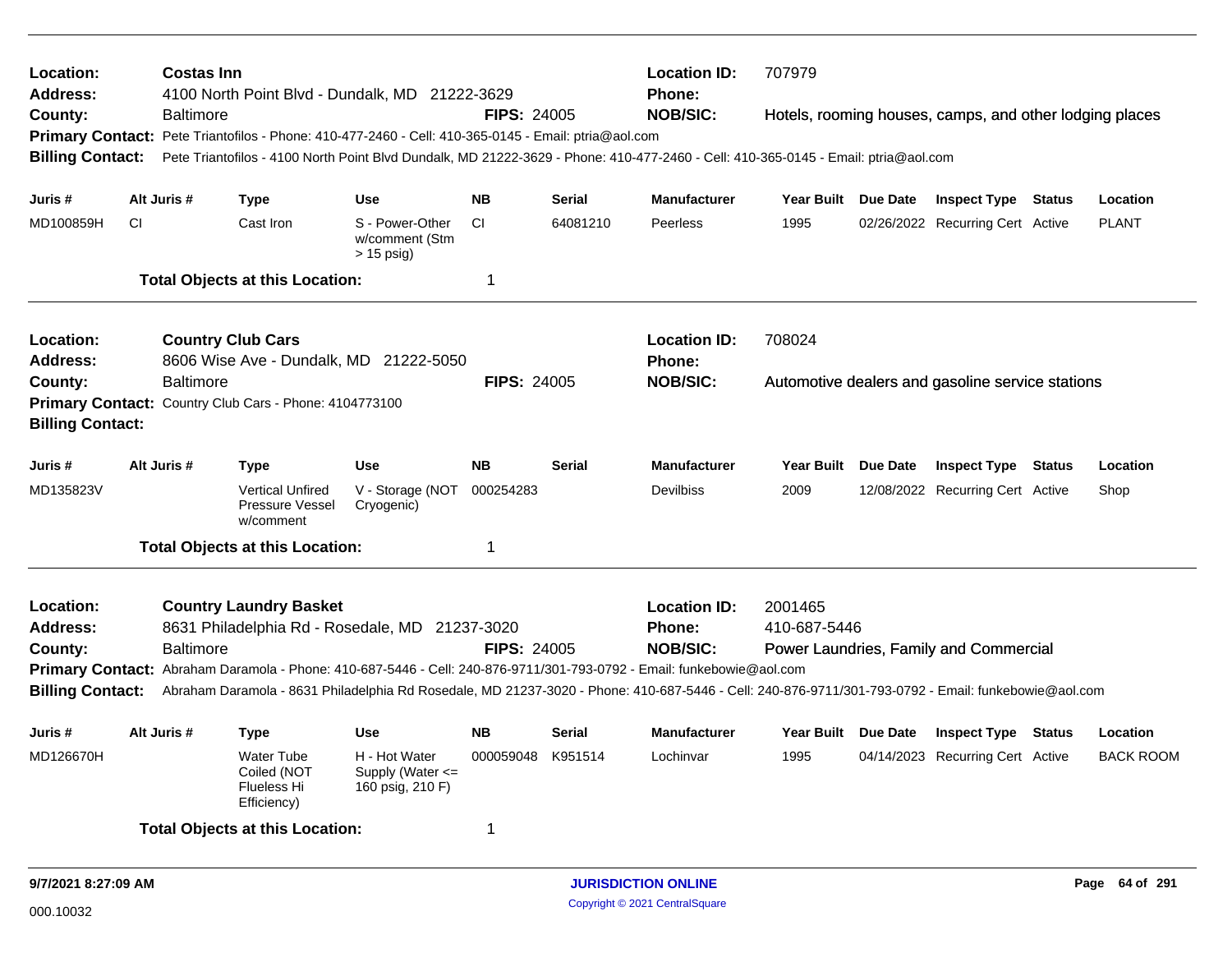| <b>Location:</b> | <b>Coursey Station Apartments #617</b>                                 |                    | <b>Location ID:</b> | 708123  |
|------------------|------------------------------------------------------------------------|--------------------|---------------------|---------|
| <b>Address:</b>  | 200 1st Ave - Halethorpe, MD 21227-3031                                |                    | <b>Phone:</b>       | 410-24  |
| County:          | <b>Baltimore</b>                                                       | <b>FIPS: 24005</b> | NOB/SIC:            | Operato |
|                  | <b>Primary Contact:</b> Coursey Station Apartments #617                |                    |                     |         |
|                  | Billing Contact: Hal Smith - 320 Cathedral St Baltimore, MD 21201-4421 |                    |                     |         |

| <b>Location ID:</b> | 708123                                  |
|---------------------|-----------------------------------------|
| <b>Phone:</b>       | 410-242-6167                            |
| <b>NOB/SIC:</b>     | <b>Operators of Apartment Buildings</b> |

**Juris # Alt Juris # Type Use NB Serial Manufacturer Year Built Due Date Inspect Type Status Location** MD078099H Cast Iron H - Hot Water Weil-McLain 1991 09/30/2021 Heat (Water <= 160 psig, 250 F) CI CI Recurring Cert Active Boiler Room Neil-McLain 1991 09/30/2021 Recurring Cert Active Boiler Room MD078100H Cast Iron H - Hot Water Weil-McLain 1991 09/30/2021 Heat (Water <= 160 psig, 250 F) CI Recurring Cert Active Boiler Room Neil-McLain 1991 09/30/2021 Recurring Cert Active Boiler Room MD078101H Cast Iron H - Hot Water Weil-McLain 1991 09/30/2021 Heat (Water <= 160 psig, 250 F) CI CI Recurring Cert Active Boiler Room Neil-McLain 1991 09/30/2021 Recurring Cert Active Boiler Room MD167291H Water Heater A O Smith 2019 11/26/2021 (HLW) H - Hot Water Supply (Water <= 160 psig, 250 F) 000253850 A O Smith 2019 11/26/2021 Recurring Cert Active BOILER ROOM MD167292H Water Heater A O Smith 2017 11/26/2021 (HLW) H - Hot Water Supply (Water <= 160 psig, 250 F) 000227675 A O Smith 2017 11/26/2021 Recurring Cert Active BOILER ROOM **Total Objects at this Location:** 5

|                  |                    |                                                                                                             | 717626                                           |
|------------------|--------------------|-------------------------------------------------------------------------------------------------------------|--------------------------------------------------|
|                  |                    |                                                                                                             | 410-584-7070                                     |
| <b>Baltimore</b> | <b>FIPS: 24005</b> |                                                                                                             | <b>Hotels and Motels</b>                         |
|                  |                    | <b>Courtyard by Marriott Baltimore Hunt Valley</b><br>221 International Circle - Hunt Valley, MD 21030-1303 | <b>Location ID:</b><br><b>Phone:</b><br>NOB/SIC: |

Primary Contact: Len Goodman - Phone: 410-584-7070 - Email: len.goodman@marriott.com

**Billing Contact:** Len Goodman - 221 International Cir Hunt Valley, MD 21030-1303 - Phone: 410-584-7070 - Email: len.goodman@marriott.com

| Juris #   | Alt Juris # | Type                                                                  | Use                                                       | <b>NB</b> | <b>Serial</b> | <b>Manufacturer</b> | <b>Year Built</b> | <b>Due Date</b> | <b>Inspect Type</b>              | <b>Status</b> | Location    |
|-----------|-------------|-----------------------------------------------------------------------|-----------------------------------------------------------|-----------|---------------|---------------------|-------------------|-----------------|----------------------------------|---------------|-------------|
| MD115982H |             | Water Tube<br>Coiled (NOT<br>Flueless Hi<br>Efficiency)               | H - Hot Water<br>Supply (Water $\leq$<br>160 psig, 210 F) | 000142724 |               | Lochinvar           | 2002              |                 | 03/04/2023 Recurring Cert Active |               | Boiler Room |
| MD115983H |             | <b>Water Tube</b><br>Coiled (NOT<br><b>Flueless Hi</b><br>Efficiency) | H - Hot Water<br>Supply (Water $\leq$<br>160 psig, 210 F) | 000142723 |               | Lochinvar           | 2002              |                 | 03/04/2023 Recurring Cert Active |               | Boiler Room |
| MD115984V |             | Pressure Vessel<br>w/comment                                          | Horizontal Unfired V - Storage (NOT<br>Cryogenic)         | 001175806 |               | Manchester          | 2001              |                 | 03/04/2023 Recurring Cert Active |               | Boiler Room |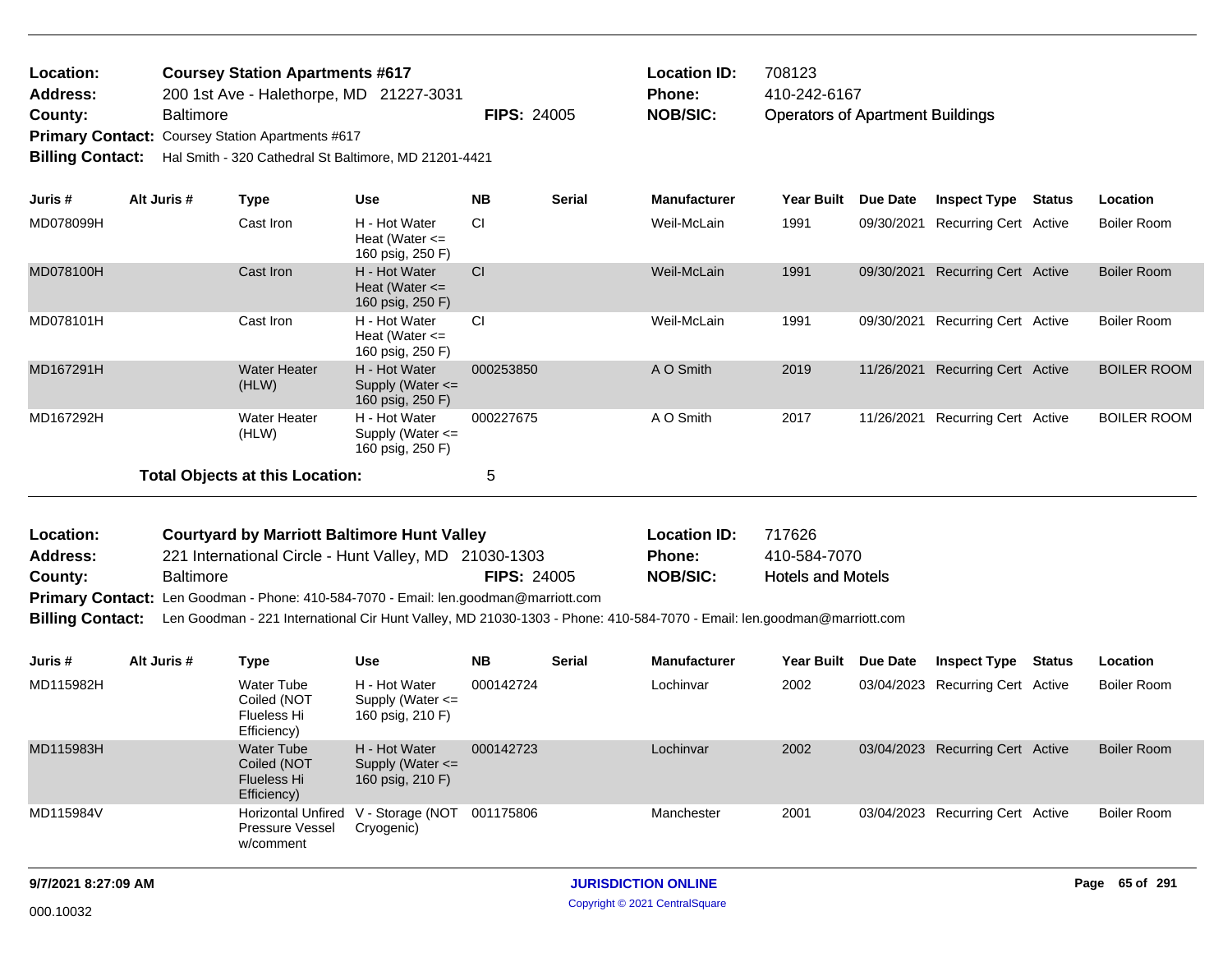Heat (Water <= 160 psig, 250 F)

| Location:<br><b>Address:</b>       | <b>Crab Quarters</b>                                   | 2909 Eastern Blvd - Middle River, MD 21220-2804                                              |                                                         |                    |               | <b>Location ID:</b><br>Phone:                                                                                           | 708208                              |                 |                                  |               |             |  |  |
|------------------------------------|--------------------------------------------------------|----------------------------------------------------------------------------------------------|---------------------------------------------------------|--------------------|---------------|-------------------------------------------------------------------------------------------------------------------------|-------------------------------------|-----------------|----------------------------------|---------------|-------------|--|--|
| County:<br><b>Billing Contact:</b> | <b>Baltimore</b><br>Primary Contact: Crab Quarters     | - 1326 Goose Neck Rd Middle River, MD 21220-4027                                             |                                                         | <b>FIPS: 24005</b> |               | <b>NOB/SIC:</b>                                                                                                         | Eating and drinking places          |                 |                                  |               |             |  |  |
| Juris #                            | Alt Juris #                                            | <b>Type</b>                                                                                  | <b>Use</b>                                              | <b>NB</b>          | <b>Serial</b> | <b>Manufacturer</b>                                                                                                     | Year Built                          | <b>Due Date</b> | <b>Inspect Type Status</b>       |               | Location    |  |  |
| MD161476H                          |                                                        | Cast Iron                                                                                    | H - Hot Water<br>Heat (Water $\leq$<br>160 psig, 250 F) | 000153127          |               | Columbia                                                                                                                | 2015                                |                 | 04/11/2020 Recurring Cert Active |               | <b>BLRM</b> |  |  |
|                                    |                                                        | <b>Total Objects at this Location:</b>                                                       |                                                         | 1                  |               |                                                                                                                         |                                     |                 |                                  |               |             |  |  |
| Location:<br><b>Address:</b>       |                                                        | <b>Crazy Tuna (Arc3)</b><br>203 Nanticoke Rd - Essex, MD 21221-1532                          |                                                         |                    |               | <b>Location ID:</b><br>Phone:                                                                                           | 3949967                             |                 |                                  |               |             |  |  |
| County:                            | <b>Baltimore</b><br>Primary Contact: Crazy Tuna (Arc3) |                                                                                              |                                                         | <b>FIPS: 24005</b> |               | <b>NOB/SIC:</b>                                                                                                         | <b>Eating and Drinking Places</b>   |                 |                                  |               |             |  |  |
| <b>Billing Contact:</b>            |                                                        |                                                                                              |                                                         |                    |               | Charlie Patterson - PO Box 26269 Richmond, VA 23260-6269 - Phone: 804-644-4521 - Email: charlie.patterson@arc3gases.com |                                     |                 |                                  |               |             |  |  |
| Juris #                            | Alt Juris #                                            | <b>Type</b>                                                                                  | <b>Use</b>                                              | <b>NB</b>          | <b>Serial</b> | <b>Manufacturer</b>                                                                                                     | Year Built Due Date                 |                 | <b>Inspect Type Status</b>       |               | Location    |  |  |
| MD163583V                          |                                                        | <b>Vertical Unfired</b><br>Pressure Vessel<br>w/comment                                      | V - Storage<br>(Cryogenic)                              | 000230506          |               | <b>CHART</b>                                                                                                            | 2012                                |                 | 04/16/2023 Recurring Cert Active |               | Outside     |  |  |
|                                    |                                                        | <b>Total Objects at this Location:</b>                                                       |                                                         | 1                  |               |                                                                                                                         |                                     |                 |                                  |               |             |  |  |
| Location:<br><b>Address:</b>       |                                                        | <b>Cromwell Center (Genesis Healthcare)</b><br>8710 Emge Rd - Parkville, MD 21234-3504       |                                                         |                    |               | <b>Location ID:</b><br>Phone:                                                                                           | 718320<br>410-661-5955              |                 |                                  |               |             |  |  |
| County:                            | <b>Baltimore</b>                                       |                                                                                              |                                                         | <b>FIPS: 24005</b> |               | <b>NOB/SIC:</b>                                                                                                         | <b>Intermediate Care Facilities</b> |                 |                                  |               |             |  |  |
|                                    |                                                        | Primary Contact: William Winand - Phone: 410-882-3178 - Email: william.winand@genesishcc.com |                                                         |                    |               |                                                                                                                         |                                     |                 |                                  |               |             |  |  |
| <b>Billing Contact:</b>            |                                                        |                                                                                              |                                                         |                    |               | Robert Harris - 8710 Emge Rd Parkville, MD 21234-3504 - Phone: 410-661-5955 - Email: robert.harris@genesishcc.com       |                                     |                 |                                  |               |             |  |  |
| Juris #                            | Alt Juris #                                            | Type                                                                                         | Use                                                     | <b>NB</b>          | <b>Serial</b> | <b>Manufacturer</b>                                                                                                     | <b>Year Built</b>                   | <b>Due Date</b> | <b>Inspect Type</b>              | <b>Status</b> | Location    |  |  |
| MD151594H                          |                                                        | Cast Iron                                                                                    | H - Hot Water                                           | CI.                | 28HE-6-       | <b>HB Smith</b>                                                                                                         | 2014                                | 09/25/2021      | <b>Recurring Cert Active</b>     |               | Boiler Room |  |  |

142454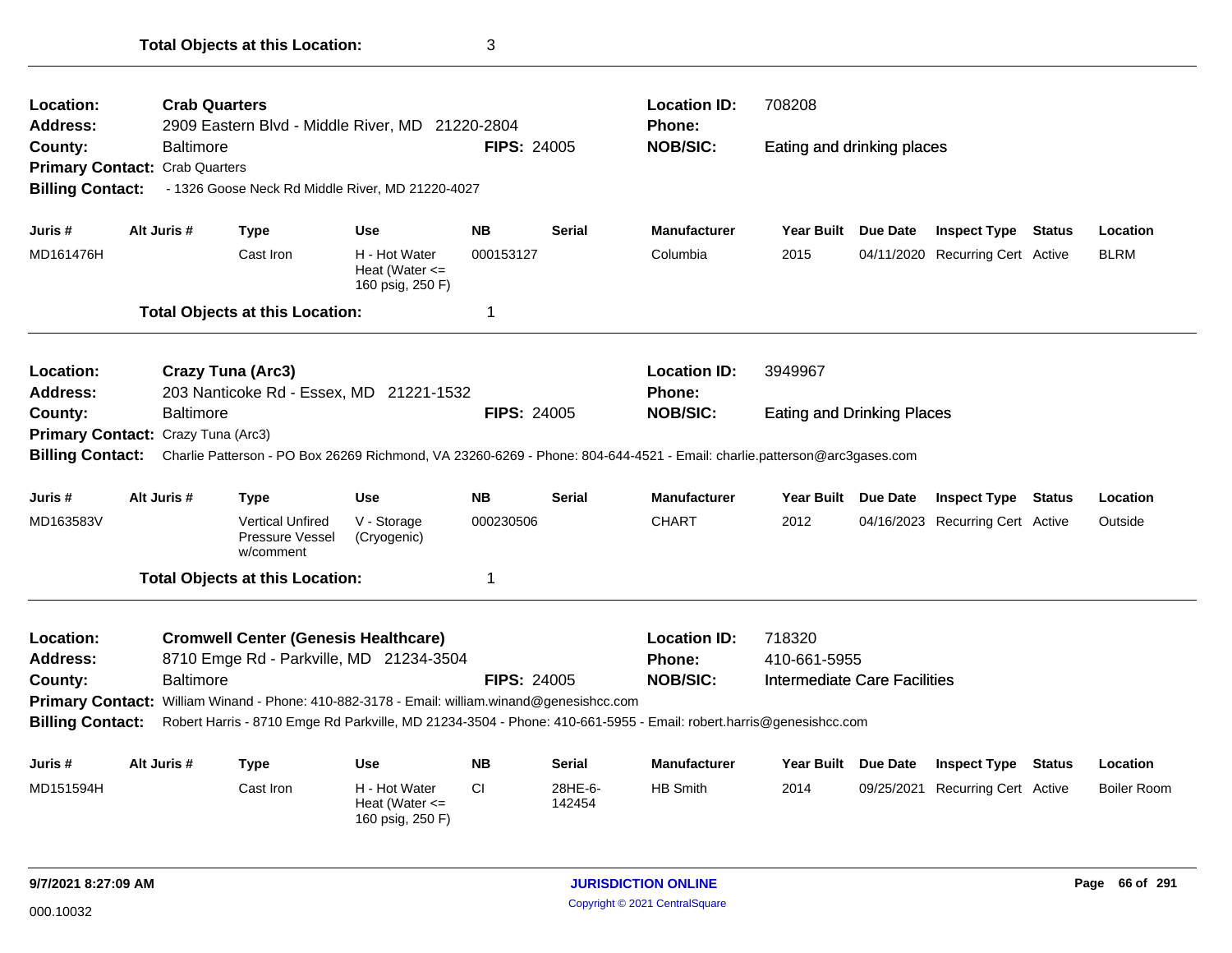| Juris #                 | Alt Juris #                                 |                        | Type                                                                     | <b>Use</b>                                                  | <b>NB</b>          | <b>Serial</b>       | <b>Manufacturer</b>                                                                                                | Year Built Due Date |            | <b>Inspect Type Status</b>             |  | Location                       |
|-------------------------|---------------------------------------------|------------------------|--------------------------------------------------------------------------|-------------------------------------------------------------|--------------------|---------------------|--------------------------------------------------------------------------------------------------------------------|---------------------|------------|----------------------------------------|--|--------------------------------|
| MD153298H               |                                             |                        | <b>Water Tube</b><br>Coiled (NOT<br>Flueless Hi<br>Efficiency)           | H - Hot Water<br>Heat (Water $\leq$<br>160 psig, 250 F)     | 000116122 131122   |                     | <b>Bradford White</b>                                                                                              | 2016                | 09/25/2021 | <b>Recurring Cert Active</b>           |  | <b>Boiler Room</b>             |
| MD164225H               |                                             |                        | <b>Horizontal Fire</b><br>Tube                                           | H - Hot Water<br>Supply (Water <=<br>160 psig, 250 F)       |                    | 000047295 011981944 | R <sub>B</sub>                                                                                                     | 2019                |            | 09/25/2021 Recurring Cert Active       |  | <b>Boiler Room</b>             |
|                         |                                             |                        | <b>Total Objects at this Location:</b>                                   |                                                             | 3                  |                     |                                                                                                                    |                     |            |                                        |  |                                |
| Location:               |                                             | <b>Crown Shade Co.</b> |                                                                          |                                                             |                    |                     | <b>Location ID:</b>                                                                                                | 708364              |            |                                        |  |                                |
| <b>Address:</b>         |                                             |                        | 775 Chesaco Ave - Rosedale, MD 21237-3126                                |                                                             |                    |                     | <b>Phone:</b>                                                                                                      | 410-682-4550        |            |                                        |  |                                |
| County:                 |                                             | <b>Baltimore</b>       |                                                                          |                                                             | <b>FIPS: 24005</b> |                     | <b>NOB/SIC:</b>                                                                                                    |                     |            | Miscellaneous manufacturing industries |  |                                |
| <b>Primary Contact:</b> |                                             |                        | Steven Grodnitzky - Phone: 410-682-4450 - Email: steveg@crownshadeco.com |                                                             |                    |                     |                                                                                                                    |                     |            |                                        |  |                                |
| <b>Billing Contact:</b> |                                             |                        |                                                                          |                                                             |                    |                     | Steven Grodnitzky - 775 Chesaco Ave Rosedale, MD 21237-3126 - Phone: 410-682-4450 - Email: steveg@crownshadeco.com |                     |            |                                        |  |                                |
| Juris #                 | Alt Juris #                                 |                        | <b>Type</b>                                                              | <b>Use</b>                                                  | <b>NB</b>          | <b>Serial</b>       | <b>Manufacturer</b>                                                                                                | Year Built Due Date |            | <b>Inspect Type Status</b>             |  | Location                       |
| MD136691V               |                                             |                        | <b>Vertical Unfired</b><br>Pressure Vessel<br>w/comment                  | V - Storage (NOT 001069900<br>Cryogenic)                    |                    | N/A                 | Manchester                                                                                                         | 2009                |            | 09/30/2021 Recurring Cert Active       |  | Plant Rear Bldg                |
| MD159397V               |                                             |                        | <b>Pressure Vessel</b><br>w/comment                                      | Horizontal Unfired V - Storage (NOT 000502076<br>Cryogenic) |                    | 535111              | Morganton                                                                                                          | 2015                |            | 11/27/2022 Recurring Cert Active       |  | <b>Plant Rear</b><br>Corner    |
|                         |                                             |                        | <b>Total Objects at this Location:</b>                                   |                                                             | $\overline{2}$     |                     |                                                                                                                    |                     |            |                                        |  |                                |
| Location:               |                                             |                        | <b>Cuvino Trattoria Pizza</b>                                            |                                                             |                    |                     | <b>Location ID:</b>                                                                                                | 4023162             |            |                                        |  |                                |
| <b>Address:</b>         |                                             |                        | 31 E Padonia Rd Ste A - Lutherville Timonium, MD 21093-2306              |                                                             |                    |                     | Phone:                                                                                                             | 410-853-7484        |            |                                        |  |                                |
| County:                 |                                             | <b>Baltimore</b>       |                                                                          |                                                             | <b>FIPS: 24005</b> |                     | <b>NOB/SIC:</b>                                                                                                    |                     |            |                                        |  |                                |
|                         |                                             |                        | Primary Contact: Manager on Duty - Phone: 410-853-7484                   |                                                             |                    |                     |                                                                                                                    |                     |            |                                        |  |                                |
| <b>Billing Contact:</b> |                                             |                        |                                                                          |                                                             |                    |                     | Manager on Duty - 31 E Padonia Rd Ste A Lutherville Timonium, MD 21093-2306 - Phone: 410-853-7484                  |                     |            |                                        |  |                                |
| Juris #                 | Alt Juris #                                 |                        | Type                                                                     | <b>Use</b>                                                  | <b>NB</b>          | <b>Serial</b>       | <b>Manufacturer</b>                                                                                                | Year Built Due Date |            | <b>Inspect Type Status</b>             |  | Location                       |
| MD167228V               |                                             |                        | <b>Vertical Unfired</b><br><b>Pressure Vessel</b><br>w/comment           | V - Storage<br>(Cryogenic)                                  | 000004558          |                     | Taylor-Wharton                                                                                                     | 2006                |            | 06/01/2022 Recurring Cert Active       |  | Outside Rear of<br><b>Bldg</b> |
|                         | <b>Total Objects at this Location:</b><br>1 |                        |                                                                          |                                                             |                    |                     |                                                                                                                    |                     |            |                                        |  |                                |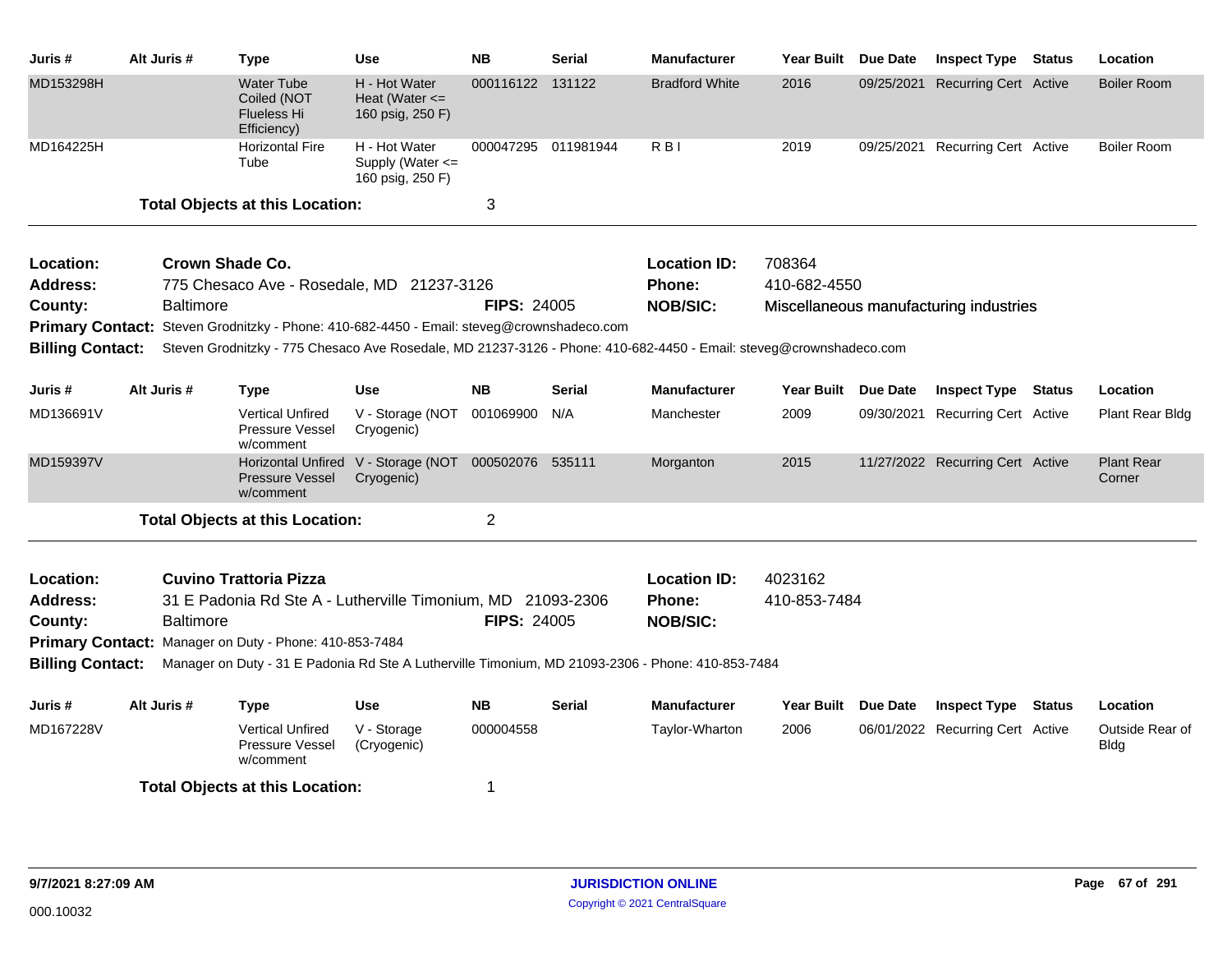| <b>Location:</b><br>Dash In (Roberts Oxygen)<br>1517 S Caton Ave - Halethorpe, MD 21227-1014<br>Address:<br><b>FIPS: 24005</b><br>County:<br>Baltimore<br>Primary Contact: Roberts Oxygen Company (MD) - Phone: 240-493-8405 - Cell: 301-252-0742 - Email: DFranovich@RobertsOxygen.com<br>Bulk Tank Service Dept. - PO Box 5507 Rockville, MD 20855-0507 - Phone: 240-493-8405 - Cell: 301-252-0742 - Email: DFranovich@RobertsOxygen.com<br><b>Billing Contact:</b> |                                                        |                                                                     |                            |                    |               | <b>Location ID:</b><br>Phone:<br><b>NOB/SIC:</b>                                                                                                                                                                                                                                                                                            | 4045773                                     |  |                                  |        |              |  |  |
|-----------------------------------------------------------------------------------------------------------------------------------------------------------------------------------------------------------------------------------------------------------------------------------------------------------------------------------------------------------------------------------------------------------------------------------------------------------------------|--------------------------------------------------------|---------------------------------------------------------------------|----------------------------|--------------------|---------------|---------------------------------------------------------------------------------------------------------------------------------------------------------------------------------------------------------------------------------------------------------------------------------------------------------------------------------------------|---------------------------------------------|--|----------------------------------|--------|--------------|--|--|
| Juris #                                                                                                                                                                                                                                                                                                                                                                                                                                                               | Alt Juris #                                            | <b>Type</b>                                                         | <b>Use</b>                 | <b>NB</b>          | <b>Serial</b> | <b>Manufacturer</b>                                                                                                                                                                                                                                                                                                                         | Year Built Due Date                         |  | <b>Inspect Type Status</b>       |        | Location     |  |  |
| MD168315V                                                                                                                                                                                                                                                                                                                                                                                                                                                             |                                                        | <b>Vertical Unfired</b><br>Pressure Vessel<br>w/comment             | V - Storage<br>(Cryogenic) | 000004841          |               | Taylor                                                                                                                                                                                                                                                                                                                                      | 1988                                        |  | 10/14/2022 Recurring Cert Active |        | Outside      |  |  |
|                                                                                                                                                                                                                                                                                                                                                                                                                                                                       |                                                        | <b>Total Objects at this Location:</b>                              |                            | -1                 |               |                                                                                                                                                                                                                                                                                                                                             |                                             |  |                                  |        |              |  |  |
| <b>Location:</b><br>Address:<br>County:<br><b>Billing Contact:</b>                                                                                                                                                                                                                                                                                                                                                                                                    | <b>Baltimore</b><br>Primary Contact: Dash In (Roberts) | Dash In (Roberts)<br>8200 Liberty Rd - Windsor Mill, MD 21244-3032  |                            | <b>FIPS: 24005</b> |               | <b>Location ID:</b><br>Phone:<br><b>NOB/SIC:</b><br>Bulk Tank Service Dept. - PO Box 5507 Rockville, MD 20855-0507 - Phone: 240-493-8405 - Cell: 301-252-0742 - Email: DFranovich@RobertsOxygen.com                                                                                                                                         | 4070252                                     |  |                                  |        |              |  |  |
| Juris #                                                                                                                                                                                                                                                                                                                                                                                                                                                               | Alt Juris #                                            | <b>Type</b>                                                         | <b>Use</b>                 | <b>NB</b>          | <b>Serial</b> | <b>Manufacturer</b>                                                                                                                                                                                                                                                                                                                         | Year Built Due Date                         |  | <b>Inspect Type Status</b>       |        | Location     |  |  |
| MD169924V                                                                                                                                                                                                                                                                                                                                                                                                                                                             |                                                        | <b>Vertical Unfired</b><br><b>Pressure Vessel</b><br>w/comment      | V - Storage<br>(Cryogenic) | 000024153          |               | Taylor                                                                                                                                                                                                                                                                                                                                      | 1995                                        |  | 04/22/2023 Recurring Cert Active |        | Storage Area |  |  |
|                                                                                                                                                                                                                                                                                                                                                                                                                                                                       |                                                        | <b>Total Objects at this Location:</b>                              |                            | -1                 |               |                                                                                                                                                                                                                                                                                                                                             |                                             |  |                                  |        |              |  |  |
| Location:<br><b>Address:</b><br>County:<br><b>Billing Contact:</b>                                                                                                                                                                                                                                                                                                                                                                                                    | Baltimore                                              | Dash In Shell (Roberts)<br>30 Main St - Reisterstown, MD 21136-1210 |                            | <b>FIPS: 24005</b> |               | <b>Location ID:</b><br><b>Phone:</b><br><b>NOB/SIC:</b><br>Primary Contact: Roberts Oxygen Company (MD) - Phone: 240-493-8405 - Cell: 301-252-0742 - Email: DFranovich@RobertsOxygen.com<br>Bulk Tank Service Dept. - PO Box 5507 Rockville, MD 20855-0507 - Phone: 240-493-8405 - Cell: 301-252-0742 - Email: DFranovich@RobertsOxygen.com | 3992526<br><b>Gasoline Service Stations</b> |  |                                  |        |              |  |  |
| Juris #                                                                                                                                                                                                                                                                                                                                                                                                                                                               | Alt Juris #                                            | <b>Type</b>                                                         | <b>Use</b>                 | <b>NB</b>          | <b>Serial</b> | <b>Manufacturer</b>                                                                                                                                                                                                                                                                                                                         | Year Built Due Date                         |  | <b>Inspect Type</b>              | Status | Location     |  |  |
| MD165366V                                                                                                                                                                                                                                                                                                                                                                                                                                                             |                                                        | <b>Vertical Unfired</b><br>Pressure Vessel<br>w/comment             | V - Storage<br>(Cryogenic) | 000021806          |               | Taylor                                                                                                                                                                                                                                                                                                                                      | 1996                                        |  | 11/21/2023 Recurring Cert Active |        | Outside      |  |  |
|                                                                                                                                                                                                                                                                                                                                                                                                                                                                       |                                                        | <b>Total Objects at this Location:</b>                              |                            | 1                  |               |                                                                                                                                                                                                                                                                                                                                             |                                             |  |                                  |        |              |  |  |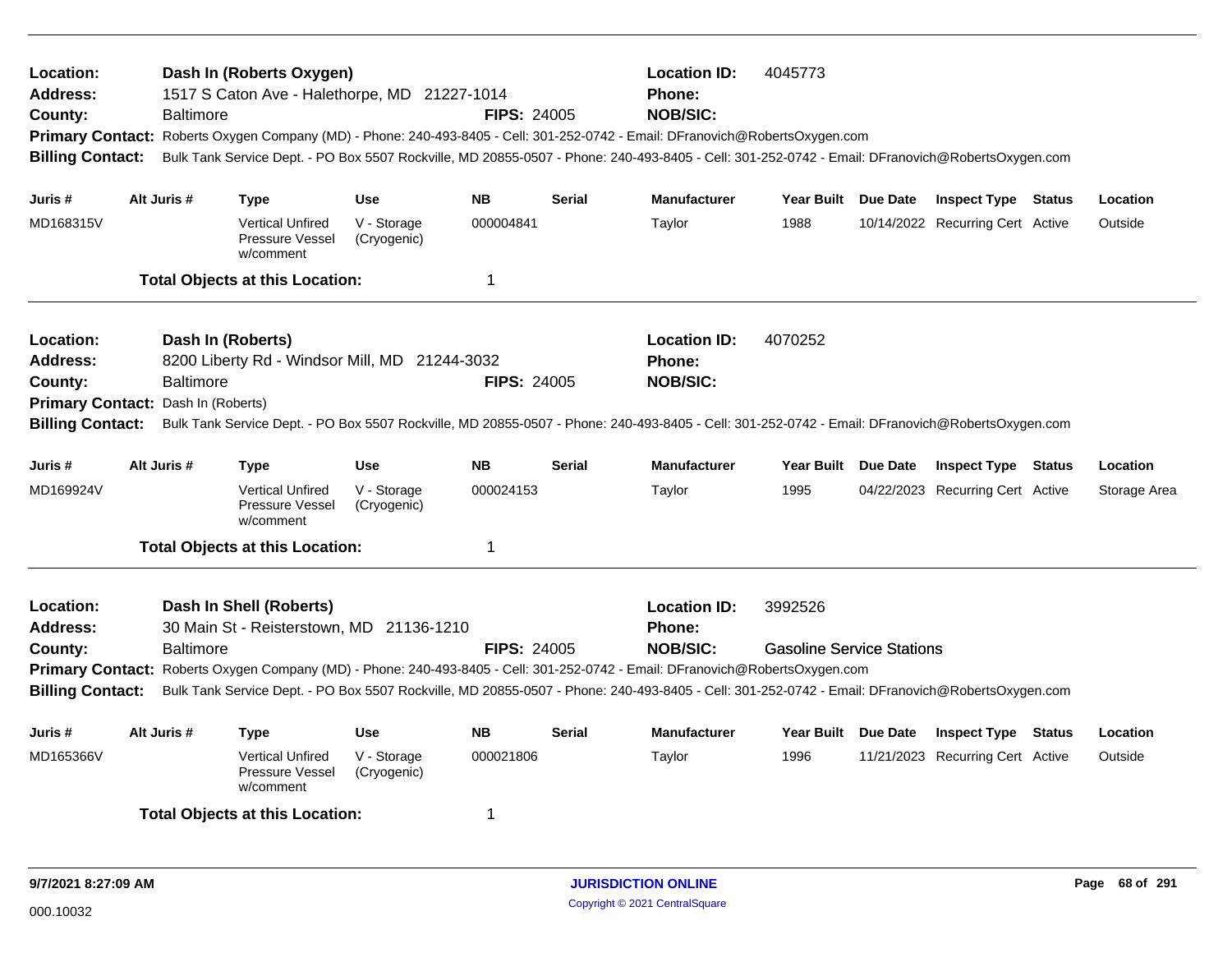| Location:<br><b>Address:</b><br>County:                                                                     |  | Baltimore        | David Blum Engine (Model)                                        | 3315 Timberfield Ln - Pikesville, MD 21208-4425                                | <b>FIPS: 24005</b> |               | <b>Location ID:</b><br><b>Phone:</b><br><b>NOB/SIC:</b> | 2966949<br>Membership Organizations, NEC |  |                                  |               |               |  |  |
|-------------------------------------------------------------------------------------------------------------|--|------------------|------------------------------------------------------------------|--------------------------------------------------------------------------------|--------------------|---------------|---------------------------------------------------------|------------------------------------------|--|----------------------------------|---------------|---------------|--|--|
| <b>Primary Contact:</b>                                                                                     |  |                  | David Blum - Phone: 410 653 2440                                 |                                                                                |                    |               |                                                         |                                          |  |                                  |               |               |  |  |
| <b>Billing Contact:</b><br>David Blum - 3315 Timberfield Ln Pikesville, MD 21208-4425 - Phone: 410 653 2440 |  |                  |                                                                  |                                                                                |                    |               |                                                         |                                          |  |                                  |               |               |  |  |
|                                                                                                             |  |                  |                                                                  |                                                                                |                    |               |                                                         |                                          |  |                                  |               |               |  |  |
| Juris #                                                                                                     |  | Alt Juris #      | <b>Type</b>                                                      | <b>Use</b>                                                                     | <b>NB</b>          | <b>Serial</b> | <b>Manufacturer</b>                                     | Year Built Due Date                      |  | <b>Inspect Type</b>              | <b>Status</b> | Location      |  |  |
| MD139451                                                                                                    |  |                  | <b>Horizontal Fire</b><br>Tube                                   | M - Model<br>w/comment                                                         | Model              |               | Railroad Warehouse 2011                                 |                                          |  | 04/08/2022 Recurring Cert Active |               | Portable      |  |  |
|                                                                                                             |  |                  | <b>Total Objects at this Location:</b>                           |                                                                                | 1                  |               |                                                         |                                          |  |                                  |               |               |  |  |
| Location:                                                                                                   |  | Day Village      |                                                                  |                                                                                |                    |               | <b>Location ID:</b>                                     | 708669                                   |  |                                  |               |               |  |  |
| <b>Address:</b>                                                                                             |  |                  |                                                                  | 505 Avondale Rd - Dundalk, MD 21222-6218                                       |                    |               | <b>Phone:</b>                                           | 410-284-7100                             |  |                                  |               |               |  |  |
| County:                                                                                                     |  | <b>Baltimore</b> |                                                                  |                                                                                | <b>FIPS: 24005</b> |               | <b>NOB/SIC:</b>                                         | <b>Operators of Apartment Buildings</b>  |  |                                  |               |               |  |  |
|                                                                                                             |  |                  | Primary Contact: Sabrina Gendreau - Cell: 919 724 0546           |                                                                                |                    |               |                                                         |                                          |  |                                  |               |               |  |  |
| <b>Billing Contact:</b>                                                                                     |  |                  |                                                                  | Sabrina Gendreau - 505 Avondale Rd Dundalk, MD 21222-6218 - Cell: 919 724 0546 |                    |               |                                                         |                                          |  |                                  |               |               |  |  |
| Juris #                                                                                                     |  | Alt Juris #      | <b>Type</b>                                                      | <b>Use</b>                                                                     | <b>NB</b>          | <b>Serial</b> | <b>Manufacturer</b>                                     | Year Built Due Date                      |  | <b>Inspect Type Status</b>       |               | Location      |  |  |
| MD131234H                                                                                                   |  |                  | <b>Water Heater</b><br>(HLW)                                     | H - Hot Water<br>Supply (Water $\leq$<br>160 psig, 250 F)                      | 000119507          |               | <b>State</b>                                            | 2007                                     |  | 01/21/2022 Recurring Cert Active |               | Laundry       |  |  |
|                                                                                                             |  |                  | <b>Total Objects at this Location:</b>                           |                                                                                | 1                  |               |                                                         |                                          |  |                                  |               |               |  |  |
| Location:<br><b>Address:</b>                                                                                |  |                  | <b>Deer Park Building Supplies</b>                               | 9314 Liberty Rd - Randallstown, MD 21133-3545                                  |                    |               | <b>Location ID:</b><br>Phone:                           | 708741                                   |  |                                  |               |               |  |  |
| County:                                                                                                     |  | <b>Baltimore</b> |                                                                  |                                                                                | <b>FIPS: 24005</b> |               | <b>NOB/SIC:</b>                                         | <b>Department Stores</b>                 |  |                                  |               |               |  |  |
| <b>Billing Contact:</b>                                                                                     |  |                  | Primary Contact: Deer Park Building Supplies - Phone: 4109225464 |                                                                                |                    |               |                                                         |                                          |  |                                  |               |               |  |  |
| Juris #                                                                                                     |  | Alt Juris #      | Type                                                             | <b>Use</b>                                                                     | <b>NB</b>          | <b>Serial</b> | <b>Manufacturer</b>                                     | Year Built Due Date                      |  | <b>Inspect Type</b>              | Status        | Location      |  |  |
| MD158638V                                                                                                   |  |                  | <b>Vertical Unfired</b><br>Pressure Vessel<br>w/comment          | V - Storage (NOT<br>Cryogenic)                                                 | 000985119          |               | <b>Buckeye</b>                                          | 1980                                     |  | 08/23/2021 Recurring Cert Active |               | <b>BASEMT</b> |  |  |
|                                                                                                             |  |                  | <b>Total Objects at this Location:</b>                           |                                                                                | 1                  |               |                                                         |                                          |  |                                  |               |               |  |  |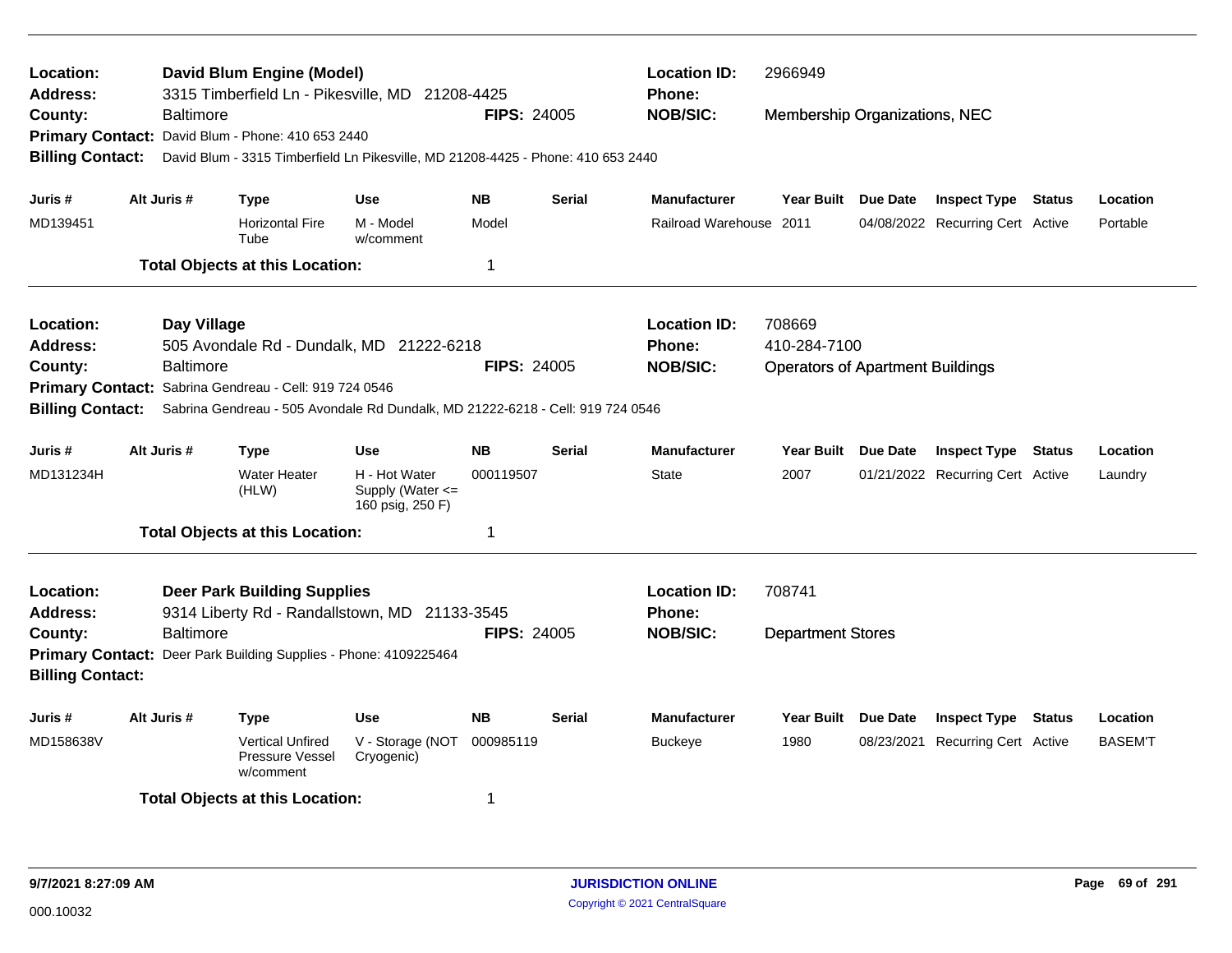| Location:<br>Address:<br>County:<br><b>Billing Contact:</b>        | <b>Baltimore</b>            | Della Rosa's Tavern (Arc3)<br>5001 Honeygo Center Dr - Perry Hall, MD 21128-9815<br>Primary Contact: Della Rosa's Tavern (Arc3)                                                                                                                            |                                | <b>FIPS: 24005</b> |               | <b>Location ID:</b><br><b>Phone:</b><br><b>NOB/SIC:</b> | 4057885<br>Charlie Patterson - PO Box 26269 Richmond, VA 23260-6269 - Phone: 804-644-4521 - Email: charlie.patterson@arc3gases.com |          |                                  |        |                                 |  |  |
|--------------------------------------------------------------------|-----------------------------|------------------------------------------------------------------------------------------------------------------------------------------------------------------------------------------------------------------------------------------------------------|--------------------------------|--------------------|---------------|---------------------------------------------------------|------------------------------------------------------------------------------------------------------------------------------------|----------|----------------------------------|--------|---------------------------------|--|--|
| Juris #                                                            | Alt Juris #                 | <b>Type</b>                                                                                                                                                                                                                                                | <b>Use</b>                     | <b>NB</b>          | <b>Serial</b> | <b>Manufacturer</b>                                     | Year Built Due Date                                                                                                                |          | <b>Inspect Type Status</b>       |        | Location                        |  |  |
| MD170297V                                                          |                             | <b>Vertical Unfired</b><br>Pressure Vessel<br>w/comment                                                                                                                                                                                                    | V - Storage<br>(Cryogenic)     | 000138739          |               | <b>CHART</b>                                            | 2003                                                                                                                               |          | 01/27/2023 Recurring Cert Active |        | Kitchen                         |  |  |
|                                                                    |                             | <b>Total Objects at this Location:</b>                                                                                                                                                                                                                     |                                | 1                  |               |                                                         |                                                                                                                                    |          |                                  |        |                                 |  |  |
| Location:<br><b>Address:</b><br>County:<br><b>Billing Contact:</b> | Denny's<br><b>Baltimore</b> | 101 Orville Rd - Essex, MD 21221-1309<br>Primary Contact: Manager on Duty - Phone: 443-969-2308                                                                                                                                                            |                                | <b>FIPS: 24005</b> |               | <b>Location ID:</b><br><b>Phone:</b><br><b>NOB/SIC:</b> | 4031766<br>443-969-2308                                                                                                            |          |                                  |        |                                 |  |  |
| Juris #                                                            | Alt Juris #                 | <b>Type</b>                                                                                                                                                                                                                                                | <b>Use</b>                     | <b>NB</b>          | <b>Serial</b> | <b>Manufacturer</b>                                     | <b>Year Built</b>                                                                                                                  | Due Date | <b>Inspect Type Status</b>       |        | Location                        |  |  |
| MD167253V                                                          |                             | <b>Vertical Unfired</b><br>Pressure Vessel<br>w/comment                                                                                                                                                                                                    | V - Storage<br>(Cryogenic)     | 000088074          |               | MVE Inc                                                 | 1998                                                                                                                               |          | 07/15/2022 Recurring Cert Active |        | <b>Outsied in Trash</b><br>Area |  |  |
|                                                                    |                             | <b>Total Objects at this Location:</b>                                                                                                                                                                                                                     |                                | $\mathbf 1$        |               |                                                         |                                                                                                                                    |          |                                  |        |                                 |  |  |
| Location:<br><b>Address:</b><br>County:<br><b>Billing Contact:</b> | <b>Baltimore</b>            | <b>Display Craft Manufacturing Co</b><br>3939 Washington Blvd - Halethorpe, MD 21227-4132<br>Primary Contact: Display Craft Manufacturing Co - Phone: 410-242-0400<br>Eric Sullivan - 3939 Washington Blvd Halethorpe, MD 21227-4132 - Phone: 410-242-0400 |                                | <b>FIPS: 24005</b> |               | <b>Location ID:</b><br><b>Phone:</b><br><b>NOB/SIC:</b> | 708990<br><b>Furniture and fixtures</b>                                                                                            |          |                                  |        |                                 |  |  |
| Juris #                                                            | Alt Juris #                 | Type                                                                                                                                                                                                                                                       | <b>Use</b>                     | <b>NB</b>          | <b>Serial</b> | <b>Manufacturer</b>                                     | <b>Year Built</b>                                                                                                                  | Due Date | <b>Inspect Type</b>              | Status | Location                        |  |  |
| MD121985V                                                          |                             | <b>Vertical Unfired</b><br>Pressure Vessel<br>w/comment                                                                                                                                                                                                    | V - Storage (NOT<br>Cryogenic) | 000231833          |               | <b>Steel Fab</b>                                        | 2000                                                                                                                               |          | 03/12/2023 Recurring Cert Active |        | shop                            |  |  |
|                                                                    |                             | <b>Total Objects at this Location:</b>                                                                                                                                                                                                                     |                                | 1                  |               |                                                         |                                                                                                                                    |          |                                  |        |                                 |  |  |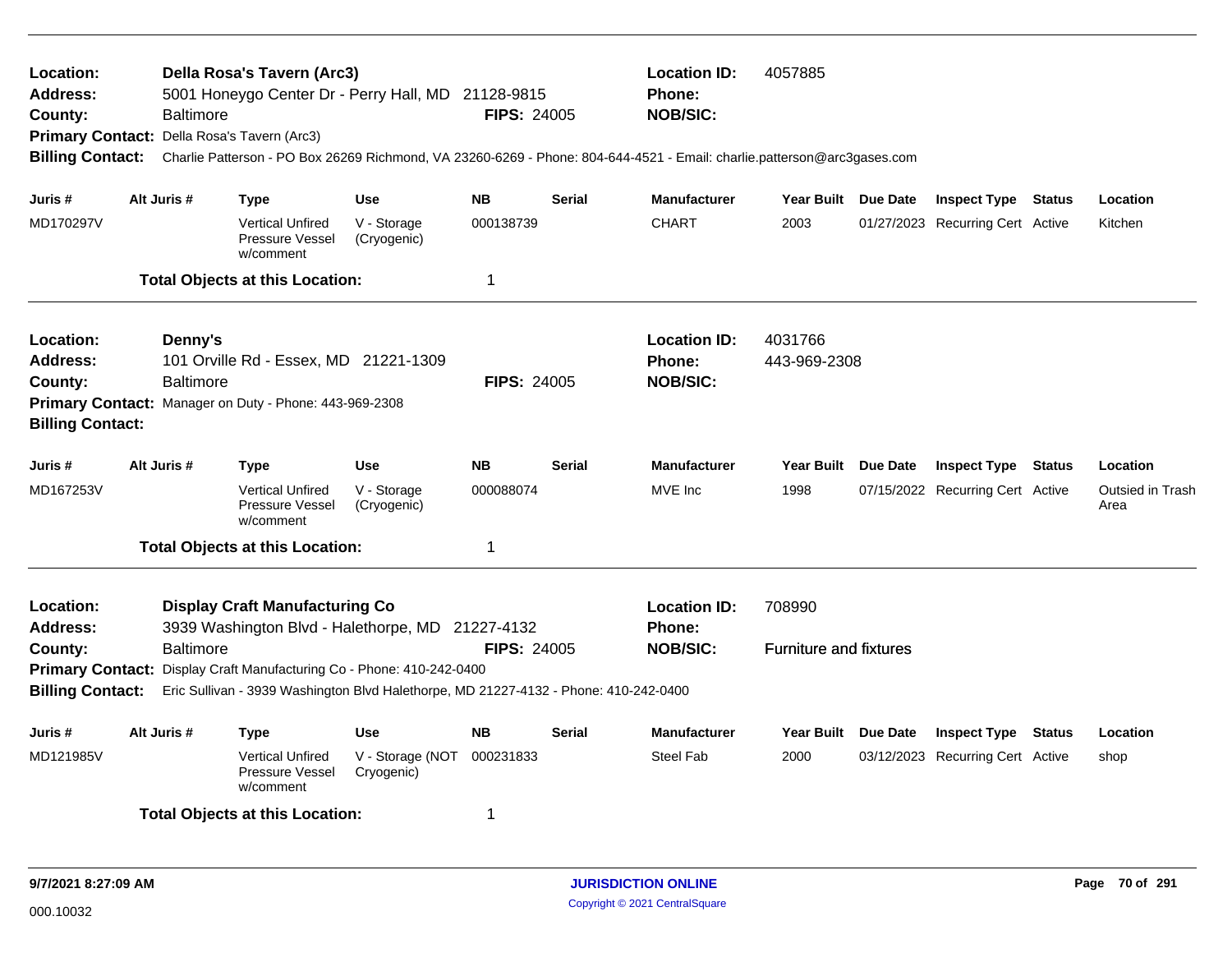| Don White's Timonium Chrysler Inc<br>Location:<br>10300 York Rd - Cockeysville, MD 21030-3203<br><b>Address:</b><br><b>Baltimore</b><br>County: |                   |                                                                                                                      |                                                               | <b>FIPS: 24005</b> |                                      | <b>Location ID:</b><br><b>Phone:</b><br><b>NOB/SIC:</b> | 726650<br>410-666-9600<br>Automotive dealers and gasoline service stations |                                                         |                                  |  |                       |  |  |
|-------------------------------------------------------------------------------------------------------------------------------------------------|-------------------|----------------------------------------------------------------------------------------------------------------------|---------------------------------------------------------------|--------------------|--------------------------------------|---------------------------------------------------------|----------------------------------------------------------------------------|---------------------------------------------------------|----------------------------------|--|-----------------------|--|--|
| <b>Primary Contact:</b>                                                                                                                         |                   | Mike Resnick - Phone: 410-666-9600 x 278 - Cell: 443-610-8177 - Email: mresnick@donwhites.com                        |                                                               |                    |                                      |                                                         |                                                                            |                                                         |                                  |  |                       |  |  |
| <b>Billing Contact:</b>                                                                                                                         |                   | Kevin Carroll - 10300 York Rd Cockeysville, MD 21030-3203 - Phone: 410-666-9600 x278 - Email: kcarroll@donwhites.com |                                                               |                    |                                      |                                                         |                                                                            |                                                         |                                  |  |                       |  |  |
| Juris #                                                                                                                                         | Alt Juris #       | <b>Type</b>                                                                                                          | Use                                                           | <b>NB</b>          | Serial                               | <b>Manufacturer</b>                                     | Year Built Due Date                                                        |                                                         | <b>Inspect Type Status</b>       |  | Location              |  |  |
| MD042019V                                                                                                                                       |                   | Pressure Vessel<br>w/comment                                                                                         | Horizontal Unfired V - Storage (NOT<br>Cryogenic)             | 000480479          |                                      | Wood                                                    | 1970                                                                       |                                                         | 02/13/2023 Recurring Cert Active |  | <b>MAINT SHOP</b>     |  |  |
| MD112310V                                                                                                                                       |                   | <b>Pressure Vessel</b><br>w/comment                                                                                  | Horizontal Unfired V - Storage (NOT 001133033 1<br>Cryogenic) |                    |                                      | Manchester                                              | 2001                                                                       |                                                         | 02/13/2023 Recurring Cert Active |  | <b>Body Shop Shed</b> |  |  |
| MD146960V                                                                                                                                       |                   | <b>Vertical Unfired</b><br>Pressure Vessel<br>w/comment                                                              | V - Storage (NOT 000006254<br>Cryogenic)                      |                    |                                      | <b>ICE Industry</b>                                     | 2012                                                                       |                                                         | 02/13/2023 Recurring Cert Active |  | O/S SHED              |  |  |
|                                                                                                                                                 |                   | <b>Total Objects at this Location:</b>                                                                               |                                                               | 3                  |                                      |                                                         |                                                                            |                                                         |                                  |  |                       |  |  |
| Location:<br><b>Address:</b>                                                                                                                    | <b>Dons Crabs</b> | 1764 E Joppa Rd - Parkville, MD 21234-3620                                                                           |                                                               |                    | <b>Location ID:</b><br><b>Phone:</b> | 709102                                                  |                                                                            |                                                         |                                  |  |                       |  |  |
| County:<br><b>Primary Contact:</b><br><b>Billing Contact:</b>                                                                                   | <b>Baltimore</b>  | Jeff Hubbard - Cell: 443-324-2422 - Email: jeffhubbard6625@gmail.com                                                 |                                                               | <b>FIPS: 24005</b> |                                      | <b>NOB/SIC:</b>                                         | Eating and drinking places                                                 |                                                         |                                  |  |                       |  |  |
| Juris #                                                                                                                                         | Alt Juris #       | <b>Type</b>                                                                                                          | Use                                                           | <b>NB</b>          | Serial                               | <b>Manufacturer</b>                                     | Year Built Due Date                                                        |                                                         | <b>Inspect Type Status</b>       |  | Location              |  |  |
| MD164255H                                                                                                                                       |                   | Cast Iron                                                                                                            | H - Heating-<br>Cooking (Steam<br>$\leq$ 15 psig)             | 000154469          |                                      | Columbia                                                | 2018                                                                       |                                                         | 11/11/2021 Recurring Cert Active |  | <b>Boiler Room</b>    |  |  |
|                                                                                                                                                 |                   | <b>Total Objects at this Location:</b>                                                                               |                                                               | 1                  |                                      |                                                         |                                                                            |                                                         |                                  |  |                       |  |  |
| <b>Dukes Motel</b><br>Location:<br><b>Address:</b><br>7905 Pulaski Hwy - Rosedale, MD 21237-2713                                                |                   |                                                                                                                      |                                                               |                    |                                      | <b>Location ID:</b><br>Phone:                           | 709304<br>410-686-0400                                                     |                                                         |                                  |  |                       |  |  |
| County:<br><b>Baltimore</b>                                                                                                                     |                   |                                                                                                                      |                                                               | <b>FIPS: 24005</b> |                                      | <b>NOB/SIC:</b>                                         |                                                                            | Hotels, rooming houses, camps, and other lodging places |                                  |  |                       |  |  |
|                                                                                                                                                 |                   | Primary Contact: Loretta Willard - Phone: 410-686-0400                                                               |                                                               |                    |                                      |                                                         |                                                                            |                                                         |                                  |  |                       |  |  |
|                                                                                                                                                 |                   | Billing Contact: Loretta Willard - 7905 Pulaski Hwy Rosedale, MD 21237-2713 - Phone: 410-686-0400                    |                                                               |                    |                                      |                                                         |                                                                            |                                                         |                                  |  |                       |  |  |
| Juris #                                                                                                                                         | Alt Juris #       | <b>Type</b>                                                                                                          | <b>Use</b>                                                    | <b>NB</b>          | <b>Serial</b>                        | Manufacturer                                            | Year Built Due Date                                                        |                                                         | <b>Inspect Type Status</b>       |  | Location              |  |  |
| MD149082H                                                                                                                                       | CI <sub>2</sub>   | Cast Iron                                                                                                            | H - Hot Water                                                 | CI                 | CP6416135                            | Weil-McLain                                             | 2014                                                                       |                                                         | 04/22/2022 Recurring Cert Active |  | <b>BOILER ROOM</b>    |  |  |
| 9/7/2021 8:27:09 AM                                                                                                                             |                   |                                                                                                                      |                                                               |                    |                                      | <b>JURISDICTION ONLINE</b>                              |                                                                            |                                                         |                                  |  | Page 71 of 291        |  |  |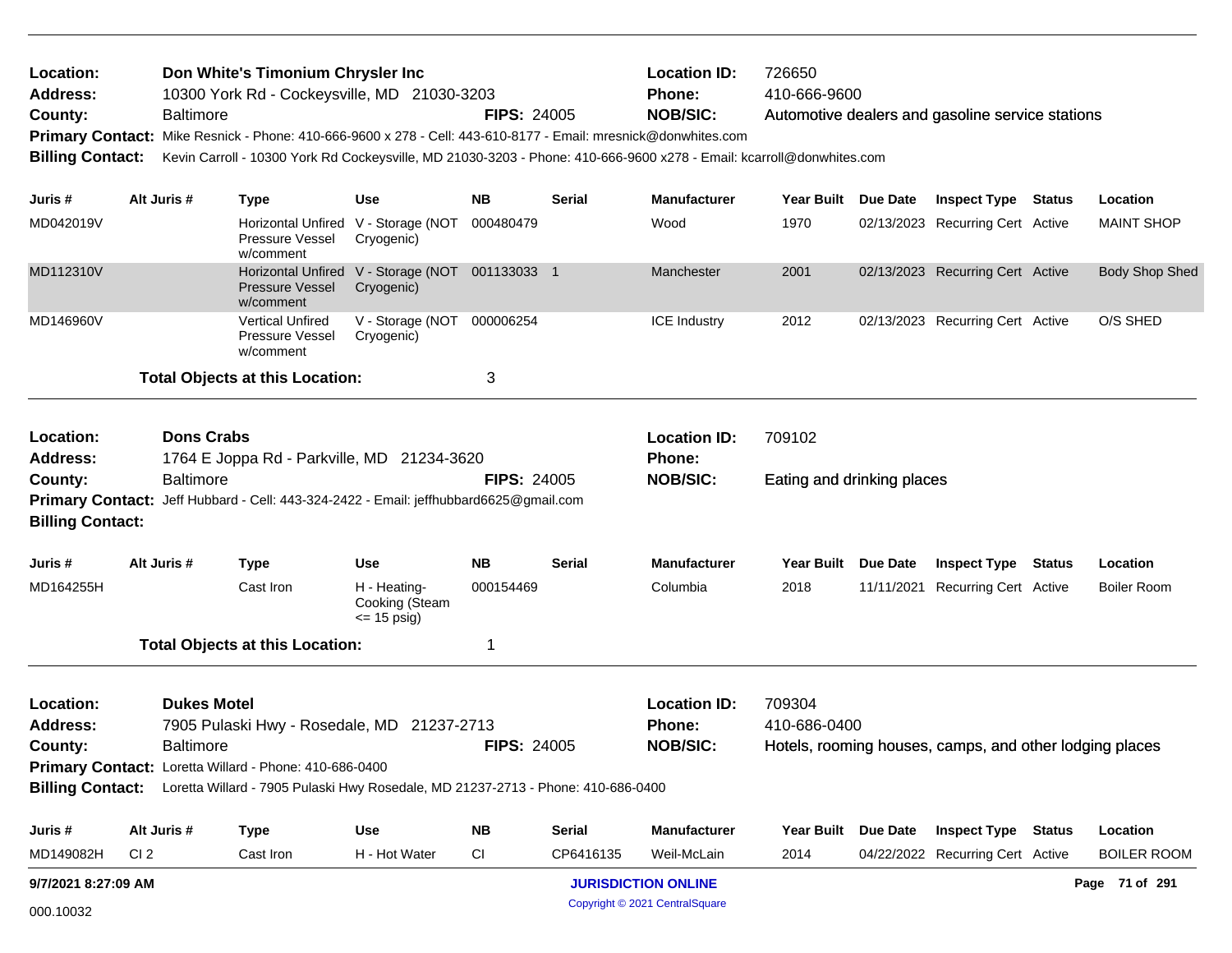| Juris #                 | Alt Juris #      | <b>Type</b>                            | Use                                                                                                                                 | <b>NB</b> | Serial                                                                  | Manufacturer        | Year Built Due Date            |            | <b>Inspect Type Status</b>       |  | Location           |
|-------------------------|------------------|----------------------------------------|-------------------------------------------------------------------------------------------------------------------------------------|-----------|-------------------------------------------------------------------------|---------------------|--------------------------------|------------|----------------------------------|--|--------------------|
|                         |                  |                                        | Heat (Water <=<br>160 psig, 250 F)                                                                                                  |           |                                                                         |                     |                                |            |                                  |  |                    |
| MD149083H               | CI <sub>1</sub>  | Cast Iron                              | H - Hot Water<br>Heat (Water $\leq$<br>160 psig, 250 F)                                                                             | <b>CI</b> | CP6526416                                                               | Weil-McLain         | 2014                           |            | 04/22/2022 Recurring Cert Active |  | <b>BOILER ROOM</b> |
|                         |                  | <b>Total Objects at this Location:</b> |                                                                                                                                     | 2         |                                                                         |                     |                                |            |                                  |  |                    |
| Location:               |                  | <b>Dundalk Presbyterian Church</b>     |                                                                                                                                     |           |                                                                         | <b>Location ID:</b> | 709327                         |            |                                  |  |                    |
| <b>Address:</b>         |                  |                                        | 1973 Merritt Blvd - Dundalk, MD 21222-4630                                                                                          |           |                                                                         | <b>Phone:</b>       | 410 284 3252                   |            |                                  |  |                    |
| County:                 | <b>Baltimore</b> |                                        |                                                                                                                                     |           | <b>FIPS: 24005</b>                                                      | <b>NOB/SIC:</b>     | <b>Religious Organizations</b> |            |                                  |  |                    |
| <b>Primary Contact:</b> |                  |                                        | Jean Pavlosky - Phone: 410-284-3252 - Email: admin@dundalkpres.org                                                                  |           |                                                                         |                     |                                |            |                                  |  |                    |
| <b>Billing Contact:</b> |                  |                                        | Jean Pavlosky - 1973 Merritt Blvd Baltimore, MD 21222-4630 - Phone: 410-284-3252 - Email: admin@dundalkpres.org                     |           |                                                                         |                     |                                |            |                                  |  |                    |
| Juris #                 | Alt Juris #      | <b>Type</b>                            | <b>Use</b>                                                                                                                          | NΒ        | Serial                                                                  | <b>Manufacturer</b> | Year Built Due Date            |            | <b>Inspect Type Status</b>       |  | Location           |
| MD049670H               |                  | Cast Iron                              | H - Hot Water<br>Heat (Water $\leq$<br>160 psig, 250 F)                                                                             | <b>CI</b> |                                                                         | Utica               | 1982                           |            | 03/08/2022 Recurring Cert Active |  | Boiler room        |
|                         |                  | <b>Total Objects at this Location:</b> |                                                                                                                                     | 1         |                                                                         |                     |                                |            |                                  |  |                    |
| Location:               |                  | <b>Dundalk United Methodist Church</b> |                                                                                                                                     |           |                                                                         | <b>Location ID:</b> | 709331                         |            |                                  |  |                    |
| Address:                |                  |                                        | 6903 Mornington Rd - Dundalk, MD 21222-5149                                                                                         |           |                                                                         | <b>Phone:</b>       | 410-284-4818                   |            |                                  |  |                    |
| County:                 | <b>Baltimore</b> |                                        |                                                                                                                                     |           | <b>FIPS: 24005</b><br><b>NOB/SIC:</b><br><b>Religious Organizations</b> |                     |                                |            |                                  |  |                    |
| <b>Primary Contact:</b> |                  |                                        | Roy Moreland - Phone: 410-284-4818 - Cell: 410-446-3526 - Email: dundalkumc@verizon.net                                             |           |                                                                         |                     |                                |            |                                  |  |                    |
| <b>Billing Contact:</b> |                  |                                        | Roy Moreland - 6903 Mornington Rd Dundalk, MD 21222-5149 - Phone: 410-284-4818 - Cell: 410-446-3526 - Email: dundalkumc@verizon.net |           |                                                                         |                     |                                |            |                                  |  |                    |
| Juris #                 | Alt Juris #      | <b>Type</b>                            | <b>Use</b>                                                                                                                          | <b>NB</b> | <b>Serial</b>                                                           | <b>Manufacturer</b> | Year Built                     | Due Date   | <b>Inspect Type Status</b>       |  | Location           |
| MD039946H               |                  | Cast Iron                              | H - Hot Water<br>Heat (Water $\leq$<br>160 psig, 250 F)                                                                             | CI.       |                                                                         | Weil-McLain         | 1987                           | 06/12/2021 | Recurring Cert Active            |  | <b>BOILER ROOM</b> |
| MD039948H               |                  | Cast Iron                              | H - Hot Water<br>Heat (Water $\leq$<br>160 psig, 250 F)                                                                             | CI        |                                                                         | Weil-McLain         | 1987                           | 06/12/2021 | Recurring Cert Active            |  | <b>BOILER ROOM</b> |
| MD039950H               |                  | Cast Iron                              | H - Hot Water<br>Heat (Water $\leq$<br>160 psig, 250 F)                                                                             | <b>CI</b> |                                                                         | Weil-McLain         | 1987                           |            | 06/12/2021 Recurring Cert Active |  | <b>BOILER ROOM</b> |
| MD140460H               |                  | Cast Iron                              | H - Hot Water<br>Heat (Water $\leq$<br>160 psig, 250 F)                                                                             | <b>CI</b> |                                                                         | Weil-McLain         | 2009                           |            | 06/12/2021 Recurring Cert Active |  | <b>BLRM</b>        |
|                         |                  | <b>Total Objects at this Location:</b> |                                                                                                                                     | 4         |                                                                         |                     |                                |            |                                  |  |                    |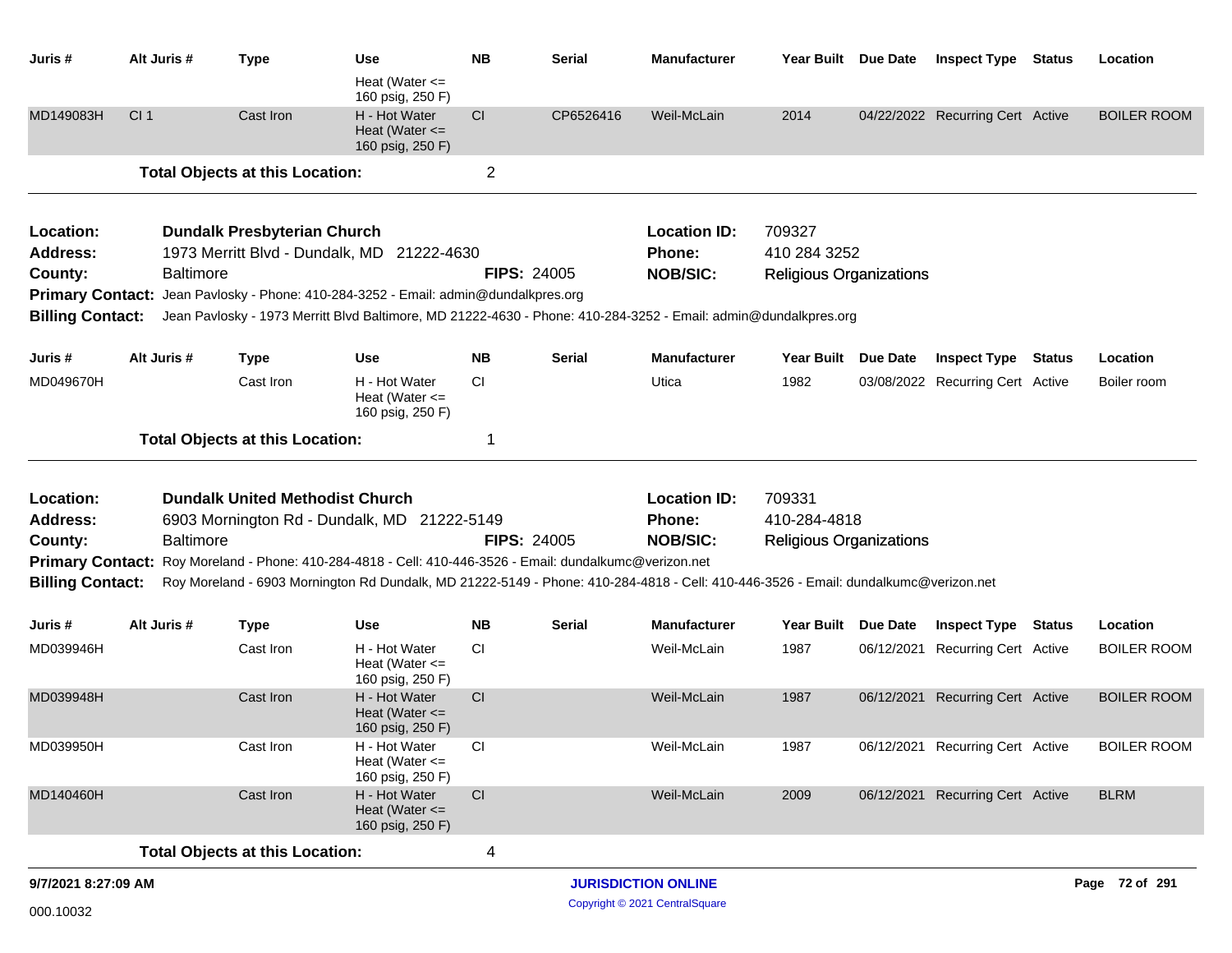| Location:<br>Address:<br>County:<br><b>Billing Contact:</b>                                                                                                                                                                                                                                                                                                                                    |  | <b>Baltimore</b>                       | <b>Dunn-Rite Automotive</b><br>1506 Martin Blvd - Middle River, MD 21220-4110<br>Primary Contact: Steven Dunn - Phone: 443-505-3294 - Email: dunnriteauto@comcast.net |                                              | <b>FIPS: 24005</b>     |               | <b>Location ID:</b><br>Phone:<br><b>NOB/SIC:</b> | 708506<br>443-505-3294<br>Automotive dealers and gasoline service stations<br>Steven Dunn - 1506 Martin Blvd Middle River, MD 21220-4110 - Phone: 443-505-3294 - Email: dunnriteauto@comcast.net |                     |                                                                |  |                             |
|------------------------------------------------------------------------------------------------------------------------------------------------------------------------------------------------------------------------------------------------------------------------------------------------------------------------------------------------------------------------------------------------|--|----------------------------------------|-----------------------------------------------------------------------------------------------------------------------------------------------------------------------|----------------------------------------------|------------------------|---------------|--------------------------------------------------|--------------------------------------------------------------------------------------------------------------------------------------------------------------------------------------------------|---------------------|----------------------------------------------------------------|--|-----------------------------|
| Juris #                                                                                                                                                                                                                                                                                                                                                                                        |  | Alt Juris #                            | <b>Type</b>                                                                                                                                                           | <b>Use</b>                                   | <b>NB</b>              | <b>Serial</b> | <b>Manufacturer</b>                              |                                                                                                                                                                                                  | Year Built Due Date | <b>Inspect Type Status</b>                                     |  | Location                    |
| MD169891V                                                                                                                                                                                                                                                                                                                                                                                      |  |                                        | <b>Vertical Unfired</b><br>Pressure Vessel<br>w/comment                                                                                                               | V - Storage (NOT<br>Cryogenic)               | 002391595              |               | Manchester                                       | 2021                                                                                                                                                                                             |                     | 06/21/2023 Recurring Cert Active                               |  | Shop                        |
|                                                                                                                                                                                                                                                                                                                                                                                                |  |                                        | <b>Total Objects at this Location:</b>                                                                                                                                |                                              | 1                      |               |                                                  |                                                                                                                                                                                                  |                     |                                                                |  |                             |
| <b>Eastern Crane Service</b><br>Location:<br>7910 Stansbury Rd - Dundalk, MD 21222-5523<br><b>Address:</b><br><b>Baltimore</b><br>County:<br><b>FIPS: 24005</b><br>Primary Contact: Ken Mroz - Phone: 410 288 2525 - Email: easterncrane@verizon.net<br><b>Billing Contact:</b><br>Ken Mroz - 7910 Stansbury Rd Dundalk, MD 21222-5523 - Phone: 410 288 2525 - Email: easterncrane@verizon.net |  |                                        |                                                                                                                                                                       |                                              |                        |               | <b>Location ID:</b><br>Phone:<br><b>NOB/SIC:</b> | 709532<br>410-288-2525                                                                                                                                                                           |                     | Automotive dealers and gasoline service stations               |  |                             |
| Alt Juris #<br><b>NB</b><br><b>Serial</b><br>Juris #<br><b>Type</b><br>Use                                                                                                                                                                                                                                                                                                                     |  |                                        |                                                                                                                                                                       |                                              |                        |               | <b>Manufacturer</b>                              | Year Built Due Date                                                                                                                                                                              |                     | <b>Inspect Type Status</b>                                     |  | Location                    |
| MD086737V                                                                                                                                                                                                                                                                                                                                                                                      |  |                                        | <b>Vertical Unfired</b><br>Pressure Vessel<br>w/comment                                                                                                               | V - Storage (NOT<br>Cryogenic)               | 000040269              |               | Stoystown                                        | 1985                                                                                                                                                                                             |                     | 07/07/2022 Recurring Cert Active                               |  | Compressor<br>Room          |
| MD109645V                                                                                                                                                                                                                                                                                                                                                                                      |  |                                        | <b>Vertical Unfired</b><br><b>Pressure Vessel</b><br>w/comment                                                                                                        | V - Storage (NOT<br>Cryogenic)               | 000142087 N/A          |               | John Wood                                        | 1954                                                                                                                                                                                             |                     | 07/07/2022 Recurring Cert Active                               |  | Compressor<br>Room          |
|                                                                                                                                                                                                                                                                                                                                                                                                |  |                                        | <b>Total Objects at this Location:</b>                                                                                                                                |                                              | $\overline{2}$         |               |                                                  |                                                                                                                                                                                                  |                     |                                                                |  |                             |
| Location:<br><b>Address:</b><br>County:                                                                                                                                                                                                                                                                                                                                                        |  | <b>Eastern LFG</b><br><b>Baltimore</b> | 6259 Days Cove Rd - White Marsh, MD 21162-1205<br>Primary Contact: Shane Willis - Cell: 570-560-0344                                                                  |                                              | <b>FIPS: 24005</b>     |               | <b>Location ID:</b><br>Phone:<br><b>NOB/SIC:</b> | 3988179<br>Nonclassifiable Establishments                                                                                                                                                        |                     |                                                                |  |                             |
| <b>Billing Contact:</b>                                                                                                                                                                                                                                                                                                                                                                        |  |                                        | Shane Willis - 6259 Days Cove Rd White Marsh, MD 21162-1205 - Cell: 570-560-0344                                                                                      |                                              |                        |               |                                                  |                                                                                                                                                                                                  |                     |                                                                |  |                             |
| Juris #<br>MD166337V                                                                                                                                                                                                                                                                                                                                                                           |  | Alt Juris #                            | <b>Type</b><br><b>Vertical Unfired</b><br>Pressure Vessel<br>w/comment                                                                                                | <b>Use</b><br>V - Storage (NOT<br>Cryogenic) | <b>NB</b><br>000499092 | <b>Serial</b> | Manufacturer<br>Morganton                        | Year Built Due Date<br>2015                                                                                                                                                                      |                     | <b>Inspect Type Status</b><br>01/23/2022 Recurring Cert Active |  | Location<br>Flare Site Shop |
|                                                                                                                                                                                                                                                                                                                                                                                                |  |                                        |                                                                                                                                                                       |                                              |                        |               |                                                  |                                                                                                                                                                                                  |                     |                                                                |  |                             |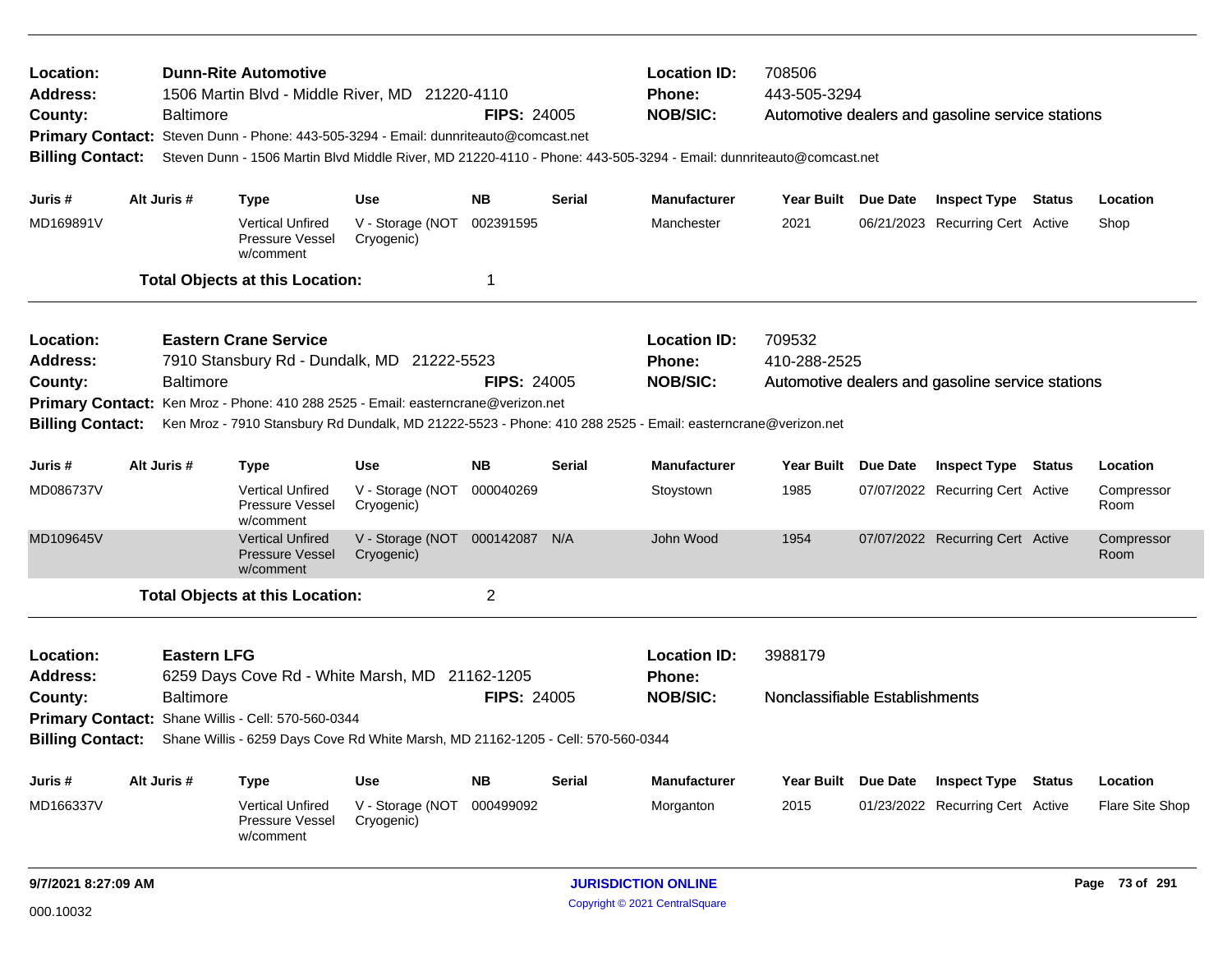| Juris #                                            | Alt Juris #      | <b>Type</b>                                                                                                                              | <b>Use</b>                               | <b>NB</b>          | <b>Serial</b> | <b>Manufacturer</b>                              | <b>Year Built</b>                                              | Due Date | <b>Inspect Type</b>              | <b>Status</b> | Location        |
|----------------------------------------------------|------------------|------------------------------------------------------------------------------------------------------------------------------------------|------------------------------------------|--------------------|---------------|--------------------------------------------------|----------------------------------------------------------------|----------|----------------------------------|---------------|-----------------|
| MD166338V                                          |                  | <b>Vertical Unfired</b><br><b>Pressure Vessel</b><br>w/comment                                                                           | V - Storage (NOT<br>Cryogenic)           | 000475340          |               | Morganton                                        | 2015                                                           |          | 01/23/2022 Recurring Cert Active |               | Flare Site Shop |
| MD168326V                                          |                  | <b>Vertical Unfired</b><br>Pressure Vessel<br>w/comment                                                                                  | V - Storage (NOT 000959544<br>Cryogenic) |                    |               | <b>Samuel Pressure</b><br>Vessel Group           | 2020                                                           |          | 11/30/2022 Recurring Cert Active |               | Flare Site Shop |
|                                                    |                  | <b>Total Objects at this Location:</b>                                                                                                   |                                          | 3                  |               |                                                  |                                                                |          |                                  |               |                 |
| Location:<br><b>Address:</b><br>County:            | <b>Baltimore</b> | Eastern Lift Truck Co.<br>2211 Sulphur Spring Rd - Halethorpe, MD 21227-2933                                                             |                                          | <b>FIPS: 24005</b> |               | <b>Location ID:</b><br>Phone:<br><b>NOB/SIC:</b> | 709547<br>410-247-8844<br><b>Transportation Equipment, NEC</b> |          |                                  |               |                 |
| <b>Billing Contact:</b>                            |                  | Primary Contact: Eastern Lift Truck Co - Phone: 410 247 8844<br>- 2211 Sulphur Spring Rd Halethorpe, MD 21227-2933 - Phone: 410 247 8844 |                                          |                    |               |                                                  |                                                                |          |                                  |               |                 |
| Juris #                                            | Alt Juris #      | <b>Type</b>                                                                                                                              | <b>Use</b>                               | <b>NB</b>          | <b>Serial</b> | <b>Manufacturer</b>                              | <b>Year Built</b>                                              | Due Date | <b>Inspect Type Status</b>       |               | Location        |
| MD151831V                                          |                  | <b>Vertical Unfired</b><br><b>Pressure Vessel</b><br>w/comment                                                                           | V - Storage (NOT<br>Cryogenic)           | 000352399          |               | Morganton                                        | 2014                                                           |          | 05/11/2023 Recurring Cert Active |               | Shop            |
| MD157716V                                          |                  | <b>Vertical Unfired</b><br><b>Pressure Vessel</b><br>w/comment                                                                           | V - Storage (NOT 000553449<br>Cryogenic) |                    |               | Morganton                                        | 2016                                                           |          | 05/12/2023 Recurring Cert Active |               | shop            |
|                                                    |                  | <b>Total Objects at this Location:</b>                                                                                                   |                                          | $\overline{2}$     |               |                                                  |                                                                |          |                                  |               |                 |
| Location:<br><b>Address:</b>                       |                  | Ed and Jims Body Shop Inc<br>8902 Audrey Ave - Baltimore, MD 21234-2602                                                                  |                                          |                    |               | <b>Location ID:</b><br><b>Phone:</b>             | 754014                                                         |          |                                  |               |                 |
| County:                                            | <b>Baltimore</b> |                                                                                                                                          |                                          | <b>FIPS: 24005</b> |               | <b>NOB/SIC:</b>                                  | <b>General Automotive Repair Shops</b>                         |          |                                  |               |                 |
| <b>Primary Contact:</b><br><b>Billing Contact:</b> |                  | Denny Spataro - Phone: 410-665-0047<br>Denny Spataro - 8902 Audrey Ave Baltimore, MD 21234-2602 - Phone: 410-665-0047                    |                                          |                    |               |                                                  |                                                                |          |                                  |               |                 |
| Juris #                                            | Alt Juris #      | <b>Type</b>                                                                                                                              | <b>Use</b>                               | <b>NB</b>          | <b>Serial</b> | <b>Manufacturer</b>                              | <b>Year Built</b>                                              | Due Date | <b>Inspect Type</b>              | <b>Status</b> | Location        |
| MD157747V                                          |                  | <b>Vertical Unfired</b><br>Pressure Vessel<br>w/comment                                                                                  | V - Storage (NOT<br>Cryogenic)           | 001747499          |               | Manchester                                       | 2016                                                           |          | 04/11/2023 Recurring Cert Active |               | <b>BK SHED</b>  |
|                                                    |                  | <b>Total Objects at this Location:</b>                                                                                                   |                                          | $\mathbf{1}$       |               |                                                  |                                                                |          |                                  |               |                 |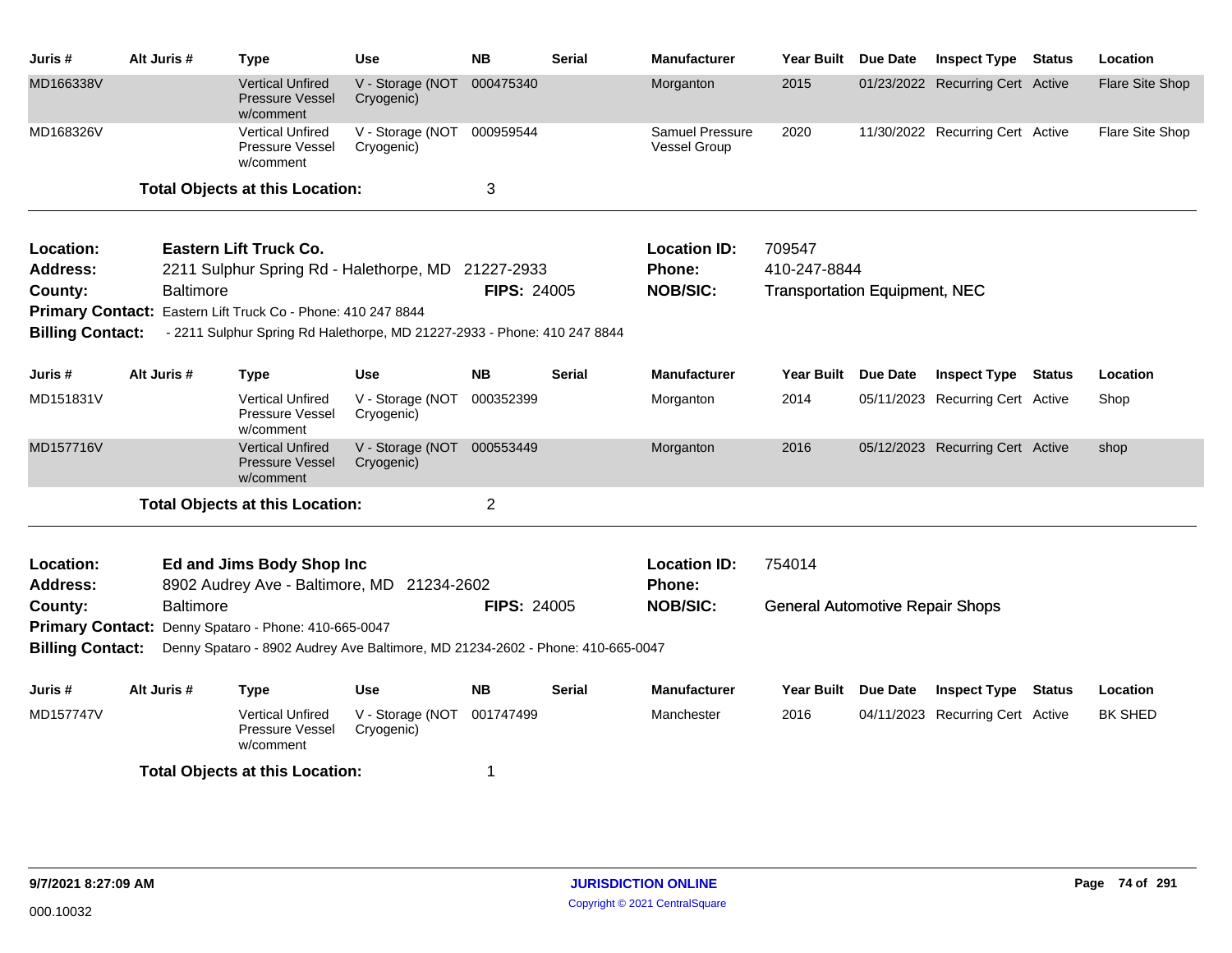| Location:<br>Address:<br>County:<br><b>Billing Contact:</b>                                          |             | Edorrito<br>5203B Campbell Blvd - Nottingham, MD 21236-5047<br><b>Baltimore</b><br><b>FIPS: 24005</b><br>Primary Contact: Edorrito - Phone: 410-933-8888<br>- 5203B Campbell Blvd Nottingham, MD 21236-5047 - Phone: 410-933-8888 |                                                                                                                               |                                          |                             |               | <b>Location ID:</b><br>Phone:<br><b>NOB/SIC:</b>                                                                                                                                   | 4018717<br>410-933-8888     |  |                                                                |  |                     |
|------------------------------------------------------------------------------------------------------|-------------|-----------------------------------------------------------------------------------------------------------------------------------------------------------------------------------------------------------------------------------|-------------------------------------------------------------------------------------------------------------------------------|------------------------------------------|-----------------------------|---------------|------------------------------------------------------------------------------------------------------------------------------------------------------------------------------------|-----------------------------|--|----------------------------------------------------------------|--|---------------------|
| Juris #<br>MD166521V                                                                                 | Alt Juris # |                                                                                                                                                                                                                                   | <b>Type</b><br><b>Vertical Unfired</b><br>Pressure Vessel<br>w/comment<br><b>Total Objects at this Location:</b>              | <b>Use</b><br>V - Storage<br>(Cryogenic) | <b>NB</b><br>000068641<br>1 | <b>Serial</b> | <b>Manufacturer</b><br>MVE Inc                                                                                                                                                     | Year Built Due Date<br>1997 |  | <b>Inspect Type Status</b><br>05/01/2022 Recurring Cert Active |  | Location<br>Outside |
| Location:<br>Address:<br>County:<br>Primary Contact: El Gran Pollo (Arc3)<br><b>Billing Contact:</b> |             | <b>Baltimore</b>                                                                                                                                                                                                                  | El Gran Pollo (Arc3)<br>75 Main St - Reisterstown, MD 21136-1215                                                              |                                          | <b>FIPS: 24005</b>          |               | <b>Location ID:</b><br>Phone:<br><b>NOB/SIC:</b><br>Charlie Patterson - PO Box 26269 Richmond, VA 23260-6269 - Phone: 804-644-4521 - Email: charlie.patterson@arc3gases.com        | 3992523                     |  |                                                                |  |                     |
| Juris #<br>MD166326V                                                                                 | Alt Juris # |                                                                                                                                                                                                                                   | <b>Type</b><br><b>Vertical Unfired</b><br>Pressure Vessel<br>w/comment<br><b>Total Objects at this Location:</b>              | <b>Use</b><br>V - Storage<br>(Cryogenic) | <b>NB</b><br>000288971<br>1 | <b>Serial</b> | <b>Manufacturer</b><br><b>CHART</b>                                                                                                                                                | Year Built Due Date<br>2016 |  | <b>Inspect Type Status</b><br>11/22/2023 Recurring Cert Active |  | Location<br>Outside |
| Location:<br><b>Address:</b><br>County:<br><b>Billing Contact:</b>                                   |             | <b>Baltimore</b>                                                                                                                                                                                                                  | El Salto Mexican Rest (Arc3)<br>4335 Ebenezer Rd - Nottingham, MD 21236-2143<br>Primary Contact: El Salto Mexican Rest (Arc3) |                                          | <b>FIPS: 24005</b>          |               | <b>Location ID:</b><br><b>Phone:</b><br><b>NOB/SIC:</b><br>Charlie Patterson - PO Box 26269 Richmond, VA 23260-6269 - Phone: 804-644-4521 - Email: charlie.patterson@arc3gases.com | 4039047                     |  |                                                                |  |                     |
| Juris #<br><b>NEW</b>                                                                                | Alt Juris # |                                                                                                                                                                                                                                   | <b>Type</b><br><b>Vertical Unfired</b><br><b>Pressure Vessel</b><br>w/comment<br><b>Total Objects at this Location:</b>       | <b>Use</b><br>V - Storage<br>(Cryogenic) | <b>NB</b><br>000122142<br>1 | <b>Serial</b> | <b>Manufacturer</b><br><b>MVE</b>                                                                                                                                                  | Year Built Due Date<br>2000 |  | <b>Inspect Type Status</b><br>08/27/2022 Recurring Cert Active |  | Location<br>Kitchen |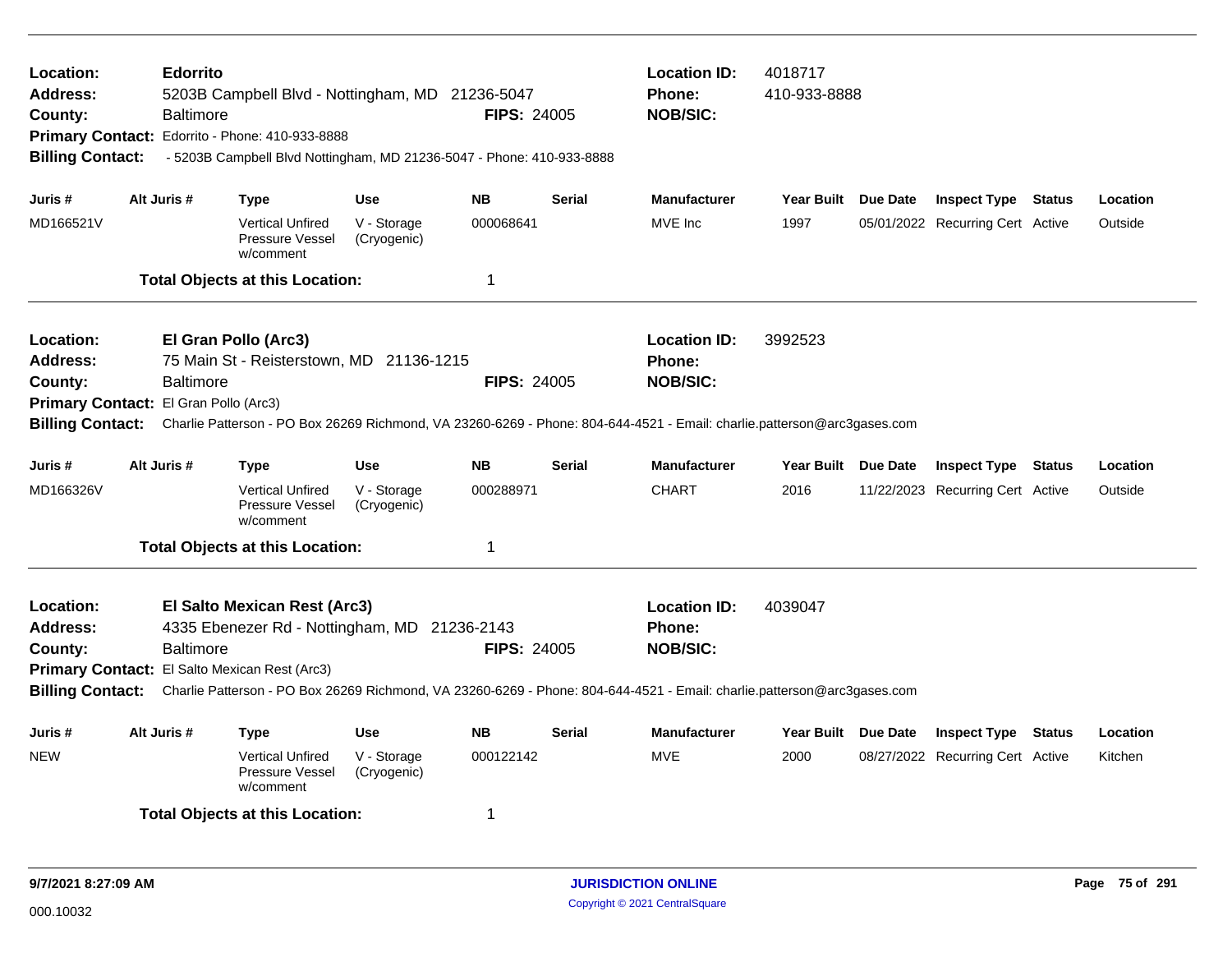| Location:<br><b>Address:</b><br>County:<br>Primary Contact: Emmanuel Tire, LLC<br><b>Billing Contact:</b> | <b>Baltimore</b> | <b>Emmanuel Tire, LLC</b> | 4653 Hollins Ferry Rd - Halethorpe, MD 21227-4601 |           | <b>FIPS: 24005</b> | <b>Location ID:</b><br><b>Phone:</b><br><b>NOB/SIC:</b> | 4040832    |                 |                     |        |          |  |
|-----------------------------------------------------------------------------------------------------------|------------------|---------------------------|---------------------------------------------------|-----------|--------------------|---------------------------------------------------------|------------|-----------------|---------------------|--------|----------|--|
| Juris #                                                                                                   | Alt Juris #      | Type                      | Use                                               | <b>NB</b> | <b>Serial</b>      | <b>Manufacturer</b>                                     | Year Built | <b>Due Date</b> | <b>Inspect Type</b> | Status | Location |  |

| MD167302V | Horizontal Unfired V - Storage (NOT<br>Pressure Vessel<br>w/comment | Cryogenic)                              | 000113572 | Manchester | 2002 | 09/10/2022 Recurring Cert Active | Compressor/Tool<br>Cage |
|-----------|---------------------------------------------------------------------|-----------------------------------------|-----------|------------|------|----------------------------------|-------------------------|
| MD167303V | <b>Vertical Unfired</b><br><b>Pressure Vessel</b><br>w/comment      | V - Storage (NOT $526453$<br>Cryogenic) |           | Steel Fab  | 2008 | 09/10/2022 Recurring Cert Active | Compressor/Tool<br>Cage |
| MD167304V | Horizontal Unfired V - Storage (NOT<br>Pressure Vessel<br>w/comment | Cryogenic)                              | 202254    | Manchester | 2003 | 09/10/2022 Recurring Cert Active | Compressor/Tool<br>Cage |
|           | <b>Total Objects at this Location:</b>                              |                                         |           |            |      |                                  |                         |

| Location:               |                  | <b>Emmarts United Methodist Church</b>                                                 |            |                    |               | <b>Location ID:</b> | 709977                         |                 |                     |        |                 |
|-------------------------|------------------|----------------------------------------------------------------------------------------|------------|--------------------|---------------|---------------------|--------------------------------|-----------------|---------------------|--------|-----------------|
| <b>Address:</b>         |                  | 7100 Dogwood Rd - Windsor Mill, MD 21244-1801                                          |            |                    |               | <b>Phone:</b>       |                                |                 |                     |        |                 |
| County:                 | <b>Baltimore</b> |                                                                                        |            | <b>FIPS: 24005</b> |               | <b>NOB/SIC:</b>     | <b>Religious Organizations</b> |                 |                     |        |                 |
|                         |                  | Primary Contact: Katrina Leonard - Phone: 443-804-0642 - Email: emmartsumc@verizon.net |            |                    |               |                     |                                |                 |                     |        |                 |
| <b>Billing Contact:</b> |                  | - 7100 Dogwood Rd Windsor Mill, MD 21244-1801 - Phone: 410-944-1131                    |            |                    |               |                     |                                |                 |                     |        |                 |
| Juris #                 | Alt Juris #      | Type                                                                                   | <b>Use</b> | <b>NB</b>          | <b>Serial</b> | <b>Manufacturer</b> | <b>Year Built</b>              | <b>Due Date</b> | <b>Inspect Type</b> | Status | <b>Location</b> |

| Juris #   | AIT JUITS $\bm{\#}$ | i vpe                                  | use                                                     | ND | əerial | manufacturer | rear built Due Date | INSDECT TVDE                     | ้ อเสเนร | Location      |
|-----------|---------------------|----------------------------------------|---------------------------------------------------------|----|--------|--------------|---------------------|----------------------------------|----------|---------------|
| MD124248H |                     | Cast Iron .                            | H - Hot Water<br>Heat (Water $\leq$<br>160 psig, 250 F) |    |        | Columbia     | 2005                | 11/10/2022 Recurring Cert Active |          | <b>BLR RM</b> |
|           |                     | <b>Total Objects at this Location:</b> |                                                         |    |        |              |                     |                                  |          |               |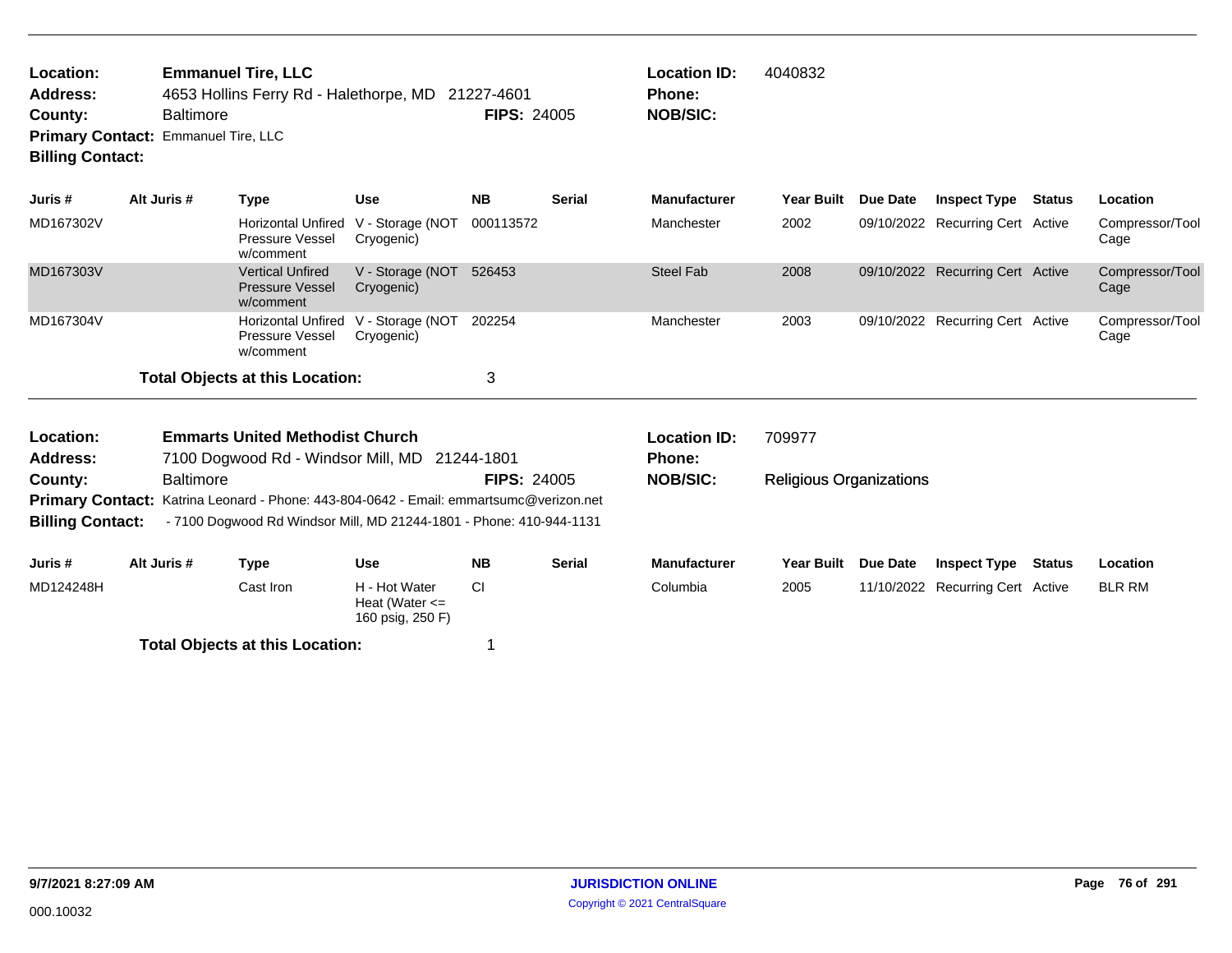| Location:        | <b>Epworth United Methodist Chapel</b>                                 |                    | Location        |
|------------------|------------------------------------------------------------------------|--------------------|-----------------|
| <b>Address:</b>  | 3317 St Lukes Lane - Woodlawn, MD 21207-5703                           |                    | <b>Phone:</b>   |
| County:          | <b>Baltimore</b>                                                       | <b>FIPS: 24005</b> | <b>NOB/SIC:</b> |
|                  | Primary Contact: Epworth United Methodist Chapel - Phone: 410 944 1070 |                    |                 |
| Billing Contact: | - 3317 Saint Lukes Ln Woodlawn, MD 21207-5703 - Phone: 410 944 1070    |                    |                 |

Membership organizations **Eparth ID:** 710068 **Phone:**

| Juris #   | Alt Juris # | <b>Type</b>                                             | <b>Use</b>                                              | <b>NB</b> | <b>Serial</b> | <b>Manufacturer</b> | <b>Year Built</b> | <b>Due Date</b> | <b>Inspect Type</b>              | <b>Status</b> | Location    |
|-----------|-------------|---------------------------------------------------------|---------------------------------------------------------|-----------|---------------|---------------------|-------------------|-----------------|----------------------------------|---------------|-------------|
| MD121989V |             | <b>Vertical Unfired</b><br>Pressure Vessel<br>w/comment | V - Storage (NOT<br>Cryogenic)                          | 000431416 |               | Manchester          | 2005              | 08/24/2021      | <b>Recurring Cert Active</b>     |               | #1 BLRM     |
| MD122304H |             | Cast Iron                                               | H - Hot Water<br>Heat (Water $\leq$<br>160 psig, 250 F) | CI        |               | Weil-McLain         | 2004              | 08/24/2021      | <b>Recurring Cert Active</b>     |               | #1 BLRM     |
| MD122305H |             | Cast Iron                                               | H - Hot Water<br>Heat (Water $\leq$<br>160 psig, 250 F) | <b>CI</b> |               | Weil-McLain         | 2004              | 08/24/2021      | <b>Recurring Cert Active</b>     |               | #1 BLRM     |
| MD122306H |             | Cast Iron                                               | H - Hot Water<br>Heat (Water $\leq$<br>160 psig, 250 F) | <b>CI</b> |               | Weil-McLain         | 2004              | 08/24/2021      | <b>Recurring Cert Active</b>     |               | #1 BLRM     |
| MD122307H |             | Cast Iron                                               | H - Hot Water<br>Heat (Water $\leq$<br>160 psig, 250 F) | <b>CI</b> |               | Weil-McLain         | 2004              | 08/24/2021      | <b>Recurring Cert Active</b>     |               | boiler room |
| MD122309H |             | Cast Iron                                               | H - Hot Water<br>Heat (Water $\leq$<br>160 psig, 250 F) | <b>CI</b> |               | Weil-McLain         | 2004              | 08/24/2021      | <b>Recurring Cert Active</b>     |               | #1 BLRM     |
| MD122310H |             | Cast Iron                                               | H - Hot Water<br>Heat (Water $\leq$<br>160 psig, 250 F) | <b>CI</b> |               | Weil-McLain         | 2004              | 08/24/2021      | <b>Recurring Cert Active</b>     |               | BLRM #2     |
| MD122311H |             | Cast Iron                                               | H - Hot Water<br>Heat (Water $\leq$<br>160 psig, 250 F) | <b>CI</b> |               | Weil-McLain         | 2004              |                 | 08/24/2021 Recurring Cert Active |               | boiler room |
| MD122312H |             | Cast Iron                                               | H - Hot Water<br>Heat (Water $\leq$<br>160 psig, 250 F) | <b>CI</b> |               | Weil-McLain         | 2004              | 08/24/2021      | <b>Recurring Cert Active</b>     |               | BLRM #2     |
| MD146245H |             | Cast Iron                                               | H - Hot Water<br>Heat (Water $\leq$<br>160 psig, 250 F) | <b>CI</b> |               | Weil-McLain         | 2012              | 08/24/2021      | <b>Recurring Cert Active</b>     |               | #1 Blrm     |
|           |             | 美しょうし 合わせ しょくしょく はいちん しょうしょうかん                          |                                                         | $\sim$    |               |                     |                   |                 |                                  |               |             |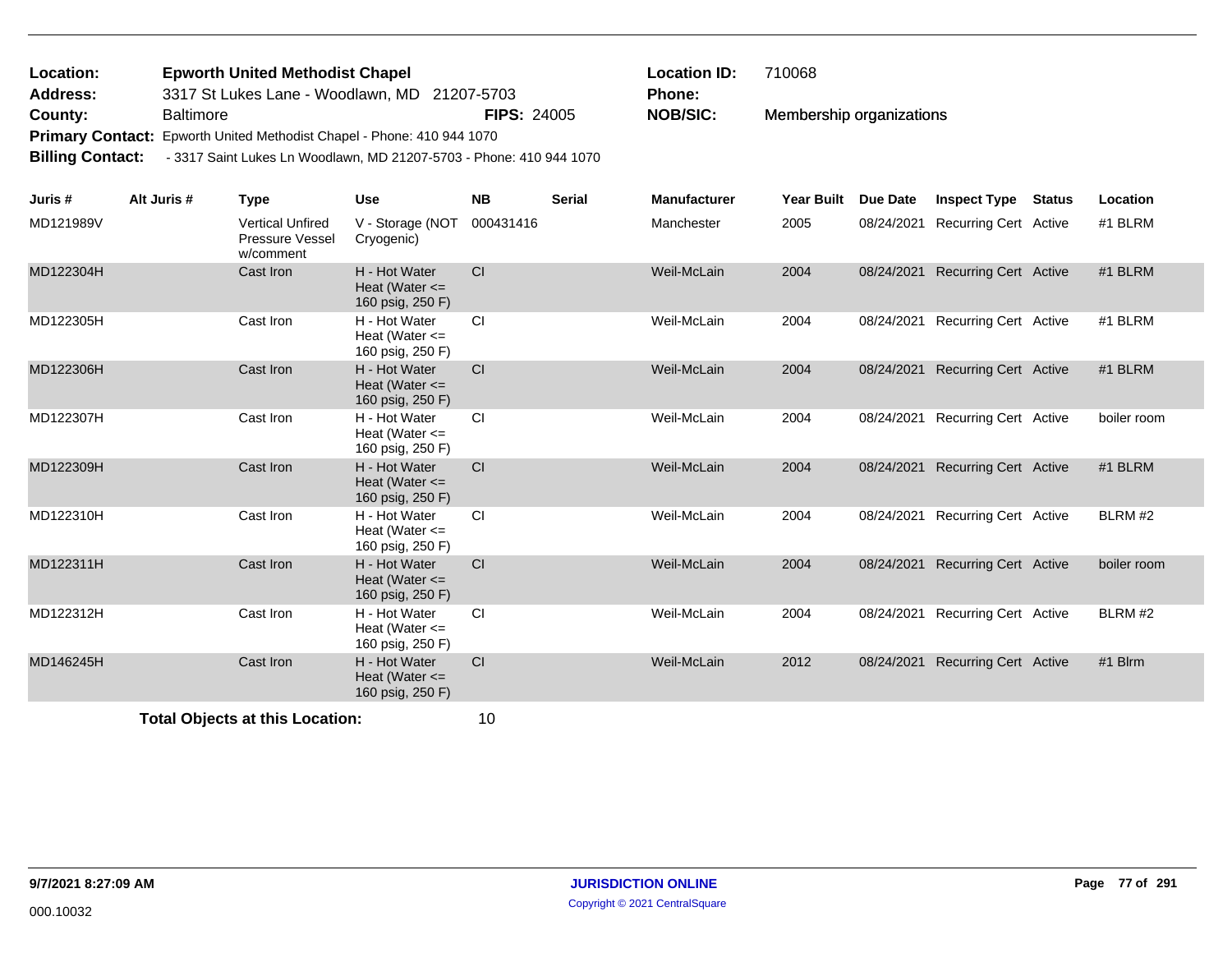| Location:<br>Address:<br>County:<br><b>Billing Contact:</b> |                                                                                                                                                                                              | <b>Baltimore</b>                        | <b>Evans Funeral Chapel</b><br>8800 Harford Rd - Parkville, MD 21234-4122<br><b>FIPS: 24005</b><br>Primary Contact: Charles F. Evans & Son Inc - Phone: 410-252-8720<br>- 2325 York Rd Lutherville Timonium, MD 21093-2215 - Phone: 410-252-8720 |                                                         |                    |               | <b>Location ID:</b><br><b>Phone:</b><br><b>NOB/SIC:</b> | 710165<br>410-252-8720<br><b>Personal services</b> |                 |                                                  |               |                               |  |
|-------------------------------------------------------------|----------------------------------------------------------------------------------------------------------------------------------------------------------------------------------------------|-----------------------------------------|--------------------------------------------------------------------------------------------------------------------------------------------------------------------------------------------------------------------------------------------------|---------------------------------------------------------|--------------------|---------------|---------------------------------------------------------|----------------------------------------------------|-----------------|--------------------------------------------------|---------------|-------------------------------|--|
| Juris #                                                     |                                                                                                                                                                                              | Alt Juris #                             | <b>Type</b>                                                                                                                                                                                                                                      | Use                                                     | <b>NB</b>          | <b>Serial</b> | <b>Manufacturer</b>                                     | <b>Year Built</b>                                  | Due Date        | <b>Inspect Type</b>                              | Status        | Location                      |  |
| MD123561H                                                   |                                                                                                                                                                                              |                                         | Cast Iron                                                                                                                                                                                                                                        | H - Hot Water<br>Heat (Water $\leq$<br>160 psig, 250 F) | CI                 |               | Weil-McLain                                             | 2003                                               |                 | 02/04/2022 Recurring Cert Active                 |               | <b>BLRM</b>                   |  |
|                                                             |                                                                                                                                                                                              |                                         | <b>Total Objects at this Location:</b>                                                                                                                                                                                                           |                                                         | $\mathbf 1$        |               |                                                         |                                                    |                 |                                                  |               |                               |  |
| Location:<br>Address:<br>County:<br><b>Billing Contact:</b> |                                                                                                                                                                                              | <b>EW Auto Shop</b><br><b>Baltimore</b> | 7208 Windsor Mill Rd - Windsor Mill, MD 21244-2889<br>Primary Contact: EW Auto Shop - Phone: 410-944-6112 - Email: ewautoshop@yahoo.com                                                                                                          |                                                         | <b>FIPS: 24005</b> |               | <b>Location ID:</b><br><b>Phone:</b><br><b>NOB/SIC:</b> | 711342<br>410-944-6112                             |                 | Automotive dealers and gasoline service stations |               |                               |  |
| Juris #                                                     |                                                                                                                                                                                              | Alt Juris #                             | Type                                                                                                                                                                                                                                             | <b>Use</b>                                              | <b>NB</b>          | <b>Serial</b> | <b>Manufacturer</b>                                     | <b>Year Built</b>                                  | <b>Due Date</b> | <b>Inspect Type Status</b>                       |               | Location                      |  |
| MD149730V                                                   |                                                                                                                                                                                              |                                         | <b>Vertical Unfired</b><br>Pressure Vessel<br>w/comment                                                                                                                                                                                          | V - Storage (NOT<br>Cryogenic)                          | 001789184          |               | <b>CAMPBELL</b>                                         | 2012                                               |                 | 01/28/2021 Recurring Cert Active                 |               | <b>Compressor Area</b>        |  |
|                                                             |                                                                                                                                                                                              |                                         | <b>Total Objects at this Location:</b>                                                                                                                                                                                                           |                                                         | 1                  |               |                                                         |                                                    |                 |                                                  |               |                               |  |
| Location:<br>Address:                                       |                                                                                                                                                                                              |                                         | <b>Excel Car Care Center</b><br>1701 Taylor Ave - Parkville, MD 21234-6109                                                                                                                                                                       |                                                         |                    |               | <b>Location ID:</b><br><b>Phone:</b>                    | 710202                                             |                 |                                                  |               |                               |  |
| County:                                                     | <b>Baltimore</b><br><b>FIPS: 24005</b><br>Primary Contact: Glenn Kuntzman - Phone: 410-668-9828<br><b>Billing Contact:</b><br>- 1701 Taylor Ave Parkville, MD 21234-6109 - Phone: 4106689828 |                                         |                                                                                                                                                                                                                                                  |                                                         |                    |               | <b>NOB/SIC:</b>                                         | <b>Automotive Dealers, NEC</b>                     |                 |                                                  |               |                               |  |
| Juris #                                                     |                                                                                                                                                                                              | Alt Juris #                             | <b>Type</b>                                                                                                                                                                                                                                      | <b>Use</b>                                              | <b>NB</b>          | <b>Serial</b> | <b>Manufacturer</b>                                     | <b>Year Built</b>                                  | Due Date        | <b>Inspect Type</b>                              | <b>Status</b> | Location                      |  |
| MD050138V                                                   | 0                                                                                                                                                                                            |                                         | Pressure Vessel<br>w/comment                                                                                                                                                                                                                     | Horizontal Unfired V - Storage (NOT<br>Cryogenic)       | 000216194 0        |               | John Wood                                               | 1960                                               |                 | 11/18/2022 Recurring Cert Active                 |               | <b>STORAGE</b><br><b>ROOM</b> |  |
|                                                             |                                                                                                                                                                                              |                                         | <b>Total Objects at this Location:</b>                                                                                                                                                                                                           |                                                         | 1                  |               |                                                         |                                                    |                 |                                                  |               |                               |  |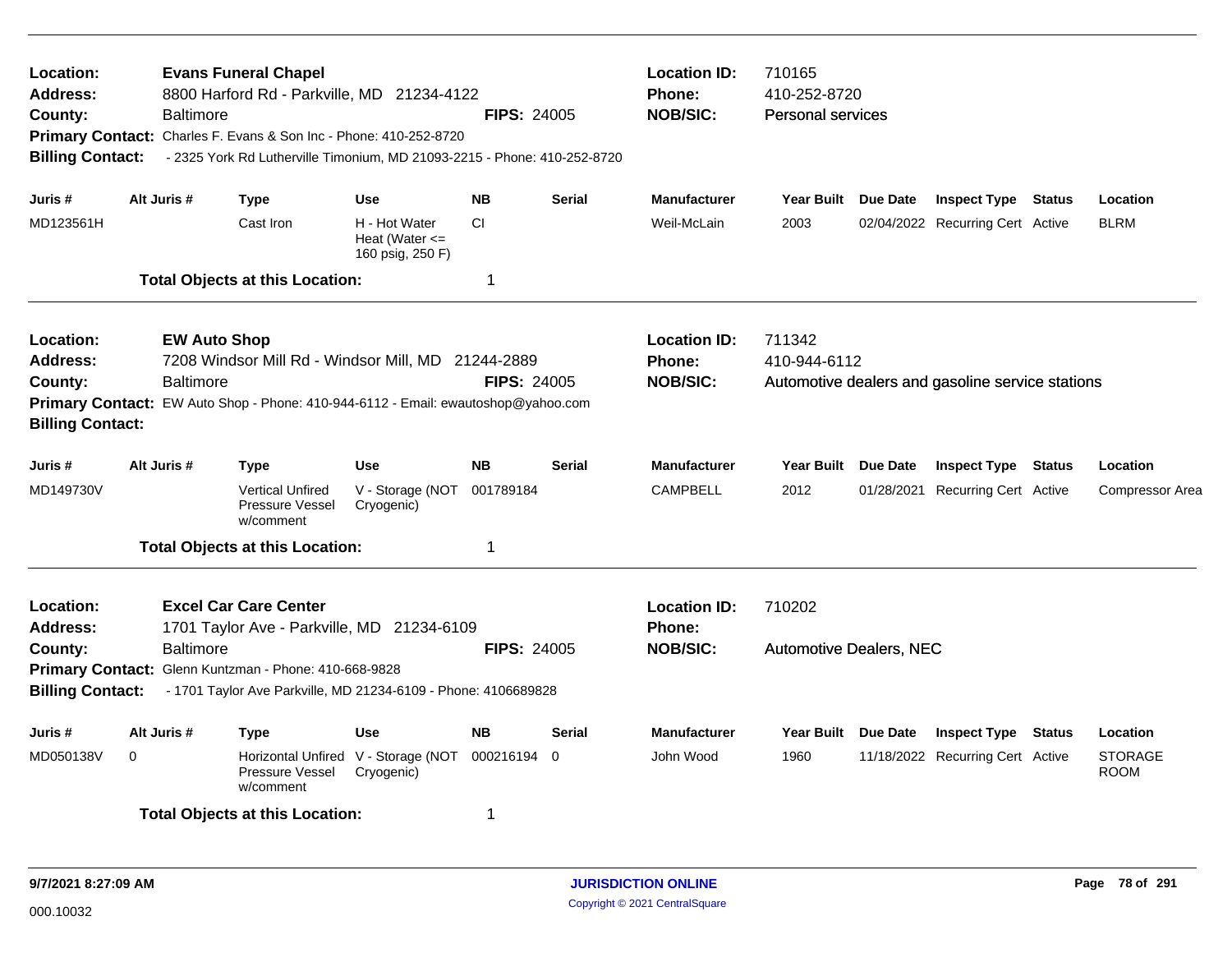| <b>Baltimore</b>                                                                                                                                                                                                                                                            | <b>FIPS: 24005</b>                                                                                                                                               |                                                                 |                                                                                                                                                                                             |                                               | <b>Location ID:</b><br><b>Phone:</b><br><b>NOB/SIC:</b>          | 3949968<br><b>Eating and Drinking Places</b>                                                                                                                         |        |                                                                                                                                                                                                                                                                                                                                                                                   |                                                                                                                                                                                                             |                                                                                                                                                                                                          |
|-----------------------------------------------------------------------------------------------------------------------------------------------------------------------------------------------------------------------------------------------------------------------------|------------------------------------------------------------------------------------------------------------------------------------------------------------------|-----------------------------------------------------------------|---------------------------------------------------------------------------------------------------------------------------------------------------------------------------------------------|-----------------------------------------------|------------------------------------------------------------------|----------------------------------------------------------------------------------------------------------------------------------------------------------------------|--------|-----------------------------------------------------------------------------------------------------------------------------------------------------------------------------------------------------------------------------------------------------------------------------------------------------------------------------------------------------------------------------------|-------------------------------------------------------------------------------------------------------------------------------------------------------------------------------------------------------------|----------------------------------------------------------------------------------------------------------------------------------------------------------------------------------------------------------|
|                                                                                                                                                                                                                                                                             |                                                                                                                                                                  |                                                                 |                                                                                                                                                                                             |                                               |                                                                  |                                                                                                                                                                      |        |                                                                                                                                                                                                                                                                                                                                                                                   |                                                                                                                                                                                                             |                                                                                                                                                                                                          |
|                                                                                                                                                                                                                                                                             | <b>Type</b>                                                                                                                                                      | <b>Use</b>                                                      | <b>NB</b>                                                                                                                                                                                   | <b>Serial</b>                                 | <b>Manufacturer</b>                                              |                                                                                                                                                                      |        |                                                                                                                                                                                                                                                                                                                                                                                   |                                                                                                                                                                                                             | Location                                                                                                                                                                                                 |
|                                                                                                                                                                                                                                                                             | <b>Vertical Unfired</b><br>Pressure Vessel<br>w/comment                                                                                                          | V - Storage<br>(Cryogenic)                                      | 000151135                                                                                                                                                                                   |                                               | <b>CHART</b>                                                     | 2003                                                                                                                                                                 |        |                                                                                                                                                                                                                                                                                                                                                                                   |                                                                                                                                                                                                             | Outside                                                                                                                                                                                                  |
|                                                                                                                                                                                                                                                                             |                                                                                                                                                                  |                                                                 | $\mathbf 1$                                                                                                                                                                                 |                                               |                                                                  |                                                                                                                                                                      |        |                                                                                                                                                                                                                                                                                                                                                                                   |                                                                                                                                                                                                             |                                                                                                                                                                                                          |
|                                                                                                                                                                                                                                                                             |                                                                                                                                                                  |                                                                 |                                                                                                                                                                                             |                                               |                                                                  |                                                                                                                                                                      |        |                                                                                                                                                                                                                                                                                                                                                                                   |                                                                                                                                                                                                             |                                                                                                                                                                                                          |
|                                                                                                                                                                                                                                                                             |                                                                                                                                                                  |                                                                 |                                                                                                                                                                                             |                                               |                                                                  |                                                                                                                                                                      |        |                                                                                                                                                                                                                                                                                                                                                                                   |                                                                                                                                                                                                             |                                                                                                                                                                                                          |
|                                                                                                                                                                                                                                                                             |                                                                                                                                                                  |                                                                 |                                                                                                                                                                                             |                                               |                                                                  |                                                                                                                                                                      |        |                                                                                                                                                                                                                                                                                                                                                                                   |                                                                                                                                                                                                             |                                                                                                                                                                                                          |
|                                                                                                                                                                                                                                                                             |                                                                                                                                                                  |                                                                 |                                                                                                                                                                                             |                                               |                                                                  |                                                                                                                                                                      |        |                                                                                                                                                                                                                                                                                                                                                                                   |                                                                                                                                                                                                             |                                                                                                                                                                                                          |
| <b>Billing Contact:</b>                                                                                                                                                                                                                                                     |                                                                                                                                                                  |                                                                 |                                                                                                                                                                                             |                                               |                                                                  |                                                                                                                                                                      |        |                                                                                                                                                                                                                                                                                                                                                                                   |                                                                                                                                                                                                             |                                                                                                                                                                                                          |
|                                                                                                                                                                                                                                                                             | <b>Type</b>                                                                                                                                                      | <b>Use</b>                                                      | <b>NB</b>                                                                                                                                                                                   | <b>Serial</b>                                 | <b>Manufacturer</b>                                              |                                                                                                                                                                      |        |                                                                                                                                                                                                                                                                                                                                                                                   | Status                                                                                                                                                                                                      | Location                                                                                                                                                                                                 |
|                                                                                                                                                                                                                                                                             | Pressure Vessel<br>w/comment                                                                                                                                     | Cryogenic)                                                      | None<br>Found                                                                                                                                                                               | 291                                           | Less MFG                                                         | 2010                                                                                                                                                                 |        |                                                                                                                                                                                                                                                                                                                                                                                   |                                                                                                                                                                                                             | Sprinkler Room                                                                                                                                                                                           |
|                                                                                                                                                                                                                                                                             |                                                                                                                                                                  |                                                                 | $\overline{1}$                                                                                                                                                                              |                                               |                                                                  |                                                                                                                                                                      |        |                                                                                                                                                                                                                                                                                                                                                                                   |                                                                                                                                                                                                             |                                                                                                                                                                                                          |
| Location:<br><b>Fairfield Inns &amp; Suites</b><br><b>Address:</b><br>8477 Cordon Way - Nottingham, MD 21236-4976<br><b>Baltimore</b><br><b>FIPS: 24005</b><br>County:<br><b>Primary Contact:</b> Cara DiPietro - Phone: 410-933-9797 - Email: cara.dipietro@onelodging.com |                                                                                                                                                                  |                                                                 |                                                                                                                                                                                             |                                               | <b>Location ID:</b><br>Phone:<br><b>NOB/SIC:</b>                 | 2411846                                                                                                                                                              |        |                                                                                                                                                                                                                                                                                                                                                                                   |                                                                                                                                                                                                             |                                                                                                                                                                                                          |
|                                                                                                                                                                                                                                                                             |                                                                                                                                                                  |                                                                 |                                                                                                                                                                                             |                                               |                                                                  |                                                                                                                                                                      |        |                                                                                                                                                                                                                                                                                                                                                                                   |                                                                                                                                                                                                             |                                                                                                                                                                                                          |
|                                                                                                                                                                                                                                                                             | <b>Type</b>                                                                                                                                                      | <b>Use</b>                                                      | <b>NB</b>                                                                                                                                                                                   | <b>Serial</b>                                 | <b>Manufacturer</b>                                              |                                                                                                                                                                      |        |                                                                                                                                                                                                                                                                                                                                                                                   |                                                                                                                                                                                                             | Location                                                                                                                                                                                                 |
|                                                                                                                                                                                                                                                                             | <b>Horizontal Water</b><br>Tube                                                                                                                                  | H - Hot Water<br>Heat (Water $\leq$<br>160 psig, 250 F)         |                                                                                                                                                                                             |                                               | A O Smith                                                        | 2007                                                                                                                                                                 |        |                                                                                                                                                                                                                                                                                                                                                                                   |                                                                                                                                                                                                             | Outside Boiler<br>Rm, Top Boiler                                                                                                                                                                         |
|                                                                                                                                                                                                                                                                             | <b>Horizontal Water</b><br>Tube                                                                                                                                  | H - Hot Water<br>Heat (Water $\leq$<br>160 psig, 250 F)         |                                                                                                                                                                                             |                                               | A O Smith                                                        | 2007                                                                                                                                                                 |        |                                                                                                                                                                                                                                                                                                                                                                                   |                                                                                                                                                                                                             | <b>Outside Boiler</b><br>Rm, Bottom<br><b>Boiler</b>                                                                                                                                                     |
|                                                                                                                                                                                                                                                                             | <b>Billing Contact:</b><br>Alt Juris #<br><b>Baltimore</b><br>Alt Juris #<br><b>Billing Contact:</b><br>Alt Juris #<br><b>Top Boiler</b><br><b>Bottom Boiler</b> | Primary Contact: Exxon - On the Run (Arc3)<br><b>EZ Storage</b> | Exxon - On the Run (Arc3)<br>100 Back River rd - Essex, MD 21221<br><b>Total Objects at this Location:</b><br>Horizontal Unfired V - Storage (NOT<br><b>Total Objects at this Location:</b> | 8514 Liberty Rd - Randallstown, MD 21133-4800 | <b>FIPS: 24005</b><br>000C16646 D07 16646<br>000C17983 D07 17983 | <b>Location ID:</b><br><b>Phone:</b><br><b>NOB/SIC:</b><br>Primary Contact: Naftali Miller - Phone: 443-539-3072 - Cell: 443-539-3072 - Email: nmiller@ezstorage.com | 953657 | Charlie Patterson - PO Box 26269 Richmond, VA 23260-6269 - Phone: 804-644-4521 - Email: charlie.patterson@arc3gases.com<br>Year Built Due Date<br>410-922-8788<br>Year Built Due Date<br>410-933-9797<br><b>Hotels and Motels</b><br>Cara DiPietro - 8477 Cordon Way Nottingham, MD 21236-4976 - Phone: 410-933-9797 - Email: cara.dipietro@onelodging.com<br>Year Built Due Date | <b>General Automotive Repair Shops</b><br>Naftali Miller - 8221 Snowden River Pkwy Columbia, MD 21045-1947 - Phone: 443-539-3072 - Cell: 443-539-3072 - Email: nmiller@ezstorage.com<br><b>Inspect Type</b> | <b>Inspect Type Status</b><br>04/16/2023 Recurring Cert Active<br>11/04/2021 Recurring Cert Active<br><b>Inspect Type Status</b><br>02/09/2023 Recurring Cert Active<br>02/09/2023 Recurring Cert Active |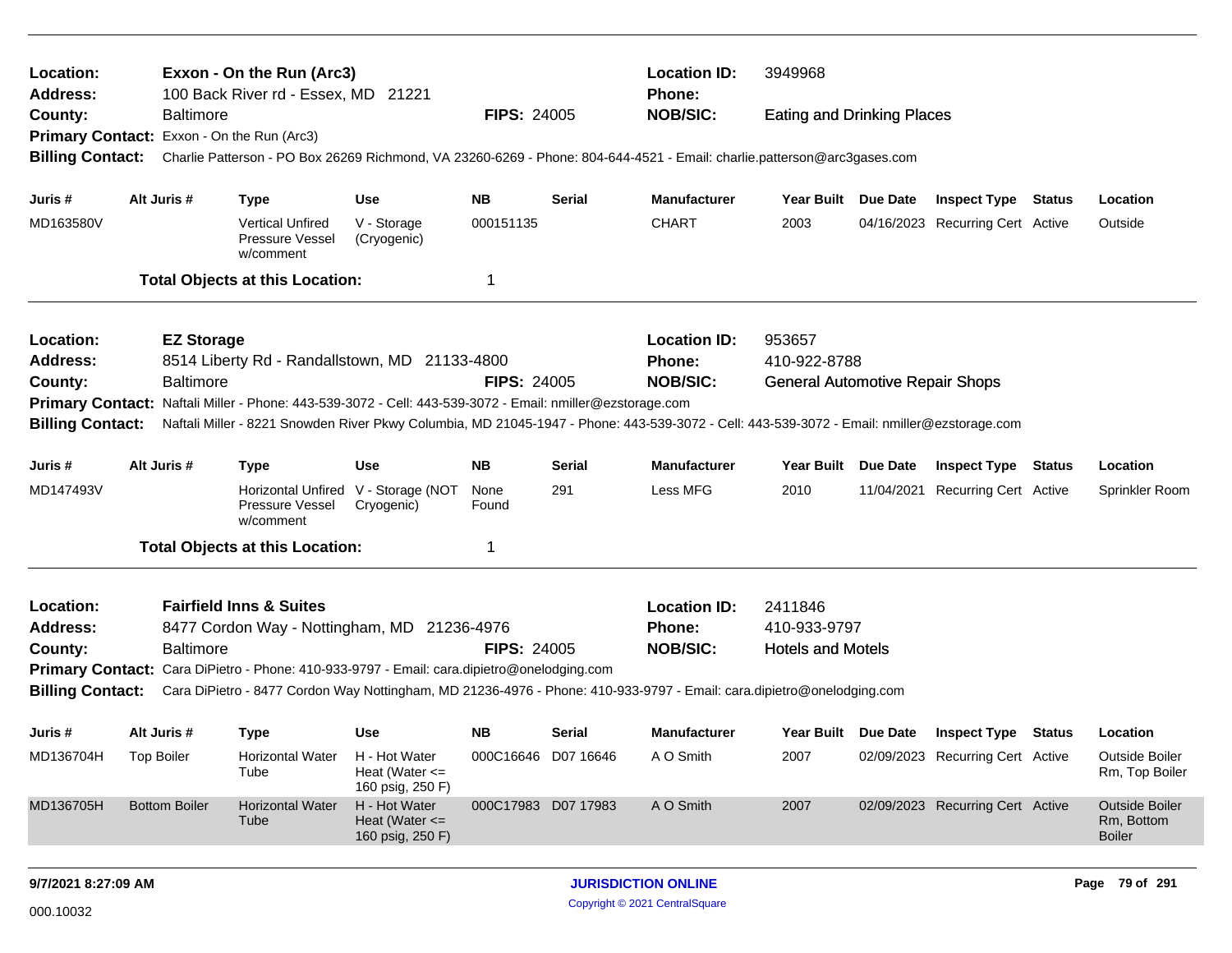| Location:               |                                                                                                                                     |                        | <b>Fairview United Methodist Church</b>                                           |                                                         |                            |               | <b>Location ID:</b><br>710367                                                                                      |                                |            |                                                  |               |                                  |
|-------------------------|-------------------------------------------------------------------------------------------------------------------------------------|------------------------|-----------------------------------------------------------------------------------|---------------------------------------------------------|----------------------------|---------------|--------------------------------------------------------------------------------------------------------------------|--------------------------------|------------|--------------------------------------------------|---------------|----------------------------------|
| Address:                |                                                                                                                                     |                        | 13916 Jarrettsville Pike - Phoenix, MD 21131-2040                                 |                                                         |                            |               | <b>Phone:</b>                                                                                                      | 410-666-8288                   |            |                                                  |               |                                  |
| County:                 |                                                                                                                                     | <b>Baltimore</b>       |                                                                                   |                                                         | <b>FIPS: 24005</b>         |               | <b>NOB/SIC:</b>                                                                                                    | Membership Organizations, NEC  |            |                                                  |               |                                  |
|                         |                                                                                                                                     |                        | Primary Contact: Helen Petrich - Phone: 410-666-8048 - Email: helenjoules@aol.com |                                                         |                            |               |                                                                                                                    |                                |            |                                                  |               |                                  |
| <b>Billing Contact:</b> |                                                                                                                                     |                        |                                                                                   |                                                         |                            |               | Helen Petrich - 13916 Jarrettsville Pike Phoenix, MD 21131-2040 - Phone: 410-666-8048 - Email: helenjoules@aol.com |                                |            |                                                  |               |                                  |
| Juris #                 |                                                                                                                                     | Alt Juris #            | <b>Type</b>                                                                       | <b>Use</b>                                              | <b>NB</b>                  | <b>Serial</b> | <b>Manufacturer</b>                                                                                                | Year Built Due Date            |            | <b>Inspect Type Status</b>                       |               | Location                         |
| MD143962H               |                                                                                                                                     |                        | Cast Iron                                                                         | H - Hot Water<br>Heat (Water $\leq$<br>160 psig, 250 F) | <b>CI</b>                  |               | <b>Burnham</b>                                                                                                     | 2007                           |            | 02/03/2022 Recurring Cert Active                 |               | Boiler room                      |
|                         |                                                                                                                                     |                        | <b>Total Objects at this Location:</b>                                            |                                                         | 1                          |               |                                                                                                                    |                                |            |                                                  |               |                                  |
| Location:               |                                                                                                                                     |                        | <b>Faith Brethren In Christ</b>                                                   |                                                         |                            |               | <b>Location ID:</b>                                                                                                | 710386                         |            |                                                  |               |                                  |
| <b>Address:</b>         |                                                                                                                                     |                        | 611 S Marlyn Ave - Essex, MD 21221-5235                                           |                                                         |                            |               | Phone:                                                                                                             | 410-687-0701                   |            |                                                  |               |                                  |
| County:                 |                                                                                                                                     | <b>Baltimore</b>       |                                                                                   |                                                         | <b>FIPS: 24005</b>         |               | <b>NOB/SIC:</b>                                                                                                    | <b>Religious Organizations</b> |            |                                                  |               |                                  |
| <b>Primary Contact:</b> |                                                                                                                                     |                        | John Melhorn - Phone: 410-687-0701 - Email: jmelhorn@verizon.net                  |                                                         |                            |               |                                                                                                                    |                                |            |                                                  |               |                                  |
|                         | John Melhorn - 611 S Marlyn Ave Essex, MD 21221-5235 - Phone: 410-687-0701 - Email: jmelhorn@verizon.net<br><b>Billing Contact:</b> |                        |                                                                                   |                                                         |                            |               |                                                                                                                    |                                |            |                                                  |               |                                  |
| Juris #                 |                                                                                                                                     | Alt Juris #            | <b>Type</b>                                                                       | <b>Use</b>                                              | <b>NB</b>                  | <b>Serial</b> | <b>Manufacturer</b>                                                                                                | <b>Year Built</b>              | Due Date   | <b>Inspect Type</b>                              | <b>Status</b> | Location                         |
| MD119878H               |                                                                                                                                     |                        | Cast Iron                                                                         | H - Hot Water<br>Heat (Water $\leq$<br>160 psig, 250 F) | <b>CI</b>                  |               | Weil-McLain                                                                                                        | 2001                           |            | 09/29/2020 Recurring Cert Active                 |               | <b>Boiler Room</b>               |
|                         |                                                                                                                                     |                        | <b>Total Objects at this Location:</b>                                            |                                                         | 1                          |               |                                                                                                                    |                                |            |                                                  |               |                                  |
| Location:               |                                                                                                                                     | <b>Family Car Care</b> |                                                                                   |                                                         |                            |               | <b>Location ID:</b>                                                                                                | 706026                         |            |                                                  |               |                                  |
| <b>Address:</b>         |                                                                                                                                     |                        | 9126 Harford Rd - Parkville, MD 21234-3101                                        |                                                         |                            |               | <b>Phone:</b>                                                                                                      |                                |            |                                                  |               |                                  |
| County:                 |                                                                                                                                     | <b>Baltimore</b>       |                                                                                   |                                                         | <b>FIPS: 24005</b>         |               | <b>NOB/SIC:</b>                                                                                                    |                                |            | Automotive Services, Except Repair and Carwashes |               |                                  |
|                         |                                                                                                                                     |                        |                                                                                   |                                                         |                            |               |                                                                                                                    |                                |            |                                                  |               |                                  |
|                         | Primary Contact: Family Car Care<br><b>Billing Contact:</b><br>- 9126 Harford Rd Parkville, MD 21234-3101                           |                        |                                                                                   |                                                         |                            |               |                                                                                                                    |                                |            |                                                  |               |                                  |
| Juris #                 |                                                                                                                                     | Alt Juris #            | <b>Type</b>                                                                       | <b>Use</b>                                              | <b>NB</b>                  | Serial        | <b>Manufacturer</b>                                                                                                | Year Built Due Date            |            | <b>Inspect Type Status</b>                       |               | Location                         |
| MD112184V               |                                                                                                                                     |                        | <b>Pressure Vessel</b><br>w/comment                                               | Horizontal Unfired V - Storage (NOT<br>Cryogenic)       | 001188419                  |               | Manchester                                                                                                         | 2001                           | 11/19/2021 | <b>Recurring Cert Active</b>                     |               | Outside Shed<br>Rear of Building |
|                         |                                                                                                                                     |                        | <b>Total Objects at this Location:</b>                                            |                                                         | 1                          |               |                                                                                                                    |                                |            |                                                  |               |                                  |
| 9/7/2021 8:27:09 AM     |                                                                                                                                     |                        |                                                                                   |                                                         | <b>JURISDICTION ONLINE</b> |               |                                                                                                                    |                                |            |                                                  |               | Page 80 of 291                   |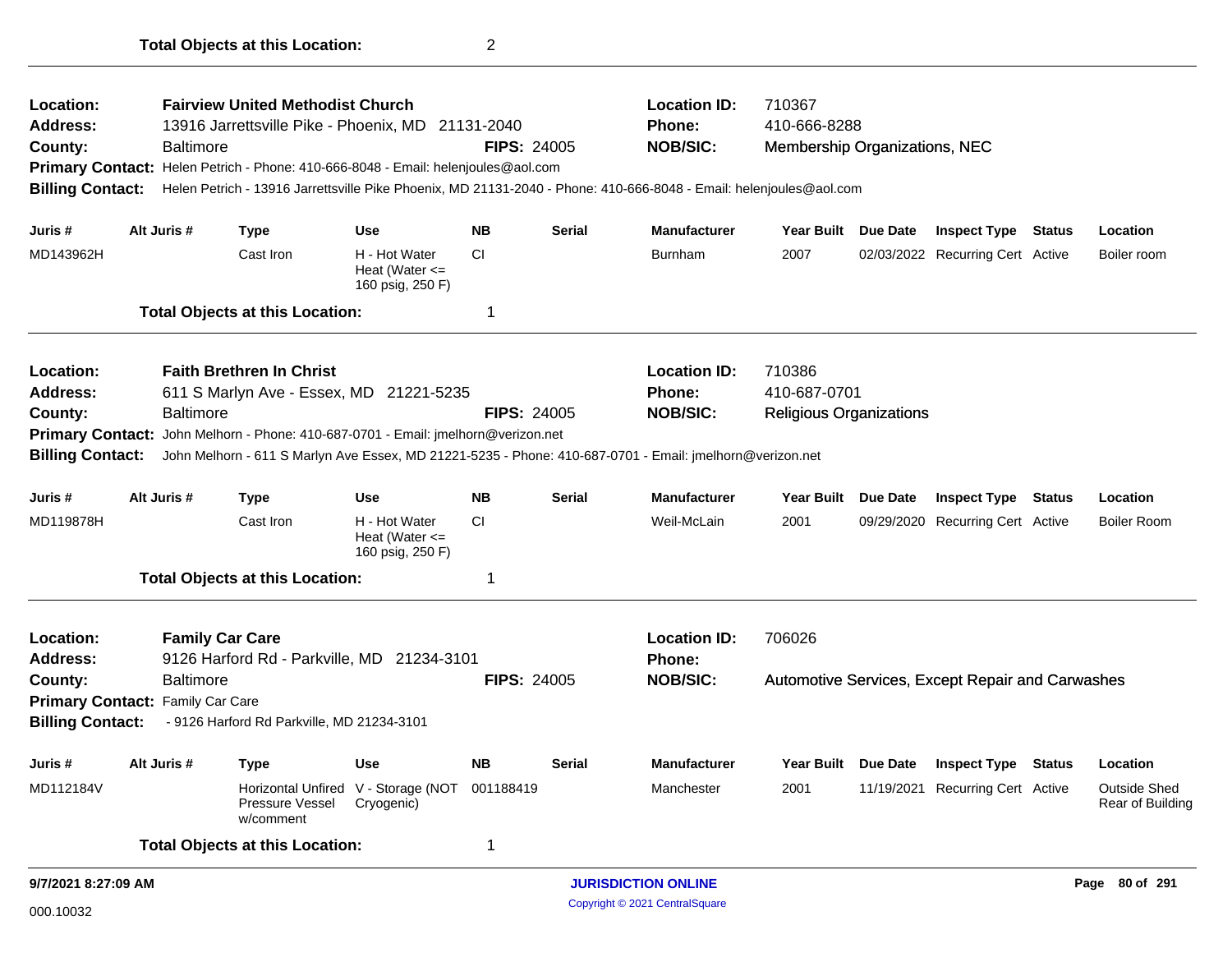| Location:<br><b>Address:</b>                                                                                                                                   |  |                       | <b>Fatties Bar &amp; Grill (Arc3)</b><br>1030 Old Eastern Ave - Essex, MD 21221-3705              |                                                   |                    |               | <b>Location ID:</b><br><b>Phone:</b>                                                                                    | 3949962                              |  |                                  |        |                                  |  |
|----------------------------------------------------------------------------------------------------------------------------------------------------------------|--|-----------------------|---------------------------------------------------------------------------------------------------|---------------------------------------------------|--------------------|---------------|-------------------------------------------------------------------------------------------------------------------------|--------------------------------------|--|----------------------------------|--------|----------------------------------|--|
| County:                                                                                                                                                        |  | <b>Baltimore</b>      |                                                                                                   |                                                   | <b>FIPS: 24005</b> |               | <b>NOB/SIC:</b>                                                                                                         | <b>Eating and Drinking Places</b>    |  |                                  |        |                                  |  |
| Primary Contact: Fatties Bar & Grill (Arc3)                                                                                                                    |  |                       |                                                                                                   |                                                   |                    |               |                                                                                                                         |                                      |  |                                  |        |                                  |  |
| <b>Billing Contact:</b>                                                                                                                                        |  |                       |                                                                                                   |                                                   |                    |               | Charlie Patterson - PO Box 26269 Richmond, VA 23260-6269 - Phone: 804-644-4521 - Email: charlie.patterson@arc3gases.com |                                      |  |                                  |        |                                  |  |
| Juris #                                                                                                                                                        |  | Alt Juris #           | <b>Type</b>                                                                                       | <b>Use</b>                                        | <b>NB</b>          | Serial        | <b>Manufacturer</b>                                                                                                     | Year Built Due Date                  |  | <b>Inspect Type Status</b>       |        | Location                         |  |
| MD163591V                                                                                                                                                      |  |                       | <b>Vertical Unfired</b><br>Pressure Vessel<br>w/comment                                           | V - Storage<br>(Cryogenic)                        | 000142632          |               | <b>CHART</b>                                                                                                            | 2002                                 |  | 04/16/2023 Recurring Cert Active |        | Outside                          |  |
|                                                                                                                                                                |  |                       | <b>Total Objects at this Location:</b>                                                            |                                                   | 1                  |               |                                                                                                                         |                                      |  |                                  |        |                                  |  |
| Location:                                                                                                                                                      |  | <b>Finch Services</b> |                                                                                                   |                                                   |                    |               | <b>Location ID:</b>                                                                                                     | 724391                               |  |                                  |        |                                  |  |
| <b>Address:</b>                                                                                                                                                |  |                       | 11212 York Rd - Hunt Valley, MD 21030-1908                                                        |                                                   |                    |               | <b>Phone:</b>                                                                                                           | Motor Vehicle Dealers (New and Used) |  |                                  |        |                                  |  |
| County:                                                                                                                                                        |  | <b>Baltimore</b>      |                                                                                                   |                                                   | <b>FIPS: 24005</b> |               | <b>NOB/SIC:</b>                                                                                                         |                                      |  |                                  |        |                                  |  |
| <b>Primary Contact:</b>                                                                                                                                        |  |                       | Bob Constantine - Phone: 410-840-5675                                                             |                                                   |                    |               |                                                                                                                         |                                      |  |                                  |        |                                  |  |
| <b>Billing Contact:</b><br>Bob Constantine - 11212 York Rd Hunt Valley, MD 21030-1908 - Phone: 410-840-5675                                                    |  |                       |                                                                                                   |                                                   |                    |               |                                                                                                                         |                                      |  |                                  |        |                                  |  |
| Juris #                                                                                                                                                        |  | Alt Juris #           | <b>Type</b>                                                                                       | Use                                               | <b>NB</b>          | Serial        | <b>Manufacturer</b>                                                                                                     | Year Built Due Date                  |  | <b>Inspect Type Status</b>       |        | Location                         |  |
| MD135839V                                                                                                                                                      |  |                       | Pressure Vessel<br>w/comment                                                                      | Horizontal Unfired V - Storage (NOT<br>Cryogenic) | 485212             |               | Steel Fab                                                                                                               | 2007                                 |  | 07/06/2022 Recurring Cert Active |        | <b>COMPRESSOR</b><br><b>ROOM</b> |  |
|                                                                                                                                                                |  |                       | <b>Total Objects at this Location:</b>                                                            |                                                   | 1                  |               |                                                                                                                         |                                      |  |                                  |        |                                  |  |
| Location:                                                                                                                                                      |  |                       | Fire Museum Of Maryland (Antique)                                                                 |                                                   |                    |               | <b>Location ID:</b>                                                                                                     | 710690                               |  |                                  |        |                                  |  |
| Address:                                                                                                                                                       |  |                       | 1301 York Rd - Lutherville Timonium, MD 21093-6035                                                |                                                   |                    |               | <b>Phone:</b>                                                                                                           | 410-321-7500                         |  |                                  |        |                                  |  |
| County:                                                                                                                                                        |  | Baltimore             |                                                                                                   |                                                   | <b>FIPS: 24005</b> |               | <b>NOB/SIC:</b>                                                                                                         | <b>Museums and Art Galleries</b>     |  |                                  |        |                                  |  |
|                                                                                                                                                                |  |                       | Primary Contact: Stephen G. Heaver, Jr. - Phone: 410-321-7500 x101 - Email: info@firemuseummd.org |                                                   |                    |               |                                                                                                                         |                                      |  |                                  |        |                                  |  |
| Stephen G. Heaver, Jr. - 1301 York Rd Lutherville Timonium, MD 21093-6023 - Phone: 410-321-7500 x101 - Email: info@firemuseummd.org<br><b>Billing Contact:</b> |  |                       |                                                                                                   |                                                   |                    |               |                                                                                                                         |                                      |  |                                  |        |                                  |  |
| Juris #                                                                                                                                                        |  | Alt Juris #           | <b>Type</b>                                                                                       | <b>Use</b>                                        | <b>NB</b>          | <b>Serial</b> | <b>Manufacturer</b>                                                                                                     | Year Built Due Date                  |  | <b>Inspect Type</b>              | Status | Location                         |  |
| MD156547                                                                                                                                                       |  |                       | Vertical Fire Tube S - Power-Other                                                                | w/comment (Stm<br>$> 15$ psig)                    | 000000004          |               | Boothbay Railway                                                                                                        | 2017                                 |  | 05/08/2022 Recurring Cert Active |        | portable                         |  |
|                                                                                                                                                                |  |                       | <b>Total Objects at this Location:</b>                                                            |                                                   | 1                  |               |                                                                                                                         |                                      |  |                                  |        |                                  |  |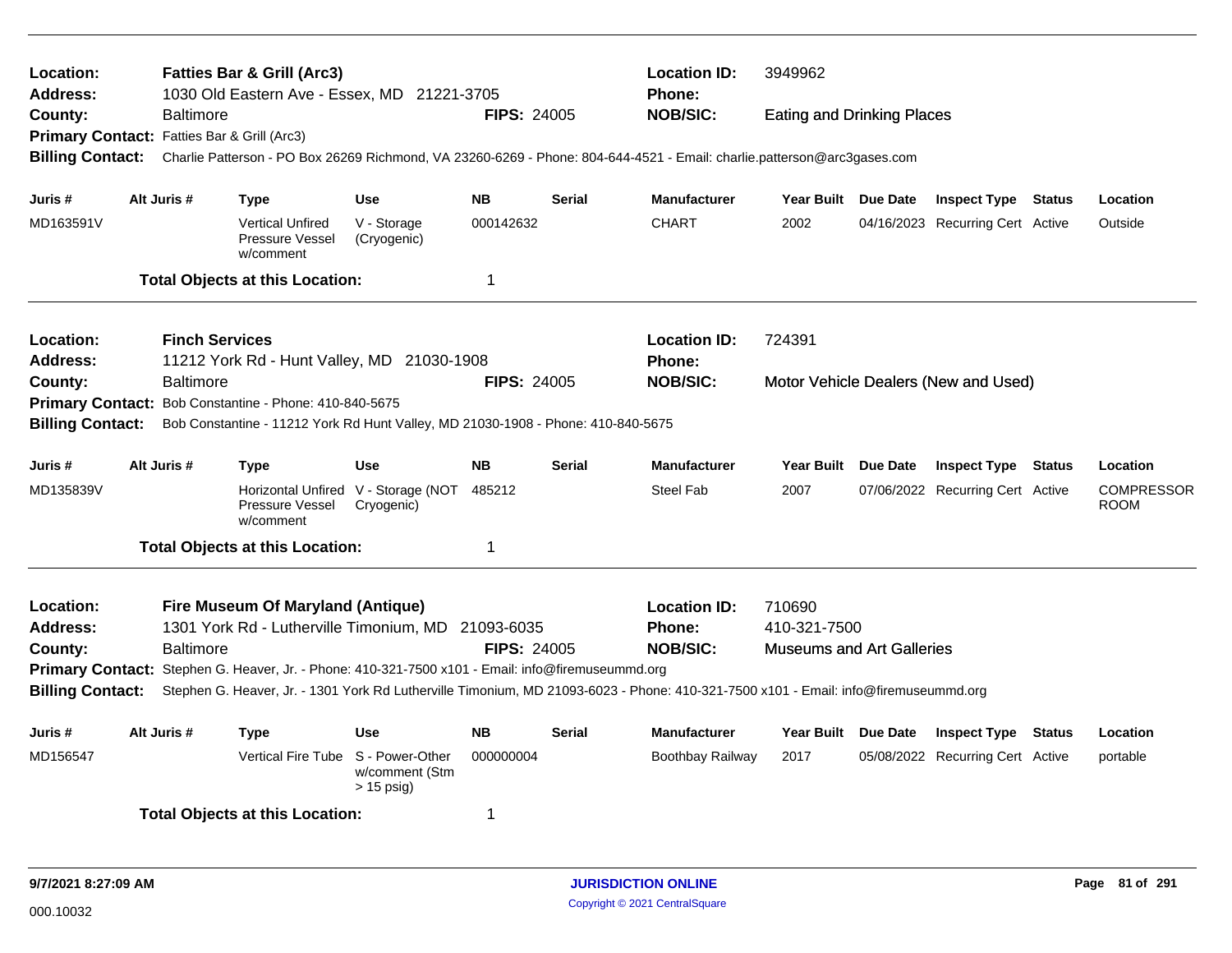| Location:<br>Address:<br>County:<br>Primary Contact: Firestone - 0428<br><b>Billing Contact:</b> | Firestone - 0428<br><b>Baltimore</b> | 5610 Baltimore National Pike - Catonsville, MD 21228-1401<br>Greg Bowman - 300 Redland Ct Ste 302 Owings Mills, MD 21117-3280 |                                                             | <b>FIPS: 24005</b>               |               | <b>Location ID:</b><br><b>Phone:</b><br><b>NOB/SIC:</b> | 710720                 |          | Automotive repair, services, and parking |        |                       |
|--------------------------------------------------------------------------------------------------|--------------------------------------|-------------------------------------------------------------------------------------------------------------------------------|-------------------------------------------------------------|----------------------------------|---------------|---------------------------------------------------------|------------------------|----------|------------------------------------------|--------|-----------------------|
| Juris #                                                                                          | Alt Juris #                          | <b>Type</b>                                                                                                                   | <b>Use</b>                                                  | <b>NB</b>                        | <b>Serial</b> | <b>Manufacturer</b>                                     | <b>Year Built</b>      | Due Date | <b>Inspect Type</b>                      | Status | Location              |
| MD123241V                                                                                        |                                      | Pressure Vessel<br>w/comment                                                                                                  | Horizontal Unfired V - Storage (NOT 001168230<br>Cryogenic) |                                  |               | Manchester                                              | 2001                   |          | 06/14/2022 Recurring Cert Active         |        | shop                  |
| MD123242V                                                                                        |                                      | Pressure Vessel<br>w/comment                                                                                                  | Horizontal Unfired V - Storage (NOT 001194541<br>Cryogenic) |                                  |               | Manchester                                              | 2001                   |          | 06/14/2022 Recurring Cert Active         |        | shop                  |
|                                                                                                  |                                      | <b>Total Objects at this Location:</b>                                                                                        |                                                             | $\overline{2}$                   |               |                                                         |                        |          |                                          |        |                       |
| Location:<br><b>Address:</b><br>County:<br>Primary Contact: Firestone - 0455                     | Firestone - 0455<br><b>Baltimore</b> | 1737 York Rd - Lutherville Timonium, MD                                                                                       |                                                             | 21093-5607<br><b>FIPS: 24005</b> |               | <b>Location ID:</b><br>Phone:<br><b>NOB/SIC:</b>        | 710710<br>410-252-7720 |          | Automotive repair, services, and parking |        |                       |
| <b>Billing Contact:</b>                                                                          |                                      | - 1737 York Rd Lutherville Timonium, MD 21093-5607 - Phone: 41-252-7720                                                       |                                                             |                                  |               |                                                         |                        |          |                                          |        |                       |
| Juris #                                                                                          | Alt Juris #                          | <b>Type</b>                                                                                                                   | <b>Use</b>                                                  | <b>NB</b>                        | <b>Serial</b> | <b>Manufacturer</b>                                     | <b>Year Built</b>      | Due Date | <b>Inspect Type</b>                      | Status | Location              |
| MD038957V                                                                                        |                                      | <b>Vertical Unfired</b><br>Pressure Vessel<br>w/comment                                                                       | V - Storage (NOT<br>Cryogenic)                              | 000233678                        |               | Wayne                                                   | 1971                   |          | 05/13/2022 Recurring Cert Active         |        | Storage Room          |
| MD167305V                                                                                        |                                      | <b>Vertical Unfired</b><br><b>Pressure Vessel</b><br>w/comment                                                                | V - Storage (NOT<br>Cryogenic)                              | 002111635                        |               | Manchester                                              | 2019                   |          | 03/04/2022 Recurring Cert Active         |        | <b>Equipment Area</b> |
|                                                                                                  |                                      |                                                                                                                               |                                                             |                                  |               |                                                         |                        |          |                                          |        |                       |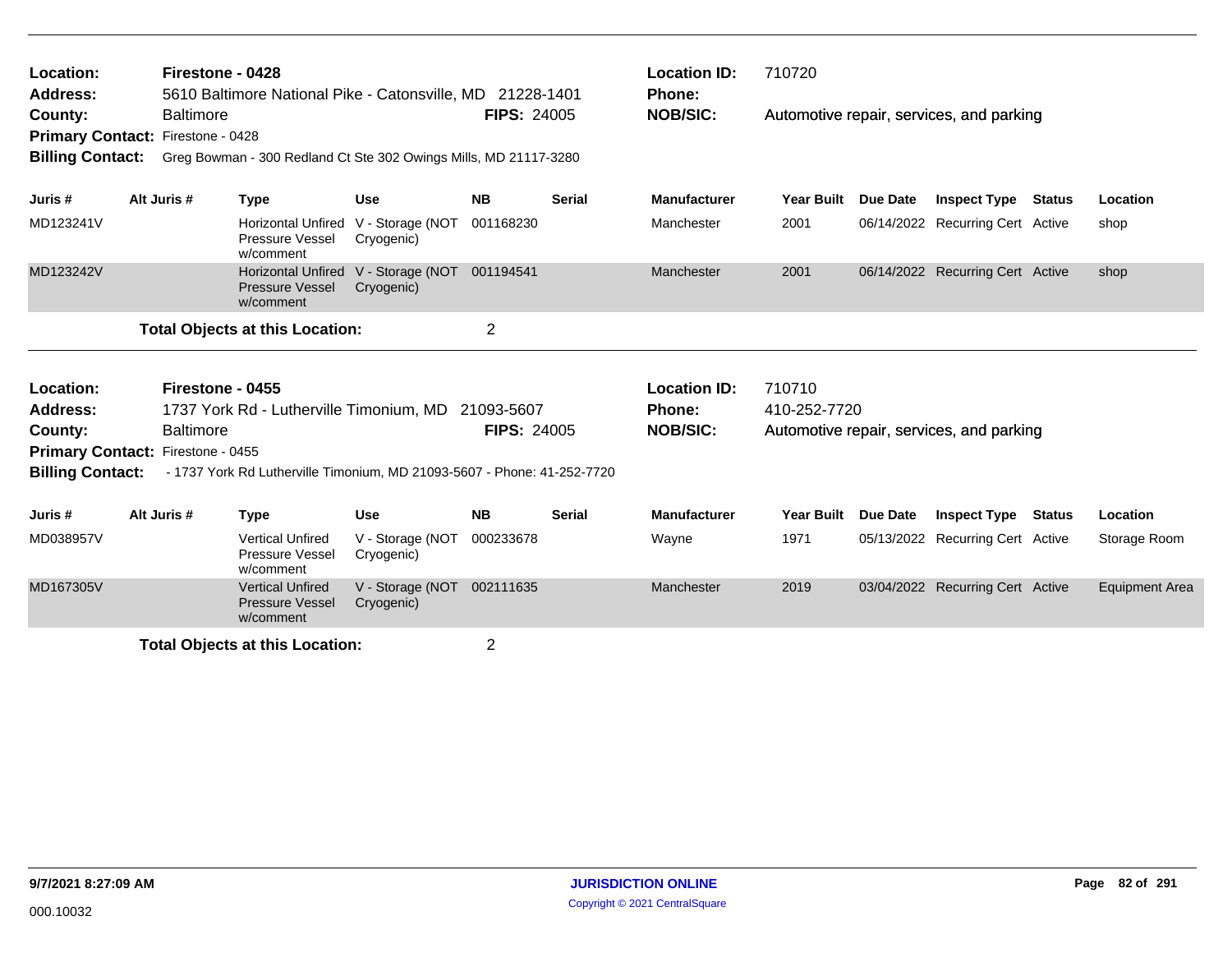| Location:<br><b>Address:</b><br>County:<br>Primary Contact: Firestone - 0456 |             | Firestone - 0456<br><b>Baltimore</b> |                                                                | 1100 N Rolling Rd - Catonsville, MD 21228                                                                                                  | <b>FIPS: 24005</b> |               | <b>Location ID:</b><br><b>Phone:</b><br><b>NOB/SIC:</b> | 710703<br>Automotive repair, services, and parking |                 |                                          |               |                                 |  |
|------------------------------------------------------------------------------|-------------|--------------------------------------|----------------------------------------------------------------|--------------------------------------------------------------------------------------------------------------------------------------------|--------------------|---------------|---------------------------------------------------------|----------------------------------------------------|-----------------|------------------------------------------|---------------|---------------------------------|--|
| <b>Billing Contact:</b>                                                      |             |                                      |                                                                |                                                                                                                                            |                    |               |                                                         |                                                    |                 |                                          |               |                                 |  |
| Juris #                                                                      | Alt Juris # |                                      | <b>Type</b>                                                    | <b>Use</b>                                                                                                                                 | <b>NB</b>          | <b>Serial</b> | <b>Manufacturer</b>                                     | Year Built                                         | Due Date        | <b>Inspect Type</b>                      | <b>Status</b> | Location                        |  |
| MD119389V                                                                    |             |                                      | Pressure Vessel<br>w/comment                                   | Horizontal Unfired V - Storage (NOT<br>Cryogenic)                                                                                          | 000772945          |               | Manchester                                              | 1999                                               |                 | 06/14/2022 Recurring Cert Active         |               | Store Room                      |  |
| MD119390V                                                                    |             |                                      | <b>Pressure Vessel</b><br>w/comment                            | Horizontal Unfired V - Storage (NOT<br>Cryogenic)                                                                                          | 000196549          |               | Manchester                                              | 2003                                               |                 | 06/14/2022 Recurring Cert Active         |               | Store Room                      |  |
|                                                                              |             |                                      | <b>Total Objects at this Location:</b>                         |                                                                                                                                            | $\overline{2}$     |               |                                                         |                                                    |                 |                                          |               |                                 |  |
| Location:                                                                    |             |                                      | <b>Firestone Complete Auto Care</b>                            |                                                                                                                                            |                    |               | <b>Location ID:</b>                                     | 710730                                             |                 |                                          |               |                                 |  |
| <b>Address:</b>                                                              |             |                                      |                                                                | 8016 Liberty Rd - Windsor Mill, MD 21244-2967                                                                                              |                    |               | Phone:                                                  | 443-272-5183                                       |                 |                                          |               |                                 |  |
| County:                                                                      |             | <b>Baltimore</b>                     |                                                                |                                                                                                                                            | <b>FIPS: 24005</b> |               | <b>NOB/SIC:</b>                                         |                                                    |                 | Automotive repair, services, and parking |               |                                 |  |
| <b>Billing Contact:</b>                                                      |             |                                      |                                                                | Primary Contact: Firestone Complete Auto Care - Phone: 443-272-5183<br>- 8016 Liberty Rd Windsor Mill, MD 21244-2967 - Phone: 443-272-5183 |                    |               |                                                         |                                                    |                 |                                          |               |                                 |  |
| Juris #                                                                      | Alt Juris # |                                      | <b>Type</b>                                                    | <b>Use</b>                                                                                                                                 | <b>NB</b>          | <b>Serial</b> | <b>Manufacturer</b>                                     | <b>Year Built</b>                                  | <b>Due Date</b> | <b>Inspect Type</b>                      | Status        | Location                        |  |
| MD152998V                                                                    | 2           |                                      | <b>Vertical Unfired</b><br>Pressure Vessel<br>w/comment        | V - Storage (NOT<br>Cryogenic)                                                                                                             | 000257067          |               | Morganton                                               | 2013                                               |                 | 09/09/2022 Recurring Cert Active         |               | <b>Basement Tire</b><br>storage |  |
| MD166551V                                                                    |             |                                      | <b>Vertical Unfired</b><br><b>Pressure Vessel</b><br>w/comment | V - Storage (NOT<br>Cryogenic)                                                                                                             | 000215457<br>4     |               | Manchester                                              | 2019                                               |                 | 11/18/2022 Recurring Cert Active         |               | <b>Basement</b>                 |  |
|                                                                              |             |                                      |                                                                |                                                                                                                                            | $\sim$             |               |                                                         |                                                    |                 |                                          |               |                                 |  |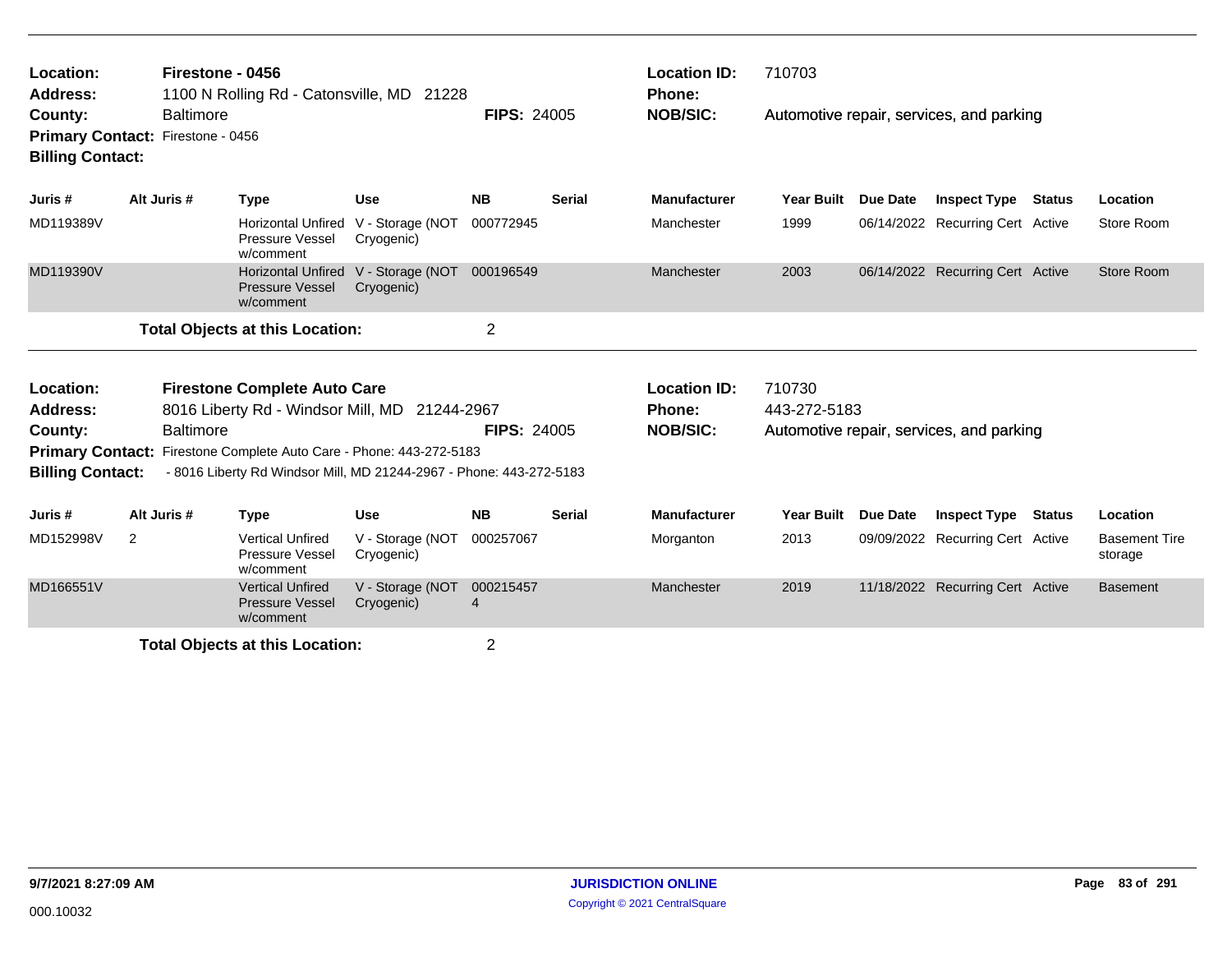| Location:<br><b>Address:</b><br>County:<br><b>Billing Contact:</b>                                                                                                                                                                                                                                                                                                                                                                                                           |    | <b>Baltimore</b> | First Evangelical Lutheran Church-BMIC #299316<br>40 E Burke Ave - Towson, MD 21286-1124<br>Primary Contact: Kerri Gouger - Phone: 410-825-8770 - Email: secertaryflcol@verizon.net |                                                         | <b>FIPS: 24005</b>               |               | <b>Location ID:</b><br>Phone:<br><b>NOB/SIC:</b><br>Kerri Gouger - 40 Burke Ave Towson, MD 21286-1124 - Phone: 410-825-8770 - Email: secertaryflcol@verizon.net                    | 701761<br>410-825-8770<br><b>Religious Organizations</b> |                 |                                                     |               |                               |
|------------------------------------------------------------------------------------------------------------------------------------------------------------------------------------------------------------------------------------------------------------------------------------------------------------------------------------------------------------------------------------------------------------------------------------------------------------------------------|----|------------------|-------------------------------------------------------------------------------------------------------------------------------------------------------------------------------------|---------------------------------------------------------|----------------------------------|---------------|------------------------------------------------------------------------------------------------------------------------------------------------------------------------------------|----------------------------------------------------------|-----------------|-----------------------------------------------------|---------------|-------------------------------|
| Juris #                                                                                                                                                                                                                                                                                                                                                                                                                                                                      |    | Alt Juris #      | <b>Type</b>                                                                                                                                                                         | Use                                                     | NB.                              | <b>Serial</b> | <b>Manufacturer</b>                                                                                                                                                                | Year Built Due Date                                      |                 | <b>Inspect Type Status</b>                          |               | Location                      |
| MD080497H                                                                                                                                                                                                                                                                                                                                                                                                                                                                    |    |                  | Cast Iron                                                                                                                                                                           | H - Hot Water<br>Heat (Water $\leq$<br>160 psig, 250 F) | <b>CI</b>                        |               | Weil-McLain                                                                                                                                                                        | 1970                                                     |                 | 03/17/2023 Recurring Cert Active                    |               | <b>Outside Boiler</b><br>Room |
|                                                                                                                                                                                                                                                                                                                                                                                                                                                                              |    |                  | <b>Total Objects at this Location:</b>                                                                                                                                              |                                                         |                                  |               |                                                                                                                                                                                    |                                                          |                 |                                                     |               |                               |
| <b>First Financial Federal Credit Union</b><br>Location:<br>1215 York Road - Lutherville/Timonium, MD<br><b>Address:</b><br>County:<br><b>Baltimore</b><br><b>Primary Contact:</b><br>Ronald Shockley - Phone: 410-427-8974 - Email: rshockley@firstfinancial.org<br><b>Billing Contact:</b><br>Ronald Shockley - 1215 York Rd Lutherville Timonium, MD 21093-6207 - Phone: 410-427-8974 - Email: rshockley@firstfinancial.org<br>Alt Juris #<br><b>NB</b><br>Use<br>Juris # |    |                  |                                                                                                                                                                                     |                                                         | 21093-6207<br><b>FIPS: 24005</b> |               | <b>Location ID:</b><br>Phone:<br><b>NOB/SIC:</b>                                                                                                                                   | 701767<br>410-321-6060                                   |                 | <b>Central Reserve Depository Institutions, NEC</b> |               |                               |
|                                                                                                                                                                                                                                                                                                                                                                                                                                                                              |    |                  | <b>Type</b>                                                                                                                                                                         |                                                         |                                  | <b>Serial</b> | <b>Manufacturer</b>                                                                                                                                                                | <b>Year Built</b>                                        | <b>Due Date</b> | <b>Inspect Type</b>                                 | <b>Status</b> | Location                      |
| MD033909H                                                                                                                                                                                                                                                                                                                                                                                                                                                                    | CI |                  | Cast Iron                                                                                                                                                                           | H - Hot Water<br>Heat (Water $\leq$<br>160 psig, 250 F) | CI.                              |               | Burnham                                                                                                                                                                            | 1972                                                     |                 | 08/16/2020 Recurring Cert Active                    |               | Mechanical<br>Room            |
| MD071713H                                                                                                                                                                                                                                                                                                                                                                                                                                                                    | CI |                  | Cast Iron                                                                                                                                                                           | H - Hot Water<br>Heat (Water $\leq$<br>160 psig, 250 F) | <b>CI</b>                        | A85-141       | H B Smith                                                                                                                                                                          | 1983                                                     |                 | 08/16/2020 Recurring Cert Active                    |               | <b>Boiler Room</b>            |
|                                                                                                                                                                                                                                                                                                                                                                                                                                                                              |    |                  | <b>Total Objects at this Location:</b>                                                                                                                                              |                                                         | $\overline{2}$                   |               |                                                                                                                                                                                    |                                                          |                 |                                                     |               |                               |
| Location:<br><b>Address:</b><br>County:<br><b>Billing Contact:</b>                                                                                                                                                                                                                                                                                                                                                                                                           |    | <b>Baltimore</b> | <b>Fish Head Cantena (Arc3)</b><br>4802 Benson Ave - Halethorpe, MD 21227-1501<br>Primary Contact: Fish Head Cantena (Arc3)                                                         |                                                         | <b>FIPS: 24005</b>               |               | <b>Location ID:</b><br><b>Phone:</b><br><b>NOB/SIC:</b><br>Charlie Patterson - PO Box 26269 Richmond, VA 23260-6269 - Phone: 804-644-4521 - Email: charlie.patterson@arc3gases.com | 4070359                                                  |                 |                                                     |               |                               |
| Juris#                                                                                                                                                                                                                                                                                                                                                                                                                                                                       |    | Alt Juris #      | <b>Type</b>                                                                                                                                                                         | <b>Use</b>                                              | <b>NB</b>                        | <b>Serial</b> | <b>Manufacturer</b>                                                                                                                                                                | Year Built                                               | <b>Due Date</b> | <b>Inspect Type</b>                                 | <b>Status</b> | Location                      |
| MD169961V                                                                                                                                                                                                                                                                                                                                                                                                                                                                    |    |                  | <b>Vertical Unfired</b><br>Pressure Vessel<br>w/comment                                                                                                                             | V - Storage<br>(Cryogenic)                              | 000140867                        |               | <b>CHART</b>                                                                                                                                                                       | 2002                                                     |                 | 04/22/2023 Recurring Cert Active                    |               | <b>Basement</b>               |
| 9/7/2021 8:27:09 AM                                                                                                                                                                                                                                                                                                                                                                                                                                                          |    |                  |                                                                                                                                                                                     |                                                         |                                  |               | <b>JURISDICTION ONLINE</b>                                                                                                                                                         |                                                          |                 |                                                     |               | Page 84 of 291                |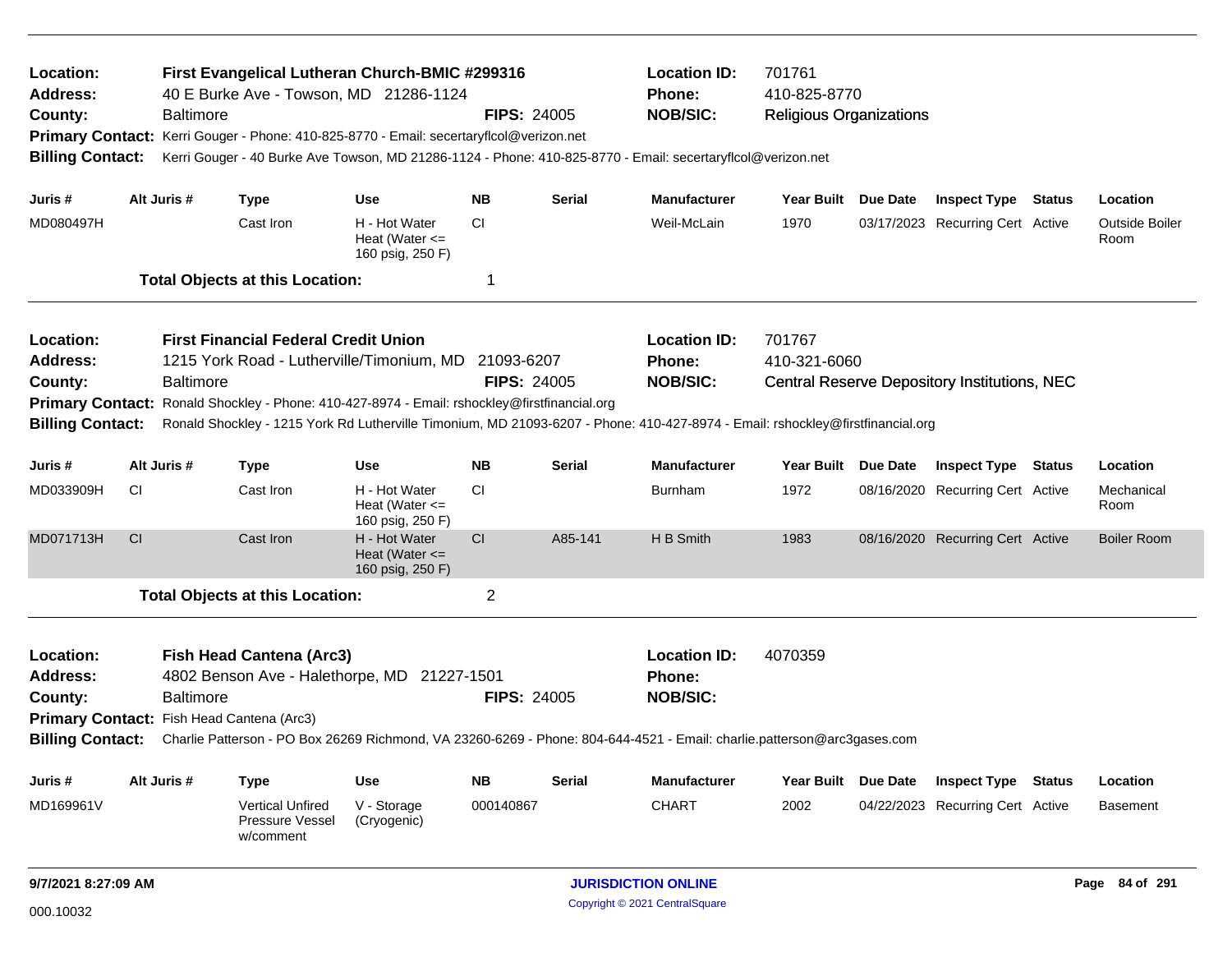| Location:       | <b>Flavor &amp; Fragrance Specialties</b>                                    |                    | <b>Location ID:</b> | 710800                   |
|-----------------|------------------------------------------------------------------------------|--------------------|---------------------|--------------------------|
| <b>Address:</b> | 8800 Kelso Dr Ste P - Essex, MD 21221-3125                                   |                    | Phone:              |                          |
| County:         | <b>Baltimore</b>                                                             | <b>FIPS: 24005</b> | NOB/SIC:            | <b>Business services</b> |
|                 | <b>Primary Contact:</b> Flavor & Fragrance Specialties - Phone: 410-574-4101 |                    |                     |                          |

**Billing Contact:** Bryan Duzan - 8800 Kelso Dr Ste P Essex, MD 21221-3125 - Phone: 410-574-4101

| Juris#                  | Alt Juris #      | <b>Type</b>                                                                  | <b>Use</b>                                                  | <b>NB</b>          | <b>Serial</b> | <b>Manufacturer</b> | <b>Year Built</b>   | Due Date | <b>Inspect Type</b>                    | Status | Location         |
|-------------------------|------------------|------------------------------------------------------------------------------|-------------------------------------------------------------|--------------------|---------------|---------------------|---------------------|----------|----------------------------------------|--------|------------------|
| MD084172H               |                  | Vertical Fire Tube S - Power-Other                                           | w/comment (Stm<br>$> 15$ psig)                              | 000067310          |               | Fulton              | 1993                |          | 01/14/2023 Recurring Cert Active       |        | <b>PLANT</b>     |
| MD138015V               |                  | <b>Pressure Vessel</b><br>w/comment                                          | Horizontal Unfired V - Storage (NOT 000705163<br>Cryogenic) |                    |               | Manchester          | 1998                |          | 01/14/2023 Recurring Cert Active       |        | <b>SHOP</b>      |
| MD138016V               |                  | <b>Vertical Unfired</b><br>Pressure Vessel<br>w/comment                      | V - Storage (NOT 001159904<br>Cryogenic)                    |                    |               | <b>CAMPBELL</b>     | 2003                |          | 01/14/2023 Recurring Cert Active       |        | <b>FRAGRANCE</b> |
| MD138017V               |                  | <b>Pressure Vessel</b><br>w/comment                                          | Horizontal Unfired V - Storage (NOT 000629852<br>Cryogenic) |                    |               | Manchester          | 2006                |          | 01/14/2023 Recurring Cert Active       |        | <b>FRAGRANCE</b> |
| MD138019V               |                  | <b>Vertical Unfired</b><br>Pressure Vessel<br>w/comment                      | V - Storage (NOT 001314746<br>Cryogenic)                    |                    |               | <b>CAMPBELL</b>     | 2005                |          | 01/14/2023 Recurring Cert Active       |        | <b>WHSE</b>      |
| MD163480V               | $\overline{1}$   | <b>Vertical Unfired</b><br><b>Pressure Vessel</b><br>w/comment               | V - Storage (NOT 000758883<br>Cryogenic)                    |                    |               | Morganton           | 2018                |          | 01/22/2023 Recurring Cert Active       |        | <b>FLAVOR</b>    |
| MD163481V               |                  | <b>Vertical Unfired</b><br>Pressure Vessel<br>w/comment                      | V - Storage (NOT<br>Cryogenic)                              | 000729273          |               | Morganton           | 2018                |          | 01/22/2023 Recurring Cert Active       |        | 8803 AIR         |
|                         |                  | <b>Total Objects at this Location:</b>                                       |                                                             | 7                  |               |                     |                     |          |                                        |        |                  |
| Location:               |                  | <b>Flavor &amp; Fragrance Specialties</b>                                    |                                                             |                    |               | <b>Location ID:</b> | 728670              |          |                                        |        |                  |
| Address:                |                  | 8803 Kelso Dr - Essex, MD 21221-3112                                         |                                                             |                    |               | <b>Phone:</b>       | 410-687-8500        |          |                                        |        |                  |
| County:                 | <b>Baltimore</b> |                                                                              |                                                             | <b>FIPS: 24005</b> |               | <b>NOB/SIC:</b>     |                     |          | Miscellaneous manufacturing industries |        |                  |
|                         |                  | Primary Contact: Bryan Duzan - Phone: 410-574-4101                           |                                                             |                    |               |                     |                     |          |                                        |        |                  |
| <b>Billing Contact:</b> |                  | Bryan Duzan - 8800 Kelso Dr Ste P Essex, MD 21221-3125 - Phone: 410-574-4101 |                                                             |                    |               |                     |                     |          |                                        |        |                  |
| Juris #                 | Alt Juris #      | <b>Type</b>                                                                  | <b>Use</b>                                                  | <b>NB</b>          | <b>Serial</b> | <b>Manufacturer</b> | Year Built Due Date |          | <b>Inspect Type</b>                    | Status | Location         |
| MD163482V               |                  | <b>Vertical Unfired</b><br>Pressure Vessel<br>w/comment                      | V - Storage (NOT<br>Cryogenic)                              | 000442435          |               | Manchester          | 2018                |          | 01/22/2023 Recurring Cert Active       |        | 8803 N2          |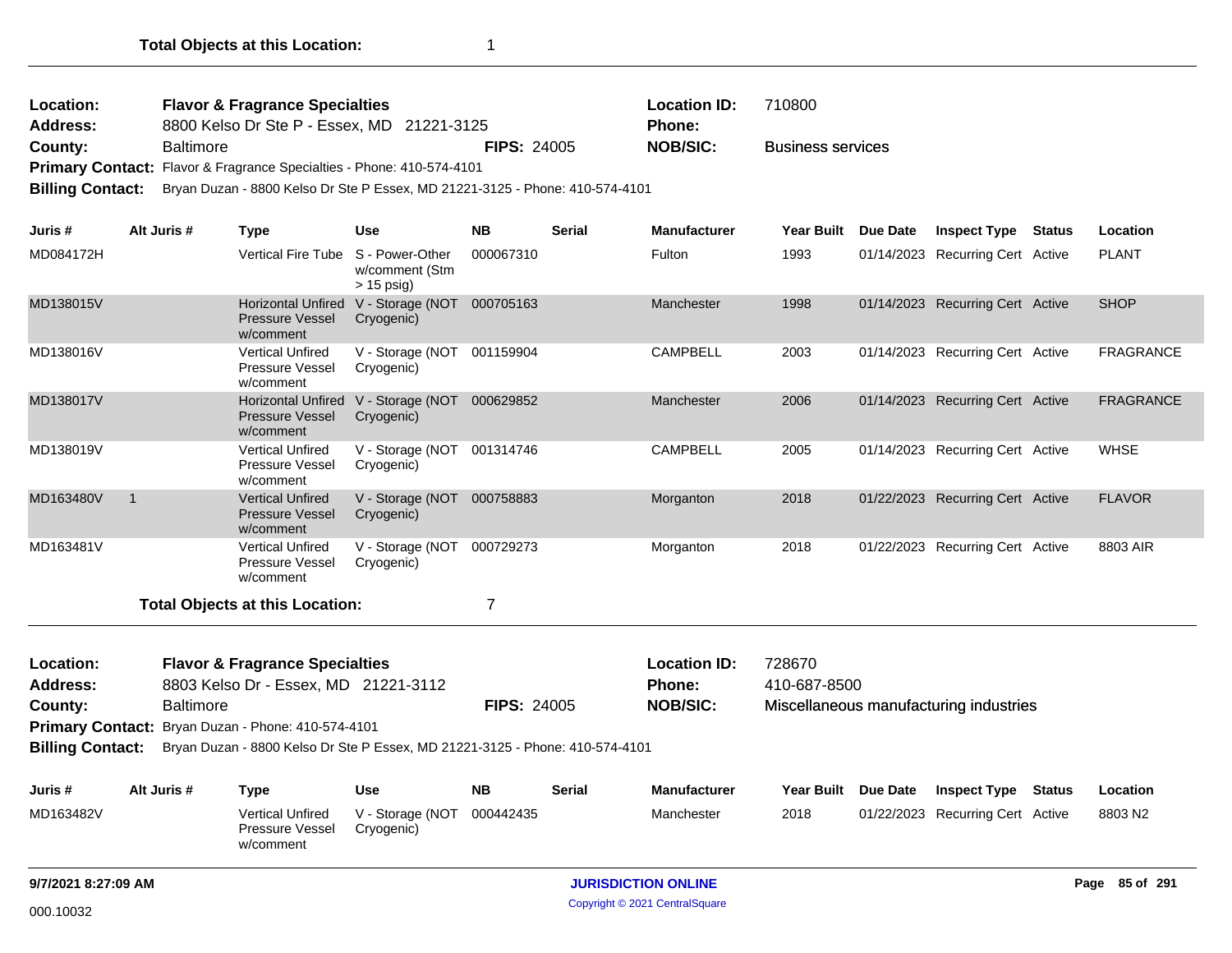| 9/7/2021 8:27:09 AM          |                                                                                                                                                                  |                          |                                                            |                                                                                                         |                    | <b>JURISDICTION ONLINE</b> |                                                                                                         |                         | Page 86 of 291                                   |                            |
|------------------------------|------------------------------------------------------------------------------------------------------------------------------------------------------------------|--------------------------|------------------------------------------------------------|---------------------------------------------------------------------------------------------------------|--------------------|----------------------------|---------------------------------------------------------------------------------------------------------|-------------------------|--------------------------------------------------|----------------------------|
| MD139279V                    |                                                                                                                                                                  |                          | Vertical Unfired<br>Pressure Vessel                        | V - Storage (NOT<br>Cryogenic)                                                                          | 000744886          |                            | Manchester                                                                                              | 2006                    | 07/29/2021 Recurring Cert Active                 | outside shed               |
| Juris #                      | Alt Juris #                                                                                                                                                      |                          | <b>Type</b>                                                | <b>Use</b>                                                                                              | <b>NB</b>          | <b>Serial</b>              | <b>Manufacturer</b>                                                                                     | Year Built Due Date     | <b>Inspect Type Status</b>                       | Location                   |
| <b>Billing Contact:</b>      |                                                                                                                                                                  |                          |                                                            |                                                                                                         |                    |                            |                                                                                                         |                         |                                                  |                            |
|                              | Primary Contact: Shamrez (Ali) Showkat - Phone: 410-744-9577 - Email: shamrezs2016@yahoo.com<br>- 1699 Forest Park Avenue Woodlawn, MD 21207 - Phone: 4107449228 |                          |                                                            |                                                                                                         |                    |                            |                                                                                                         |                         |                                                  |                            |
| County:                      | 1699 Forest Park Avenue - Woodlawn, MD 21207-4927<br><b>Baltimore</b><br><b>FIPS: 24005</b>                                                                      |                          |                                                            |                                                                                                         |                    |                            | <b>NOB/SIC:</b>                                                                                         |                         | Automotive dealers and gasoline service stations |                            |
| Address:                     |                                                                                                                                                                  |                          |                                                            |                                                                                                         |                    |                            | <b>Phone:</b>                                                                                           |                         |                                                  |                            |
| Location:                    |                                                                                                                                                                  | <b>Forest Park Shell</b> |                                                            |                                                                                                         |                    |                            | <b>Location ID:</b>                                                                                     | 710991                  |                                                  |                            |
|                              |                                                                                                                                                                  |                          | <b>Total Objects at this Location:</b>                     |                                                                                                         | $\overline{2}$     |                            |                                                                                                         |                         |                                                  |                            |
| MD167295V                    |                                                                                                                                                                  |                          | <b>Vertical Unfired</b><br>Pressure Vessel<br>w/comment    | V - Storage (NOT 000290487<br>Cryogenic)                                                                |                    |                            | <b>Mat Industries</b>                                                                                   | 2013                    | 12/10/2021 Recurring Cert Active                 | Warehouse -<br>Area Rug    |
| MD146957V                    |                                                                                                                                                                  |                          | <b>Vertical Unfired</b><br>Pressure Vessel<br>w/comment    | V - Storage (NOT 000282258<br>Cryogenic)                                                                |                    |                            | Mat Industries Inc                                                                                      | 2013                    | 10/13/2021 Recurring Cert Active                 | Warehouse -<br>Carpet Area |
| Juris #                      | Alt Juris #                                                                                                                                                      |                          | <b>Type</b>                                                | <b>Use</b>                                                                                              | <b>NB</b>          | Serial                     | <b>Manufacturer</b>                                                                                     | Year Built Due Date     | <b>Inspect Type Status</b>                       | Location                   |
| <b>Billing Contact:</b>      |                                                                                                                                                                  |                          |                                                            |                                                                                                         |                    |                            | Elton Streeter - 9603 Deereco Rd Ste 200 Lutherville Timonium, MD 21093-2188 - Phone: 410-329-9680 X136 |                         |                                                  |                            |
|                              |                                                                                                                                                                  |                          | Primary Contact: Elton Streeter - Phone: 410-329-9680 X136 |                                                                                                         |                    |                            |                                                                                                         |                         |                                                  |                            |
| County:                      |                                                                                                                                                                  | <b>Baltimore</b>         |                                                            |                                                                                                         | <b>FIPS: 24005</b> |                            | <b>NOB/SIC:</b>                                                                                         | Nondurable Goods, NEC   |                                                  |                            |
| Location:<br><b>Address:</b> |                                                                                                                                                                  | <b>Floors Etc.</b>       |                                                            | 9603 Deereco Rd Ste 200 - Lutherville Timonium, MD 21093-2188                                           |                    |                            | <b>Location ID:</b><br><b>Phone:</b>                                                                    | 3352409<br>410-329-9680 |                                                  |                            |
|                              |                                                                                                                                                                  |                          | <b>Total Objects at this Location:</b>                     |                                                                                                         | 1                  |                            |                                                                                                         |                         |                                                  |                            |
| MD093203V                    |                                                                                                                                                                  |                          | <b>Vertical Unfired</b><br>Pressure Vessel<br>w/comment    | V - Storage (NOT 000527343<br>Cryogenic)                                                                |                    |                            | Melben                                                                                                  | 1995                    | 03/09/2022 Recurring Cert Active                 | Drum Room                  |
| Juris #                      |                                                                                                                                                                  | Alt Juris #              | <b>Type</b>                                                | <b>Use</b>                                                                                              | <b>NB</b>          | <b>Serial</b>              | <b>Manufacturer</b>                                                                                     | Year Built Due Date     | <b>Inspect Type Status</b>                       | Location                   |
| <b>Billing Contact:</b>      |                                                                                                                                                                  |                          |                                                            | AP - 600 Las Colinas Blvd E Ste 400 Irving, TX 75039-5637 - Email: ap@fleetpride.com                    |                    |                            |                                                                                                         |                         |                                                  |                            |
|                              |                                                                                                                                                                  |                          |                                                            | Primary Contact: John Huhn - Phone: 410-355-8686 - Cell: 410-725-6345 - Email: john.kuhn@fleetpride.com |                    |                            |                                                                                                         |                         |                                                  |                            |
| <b>Address:</b><br>County:   |                                                                                                                                                                  | <b>Baltimore</b>         |                                                            | 1715 Twin Springs Rd # 111 - Halethorpe, MD 21227-3553                                                  | <b>FIPS: 24005</b> |                            | <b>Phone:</b><br><b>NOB/SIC:</b>                                                                        | 410-355-8686            | Automotive dealers and gasoline service stations |                            |
| Location:                    |                                                                                                                                                                  | <b>Fleet Pride</b>       |                                                            |                                                                                                         |                    |                            | <b>Location ID:</b>                                                                                     | 715474                  |                                                  |                            |

Copyright © 2021 CentralSquare 000.10032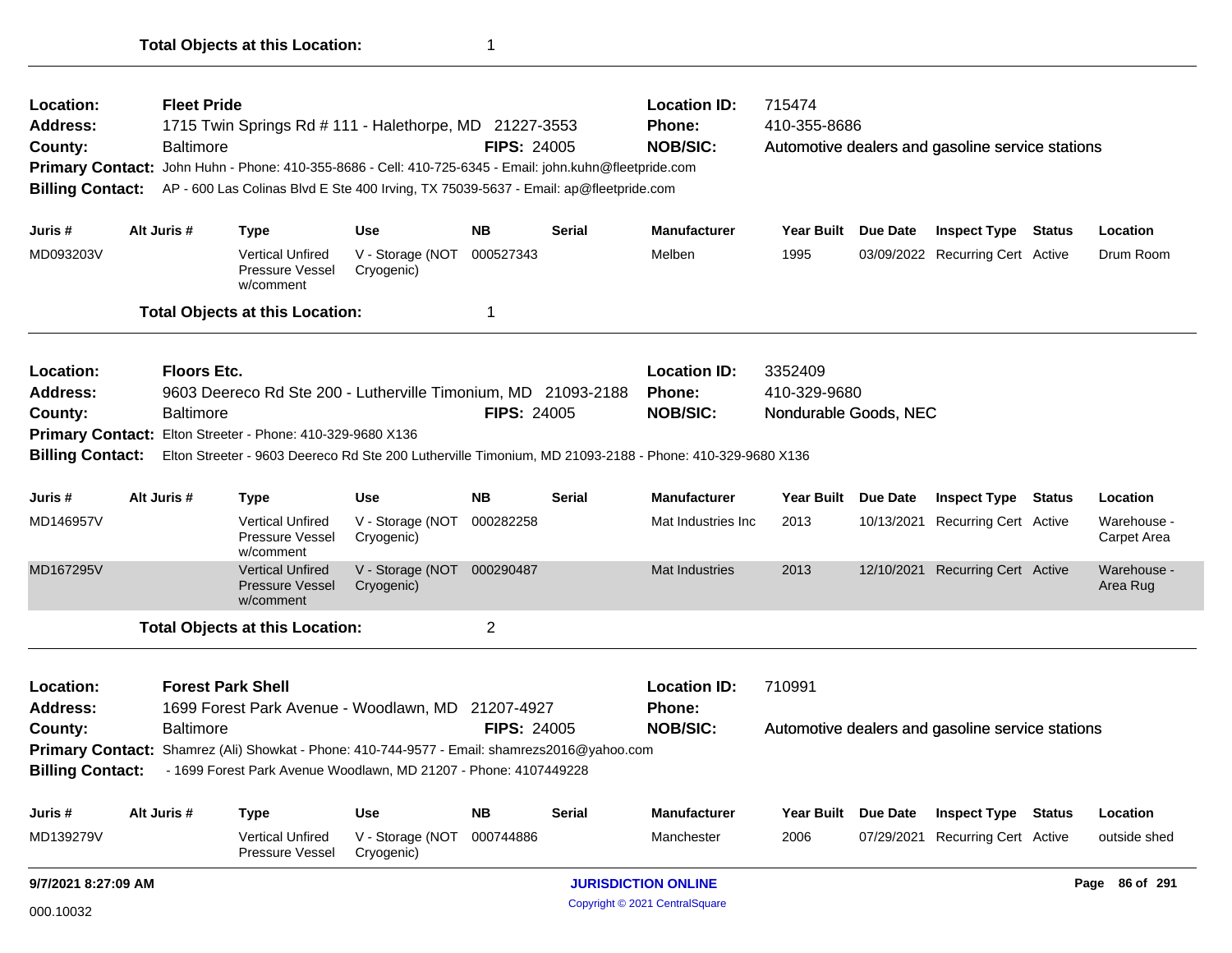| Juris #                 | Alt Juris #                                                                                                | <b>Type</b><br>w/comment                                                             | <b>Use</b>                     | <b>NB</b>          | <b>Serial</b> | <b>Manufacturer</b>                                                                                                     | Year Built Due Date            |                 | <b>Inspect Type Status</b>       |               | Location        |
|-------------------------|------------------------------------------------------------------------------------------------------------|--------------------------------------------------------------------------------------|--------------------------------|--------------------|---------------|-------------------------------------------------------------------------------------------------------------------------|--------------------------------|-----------------|----------------------------------|---------------|-----------------|
|                         |                                                                                                            | <b>Total Objects at this Location:</b>                                               |                                | 1                  |               |                                                                                                                         |                                |                 |                                  |               |                 |
| Location:               |                                                                                                            | <b>Forty West Shell Inc</b>                                                          |                                |                    |               | <b>Location ID:</b>                                                                                                     | 711061                         |                 |                                  |               |                 |
| <b>Address:</b>         |                                                                                                            | 700 N Rolling Rd - Catonsville, MD 21228-4135                                        |                                |                    |               | <b>Phone:</b>                                                                                                           |                                |                 |                                  |               |                 |
| County:                 | <b>Baltimore</b>                                                                                           |                                                                                      |                                | <b>FIPS: 24005</b> |               | <b>NOB/SIC:</b>                                                                                                         | <b>Automotive Dealers, NEC</b> |                 |                                  |               |                 |
| <b>Billing Contact:</b> | Primary Contact: Mike Singh - Phone: 410-788-5202<br>Alt Juris #<br><b>NB</b><br><b>Type</b><br><b>Use</b> |                                                                                      |                                |                    |               |                                                                                                                         |                                |                 |                                  |               |                 |
| Juris #                 |                                                                                                            |                                                                                      |                                |                    | <b>Serial</b> | <b>Manufacturer</b>                                                                                                     | <b>Year Built</b>              | <b>Due Date</b> | <b>Inspect Type</b>              | <b>Status</b> | Location        |
| MD157745V               |                                                                                                            | <b>Vertical Unfired</b><br>Pressure Vessel<br>w/comment                              | V - Storage (NOT<br>Cryogenic) | 000468917          |               | Morganton                                                                                                               | 2015                           |                 | 06/08/2023 Recurring Cert Active |               | Parts Store Rm  |
|                         |                                                                                                            | <b>Total Objects at this Location:</b>                                               |                                |                    |               |                                                                                                                         |                                |                 |                                  |               |                 |
| Location:<br>Address:   |                                                                                                            | <b>Franco Italian Bistro (Arc3)</b><br>803 Frederick Rd - Catonsville, MD 21228-4506 |                                |                    |               | <b>Location ID:</b><br><b>Phone:</b>                                                                                    | 3931263                        |                 |                                  |               |                 |
| County:                 | <b>Baltimore</b>                                                                                           |                                                                                      |                                | <b>FIPS: 24005</b> |               | <b>NOB/SIC:</b>                                                                                                         |                                |                 |                                  |               |                 |
|                         |                                                                                                            | Primary Contact: Franco Italian Bistro (Arc3)                                        |                                |                    |               |                                                                                                                         |                                |                 |                                  |               |                 |
| <b>Billing Contact:</b> |                                                                                                            |                                                                                      |                                |                    |               | Charlie Patterson - PO Box 26269 Richmond, VA 23260-6269 - Phone: 804-644-4521 - Email: charlie.patterson@arc3gases.com |                                |                 |                                  |               |                 |
| Juris #                 | Alt Juris #                                                                                                | <b>Type</b>                                                                          | <b>Use</b>                     | <b>NB</b>          | <b>Serial</b> | <b>Manufacturer</b>                                                                                                     | <b>Year Built</b>              | <b>Due Date</b> | <b>Inspect Type</b>              | <b>Status</b> | Location        |
| MD163531V               |                                                                                                            | <b>Vertical Unfired</b><br>Pressure Vessel<br>w/comment                              | V - Storage<br>(Cryogenic)     | 000021120          |               | Taylor                                                                                                                  | 1995                           |                 | 02/28/2023 Recurring Cert Active |               | <b>Basement</b> |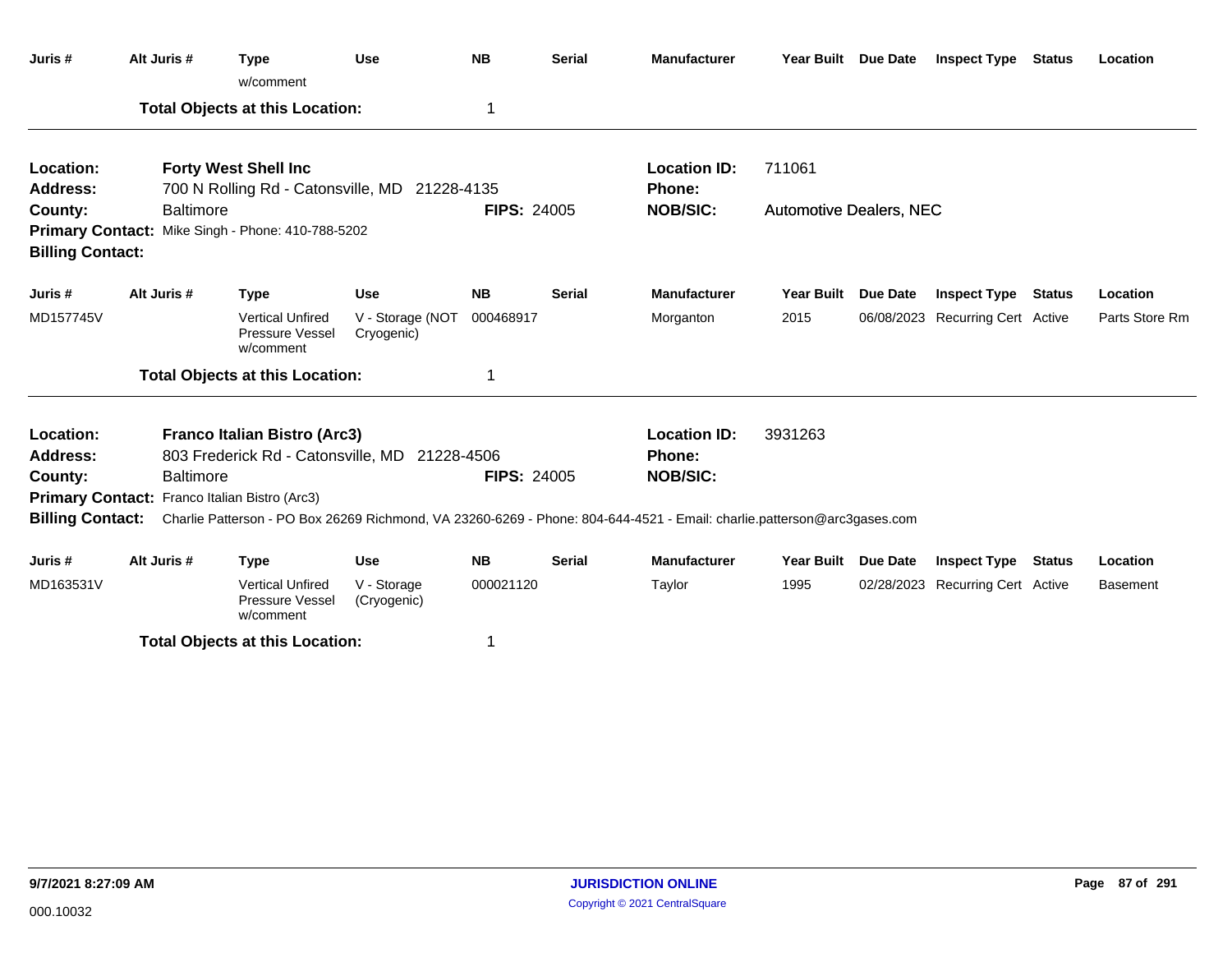| <b>Location:</b><br>Address:<br>County:<br><b>Primary Contact:</b><br><b>Billing Contact:</b> |                                                                                                                                                                | Baltimore        | <b>Franklin Blvd. Exxon</b><br>Joe Cavey - Phone: 410-526-9089 | 11904 Reisterstown Rd - Reisterstown, MD 21136-3001                                                                        | <b>FIPS: 24005</b> |               | <b>Location ID:</b><br>Phone:<br><b>NOB/SIC:</b><br>Kathleen McCaney - 1815 Gallagher Rd Plymouth Meeting, PA 19462-2840 - Phone: 610-276-5988 - Email: kathleen.mccaney@sunoco.com | 722563<br>410-526-9089<br><b>Gasoline Service Stations</b> |                                  |        |             |
|-----------------------------------------------------------------------------------------------|----------------------------------------------------------------------------------------------------------------------------------------------------------------|------------------|----------------------------------------------------------------|----------------------------------------------------------------------------------------------------------------------------|--------------------|---------------|-------------------------------------------------------------------------------------------------------------------------------------------------------------------------------------|------------------------------------------------------------|----------------------------------|--------|-------------|
| Juris #                                                                                       |                                                                                                                                                                | Alt Juris #      | <b>Type</b>                                                    | <b>Use</b>                                                                                                                 | <b>NB</b>          | <b>Serial</b> | <b>Manufacturer</b>                                                                                                                                                                 | Year Built Due Date                                        | <b>Inspect Type Status</b>       |        | Location    |
| MD131438V                                                                                     |                                                                                                                                                                |                  | <b>Vertical Unfired</b><br>Pressure Vessel<br>w/comment        | V - Storage (NOT<br>Cryogenic)                                                                                             | 000978867          |               | Manchester                                                                                                                                                                          | 2008                                                       | 09/29/2023 Recurring Cert Active |        | Car Wash    |
| MD158305V                                                                                     |                                                                                                                                                                |                  | <b>Vertical Unfired</b><br><b>Pressure Vessel</b><br>w/comment | V - Storage (NOT 000160456<br>Cryogenic)                                                                                   |                    |               | <b>CHART</b>                                                                                                                                                                        | 2005                                                       | 08/04/2023 Recurring Cert Active |        | Outside     |
|                                                                                               |                                                                                                                                                                |                  | <b>Total Objects at this Location:</b>                         |                                                                                                                            | $\overline{2}$     |               |                                                                                                                                                                                     |                                                            |                                  |        |             |
| <b>Location:</b><br>Address:<br>County:<br><b>Billing Contact:</b>                            | <b>Full Moon Pub and Grill</b><br>1100 Westminster Rd - Reisterstown, MD 21136-4621<br><b>Baltimore</b><br>Primary Contact: Robin Bitner - Phone: 410-526-5565 |                  |                                                                |                                                                                                                            | <b>FIPS: 24005</b> |               | <b>Location ID:</b><br><b>Phone:</b><br><b>NOB/SIC:</b>                                                                                                                             | 722556<br>410-526-5565<br>Eating and drinking places       |                                  |        |             |
| Juris #                                                                                       |                                                                                                                                                                | Alt Juris #      | <b>Type</b>                                                    | <b>Use</b>                                                                                                                 | <b>NB</b>          | <b>Serial</b> | <b>Manufacturer</b>                                                                                                                                                                 | Year Built Due Date                                        | <b>Inspect Type Status</b>       |        | Location    |
| MD074818H                                                                                     | 0                                                                                                                                                              |                  | Cast Iron                                                      | H - Hot Water<br>Heat (Water $\leq$<br>160 psig, 250 F)                                                                    | <b>CI</b>          | 12061591      | <b>Burnham</b>                                                                                                                                                                      | 1990                                                       | 08/13/2021 Recurring Cert Active |        | Basement    |
|                                                                                               |                                                                                                                                                                |                  | <b>Total Objects at this Location:</b>                         |                                                                                                                            | 1                  |               |                                                                                                                                                                                     |                                                            |                                  |        |             |
| <b>Location:</b><br><b>Address:</b><br>County:<br><b>Billing Contact:</b>                     |                                                                                                                                                                | <b>Baltimore</b> | <b>Fusco Financial Assoc</b>                                   | 505 Baltimore Ave - Towson, MD 21204-4503<br>Primary Contact: Donna - Phone: 410-296-5400 - Email: donna.childress@lpl.com | <b>FIPS: 24005</b> |               | <b>Location ID:</b><br>Phone:<br><b>NOB/SIC:</b><br>Donna - 505 Baltimore Ave Towson, MD 21204-4503 - Phone: 410-296-5400 - Email: donna.childress@lpl.com                          | 711389<br>Holding and other investment offices             |                                  |        |             |
| Juris #                                                                                       |                                                                                                                                                                | Alt Juris #      | <b>Type</b>                                                    | <b>Use</b>                                                                                                                 | <b>NB</b>          | <b>Serial</b> | <b>Manufacturer</b>                                                                                                                                                                 | Year Built Due Date                                        | <b>Inspect Type</b>              | Status | Location    |
| MD050686H                                                                                     |                                                                                                                                                                |                  | Cast Iron                                                      | H - Hot Water<br>Heat (Water $\leq$<br>160 psig, 250 F)                                                                    | <b>CI</b>          | 260837        | Weil-McLain                                                                                                                                                                         | 1978                                                       | 09/29/2022 Recurring Cert Active |        | <b>BLRM</b> |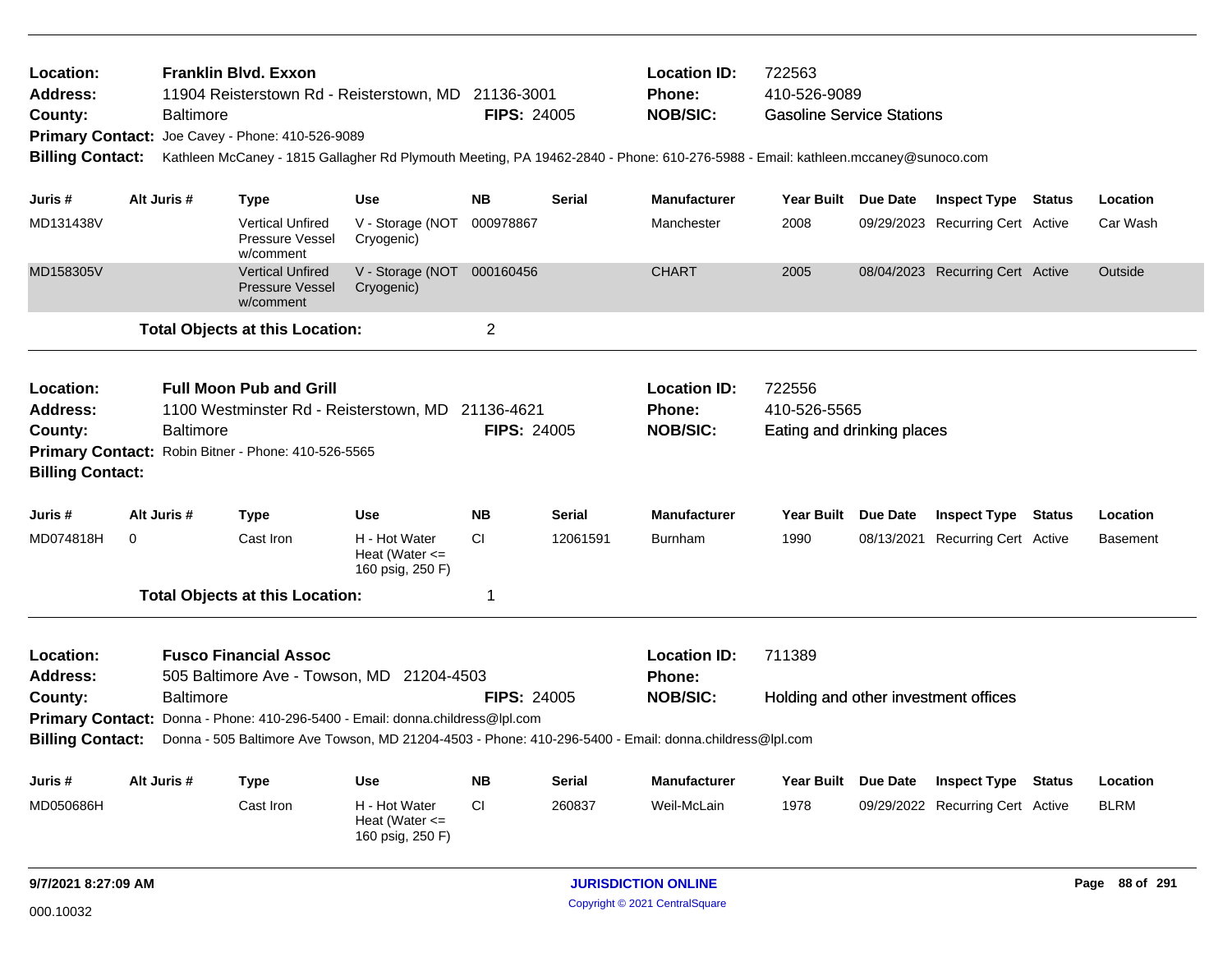| <b>Location:</b> | <b>FutureCare Courtland</b>                                                                                                          |                    | <b>Location ID:</b> | 715006                                 |
|------------------|--------------------------------------------------------------------------------------------------------------------------------------|--------------------|---------------------|----------------------------------------|
| Address:         | 7920 Scotts Level Rd - Baltimore, MD 21208-2629                                                                                      |                    | <b>Phone:</b>       | 410-521-3600                           |
| County:          | <b>Baltimore</b>                                                                                                                     | <b>FIPS: 24005</b> | <b>NOB/SIC:</b>     | <b>Skilled Nursing Care Facilities</b> |
|                  | Primary Contact: Howard Salmon - Phone: 410-521-3600 - Email: salmonh@futurecare.com                                                 |                    |                     |                                        |
|                  | Billing Contact: Howard Salmon - 7920 Scotts Level Rd Baltimore, MD 21208-2629 - Phone: 410-521-3600 - Email: salmonh@futurecare.com |                    |                     |                                        |

**Juris # Alt Juris # Type Use NB Serial Manufacturer Year Built Due Date Inspect Type Status Location** MD104550H Cast Iron H - Hot Water Hydrotherm 1980 09/16/2021 Heat (Water <= 160 psig, 250 F) CI CI Recurring Cert Active Boiler Room CI Recurring Cert Active Boiler Room MD104551H Cast Iron H - Hot Water Hydrotherm 1980 09/16/2021 Heat (Water <= 160 psig, 250 F) CI Recurring Cert Active Boiler Room Nydrotherm 1980 09/16/2021 Recurring Cert Active Boiler Room MD104552H Cast Iron H - Hot Water Hydrotherm 1980 09/16/2021 Heat (Water  $\leq$ 160 psig, 250 F) CI Recurring Cert Active Boiler Room Nydrotherm 1980 09/16/2021 Recurring Cert Active Boiler Room MD104553H Cast Iron H - Hot Water H B Smith 1992 09/16/2021 Heat (Water  $\leq$ 160 psig, 250 F) CI BSmith 1992 09/16/2021 Recurring Cert Active Boiler Room MD104554V Horizontal Unfired Brunner 1992 09/16/2021 V - Storage (NOT Pressure Vessel w/comment Cryogenic) Air Tank Horizontal Unfired V - Storage (NOT 000047703 Brunner 1992 09/16/2021 Recurring Cert Active Boiler Room **Total Objects at this Location:** 5 Automotive dealers and gasoline service stations 11825 Belair Rd - Kingsville, MD 21087-1313 **County:** Baltimore **NOB/SIC: RIPS:** 24005 **NOB/SIC:** Primary Contact: G & M Automotive Inc - Phone: 410-592-6868 **Billing Contact:** - PO Box 260 Kingsville, MD 21087-0260 - Phone: 410-592-6868 **G & M Automotive Inc Location ID:** 711495 **Address: Location: Phone: Juris # Alt Juris # Type Use NB Serial Manufacturer Year Built Due Date Inspect Type Status Location** MD046257V CAT Horizontal Unfired V - Storage (NOT 000097085 Kargard 1964 07/27/2022 Recurring Cert Active Store Room Pressure Vessel w/comment Cryogenic) MD046258V CAT Solontal Unfired V - Storage (NOT 000097167 Kargard 1964 07/27/2022 Recurring Cert Active Store Room Pressure Vessel Cryogenic) w/comment **Total Objects at this Location:** 2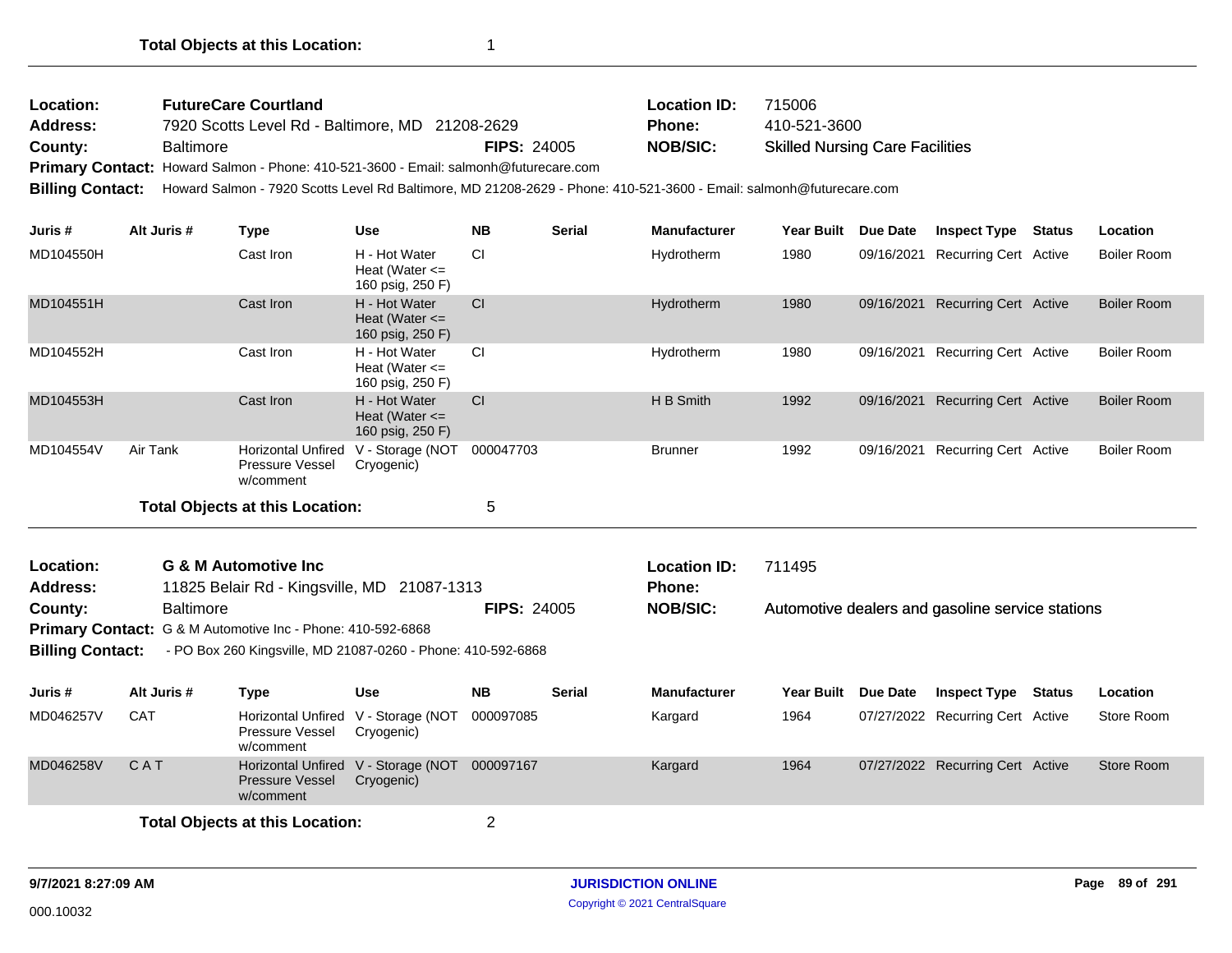| Location:<br><b>Address:</b><br>County:<br><b>Billing Contact:</b>                                                                                                                                                                                                                                                     | Baltimore                                                | <b>G</b> and S Automotive<br>501 Mace Ave - Essex, MD 21221-6607<br>Primary Contact: G and S Automotive - Phone: 410-238-0520<br>- 501 Mace Ave Essex, MD 21221-6607 - Phone: 410-238-0520 |                                                         | <b>FIPS: 24005</b> |                      | <b>Location ID:</b><br><b>Phone:</b><br><b>NOB/SIC:</b> | 1739817<br>410-238-0520<br><b>General Automotive Repair Shops</b> |          |                                           |                          |
|------------------------------------------------------------------------------------------------------------------------------------------------------------------------------------------------------------------------------------------------------------------------------------------------------------------------|----------------------------------------------------------|--------------------------------------------------------------------------------------------------------------------------------------------------------------------------------------------|---------------------------------------------------------|--------------------|----------------------|---------------------------------------------------------|-------------------------------------------------------------------|----------|-------------------------------------------|--------------------------|
| Juris #                                                                                                                                                                                                                                                                                                                | Alt Juris #                                              | <b>Type</b>                                                                                                                                                                                | <b>Use</b>                                              | <b>NB</b>          | <b>Serial</b>        | <b>Manufacturer</b>                                     | Year Built Due Date                                               |          | <b>Inspect Type Status</b>                | Location                 |
| MD124205V                                                                                                                                                                                                                                                                                                              |                                                          | <b>Vertical Unfired</b><br>Pressure Vessel<br>w/comment                                                                                                                                    | V - Storage (NOT<br>Cryogenic)                          | 001049716          |                      | Manchester                                              | 2000                                                              |          | 08/18/2022 Recurring Cert Active          | Compressor<br>Room       |
|                                                                                                                                                                                                                                                                                                                        |                                                          | <b>Total Objects at this Location:</b>                                                                                                                                                     |                                                         | 1                  |                      |                                                         |                                                                   |          |                                           |                          |
| Location:<br><b>Address:</b>                                                                                                                                                                                                                                                                                           |                                                          | <b>Gardenville Moose Lodge #1242</b><br>8100 Philadelphia Rd - Baltimore, MD 21237-2837                                                                                                    |                                                         |                    |                      | <b>Location ID:</b><br><b>Phone:</b>                    | 1226111                                                           |          |                                           |                          |
| County:<br>Baltimore<br><b>Primary Contact:</b><br>Donald Vasold - Phone: 410-866-3727 - Cell: 410-977-7888 - Email: lodge1242@moosevnits.org<br><b>Billing Contact:</b><br>Donald Vasold - 8100 Philadelphia Rd Baltimore, MD 21237-2837 - Phone: 410-866-3727 - Cell: 410-977-7888 - Email: lodge1242@moosevnits.org |                                                          |                                                                                                                                                                                            |                                                         |                    | <b>FIPS: 24005</b>   | <b>NOB/SIC:</b>                                         |                                                                   |          | Civic, Social, and Fraternal Associations |                          |
| Juris #                                                                                                                                                                                                                                                                                                                | Alt Juris #                                              | <b>Type</b>                                                                                                                                                                                | Use                                                     | <b>NB</b>          | <b>Serial</b>        | <b>Manufacturer</b>                                     | Year Built Due Date                                               |          | <b>Inspect Type Status</b>                | Location                 |
| MD148303H                                                                                                                                                                                                                                                                                                              |                                                          | Cast Iron                                                                                                                                                                                  | H - Hot Water<br>Heat (Water $\leq$<br>160 psig, 250 F) | <b>CI</b>          |                      | <b>ECR</b>                                              | 2011                                                              |          | 08/12/2023 Recurring Cert Active          | Basement                 |
|                                                                                                                                                                                                                                                                                                                        |                                                          | <b>Total Objects at this Location:</b>                                                                                                                                                     |                                                         | 1                  |                      |                                                         |                                                                   |          |                                           |                          |
| Location:<br><b>Address:</b><br>County:<br><b>Billing Contact:</b>                                                                                                                                                                                                                                                     | Baltimore<br><b>Primary Contact: Gardiners Furniture</b> | <b>Gardiners Furniture</b><br>6415 Baltimore National Pike - Catonsville, MD 21228-3904                                                                                                    |                                                         | <b>FIPS: 24005</b> |                      | <b>Location ID:</b><br>Phone:<br><b>NOB/SIC:</b>        | 711632<br>410-719-6900<br><b>Department Stores</b>                |          |                                           |                          |
| Juris #                                                                                                                                                                                                                                                                                                                | Alt Juris #                                              | <b>Type</b>                                                                                                                                                                                | <b>Use</b>                                              | <b>NB</b>          | <b>Serial</b>        | <b>Manufacturer</b>                                     | <b>Year Built</b>                                                 | Due Date | <b>Inspect Type Status</b>                | Location                 |
| MD097304H                                                                                                                                                                                                                                                                                                              |                                                          | <b>Horizontal Water</b><br>Tube                                                                                                                                                            | H - Hot Water<br>Heat (Water $\leq$<br>160 psig, 250 F) |                    | 000128018 9512128018 | Raypak                                                  | 1996                                                              |          | 05/29/2021 Recurring Cert Active          | Basement, Boiler<br>Room |
|                                                                                                                                                                                                                                                                                                                        |                                                          | <b>Total Objects at this Location:</b>                                                                                                                                                     |                                                         | 1                  |                      |                                                         |                                                                   |          |                                           |                          |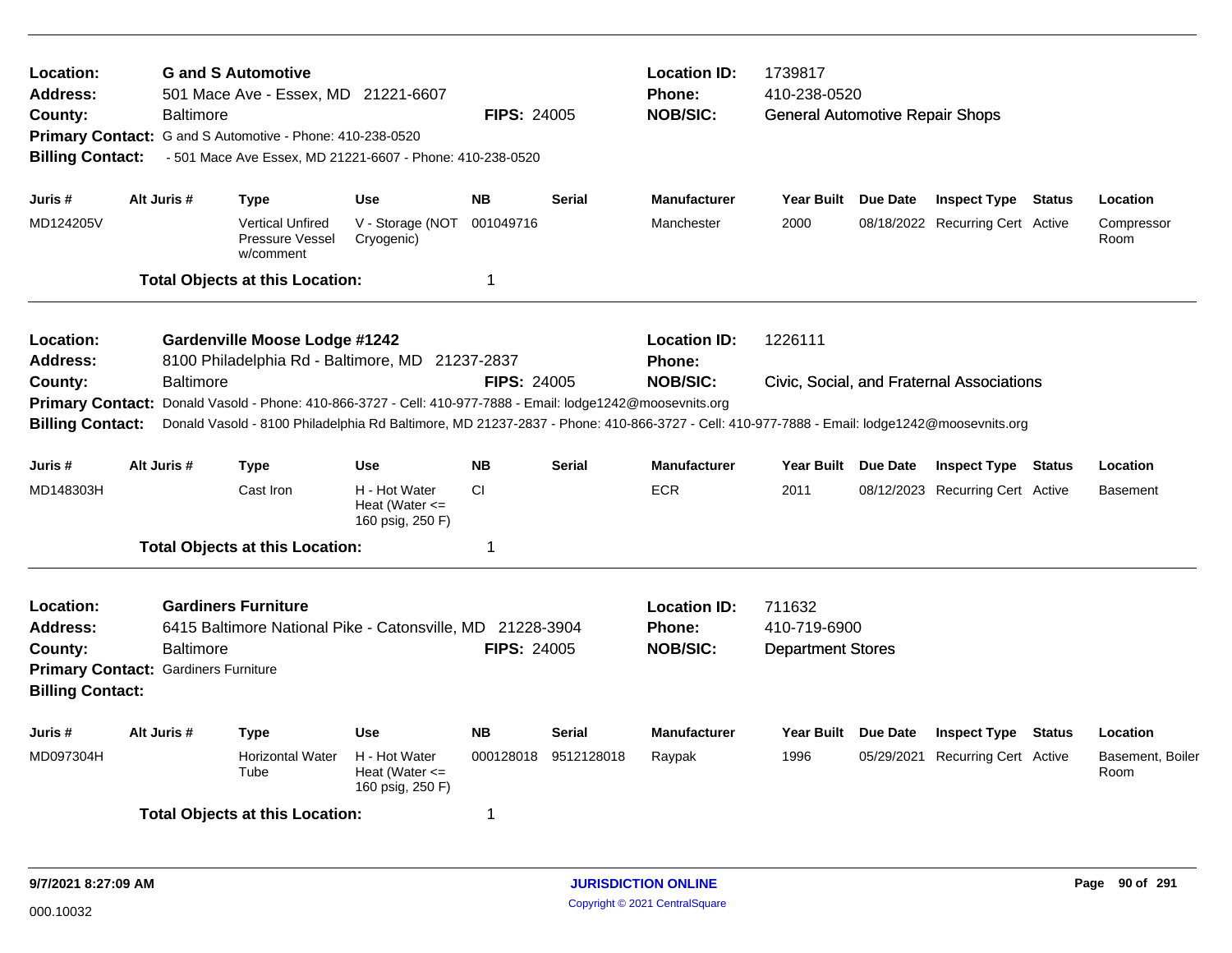| Location:<br>Address:   |                                                          | <b>Garlands Garage</b><br>12300 Owings Mill Blvd. Unit #2 - Reisterstown, MD 21136-1744   |                                                         |                    |               | <b>Location ID:</b><br>Phone: | 711642                                 |          |                                                  |               |                    |
|-------------------------|----------------------------------------------------------|-------------------------------------------------------------------------------------------|---------------------------------------------------------|--------------------|---------------|-------------------------------|----------------------------------------|----------|--------------------------------------------------|---------------|--------------------|
| County:                 | <b>Baltimore</b>                                         |                                                                                           |                                                         | <b>FIPS: 24005</b> |               | <b>NOB/SIC:</b>               | <b>General Automotive Repair Shops</b> |          |                                                  |               |                    |
|                         |                                                          | Primary Contact: Garland - Phone: 410-526-0882                                            |                                                         |                    |               |                               |                                        |          |                                                  |               |                    |
| <b>Billing Contact:</b> |                                                          | Garland - 12300 Owings Mills Blvd Ste 2 Reisterstown, MD 21136-1744 - Phone: 410-526-0882 |                                                         |                    |               |                               |                                        |          |                                                  |               |                    |
| Juris #                 | Alt Juris #                                              | Type                                                                                      | <b>Use</b>                                              | <b>NB</b>          | Serial        | <b>Manufacturer</b>           | <b>Year Built</b>                      | Due Date | <b>Inspect Type</b>                              | Status        | Location           |
| MD159352V               |                                                          | <b>Vertical Unfired</b><br>Pressure Vessel<br>w/comment                                   | V - Storage (NOT<br>Cryogenic)                          | 000543340          | 565972        | Morganton                     | 2016                                   |          | 10/02/2023 Recurring Cert Active                 |               | Shop Comp.<br>Shed |
|                         |                                                          | <b>Total Objects at this Location:</b>                                                    |                                                         | 1                  |               |                               |                                        |          |                                                  |               |                    |
| Location:               |                                                          | <b>Gerber's Trash Removal</b>                                                             |                                                         |                    |               | <b>Location ID:</b>           | 711895                                 |          |                                                  |               |                    |
| Address:                |                                                          | 200 Cockeysville Rd - Cockeysville, MD 21030-2111                                         |                                                         |                    |               | Phone:                        | 410-771-1321                           |          |                                                  |               |                    |
| County:                 | <b>Baltimore</b>                                         |                                                                                           |                                                         | <b>FIPS: 24005</b> |               | <b>NOB/SIC:</b>               |                                        |          | Automotive repair, services, and parking         |               |                    |
| <b>Primary Contact:</b> |                                                          | Patty Gerber - Phone: 410-771-1321                                                        |                                                         |                    |               |                               |                                        |          |                                                  |               |                    |
| <b>Billing Contact:</b> |                                                          | Patty Gerber - PO Box 942 Cockeysville, MD 21030-0942 - Phone: 410-771-1321               |                                                         |                    |               |                               |                                        |          |                                                  |               |                    |
| Juris #                 | Alt Juris #                                              | Type                                                                                      | <b>Use</b>                                              | <b>NB</b>          | Serial        | <b>Manufacturer</b>           | <b>Year Built</b>                      | Due Date | <b>Inspect Type</b>                              | Status        | Location           |
| MD064891H               |                                                          | Cast Iron                                                                                 | H - Hot Water<br>Heat (Water $\leq$<br>160 psig, 250 F) | <b>CI</b>          |               | Weil-McLain                   | 1985                                   |          | 12/07/2021 Recurring Cert Active                 |               | <b>COMP RM</b>     |
| MD147657V               |                                                          | <b>Horizontal Unfired</b><br><b>Pressure Vessel</b><br>w/comment                          | V - Storage (NOT<br>Cryogenic)                          | 000697537          |               | Manchester                    | 2012                                   |          | 12/07/2021 Recurring Cert Active                 |               | <b>SHOP</b>        |
|                         |                                                          | <b>Total Objects at this Location:</b>                                                    |                                                         | $\overline{c}$     |               |                               |                                        |          |                                                  |               |                    |
| Location:<br>Address:   |                                                          | <b>German Hill Exxon (Sunoco)</b><br>1300 Merritt Blvd - Dundalk, MD 21222-2108           |                                                         |                    |               | <b>Location ID:</b><br>Phone: | 711897                                 |          |                                                  |               |                    |
| County:                 | <b>Baltimore</b>                                         |                                                                                           |                                                         | <b>FIPS: 24005</b> |               | <b>NOB/SIC:</b>               |                                        |          | Automotive dealers and gasoline service stations |               |                    |
|                         | Primary Contact: German Hill Exxon - Phone: 410-285-0555 |                                                                                           |                                                         |                    |               |                               |                                        |          |                                                  |               |                    |
| <b>Billing Contact:</b> |                                                          | - 1300 Merritt Blvd Dundalk, MD 21222-2108 - Phone: 410-285-0555                          |                                                         |                    |               |                               |                                        |          |                                                  |               |                    |
| Juris #                 | Alt Juris #                                              | Type                                                                                      | <b>Use</b>                                              | <b>NB</b>          | <b>Serial</b> | <b>Manufacturer</b>           | Year Built                             | Due Date | <b>Inspect Type</b>                              | <b>Status</b> | Location           |
| MD110099V               |                                                          | <b>Vertical Unfired</b><br>Pressure Vessel<br>w/comment                                   | V - Storage (NOT<br>Cryogenic)                          | 000073680          |               | <b>Brunner</b>                | 1998                                   |          | 09/18/2021 Recurring Cert Active                 |               | Car Wash           |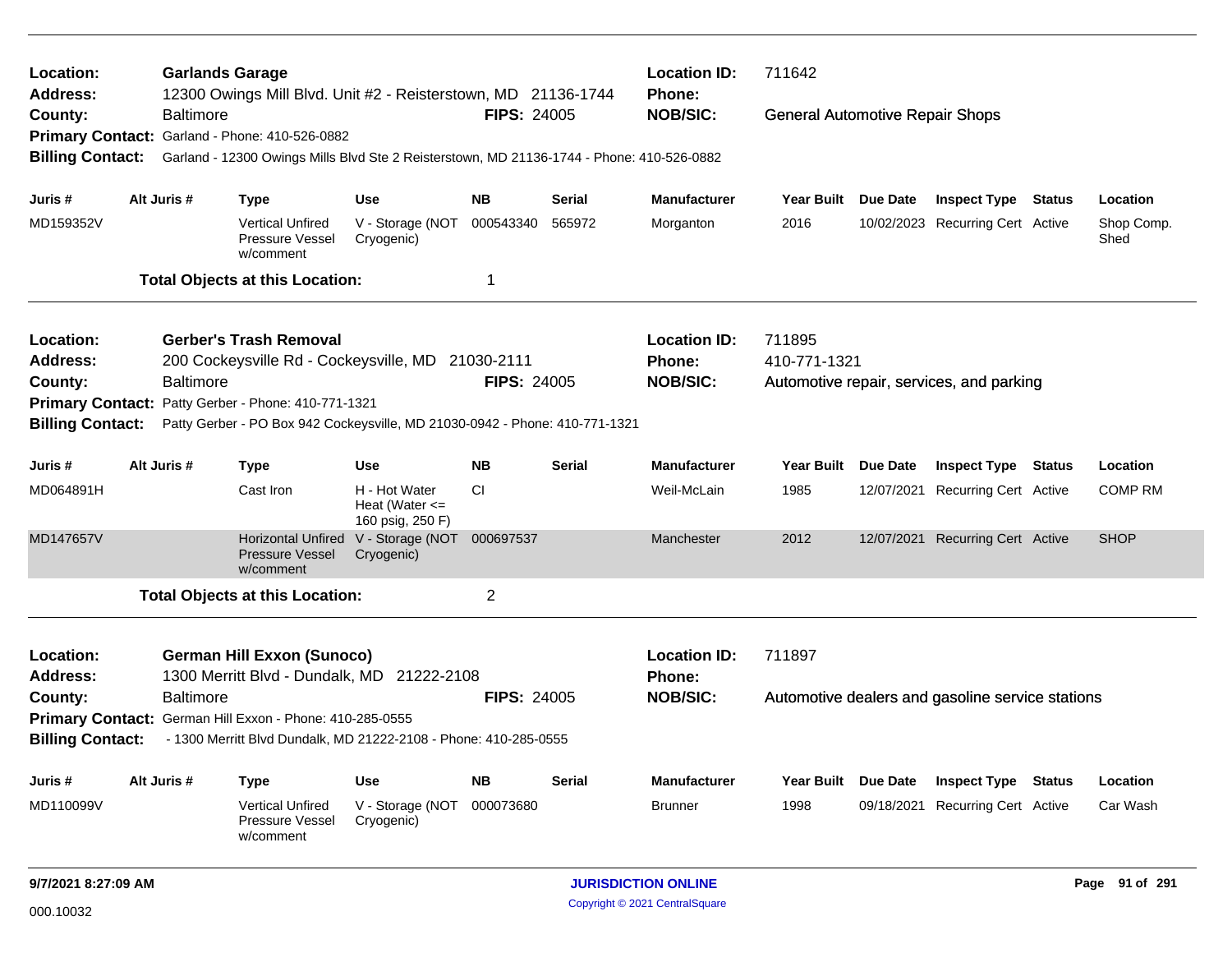| Location:<br><b>Address:</b>                       |                                   | Glen Dining Hall Compass USA # 3649<br>8000 York Rd - Towson, MD 21252-0001                                                                                                                |                                                         |                    |                   | <b>Location ID:</b><br>Phone:        | 3562500                  |            |                                            |               |                                                    |
|----------------------------------------------------|-----------------------------------|--------------------------------------------------------------------------------------------------------------------------------------------------------------------------------------------|---------------------------------------------------------|--------------------|-------------------|--------------------------------------|--------------------------|------------|--------------------------------------------|---------------|----------------------------------------------------|
| County:<br><b>Billing Contact:</b>                 | <b>Baltimore</b>                  | Primary Contact: Glen Dining Hall Compass USA # 3649                                                                                                                                       |                                                         | <b>FIPS: 24005</b> |                   | <b>NOB/SIC:</b>                      |                          |            | Prepared Fresh or Frozen Fish and Seafoods |               |                                                    |
| Juris #                                            | Alt Juris #                       | <b>Type</b>                                                                                                                                                                                | Use                                                     | NΒ                 | <b>Serial</b>     | <b>Manufacturer</b>                  | <b>Year Built</b>        | Due Date   | <b>Inspect Type</b>                        | <b>Status</b> | Location                                           |
| MD150492V                                          | None                              | <b>Vertical Unfired</b><br><b>Pressure Vessel</b><br>w/comment                                                                                                                             | V - Storage<br>(Cryogenic)                              | 000157710          |                   | <b>CHART</b>                         | 2004                     | 12/16/2021 | <b>External Cert</b>                       | Active        | outside loading<br>dock(back of<br>Admin building) |
|                                                    |                                   | <b>Total Objects at this Location:</b>                                                                                                                                                     |                                                         | 1                  |                   |                                      |                          |            |                                            |               |                                                    |
| <b>Location:</b><br>Address:                       |                                   | <b>Glory Days Grill</b><br>1220 E Joppa Rd - Towson, MD 21286-5811                                                                                                                         |                                                         |                    |                   | <b>Location ID:</b><br><b>Phone:</b> | 4038224                  |            |                                            |               |                                                    |
| County:                                            | <b>Baltimore</b>                  |                                                                                                                                                                                            |                                                         | <b>FIPS: 24005</b> |                   | <b>NOB/SIC:</b>                      |                          |            |                                            |               |                                                    |
|                                                    | Primary Contact: Glory Days Grill |                                                                                                                                                                                            |                                                         |                    |                   |                                      |                          |            |                                            |               |                                                    |
| <b>Billing Contact:</b>                            |                                   |                                                                                                                                                                                            |                                                         |                    |                   |                                      |                          |            |                                            |               |                                                    |
| Juris #                                            | Alt Juris #                       | <b>Type</b>                                                                                                                                                                                | <b>Use</b>                                              | <b>NB</b>          | <b>Serial</b>     | <b>Manufacturer</b>                  | <b>Year Built</b>        | Due Date   | <b>Inspect Type</b>                        | Status        | Location                                           |
| MD167276V                                          |                                   | <b>Vertical Unfired</b><br>Pressure Vessel<br>w/comment                                                                                                                                    | V - Storage<br>(Cryogenic)                              | 000258225          |                   | <b>CHART</b>                         | 2014                     |            | 08/21/2022 Recurring Cert Active           |               | Outside                                            |
|                                                    |                                   | <b>Total Objects at this Location:</b>                                                                                                                                                     |                                                         | 1                  |                   |                                      |                          |            |                                            |               |                                                    |
| Location:                                          |                                   | <b>God's Will Apostolic Ministries</b>                                                                                                                                                     |                                                         |                    |                   | <b>Location ID:</b>                  | 722025                   |            |                                            |               |                                                    |
| Address:                                           |                                   | 155 Orville Rd - Essex, MD 21221-1309                                                                                                                                                      |                                                         |                    |                   | Phone:                               | 410-687-2836             |            |                                            |               |                                                    |
| County:                                            | <b>Baltimore</b>                  |                                                                                                                                                                                            |                                                         | <b>FIPS: 24005</b> |                   | <b>NOB/SIC:</b>                      | Membership organizations |            |                                            |               |                                                    |
| <b>Primary Contact:</b><br><b>Billing Contact:</b> |                                   | Barbara Bennett - Phone: 443-838-1078 - Email: barbbennett46@comcast.net<br>Barbara Bennett - 155 Orville Rd Essex, MD 21221-1309 - Phone: 443-838-1078 - Email: barbbennett46@comcast.net |                                                         |                    |                   |                                      |                          |            |                                            |               |                                                    |
| Juris #                                            | Alt Juris #                       | <b>Type</b>                                                                                                                                                                                | <b>Use</b>                                              | <b>NB</b>          | <b>Serial</b>     | <b>Manufacturer</b>                  | <b>Year Built</b>        | Due Date   | <b>Inspect Type Status</b>                 |               | Location                                           |
| MD130423H                                          | Boiler #2                         | Cast Iron                                                                                                                                                                                  | H - Hot Water<br>Heat (Water $\leq$<br>160 psig, 250 F) | <b>CI</b>          | <b>UCCI-17909</b> | Utica                                | 2006                     |            | 01/15/2022 Recurring Cert Active           |               | Boiler Room,<br>Boiler #2                          |
| MD130424H                                          | Boiler #1                         | Cast Iron                                                                                                                                                                                  | H - Hot Water<br>Heat (Water $\leq$                     | CI                 | UID-29072         | Utica                                | 2006                     |            | 01/15/2022 Recurring Cert Active           |               | Boiler Room,<br>Boiler #1                          |
| 9/7/2021 8:27:09 AM                                |                                   |                                                                                                                                                                                            |                                                         |                    |                   | <b>JURISDICTION ONLINE</b>           |                          |            |                                            |               | Page 92 of 291                                     |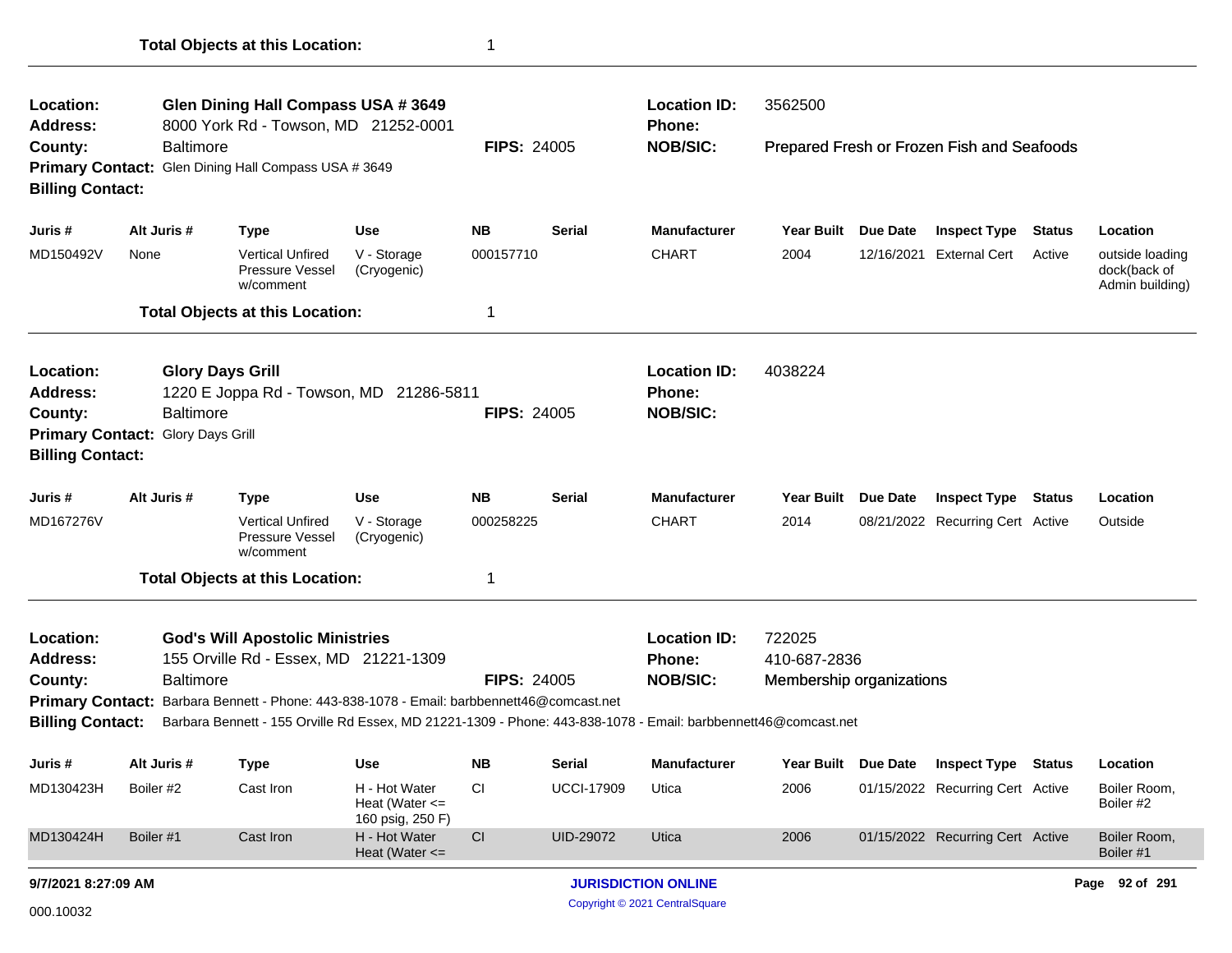| Juris #                 | Alt Juris #                           | <b>Type</b>                                                                                              | <b>Use</b>                     | <b>NB</b>          | <b>Serial</b> | <b>Manufacturer</b>                                                                                                                      | Year Built Due Date |          | <b>Inspect Type Status</b>                 |               | Location                        |
|-------------------------|---------------------------------------|----------------------------------------------------------------------------------------------------------|--------------------------------|--------------------|---------------|------------------------------------------------------------------------------------------------------------------------------------------|---------------------|----------|--------------------------------------------|---------------|---------------------------------|
|                         |                                       |                                                                                                          | 160 psig, 250 F)               |                    |               |                                                                                                                                          |                     |          |                                            |               |                                 |
|                         |                                       | <b>Total Objects at this Location:</b>                                                                   |                                | $\mathbf 2$        |               |                                                                                                                                          |                     |          |                                            |               |                                 |
| Location:               |                                       | <b>Golden Dragon (Arc3)</b>                                                                              |                                |                    |               | <b>Location ID:</b>                                                                                                                      | 4070366             |          |                                            |               |                                 |
| Address:                |                                       | 8109 Liberty Rd - Windsor Mill, MD 21244-3041                                                            |                                |                    |               | <b>Phone:</b>                                                                                                                            |                     |          |                                            |               |                                 |
| County:                 | <b>Baltimore</b>                      |                                                                                                          |                                | <b>FIPS: 24005</b> |               | <b>NOB/SIC:</b>                                                                                                                          |                     |          |                                            |               |                                 |
|                         | Primary Contact: Golden Dragon (Arc3) |                                                                                                          |                                |                    |               |                                                                                                                                          |                     |          |                                            |               |                                 |
|                         |                                       |                                                                                                          |                                |                    |               | Billing Contact: Charlie Patterson - PO Box 26269 Richmond, VA 23260-6269 - Phone: 804-644-4521 - Email: charlie.patterson@arc3gases.com |                     |          |                                            |               |                                 |
| Juris #                 | Alt Juris #                           | <b>Type</b>                                                                                              | <b>Use</b>                     | <b>NB</b>          | <b>Serial</b> | <b>Manufacturer</b>                                                                                                                      | <b>Year Built</b>   | Due Date | <b>Inspect Type</b>                        | <b>Status</b> | Location                        |
| MD169244V               |                                       | <b>Vertical Unfired</b><br>Pressure Vessel<br>w/comment                                                  | V - Storage<br>(Cryogenic)     | 000124032          |               | <b>MVE</b>                                                                                                                               | 1999                |          | 04/22/2023 Recurring Cert Active           |               | Outside                         |
|                         |                                       | <b>Total Objects at this Location:</b>                                                                   |                                |                    |               |                                                                                                                                          |                     |          |                                            |               |                                 |
| Location:               |                                       | <b>Goodwrappers Inc</b>                                                                                  |                                |                    |               | <b>Location ID:</b>                                                                                                                      | 714722              |          |                                            |               |                                 |
| <b>Address:</b>         |                                       | 1920 Halethorpe Farms Rd - Halethorpe, MD 21227-4501                                                     |                                |                    |               | <b>Phone:</b>                                                                                                                            | 410-536-0400        |          |                                            |               |                                 |
| County:                 | <b>Baltimore</b>                      |                                                                                                          |                                | <b>FIPS: 24005</b> |               | <b>NOB/SIC:</b>                                                                                                                          |                     |          | Rubber and miscellaneous plastics products |               |                                 |
|                         |                                       | Primary Contact: Becky Amesen - Phone: 410-536-0400 - Cell: 800-638-1127 - Email: bkuhn@goodwrappers.com |                                |                    |               |                                                                                                                                          |                     |          |                                            |               |                                 |
| <b>Billing Contact:</b> |                                       | - 1920 Halethorpe Farms Rd Halethorpe, MD 21227-4501 - Phone: 8006381127                                 |                                |                    |               |                                                                                                                                          |                     |          |                                            |               |                                 |
| Juris #                 | Alt Juris #                           | <b>Type</b>                                                                                              | <b>Use</b>                     | <b>NB</b>          | <b>Serial</b> | <b>Manufacturer</b>                                                                                                                      | <b>Year Built</b>   | Due Date | <b>Inspect Type</b>                        | Status        | Location                        |
| MD169230V               |                                       | <b>Vertical Unfired</b><br>Pressure Vessel<br>w/comment                                                  | V - Storage (NOT<br>Cryogenic) | 000920661          |               | <b>Samual Pressure</b><br>Vessel                                                                                                         | 2019                |          | 09/03/2022 Recurring Cert Active           |               | Plant<br><b>Compressor Area</b> |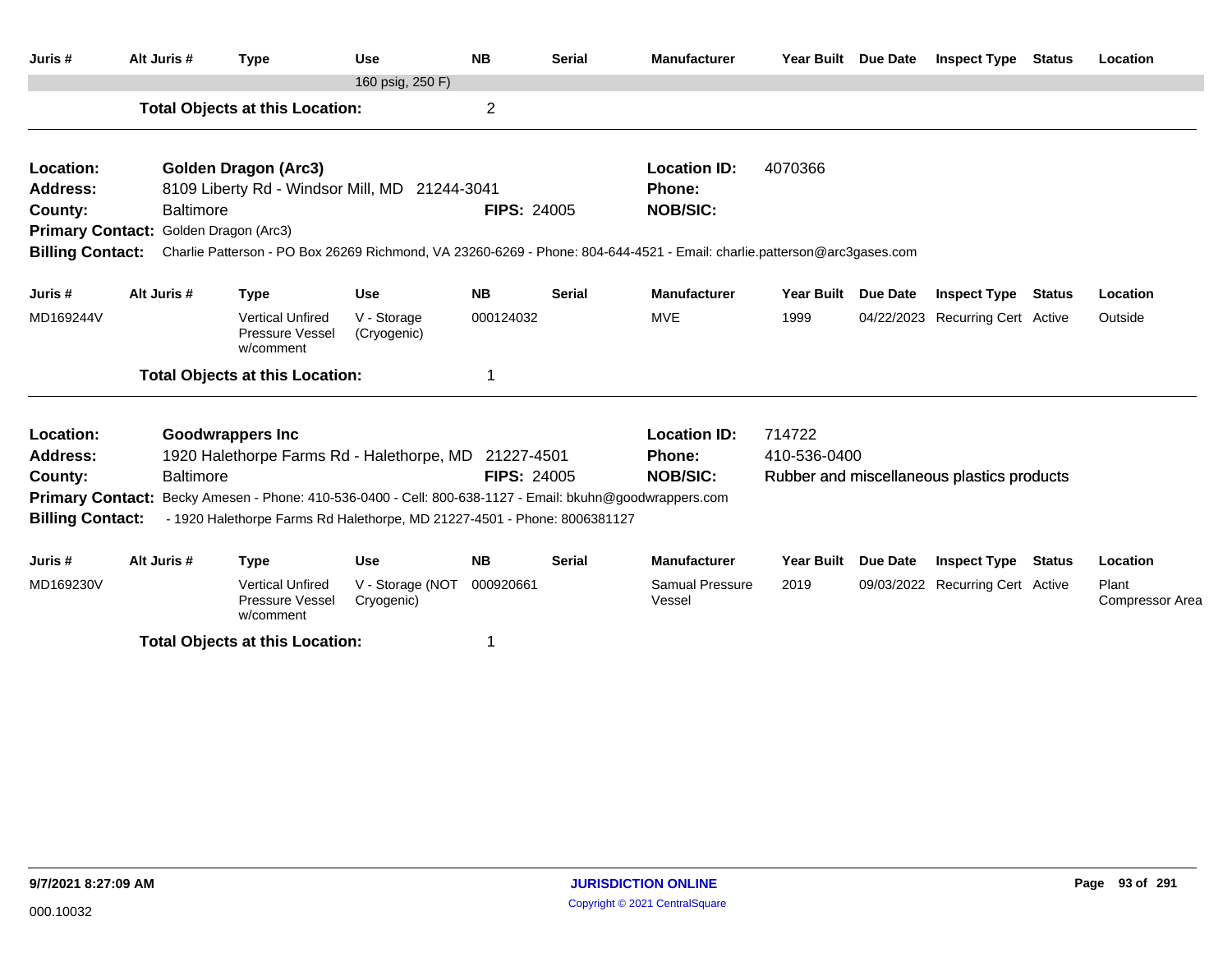| Location:<br>Address:<br>County:<br><b>Primary Contact:</b><br><b>Billing Contact:</b> |         | <b>Baltimore</b> | Goodwrappers Inc.<br>3901 Washington Blvd - Halethorpe, MD 21227-4146<br>Becky Amesen - Phone: 410-536-0400 - Cell: 800-638-1127 - Email: bkuhn@goodwrappers.com                                                                                                                                       |                                                   | <b>FIPS: 24005</b> |                   | <b>Location ID:</b><br><b>Phone:</b><br><b>NOB/SIC:</b> | 717598<br>410-536-0400  |                     | <b>Unsupported Plastics Film and Sheet</b>       |                                            |
|----------------------------------------------------------------------------------------|---------|------------------|--------------------------------------------------------------------------------------------------------------------------------------------------------------------------------------------------------------------------------------------------------------------------------------------------------|---------------------------------------------------|--------------------|-------------------|---------------------------------------------------------|-------------------------|---------------------|--------------------------------------------------|--------------------------------------------|
| Juris #                                                                                |         | Alt Juris #      | <b>Type</b>                                                                                                                                                                                                                                                                                            | Use                                               | <b>NB</b>          | <b>Serial</b>     | <b>Manufacturer</b>                                     | Year Built              | Due Date            | <b>Inspect Type Status</b>                       | Location                                   |
| MD082803V                                                                              |         |                  | Pressure Vessel<br>w/comment                                                                                                                                                                                                                                                                           | Horizontal Unfired V - Storage (NOT<br>Cryogenic) | 000037804          |                   | Steel Fab                                               | 1992                    |                     | 05/24/2023 Recurring Cert Active                 | Rear Loading<br>Dock                       |
| MD169227V                                                                              |         |                  | <b>Vertical Unfired</b><br><b>Pressure Vessel</b><br>w/comment                                                                                                                                                                                                                                         | V - Storage (NOT 000877906<br>Cryogenic)          |                    |                   | <b>Steel Products</b>                                   | 2018                    |                     | 06/14/2023 Recurring Cert Active                 | <b>Rear Loading</b><br><b>Dock</b>         |
|                                                                                        |         |                  | <b>Total Objects at this Location:</b>                                                                                                                                                                                                                                                                 |                                                   | 2                  |                   |                                                         |                         |                     |                                                  |                                            |
| Location:<br><b>Address:</b><br>County:<br><b>Billing Contact:</b>                     |         | <b>Baltimore</b> | <b>Goucher Res at Mary Fisher Compass #44713</b><br>1021 Dulaney Valley Rd - Towson, MD 21204-2753<br>Primary Contact: Goucher Res at Mary Fisher Compass #44713                                                                                                                                       |                                                   | <b>FIPS: 24005</b> |                   | <b>Location ID:</b><br>Phone:<br><b>NOB/SIC:</b>        | 3575254<br>999-999-9999 |                     | Colleges, Universities, and Professional Schools |                                            |
| Juris #                                                                                |         | Alt Juris #      | <b>Type</b>                                                                                                                                                                                                                                                                                            | <b>Use</b>                                        | <b>NB</b>          | Serial            | <b>Manufacturer</b>                                     |                         | Year Built Due Date | <b>Inspect Type Status</b>                       | Location                                   |
| MD152545V                                                                              | A906734 |                  | <b>Vertical Unfired</b><br>Pressure Vessel<br>w/comment                                                                                                                                                                                                                                                | V - Storage<br>(Cryogenic)                        | 000074892          | <b>CCIA97L309</b> | MVE                                                     | 1997                    |                     | 10/26/2022 Recurring Cert Active                 | Heubeck kitchen<br>outside loading<br>dock |
|                                                                                        |         |                  | <b>Total Objects at this Location:</b>                                                                                                                                                                                                                                                                 |                                                   | 1                  |                   |                                                         |                         |                     |                                                  |                                            |
| Location:<br><b>Address:</b><br>County:<br><b>Billing Contact:</b>                     |         | <b>Baltimore</b> | <b>Green Contracting</b><br>8837 Yellow Brick Rd - Rosedale, MD 21237-2301<br>Primary Contact: Peggy DeLetis - Phone: 410-780-0500 - Email: pdeletis@greencontracting.com<br>Peggy DeLetis - 8837 Yellow Brick Rd Rosedale, MD 21237-2301 - Phone: 410-780-0500 - Email: pdeletis@greencontracting.com |                                                   | <b>FIPS: 24005</b> |                   | <b>Location ID:</b><br><b>Phone:</b><br><b>NOB/SIC:</b> | 707837                  |                     | Automotive dealers and gasoline service stations |                                            |
| Juris #                                                                                |         | Alt Juris #      | Type                                                                                                                                                                                                                                                                                                   | <b>Use</b>                                        | ΝB                 | <b>Serial</b>     | <b>Manufacturer</b>                                     |                         | Year Built Due Date | <b>Inspect Type Status</b>                       | Location                                   |
| MD169685V                                                                              |         |                  | Pressure Vessel<br>w/comment                                                                                                                                                                                                                                                                           | Horizontal Unfired V - Storage (NOT<br>Cryogenic) | 000959582          | 020325            | Morganton                                               | 2021                    |                     | 07/11/2023 Recurring Cert Active                 | <b>SHOP</b>                                |
| 9/7/2021 8:27:09 AM                                                                    |         |                  |                                                                                                                                                                                                                                                                                                        |                                                   |                    |                   | <b>JURISDICTION ONLINE</b>                              |                         |                     |                                                  | Page 94 of 291                             |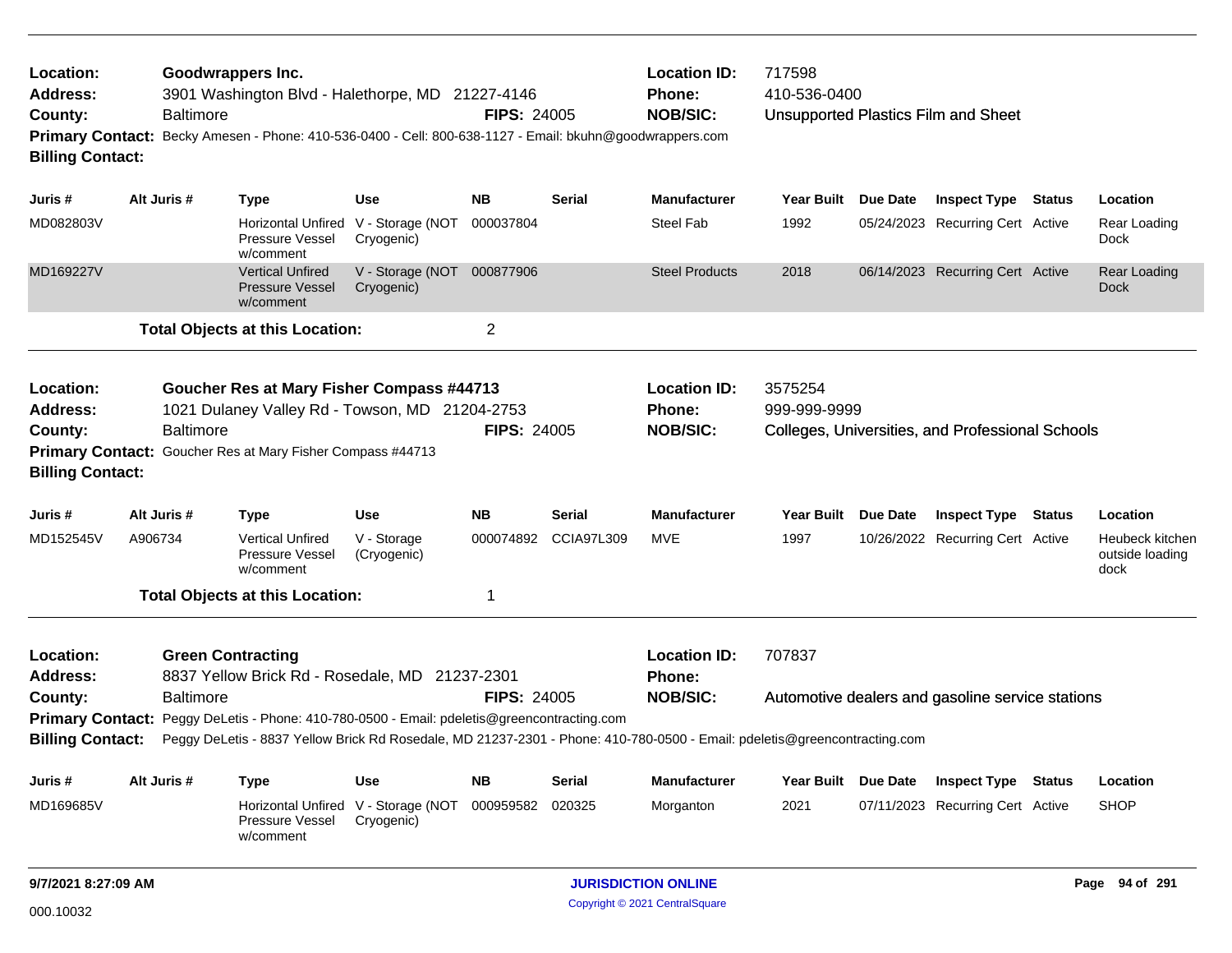| Location:               |            |                  | <b>Greene's Family Butcher Shop</b>                                                         |                                                         |                    |               | <b>Location ID:</b> | 715781                     |          |                                  |        |                                |
|-------------------------|------------|------------------|---------------------------------------------------------------------------------------------|---------------------------------------------------------|--------------------|---------------|---------------------|----------------------------|----------|----------------------------------|--------|--------------------------------|
| Address:                |            |                  | 12037 Belair Rd - Kingsville, MD 21087-1169                                                 |                                                         |                    |               | Phone:              | 410-592-6202               |          |                                  |        |                                |
| County:                 |            | <b>Baltimore</b> |                                                                                             |                                                         | <b>FIPS: 24005</b> |               | <b>NOB/SIC:</b>     | Eating and drinking places |          |                                  |        |                                |
|                         |            |                  | Primary Contact: Red's Wine & Spirits - Phone: 410-592-6202                                 |                                                         |                    |               |                     |                            |          |                                  |        |                                |
| <b>Billing Contact:</b> |            |                  | Facility Manager - 12037 Belair Rd Kingsville, MD 21087-1169 - Phone: 410-592-6202          |                                                         |                    |               |                     |                            |          |                                  |        |                                |
| Juris #                 |            | Alt Juris #      | <b>Type</b>                                                                                 | <b>Use</b>                                              | <b>NB</b>          | <b>Serial</b> | <b>Manufacturer</b> | <b>Year Built</b>          | Due Date | <b>Inspect Type</b>              | Status | Location                       |
| MD117373V               | <b>CAT</b> |                  | <b>Vertical Unfired</b><br>Pressure Vessel<br>w/comment                                     | V - Storage (NOT<br>Cryogenic)                          | 000211112          |               | <b>Steel Fab</b>    | 1999                       |          | 06/16/2022 Recurring Cert Active |        | <b>Basement Boiler</b><br>Room |
| MD167282H               |            |                  | Cast Iron                                                                                   | H - Hot Water<br>Heat (Water $\leq$<br>160 psig, 250 F) | CI                 | 65694906      | <b>Burnham</b>      | 2019                       |          | 09/01/2022 Recurring Cert Active |        | <b>Basement</b>                |
|                         |            |                  | <b>Total Objects at this Location:</b>                                                      |                                                         | $\overline{2}$     |               |                     |                            |          |                                  |        |                                |
| <b>Location:</b>        |            |                  | <b>Greenspring Valley Hounds</b>                                                            |                                                         |                    |               | <b>Location ID:</b> | 712718                     |          |                                  |        |                                |
| Address:                |            |                  | 13920 Mantua Mill Rd - Reisterstown, MD 21136-4824                                          |                                                         |                    |               | Phone:              | 410-833-4884               |          |                                  |        |                                |
| County:                 |            | <b>Baltimore</b> |                                                                                             |                                                         | <b>FIPS: 24005</b> |               | <b>NOB/SIC:</b>     | Membership organizations   |          |                                  |        |                                |
|                         |            |                  | Primary Contact: Sam Clifton - Phone: 410 526 2628                                          |                                                         |                    |               |                     |                            |          |                                  |        |                                |
|                         |            |                  | Billing Contact: John Warden - PO Box 1123 Westminster, MD 21158-5123 - Phone: 410-707-3127 |                                                         |                    |               |                     |                            |          |                                  |        |                                |
| Juris #                 |            | Alt Juris #      | <b>Type</b>                                                                                 | <b>Use</b>                                              | <b>NB</b>          | <b>Serial</b> | <b>Manufacturer</b> | <b>Year Built</b>          | Due Date | <b>Inspect Type Status</b>       |        | Location                       |
| MD087928H               |            |                  | Cast Iron                                                                                   | H - Steam Heat<br>(Steam $\le$ 15<br>psig)              | <b>CI</b>          |               | Weil-McLain         | 1994                       |          | 04/29/2020 Recurring Cert Active |        | <b>CLUBHOUSE</b><br><b>BS</b>  |
| <b>NEW</b>              |            |                  | Cast Iron                                                                                   | H - Hot Water<br>Heat (Water $\leq$<br>160 psig, 250 F) | CI                 |               | Weil-McLain         | 2019                       |          | 06/01/2020 Recurring Cert Active |        | <b>Unknown</b>                 |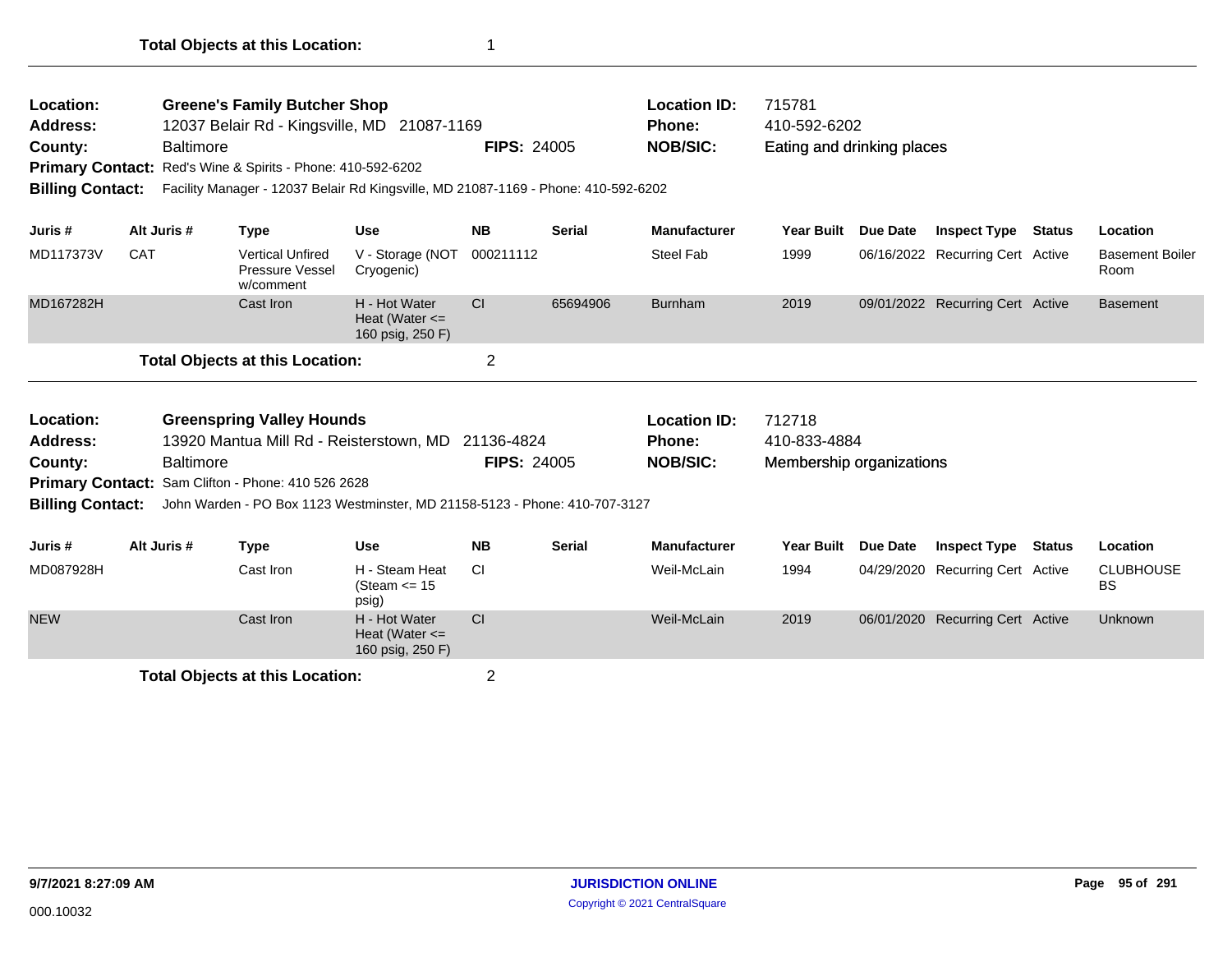| Location:<br><b>Address:</b><br>County:<br><b>Billing Contact:</b> |                     | <b>Baltimore</b> | <b>Griffins Service Center</b><br>3605 Brenbrook Dr - Randallstown, MD 21133-4703<br>Primary Contact: Christina Griffin - Phone: 410-521-8247<br>Stan Griffin - 3605 Brenbrook Dr Randallstown, MD 21133-4703 - Phone: 410-922-9860 |                                          | <b>FIPS: 24005</b> |               | <b>Location ID:</b><br><b>Phone:</b><br><b>NOB/SIC:</b> | 712835<br><b>Automotive Dealers, NEC</b> |                 |                                         |               |                          |
|--------------------------------------------------------------------|---------------------|------------------|-------------------------------------------------------------------------------------------------------------------------------------------------------------------------------------------------------------------------------------|------------------------------------------|--------------------|---------------|---------------------------------------------------------|------------------------------------------|-----------------|-----------------------------------------|---------------|--------------------------|
| Juris #                                                            | Alt Juris #         |                  | <b>Type</b>                                                                                                                                                                                                                         | <b>Use</b>                               | <b>NB</b>          | <b>Serial</b> | <b>Manufacturer</b>                                     | <b>Year Built</b>                        | <b>Due Date</b> | <b>Inspect Type</b>                     | <b>Status</b> | Location                 |
| MD035705V                                                          | Backup Comp         |                  | <b>Horizontal Unfired</b><br>Pressure Vessel<br>w/comment                                                                                                                                                                           | V - Storage (NOT<br>Cryogenic)           | 000756550          |               | <b>Buckeye</b>                                          | 1986                                     | 01/04/2022      | External Cert,<br><b>Recurring Cert</b> | Active        | Shop, Under<br>Stairwell |
| MD106617V                                                          | <b>Primary Comp</b> |                  | <b>Vertical Unfired</b><br><b>Pressure Vessel</b><br>w/comment                                                                                                                                                                      | V - Storage (NOT 000841511<br>Cryogenic) |                    |               | Manchester                                              | 1999                                     |                 | 01/04/2022 Recurring Cert Active        |               | Store Room               |
|                                                                    |                     |                  | <b>Total Objects at this Location:</b>                                                                                                                                                                                              |                                          | $\overline{2}$     |               |                                                         |                                          |                 |                                         |               |                          |
| Location:                                                          |                     |                  | Guardrails, Etc., Inc.                                                                                                                                                                                                              |                                          |                    |               | <b>Location ID:</b>                                     | 712876                                   |                 |                                         |               |                          |
| <b>Address:</b>                                                    |                     |                  | 4010 N Point Blvd - Dundalk, MD 21222-3641                                                                                                                                                                                          |                                          |                    |               | Phone:                                                  | 410-477-8300                             |                 |                                         |               |                          |
| County:                                                            |                     | <b>Baltimore</b> | Primary Contact: Darlene Horner - Phone: 410-477-8300                                                                                                                                                                               |                                          | <b>FIPS: 24005</b> |               | <b>NOB/SIC:</b>                                         |                                          |                 | Miscellaneous manufacturing industries  |               |                          |
| <b>Billing Contact:</b>                                            |                     |                  | Marnie Beier - 4010 N Point Blvd Dundalk, MD 21222-3641 - Phone: 410-477-8300                                                                                                                                                       |                                          |                    |               |                                                         |                                          |                 |                                         |               |                          |
| Juris #                                                            | Alt Juris #         |                  | <b>Type</b>                                                                                                                                                                                                                         | <b>Use</b>                               | <b>NB</b>          | <b>Serial</b> | <b>Manufacturer</b>                                     | <b>Year Built</b>                        | Due Date        | <b>Inspect Type</b>                     | Status        | Location                 |
| MD117374V                                                          |                     |                  | <b>Vertical Unfired</b><br>Pressure Vessel<br>w/comment                                                                                                                                                                             | V - Storage (NOT<br>Cryogenic)           | 000217161          |               | Steel Fab                                               | 1999                                     |                 | 05/28/2023 Recurring Cert Active        |               | <b>REAR OF SHOP</b>      |
| MD152501V                                                          |                     |                  | <b>Vertical Unfired</b><br><b>Pressure Vessel</b><br>w/comment                                                                                                                                                                      | V - Storage (NOT 001863599<br>Cryogenic) |                    |               | <b>CAMPBELL</b>                                         | 2014                                     |                 | 05/28/2023 Recurring Cert Active        |               | <b>MECH SHOP</b>         |
|                                                                    |                     |                  |                                                                                                                                                                                                                                     |                                          |                    |               |                                                         |                                          |                 |                                         |               |                          |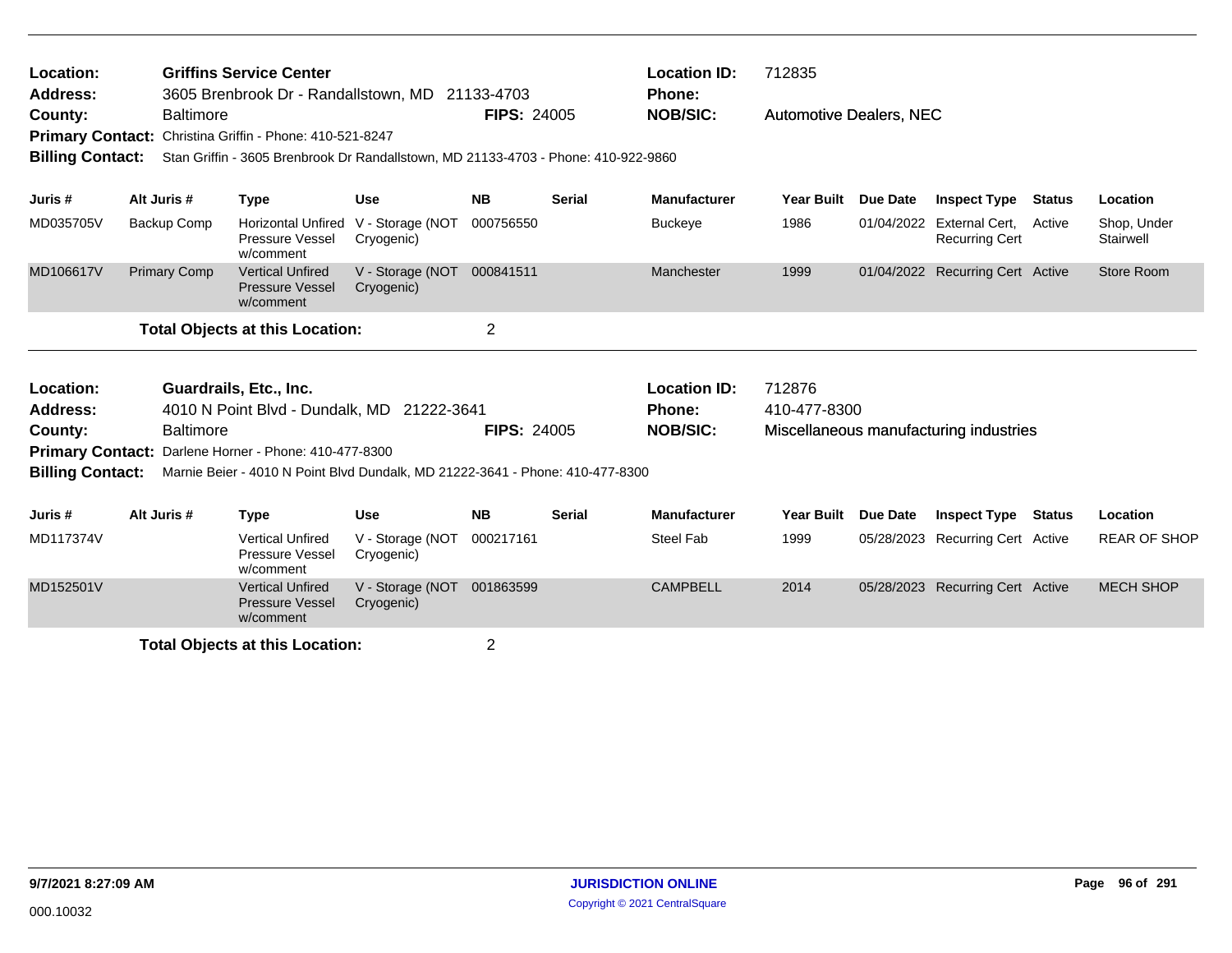| Location:<br>Address:<br>County:<br><b>Primary Contact:</b><br><b>Billing Contact:</b>                                                                                                                                                                                                |             | <b>Gunpowder Auto Marine</b><br>9715 Belair Rd - Perry Hall, MD 21128<br><b>FIPS: 24005</b><br>Baltimore<br>Kenneth Antkowiak<br>Kenneth Antkowiak - 9715 Belair Rd Perry Hall, MD 21128 |                                                                                                                                                                          |                                                       |                    |                 | <b>Location ID:</b><br><b>Phone:</b><br><b>NOB/SIC:</b>                                                                                                                 | 3356294<br>443-469-3364<br>Boat Building and Repairing |            |                                  |                        |
|---------------------------------------------------------------------------------------------------------------------------------------------------------------------------------------------------------------------------------------------------------------------------------------|-------------|------------------------------------------------------------------------------------------------------------------------------------------------------------------------------------------|--------------------------------------------------------------------------------------------------------------------------------------------------------------------------|-------------------------------------------------------|--------------------|-----------------|-------------------------------------------------------------------------------------------------------------------------------------------------------------------------|--------------------------------------------------------|------------|----------------------------------|------------------------|
| Juris #                                                                                                                                                                                                                                                                               | Alt Juris # |                                                                                                                                                                                          | <b>Type</b>                                                                                                                                                              | <b>Use</b>                                            | <b>NB</b>          | <b>Serial</b>   | <b>Manufacturer</b>                                                                                                                                                     | Year Built Due Date                                    |            | <b>Inspect Type Status</b>       | Location               |
| MD110509V                                                                                                                                                                                                                                                                             |             |                                                                                                                                                                                          | <b>Vertical Unfired</b><br>Pressure Vessel<br>w/comment                                                                                                                  | V - Storage (NOT<br>Cryogenic)                        | 001088558          |                 | Manchester                                                                                                                                                              | 2000                                                   |            | 03/07/2022 Recurring Cert Active | Utility Room           |
|                                                                                                                                                                                                                                                                                       |             |                                                                                                                                                                                          | <b>Total Objects at this Location:</b>                                                                                                                                   |                                                       | $\mathbf 1$        |                 |                                                                                                                                                                         |                                                        |            |                                  |                        |
| Location:<br>Address:                                                                                                                                                                                                                                                                 |             |                                                                                                                                                                                          | <b>Gunpowder Lodge (Arc3)</b>                                                                                                                                            |                                                       |                    |                 | <b>Location ID:</b><br>Phone:                                                                                                                                           | 3950074                                                |            |                                  |                        |
| 10092 Belair Rd - Kingsville, MD 21087-1452<br><b>Baltimore</b><br>County:<br><b>Primary Contact:</b><br>Gunpowder Lodge (Arc3)<br><b>Billing Contact:</b><br>Charlie Patterson - PO Box 26269 Richmond, VA 23260-6269 - Phone: 804-644-4521 - Email: charlie.patterson@arc3gases.com |             |                                                                                                                                                                                          |                                                                                                                                                                          | <b>FIPS: 24005</b>                                    |                    | <b>NOB/SIC:</b> | <b>Eating and Drinking Places</b>                                                                                                                                       |                                                        |            |                                  |                        |
| Juris #                                                                                                                                                                                                                                                                               | Alt Juris # |                                                                                                                                                                                          | <b>Type</b>                                                                                                                                                              | Use                                                   | <b>NB</b>          | <b>Serial</b>   | <b>Manufacturer</b>                                                                                                                                                     | Year Built Due Date                                    |            | <b>Inspect Type Status</b>       | Location               |
| MD163587V                                                                                                                                                                                                                                                                             |             |                                                                                                                                                                                          | <b>Vertical Unfired</b><br>Pressure Vessel<br>w/comment                                                                                                                  | V - Storage<br>(Cryogenic)                            | 000209945          |                 | <b>CHART</b>                                                                                                                                                            | 2010                                                   |            | 04/16/2023 Recurring Cert Active | <b>Basement</b>        |
|                                                                                                                                                                                                                                                                                       |             |                                                                                                                                                                                          | <b>Total Objects at this Location:</b>                                                                                                                                   |                                                       | $\mathbf 1$        |                 |                                                                                                                                                                         |                                                        |            |                                  |                        |
| Location:<br><b>Address:</b><br>County:<br><b>Billing Contact:</b>                                                                                                                                                                                                                    |             | <b>Baltimore</b>                                                                                                                                                                         | <b>Gwynn Oaks Landing Apts</b><br>3109 Woodford PI - Gwynn Oak, MD 21207-5576<br>Primary Contact: Tammi Cunningham - Phone: 410-944-1300 - Email: tcunningham@srhllc.com |                                                       | <b>FIPS: 24005</b> |                 | <b>Location ID:</b><br>Phone:<br><b>NOB/SIC:</b><br>Tammi Cunningham - 3103 Windsor Blvd Baltimore, MD 21207-5550 - Phone: 410-944-1300 - Email: tcunningham@srhllc.com | 2209973<br><b>Operators of Apartment Buildings</b>     |            |                                  |                        |
| Juris #                                                                                                                                                                                                                                                                               | Alt Juris # |                                                                                                                                                                                          | <b>Type</b>                                                                                                                                                              | <b>Use</b>                                            | <b>NB</b>          | <b>Serial</b>   | <b>Manufacturer</b>                                                                                                                                                     | Year Built Due Date                                    |            | <b>Inspect Type Status</b>       | Location               |
| MD165352H                                                                                                                                                                                                                                                                             |             |                                                                                                                                                                                          | <b>Water Heater</b><br>(HLW)                                                                                                                                             | H - Hot Water<br>Supply (Water <=<br>160 psig, 210 F) | 000119695          |                 | <b>Bradford White</b>                                                                                                                                                   | 2016                                                   | 10/10/2021 | Recurring Cert Active            | 3109<br><b>WOODFOR</b> |
|                                                                                                                                                                                                                                                                                       |             |                                                                                                                                                                                          | <b>Total Objects at this Location:</b>                                                                                                                                   |                                                       | -1                 |                 |                                                                                                                                                                         |                                                        |            |                                  |                        |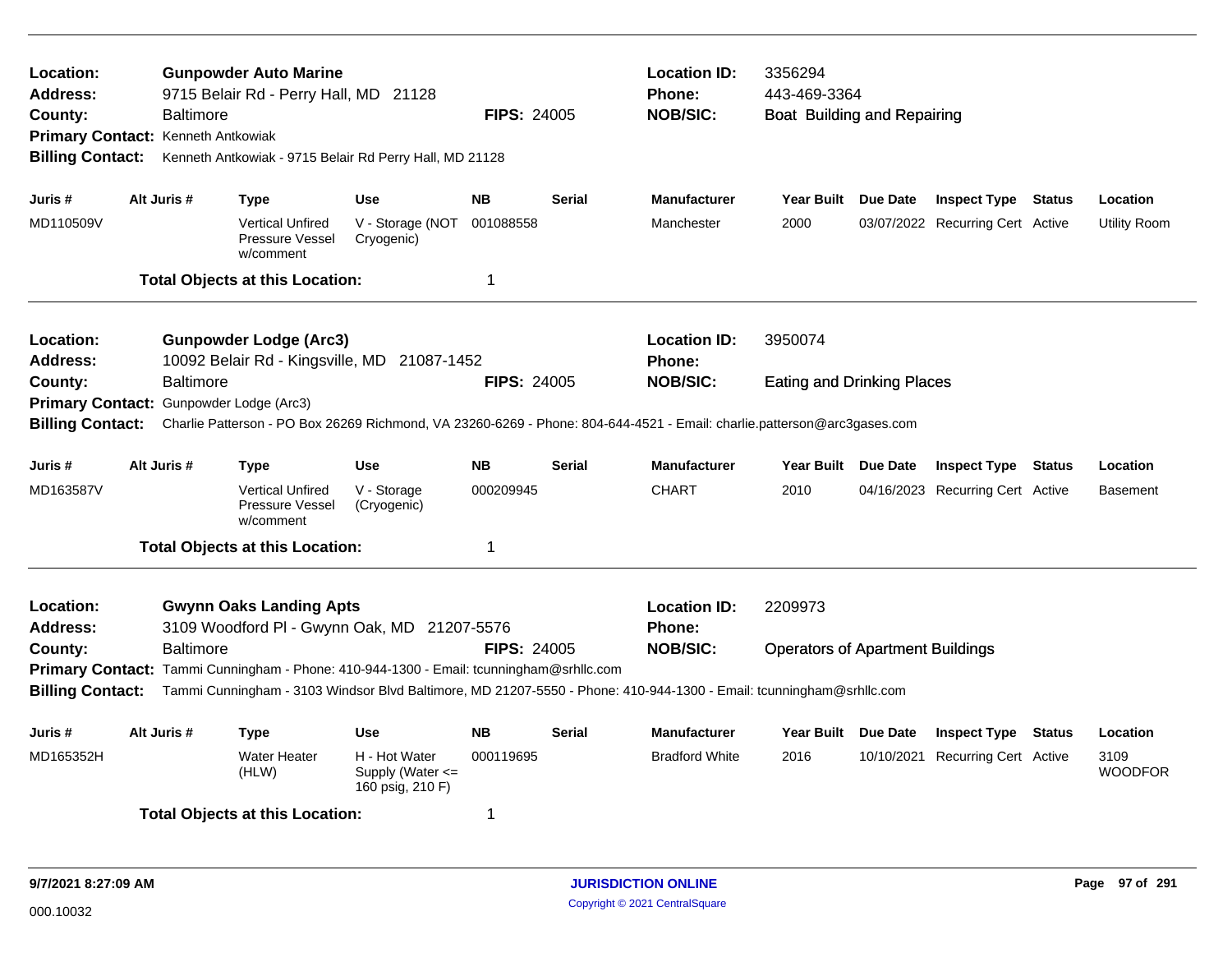| Location:<br><b>Address:</b><br>County: | H & N Printing & Graphics, Inc.<br>1913 Greenspring Dr - Lutherville Timonium, MD 21093-4113<br><b>Baltimore</b><br>Jen Wirginis - Phone: 410 252-5300<br><b>Primary Contact:</b><br><b>Billing Contact:</b><br>Jen Wirginis - 1913 Greenspring Dr Lutherville Timonium, MD 21093-4113 - Phone: 410 252-5300 |                    |                                                                                              |                                                             |                    | <b>FIPS: 24005</b>         | <b>Location ID:</b><br>712940<br>410-252-5300<br>Phone:<br><b>NOB/SIC:</b><br>Books: Publishing, or Publishing and Printing |                               |  |                                  |                |                    |
|-----------------------------------------|--------------------------------------------------------------------------------------------------------------------------------------------------------------------------------------------------------------------------------------------------------------------------------------------------------------|--------------------|----------------------------------------------------------------------------------------------|-------------------------------------------------------------|--------------------|----------------------------|-----------------------------------------------------------------------------------------------------------------------------|-------------------------------|--|----------------------------------|----------------|--------------------|
|                                         |                                                                                                                                                                                                                                                                                                              |                    |                                                                                              |                                                             |                    |                            |                                                                                                                             |                               |  |                                  |                |                    |
| Juris #                                 |                                                                                                                                                                                                                                                                                                              | Alt Juris #        | <b>Type</b>                                                                                  | Use                                                         | NΒ                 | Serial                     | <b>Manufacturer</b>                                                                                                         | Year Built Due Date           |  | <b>Inspect Type Status</b>       |                | Location           |
| MD167281V                               |                                                                                                                                                                                                                                                                                                              |                    | Pressure Vessel<br>w/comment                                                                 | Horizontal Unfired V - Storage (NOT<br>Cryogenic)           | 002187354          | 2187354                    | Manchester                                                                                                                  | 2019                          |  | 03/18/2022 Recurring Cert Active |                | Compressor<br>Shed |
|                                         |                                                                                                                                                                                                                                                                                                              |                    | <b>Total Objects at this Location:</b>                                                       |                                                             | 1                  |                            |                                                                                                                             |                               |  |                                  |                |                    |
| Location:                               |                                                                                                                                                                                                                                                                                                              | <b>H</b> Mart - 14 |                                                                                              |                                                             |                    |                            | <b>Location ID:</b>                                                                                                         | 3218908                       |  |                                  |                |                    |
| Address:                                |                                                                                                                                                                                                                                                                                                              |                    | 800 N Rolling Rd - Catonsville, MD 21228-4136                                                |                                                             |                    |                            | Phone:                                                                                                                      |                               |  |                                  |                |                    |
| County:                                 |                                                                                                                                                                                                                                                                                                              | <b>Baltimore</b>   |                                                                                              |                                                             | <b>FIPS: 24005</b> |                            | <b>NOB/SIC:</b>                                                                                                             | <b>Grocery Stores</b>         |  |                                  |                |                    |
|                                         |                                                                                                                                                                                                                                                                                                              |                    | Primary Contact: Eric Lim - Email: judy.lim@hmart.com                                        |                                                             |                    |                            |                                                                                                                             |                               |  |                                  |                |                    |
| <b>Billing Contact:</b>                 |                                                                                                                                                                                                                                                                                                              |                    | Eric Lim - 350 Prince Georges Blvd Upper Marlboro, MD 20774-7409 - Email: judy.lim@hmart.com |                                                             |                    |                            |                                                                                                                             |                               |  |                                  |                |                    |
| Juris #                                 |                                                                                                                                                                                                                                                                                                              | Alt Juris #        | <b>Type</b>                                                                                  | Use                                                         | <b>NB</b>          | <b>Serial</b>              | <b>Manufacturer</b>                                                                                                         | Year Built Due Date           |  | <b>Inspect Type Status</b>       |                | Location           |
| MD143958V                               |                                                                                                                                                                                                                                                                                                              |                    | Pressure Vessel<br>w/comment                                                                 | Horizontal Unfired V - Storage (NOT<br>Cryogenic)           | 000087415          |                            | Standard                                                                                                                    | 1984                          |  | 06/14/2022 Recurring Cert Active |                | Motor Room         |
| MD143959V                               |                                                                                                                                                                                                                                                                                                              |                    | <b>Pressure Vessel</b><br>w/comment                                                          | Horizontal Unfired V - Storage (NOT 000087413<br>Cryogenic) |                    |                            | Standard                                                                                                                    | 1984                          |  | 06/14/2022 Recurring Cert Active |                | Motor Room         |
| MD143960V                               |                                                                                                                                                                                                                                                                                                              |                    | Pressure Vessel<br>w/comment                                                                 | Horizontal Unfired V - Storage (NOT 000198412<br>Cryogenic) |                    |                            | Standard                                                                                                                    | 1984                          |  | 06/14/2022 Recurring Cert Active |                | Motor Room         |
|                                         |                                                                                                                                                                                                                                                                                                              |                    | <b>Total Objects at this Location:</b>                                                       |                                                             | 3                  |                            |                                                                                                                             |                               |  |                                  |                |                    |
| Location:<br>Address:                   |                                                                                                                                                                                                                                                                                                              |                    | <b>Hallmark Manufacturing Co., Inc.</b><br>6318 Falls Rd Ste A - Mt Washington, MD           |                                                             | 21209-2043         |                            | <b>Location ID:</b><br><b>Phone:</b>                                                                                        | 713075<br>410-821-8111        |  |                                  |                |                    |
| County:                                 |                                                                                                                                                                                                                                                                                                              | Baltimore          |                                                                                              |                                                             | <b>FIPS: 24005</b> |                            | <b>NOB/SIC:</b>                                                                                                             | <b>Furniture and fixtures</b> |  |                                  |                |                    |
|                                         |                                                                                                                                                                                                                                                                                                              |                    | Primary Contact: Hallmark Manufacturing Co., Inc. - Phone: 410-821-8111                      |                                                             |                    |                            |                                                                                                                             |                               |  |                                  |                |                    |
| <b>Billing Contact:</b>                 |                                                                                                                                                                                                                                                                                                              |                    | - 6318 Falls Rd Ste A Mt Washington, MD 21209-2043 - Phone: 410-821-8111                     |                                                             |                    |                            |                                                                                                                             |                               |  |                                  |                |                    |
| Juris #                                 |                                                                                                                                                                                                                                                                                                              | Alt Juris #        | <b>Type</b>                                                                                  | Use                                                         | <b>NB</b>          | <b>Serial</b>              | <b>Manufacturer</b>                                                                                                         | Year Built Due Date           |  | <b>Inspect Type Status</b>       |                | Location           |
| MD101677H                               |                                                                                                                                                                                                                                                                                                              |                    | Cast Iron                                                                                    | H - Hot Water                                               | <b>CI</b>          |                            | HB Smith                                                                                                                    | 1979                          |  | 03/14/2020 Recurring Cert Active |                | <b>BLR RM</b>      |
| 9/7/2021 8:27:09 AM                     |                                                                                                                                                                                                                                                                                                              |                    |                                                                                              |                                                             |                    | <b>JURISDICTION ONLINE</b> |                                                                                                                             |                               |  |                                  | Page 98 of 291 |                    |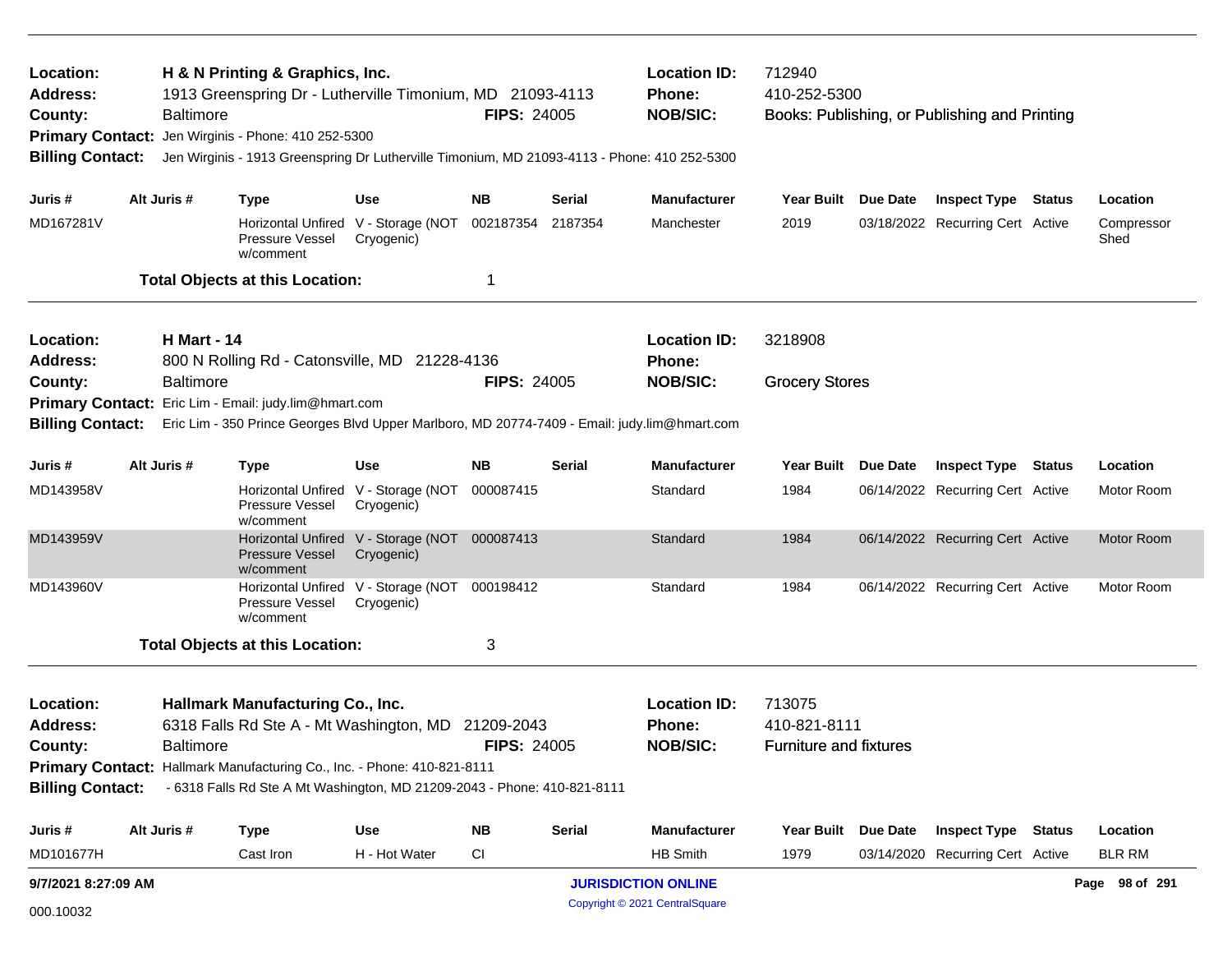| Juris #                                            | Alt Juris #              | <b>Type</b>                                                                                                                            | Use<br>Heat (Water $\leq$<br>160 psig, 250 F)             | <b>NB</b>          | Serial        | <b>Manufacturer</b>                                                                                                 | Year Built Due Date           | <b>Inspect Type Status</b>                              | Location                                     |
|----------------------------------------------------|--------------------------|----------------------------------------------------------------------------------------------------------------------------------------|-----------------------------------------------------------|--------------------|---------------|---------------------------------------------------------------------------------------------------------------------|-------------------------------|---------------------------------------------------------|----------------------------------------------|
| MD101678V                                          |                          | <b>Vertical Unfired</b><br><b>Pressure Vessel</b><br>w/comment                                                                         | V - Storage (NOT 000673165<br>Cryogenic)                  |                    |               | Melben                                                                                                              | 1997                          | 03/14/2020 Recurring Cert Active                        | <b>PLANT</b>                                 |
|                                                    |                          | <b>Total Objects at this Location:</b>                                                                                                 |                                                           | $\overline{2}$     |               |                                                                                                                     |                               |                                                         |                                              |
| Location:<br>Address:                              |                          | <b>Hamilton Associates</b><br>11403 Cronridge Dr - Owings Mills, MD 21117-2200                                                         |                                                           |                    |               | <b>Location ID:</b><br><b>Phone:</b>                                                                                | 713102                        |                                                         |                                              |
| County:<br><b>Billing Contact:</b>                 | <b>Baltimore</b>         | Primary Contact: Jack Stephan - Phone: 4103639020<br>Jack Stephan - 11403 Cronridge Dr Owings Mills, MD 21117-2200 - Phone: 4103639020 |                                                           | <b>FIPS: 24005</b> |               | <b>NOB/SIC:</b>                                                                                                     | Manufacturing Industries, NEC |                                                         |                                              |
| Juris #                                            | Alt Juris #              | <b>Type</b>                                                                                                                            | <b>Use</b>                                                | <b>NB</b>          | <b>Serial</b> | <b>Manufacturer</b>                                                                                                 | Year Built Due Date           | <b>Inspect Type Status</b>                              | Location                                     |
| MD169929V                                          |                          | <b>Vertical Unfired</b><br>Pressure Vessel<br>w/comment                                                                                | V - Storage (NOT 000455883<br>Cryogenic)                  |                    |               | <b>Steel Fab</b>                                                                                                    | 2006                          | 11/03/2022 Recurring Cert Active                        | Comp Area                                    |
|                                                    |                          | <b>Total Objects at this Location:</b>                                                                                                 |                                                           | 1                  |               |                                                                                                                     |                               |                                                         |                                              |
| <b>Location:</b><br><b>Address:</b><br>County:     | Hampton Inn<br>Baltimore | 8225 Town Center Dr - Baltimore, MD 21236-5904                                                                                         |                                                           | <b>FIPS: 24005</b> |               | <b>Location ID:</b><br><b>Phone:</b><br><b>NOB/SIC:</b>                                                             | 713176<br>410-931-2200        | Hotels, rooming houses, camps, and other lodging places |                                              |
| <b>Primary Contact:</b><br><b>Billing Contact:</b> |                          | Renee Taylor - Phone: 410-931-2200 - Email: Renee.Taylor@hilton.com                                                                    |                                                           |                    |               | Licensing Dept. - 5851 Legacy Cir Ste 400 Plano, TX 75024-5979 - Phone: 972-616-8343 - Email: licensing@aimhosp.com |                               |                                                         |                                              |
| Juris #                                            | Alt Juris #              | <b>Type</b>                                                                                                                            | <b>Use</b>                                                | <b>NB</b>          | Serial        | <b>Manufacturer</b>                                                                                                 | Year Built Due Date           | <b>Inspect Type Status</b>                              | Location                                     |
| MD154876H                                          |                          | <b>Water Heater</b><br>(HLW)                                                                                                           | H - Hot Water<br>Supply (Water $\leq$<br>160 psig, 210 F) | 000112077          | 127077        | <b>Bradford White</b>                                                                                               | 2015                          | 02/15/2022 Recurring Cert Active                        | 2nd Floor,<br>Mechanical<br>Room             |
| MD159001H                                          |                          | <b>Water Heater</b><br>(HLW)                                                                                                           | H - Hot Water<br>Supply (Water $\leq$<br>160 psig, 210 F) | 000124235 139235   |               | <b>Bradford White</b>                                                                                               | 2017                          | 02/15/2022 Recurring Cert Active                        | 4th Floor,<br><b>Mechanical Rm</b><br>Closet |
| MD159002H                                          |                          | <b>Water Heater</b><br>(HLW)                                                                                                           | H - Hot Water<br>Supply (Water <=<br>160 psig, 210 F)     | 000121287 136287   |               | <b>Bradford White</b>                                                                                               | 2017                          | 02/15/2022 Recurring Cert Active                        | 2nd Floor,<br>Mechanical<br>Room             |
|                                                    |                          | <b>Total Objects at this Location:</b>                                                                                                 |                                                           | 3                  |               |                                                                                                                     |                               |                                                         |                                              |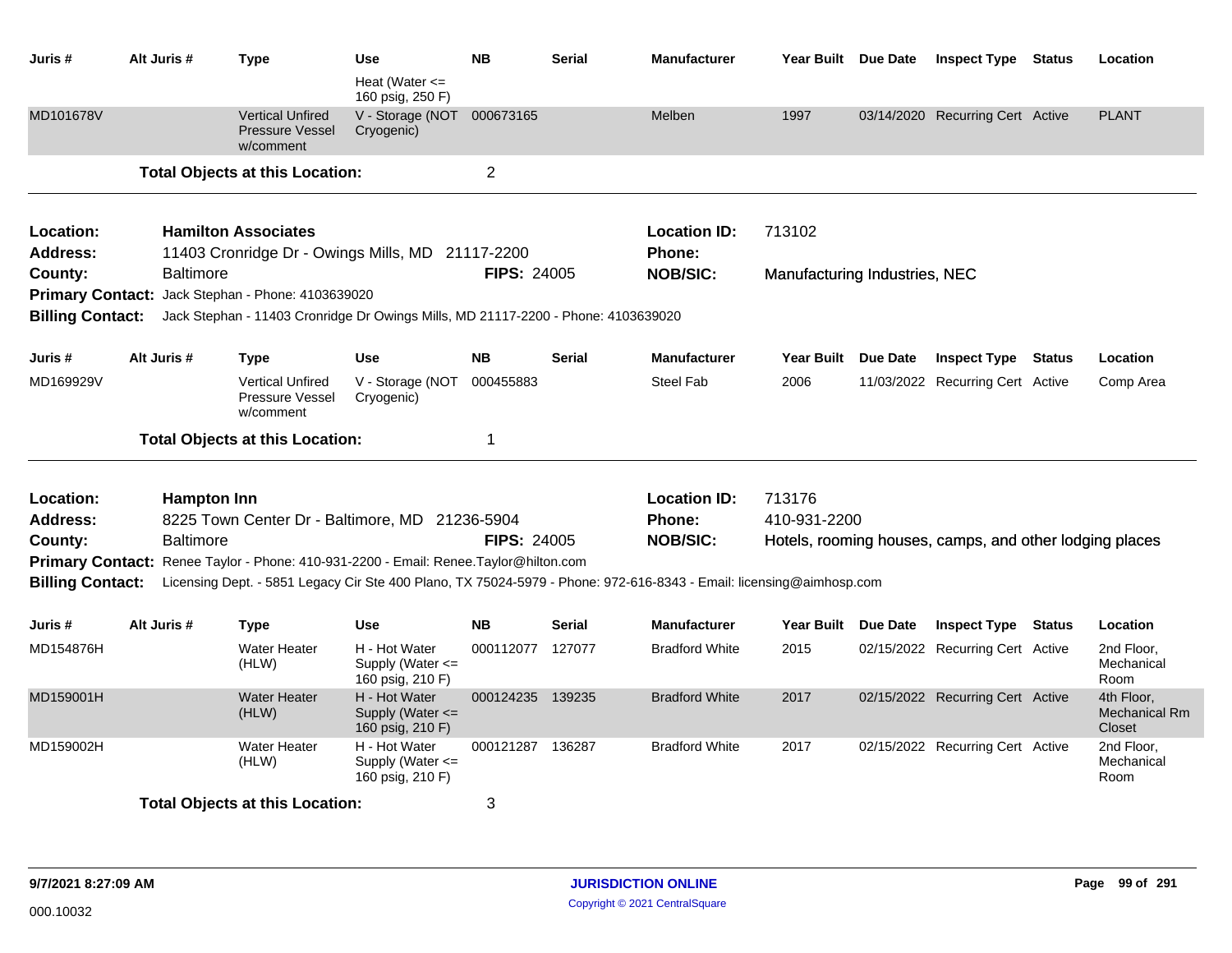| Location:               | <b>Hampton Plaza</b>                                                     |                    | Location ID:    | 713181                                  |
|-------------------------|--------------------------------------------------------------------------|--------------------|-----------------|-----------------------------------------|
| Address:                | 302 E Joppa Rd - Towson, MD 21286-3152                                   |                    | <b>Phone:</b>   |                                         |
| County:                 | <b>Baltimore</b>                                                         | <b>FIPS: 24005</b> | <b>NOB/SIC:</b> | <b>Operators of Apartment Buildings</b> |
|                         | Primary Contact: Kemp Thomas - Phone: 410-296-6600                       |                    |                 |                                         |
| <b>Billing Contact:</b> | Kemp Thomas - 302 E Joppa Rd Towson, MD 21286-3152 - Phone: 410-296-6600 |                    |                 |                                         |

| Juris #   | Alt Juris # | Type                            | Use                                                       | <b>NB</b> | <b>Serial</b> | <b>Manufacturer</b>   | <b>Year Built</b> | <b>Due Date</b> | <b>Inspect Type</b>              | Status | Location        |
|-----------|-------------|---------------------------------|-----------------------------------------------------------|-----------|---------------|-----------------------|-------------------|-----------------|----------------------------------|--------|-----------------|
| MD137483H |             | Water Heater<br>(HLW)           | H - Hot Water<br>Supply (Water $\leq$<br>160 psig, 210 F) | 000084729 |               | <b>Bradford</b>       | 2008              |                 | 02/07/2023 Recurring Cert Active |        | 2ND FLR HTR     |
| MD146228H |             | <b>Water Heater</b><br>(HLW)    | H - Hot Water<br>Supply (Water $\leq$<br>160 psig, 210 F) | 000101020 |               | <b>Bock Energy</b>    | 2012              |                 | 02/07/2023 Recurring Cert Active |        | 2nd FI Heater   |
| MD151603H |             | <b>Water Heater</b><br>(HLW)    | H - Hot Water<br>Supply (Water $\leq$<br>160 psig, 250 F) | 000109514 |               | <b>Bradford</b>       | 2014              |                 | 02/07/2023 Recurring Cert Active |        | 2nd Fir Birm    |
| MD156880H |             | <b>Water Heater</b><br>(HLW)    | H - Hot Water<br>Supply (Water $\leq$<br>160 psig, 210 F) | 000108825 |               | <b>Bradford White</b> | 2014              |                 | 02/07/2023 Recurring Cert Active |        | 2nd FI Blrm     |
| MD168363H |             | <b>Water Heater</b><br>(HLW)    | H - Hot Water<br>Supply (Water $\leq$<br>160 psig, 210 F) | 000135877 |               | <b>Bradford</b>       | 2020              |                 | 03/22/2023 Recurring Cert Active |        | 2nd fl htr room |
|           |             | Total Objects at this Location: |                                                           | 5         |               |                       |                   |                 |                                  |        |                 |

| <b>Location:</b> | Har Sinai-Oheb Shalom Congregation                |                    | <b>Location ID:</b> | 720176                   |
|------------------|---------------------------------------------------|--------------------|---------------------|--------------------------|
| <b>Address:</b>  | 7310 Park Heights Ave - Pikesville, MD 21208-5436 |                    | <b>Phone:</b>       | 410-385-0105             |
| County:          | <b>Baltimore</b>                                  | <b>FIPS: 24005</b> | <b>NOB/SIC:</b>     | Membership organizations |
|                  | $\cdots$ $\cdots$ $\cdots$ $\cdots$               |                    |                     |                          |

Primary Contact: Michael Paige - Phone: 410-916-8901 - Email: michael@templeohebshalom.org

**Billing Contact:** Michael Paige - 7310 Park Heights Ave Pikesville, MD 21208-5436 - Phone: 410-916-8901 - Email: michael@templeohebshalom.org

| Juris #   | Alt Juris # | Type                                                             | Use                                                       | <b>NB</b> | <b>Serial</b> | <b>Manufacturer</b> | <b>Year Built</b> | Due Date | <b>Inspect Type</b>              | <b>Status</b> | Location    |
|-----------|-------------|------------------------------------------------------------------|-----------------------------------------------------------|-----------|---------------|---------------------|-------------------|----------|----------------------------------|---------------|-------------|
| MD081547H |             | Cast Iron                                                        | H - Hot Water<br>Heat (Water $\leq$<br>160 psig, 250 F)   | CI.       | N91-643       | H B Smith           | 1991              |          | 09/21/2022 Recurring Cert Active |               | Boiler Room |
| MD101420V |             | <b>Horizontal Unfired</b><br><b>Pressure Vessel</b><br>w/comment | V - Storage (NOT<br>Cryogenic)                            | 000007980 |               | <b>Brunner</b>      | 1998              |          | 09/21/2022 Recurring Cert Active |               | Boiler Room |
| MD159070H |             | Water Heater<br>(HLW)                                            | H - Hot Water<br>Supply (Water $\leq$<br>160 psig, 210 F) | 000153929 | 153929        | RHEEM               | 2018              |          | 09/21/2022 Recurring Cert Active |               | BLRM        |
| MD159071H |             | <b>Water Heater</b><br>(HLW)                                     | H - Hot Water<br>Supply (Water $\leq$                     | 000154647 | 154647        | <b>RHEEM</b>        | 2018              |          | 09/21/2022 Recurring Cert Active |               | <b>BLRM</b> |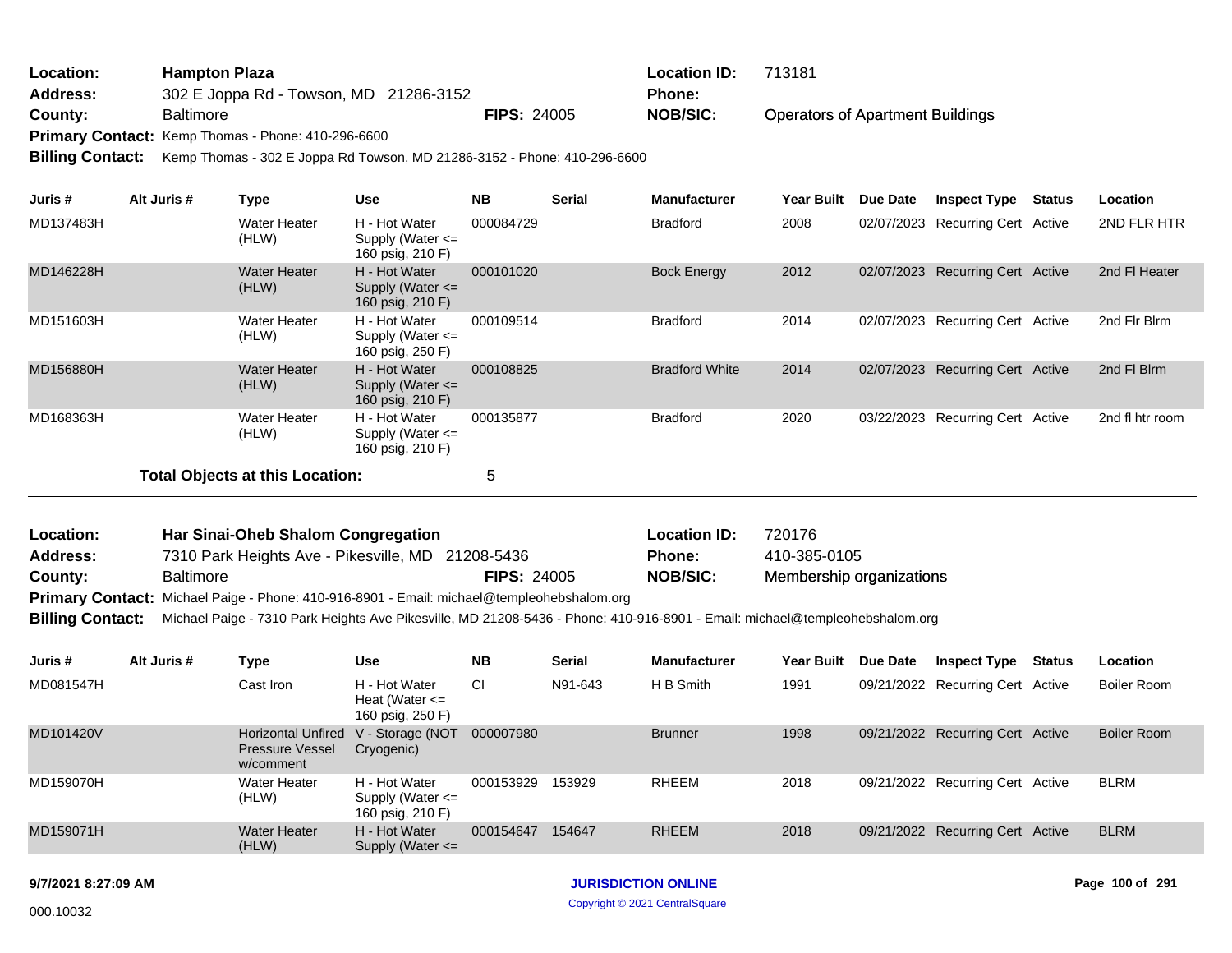| Juris #                                 | Alt Juris #                            | <b>Type</b>                                                                       | Use                                      | <b>NB</b>          | <b>Serial</b>   | <b>Manufacturer</b>                                                                                                                      |                                      | Year Built Due Date | <b>Inspect Type</b>                              | Status        | Location        |
|-----------------------------------------|----------------------------------------|-----------------------------------------------------------------------------------|------------------------------------------|--------------------|-----------------|------------------------------------------------------------------------------------------------------------------------------------------|--------------------------------------|---------------------|--------------------------------------------------|---------------|-----------------|
|                                         |                                        |                                                                                   | 160 psig, 210 F)                         |                    |                 |                                                                                                                                          |                                      |                     |                                                  |               |                 |
|                                         |                                        | <b>Total Objects at this Location:</b>                                            |                                          | 4                  |                 |                                                                                                                                          |                                      |                     |                                                  |               |                 |
| Location:<br><b>Address:</b><br>County: | <b>Baltimore</b>                       | <b>Haris Auto Center</b><br>7600 Harford Rd - Parkville, MD 21234-6402            |                                          | <b>FIPS: 24005</b> |                 | <b>Location ID:</b><br><b>Phone:</b><br><b>NOB/SIC:</b>                                                                                  | 727870<br>410-663-0074               |                     | Automotive dealers and gasoline service stations |               |                 |
|                                         |                                        | Primary Contact: Haris Auto Center - Phone: 410-663-0074                          |                                          |                    |                 |                                                                                                                                          |                                      |                     |                                                  |               |                 |
| <b>Billing Contact:</b>                 |                                        | - 7600 Harford Rd Parkville, MD 21234-6402 - Phone: 410-663-0074                  |                                          |                    |                 |                                                                                                                                          |                                      |                     |                                                  |               |                 |
| Juris #                                 | Alt Juris #                            | <b>Type</b>                                                                       | <b>Use</b>                               | NΒ                 | Serial          | <b>Manufacturer</b>                                                                                                                      | Year Built                           | Due Date            | <b>Inspect Type</b>                              | <b>Status</b> | Location        |
| MD112188V                               |                                        | <b>Vertical Unfired</b><br>Pressure Vessel<br>w/comment                           | V - Storage (NOT 000129192<br>Cryogenic) |                    |                 | Manchester                                                                                                                               | 2000                                 |                     | 04/22/2023 Recurring Cert Active                 |               | Shop            |
|                                         |                                        | <b>Total Objects at this Location:</b>                                            |                                          | 1                  |                 |                                                                                                                                          |                                      |                     |                                                  |               |                 |
| Location:<br><b>Address:</b>            |                                        | <b>Harryman House (Arc3)</b><br>340 Main St - Reisterstown, MD 21136-1904         |                                          |                    |                 | <b>Location ID:</b><br>Phone:                                                                                                            | 3992522                              |                     |                                                  |               |                 |
| County:                                 | <b>Baltimore</b>                       |                                                                                   |                                          | <b>FIPS: 24005</b> | <b>NOB/SIC:</b> |                                                                                                                                          |                                      |                     |                                                  |               |                 |
|                                         | Primary Contact: Harryman House (Arc3) |                                                                                   |                                          |                    |                 | Billing Contact: Charlie Patterson - PO Box 26269 Richmond, VA 23260-6269 - Phone: 804-644-4521 - Email: charlie.patterson@arc3gases.com |                                      |                     |                                                  |               |                 |
|                                         |                                        |                                                                                   |                                          |                    |                 |                                                                                                                                          |                                      |                     |                                                  |               |                 |
| Juris #                                 | Alt Juris #                            | <b>Type</b>                                                                       | <b>Use</b>                               | <b>NB</b>          | <b>Serial</b>   | <b>Manufacturer</b>                                                                                                                      | Year Built                           | Due Date            | <b>Inspect Type</b>                              | Status        | Location        |
| MD166327V                               |                                        | <b>Vertical Unfired</b><br><b>Pressure Vessel</b><br>w/comment                    | V - Storage<br>(Cryogenic)               | 000151292          |                 | <b>CHART</b>                                                                                                                             | 2003                                 |                     | 11/22/2023 Recurring Cert Active                 |               | Outside         |
|                                         |                                        | <b>Total Objects at this Location:</b>                                            |                                          | 1                  |                 |                                                                                                                                          |                                      |                     |                                                  |               |                 |
| Location:                               |                                        | <b>Harvest House</b>                                                              |                                          |                    |                 | <b>Location ID:</b>                                                                                                                      | 727939                               |                     |                                                  |               |                 |
| <b>Address:</b>                         |                                        | 1526 York Rd - Lutherville Timonium, MD 21093-5609                                |                                          |                    |                 | <b>Phone:</b>                                                                                                                            | 410-870-7657                         |                     |                                                  |               |                 |
| County:                                 | <b>Baltimore</b>                       | Primary Contact: David Smith - Phone: 240 343 0029 - Email: dsmith@harvestinc.com |                                          | <b>FIPS: 24005</b> |                 | <b>NOB/SIC:</b>                                                                                                                          | Holding and other investment offices |                     |                                                  |               |                 |
|                                         |                                        |                                                                                   |                                          |                    |                 | Billing Contact: David Smith - 35 South St Hancock, MD 21750-1327 - Phone: 240 343 0029 - Email: dsmith@harvestinc.com                   |                                      |                     |                                                  |               |                 |
| Juris #                                 | Alt Juris #                            | Type                                                                              | <b>Use</b>                               | <b>NB</b>          | <b>Serial</b>   | Manufacturer                                                                                                                             | <b>Year Built</b>                    | <b>Due Date</b>     | <b>Inspect Type Status</b>                       |               | Location        |
| MD074071H                               | Ci                                     | Cast Iron                                                                         | H - Hot Water                            | <b>CI</b>          |                 | Weil-McLain                                                                                                                              | 1971                                 |                     | 05/28/2023 Recurring Cert Active                 |               | 2nd Floor       |
| 9/7/2021 8:27:09 AM                     |                                        |                                                                                   |                                          |                    |                 | <b>JURISDICTION ONLINE</b>                                                                                                               |                                      |                     |                                                  |               | Page 101 of 291 |
| 000.10032                               |                                        |                                                                                   |                                          |                    |                 | Copyright © 2021 CentralSquare                                                                                                           |                                      |                     |                                                  |               |                 |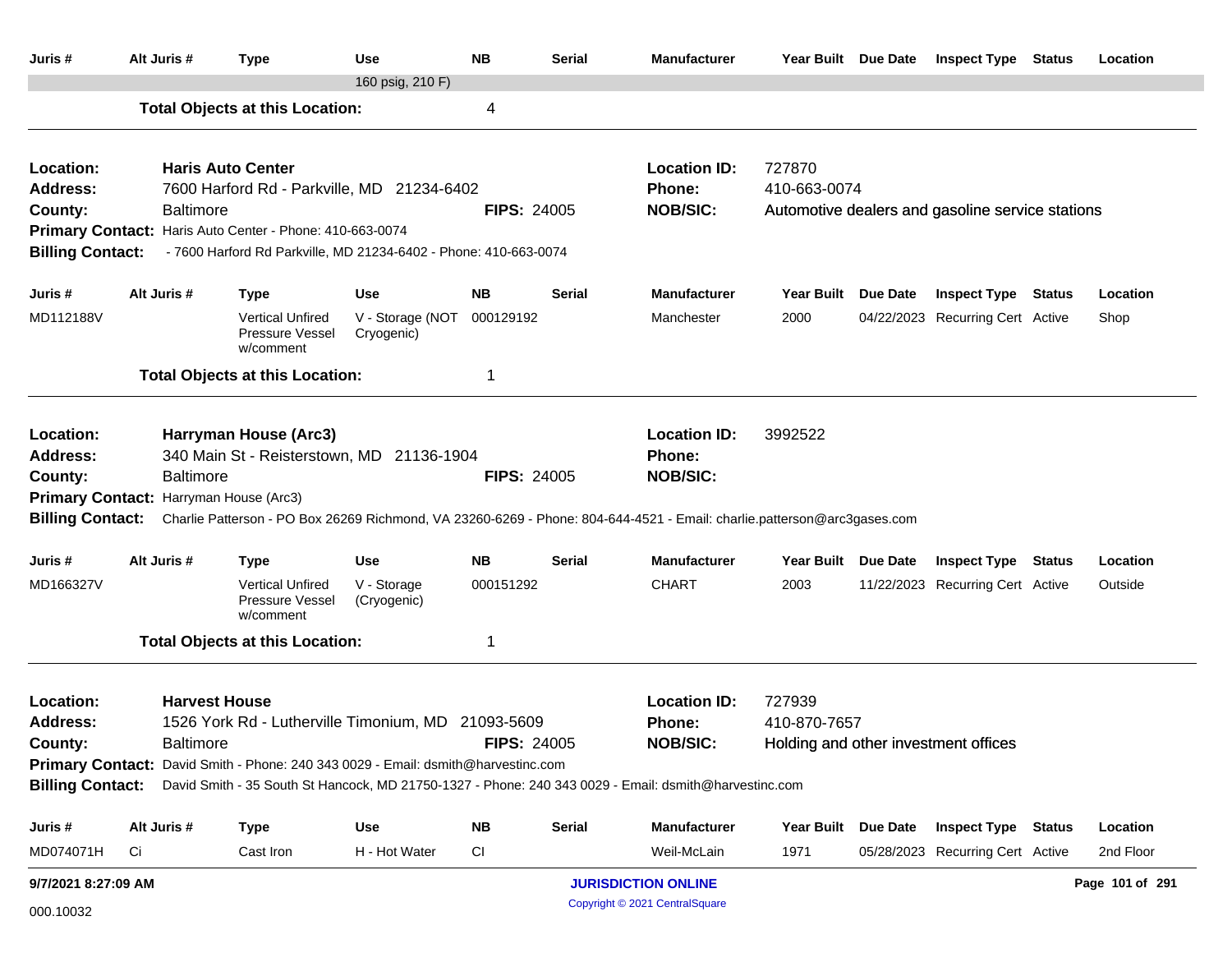| Juris #                                                       | Alt Juris #      | Type                                                                                                         | <b>Use</b><br>Heat (Water $\leq$                  | <b>NB</b>          | <b>Serial</b> | <b>Manufacturer</b>                                                                                        |                                        |                 | Year Built Due Date Inspect Type Status |        | Location            |
|---------------------------------------------------------------|------------------|--------------------------------------------------------------------------------------------------------------|---------------------------------------------------|--------------------|---------------|------------------------------------------------------------------------------------------------------------|----------------------------------------|-----------------|-----------------------------------------|--------|---------------------|
|                                                               |                  | <b>Total Objects at this Location:</b>                                                                       | 160 psig, 250 F)                                  | -1                 |               |                                                                                                            |                                        |                 |                                         |        |                     |
| Location:<br><b>Address:</b>                                  |                  | <b>HAV Auto Services</b>                                                                                     |                                                   |                    |               | <b>Location ID:</b><br><b>Phone:</b>                                                                       | 1600315                                |                 |                                         |        |                     |
| County:                                                       | <b>Baltimore</b> | 6126 Edmondson Ave - Baltimore, MD 21228-1825                                                                |                                                   | <b>FIPS: 24005</b> |               | <b>NOB/SIC:</b>                                                                                            | <b>General Automotive Repair Shops</b> |                 |                                         |        |                     |
|                                                               |                  | Primary Contact: Art Mele - Phone: 410-455-9100 - Email: havauto1@verizon.net                                |                                                   |                    |               |                                                                                                            |                                        |                 |                                         |        |                     |
| <b>Billing Contact:</b>                                       |                  |                                                                                                              |                                                   |                    |               | Art Mele - 6126 Edmondson Ave Baltimore, MD 21228-1825 - Phone: 410-455-9100 - Email: havauto1@verizon.net |                                        |                 |                                         |        |                     |
|                                                               |                  |                                                                                                              |                                                   |                    |               |                                                                                                            |                                        |                 |                                         |        |                     |
| Juris #                                                       | Alt Juris #      | Type                                                                                                         | <b>Use</b>                                        | <b>NB</b>          | <b>Serial</b> | <b>Manufacturer</b>                                                                                        | Year Built Due Date                    |                 | <b>Inspect Type Status</b>              |        | Location            |
| MD066596V                                                     |                  | Pressure Vessel<br>w/comment                                                                                 | Horizontal Unfired V - Storage (NOT<br>Cryogenic) | 000490444          |               | <b>Buckeye</b>                                                                                             | 1984                                   |                 | 07/11/2020 Recurring Cert Active        |        | <b>Outside Shed</b> |
| MD126984V                                                     |                  | <b>Vertical Unfired</b><br><b>Pressure Vessel</b><br>w/comment                                               | V - Storage (NOT<br>Cryogenic)                    | 000019638          |               | Cylsa                                                                                                      | 2000                                   |                 | 07/11/2020 Recurring Cert Active        |        | Shop                |
|                                                               |                  | <b>Total Objects at this Location:</b>                                                                       |                                                   | $\overline{2}$     |               |                                                                                                            |                                        |                 |                                         |        |                     |
| Location:<br><b>Address:</b>                                  |                  | <b>Hawthorne Bi Rite</b><br>2007 Eastern Blvd - Middle River, MD 21220-4701                                  |                                                   |                    |               | <b>Location ID:</b><br>Phone:                                                                              | 713424                                 |                 |                                         |        |                     |
| County:<br><b>Primary Contact:</b><br><b>Billing Contact:</b> | Baltimore        | Hawthorne Bi Rite - Phone: 4105744190<br>- 2007 Eastern Blvd Middle River, MD 21220-4701 - Phone: 4105744190 |                                                   | <b>FIPS: 24005</b> |               | <b>NOB/SIC:</b>                                                                                            | Motor Vehicle Dealers (New and Used)   |                 |                                         |        |                     |
|                                                               |                  |                                                                                                              |                                                   |                    |               |                                                                                                            |                                        |                 |                                         |        |                     |
| Juris #                                                       | Alt Juris #      | <b>Type</b>                                                                                                  | <b>Use</b>                                        | <b>NB</b>          | <b>Serial</b> | <b>Manufacturer</b>                                                                                        | Year Built                             | <b>Due Date</b> | <b>Inspect Type</b>                     | Status | Location            |
| MD035642V                                                     |                  | Pressure Vessel<br>w/comment                                                                                 | Horizontal Unfired V - Storage (NOT<br>Cryogenic) | 000089899          |               | <b>STOVER</b>                                                                                              | 1965                                   |                 | 07/07/2023 Recurring Cert Active        |        | UTILITY RM          |
| MD143126V                                                     |                  | <b>Vertical Unfired</b><br><b>Pressure Vessel</b><br>w/comment                                               | V - Storage (NOT<br>Cryogenic)                    | 001685521          | 102512        | Campbell Hausfeld                                                                                          | 2010                                   |                 | 07/07/2023 Recurring Cert Active        |        | UTILITY RM          |
|                                                               |                  | <b>Total Objects at this Location:</b>                                                                       |                                                   | $\overline{2}$     |               |                                                                                                            |                                        |                 |                                         |        |                     |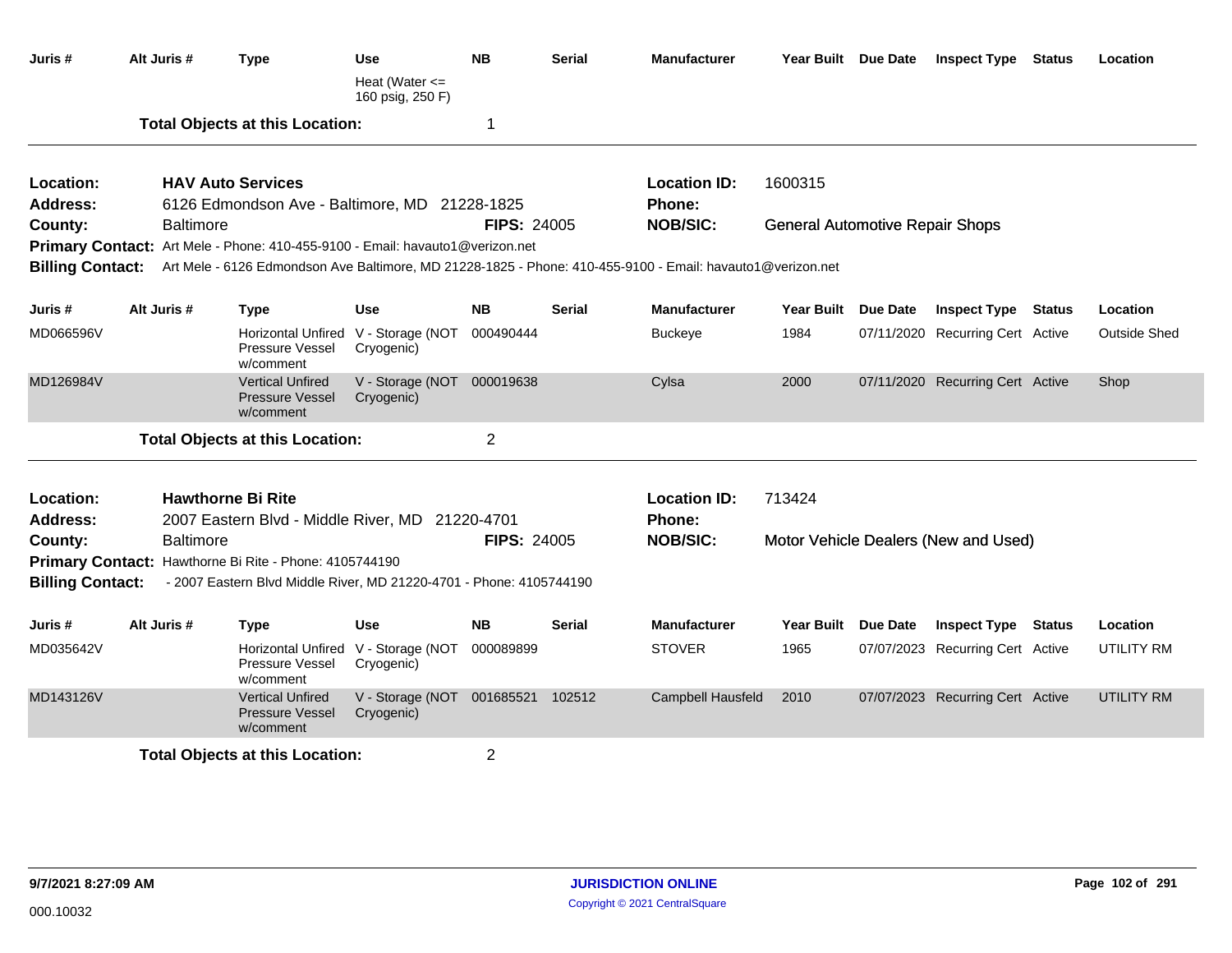| Location:<br><b>Address:</b>                                      |             | <b>Health for Life</b> | 4741 Ridge Rd - Baltimore, MD 21236-3817                                                                         |                                                         |                    |                                                                                 | <b>Location ID:</b><br><b>Phone:</b> | 724953<br>Miscellaneous retail |                 |                                  |        |                               |  |  |
|-------------------------------------------------------------------|-------------|------------------------|------------------------------------------------------------------------------------------------------------------|---------------------------------------------------------|--------------------|---------------------------------------------------------------------------------|--------------------------------------|--------------------------------|-----------------|----------------------------------|--------|-------------------------------|--|--|
| County:                                                           |             | <b>Baltimore</b>       |                                                                                                                  |                                                         | <b>FIPS: 24005</b> |                                                                                 | <b>NOB/SIC:</b>                      |                                |                 |                                  |        |                               |  |  |
|                                                                   |             |                        | Primary Contact: John Seifert - Phone: 410-665-1560                                                              |                                                         |                    |                                                                                 |                                      |                                |                 |                                  |        |                               |  |  |
| <b>Billing Contact:</b>                                           |             |                        | John Seifert - 4741 Ridge Rd Baltimore, MD 21236-3817 - Phone: 410-665-1560                                      |                                                         |                    |                                                                                 |                                      |                                |                 |                                  |        |                               |  |  |
| Juris #                                                           | Alt Juris # |                        | <b>Type</b>                                                                                                      | <b>Use</b>                                              | <b>NB</b>          | Serial                                                                          | <b>Manufacturer</b>                  | Year Built Due Date            |                 | <b>Inspect Type Status</b>       |        | Location                      |  |  |
| MD165338H                                                         |             |                        | Cast Iron                                                                                                        | H - Hot Water<br>Heat (Water $\leq$<br>160 psig, 250 F) | <b>CI</b>          | 2018001045                                                                      | Columbia                             | 2018                           |                 | 11/22/2021 Recurring Cert Active |        | Dispensary<br><b>Basement</b> |  |  |
|                                                                   |             |                        | <b>Total Objects at this Location:</b>                                                                           |                                                         | -1                 |                                                                                 |                                      |                                |                 |                                  |        |                               |  |  |
| Location:                                                         |             |                        | <b>Hebbville Auto Repair Inc.</b>                                                                                |                                                         |                    |                                                                                 | <b>Location ID:</b>                  | 713504                         |                 |                                  |        |                               |  |  |
| Address:                                                          |             |                        | 7404 Windsor Mill Rd - Windsor Mill, MD 21244-2990                                                               |                                                         |                    |                                                                                 | Phone:                               | 410-655-0480                   |                 |                                  |        |                               |  |  |
| County:                                                           |             | <b>Baltimore</b>       |                                                                                                                  |                                                         |                    | <b>NOB/SIC:</b><br><b>FIPS: 24005</b><br><b>General Automotive Repair Shops</b> |                                      |                                |                 |                                  |        |                               |  |  |
| Primary Contact: Hebbville Auto Repair Inc. - Phone: 410-655-0480 |             |                        |                                                                                                                  |                                                         |                    |                                                                                 |                                      |                                |                 |                                  |        |                               |  |  |
| <b>Billing Contact:</b>                                           |             |                        | - 7404 Windsor Mill Rd Windsor Mill, MD 21244-2990 - Phone: 410-655-0480                                         |                                                         |                    |                                                                                 |                                      |                                |                 |                                  |        |                               |  |  |
| Juris #                                                           | Alt Juris # |                        | <b>Type</b>                                                                                                      | <b>Use</b>                                              | <b>NB</b>          | Serial                                                                          | <b>Manufacturer</b>                  | Year Built                     | <b>Due Date</b> | <b>Inspect Type Status</b>       |        | Location                      |  |  |
| MD138883V                                                         |             |                        | Vertical Unfired<br>Pressure Vessel<br>w/comment                                                                 | V - Storage (NOT<br>Cryogenic)                          | 001081205          |                                                                                 | Melben                               | 2002                           |                 | 09/13/2022 Recurring Cert Active |        | <b>Tire Shed</b>              |  |  |
| MD168325V                                                         |             |                        | <b>Horizontal Unfired</b><br><b>Pressure Vessel</b><br>w/comment                                                 | V - Storage (NOT<br>Cryogenic)                          | 000007576          |                                                                                 | <b>AIR COM</b>                       | 2009                           |                 | 11/20/2022 Recurring Cert Active |        | Shop                          |  |  |
|                                                                   |             |                        | <b>Total Objects at this Location:</b>                                                                           |                                                         | $\overline{2}$     |                                                                                 |                                      |                                |                 |                                  |        |                               |  |  |
| Location:                                                         |             |                        | <b>Hereford Collision Center</b>                                                                                 |                                                         |                    |                                                                                 | <b>Location ID:</b>                  | 3812192                        |                 |                                  |        |                               |  |  |
| <b>Address:</b>                                                   |             |                        | 16917 York Rd - Monkton, MD 21111-1023                                                                           |                                                         |                    |                                                                                 | <b>Phone:</b>                        | 410-357-9061                   |                 |                                  |        |                               |  |  |
| County:                                                           |             | <b>Baltimore</b>       |                                                                                                                  |                                                         | <b>FIPS: 24005</b> |                                                                                 | <b>NOB/SIC:</b>                      |                                |                 |                                  |        |                               |  |  |
|                                                                   |             |                        | Primary Contact: North County Unlimited Inc                                                                      |                                                         |                    |                                                                                 |                                      |                                |                 |                                  |        |                               |  |  |
| <b>Billing Contact:</b>                                           |             |                        | Steven Galasso - 16917 York Rd Monkton, MD 21111-1023 - Phone: 410-357-9061 - Email: herefordvalleyZ@comcast.net |                                                         |                    |                                                                                 |                                      |                                |                 |                                  |        |                               |  |  |
| Juris #                                                           | Alt Juris # |                        | <b>Type</b>                                                                                                      | Use                                                     | <b>NB</b>          | Serial                                                                          | <b>Manufacturer</b>                  | <b>Year Built</b>              | Due Date        | Inspect Type                     | Status | Location                      |  |  |
| MD039538V                                                         |             |                        | Pressure Vessel<br>w/comment                                                                                     | Horizontal Unfired V - Storage (NOT<br>Cryogenic)       | 000003851          |                                                                                 | Steel Fab.                           | 1978                           |                 | 10/16/2021 Recurring Cert Active |        | Shop                          |  |  |
| 9/7/2021 8:27:09 AM                                               |             |                        |                                                                                                                  |                                                         |                    |                                                                                 | <b>JURISDICTION ONLINE</b>           |                                |                 |                                  |        | Page 103 of 291               |  |  |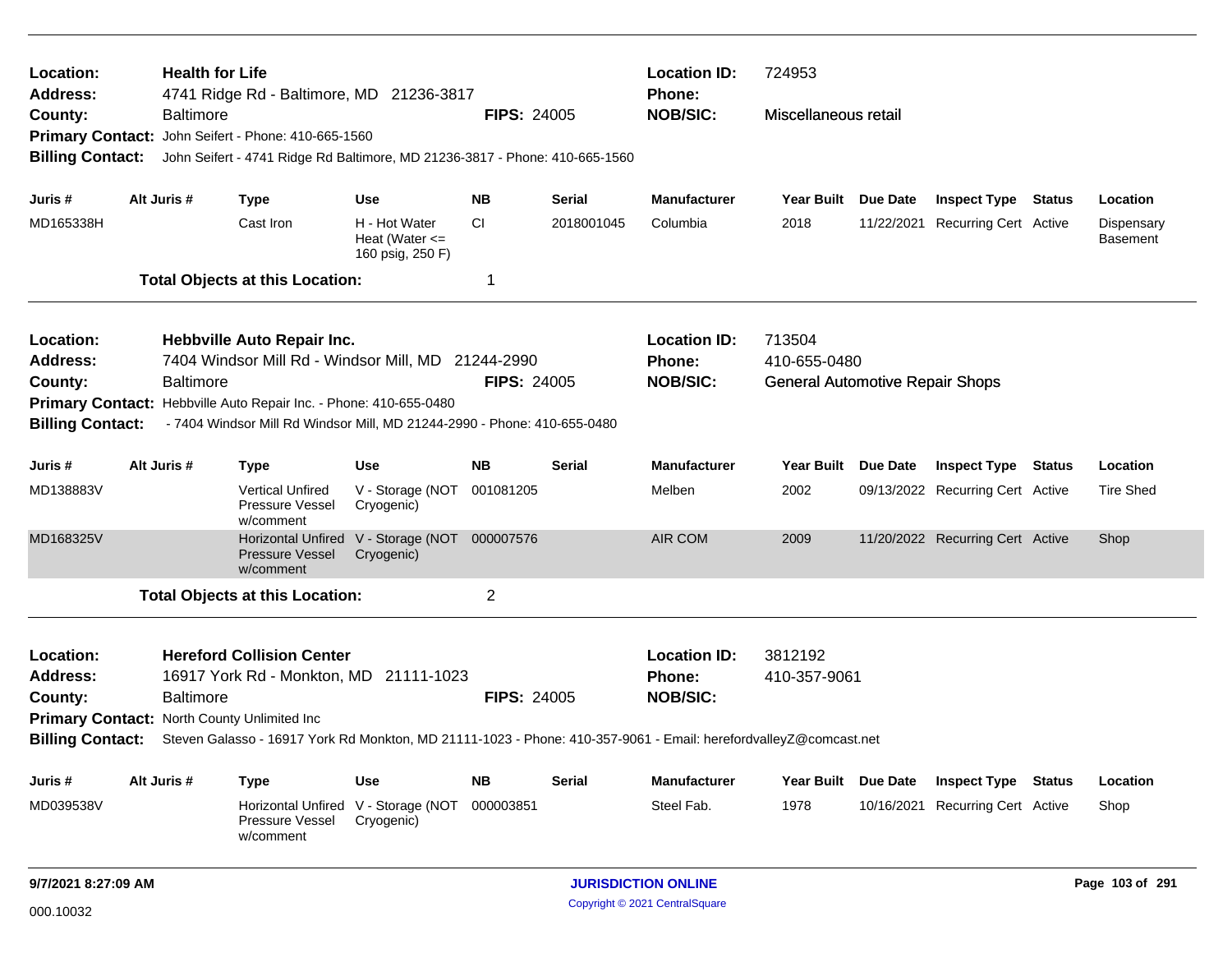| Juris #                                                                                                                                     | Alt Juris #           | <b>Type</b>                                                                                                              | Use                                               | <b>NB</b>          | <b>Serial</b> | <b>Manufacturer</b>                  | Year Built Due Date |  | <b>Inspect Type Status</b>                       |               | Location                    |  |
|---------------------------------------------------------------------------------------------------------------------------------------------|-----------------------|--------------------------------------------------------------------------------------------------------------------------|---------------------------------------------------|--------------------|---------------|--------------------------------------|---------------------|--|--------------------------------------------------|---------------|-----------------------------|--|
| MD158776V                                                                                                                                   |                       | <b>Vertical Unfired</b><br><b>Pressure Vessel</b><br>w/comment                                                           | V - Storage (NOT<br>Cryogenic)                    | 001478854          |               | Manchester                           | 2014                |  | 10/16/2021 Recurring Cert Active                 |               | Storage Room                |  |
| MD158777V                                                                                                                                   |                       | <b>Vertical Unfired</b><br>Pressure Vessel<br>w/comment                                                                  | V - Storage (NOT 000122317<br>Cryogenic)          |                    |               | Manchester                           | 2000                |  | 10/16/2021 Recurring Cert Active                 |               | Storage Room                |  |
|                                                                                                                                             |                       | <b>Total Objects at this Location:</b>                                                                                   |                                                   | 3                  |               |                                      |                     |  |                                                  |               |                             |  |
| Location:<br><b>Address:</b>                                                                                                                | <b>Heritage Honda</b> | 9213 Harford Rd - Baltimore, MD 21234-3102                                                                               |                                                   |                    |               | <b>Location ID:</b><br><b>Phone:</b> | 996910              |  |                                                  |               |                             |  |
| County:                                                                                                                                     | <b>Baltimore</b>      |                                                                                                                          |                                                   | <b>FIPS: 24005</b> |               | <b>NOB/SIC:</b>                      |                     |  | Motor Vehicle Dealers (New and Used)             |               |                             |  |
| <b>Primary Contact:</b>                                                                                                                     |                       | Sam Bongiovano - Phone: 410-602-6177 - Email: riskmgmt@mileone.com                                                       |                                                   |                    |               |                                      |                     |  |                                                  |               |                             |  |
| <b>Billing Contact:</b><br>Sam Bongiovano - 1 Olympic PI Ste 1100 Towson, MD 21204-4108 - Phone: 410-602-6177 - Email: riskmgmt@mileone.com |                       |                                                                                                                          |                                                   |                    |               |                                      |                     |  |                                                  |               |                             |  |
| Juris #                                                                                                                                     | Alt Juris #           | Type                                                                                                                     | Use                                               | NB                 | <b>Serial</b> | <b>Manufacturer</b>                  | Year Built Due Date |  | <b>Inspect Type</b>                              | <b>Status</b> | Location                    |  |
| MD115995V                                                                                                                                   |                       | <b>Vertical Unfired</b><br>Pressure Vessel<br>w/comment                                                                  | V - Storage (NOT<br>Cryogenic)                    | 001218604          |               | Manchester                           | 2001                |  | 01/28/2023 Recurring Cert Active                 |               | <b>Rear Outside</b><br>Shed |  |
| MD115996V                                                                                                                                   |                       | <b>Vertical Unfired</b><br><b>Pressure Vessel</b><br>w/comment                                                           | V - Storage (NOT 001218629<br>Cryogenic)          |                    |               | Manchester                           | 2001                |  | 01/28/2023 Recurring Cert Active                 |               | <b>Rear Outside</b><br>Shed |  |
|                                                                                                                                             |                       | <b>Total Objects at this Location:</b>                                                                                   |                                                   | $\overline{2}$     |               |                                      |                     |  |                                                  |               |                             |  |
| Location:                                                                                                                                   |                       | Hi-Way Body & Paint                                                                                                      |                                                   |                    |               | <b>Location ID:</b>                  | 713679              |  |                                                  |               |                             |  |
| <b>Address:</b>                                                                                                                             |                       | 9920 Pulaski Hwy - Middle River, MD 21220-1419                                                                           |                                                   |                    |               | <b>Phone:</b>                        | 410-686-1727        |  |                                                  |               |                             |  |
| County:                                                                                                                                     | <b>Baltimore</b>      |                                                                                                                          |                                                   | <b>FIPS: 24005</b> |               | <b>NOB/SIC:</b>                      |                     |  | Automotive dealers and gasoline service stations |               |                             |  |
|                                                                                                                                             |                       | Primary Contact: Rick or Randy Warren - Phone: 410-686-1727 - Email: hiwaybody@comcast.net                               |                                                   |                    |               |                                      |                     |  |                                                  |               |                             |  |
| <b>Billing Contact:</b>                                                                                                                     |                       | Rick or Randy Warren - 9920 Pulaski Hwy Middle River, MD 21220-1419 - Phone: 410-686-1727 - Email: hiwaybody@comcast.net |                                                   |                    |               |                                      |                     |  |                                                  |               |                             |  |
| Juris #                                                                                                                                     | Alt Juris #           | <b>Type</b>                                                                                                              | Use                                               | <b>NB</b>          | <b>Serial</b> | <b>Manufacturer</b>                  | Year Built Due Date |  | <b>Inspect Type</b>                              | <b>Status</b> | Location                    |  |
| MD145418V                                                                                                                                   |                       | Pressure Vessel<br>w/comment                                                                                             | Horizontal Unfired V - Storage (NOT<br>Cryogenic) | 000033086          | A27503        | AIR COM                              | 2012                |  | 02/17/2023 Recurring Cert Active                 |               | Shop Floor                  |  |
|                                                                                                                                             |                       | <b>Total Objects at this Location:</b>                                                                                   |                                                   | 1                  |               |                                      |                     |  |                                                  |               |                             |  |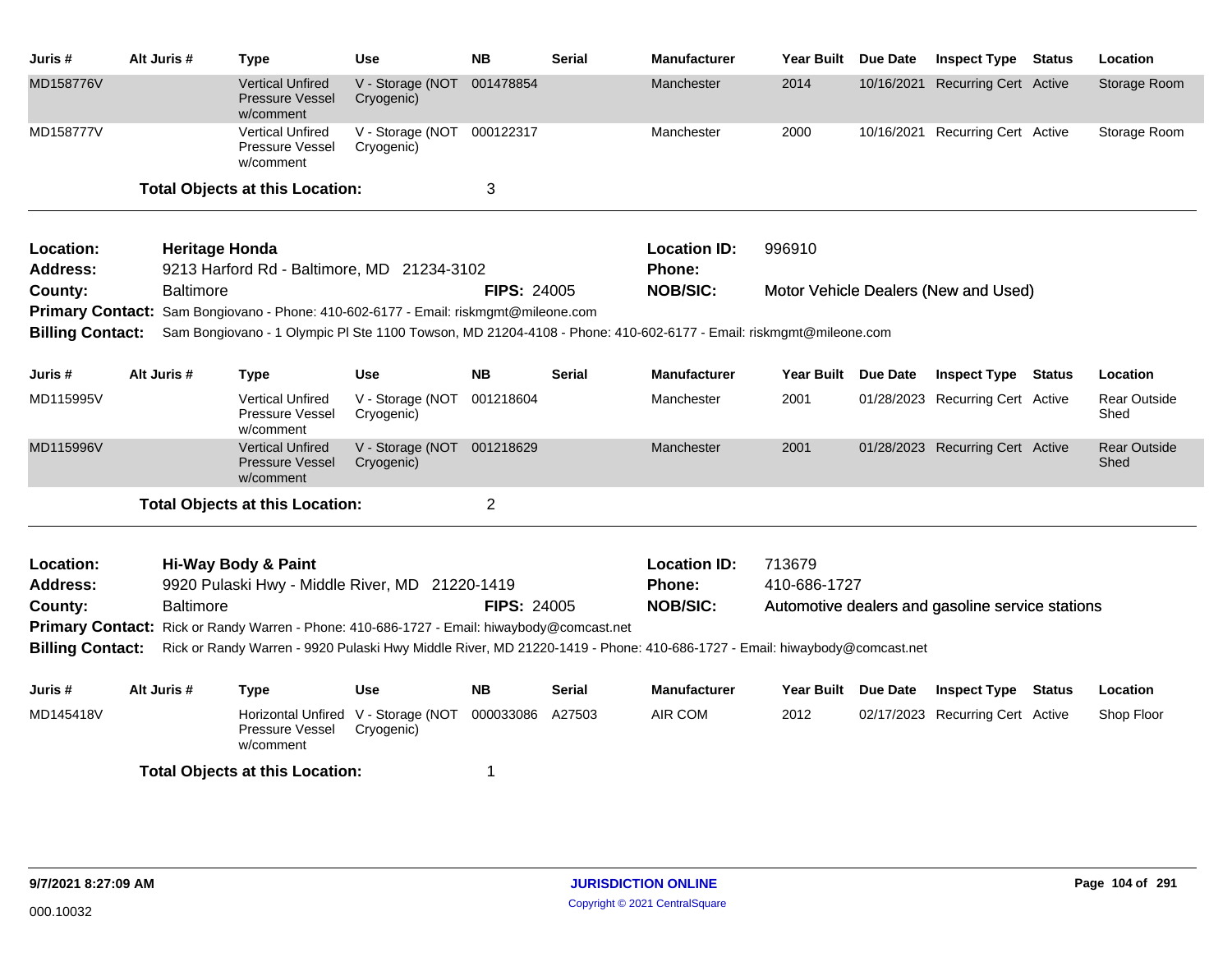| Location:<br><b>Address:</b><br>County:<br><b>Primary Contact:</b><br><b>Billing Contact:</b>                                                                                                                                                                                           |                                                                                                                                                                                         | <b>Baltimore</b> | <b>High's Convenience Store</b><br>High's Convenience Store | 15301 Hanover Pike - Upperco, MD 21155-9716<br>Manager on Duty - 15301 Hanover Pike Upperco, MD 21155-9716 - Phone: 410-429-5250 | <b>FIPS: 24005</b> |               | <b>Location ID:</b><br><b>Phone:</b><br><b>NOB/SIC:</b> | 4032374<br>410-429-5250                 |                 |                                  |        |                                    |  |
|-----------------------------------------------------------------------------------------------------------------------------------------------------------------------------------------------------------------------------------------------------------------------------------------|-----------------------------------------------------------------------------------------------------------------------------------------------------------------------------------------|------------------|-------------------------------------------------------------|----------------------------------------------------------------------------------------------------------------------------------|--------------------|---------------|---------------------------------------------------------|-----------------------------------------|-----------------|----------------------------------|--------|------------------------------------|--|
| Juris #                                                                                                                                                                                                                                                                                 |                                                                                                                                                                                         | Alt Juris #      | Type                                                        | <b>Use</b>                                                                                                                       | <b>NB</b>          | <b>Serial</b> | <b>Manufacturer</b>                                     | Year Built Due Date                     |                 | <b>Inspect Type Status</b>       |        | Location                           |  |
| MD167259V                                                                                                                                                                                                                                                                               |                                                                                                                                                                                         |                  | <b>Vertical Unfired</b><br>Pressure Vessel<br>w/comment     | V - Storage<br>(Cryogenic)                                                                                                       | 000329580          | 31934006      | <b>CHART</b>                                            | 2019                                    |                 | 07/21/2022 Recurring Cert Active |        | Outside Rear of<br><b>Building</b> |  |
|                                                                                                                                                                                                                                                                                         |                                                                                                                                                                                         |                  | <b>Total Objects at this Location:</b>                      |                                                                                                                                  | $\mathbf 1$        |               |                                                         |                                         |                 |                                  |        |                                    |  |
| <b>Location:</b><br><b>Address:</b>                                                                                                                                                                                                                                                     | <b>Highland Village</b><br>3953 McDowell Ln - Halethorpe, MD 21227-3538                                                                                                                 |                  |                                                             |                                                                                                                                  |                    |               | <b>Location ID:</b><br><b>Phone:</b>                    | 713712                                  |                 |                                  |        |                                    |  |
| <b>Baltimore</b><br><b>FIPS: 24005</b><br>County:<br>Primary Contact: Robert Bichell - Cell: 443-506-2317 - Email: RBichell@wmapts.com<br>Waleska Gonzalez - 3953 McDowell Ln Halethorpe, MD 21227-3538 - Phone: 410-636-0540 - Email: wbgonzalez@wmapts.com<br><b>Billing Contact:</b> |                                                                                                                                                                                         |                  |                                                             |                                                                                                                                  |                    |               | <b>NOB/SIC:</b>                                         | <b>Operators of Apartment Buildings</b> |                 |                                  |        |                                    |  |
| Juris #                                                                                                                                                                                                                                                                                 |                                                                                                                                                                                         | Alt Juris #      | Type                                                        | <b>Use</b>                                                                                                                       | <b>NB</b>          | <b>Serial</b> | <b>Manufacturer</b>                                     | <b>Year Built</b>                       | <b>Due Date</b> | <b>Inspect Type Status</b>       |        | Location                           |  |
| MD144555H                                                                                                                                                                                                                                                                               |                                                                                                                                                                                         |                  | <b>Water Tube</b><br>Coiled (Flueless<br>Hi Efficiency)     | H - Hot Water<br>Supply (Water <=<br>160 psig, 250 F)                                                                            | 000029462          |               | RBI                                                     | 2011                                    |                 | 04/15/2023 Recurring Cert Active |        | Laundry Bldg                       |  |
|                                                                                                                                                                                                                                                                                         |                                                                                                                                                                                         |                  | <b>Total Objects at this Location:</b>                      |                                                                                                                                  | 1                  |               |                                                         |                                         |                 |                                  |        |                                    |  |
| Location:<br>Address:<br>County:                                                                                                                                                                                                                                                        | <b>Hillen Tire</b><br>200 W Padonia Rd Ste A - Lutherville Timonium, MD 21093-6922<br><b>Baltimore</b><br><b>FIPS: 24005</b><br>Primary Contact: Hillen Tire<br><b>Billing Contact:</b> |                  |                                                             |                                                                                                                                  |                    |               | <b>Location ID:</b><br><b>Phone:</b><br><b>NOB/SIC:</b> | 3757992                                 |                 |                                  |        |                                    |  |
| Juris #                                                                                                                                                                                                                                                                                 |                                                                                                                                                                                         | Alt Juris #      | Type                                                        | <b>Use</b>                                                                                                                       | <b>NB</b>          | <b>Serial</b> | <b>Manufacturer</b>                                     | <b>Year Built</b>                       | <b>Due Date</b> | <b>Inspect Type</b>              | Status | Location                           |  |
| MD157188V                                                                                                                                                                                                                                                                               |                                                                                                                                                                                         |                  | <b>Vertical Unfired</b><br>Pressure Vessel<br>w/comment     | V - Storage (NOT<br>Cryogenic)                                                                                                   | 000062733<br>7     | 621992        | Morganton                                               | 2017                                    |                 | 03/06/2023 Recurring Cert Active |        | Shop Room                          |  |
|                                                                                                                                                                                                                                                                                         |                                                                                                                                                                                         |                  | <b>Total Objects at this Location:</b>                      |                                                                                                                                  | 1                  |               |                                                         |                                         |                 |                                  |        |                                    |  |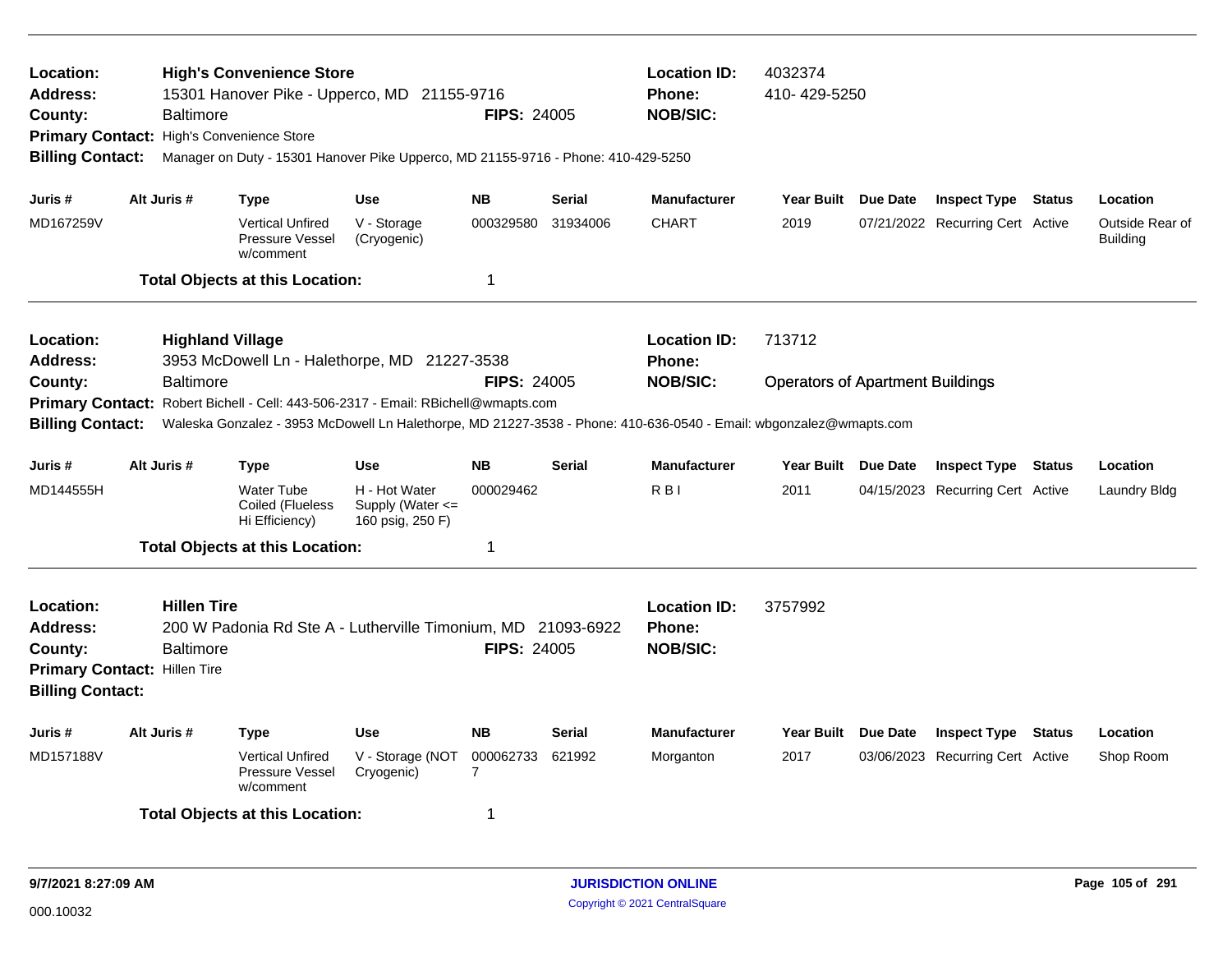| Location:<br>Address:<br>County:<br><b>Billing Contact:</b> | <b>Baltimore</b> | <b>Hilton Garden Inn White Marsh</b><br>5015 Campbell Blvd - Baltimore, MD 21236-4967<br>Primary Contact: Maddie Zimmer - Phone: 410-427-0600 X 5001 - Cell: 410-372-5141 - Email: maddie.zimmer@hilton.com<br>Madeline Zimmer - 5015 Campbell Blvd Baltimore, MD 21236-4967 - Phone: 410-427-0600 | <b>FIPS: 24005</b>                                                                                                                                           | <b>Location ID:</b><br>Phone:<br><b>NOB/SIC:</b> | 2651079<br>410-427-0600<br>Miscellaneous services |                                                  |                                                         |                 |                                  |               |                    |
|-------------------------------------------------------------|------------------|----------------------------------------------------------------------------------------------------------------------------------------------------------------------------------------------------------------------------------------------------------------------------------------------------|--------------------------------------------------------------------------------------------------------------------------------------------------------------|--------------------------------------------------|---------------------------------------------------|--------------------------------------------------|---------------------------------------------------------|-----------------|----------------------------------|---------------|--------------------|
| Juris #                                                     | Alt Juris #      | <b>Type</b>                                                                                                                                                                                                                                                                                        | <b>Use</b>                                                                                                                                                   | <b>NB</b>                                        | <b>Serial</b>                                     | <b>Manufacturer</b>                              | Year Built Due Date                                     |                 | <b>Inspect Type</b>              | <b>Status</b> | Location           |
| MD104060H                                                   | Water heater #1  | <b>Horizontal Water</b><br>Tube                                                                                                                                                                                                                                                                    | H - Hot Water<br>Supply (Water $\leq$<br>160 psig, 210 F)                                                                                                    | 000100461                                        |                                                   | Lochinvar                                        | 1999                                                    |                 | 05/11/2022 Recurring Cert Active |               | Mechanical<br>Room |
| MD104061H                                                   | Heater #2        | <b>Water Heater</b><br>(HLW)                                                                                                                                                                                                                                                                       | H - Hot Water<br>Supply (Water $\leq$<br>160 psig, 210 F)                                                                                                    | 000100460                                        |                                                   | Lochinvar                                        | 1999                                                    |                 | 05/11/2022 Recurring Cert Active |               | Mechanical<br>Room |
|                                                             |                  | <b>Total Objects at this Location:</b>                                                                                                                                                                                                                                                             |                                                                                                                                                              | $\overline{2}$                                   |                                                   |                                                  |                                                         |                 |                                  |               |                    |
| Location:<br><b>Address:</b><br>County:                     | <b>Baltimore</b> | <b>Holy Comforter Episcopal Church</b>                                                                                                                                                                                                                                                             | 130 W Seminary Ave - Lutherville Timonium, MD 21093-5523                                                                                                     | <b>FIPS: 24005</b>                               |                                                   | <b>Location ID:</b><br>Phone:<br><b>NOB/SIC:</b> | 714016<br>410-252-2711<br>Membership Organizations, NEC |                 |                                  |               |                    |
|                                                             |                  |                                                                                                                                                                                                                                                                                                    | <b>Primary Contact:</b> Tom Simpson - Phone: 410-252-2711 - Cell: 410-952-1316 - Email: secretary@holy-comforter.ang-md.org                                  |                                                  |                                                   |                                                  |                                                         |                 |                                  |               |                    |
| <b>Billing Contact:</b>                                     |                  |                                                                                                                                                                                                                                                                                                    | Tom Simpson - 130 W Seminary Ave Lutherville Timonium, MD 21093-5523 - Phone: 410-252-2711 - Cell: 410-952-1316 - Email: secretary@holy-comforter.ang-md.org |                                                  |                                                   |                                                  |                                                         |                 |                                  |               |                    |
| Juris #                                                     | Alt Juris #      | <b>Type</b>                                                                                                                                                                                                                                                                                        | <b>Use</b>                                                                                                                                                   | <b>NB</b>                                        | <b>Serial</b>                                     | <b>Manufacturer</b>                              | Year Built                                              | <b>Due Date</b> | <b>Inspect Type</b>              | <b>Status</b> | Location           |
| MD130419H                                                   |                  | Cast Iron                                                                                                                                                                                                                                                                                          | H - Hot Water<br>Heat (Water $\leq$<br>160 psig, 250 F)                                                                                                      | 000564862                                        |                                                   | Slant Fin                                        | 2007                                                    |                 | 11/03/2022 Recurring Cert Active |               | <b>Boiler Room</b> |
| MD130420H                                                   |                  | Cast Iron                                                                                                                                                                                                                                                                                          | H - Hot Water<br>Heat (Water $\leq$<br>160 psig, 250 F)                                                                                                      | 000056486<br>-1                                  |                                                   | <b>Slant Fin</b>                                 | 2007                                                    |                 | 11/03/2022 Recurring Cert Active |               | <b>Boiler Room</b> |

160 psig, 250 F) **Total Objects at this Location:** 3

MD130421H Cast Iron H - Hot Water Slant Fin 2007 11/03/2022

Heat (Water <=

564867 Slant Fin 2007 11/03/2022 Recurring Cert Active Boiler Room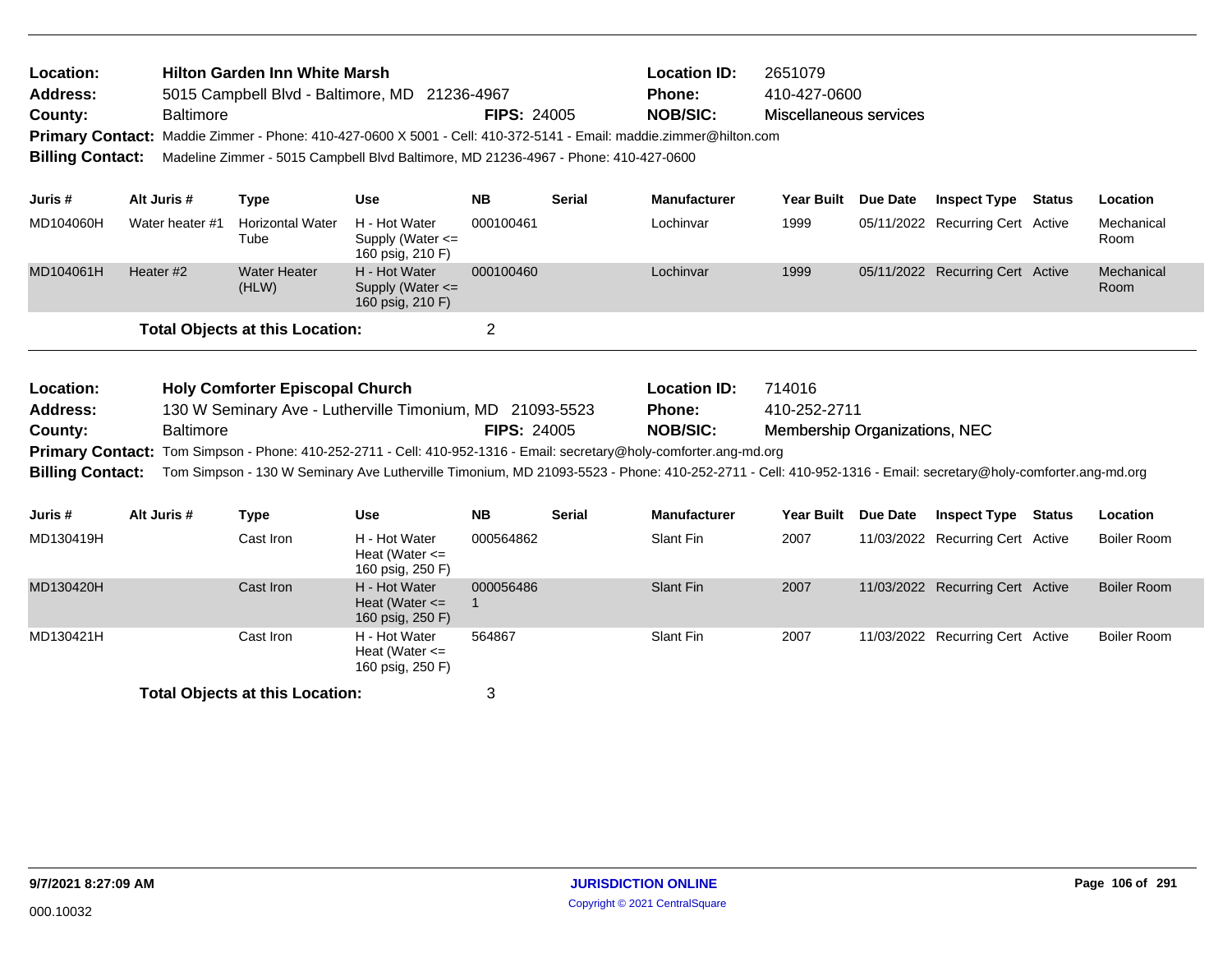| <b>Location:</b> | <b>Home Depot Distribution Warehouse</b>                                       |                    | <b>Location ID:</b> | 3988280 |  |  |
|------------------|--------------------------------------------------------------------------------|--------------------|---------------------|---------|--|--|
| Address:         | 6301 Trade Point Avenue - Sparrows Point, MD 21219                             |                    | <b>Phone:</b>       |         |  |  |
| County:          | <b>Baltimore</b>                                                               | <b>FIPS: 24005</b> | <b>NOB/SIC:</b>     |         |  |  |
|                  | <b>Primary Contact:</b> Chad Waskey - Phone: 410-709-1286 - Cell: 443-865-3722 |                    |                     |         |  |  |

**Billing Contact:** Chad Waskey - 1600 Sparrows Point Blvd Baltimore, MD 21219 - Phone: 410-709-1286 - Cell: 443-865-3722

| Juris #   | Alt Juris # | Type                                                           | <b>Use</b>                     | <b>NB</b> | <b>Serial</b> | <b>Manufacturer</b>                      | Year Built | Due Date | <b>Inspect Type</b>              | Status | Location                      |
|-----------|-------------|----------------------------------------------------------------|--------------------------------|-----------|---------------|------------------------------------------|------------|----------|----------------------------------|--------|-------------------------------|
| MD169232V |             | <b>Vertical Unfired</b><br>Pressure Vessel<br>w/comment        | V - Storage (NOT<br>Cryogenic) | 000000056 |               | TAYLOR-<br><b>WHARTON</b><br>AMERICA INC | 2020       |          | 03/01/2023 Recurring Cert Active |        | <b>HYDROGEN</b><br>PAD.       |
| MD169233V |             | <b>Vertical Unfired</b><br><b>Pressure Vessel</b><br>w/comment | V - Storage (NOT<br>Cryogenic) | 000001376 |               | <b>ENRIC</b>                             | 2020       |          | 03/01/2023 Recurring Cert Active |        | <b>HYDROGEN</b><br><b>PAD</b> |
| MD169234V |             | <b>Vertical Unfired</b><br>Pressure Vessel<br>w/comment        | V - Storage (NOT<br>Cryogenic) | 000001881 |               | <b>ENRIC</b>                             | 2020       |          | 03/01/2023 Recurring Cert Active |        | <b>HYDROGEN</b><br>PAD.       |
| MD169235V |             | <b>Vertical Unfired</b><br><b>Pressure Vessel</b><br>w/comment | V - Storage (NOT<br>Cryogenic) | 000001375 |               | <b>ENRIC</b>                             | 2020       |          | 03/01/2023 Recurring Cert Active |        | <b>HYDROGEN</b><br><b>PAD</b> |
| MD169236V |             | <b>Vertical Unfired</b><br><b>Pressure Vessel</b><br>w/comment | V - Storage (NOT<br>Cryogenic) | 000001674 |               | <b>ENRIC</b>                             | 2020       |          | 03/01/2023 Recurring Cert Active |        | <b>HYDROGEN</b><br>PAD.       |
| MD169237V |             | <b>Vertical Unfired</b><br><b>Pressure Vessel</b><br>w/comment | V - Storage (NOT<br>Cryogenic) | 000001368 |               | <b>ENRIC</b>                             | 2020       |          | 03/01/2023 Recurring Cert Active |        | <b>HYDROGEN</b><br>PAD.       |
| MD169238V |             | <b>Vertical Unfired</b><br>Pressure Vessel<br>w/comment        | V - Storage (NOT<br>Cryogenic) | 000001876 |               | <b>ENRIC</b>                             | 2020       |          | 03/01/2023 Recurring Cert Active |        | <b>HYDROGEN</b><br>PAD.       |
|           |             | Total Obiects at this Location:                                |                                |           |               |                                          |            |          |                                  |        |                               |

Hotels, rooming houses, camps, and other lodging places 407 Reisterstown Rd - Pikesville, MD 21208-5353 **County:** Baltimore **NOB/SIC: RIPS:** 24005 **NOB/SIC:** Primary Contact: Hiren Shah - Phone: 4104841800 - Email: greenhospitality@gmail.com **Billing Contact:** Hiren Shah - 407 Reisterstown Rd Pikesville, MD 21208-5353 - Phone: 4104841800 - Email: greenhospitality@gmail.com **Howard Johnson Location ID:** 709656 **Address: Location: Phone:**

| Juris #   | Alt Juris # | Type                                   | Use                                                       | <b>NB</b> | <b>Serial</b> | <b>Manufacturer</b>   | Year Built | <b>Due Date</b> | <b>Inspect Type</b>              | <b>Status</b> | <b>Location</b>                |
|-----------|-------------|----------------------------------------|-----------------------------------------------------------|-----------|---------------|-----------------------|------------|-----------------|----------------------------------|---------------|--------------------------------|
| MD162317H |             | <b>Water Heater</b><br>(HLW)           | H - Hot Water<br>Supply (Water $\leq$<br>160 psig, 210 F) | 000126654 |               | <b>Bradford White</b> | 2018       |                 | 10/30/2020 Recurring Cert Active |               | <b>Basement Boiler</b><br>Room |
|           |             | <b>Total Objects at this Location:</b> |                                                           |           |               |                       |            |                 |                                  |               |                                |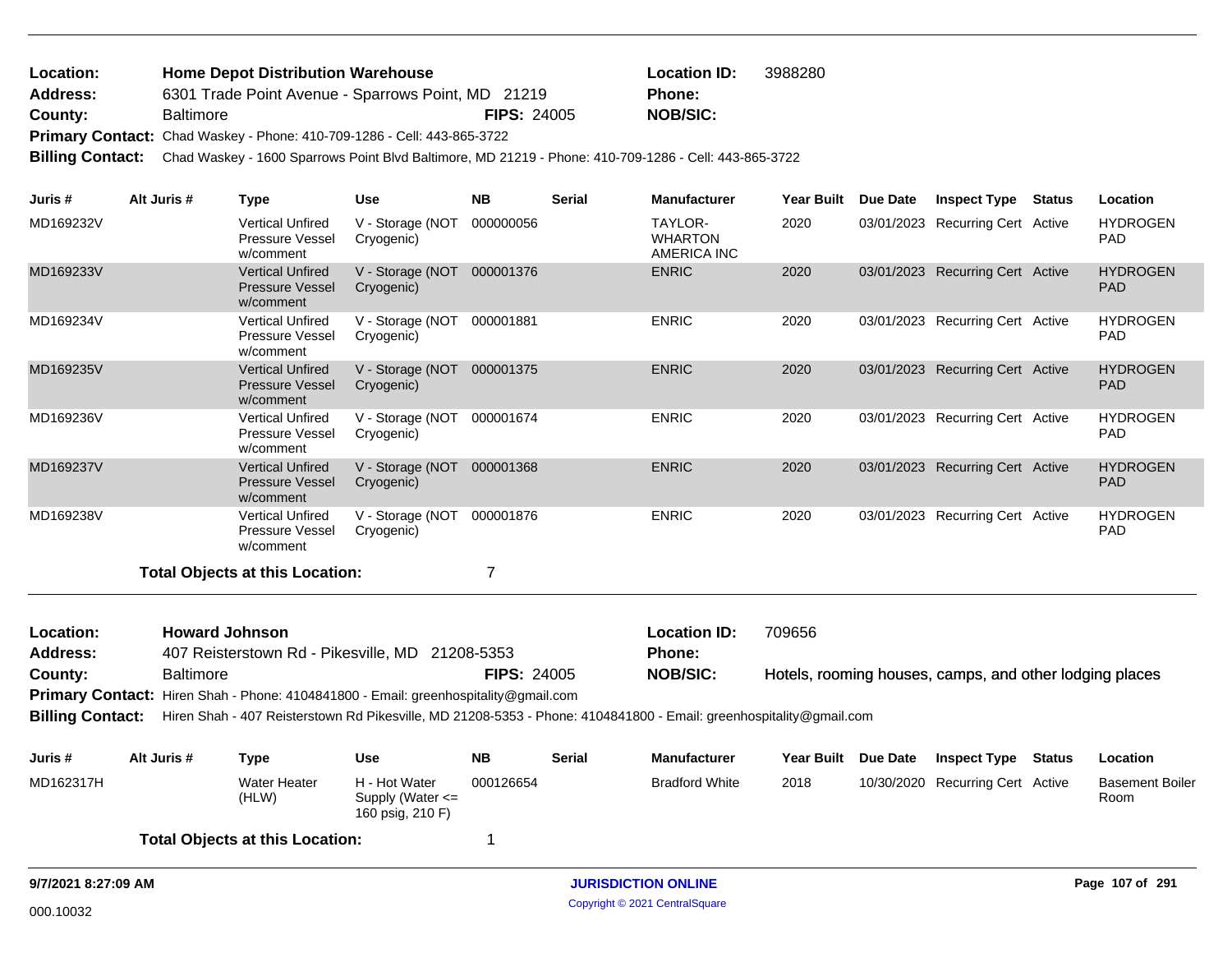| Location:<br><b>Address:</b><br>County:<br><b>Billing Contact:</b> | <b>Baltimore</b> | <b>Howell Funeral Home</b><br>4600 Liberty Heights Ave - Woodlawn, MD 21207-7552<br>Primary Contact: Howell Funeral Home - Phone: 410-664-6800<br>- 4600 Liberty Heights Ave Woodlawn, MD 21207-7552 - Phone: 410-664-6800 |                                                           | <b>FIPS: 24005</b> |               | <b>Location ID:</b><br><b>Phone:</b><br><b>NOB/SIC:</b>                                                           | 714233<br>410-664-6800<br>Membership Organizations, NEC |                     |                                  |        |                           |  |
|--------------------------------------------------------------------|------------------|----------------------------------------------------------------------------------------------------------------------------------------------------------------------------------------------------------------------------|-----------------------------------------------------------|--------------------|---------------|-------------------------------------------------------------------------------------------------------------------|---------------------------------------------------------|---------------------|----------------------------------|--------|---------------------------|--|
| Juris #                                                            | Alt Juris #      | <b>Type</b>                                                                                                                                                                                                                | Use                                                       | <b>NB</b>          | <b>Serial</b> | <b>Manufacturer</b>                                                                                               |                                                         | Year Built Due Date | <b>Inspect Type Status</b>       |        | Location                  |  |
| MD089067H                                                          |                  | Cast Iron                                                                                                                                                                                                                  | H - Hot Water<br>Heat (Water $\leq$<br>160 psig, 250 F)   | <b>CI</b>          |               | Slant Fin                                                                                                         | 1995                                                    |                     | 10/16/2020 Recurring Cert Active |        | <b>Basement</b>           |  |
|                                                                    |                  | <b>Total Objects at this Location:</b>                                                                                                                                                                                     |                                                           | 1                  |               |                                                                                                                   |                                                         |                     |                                  |        |                           |  |
| Location:<br>Address:                                              |                  | <b>Hunt Valley Imported</b><br>10722 York Rd - Cockeysville, MD 21030-2120                                                                                                                                                 |                                                           |                    |               | <b>Location ID:</b><br><b>Phone:</b>                                                                              | 714279                                                  |                     |                                  |        |                           |  |
| County:<br><b>Billing Contact:</b>                                 | <b>Baltimore</b> | Primary Contact: Hunt Valley Imported - Phone: 4106663600<br>- 10722 York Rd Cockeysville, MD 21030-2120 - Phone: 4106663600                                                                                               |                                                           | <b>FIPS: 24005</b> |               | <b>NOB/SIC:</b>                                                                                                   | <b>Department Stores</b>                                |                     |                                  |        |                           |  |
| Juris#                                                             | Alt Juris #      | Type                                                                                                                                                                                                                       | <b>Use</b>                                                | <b>NB</b>          | <b>Serial</b> | <b>Manufacturer</b>                                                                                               | <b>Year Built</b>                                       | Due Date            | <b>Inspect Type Status</b>       |        | Location                  |  |
| MD169969V                                                          |                  | <b>Vertical Unfired</b><br>Pressure Vessel<br>w/comment                                                                                                                                                                    | V - Storage (NOT<br>Cryogenic)                            | 001723834          |               | Manchester                                                                                                        | 2017                                                    |                     | 02/04/2023 Recurring Cert Active |        | <b>Basement Shop</b>      |  |
|                                                                    |                  | <b>Total Objects at this Location:</b>                                                                                                                                                                                     |                                                           | 1                  |               |                                                                                                                   |                                                         |                     |                                  |        |                           |  |
| Location:<br><b>Address:</b>                                       |                  | <b>Hyde Park Apartments</b><br>1102 Tace Dr - Essex, MD 21221-5710                                                                                                                                                         |                                                           |                    |               | <b>Location ID:</b><br><b>Phone:</b>                                                                              | 714379                                                  |                     |                                  |        |                           |  |
| County:                                                            | Baltimore        |                                                                                                                                                                                                                            |                                                           | <b>FIPS: 24005</b> |               | <b>NOB/SIC:</b>                                                                                                   | <b>Operators of Apartment Buildings</b>                 |                     |                                  |        |                           |  |
| <b>Billing Contact:</b>                                            |                  | Primary Contact: Chris Reed - Phone: 410-458-8877 - Email: creed@hsales.com                                                                                                                                                |                                                           |                    |               | Chris Reed - 216 Schilling Cir Ste 300 Hunt Valley, MD 21031-8632 - Phone: 410-458-8877 - Email: creed@hsales.com |                                                         |                     |                                  |        |                           |  |
|                                                                    |                  |                                                                                                                                                                                                                            |                                                           |                    |               |                                                                                                                   |                                                         |                     |                                  |        |                           |  |
| Juris #                                                            | Alt Juris #      | Type                                                                                                                                                                                                                       | <b>Use</b>                                                | <b>NB</b>          | <b>Serial</b> | <b>Manufacturer</b>                                                                                               |                                                         | Year Built Due Date | <b>Inspect Type</b>              | Status | Location                  |  |
| MD120185H                                                          |                  | <b>Water Heater</b><br>(HLW)                                                                                                                                                                                               | H - Hot Water<br>Supply (Water $\leq$<br>160 psig, 210 F) | 000099243          |               | Rheem/Ruud                                                                                                        | 2003                                                    |                     | 07/08/2022 Recurring Cert Active |        | 1100/1102<br>Laundry Room |  |
|                                                                    |                  | <b>Total Objects at this Location:</b>                                                                                                                                                                                     |                                                           | 1                  |               |                                                                                                                   |                                                         |                     |                                  |        |                           |  |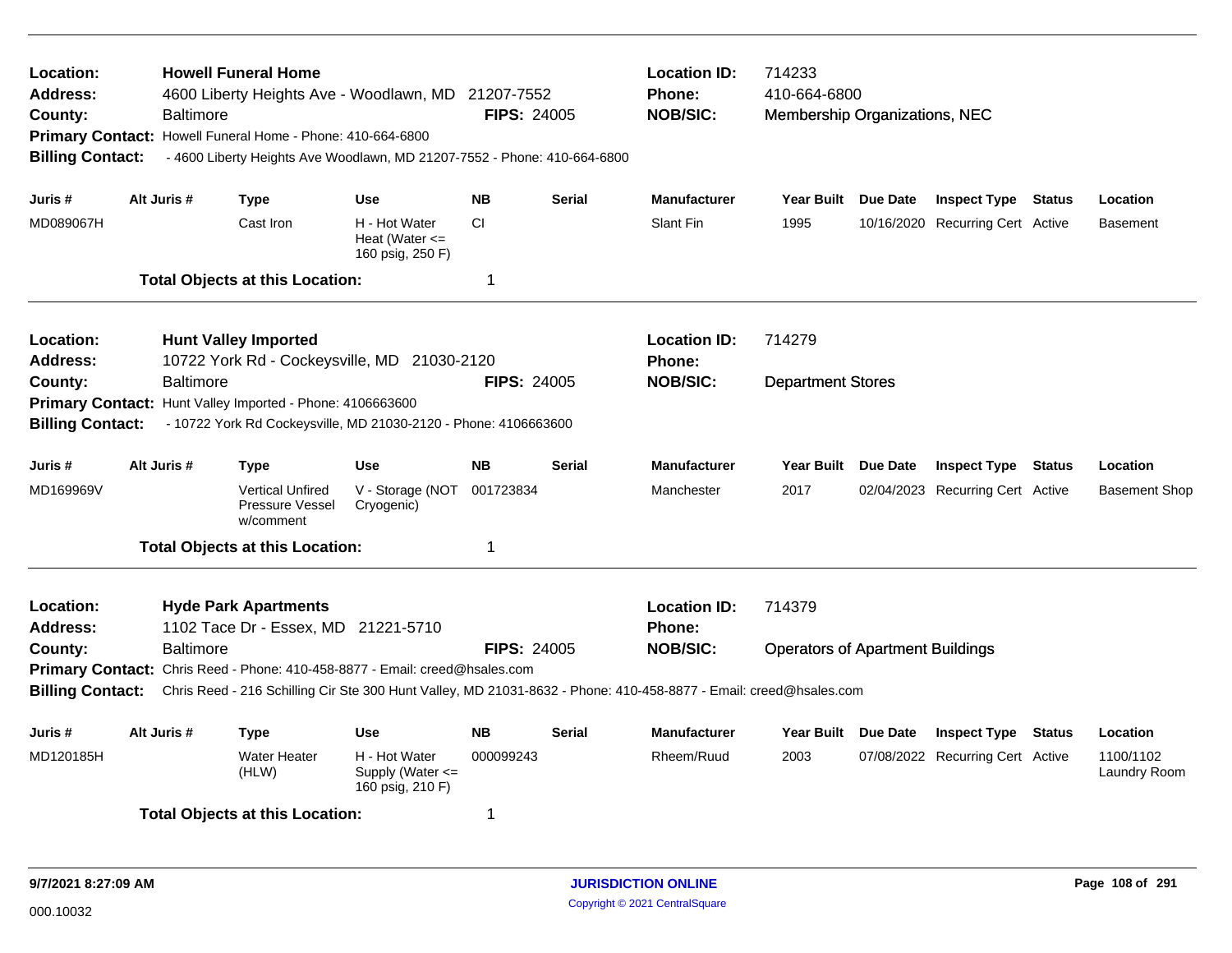| Location:<br><b>Address:</b><br>County:<br><b>Billing Contact:</b>          |                                                                             | <b>Baltimore</b> | <b>Hyde Park Apartments</b><br>1104 Tace Dr - Essex, MD 21221-5715<br>Primary Contact: Chris Reed - Phone: 410-458-8877 - Email: creed@hsales.com |                                                           | <b>FIPS: 24005</b> |               | <b>Location ID:</b><br>Phone:<br><b>NOB/SIC:</b><br>Chris Reed - 216 Schilling Cir Ste 300 Hunt Valley, MD 21031-8632 - Phone: 410-458-8877 - Email: creed@hsales.com | 714380<br>410-391-1700<br><b>Operators of Apartment Buildings</b> |          |                                  |               |                                  |
|-----------------------------------------------------------------------------|-----------------------------------------------------------------------------|------------------|---------------------------------------------------------------------------------------------------------------------------------------------------|-----------------------------------------------------------|--------------------|---------------|-----------------------------------------------------------------------------------------------------------------------------------------------------------------------|-------------------------------------------------------------------|----------|----------------------------------|---------------|----------------------------------|
| Juris #                                                                     |                                                                             | Alt Juris #      | <b>Type</b>                                                                                                                                       | <b>Use</b>                                                | <b>NB</b>          | <b>Serial</b> | <b>Manufacturer</b>                                                                                                                                                   | Year Built Due Date                                               |          | <b>Inspect Type Status</b>       |               | Location                         |
| MD110535H                                                                   |                                                                             |                  | <b>Water Heater</b><br>(HLW)                                                                                                                      | H - Hot Water<br>Supply (Water $\leq$<br>160 psig, 210 F) | 000088936          | 88936         | Rheem/Ruud                                                                                                                                                            | 2001                                                              |          | 07/08/2022 Recurring Cert Active |               | 1104/1106<br>Laundry Room        |
|                                                                             |                                                                             |                  | <b>Total Objects at this Location:</b>                                                                                                            |                                                           | -1                 |               |                                                                                                                                                                       |                                                                   |          |                                  |               |                                  |
| Location:<br><b>Address:</b>                                                |                                                                             |                  | <b>Hyde Park Apartments</b><br>1105 Tace Dr - Essex, MD 21221-5717                                                                                |                                                           |                    |               | <b>Location ID:</b><br><b>Phone:</b>                                                                                                                                  | 714378                                                            |          |                                  |               |                                  |
| County:                                                                     |                                                                             | <b>Baltimore</b> |                                                                                                                                                   |                                                           | <b>FIPS: 24005</b> |               | <b>NOB/SIC:</b>                                                                                                                                                       | <b>Operators of Apartment Buildings</b>                           |          |                                  |               |                                  |
|                                                                             | Primary Contact: Chris Reed - Phone: 410-458-8877 - Email: creed@hsales.com |                  |                                                                                                                                                   |                                                           |                    |               |                                                                                                                                                                       |                                                                   |          |                                  |               |                                  |
| <b>Billing Contact:</b>                                                     |                                                                             |                  |                                                                                                                                                   |                                                           |                    |               | Chris Reed - 216 Schilling Cir Ste 300 Hunt Valley, MD 21031-8632 - Phone: 410-458-8877 - Email: creed@hsales.com                                                     |                                                                   |          |                                  |               |                                  |
| Juris #                                                                     |                                                                             | Alt Juris #      | Type                                                                                                                                              | Use                                                       | <b>NB</b>          | <b>Serial</b> | <b>Manufacturer</b>                                                                                                                                                   | Year Built Due Date                                               |          | <b>Inspect Type Status</b>       |               | Location                         |
| MD167323H                                                                   |                                                                             |                  | <b>Water Heater</b><br>(HLW)                                                                                                                      | H - Hot Water<br>Supply (Water $\leq$<br>160 psig, 210 F) | 000262572 262572   |               | A O Smith                                                                                                                                                             | 2019                                                              |          | 07/08/2022 Recurring Cert Active |               | 1105/1107<br><b>Laundry Room</b> |
|                                                                             |                                                                             |                  | <b>Total Objects at this Location:</b>                                                                                                            |                                                           | $\mathbf 1$        |               |                                                                                                                                                                       |                                                                   |          |                                  |               |                                  |
| Location:<br><b>Address:</b>                                                |                                                                             |                  | <b>Hyde Park Apartments</b><br>1108 Tace Dr - Essex, MD 21221-5726                                                                                |                                                           |                    |               | <b>Location ID:</b><br><b>Phone:</b>                                                                                                                                  | 3578202                                                           |          |                                  |               |                                  |
| County:                                                                     |                                                                             | <b>Baltimore</b> |                                                                                                                                                   |                                                           | <b>FIPS: 24005</b> |               | <b>NOB/SIC:</b>                                                                                                                                                       | <b>Operators of Apartment Buildings</b>                           |          |                                  |               |                                  |
| Primary Contact: Chris Reed - Phone: 410-458-8877 - Email: creed@hsales.com |                                                                             |                  |                                                                                                                                                   |                                                           |                    |               |                                                                                                                                                                       |                                                                   |          |                                  |               |                                  |
| <b>Billing Contact:</b>                                                     |                                                                             |                  |                                                                                                                                                   |                                                           |                    |               | Chris Reed - 216 Schilling Cir Ste 300 Hunt Valley, MD 21031-8632 - Phone: 410-458-8877 - Email: creed@hsales.com                                                     |                                                                   |          |                                  |               |                                  |
| Juris #                                                                     |                                                                             | Alt Juris #      | <b>Type</b>                                                                                                                                       | <b>Use</b>                                                | <b>NB</b>          | Serial        | <b>Manufacturer</b>                                                                                                                                                   | <b>Year Built</b>                                                 | Due Date | <b>Inspect Type</b>              | <b>Status</b> | Location                         |
| MD149057H                                                                   |                                                                             |                  | <b>Water Heater</b><br>(HLW)                                                                                                                      | H - Hot Water<br>Supply (Water $\leq$<br>160 psig, 210 F) | 000156623          | 156623        | A O Smith                                                                                                                                                             | 2011                                                              |          | 07/08/2022 Recurring Cert Active |               | 1108/1110<br>Laundry Room        |
|                                                                             |                                                                             |                  | <b>Total Objects at this Location:</b>                                                                                                            |                                                           | -1                 |               |                                                                                                                                                                       |                                                                   |          |                                  |               |                                  |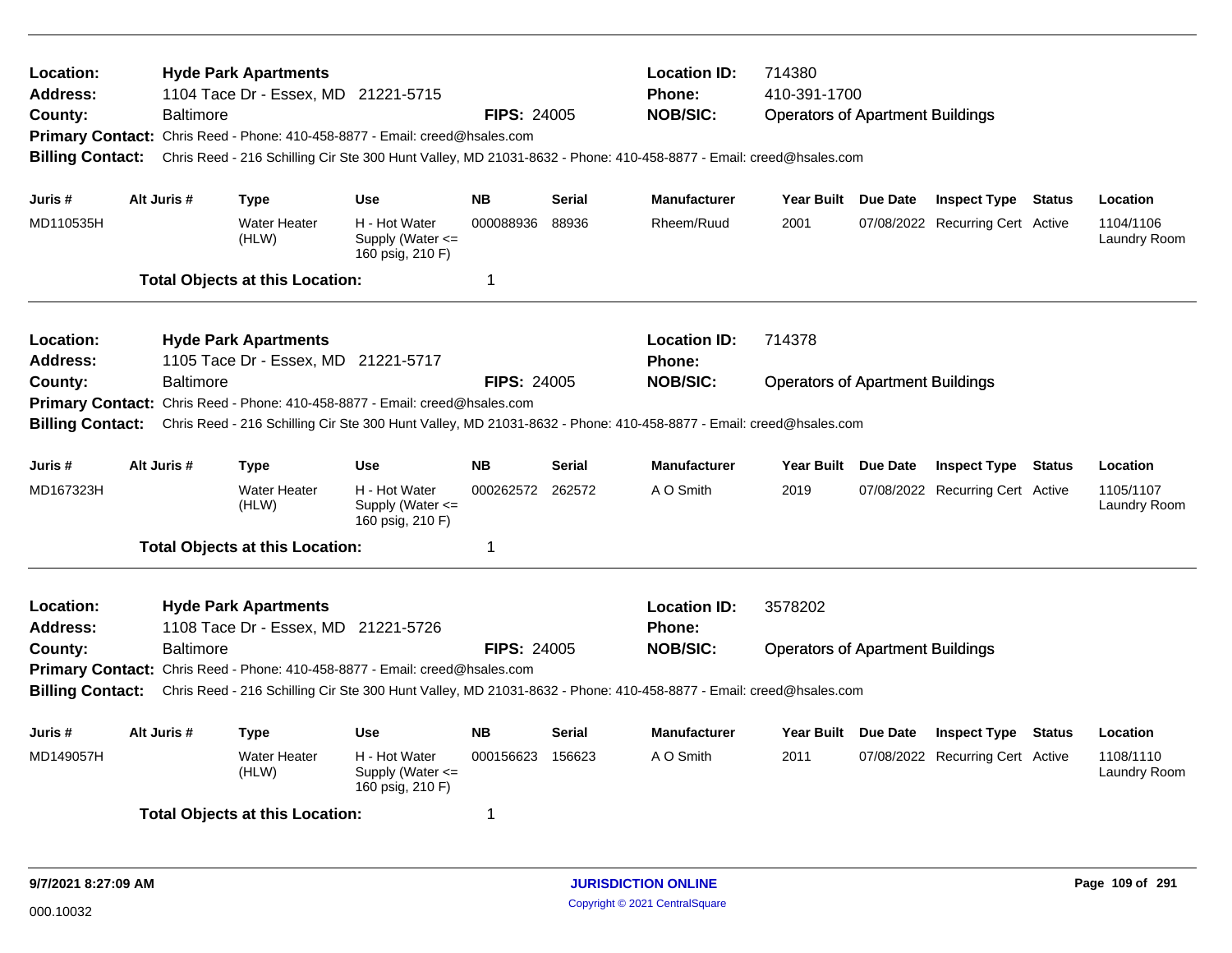| Location:<br>Address:<br>County:                                                       |  | <b>Baltimore</b> | <b>Hyde Park Apartments</b><br>1114 Tace Dr - Essex, MD 21221-5744          |                                                           | <b>FIPS: 24005</b> |               | <b>Location ID:</b><br><b>Phone:</b><br><b>NOB/SIC:</b>                                                           | 714383<br><b>Operators of Apartment Buildings</b> |                                  |        |                           |
|----------------------------------------------------------------------------------------|--|------------------|-----------------------------------------------------------------------------|-----------------------------------------------------------|--------------------|---------------|-------------------------------------------------------------------------------------------------------------------|---------------------------------------------------|----------------------------------|--------|---------------------------|
|                                                                                        |  |                  | Primary Contact: Chris Reed - Phone: 410-458-8877 - Email: creed@hsales.com |                                                           |                    |               |                                                                                                                   |                                                   |                                  |        |                           |
| <b>Billing Contact:</b>                                                                |  |                  |                                                                             |                                                           |                    |               | Chris Reed - 216 Schilling Cir Ste 300 Hunt Valley, MD 21031-8632 - Phone: 410-458-8877 - Email: creed@hsales.com |                                                   |                                  |        |                           |
|                                                                                        |  |                  |                                                                             |                                                           |                    |               |                                                                                                                   |                                                   |                                  |        |                           |
| Juris #                                                                                |  | Alt Juris #      | Type                                                                        | <b>Use</b>                                                | <b>NB</b>          | <b>Serial</b> | <b>Manufacturer</b>                                                                                               | Year Built Due Date                               | <b>Inspect Type Status</b>       |        | Location                  |
| MD155205H                                                                              |  |                  | <b>Water Heater</b><br>(HLW)                                                | H - Hot Water<br>Supply (Water $\leq$<br>160 psig, 210 F) | 000106191          | 106191        | A O Smith                                                                                                         | 2006                                              | 07/08/2022 Recurring Cert Active |        | 1112/1114<br>Laundry Room |
|                                                                                        |  |                  | <b>Total Objects at this Location:</b>                                      |                                                           | $\mathbf 1$        |               |                                                                                                                   |                                                   |                                  |        |                           |
| Location:                                                                              |  |                  | <b>Hyde Park Apartments</b>                                                 |                                                           |                    |               | <b>Location ID:</b>                                                                                               | 1011932                                           |                                  |        |                           |
| <b>Address:</b>                                                                        |  |                  | 1115 Tace Dr - Essex, MD 21221-5883                                         |                                                           |                    |               | Phone:                                                                                                            |                                                   |                                  |        |                           |
|                                                                                        |  | <b>Baltimore</b> |                                                                             |                                                           | <b>FIPS: 24005</b> |               | <b>NOB/SIC:</b>                                                                                                   | <b>Operators of Apartment Buildings</b>           |                                  |        |                           |
| County:<br>Primary Contact: Chris Reed - Phone: 410-458-8877 - Email: creed@hsales.com |  |                  |                                                                             |                                                           |                    |               |                                                                                                                   |                                                   |                                  |        |                           |
| <b>Billing Contact:</b>                                                                |  |                  |                                                                             |                                                           |                    |               | Chris Reed - 216 Schilling Cir Ste 300 Hunt Valley, MD 21031-8632 - Phone: 410-458-8877 - Email: creed@hsales.com |                                                   |                                  |        |                           |
|                                                                                        |  |                  |                                                                             |                                                           |                    |               |                                                                                                                   |                                                   |                                  |        |                           |
| Juris #                                                                                |  | Alt Juris #      | <b>Type</b>                                                                 | <b>Use</b>                                                | <b>NB</b>          | <b>Serial</b> | <b>Manufacturer</b>                                                                                               | Year Built Due Date                               | <b>Inspect Type</b>              | Status | Location                  |
| MD161328H                                                                              |  |                  | <b>Water Heater</b><br>(HLW)                                                | H - Hot Water<br>Supply (Water $\leq$<br>160 psig, 210 F) | 000194445          | 194445        | A O Smith                                                                                                         | 2014                                              | 07/07/2022 Recurring Cert Active |        | 1113/1115<br>Laundry Room |
|                                                                                        |  |                  | <b>Total Objects at this Location:</b>                                      |                                                           | $\mathbf 1$        |               |                                                                                                                   |                                                   |                                  |        |                           |
| Location:                                                                              |  |                  | <b>Hyde Park Apartments</b>                                                 |                                                           |                    |               | <b>Location ID:</b>                                                                                               | 714384                                            |                                  |        |                           |
| Address:                                                                               |  |                  | 1118 Tace Dr - Essex, MD 21221-5855                                         |                                                           |                    |               | <b>Phone:</b>                                                                                                     |                                                   |                                  |        |                           |
| County:                                                                                |  | Baltimore        |                                                                             |                                                           | <b>FIPS: 24005</b> |               | <b>NOB/SIC:</b>                                                                                                   | <b>Operators of Apartment Buildings</b>           |                                  |        |                           |
|                                                                                        |  |                  | Primary Contact: Chris Reed - Phone: 410-458-8877 - Email: creed@hsales.com |                                                           |                    |               |                                                                                                                   |                                                   |                                  |        |                           |
| <b>Billing Contact:</b>                                                                |  |                  |                                                                             |                                                           |                    |               | Chris Reed - 216 Schilling Cir Ste 300 Hunt Valley, MD 21031-8632 - Phone: 410-458-8877 - Email: creed@hsales.com |                                                   |                                  |        |                           |
| Juris#                                                                                 |  | Alt Juris #      | <b>Type</b>                                                                 | <b>Use</b>                                                | <b>NB</b>          | <b>Serial</b> | <b>Manufacturer</b>                                                                                               | Year Built Due Date                               | <b>Inspect Type</b>              | Status | Location                  |
| MD167324H                                                                              |  |                  | Water Heater<br>(HLW)                                                       | H - Hot Water<br>Supply (Water $\leq$<br>160 psig, 210 F) | 000259942          | 259942        | A O Smith                                                                                                         | 2019                                              | 07/08/2022 Recurring Cert Active |        | 1116/1118<br>Laundry Room |
|                                                                                        |  |                  | <b>Total Objects at this Location:</b>                                      |                                                           | 1                  |               |                                                                                                                   |                                                   |                                  |        |                           |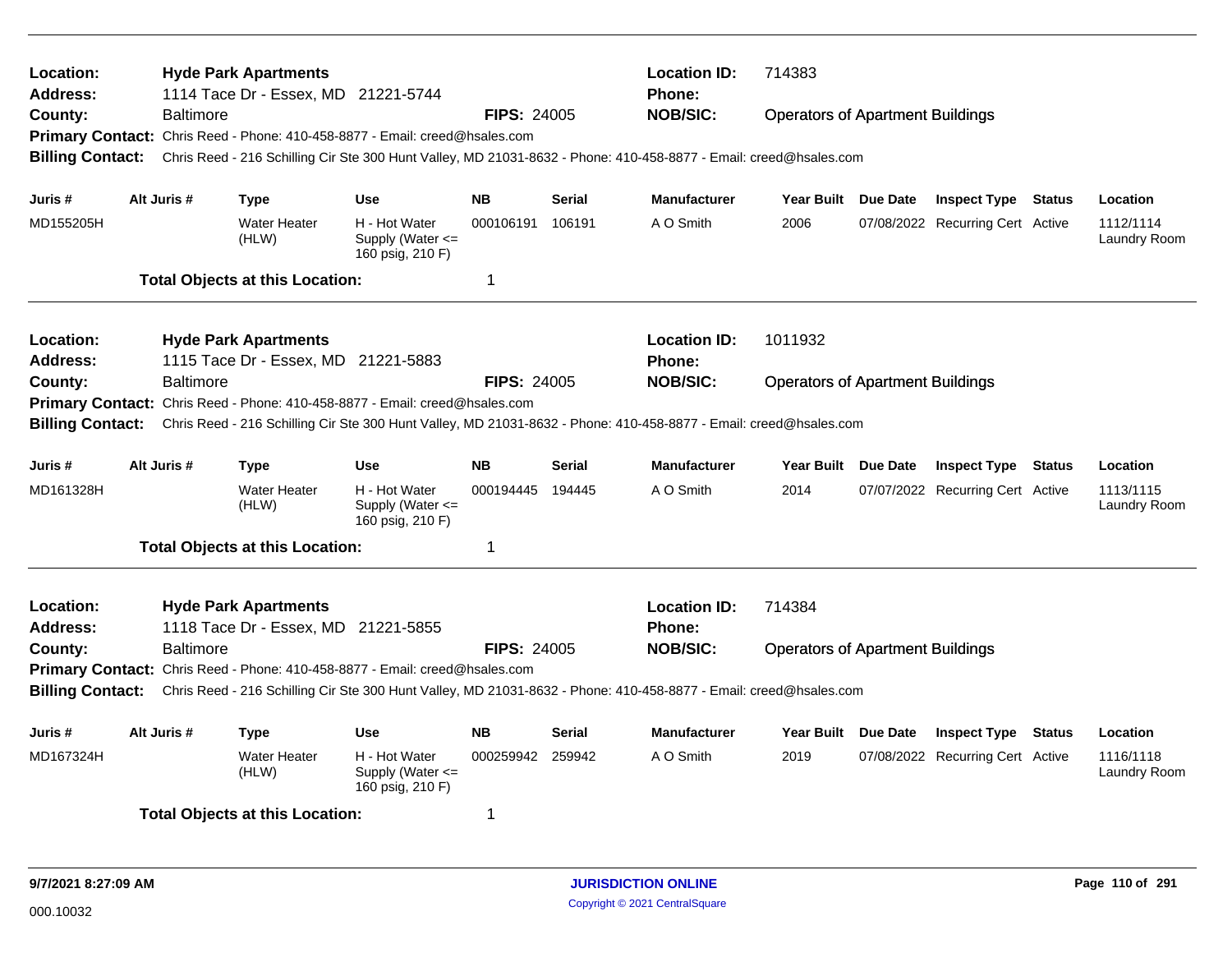| Location:<br><b>Address:</b><br>County:<br><b>Billing Contact:</b> | <b>Baltimore</b>                                                                                                                                                                                                              | <b>Hyde Park Apartments</b><br>1121 Tace Dr - Essex, MD 21221-5764<br>Primary Contact: Chris Reed - Phone: 410-458-8877 - Email: creed@hsales.com<br>Chris Reed - 216 Schilling Cir Ste 300 Hunt Valley, MD 21031-8632 - Phone: 410-458-8877 - Email: creed@hsales.com |                                                           | <b>FIPS: 24005</b> |                    | <b>Location ID:</b><br>Phone:<br><b>NOB/SIC:</b>        | 1011934<br><b>Operators of Apartment Buildings</b>     |                 |                                  |               |                                  |
|--------------------------------------------------------------------|-------------------------------------------------------------------------------------------------------------------------------------------------------------------------------------------------------------------------------|------------------------------------------------------------------------------------------------------------------------------------------------------------------------------------------------------------------------------------------------------------------------|-----------------------------------------------------------|--------------------|--------------------|---------------------------------------------------------|--------------------------------------------------------|-----------------|----------------------------------|---------------|----------------------------------|
| Juris #                                                            | Alt Juris #                                                                                                                                                                                                                   | <b>Type</b>                                                                                                                                                                                                                                                            | <b>Use</b>                                                | <b>NB</b>          | <b>Serial</b>      | <b>Manufacturer</b>                                     | <b>Year Built</b>                                      | <b>Due Date</b> | <b>Inspect Type Status</b>       |               | Location                         |
| MD149058H                                                          |                                                                                                                                                                                                                               | <b>Water Heater</b><br>(HLW)                                                                                                                                                                                                                                           | H - Hot Water<br>Supply (Water $\leq$<br>160 psig, 210 F) | 000163986          | 163986             | A O Smith                                               | 2011                                                   |                 | 07/08/2022 Recurring Cert Active |               | 1121/1123<br>Laundry Room        |
|                                                                    |                                                                                                                                                                                                                               | <b>Total Objects at this Location:</b>                                                                                                                                                                                                                                 |                                                           | 1                  |                    |                                                         |                                                        |                 |                                  |               |                                  |
| Location:<br><b>Address:</b><br>County:                            | <b>HyperHeal Hyperbarics Inc</b><br>10540 York Rd - Cockeysville, MD<br>21030-2300<br><b>Baltimore</b><br>Primary Contact: Larry Abramson - Phone: 301-910-0248 - Email: larry@hyperhealonline.com<br><b>Billing Contact:</b> |                                                                                                                                                                                                                                                                        |                                                           |                    | <b>FIPS: 24005</b> | <b>Location ID:</b><br><b>Phone:</b><br><b>NOB/SIC:</b> | 3868690<br><b>Specialty Outpatient Facilities, NEC</b> |                 |                                  |               |                                  |
| Juris #                                                            | Alt Juris #                                                                                                                                                                                                                   | <b>Type</b>                                                                                                                                                                                                                                                            | <b>Use</b>                                                | <b>NB</b>          | <b>Serial</b>      | <b>Manufacturer</b>                                     | <b>Year Built</b>                                      | <b>Due Date</b> | <b>Inspect Type</b>              | <b>Status</b> | Location                         |
| MD164201V                                                          | $PV-1$                                                                                                                                                                                                                        | <b>Horizontal Unfired</b><br>Pressure Vessel<br>w/comment                                                                                                                                                                                                              | O - Other (PV<br>Use) w/comment                           |                    | 42664              | Perry                                                   | 2000                                                   |                 | 06/06/2023 Recurring Cert Active |               | Hyperbaric Room                  |
| MD164202V                                                          |                                                                                                                                                                                                                               | <b>Vertical Unfired</b><br><b>Pressure Vessel</b><br>w/comment                                                                                                                                                                                                         | V - Storage (NOT<br>Cryogenic)                            | 000000728          |                    | Perry                                                   | 2012                                                   |                 | 06/19/2023 Recurring Cert Active |               | <b>HYPERBARIC</b><br><b>ROOM</b> |
| MD164203V                                                          |                                                                                                                                                                                                                               | Other w/comment                                                                                                                                                                                                                                                        | V - Storage (NOT<br>Cryogenic)                            | 000000550          |                    | Perry                                                   | 2008                                                   |                 | 06/19/2023 Recurring Cert Active |               | <b>HYPERBARIC</b><br><b>ROOM</b> |
| MD164204V                                                          | $PV-4$                                                                                                                                                                                                                        | Other w/comment                                                                                                                                                                                                                                                        | O - Other (PV<br>Use) w/comment                           |                    | 4159               | Perry                                                   | 2000                                                   |                 | 06/06/2023 Recurring Cert Active |               | <b>Hyperbaric Room</b>           |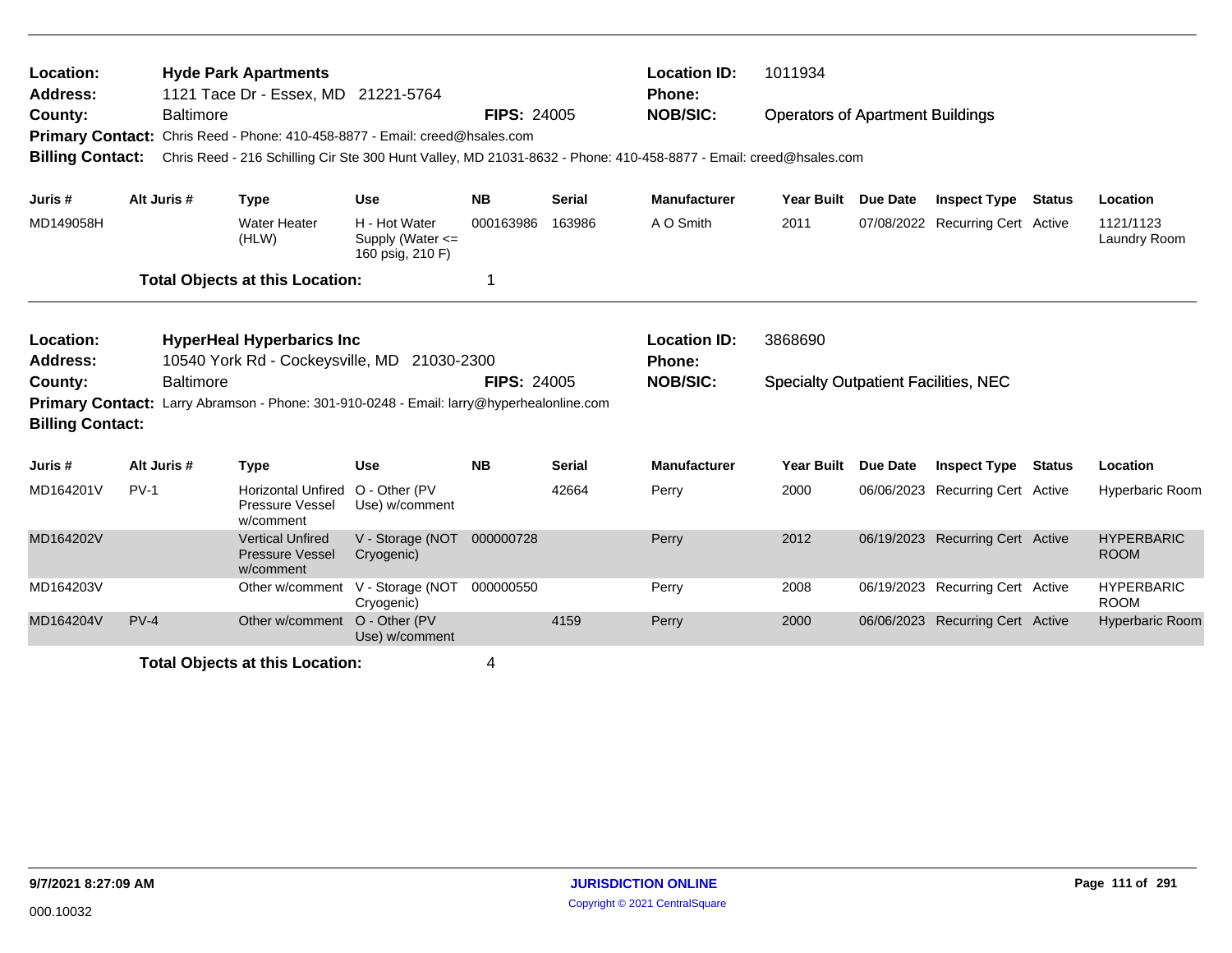| Location:<br><b>HyperHeal Hyperbarics Inc/Rosedale Center</b><br>9411 Philadelphia Rd Ste F - Rosedale, MD 21237-4168<br><b>Address:</b><br><b>Baltimore</b><br>County:<br>Primary Contact: Michael Gendreau - Phone: 207-956-1637 - Email: gendreau@hyperheal.com<br><b>Billing Contact:</b><br>Mindy Paul - 1212 York Rd Lutherville, MD 21093-6240 - Phone: 443-761-6569 - Email: mpaul@hyperhealonline.com<br>Alt Juris #<br><b>Type</b><br>Use<br>Juris # |              |                                                                                                                                                                                                                                                                                                                                                                                                     |                                                   | <b>FIPS: 24005</b> |                    | <b>Location ID:</b><br><b>Phone:</b><br><b>NOB/SIC:</b> | 3839978<br>410-433-4300 x3<br><b>Specialty Outpatient Facilities, NEC</b> |          |                                                                |                                   |
|----------------------------------------------------------------------------------------------------------------------------------------------------------------------------------------------------------------------------------------------------------------------------------------------------------------------------------------------------------------------------------------------------------------------------------------------------------------|--------------|-----------------------------------------------------------------------------------------------------------------------------------------------------------------------------------------------------------------------------------------------------------------------------------------------------------------------------------------------------------------------------------------------------|---------------------------------------------------|--------------------|--------------------|---------------------------------------------------------|---------------------------------------------------------------------------|----------|----------------------------------------------------------------|-----------------------------------|
|                                                                                                                                                                                                                                                                                                                                                                                                                                                                |              |                                                                                                                                                                                                                                                                                                                                                                                                     |                                                   |                    |                    |                                                         |                                                                           |          |                                                                |                                   |
| MD160131V                                                                                                                                                                                                                                                                                                                                                                                                                                                      | Model 4100HR | Other w/comment                                                                                                                                                                                                                                                                                                                                                                                     | O - Other (PV                                     | NB.<br>000003978   | Serial<br>41HS0102 | <b>Manufacturer</b><br>Sechrist Industries              | <b>Year Built</b><br>2017                                                 | Due Date | <b>Inspect Type Status</b><br>12/07/2023 Recurring Cert Active | Location<br><b>Treatment Room</b> |
|                                                                                                                                                                                                                                                                                                                                                                                                                                                                |              |                                                                                                                                                                                                                                                                                                                                                                                                     | Use) w/comment                                    |                    |                    |                                                         |                                                                           |          |                                                                |                                   |
| MD160132V                                                                                                                                                                                                                                                                                                                                                                                                                                                      | Model 4100H  |                                                                                                                                                                                                                                                                                                                                                                                                     | Other w/comment O - Other (PV<br>Use) w/comment   | 000003975 41HS0098 |                    | Sechrist Industries                                     | 2017                                                                      |          | 12/07/2023 Recurring Cert Active                               | <b>Treatment Room</b>             |
| MD160133V                                                                                                                                                                                                                                                                                                                                                                                                                                                      | Model 4100HR | Other w/comment                                                                                                                                                                                                                                                                                                                                                                                     | O - Other (PV<br>Use) w/comment                   |                    | 000003976 41HS0100 | Sechrist Industries                                     | 2017                                                                      |          | 12/07/2023 Recurring Cert Active                               | <b>Treatment Room</b>             |
| MD160134V                                                                                                                                                                                                                                                                                                                                                                                                                                                      |              |                                                                                                                                                                                                                                                                                                                                                                                                     | Other w/comment O - Other (PV<br>Use) w/comment   | 000003977          |                    | Sechrist Industries                                     | 2017                                                                      |          | 12/07/2023 Recurring Cert Active                               | Suite F - First<br>Floor          |
|                                                                                                                                                                                                                                                                                                                                                                                                                                                                |              | <b>Total Objects at this Location:</b>                                                                                                                                                                                                                                                                                                                                                              |                                                   | 4                  |                    |                                                         |                                                                           |          |                                                                |                                   |
| Location:<br><b>Address:</b><br>County:<br><b>Billing Contact:</b>                                                                                                                                                                                                                                                                                                                                                                                             |              | HyperHeal Hyperbarics, Inc. (Roberts Oxygen)<br>10540 York Rd - Cockeysville, MD 21030-2300<br><b>Baltimore</b><br>Primary Contact: Roberts Oxygen Company (MD) - Phone: 240-493-8405 - Cell: 301-252-0742 - Email: DFranovich@RobertsOxygen.com<br>Bulk Tank Service Dept. - PO Box 5507 Rockville, MD 20855-0507 - Phone: 240-493-8405 - Cell: 301-252-0742 - Email: DFranovich@RobertsOxygen.com |                                                   | <b>FIPS: 24005</b> |                    | <b>Location ID:</b><br>Phone:<br><b>NOB/SIC:</b>        | 3840601                                                                   |          |                                                                |                                   |
| Juris #                                                                                                                                                                                                                                                                                                                                                                                                                                                        | Alt Juris #  | <b>Type</b>                                                                                                                                                                                                                                                                                                                                                                                         | Use                                               | <b>NB</b>          | Serial             | <b>Manufacturer</b>                                     | <b>Year Built</b>                                                         | Due Date | <b>Inspect Type Status</b>                                     | Location                          |
| MD161409V                                                                                                                                                                                                                                                                                                                                                                                                                                                      |              | Pressure Vessel<br>w/comment                                                                                                                                                                                                                                                                                                                                                                        | Horizontal Unfired V - Storage (NOT<br>Cryogenic) | 000058834          |                    | <b>CHART</b>                                            | 2002                                                                      |          | 06/03/2022 Recurring Cert Active                               | Outside/Caged<br>Area             |
|                                                                                                                                                                                                                                                                                                                                                                                                                                                                |              |                                                                                                                                                                                                                                                                                                                                                                                                     |                                                   | 1                  |                    |                                                         |                                                                           |          |                                                                |                                   |
| <b>Total Objects at this Location:</b><br>Illiano's Italian Restaurant<br>Location:<br><b>Address:</b><br>4821 Butler Rd - Glyndon, MD 21071<br><b>Baltimore</b><br>County:<br>Primary Contact: Illiano's Italian Restaurant - Phone: 410-833-7812<br><b>Billing Contact:</b><br>- 4821 Butler Rd Glyndon, MD 21071 - Phone: 410-833-7812                                                                                                                      |              |                                                                                                                                                                                                                                                                                                                                                                                                     |                                                   | <b>FIPS: 24005</b> |                    | <b>Location ID:</b><br><b>Phone:</b><br><b>NOB/SIC:</b> | 4029737<br>410-833-7812                                                   |          |                                                                |                                   |
| Juris #                                                                                                                                                                                                                                                                                                                                                                                                                                                        | Alt Juris #  | <b>Type</b>                                                                                                                                                                                                                                                                                                                                                                                         | <b>Use</b>                                        | <b>NB</b>          | <b>Serial</b>      | <b>Manufacturer</b>                                     | Year Built                                                                | Due Date | <b>Inspect Type Status</b>                                     | Location                          |
| MD167239V                                                                                                                                                                                                                                                                                                                                                                                                                                                      |              | <b>Vertical Unfired</b><br>Pressure Vessel                                                                                                                                                                                                                                                                                                                                                          | V - Storage<br>(Cryogenic)                        | 000028602          |                    | MVE Inc                                                 | 1989                                                                      |          | 06/23/2022 Recurring Cert Active                               | Outside Rear of<br>building       |
| 9/7/2021 8:27:09 AM                                                                                                                                                                                                                                                                                                                                                                                                                                            |              |                                                                                                                                                                                                                                                                                                                                                                                                     |                                                   |                    |                    | <b>JURISDICTION ONLINE</b>                              |                                                                           |          |                                                                | Page 112 of 291                   |
| 000.10032                                                                                                                                                                                                                                                                                                                                                                                                                                                      |              |                                                                                                                                                                                                                                                                                                                                                                                                     |                                                   |                    |                    | Copyright © 2021 CentralSquare                          |                                                                           |          |                                                                |                                   |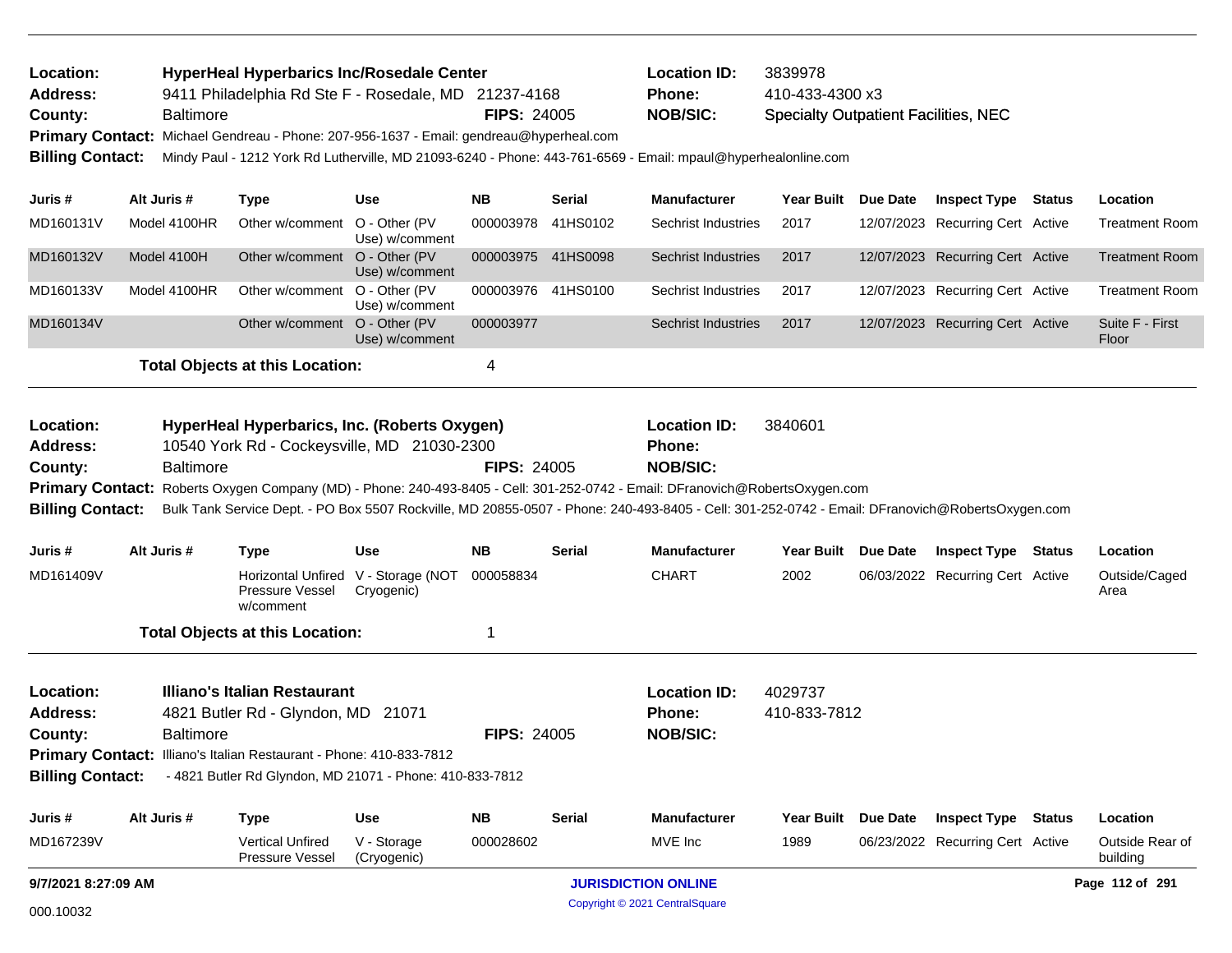| Juris #                            | Alt Juris #      | <b>Type</b><br>w/comment                                                                                             | <b>Use</b>                                              | <b>NB</b>          | <b>Serial</b> | <b>Manufacturer</b>                                                                                                                 | Year Built Due Date                     |                 | <b>Inspect Type Status</b>       |               | Location                                     |
|------------------------------------|------------------|----------------------------------------------------------------------------------------------------------------------|---------------------------------------------------------|--------------------|---------------|-------------------------------------------------------------------------------------------------------------------------------------|-----------------------------------------|-----------------|----------------------------------|---------------|----------------------------------------------|
|                                    |                  | <b>Total Objects at this Location:</b>                                                                               |                                                         | 1                  |               |                                                                                                                                     |                                         |                 |                                  |               |                                              |
| Location:<br><b>Address:</b>       |                  | Independent Can Co.<br>1101 Todds Ln - Rosedale, MD 21237-2905                                                       |                                                         |                    |               | <b>Location ID:</b><br>Phone:                                                                                                       | 725720                                  |                 |                                  |               |                                              |
| County:<br><b>Billing Contact:</b> | <b>Baltimore</b> | Primary Contact: Peter Schrof - Phone: 410-272-0090 - Email: petes@independentcan.com                                |                                                         | <b>FIPS: 24005</b> |               | <b>NOB/SIC:</b><br>Peter Schrof - 1300 Brass Mill Rd Belcamp, MD 21017-1211 - Phone: 410-272-0090 - Email: petes@independentcan.com | <b>Fabricated metal products</b>        |                 |                                  |               |                                              |
| Juris #                            | Alt Juris #      | <b>Type</b>                                                                                                          | <b>Use</b>                                              | <b>NB</b>          | Serial        | <b>Manufacturer</b>                                                                                                                 | Year Built Due Date                     |                 | <b>Inspect Type Status</b>       |               | Location                                     |
| MD085539V                          |                  | <b>Vertical Unfired</b><br>Pressure Vessel<br>w/comment                                                              | V - Storage (NOT<br>Cryogenic)                          | 000013304          |               | Curtis                                                                                                                              | 1969                                    |                 | 01/12/2023 Recurring Cert Active |               | Slitter Area                                 |
| MD085540V                          |                  | <b>Vertical Unfired</b><br><b>Pressure Vessel</b><br>w/comment                                                       | V - Storage (NOT 000121685<br>Cryogenic)                |                    |               | Curtis                                                                                                                              | 1967                                    |                 | 01/12/2023 Recurring Cert Active |               | Columbia                                     |
| MD086987V                          |                  | Horizontal Unfired<br>Pressure Vessel<br>w/comment                                                                   | V - Process-<br>Separator                               | 000062899          |               | Silvan                                                                                                                              | 1991                                    |                 | 01/12/2023 Recurring Cert Active |               | Compressor<br>Room, Quincy<br>125            |
| MD136737V                          |                  | <b>Vertical Unfired</b><br><b>Pressure Vessel</b><br>w/comment                                                       | V - Storage (NOT 000275511<br>Cryogenic)                |                    |               | <b>Steel Fab</b>                                                                                                                    | 2001                                    |                 | 01/12/2023 Recurring Cert Active |               | Assembly<br>Department<br>Compressor<br>Room |
| MD152981V                          |                  | Horizontal Unfired<br>Pressure Vessel<br>w/comment                                                                   | V - Process-<br>Separator                               | 000705214          |               | Silvan                                                                                                                              | 2012                                    |                 | 01/12/2023 Recurring Cert Active |               | Compressor<br>Room                           |
|                                    |                  | <b>Total Objects at this Location:</b>                                                                               |                                                         | 5                  |               |                                                                                                                                     |                                         |                 |                                  |               |                                              |
| Location:<br><b>Address:</b>       | Innterim         | 112 Sudbrook Ln - Pikesville, MD 21208-4148                                                                          |                                                         |                    |               | <b>Location ID:</b><br><b>Phone:</b>                                                                                                | 714550                                  |                 |                                  |               |                                              |
| County:                            | <b>Baltimore</b> |                                                                                                                      |                                                         | <b>FIPS: 24005</b> |               | <b>NOB/SIC:</b>                                                                                                                     | <b>Operators of Apartment Buildings</b> |                 |                                  |               |                                              |
| <b>Billing Contact:</b>            |                  | Primary Contact: Innterim - Phone: 410-486-8175<br>- 112 Sudbrook Ln Pikesville, MD 21208-4148 - Phone: 410-486-8175 |                                                         |                    |               |                                                                                                                                     |                                         |                 |                                  |               |                                              |
| Juris #                            | Alt Juris #      | <b>Type</b>                                                                                                          | <b>Use</b>                                              | <b>NB</b>          | <b>Serial</b> | <b>Manufacturer</b>                                                                                                                 | <b>Year Built</b>                       | <b>Due Date</b> | <b>Inspect Type</b>              | <b>Status</b> | Location                                     |
| MD097942H                          |                  | Cast Iron                                                                                                            | H - Hot Water<br>Heat (Water $\leq$<br>160 psig, 250 F) | CI.                | <b>NA</b>     | Weil-McLain                                                                                                                         | 1997                                    | 09/15/2021      | <b>Recurring Cert Active</b>     |               | <b>Boiler Room</b>                           |
|                                    |                  | <b>Total Objects at this Location:</b>                                                                               |                                                         | 1                  |               |                                                                                                                                     |                                         |                 |                                  |               |                                              |
| 9/7/2021 8:27:09 AM                |                  |                                                                                                                      |                                                         |                    |               | <b>JURISDICTION ONLINE</b>                                                                                                          |                                         |                 |                                  |               | Page 113 of 291                              |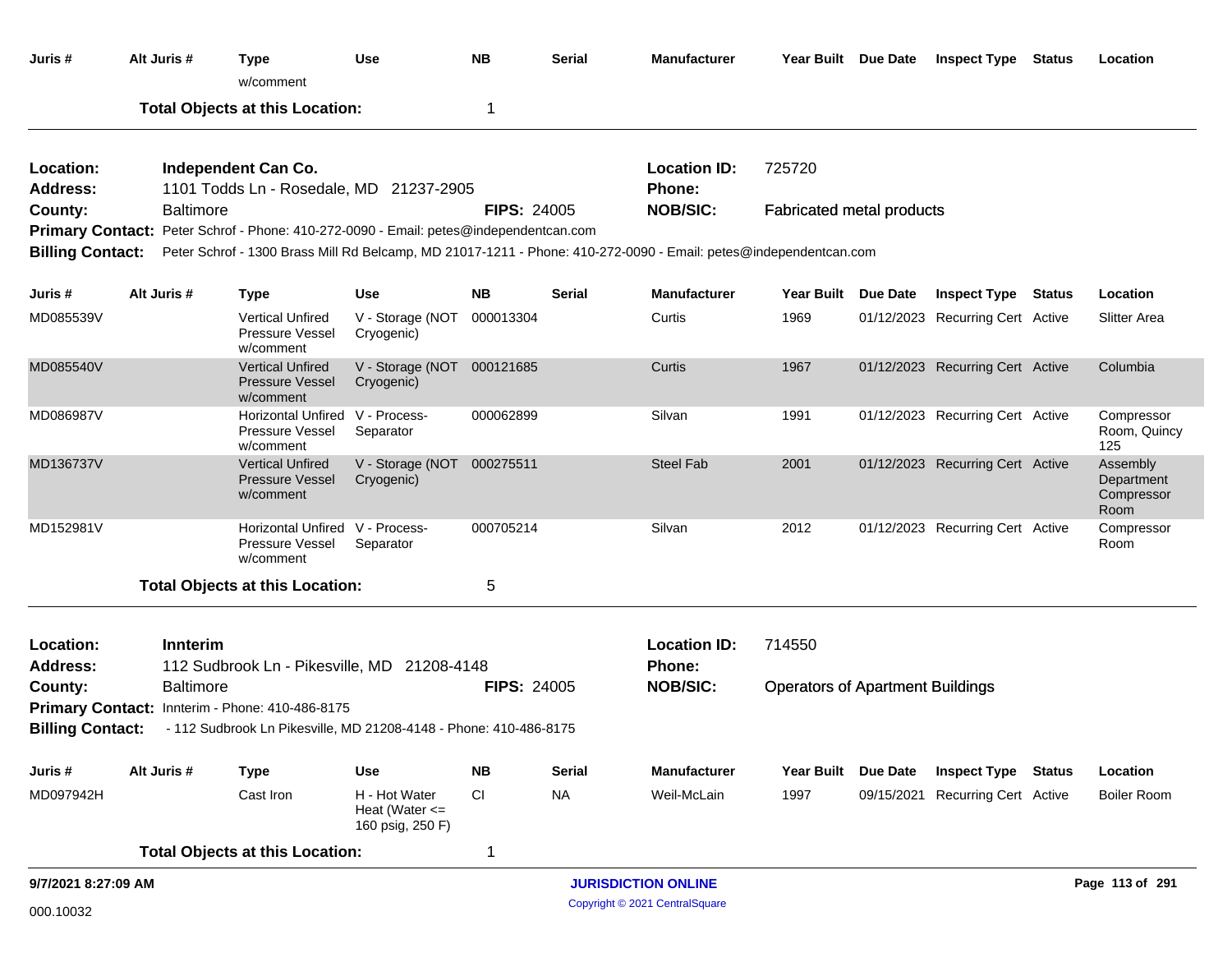| Location:                            |  |                           | Iron Rooster (Arc3)                                              |                                                                                            |                    |        | <b>Location ID:</b>                                                                                                     | 3925614                                |          |                                                    |               |                      |
|--------------------------------------|--|---------------------------|------------------------------------------------------------------|--------------------------------------------------------------------------------------------|--------------------|--------|-------------------------------------------------------------------------------------------------------------------------|----------------------------------------|----------|----------------------------------------------------|---------------|----------------------|
| <b>Address:</b>                      |  |                           |                                                                  | 50 Shawan Rd - Cockeysville, MD 21030-1302                                                 |                    |        | Phone:                                                                                                                  |                                        |          |                                                    |               |                      |
| County:                              |  | <b>Baltimore</b>          |                                                                  |                                                                                            | <b>FIPS: 24005</b> |        | <b>NOB/SIC:</b>                                                                                                         | <b>Eating and Drinking Places</b>      |          |                                                    |               |                      |
| Primary Contact: Iron Rooster (Arc3) |  |                           |                                                                  |                                                                                            |                    |        |                                                                                                                         |                                        |          |                                                    |               |                      |
| <b>Billing Contact:</b>              |  |                           |                                                                  |                                                                                            |                    |        | Charlie Patterson - PO Box 26269 Richmond, VA 23260-6269 - Phone: 804-644-4521 - Email: charlie.patterson@arc3gases.com |                                        |          |                                                    |               |                      |
| Juris #                              |  | Alt Juris #               | Type                                                             | <b>Use</b>                                                                                 | <b>NB</b>          | Serial | <b>Manufacturer</b>                                                                                                     | Year Built Due Date                    |          | <b>Inspect Type Status</b>                         |               | Location             |
| MD163489V                            |  |                           | <b>Vertical Unfired</b><br><b>Pressure Vessel</b><br>w/comment   | V - Storage<br>(Cryogenic)                                                                 | 000289006          |        | <b>CHART</b>                                                                                                            | 2017                                   |          | 02/27/2023 Recurring Cert Active                   |               | Loading Dock         |
| MD169239H                            |  |                           | <b>Water Heater</b><br>(HLW)                                     | H - Hot Water<br>Supply (Water <=<br>160 psig, 210 F)                                      | 000157477          |        | A O Smith                                                                                                               | 2011                                   |          | 02/09/2023 Recurring Cert Active                   |               | <b>STORAGE</b>       |
|                                      |  |                           | <b>Total Objects at this Location:</b>                           |                                                                                            | 2                  |        |                                                                                                                         |                                        |          |                                                    |               |                      |
| Location:                            |  |                           | <b>JW Treuth &amp; Sons</b>                                      |                                                                                            |                    |        | <b>Location ID:</b>                                                                                                     | 987236                                 |          |                                                    |               |                      |
| <b>Address:</b>                      |  |                           |                                                                  | 328 Oella Ave - Baltimore, MD 21228-5416                                                   |                    |        | Phone:                                                                                                                  | 410-465-4650                           |          |                                                    |               |                      |
| County:                              |  | <b>Baltimore</b>          |                                                                  |                                                                                            | <b>FIPS: 24005</b> |        | <b>NOB/SIC:</b>                                                                                                         |                                        |          | General Livestock, Except Dairy and Poultry        |               |                      |
|                                      |  |                           |                                                                  | Primary Contact: Michael Treuth or Jason Trippett - Phone: 410-465-4650                    |                    |        |                                                                                                                         |                                        |          |                                                    |               |                      |
| <b>Billing Contact:</b>              |  |                           |                                                                  |                                                                                            |                    |        | Michael Treuth or Jason Trippett - PO Box 3288 Baltimore, MD 21228-0288 - Phone: 410-465-4650                           |                                        |          |                                                    |               |                      |
| Juris #                              |  | Alt Juris #               | <b>Type</b>                                                      | <b>Use</b>                                                                                 | <b>NB</b>          | Serial | <b>Manufacturer</b>                                                                                                     | Year Built Due Date                    |          | <b>Inspect Type</b>                                | Status        | Location             |
| MD116653V                            |  |                           | Horizontal Unfired O - Other (PV<br>Pressure Vessel<br>w/comment | Use) w/comment                                                                             | 000040062          |        | <b>VILTER</b>                                                                                                           | 1994                                   |          | 02/20/2023 External Cert,<br><b>Recurring Cert</b> | Active        | NH3 CMP RM 2         |
|                                      |  |                           | <b>Total Objects at this Location:</b>                           |                                                                                            | 1                  |        |                                                                                                                         |                                        |          |                                                    |               |                      |
| Location:                            |  | <b>Jay's Auto Service</b> |                                                                  |                                                                                            |                    |        | <b>Location ID:</b>                                                                                                     | 702415                                 |          |                                                    |               |                      |
| <b>Address:</b>                      |  |                           |                                                                  | 5506 Baltimore National Pike - Catonsville, MD 21228-1531                                  |                    |        | Phone:                                                                                                                  |                                        |          |                                                    |               |                      |
| County:                              |  | <b>Baltimore</b>          |                                                                  |                                                                                            | <b>FIPS: 24005</b> |        | <b>NOB/SIC:</b>                                                                                                         | <b>General Automotive Repair Shops</b> |          |                                                    |               |                      |
|                                      |  |                           | Primary Contact: Jay Shasti - Phone: 410-747-0044                |                                                                                            |                    |        |                                                                                                                         |                                        |          |                                                    |               |                      |
| <b>Billing Contact:</b>              |  |                           |                                                                  | Jay Shasti - 5506 Baltimore National Pike Catonsville, MD 21228-1531 - Phone: 410-747-0044 |                    |        |                                                                                                                         |                                        |          |                                                    |               |                      |
| Juris #                              |  | Alt Juris #               | <b>Type</b>                                                      | <b>Use</b>                                                                                 | <b>NB</b>          | Serial | <b>Manufacturer</b>                                                                                                     | <b>Year Built</b>                      | Due Date | <b>Inspect Type</b>                                | <b>Status</b> | Location             |
| MD144597V                            |  |                           | <b>Vertical Unfired</b><br>Pressure Vessel<br>w/comment          | V - Storage (NOT<br>Cryogenic)                                                             | 000397591          |        | Steel Fab                                                                                                               | 2005                                   |          | 09/20/2022 Recurring Cert Active                   |               | Shop, Rear<br>Corner |
| 9/7/2021 8:27:09 AM                  |  |                           |                                                                  |                                                                                            |                    |        | <b>JURISDICTION ONLINE</b>                                                                                              |                                        |          |                                                    |               | Page 114 of 291      |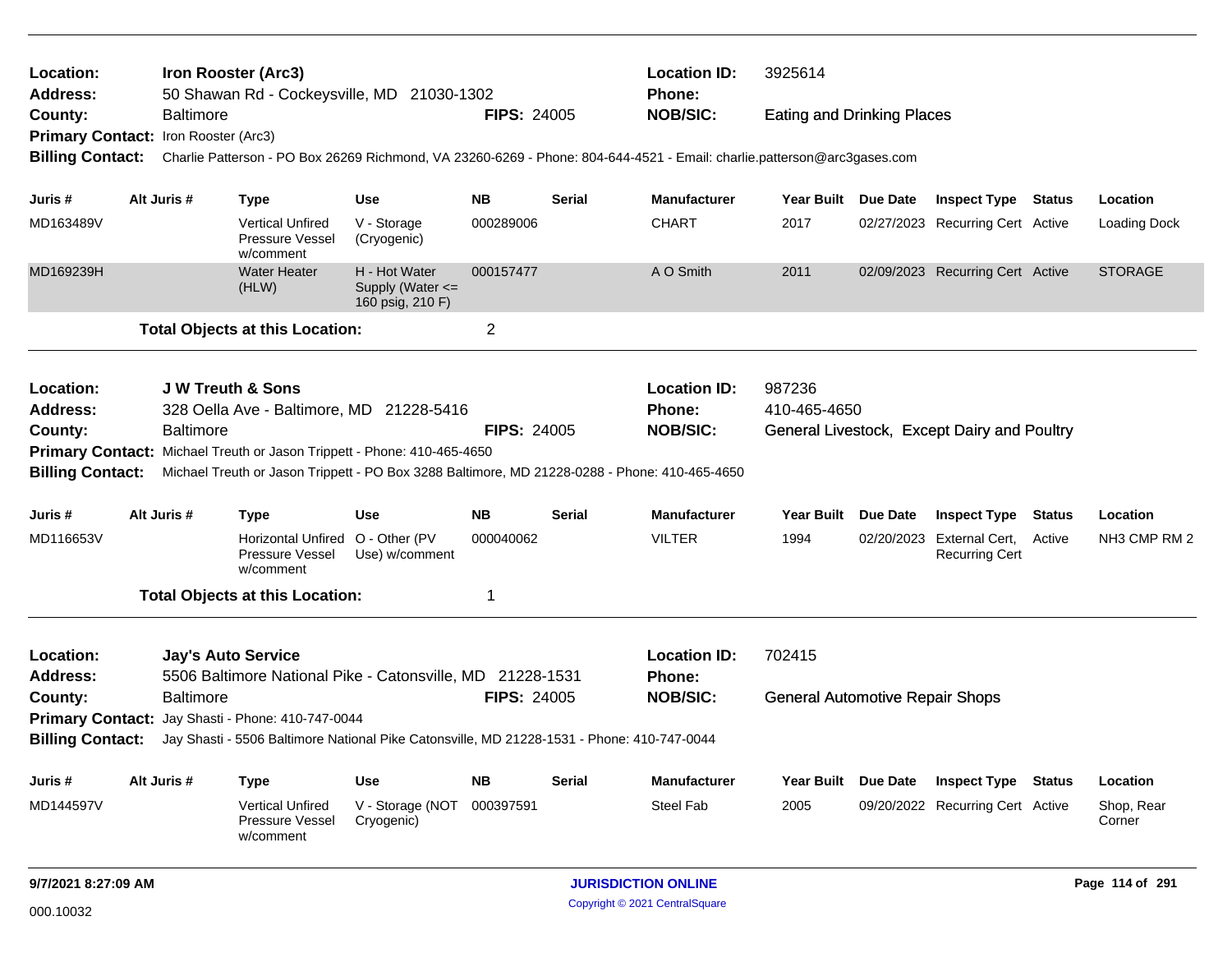| Location:<br><b>Address:</b> |                  | <b>Jemicy School</b><br>11 Celadon Rd - Owings Mills, MD 21117-3009                                     |                                                         |                    |               | <b>Location ID:</b><br><b>Phone:</b> | 714960                                  |                 |                                      |               |                                      |
|------------------------------|------------------|---------------------------------------------------------------------------------------------------------|---------------------------------------------------------|--------------------|---------------|--------------------------------------|-----------------------------------------|-----------------|--------------------------------------|---------------|--------------------------------------|
| County:                      | <b>Baltimore</b> |                                                                                                         |                                                         | <b>FIPS: 24005</b> |               | <b>NOB/SIC:</b>                      | <b>Elementary and Secondary Schools</b> |                 |                                      |               |                                      |
|                              |                  | Primary Contact: Steve Kolar - Phone: 410-753-8018                                                      |                                                         |                    |               |                                      |                                         |                 |                                      |               |                                      |
| <b>Billing Contact:</b>      |                  | Steve Kolar - 11 Celadon Rd Owings Mills, MD 21117-3009 - Phone: 410-753-8018                           |                                                         |                    |               |                                      |                                         |                 |                                      |               |                                      |
| Juris#                       | Alt Juris #      | <b>Type</b>                                                                                             | <b>Use</b>                                              | <b>NB</b>          | <b>Serial</b> | <b>Manufacturer</b>                  | Year Built                              | Due Date        | <b>Inspect Type</b>                  | Status        | Location                             |
| MD095751H                    |                  | Cast Iron                                                                                               | H - Hot Water<br>Heat (Water $\leq$<br>160 psig, 250 F) | <b>CI</b>          | 16002948      | <b>Burnham</b>                       | 1996                                    |                 | 07/07/2023 Recurring Cert Active     |               | Meyers Boiler<br>Room                |
| MD095752H                    |                  | Cast Iron                                                                                               | H - Hot Water<br>Heat (Water $\leq$<br>160 psig, 250 F) | CI                 | 7704073       | <b>Burnham</b>                       | 1996                                    |                 | 07/07/2023 Recurring Cert Active     |               | White Building<br><b>Boiler Room</b> |
| MD144638H                    |                  | Cast Iron                                                                                               | H - Hot Water<br>Heat (Water $\leq$<br>160 psig, 250 F) | <b>CI</b>          | 65104096      | Burnham                              | 2008                                    |                 | 07/07/2023 Recurring Cert Active     |               | White Building<br>Boiler Room        |
|                              |                  | <b>Total Objects at this Location:</b>                                                                  |                                                         | 3                  |               |                                      |                                         |                 |                                      |               |                                      |
| Location:                    |                  | Jerry's Chevrolet Inc                                                                                   |                                                         |                    |               | <b>Location ID:</b>                  | 714981                                  |                 |                                      |               |                                      |
| <b>Address:</b>              |                  | 1940 E Joppa Rd - Parkville, MD 21234-2730                                                              |                                                         |                    |               | <b>Phone:</b>                        |                                         |                 |                                      |               |                                      |
| County:                      | <b>Baltimore</b> |                                                                                                         |                                                         | <b>FIPS: 24005</b> |               | <b>NOB/SIC:</b>                      |                                         |                 | Motor Vehicle Dealers (New and Used) |               |                                      |
| <b>Billing Contact:</b>      |                  | Primary Contact: Grant Monks - Phone: 4106619100 - Cell: 4437173880 - Email: gmonks@jerryschevrolet.com |                                                         |                    |               |                                      |                                         |                 |                                      |               |                                      |
| Juris #                      | Alt Juris #      | <b>Type</b>                                                                                             | <b>Use</b>                                              | <b>NB</b>          | <b>Serial</b> | <b>Manufacturer</b>                  | <b>Year Built</b>                       | <b>Due Date</b> | <b>Inspect Type</b>                  | <b>Status</b> | Location                             |
| MD020247V                    |                  | <b>Horizontal Unfired</b><br>Pressure Vessel<br>w/comment                                               | V - Storage (NOT<br>Cryogenic)                          | 000442946          |               | Kargard                              | 1969                                    |                 | 04/09/2022 Recurring Cert Active     |               | Rear Bldg Comp<br>Room               |
| MD159020V                    |                  | <b>Vertical Unfired</b><br><b>Pressure Vessel</b><br>w/comment                                          | V - Storage (NOT<br>Cryogenic)                          | 000405128          |               | Manchester                           | 2018                                    |                 | 04/09/2022 Recurring Cert Active     |               | Rear Bldg Comp<br>Room               |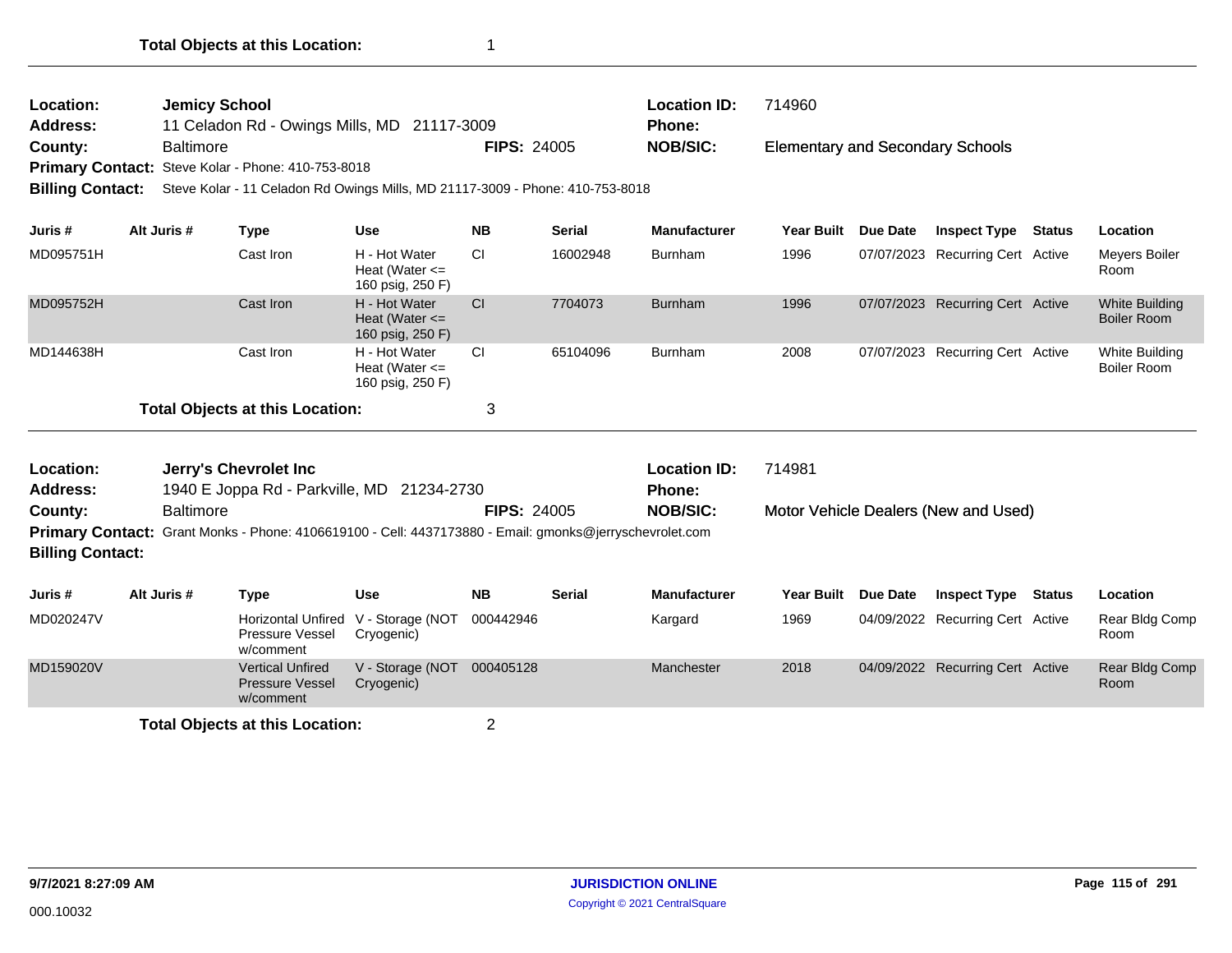| Location:<br><b>Address:</b>                                           |             |                   | <b>Jerrys Auto Body</b><br>1800 S Caton Ave - Halethorpe, MD 21227-1601                                                                                                                                                   |                                                             |                    |               | <b>Location ID:</b><br><b>Phone:</b> | 714985                 |                                                  |             |
|------------------------------------------------------------------------|-------------|-------------------|---------------------------------------------------------------------------------------------------------------------------------------------------------------------------------------------------------------------------|-------------------------------------------------------------|--------------------|---------------|--------------------------------------|------------------------|--------------------------------------------------|-------------|
| County:<br><b>Billing Contact:</b>                                     |             | Baltimore         | Primary Contact: Jerry Jeffrey - Phone: 410-644-5505                                                                                                                                                                      |                                                             | <b>FIPS: 24005</b> |               | <b>NOB/SIC:</b>                      |                        | Automotive dealers and gasoline service stations |             |
| Juris #                                                                | Alt Juris # |                   | <b>Type</b>                                                                                                                                                                                                               | Use                                                         | <b>NB</b>          | <b>Serial</b> | <b>Manufacturer</b>                  | Year Built Due Date    | <b>Inspect Type Status</b>                       | Location    |
| MD151830V                                                              |             |                   | <b>Vertical Unfired</b><br>Pressure Vessel<br>w/comment                                                                                                                                                                   | V - Storage (NOT<br>Cryogenic)                              | 00002891D          |               | <b>Brunner</b>                       | 1984                   | 11/11/2020 Recurring Cert Active                 | Small Bay   |
|                                                                        |             |                   | <b>Total Objects at this Location:</b>                                                                                                                                                                                    |                                                             | 1                  |               |                                      |                        |                                                  |             |
| Location:<br><b>Address:</b>                                           |             | <b>Jiffy Lube</b> | 1704 Woodlawn Dr - Woodlawn, MD 21207-4005                                                                                                                                                                                |                                                             |                    |               | <b>Location ID:</b><br><b>Phone:</b> | 715025<br>410-944-1582 |                                                  |             |
| County:<br><b>Billing Contact:</b>                                     |             | <b>Baltimore</b>  | Primary Contact: Jiffy Lube - Phone: 410-944-1526<br>- 1704 Woodlawn Dr Woodlawn, MD 21207-4005 - Phone: 410-944-1526                                                                                                     |                                                             | <b>FIPS: 24005</b> |               | <b>NOB/SIC:</b>                      |                        | Automotive repair, services, and parking         |             |
| Juris #                                                                | Alt Juris # |                   | <b>Type</b>                                                                                                                                                                                                               | <b>Use</b>                                                  | <b>NB</b>          | <b>Serial</b> | <b>Manufacturer</b>                  | Year Built Due Date    | <b>Inspect Type Status</b>                       | Location    |
| MD050180V                                                              |             |                   | Pressure Vessel<br>w/comment                                                                                                                                                                                              | Horizontal Unfired V - Storage (NOT<br>Cryogenic)           | 000019893          |               | Kargard                              | 1985                   | 10/29/2021 Recurring Cert Active                 | <b>BSMT</b> |
| MD050181V                                                              |             |                   | <b>Pressure Vessel</b><br>w/comment                                                                                                                                                                                       | Horizontal Unfired V - Storage (NOT 000741351<br>Cryogenic) |                    |               | Wood                                 | 1979                   | 10/29/2021 Recurring Cert Active                 | <b>BSMT</b> |
|                                                                        |             |                   | <b>Total Objects at this Location:</b>                                                                                                                                                                                    |                                                             | 2                  |               |                                      |                        |                                                  |             |
| Location:<br><b>Address:</b>                                           |             | <b>Jiffy Lube</b> |                                                                                                                                                                                                                           |                                                             |                    |               | <b>Location ID:</b><br>Phone:        | 715031                 |                                                  |             |
| 213 Eastern Blvd - Essex, MD 21221-6906<br><b>Baltimore</b><br>County: |             |                   |                                                                                                                                                                                                                           |                                                             | <b>FIPS: 24005</b> |               | <b>NOB/SIC:</b>                      |                        | Automotive repair, services, and parking         |             |
| <b>Billing Contact:</b>                                                |             |                   | Primary Contact: Henry Miller - Phone: 410-464-0390/410-686-0511 - Email: jiffychip@verizon.net<br>Henry Miller - 213 Eastern Blvd Essex, MD 21221-6906 - Phone: 410-464-0390/410-686-0511 - Email: jiffychip@verizon.net |                                                             |                    |               |                                      |                        |                                                  |             |
| Juris #                                                                | Alt Juris # |                   | <b>Type</b>                                                                                                                                                                                                               | <b>Use</b>                                                  | <b>NB</b>          | <b>Serial</b> | <b>Manufacturer</b>                  | Year Built Due Date    | <b>Inspect Type Status</b>                       | Location    |
| MD169250V                                                              |             |                   | <b>Vertical Unfired</b><br>Pressure Vessel<br>w/comment                                                                                                                                                                   | V - Storage (NOT 002126160<br>Cryogenic)                    |                    |               | Manchester                           | 2019                   | 05/29/2022 Recurring Cert Active                 | <b>BLRM</b> |
|                                                                        |             |                   |                                                                                                                                                                                                                           |                                                             |                    |               |                                      |                        |                                                  |             |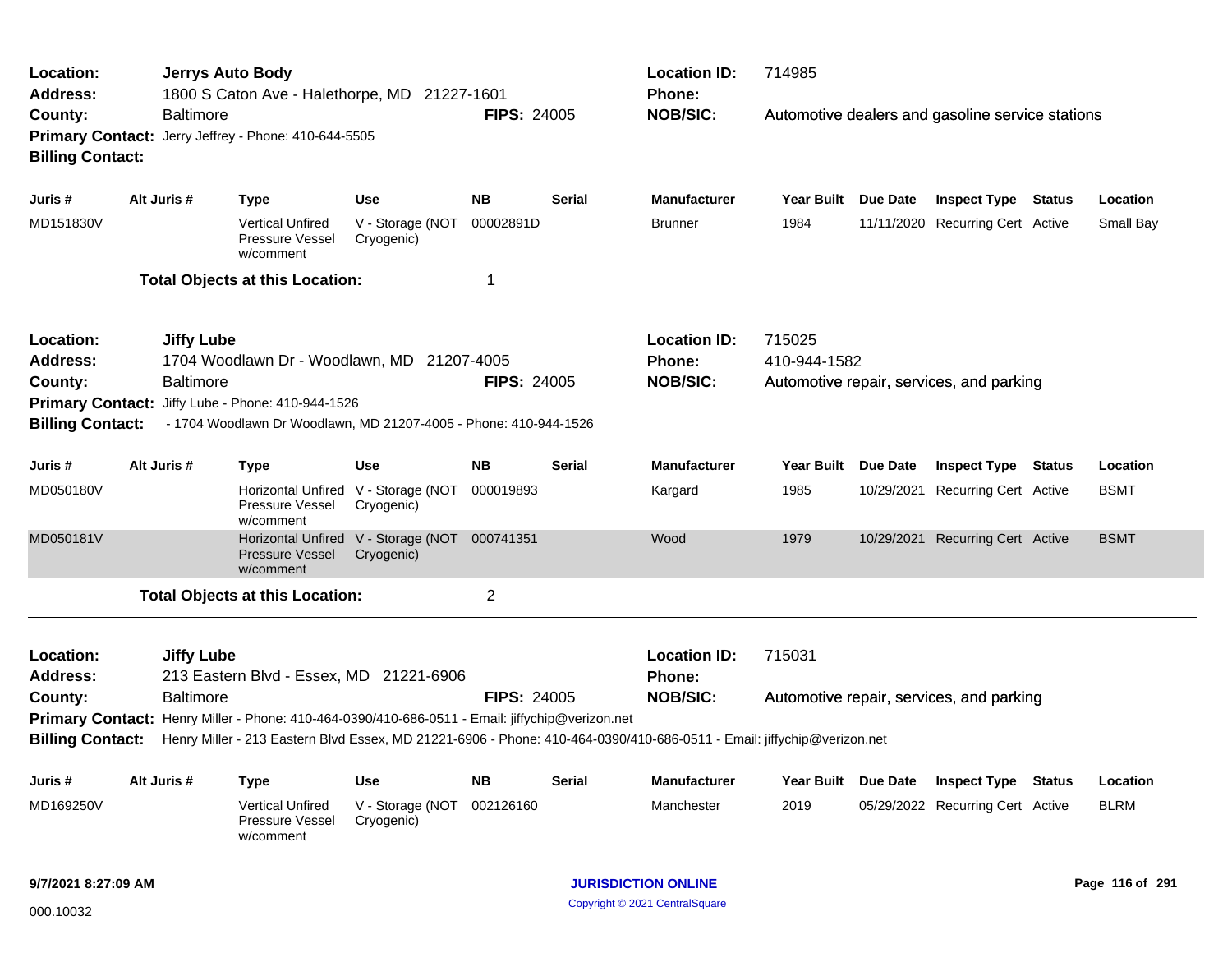| Location:<br><b>Address:</b>                                                                                                    |                                                                                                                                                                                                                               | <b>Jiffy Lube</b> |                                                                | 608 Frederick Rd - Catonsville, MD 21228-4625                                                                 |                    |               | <b>Location ID:</b><br><b>Phone:</b>                    | 715042                 |                                          |                   |
|---------------------------------------------------------------------------------------------------------------------------------|-------------------------------------------------------------------------------------------------------------------------------------------------------------------------------------------------------------------------------|-------------------|----------------------------------------------------------------|---------------------------------------------------------------------------------------------------------------|--------------------|---------------|---------------------------------------------------------|------------------------|------------------------------------------|-------------------|
| County:                                                                                                                         |                                                                                                                                                                                                                               | <b>Baltimore</b>  |                                                                |                                                                                                               | <b>FIPS: 24005</b> |               | <b>NOB/SIC:</b>                                         |                        | Automotive repair, services, and parking |                   |
| <b>Primary Contact:</b>                                                                                                         |                                                                                                                                                                                                                               |                   |                                                                | William Albert - Phone: 410-646-0390 - Email: wlakjp@gmail.com                                                |                    |               |                                                         |                        |                                          |                   |
| <b>Billing Contact:</b>                                                                                                         |                                                                                                                                                                                                                               |                   |                                                                | Lisa Miller - 3617 Wilkens Ave Baltimore, MD 21229-5034 - Phone: 410-646-0390 - Email: jiffybills@verizon.net |                    |               |                                                         |                        |                                          |                   |
| Juris #                                                                                                                         |                                                                                                                                                                                                                               | Alt Juris #       | <b>Type</b>                                                    | <b>Use</b>                                                                                                    | <b>NB</b>          | <b>Serial</b> | <b>Manufacturer</b>                                     | Year Built Due Date    | <b>Inspect Type Status</b>               | Location          |
| MD127323V                                                                                                                       |                                                                                                                                                                                                                               |                   | <b>Vertical Unfired</b><br><b>Pressure Vessel</b><br>w/comment | V - Storage (NOT<br>Cryogenic)                                                                                | 000290585          |               | Manchester                                              | 2004                   | 10/23/2021 Recurring Cert Active         | <b>COMP RM</b>    |
|                                                                                                                                 |                                                                                                                                                                                                                               |                   | <b>Total Objects at this Location:</b>                         |                                                                                                               | 1                  |               |                                                         |                        |                                          |                   |
| Location:                                                                                                                       |                                                                                                                                                                                                                               | <b>Jiffy Lube</b> |                                                                |                                                                                                               |                    |               | <b>Location ID:</b>                                     | 715043                 |                                          |                   |
| Address:                                                                                                                        |                                                                                                                                                                                                                               |                   |                                                                | 6116 Baltimore National Pike - Catonsville, MD 21228-2905                                                     |                    |               | <b>Phone:</b>                                           | 410-747-6494           |                                          |                   |
| County:                                                                                                                         |                                                                                                                                                                                                                               | Baltimore         |                                                                |                                                                                                               | <b>FIPS: 24005</b> |               | <b>NOB/SIC:</b>                                         |                        | Automotive repair, services, and parking |                   |
|                                                                                                                                 | Joseph Cross - Phone: 410-747-6494 - Email: joseph9141@verizon.net<br><b>Primary Contact:</b><br>Joseph Cross - 6116 Baltimore National Pike Catonsville, MD 21228-2905 - Phone: 410-747-6494 - Email: joseph9141@verizon.net |                   |                                                                |                                                                                                               |                    |               |                                                         |                        |                                          |                   |
| <b>Billing Contact:</b>                                                                                                         |                                                                                                                                                                                                                               |                   |                                                                |                                                                                                               |                    |               |                                                         |                        |                                          |                   |
| Juris #                                                                                                                         |                                                                                                                                                                                                                               | Alt Juris #       | <b>Type</b>                                                    | <b>Use</b>                                                                                                    | <b>NB</b>          | <b>Serial</b> | <b>Manufacturer</b>                                     | Year Built Due Date    | <b>Inspect Type Status</b>               | Location          |
| MD161410V                                                                                                                       |                                                                                                                                                                                                                               |                   | <b>Vertical Unfired</b><br><b>Pressure Vessel</b><br>w/comment | V - Storage (NOT<br>Cryogenic)                                                                                | 000572183          |               | Morganton                                               | 2016                   | 04/19/2022 Recurring Cert Active         | <b>STORAGE RM</b> |
| MD168341V                                                                                                                       |                                                                                                                                                                                                                               |                   | <b>Vertical Unfired</b><br><b>Pressure Vessel</b><br>w/comment | V - Storage (NOT 001964287<br>Cryogenic)                                                                      |                    |               | Manchester                                              | 2018                   | 03/27/2022 Recurring Cert Active         | <b>BLRM</b>       |
|                                                                                                                                 |                                                                                                                                                                                                                               |                   | <b>Total Objects at this Location:</b>                         |                                                                                                               | $\overline{2}$     |               |                                                         |                        |                                          |                   |
| Location:<br>Jiffy Lube #1061<br><b>Address:</b><br>10602 Reisterstown Rd - Owings Mills, MD 21117-2802<br>Baltimore<br>County: |                                                                                                                                                                                                                               |                   |                                                                |                                                                                                               | <b>FIPS: 24005</b> |               | <b>Location ID:</b><br><b>Phone:</b><br><b>NOB/SIC:</b> | 715020<br>410-363-7950 | Automotive repair, services, and parking |                   |
|                                                                                                                                 |                                                                                                                                                                                                                               |                   | Primary Contact: Matt Blauvelt - Phone: 410-833-9063           |                                                                                                               |                    |               |                                                         |                        |                                          |                   |
| <b>Billing Contact:</b>                                                                                                         |                                                                                                                                                                                                                               |                   |                                                                | - 10602 Reisterstown Rd Owings Mills, MD 21117-2802 - Phone: 410-363-7950                                     |                    |               |                                                         |                        |                                          |                   |
| Juris #                                                                                                                         |                                                                                                                                                                                                                               | Alt Juris #       | <b>Type</b>                                                    | <b>Use</b>                                                                                                    | <b>NB</b>          | <b>Serial</b> | <b>Manufacturer</b>                                     | Year Built Due Date    | <b>Inspect Type Status</b>               | Location          |
| MD139170V                                                                                                                       |                                                                                                                                                                                                                               |                   | <b>Vertical Unfired</b><br>Pressure Vessel                     | V - Storage (NOT<br>Cryogenic)                                                                                | 000621007          |               | <b>Steel Fab</b>                                        | 2010                   | 10/13/2021 Recurring Cert Active         | <b>BASM'T</b>     |
| 9/7/2021 8:27:09 AM                                                                                                             |                                                                                                                                                                                                                               |                   |                                                                |                                                                                                               |                    |               | <b>JURISDICTION ONLINE</b>                              |                        |                                          | Page 117 of 291   |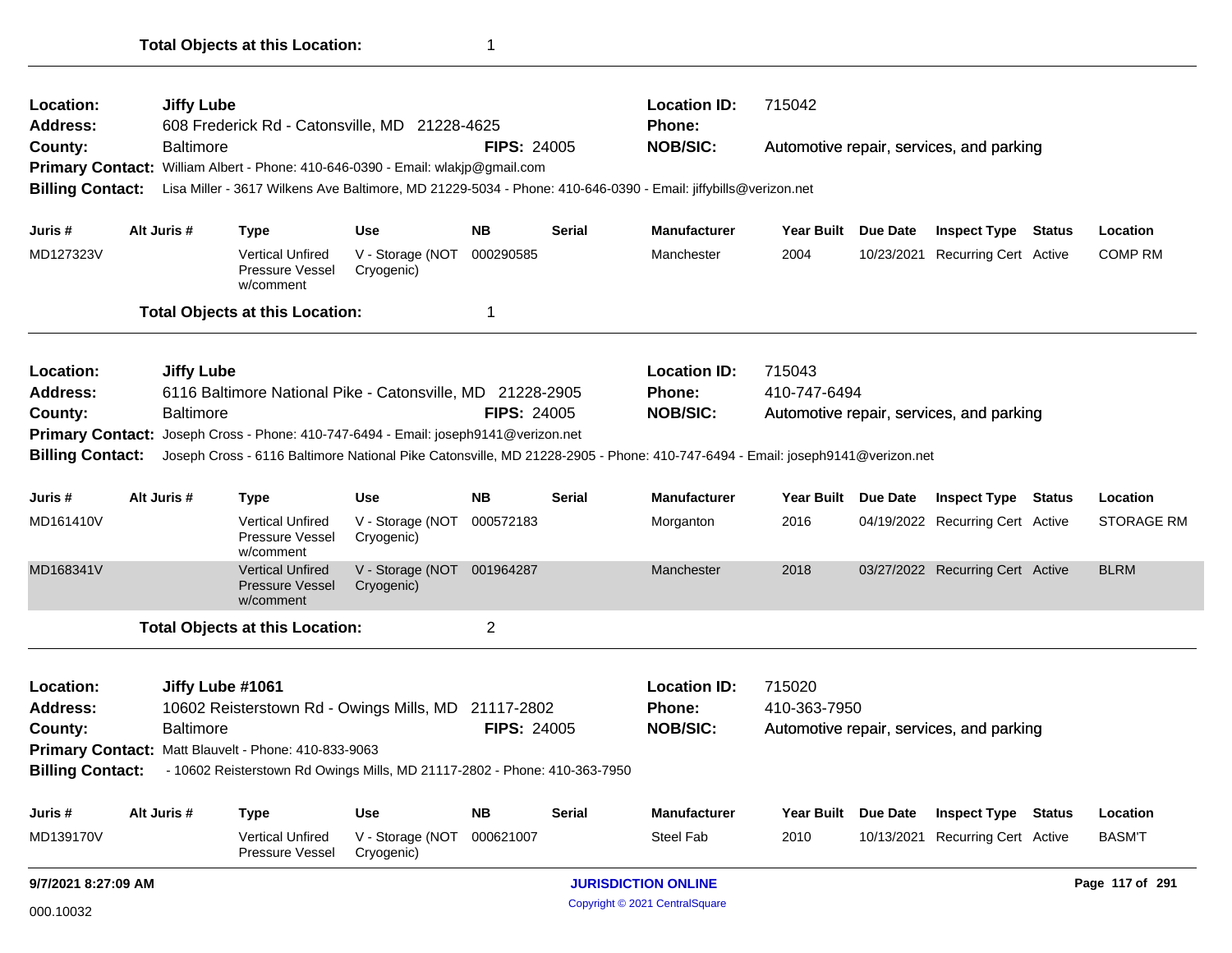| Juris #                 | Alt Juris #                                                                                                                                             | <b>Type</b><br>w/comment                                       | <b>Use</b>                               | <b>NB</b>          | <b>Serial</b> | <b>Manufacturer</b> | Year Built Due Date |                 | <b>Inspect Type</b>                      | <b>Status</b> | Location          |
|-------------------------|---------------------------------------------------------------------------------------------------------------------------------------------------------|----------------------------------------------------------------|------------------------------------------|--------------------|---------------|---------------------|---------------------|-----------------|------------------------------------------|---------------|-------------------|
| MD152534V               |                                                                                                                                                         | <b>Vertical Unfired</b><br><b>Pressure Vessel</b><br>w/comment | V - Storage (NOT<br>Cryogenic)           | 000500865          |               | Morganton           | 2013                |                 | 10/13/2021 Recurring Cert Active         |               | <b>COMP RM</b>    |
|                         |                                                                                                                                                         | <b>Total Objects at this Location:</b>                         |                                          | $\overline{c}$     |               |                     |                     |                 |                                          |               |                   |
| Location:               | Jiffy Lube - 115                                                                                                                                        |                                                                |                                          |                    |               | <b>Location ID:</b> | 715030              |                 |                                          |               |                   |
| <b>Address:</b>         |                                                                                                                                                         | 2105 E Joppa Rd - Parkville, MD 21234-2839                     |                                          |                    |               | <b>Phone:</b>       |                     |                 |                                          |               |                   |
| County:                 | <b>Baltimore</b>                                                                                                                                        |                                                                |                                          | <b>FIPS: 24005</b> |               | <b>NOB/SIC:</b>     |                     |                 | Automotive repair, services, and parking |               |                   |
| <b>Primary Contact:</b> |                                                                                                                                                         | Jiffy Lube - 115 - Phone: 4106659700                           |                                          |                    |               |                     |                     |                 |                                          |               |                   |
| <b>Billing Contact:</b> |                                                                                                                                                         | - 2105 E Joppa Rd Parkville, MD 21234-2839 - Phone: 4106659700 |                                          |                    |               |                     |                     |                 |                                          |               |                   |
| Juris #                 | Alt Juris #                                                                                                                                             | <b>Type</b>                                                    | <b>Use</b>                               | <b>NB</b>          | <b>Serial</b> | <b>Manufacturer</b> | <b>Year Built</b>   | <b>Due Date</b> | <b>Inspect Type Status</b>               |               | Location          |
| MD098054V               |                                                                                                                                                         | <b>Vertical Unfired</b><br>Pressure Vessel<br>w/comment        | V - Storage (NOT<br>Cryogenic)           | 000616434          |               | Manchester          | 1998                | 08/31/2021      | <b>Recurring Cert Active</b>             |               | <b>UTILITY RM</b> |
| MD135843V               |                                                                                                                                                         | <b>Vertical Unfired</b><br><b>Pressure Vessel</b><br>w/comment | V - Storage (NOT 000913834<br>Cryogenic) |                    |               | Manchester          | 2007                |                 | 08/31/2021 Recurring Cert Active         |               | <b>UTILITY RM</b> |
|                         |                                                                                                                                                         | <b>Total Objects at this Location:</b>                         |                                          | $\overline{2}$     |               |                     |                     |                 |                                          |               |                   |
| Location:               | Jimmy John's                                                                                                                                            |                                                                |                                          |                    |               | <b>Location ID:</b> | 4018718             |                 |                                          |               |                   |
| <b>Address:</b>         |                                                                                                                                                         | 5209A Campbell Blvd - Nottingham, MD 21236-5047                |                                          |                    |               | Phone:              | 410-931-9300        |                 |                                          |               |                   |
| County:                 | <b>Baltimore</b>                                                                                                                                        |                                                                |                                          | <b>FIPS: 24005</b> |               | <b>NOB/SIC:</b>     |                     |                 |                                          |               |                   |
|                         |                                                                                                                                                         |                                                                |                                          |                    |               |                     |                     |                 |                                          |               |                   |
|                         | Primary Contact: Jimmy John's - Phone: 410-931-9300<br><b>Billing Contact:</b><br>- 5209A Campbell Blvd Nottingham, MD 21236-5047 - Phone: 410-931-9300 |                                                                |                                          |                    |               |                     |                     |                 |                                          |               |                   |
| Juris#                  | Alt Juris #                                                                                                                                             | <b>Type</b>                                                    | <b>Use</b>                               | <b>NB</b>          | <b>Serial</b> | <b>Manufacturer</b> | Year Built          | <b>Due Date</b> | <b>Inspect Type</b>                      | <b>Status</b> | Location          |
| MD166522V               |                                                                                                                                                         | <b>Vertical Unfired</b><br>Pressure Vessel<br>w/comment        | V - Storage<br>(Cryogenic)               | 000015276          |               | Taylor-Wharton      | 1997                |                 | 05/01/2022 Recurring Cert Active         |               | Outside           |
|                         |                                                                                                                                                         | <b>Total Objects at this Location:</b>                         |                                          | 1                  |               |                     |                     |                 |                                          |               |                   |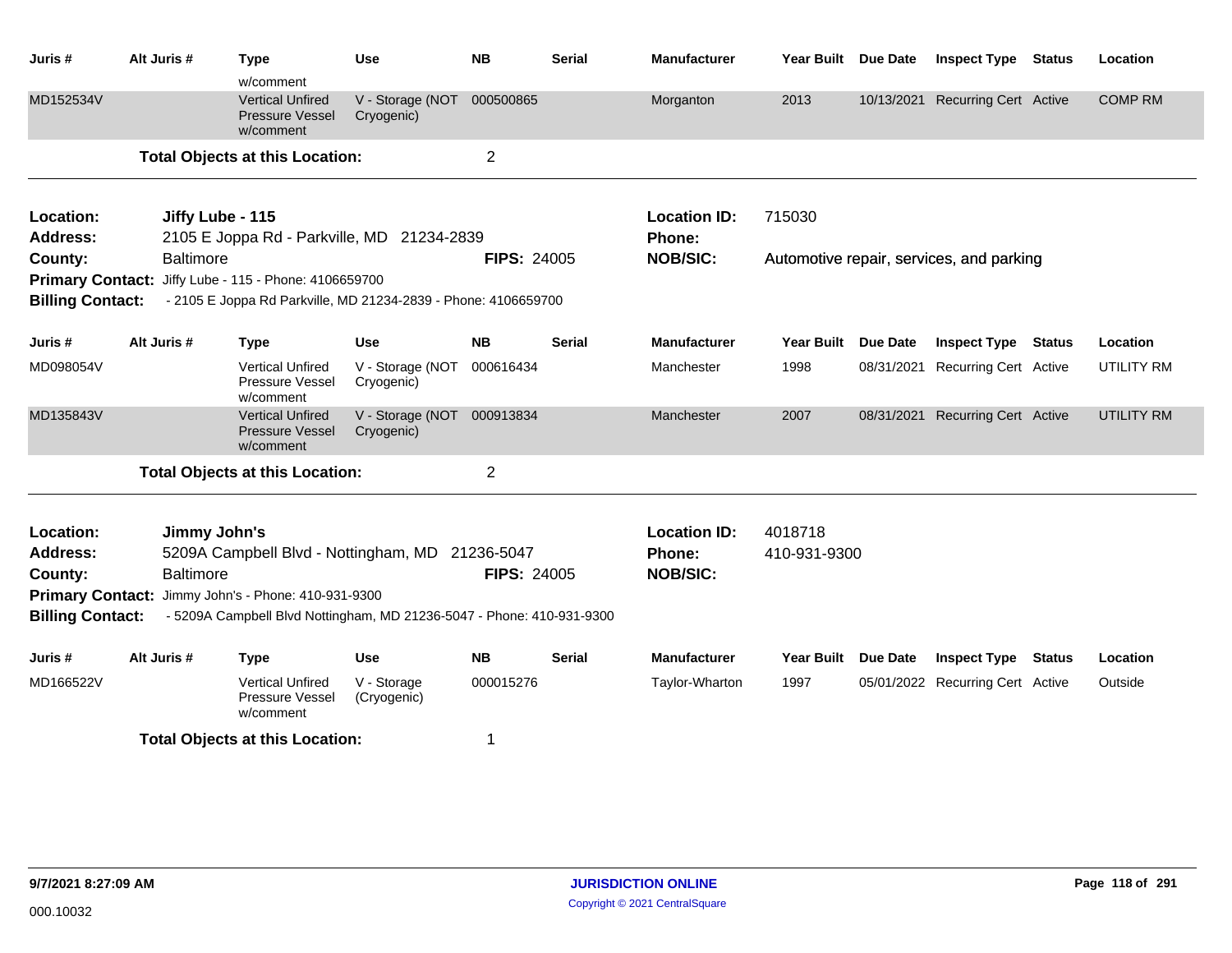| Location:                    |                  | Jimmy John's - 2285 (Arc3)                                                               |                                                         |                    |               | <b>Location ID:</b>                                                                                                     | 3925604                               |          |                                                  |               |                 |
|------------------------------|------------------|------------------------------------------------------------------------------------------|---------------------------------------------------------|--------------------|---------------|-------------------------------------------------------------------------------------------------------------------------|---------------------------------------|----------|--------------------------------------------------|---------------|-----------------|
| <b>Address:</b><br>County:   | <b>Baltimore</b> | 1819 York Rd - Lutherville Timonium, MD 21093-5144                                       |                                                         | <b>FIPS: 24005</b> |               | Phone:<br><b>NOB/SIC:</b>                                                                                               | <b>Eating and Drinking Places</b>     |          |                                                  |               |                 |
| <b>Primary Contact:</b>      |                  | Jimmy John's - 2285 (Arc3)                                                               |                                                         |                    |               |                                                                                                                         |                                       |          |                                                  |               |                 |
| <b>Billing Contact:</b>      |                  |                                                                                          |                                                         |                    |               | Charlie Patterson - PO Box 26269 Richmond, VA 23260-6269 - Phone: 804-644-4521 - Email: charlie.patterson@arc3gases.com |                                       |          |                                                  |               |                 |
| Juris #                      | Alt Juris #      | <b>Type</b>                                                                              | <b>Use</b>                                              | <b>NB</b>          | <b>Serial</b> | <b>Manufacturer</b>                                                                                                     | Year Built Due Date                   |          | <b>Inspect Type Status</b>                       |               | Location        |
| MD163509V                    |                  | <b>Vertical Unfired</b><br>Pressure Vessel<br>w/comment                                  | V - Storage<br>(Cryogenic)                              | 000159951          |               | <b>CHART</b>                                                                                                            | 2005                                  |          | 02/27/2023 Recurring Cert Active                 |               | Kitchen         |
|                              |                  | <b>Total Objects at this Location:</b>                                                   |                                                         | 1                  |               |                                                                                                                         |                                       |          |                                                  |               |                 |
| Location:                    |                  | <b>Joes Auto Service</b>                                                                 |                                                         |                    |               | <b>Location ID:</b>                                                                                                     | 715108                                |          |                                                  |               |                 |
| Address:                     |                  | 7888 Dundalk Ave - Dundalk, MD 21222-5928                                                |                                                         |                    |               | <b>Phone:</b>                                                                                                           | 410-284-1235                          |          |                                                  |               |                 |
| County:                      | <b>Baltimore</b> |                                                                                          |                                                         | <b>FIPS: 24005</b> |               | <b>NOB/SIC:</b>                                                                                                         |                                       |          | Automotive dealers and gasoline service stations |               |                 |
|                              |                  | Primary Contact: Joe's Auto Service - Phone: 410-284-1235                                |                                                         |                    |               |                                                                                                                         |                                       |          |                                                  |               |                 |
| <b>Billing Contact:</b>      |                  | Joe Falbo - 7888 Dundalk Ave Dundalk, MD 21222-5928 - Phone: 410-284-1235                |                                                         |                    |               |                                                                                                                         |                                       |          |                                                  |               |                 |
| Juris #                      | Alt Juris #      | <b>Type</b>                                                                              | <b>Use</b>                                              | <b>NB</b>          | Serial        | <b>Manufacturer</b>                                                                                                     | <b>Year Built</b>                     | Due Date | <b>Inspect Type</b>                              | <b>Status</b> | Location        |
| MD112595V                    |                  | Horizontal Unfired O - Other (PV<br>Pressure Vessel<br>w/comment                         | Use) w/comment                                          | 000136518          |               | <b>Buckeye</b>                                                                                                          | 1977                                  |          | 06/06/2020 Recurring Cert Active                 |               | Storage         |
|                              |                  | <b>Total Objects at this Location:</b>                                                   |                                                         | 1                  |               |                                                                                                                         |                                       |          |                                                  |               |                 |
| Location:<br><b>Address:</b> |                  | <b>John L Stansiak LLC</b><br>117 Church Ln - Cockeysville, MD 21030-4938                |                                                         |                    |               | <b>Location ID:</b><br>Phone:                                                                                           | 1729243                               |          |                                                  |               |                 |
| County:                      | <b>Baltimore</b> |                                                                                          |                                                         | <b>FIPS: 24005</b> |               | <b>NOB/SIC:</b>                                                                                                         | <b>Special Trade Contractors, NEC</b> |          |                                                  |               |                 |
|                              |                  | Primary Contact: Jim Yates Jr. - Phone: 410 667 6300 x209                                |                                                         |                    |               |                                                                                                                         |                                       |          |                                                  |               |                 |
| <b>Billing Contact:</b>      |                  | Jim Yates Jr. - 117 Church Ln # C Cockeysville, MD 21030-4938 - Phone: 410 667 6300 x209 |                                                         |                    |               |                                                                                                                         |                                       |          |                                                  |               |                 |
| Juris #                      | Alt Juris #      | <b>Type</b>                                                                              | <b>Use</b>                                              | <b>NB</b>          | Serial        | <b>Manufacturer</b>                                                                                                     | Year Built Due Date                   |          | <b>Inspect Type Status</b>                       |               | Location        |
| MD167296H                    | B <sub>2</sub>   | Water Tube<br>Coiled (Flueless<br>Hi Efficiency)                                         | H - Hot Water<br>Heat (Water $\leq$<br>160 psig, 250 F) | 000398281          |               | Sermeta                                                                                                                 | 2017                                  |          | 03/10/2022 Recurring Cert Active                 |               | <b>BLRM</b>     |
| MD167297H                    |                  | <b>Water Tube</b><br>Coiled (Flueless<br>Hi Efficiency)                                  | H - Hot Water<br>Heat (Water $\leq$<br>160 psig, 250 F) | 000398277          |               | Sermeta                                                                                                                 | 2017                                  |          | 03/10/2022 Recurring Cert Active                 |               | <b>BLRM</b>     |
| 9/7/2021 8:27:09 AM          |                  |                                                                                          |                                                         |                    |               | <b>JURISDICTION ONLINE</b>                                                                                              |                                       |          |                                                  |               | Page 119 of 291 |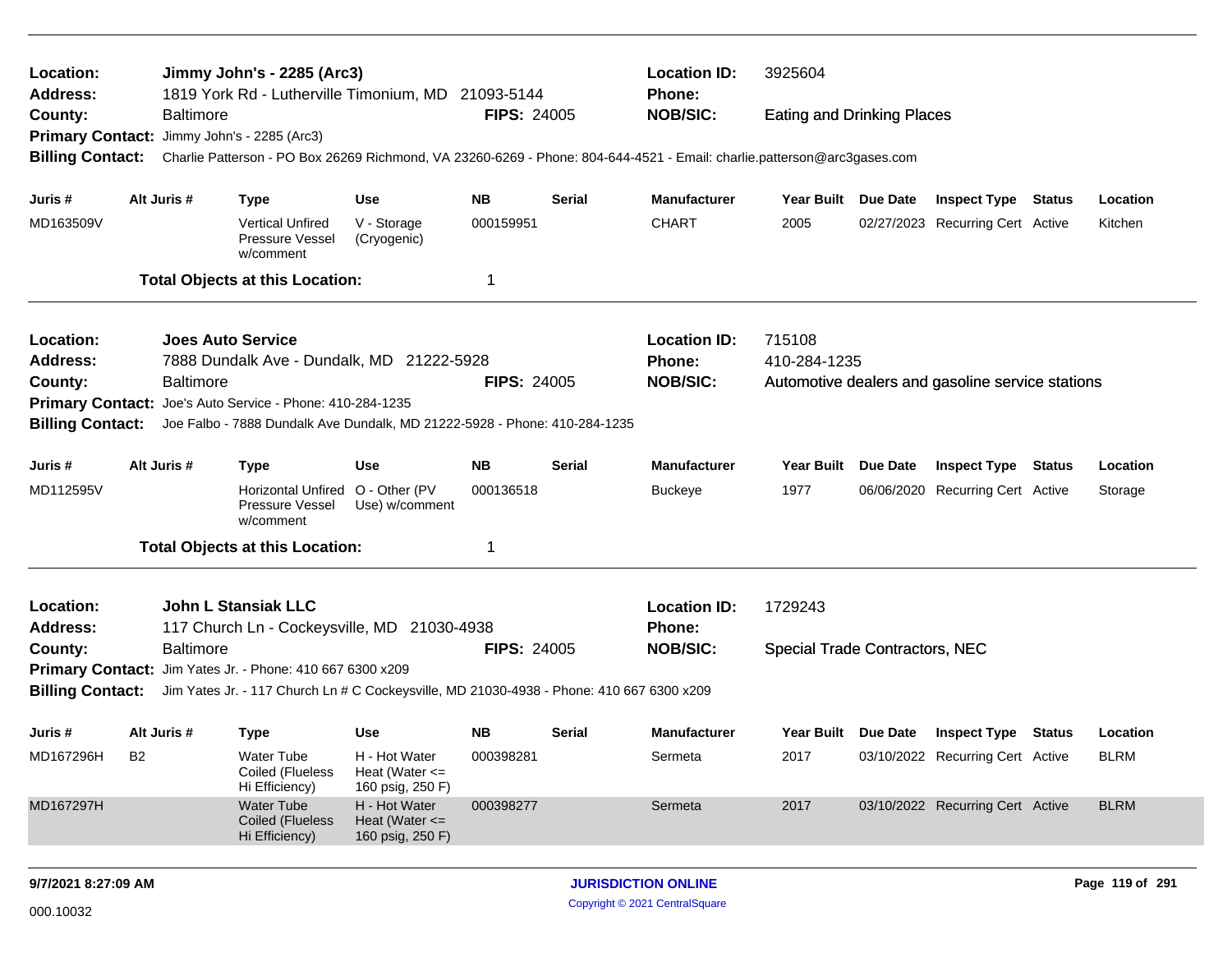| Location:                   |  |                  | Joppa Exxon Service Center                                                                               |                                            |                    |                    | <b>Location ID:</b>                                                                                                                   | 715288                                   |                     |                                                  |               |                                         |
|-----------------------------|--|------------------|----------------------------------------------------------------------------------------------------------|--------------------------------------------|--------------------|--------------------|---------------------------------------------------------------------------------------------------------------------------------------|------------------------------------------|---------------------|--------------------------------------------------|---------------|-----------------------------------------|
| <b>Address:</b>             |  |                  | 2320 E Joppa Rd - Parkville, MD                                                                          | 21234-2808                                 |                    |                    | <b>Phone:</b>                                                                                                                         |                                          |                     |                                                  |               |                                         |
| County:                     |  | <b>Baltimore</b> | Primary Contact: Jannett Ferber - Cell: 410-303-9379                                                     |                                            | <b>FIPS: 24005</b> |                    | <b>NOB/SIC:</b>                                                                                                                       |                                          |                     | Automotive dealers and gasoline service stations |               |                                         |
| <b>Billing Contact:</b>     |  |                  | Jannett Ferber - 2320 E Joppa Rd Parkville, MD 21234-2808 - Cell: 410-303-9379                           |                                            |                    |                    |                                                                                                                                       |                                          |                     |                                                  |               |                                         |
| Juris #                     |  | Alt Juris #      | <b>Type</b>                                                                                              | <b>Use</b>                                 | NB.                | Serial             | <b>Manufacturer</b>                                                                                                                   | <b>Year Built</b>                        | Due Date            | <b>Inspect Type</b>                              | <b>Status</b> | Location                                |
| MD127319V                   |  |                  | <b>Vertical Unfired</b><br>Pressure Vessel<br>w/comment                                                  | V - Storage (NOT<br>Cryogenic)             | 000418657          |                    | <b>Steel Fab</b>                                                                                                                      | 2006                                     |                     | 12/21/2022 Recurring Cert Active                 |               | store                                   |
|                             |  |                  | <b>Total Objects at this Location:</b>                                                                   |                                            | 1                  |                    |                                                                                                                                       |                                          |                     |                                                  |               |                                         |
| Location:                   |  |                  | Joppa Fairmount Building Associates, LP.                                                                 |                                            |                    |                    | <b>Location ID:</b>                                                                                                                   | 713625                                   |                     |                                                  |               |                                         |
| <b>Address:</b>             |  |                  | 555 Fairmount Ave - Towson, MD 21286-5417                                                                |                                            |                    |                    | <b>Phone:</b>                                                                                                                         | 410-769-6100                             |                     |                                                  |               |                                         |
| County:                     |  | <b>Baltimore</b> |                                                                                                          |                                            | <b>FIPS: 24005</b> |                    | <b>NOB/SIC:</b>                                                                                                                       | <b>Offices of Bank Holding Companies</b> |                     |                                                  |               |                                         |
|                             |  |                  | Primary Contact: Carl Reinke - Phone: 410 769 6116 - Cell: 443 465 6221 - Email: creinke@hpimd.com       |                                            |                    |                    |                                                                                                                                       |                                          |                     |                                                  |               |                                         |
| <b>Billing Contact:</b>     |  |                  |                                                                                                          |                                            |                    |                    | Carl Reinke - 501 Fairmount Ave Suite 101 Towson, MD 21286-5462 - Phone: 410 769 6116 - Cell: 443 465 6221 - Email: creinke@hpimd.com |                                          |                     |                                                  |               |                                         |
| Juris #                     |  | Alt Juris #      | <b>Type</b>                                                                                              | <b>Use</b>                                 | <b>NB</b>          | <b>Serial</b>      | <b>Manufacturer</b>                                                                                                                   | Year Built Due Date                      |                     | <b>Inspect Type Status</b>                       |               | Location                                |
| MD071621V                   |  |                  | <b>Vertical Unfired</b><br>Pressure Vessel<br>w/comment                                                  | V - Storage (NOT<br>Cryogenic)             | 000142919          |                    | Manchester                                                                                                                            | 1987                                     |                     | 12/01/2022 Recurring Cert Active                 |               | <b>Equipment Room</b><br>515 10th Floor |
|                             |  |                  | <b>Total Objects at this Location:</b>                                                                   |                                            | 1                  |                    |                                                                                                                                       |                                          |                     |                                                  |               |                                         |
| Location:                   |  |                  | Journey of Faith Church                                                                                  |                                            |                    |                    | <b>Location ID:</b>                                                                                                                   | 724126                                   |                     |                                                  |               |                                         |
| <b>Address:</b>             |  |                  | 7902 Liberty Rd - Baltimore, MD 21244-3618                                                               |                                            |                    |                    | <b>Phone:</b>                                                                                                                         | 410-655-5250                             |                     |                                                  |               |                                         |
| <b>Baltimore</b><br>County: |  |                  |                                                                                                          |                                            |                    | <b>FIPS: 24005</b> | <b>NOB/SIC:</b>                                                                                                                       | Membership organizations                 |                     |                                                  |               |                                         |
|                             |  |                  | Primary Contact: Jerrett Hansen or Laura Ingersol - Phone: 410-655-5250 - Email: journey7902@verizon.net |                                            |                    |                    |                                                                                                                                       |                                          |                     |                                                  |               |                                         |
| <b>Billing Contact:</b>     |  |                  | - 7902 Liberty Rd Baltimore, MD 21244-3618 - Phone: 410-655-5250                                         |                                            |                    |                    |                                                                                                                                       |                                          |                     |                                                  |               |                                         |
| Juris #                     |  | Alt Juris #      | <b>Type</b>                                                                                              | <b>Use</b>                                 | <b>NB</b>          | <b>Serial</b>      | <b>Manufacturer</b>                                                                                                                   |                                          | Year Built Due Date | <b>Inspect Type Status</b>                       |               | Location                                |
| MD139848H                   |  |                  | Cast Iron                                                                                                | H - Steam Heat<br>(Steam $\le$ 15<br>psig) | CI                 |                    | Burnham                                                                                                                               | 2011                                     |                     | 01/22/2022 Recurring Cert Active                 |               | <b>BSMT BLRM</b>                        |
|                             |  |                  | <b>Total Objects at this Location:</b>                                                                   |                                            | 1                  |                    |                                                                                                                                       |                                          |                     |                                                  |               |                                         |
| 9/7/2021 8:27:09 AM         |  |                  |                                                                                                          |                                            |                    |                    | <b>JURISDICTION ONLINE</b>                                                                                                            |                                          |                     |                                                  |               | Page 120 of 291                         |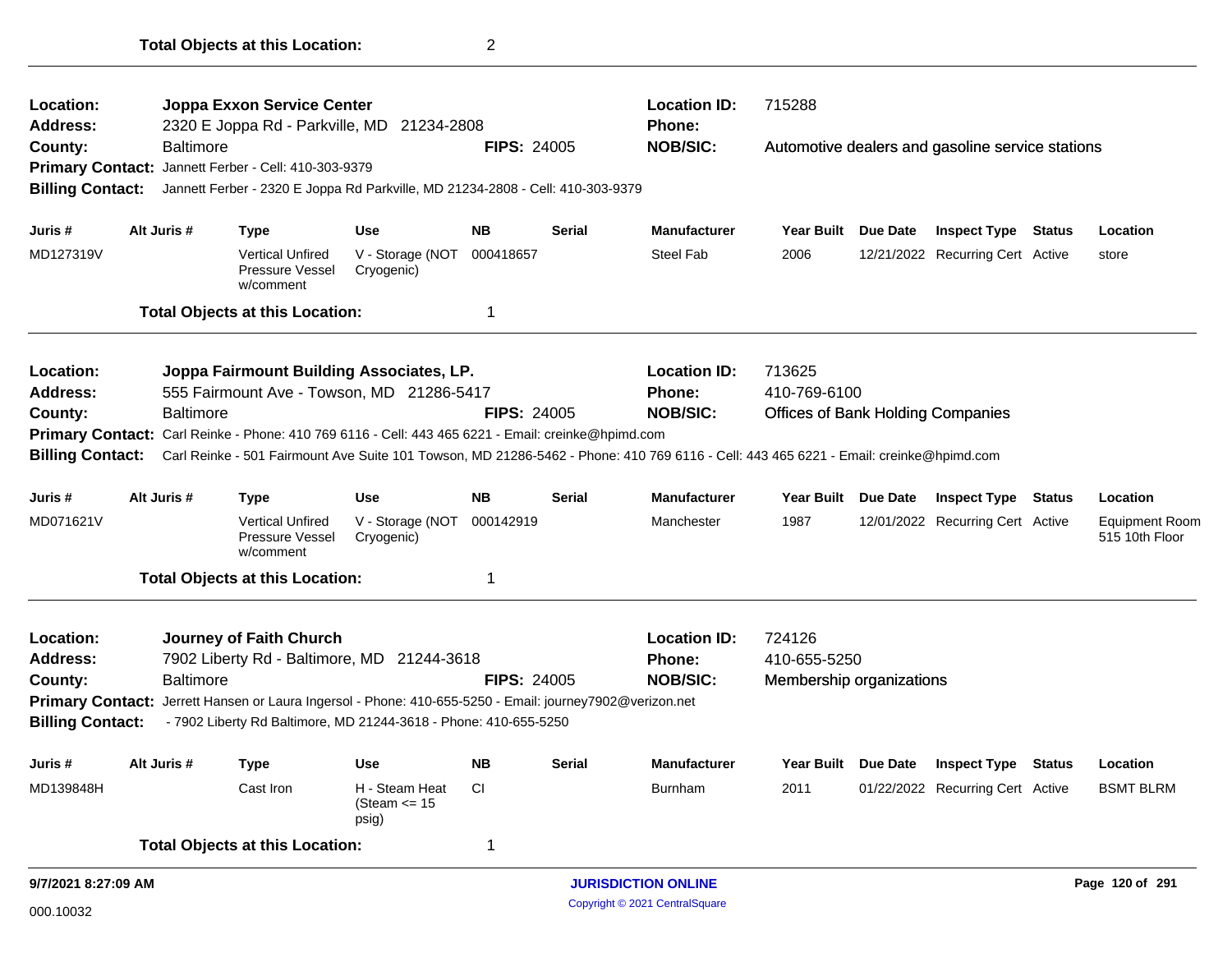| Location:<br><b>Kabuto Restaurant</b><br><b>Address:</b><br>8813 Pulaski Hwy - Rosedale, MD 21237-3010<br><b>Baltimore</b><br>County:<br>Primary Contact: Kabuto Restaurant<br><b>Billing Contact:</b> |                  |                                                         | <b>FIPS: 24005</b>                                      |                    | <b>Location ID:</b><br><b>Phone:</b><br><b>NOB/SIC:</b> | 4061964                                                                                                                                                                                                                                                                                                                    |                                                         |                                         |                                    |
|--------------------------------------------------------------------------------------------------------------------------------------------------------------------------------------------------------|------------------|---------------------------------------------------------|---------------------------------------------------------|--------------------|---------------------------------------------------------|----------------------------------------------------------------------------------------------------------------------------------------------------------------------------------------------------------------------------------------------------------------------------------------------------------------------------|---------------------------------------------------------|-----------------------------------------|------------------------------------|
| Juris #                                                                                                                                                                                                | Alt Juris #      | <b>Type</b>                                             | <b>Use</b>                                              | NΒ                 | Serial                                                  | <b>Manufacturer</b>                                                                                                                                                                                                                                                                                                        | Year Built Due Date                                     | <b>Inspect Type Status</b>              | Location                           |
| MD168369V                                                                                                                                                                                              |                  | <b>Vertical Unfired</b><br>Pressure Vessel<br>w/comment | V - Storage<br>(Cryogenic)                              | 000021791          |                                                         | Taylor                                                                                                                                                                                                                                                                                                                     | 1995                                                    | 03/19/2023 Recurring Cert Active        | Outside Rear of<br><b>Building</b> |
|                                                                                                                                                                                                        |                  | <b>Total Objects at this Location:</b>                  |                                                         | 1                  |                                                         |                                                                                                                                                                                                                                                                                                                            |                                                         |                                         |                                    |
| Location:<br><b>Address:</b><br>County:<br><b>Primary Contact:</b><br><b>Billing Contact:</b>                                                                                                          | <b>Baltimore</b> | Kaiser Permanente (Roberts Oxygen)                      | 2391 Greenspring Dr - Lutherville Timonium, MD 21093    | <b>FIPS: 24005</b> |                                                         | <b>Location ID:</b><br><b>Phone:</b><br><b>NOB/SIC:</b><br>Roberts Oxygen Company (MD) - Phone: 240-493-8405 - Cell: 301-252-0742 - Email: DFranovich@RobertsOxygen.com<br>Bulk Tank Service Dept. - PO Box 5507 Rockville, MD 20855-0507 - Phone: 240-493-8405 - Cell: 301-252-0742 - Email: DFranovich@RobertsOxygen.com | 4080786                                                 |                                         |                                    |
| Juris #                                                                                                                                                                                                | Alt Juris #      | <b>Type</b>                                             | <b>Use</b>                                              | <b>NB</b>          | <b>Serial</b>                                           | <b>Manufacturer</b>                                                                                                                                                                                                                                                                                                        | Year Built Due Date                                     | <b>Inspect Type Status</b>              | Location                           |
| MD169954V                                                                                                                                                                                              |                  | <b>Vertical Unfired</b><br>Pressure Vessel<br>w/comment | V - Storage (NOT<br>Cryogenic)                          | 000080826          |                                                         | <b>CHART</b>                                                                                                                                                                                                                                                                                                               | 2020                                                    | 07/14/2023 Recurring Cert Active        | Oxygen Farm                        |
|                                                                                                                                                                                                        |                  | <b>Total Objects at this Location:</b>                  |                                                         | 1                  |                                                         |                                                                                                                                                                                                                                                                                                                            |                                                         |                                         |                                    |
| Location:<br><b>Address:</b><br>County:<br>Primary Contact: Kenwood Presbyterian Church - Phone: 410-668-4664 - Email: kenwoodpc@verizon.net<br><b>Billing Contact:</b>                                | <b>Baltimore</b> | <b>Kenwood Presbyterian Church</b>                      | 4601 Fullerton Ave - Baltimore, MD 21236-4623           | <b>FIPS: 24005</b> |                                                         | <b>Location ID:</b><br>Phone:<br><b>NOB/SIC:</b><br>- 4601 Fullerton Ave Attn: Yvetten Whitten Baltimore, MD 21236-4623 - Phone: 410-668-4664 - Email: kenwoodpc@verizon.net                                                                                                                                               | 715649<br>410-6684664<br><b>Religious Organizations</b> |                                         |                                    |
| Juris #                                                                                                                                                                                                | Alt Juris #      | Type                                                    | Use                                                     | NΒ                 | Serial                                                  | <b>Manufacturer</b>                                                                                                                                                                                                                                                                                                        |                                                         | Year Built Due Date Inspect Type Status | Location                           |
| MD010034H                                                                                                                                                                                              |                  | Cast Iron                                               | H - Hot Water<br>Heat (Water $\leq$<br>160 psig, 250 F) | <b>CI</b>          |                                                         | American Standard 1959                                                                                                                                                                                                                                                                                                     |                                                         | 09/14/2021 Recurring Cert Active        | <b>SCHOOL BLRM</b>                 |
| MD144999H                                                                                                                                                                                              |                  | Cast Iron                                               | H - Hot Water<br>Heat (Water $\leq$                     | CI                 |                                                         | <b>Burnham</b>                                                                                                                                                                                                                                                                                                             | 2010                                                    | 09/14/2021 Recurring Cert Active        | <b>CHURCH BLRM</b>                 |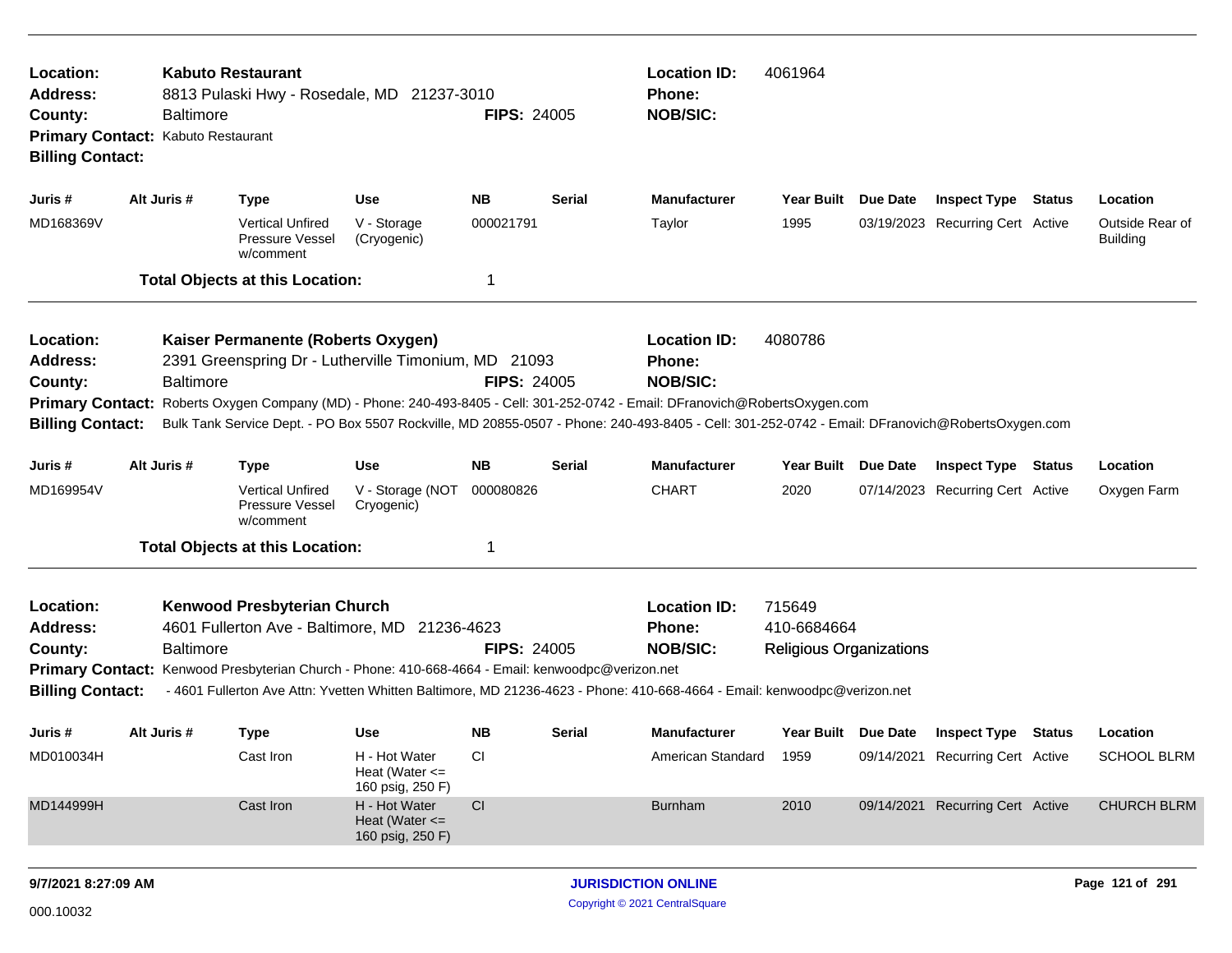| Location:<br>Address:<br>County:<br><b>Billing Contact:</b>   | <b>Baltimore</b> | <b>Keyway Apartments</b><br>117 Kinship Rd - Dundalk, MD 21222-3860<br><b>FIPS: 24005</b><br>Primary Contact: Jeff Blum - Phone: 443-869-3799 - Cell: 443-243-0543 - Email: blum@rpmofmaryland.com<br>Jeff Blum - 141 S Eaton St Baltimore, MD 21224-2453 - Phone: 443-869-3799 - Cell: 443-243-0543 - Email: blum@rpmofmaryland.com |                                                                                           |                    |               |                                                                                                                                                   | <b>Location ID:</b><br>2785467<br>410-262-1990<br><b>Phone:</b><br><b>NOB/SIC:</b><br><b>Operators of Apartment Buildings</b> |                 |                                                         |  |                             |
|---------------------------------------------------------------|------------------|--------------------------------------------------------------------------------------------------------------------------------------------------------------------------------------------------------------------------------------------------------------------------------------------------------------------------------------|-------------------------------------------------------------------------------------------|--------------------|---------------|---------------------------------------------------------------------------------------------------------------------------------------------------|-------------------------------------------------------------------------------------------------------------------------------|-----------------|---------------------------------------------------------|--|-----------------------------|
| Juris #                                                       | Alt Juris #      | <b>Type</b>                                                                                                                                                                                                                                                                                                                          | Use                                                                                       | <b>NB</b>          | <b>Serial</b> | <b>Manufacturer</b>                                                                                                                               | <b>Year Built</b>                                                                                                             | <b>Due Date</b> | <b>Inspect Type Status</b>                              |  | Location                    |
| MD145376H                                                     |                  | <b>Water Heater</b><br>(HLW)                                                                                                                                                                                                                                                                                                         | H - Hot Water<br>Supply (Water <=<br>160 psig, 210 F)                                     | 000172188          |               | A O Smith                                                                                                                                         | 2012                                                                                                                          | 11/16/2021      | <b>Recurring Cert Active</b>                            |  | 117 Kinship                 |
|                                                               |                  | <b>Total Objects at this Location:</b>                                                                                                                                                                                                                                                                                               |                                                                                           | 1                  |               |                                                                                                                                                   |                                                                                                                               |                 |                                                         |  |                             |
| Location:<br>Address:                                         |                  | <b>Keyway Apartments</b>                                                                                                                                                                                                                                                                                                             | 129 Willow Spring Rd - Dundalk, MD 21222-3871                                             |                    |               | <b>Location ID:</b><br><b>Phone:</b>                                                                                                              | 715698                                                                                                                        |                 |                                                         |  |                             |
| County:<br><b>Primary Contact:</b><br><b>Billing Contact:</b> | <b>Baltimore</b> |                                                                                                                                                                                                                                                                                                                                      | Jeff Blum - Phone: 443-869-3799 - Cell: 443-243-0543 - Email: blum@rpmofmaryland.com      | <b>FIPS: 24005</b> |               | <b>NOB/SIC:</b><br>Jeff Blum - 141 S Eaton St Baltimore, MD 21224-2453 - Phone: 443-869-3799 - Cell: 443-243-0543 - Email: blum@rpmofmaryland.com | <b>Operators of Apartment Buildings</b>                                                                                       |                 |                                                         |  |                             |
| Juris #                                                       | Alt Juris #      | <b>Type</b>                                                                                                                                                                                                                                                                                                                          | Use                                                                                       | <b>NB</b>          | Serial        | <b>Manufacturer</b>                                                                                                                               | Year Built Due Date                                                                                                           |                 | <b>Inspect Type Status</b>                              |  | Location                    |
| MD152726H                                                     |                  | <b>Water Heater</b><br>(HLW)                                                                                                                                                                                                                                                                                                         | H - Hot Water<br>Supply (Water <=<br>160 psig, 250 F)                                     | 000184572          | 184572        | A O Smith                                                                                                                                         | 2013                                                                                                                          | 12/31/2021      | <b>Recurring Cert Active</b>                            |  | 129 Boiler Room             |
|                                                               |                  | <b>Total Objects at this Location:</b>                                                                                                                                                                                                                                                                                               |                                                                                           | 1                  |               |                                                                                                                                                   |                                                                                                                               |                 |                                                         |  |                             |
| Location:<br><b>Address:</b>                                  |                  | <b>Kings Court Motel</b>                                                                                                                                                                                                                                                                                                             | 12200 Belair Rd - Kingsville, MD 21087-1176                                               |                    |               | <b>Location ID:</b><br><b>Phone:</b>                                                                                                              | 715762                                                                                                                        |                 |                                                         |  |                             |
| County:                                                       | <b>Baltimore</b> |                                                                                                                                                                                                                                                                                                                                      |                                                                                           | <b>FIPS: 24005</b> |               | <b>NOB/SIC:</b>                                                                                                                                   |                                                                                                                               |                 | Hotels, rooming houses, camps, and other lodging places |  |                             |
| <b>Billing Contact:</b>                                       |                  | Primary Contact: Kings Court Motel - Phone: 410-592-8333                                                                                                                                                                                                                                                                             | Esther Hou - 12200 Belair Rd Kingsville, MD 21087-1176 - Phone: 410-592-2857/410-592-8333 |                    |               |                                                                                                                                                   |                                                                                                                               |                 |                                                         |  |                             |
| Juris #                                                       | Alt Juris #      | <b>Type</b>                                                                                                                                                                                                                                                                                                                          | Use                                                                                       | NB.                | Serial        | <b>Manufacturer</b>                                                                                                                               | Year Built Due Date                                                                                                           |                 | <b>Inspect Type Status</b>                              |  | Location                    |
| MD097922H                                                     |                  | Cast Iron                                                                                                                                                                                                                                                                                                                            | H - Hot Water<br>Heat (Water $\leq$<br>160 psig, 250 F)                                   | CI                 | 3314732       | Valiant                                                                                                                                           | 1994                                                                                                                          |                 | 06/16/2022 Recurring Cert Active                        |  | <b>Upper Boiler</b><br>Room |
| MD097923H                                                     |                  | Cast Iron                                                                                                                                                                                                                                                                                                                            | H - Hot Water<br>Heat (Water $\leq$                                                       | CI                 | 7736225       | Burnham                                                                                                                                           | 1997                                                                                                                          |                 | 06/16/2022 Recurring Cert Active                        |  | <b>Lower Boiler</b><br>Room |
| 9/7/2021 8:27:09 AM                                           |                  |                                                                                                                                                                                                                                                                                                                                      |                                                                                           |                    |               | <b>JURISDICTION ONLINE</b>                                                                                                                        |                                                                                                                               |                 |                                                         |  | Page 122 of 291             |
| 000.10032                                                     |                  |                                                                                                                                                                                                                                                                                                                                      |                                                                                           |                    |               | Copyright © 2021 CentralSquare                                                                                                                    |                                                                                                                               |                 |                                                         |  |                             |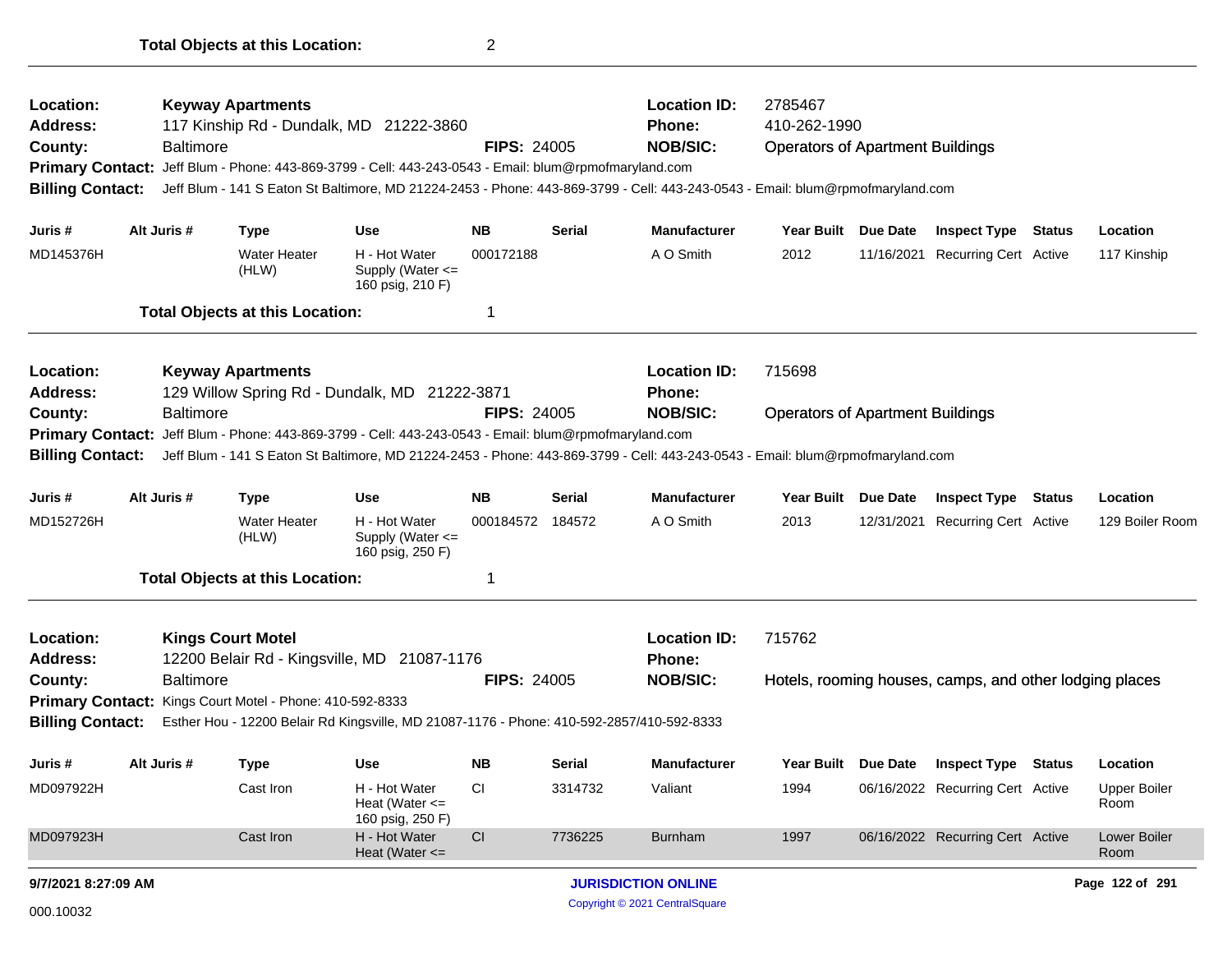| Juris #                 | Alt Juris #      | <b>Type</b>                                                                 | <b>Use</b>                                        | <b>NB</b>          | <b>Serial</b> | <b>Manufacturer</b> | Year Built Due Date                    |                 | <b>Inspect Type Status</b>           | Location |
|-------------------------|------------------|-----------------------------------------------------------------------------|---------------------------------------------------|--------------------|---------------|---------------------|----------------------------------------|-----------------|--------------------------------------|----------|
|                         |                  |                                                                             | 160 psig, 250 F)                                  |                    |               |                     |                                        |                 |                                      |          |
|                         |                  | <b>Total Objects at this Location:</b>                                      |                                                   | $\overline{2}$     |               |                     |                                        |                 |                                      |          |
| Location:               |                  | <b>Kleim's Service Center</b>                                               |                                                   |                    |               | <b>Location ID:</b> | 1590840                                |                 |                                      |          |
| <b>Address:</b>         |                  | 153 Church Ln - Cockeysville, MD 21030-4970                                 |                                                   |                    |               | <b>Phone:</b>       |                                        |                 |                                      |          |
| County:                 | <b>Baltimore</b> |                                                                             |                                                   | <b>FIPS: 24005</b> |               | <b>NOB/SIC:</b>     | <b>General Automotive Repair Shops</b> |                 |                                      |          |
|                         |                  | Primary Contact: Tim Kleim - Phone: 410-666-3818                            |                                                   |                    |               |                     |                                        |                 |                                      |          |
| <b>Billing Contact:</b> |                  | Tim Kleim - 153 Church Ln Cockeysville, MD 21030-4903 - Phone: 410-666-3818 |                                                   |                    |               |                     |                                        |                 |                                      |          |
| Juris #                 | Alt Juris #      | <b>Type</b>                                                                 | <b>Use</b>                                        | <b>NB</b>          | <b>Serial</b> | <b>Manufacturer</b> | <b>Year Built</b>                      | Due Date        | <b>Inspect Type Status</b>           | Location |
| MD123126V               |                  | <b>Vertical Unfired</b><br>Pressure Vessel<br>w/comment                     | V - Storage (NOT<br>Cryogenic)                    | 000925646          |               | <b>Buckeye</b>      | 1989                                   |                 | 06/16/2022 Recurring Cert Active     | Shop     |
|                         |                  | <b>Total Objects at this Location:</b>                                      |                                                   | 1                  |               |                     |                                        |                 |                                      |          |
| Location:               |                  | <b>Koons Chevrolet</b>                                                      |                                                   |                    |               | <b>Location ID:</b> | 1082966                                |                 |                                      |          |
| <b>Address:</b>         |                  | 10207 Philadelphia Rd - White Marsh, MD 21162-3401                          |                                                   |                    |               | <b>Phone:</b>       | 410-931-8600                           |                 |                                      |          |
| County:                 | <b>Baltimore</b> |                                                                             |                                                   | <b>FIPS: 24005</b> |               | <b>NOB/SIC:</b>     |                                        |                 | Motor Vehicle Dealers (New and Used) |          |
|                         |                  | Primary Contact: Koons Chevrolet - Phone: 410-931-8600                      |                                                   |                    |               |                     |                                        |                 |                                      |          |
| <b>Billing Contact:</b> |                  | - 10207 Philadelphia Rd White Marsh, MD 21162-3401 - Phone: 410-931-8600    |                                                   |                    |               |                     |                                        |                 |                                      |          |
| Juris #                 | Alt Juris #      | <b>Type</b>                                                                 | <b>Use</b>                                        | <b>NB</b>          | <b>Serial</b> | <b>Manufacturer</b> | <b>Year Built</b>                      | <b>Due Date</b> | <b>Inspect Type Status</b>           | Location |
| MD118674V               |                  | Pressure Vessel<br>w/comment                                                | Horizontal Unfired V - Storage (NOT<br>Cryogenic) | 000555060          |               | Manchester          | 1999                                   |                 | 06/20/2022 Recurring Cert Active     | comp rm  |
|                         |                  | .                                                                           |                                                   |                    |               |                     |                                        |                 |                                      |          |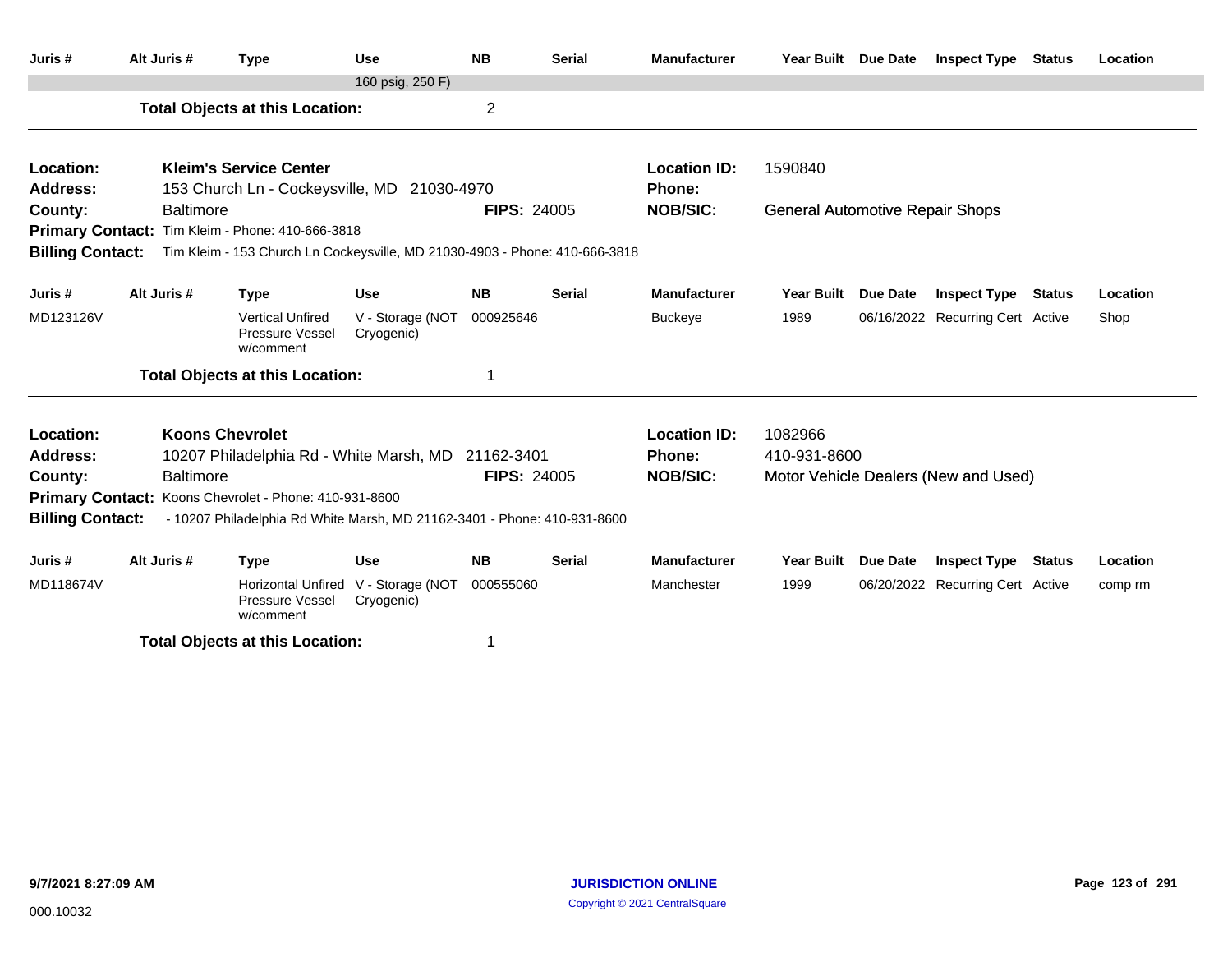| <b>Kustom</b><br>Location:<br>3518 Ellen Rd - Windsor Mill, MD 21244-3038<br><b>Address:</b><br>County:<br><b>Baltimore</b><br><b>Primary Contact: Kustom</b><br>- 3518 Ellen Rd Windsor Mill, MD 21244-3038<br><b>Billing Contact:</b> |                                                       |                                                                                                                                                          |                                                           | <b>FIPS: 24005</b> |               | <b>Location ID:</b><br><b>Phone:</b><br><b>NOB/SIC:</b>                                                                                                                               | 1869099<br>443-272-7960                                                 | Top, Body, and Upholstery Repair Shops and Paint Shops |               |                  |
|-----------------------------------------------------------------------------------------------------------------------------------------------------------------------------------------------------------------------------------------|-------------------------------------------------------|----------------------------------------------------------------------------------------------------------------------------------------------------------|-----------------------------------------------------------|--------------------|---------------|---------------------------------------------------------------------------------------------------------------------------------------------------------------------------------------|-------------------------------------------------------------------------|--------------------------------------------------------|---------------|------------------|
| Juris #                                                                                                                                                                                                                                 | Alt Juris #                                           | <b>Type</b>                                                                                                                                              | <b>Use</b>                                                | <b>NB</b>          | <b>Serial</b> | <b>Manufacturer</b>                                                                                                                                                                   | Year Built Due Date                                                     | <b>Inspect Type Status</b>                             |               | Location         |
| MD129040V                                                                                                                                                                                                                               |                                                       | Pressure Vessel<br>w/comment                                                                                                                             | Horizontal Unfired V - Storage (NOT<br>Cryogenic)         | 000286660          |               | Manchester                                                                                                                                                                            | 1995                                                                    | 04/30/2020 Recurring Cert Active                       |               | shop             |
|                                                                                                                                                                                                                                         |                                                       | <b>Total Objects at this Location:</b>                                                                                                                   |                                                           | $\mathbf{1}$       |               |                                                                                                                                                                                       |                                                                         |                                                        |               |                  |
| <b>Location:</b><br><b>Address:</b><br>County:<br><b>Billing Contact:</b>                                                                                                                                                               | <b>Baltimore</b><br>Primary Contact: L & J Auto, LLC. | L & J Auto, LLC.<br>103 Back River Neck Rd - Essex, MD 21221-3920                                                                                        |                                                           | <b>FIPS: 24005</b> |               | <b>Location ID:</b><br><b>Phone:</b><br><b>NOB/SIC:</b>                                                                                                                               | 708503<br>443-590-6129/443-766-8707<br><b>Gasoline Service Stations</b> |                                                        |               |                  |
| Juris #                                                                                                                                                                                                                                 | Alt Juris #                                           | <b>Type</b>                                                                                                                                              | <b>Use</b>                                                | <b>NB</b>          | Serial        | <b>Manufacturer</b>                                                                                                                                                                   | Year Built Due Date                                                     | <b>Inspect Type</b>                                    | <b>Status</b> | Location         |
| MD135809V                                                                                                                                                                                                                               | Air Tank                                              | <b>Vertical Unfired</b><br>Pressure Vessel<br>w/comment                                                                                                  | V - Storage (NOT<br>Cryogenic)                            | 001442943          |               | <b>CAMPBELL</b><br><b>HAUSFELD</b>                                                                                                                                                    | 2007                                                                    | 08/21/2021 Recurring Cert Active                       |               | Shop             |
| MD158988V                                                                                                                                                                                                                               |                                                       | <b>Vertical Unfired</b><br><b>Pressure Vessel</b><br>w/comment                                                                                           | V - Storage (NOT<br>Cryogenic)                            | 000486780          |               | Morganton                                                                                                                                                                             | 2015                                                                    | 11/27/2021 Recurring Cert Active                       |               | <b>Back Room</b> |
|                                                                                                                                                                                                                                         |                                                       | <b>Total Objects at this Location:</b>                                                                                                                   |                                                           | $\overline{2}$     |               |                                                                                                                                                                                       |                                                                         |                                                        |               |                  |
| <b>Location:</b><br><b>Address:</b><br>County:<br><b>Billing Contact:</b>                                                                                                                                                               | <b>LA Fitness</b><br><b>Baltimore</b>                 | 8221 Town Center Dr - Nottingham, MD 21236-5904<br>Primary Contact: FITNESS INTERNATIONAL - Phone: 949-255-7479 - Email: accountspayable@fitnessintl.com |                                                           | <b>FIPS: 24005</b> |               | <b>Location ID:</b><br><b>Phone:</b><br><b>NOB/SIC:</b><br>- PO BOX 52110 ATTN: ACCOUNTS PAYABLE IRVINE, CA 92619-2110 - Phone: 949-255-7479 - Email: accountspayable@fitnessintl.com | 703578<br>410-931-8080<br><b>Physical Fitness Facilities</b>            |                                                        |               |                  |
| Juris #                                                                                                                                                                                                                                 | Alt Juris #                                           | Type                                                                                                                                                     | <b>Use</b>                                                | <b>NB</b>          | Serial        | <b>Manufacturer</b>                                                                                                                                                                   | Year Built Due Date                                                     | <b>Inspect Type</b>                                    | Status        | Location         |
| MD151597H                                                                                                                                                                                                                               |                                                       | <b>Water Heater</b><br>(HLW)                                                                                                                             | H - Hot Water<br>Supply (Water $\leq$<br>160 psig, 210 F) | 000257078          |               | LC                                                                                                                                                                                    | 2013                                                                    | 11/20/2021 Recurring Cert Active                       |               | <b>BLRM</b>      |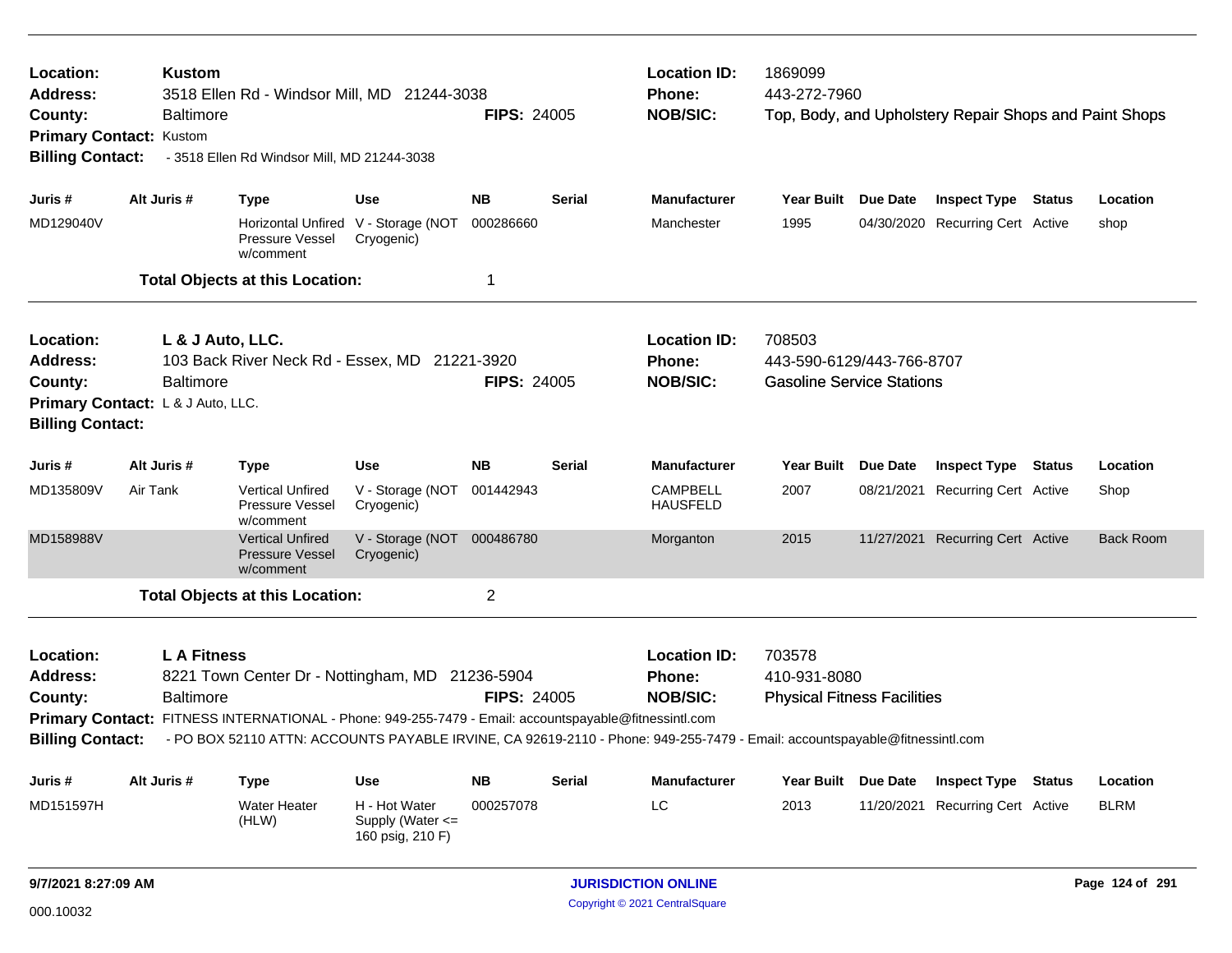|                                     |                                    | Fotal Objects at this Location:                                                    |                            |                    |               |                                                                                                                         |                                   |                                  |        |           |
|-------------------------------------|------------------------------------|------------------------------------------------------------------------------------|----------------------------|--------------------|---------------|-------------------------------------------------------------------------------------------------------------------------|-----------------------------------|----------------------------------|--------|-----------|
| Location:<br><b>Address:</b>        |                                    | La Tolteca (Arc3)<br>10010 York Rd - Cockeysville, MD 21030-3304                   |                            |                    |               | <b>Location ID:</b><br><b>Phone:</b>                                                                                    | 3925617                           |                                  |        |           |
| County:                             | Baltimore                          |                                                                                    |                            | <b>FIPS: 24005</b> |               | <b>NOB/SIC:</b>                                                                                                         | <b>Eating and Drinking Places</b> |                                  |        |           |
|                                     | Primary Contact: La Tolteca (Arc3) |                                                                                    |                            |                    |               |                                                                                                                         |                                   |                                  |        |           |
| <b>Billing Contact:</b>             |                                    |                                                                                    |                            |                    |               | Charlie Patterson - PO Box 26269 Richmond, VA 23260-6269 - Phone: 804-644-4521 - Email: charlie.patterson@arc3gases.com |                                   |                                  |        |           |
| Juris #                             | Alt Juris #                        | Type                                                                               | <b>Use</b>                 | <b>NB</b>          | <b>Serial</b> | <b>Manufacturer</b>                                                                                                     | Year Built Due Date               | <b>Inspect Type</b>              | Status | Location  |
| MD163510V                           |                                    | <b>Vertical Unfired</b><br>Pressure Vessel<br>w/comment                            | V - Storage<br>(Cryogenic) | 000109883          |               | MVE                                                                                                                     | 1999                              | 02/27/2023 Recurring Cert Active |        | Outside   |
|                                     |                                    | <b>Total Objects at this Location:</b>                                             |                            | 1                  |               |                                                                                                                         |                                   |                                  |        |           |
| Location:<br>Address:<br>County:    | <b>Baltimore</b>                   | La Tolteca (Arc3)<br>11515 Reisterstown Rd - Owings Mills, MD 21117-1815           |                            | <b>FIPS: 24005</b> |               | <b>Location ID:</b><br>Phone:<br><b>NOB/SIC:</b>                                                                        | 3992519                           |                                  |        |           |
| <b>Billing Contact:</b>             | Primary Contact: La Tolteca (Arc3) |                                                                                    |                            |                    |               | Charlie Patterson - PO Box 26269 Richmond, VA 23260-6269 - Phone: 804-644-4521 - Email: charlie.patterson@arc3gases.com |                                   |                                  |        |           |
| Juris #                             | Alt Juris #                        | <b>Type</b>                                                                        | <b>Use</b>                 | <b>NB</b>          | <b>Serial</b> | <b>Manufacturer</b>                                                                                                     | Year Built Due Date               | <b>Inspect Type Status</b>       |        | Location  |
| MD165836V                           |                                    | <b>Vertical Unfired</b><br>Pressure Vessel<br>w/comment                            | V - Storage<br>(Cryogenic) | 000302008          |               | <b>CHART</b>                                                                                                            | 2017                              | 11/22/2023 Recurring Cert Active |        | Outside   |
|                                     |                                    | <b>Total Objects at this Location:</b>                                             |                            | 1                  |               |                                                                                                                         |                                   |                                  |        |           |
| <b>Location:</b><br><b>Address:</b> |                                    | LaQuinta Inn & Suites-2044<br>4 Philadelphia Ct - Rosedale, MD 21237-4600          |                            |                    |               | <b>Location ID:</b><br>Phone:                                                                                           | 710321<br>410-574-8100            |                                  |        |           |
| County:                             | <b>Baltimore</b>                   |                                                                                    |                            | <b>FIPS: 24005</b> |               | <b>NOB/SIC:</b>                                                                                                         | <b>Hotels and Motels</b>          |                                  |        |           |
|                                     |                                    | Primary Contact: Frank Winner - Phone: 410-574-8100 - Email: lq2044gm@laquinta.com |                            |                    |               |                                                                                                                         |                                   |                                  |        |           |
| <b>Billing Contact:</b>             |                                    |                                                                                    |                            |                    |               | Frank Winner - 4 Philadelphia Ct Rosedale, MD 21237-4600 - Phone: 410-574-8100 - Email: lq2044gm@laquinta.com           |                                   |                                  |        |           |
| Juris #                             | Alt Juris #                        | Type                                                                               | <b>Use</b>                 | <b>NB</b>          | <b>Serial</b> | <b>Manufacturer</b>                                                                                                     | Year Built Due Date               | <b>Inspect Type Status</b>       |        | Location  |
| MD159019H                           | left                               | <b>Water Heater</b>                                                                | H - Hot Water              | 000235916          |               | A O Smith                                                                                                               | 2018                              | 05/08/2022 Recurring Cert Active |        | 5th Floor |

Supply (Water <= 160 psig, 210 F)

(HLW)

Mechanical Room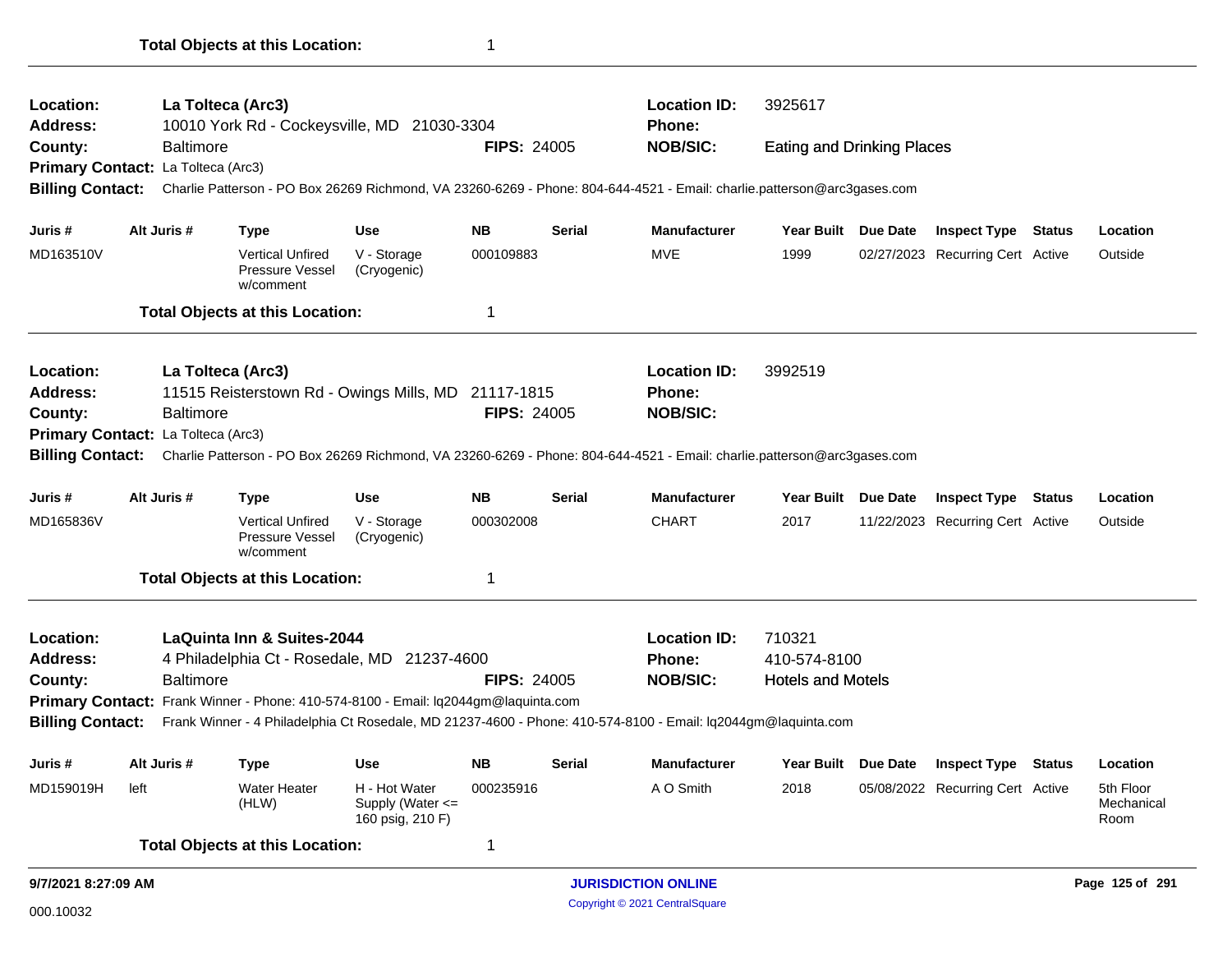| Location:<br><b>Address:</b><br>County:<br><b>Billing Contact:</b> | Law Office of Jane Frankel Sims<br>500 York Rd - Towson, MD 21204-5110<br><b>Baltimore</b><br>Primary Contact: Law Office of Jane Frankel Sims |                                                                                                                                                                                                                                                                                                                                 |                                                           | <b>FIPS: 24005</b> |                      | <b>Location ID:</b><br><b>Phone:</b><br><b>NOB/SIC:</b> | 702755<br>410-769-5800<br>Functions Related to Deposit Banking, NEC |  |                                  |               |                                |  |
|--------------------------------------------------------------------|------------------------------------------------------------------------------------------------------------------------------------------------|---------------------------------------------------------------------------------------------------------------------------------------------------------------------------------------------------------------------------------------------------------------------------------------------------------------------------------|-----------------------------------------------------------|--------------------|----------------------|---------------------------------------------------------|---------------------------------------------------------------------|--|----------------------------------|---------------|--------------------------------|--|
| Juris #                                                            | Alt Juris #                                                                                                                                    | <b>Type</b>                                                                                                                                                                                                                                                                                                                     | <b>Use</b>                                                | <b>NB</b>          | <b>Serial</b>        | <b>Manufacturer</b>                                     | Year Built Due Date                                                 |  | <b>Inspect Type Status</b>       |               | Location                       |  |
| MD134924H                                                          |                                                                                                                                                | Cast Iron                                                                                                                                                                                                                                                                                                                       | H - Steam Heat<br>(Steam $\leq$ 15<br>psig)               | <b>CI</b>          |                      | Utica                                                   | 2010                                                                |  | 08/22/2020 Recurring Cert Active |               | <b>Basement Boiler</b><br>Room |  |
|                                                                    |                                                                                                                                                | <b>Total Objects at this Location:</b>                                                                                                                                                                                                                                                                                          |                                                           | 1                  |                      |                                                         |                                                                     |  |                                  |               |                                |  |
| Location:<br>Address:<br>County:<br><b>Billing Contact:</b>        | <b>Baltimore</b><br>Primary Contact: Ledo Pizza (Arc3)                                                                                         | Ledo Pizza (Arc3)<br>9706 Groffs Mill Dr - Owings Mills, MD 21117-6341<br>Charlie Patterson - PO Box 26269 Richmond, VA 23260-6269 - Phone: 804-644-4521 - Email: charlie.patterson@arc3gases.com                                                                                                                               |                                                           | <b>FIPS: 24005</b> |                      | <b>Location ID:</b><br>Phone:<br><b>NOB/SIC:</b>        | 3992524                                                             |  |                                  |               |                                |  |
| Juris #                                                            | Alt Juris #                                                                                                                                    | <b>Type</b>                                                                                                                                                                                                                                                                                                                     | Use                                                       | <b>NB</b>          | <b>Serial</b>        | <b>Manufacturer</b>                                     | Year Built Due Date                                                 |  | <b>Inspect Type Status</b>       |               | Location                       |  |
| MD165838V                                                          |                                                                                                                                                | <b>Vertical Unfired</b><br>Pressure Vessel<br>w/comment                                                                                                                                                                                                                                                                         | V - Storage<br>(Cryogenic)                                | 000111899          |                      | <b>MVE</b>                                              | 1999                                                                |  | 11/22/2023 Recurring Cert Active |               | Kitchen                        |  |
|                                                                    |                                                                                                                                                | <b>Total Objects at this Location:</b>                                                                                                                                                                                                                                                                                          |                                                           | 1                  |                      |                                                         |                                                                     |  |                                  |               |                                |  |
| Location:<br><b>Address:</b><br>County:<br><b>Billing Contact:</b> | <b>Baltimore</b>                                                                                                                               | Legg Mason Tech. Services/DFLA, LLC.<br>11155 Red Run Blvd - Owings Mills, MD 21117-3256<br>Primary Contact: Jennifer Dunstone - Phone: 410-594-7080 - Email: jennifer.dunstone@cushwake.com<br>Jennifer Dunstone - 1 E Pratt St Ste 700 Baltimore, MD 21202-1244 - Phone: 410-594-7080 - Email: jennifer.dunstone@cushwake.com |                                                           | <b>FIPS: 24005</b> |                      | <b>Location ID:</b><br>Phone:<br><b>NOB/SIC:</b>        | 2635954<br>410-594-7080<br><b>Investment Advice</b>                 |  |                                  |               |                                |  |
| Juris #                                                            | Alt Juris #                                                                                                                                    | <b>Type</b>                                                                                                                                                                                                                                                                                                                     | Use                                                       | <b>NB</b>          | <b>Serial</b>        | <b>Manufacturer</b>                                     | Year Built Due Date                                                 |  | <b>Inspect Type</b>              | <b>Status</b> | Location                       |  |
| MD137713H                                                          |                                                                                                                                                | <b>Water Heater</b><br>(HLW)                                                                                                                                                                                                                                                                                                    | H - Hot Water<br>Supply (Water $\leq$<br>160 psig, 210 F) | 000103097          |                      | <b>PVI</b> Industries                                   | 2001                                                                |  | 03/02/2022 Recurring Cert Active |               | 1st Floor Closet               |  |
| MD155015H                                                          |                                                                                                                                                | <b>Water Heater</b><br>(HLW)                                                                                                                                                                                                                                                                                                    | H - Hot Water<br>Heat (Water $\leq$<br>160 psig, 250 F)   |                    | 000141530 0216141530 | <b>PVI</b> Industries                                   | 2016                                                                |  | 05/09/2020 Recurring Cert Active |               | First Floor Mech.<br>Room      |  |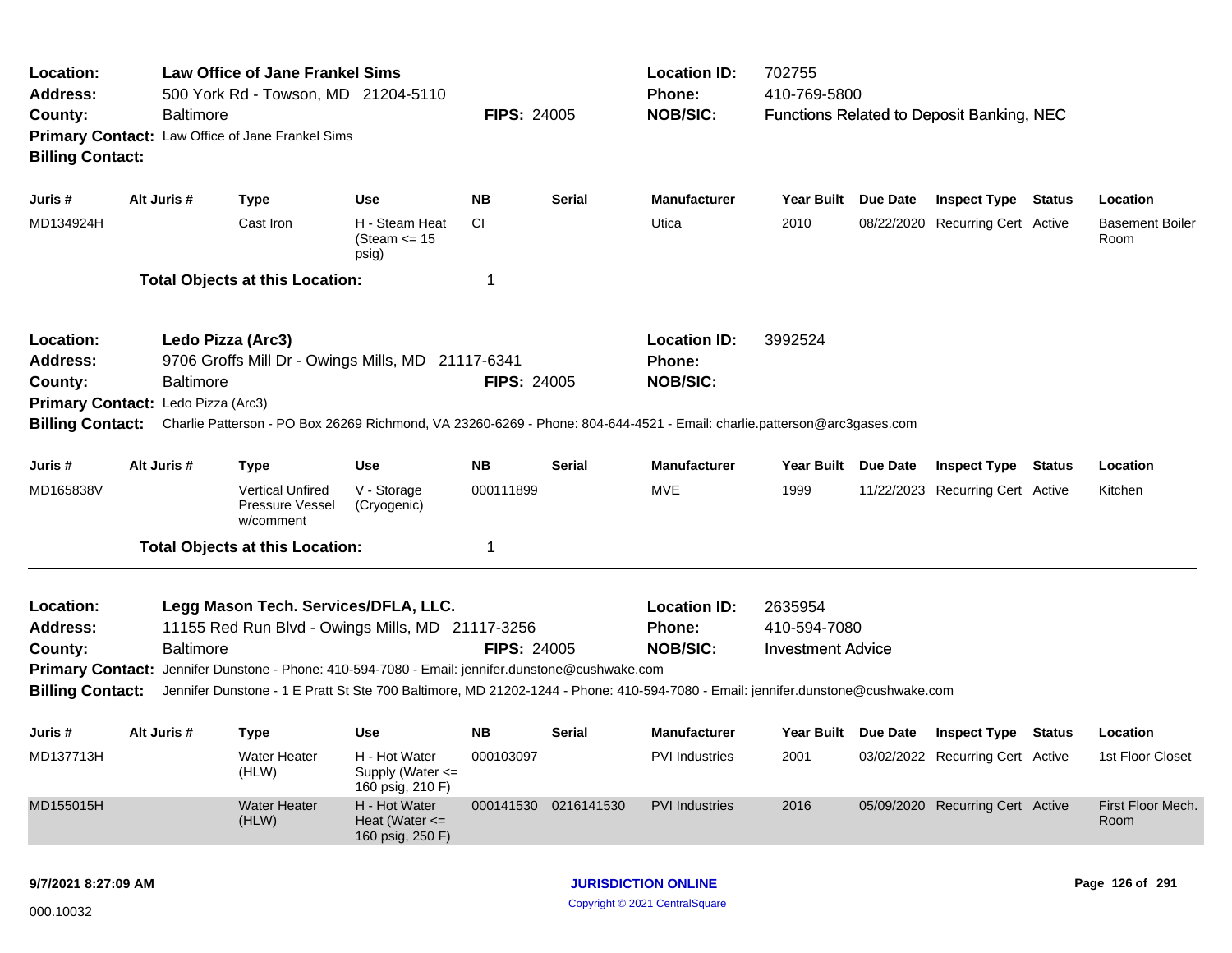| Location: | Len Stoler Ford                                     |                    | <b>Location ID:</b> | 716453                                           |
|-----------|-----------------------------------------------------|--------------------|---------------------|--------------------------------------------------|
| Address:  | 11275 Reisterstown Rd - Owings Mills, MD 21117-1906 |                    | <b>Phone:</b>       |                                                  |
| County:   | Baltimore                                           | <b>FIPS: 24005</b> | <b>NOB/SIC:</b>     | Automotive dealers and gasoline service stations |
|           | Primary Contact: Al Scholz - Phone: 443-463-5660    |                    |                     |                                                  |

**Billing Contact:** Al Scholz - 11275 Reisterstown Rd Owings Mills, MD 21117-1906 - Phone: 443-463-5660

| Juris #   | Alt Juris # | Type                                                             | <b>Use</b>                     | <b>NB</b> | <b>Serial</b> | <b>Manufacturer</b> | <b>Year Built</b> | Due Date   | <b>Inspect Type</b>              | Status | Location                    |
|-----------|-------------|------------------------------------------------------------------|--------------------------------|-----------|---------------|---------------------|-------------------|------------|----------------------------------|--------|-----------------------------|
| MD063850V |             | <b>Vertical Unfired</b><br>Pressure Vessel<br>w/comment          | V - Storage (NOT<br>Cryogenic) | 000715081 |               | Wood                | 1978              |            | 11/02/2022 Recurring Cert Active |        | Ford Service -<br>Rear Room |
| MD063851V |             | <b>Vertical Unfired</b><br><b>Pressure Vessel</b><br>w/comment   | V - Storage (NOT<br>Cryogenic) | 000715076 |               | Wood                | 1978              | 11/02/2022 | <b>Recurring Cert Active</b>     |        | <b>Ford Service</b>         |
| MD084206V |             | <b>Horizontal Unfired</b><br>Pressure Vessel<br>w/comment        | V - Storage (NOT<br>Cryogenic) | 000408333 |               | SMC                 | 1993              | 11/02/2022 | Recurring Cert Active            |        | Body Shop                   |
| MD135265V |             | <b>Horizontal Unfired</b><br><b>Pressure Vessel</b><br>w/comment | V - Storage (NOT<br>Cryogenic) | 001568999 |               | Campbell Hausfield  | 2009              |            | 11/02/2022 Recurring Cert Active |        | Body Shop<br>outside shed   |
| MD144148V |             | <b>Vertical Unfired</b><br><b>Pressure Vessel</b><br>w/comment   | V - Storage (NOT<br>Cryogenic) | 000965890 |               | Manchester          | 2000              |            | 11/02/2022 Recurring Cert Active |        | Hyundai rear<br>comp shed   |
| MD148467V |             | <b>Horizontal Unfired</b><br><b>Pressure Vessel</b><br>w/comment | V - Storage (NOT<br>Cryogenic) | 001313375 |               | Manchester          | 2012              |            | 11/02/2022 Recurring Cert Active |        | Body Shop<br>outside shed   |
| MD156185V |             | <b>Vertical Unfired</b><br><b>Pressure Vessel</b><br>w/comment   | V - Storage (NOT<br>Cryogenic) | 000379110 |               | Morganton           | 2014              | 11/02/2022 | Recurring Cert Active            |        | Hyundai Service             |
| MD168343V |             | <b>Horizontal Unfired</b><br><b>Pressure Vessel</b><br>w/comment | V - Storage (NOT<br>Cryogenic) | 002298699 |               | Manchester          | 2020              | 01/19/2023 | <b>Recurring Cert Active</b>     |        | Body Shop<br>outside shed   |
|           |             | Total Ohjects at this Location:                                  |                                | Ω         |               |                     |                   |            |                                  |        |                             |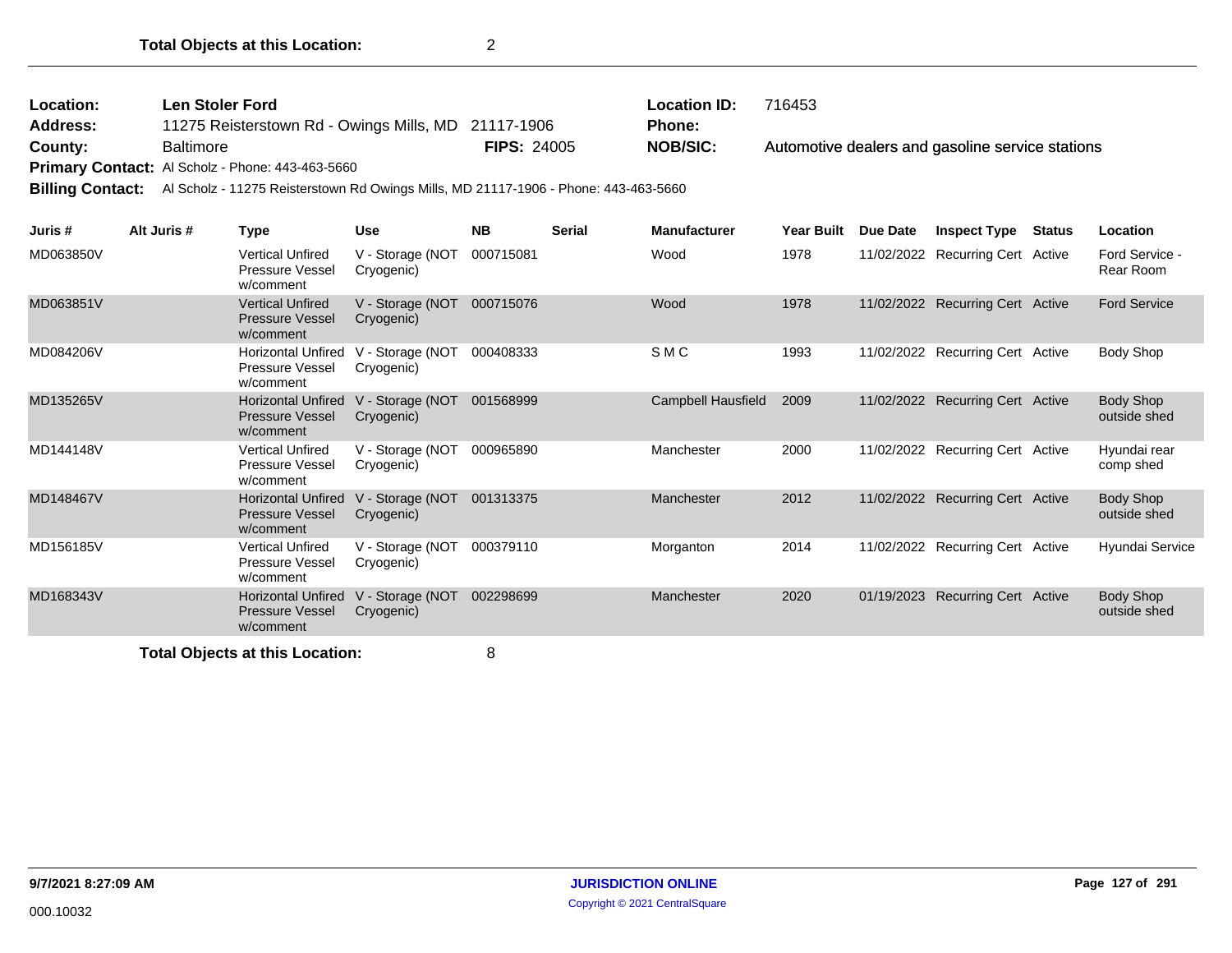|                  |                                                                                                                                                |                                                                                                       |                                                                                                                                                                                                                                                                                         |                                                             | <b>Location ID:</b>                                                                                                                                                                                                                                 | 716456                                                                                                                                                                                                                                                 |                 |                                                                                                                                                                                       |                                     |                                                                                                                                                                                                                                                                                |
|------------------|------------------------------------------------------------------------------------------------------------------------------------------------|-------------------------------------------------------------------------------------------------------|-----------------------------------------------------------------------------------------------------------------------------------------------------------------------------------------------------------------------------------------------------------------------------------------|-------------------------------------------------------------|-----------------------------------------------------------------------------------------------------------------------------------------------------------------------------------------------------------------------------------------------------|--------------------------------------------------------------------------------------------------------------------------------------------------------------------------------------------------------------------------------------------------------|-----------------|---------------------------------------------------------------------------------------------------------------------------------------------------------------------------------------|-------------------------------------|--------------------------------------------------------------------------------------------------------------------------------------------------------------------------------------------------------------------------------------------------------------------------------|
| <b>Baltimore</b> |                                                                                                                                                |                                                                                                       |                                                                                                                                                                                                                                                                                         |                                                             | <b>NOB/SIC:</b>                                                                                                                                                                                                                                     |                                                                                                                                                                                                                                                        |                 |                                                                                                                                                                                       |                                     |                                                                                                                                                                                                                                                                                |
|                  |                                                                                                                                                |                                                                                                       |                                                                                                                                                                                                                                                                                         |                                                             |                                                                                                                                                                                                                                                     |                                                                                                                                                                                                                                                        |                 |                                                                                                                                                                                       |                                     |                                                                                                                                                                                                                                                                                |
|                  |                                                                                                                                                |                                                                                                       |                                                                                                                                                                                                                                                                                         |                                                             |                                                                                                                                                                                                                                                     |                                                                                                                                                                                                                                                        |                 |                                                                                                                                                                                       |                                     |                                                                                                                                                                                                                                                                                |
|                  | <b>Type</b>                                                                                                                                    | <b>Use</b>                                                                                            | <b>NB</b>                                                                                                                                                                                                                                                                               | Serial                                                      | <b>Manufacturer</b>                                                                                                                                                                                                                                 |                                                                                                                                                                                                                                                        |                 |                                                                                                                                                                                       |                                     | Location                                                                                                                                                                                                                                                                       |
|                  | Pressure Vessel<br>w/comment                                                                                                                   |                                                                                                       | 000890630                                                                                                                                                                                                                                                                               |                                                             | <b>Steel Fab</b>                                                                                                                                                                                                                                    | 2018                                                                                                                                                                                                                                                   |                 |                                                                                                                                                                                       |                                     | <b>Outside Shed</b>                                                                                                                                                                                                                                                            |
|                  |                                                                                                                                                |                                                                                                       | 1                                                                                                                                                                                                                                                                                       |                                                             |                                                                                                                                                                                                                                                     |                                                                                                                                                                                                                                                        |                 |                                                                                                                                                                                       |                                     |                                                                                                                                                                                                                                                                                |
|                  |                                                                                                                                                |                                                                                                       |                                                                                                                                                                                                                                                                                         |                                                             | <b>Location ID:</b>                                                                                                                                                                                                                                 | 2658709                                                                                                                                                                                                                                                |                 |                                                                                                                                                                                       |                                     |                                                                                                                                                                                                                                                                                |
|                  |                                                                                                                                                |                                                                                                       |                                                                                                                                                                                                                                                                                         |                                                             | <b>Phone:</b>                                                                                                                                                                                                                                       |                                                                                                                                                                                                                                                        |                 |                                                                                                                                                                                       |                                     |                                                                                                                                                                                                                                                                                |
| <b>Baltimore</b> |                                                                                                                                                |                                                                                                       |                                                                                                                                                                                                                                                                                         |                                                             | <b>NOB/SIC:</b>                                                                                                                                                                                                                                     |                                                                                                                                                                                                                                                        |                 |                                                                                                                                                                                       |                                     |                                                                                                                                                                                                                                                                                |
|                  |                                                                                                                                                |                                                                                                       |                                                                                                                                                                                                                                                                                         |                                                             |                                                                                                                                                                                                                                                     |                                                                                                                                                                                                                                                        |                 |                                                                                                                                                                                       |                                     |                                                                                                                                                                                                                                                                                |
|                  |                                                                                                                                                |                                                                                                       |                                                                                                                                                                                                                                                                                         |                                                             |                                                                                                                                                                                                                                                     |                                                                                                                                                                                                                                                        |                 |                                                                                                                                                                                       |                                     |                                                                                                                                                                                                                                                                                |
|                  | <b>Type</b>                                                                                                                                    | <b>Use</b>                                                                                            | <b>NB</b>                                                                                                                                                                                                                                                                               | <b>Serial</b>                                               | <b>Manufacturer</b>                                                                                                                                                                                                                                 | <b>Year Built</b>                                                                                                                                                                                                                                      | <b>Due Date</b> |                                                                                                                                                                                       |                                     | Location                                                                                                                                                                                                                                                                       |
|                  | <b>Vertical Unfired</b><br>Pressure Vessel<br>w/comment                                                                                        | Cryogenic)                                                                                            |                                                                                                                                                                                                                                                                                         |                                                             | Manchester                                                                                                                                                                                                                                          | 2004                                                                                                                                                                                                                                                   |                 |                                                                                                                                                                                       |                                     | <b>Outside Shed</b>                                                                                                                                                                                                                                                            |
|                  | <b>Vertical Unfired</b><br>Pressure Vessel<br>w/comment                                                                                        | Cryogenic)                                                                                            | 000350767                                                                                                                                                                                                                                                                               |                                                             | Manchester                                                                                                                                                                                                                                          | 2004                                                                                                                                                                                                                                                   |                 |                                                                                                                                                                                       |                                     | <b>Outside Shed</b>                                                                                                                                                                                                                                                            |
|                  |                                                                                                                                                |                                                                                                       | $\overline{2}$                                                                                                                                                                                                                                                                          |                                                             |                                                                                                                                                                                                                                                     |                                                                                                                                                                                                                                                        |                 |                                                                                                                                                                                       |                                     |                                                                                                                                                                                                                                                                                |
|                  |                                                                                                                                                |                                                                                                       |                                                                                                                                                                                                                                                                                         |                                                             | <b>Location ID:</b>                                                                                                                                                                                                                                 | 3992514                                                                                                                                                                                                                                                |                 |                                                                                                                                                                                       |                                     |                                                                                                                                                                                                                                                                                |
|                  |                                                                                                                                                |                                                                                                       |                                                                                                                                                                                                                                                                                         |                                                             |                                                                                                                                                                                                                                                     |                                                                                                                                                                                                                                                        |                 |                                                                                                                                                                                       |                                     |                                                                                                                                                                                                                                                                                |
|                  |                                                                                                                                                |                                                                                                       |                                                                                                                                                                                                                                                                                         |                                                             |                                                                                                                                                                                                                                                     |                                                                                                                                                                                                                                                        |                 |                                                                                                                                                                                       |                                     |                                                                                                                                                                                                                                                                                |
|                  |                                                                                                                                                |                                                                                                       |                                                                                                                                                                                                                                                                                         |                                                             |                                                                                                                                                                                                                                                     |                                                                                                                                                                                                                                                        |                 |                                                                                                                                                                                       |                                     |                                                                                                                                                                                                                                                                                |
|                  |                                                                                                                                                |                                                                                                       |                                                                                                                                                                                                                                                                                         |                                                             |                                                                                                                                                                                                                                                     |                                                                                                                                                                                                                                                        |                 |                                                                                                                                                                                       |                                     | Location                                                                                                                                                                                                                                                                       |
|                  | <b>Vertical Unfired</b><br><b>Pressure Vessel</b><br>w/comment                                                                                 | V - Storage<br>(Cryogenic)                                                                            | 000148490                                                                                                                                                                                                                                                                               |                                                             | <b>CHART</b>                                                                                                                                                                                                                                        | 2003                                                                                                                                                                                                                                                   |                 |                                                                                                                                                                                       |                                     | Kitchen                                                                                                                                                                                                                                                                        |
|                  | <b>Billing Contact:</b><br>Alt Juris #<br><b>Billing Contact:</b><br>Alt Juris #<br><b>Baltimore</b><br><b>Billing Contact:</b><br>Alt Juris # | <b>Len Stoler Lexus</b><br>Lenny's Deli (Arc3)<br>Primary Contact: Lenny's Deli (Arc3)<br><b>Type</b> | Primary Contact: Al Scholz - Phone: 443-463-5660<br>Horizontal Unfired V - Storage (NOT<br>Cryogenic)<br><b>Total Objects at this Location:</b><br>Len Stoler Porsch & Audi<br>Primary Contact: Al Scholz - Phone: 443-463-5660<br><b>Total Objects at this Location:</b><br><b>Use</b> | V - Storage (NOT 000350753<br>V - Storage (NOT<br><b>NB</b> | 11311 Reisterstown Rd - Owings Mills, MD 21117-1811<br><b>FIPS: 24005</b><br>11309 Reisterstown Rd - Owings Mills, MD 21117-1811<br><b>FIPS: 24005</b><br>9107 Reisterstown Rd - Owings Mills, MD 21117-4503<br><b>FIPS: 24005</b><br><b>Serial</b> | <b>Phone:</b><br>Al Scholz - 11275 Reisterstown Rd Owings Mills, MD 21117-1906 - Phone: 443-463-5660<br>Al Scholz - 11275 Reisterstown Rd Owings Mills, MD 21117-1906 - Phone: 443-463-5660<br><b>Phone:</b><br><b>NOB/SIC:</b><br><b>Manufacturer</b> |                 | Year Built Due Date<br>410-356-7000<br>Charlie Patterson - PO Box 26269 Richmond, VA 23260-6269 - Phone: 804-644-4521 - Email: charlie.patterson@arc3gases.com<br>Year Built Due Date | Motor Vehicle Parts and Accessories | <b>Inspect Type Status</b><br>02/09/2023 Recurring Cert Active<br>Motor Vehicle Dealers (New and Used)<br><b>Inspect Type Status</b><br>11/17/2022 Recurring Cert Active<br>11/17/2022 Recurring Cert Active<br><b>Inspect Type Status</b><br>11/22/2023 Recurring Cert Active |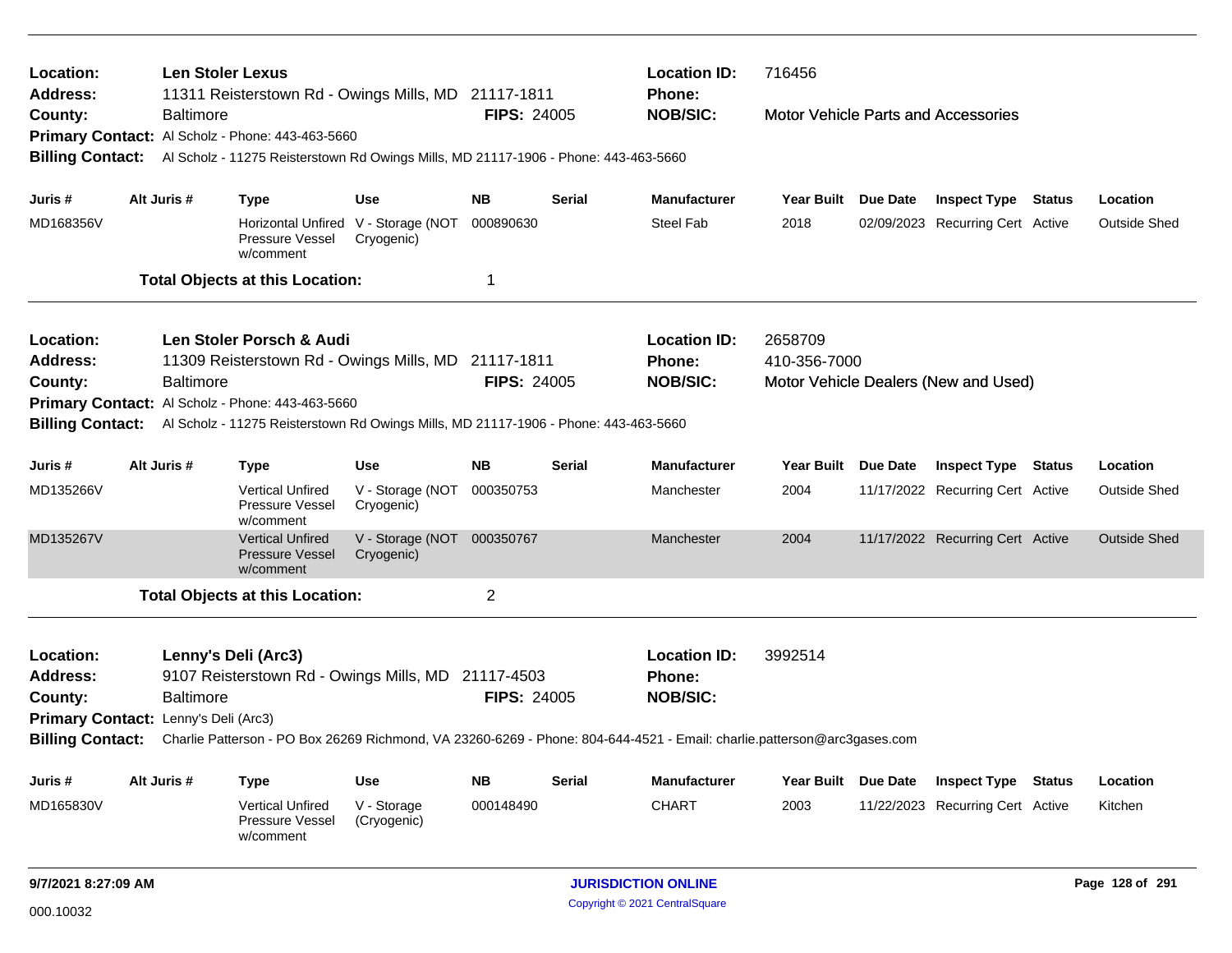| Location:<br>Address:   | <b>Lenox Laser</b> | 12530 Manor Rd - Glen Arm, MD 21057-9503                                                                                                              |                                          |                    | <b>Location ID:</b><br>Phone: | 1724827                                |                                       |            |                                                          |        |                          |
|-------------------------|--------------------|-------------------------------------------------------------------------------------------------------------------------------------------------------|------------------------------------------|--------------------|-------------------------------|----------------------------------------|---------------------------------------|------------|----------------------------------------------------------|--------|--------------------------|
| County:                 | <b>Baltimore</b>   | Primary Contact: Lenox Laser - Phone: 410-592-3106 - Email: purchasing@lenoxlaser.com                                                                 |                                          | <b>FIPS: 24005</b> |                               | <b>NOB/SIC:</b>                        | <b>Optical Instruments and Lenses</b> |            |                                                          |        |                          |
| <b>Billing Contact:</b> |                    | - 12530 Manor Rd Glen Arm, MD 21057-9503 - Phone: 410-592-3106 - Email: purchasing@lenoxlaser.com                                                     |                                          |                    |                               |                                        |                                       |            |                                                          |        |                          |
| Juris #                 | Alt Juris #        | <b>Type</b>                                                                                                                                           | <b>Use</b>                               | <b>NB</b>          | <b>Serial</b>                 | <b>Manufacturer</b>                    | <b>Year Built</b>                     | Due Date   | <b>Inspect Type</b>                                      | Status | Location                 |
| MD166525V               |                    | <b>Vertical Unfired</b><br><b>Pressure Vessel</b><br>w/comment                                                                                        | V - Storage (NOT<br>Cryogenic)           | 001068981          |                               | Manchester                             | 2009                                  |            | 05/07/2022 Recurring Cert Active                         |        | <b>Outside Shed</b>      |
| MD166575V               |                    | <b>Vertical Unfired</b><br><b>Pressure Vessel</b><br>w/comment                                                                                        | V - Storage (NOT 000015519<br>Cryogenic) |                    |                               | Morganton                              | 2017                                  |            | 05/07/2022 Recurring Cert Active                         |        | <b>Outside Shed</b>      |
|                         |                    | <b>Total Objects at this Location:</b>                                                                                                                |                                          | $\overline{2}$     |                               |                                        |                                       |            |                                                          |        |                          |
|                         |                    |                                                                                                                                                       |                                          |                    |                               |                                        |                                       |            |                                                          |        |                          |
|                         |                    |                                                                                                                                                       |                                          |                    |                               |                                        |                                       |            |                                                          |        |                          |
| Location:               |                    | LenSon Machine, Inc.                                                                                                                                  |                                          |                    |                               | <b>Location ID:</b>                    | 716472                                |            |                                                          |        |                          |
| <b>Address:</b>         |                    | 3026 Eastern Blvd - Baltimore, MD 21220-5604                                                                                                          |                                          |                    |                               | Phone:                                 |                                       |            |                                                          |        |                          |
| County:                 | <b>Baltimore</b>   |                                                                                                                                                       |                                          | <b>FIPS: 24005</b> |                               | <b>NOB/SIC:</b>                        |                                       |            | Special Dies and Tools, Die Sets, Jigs and Fixtures, and |        |                          |
|                         |                    | Primary Contact: Bruce A. Waskey - Phone: 410-391-3466 - Cell: 410-404-2972 - Email: Bwaskey@lensonmach.com                                           |                                          |                    |                               |                                        | <b>Industrial Molds</b>               |            |                                                          |        |                          |
| <b>Billing Contact:</b> |                    | Bruce A. Waskey - 3026 Eastern Blvd P.O. Box 4998 Baltimore, MD 21220-5604 - Phone: 410-391-3466 - Cell: 410-404-2972 - Email: Bwaskey@lensonmach.com |                                          |                    |                               |                                        |                                       |            |                                                          |        |                          |
| Juris #                 | Alt Juris #        | <b>Type</b>                                                                                                                                           | <b>Use</b>                               | <b>NB</b>          | <b>Serial</b>                 | <b>Manufacturer</b>                    | Year Built Due Date                   |            | <b>Inspect Type Status</b>                               |        | Location                 |
| MD103739V               |                    | <b>Vertical Unfired</b><br>Pressure Vessel<br>w/comment                                                                                               | V - Storage (NOT<br>Cryogenic)           | 000125732          |                               | <b>Industrial Air</b><br>Manufacturing | 1988                                  | 10/20/2021 | <b>Recurring Cert Active</b>                             |        | Plant                    |
| MD103740V               |                    | <b>Horizontal Unfired</b><br><b>Pressure Vessel</b><br>w/comment                                                                                      | V - Storage (NOT<br>Cryogenic)           | 00061304E          |                               | <b>Brunner</b>                         | 1987                                  |            | 10/20/2021 Recurring Cert Active                         |        | Cat walk above<br>Office |
| MD112159V               |                    | <b>Horizontal Unfired</b><br>Pressure Vessel<br>w/comment                                                                                             | V - Storage (NOT<br>Cryogenic)           | 000414972          |                               | <b>Buckeye</b>                         | 1983                                  |            | 10/20/2021 Recurring Cert Active                         |        | Compressor<br>Room       |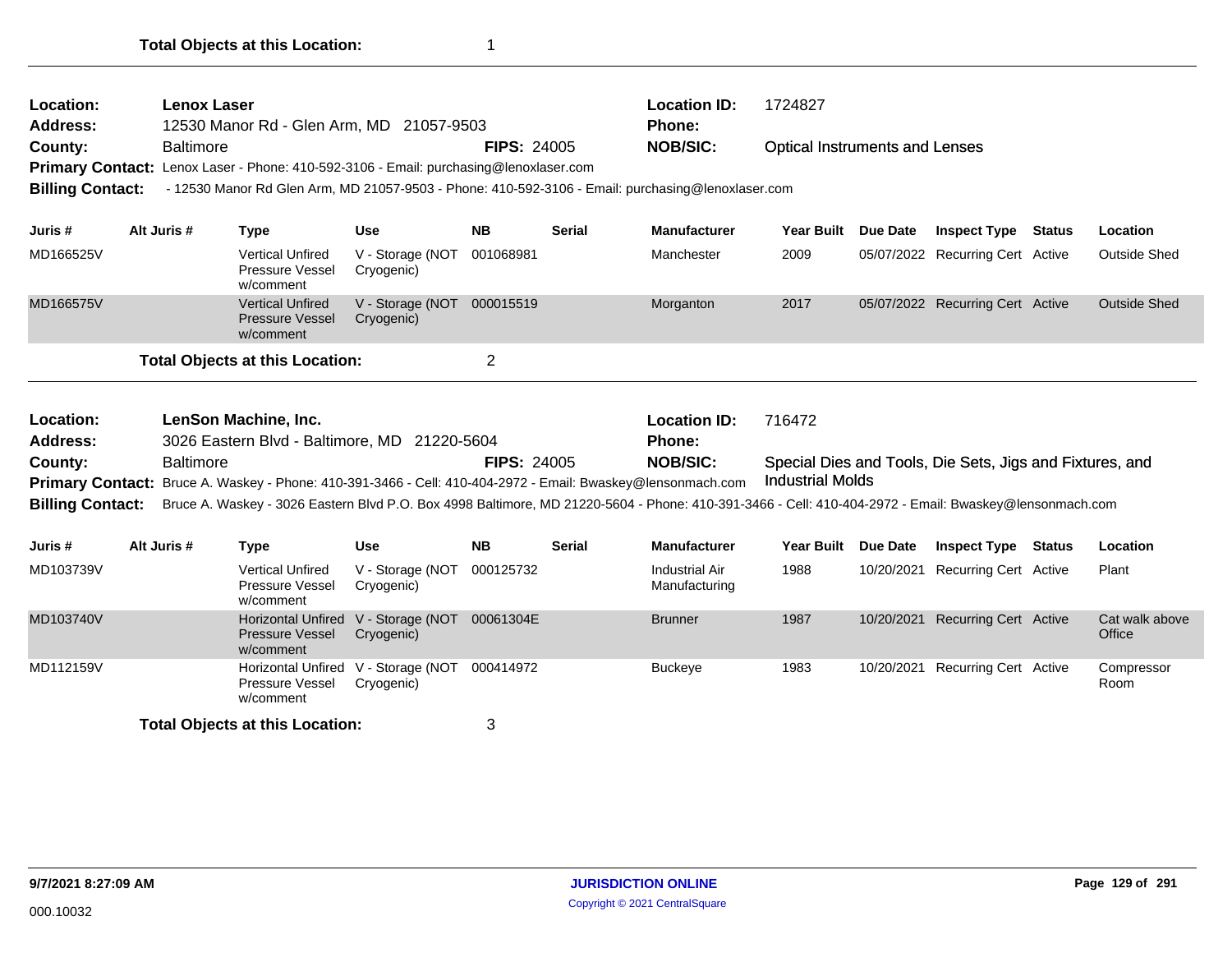| Location:<br><b>Address:</b>                                                              | <b>LGIT - Baltimore County / VOM Shop #1</b><br>9420 Liberty Rd - Randallstown, MD 21133-2702 |                  |                                                                |                                                                                                                                                     |                    |               | <b>Location ID:</b><br>Phone:        | 702945                                 |          |                                  |        |                                                |
|-------------------------------------------------------------------------------------------|-----------------------------------------------------------------------------------------------|------------------|----------------------------------------------------------------|-----------------------------------------------------------------------------------------------------------------------------------------------------|--------------------|---------------|--------------------------------------|----------------------------------------|----------|----------------------------------|--------|------------------------------------------------|
| County:                                                                                   |                                                                                               | <b>Baltimore</b> |                                                                |                                                                                                                                                     | <b>FIPS: 24005</b> |               | <b>NOB/SIC:</b>                      | <b>General Automotive Repair Shops</b> |          |                                  |        |                                                |
|                                                                                           |                                                                                               |                  |                                                                | Primary Contact: Chris Croucher - Phone: 410-887-5922 - Cell: 410-668-0879 - Email: ccroucher@baltimorecountymd.gov                                 |                    |               |                                      |                                        |          |                                  |        |                                                |
| <b>Billing Contact:</b>                                                                   |                                                                                               |                  |                                                                | Chris Croucher - 12200A Long Green Pike Glen Arm, MD 21057-9704 - Phone: 410-887-5922 - Cell: 410-668-0879 - Email: ccroucher@baltimorecountymd.gov |                    |               |                                      |                                        |          |                                  |        |                                                |
| Juris #                                                                                   | Alt Juris #                                                                                   |                  | <b>Type</b>                                                    | <b>Use</b>                                                                                                                                          | <b>NB</b>          | <b>Serial</b> | <b>Manufacturer</b>                  | <b>Year Built</b>                      | Due Date | <b>Inspect Type</b>              | Status | Location                                       |
| MD169192V                                                                                 |                                                                                               |                  | <b>Vertical Unfired</b><br>Pressure Vessel<br>w/comment        | V - Storage (NOT<br>Cryogenic)                                                                                                                      | 002133804          |               | Manchester                           | 2019                                   |          | 11/20/2022 Recurring Cert Active |        | <b>OUTSIDE</b>                                 |
| MD169193V                                                                                 |                                                                                               |                  | <b>Vertical Unfired</b><br>Pressure Vessel<br>w/comment        | V - Storage (NOT<br>Cryogenic)                                                                                                                      | 002129022          |               | Manchester                           | 2019                                   |          | 11/20/2022 Recurring Cert Active |        | <b>OUTSIDE</b>                                 |
|                                                                                           |                                                                                               |                  | <b>Total Objects at this Location:</b>                         |                                                                                                                                                     | $\overline{2}$     |               |                                      |                                        |          |                                  |        |                                                |
|                                                                                           |                                                                                               |                  |                                                                |                                                                                                                                                     |                    |               |                                      |                                        |          |                                  |        |                                                |
| Location:<br>Address:                                                                     |                                                                                               |                  |                                                                | <b>LGIT - Baltimore County Central Acceptance Facilit</b><br>10275 Beaver Dam Rd - Cockeysville, MD 21030-2203                                      |                    |               | <b>Location ID:</b><br><b>Phone:</b> | 2683616<br>410-628-1130                |          |                                  |        |                                                |
| County:                                                                                   |                                                                                               | <b>Baltimore</b> |                                                                |                                                                                                                                                     | <b>FIPS: 24005</b> |               | <b>NOB/SIC:</b>                      | <b>Refuse Systems</b>                  |          |                                  |        |                                                |
| Primary Contact: Willie Bruce - Phone: 443-894-1856 - Email: wbruce@baltimorecountymd.gov |                                                                                               |                  |                                                                |                                                                                                                                                     |                    |               |                                      |                                        |          |                                  |        |                                                |
| <b>Billing Contact:</b>                                                                   |                                                                                               |                  |                                                                |                                                                                                                                                     |                    |               |                                      |                                        |          |                                  |        |                                                |
|                                                                                           |                                                                                               |                  |                                                                | Willie Bruce - 10275 Beaver Dam Rd Cockeysville, MD 21030-2203 - Phone: 443-894-1856 - Email: wbruce@baltimorecountymd.gov                          |                    |               |                                      |                                        |          |                                  |        |                                                |
| Juris #                                                                                   | Alt Juris #                                                                                   |                  | <b>Type</b>                                                    | <b>Use</b>                                                                                                                                          | <b>NB</b>          | <b>Serial</b> | <b>Manufacturer</b>                  | Year Built Due Date                    |          | <b>Inspect Type Status</b>       |        | Location                                       |
| MD067367V                                                                                 |                                                                                               |                  | <b>Vertical Unfired</b><br>Pressure Vessel<br>w/comment        | V - Storage (NOT<br>Cryogenic)                                                                                                                      | 000045019          |               | Kargard                              | 1981                                   |          | 12/30/2021 Recurring Cert Active |        | Transportation<br>Shop                         |
| MD148010V                                                                                 |                                                                                               |                  | <b>Vertical Unfired</b><br>Pressure Vessel<br>w/comment        | V - Storage (NOT 000730342<br>Cryogenic)                                                                                                            |                    |               | Silvan                               | 2012                                   |          | 12/30/2021 Recurring Cert Active |        | Single Stream<br>Recycle                       |
| MD163548V                                                                                 | $\overline{1}$                                                                                |                  | <b>Vertical Unfired</b><br>Pressure Vessel<br>w/comment        | V - Process-<br>Drying                                                                                                                              | 000623806          |               | Lagrange                             | 2018                                   |          | 12/30/2021 Recurring Cert Active |        | Single Stream<br>Recycle<br>Compressor<br>Room |
| MD163549V                                                                                 |                                                                                               |                  | <b>Vertical Unfired</b><br><b>Pressure Vessel</b><br>w/comment | V - Process-<br>Drying                                                                                                                              | 000623184          |               | Lagrange                             | 2018                                   |          | 12/30/2021 Recurring Cert Active |        | Single Stream<br>Recycle<br>Compressor<br>Room |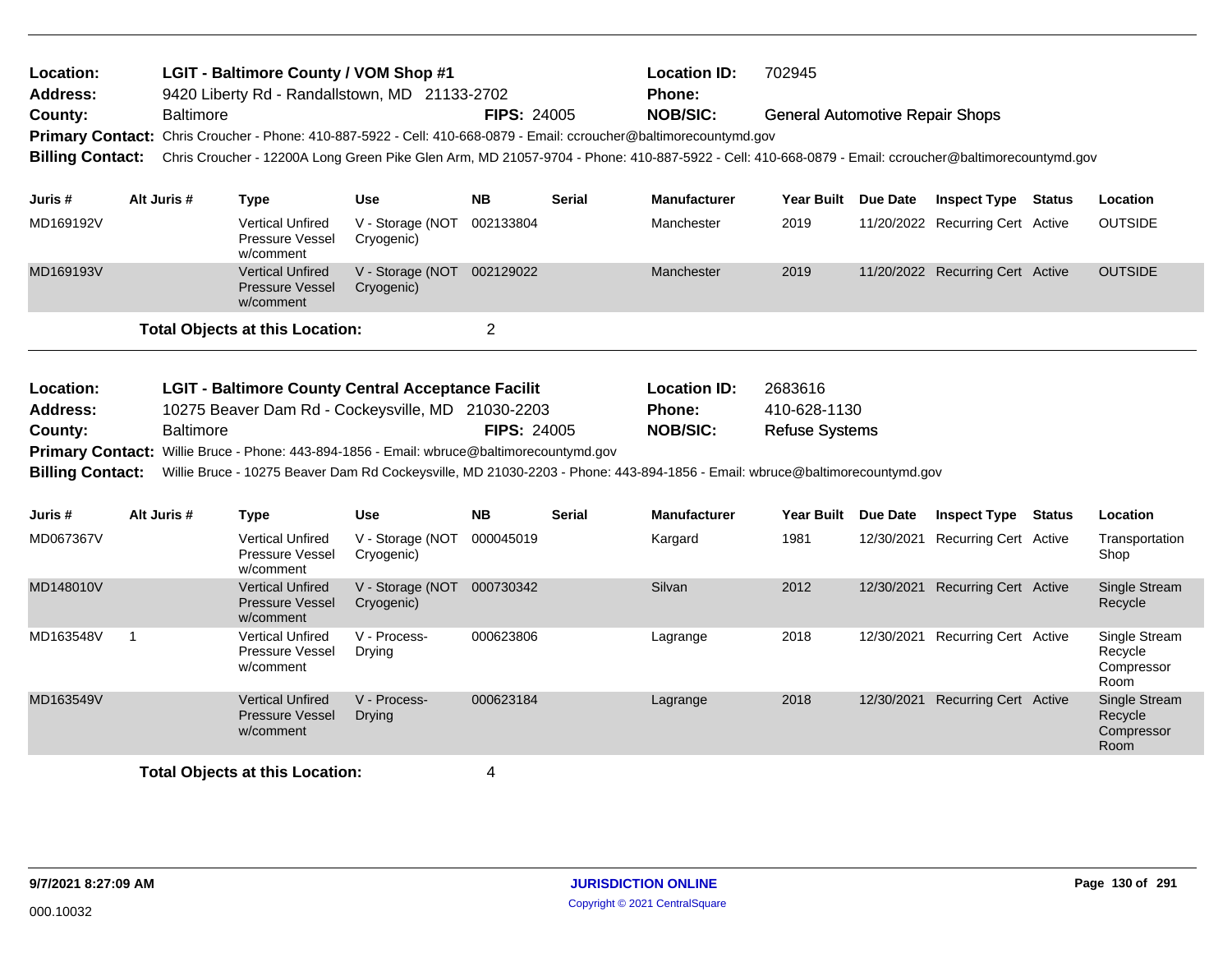| Location:<br><b>Address:</b><br>County:<br><b>Billing Contact:</b> | <b>LGIT - Baltimore County Utilities Shop</b><br>332 Riverside Dr - Essex, MD 21221-6828<br><b>FIPS: 24005</b><br>Baltimore<br>Primary Contact: Rick Kelly - Phone: 410-887-0275 - Email: Rkelly@baltimorecountymd.gov |                                                                                                                                                     |                                                         |                    |                                  | <b>Location ID:</b><br>Phone:<br><b>NOB/SIC:</b> | 3850688                                 |  |                                  |  |                            |  |  |
|--------------------------------------------------------------------|------------------------------------------------------------------------------------------------------------------------------------------------------------------------------------------------------------------------|-----------------------------------------------------------------------------------------------------------------------------------------------------|---------------------------------------------------------|--------------------|----------------------------------|--------------------------------------------------|-----------------------------------------|--|----------------------------------|--|----------------------------|--|--|
| Juris #                                                            | Alt Juris #                                                                                                                                                                                                            | <b>Type</b>                                                                                                                                         | <b>Use</b>                                              | <b>NB</b>          | <b>Serial</b>                    | <b>Manufacturer</b>                              | Year Built Due Date                     |  | <b>Inspect Type Status</b>       |  | Location                   |  |  |
| MD160138V                                                          |                                                                                                                                                                                                                        | <b>Vertical Unfired</b><br>Pressure Vessel<br>w/comment                                                                                             | V - Storage (NOT<br>Cryogenic)                          | 000927619          |                                  | Melben                                           | 2001                                    |  | 02/06/2022 Recurring Cert Active |  | Garage                     |  |  |
|                                                                    |                                                                                                                                                                                                                        | <b>Total Objects at this Location:</b>                                                                                                              |                                                         | $\mathbf 1$        |                                  |                                                  |                                         |  |                                  |  |                            |  |  |
| Location:<br><b>Address:</b>                                       |                                                                                                                                                                                                                        | LGIT - Baltimore County, Highlands - Lansdowne Hea<br>3902 Annapolis Rd - Halethorpe, MD 21227-2249                                                 |                                                         |                    |                                  | <b>Location ID:</b><br>Phone:                    | 720186                                  |  |                                  |  |                            |  |  |
| County:                                                            | Baltimore                                                                                                                                                                                                              |                                                                                                                                                     |                                                         | <b>FIPS: 24005</b> |                                  | <b>NOB/SIC:</b>                                  | <b>Elementary and Secondary Schools</b> |  |                                  |  |                            |  |  |
|                                                                    |                                                                                                                                                                                                                        | Primary Contact: Chris Croucher - Phone: 410-887-5922 - Cell: 410-668-0879 - Email: ccroucher@baltimorecountymd.gov                                 |                                                         |                    |                                  |                                                  |                                         |  |                                  |  |                            |  |  |
| <b>Billing Contact:</b>                                            |                                                                                                                                                                                                                        | Chris Croucher - 12200A Long Green Pike Glen Arm, MD 21057-9704 - Phone: 410-887-5922 - Cell: 410-668-0879 - Email: ccroucher@baltimorecountymd.gov |                                                         |                    |                                  |                                                  |                                         |  |                                  |  |                            |  |  |
| Juris #                                                            | Alt Juris #                                                                                                                                                                                                            | <b>Type</b>                                                                                                                                         | <b>Use</b>                                              | <b>NB</b>          | <b>Serial</b>                    | <b>Manufacturer</b>                              | Year Built Due Date                     |  | <b>Inspect Type Status</b>       |  | Location                   |  |  |
| MD154560H                                                          | $\mathbf{1}$                                                                                                                                                                                                           | Cast Iron                                                                                                                                           | H - Hot Water<br>Heat (Water $\leq$<br>160 psig, 250 F) | <b>CI</b>          |                                  | HB Smith                                         | 1990                                    |  | 02/02/2022 Recurring Cert Active |  | <b>Rear Boiler</b><br>Room |  |  |
|                                                                    |                                                                                                                                                                                                                        | <b>Total Objects at this Location:</b>                                                                                                              |                                                         | $\mathbf 1$        |                                  |                                                  |                                         |  |                                  |  |                            |  |  |
| Location:                                                          |                                                                                                                                                                                                                        | <b>LGIT - Baltimore County/Agricultural Center</b>                                                                                                  |                                                         |                    |                                  | <b>Location ID:</b>                              | 2660899                                 |  |                                  |  |                            |  |  |
| <b>Address:</b>                                                    |                                                                                                                                                                                                                        | 1114 Shawan Rd - Cockeysville, MD 21030-1385                                                                                                        |                                                         |                    |                                  | <b>Phone:</b>                                    | 410-887-8570                            |  |                                  |  |                            |  |  |
| County:                                                            | <b>Baltimore</b>                                                                                                                                                                                                       |                                                                                                                                                     |                                                         | <b>FIPS: 24005</b> |                                  | <b>NOB/SIC:</b>                                  | <b>General Government, NEC</b>          |  |                                  |  |                            |  |  |
|                                                                    |                                                                                                                                                                                                                        | Primary Contact: Chris Croucher - Phone: 410-887-5922 - Cell: 410-668-0879 - Email: ccroucher@baltimorecountymd.gov                                 |                                                         |                    |                                  |                                                  |                                         |  |                                  |  |                            |  |  |
| <b>Billing Contact:</b>                                            |                                                                                                                                                                                                                        | Chris Croucher - 12200A Long Green Pike Glen Arm, MD 21057-9704 - Phone: 410-887-5922 - Cell: 410-668-0879 - Email: ccroucher@baltimorecountymd.gov |                                                         |                    |                                  |                                                  |                                         |  |                                  |  |                            |  |  |
| Juris #                                                            | Alt Juris #                                                                                                                                                                                                            | <b>Type</b>                                                                                                                                         | <b>Use</b>                                              | <b>NB</b>          | Serial                           | <b>Manufacturer</b>                              | Year Built Due Date                     |  | <b>Inspect Type Status</b>       |  | Location                   |  |  |
| MD136748H                                                          |                                                                                                                                                                                                                        | <b>Water Tube</b><br>Coiled (Flueless<br>Hi Efficiency)                                                                                             | H - Hot Water<br>Heat (Water $\leq$<br>160 psig, 250 F) |                    | 000128157 B10H10128157 Lochinvar |                                                  | 2010                                    |  | 05/02/2022 Recurring Cert Active |  | Mechanical<br>Room         |  |  |
|                                                                    |                                                                                                                                                                                                                        | <b>Total Objects at this Location:</b>                                                                                                              |                                                         | -1                 |                                  |                                                  |                                         |  |                                  |  |                            |  |  |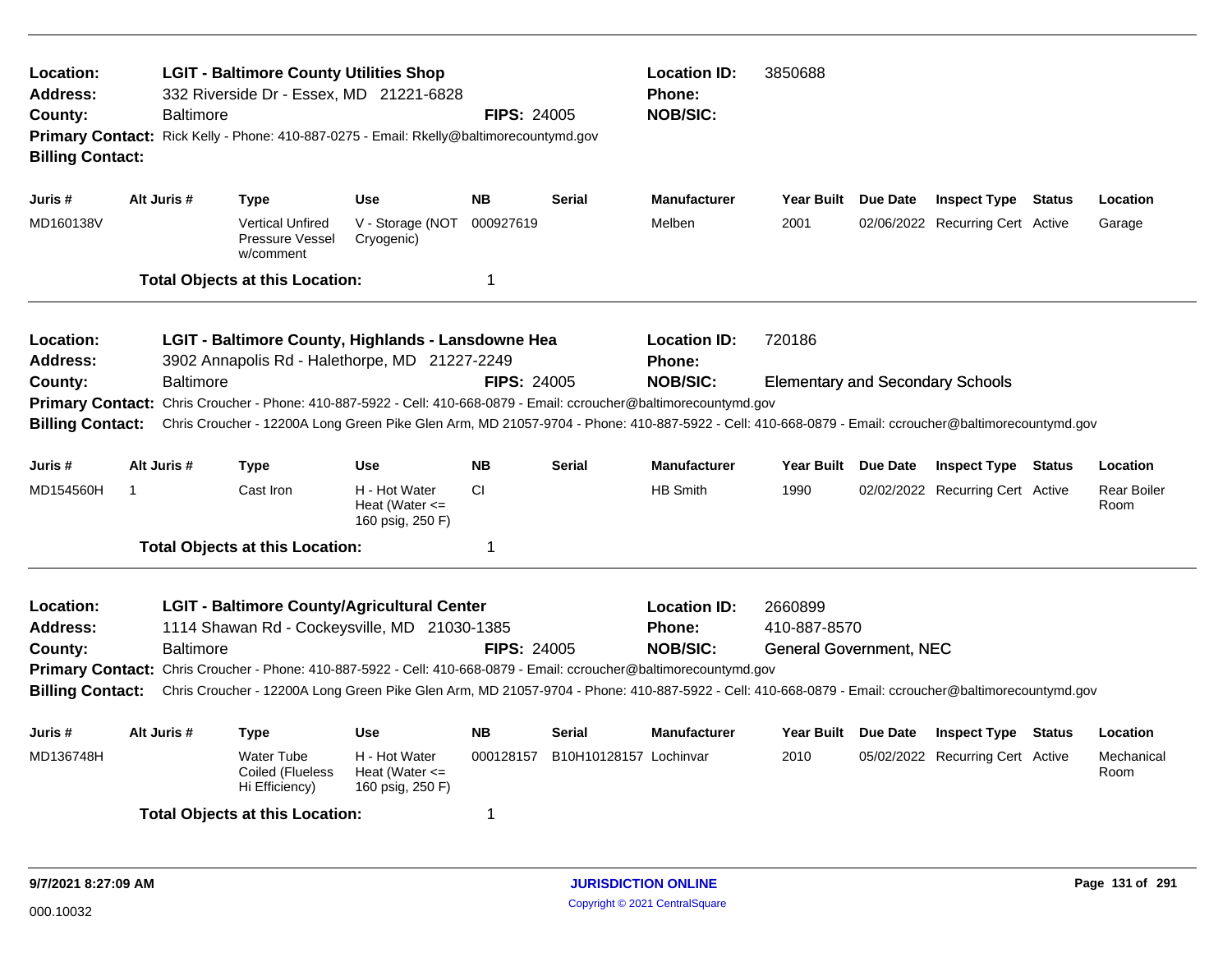| Location:<br><b>Address:</b><br>County:<br><b>Billing Contact:</b> | <b>Baltimore</b> | <b>LGIT - Baltimore County/Ateaze Senior Center</b><br>7401 Holabird Ave - Dundalk, MD 21222-1827<br>Primary Contact: Chris Croucher - Phone: 410-887-5922 - Cell: 410-668-0879 - Email: ccroucher@baltimorecountymd.gov<br>Chris Croucher - 12200A Long Green Pike Glen Arm, MD 21057-9704 - Phone: 410-887-5922 - Cell: 410-668-0879 - Email: ccroucher@baltimorecountymd.gov                |                                                       | <b>FIPS: 24005</b> |               | <b>Location ID:</b><br><b>Phone:</b><br><b>NOB/SIC:</b> | 703652<br>410-887-7266                         | Individual and Family Social Services |                    |
|--------------------------------------------------------------------|------------------|------------------------------------------------------------------------------------------------------------------------------------------------------------------------------------------------------------------------------------------------------------------------------------------------------------------------------------------------------------------------------------------------|-------------------------------------------------------|--------------------|---------------|---------------------------------------------------------|------------------------------------------------|---------------------------------------|--------------------|
| Juris #                                                            | Alt Juris #      | <b>Type</b>                                                                                                                                                                                                                                                                                                                                                                                    | Use                                                   | <b>NB</b>          | <b>Serial</b> | <b>Manufacturer</b>                                     | Year Built Due Date                            | <b>Inspect Type Status</b>            | Location           |
| MD092933H                                                          | Boiler #1        | Cast Iron                                                                                                                                                                                                                                                                                                                                                                                      | H - Steam Heat<br>(Steam $\le$ 15<br>psig)            | Cast Iron          |               | Weil-McLain                                             | 1996                                           | 08/31/2021 Recurring Cert Active      | <b>Boiler Room</b> |
| MD092934H                                                          | Boiler #2        | Cast Iron                                                                                                                                                                                                                                                                                                                                                                                      | H - Steam Heat<br>(Steam $\le$ 15<br>psig)            | Cast Iron          |               | Weil-McLain                                             | 1996                                           | 08/31/2021 Recurring Cert Active      | <b>Boiler Room</b> |
|                                                                    |                  | <b>Total Objects at this Location:</b>                                                                                                                                                                                                                                                                                                                                                         |                                                       | $\overline{2}$     |               |                                                         |                                                |                                       |                    |
| Location:<br><b>Address:</b><br>County:                            | <b>Baltimore</b> | <b>LGIT - Baltimore County/Catonsville Senior Center</b><br>501 N Rolling Rd - Catonsville, MD 21228-4139<br>Primary Contact: John Schatz - Phone: 410-887-3861 - Cell: 410-292-8272 - Email: jschatz@baltimorecountymd.gov<br>Billing Contact: John Schatz - 12200A Long Green Pike Glen Arm, MD 21057-9704 - Phone: 410-887-3861 - Cell: 410-292-8272 - Email: jschatz@baltimorecountymd.gov |                                                       | <b>FIPS: 24005</b> |               | <b>Location ID:</b><br>Phone:<br><b>NOB/SIC:</b>        | 706281<br>410-887-0900<br>Social Services, NEC |                                       |                    |
| Juris #                                                            | Alt Juris #      | <b>Type</b>                                                                                                                                                                                                                                                                                                                                                                                    | <b>Use</b>                                            | <b>NB</b>          | <b>Serial</b> | <b>Manufacturer</b>                                     | Year Built Due Date                            | <b>Inspect Type Status</b>            | Location           |
| MD170278H                                                          |                  | <b>Water Heater</b><br>(HLW)                                                                                                                                                                                                                                                                                                                                                                   | H - Hot Water<br>Supply (Water <=<br>160 psig, 210 F) | 000132810          |               | <b>Bradford</b>                                         | 2019                                           | 04/21/2023 Recurring Cert Active      | <b>BLRM</b>        |
|                                                                    |                  | <b>Total Objects at this Location:</b>                                                                                                                                                                                                                                                                                                                                                         |                                                       | -1                 |               |                                                         |                                                |                                       |                    |
| Location:<br><b>Address:</b><br>County:<br><b>Billing Contact:</b> | <b>Baltimore</b> | <b>LGIT - Baltimore County/Courts Building</b><br>401 Bosley Ave - Towson, MD 21204-4420<br>Primary Contact: John Schatz - Phone: 410-887-3861 - Cell: 410-292-8272 - Email: jschatz@baltimorecountymd.gov<br>John Schatz - 12200A Long Green Pike Glen Arm, MD 21057-9704 - Phone: 410-887-3861 - Cell: 410-292-8272 - Email: jschatz@baltimorecountymd.gov                                   |                                                       | FIPS: 24005        |               | <b>Location ID:</b><br>Phone:<br><b>NOB/SIC:</b>        | 703666<br>410-887-2139<br>Courts               |                                       |                    |
| Juris #                                                            | Alt Juris #      | <b>Type</b>                                                                                                                                                                                                                                                                                                                                                                                    | <b>Use</b>                                            | <b>NB</b>          | Serial        | <b>Manufacturer</b>                                     | Year Built Due Date                            | <b>Inspect Type Status</b>            | Location           |
| MD147708V                                                          |                  | Heat Exchanger -<br>Shell and Tube                                                                                                                                                                                                                                                                                                                                                             | V - Process-Heat<br>Transfer-Other<br>w/comment       | 000056565          |               | McQuay                                                  | 2013                                           | 10/04/2021 Recurring Cert Active      | <b>Boiler Room</b> |
| 9/7/2021 8:27:09 AM                                                |                  |                                                                                                                                                                                                                                                                                                                                                                                                |                                                       |                    |               | <b>JURISDICTION ONLINE</b>                              |                                                |                                       | Page 132 of 291    |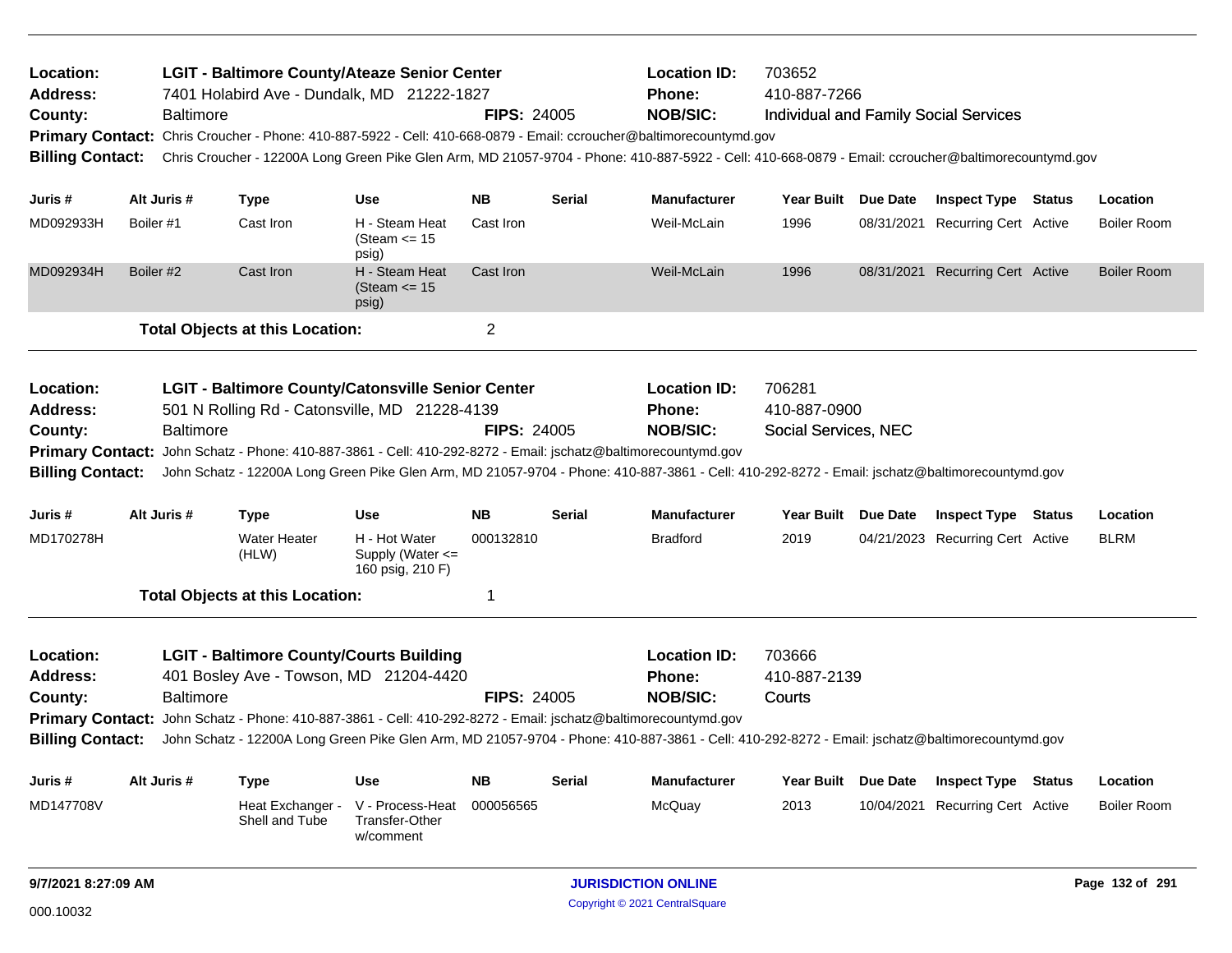| Juris #                 | Alt Juris #      | <b>Type</b>                                                                                         | <b>Use</b>                                                  | <b>NB</b>          | <b>Serial</b> | <b>Manufacturer</b>                                                                                                                            | Year Built Due Date              |            | <b>Inspect Type Status</b>             | Location                         |
|-------------------------|------------------|-----------------------------------------------------------------------------------------------------|-------------------------------------------------------------|--------------------|---------------|------------------------------------------------------------------------------------------------------------------------------------------------|----------------------------------|------------|----------------------------------------|----------------------------------|
| MD147709V               |                  | Heat Exchanger -<br>Shell and Tube                                                                  | V - Process-Heat<br><b>Transfer-Other</b><br>w/comment      | 000056556          |               | McQuay                                                                                                                                         | 2013                             | 10/04/2021 | <b>Recurring Cert Active</b>           | <b>Boiler Room</b>               |
|                         |                  | <b>Total Objects at this Location:</b>                                                              |                                                             | $\overline{2}$     |               |                                                                                                                                                |                                  |            |                                        |                                  |
| Location:               |                  | <b>LGIT - Baltimore County/Department of Corrections</b>                                            |                                                             |                    |               | <b>Location ID:</b>                                                                                                                            | 703662                           |            |                                        |                                  |
| <b>Address:</b>         |                  | 720 Bosley Ave - Towson, MD 21204-4011                                                              |                                                             |                    |               | Phone:                                                                                                                                         | 410-512-3302                     |            |                                        |                                  |
| County:                 | <b>Baltimore</b> |                                                                                                     |                                                             | <b>FIPS: 24005</b> |               | <b>NOB/SIC:</b>                                                                                                                                | <b>Correctional Institutions</b> |            |                                        |                                  |
|                         |                  | Primary Contact: Captain Steven Tignor - Phone: 410-512-3302 - Email: stignor@baltimorecountymd.gov |                                                             |                    |               |                                                                                                                                                |                                  |            |                                        |                                  |
| <b>Billing Contact:</b> |                  |                                                                                                     |                                                             |                    |               | John Schatz - 12200A Long Green Pike Glen Arm, MD 21057-9704 - Phone: 410-887-3861 - Cell: 410-292-8272 - Email: jschatz@baltimorecountymd.gov |                                  |            |                                        |                                  |
| Juris #                 | Alt Juris #      | <b>Type</b>                                                                                         | <b>Use</b>                                                  | <b>NB</b>          | <b>Serial</b> | <b>Manufacturer</b>                                                                                                                            | Year Built Due Date              |            | <b>Inspect Type Status</b>             | Location                         |
| MD055624V               |                  | Pressure Vessel<br>w/comment                                                                        | Horizontal Unfired V - Storage (NOT<br>Cryogenic)           | 000000397          |               | Reco Penn Inc                                                                                                                                  | 1980                             |            | 10/24/2020 Recurring Cert Active       | <b>Kenilworth Boiler</b><br>Room |
| MD055625V               |                  | <b>Pressure Vessel</b><br>w/comment                                                                 | Horizontal Unfired V - Storage (NOT 000000394<br>Cryogenic) |                    |               | Reco Penn Inc                                                                                                                                  | 1980                             |            | 10/24/2020 Recurring Cert Active       | <b>Kenilworth Boiler</b><br>Room |
|                         |                  | <b>Total Objects at this Location:</b>                                                              |                                                             | $\overline{c}$     |               |                                                                                                                                                |                                  |            |                                        |                                  |
| Location:               |                  | LGIT - Baltimore County/Double Rock Maintenance                                                     |                                                             |                    |               | <b>Location ID:</b>                                                                                                                            | 3323725                          |            |                                        |                                  |
| <b>Address:</b>         |                  | 7704 Belair Rd - Nottingham, MD 21236-4004                                                          |                                                             |                    |               | Phone:                                                                                                                                         | 410-887-5217                     |            |                                        |                                  |
| County:                 | <b>Baltimore</b> |                                                                                                     |                                                             | <b>FIPS: 24005</b> |               | <b>NOB/SIC:</b>                                                                                                                                |                                  |            | Repair Shops and Related Services, NEC |                                  |
| <b>Primary Contact:</b> |                  | John Schatz - Phone: 410-887-3861 - Cell: 410-292-8272 - Email: jschatz@baltimorecountymd.gov       |                                                             |                    |               |                                                                                                                                                |                                  |            |                                        |                                  |
| <b>Billing Contact:</b> |                  |                                                                                                     |                                                             |                    |               | John Schatz - 12200A Long Green Pike Glen Arm, MD 21057-9704 - Phone: 410-887-3861 - Cell: 410-292-8272 - Email: jschatz@baltimorecountymd.gov |                                  |            |                                        |                                  |
| Juris #                 | Alt Juris #      | Type                                                                                                | <b>Use</b>                                                  | <b>NB</b>          | <b>Serial</b> | <b>Manufacturer</b>                                                                                                                            | Year Built Due Date              |            | <b>Inspect Type Status</b>             | Location                         |
| MD169933V               |                  | <b>Vertical Unfired</b><br>Pressure Vessel<br>w/comment                                             | V - Storage (NOT<br>Cryogenic)                              | 000804543          |               | Morganton                                                                                                                                      | 2019                             |            | 05/13/2023 Recurring Cert Active       | <b>SHOP</b>                      |
|                         |                  | <b>Total Objects at this Location:</b>                                                              |                                                             | 1                  |               |                                                                                                                                                |                                  |            |                                        |                                  |
|                         |                  |                                                                                                     |                                                             |                    |               |                                                                                                                                                |                                  |            |                                        |                                  |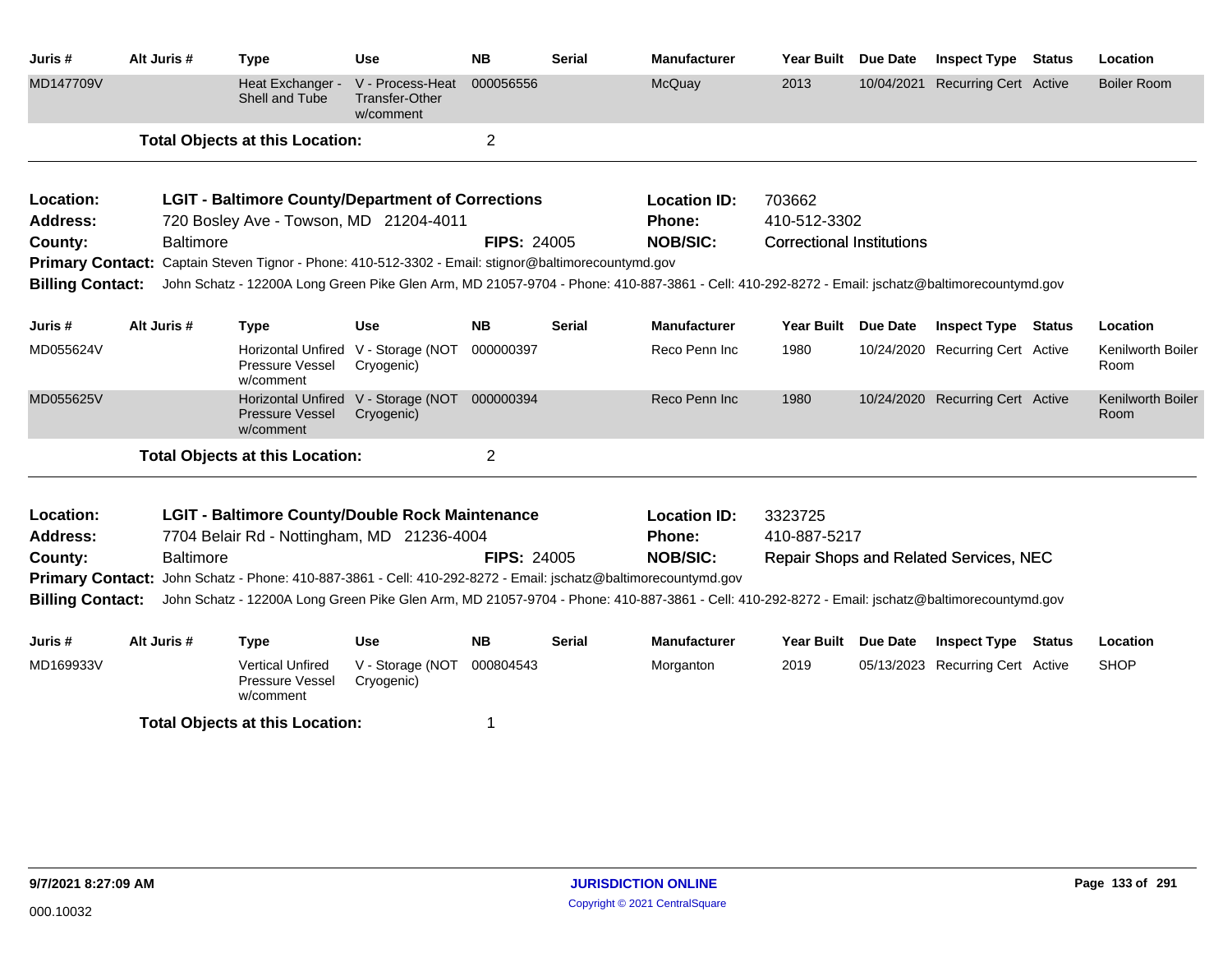| <b>LGIT - Baltimore County/Dundalk Center</b><br>Location:<br>120 Trading PI - Dundalk, MD 21222-5145<br>Address: |             |                  |                                        |                                                                                                                |                    |               | <b>Location ID:</b><br><b>Phone:</b>                                                                                                           | 709319                 |                                               |                                |
|-------------------------------------------------------------------------------------------------------------------|-------------|------------------|----------------------------------------|----------------------------------------------------------------------------------------------------------------|--------------------|---------------|------------------------------------------------------------------------------------------------------------------------------------------------|------------------------|-----------------------------------------------|--------------------------------|
| County:                                                                                                           |             | <b>Baltimore</b> |                                        |                                                                                                                | <b>FIPS: 24005</b> |               | <b>NOB/SIC:</b>                                                                                                                                |                        | <b>Amusement and Recreation Services, NEC</b> |                                |
| <b>Primary Contact:</b>                                                                                           |             |                  |                                        | John Schatz - Phone: 410-887-3861 - Cell: 410-292-8272 - Email: jschatz@baltimorecountymd.gov                  |                    |               |                                                                                                                                                |                        |                                               |                                |
| <b>Billing Contact:</b>                                                                                           |             |                  |                                        |                                                                                                                |                    |               | John Schatz - 12200A Long Green Pike Glen Arm, MD 21057-9704 - Phone: 410-887-3861 - Cell: 410-292-8272 - Email: jschatz@baltimorecountymd.gov |                        |                                               |                                |
| Juris #                                                                                                           | Alt Juris # |                  | <b>Type</b>                            | <b>Use</b>                                                                                                     | NΒ                 | Serial        | <b>Manufacturer</b>                                                                                                                            | Year Built Due Date    | <b>Inspect Type Status</b>                    | Location                       |
| MD169934H                                                                                                         |             |                  | <b>Water Heater</b><br>(HLW)           | H - Hot Water<br>Supply (Water $\leq$<br>160 psig, 210 F)                                                      | 000505930          |               | Raypak                                                                                                                                         | 2020                   | 04/22/2023 Recurring Cert Active              | POOL BLRM                      |
| MD169935H                                                                                                         |             |                  | <b>Water Heater</b><br>(HLW)           | H - Hot Water<br>Supply (Water <=<br>160 psig, 210 F)                                                          | 000505585          |               | Raypak                                                                                                                                         | 2020                   | 04/22/2023 Recurring Cert Active              | POOL BLRM                      |
|                                                                                                                   |             |                  | <b>Total Objects at this Location:</b> |                                                                                                                | $\overline{2}$     |               |                                                                                                                                                |                        |                                               |                                |
|                                                                                                                   |             |                  |                                        |                                                                                                                |                    |               |                                                                                                                                                |                        |                                               |                                |
| Location:<br><b>Address:</b>                                                                                      |             |                  | 600 Dorsey Ave - Essex, MD 21221-4927  | <b>LGIT - Baltimore County/Essex Senior Center</b>                                                             |                    |               | <b>Location ID:</b><br><b>Phone:</b>                                                                                                           | 708835<br>410-887-0267 |                                               |                                |
| County:                                                                                                           |             | <b>Baltimore</b> |                                        |                                                                                                                | <b>FIPS: 24005</b> |               | <b>NOB/SIC:</b>                                                                                                                                | Social Services, NEC   |                                               |                                |
| <b>Primary Contact:</b>                                                                                           |             |                  |                                        | John Schatz - Phone: 410-887-3861 - Cell: 410-292-8272 - Email: jschatz@baltimorecountymd.gov                  |                    |               |                                                                                                                                                |                        |                                               |                                |
| <b>Billing Contact:</b>                                                                                           |             |                  |                                        |                                                                                                                |                    |               | John Schatz - 12200A Long Green Pike Glen Arm, MD 21057-9704 - Phone: 410-887-3861 - Cell: 410-292-8272 - Email: jschatz@baltimorecountymd.gov |                        |                                               |                                |
| Juris #                                                                                                           | Alt Juris # |                  | <b>Type</b>                            | Use                                                                                                            | <b>NB</b>          | <b>Serial</b> | <b>Manufacturer</b>                                                                                                                            | Year Built Due Date    | <b>Inspect Type Status</b>                    | Location                       |
| MD166373H                                                                                                         | #1          |                  | Cast Aluminum                          | H - Hot Water<br>Heat (Water $\leq$<br>160 psig, 250 F)                                                        | 000450536          |               | Sermeta                                                                                                                                        | 2018                   | 01/17/2022 Recurring Cert Active              | <b>Basement Boiler</b><br>Room |
| MD166374H                                                                                                         | #2          |                  | <b>Cast Aluminum</b>                   | H - Hot Water<br>Heat (Water $\leq$<br>160 psig, 250 F)                                                        | 000450535          |               | Sermeta                                                                                                                                        | 2018                   | 01/17/2022 Recurring Cert Active              | <b>Basement Boiler</b><br>Room |
|                                                                                                                   |             |                  | <b>Total Objects at this Location:</b> |                                                                                                                | 2                  |               |                                                                                                                                                |                        |                                               |                                |
| Location:<br><b>Address:</b>                                                                                      |             |                  |                                        | <b>LGIT - Baltimore County/Halethorpe Community Cente</b><br>1900 Northeast Ave - Halethorpe, MD 21227-4521    |                    |               | <b>Location ID:</b><br><b>Phone:</b>                                                                                                           | 713063                 |                                               |                                |
| County:                                                                                                           |             | <b>Baltimore</b> |                                        |                                                                                                                | <b>FIPS: 24005</b> |               | <b>NOB/SIC:</b>                                                                                                                                | Social Services, NEC   |                                               |                                |
|                                                                                                                   |             |                  |                                        | Primary Contact: John Schatz - Phone: 410-887-3861 - Cell: 410-292-8272 - Email: jschatz@baltimorecountymd.gov |                    |               |                                                                                                                                                |                        |                                               |                                |
| <b>Billing Contact:</b>                                                                                           |             |                  |                                        |                                                                                                                |                    |               | John Schatz - 12200A Long Green Pike Glen Arm, MD 21057-9704 - Phone: 410-887-3861 - Cell: 410-292-8272 - Email: jschatz@baltimorecountymd.gov |                        |                                               |                                |
| Juris #                                                                                                           | Alt Juris # |                  | <b>Type</b>                            | Use                                                                                                            | <b>NB</b>          | Serial        | Manufacturer                                                                                                                                   | Year Built Due Date    | <b>Inspect Type Status</b>                    | Location                       |
| MD106649H                                                                                                         |             |                  | Cast Iron                              | H - Hot Water                                                                                                  | Cast Iron          | 64044377      | Burnham                                                                                                                                        | 1998                   | 01/27/2022 Recurring Cert Active              | <b>Boiler Room</b>             |
| 9/7/2021 8:27:09 AM                                                                                               |             |                  |                                        |                                                                                                                |                    |               | <b>JURISDICTION ONLINE</b>                                                                                                                     |                        |                                               | Page 134 of 291                |
| 000.10032                                                                                                         |             |                  |                                        |                                                                                                                |                    |               | Copyright © 2021 CentralSquare                                                                                                                 |                        |                                               |                                |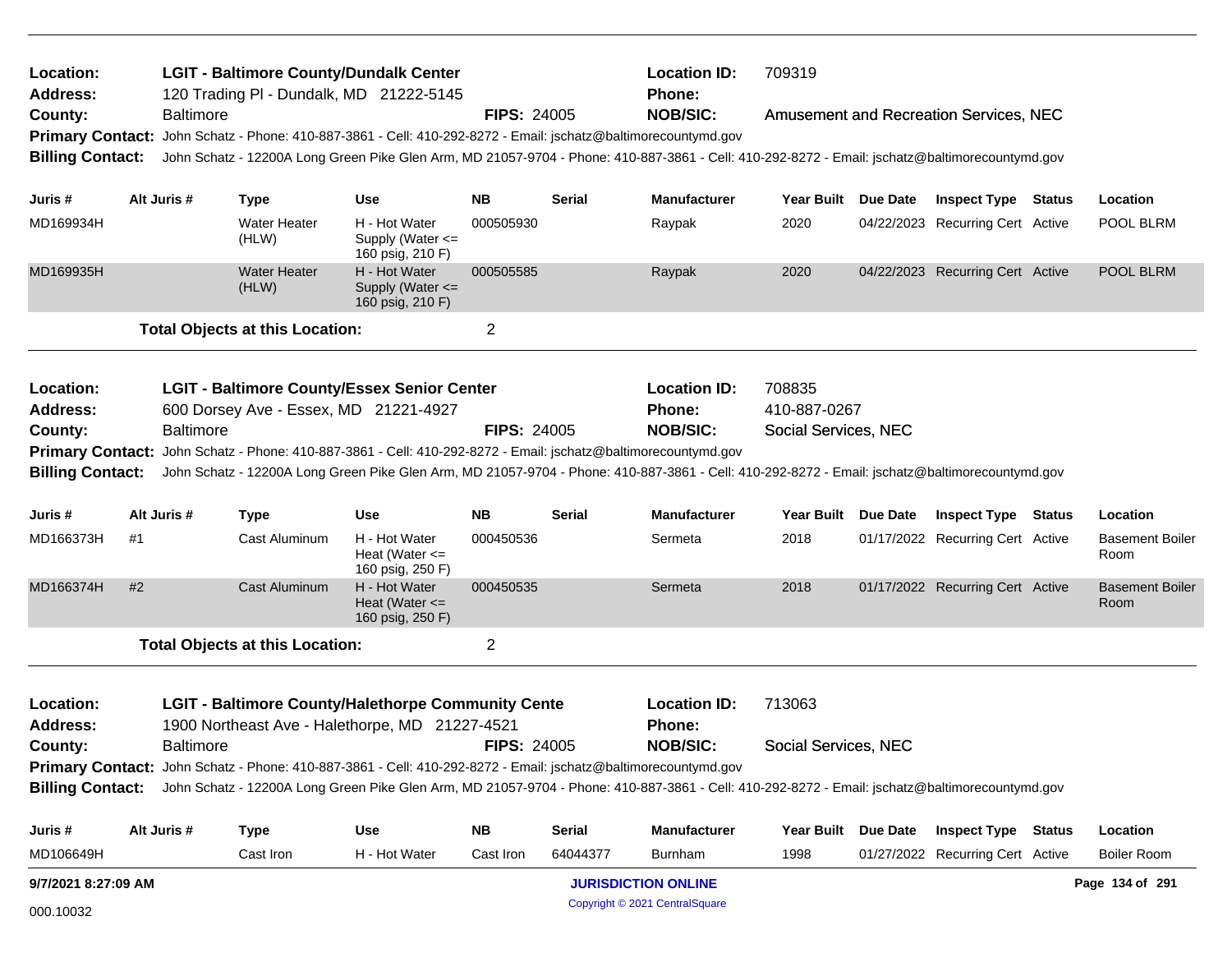| Juris #                 | Alt Juris #      | <b>Type</b>                                                                                                    | Use                                                     | <b>NB</b>          | <b>Serial</b> | <b>Manufacturer</b>                                                                                                                            |                                 | Year Built Due Date | <b>Inspect Type</b>                          | Status | Location           |
|-------------------------|------------------|----------------------------------------------------------------------------------------------------------------|---------------------------------------------------------|--------------------|---------------|------------------------------------------------------------------------------------------------------------------------------------------------|---------------------------------|---------------------|----------------------------------------------|--------|--------------------|
|                         |                  |                                                                                                                | Heat (Water $<=$<br>160 psig, 250 F)                    |                    |               |                                                                                                                                                |                                 |                     |                                              |        |                    |
|                         |                  | <b>Total Objects at this Location:</b>                                                                         |                                                         | -1                 |               |                                                                                                                                                |                                 |                     |                                              |        |                    |
| Location:               |                  | <b>LGIT - Baltimore County/Hannah Moore Shelter</b>                                                            |                                                         |                    |               | <b>Location ID:</b>                                                                                                                            | 1866037                         |                     |                                              |        |                    |
| <b>Address:</b>         |                  | 12041 Reisterstown Rd - Reisterstown, MD 21136-3042                                                            |                                                         |                    |               | Phone:                                                                                                                                         |                                 |                     |                                              |        |                    |
| County:                 | <b>Baltimore</b> |                                                                                                                |                                                         | <b>FIPS: 24005</b> |               | <b>NOB/SIC:</b>                                                                                                                                |                                 |                     | <b>Individual and Family Social Services</b> |        |                    |
| <b>Primary Contact:</b> |                  | John Schatz - Phone: 410-887-3861 - Cell: 410-292-8272 - Email: jschatz@baltimorecountymd.gov                  |                                                         |                    |               |                                                                                                                                                |                                 |                     |                                              |        |                    |
| <b>Billing Contact:</b> |                  |                                                                                                                |                                                         |                    |               | John Schatz - 12200A Long Green Pike Glen Arm, MD 21057-9704 - Phone: 410-887-3861 - Cell: 410-292-8272 - Email: jschatz@baltimorecountymd.gov |                                 |                     |                                              |        |                    |
| Juris #                 | Alt Juris #      | <b>Type</b>                                                                                                    | Use                                                     | <b>NB</b>          | Serial        | <b>Manufacturer</b>                                                                                                                            | Year Built Due Date             |                     | <b>Inspect Type Status</b>                   |        | Location           |
| MD170313V               |                  | Pressure Vessel<br>w/comment                                                                                   | Horizontal Unfired V - Storage (NOT<br>Cryogenic)       | 000003438          |               | A O Smith                                                                                                                                      | 1990                            |                     | 07/14/2023 Recurring Cert Active             |        | <b>BLRM</b>        |
|                         |                  | <b>Total Objects at this Location:</b>                                                                         |                                                         | -1                 |               |                                                                                                                                                |                                 |                     |                                              |        |                    |
| Location:               |                  | LGIT - Baltimore County/Hannah More Center                                                                     |                                                         |                    |               | <b>Location ID:</b>                                                                                                                            | 713197                          |                     |                                              |        |                    |
| <b>Address:</b>         |                  | 12035 Reisterstown Rd - Reisterstown, MD 21136-3042                                                            |                                                         |                    |               | <b>Phone:</b>                                                                                                                                  |                                 |                     |                                              |        |                    |
| County:                 | Baltimore        |                                                                                                                |                                                         | <b>FIPS: 24005</b> |               | <b>NOB/SIC:</b>                                                                                                                                | Health and Allied Services, NEC |                     |                                              |        |                    |
|                         |                  | Primary Contact: John Schatz - Phone: 410-887-3861 - Cell: 410-292-8272 - Email: jschatz@baltimorecountymd.gov |                                                         |                    |               |                                                                                                                                                |                                 |                     |                                              |        |                    |
| <b>Billing Contact:</b> |                  |                                                                                                                |                                                         |                    |               | John Schatz - 12200A Long Green Pike Glen Arm, MD 21057-9704 - Phone: 410-887-3861 - Cell: 410-292-8272 - Email: jschatz@baltimorecountymd.gov |                                 |                     |                                              |        |                    |
| Juris #                 | Alt Juris #      | <b>Type</b>                                                                                                    | Use                                                     | <b>NB</b>          | Serial        | <b>Manufacturer</b>                                                                                                                            | Year Built Due Date             |                     | <b>Inspect Type</b>                          | Status | Location           |
| MD056242H               |                  | Cast Iron                                                                                                      | H - Hot Water<br>Heat (Water $\leq$<br>160 psig, 250 F) | <b>CI</b>          | K82-47        | H B Smith                                                                                                                                      | 1982                            |                     | 02/11/2022 Recurring Cert Active             |        | <b>Boiler Room</b> |
| MD056243H               |                  | Cast Iron                                                                                                      | H - Hot Water<br>Heat (Water $\leq$<br>160 psig, 250 F) | CI                 | K82-46        | H B Smith                                                                                                                                      | 1982                            |                     | 02/11/2022 Recurring Cert Active             |        | <b>Boiler Room</b> |
|                         |                  | <b>Total Objects at this Location:</b>                                                                         |                                                         | $\overline{2}$     |               |                                                                                                                                                |                                 |                     |                                              |        |                    |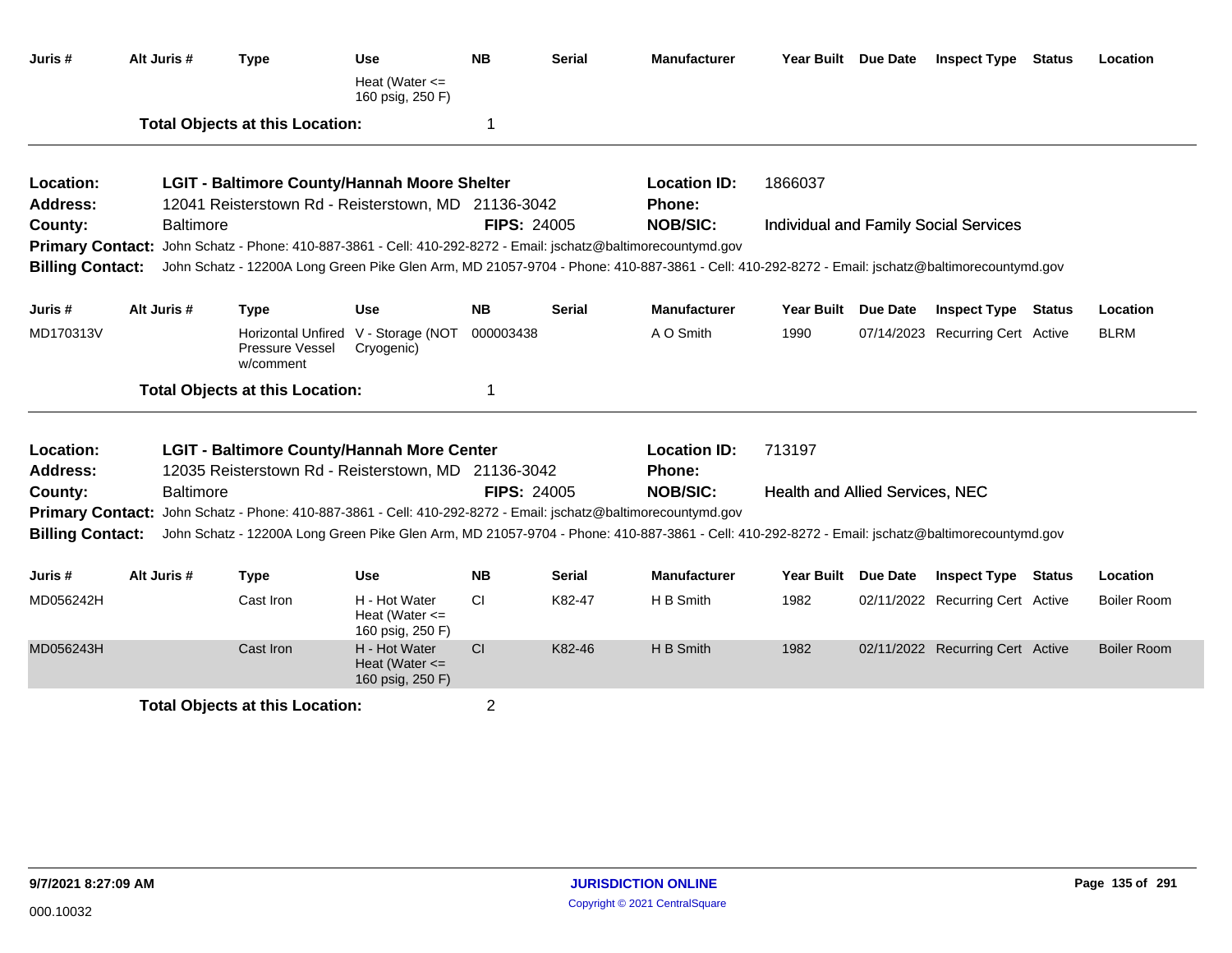| Location:<br><b>Address:</b> |                                                                 | <b>LGIT - Baltimore County/Highway Shop</b><br>1947 Brady Ave - Halethorpe, MD 21227-4109                                                           |                                |                    |               | <b>Location ID:</b><br>Phone: | 713739            |                     |                                        |               |                     |
|------------------------------|-----------------------------------------------------------------|-----------------------------------------------------------------------------------------------------------------------------------------------------|--------------------------------|--------------------|---------------|-------------------------------|-------------------|---------------------|----------------------------------------|---------------|---------------------|
| County:                      | <b>Baltimore</b>                                                |                                                                                                                                                     |                                | <b>FIPS: 24005</b> |               | <b>NOB/SIC:</b>               |                   |                     | Finance, taxation, and monetary policy |               |                     |
| <b>Primary Contact:</b>      |                                                                 | Chris Croucher - Phone: 410-887-5922 - Cell: 410-668-0879 - Email: ccroucher@baltimorecountymd.gov                                                  |                                |                    |               |                               |                   |                     |                                        |               |                     |
| <b>Billing Contact:</b>      |                                                                 | Chris Croucher - 12200A Long Green Pike Glen Arm, MD 21057-9704 - Phone: 410-887-5922 - Cell: 410-668-0879 - Email: ccroucher@baltimorecountymd.gov |                                |                    |               |                               |                   |                     |                                        |               |                     |
| Juris #                      | Alt Juris #                                                     | <b>Type</b>                                                                                                                                         | <b>Use</b>                     | <b>NB</b>          | Serial        | <b>Manufacturer</b>           |                   | Year Built Due Date | <b>Inspect Type Status</b>             |               | Location            |
| MD114213V                    |                                                                 | <b>Vertical Unfired</b><br>Pressure Vessel<br>w/comment                                                                                             | V - Storage (NOT<br>Cryogenic) | 001211298          |               | Manchester                    | 2001              |                     | 03/11/2022 Recurring Cert Active       |               | Compressor<br>Room  |
|                              |                                                                 | <b>Total Objects at this Location:</b>                                                                                                              |                                | 1                  |               |                               |                   |                     |                                        |               |                     |
| Location:                    |                                                                 | LGIT - Baltimore County/Highway Shop #3                                                                                                             |                                |                    |               | <b>Location ID:</b>           | 703657            |                     |                                        |               |                     |
| <b>Address:</b>              |                                                                 | 8 Clarks Ln - Reisterstown, MD 21136-5810                                                                                                           |                                |                    |               | Phone:                        |                   |                     |                                        |               |                     |
| County:                      | <b>Baltimore</b>                                                |                                                                                                                                                     |                                | <b>FIPS: 24005</b> |               | <b>NOB/SIC:</b>               |                   |                     | Finance, taxation, and monetary policy |               |                     |
| <b>Primary Contact:</b>      |                                                                 | John Schatz - Phone: 410-887-3861 - Cell: 410-292-8272 - Email: jschatz@baltimorecountymd.gov                                                       |                                |                    |               |                               |                   |                     |                                        |               |                     |
| <b>Billing Contact:</b>      |                                                                 | John Schatz - 12200A Long Green Pike Glen Arm, MD 21057-9704 - Phone: 410-887-3861 - Cell: 410-292-8272 - Email: jschatz@baltimorecountymd.gov      |                                |                    |               |                               |                   |                     |                                        |               |                     |
| Juris #                      | Alt Juris #<br><b>Use</b><br><b>NB</b><br>Serial<br><b>Type</b> |                                                                                                                                                     |                                |                    |               | <b>Manufacturer</b>           |                   | Year Built Due Date | <b>Inspect Type Status</b>             |               | Location            |
| MD130404V                    |                                                                 | <b>Vertical Unfired</b><br>Pressure Vessel<br>w/comment                                                                                             | V - Storage (NOT<br>Cryogenic) | 000491653          |               | <b>Steel Fab</b>              | 2007              |                     | 04/15/2022 Recurring Cert Active       |               | Main Building       |
| MD148466V                    |                                                                 | <b>Vertical Unfired</b><br><b>Pressure Vessel</b><br>w/comment                                                                                      | V - Storage (NOT<br>Cryogenic) | 000814869          |               | Manchester                    | 2007              |                     | 04/15/2022 Recurring Cert Active       |               | Lower Building      |
|                              |                                                                 | <b>Total Objects at this Location:</b>                                                                                                              |                                | $\overline{2}$     |               |                               |                   |                     |                                        |               |                     |
| Location:                    |                                                                 | <b>LGIT - Baltimore County/Highway Shop 4-3</b>                                                                                                     |                                |                    |               | <b>Location ID:</b>           | 703655            |                     |                                        |               |                     |
| <b>Address:</b>              |                                                                 | 19128 Graystone Rd - White Hall, MD 21161-9127                                                                                                      |                                |                    |               | Phone:                        |                   |                     |                                        |               |                     |
| County:                      | <b>Baltimore</b>                                                |                                                                                                                                                     |                                | <b>FIPS: 24005</b> |               | <b>NOB/SIC:</b>               |                   |                     | Finance, taxation, and monetary policy |               |                     |
|                              |                                                                 | Primary Contact: John Schatz - Phone: 410-887-3861 - Cell: 410-292-8272 - Email: jschatz@baltimorecountymd.gov                                      |                                |                    |               |                               |                   |                     |                                        |               |                     |
| <b>Billing Contact:</b>      |                                                                 | John Schatz - 12200A Long Green Pike Glen Arm, MD 21057-9704 - Phone: 410-887-3861 - Cell: 410-292-8272 - Email: jschatz@baltimorecountymd.gov      |                                |                    |               |                               |                   |                     |                                        |               |                     |
| Juris #                      | Alt Juris #                                                     | Type                                                                                                                                                | <b>Use</b>                     | <b>NB</b>          | <b>Serial</b> | <b>Manufacturer</b>           | <b>Year Built</b> | Due Date            | <b>Inspect Type</b>                    | <b>Status</b> | Location            |
| MD082807V                    |                                                                 | <b>Vertical Unfired</b><br>Pressure Vessel<br>w/comment                                                                                             | V - Storage (NOT<br>Cryogenic) | 093644B            |               | <b>Brunner</b>                | 1981              |                     | 02/02/2022 Recurring Cert Active       |               | Maintenance<br>Shed |
| 9/7/2021 8:27:09 AM          |                                                                 |                                                                                                                                                     |                                |                    |               | <b>JURISDICTION ONLINE</b>    |                   |                     |                                        |               | Page 136 of 291     |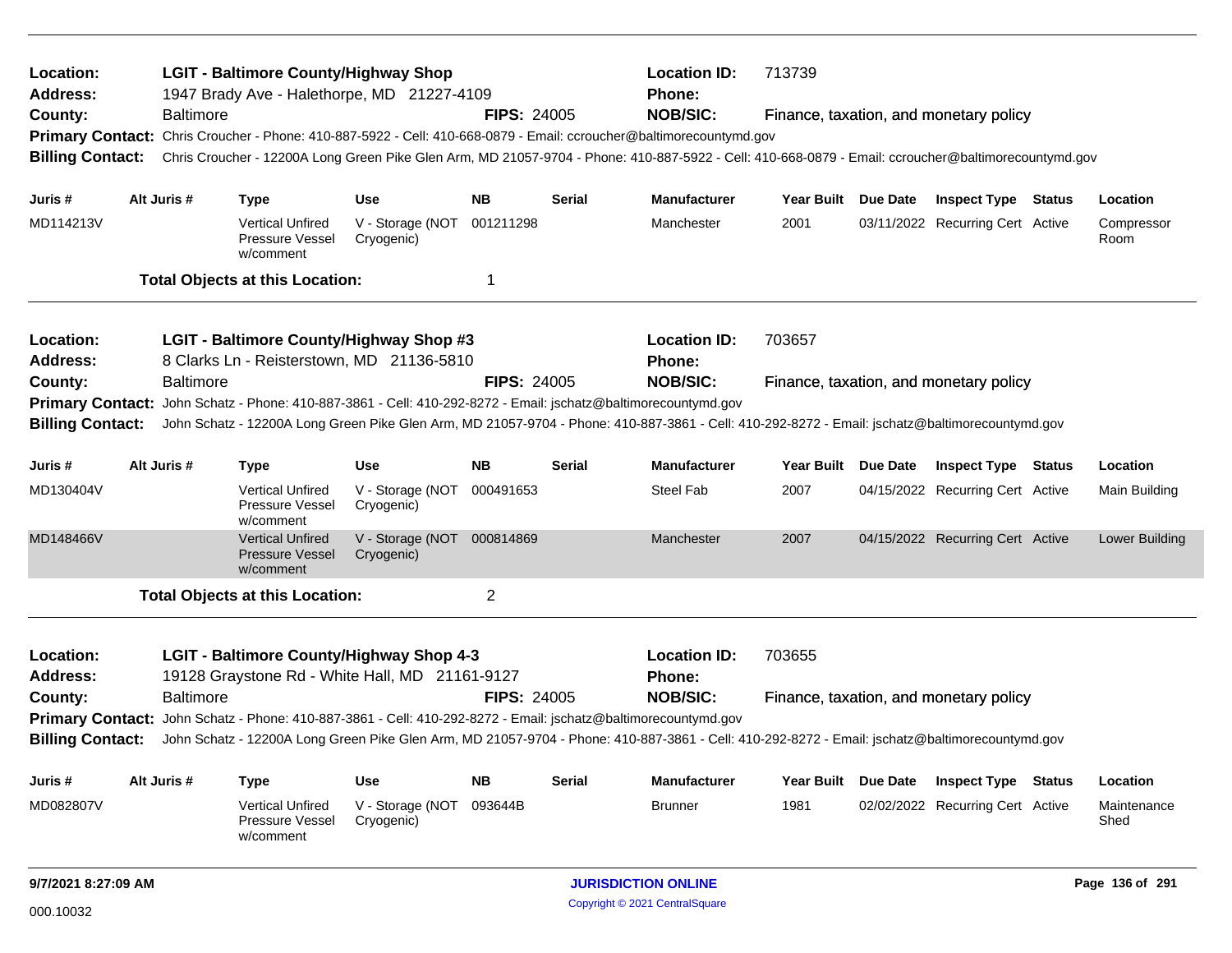| Juris #                      | Alt Juris #      | <b>Type</b>                                                                                                                                                     | <b>Use</b>                                              | <b>NB</b>          | <b>Serial</b> | <b>Manufacturer</b>                  | <b>Year Built</b>                      | <b>Due Date</b> | <b>Inspect Type</b>              | <b>Status</b> | Location           |
|------------------------------|------------------|-----------------------------------------------------------------------------------------------------------------------------------------------------------------|---------------------------------------------------------|--------------------|---------------|--------------------------------------|----------------------------------------|-----------------|----------------------------------|---------------|--------------------|
| MD128559V                    |                  | <b>Vertical Unfired</b><br><b>Pressure Vessel</b><br>w/comment                                                                                                  | V - Storage (NOT<br>Cryogenic)                          | 000045628          |               | Cylsa                                | 2002                                   |                 | 02/02/2022 Recurring Cert Active |               | Compressor<br>Room |
|                              |                  | <b>Total Objects at this Location:</b>                                                                                                                          |                                                         | $\overline{2}$     |               |                                      |                                        |                 |                                  |               |                    |
| Location:                    |                  | LGIT - Baltimore County/Inwood Maintenance Shop                                                                                                                 |                                                         |                    |               | <b>Location ID:</b>                  | 714623                                 |                 |                                  |               |                    |
| Address:                     |                  | 7400 Johnnycake Rd - Gwynn Oak, MD 21207                                                                                                                        |                                                         |                    |               | <b>Phone:</b>                        |                                        |                 |                                  |               |                    |
| County:                      | <b>Baltimore</b> |                                                                                                                                                                 |                                                         | <b>FIPS: 24005</b> |               | <b>NOB/SIC:</b>                      | <b>General Automotive Repair Shops</b> |                 |                                  |               |                    |
|                              |                  | Primary Contact: John Schatz - Phone: 410-887-3861 - Cell: 410-292-8272 - Email: jschatz@baltimorecountymd.gov                                                  |                                                         |                    |               |                                      |                                        |                 |                                  |               |                    |
|                              |                  | Billing Contact: John Schatz - 12200A Long Green Pike Glen Arm, MD 21057-9704 - Phone: 410-887-3861 - Cell: 410-292-8272 - Email: jschatz@baltimorecountymd.gov |                                                         |                    |               |                                      |                                        |                 |                                  |               |                    |
| Juris #                      | Alt Juris #      | <b>Type</b>                                                                                                                                                     | <b>Use</b>                                              | <b>NB</b>          | <b>Serial</b> | <b>Manufacturer</b>                  | <b>Year Built</b>                      | <b>Due Date</b> | <b>Inspect Type</b>              | Status        | Location           |
| MD169975V                    |                  | <b>Vertical Unfired</b><br>Pressure Vessel<br>w/comment                                                                                                         | V - Storage (NOT<br>Cryogenic)                          | 002359420          |               | Manchester                           | 2021                                   |                 | 10/26/2022 Recurring Cert Active |               | WELD RM            |
|                              |                  | <b>Total Objects at this Location:</b>                                                                                                                          |                                                         |                    |               |                                      |                                        |                 |                                  |               |                    |
| Location:<br><b>Address:</b> |                  | <b>LGIT - Baltimore County/Mars Estates PAL Center</b><br>1498 E Homberg Ave - Essex, MD 21221-3759                                                             |                                                         |                    |               | <b>Location ID:</b><br><b>Phone:</b> | 730987                                 |                 |                                  |               |                    |
| County:                      | <b>Baltimore</b> |                                                                                                                                                                 |                                                         | <b>FIPS: 24005</b> |               | <b>NOB/SIC:</b>                      | Social Services, NEC                   |                 |                                  |               |                    |
|                              |                  | Primary Contact: John Schatz - Phone: 410-887-3861 - Cell: 410-292-8272 - Email: jschatz@baltimorecountymd.gov                                                  |                                                         |                    |               |                                      |                                        |                 |                                  |               |                    |
| <b>Billing Contact:</b>      |                  | John Schatz - 12200A Long Green Pike Glen Arm, MD 21057-9704 - Phone: 410-887-3861 - Cell: 410-292-8272 - Email: jschatz@baltimorecountymd.gov                  |                                                         |                    |               |                                      |                                        |                 |                                  |               |                    |
| Juris #                      | Alt Juris #      | <b>Type</b>                                                                                                                                                     | <b>Use</b>                                              | <b>NB</b>          | <b>Serial</b> | <b>Manufacturer</b>                  | <b>Year Built</b>                      | Due Date        | <b>Inspect Type</b>              | <b>Status</b> | Location           |
| MD113714H                    |                  | Cast Iron                                                                                                                                                       | H - Hot Water<br>Heat (Water $\leq$<br>160 psig, 250 F) | <b>CI</b>          | CP4157735     | Weil-McLain                          | 2001                                   |                 | 02/11/2023 Recurring Cert Active |               | <b>MECH RM</b>     |
|                              |                  | <b>Total Objects at this Location:</b>                                                                                                                          |                                                         |                    |               |                                      |                                        |                 |                                  |               |                    |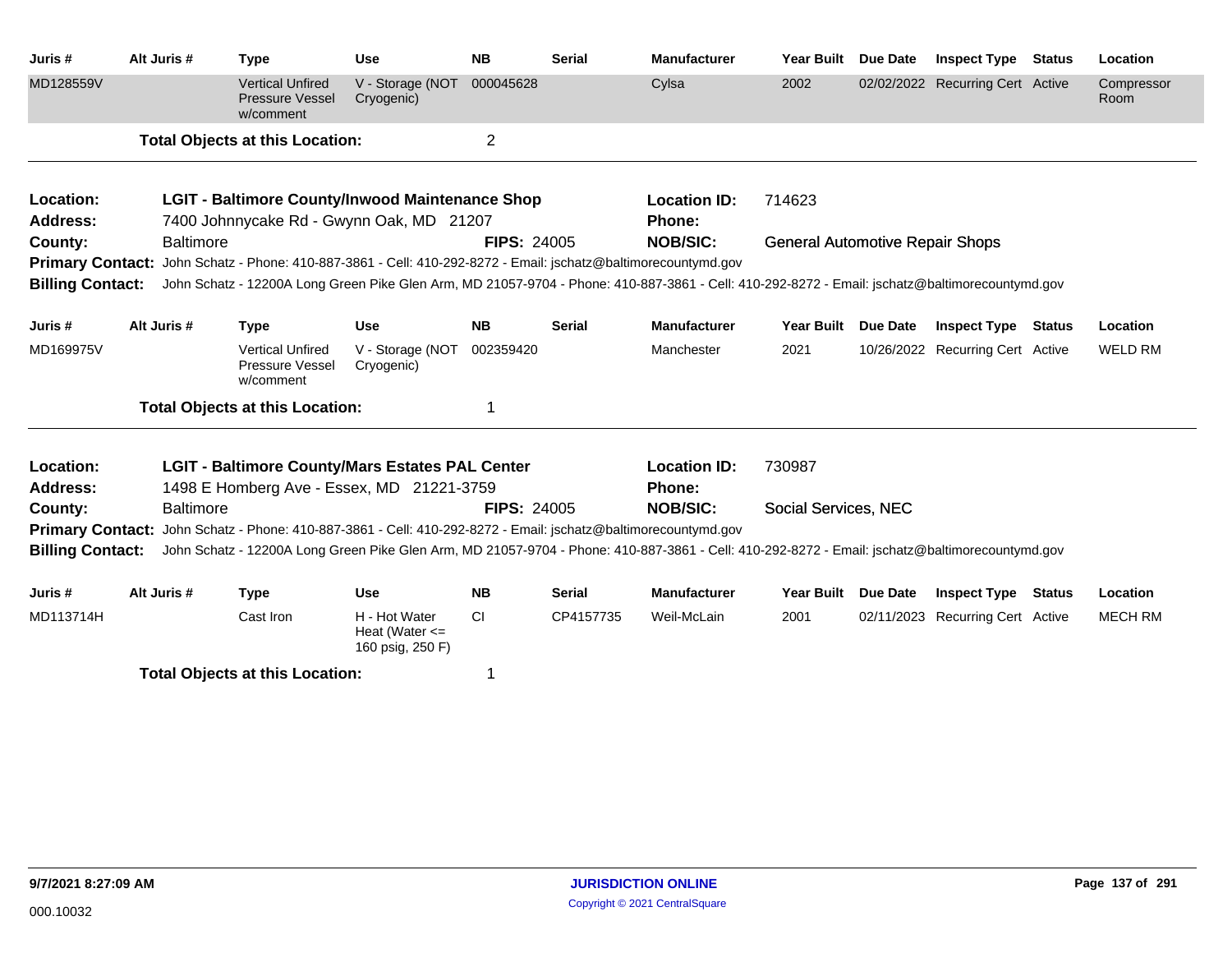| Location:<br><b>Address:</b> |           |                  | <b>LGIT - Baltimore County/North Point Branch Library</b><br>1716 Merritt Blvd - Dundalk, MD 21222-3212        |                                                         |                    |               | <b>Location ID:</b><br><b>Phone:</b>                                                                                                                | 719809                         |          |                                  |                    |
|------------------------------|-----------|------------------|----------------------------------------------------------------------------------------------------------------|---------------------------------------------------------|--------------------|---------------|-----------------------------------------------------------------------------------------------------------------------------------------------------|--------------------------------|----------|----------------------------------|--------------------|
| County:                      |           | <b>Baltimore</b> |                                                                                                                |                                                         | <b>FIPS: 24005</b> |               | <b>NOB/SIC:</b>                                                                                                                                     | Libraries                      |          |                                  |                    |
|                              |           |                  |                                                                                                                |                                                         |                    |               | Primary Contact: Chris Croucher - Phone: 410-887-5922 - Cell: 410-668-0879 - Email: ccroucher@baltimorecountymd.gov                                 |                                |          |                                  |                    |
| <b>Billing Contact:</b>      |           |                  |                                                                                                                |                                                         |                    |               | Chris Croucher - 12200A Long Green Pike Glen Arm, MD 21057-9704 - Phone: 410-887-5922 - Cell: 410-668-0879 - Email: ccroucher@baltimorecountymd.gov |                                |          |                                  |                    |
| Juris #                      |           | Alt Juris #      | <b>Type</b>                                                                                                    | Use                                                     | <b>NB</b>          | Serial        | <b>Manufacturer</b>                                                                                                                                 | <b>Year Built</b>              | Due Date | <b>Inspect Type Status</b>       | Location           |
| MD117852H                    | Boiler #1 |                  | Cast Iron                                                                                                      | H - Hot Water<br>Heat (Water $\leq$<br>160 psig, 250 F) | <b>CI</b>          |               | Weil-McLain                                                                                                                                         | 2001                           |          | 01/15/2022 Recurring Cert Active | <b>Boiler Room</b> |
| MD117853H                    | Boiler #2 |                  | Cast Iron                                                                                                      | H - Hot Water<br>Heat (Water $\leq$<br>160 psig, 250 F) | <b>CI</b>          |               | Weil-McLain                                                                                                                                         | 2001                           |          | 01/15/2022 Recurring Cert Active | <b>Boiler Room</b> |
|                              |           |                  | <b>Total Objects at this Location:</b>                                                                         |                                                         | 2                  |               |                                                                                                                                                     |                                |          |                                  |                    |
| Location:                    |           |                  | <b>LGIT - Baltimore County/Pipeline Maintenance</b>                                                            |                                                         |                    |               | <b>Location ID:</b>                                                                                                                                 | 1930317                        |          |                                  |                    |
| <b>Address:</b>              |           |                  | 1943 Brady Ave - Halethorpe, MD 21227-4109                                                                     |                                                         |                    |               | <b>Phone:</b>                                                                                                                                       |                                |          |                                  |                    |
| County:                      |           | <b>Baltimore</b> |                                                                                                                |                                                         | <b>FIPS: 24005</b> |               | <b>NOB/SIC:</b>                                                                                                                                     | <b>General Government, NEC</b> |          |                                  |                    |
|                              |           |                  |                                                                                                                |                                                         |                    |               | Primary Contact: Chris Croucher - Phone: 410-887-5922 - Cell: 410-668-0879 - Email: ccroucher@baltimorecountymd.gov                                 |                                |          |                                  |                    |
| <b>Billing Contact:</b>      |           |                  |                                                                                                                |                                                         |                    |               | Chris Croucher - 12200A Long Green Pike Glen Arm, MD 21057-9704 - Phone: 410-887-5922 - Cell: 410-668-0879 - Email: ccroucher@baltimorecountymd.gov |                                |          |                                  |                    |
| Juris #                      |           | Alt Juris #      | <b>Type</b>                                                                                                    | Use                                                     | <b>NB</b>          | Serial        | <b>Manufacturer</b>                                                                                                                                 | <b>Year Built</b>              | Due Date | <b>Inspect Type Status</b>       | Location           |
| MD125181V                    |           |                  | <b>Vertical Unfired</b><br>Pressure Vessel<br>w/comment                                                        | V - Storage (NOT 000610730<br>Cryogenic)                |                    |               | Melben                                                                                                                                              | 1996                           |          | 03/10/2022 Recurring Cert Active | <b>Tool Cage</b>   |
|                              |           |                  | <b>Total Objects at this Location:</b>                                                                         |                                                         | 1                  |               |                                                                                                                                                     |                                |          |                                  |                    |
| Location:                    |           |                  | <b>LGIT - Baltimore County/Police Precinct #9</b>                                                              |                                                         |                    |               | <b>Location ID:</b>                                                                                                                                 | 729014                         |          |                                  |                    |
| <b>Address:</b>              |           |                  | 8220 Perry Hall Blvd - Nottingham, MD 21236-4904                                                               |                                                         |                    |               | <b>Phone:</b>                                                                                                                                       | 410-887-5000                   |          |                                  |                    |
| County:                      |           | <b>Baltimore</b> |                                                                                                                |                                                         | <b>FIPS: 24005</b> |               | <b>NOB/SIC:</b>                                                                                                                                     | <b>Police Protection</b>       |          |                                  |                    |
|                              |           |                  | Primary Contact: John Schatz - Phone: 410-887-3861 - Cell: 410-292-8272 - Email: jschatz@baltimorecountymd.gov |                                                         |                    |               |                                                                                                                                                     |                                |          |                                  |                    |
| <b>Billing Contact:</b>      |           |                  |                                                                                                                |                                                         |                    |               | John Schatz - 12200A Long Green Pike Glen Arm, MD 21057-9704 - Phone: 410-887-3861 - Cell: 410-292-8272 - Email: jschatz@baltimorecountymd.gov      |                                |          |                                  |                    |
| Juris #                      |           | Alt Juris #      | <b>Type</b>                                                                                                    | Use                                                     | <b>NB</b>          | <b>Serial</b> | <b>Manufacturer</b>                                                                                                                                 | Year Built                     | Due Date | <b>Inspect Type Status</b>       | Location           |
| MD166376H                    | Boiler #1 |                  | Cast Iron                                                                                                      | H - Hot Water<br>Heat (Water $\leq$<br>160 psig, 250 F) | <b>CIB</b>         |               | <b>Burnham</b>                                                                                                                                      | 2019                           |          | 01/30/2022 Recurring Cert Active | Penthouse          |
| MD166377H                    | Boiler #2 |                  | Cast Iron                                                                                                      | H - Hot Water                                           | <b>CIB</b>         |               | <b>Burnham</b>                                                                                                                                      | 2019                           |          | 01/30/2022 Recurring Cert Active | Penthouse          |
| 9/7/2021 8:27:09 AM          |           |                  |                                                                                                                |                                                         |                    |               | <b>JURISDICTION ONLINE</b>                                                                                                                          |                                |          |                                  | Page 138 of 291    |
| 000.10032                    |           |                  |                                                                                                                |                                                         |                    |               | Copyright © 2021 CentralSquare                                                                                                                      |                                |          |                                  |                    |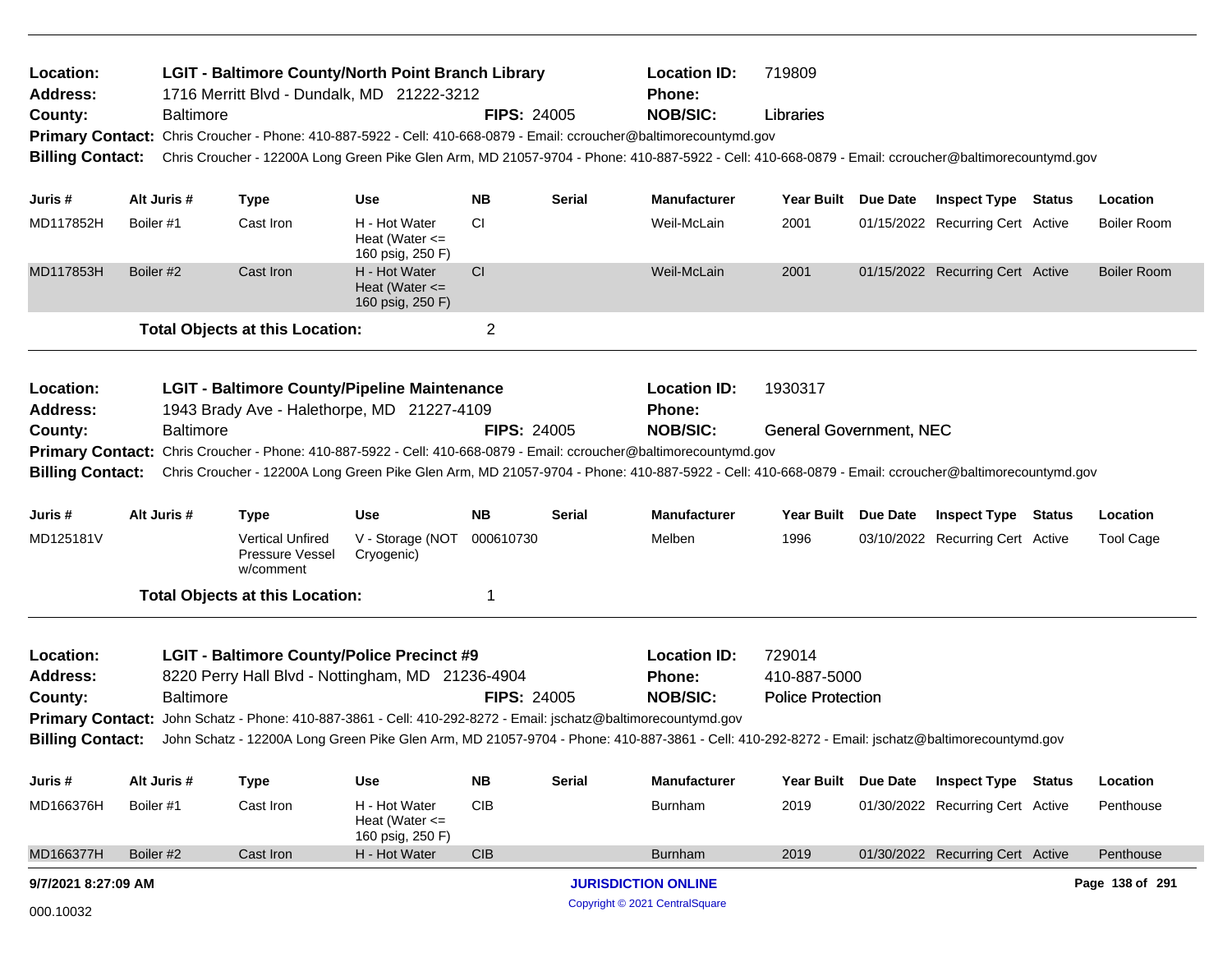| Juris #                      | Alt Juris #                                                                                                                                                                                                                                                                                                                                                                                                                                                                                                                                                 | <b>Type</b>                                                                                                                              | Use                                    | <b>NB</b>          | <b>Serial</b> | <b>Manufacturer</b>           |                                   | Year Built Due Date | <b>Inspect Type Status</b>       | Location                                |
|------------------------------|-------------------------------------------------------------------------------------------------------------------------------------------------------------------------------------------------------------------------------------------------------------------------------------------------------------------------------------------------------------------------------------------------------------------------------------------------------------------------------------------------------------------------------------------------------------|------------------------------------------------------------------------------------------------------------------------------------------|----------------------------------------|--------------------|---------------|-------------------------------|-----------------------------------|---------------------|----------------------------------|-----------------------------------------|
|                              |                                                                                                                                                                                                                                                                                                                                                                                                                                                                                                                                                             |                                                                                                                                          | Heat (Water $\leq$<br>160 psig, 250 F) |                    |               |                               |                                   |                     |                                  |                                         |
|                              |                                                                                                                                                                                                                                                                                                                                                                                                                                                                                                                                                             | <b>Total Objects at this Location:</b>                                                                                                   |                                        | $\overline{2}$     |               |                               |                                   |                     |                                  |                                         |
| Location:<br><b>Address:</b> |                                                                                                                                                                                                                                                                                                                                                                                                                                                                                                                                                             | <b>LGIT - Baltimore County/Randallstown Library</b><br>8604 Liberty Rd - Randallstown, MD 21133-4707                                     |                                        |                    |               | <b>Location ID:</b><br>Phone: | 1224882                           |                     |                                  |                                         |
| County:                      | <b>Baltimore</b>                                                                                                                                                                                                                                                                                                                                                                                                                                                                                                                                            |                                                                                                                                          |                                        | <b>FIPS: 24005</b> |               | <b>NOB/SIC:</b>               | <b>General Government, NEC</b>    |                     |                                  |                                         |
|                              |                                                                                                                                                                                                                                                                                                                                                                                                                                                                                                                                                             |                                                                                                                                          |                                        |                    |               |                               |                                   |                     |                                  |                                         |
|                              |                                                                                                                                                                                                                                                                                                                                                                                                                                                                                                                                                             |                                                                                                                                          |                                        |                    |               |                               |                                   |                     |                                  |                                         |
|                              | Primary Contact: John Schatz - Phone: 410-887-3861 - Cell: 410-292-8272 - Email: jschatz@baltimorecountymd.gov<br><b>Billing Contact:</b><br>John Schatz - 12200A Long Green Pike Glen Arm, MD 21057-9704 - Phone: 410-887-3861 - Cell: 410-292-8272 - Email: jschatz@baltimorecountymd.gov<br><b>NB</b><br>Alt Juris #<br><b>Type</b><br>Use<br><b>CI</b><br>Boiler #3<br>Cast Iron<br>H - Hot Water<br>Heat (Water $\leq$<br>160 psig, 250 F)<br>Boiler #1<br>H - Hot Water<br>CI<br>Cast Iron<br>Heat (Water $\leq$<br>160 psig, 250 F)<br>H - Hot Water |                                                                                                                                          |                                        |                    |               |                               |                                   |                     |                                  |                                         |
| Juris #                      |                                                                                                                                                                                                                                                                                                                                                                                                                                                                                                                                                             |                                                                                                                                          |                                        |                    | Serial        | <b>Manufacturer</b>           | Year Built Due Date               |                     | <b>Inspect Type Status</b>       | Location                                |
| MD123973H                    |                                                                                                                                                                                                                                                                                                                                                                                                                                                                                                                                                             |                                                                                                                                          |                                        |                    | CP4284639     | Weil-McLain                   | 2005                              |                     | 02/02/2022 Recurring Cert Active | <b>Basement</b><br>Mechanical Rm        |
| MD123976H                    |                                                                                                                                                                                                                                                                                                                                                                                                                                                                                                                                                             |                                                                                                                                          |                                        |                    | CP5155467     | Weil-McLain                   | 2005                              |                     | 02/02/2022 Recurring Cert Active | <b>Basement</b><br><b>Mechanical Rm</b> |
| MD123977H                    | Boiler #2                                                                                                                                                                                                                                                                                                                                                                                                                                                                                                                                                   | Cast Iron                                                                                                                                | Heat (Water $\leq$<br>160 psig, 250 F) | <b>CI</b>          | CP4722679     | Weil-McLain                   | 2005                              |                     | 02/02/2022 Recurring Cert Active | <b>Basement</b><br><b>Mechanical Rm</b> |
|                              |                                                                                                                                                                                                                                                                                                                                                                                                                                                                                                                                                             | <b>Total Objects at this Location:</b>                                                                                                   |                                        | 3                  |               |                               |                                   |                     |                                  |                                         |
| Location:                    |                                                                                                                                                                                                                                                                                                                                                                                                                                                                                                                                                             | <b>Libertore's Restaurant (Arc3)</b>                                                                                                     |                                        |                    |               | <b>Location ID:</b>           | 3925622                           |                     |                                  |                                         |
| <b>Address:</b>              |                                                                                                                                                                                                                                                                                                                                                                                                                                                                                                                                                             | 9515 Deereco Rd - Lutherville Timonium, MD 21093-2116                                                                                    |                                        |                    |               | Phone:                        |                                   |                     |                                  |                                         |
| County:                      | <b>Baltimore</b>                                                                                                                                                                                                                                                                                                                                                                                                                                                                                                                                            |                                                                                                                                          |                                        | <b>FIPS: 24005</b> |               | <b>NOB/SIC:</b>               | <b>Eating and Drinking Places</b> |                     |                                  |                                         |
|                              |                                                                                                                                                                                                                                                                                                                                                                                                                                                                                                                                                             | Primary Contact: Libertore's Restaurant (Arc3)                                                                                           |                                        |                    |               |                               |                                   |                     |                                  |                                         |
|                              |                                                                                                                                                                                                                                                                                                                                                                                                                                                                                                                                                             | Billing Contact: Charlie Patterson - PO Box 26269 Richmond, VA 23260-6269 - Phone: 804-644-4521 - Email: charlie.patterson@arc3gases.com |                                        |                    |               |                               |                                   |                     |                                  |                                         |
| Juris #                      | Alt Juris #                                                                                                                                                                                                                                                                                                                                                                                                                                                                                                                                                 | <b>Type</b>                                                                                                                              | <b>Use</b>                             | <b>NB</b>          | <b>Serial</b> | <b>Manufacturer</b>           | Year Built Due Date               |                     | <b>Inspect Type Status</b>       | Location                                |
| MD163506V                    |                                                                                                                                                                                                                                                                                                                                                                                                                                                                                                                                                             | <b>Vertical Unfired</b><br>Pressure Vessel<br>w/comment                                                                                  | V - Storage<br>(Cryogenic)             | 000139740          |               | <b>CHART</b>                  | 2002                              |                     | 02/27/2023 Recurring Cert Active | Outside                                 |
|                              |                                                                                                                                                                                                                                                                                                                                                                                                                                                                                                                                                             | <b>Total Objects at this Location:</b>                                                                                                   |                                        | 1                  |               |                               |                                   |                     |                                  |                                         |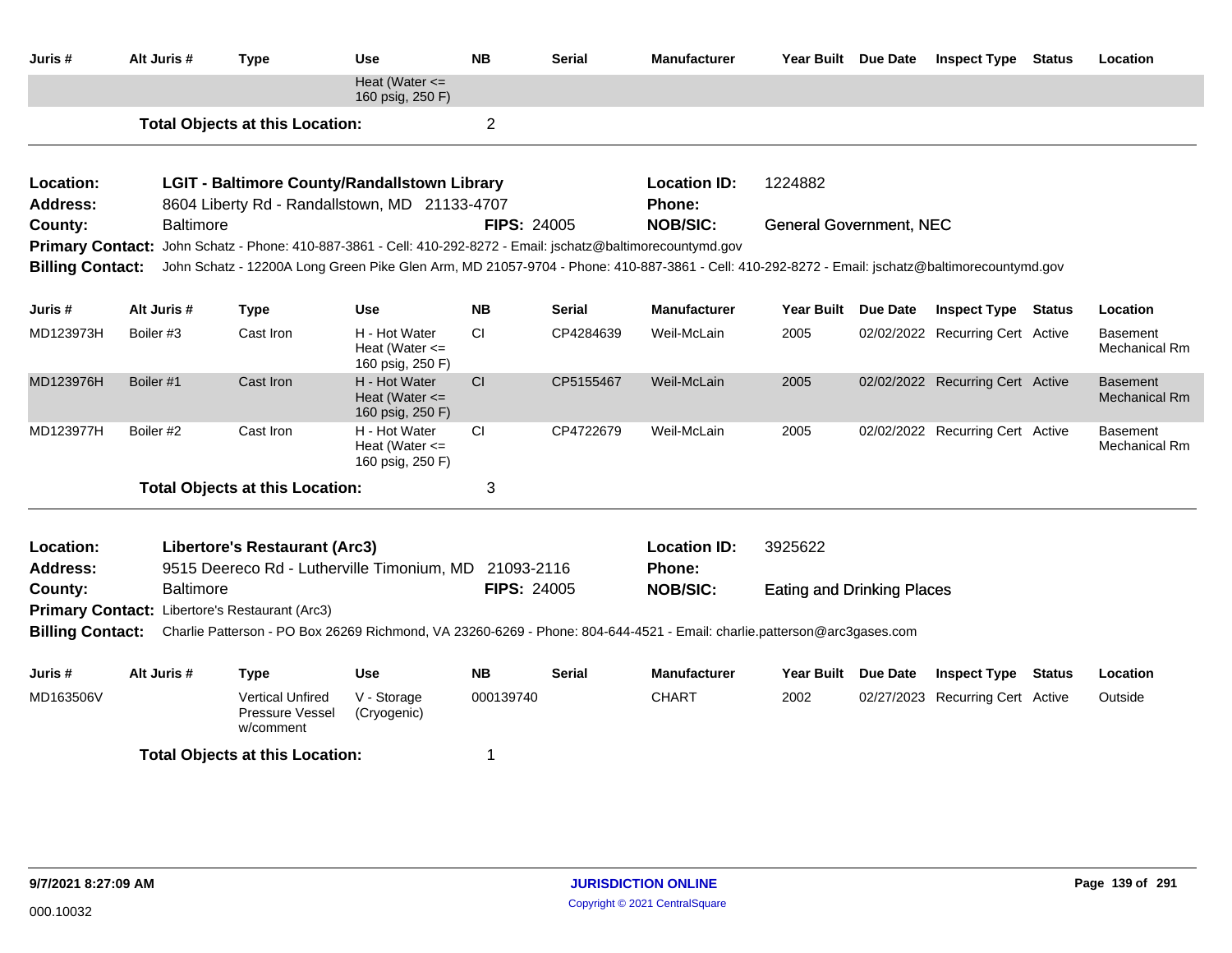| Location:<br>Address:<br>County:<br><b>Billing Contact:</b> |  | <b>Baltimore</b>  | <b>Liberty Auto Body</b><br>5916 Liberty Rd - Woodlawn, MD 21207-6202<br>Primary Contact: Liberty Auto Body - Phone: 410-298-6006<br>- 5916 Liberty Rd Woodlawn, MD 21207-6202 - Phone: 410-298-6006 |                                                         | <b>FIPS: 24005</b>                                                                                               |                            | <b>Location ID:</b><br>Phone:<br><b>NOB/SIC:</b>                                                                | 716557<br>410-298-6006         |  | Automotive dealers and gasoline service stations |                 |                                 |
|-------------------------------------------------------------|--|-------------------|------------------------------------------------------------------------------------------------------------------------------------------------------------------------------------------------------|---------------------------------------------------------|------------------------------------------------------------------------------------------------------------------|----------------------------|-----------------------------------------------------------------------------------------------------------------|--------------------------------|--|--------------------------------------------------|-----------------|---------------------------------|
| Juris #                                                     |  | Alt Juris #       | <b>Type</b>                                                                                                                                                                                          | Use                                                     | <b>NB</b>                                                                                                        | Serial                     | <b>Manufacturer</b>                                                                                             | Year Built Due Date            |  | <b>Inspect Type Status</b>                       |                 | Location                        |
| MD150212V                                                   |  |                   | <b>Vertical Unfired</b><br>Pressure Vessel<br>w/comment                                                                                                                                              | V - Storage (NOT<br>Cryogenic)                          | 001404614                                                                                                        |                            | Manchester                                                                                                      | 2013                           |  | 12/19/2020 Recurring Cert Active                 |                 | <b>COMP ROOM</b>                |
|                                                             |  |                   | <b>Total Objects at this Location:</b>                                                                                                                                                               |                                                         | -1                                                                                                               |                            |                                                                                                                 |                                |  |                                                  |                 |                                 |
| Location:<br><b>Address:</b>                                |  | <b>Liberty BP</b> | 6006 Liberty Rd - Woodlawn, MD 21207-6205                                                                                                                                                            |                                                         |                                                                                                                  |                            | <b>Location ID:</b><br><b>Phone:</b>                                                                            | 716556                         |  |                                                  |                 |                                 |
| County:                                                     |  | <b>Baltimore</b>  |                                                                                                                                                                                                      |                                                         | <b>FIPS: 24005</b>                                                                                               |                            | <b>NOB/SIC:</b>                                                                                                 | <b>Automotive Dealers, NEC</b> |  |                                                  |                 |                                 |
| <b>Primary Contact:</b><br><b>Billing Contact:</b>          |  |                   | Emran Mian - Phone: 443-265-0059 - Cell: 443-829-3128                                                                                                                                                |                                                         |                                                                                                                  |                            | Mohammed Mian - 6006 Liberty Rd Woodlawn, MD 21207-6205 - Phone: 443-250-5391 - Email: mianmohammad@hotmail.com |                                |  |                                                  |                 |                                 |
| Juris #                                                     |  | Alt Juris #       | <b>Type</b>                                                                                                                                                                                          | <b>Use</b>                                              | <b>NB</b><br><b>Manufacturer</b><br><b>Year Built</b><br><b>Due Date</b><br>Serial<br><b>Inspect Type Status</b> |                            |                                                                                                                 |                                |  |                                                  |                 |                                 |
| MD137683V                                                   |  |                   | <b>Vertical Unfired</b><br>Pressure Vessel<br>w/comment                                                                                                                                              | V - Storage (NOT<br>Cryogenic)                          | 000060268                                                                                                        |                            | Sanborn                                                                                                         | 2010                           |  | 05/10/2020 Recurring Cert Active                 |                 | Storage Room                    |
|                                                             |  |                   | <b>Total Objects at this Location:</b>                                                                                                                                                               |                                                         | -1                                                                                                               |                            |                                                                                                                 |                                |  |                                                  |                 |                                 |
| Location:<br><b>Address:</b>                                |  |                   | <b>Liberty Car Wash &amp; Details</b><br>8120 Liberty Rd - Windsor Mill, MD 21244-3040                                                                                                               |                                                         |                                                                                                                  |                            | <b>Location ID:</b><br>Phone:                                                                                   | 729065                         |  |                                                  |                 |                                 |
| County:<br>Primary Contact: Armin Vahora                    |  | <b>Baltimore</b>  |                                                                                                                                                                                                      |                                                         | <b>FIPS: 24005</b>                                                                                               |                            | <b>NOB/SIC:</b>                                                                                                 | <b>Automotive Dealers, NEC</b> |  |                                                  |                 |                                 |
| <b>Billing Contact:</b>                                     |  |                   | Armin Vahora - 8120 Liberty Rd Windsor Mill, MD 21244-3040                                                                                                                                           |                                                         |                                                                                                                  |                            |                                                                                                                 |                                |  |                                                  |                 |                                 |
| Juris #                                                     |  | Alt Juris #       | <b>Type</b>                                                                                                                                                                                          | Use                                                     | <b>NB</b>                                                                                                        | Serial                     | <b>Manufacturer</b>                                                                                             | Year Built Due Date            |  | <b>Inspect Type Status</b>                       |                 | Location                        |
| MD039790V                                                   |  |                   | <b>Vertical Unfired</b><br>Pressure Vessel<br>w/comment                                                                                                                                              | V - Storage (NOT 000370730<br>Cryogenic)                |                                                                                                                  |                            | <b>Buckeye</b>                                                                                                  | 1982                           |  | 01/12/2022 Recurring Cert Active                 |                 | Self Serv<br>Mechanical<br>Room |
| MD039791H                                                   |  |                   | Cast Iron                                                                                                                                                                                            | H - Hot Water<br>Heat (Water $\leq$<br>160 psig, 250 F) | CI                                                                                                               |                            | <b>URC</b>                                                                                                      | 1983                           |  | 01/12/2022 Recurring Cert Active                 |                 | Self Service<br>Mechanical Rm   |
| 9/7/2021 8:27:09 AM                                         |  |                   |                                                                                                                                                                                                      |                                                         |                                                                                                                  | <b>JURISDICTION ONLINE</b> |                                                                                                                 |                                |  |                                                  | Page 140 of 291 |                                 |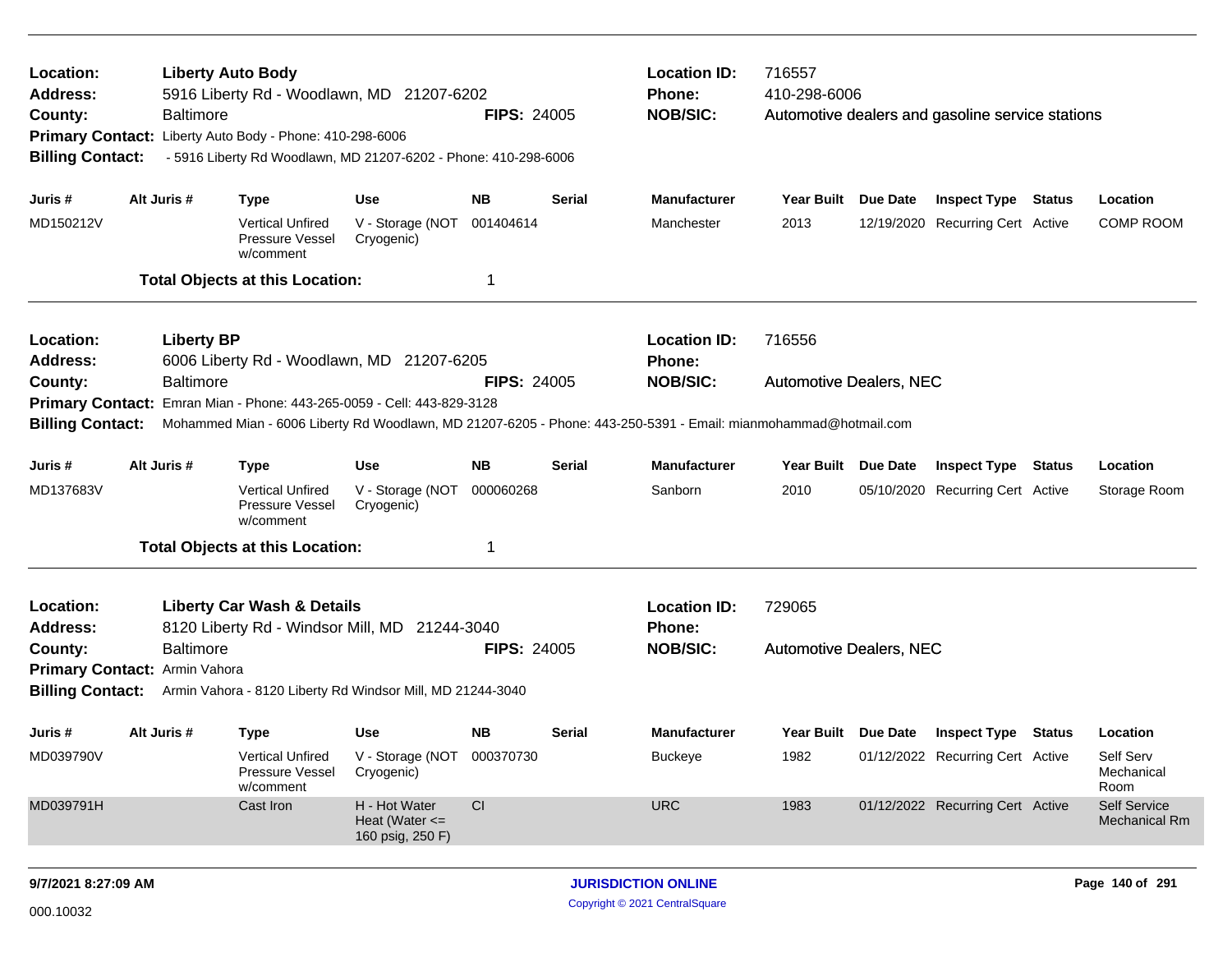| Juris #                             | Alt Juris #                                                          | <b>Type</b>                                                                    | <b>Use</b>                                                | <b>NB</b>          | <b>Serial</b>        | <b>Manufacturer</b>                  | Year Built Due Date                     | <b>Inspect Type Status</b>       | Location                         |
|-------------------------------------|----------------------------------------------------------------------|--------------------------------------------------------------------------------|-----------------------------------------------------------|--------------------|----------------------|--------------------------------------|-----------------------------------------|----------------------------------|----------------------------------|
| MD039792H                           |                                                                      | <b>Water Tube</b><br>Coiled (NOT<br>Flueless Hi<br>Efficiency)                 | H - Hot Water<br>Heat (Water $\leq$<br>160 psig, 250 F)   | 000027391          | 058210451            | Raypak                               | 1983                                    | 01/12/2022 Recurring Cert Active | Self Service<br>Mechanical Rm    |
| MD112081H                           |                                                                      | <b>Water Tube</b><br>Coiled (NOT<br><b>Flueless Hi</b><br>Efficiency)          | H - Hot Water<br>Supply (Water <=<br>160 psig, 210 F)     |                    | 000061531 B 01 61531 | A O Smith                            | 2001                                    | 01/12/2022 Recurring Cert Active | Self Serve<br>Mechanical<br>Room |
|                                     |                                                                      | <b>Total Objects at this Location:</b>                                         |                                                           | 4                  |                      |                                      |                                         |                                  |                                  |
| Location:<br><b>Address:</b>        |                                                                      | <b>Liberty Place Apartments</b><br>10 Liberty PI - Windsor Mill, MD 21244-2791 |                                                           |                    |                      | <b>Location ID:</b><br><b>Phone:</b> | 716587                                  |                                  |                                  |
| County:                             | <b>Baltimore</b><br><b>Primary Contact: Liberty Place Apartments</b> |                                                                                |                                                           | <b>FIPS: 24005</b> |                      | <b>NOB/SIC:</b>                      | <b>Operators of Apartment Buildings</b> |                                  |                                  |
| <b>Billing Contact:</b>             |                                                                      | - 1 Liberty PI Windsor Mill, MD 21244-2892 - Phone: 410 922 8400               |                                                           |                    |                      |                                      |                                         |                                  |                                  |
| Juris #                             | Alt Juris #                                                          | Type                                                                           | <b>Use</b>                                                | <b>NB</b>          | <b>Serial</b>        | <b>Manufacturer</b>                  | Year Built Due Date                     | <b>Inspect Type Status</b>       | Location                         |
| MD170303H                           |                                                                      | Water Heater<br>(HLW)                                                          | H - Hot Water<br>Supply (Water $\leq$<br>160 psig, 210 F) | None<br>Found      | ND37589273           | <b>Bradford White</b>                | 2019                                    | 07/28/2023 Recurring Cert Active | <b>Basement</b>                  |
| MD170304H                           |                                                                      | <b>Water Heater</b><br>(HLW)                                                   | H - Hot Water<br>Supply (Water <=<br>160 psig, 210 F)     | 000132507          |                      | <b>Bradford White</b>                | 2019                                    | 07/28/2023 Recurring Cert Active | <b>Basement</b>                  |
|                                     |                                                                      | <b>Total Objects at this Location:</b>                                         |                                                           | $\overline{2}$     |                      |                                      |                                         |                                  |                                  |
| <b>Location:</b><br><b>Address:</b> |                                                                      | <b>Liberty Place Apartments</b><br>18 Liberty PI - Windsor Mill, MD 21244-2550 |                                                           |                    |                      | <b>Location ID:</b><br><b>Phone:</b> | 716590                                  |                                  |                                  |
| County:                             | Baltimore                                                            |                                                                                |                                                           | <b>FIPS: 24005</b> |                      | <b>NOB/SIC:</b>                      | <b>Operators of Apartment Buildings</b> |                                  |                                  |
| <b>Primary Contact:</b>             |                                                                      | <b>Liberty Place Apartments</b>                                                |                                                           |                    |                      |                                      |                                         |                                  |                                  |
| <b>Billing Contact:</b>             |                                                                      | - 1 Liberty PI Windsor Mill, MD 21244-2892 - Phone: 410 922 8400               |                                                           |                    |                      |                                      |                                         |                                  |                                  |
| Juris #                             | Alt Juris #                                                          | <b>Type</b>                                                                    | <b>Use</b>                                                | <b>NB</b>          | <b>Serial</b>        | <b>Manufacturer</b>                  | Year Built Due Date                     | <b>Inspect Type Status</b>       | Location                         |
| MD163532H                           |                                                                      | <b>Water Heater</b><br>(HLW)                                                   | H - Hot Water<br>Supply (Water $\leq$<br>160 psig, 210 F) | 000023988          |                      | A O Smith                            | 2018                                    | 02/26/2023 Recurring Cert Active | Bldg 18                          |
|                                     |                                                                      | <b>Total Objects at this Location:</b>                                         |                                                           | 1                  |                      |                                      |                                         |                                  |                                  |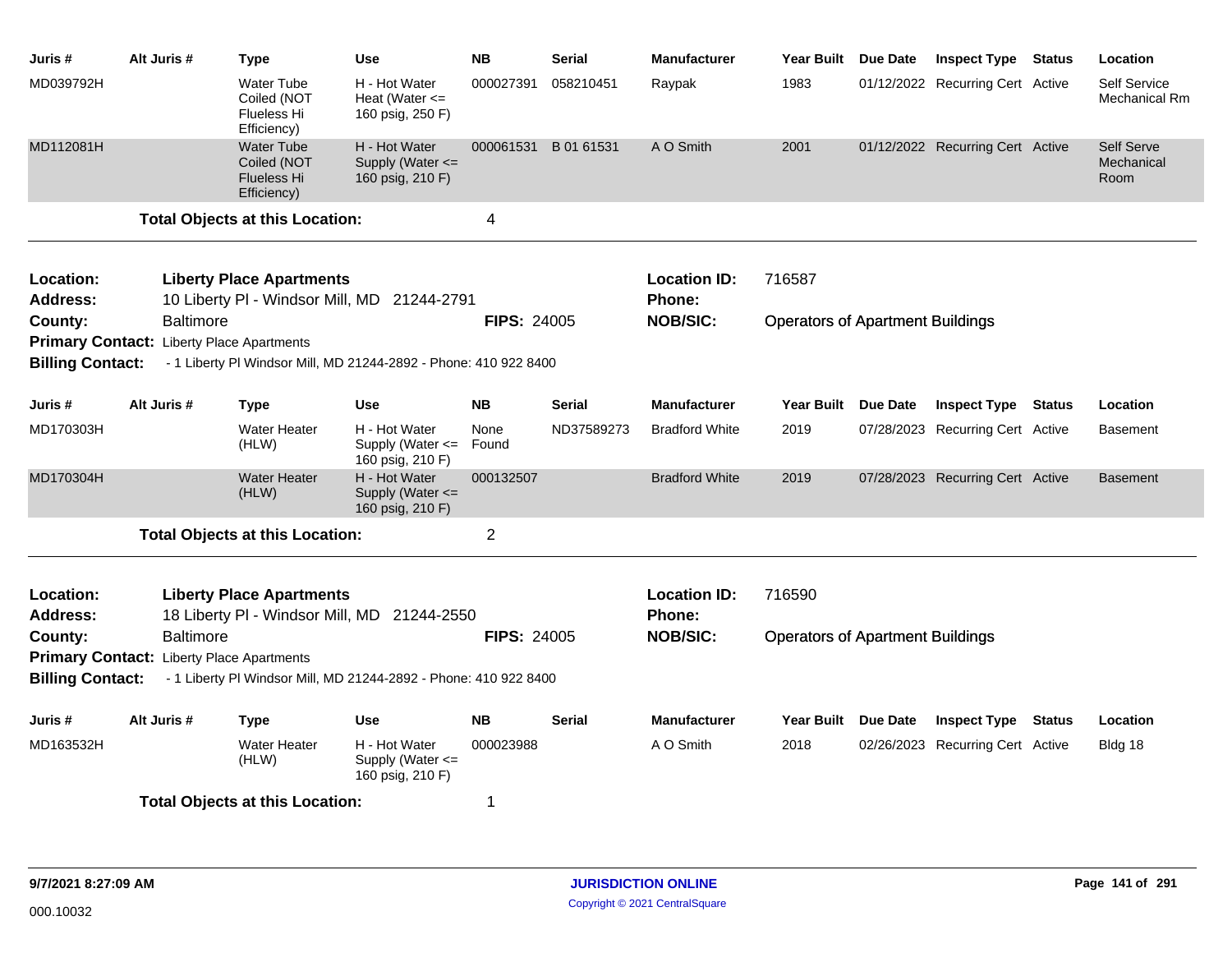| Location:<br><b>Address:</b> |                  | <b>Liberty Place Apartments</b>                                 | 4 Liberty PI - Windsor Mill, MD 21244-2770                       |                    |               | <b>Location ID:</b><br><b>Phone:</b> | 716591                                  |                 |                                  |                 |
|------------------------------|------------------|-----------------------------------------------------------------|------------------------------------------------------------------|--------------------|---------------|--------------------------------------|-----------------------------------------|-----------------|----------------------------------|-----------------|
| County:                      | <b>Baltimore</b> |                                                                 |                                                                  | <b>FIPS: 24005</b> |               | <b>NOB/SIC:</b>                      | <b>Operators of Apartment Buildings</b> |                 |                                  |                 |
| <b>Primary Contact:</b>      |                  | <b>Liberty Place Apartments</b>                                 |                                                                  |                    |               |                                      |                                         |                 |                                  |                 |
| <b>Billing Contact:</b>      |                  |                                                                 | - 1 Liberty PI Windsor Mill, MD 21244-2892 - Phone: 410 922 8400 |                    |               |                                      |                                         |                 |                                  |                 |
| Juris #                      | Alt Juris #      | <b>Type</b>                                                     | <b>Use</b>                                                       | <b>NB</b>          | <b>Serial</b> | <b>Manufacturer</b>                  | <b>Year Built</b>                       | Due Date        | <b>Inspect Type Status</b>       | Location        |
| MD100254H                    |                  | <b>Water Heater</b><br>(HLW)                                    | H - Hot Water<br>Supply (Water <=<br>160 psig, 210 F)            | 000076922          |               | Rheem/Ruud                           | 1997                                    |                 | 03/13/2023 Recurring Cert Active | <b>Basement</b> |
| MD100255H                    |                  | <b>Water Heater</b><br>(HLW)                                    | H - Hot Water<br>Supply (Water <=<br>160 psig, 210 F)            | 000077422          |               | Rheem/Ruud                           | 1998                                    |                 | 03/13/2023 Recurring Cert Active | <b>Basement</b> |
|                              |                  | <b>Total Objects at this Location:</b>                          |                                                                  | $\overline{2}$     |               |                                      |                                         |                 |                                  |                 |
|                              |                  |                                                                 |                                                                  |                    |               |                                      |                                         |                 |                                  |                 |
| Location:                    |                  | <b>Liberty Place Apartments</b>                                 |                                                                  |                    |               | <b>Location ID:</b>                  | 716592                                  |                 |                                  |                 |
| <b>Address:</b>              |                  |                                                                 | 7 Liberty PI - Windsor Mill, MD 21244-2742                       |                    |               | Phone:                               |                                         |                 |                                  |                 |
| County:                      | <b>Baltimore</b> |                                                                 |                                                                  | <b>FIPS: 24005</b> |               | <b>NOB/SIC:</b>                      | <b>Operators of Apartment Buildings</b> |                 |                                  |                 |
|                              |                  | Primary Contact: Liberty Place Apartments - Phone: 410 922 8400 |                                                                  |                    |               |                                      |                                         |                 |                                  |                 |
| <b>Billing Contact:</b>      |                  |                                                                 | - 1 Liberty PI Windsor Mill, MD 21244-2892 - Phone: 410 922 8400 |                    |               |                                      |                                         |                 |                                  |                 |
| Juris #                      | Alt Juris #      | <b>Type</b>                                                     | <b>Use</b>                                                       | <b>NB</b>          | <b>Serial</b> | <b>Manufacturer</b>                  | <b>Year Built</b>                       | <b>Due Date</b> | <b>Inspect Type Status</b>       | Location        |
| MD101202H                    |                  | <b>Water Heater</b><br>(HLW)                                    | H - Hot Water<br>Supply (Water $\leq$<br>160 psig, 210 F)        | 000076938          |               | Rheem/Ruud                           | 1997                                    |                 | 03/13/2023 Recurring Cert Active | <b>Basement</b> |
| MD101204H                    |                  | <b>Water Heater</b><br>(HLW)                                    | H - Hot Water<br>Supply (Water $\leq$<br>160 psig, 210 F)        | 000077421          |               | Rheem/Ruud                           | 1998                                    |                 | 03/13/2023 Recurring Cert Active | <b>Basement</b> |
| MD101205H                    |                  | <b>Water Heater</b><br>(HLW)                                    | H - Hot Water<br>Supply (Water <=<br>160 psig, 210 F)            | 000077800          |               | Rheem/Ruud                           | 1998                                    |                 | 03/13/2023 Recurring Cert Active | <b>Basement</b> |
|                              |                  | <b>Total Objects at this Location:</b>                          |                                                                  | 3                  |               |                                      |                                         |                 |                                  |                 |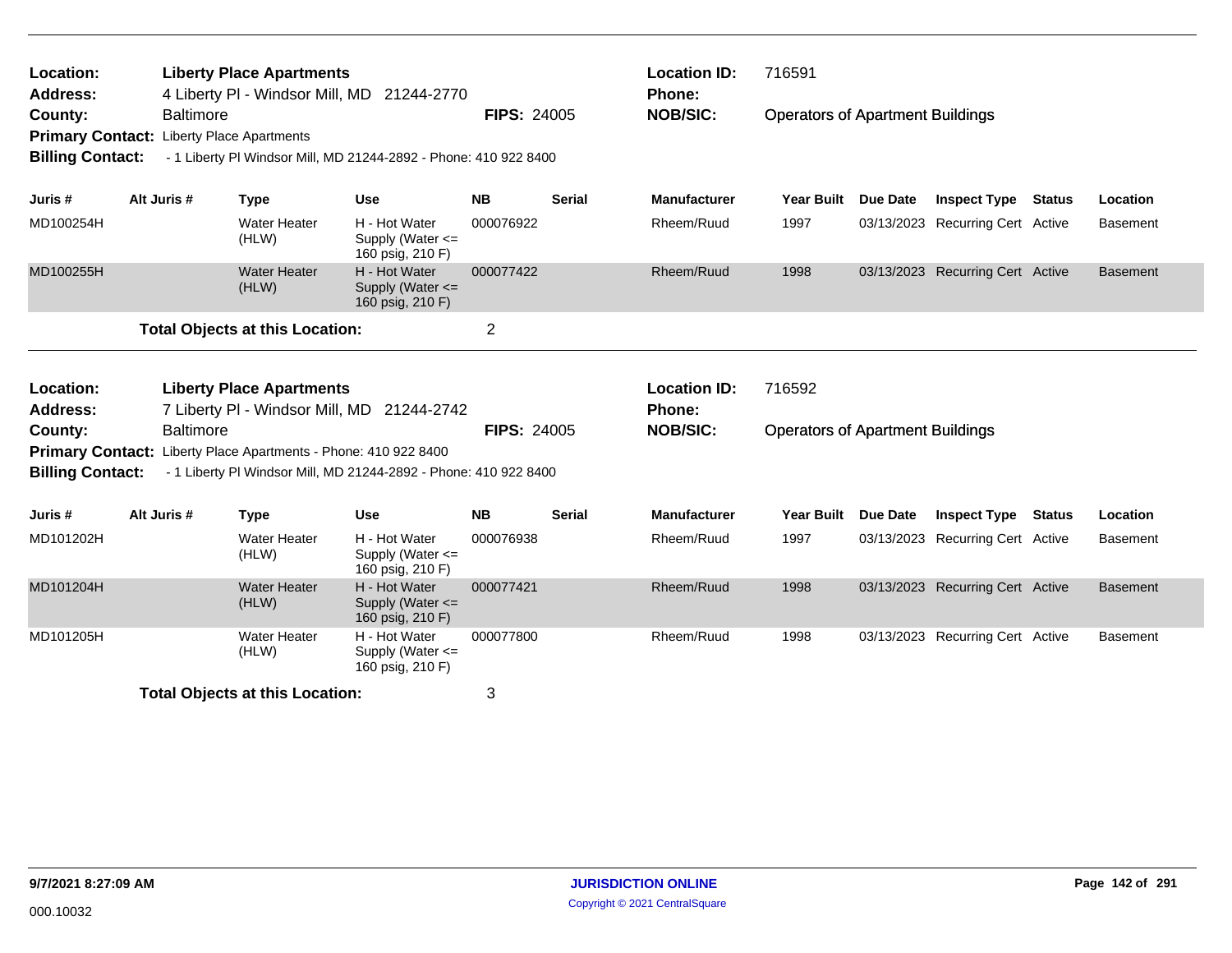| Location:<br>Address:<br>County:<br><b>Primary Contact:</b><br><b>Billing Contact:</b> | <b>Baltimore</b>                                                                                                   | <b>Liberty Place Apartments</b><br>8342 Church Ln - Windsor Mill, MD 21244-3145<br><b>Liberty Place Apartments</b><br>- 1 Liberty PI Windsor Mill, MD 21244-2892 - Phone: 410-922-8400 |                                                           | <b>FIPS: 24005</b> |                                                         | <b>Location ID:</b><br><b>Phone:</b><br><b>NOB/SIC:</b> | 716593<br><b>Operators of Apartment Buildings</b> |                 |                                  |               |                  |
|----------------------------------------------------------------------------------------|--------------------------------------------------------------------------------------------------------------------|----------------------------------------------------------------------------------------------------------------------------------------------------------------------------------------|-----------------------------------------------------------|--------------------|---------------------------------------------------------|---------------------------------------------------------|---------------------------------------------------|-----------------|----------------------------------|---------------|------------------|
| Juris #                                                                                | Alt Juris #                                                                                                        | <b>Type</b>                                                                                                                                                                            | <b>Use</b>                                                | <b>NB</b>          | Serial                                                  | <b>Manufacturer</b>                                     | <b>Year Built</b>                                 | Due Date        | <b>Inspect Type</b>              | <b>Status</b> | Location         |
| MD163533H                                                                              |                                                                                                                    | <b>Water Heater</b><br>(HLW)                                                                                                                                                           | H - Hot Water<br>Supply (Water <=<br>160 psig, 210 F)     | 000236107          |                                                         | A O Smith                                               | 2017                                              |                 | 02/26/2023 Recurring Cert Active |               | <b>Bldg 8342</b> |
| MD163534H                                                                              |                                                                                                                    | <b>Water Heater</b><br>(HLW)                                                                                                                                                           | H - Hot Water<br>Supply (Water <=<br>160 psig, 210 F)     | 000236106          |                                                         | A O Smith                                               | 2017                                              |                 | 02/26/2023 Recurring Cert Active |               | <b>Bldg 8342</b> |
|                                                                                        |                                                                                                                    | <b>Total Objects at this Location:</b>                                                                                                                                                 |                                                           | $\overline{2}$     |                                                         |                                                         |                                                   |                 |                                  |               |                  |
| Location:<br><b>Address:</b>                                                           | <b>Liberty Place Apartments</b><br>8343 Church Ln - Windsor Mill, MD 21244-3173<br><b>Baltimore</b>                |                                                                                                                                                                                        | <b>FIPS: 24005</b>                                        |                    | <b>Location ID:</b><br><b>Phone:</b><br><b>NOB/SIC:</b> | 716594                                                  |                                                   |                 |                                  |               |                  |
| County:<br><b>Primary Contact:</b><br><b>Billing Contact:</b>                          | Liberty Place Apartments - Phone: 410 922 8400<br>- 1 Liberty PI Windsor Mill, MD 21244-2892 - Phone: 410 922 8400 |                                                                                                                                                                                        |                                                           |                    |                                                         | <b>Operators of Apartment Buildings</b>                 |                                                   |                 |                                  |               |                  |
| Juris #                                                                                | Alt Juris #                                                                                                        | <b>Type</b>                                                                                                                                                                            | <b>Use</b>                                                | <b>NB</b>          | <b>Serial</b>                                           | <b>Manufacturer</b>                                     | <b>Year Built</b>                                 | <b>Due Date</b> | <b>Inspect Type</b>              | <b>Status</b> | Location         |
| MD101212H                                                                              |                                                                                                                    | <b>Water Heater</b><br>(HLW)                                                                                                                                                           | H - Hot Water<br>Supply (Water $\leq$<br>160 psig, 210 F) | 000078827          |                                                         | Rheem/Ruud                                              | 1998                                              | 03/13/2023      | <b>Recurring Cert Active</b>     |               | <b>Basement</b>  |
| MD101213H                                                                              |                                                                                                                    | <b>Water Heater</b><br>(HLW)                                                                                                                                                           | H - Hot Water<br>Supply (Water $\leq$<br>160 psig, 210 F) | 000078805          |                                                         | Rheem/Ruud                                              | 1998                                              |                 | 03/13/2023 Recurring Cert Active |               | <b>Basement</b>  |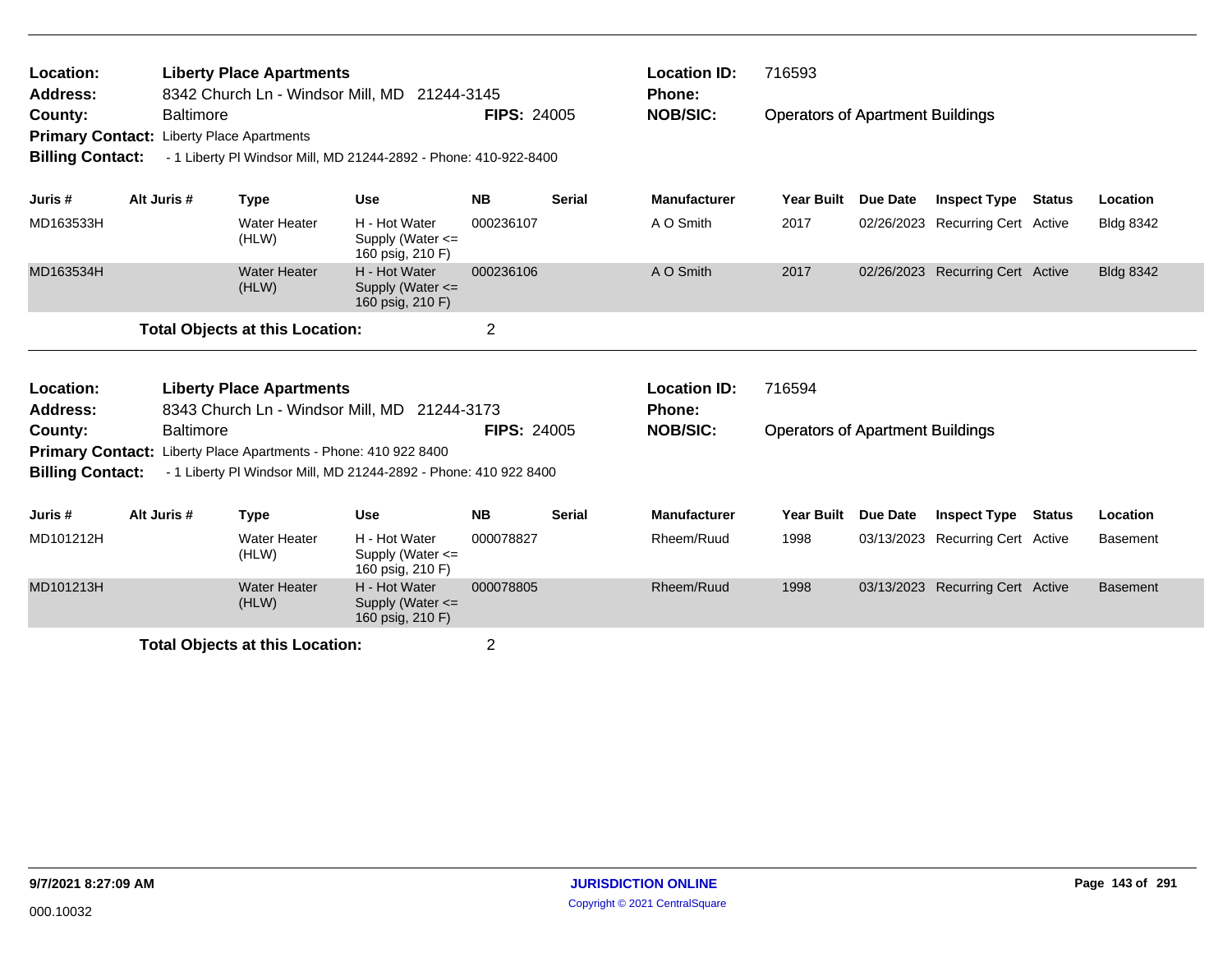| Location:<br><b>Address:</b>                                                                                                                                                                                                                                                                                                                                       |             | <b>Libs Restaurant (Arc3)</b><br>5009 Honeygo center dr - Nottingham, MD 21218                                                                                                         |                                                         |                    |                    | <b>Location ID:</b><br>Phone:                           | 3918184                                                        |            |                                  |               |                          |
|--------------------------------------------------------------------------------------------------------------------------------------------------------------------------------------------------------------------------------------------------------------------------------------------------------------------------------------------------------------------|-------------|----------------------------------------------------------------------------------------------------------------------------------------------------------------------------------------|---------------------------------------------------------|--------------------|--------------------|---------------------------------------------------------|----------------------------------------------------------------|------------|----------------------------------|---------------|--------------------------|
| County:<br><b>Billing Contact:</b>                                                                                                                                                                                                                                                                                                                                 |             | <b>Baltimore</b><br>Primary Contact: Libs Restaurant (Arc3)<br>Charlie Patterson - PO Box 26269 Richmond, VA 23260-6269 - Phone: 804-644-4521 - Email: charlie.patterson@arc3gases.com |                                                         |                    | <b>FIPS: 24005</b> | <b>NOB/SIC:</b>                                         | <b>Eating and Drinking Places</b>                              |            |                                  |               |                          |
| Juris #                                                                                                                                                                                                                                                                                                                                                            | Alt Juris # | <b>Type</b>                                                                                                                                                                            | <b>Use</b>                                              | <b>NB</b>          | <b>Serial</b>      | <b>Manufacturer</b>                                     | Year Built Due Date                                            |            | <b>Inspect Type</b>              | <b>Status</b> | Location                 |
| MD161856V                                                                                                                                                                                                                                                                                                                                                          |             | <b>Vertical Unfired</b><br>Pressure Vessel<br>w/comment                                                                                                                                | V - Storage (NOT<br>Cryogenic)                          | 000139921          |                    | <b>CHART</b>                                            | 2002                                                           |            | 12/11/2022 Recurring Cert Active |               | Outside<br>Dumpster Area |
|                                                                                                                                                                                                                                                                                                                                                                    |             | <b>Total Objects at this Location:</b>                                                                                                                                                 |                                                         | 1                  |                    |                                                         |                                                                |            |                                  |               |                          |
| Location:<br>LifeBridge 23 Crossroads Dr. Medical Ofc Bldg, LLC<br><b>Address:</b><br>23 Crossroads Dr - Owings Mills, MD 21117-5420<br><b>Baltimore</b><br>County:<br>Julio O. Purcell - Phone: 410-821-8585<br><b>Primary Contact:</b><br>Julio O. Purcell - 2328 W Joppa Rd Ste 200 Lutherville, MD 21093-4674 - Phone: 410-821-8585<br><b>Billing Contact:</b> |             |                                                                                                                                                                                        |                                                         | <b>FIPS: 24005</b> |                    | <b>Location ID:</b><br><b>Phone:</b><br><b>NOB/SIC:</b> | 717139<br>410-821-8585<br>Holding and other investment offices |            |                                  |               |                          |
| Juris #                                                                                                                                                                                                                                                                                                                                                            | Alt Juris # | <b>Type</b>                                                                                                                                                                            | <b>Use</b>                                              | <b>NB</b>          | <b>Serial</b>      | <b>Manufacturer</b>                                     | Year Built Due Date                                            |            | <b>Inspect Type Status</b>       |               | Location                 |
| MD099545H                                                                                                                                                                                                                                                                                                                                                          |             | <b>Horizontal Water</b><br>Tube                                                                                                                                                        | H - Hot Water<br>Heat (Water $\leq$<br>160 psig, 250 F) | 000067153          |                    | Raypak                                                  | 1988                                                           |            | 12/11/2020 Recurring Cert Active |               | Boiler Rm                |
| MD157086H                                                                                                                                                                                                                                                                                                                                                          |             | <b>Water Tube</b><br>Coiled (NOT<br><b>Flueless Hi</b><br>Efficiency)                                                                                                                  | H - Hot Water<br>Heat (Water $\leq$<br>160 psig, 250 F) | 000017664          |                    | $R$ <sub>B</sub> $\vert$                                | 2006                                                           | 04/03/2021 | <b>Recurring Cert Active</b>     |               | <b>PENHOUSE</b>          |
| MD157087H                                                                                                                                                                                                                                                                                                                                                          |             | <b>Water Tube</b><br>Coiled (NOT<br><b>Flueless Hi</b><br>Efficiency)                                                                                                                  | H - Hot Water<br>Heat (Water $\leq$<br>160 psig, 250 F) | 000017665          |                    | R <sub>B</sub>                                          | 2006                                                           |            | 04/03/2021 Recurring Cert Active |               | <b>PENHOUSE</b>          |
|                                                                                                                                                                                                                                                                                                                                                                    |             | <b>Total Objects at this Location:</b>                                                                                                                                                 |                                                         | 3                  |                    |                                                         |                                                                |            |                                  |               |                          |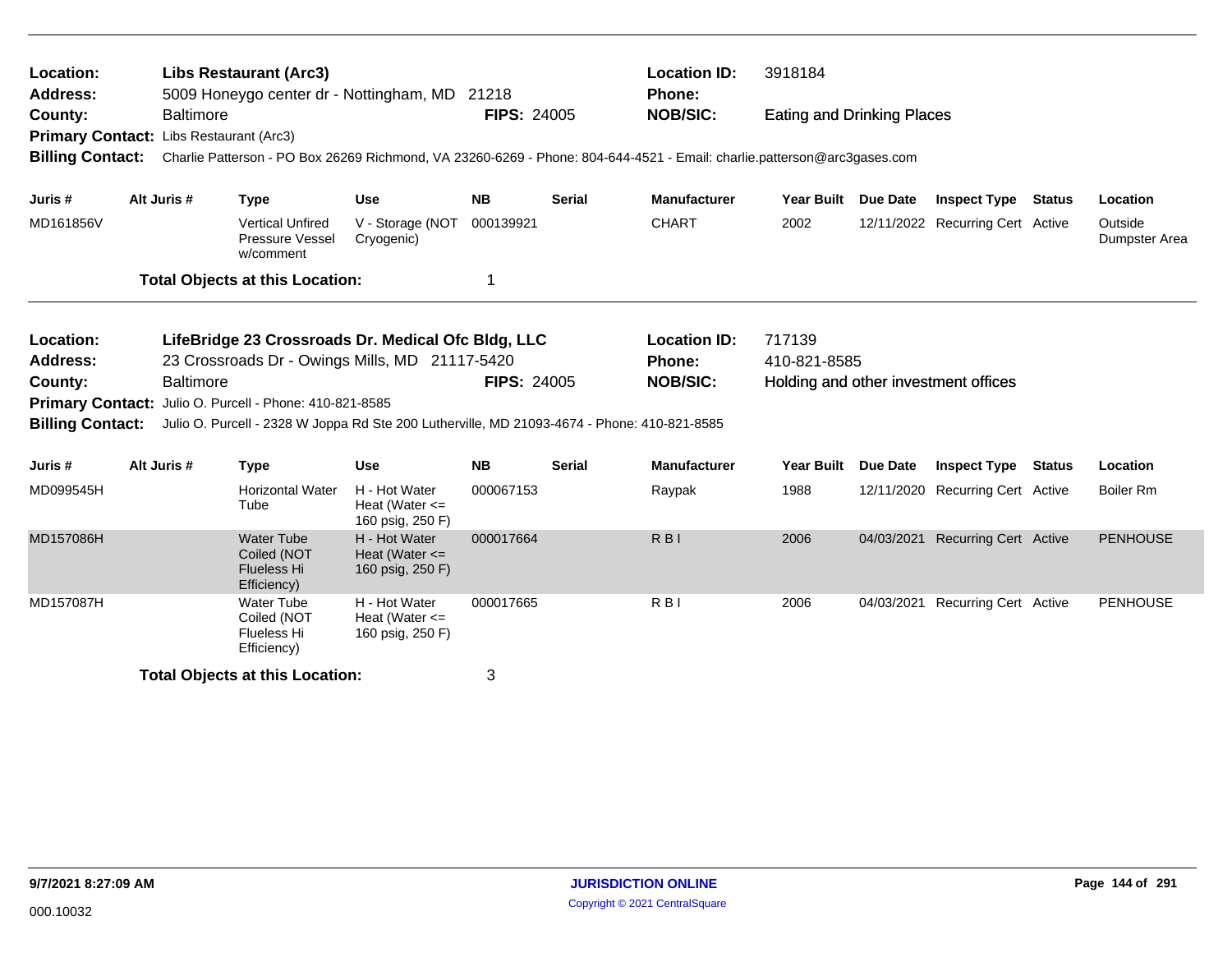| Location:<br><b>Address:</b>           |                                                               |                  | Lima's Chicken (Arc3)<br>6473 Baltimore National Pike - Catonsville, MD 21228-3904       |                                                         |                    |               | <b>Location ID:</b>                                                                                                                                                                                                                                                                                                                                                                                                                                                                                                                                                                                                                                                                                                                                                                                                                                                           | 3931266 |  |  |                 |
|----------------------------------------|---------------------------------------------------------------|------------------|------------------------------------------------------------------------------------------|---------------------------------------------------------|--------------------|---------------|-------------------------------------------------------------------------------------------------------------------------------------------------------------------------------------------------------------------------------------------------------------------------------------------------------------------------------------------------------------------------------------------------------------------------------------------------------------------------------------------------------------------------------------------------------------------------------------------------------------------------------------------------------------------------------------------------------------------------------------------------------------------------------------------------------------------------------------------------------------------------------|---------|--|--|-----------------|
| County:                                |                                                               | <b>Baltimore</b> |                                                                                          |                                                         | <b>FIPS: 24005</b> |               | <b>NOB/SIC:</b>                                                                                                                                                                                                                                                                                                                                                                                                                                                                                                                                                                                                                                                                                                                                                                                                                                                               |         |  |  |                 |
| Primary Contact: Lima's Chicken (Arc3) |                                                               |                  |                                                                                          |                                                         |                    |               |                                                                                                                                                                                                                                                                                                                                                                                                                                                                                                                                                                                                                                                                                                                                                                                                                                                                               |         |  |  |                 |
| <b>Billing Contact:</b>                |                                                               |                  |                                                                                          |                                                         |                    |               |                                                                                                                                                                                                                                                                                                                                                                                                                                                                                                                                                                                                                                                                                                                                                                                                                                                                               |         |  |  |                 |
| Juris #                                |                                                               | Alt Juris #      | <b>Type</b>                                                                              | <b>Use</b>                                              | <b>NB</b>          | <b>Serial</b> | <b>Manufacturer</b>                                                                                                                                                                                                                                                                                                                                                                                                                                                                                                                                                                                                                                                                                                                                                                                                                                                           |         |  |  | Location        |
| MD163519V                              |                                                               |                  | <b>Vertical Unfired</b><br>Pressure Vessel<br>w/comment                                  | V - Storage<br>(Cryogenic)                              | 000153160          |               | <b>CHART</b>                                                                                                                                                                                                                                                                                                                                                                                                                                                                                                                                                                                                                                                                                                                                                                                                                                                                  | 2004    |  |  | Outside         |
|                                        |                                                               |                  | <b>Total Objects at this Location:</b>                                                   |                                                         | 1                  |               |                                                                                                                                                                                                                                                                                                                                                                                                                                                                                                                                                                                                                                                                                                                                                                                                                                                                               |         |  |  |                 |
| Location:                              |                                                               |                  | <b>Living Legacy Foundation</b>                                                          |                                                         |                    |               | <b>Location ID:</b>                                                                                                                                                                                                                                                                                                                                                                                                                                                                                                                                                                                                                                                                                                                                                                                                                                                           | 3674822 |  |  |                 |
| <b>Address:</b>                        |                                                               |                  | 1730 Twin Springs Rd Suite 200 - Halethorpe, MD 21227                                    |                                                         | <b>FIPS: 24005</b> |               |                                                                                                                                                                                                                                                                                                                                                                                                                                                                                                                                                                                                                                                                                                                                                                                                                                                                               |         |  |  |                 |
| County:                                | <b>Baltimore</b><br>Primary Contact: Living Legacy Foundation |                  |                                                                                          |                                                         |                    |               | <b>Phone:</b><br><b>Eating and Drinking Places</b><br>Charlie Patterson - PO Box 26269 Richmond, VA 23260-6269 - Phone: 804-644-4521 - Email: charlie.patterson@arc3gases.com<br>Year Built Due Date<br><b>Inspect Type Status</b><br>02/28/2023 Recurring Cert Active<br><b>Phone:</b><br>410-242-7000<br><b>NOB/SIC:</b><br><b>Manufacturer</b><br>Year Built Due Date<br><b>Inspect Type Status</b><br>Taylor-Wharton<br>2004<br>07/15/2023 Recurring Cert Active<br><b>Location ID:</b><br>716758<br><b>Phone:</b><br><b>NOB/SIC:</b><br><b>Operators of Apartment Buildings</b><br>Ms. Chris Reed - 216 Schilling Cir Ste 300 Hunt Valley, MD 21031-8632 - Phone: 410-337-9755, 410-628-6000 - Cell: 410-458-8877<br><b>Manufacturer</b><br>Year Built Due Date<br><b>Inspect Type</b><br><b>Status</b><br>American Standard<br>1980<br>07/13/2022 Recurring Cert Active |         |  |  |                 |
| <b>Billing Contact:</b>                |                                                               |                  |                                                                                          |                                                         |                    |               |                                                                                                                                                                                                                                                                                                                                                                                                                                                                                                                                                                                                                                                                                                                                                                                                                                                                               |         |  |  |                 |
|                                        |                                                               |                  |                                                                                          |                                                         |                    |               |                                                                                                                                                                                                                                                                                                                                                                                                                                                                                                                                                                                                                                                                                                                                                                                                                                                                               |         |  |  |                 |
| Juris #                                |                                                               | Alt Juris #      | <b>Type</b>                                                                              | <b>Use</b>                                              | <b>NB</b>          | <b>Serial</b> |                                                                                                                                                                                                                                                                                                                                                                                                                                                                                                                                                                                                                                                                                                                                                                                                                                                                               |         |  |  | Location        |
| MD169959V                              |                                                               |                  | <b>Vertical Unfired</b><br>Pressure Vessel<br>w/comment                                  | V - Storage<br>(Cryogenic)                              | 000071165          |               |                                                                                                                                                                                                                                                                                                                                                                                                                                                                                                                                                                                                                                                                                                                                                                                                                                                                               |         |  |  | Outside Cage    |
|                                        |                                                               |                  | <b>Total Objects at this Location:</b>                                                   |                                                         | 1                  |               |                                                                                                                                                                                                                                                                                                                                                                                                                                                                                                                                                                                                                                                                                                                                                                                                                                                                               |         |  |  |                 |
| Location:<br><b>Address:</b>           |                                                               |                  | <b>Loch Bend Apartments</b><br>8700 Loch Bend Dr - Parkville, MD 21234-3534              |                                                         |                    |               |                                                                                                                                                                                                                                                                                                                                                                                                                                                                                                                                                                                                                                                                                                                                                                                                                                                                               |         |  |  |                 |
| County:                                |                                                               | <b>Baltimore</b> |                                                                                          |                                                         | <b>FIPS: 24005</b> |               |                                                                                                                                                                                                                                                                                                                                                                                                                                                                                                                                                                                                                                                                                                                                                                                                                                                                               |         |  |  |                 |
|                                        |                                                               |                  | Primary Contact: Ms. Chris Reed - Phone: 410-337-9755, 410-628-6000 - Cell: 410-458-8877 |                                                         |                    |               |                                                                                                                                                                                                                                                                                                                                                                                                                                                                                                                                                                                                                                                                                                                                                                                                                                                                               |         |  |  |                 |
| <b>Billing Contact:</b>                |                                                               |                  |                                                                                          |                                                         |                    |               |                                                                                                                                                                                                                                                                                                                                                                                                                                                                                                                                                                                                                                                                                                                                                                                                                                                                               |         |  |  |                 |
| Juris #                                |                                                               | Alt Juris #      | <b>Type</b>                                                                              | <b>Use</b>                                              | <b>NB</b>          | <b>Serial</b> |                                                                                                                                                                                                                                                                                                                                                                                                                                                                                                                                                                                                                                                                                                                                                                                                                                                                               |         |  |  | Location        |
| MD078267H                              |                                                               |                  | Cast Iron                                                                                | H - Hot Water<br>Heat (Water $\leq$<br>160 psig, 250 F) | CI.                | 154752        |                                                                                                                                                                                                                                                                                                                                                                                                                                                                                                                                                                                                                                                                                                                                                                                                                                                                               |         |  |  | <b>Basement</b> |
|                                        |                                                               |                  | <b>Total Objects at this Location:</b>                                                   |                                                         | 1                  |               |                                                                                                                                                                                                                                                                                                                                                                                                                                                                                                                                                                                                                                                                                                                                                                                                                                                                               |         |  |  |                 |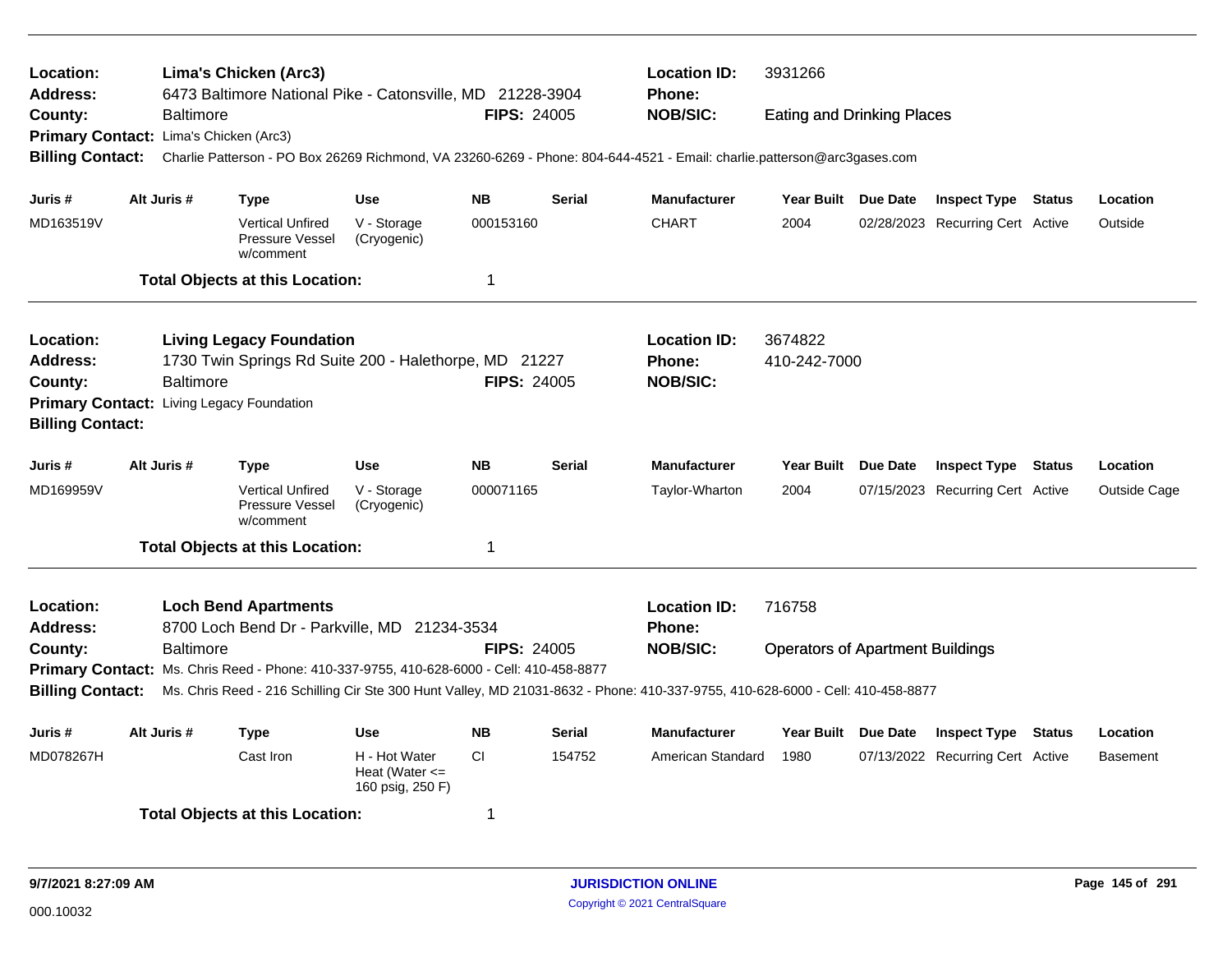| Location:<br><b>Address:</b>                                           |             |                  | <b>Loch Bend Apartments</b>            | 8701 Loch Bend Dr - Parkville, MD 21234-3533                                                                                   |                    |               | <b>Location ID:</b><br>Phone:        | 716752                                  |                                  |               |                 |
|------------------------------------------------------------------------|-------------|------------------|----------------------------------------|--------------------------------------------------------------------------------------------------------------------------------|--------------------|---------------|--------------------------------------|-----------------------------------------|----------------------------------|---------------|-----------------|
| County:                                                                |             | Baltimore        |                                        |                                                                                                                                | <b>FIPS: 24005</b> |               | <b>NOB/SIC:</b>                      | <b>Hotels and Motels</b>                |                                  |               |                 |
|                                                                        |             |                  |                                        | Primary Contact: Ms. Chris Reed - Phone: 410-337-9755, 410-628-6000 - Cell: 410-458-8877                                       |                    |               |                                      |                                         |                                  |               |                 |
| <b>Billing Contact:</b>                                                |             |                  |                                        | Ms. Chris Reed - 216 Schilling Cir Ste 300 Hunt Valley, MD 21031-8632 - Phone: 410-337-9755, 410-628-6000 - Cell: 410-458-8877 |                    |               |                                      |                                         |                                  |               |                 |
| Juris #                                                                | Alt Juris # |                  | <b>Type</b>                            | <b>Use</b>                                                                                                                     | <b>NB</b>          | <b>Serial</b> | <b>Manufacturer</b>                  | Year Built Due Date                     | <b>Inspect Type Status</b>       |               | Location        |
| MD078266H                                                              |             |                  | Cast Iron                              | H - Hot Water                                                                                                                  | <b>CI</b>          |               | H B Smith                            | 1980                                    | 07/13/2022 Recurring Cert Active |               | <b>Basement</b> |
|                                                                        |             |                  |                                        | Heat (Water $\leq$<br>160 psig, 250 F)                                                                                         |                    |               |                                      |                                         |                                  |               |                 |
|                                                                        |             |                  | <b>Total Objects at this Location:</b> |                                                                                                                                | 1                  |               |                                      |                                         |                                  |               |                 |
|                                                                        |             |                  |                                        |                                                                                                                                |                    |               |                                      |                                         |                                  |               |                 |
| Location:<br>Address:                                                  |             |                  | <b>Loch Bend Apartments</b>            | 8701 Raven Dr - Parkville, MD 21234-3537                                                                                       |                    |               | <b>Location ID:</b><br><b>Phone:</b> | 716753                                  |                                  |               |                 |
| County:                                                                |             | Baltimore        |                                        |                                                                                                                                | <b>FIPS: 24005</b> |               | <b>NOB/SIC:</b>                      | <b>Operators of Apartment Buildings</b> |                                  |               |                 |
| <b>Primary Contact:</b>                                                |             |                  |                                        | Ms. Chris Reed - Phone: 410-337-9755, 410-628-6000 - Cell: 410-458-8877                                                        |                    |               |                                      |                                         |                                  |               |                 |
| <b>Billing Contact:</b>                                                |             |                  |                                        | Ms. Chris Reed - 216 Schilling Cir Ste 300 Hunt Valley, MD 21031-8632 - Phone: 410-337-9755, 410-628-6000 - Cell: 410-458-8877 |                    |               |                                      |                                         |                                  |               |                 |
|                                                                        |             |                  |                                        |                                                                                                                                |                    |               |                                      |                                         |                                  |               |                 |
| Juris #                                                                | Alt Juris # |                  | <b>Type</b>                            | <b>Use</b>                                                                                                                     | <b>NB</b>          | <b>Serial</b> | <b>Manufacturer</b>                  | Year Built Due Date                     | <b>Inspect Type Status</b>       |               | Location        |
| MD092930H                                                              |             |                  | Cast Iron                              | H - Hot Water<br>Heat (Water $\leq$<br>160 psig, 250 F)                                                                        | <b>CI</b>          |               | H B Smith                            | 1980                                    | 07/13/2022 Recurring Cert Active |               | <b>Basement</b> |
|                                                                        |             |                  | <b>Total Objects at this Location:</b> |                                                                                                                                | 1                  |               |                                      |                                         |                                  |               |                 |
| Location:                                                              |             |                  | <b>Loch Bend Apartments</b>            |                                                                                                                                |                    |               | <b>Location ID:</b>                  | 3719477                                 |                                  |               |                 |
| <b>Address:</b>                                                        |             |                  |                                        | 8703 Loch Bend Dr - Parkville, MD 21234-3513                                                                                   |                    |               | <b>Phone:</b>                        |                                         |                                  |               |                 |
| County:                                                                |             | <b>Baltimore</b> |                                        |                                                                                                                                | <b>FIPS: 24005</b> |               | <b>NOB/SIC:</b>                      | <b>Hotels and Motels</b>                |                                  |               |                 |
| Primary Contact: Chris Reed - Phone: 410-337-9755 - Cell: 410-628-6000 |             |                  |                                        |                                                                                                                                |                    |               |                                      |                                         |                                  |               |                 |
| <b>Billing Contact:</b>                                                |             |                  |                                        | Chris Reed - 216 Schilling Cir Ste 300 Hunt Valley, MD 21031-8632 - Phone: 410-337-9755 - Cell: 410-628-6000                   |                    |               |                                      |                                         |                                  |               |                 |
| Juris #                                                                | Alt Juris # |                  | <b>Type</b>                            | <b>Use</b>                                                                                                                     | <b>NB</b>          | Serial        | <b>Manufacturer</b>                  | Year Built Due Date                     | <b>Inspect Type</b>              | <b>Status</b> | Location        |
| MD155916H                                                              |             |                  | Cast Iron                              | H - Hot Water<br>Heat (Water $\leq$<br>160 psig, 250 F)                                                                        | CI.                | 331600417S    | <b>Dunkirk</b>                       | 2016                                    | 07/13/2022 Recurring Cert Active |               | Basement        |
|                                                                        |             |                  | <b>Total Objects at this Location:</b> |                                                                                                                                | 1                  |               |                                      |                                         |                                  |               |                 |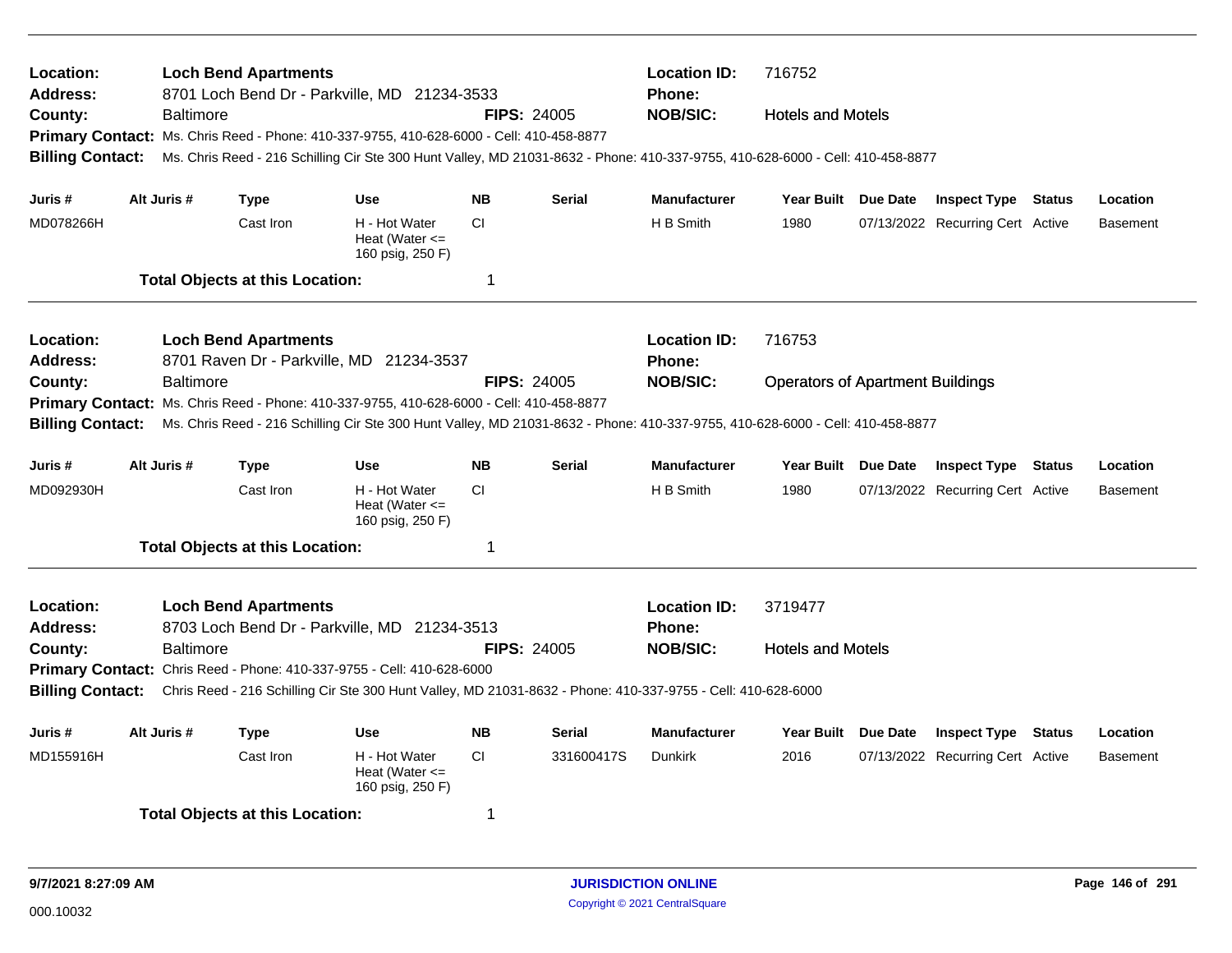| Location:<br>Address:                                                                    |             |                  | <b>Loch Bend Apartments</b>            | 8703 Raven Dr - Parkville, MD 21234-3538                                                                                       | 716754    |                    |                     |                                         |  |                                  |  |                 |  |
|------------------------------------------------------------------------------------------|-------------|------------------|----------------------------------------|--------------------------------------------------------------------------------------------------------------------------------|-----------|--------------------|---------------------|-----------------------------------------|--|----------------------------------|--|-----------------|--|
| County:                                                                                  |             | Baltimore        |                                        |                                                                                                                                |           | <b>FIPS: 24005</b> | <b>NOB/SIC:</b>     | <b>Operators of Apartment Buildings</b> |  |                                  |  |                 |  |
|                                                                                          |             |                  |                                        | Primary Contact: Ms. Chris Reed - Phone: 410-337-9755, 410-628-6000 - Cell: 410-458-8877                                       |           |                    |                     |                                         |  |                                  |  |                 |  |
| <b>Billing Contact:</b>                                                                  |             |                  |                                        | Ms. Chris Reed - 216 Schilling Cir Ste 300 Hunt Valley, MD 21031-8632 - Phone: 410-337-9755, 410-628-6000 - Cell: 410-458-8877 |           |                    |                     |                                         |  |                                  |  |                 |  |
| Juris #                                                                                  | Alt Juris # |                  | <b>Type</b>                            | <b>Use</b>                                                                                                                     | <b>NB</b> | <b>Serial</b>      | <b>Manufacturer</b> | Year Built Due Date                     |  | <b>Inspect Type Status</b>       |  | Location        |  |
| MD092929H                                                                                |             |                  | Cast Iron                              | H - Hot Water                                                                                                                  | <b>CI</b> |                    | Weil-McLain         | 1980                                    |  |                                  |  |                 |  |
|                                                                                          |             |                  |                                        | Heat (Water $\leq$<br>160 psig, 250 F)                                                                                         |           |                    |                     |                                         |  | 07/13/2022 Recurring Cert Active |  | <b>Basement</b> |  |
|                                                                                          |             |                  | <b>Total Objects at this Location:</b> |                                                                                                                                | 1         |                    |                     |                                         |  |                                  |  |                 |  |
| Location:                                                                                |             |                  | <b>Loch Bend Apartments</b>            |                                                                                                                                |           |                    | <b>Location ID:</b> | 716755                                  |  |                                  |  |                 |  |
| <b>Address:</b>                                                                          |             |                  |                                        | 8704 Loch Bend Dr - Parkville, MD 21234-3536                                                                                   |           |                    | Phone:              |                                         |  |                                  |  |                 |  |
| County:                                                                                  |             | Baltimore        |                                        |                                                                                                                                |           | <b>FIPS: 24005</b> | <b>NOB/SIC:</b>     | <b>Operators of Apartment Buildings</b> |  |                                  |  |                 |  |
|                                                                                          |             |                  |                                        | Primary Contact: Ms. Chris Reed - Phone: 410-337-9755, 410-628-6000 - Cell: 410-458-8877                                       |           |                    |                     |                                         |  |                                  |  |                 |  |
| <b>Billing Contact:</b>                                                                  |             |                  |                                        | Ms. Chris Reed - 216 Schilling Cir Ste 300 Hunt Valley, MD 21031-8632 - Phone: 410-337-9755, 410-628-6000 - Cell: 410-458-8877 |           |                    |                     |                                         |  |                                  |  |                 |  |
| Juris #                                                                                  | Alt Juris # |                  | <b>Type</b>                            | <b>Use</b>                                                                                                                     | <b>NB</b> | <b>Serial</b>      | <b>Manufacturer</b> | Year Built Due Date                     |  | <b>Inspect Type Status</b>       |  | Location        |  |
| MD078269H                                                                                |             |                  | Cast Iron                              | H - Hot Water<br>Heat (Water $\leq$<br>160 psig, 250 F)                                                                        | <b>CI</b> |                    | H B Smith           | 1980                                    |  | 07/13/2022 Recurring Cert Active |  | <b>Basement</b> |  |
|                                                                                          |             |                  | <b>Total Objects at this Location:</b> |                                                                                                                                | 1         |                    |                     |                                         |  |                                  |  |                 |  |
| Location:                                                                                |             |                  | <b>Loch Bend Apartments</b>            |                                                                                                                                |           |                    | <b>Location ID:</b> | 716756                                  |  |                                  |  |                 |  |
| <b>Address:</b>                                                                          |             |                  |                                        | 8705 Loch Bend Dr - Parkville, MD 21234-3514                                                                                   |           |                    | <b>Phone:</b>       |                                         |  |                                  |  |                 |  |
| County:                                                                                  |             | <b>Baltimore</b> |                                        |                                                                                                                                |           | <b>FIPS: 24005</b> | <b>NOB/SIC:</b>     | <b>Operators of Apartment Buildings</b> |  |                                  |  |                 |  |
| Primary Contact: Ms. Chris Reed - Phone: 410-337-9755, 410-628-6000 - Cell: 410-458-8877 |             |                  |                                        |                                                                                                                                |           |                    |                     |                                         |  |                                  |  |                 |  |
| <b>Billing Contact:</b>                                                                  |             |                  |                                        | Ms. Chris Reed - 216 Schilling Cir Ste 300 Hunt Valley, MD 21031-8632 - Phone: 410-337-9755, 410-628-6000 - Cell: 410-458-8877 |           |                    |                     |                                         |  |                                  |  |                 |  |
| Juris #                                                                                  | Alt Juris # |                  | <b>Type</b>                            | <b>Use</b>                                                                                                                     | <b>NB</b> | <b>Serial</b>      | <b>Manufacturer</b> | Year Built Due Date                     |  | <b>Inspect Type Status</b>       |  | Location        |  |
| MD078264H                                                                                |             |                  | Cast Iron                              | H - Hot Water<br>Heat (Water $\leq$<br>160 psig, 250 F)                                                                        | <b>CI</b> |                    | H B Smith           | 1980                                    |  | 07/13/2022 Recurring Cert Active |  | <b>Basement</b> |  |
|                                                                                          |             |                  | <b>Total Objects at this Location:</b> | 1                                                                                                                              |           |                    |                     |                                         |  |                                  |  |                 |  |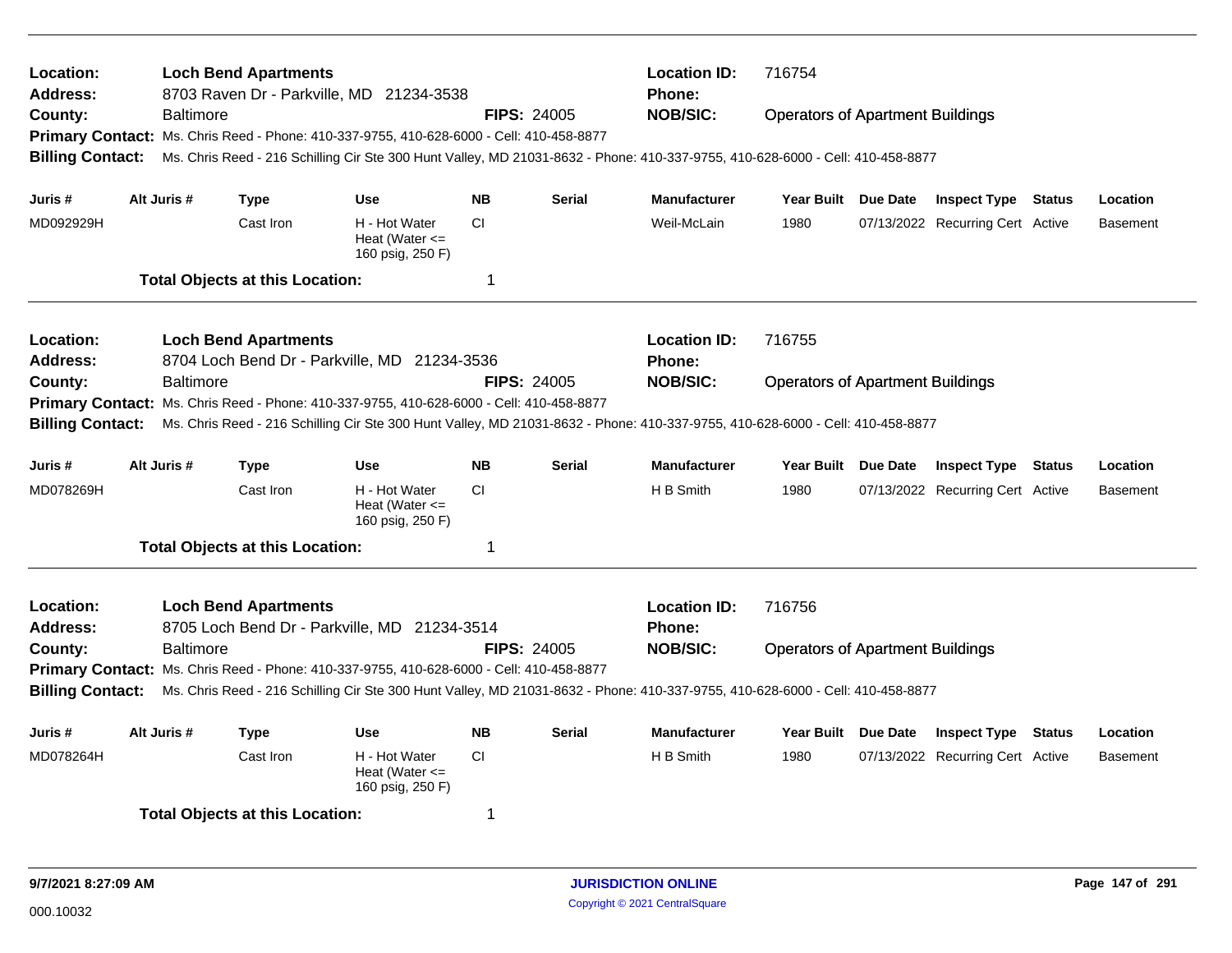| Location:<br>Address:<br>County:<br><b>Billing Contact:</b>                                                                                                                                                                                                                                                                                                |             | <b>Baltimore</b> | <b>Loch Bend Apartments</b>            | 8705 Raven Dr - Parkville, MD 21234-3539<br>Primary Contact: Ms. Chris Reed - Phone: 410-337-9755, 410-628-6000 - Cell: 410-458-8877<br>Ms. Chris Reed - 216 Schilling Cir Ste 300 Hunt Valley, MD 21031-8632 - Phone: 410-337-9755, 410-628-6000 - Cell: 410-458-8877 | <b>FIPS: 24005</b> |                          | <b>Location ID:</b><br><b>Phone:</b><br><b>NOB/SIC:</b> | 2256582<br><b>Operators of Apartment Buildings</b> |          |                                  |               |                 |
|------------------------------------------------------------------------------------------------------------------------------------------------------------------------------------------------------------------------------------------------------------------------------------------------------------------------------------------------------------|-------------|------------------|----------------------------------------|------------------------------------------------------------------------------------------------------------------------------------------------------------------------------------------------------------------------------------------------------------------------|--------------------|--------------------------|---------------------------------------------------------|----------------------------------------------------|----------|----------------------------------|---------------|-----------------|
| Juris #                                                                                                                                                                                                                                                                                                                                                    | Alt Juris # |                  | <b>Type</b>                            | <b>Use</b>                                                                                                                                                                                                                                                             | <b>NB</b>          | <b>Serial</b>            | <b>Manufacturer</b>                                     | Year Built Due Date                                |          | <b>Inspect Type Status</b>       |               | Location        |
| MD129110H                                                                                                                                                                                                                                                                                                                                                  |             |                  | Cast Iron                              | H - Hot Water<br>Heat (Water $\leq$<br>160 psig, 250 F)                                                                                                                                                                                                                | CI.                |                          | Crown                                                   | 1998                                               |          | 07/13/2022 Recurring Cert Active |               | <b>Basement</b> |
|                                                                                                                                                                                                                                                                                                                                                            |             |                  | <b>Total Objects at this Location:</b> |                                                                                                                                                                                                                                                                        | 1                  |                          |                                                         |                                                    |          |                                  |               |                 |
| Location:<br><b>Address:</b>                                                                                                                                                                                                                                                                                                                               |             |                  | <b>Loch Bend Apartments</b>            | 8706 Loch Bend Dr - Parkville, MD 21234-3519                                                                                                                                                                                                                           |                    |                          | <b>Location ID:</b><br>Phone:                           | 716757                                             |          |                                  |               |                 |
| County:<br><b>Primary Contact:</b><br><b>Billing Contact:</b>                                                                                                                                                                                                                                                                                              |             | <b>Baltimore</b> |                                        | Ms. Chris Reed - Phone: 410-337-9755, 410-628-6000 - Cell: 410-458-8877<br>Ms. Chris Reed - 216 Schilling Cir Ste 300 Hunt Valley, MD 21031-8632 - Phone: 410-337-9755, 410-628-6000 - Cell: 410-458-8877                                                              | <b>FIPS: 24005</b> |                          | <b>NOB/SIC:</b>                                         | <b>Operators of Apartment Buildings</b>            |          |                                  |               |                 |
| Juris #                                                                                                                                                                                                                                                                                                                                                    | Alt Juris # |                  | <b>Type</b>                            | <b>Use</b>                                                                                                                                                                                                                                                             | <b>NB</b>          | <b>Serial</b>            | <b>Manufacturer</b>                                     | <b>Year Built</b>                                  | Due Date | <b>Inspect Type</b>              | Status        | Location        |
| MD078270H                                                                                                                                                                                                                                                                                                                                                  |             |                  | Cast Iron                              | H - Hot Water<br>Heat (Water $\leq$<br>160 psig, 250 F)                                                                                                                                                                                                                | CI.                |                          | H B Smith                                               | 1980                                               |          | 07/13/2022 Recurring Cert Active |               | <b>Basement</b> |
|                                                                                                                                                                                                                                                                                                                                                            |             |                  | <b>Total Objects at this Location:</b> |                                                                                                                                                                                                                                                                        | 1                  |                          |                                                         |                                                    |          |                                  |               |                 |
| Location:<br>Address:                                                                                                                                                                                                                                                                                                                                      |             |                  | <b>Loch Bend Apartments</b>            |                                                                                                                                                                                                                                                                        |                    |                          | <b>Location ID:</b><br>Phone:                           | 716763                                             |          |                                  |               |                 |
| 8707 Loch Bend Dr - Parkville, MD 21234-3515<br><b>Baltimore</b><br><b>FIPS: 24005</b><br>County:<br>Primary Contact: Ms. Chris Reed - Phone: 410-337-9755, 410-628-6000 - Cell: 410-458-8877<br><b>Billing Contact:</b><br>Ms. Chris Reed - 216 Schilling Cir Ste 300 Hunt Valley, MD 21031-8632 - Phone: 410-337-9755, 410-628-6000 - Cell: 410-458-8877 |             |                  |                                        |                                                                                                                                                                                                                                                                        |                    |                          | <b>NOB/SIC:</b>                                         | <b>Operators of Apartment Buildings</b>            |          |                                  |               |                 |
| Juris #                                                                                                                                                                                                                                                                                                                                                    | Alt Juris # |                  | <b>Type</b>                            | <b>Use</b>                                                                                                                                                                                                                                                             | <b>NB</b>          | <b>Serial</b>            | <b>Manufacturer</b>                                     | <b>Year Built</b>                                  | Due Date | <b>Inspect Type</b>              | <b>Status</b> | Location        |
| MD116510H                                                                                                                                                                                                                                                                                                                                                  |             |                  | Cast Iron                              | H - Hot Water<br>Heat (Water $\leq$<br>160 psig, 250 F)                                                                                                                                                                                                                | CI.                | CROWN00023 Crown<br>3876 |                                                         | 2001                                               |          | 07/13/2022 Recurring Cert Active |               | <b>Basement</b> |
|                                                                                                                                                                                                                                                                                                                                                            |             |                  | <b>Total Objects at this Location:</b> |                                                                                                                                                                                                                                                                        | -1                 |                          |                                                         |                                                    |          |                                  |               |                 |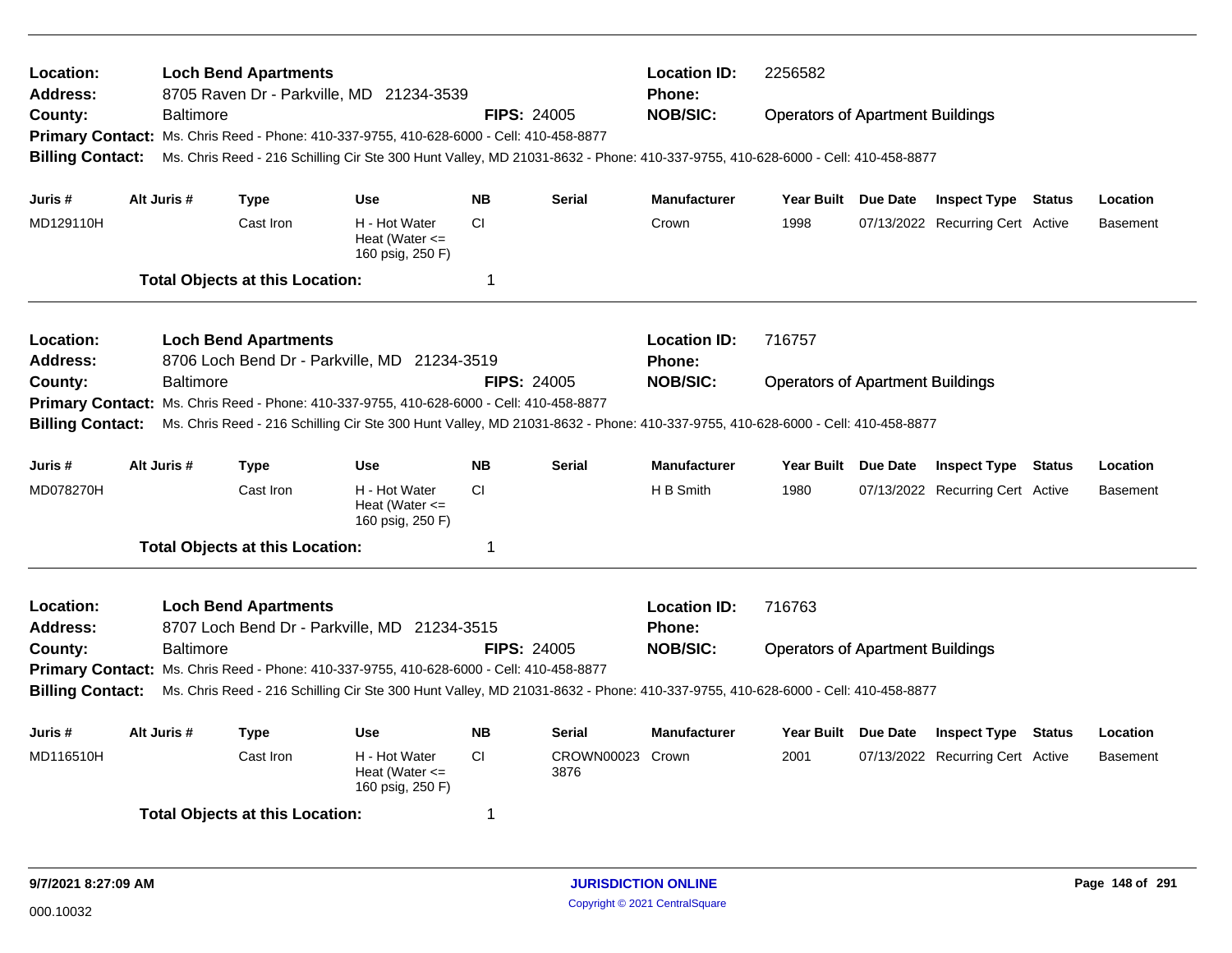| Location:<br><b>Address:</b><br>County:                                                                                                |  | <b>Baltimore</b> | <b>Loch Bend Apartments</b>            | 8707 Raven Dr - Parkville, MD 21234-3540                                                 |           | <b>FIPS: 24005</b> | <b>Location ID:</b><br><b>Phone:</b><br><b>NOB/SIC:</b>                                                                        | 716764<br><b>Operators of Apartment Buildings</b> |  |                                  |               |                 |
|----------------------------------------------------------------------------------------------------------------------------------------|--|------------------|----------------------------------------|------------------------------------------------------------------------------------------|-----------|--------------------|--------------------------------------------------------------------------------------------------------------------------------|---------------------------------------------------|--|----------------------------------|---------------|-----------------|
|                                                                                                                                        |  |                  |                                        | Primary Contact: Ms. Chris Reed - Phone: 410-337-9755, 410-628-6000 - Cell: 410-458-8877 |           |                    |                                                                                                                                |                                                   |  |                                  |               |                 |
| <b>Billing Contact:</b>                                                                                                                |  |                  |                                        |                                                                                          |           |                    | Ms. Chris Reed - 216 Schilling Cir Ste 300 Hunt Valley, MD 21031-8632 - Phone: 410-337-9755, 410-628-6000 - Cell: 410-458-8877 |                                                   |  |                                  |               |                 |
|                                                                                                                                        |  |                  |                                        |                                                                                          |           |                    |                                                                                                                                |                                                   |  |                                  |               |                 |
| Juris #                                                                                                                                |  | Alt Juris #      | <b>Type</b>                            | <b>Use</b>                                                                               | <b>NB</b> | <b>Serial</b>      | <b>Manufacturer</b>                                                                                                            | Year Built Due Date                               |  | <b>Inspect Type Status</b>       |               | Location        |
| MD100881H                                                                                                                              |  |                  | Cast Iron                              | H - Hot Water<br>Heat (Water $\leq$<br>160 psig, 250 F)                                  | <b>CI</b> | 200704             | Crown                                                                                                                          | 1998                                              |  | 07/13/2022 Recurring Cert Active |               | <b>Basement</b> |
|                                                                                                                                        |  |                  | <b>Total Objects at this Location:</b> |                                                                                          | 1         |                    |                                                                                                                                |                                                   |  |                                  |               |                 |
| Location:                                                                                                                              |  |                  | <b>Loch Bend Apartments</b>            |                                                                                          |           |                    | <b>Location ID:</b>                                                                                                            | 716759                                            |  |                                  |               |                 |
| Address:                                                                                                                               |  |                  |                                        | 8709 Loch Bend Dr - Parkville, MD 21234-3516                                             |           |                    | <b>Phone:</b>                                                                                                                  |                                                   |  |                                  |               |                 |
| County:                                                                                                                                |  | Baltimore        |                                        |                                                                                          |           | <b>FIPS: 24005</b> | <b>NOB/SIC:</b>                                                                                                                | <b>Operators of Apartment Buildings</b>           |  |                                  |               |                 |
| <b>Primary Contact:</b>                                                                                                                |  |                  |                                        | Ms. Chris Reed - Phone: 410-337-9755, 410-628-6000 - Cell: 410-458-8877                  |           |                    |                                                                                                                                |                                                   |  |                                  |               |                 |
| <b>Billing Contact:</b>                                                                                                                |  |                  |                                        |                                                                                          |           |                    | Ms. Chris Reed - 216 Schilling Cir Ste 300 Hunt Valley, MD 21031-8632 - Phone: 410-337-9755, 410-628-6000 - Cell: 410-458-8877 |                                                   |  |                                  |               |                 |
| Juris #                                                                                                                                |  | Alt Juris #      | <b>Type</b>                            | <b>Use</b>                                                                               | <b>NB</b> | <b>Serial</b>      | <b>Manufacturer</b>                                                                                                            | Year Built Due Date                               |  | <b>Inspect Type Status</b>       |               | Location        |
| MD078262H                                                                                                                              |  |                  | Cast Iron                              | H - Hot Water<br>Heat (Water $\leq$<br>160 psig, 250 F)                                  | <b>CI</b> |                    | American Standard                                                                                                              | 1980                                              |  | 07/13/2022 Recurring Cert Active |               | <b>Basement</b> |
|                                                                                                                                        |  |                  | <b>Total Objects at this Location:</b> |                                                                                          | 1         |                    |                                                                                                                                |                                                   |  |                                  |               |                 |
| Location:                                                                                                                              |  |                  | <b>Loch Bend Apartments</b>            |                                                                                          |           |                    | <b>Location ID:</b>                                                                                                            | 716760                                            |  |                                  |               |                 |
| <b>Address:</b>                                                                                                                        |  |                  |                                        | 8711 Loch Bend Dr - Parkville, MD 21234-3517                                             |           |                    | <b>Phone:</b>                                                                                                                  |                                                   |  |                                  |               |                 |
| Baltimore<br><b>FIPS: 24005</b><br>County:<br>Primary Contact: Ms. Chris Reed - Phone: 410-337-9755, 410-628-6000 - Cell: 410-458-8877 |  |                  |                                        |                                                                                          |           |                    | <b>NOB/SIC:</b>                                                                                                                | <b>Operators of Apartment Buildings</b>           |  |                                  |               |                 |
|                                                                                                                                        |  |                  |                                        |                                                                                          |           |                    |                                                                                                                                |                                                   |  |                                  |               |                 |
| <b>Billing Contact:</b>                                                                                                                |  |                  |                                        |                                                                                          |           |                    | Ms. Chris Reed - 216 Schilling Cir Ste 300 Hunt Valley, MD 21031-8632 - Phone: 410-337-9755, 410-628-6000 - Cell: 410-458-8877 |                                                   |  |                                  |               |                 |
| Juris #                                                                                                                                |  | Alt Juris #      | <b>Type</b>                            | <b>Use</b>                                                                               | <b>NB</b> | <b>Serial</b>      | <b>Manufacturer</b>                                                                                                            | Year Built Due Date                               |  | <b>Inspect Type</b>              | <b>Status</b> | Location        |
| MD078261H                                                                                                                              |  |                  | Cast Iron                              | H - Hot Water<br>Heat (Water $\leq$<br>160 psig, 250 F)                                  | <b>CI</b> |                    | H B Smith                                                                                                                      | 1980                                              |  | 07/13/2022 Recurring Cert Active |               | <b>Basement</b> |
|                                                                                                                                        |  |                  | <b>Total Objects at this Location:</b> |                                                                                          | 1         |                    |                                                                                                                                |                                                   |  |                                  |               |                 |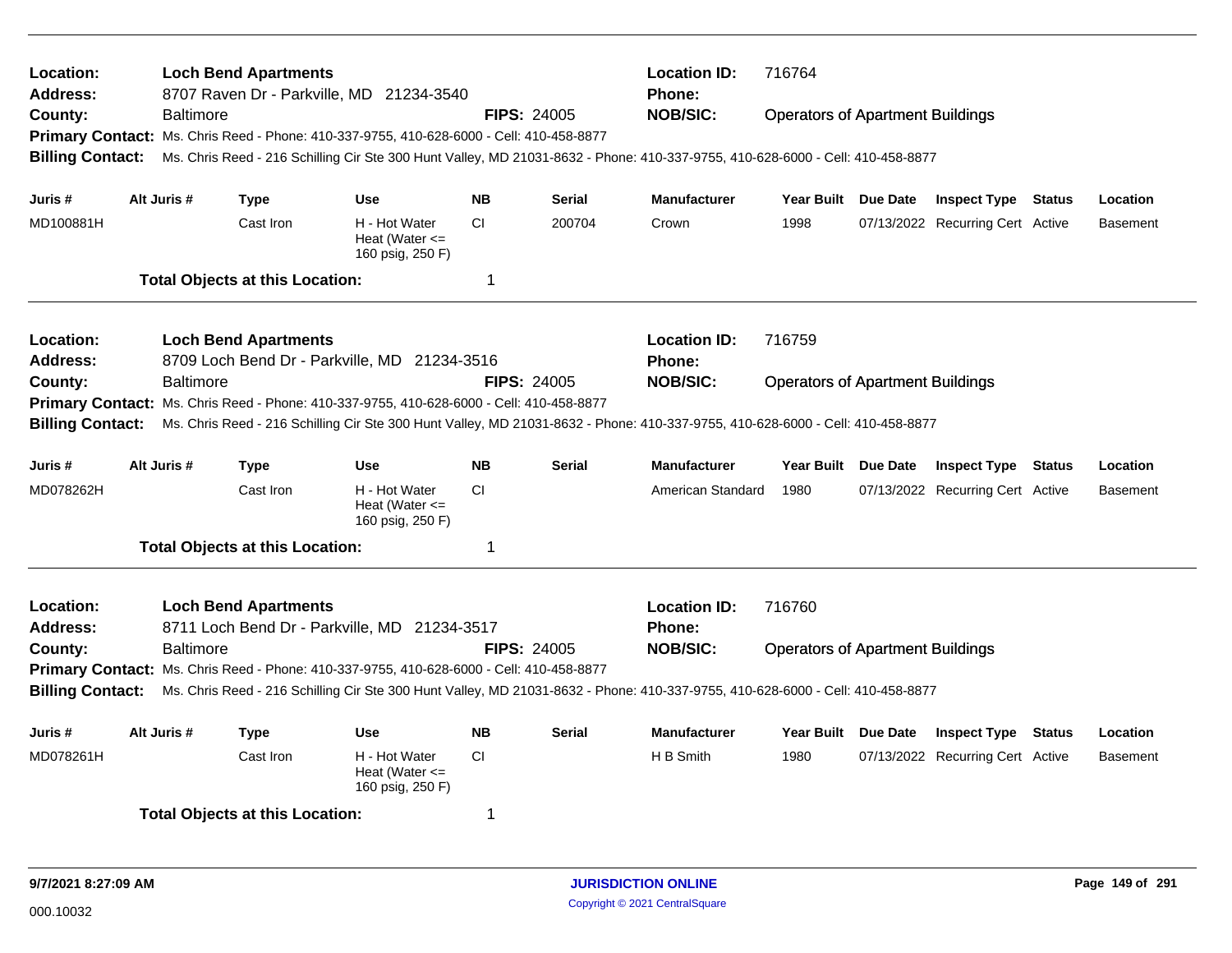| Location:<br><b>Address:</b>                                                                                                                     |             |                  | <b>Loch Bend Apartments</b>            | 8713 Loch Bend Dr - Parkville, MD 21234-3518                                                   |                    |               | <b>Location ID:</b><br><b>Phone:</b>                                                                                           | 716761                              |                 |                                  |        |                 |
|--------------------------------------------------------------------------------------------------------------------------------------------------|-------------|------------------|----------------------------------------|------------------------------------------------------------------------------------------------|--------------------|---------------|--------------------------------------------------------------------------------------------------------------------------------|-------------------------------------|-----------------|----------------------------------|--------|-----------------|
| County:                                                                                                                                          |             | <b>Baltimore</b> |                                        |                                                                                                | <b>FIPS: 24005</b> |               | <b>NOB/SIC:</b>                                                                                                                | <b>Hotels and Motels</b>            |                 |                                  |        |                 |
|                                                                                                                                                  |             |                  |                                        | Primary Contact: Ms. Chris Reed - Phone: 410-337-9755, 410-628-6000 - Cell: 410-458-8877       |                    |               |                                                                                                                                |                                     |                 |                                  |        |                 |
| <b>Billing Contact:</b>                                                                                                                          |             |                  |                                        |                                                                                                |                    |               | Ms. Chris Reed - 216 Schilling Cir Ste 300 Hunt Valley, MD 21031-8632 - Phone: 410-337-9755, 410-628-6000 - Cell: 410-458-8877 |                                     |                 |                                  |        |                 |
| Juris #                                                                                                                                          | Alt Juris # |                  | <b>Type</b>                            | Use                                                                                            | <b>NB</b>          | <b>Serial</b> | <b>Manufacturer</b>                                                                                                            | Year Built Due Date                 |                 | <b>Inspect Type Status</b>       |        | Location        |
| MD078260H                                                                                                                                        |             |                  | Cast Iron                              | H - Hot Water<br>Heat (Water $\leq$<br>160 psig, 250 F)                                        | CI                 |               | H B Smith                                                                                                                      | 1980                                |                 | 07/13/2022 Recurring Cert Active |        | <b>Basement</b> |
|                                                                                                                                                  |             |                  | <b>Total Objects at this Location:</b> |                                                                                                | -1                 |               |                                                                                                                                |                                     |                 |                                  |        |                 |
| Location:                                                                                                                                        |             |                  | <b>Loch Bend Apartments</b>            |                                                                                                |                    |               | <b>Location ID:</b>                                                                                                            | 716762                              |                 |                                  |        |                 |
| <b>Address:</b>                                                                                                                                  |             |                  |                                        | 8715 Loch Bend Dr - Parkville, MD 21234-3500                                                   |                    |               | <b>Phone:</b>                                                                                                                  |                                     |                 |                                  |        |                 |
| County:                                                                                                                                          |             | <b>Baltimore</b> |                                        |                                                                                                | <b>FIPS: 24005</b> |               | <b>NOB/SIC:</b>                                                                                                                | Rooming and Boarding Houses         |                 |                                  |        |                 |
|                                                                                                                                                  |             |                  |                                        | Primary Contact: Ms. Chris Reed - Phone: 410-337-9755, 410-628-6000 - Cell: 410-458-8877       |                    |               |                                                                                                                                |                                     |                 |                                  |        |                 |
| <b>Billing Contact:</b>                                                                                                                          |             |                  |                                        |                                                                                                |                    |               | Ms. Chris Reed - 216 Schilling Cir Ste 300 Hunt Valley, MD 21031-8632 - Phone: 410-337-9755, 410-628-6000 - Cell: 410-458-8877 |                                     |                 |                                  |        |                 |
| Juris #                                                                                                                                          | Alt Juris # |                  | <b>Type</b>                            | <b>Use</b>                                                                                     | <b>NB</b>          | <b>Serial</b> | <b>Manufacturer</b>                                                                                                            | <b>Year Built</b>                   | <b>Due Date</b> | <b>Inspect Type</b>              | Status | Location        |
| MD078259H                                                                                                                                        |             |                  | Cast Iron                              | H - Hot Water<br>Heat (Water $\leq$<br>160 psig, 250 F)                                        | CI                 |               | H B Smith                                                                                                                      | 1980                                |                 | 07/13/2022 Recurring Cert Active |        | <b>Basement</b> |
|                                                                                                                                                  |             |                  | <b>Total Objects at this Location:</b> |                                                                                                | -1                 |               |                                                                                                                                |                                     |                 |                                  |        |                 |
| Location:                                                                                                                                        |             |                  |                                        | Loch Raven Center (Autumn Lakes Healthcare)                                                    |                    |               | <b>Location ID:</b>                                                                                                            | 718321                              |                 |                                  |        |                 |
| <b>Address:</b>                                                                                                                                  |             |                  |                                        | 8720 Emge Rd - Parkville, MD 21234-3504                                                        |                    |               | Phone:                                                                                                                         | 410-668-1961                        |                 |                                  |        |                 |
| County:                                                                                                                                          |             | <b>Baltimore</b> |                                        |                                                                                                | <b>FIPS: 24005</b> |               | <b>NOB/SIC:</b>                                                                                                                | <b>Intermediate Care Facilities</b> |                 |                                  |        |                 |
|                                                                                                                                                  |             |                  |                                        | Primary Contact: George Chappell - Phone: 410-668-1961 - Email: george.chappell@genesishcc.com |                    |               |                                                                                                                                |                                     |                 |                                  |        |                 |
| <b>Billing Contact:</b><br>George Chappell - 8720 Emge Rd Baltimore, MD 21234-3504 - Phone: 410-668-1961 - Email: george.chappell@genesishcc.com |             |                  |                                        |                                                                                                |                    |               |                                                                                                                                |                                     |                 |                                  |        |                 |
| Juris #                                                                                                                                          | Alt Juris # |                  | <b>Type</b>                            | Use                                                                                            | <b>NB</b>          | <b>Serial</b> | <b>Manufacturer</b>                                                                                                            | Year Built Due Date                 |                 | <b>Inspect Type Status</b>       |        | Location        |
| MD108352H                                                                                                                                        |             |                  | Cast Iron                              | H - Hot Water<br>Heat (Water $\leq$<br>160 psig, 250 F)                                        | <b>CI</b>          |               | Peerless                                                                                                                       | 2001                                |                 | 07/19/2022 Recurring Cert Active |        | <b>BLRM</b>     |
| MD108353H                                                                                                                                        |             |                  | Cast Iron                              | H - Hot Water<br>Heat (Water $\leq$<br>160 psig, 250 F)                                        | CI                 |               | Peerless                                                                                                                       | 2001                                |                 | 07/19/2022 Recurring Cert Active |        | <b>BLRM</b>     |
| 9/7/2021 8:27:09 AM                                                                                                                              |             |                  |                                        |                                                                                                |                    |               | <b>JURISDICTION ONLINE</b>                                                                                                     |                                     |                 |                                  |        | Page 150 of 291 |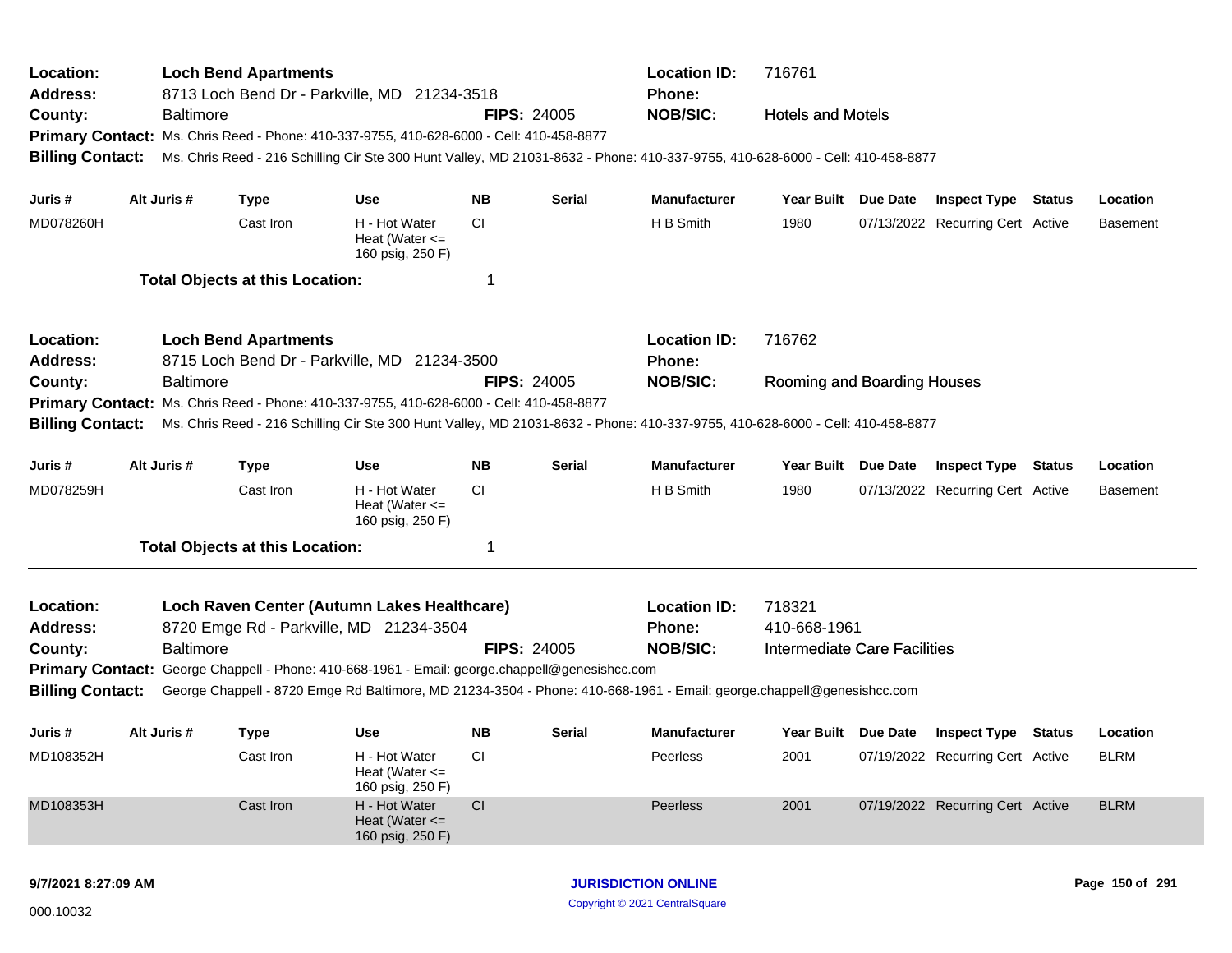| Juris #                 | Alt Juris #      | <b>Type</b>                                                                  | <b>Use</b>                                            | <b>NB</b>          | <b>Serial</b> | <b>Manufacturer</b> | <b>Year Built</b>        | <b>Due Date</b> | <b>Inspect Type</b>                              | <b>Status</b> | Location                     |
|-------------------------|------------------|------------------------------------------------------------------------------|-------------------------------------------------------|--------------------|---------------|---------------------|--------------------------|-----------------|--------------------------------------------------|---------------|------------------------------|
| MD169247H               |                  | <b>Horizontal Water</b><br>Tube                                              | H - Hot Water<br>Supply (Water <=<br>160 psig, 210 F) | 000049379          | 111984326     | R B I               | 2019                     |                 | 12/08/2022 Recurring Cert Active                 |               | <b>BLRM</b>                  |
|                         |                  | <b>Total Objects at this Location:</b>                                       |                                                       | 3                  |               |                     |                          |                 |                                                  |               |                              |
| Location:               |                  | <b>Lochearn Auto Body</b>                                                    |                                                       |                    |               | <b>Location ID:</b> | 716810                   |                 |                                                  |               |                              |
| Address:                |                  | 7030 Liberty Rd - Woodlawn, MD 21207-5801                                    |                                                       |                    |               | <b>Phone:</b>       |                          |                 |                                                  |               |                              |
| County:                 | <b>Baltimore</b> |                                                                              |                                                       | <b>FIPS: 24005</b> |               | <b>NOB/SIC:</b>     |                          |                 | Automotive dealers and gasoline service stations |               |                              |
|                         |                  | Primary Contact: Shop Manager - Phone: 410-484-5507                          |                                                       |                    |               |                     |                          |                 |                                                  |               |                              |
| <b>Billing Contact:</b> |                  | Shop Manager - 7030 Liberty Rd Woodlawn, MD 21207-5801 - Phone: 410-484-5507 |                                                       |                    |               |                     |                          |                 |                                                  |               |                              |
| Juris #                 | Alt Juris #      | <b>Type</b>                                                                  | <b>Use</b>                                            | <b>NB</b>          | Serial        | <b>Manufacturer</b> | <b>Year Built</b>        | Due Date        | <b>Inspect Type</b>                              | <b>Status</b> | Location                     |
| MD104462V               |                  | Pressure Vessel<br>w/comment                                                 | Horizontal Unfired V - Storage (NOT<br>Cryogenic)     | 000855372          |               | Manchester          | 1999                     |                 | 09/04/2023 Recurring Cert Active                 |               | Shop                         |
|                         |                  | <b>Total Objects at this Location:</b>                                       |                                                       | 1                  |               |                     |                          |                 |                                                  |               |                              |
| Location:               |                  | <b>Lochearn Presbyterian Church</b>                                          |                                                       |                    |               | <b>Location ID:</b> | 716811                   |                 |                                                  |               |                              |
| <b>Address:</b>         |                  | 3800 Patterson Ave - Woodlawn, MD                                            |                                                       | 21207-6340         |               | Phone:              |                          |                 |                                                  |               |                              |
| County:                 | <b>Baltimore</b> |                                                                              |                                                       | <b>FIPS: 24005</b> |               | <b>NOB/SIC:</b>     | Membership organizations |                 |                                                  |               |                              |
| <b>Billing Contact:</b> |                  | Primary Contact: Lochearn Presbyterian Church                                |                                                       |                    |               |                     |                          |                 |                                                  |               |                              |
| Juris #                 | Alt Juris #      | <b>Type</b>                                                                  | <b>Use</b>                                            | <b>NB</b>          | <b>Serial</b> | <b>Manufacturer</b> | Year Built Due Date      |                 | <b>Inspect Type</b>                              | <b>Status</b> | Location                     |
| MD123127H               |                  | Cast Iron                                                                    | H - Steam Heat<br>(Steam $\le$ 15<br>psig)            | <b>CI</b>          |               | <b>Burnham</b>      | 2003                     |                 | 10/21/2021 Recurring Cert Active                 |               | Day Care Center              |
| MD160196H               |                  | Cast Iron                                                                    | H - Steam Heat<br>(Steam $\le$ 15<br>psig)            | CI                 | CP6661149     | Weil-McLain         | 2016                     |                 | 02/10/2022 Recurring Cert Active                 |               | <b>Church Boiler</b><br>Room |
|                         |                  | <b>Total Objects at this Location:</b>                                       |                                                       | 2                  |               |                     |                          |                 |                                                  |               |                              |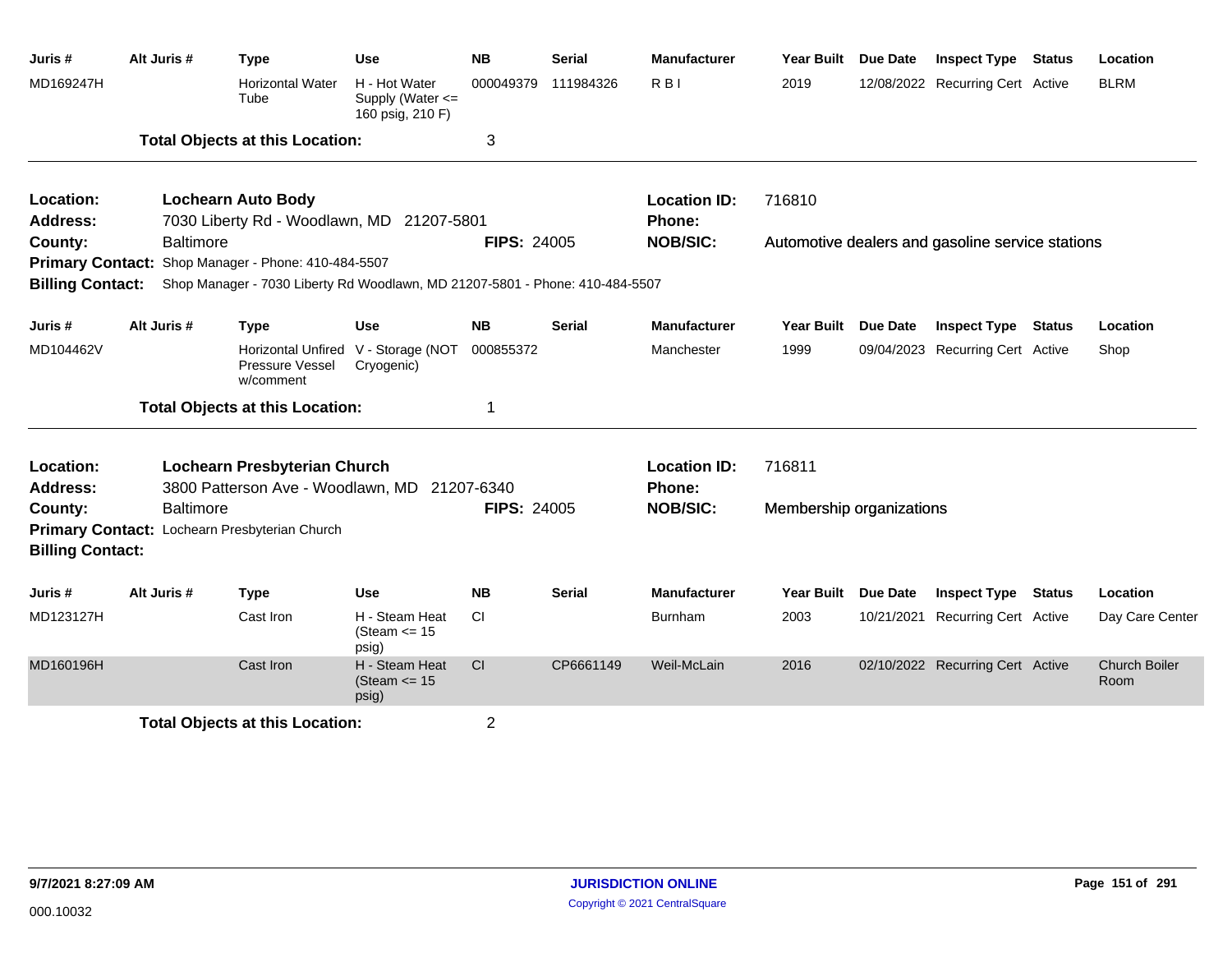| Location:<br><b>Address:</b>                                                                                            |  | <b>Location ID:</b><br>3950079<br>Looney's Pub (Arc3)<br>8706 Belair Rd - Nottingham, MD 21236-2420<br>Phone: |                                                                                                            |                                                         |                    |                                 |                                                                                                                         |                   |                                                                                                                                                                                                                                                                                                                                                                    |                                              |  |                  |
|-------------------------------------------------------------------------------------------------------------------------|--|---------------------------------------------------------------------------------------------------------------|------------------------------------------------------------------------------------------------------------|---------------------------------------------------------|--------------------|---------------------------------|-------------------------------------------------------------------------------------------------------------------------|-------------------|--------------------------------------------------------------------------------------------------------------------------------------------------------------------------------------------------------------------------------------------------------------------------------------------------------------------------------------------------------------------|----------------------------------------------|--|------------------|
| County:                                                                                                                 |  | <b>Baltimore</b>                                                                                              |                                                                                                            |                                                         | <b>FIPS: 24005</b> |                                 | <b>NOB/SIC:</b>                                                                                                         |                   |                                                                                                                                                                                                                                                                                                                                                                    | <b>Drinking Places (Alcoholic Beverages)</b> |  |                  |
| Primary Contact: Looney's Pub (Arc3)                                                                                    |  |                                                                                                               |                                                                                                            |                                                         |                    |                                 |                                                                                                                         |                   |                                                                                                                                                                                                                                                                                                                                                                    |                                              |  |                  |
| <b>Billing Contact:</b>                                                                                                 |  |                                                                                                               |                                                                                                            |                                                         |                    |                                 | Charlie Patterson - PO Box 26269 Richmond, VA 23260-6269 - Phone: 804-644-4521 - Email: charlie.patterson@arc3gases.com |                   |                                                                                                                                                                                                                                                                                                                                                                    |                                              |  |                  |
| Juris #                                                                                                                 |  | Alt Juris #                                                                                                   | <b>Type</b>                                                                                                | Use                                                     | <b>NB</b>          | <b>Serial</b>                   | <b>Manufacturer</b>                                                                                                     |                   |                                                                                                                                                                                                                                                                                                                                                                    |                                              |  | Location         |
| MD163588V                                                                                                               |  |                                                                                                               | <b>Vertical Unfired</b><br>Pressure Vessel<br>w/comment                                                    | V - Storage<br>(Cryogenic)                              | 000021065          |                                 | Taylor                                                                                                                  | 1995              |                                                                                                                                                                                                                                                                                                                                                                    |                                              |  | Kitchen          |
|                                                                                                                         |  |                                                                                                               | <b>Total Objects at this Location:</b>                                                                     |                                                         | 1                  |                                 |                                                                                                                         |                   |                                                                                                                                                                                                                                                                                                                                                                    |                                              |  |                  |
| Location:                                                                                                               |  |                                                                                                               | <b>Lorraine Park Cemetery</b>                                                                              |                                                         |                    |                                 | <b>Location ID:</b>                                                                                                     | 716953            |                                                                                                                                                                                                                                                                                                                                                                    |                                              |  |                  |
| Address:                                                                                                                |  |                                                                                                               | 5608 Dogwood Rd - Woodlawn, MD 21207-5906                                                                  |                                                         |                    |                                 | Phone:                                                                                                                  | 410-298-8118      | Year Built Due Date<br><b>Inspect Type Status</b><br>04/16/2023 Recurring Cert Active<br><b>Cemetery Subdividers and Developers</b><br><b>Inspect Type Status</b><br>Due Date<br>Location<br>01/30/2020 Recurring Cert Active<br>Mausoleum<br>01/30/2020 Recurring Cert Active<br>Gatehouse<br><b>Basement</b><br>Colleges, Universities, and Professional Schools |                                              |  |                  |
| County:                                                                                                                 |  | <b>Baltimore</b>                                                                                              |                                                                                                            |                                                         | <b>FIPS: 24005</b> |                                 | <b>NOB/SIC:</b>                                                                                                         |                   |                                                                                                                                                                                                                                                                                                                                                                    |                                              |  |                  |
| Primary Contact: Corey Dunning - Phone: 410-298-8118<br>- 5608 Dogwood Rd Woodlawn, MD 21207-5906 - Phone: 410-298-8118 |  |                                                                                                               |                                                                                                            |                                                         |                    |                                 |                                                                                                                         |                   |                                                                                                                                                                                                                                                                                                                                                                    |                                              |  |                  |
| <b>Billing Contact:</b>                                                                                                 |  |                                                                                                               |                                                                                                            |                                                         |                    |                                 |                                                                                                                         |                   |                                                                                                                                                                                                                                                                                                                                                                    |                                              |  |                  |
| Juris #                                                                                                                 |  | Alt Juris #                                                                                                   | <b>Type</b>                                                                                                | Use                                                     | <b>NB</b>          | <b>Serial</b>                   | <b>Manufacturer</b>                                                                                                     | <b>Year Built</b> |                                                                                                                                                                                                                                                                                                                                                                    |                                              |  |                  |
| MD112796H                                                                                                               |  |                                                                                                               | Cast Iron                                                                                                  | H - Hot Water<br>Heat (Water $\leq$<br>160 psig, 250 F) | <b>CI</b>          |                                 | <b>Burnham</b>                                                                                                          | 2002              |                                                                                                                                                                                                                                                                                                                                                                    |                                              |  |                  |
| MD158997H                                                                                                               |  |                                                                                                               | Cast Iron                                                                                                  | H - Hot Water<br>Heat (Water $\leq$<br>160 psig, 250 F) | <b>CI</b>          | 2530-654-<br>000369-<br>5178452 | <b>Buderus</b>                                                                                                          | 2017              |                                                                                                                                                                                                                                                                                                                                                                    |                                              |  |                  |
|                                                                                                                         |  |                                                                                                               | <b>Total Objects at this Location:</b>                                                                     |                                                         | $\overline{2}$     |                                 |                                                                                                                         |                   |                                                                                                                                                                                                                                                                                                                                                                    |                                              |  |                  |
| Location:                                                                                                               |  |                                                                                                               | Loyola Blakefield                                                                                          |                                                         |                    |                                 | <b>Location ID:</b>                                                                                                     | 717001            |                                                                                                                                                                                                                                                                                                                                                                    |                                              |  |                  |
| <b>Address:</b>                                                                                                         |  |                                                                                                               | 500 Chestnut Ave - Towson, MD 21204-3704                                                                   |                                                         |                    |                                 | Phone:                                                                                                                  | 443-841-3696      |                                                                                                                                                                                                                                                                                                                                                                    |                                              |  |                  |
| County:                                                                                                                 |  | <b>Baltimore</b>                                                                                              |                                                                                                            |                                                         | <b>FIPS: 24005</b> |                                 | <b>NOB/SIC:</b>                                                                                                         |                   |                                                                                                                                                                                                                                                                                                                                                                    |                                              |  |                  |
|                                                                                                                         |  |                                                                                                               | Primary Contact: Kenneth L Benway - Phone: 410-823-0601/443-841-3696 - Email: Kbenway@loyolablakefield.org |                                                         |                    |                                 |                                                                                                                         |                   |                                                                                                                                                                                                                                                                                                                                                                    |                                              |  |                  |
| <b>Billing Contact:</b>                                                                                                 |  |                                                                                                               |                                                                                                            |                                                         |                    |                                 | Kenneth L. Benway - PO Box 6819 Baltimore, MD 21285-6819 - Phone: 443-602-1968 - Email: Kbenway@loyolablakfield.org     |                   |                                                                                                                                                                                                                                                                                                                                                                    |                                              |  |                  |
| Juris #                                                                                                                 |  | Alt Juris #                                                                                                   | <b>Type</b>                                                                                                | <b>Use</b>                                              | <b>NB</b>          | <b>Serial</b>                   | <b>Manufacturer</b>                                                                                                     | <b>Year Built</b> | <b>Due Date</b>                                                                                                                                                                                                                                                                                                                                                    | <b>Inspect Type Status</b>                   |  | Location         |
| MD065945H                                                                                                               |  |                                                                                                               | Cast Iron                                                                                                  | H - Hot Water<br>Heat (Water $\leq$<br>160 psig, 250 F) | <b>CI</b>          |                                 | H B Smith                                                                                                               | 1987              |                                                                                                                                                                                                                                                                                                                                                                    | 08/24/2022 Recurring Cert Active             |  | Gym (Knott Hall) |
| MD083961H                                                                                                               |  |                                                                                                               | Cast Iron                                                                                                  | H - Hot Water                                           | CI                 | 2429686                         | Weil-McLain                                                                                                             | 1993              |                                                                                                                                                                                                                                                                                                                                                                    | 08/24/2022 Recurring Cert Active             |  | Gym              |
| 9/7/2021 8:27:09 AM                                                                                                     |  |                                                                                                               |                                                                                                            |                                                         |                    |                                 | <b>JURISDICTION ONLINE</b>                                                                                              |                   |                                                                                                                                                                                                                                                                                                                                                                    |                                              |  | Page 152 of 291  |
| 000.10032                                                                                                               |  |                                                                                                               |                                                                                                            |                                                         |                    |                                 | Copyright © 2021 CentralSquare                                                                                          |                   |                                                                                                                                                                                                                                                                                                                                                                    |                                              |  |                  |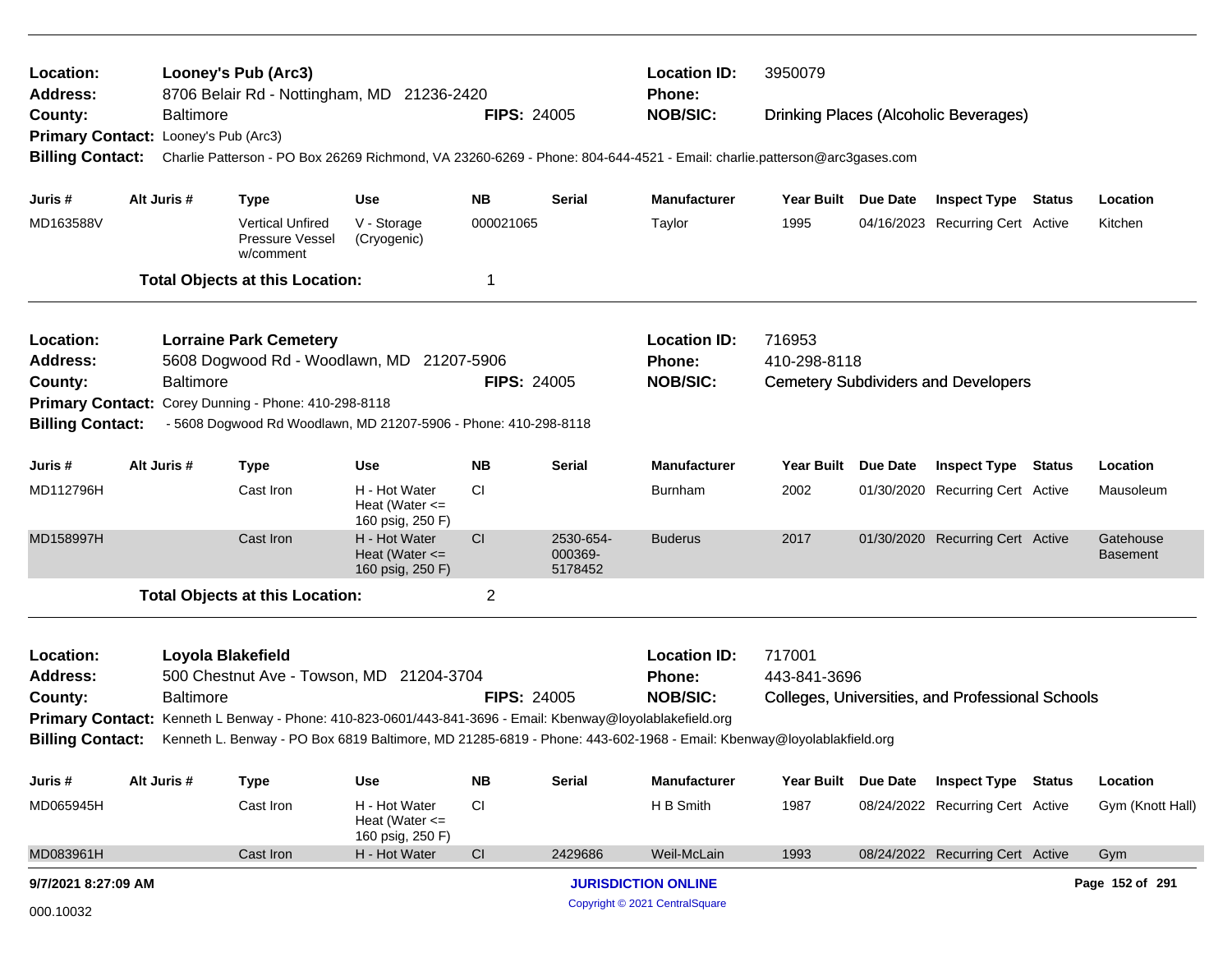| Juris #   | Alt Juris #    | <b>Type</b>                                                    | <b>Use</b>                                                | <b>NB</b> | <b>Serial</b>        | <b>Manufacturer</b>                | Year Built Due Date | <b>Inspect Type</b>              | Status | Location                                  |
|-----------|----------------|----------------------------------------------------------------|-----------------------------------------------------------|-----------|----------------------|------------------------------------|---------------------|----------------------------------|--------|-------------------------------------------|
|           |                |                                                                | Heat (Water $\leq$<br>160 psig, 250 F)                    |           |                      |                                    |                     |                                  |        |                                           |
| MD096293H |                | Cast Iron                                                      | H - Steam Heat<br>(Steam $\leq$ 15<br>psig)               | <b>CI</b> |                      | <b>Burnham</b>                     | 1997                | 08/24/2022 Recurring Cert Active |        | Xavier Hall                               |
| MD130442H |                | Cast Iron                                                      | H - Steam Heat<br>(Steam $\le$ 15<br>psig)                | CI        |                      | <b>HB Smith</b>                    | 2004                | 08/24/2022 Recurring Cert Active |        | <b>Sheridan HALL</b>                      |
| MD144631H | $B-1$          | <b>Vertical Tubeless</b>                                       | H - Hot Water<br>Heat (Water $\leq$<br>160 psig, 250 F)   | 000112095 |                      | Fulton                             | 2011                | 08/24/2022 Recurring Cert Active |        | <b>Blr Rm</b>                             |
| MD144632H | $B-2$          | <b>Vertical Tubeless</b>                                       | H - Hot Water<br>Heat (Water $\leq$<br>160 psig, 250 F)   | 000112088 |                      | Fulton                             | 2011                | 08/24/2022 Recurring Cert Active |        | <b>Blr Rm</b>                             |
| MD144633H | $B-3$          | <b>Vertical Tubeless</b>                                       | H - Hot Water<br>Heat (Water $<=$<br>160 psig, 250 F)     | 000112094 |                      | Fulton                             | 2011                | 08/24/2022 Recurring Cert Active |        | <b>Blr Rm</b>                             |
| MD144634H | $B-4$          | <b>Vertical Tubeless</b>                                       | H - Hot Water<br>Heat (Water $\leq$<br>160 psig, 250 F)   | 000112134 |                      | Fulton                             | 2011                | 08/24/2022 Recurring Cert Active |        | <b>Blr Rm</b>                             |
| MD144635H |                | <b>Water Heater</b><br>(HLW)                                   | H - Hot Water<br>Supply (Water <=<br>160 psig, 210 F)     | 000132190 |                      | <b>PVI</b> Industries              | 2011                | 08/24/2022 Recurring Cert Active |        | <b>Boiler Room</b><br><b>Wheeler Hall</b> |
| MD144636V |                | <b>Vertical Unfired</b><br><b>Pressure Vessel</b><br>w/comment | V - Storage (NOT 001240117<br>Cryogenic)                  |           |                      | <b>CAMPBELL</b><br><b>HAUSFELD</b> | 2011                | 08/24/2022 Recurring Cert Active |        | <b>Mech Office</b>                        |
| MD158987H |                | Cast Iron                                                      | H - Hot Water<br>Heat (Water $\leq$<br>160 psig, 250 F)   | <b>CI</b> | 65603590             | Burnham                            | 2017                | 04/12/2022 Recurring Cert Active |        | <b>Blr Rm Xavier</b><br>Hall              |
| MD169896H | $\overline{1}$ | Cast Aluminum                                                  | H - Hot Water<br>Heat (Water $\leq$<br>160 psig, 250 F)   | 000358289 | 19.PG100.43.<br>0240 | AIC/Weil Mclain                    | 2019                | 06/24/2023 Recurring Cert Active |        | Innovation<br>Center Mech Rm              |
| MD169897H | 2              | Cast Aluminum                                                  | H - Hot Water<br>Heat (Water $\leq$<br>160 psig, 250 F)   | 000358293 | 19.PG100.43.<br>0244 | AIC/Weil Mclain                    | 2019                | 06/24/2023 Recurring Cert Active |        | Innovation<br>Center Mech rm              |
| MD169898H |                | <b>Water Heater</b><br>(HLW)                                   | H - Hot Water<br>Supply (Water <=<br>160 psig, 210 F)     | 000151635 |                      | <b>PVI</b> Industries              | 2020                | 06/24/2023 Recurring Cert Active |        | Innovation<br>Center Mech Rm              |
| MD169899H |                | Water Heater<br>(HLW)                                          | H - Hot Water<br>Supply (Water $\leq$<br>160 psig, 210 F) | 000151461 |                      | <b>PVI</b> Industries              | 2020                | 06/24/2023 Recurring Cert Active |        | Innovation<br>Center Mech Rm              |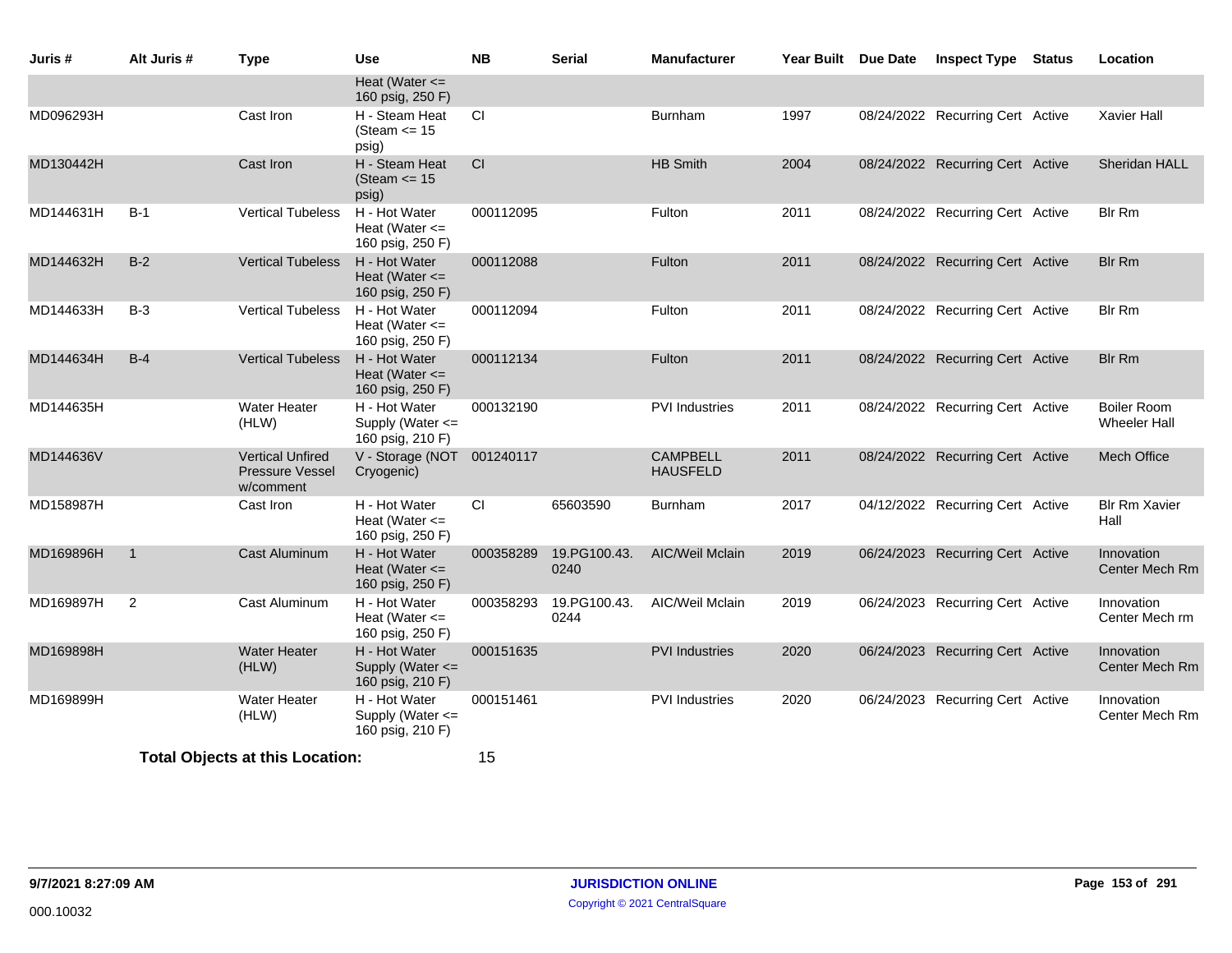| Location:               | <b>Lutherville Surgicenter</b>                       |                    | <b>Location ID:</b> | 4045661 |
|-------------------------|------------------------------------------------------|--------------------|---------------------|---------|
| <b>Address:</b>         | 1400 Front Ave - Lutherville Timonium, MD 21093-5300 |                    | <b>Phone:</b>       |         |
| County:                 | <b>Baltimore</b>                                     | <b>FIPS: 24005</b> | <b>NOB/SIC:</b>     |         |
|                         | <b>Primary Contact: Lutherville Surgicenter</b>      |                    |                     |         |
| <b>Billing Contact:</b> |                                                      |                    |                     |         |
|                         |                                                      |                    |                     |         |

| Juris #   | Alt Juris # | Type                                   | <b>Use</b>                                       | <b>NB</b> | <b>Serial</b>        | <b>Manufacturer</b> | <b>Year Built</b> | <b>Due Date</b> | <b>Inspect Type</b>              | Status | Location             |
|-----------|-------------|----------------------------------------|--------------------------------------------------|-----------|----------------------|---------------------|-------------------|-----------------|----------------------------------|--------|----------------------|
| MD168330  |             | Miniature Boiler<br>(NOT Fired Kettle) | S - Power-<br>Sterilizing (Steam<br>$> 15$ psig) | 000103590 | GC-34272-P16 Getinge |                     | 2015              |                 | 10/29/2021 Recurring Cert Active |        | <b>Clean Utility</b> |
| MD168331V |             | Autoclave                              | V - Process-<br>Sterilizing                      | 000003621 | 2015-0532            | Getinge             | 2015              |                 | 10/29/2022 Recurring Cert Active |        | <b>Clean Utility</b> |
| MD169916V | #2          | Autoclave                              | V - Process-<br>Sterilizing                      | 000063900 | 0491070              | Amsco               | 1991              |                 | 05/13/2023 Recurring Cert Active |        | <b>Clean Utility</b> |
| MD169918  | #2          | Electric (NOT<br>HLW)                  | S - Power-<br>Sterilizing (Steam<br>$> 15$ psig) | 000003901 | 43489                | Pemberton           | 2020              |                 | 05/13/2022 Recurring Cert Active |        | <b>Clean Utility</b> |
|           |             | <b>Total Objects at this Location:</b> |                                                  |           |                      |                     |                   |                 |                                  |        |                      |

| Location:<br>Address:<br>County:<br><b>Billing Contact:</b> | Maaco<br><b>Baltimore</b> | <b>Primary Contact: Timonium Collision Center LLC</b><br>- 2200 Greenspring Dr Lutherville Timonium, MD 21093-3114 |                                | <b>Location ID:</b><br>2200 Greenspring Dr - Lutherville Timonium, MD 21093-3114<br><b>Phone:</b><br><b>NOB/SIC:</b><br><b>FIPS: 24005</b> |               |                     | 3331457<br>443-841-7292<br>Top, Body, and Upholstery Repair Shops and Paint Shops |            |                              |        |          |  |  |
|-------------------------------------------------------------|---------------------------|--------------------------------------------------------------------------------------------------------------------|--------------------------------|--------------------------------------------------------------------------------------------------------------------------------------------|---------------|---------------------|-----------------------------------------------------------------------------------|------------|------------------------------|--------|----------|--|--|
| Juris #                                                     | Alt Juris #               | <b>Type</b>                                                                                                        | Use                            | <b>NB</b>                                                                                                                                  | <b>Serial</b> | <b>Manufacturer</b> | Year Built                                                                        | Due Date   | <b>Inspect Type</b>          | Status | Location |  |  |
| MD145845V                                                   |                           | Horizontal Unfired<br><b>Pressure Vessel</b><br>w/comment                                                          | V - Storage (NOT<br>Cryogenic) | 000008593                                                                                                                                  | 06364         | AIR COM             | 2006                                                                              | 07/07/2021 | Recurring Cert Active        |        | Shop     |  |  |
| MD145846V                                                   |                           | <b>Horizontal Unfired</b><br><b>Pressure Vessel</b><br>w/comment                                                   | V - Storage (NOT<br>Cryogenic) | 000008492                                                                                                                                  | 06193         | AIR COM             | 2006                                                                              | 07/07/2021 | <b>Recurring Cert Active</b> |        | Shop     |  |  |
|                                                             |                           | <b>Total Objects at this Location:</b>                                                                             |                                | 2                                                                                                                                          |               |                     |                                                                                   |            |                              |        |          |  |  |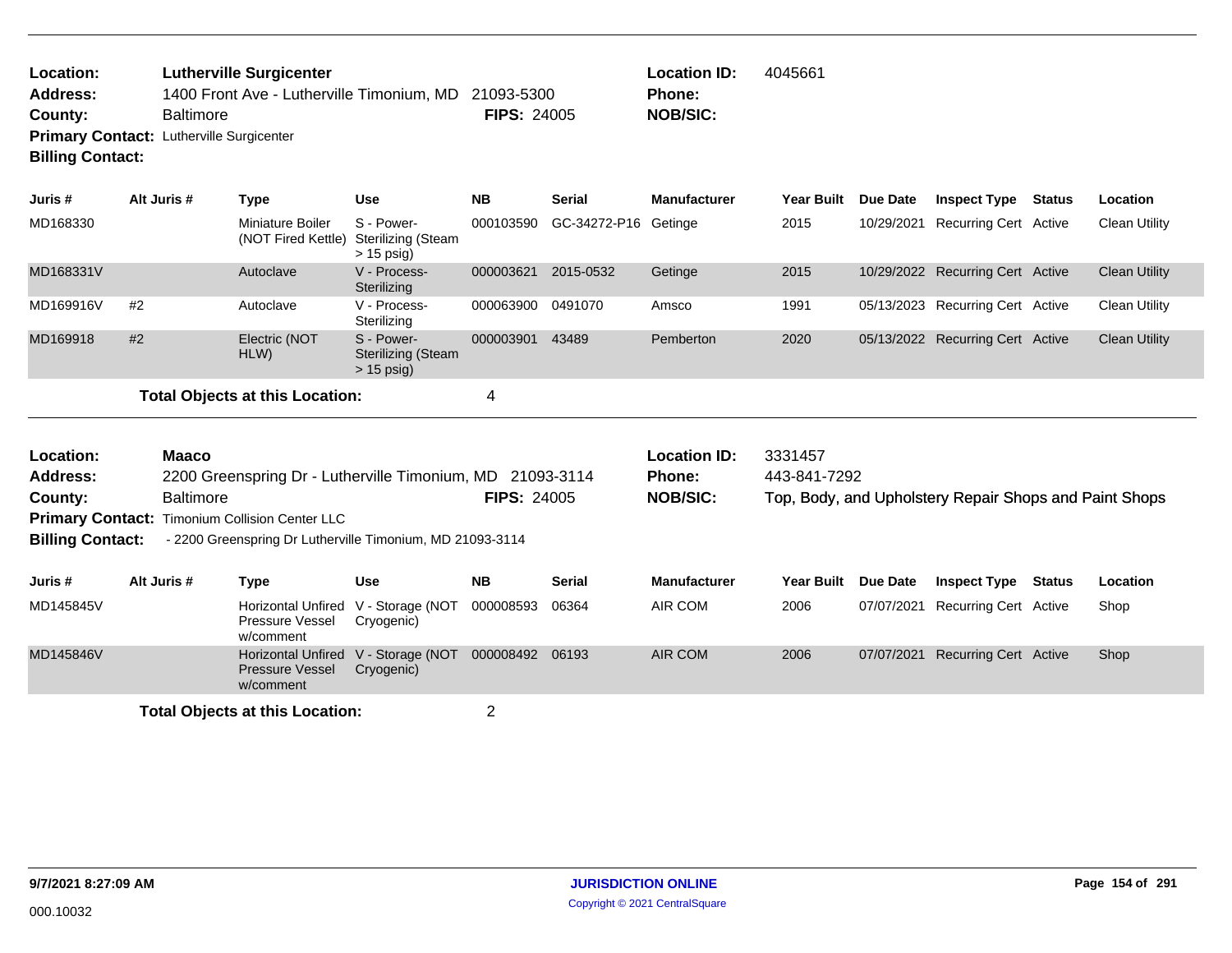| Location:<br><b>Maaco Auto Painting &amp; Body</b><br><b>Address:</b><br>4030 N Point Blvd - Dundalk, MD 21222-3636<br><b>Baltimore</b><br><b>FIPS: 24005</b><br>County:<br>Primary Contact: Ed Evans - Phone: 410 477 2800<br><b>Billing Contact:</b> |             |                                                                  |                                |           |               | 717115<br><b>Location ID:</b><br>Phone:<br><b>NOB/SIC:</b><br><b>General Automotive Repair Shops</b> |            |          |                                  |        |             |
|--------------------------------------------------------------------------------------------------------------------------------------------------------------------------------------------------------------------------------------------------------|-------------|------------------------------------------------------------------|--------------------------------|-----------|---------------|------------------------------------------------------------------------------------------------------|------------|----------|----------------------------------|--------|-------------|
| Juris #                                                                                                                                                                                                                                                | Alt Juris # | Type                                                             | <b>Use</b>                     | <b>NB</b> | <b>Serial</b> | <b>Manufacturer</b>                                                                                  | Year Built | Due Date | <b>Inspect Type</b>              | Status | Location    |
| MD110913V                                                                                                                                                                                                                                              |             | Horizontal Unfired<br>Pressure Vessel<br>w/comment               | V - Storage (NOT<br>Cryogenic) | 000111138 |               | Manchester                                                                                           | 1983       |          | 02/28/2023 Recurring Cert Active |        | <b>SHOP</b> |
| MD129750V                                                                                                                                                                                                                                              |             | <b>Horizontal Unfired</b><br><b>Pressure Vessel</b><br>w/comment | V - Storage (NOT<br>Cryogenic) | 000016845 | 25481         | Air Com                                                                                              | 2007       |          | 02/28/2023 Recurring Cert Active |        | <b>SHOP</b> |
| MD129751V                                                                                                                                                                                                                                              |             | Horizontal Unfired<br>Pressure Vessel<br>w/comment               | V - Storage (NOT<br>Cryogenic) | 000016861 | 25497         | Air Com                                                                                              | 2007       |          | 02/28/2023 Recurring Cert Active |        | <b>SHOP</b> |

| Location:                                                       |                  |      |                                         | ManorCare Health Services-Rossville #525 (MCHS)<br><b>Location ID:</b><br>717286 |                    |                                                                                                                                                     |                                            |                 |                     |               |          |
|-----------------------------------------------------------------|------------------|------|-----------------------------------------|----------------------------------------------------------------------------------|--------------------|-----------------------------------------------------------------------------------------------------------------------------------------------------|--------------------------------------------|-----------------|---------------------|---------------|----------|
| <b>Address:</b>                                                 |                  |      | 6600 Ridge Rd - Rosedale, MD 21237-4209 |                                                                                  |                    | <b>Phone:</b>                                                                                                                                       | 410-574-4950                               |                 |                     |               |          |
| County:                                                         | <b>Baltimore</b> |      |                                         |                                                                                  | <b>FIPS: 24005</b> | <b>NOB/SIC:</b>                                                                                                                                     | Offices and Clinics of Doctors of Medicine |                 |                     |               |          |
| <b>Primary Contact: Patricia Cleghorn - Phone: 410-574-4950</b> |                  |      |                                         |                                                                                  |                    |                                                                                                                                                     |                                            |                 |                     |               |          |
| <b>Billing Contact:</b>                                         |                  |      |                                         |                                                                                  |                    | Bruce M. Helberg - MSC:S29932 100 Madison Ave Toledo, OH 43604-1516 - Phone: 567-585-0292 - Cell: 419-389-3548 - Email: bruce.helberg@promedica.org |                                            |                 |                     |               |          |
|                                                                 |                  |      |                                         |                                                                                  |                    |                                                                                                                                                     |                                            |                 |                     |               |          |
| Juris #                                                         | Alt Juris #      | Type | Use                                     | <b>NB</b>                                                                        | <b>Serial</b>      | <b>Manufacturer</b>                                                                                                                                 | <b>Year Built</b>                          | <b>Due Date</b> | <b>Inspect Type</b> | <b>Status</b> | Location |

| Juris #   | Alt Juris # | Type                                   | Use                                                       | NB.       | Serial | Manutacturer          | Year Built | Due Date | <b>Inspect Type</b>              | Status | Location         |
|-----------|-------------|----------------------------------------|-----------------------------------------------------------|-----------|--------|-----------------------|------------|----------|----------------------------------|--------|------------------|
| MD160895H |             | Other w/comment H - Hot Water          | Supply (Water $\leq$<br>160 psig, 210 F)                  | 000144691 |        | <b>PVI</b> Industries | 2017       |          | 02/20/2022 Recurring Cert Active |        | <b>HEATER RM</b> |
| MD166400H |             | <b>Water Heater</b><br>(HLW)           | H - Hot Water<br>Supply (Water $\leq$<br>160 psig, 210 F) | 000148569 |        | <b>PVI</b> Industries | 2019       |          | 02/20/2022 Recurring Cert Active |        | <b>HEATER RM</b> |
|           |             | <b>Total Objects at this Location:</b> |                                                           |           |        |                       |            |          |                                  |        |                  |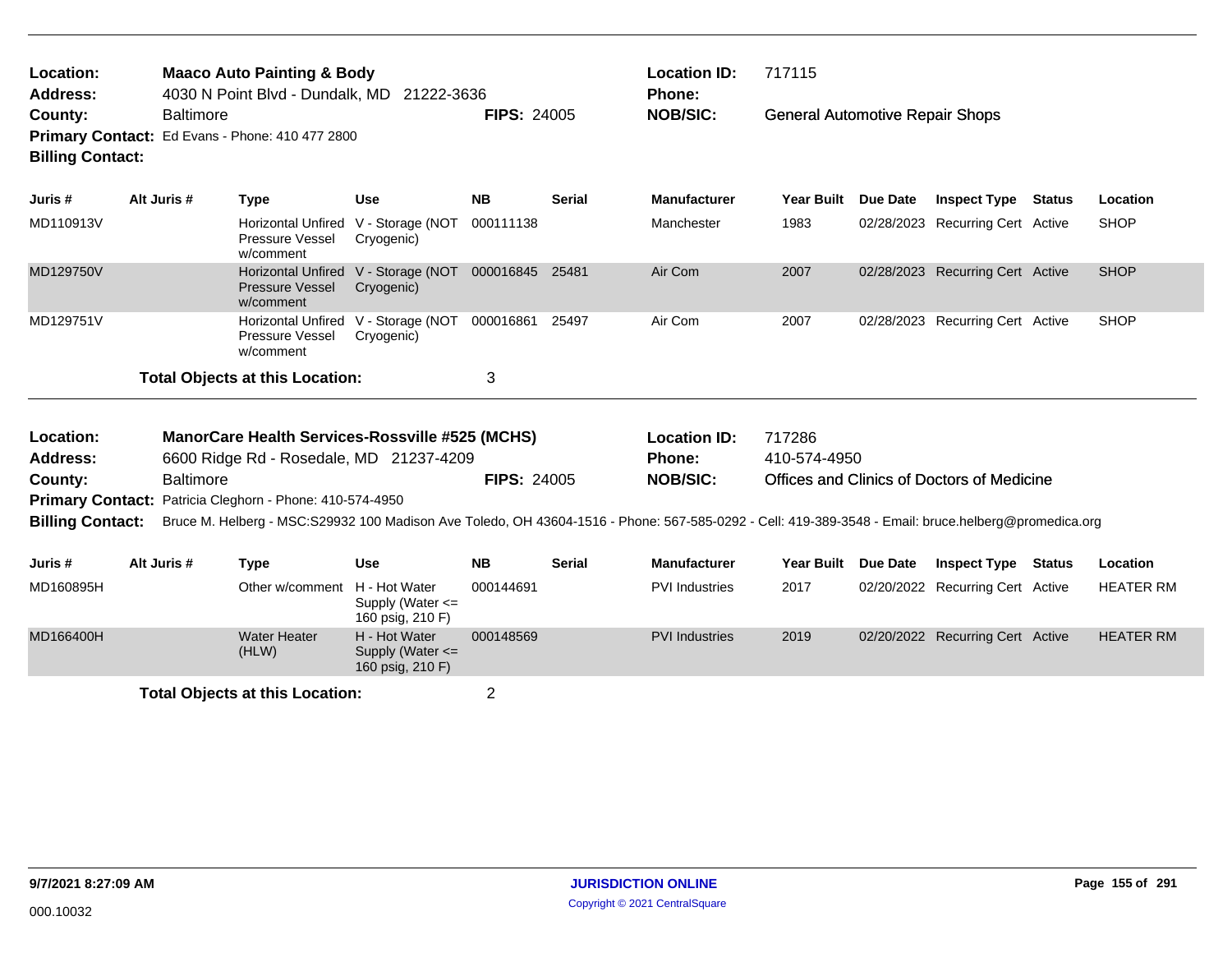| Location:<br>Address:<br>County:                                                                                                                           | 726049<br><b>Maples of Towson</b><br><b>Location ID:</b><br>7925 York Rd - Towson, MD 21204-7009<br>410-296-8900<br>Phone:<br><b>NOB/SIC:</b><br><b>FIPS: 24005</b><br>Offices and Clinics of Doctors of Medicine<br><b>Baltimore</b><br>Primary Contact: Marc Smith - Phone: 410-296-8900 - Email: maples.buildingengineer@sagelife.com<br>Kelly Cook Andrews - 7925 York Rd Towson, MD 21204-7009 - Phone: 410-296-8900<br><b>Billing Contact:</b><br>Alt Juris #<br>Use<br>NB.<br><b>Serial</b><br><b>Manufacturer</b><br><b>Year Built</b> |                     |                                                                |                                                                                   |                    |               |                                      |                                                  |                 |                                                  |               |                         |
|------------------------------------------------------------------------------------------------------------------------------------------------------------|------------------------------------------------------------------------------------------------------------------------------------------------------------------------------------------------------------------------------------------------------------------------------------------------------------------------------------------------------------------------------------------------------------------------------------------------------------------------------------------------------------------------------------------------|---------------------|----------------------------------------------------------------|-----------------------------------------------------------------------------------|--------------------|---------------|--------------------------------------|--------------------------------------------------|-----------------|--------------------------------------------------|---------------|-------------------------|
| Juris #                                                                                                                                                    |                                                                                                                                                                                                                                                                                                                                                                                                                                                                                                                                                |                     | <b>Type</b>                                                    |                                                                                   |                    |               |                                      |                                                  | Due Date        | <b>Inspect Type Status</b>                       |               | Location                |
| MD169877V                                                                                                                                                  |                                                                                                                                                                                                                                                                                                                                                                                                                                                                                                                                                |                     | <b>Vertical Unfired</b><br>Pressure Vessel<br>w/comment        | V - Storage (NOT<br>Cryogenic)                                                    | 000190436          |               | A O Smith                            | 2014                                             |                 | 04/12/2023 Recurring Cert Active                 |               | <b>BASEM'T BLRM</b>     |
| MD169878V                                                                                                                                                  |                                                                                                                                                                                                                                                                                                                                                                                                                                                                                                                                                |                     | <b>Vertical Unfired</b><br><b>Pressure Vessel</b><br>w/comment | V - Storage (NOT 000188641<br>Cryogenic)                                          |                    |               | A O Smith                            | 2014                                             |                 | 04/12/2023 Recurring Cert Active                 |               | <b>BASEM'T BLRM</b>     |
|                                                                                                                                                            |                                                                                                                                                                                                                                                                                                                                                                                                                                                                                                                                                |                     | <b>Total Objects at this Location:</b>                         |                                                                                   | $\overline{2}$     |               |                                      |                                                  |                 |                                                  |               |                         |
| Location:<br><b>Address:</b>                                                                                                                               |                                                                                                                                                                                                                                                                                                                                                                                                                                                                                                                                                | <b>Marks Motors</b> |                                                                | 12300 Owings Mill Blvd. Unit #6 - Reisterstown, MD 21136-1744                     |                    |               | <b>Location ID:</b><br><b>Phone:</b> | 717404                                           |                 |                                                  |               |                         |
| County:                                                                                                                                                    |                                                                                                                                                                                                                                                                                                                                                                                                                                                                                                                                                | <b>Baltimore</b>    |                                                                |                                                                                   | <b>FIPS: 24005</b> |               | <b>NOB/SIC:</b>                      | Automotive dealers and gasoline service stations |                 |                                                  |               |                         |
|                                                                                                                                                            |                                                                                                                                                                                                                                                                                                                                                                                                                                                                                                                                                |                     | Primary Contact: Marks Motors - Phone: 410-526-2994            |                                                                                   |                    |               |                                      |                                                  |                 |                                                  |               |                         |
| <b>Billing Contact:</b>                                                                                                                                    |                                                                                                                                                                                                                                                                                                                                                                                                                                                                                                                                                |                     |                                                                | - 12300 Owings Mills Blvd Ste 6 Reisterstown, MD 21136-1744 - Phone: 410-526-2994 |                    |               |                                      |                                                  |                 |                                                  |               |                         |
| Juris #                                                                                                                                                    |                                                                                                                                                                                                                                                                                                                                                                                                                                                                                                                                                | Alt Juris #         | <b>Type</b>                                                    | <b>Use</b>                                                                        | <b>NB</b>          | <b>Serial</b> | <b>Manufacturer</b>                  | <b>Year Built</b>                                | Due Date        | <b>Inspect Type</b>                              | Status        | Location                |
| MD116374V                                                                                                                                                  |                                                                                                                                                                                                                                                                                                                                                                                                                                                                                                                                                |                     | <b>Vertical Unfired</b><br><b>Pressure Vessel</b><br>w/comment | V - Storage (NOT<br>Cryogenic)                                                    | 000132320          |               | Manchester                           | 2002                                             |                 | 10/23/2023 Recurring Cert Active                 |               | Compressor<br>Room      |
|                                                                                                                                                            |                                                                                                                                                                                                                                                                                                                                                                                                                                                                                                                                                |                     | <b>Total Objects at this Location:</b>                         |                                                                                   | 1                  |               |                                      |                                                  |                 |                                                  |               |                         |
| Location:                                                                                                                                                  |                                                                                                                                                                                                                                                                                                                                                                                                                                                                                                                                                |                     |                                                                | Marriottsville Exxon #0829-7285 (Sunoco)                                          |                    |               | <b>Location ID:</b>                  | 717497                                           |                 |                                                  |               |                         |
| <b>Address:</b>                                                                                                                                            |                                                                                                                                                                                                                                                                                                                                                                                                                                                                                                                                                |                     |                                                                | 9835 Liberty Rd - Randallstown, MD 21133-2005                                     |                    |               | <b>Phone:</b>                        |                                                  |                 |                                                  |               |                         |
| County:                                                                                                                                                    |                                                                                                                                                                                                                                                                                                                                                                                                                                                                                                                                                | <b>Baltimore</b>    |                                                                |                                                                                   | <b>FIPS: 24005</b> |               | <b>NOB/SIC:</b>                      |                                                  |                 | Automotive dealers and gasoline service stations |               |                         |
|                                                                                                                                                            |                                                                                                                                                                                                                                                                                                                                                                                                                                                                                                                                                |                     | Primary Contact: Malik Chan - Phone: 410-922-2711              |                                                                                   |                    |               |                                      |                                                  |                 |                                                  |               |                         |
| <b>Billing Contact:</b><br>Kathleen McCaney - 1815 Gallagher Rd Plymouth Meeting, PA 19462-2840 - Phone: 610-276-5988 - Email: kathleen.mccaney@sunoco.com |                                                                                                                                                                                                                                                                                                                                                                                                                                                                                                                                                |                     |                                                                |                                                                                   |                    |               |                                      |                                                  |                 |                                                  |               |                         |
| Juris #                                                                                                                                                    |                                                                                                                                                                                                                                                                                                                                                                                                                                                                                                                                                | Alt Juris #         | <b>Type</b>                                                    | Use                                                                               | <b>NB</b>          | Serial        | <b>Manufacturer</b>                  | <b>Year Built</b>                                | <b>Due Date</b> | <b>Inspect Type</b>                              | <b>Status</b> | Location                |
| MD151870V                                                                                                                                                  |                                                                                                                                                                                                                                                                                                                                                                                                                                                                                                                                                |                     | <b>Vertical Unfired</b><br>Pressure Vessel<br>w/comment        | V - Storage (NOT<br>Cryogenic)                                                    | 001875347          |               | <b>CAMPBELL</b><br><b>HAUSFELD</b>   | 2014                                             | 10/15/2021      | <b>Recurring Cert Active</b>                     |               | Car Wash - left<br>door |
| 9/7/2021 8:27:09 AM                                                                                                                                        |                                                                                                                                                                                                                                                                                                                                                                                                                                                                                                                                                |                     |                                                                |                                                                                   |                    |               | <b>JURISDICTION ONLINE</b>           | Page 156 of 291                                  |                 |                                                  |               |                         |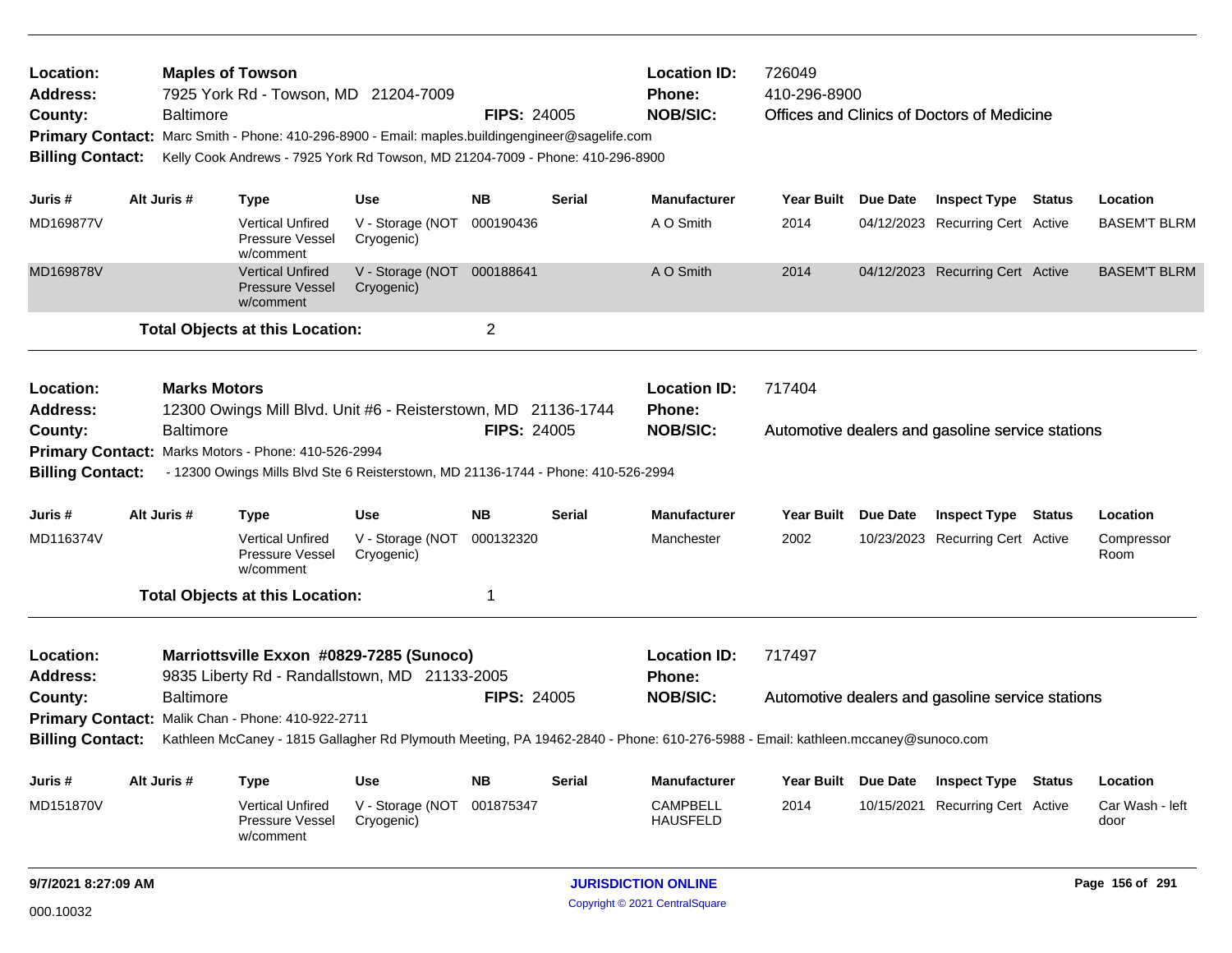| Location:<br><b>Address:</b><br>County:<br><b>Billing Contact:</b> |                | <b>Location ID:</b><br>4070367<br><b>Martin's Catering West (Arc3)</b><br>6824 Dogwood Rd - Windsor Mill, MD 21244-2635<br>Phone:<br><b>NOB/SIC:</b><br><b>Baltimore</b><br><b>FIPS: 24005</b><br>Primary Contact: Martin's Catering West (Arc3)<br>Charlie Patterson - PO Box 26269 Richmond, VA 23260-6269 - Phone: 804-644-4521 - Email: charlie.patterson@arc3gases.com |                                                                       |                                                                                                                                        |                    |               |                                                                                                                                                                        |                                             |                 |                                  |        |                  |
|--------------------------------------------------------------------|----------------|-----------------------------------------------------------------------------------------------------------------------------------------------------------------------------------------------------------------------------------------------------------------------------------------------------------------------------------------------------------------------------|-----------------------------------------------------------------------|----------------------------------------------------------------------------------------------------------------------------------------|--------------------|---------------|------------------------------------------------------------------------------------------------------------------------------------------------------------------------|---------------------------------------------|-----------------|----------------------------------|--------|------------------|
| Juris #                                                            | Alt Juris #    |                                                                                                                                                                                                                                                                                                                                                                             | Type                                                                  | <b>Use</b>                                                                                                                             | <b>NB</b>          | Serial        | <b>Manufacturer</b>                                                                                                                                                    | Year Built Due Date                         |                 | <b>Inspect Type Status</b>       |        | Location         |
| MD169196V                                                          |                |                                                                                                                                                                                                                                                                                                                                                                             | <b>Vertical Unfired</b><br>Pressure Vessel<br>w/comment               | V - Storage<br>(Cryogenic)                                                                                                             | 000143892          |               | <b>CHART</b>                                                                                                                                                           | 2002                                        |                 | 04/06/2023 Recurring Cert Active |        | Outside Building |
|                                                                    |                |                                                                                                                                                                                                                                                                                                                                                                             | <b>Total Objects at this Location:</b>                                |                                                                                                                                        |                    |               |                                                                                                                                                                        |                                             |                 |                                  |        |                  |
| Location:<br><b>Address:</b><br>County:<br><b>Billing Contact:</b> |                | <b>Baltimore</b>                                                                                                                                                                                                                                                                                                                                                            | <b>Martins Caterers-West</b>                                          | 6817 Dogwood Rd - Windsor Mill, MD 21244-2608<br>Primary Contact: John Tores - Phone: 410-265-1300 - Email: jtores@martinscaterers.com | <b>FIPS: 24005</b> |               | <b>Location ID:</b><br>Phone:<br><b>NOB/SIC:</b><br>John Tores - 6817 Dogwood Rd Windsor Mill, MD 21244-2608 - Phone: 410-265-1300 - Email: jtores@martinscaterers.com | 717562<br><b>Eating and Drinking Places</b> |                 |                                  |        |                  |
| Juris #                                                            | Alt Juris #    |                                                                                                                                                                                                                                                                                                                                                                             | Type                                                                  | Use                                                                                                                                    | <b>NB</b>          | <b>Serial</b> | <b>Manufacturer</b>                                                                                                                                                    | <b>Year Built</b>                           | <b>Due Date</b> | <b>Inspect Type</b>              | Status | Location         |
| MD147453H                                                          |                |                                                                                                                                                                                                                                                                                                                                                                             | <b>Water Tube</b><br>Coiled (NOT<br>Flueless Hi<br>Efficiency)        | H - Hot Water<br>Supply (Water $\leq$<br>160 psig, 210 F)                                                                              | 000018844          |               | Noritz                                                                                                                                                                 | 2013                                        |                 | 01/14/2023 Recurring Cert Active |        | <b>Blrm</b>      |
| MD147454H                                                          | $\overline{2}$ |                                                                                                                                                                                                                                                                                                                                                                             | <b>Water Tube</b><br>Coiled (NOT<br><b>Flueless Hi</b><br>Efficiency) | H - Hot Water<br>Supply (Water <=<br>160 psig, 210 F)                                                                                  | 000018848          |               | Noritz                                                                                                                                                                 | 2013                                        |                 | 01/14/2023 Recurring Cert Active |        | <b>Blrm</b>      |
| MD147455H                                                          | 3              |                                                                                                                                                                                                                                                                                                                                                                             | Water Tube<br>Coiled (NOT<br>Flueless Hi<br>Efficiency)               | H - Hot Water<br>Supply (Water <=<br>160 psig, 210 F)                                                                                  | 000018749          |               | Noritz                                                                                                                                                                 | 2013                                        |                 | 01/14/2023 Recurring Cert Active |        | <b>Blrm</b>      |
| MD147456H                                                          | $\overline{4}$ |                                                                                                                                                                                                                                                                                                                                                                             | <b>Water Tube</b><br>Coiled (NOT<br><b>Flueless Hi</b><br>Efficiency) | H - Hot Water<br>Supply (Water <=<br>160 psig, 210 F)                                                                                  | 000018839          |               | Noritz                                                                                                                                                                 | 2013                                        |                 | 01/14/2023 Recurring Cert Active |        | <b>Blrm</b>      |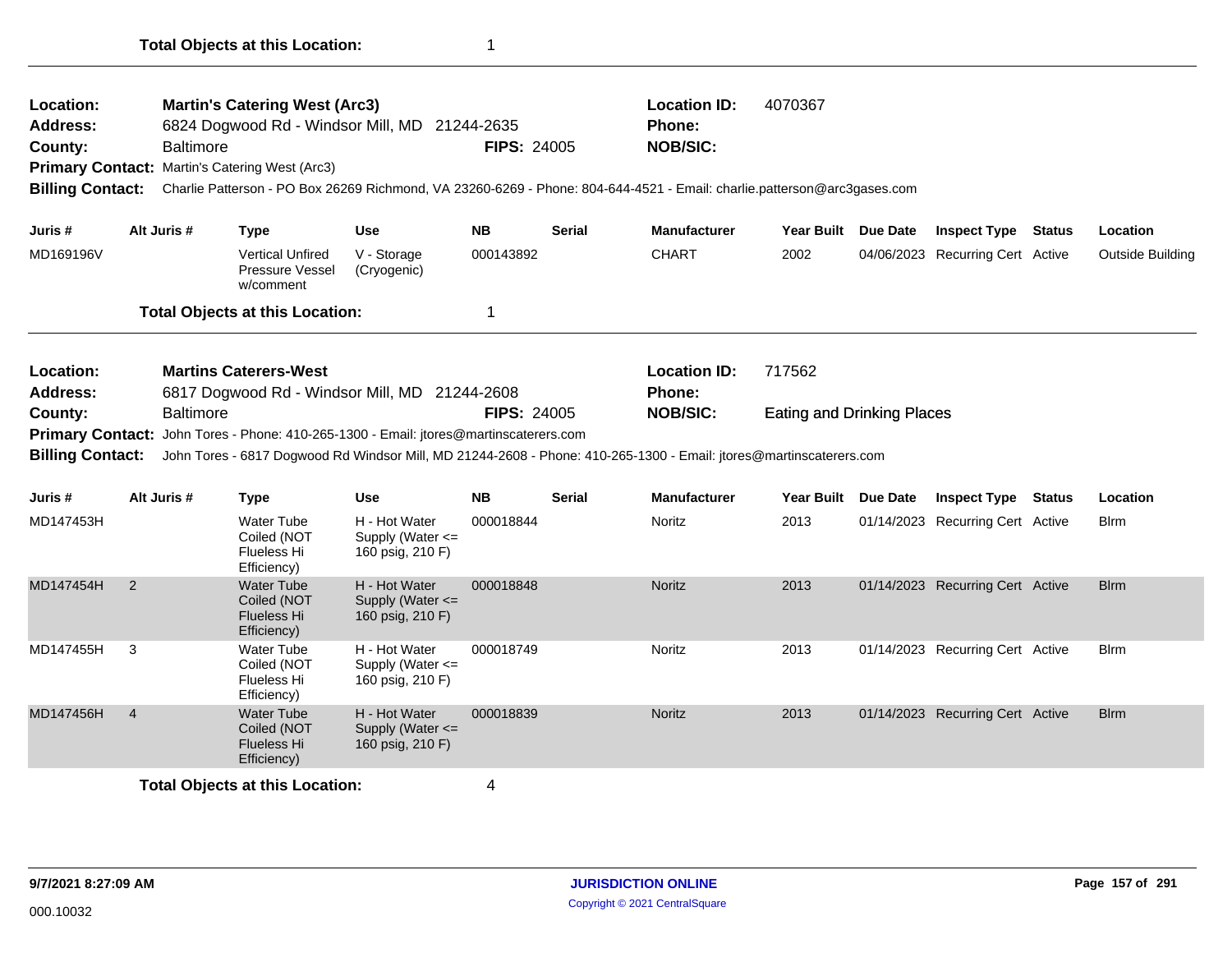| Location:<br><b>Address:</b><br>County:<br><b>Billing Contact:</b>                                                                                                                                                                                                                                                                                                                            |  | <b>Baltimore</b> | <b>Maryland Packing</b><br>3610 Commerce Dr - Baltimore, MD 21227-1640<br>Primary Contact: Mike Passarello - Phone: 410-598-1871 - Email: mpassarello@merrittproperties.com<br>Bill Patrick - 3610 Commerce Dr Baltimore, MD 21227-1640 |                                                         | <b>FIPS: 24005</b> |                    | <b>Location ID:</b><br>Phone:<br><b>NOB/SIC:</b>                                                                                  | 3771387                                    |  |                                         |  |                  |
|-----------------------------------------------------------------------------------------------------------------------------------------------------------------------------------------------------------------------------------------------------------------------------------------------------------------------------------------------------------------------------------------------|--|------------------|-----------------------------------------------------------------------------------------------------------------------------------------------------------------------------------------------------------------------------------------|---------------------------------------------------------|--------------------|--------------------|-----------------------------------------------------------------------------------------------------------------------------------|--------------------------------------------|--|-----------------------------------------|--|------------------|
| Juris #                                                                                                                                                                                                                                                                                                                                                                                       |  | Alt Juris #      | <b>Type</b>                                                                                                                                                                                                                             | <b>Use</b>                                              | NB.                | Serial             | <b>Manufacturer</b>                                                                                                               | Year Built Due Date                        |  | <b>Inspect Type Status</b>              |  | Location         |
| MD158986                                                                                                                                                                                                                                                                                                                                                                                      |  |                  | <b>Horizontal Fire</b><br>Tube                                                                                                                                                                                                          | S - Power-<br><b>Sterilizing (Steam</b><br>$> 15$ psig) | 000029676          | 977-871            | <b>York Shipley</b>                                                                                                               | 2011                                       |  | 05/25/2022 Recurring Cert Active        |  | Mech Room        |
|                                                                                                                                                                                                                                                                                                                                                                                               |  |                  | <b>Total Objects at this Location:</b>                                                                                                                                                                                                  |                                                         | -1                 |                    |                                                                                                                                   |                                            |  |                                         |  |                  |
| <b>Maryland Precision Spring Co.</b><br>Location:<br>8900 Kelso Dr - Essex, MD 21221-3120<br><b>Address:</b><br>County:<br><b>Baltimore</b><br>Primary Contact: Kelle Dillard - Phone: 410-391-7400 x222 - Email: kdillard@mw-ind.com<br><b>Billing Contact:</b><br>Kelle Dillard - 8900 Kelso Dr Essex, MD 21221-3120 - Phone: 410-391-7400 x222 - Email: kdillard@mw-ind.com<br>Alt Juris # |  |                  |                                                                                                                                                                                                                                         |                                                         |                    | <b>FIPS: 24005</b> | <b>Location ID:</b><br>Phone:<br><b>NOB/SIC:</b>                                                                                  | 717776<br>410-391-7400                     |  | Miscellaneous manufacturing industries  |  |                  |
| Juris #                                                                                                                                                                                                                                                                                                                                                                                       |  |                  | <b>Type</b>                                                                                                                                                                                                                             | <b>Use</b>                                              | <b>NB</b>          | Serial             | <b>Manufacturer</b>                                                                                                               | Year Built Due Date                        |  | <b>Inspect Type Status</b>              |  | Location         |
| MD107973V                                                                                                                                                                                                                                                                                                                                                                                     |  |                  | <b>Vertical Unfired</b><br><b>Pressure Vessel</b><br>w/comment                                                                                                                                                                          | V - Storage (NOT<br>Cryogenic)                          | 000861715          |                    | Melben                                                                                                                            | 1999                                       |  | 08/16/2022 Recurring Cert Active        |  | Coiling          |
| MD107974V                                                                                                                                                                                                                                                                                                                                                                                     |  |                  | <b>Vertical Unfired</b><br><b>Pressure Vessel</b><br>w/comment                                                                                                                                                                          | V - Storage (NOT<br>Cryogenic)                          | 000737051          |                    | Melben                                                                                                                            | 1998                                       |  | 08/16/2022 Recurring Cert Active        |  | <b>Tool Room</b> |
| MD115441V                                                                                                                                                                                                                                                                                                                                                                                     |  |                  | <b>Vertical Unfired</b><br>Pressure Vessel<br>w/comment                                                                                                                                                                                 | V - Storage (NOT 000283541<br>Cryogenic)                |                    |                    | Steel Fab                                                                                                                         | 2002                                       |  | 08/16/2022 Recurring Cert Active        |  | Comp Room        |
|                                                                                                                                                                                                                                                                                                                                                                                               |  |                  | <b>Total Objects at this Location:</b>                                                                                                                                                                                                  |                                                         | 3                  |                    |                                                                                                                                   |                                            |  |                                         |  |                  |
| Location:<br><b>Address:</b><br>County:                                                                                                                                                                                                                                                                                                                                                       |  | Baltimore        | <b>Maryland Steam Historical Soc (Antique)/Arcadia</b><br>16020 Carnival Ave - Upperco, MD 21155-9509                                                                                                                                   |                                                         | <b>FIPS: 24005</b> |                    | <b>Location ID:</b><br>Phone:<br><b>NOB/SIC:</b>                                                                                  | 717895<br><b>Museums and Art Galleries</b> |  |                                         |  |                  |
|                                                                                                                                                                                                                                                                                                                                                                                               |  |                  | Primary Contact: Jeffrey Graf - Phone: 410-365-4415 - Email: jeff@marylandpaving.com                                                                                                                                                    |                                                         |                    |                    | Billing Contact: Jeffrey Graf - 2704 Rohrbaugh Rd Hampstead, MD 21074-1407 - Phone: 410-365-4415 - Email: jeff@marylandpaving.com |                                            |  |                                         |  |                  |
| Juris #                                                                                                                                                                                                                                                                                                                                                                                       |  | Alt Juris #      | <b>Type</b>                                                                                                                                                                                                                             | <b>Use</b>                                              | <b>NB</b>          | <b>Serial</b>      | <b>Manufacturer</b>                                                                                                               |                                            |  | Year Built Due Date Inspect Type Status |  | Location         |
| MD013143                                                                                                                                                                                                                                                                                                                                                                                      |  |                  |                                                                                                                                                                                                                                         |                                                         | 000007373          |                    | Lattner Boiler Co                                                                                                                 | 1943                                       |  | 08/09/2022 Recurring Cert Active        |  | Shed             |
| Vertical Fire Tube A - Antique<br>9/7/2021 8:27:09 AM                                                                                                                                                                                                                                                                                                                                         |  |                  |                                                                                                                                                                                                                                         |                                                         |                    |                    | <b>JURISDICTION ONLINE</b>                                                                                                        |                                            |  |                                         |  | Page 158 of 291  |

Copyright © 2021 CentralSquare 000.10032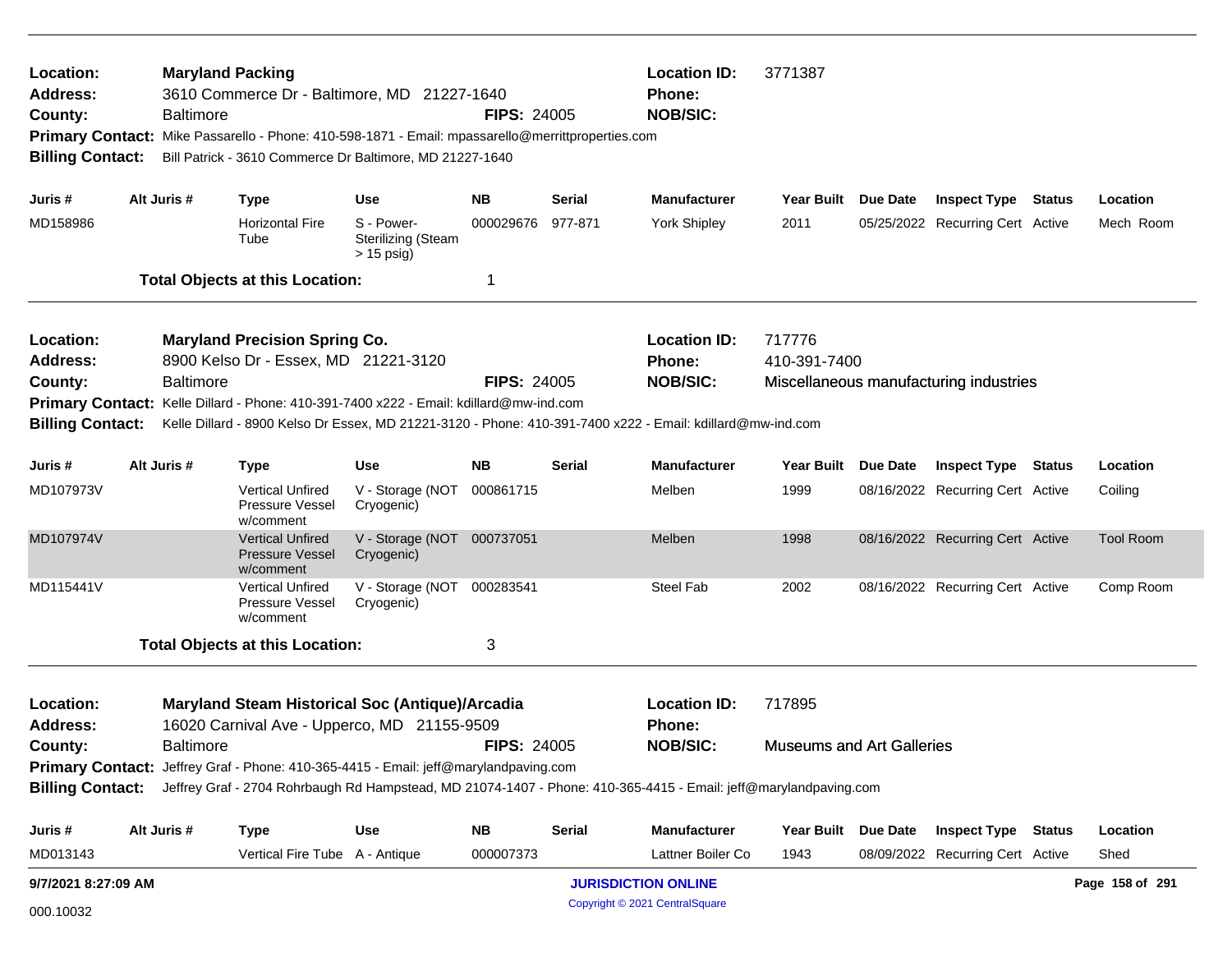| Juris #                 | Alt Juris #      | <b>Type</b>                                                                 | Use                                                     | <b>NB</b>          | <b>Serial</b> | <b>Manufacturer</b>                                                                                                                |                     | Year Built Due Date | <b>Inspect Type Status</b>             |               | Location                       |
|-------------------------|------------------|-----------------------------------------------------------------------------|---------------------------------------------------------|--------------------|---------------|------------------------------------------------------------------------------------------------------------------------------------|---------------------|---------------------|----------------------------------------|---------------|--------------------------------|
| MD013144                |                  | <b>Horizontal Fire</b><br>Tube                                              | w/comment<br>A - Antique<br>w/comment                   | 000018100 15145    |               | Case                                                                                                                               | 1914                |                     | 08/09/2022 Recurring Cert Active       |               | Shed                           |
|                         |                  | <b>Total Objects at this Location:</b>                                      |                                                         | $\overline{2}$     |               |                                                                                                                                    |                     |                     |                                        |               |                                |
| Location:               |                  | McAvoy's (Arc3)                                                             |                                                         |                    |               | <b>Location ID:</b>                                                                                                                | 4030692             |                     |                                        |               |                                |
| Address:                |                  | 2531 Putty Hill Ave - Parkville, MD 21234-4307                              |                                                         |                    |               | <b>Phone:</b>                                                                                                                      | 410-882-0500        |                     |                                        |               |                                |
| County:                 | <b>Baltimore</b> |                                                                             |                                                         | <b>FIPS: 24005</b> |               | <b>NOB/SIC:</b>                                                                                                                    |                     |                     |                                        |               |                                |
|                         |                  | Primary Contact: Manager on Duty - Phone: 410-882-0500                      |                                                         |                    |               |                                                                                                                                    |                     |                     |                                        |               |                                |
| <b>Billing Contact:</b> |                  |                                                                             |                                                         |                    |               | Charlie Patterson - PO Box 26269 Richmond, VA 23260-6269 - Phone: 804-644-4521 - Email: charlie.patterson@arc3gases.com            |                     |                     |                                        |               |                                |
| Juris #                 | Alt Juris #      | <b>Type</b>                                                                 | Use                                                     | <b>NB</b>          | <b>Serial</b> | <b>Manufacturer</b>                                                                                                                | Year Built Due Date |                     | <b>Inspect Type</b>                    | <b>Status</b> | Location                       |
| MD167243V               |                  | <b>Vertical Unfired</b><br>Pressure Vessel<br>w/comment                     | V - Storage<br>(Cryogenic)                              | 000299298          |               | <b>CHART</b>                                                                                                                       | 2017                |                     | 07/06/2022 Recurring Cert Active       |               | Outside Rear of<br><b>Bldg</b> |
|                         |                  | <b>Total Objects at this Location:</b>                                      |                                                         | 1                  |               |                                                                                                                                    |                     |                     |                                        |               |                                |
| <b>Location:</b>        |                  | McClung-Logan Equipment Co.                                                 |                                                         |                    |               | <b>Location ID:</b>                                                                                                                | 718077              |                     |                                        |               |                                |
| <b>Address:</b>         |                  | 4601 Washington Blvd - Halethorpe, MD 21227-4460                            |                                                         |                    |               | <b>Phone:</b>                                                                                                                      | 410-242-6500        |                     |                                        |               |                                |
| County:                 | Baltimore        |                                                                             |                                                         | <b>FIPS: 24005</b> |               | <b>NOB/SIC:</b>                                                                                                                    |                     |                     | Miscellaneous manufacturing industries |               |                                |
| <b>Primary Contact:</b> |                  | Chris Brophy - Phone: 410-242-6500 x4223 - Email: cbrophy@mcclung-logan.com |                                                         |                    |               |                                                                                                                                    |                     |                     |                                        |               |                                |
| <b>Billing Contact:</b> |                  |                                                                             |                                                         |                    |               | Accounts Payable - 4601 Washington Blvd Halethorpe, MD 21227-4460 - Phone: 410-242-6500 - Email: accountspayable@mcclung-logan.com |                     |                     |                                        |               |                                |
| Juris #                 | Alt Juris #      | <b>Type</b>                                                                 | Use                                                     | <b>NB</b>          | <b>Serial</b> | <b>Manufacturer</b>                                                                                                                | Year Built Due Date |                     | <b>Inspect Type</b>                    | <b>Status</b> | Location                       |
| MD144599V               |                  | <b>Pressure Vessel</b><br>w/comment                                         | Horizontal Unfired V - Storage (NOT<br>Cryogenic)       | 000220632          |               | <b>Steel Fab</b>                                                                                                                   | 1999                |                     | 07/11/2022 Recurring Cert Active       |               | Old Shop                       |
| MD168301H               | #1               | <b>Horizontal Fire</b><br>Tube                                              | H - Hot Water<br>Heat (Water $\leq$<br>160 psig, 250 F) | 000004358 M530-531 |               | Energy Logic                                                                                                                       | 2019                |                     | 06/25/2022 Recurring Cert Active       |               | Shop Boiler<br>Room B#1        |
| MD168302H               | #2               | <b>Horizontal Fire</b><br>Tube                                              | H - Hot Water<br>Heat (Water $\leq$<br>160 psig, 250 F) | 000004217 M496-498 |               | Energy Logic                                                                                                                       | 2019                |                     | 06/25/2022 Recurring Cert Active       |               | Shop Boiler<br>Room B#2        |
| MD168303V               |                  | <b>Horizontal Unfired</b><br><b>Pressure Vessel</b><br>w/comment            | V - Storage (NOT<br>Cryogenic)                          | 002204406          |               | <b>Manchester Tank</b>                                                                                                             | 2020                |                     | 06/25/2022 Recurring Cert Active       |               | Shop                           |
|                         |                  | <b>Total Objects at this Location:</b>                                      |                                                         | 4                  |               |                                                                                                                                    |                     |                     |                                        |               |                                |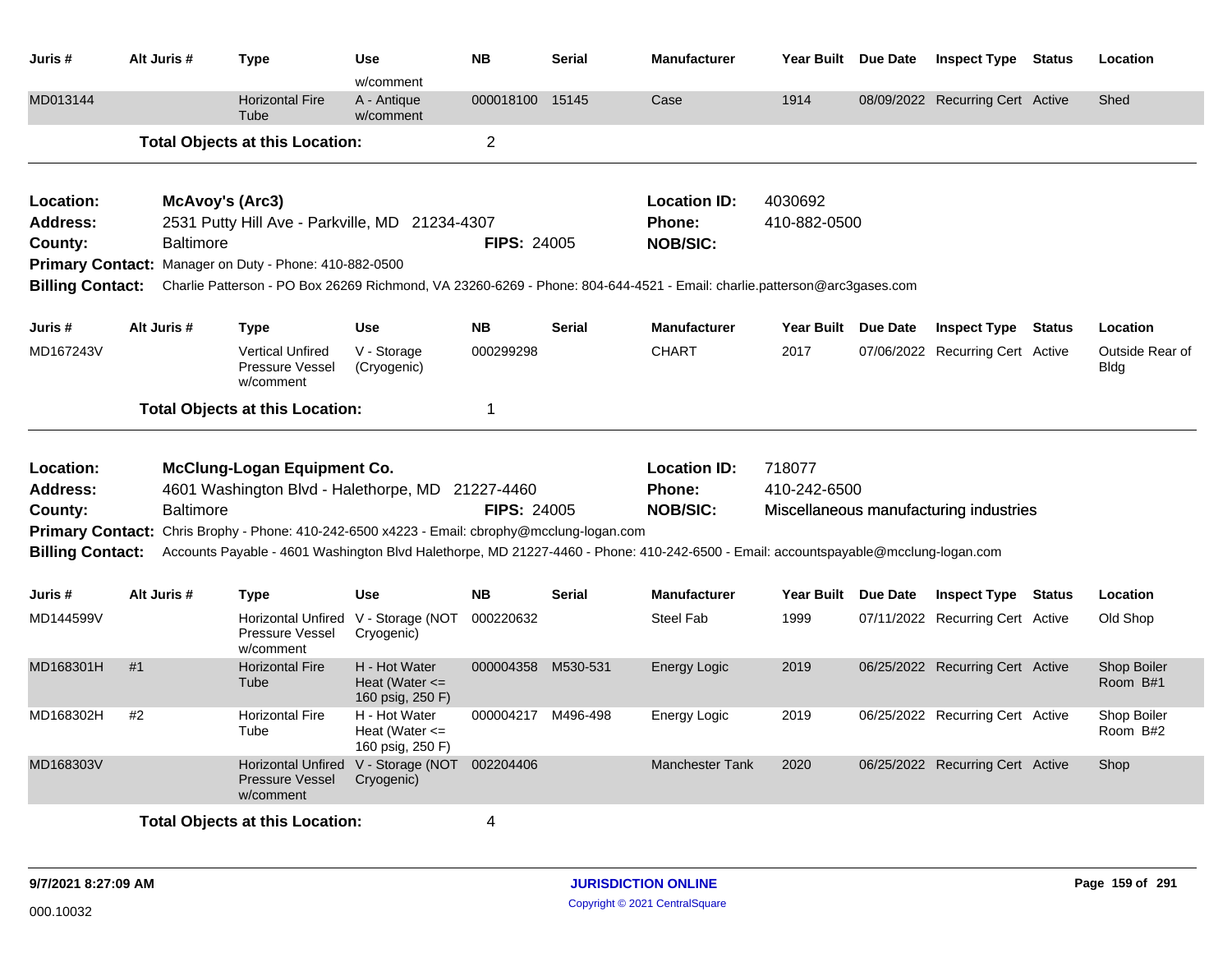| Location:<br><b>Meadows East Building</b><br>6300 Security Blvd - Woodlawn, MD 21207-5102<br><b>Address:</b><br><b>Baltimore</b><br>County:<br>Primary Contact: Colleen Hall - Phone: 410-576-8898 - Email: chall@rmrgroup.cpm.com<br>Colleen Hall - C/o The RMR Group LLC 575 S Charles St Suite 203 Baltimore, MD 21201 - Phone: 410-576-8898 - Email: chall@rmrgroup.cpm.com<br><b>Billing Contact:</b><br>Alt Juris #<br><b>Use</b><br>Juris # |                                        |                         |                    | <b>FIPS: 24005</b>                                      |                                                  | <b>Location ID:</b><br>Phone:<br><b>NOB/SIC:</b> | 718158<br><b>Offices of Bank Holding Companies</b> |                   |                 |                              |                           |
|----------------------------------------------------------------------------------------------------------------------------------------------------------------------------------------------------------------------------------------------------------------------------------------------------------------------------------------------------------------------------------------------------------------------------------------------------|----------------------------------------|-------------------------|--------------------|---------------------------------------------------------|--------------------------------------------------|--------------------------------------------------|----------------------------------------------------|-------------------|-----------------|------------------------------|---------------------------|
|                                                                                                                                                                                                                                                                                                                                                                                                                                                    |                                        | <b>Type</b>             |                    |                                                         | <b>NB</b>                                        | <b>Serial</b>                                    | <b>Manufacturer</b>                                | <b>Year Built</b> | <b>Due Date</b> | <b>Inspect Type Status</b>   | Location                  |
| MD123955H                                                                                                                                                                                                                                                                                                                                                                                                                                          | 2                                      | Cast Iron               |                    | H - Hot Water<br>Heat (Water $\leq$<br>160 psig, 250 F) | CI                                               |                                                  | H B Smith                                          | 2005              | 11/09/2021      | Recurring Cert Active        | <b>BLRM</b>               |
| MD123956H                                                                                                                                                                                                                                                                                                                                                                                                                                          | $\overline{1}$                         | Cast Iron               |                    | H - Hot Water<br>Heat (Water $\leq$<br>160 psig, 250 F) | <b>CI</b>                                        |                                                  | H B Smith                                          | 2005              | 11/09/2021      | <b>Recurring Cert Active</b> | <b>BLRM</b>               |
|                                                                                                                                                                                                                                                                                                                                                                                                                                                    | <b>Total Objects at this Location:</b> |                         |                    |                                                         |                                                  |                                                  |                                                    |                   |                 |                              |                           |
| Location:<br><b>MedStar Surgery Center</b><br>2118 Greenspring Dr Ste 300 - Lutherville Timonium, MD 21093-<br>Address:<br><b>Baltimore</b><br>County:<br>Primary Contact: MedStar Surgery Center<br><b>Billing Contact:</b>                                                                                                                                                                                                                       |                                        |                         | <b>FIPS: 24005</b> |                                                         | <b>Location ID:</b><br>Phone:<br><b>NOB/SIC:</b> | 3844581<br>410-252-5671                          |                                                    |                   |                 |                              |                           |
| Juris #                                                                                                                                                                                                                                                                                                                                                                                                                                            | Alt Juris #                            | <b>Type</b>             |                    | <b>Use</b>                                              | <b>NB</b>                                        | <b>Serial</b>                                    | <b>Manufacturer</b>                                | <b>Year Built</b> | <b>Due Date</b> | <b>Inspect Type Status</b>   | Location                  |
| MD159563V                                                                                                                                                                                                                                                                                                                                                                                                                                          |                                        | Autoclave               |                    |                                                         |                                                  |                                                  |                                                    |                   |                 |                              |                           |
|                                                                                                                                                                                                                                                                                                                                                                                                                                                    |                                        |                         |                    | V - Process-<br>Sterilizing                             | 000047340                                        | 0384190                                          | Amsco                                              | 1984              | 12/16/2021      | Recurring Cert Active        | Clean Work<br>Room        |
| MD159564                                                                                                                                                                                                                                                                                                                                                                                                                                           |                                        | <b>Miniature Boiler</b> | (NOT Fired Kettle) | S - Power-<br><b>Sterilizing (Steam</b><br>$> 15$ psig) | 000002665                                        | 42295                                            | Pemberton                                          | 2017              | 12/16/2021      | <b>Recurring Cert Active</b> | <b>Clean Work</b><br>Room |
| MD159565V                                                                                                                                                                                                                                                                                                                                                                                                                                          |                                        | Autoclave               |                    | V - Process-<br>Sterilizing                             | 000018489                                        | 1117013                                          | <b>Steris Corp</b>                                 | 2017              | 12/16/2021      | Recurring Cert Active        | Clean Work<br>Room        |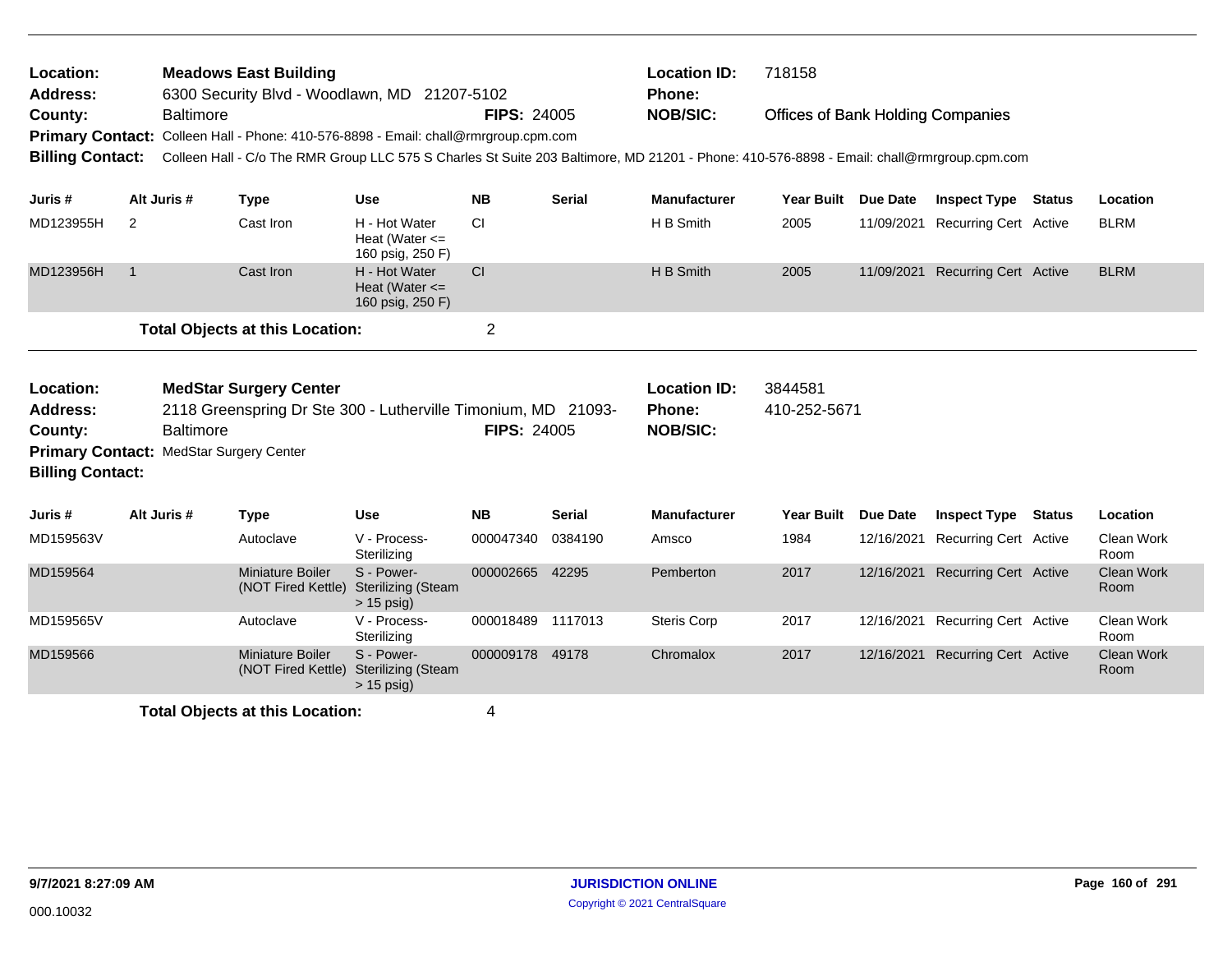| Location:<br>Address:<br>County:<br><b>Billing Contact:</b>                                                                                                                                                                                                              |             | <b>Meineke</b><br><b>Baltimore</b> | Primary Contact: Meineke - Phone: 410-288-1322                 | 790 Merritt Blvd - Dundalk, MD 21222-1409                 |                    | 715733<br><b>Location ID:</b><br>Phone:<br>410-288-1322<br><b>NOB/SIC:</b><br><b>FIPS: 24005</b><br>Automotive repair, services, and parking<br>Crista Campbell - 790 Merritt Blvd Dundalk, MD 21222-1409 - Phone: 410-288-1322 |                                                  |                                                                                                                                                                            |  |                                  |  |          |
|--------------------------------------------------------------------------------------------------------------------------------------------------------------------------------------------------------------------------------------------------------------------------|-------------|------------------------------------|----------------------------------------------------------------|-----------------------------------------------------------|--------------------|---------------------------------------------------------------------------------------------------------------------------------------------------------------------------------------------------------------------------------|--------------------------------------------------|----------------------------------------------------------------------------------------------------------------------------------------------------------------------------|--|----------------------------------|--|----------|
| Juris #                                                                                                                                                                                                                                                                  | Alt Juris # |                                    | <b>Type</b>                                                    | <b>Use</b>                                                | <b>NB</b>          | Serial                                                                                                                                                                                                                          | <b>Manufacturer</b>                              | Year Built Due Date                                                                                                                                                        |  | <b>Inspect Type Status</b>       |  | Location |
| MD150701V                                                                                                                                                                                                                                                                |             |                                    | <b>Vertical Unfired</b><br><b>Pressure Vessel</b><br>w/comment | V - Storage (NOT<br>Cryogenic)                            | 000327404          |                                                                                                                                                                                                                                 | Manchester                                       | 2004                                                                                                                                                                       |  | 04/02/2021 Recurring Cert Active |  | Shop     |
|                                                                                                                                                                                                                                                                          |             |                                    | <b>Total Objects at this Location:</b>                         |                                                           | 1                  |                                                                                                                                                                                                                                 |                                                  |                                                                                                                                                                            |  |                                  |  |          |
| Location:<br><b>Address:</b>                                                                                                                                                                                                                                             |             |                                    | <b>Meineke Car Care Center</b>                                 | 5520 Baltimore National Pike - Catonsville, MD 21228-1531 |                    |                                                                                                                                                                                                                                 | <b>Location ID:</b><br>Phone:                    | 718200                                                                                                                                                                     |  |                                  |  |          |
| County:<br><b>Billing Contact:</b>                                                                                                                                                                                                                                       |             | <b>Baltimore</b>                   | Primary Contact: Betty Chan - Phone: 410-747-8000, ext. 233    |                                                           | <b>FIPS: 24005</b> |                                                                                                                                                                                                                                 | <b>NOB/SIC:</b>                                  | <b>Automotive Exhaust System Repair Shops</b><br>Teri Merrick - 5520 Baltimore National Pike Catonsville, MD 21228-1531 - Phone: 410-744-6450 - Email: terimerrick@msn.com |  |                                  |  |          |
| Juris #                                                                                                                                                                                                                                                                  | Alt Juris # |                                    | <b>Type</b>                                                    | <b>Use</b>                                                | <b>NB</b>          | <b>Serial</b>                                                                                                                                                                                                                   | <b>Manufacturer</b>                              | Year Built Due Date                                                                                                                                                        |  | <b>Inspect Type Status</b>       |  | Location |
| MD146997V                                                                                                                                                                                                                                                                |             |                                    | <b>Vertical Unfired</b><br><b>Pressure Vessel</b><br>w/comment | V - Storage (NOT<br>Cryogenic)                            | 000063679          |                                                                                                                                                                                                                                 | <b>Brunner</b>                                   | 2002                                                                                                                                                                       |  | 04/11/2023 Recurring Cert Active |  | comp rm  |
|                                                                                                                                                                                                                                                                          |             |                                    | <b>Total Objects at this Location:</b>                         |                                                           | $\mathbf 1$        |                                                                                                                                                                                                                                 |                                                  |                                                                                                                                                                            |  |                                  |  |          |
| <b>Meineke Discount Mufflers</b><br>Location:<br>9918 York Rd - Cockeysville, MD 21030-3401<br><b>Address:</b><br><b>Baltimore</b><br><b>FIPS: 24005</b><br>County:<br>Primary Contact: Jun - Phone: 410-628-1411 - Email: junpak81@gmail.com<br><b>Billing Contact:</b> |             |                                    |                                                                |                                                           |                    |                                                                                                                                                                                                                                 | <b>Location ID:</b><br>Phone:<br><b>NOB/SIC:</b> | 718199<br>410-628-1411<br><b>Gasoline Service Stations</b>                                                                                                                 |  |                                  |  |          |
| Juris #                                                                                                                                                                                                                                                                  | Alt Juris # |                                    | <b>Type</b>                                                    | <b>Use</b>                                                | <b>NB</b>          | Serial                                                                                                                                                                                                                          | <b>Manufacturer</b>                              | Year Built Due Date                                                                                                                                                        |  | <b>Inspect Type Status</b>       |  | Location |
| MD106197V                                                                                                                                                                                                                                                                |             |                                    | <b>Vertical Unfired</b><br>Pressure Vessel<br>w/comment        | V - Storage (NOT<br>Cryogenic)                            | 000883980          |                                                                                                                                                                                                                                 | <b>Buckeye</b>                                   | 1988                                                                                                                                                                       |  | 10/12/2021 Recurring Cert Active |  | Shop     |
|                                                                                                                                                                                                                                                                          |             |                                    | <b>Total Objects at this Location:</b>                         |                                                           | -1                 |                                                                                                                                                                                                                                 |                                                  |                                                                                                                                                                            |  |                                  |  |          |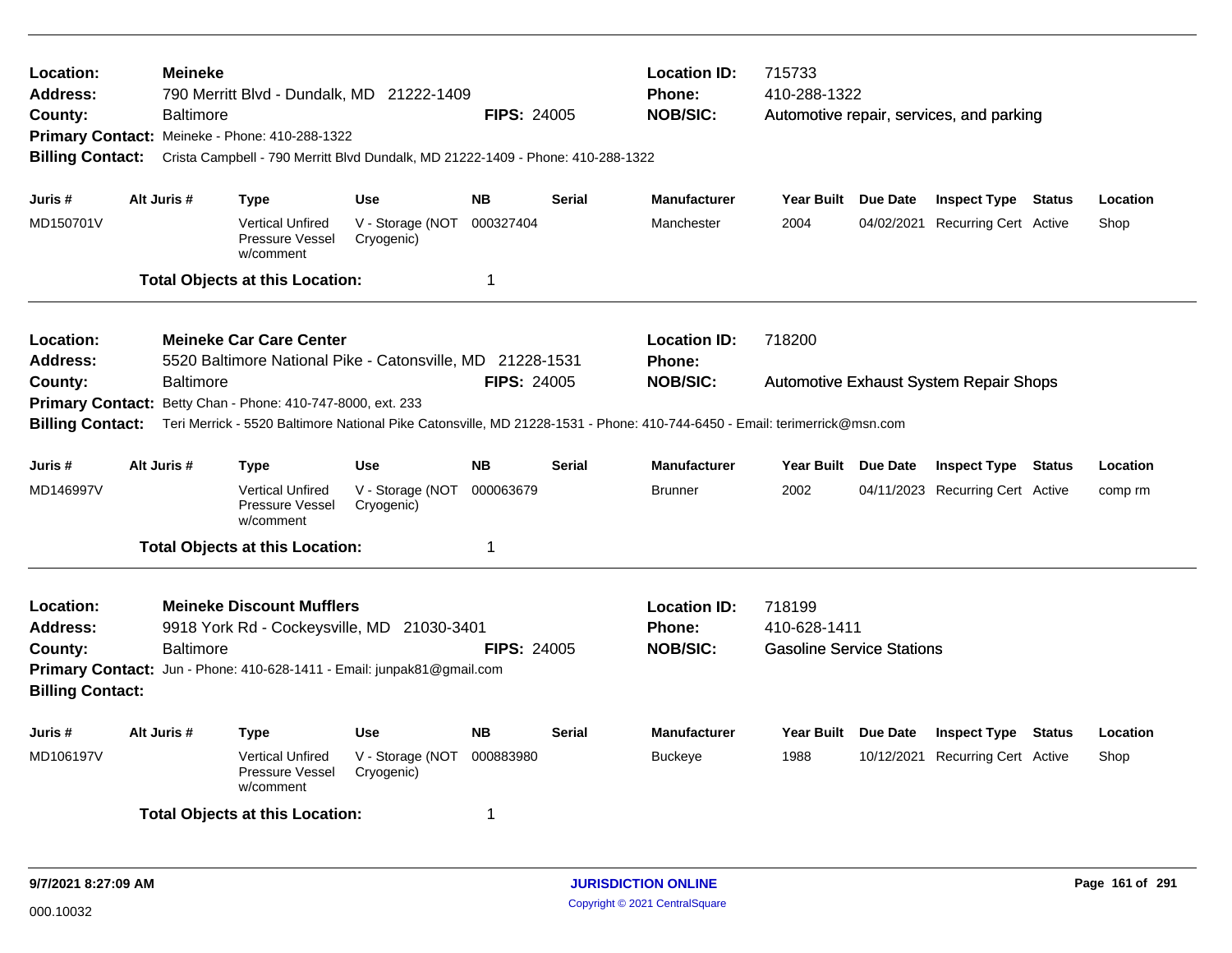| Location:<br><b>Address:</b><br>County:<br><b>Billing Contact:</b>                            |             | <b>Mercedes Benz of Catonsville</b><br>6631 Baltimore National Pike - Catonsville, MD 21228-3908<br><b>Baltimore</b><br>Primary Contact: Mercedes Benz Of Catonsville - Phone: 410-788-7744<br>- 6631 Baltimore National Pike Catonsville, MD 21228-3908 - Phone: 410-788-7744                   |                                          | <b>FIPS: 24005</b> |                                                  | <b>Location ID:</b><br>711145<br>410-788-7744<br>Phone:<br><b>NOB/SIC:</b><br>Motor Vehicle Dealers (New and Used) |                   |                 |                                  |  |                                |
|-----------------------------------------------------------------------------------------------|-------------|--------------------------------------------------------------------------------------------------------------------------------------------------------------------------------------------------------------------------------------------------------------------------------------------------|------------------------------------------|--------------------|--------------------------------------------------|--------------------------------------------------------------------------------------------------------------------|-------------------|-----------------|----------------------------------|--|--------------------------------|
| Juris #                                                                                       | Alt Juris # | <b>Type</b>                                                                                                                                                                                                                                                                                      | <b>Use</b>                               | <b>NB</b>          | <b>Serial</b>                                    | <b>Manufacturer</b>                                                                                                | <b>Year Built</b> | <b>Due Date</b> | <b>Inspect Type Status</b>       |  | Location                       |
| MD170280V                                                                                     |             | <b>Vertical Unfired</b><br>Pressure Vessel<br>w/comment                                                                                                                                                                                                                                          | V - Storage (NOT<br>Cryogenic)           | 002101923          |                                                  | Manchester                                                                                                         | 2019              |                 | 02/21/2022 Recurring Cert Active |  | SPRINTER BLD                   |
|                                                                                               |             | <b>Total Objects at this Location:</b>                                                                                                                                                                                                                                                           |                                          | 1                  |                                                  |                                                                                                                    |                   |                 |                                  |  |                                |
| Location:<br><b>Address:</b><br>County:<br><b>Primary Contact:</b><br><b>Billing Contact:</b> |             | <b>Mercedes Benz of Hunt Valley</b><br>9800 York Rd - Cockeysville, MD 21030-4914<br><b>Baltimore</b><br>Ken Bromley - Phone: 410-666-4107 - Email: kbromley@valleymotors.com<br>Ken Bromley - 9800 York Rd Cockeysville, MD 21030-4914 - Phone: 410-666-4107 - Email: kbromley@valleymotors.com |                                          | <b>FIPS: 24005</b> | <b>Location ID:</b><br>Phone:<br><b>NOB/SIC:</b> | 727820<br><b>Automotive Dealers, NEC</b>                                                                           |                   |                 |                                  |  |                                |
| Juris #                                                                                       | Alt Juris # | <b>Type</b>                                                                                                                                                                                                                                                                                      | <b>Use</b>                               | <b>NB</b>          | <b>Serial</b>                                    | <b>Manufacturer</b>                                                                                                | <b>Year Built</b> | <b>Due Date</b> | <b>Inspect Type Status</b>       |  | Location                       |
| MD015883V                                                                                     |             | <b>Horizontal Unfired</b><br><b>Pressure Vessel</b><br>w/comment                                                                                                                                                                                                                                 | V - Storage (NOT<br>Cryogenic)           | 000147213          | 183462                                           | Curtis                                                                                                             | 1971              |                 | 07/27/2022 Recurring Cert Active |  | Audi comp rm                   |
| MD128307V                                                                                     |             | <b>Vertical Unfired</b><br><b>Pressure Vessel</b><br>w/comment                                                                                                                                                                                                                                   | V - Storage (NOT<br>Cryogenic)           | 000741266          |                                                  | Manchester                                                                                                         | 2006              |                 | 07/27/2022 Recurring Cert Active |  | Detail Shop                    |
| MD154608V                                                                                     |             | <b>Horizontal Unfired</b><br>Pressure Vessel<br>w/comment                                                                                                                                                                                                                                        | V - Storage (NOT 000756871<br>Cryogenic) |                    |                                                  | Steel Fab                                                                                                          | 2014              |                 | 07/27/2022 Recurring Cert Active |  | Audi Comp rm                   |
| MD167307V                                                                                     |             | <b>Horizontal Unfired</b><br><b>Pressure Vessel</b><br>w/comment                                                                                                                                                                                                                                 | V - Storage (NOT<br>Cryogenic)           | 000525764 591669   |                                                  | Morganton                                                                                                          | 2015              |                 | 07/29/2022 Recurring Cert Active |  | Mercedes<br>Compressor<br>Room |
|                                                                                               |             | <b>Total Objects at this Location:</b>                                                                                                                                                                                                                                                           |                                          | 4                  |                                                  |                                                                                                                    |                   |                 |                                  |  |                                |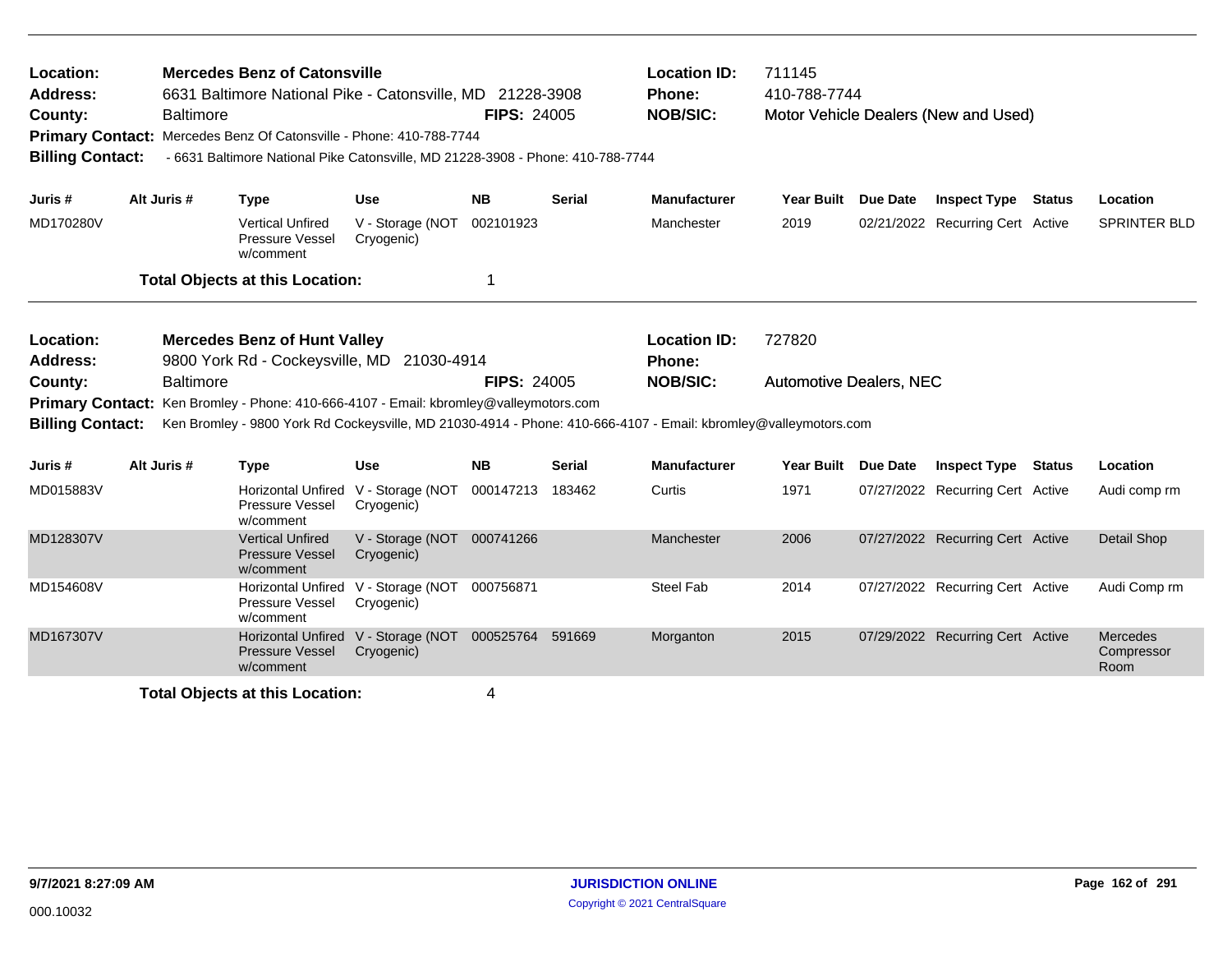| <b>Location:</b>        | <b>Merritt Athletic Club</b>                                        |                    | Location        |
|-------------------------|---------------------------------------------------------------------|--------------------|-----------------|
| <b>Address:</b>         | 8757 Mylander Ln - Towson, MD 21286-2102                            |                    | <b>Phone:</b>   |
| County:                 | <b>Baltimore</b>                                                    | <b>FIPS: 24005</b> | <b>NOB/SIC:</b> |
|                         | <b>Primary Contact:</b> Merritt Athletic Club - Phone: 410-821-0160 |                    |                 |
| <b>Billing Contact:</b> | - 8757 Mylander Ln Towson, MD 21286-2102 - Phone: 410-821-0160      |                    |                 |

Membership Organizations, NEC **Location ID: 718345 Phone:** 410-821-0160

**Juris # Alt Juris # Type Use NB Serial Manufacturer Year Built Due Date Inspect Type Status Location** MD137190H Water Heater A O Smith 2010 07/21/2022 (HLW) H - Hot Water Supply (Water <= 160 psig, 250 F) 000151075 A O Smith 2010 07/21/2022 Recurring Cert Active Mens locker room MD137191H Water Heater A O Smith 2010 07/21/2022 (HLW) H - Hot Water Supply (Water <= 160 psig, 250 F) 000149677 A O Smith 2010 07/21/2022 Recurring Cert Active Mens locker room MD146222H Water Heater A O Smith 2012 07/21/2022 (HLW) H - Hot Water Supply (Water <= 160 psig, 250 F) 000173134 A O Smith 2012 07/21/2022 Recurring Cert Active Mens Locker MD155234H Cast Aluminum H - Hot Water Raypak 2009 07/21/2022 Supply (Water <= 160 psig, 210 F) 000341843 Recurring Cert Active Pump Rm MD156671H Water Heater Raypak 2016 07/21/2022 (HLW) H - Hot Water Supply (Water <= 160 psig, 210 F) 000379064 Raypak 2016 07/21/2022 Recurring Cert Active Pump Rm MD161273H Electric (NOT Amerec 2017 07/21/2022 HLW) H - Steam Heat  $(Steam \leq 15)$ psig) 000005035 Active Mens Locker Recurring Cert Room MD167274V Vertical Unfired CHART 2017 08/20/2022 Pressure Vessel w/comment V - Storage (Cryogenic) 08/20/2022 Recurring Cert Active Pump Room **Total Objects at this Location:** 7

Eating and Drinking Places 6 W Ridgely Rd - Lutherville Timonium, MD 21093-5112 **County:** Baltimore **NOB/SIC: RIPS:** 24005 **NOB/SIC: Primary Contact:** Mezcal Mexican (Arc3) **Mezcal Mexican (Arc3) Location ID:** 3925605 **Address: Location: Phone:**

**Billing Contact:** Charlie Patterson - PO Box 26269 Richmond, VA 23260-6269 - Phone: 804-644-4521 - Email: charlie.patterson@arc3gases.com

| Juris #   | Alt Juris # | Type                                                    | Use                        | <b>NB</b> | <b>Serial</b> | <b>Manufacturer</b> | Year Built | <b>Due Date</b> | <b>Inspect Type</b>              | Status | <b>Location</b> |
|-----------|-------------|---------------------------------------------------------|----------------------------|-----------|---------------|---------------------|------------|-----------------|----------------------------------|--------|-----------------|
| MD163504V |             | <b>Vertical Unfired</b><br>Pressure Vessel<br>w/comment | V - Storage<br>(Cryogenic) | 000165375 |               | <b>CHART</b>        | 2005       |                 | 02/27/2023 Recurring Cert Active |        | Outside         |
|           |             | <b>Total Objects at this Location:</b>                  |                            |           |               |                     |            |                 |                                  |        |                 |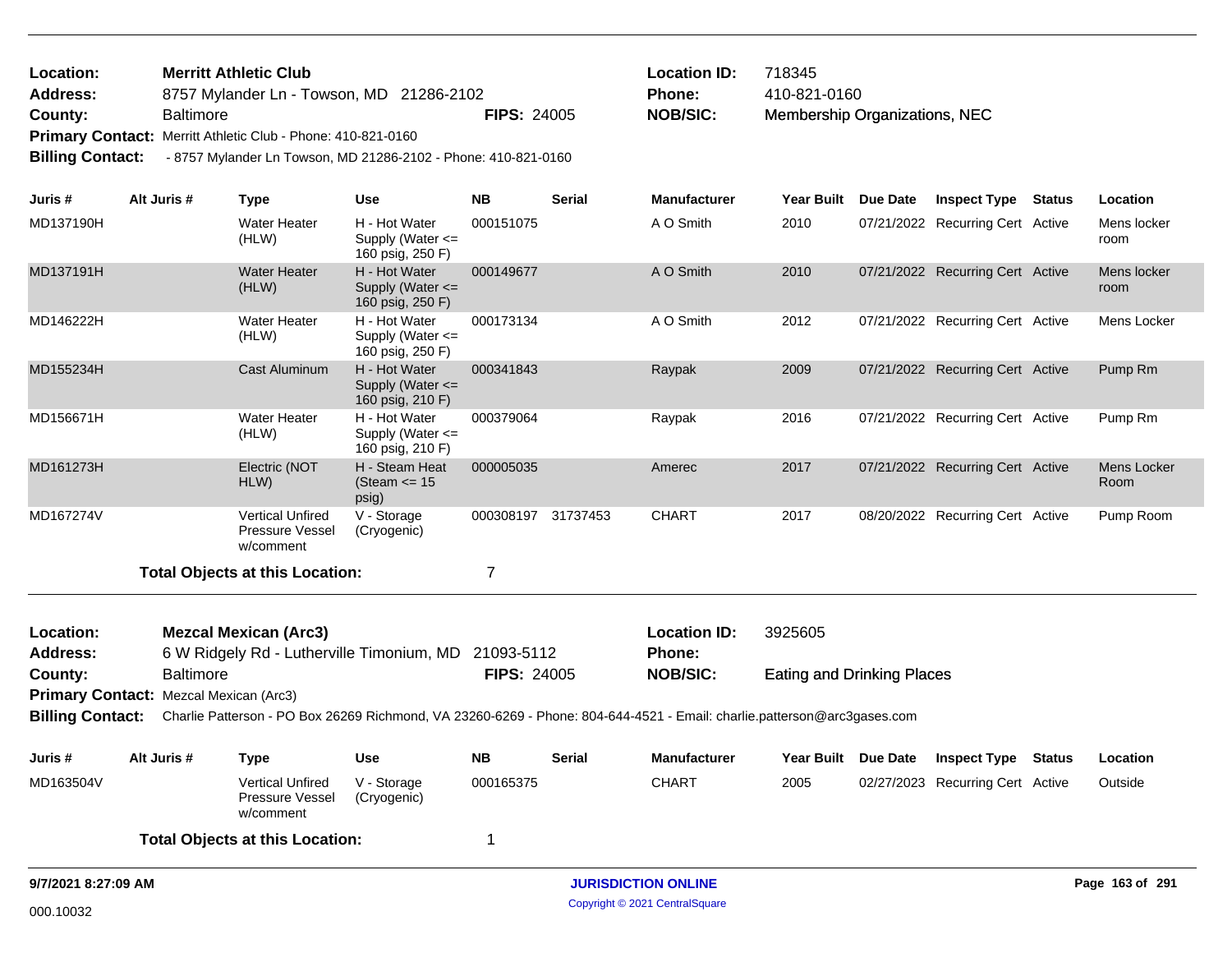| Location:<br><b>Address:</b><br>County:<br><b>Billing Contact:</b>                                                                                                                                                                                                                                                                                                                          |  | <b>Baltimore</b> | <b>Mezcal Mexican Restaurant (Arc3)</b><br>9958 Reisterstown Rd - Owings Mills, MD 21117-3945<br>Primary Contact: Mezcal Mexican Restaurant (Arc3)                                      |                                      | <b>FIPS: 24005</b> |               | <b>Location ID:</b><br><b>Phone:</b><br><b>NOB/SIC:</b><br>Charlie Patterson - PO Box 26269 Richmond, VA 23260-6269 - Phone: 804-644-4521 - Email: charlie.patterson@arc3gases.com | 3992516                                      |          |                                               |                 |
|---------------------------------------------------------------------------------------------------------------------------------------------------------------------------------------------------------------------------------------------------------------------------------------------------------------------------------------------------------------------------------------------|--|------------------|-----------------------------------------------------------------------------------------------------------------------------------------------------------------------------------------|--------------------------------------|--------------------|---------------|------------------------------------------------------------------------------------------------------------------------------------------------------------------------------------|----------------------------------------------|----------|-----------------------------------------------|-----------------|
| Juris #                                                                                                                                                                                                                                                                                                                                                                                     |  | Alt Juris #      | <b>Type</b>                                                                                                                                                                             | <b>Use</b>                           | <b>NB</b>          | <b>Serial</b> | <b>Manufacturer</b>                                                                                                                                                                | Year Built Due Date                          |          | <b>Inspect Type Status</b>                    | Location        |
| MD165829V                                                                                                                                                                                                                                                                                                                                                                                   |  |                  | <b>Vertical Unfired</b><br>Pressure Vessel<br>w/comment                                                                                                                                 | V - Storage<br>(Cryogenic)           | 000021091          |               | Taylor                                                                                                                                                                             | 1995                                         |          | 11/22/2023 Recurring Cert Active              | Outside         |
|                                                                                                                                                                                                                                                                                                                                                                                             |  |                  | <b>Total Objects at this Location:</b>                                                                                                                                                  |                                      | 1                  |               |                                                                                                                                                                                    |                                              |          |                                               |                 |
| Location:<br>Address:<br>County:<br><b>Billing Contact:</b>                                                                                                                                                                                                                                                                                                                                 |  | <b>Baltimore</b> | Michael Schroeder Engine (Model)/Leakin Park<br>1941 Sloman Dr - Baltimore, MD 21207-8034<br>Primary Contact: Michael Schroeder - Phone: 410-672-3351 - Email: M5301schroeder@gmail.com |                                      | <b>FIPS: 24005</b> |               | <b>Location ID:</b><br><b>Phone:</b><br><b>NOB/SIC:</b><br>- 4078 Landis Rd Hanover, PA 17331-6898 - Phone: 410-672-3351 - Email: M5301schroeder@gmail.com                         | 786553<br>410-672-3351                       |          | <b>Membership Sports and Recreation Clubs</b> |                 |
| Juris #                                                                                                                                                                                                                                                                                                                                                                                     |  | Alt Juris #      | Type                                                                                                                                                                                    | <b>Use</b>                           | <b>NB</b>          | <b>Serial</b> | <b>Manufacturer</b>                                                                                                                                                                | <b>Year Built</b>                            | Due Date | <b>Inspect Type Status</b>                    | Location        |
| MD017646                                                                                                                                                                                                                                                                                                                                                                                    |  |                  | <b>Horizontal Fire</b><br>Tube                                                                                                                                                          | L - Locomotive<br><b>NOT ANTIQUE</b> | Model              | 7941          | Hamilton Eng                                                                                                                                                                       | 1980                                         |          | 04/09/2022 Recurring Cert Active              | Portable        |
| MD017900                                                                                                                                                                                                                                                                                                                                                                                    |  |                  | <b>Horizontal Fire</b><br>Tube                                                                                                                                                          | P - Portable<br>w/comment            | Model              |               | <b>Jn Andrews</b>                                                                                                                                                                  | 1985                                         |          | 04/09/2022 Recurring Cert Active              | Portable        |
|                                                                                                                                                                                                                                                                                                                                                                                             |  |                  |                                                                                                                                                                                         |                                      | $\overline{2}$     |               |                                                                                                                                                                                    |                                              |          |                                               |                 |
| <b>Total Objects at this Location:</b><br><b>Michael's Cafe (Arc3)</b><br>Location:<br><b>Address:</b><br>2119 York Rd - Lutherville Timonium, MD 21093-3110<br><b>Baltimore</b><br>County:<br>Primary Contact: Michael's Cafe (Arc3)<br><b>Billing Contact:</b><br>Charlie Patterson - PO Box 26269 Richmond, VA 23260-6269 - Phone: 804-644-4521 - Email: charlie.patterson@arc3gases.com |  |                  |                                                                                                                                                                                         |                                      | <b>FIPS: 24005</b> |               | <b>Location ID:</b><br>Phone:<br><b>NOB/SIC:</b>                                                                                                                                   | 3925606<br><b>Eating and Drinking Places</b> |          |                                               |                 |
| Juris #                                                                                                                                                                                                                                                                                                                                                                                     |  | Alt Juris #      | <b>Type</b>                                                                                                                                                                             | Use                                  | <b>NB</b>          | <b>Serial</b> | <b>Manufacturer</b>                                                                                                                                                                | Year Built Due Date                          |          | <b>Inspect Type Status</b>                    | Location        |
| MD163508V                                                                                                                                                                                                                                                                                                                                                                                   |  |                  | <b>Vertical Unfired</b><br>Pressure Vessel<br>w/comment                                                                                                                                 | V - Storage<br>(Cryogenic)           | 000010821          |               | Taylor                                                                                                                                                                             | 1992                                         |          | 02/27/2023 Recurring Cert Active              | <b>Basement</b> |
|                                                                                                                                                                                                                                                                                                                                                                                             |  |                  | <b>Total Objects at this Location:</b>                                                                                                                                                  |                                      | 1                  |               |                                                                                                                                                                                    |                                              |          |                                               |                 |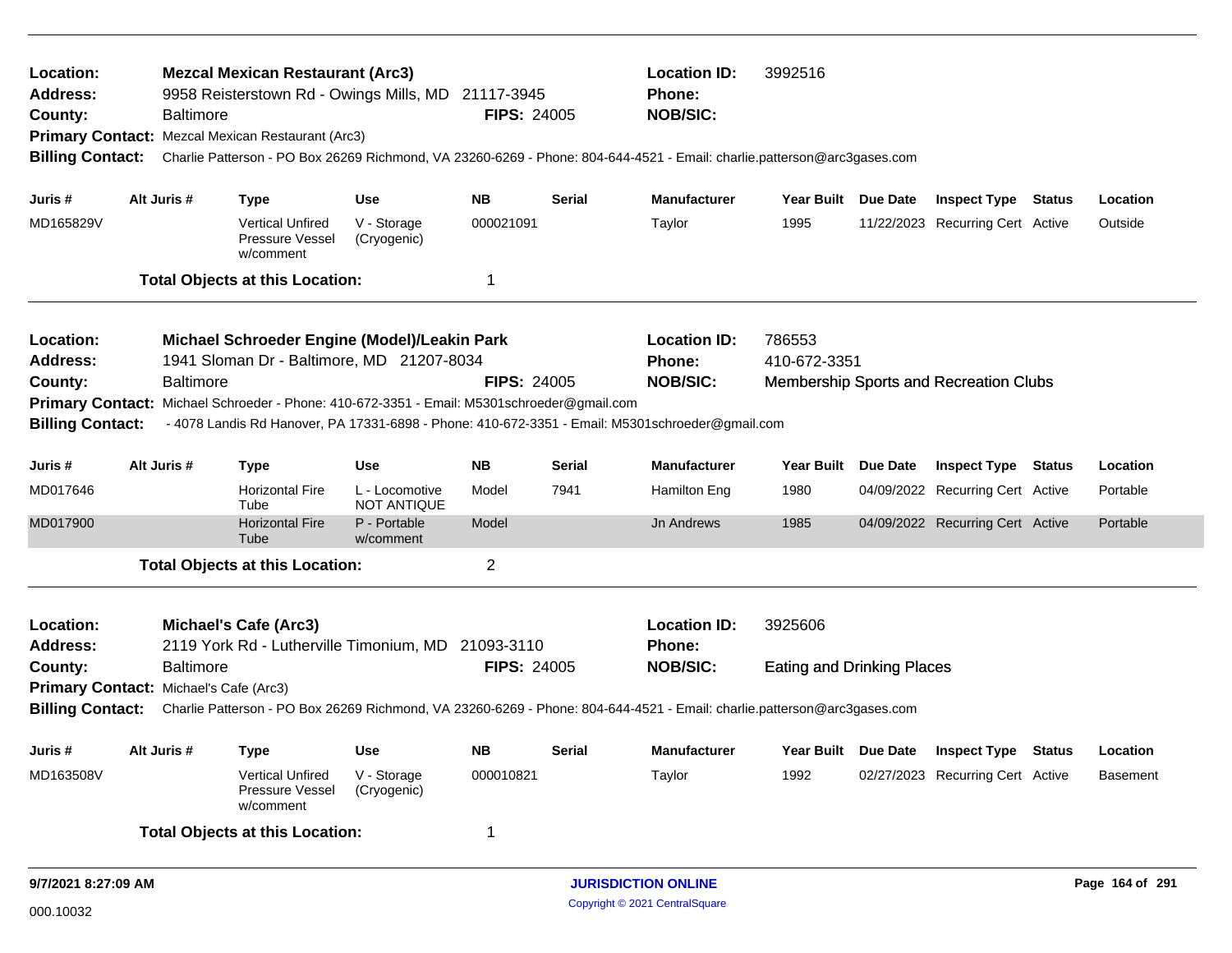| Location:<br><b>Address:</b> |                    | <b>Michaels Automotive &amp; Sound</b><br>8609 Liberty Rd - Randallstown, MD 21133-4713      |                                                   |                    |               | <b>Location ID:</b><br><b>Phone:</b>                                                                                                                  | 995057                                 |                                  |            |
|------------------------------|--------------------|----------------------------------------------------------------------------------------------|---------------------------------------------------|--------------------|---------------|-------------------------------------------------------------------------------------------------------------------------------------------------------|----------------------------------------|----------------------------------|------------|
| County:                      | <b>Baltimore</b>   |                                                                                              |                                                   | <b>FIPS: 24005</b> |               | <b>NOB/SIC:</b>                                                                                                                                       | <b>General Automotive Repair Shops</b> |                                  |            |
|                              |                    | Primary Contact: Michael Ayd - Phone: 410-922-8411                                           |                                                   |                    |               |                                                                                                                                                       |                                        |                                  |            |
| <b>Billing Contact:</b>      |                    | Michael Ayd - 8609 Liberty Rd Randallstown, MD 21133-4713 - Phone: 410-922-8411              |                                                   |                    |               |                                                                                                                                                       |                                        |                                  |            |
| Juris #                      | Alt Juris #        | Type                                                                                         | <b>Use</b>                                        | <b>NB</b>          | <b>Serial</b> | <b>Manufacturer</b>                                                                                                                                   | Year Built Due Date                    | <b>Inspect Type Status</b>       | Location   |
| MD019329V                    |                    | Pressure Vessel<br>w/comment                                                                 | Horizontal Unfired V - Storage (NOT<br>Cryogenic) | 000451910          |               | John Wood                                                                                                                                             | 1969                                   | 12/14/2020 Recurring Cert Active | Store Room |
|                              |                    | <b>Total Objects at this Location:</b>                                                       |                                                   | 1                  |               |                                                                                                                                                       |                                        |                                  |            |
| <b>Location:</b>             |                    | <b>Midas Auto Systems</b>                                                                    |                                                   |                    |               | <b>Location ID:</b>                                                                                                                                   | 2252258                                |                                  |            |
| <b>Address:</b>              |                    | 6555 Baltimore National Pike - Catonsville, MD 21228-3906                                    |                                                   |                    |               | Phone:                                                                                                                                                |                                        |                                  |            |
| County:                      | <b>Baltimore</b>   |                                                                                              |                                                   | <b>FIPS: 24005</b> |               | <b>NOB/SIC:</b>                                                                                                                                       | Auto and Home Supply Stores            |                                  |            |
| <b>Primary Contact:</b>      | Midas Auto Systems |                                                                                              |                                                   |                    |               |                                                                                                                                                       |                                        |                                  |            |
| <b>Billing Contact:</b>      |                    | Ray Determan - 6555 Baltimore National Pike Catonsville, MD 21228-3906 - Phone: 410-744-7822 |                                                   |                    |               |                                                                                                                                                       |                                        |                                  |            |
| Juris #                      | Alt Juris #        | Type                                                                                         | Use                                               | <b>NB</b>          | Serial        | <b>Manufacturer</b>                                                                                                                                   | Year Built Due Date                    | <b>Inspect Type Status</b>       | Location   |
| MD128888V                    |                    | <b>Vertical Unfired</b><br>Pressure Vessel<br>w/comment                                      | V - Storage (NOT<br>Cryogenic)                    | 000438001          |               | J Wood                                                                                                                                                | 1969                                   | 03/16/2022 Recurring Cert Active | shop       |
|                              |                    | <b>Total Objects at this Location:</b>                                                       |                                                   | $\mathbf 1$        |               |                                                                                                                                                       |                                        |                                  |            |
| Location:                    |                    | <b>Midas Muffler Pikesville the Bah</b>                                                      |                                                   |                    |               | <b>Location ID:</b>                                                                                                                                   | 787281                                 |                                  |            |
| <b>Address:</b>              |                    | 9710 Reisterstown Rd - Owings Mills, MD 21117-4120                                           |                                                   | <b>FIPS: 24005</b> |               | <b>Phone:</b><br><b>NOB/SIC:</b>                                                                                                                      |                                        |                                  |            |
| County:                      | <b>Baltimore</b>   |                                                                                              |                                                   |                    |               | Primary Contact: Stanley Shapiro - Phone: 410-356-0650 - Cell: 410-356-5401 - Email: midasofowingsmillsmd@gmail.com                                   | <b>Gasoline Service Stations</b>       |                                  |            |
| <b>Billing Contact:</b>      |                    |                                                                                              |                                                   |                    |               | Stanley Shapiro - 9710 Reisterstown Rd Owings Mills, MD 21117-4120 - Phone: 410-356-0650 - Cell: 410-356-5401 - Email: midasofowingsmillsmd@gmail.com |                                        |                                  |            |
|                              |                    |                                                                                              |                                                   |                    |               |                                                                                                                                                       |                                        |                                  |            |
| Juris #                      | Alt Juris #        | Type                                                                                         | Use                                               | <b>NB</b>          | <b>Serial</b> | <b>Manufacturer</b>                                                                                                                                   | Year Built Due Date                    | <b>Inspect Type Status</b>       | Location   |
| MD170338V                    |                    | <b>Vertical Unfired</b><br>Pressure Vessel<br>w/comment                                      | V - Storage (NOT<br>Cryogenic)                    | 002411521          |               | Manchester                                                                                                                                            | 2021                                   | 08/20/2023 Recurring Cert Active | Shop       |
|                              |                    | <b>Total Objects at this Location:</b>                                                       |                                                   | -1                 |               |                                                                                                                                                       |                                        |                                  |            |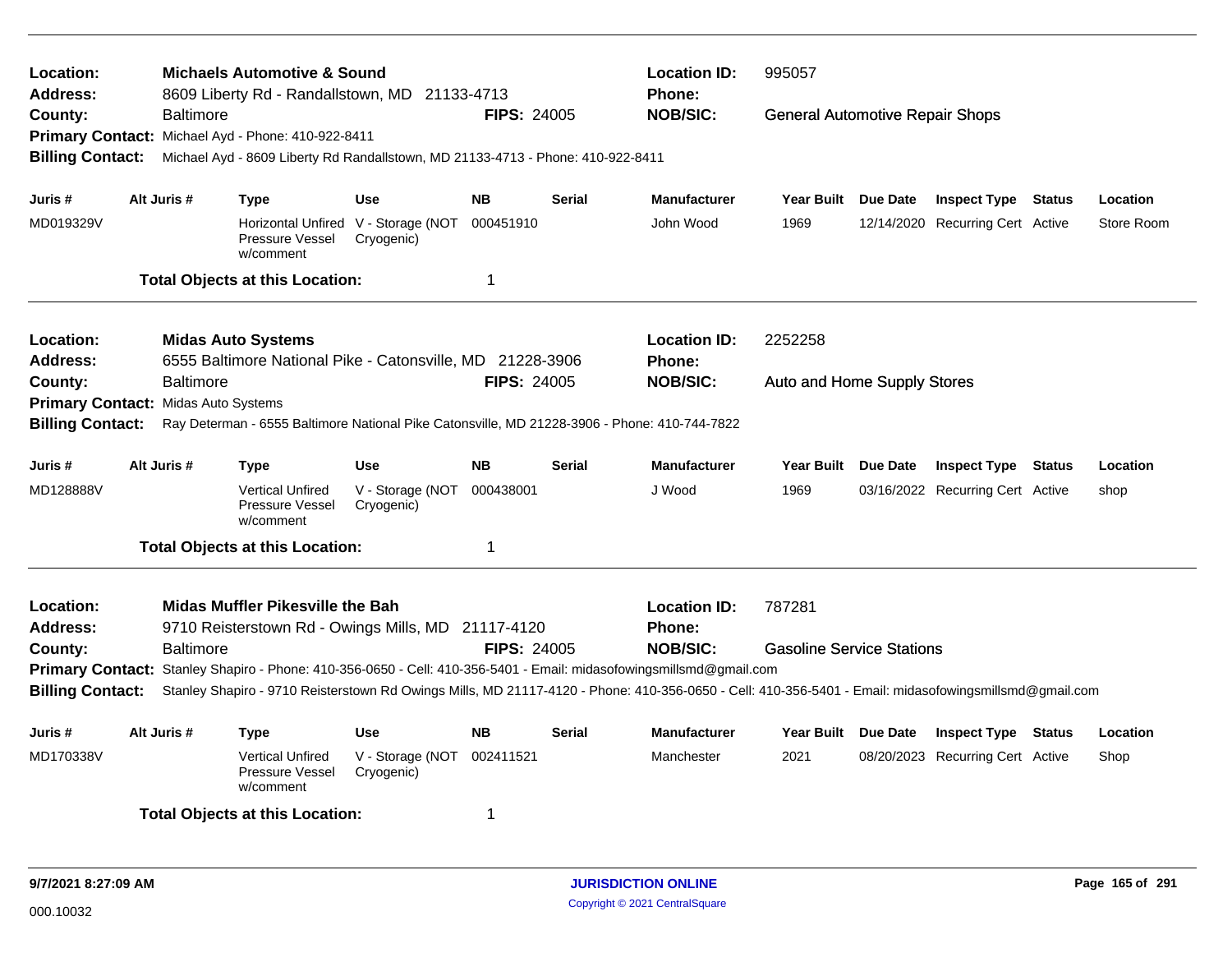| Location:<br><b>Address:</b>       |                  | Middleborough Volunteer Fire Co        | 1913 Middleborough Rd - Essex, MD 21221-3019                                                  |                    |               | <b>Location ID:</b><br><b>Phone:</b>                                                                                                | 718527                                  |                                  |                  |
|------------------------------------|------------------|----------------------------------------|-----------------------------------------------------------------------------------------------|--------------------|---------------|-------------------------------------------------------------------------------------------------------------------------------------|-----------------------------------------|----------------------------------|------------------|
| County:<br><b>Billing Contact:</b> | Baltimore        |                                        | Primary Contact: Wayne Daniel - Phone: (410) 952-9650 - Email: Wdanielak@verizon.net          | <b>FIPS: 24005</b> |               | <b>NOB/SIC:</b><br>Wayne Daniel - 1913 Middleborough Rd Essex, MD 21221-3019 - Phone: (410) 952-9650 - Email: Wdanielak@verizon.net | Justice, public order, and safety       |                                  |                  |
|                                    |                  |                                        |                                                                                               |                    |               |                                                                                                                                     |                                         |                                  |                  |
| Juris #                            | Alt Juris #      | <b>Type</b>                            | <b>Use</b>                                                                                    | <b>NB</b>          | <b>Serial</b> | <b>Manufacturer</b>                                                                                                                 | Year Built Due Date                     | <b>Inspect Type Status</b>       | Location         |
| MD067055H                          |                  | Cast Iron                              | H - Hot Water<br>Heat (Water $\leq$<br>160 psig, 250 F)                                       | CI.                |               | Weil-McLain                                                                                                                         | 1988                                    | 08/02/2020 Recurring Cert Active | Boiler room      |
|                                    |                  | <b>Total Objects at this Location:</b> |                                                                                               | 1                  |               |                                                                                                                                     |                                         |                                  |                  |
| Location:<br><b>Address:</b>       |                  | <b>Milbrook Park Apartments</b>        | 1 Amleht Ct - Baltimore, MD 21215-1043                                                        |                    |               | <b>Location ID:</b><br><b>Phone:</b>                                                                                                | 718649                                  |                                  |                  |
| County:                            | <b>Baltimore</b> |                                        |                                                                                               | <b>FIPS: 24005</b> |               | <b>NOB/SIC:</b>                                                                                                                     | <b>Operators of Apartment Buildings</b> |                                  |                  |
|                                    |                  |                                        | Primary Contact: Hanna Green - Phone: 443-278-9315 - Email: HGreen@blueoceanrealty.net        |                    |               |                                                                                                                                     |                                         |                                  |                  |
| <b>Billing Contact:</b>            |                  |                                        |                                                                                               |                    |               | Hanna Green - 6615 Reisterstown Rd Baltimore, MD 21215-2686 - Phone: 443-278-9315 - Email: HGreen@blueoceanrealty.net               |                                         |                                  |                  |
| Juris #                            | Alt Juris #      | <b>Type</b>                            | <b>Use</b>                                                                                    | <b>NB</b>          | <b>Serial</b> | <b>Manufacturer</b>                                                                                                                 | Year Built Due Date                     | <b>Inspect Type Status</b>       | Location         |
| MD144675H                          |                  | <b>Water Heater</b><br>(HLW)           | H - Hot Water<br>Supply (Water $\leq$<br>160 psig, 210 F)                                     | 000101279          |               | <b>Bradford</b>                                                                                                                     | 2012                                    | 11/16/2022 Recurring Cert Active | 1 Amleht Ct      |
|                                    |                  | <b>Total Objects at this Location:</b> |                                                                                               | 1                  |               |                                                                                                                                     |                                         |                                  |                  |
| Location:<br><b>Address:</b>       |                  | <b>Milbrook Park Apartments</b>        | 1 Cobblestone Ct - Baltimore, MD 21215-1047                                                   |                    |               | <b>Location ID:</b><br>Phone:                                                                                                       | 718676                                  |                                  |                  |
| County:                            | Baltimore        |                                        |                                                                                               | <b>FIPS: 24005</b> |               | <b>NOB/SIC:</b>                                                                                                                     | <b>Operators of Apartment Buildings</b> |                                  |                  |
|                                    |                  |                                        | Primary Contact: Darryl Diffenbaugh - Phone: 410-484-5111 - Email: ddiffenbaugh@blueocean.com |                    |               |                                                                                                                                     |                                         |                                  |                  |
| <b>Billing Contact:</b>            |                  |                                        |                                                                                               |                    |               | Darryl Diffenbaugh - 6808 Millbrook Park Dr Baltimore, MD 21215-1101 - Phone: 410-484-5111 - Email: ddiffenbaugh@blueocean.com      |                                         |                                  |                  |
| Juris #                            | Alt Juris #      | <b>Type</b>                            | <b>Use</b>                                                                                    | <b>NB</b>          | <b>Serial</b> | <b>Manufacturer</b>                                                                                                                 | Year Built Due Date                     | <b>Inspect Type Status</b>       | Location         |
| MD154636H                          |                  | <b>Water Heater</b><br>(HLW)           | H - Hot Water<br>Supply (Water <=<br>160 psig, 210 F)                                         | 000111938          |               | <b>Bradford White</b>                                                                                                               | 2015                                    | 05/11/2022 Recurring Cert Active | 1 Cobblestone Ct |
|                                    |                  | <b>Total Objects at this Location:</b> |                                                                                               | 1                  |               |                                                                                                                                     |                                         |                                  |                  |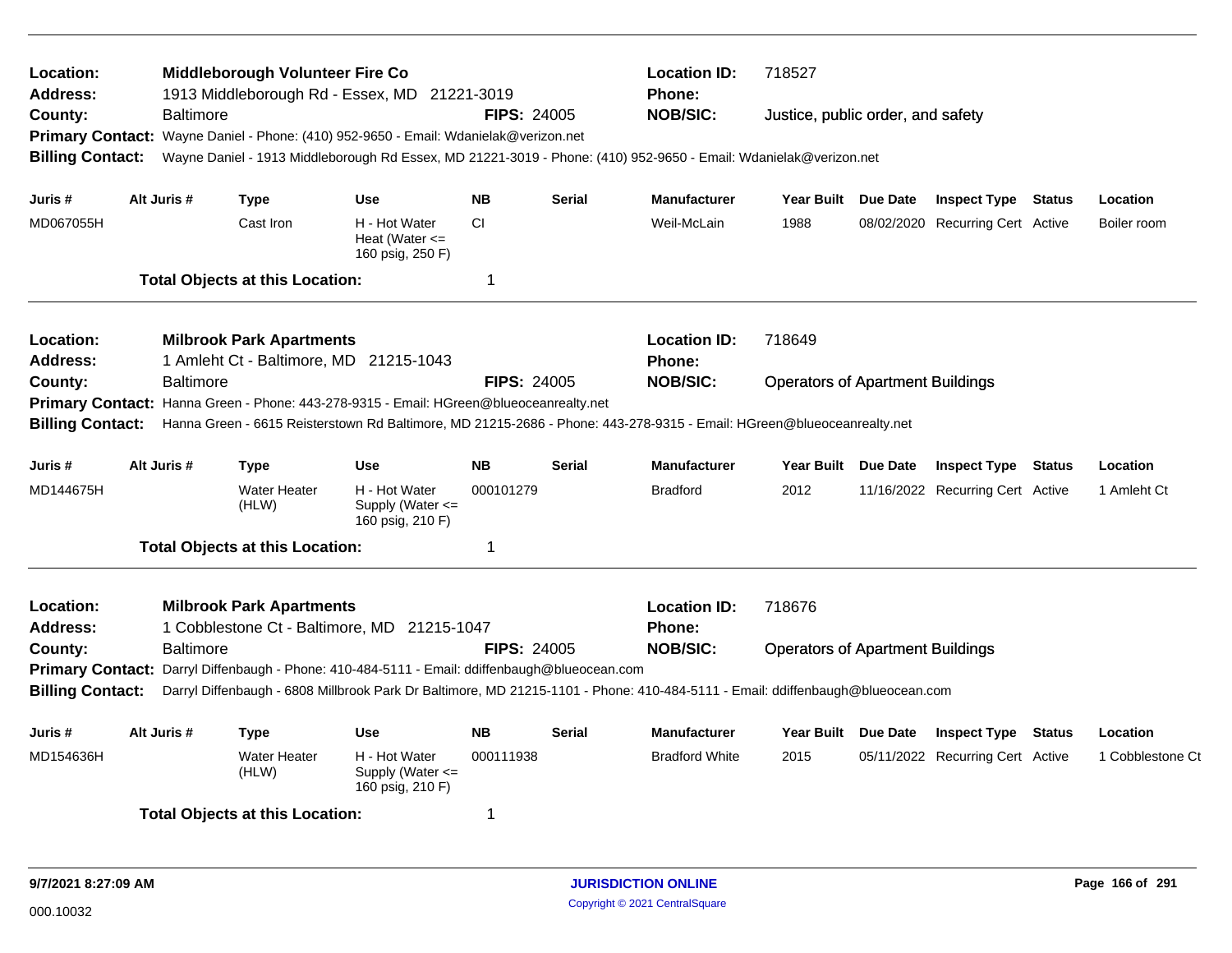| Location:<br><b>Address:</b>                                                                           |  |                  | <b>Milbrook Park Apartments</b>        | 1 Russern Ct - Baltimore, MD 21215-1055                                                                                                          |                    |               | <b>Location ID:</b><br>Phone: | 718650                                  |          |                                                              |        |                |
|--------------------------------------------------------------------------------------------------------|--|------------------|----------------------------------------|--------------------------------------------------------------------------------------------------------------------------------------------------|--------------------|---------------|-------------------------------|-----------------------------------------|----------|--------------------------------------------------------------|--------|----------------|
| County:                                                                                                |  | <b>Baltimore</b> |                                        |                                                                                                                                                  | <b>FIPS: 24005</b> |               | <b>NOB/SIC:</b>               | <b>Operators of Apartment Buildings</b> |          |                                                              |        |                |
|                                                                                                        |  |                  |                                        | Primary Contact: Hannah Green - Phone: 443-278-9315 - Cell: 443-925-6576 - Email: hgreen@blueocean.com                                           |                    |               |                               |                                         |          |                                                              |        |                |
| <b>Billing Contact:</b>                                                                                |  |                  |                                        | Hannah Green - 100 Painters Mill Rd Ste 310 Owings Mills, MD 21117-7302 - Phone: 443-278-9315 - Cell: 443-925-6576 - Email: hgreen@blueocean.com |                    |               |                               |                                         |          |                                                              |        |                |
| Juris #                                                                                                |  | Alt Juris #      | <b>Type</b>                            | <b>Use</b>                                                                                                                                       | <b>NB</b>          | <b>Serial</b> | <b>Manufacturer</b>           | Year Built Due Date                     |          | <b>Inspect Type Status</b>                                   |        | Location       |
| MD155872H                                                                                              |  |                  | <b>Water Heater</b><br>(HLW)           | H - Hot Water<br>Supply (Water $\leq$<br>160 psig, 210 F)                                                                                        | 000114613          |               | <b>Bradford White</b>         | 2015                                    |          | 11/16/2022 Recurring Cert Active                             |        | 1 Russern Ct.  |
|                                                                                                        |  |                  | <b>Total Objects at this Location:</b> |                                                                                                                                                  | $\mathbf 1$        |               |                               |                                         |          |                                                              |        |                |
| Location:                                                                                              |  |                  | <b>Milbrook Park Apartments</b>        |                                                                                                                                                  |                    |               | <b>Location ID:</b>           | 718648                                  |          |                                                              |        |                |
| <b>Address:</b>                                                                                        |  |                  |                                        | 17 Cobblestone Ct - Baltimore, MD 21215-1054                                                                                                     |                    |               | Phone:                        |                                         |          |                                                              |        |                |
| County:                                                                                                |  | Baltimore        |                                        |                                                                                                                                                  | <b>FIPS: 24005</b> |               | <b>NOB/SIC:</b>               |                                         |          | <b>Operators of Dwellings Other Than Apartment Buildings</b> |        |                |
|                                                                                                        |  |                  |                                        | Primary Contact: Hanna Green - Phone: 443-278-9315 - Email: HGreen@blueoceanrealty.net                                                           |                    |               |                               |                                         |          |                                                              |        |                |
| <b>Billing Contact:</b>                                                                                |  |                  |                                        | Hanna Green - 6615 Reisterstown Rd Baltimore, MD 21215-2686 - Phone: 443-278-9315 - Email: HGreen@blueoceanrealty.net                            |                    |               |                               |                                         |          |                                                              |        |                |
| Juris #                                                                                                |  | Alt Juris #      | Type                                   | <b>Use</b>                                                                                                                                       | <b>NB</b>          | <b>Serial</b> | <b>Manufacturer</b>           | Year Built Due Date                     |          | <b>Inspect Type</b>                                          | Status | Location       |
| MD144676H                                                                                              |  |                  | <b>Water Heater</b><br>(HLW)           | H - Hot Water<br>Supply (Water <=<br>160 psig, 210 F)                                                                                            | 000095312          |               | <b>Bradford White</b>         | 2011                                    |          | 11/16/2022 Recurring Cert Active                             |        | 17 Cobblestone |
|                                                                                                        |  |                  | <b>Total Objects at this Location:</b> |                                                                                                                                                  | 1                  |               |                               |                                         |          |                                                              |        |                |
| Location:                                                                                              |  |                  | <b>Milbrook Park Apartments</b>        |                                                                                                                                                  |                    |               | <b>Location ID:</b>           | 718651                                  |          |                                                              |        |                |
| <b>Address:</b>                                                                                        |  |                  |                                        | 2 Amleht Ct - Baltimore, MD 21215-1044                                                                                                           |                    |               | <b>Phone:</b>                 |                                         |          |                                                              |        |                |
| County:                                                                                                |  | <b>Baltimore</b> |                                        |                                                                                                                                                  | <b>FIPS: 24005</b> |               | <b>NOB/SIC:</b>               | <b>Operators of Apartment Buildings</b> |          |                                                              |        |                |
| Primary Contact: Hannah Green - Phone: 443-278-9315 - Cell: 443-925-6576 - Email: hgreen@blueocean.com |  |                  |                                        |                                                                                                                                                  |                    |               |                               |                                         |          |                                                              |        |                |
| <b>Billing Contact:</b>                                                                                |  |                  |                                        | Hannah Green - 100 Painters Mill Rd Ste 310 Owings Mills, MD 21117-7302 - Phone: 443-278-9315 - Cell: 443-925-6576 - Email: hgreen@blueocean.com |                    |               |                               |                                         |          |                                                              |        |                |
| Juris #                                                                                                |  | Alt Juris #      | <b>Type</b>                            | <b>Use</b>                                                                                                                                       | <b>NB</b>          | <b>Serial</b> | <b>Manufacturer</b>           | <b>Year Built</b>                       | Due Date | <b>Inspect Type</b>                                          | Status | Location       |
| MD170323H                                                                                              |  |                  | <b>Water Heater</b><br>(HLW)           | H - Hot Water<br>Supply (Water <=<br>160 psig, 210 F)                                                                                            | 000112748          |               | <b>Bradford White</b>         | 2019                                    |          | 10/08/2022 Recurring Cert Active                             |        | 2 Amleht Ct    |
|                                                                                                        |  |                  | <b>Total Objects at this Location:</b> |                                                                                                                                                  | 1                  |               |                               |                                         |          |                                                              |        |                |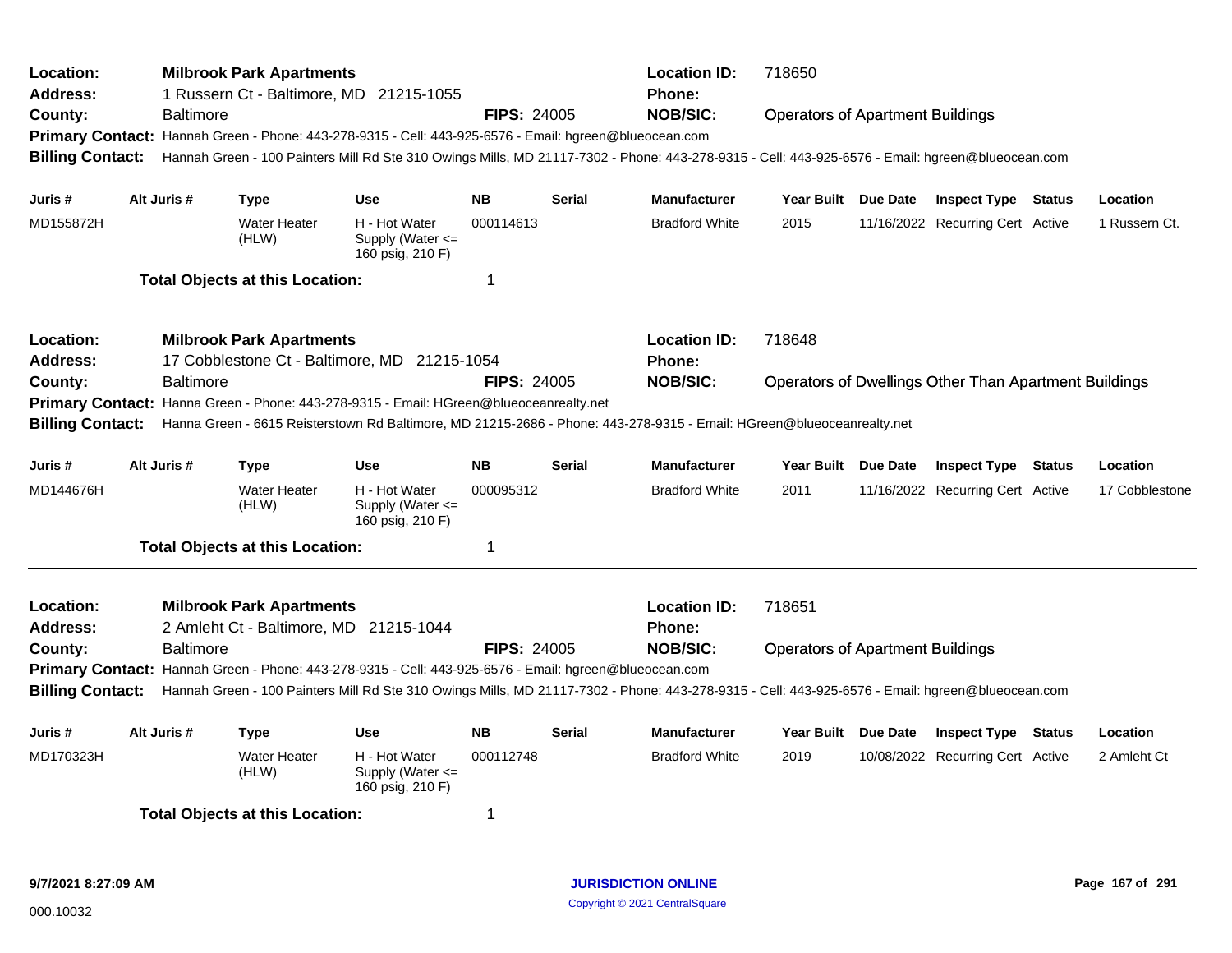| <b>Location:</b><br><b>Address:</b><br>County:<br><b>Billing Contact:</b><br>Juris #                 | <b>Baltimore</b><br>Alt Juris # | <b>Milbrook Park Apartments</b><br><b>Type</b> | 4 Russern Ct - Baltimore, MD 21215-1058<br>Primary Contact: Hanna Green - Phone: 443-278-9315 - Email: HGreen@blueoceanrealty.net<br>Hanna Green - 6615 Reisterstown Rd Baltimore, MD 21215-2686 - Phone: 443-278-9315 - Email: HGreen@blueoceanrealty.net<br><b>Use</b>                                        | <b>FIPS: 24005</b><br><b>NB</b> | <b>Serial</b> | <b>Location ID:</b><br><b>Phone:</b><br><b>NOB/SIC:</b><br><b>Manufacturer</b> | 3698498<br><b>Real Estate Agents and Managers</b><br>Year Built Due Date | <b>Inspect Type Status</b>       |               | Location                  |
|------------------------------------------------------------------------------------------------------|---------------------------------|------------------------------------------------|-----------------------------------------------------------------------------------------------------------------------------------------------------------------------------------------------------------------------------------------------------------------------------------------------------------------|---------------------------------|---------------|--------------------------------------------------------------------------------|--------------------------------------------------------------------------|----------------------------------|---------------|---------------------------|
| MD154635H                                                                                            |                                 | <b>Water Heater</b><br>(HLW)                   | H - Hot Water<br>Supply (Water $\leq$<br>160 psig, 210 F)                                                                                                                                                                                                                                                       | 000099206                       |               | <b>Bradford White</b>                                                          | 2012                                                                     | 11/16/2022 Recurring Cert Active |               | 4 Russern Ct              |
|                                                                                                      |                                 | <b>Total Objects at this Location:</b>         |                                                                                                                                                                                                                                                                                                                 | $\mathbf 1$                     |               |                                                                                |                                                                          |                                  |               |                           |
| <b>Location:</b><br><b>Address:</b><br>County:<br><b>Primary Contact:</b><br><b>Billing Contact:</b> | Baltimore                       | <b>Milbrook Park Apartments</b>                | 6930 Brookmill Rd - Baltimore, MD 21215-1335<br>Darryl Diffenbaugh - Phone: 410-484-5111 - Email: ddiffenbaugh@blueocean.com<br>Darryl Diffenbaugh - 6808 Millbrook Park Dr Baltimore, MD 21215-1101 - Phone: 410-484-5111 - Email: ddiffenbaugh@blueocean.com                                                  | <b>FIPS: 24005</b>              |               | <b>Location ID:</b><br><b>Phone:</b><br><b>NOB/SIC:</b>                        | 3698466<br><b>Real Estate Agents and Managers</b>                        |                                  |               |                           |
| Juris #                                                                                              | Alt Juris #                     | <b>Type</b>                                    | <b>Use</b>                                                                                                                                                                                                                                                                                                      | <b>NB</b>                       | <b>Serial</b> | <b>Manufacturer</b>                                                            | Year Built Due Date                                                      | <b>Inspect Type</b>              | <b>Status</b> | Location                  |
| MD153472H                                                                                            |                                 | <b>Water Heater</b><br>(HLW)                   | H - Hot Water<br>Supply (Water $\leq$<br>160 psig, 210 F)                                                                                                                                                                                                                                                       | 000106127                       |               | <b>Bradford White</b>                                                          | 2013                                                                     | 05/11/2022 External Cert         | Active        | 30 Brookmill<br>Road      |
|                                                                                                      |                                 | <b>Total Objects at this Location:</b>         |                                                                                                                                                                                                                                                                                                                 | -1                              |               |                                                                                |                                                                          |                                  |               |                           |
| Location:<br>Address:<br>County:<br><b>Billing Contact:</b>                                          | <b>Baltimore</b>                | <b>Milbrook Park Apartments</b>                | 6932 Millbrook Park Dr - Baltimore, MD 21215-1143<br>Primary Contact: Hannah Green - Phone: 443-278-9315 - Cell: 443-925-6576 - Email: hgreen@blueocean.com<br>Hannah Green - 100 Painters Mill Rd Ste 310 Owings Mills, MD 21117-7302 - Phone: 443-278-9315 - Cell: 443-925-6576 - Email: hgreen@blueocean.com | <b>FIPS: 24005</b>              |               | <b>Location ID:</b><br>Phone:<br><b>NOB/SIC:</b>                               | 718659<br><b>Operators of Apartment Buildings</b>                        |                                  |               |                           |
| Juris #                                                                                              | Alt Juris #                     | <b>Type</b>                                    | <b>Use</b>                                                                                                                                                                                                                                                                                                      | <b>NB</b>                       | <b>Serial</b> | <b>Manufacturer</b>                                                            | Year Built Due Date                                                      | <b>Inspect Type</b>              | Status        | Location                  |
| MD144670H                                                                                            |                                 | <b>Water Heater</b><br>(HLW)                   | H - Hot Water<br>Supply (Water <=<br>160 psig, 210 F)                                                                                                                                                                                                                                                           | 0086986                         |               | <b>Bradford White</b>                                                          | 2009                                                                     | 11/16/2022 Recurring Cert Active |               | 6932 Millbrook<br>Park Dr |
|                                                                                                      |                                 | <b>Total Objects at this Location:</b>         |                                                                                                                                                                                                                                                                                                                 | -1                              |               |                                                                                |                                                                          |                                  |               |                           |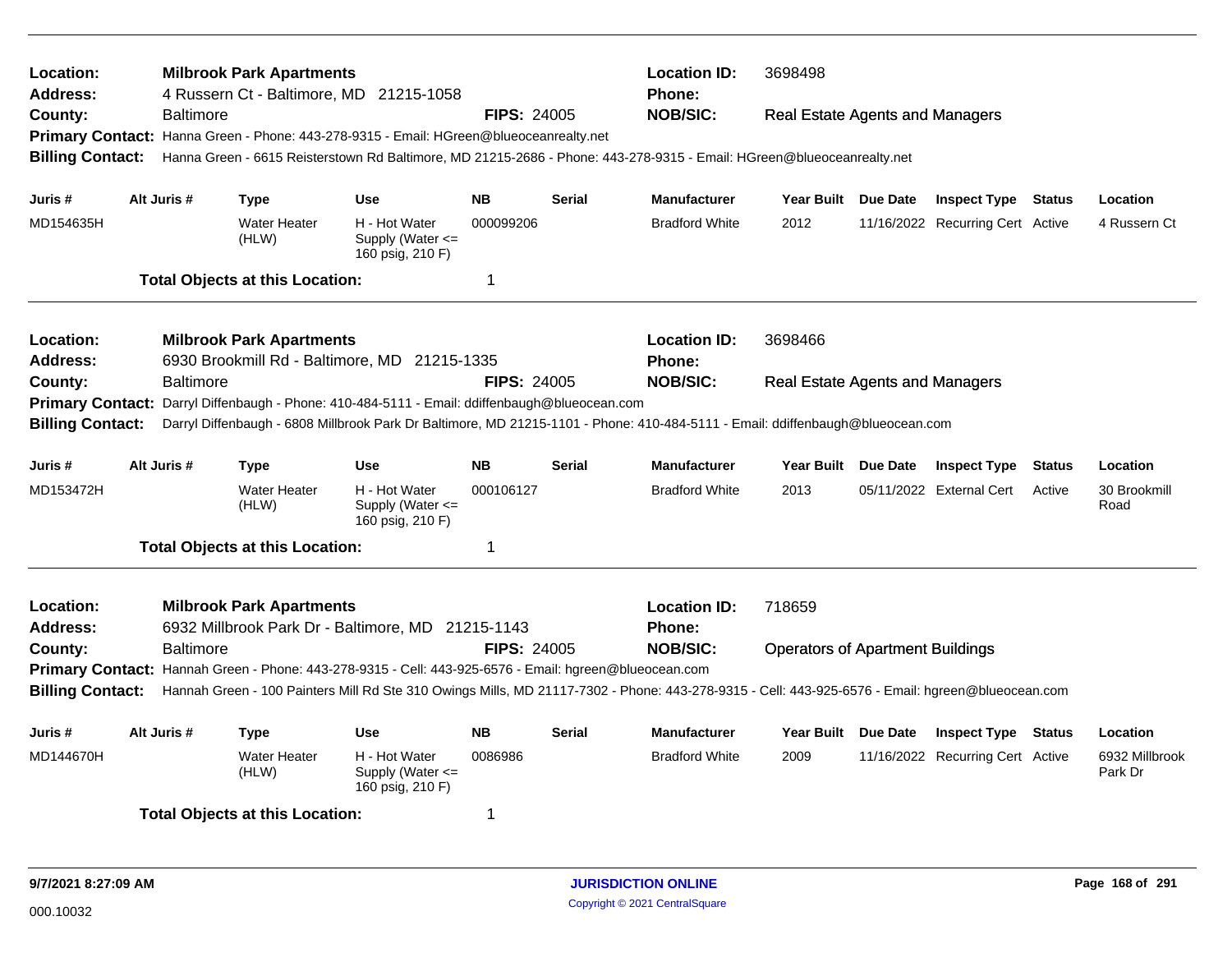| Location:<br>Address:<br>County: | <b>Baltimore</b> | <b>Milbrook Park Apartments</b>                          | 6942 Millbrook Park Dr - Baltimore, MD 21215-1145                                                                                                                                                                                                          | <b>FIPS: 24005</b> |               | <b>Location ID:</b><br><b>Phone:</b><br><b>NOB/SIC:</b> | 718661                                  | <b>Operators of Dwellings Other Than Apartment Buildings</b> |               |                           |
|----------------------------------|------------------|----------------------------------------------------------|------------------------------------------------------------------------------------------------------------------------------------------------------------------------------------------------------------------------------------------------------------|--------------------|---------------|---------------------------------------------------------|-----------------------------------------|--------------------------------------------------------------|---------------|---------------------------|
| <b>Billing Contact:</b>          |                  |                                                          | Primary Contact: Hannah Green - Phone: 443-278-9315 - Cell: 443-925-6576 - Email: hgreen@blueocean.com<br>Hannah Green - 100 Painters Mill Rd Ste 310 Owings Mills, MD 21117-7302 - Phone: 443-278-9315 - Cell: 443-925-6576 - Email: hgreen@blueocean.com |                    |               |                                                         |                                         |                                                              |               |                           |
| Juris #                          | Alt Juris #      | <b>Type</b>                                              | <b>Use</b>                                                                                                                                                                                                                                                 | <b>NB</b>          | <b>Serial</b> | <b>Manufacturer</b>                                     | Year Built Due Date                     | <b>Inspect Type Status</b>                                   |               | Location                  |
| MD151869H                        |                  | <b>Water Heater</b><br>(HLW)                             | H - Hot Water<br>Supply (Water $\leq$<br>160 psig, 210 F)                                                                                                                                                                                                  | 000111930          |               | <b>Bradford White</b>                                   | 2015                                    | 11/16/2022 Recurring Cert Active                             |               | 6942 Millbrook<br>Park Dr |
|                                  |                  | <b>Total Objects at this Location:</b>                   |                                                                                                                                                                                                                                                            | 1                  |               |                                                         |                                         |                                                              |               |                           |
| Location:                        |                  | <b>Milbrook Park Apartments</b>                          |                                                                                                                                                                                                                                                            |                    |               | <b>Location ID:</b>                                     | 3698353                                 |                                                              |               |                           |
| Address:                         |                  |                                                          | 6948 Brookmill Rd - Baltimore, MD 21215-1338                                                                                                                                                                                                               |                    |               | <b>Phone:</b>                                           | 410 484 5111                            |                                                              |               |                           |
| County:                          | <b>Baltimore</b> |                                                          |                                                                                                                                                                                                                                                            | <b>FIPS: 24005</b> |               | <b>NOB/SIC:</b>                                         | <b>Real Estate Agents and Managers</b>  |                                                              |               |                           |
| <b>Primary Contact:</b>          |                  |                                                          | Darryl Diffenbaugh - Phone: 410-484-5111 - Email: ddiffenbaugh@blueocean.com                                                                                                                                                                               |                    |               |                                                         |                                         |                                                              |               |                           |
| <b>Billing Contact:</b>          |                  |                                                          | Darryl Diffenbaugh - 6808 Millbrook Park Dr Baltimore, MD 21215-1101 - Phone: 410-484-5111 - Email: ddiffenbaugh@blueocean.com                                                                                                                             |                    |               |                                                         |                                         |                                                              |               |                           |
| Juris #                          | Alt Juris #      | <b>Type</b>                                              | <b>Use</b>                                                                                                                                                                                                                                                 | <b>NB</b>          | <b>Serial</b> | <b>Manufacturer</b>                                     | Year Built Due Date                     | <b>Inspect Type</b>                                          | <b>Status</b> | Location                  |
| MD153473H                        |                  | <b>Water Heater</b><br>(HLW)                             | H - Hot Water<br>Supply (Water <=<br>160 psig, 210 F)                                                                                                                                                                                                      | 000105504          |               | <b>Bradford White</b>                                   | 2013                                    | 05/11/2022 External Cert                                     | Active        | 6948 Brookmill<br>Road    |
|                                  |                  | <b>Total Objects at this Location:</b>                   |                                                                                                                                                                                                                                                            | $\mathbf 1$        |               |                                                         |                                         |                                                              |               |                           |
| Location:<br>Address:            |                  | <b>Milbrook Park Apartments</b>                          | 6950 Brookmill Rd - Baltimore, MD 21215-1339                                                                                                                                                                                                               |                    |               | <b>Location ID:</b><br><b>Phone:</b>                    | 3289089                                 |                                                              |               |                           |
| County:                          | <b>Baltimore</b> |                                                          |                                                                                                                                                                                                                                                            | <b>FIPS: 24005</b> |               | <b>NOB/SIC:</b>                                         | <b>Operators of Apartment Buildings</b> |                                                              |               |                           |
|                                  |                  | Primary Contact: Blue Ocean Realty - Phone: 410-484-5111 |                                                                                                                                                                                                                                                            |                    |               |                                                         |                                         |                                                              |               |                           |
| <b>Billing Contact:</b>          |                  |                                                          | Hanna Green - 6615 Reisterstown Rd Baltimore, MD 21215-2686 - Phone: 443-278-9315 - Email: HGreen@blueoceanrealty.net                                                                                                                                      |                    |               |                                                         |                                         |                                                              |               |                           |
| Juris #                          | Alt Juris #      | <b>Type</b>                                              | <b>Use</b>                                                                                                                                                                                                                                                 | <b>NB</b>          | <b>Serial</b> | <b>Manufacturer</b>                                     | Year Built Due Date                     | <b>Inspect Type</b>                                          | <b>Status</b> | Location                  |
| MD144673H                        |                  | <b>Water Heater</b><br>(HLW)                             | H - Hot Water<br>Supply (Water $\leq$<br>160 psig, 210 F)                                                                                                                                                                                                  | 000095515          |               | <b>Bradford White</b>                                   | 2011                                    | 11/16/2022 Recurring Cert Active                             |               | 6950 Brookmill<br>Rd      |
|                                  |                  | <b>Total Objects at this Location:</b>                   |                                                                                                                                                                                                                                                            | 1                  |               |                                                         |                                         |                                                              |               |                           |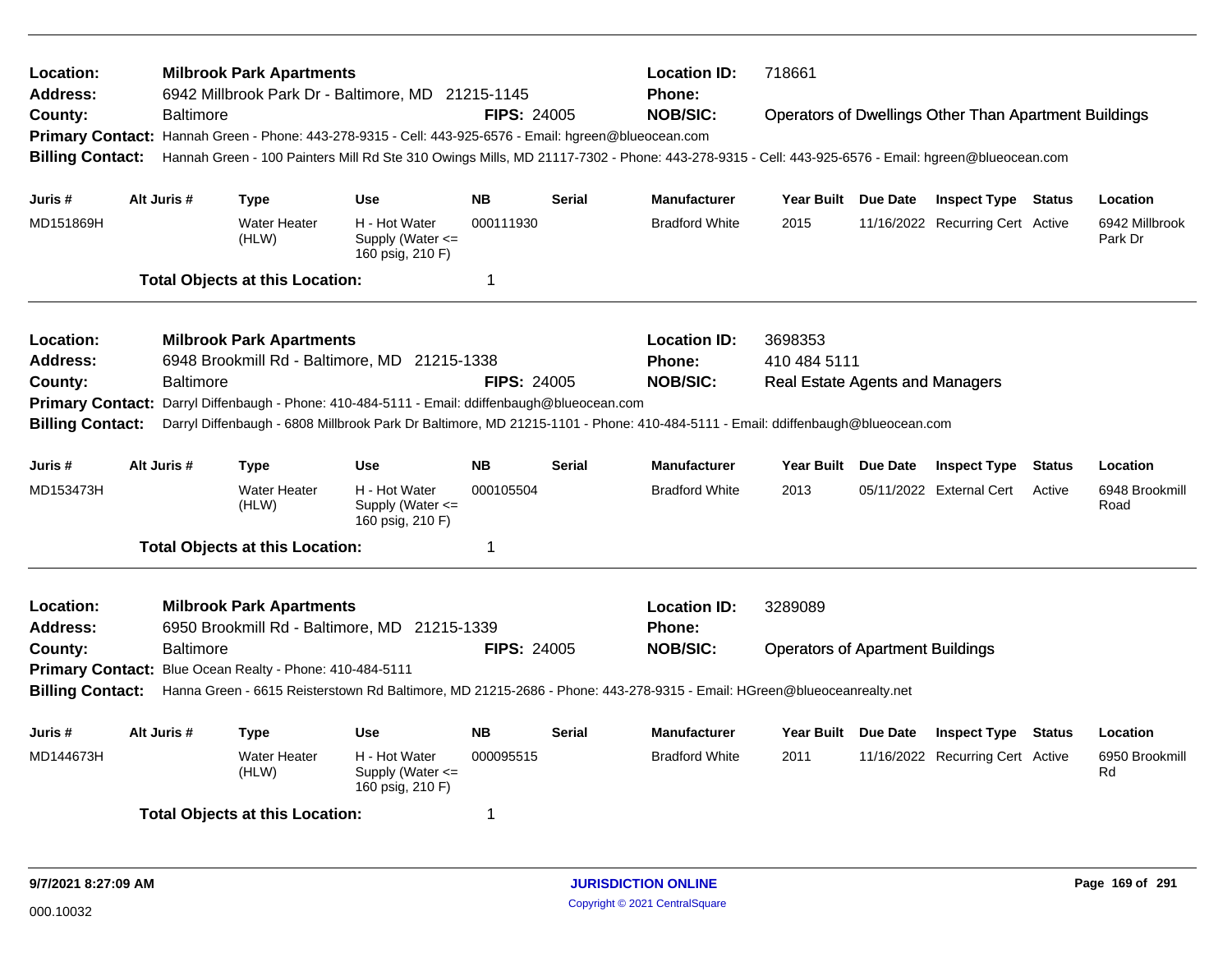| Location:<br>Address:<br>County:<br><b>Billing Contact:</b>   | <b>Baltimore</b> | <b>Milbrook Park Apartments</b>        | 6952 Millbrook Park Dr - Baltimore, MD 21215-1147<br>Primary Contact: Hannah Green - Phone: 443-278-9315 - Cell: 443-925-6576 - Email: hgreen@blueocean.com | <b>FIPS: 24005</b> |               | <b>Location ID:</b><br><b>Phone:</b><br><b>NOB/SIC:</b><br>Hannah Green - 100 Painters Mill Rd Ste 310 Owings Mills, MD 21117-7302 - Phone: 443-278-9315 - Cell: 443-925-6576 - Email: hgreen@blueocean.com | 718665                                  | <b>Operators of Dwellings Other Than Apartment Buildings</b> |               |                        |
|---------------------------------------------------------------|------------------|----------------------------------------|-------------------------------------------------------------------------------------------------------------------------------------------------------------|--------------------|---------------|-------------------------------------------------------------------------------------------------------------------------------------------------------------------------------------------------------------|-----------------------------------------|--------------------------------------------------------------|---------------|------------------------|
| Juris #                                                       | Alt Juris #      | <b>Type</b>                            | <b>Use</b>                                                                                                                                                  | <b>NB</b>          | <b>Serial</b> | <b>Manufacturer</b>                                                                                                                                                                                         | Year Built Due Date                     | <b>Inspect Type Status</b>                                   |               | Location               |
| MD151867H                                                     |                  | <b>Water Heater</b><br>(HLW)           | H - Hot Water<br>Supply (Water $\leq$<br>160 psig, 210 F)                                                                                                   | 000106496          |               | <b>Bradford White</b>                                                                                                                                                                                       | 2014                                    | 11/16/2022 Recurring Cert Active                             |               | 6952 Millbrook<br>Park |
|                                                               |                  | <b>Total Objects at this Location:</b> |                                                                                                                                                             | 1                  |               |                                                                                                                                                                                                             |                                         |                                                              |               |                        |
| Location:<br><b>Address:</b>                                  |                  | <b>Milbrook Park Apartments</b>        | 6960 Brookmill Rd - Baltimore, MD 21215-1341                                                                                                                |                    |               | <b>Location ID:</b><br>Phone:                                                                                                                                                                               | 718668                                  |                                                              |               |                        |
| County:<br><b>Primary Contact:</b><br><b>Billing Contact:</b> | <b>Baltimore</b> |                                        | Hannah Green - Phone: 443-278-9315 - Cell: 443-925-6576 - Email: hgreen@blueocean.com                                                                       | <b>FIPS: 24005</b> |               | <b>NOB/SIC:</b><br>Hannah Green - 100 Painters Mill Rd Ste 310 Owings Mills, MD 21117-7302 - Phone: 443-278-9315 - Cell: 443-925-6576 - Email: hgreen@blueocean.com                                         | <b>Operators of Apartment Buildings</b> |                                                              |               |                        |
| Juris #                                                       | Alt Juris #      | <b>Type</b>                            | <b>Use</b>                                                                                                                                                  | <b>NB</b>          | Serial        | <b>Manufacturer</b>                                                                                                                                                                                         | Year Built Due Date                     | <b>Inspect Type Status</b>                                   |               | Location               |
| MD155874H                                                     |                  | <b>Water Heater</b><br>(HLW)           | H - Hot Water<br>Supply (Water $\leq$<br>160 psig, 210 F)                                                                                                   | 000116761          |               | <b>Bradford White</b>                                                                                                                                                                                       | 2016                                    | 11/16/2022 Recurring Cert Active                             |               | 6960 Brookmill<br>Rd   |
|                                                               |                  | <b>Total Objects at this Location:</b> |                                                                                                                                                             | $\mathbf 1$        |               |                                                                                                                                                                                                             |                                         |                                                              |               |                        |
| Location:<br>Address:                                         |                  | <b>Milbrook Park Apartments</b>        | 6962 Millbrook Park Dr - Baltimore, MD 21215-1149                                                                                                           |                    |               | <b>Location ID:</b><br>Phone:                                                                                                                                                                               | 718666                                  |                                                              |               |                        |
| County:                                                       | <b>Baltimore</b> |                                        |                                                                                                                                                             | <b>FIPS: 24005</b> |               | <b>NOB/SIC:</b>                                                                                                                                                                                             | <b>Operators of Apartment Buildings</b> |                                                              |               |                        |
| <b>Billing Contact:</b>                                       |                  |                                        | Primary Contact: Hannah Green - Phone: 443-278-9315 - Cell: 443-925-6576 - Email: hgreen@blueocean.com                                                      |                    |               | Hannah Green - 100 Painters Mill Rd Ste 310 Owings Mills, MD 21117-7302 - Phone: 443-278-9315 - Cell: 443-925-6576 - Email: hgreen@blueocean.com                                                            |                                         |                                                              |               |                        |
| Juris #                                                       | Alt Juris #      | Type                                   | <b>Use</b>                                                                                                                                                  | <b>NB</b>          | <b>Serial</b> | <b>Manufacturer</b>                                                                                                                                                                                         | Year Built Due Date                     | <b>Inspect Type</b>                                          | <b>Status</b> | Location               |
| MD170324H                                                     |                  | <b>Water Heater</b><br>(HLW)           | H - Hot Water<br>Supply (Water $\leq$<br>160 psig, 210 F)                                                                                                   | 000128462          |               | <b>Bradford White</b>                                                                                                                                                                                       | 2018                                    | 10/08/2022 Recurring Cert Active                             |               | 6962 Milbrook<br>Park  |
|                                                               |                  | <b>Total Objects at this Location:</b> |                                                                                                                                                             | 1                  |               |                                                                                                                                                                                                             |                                         |                                                              |               |                        |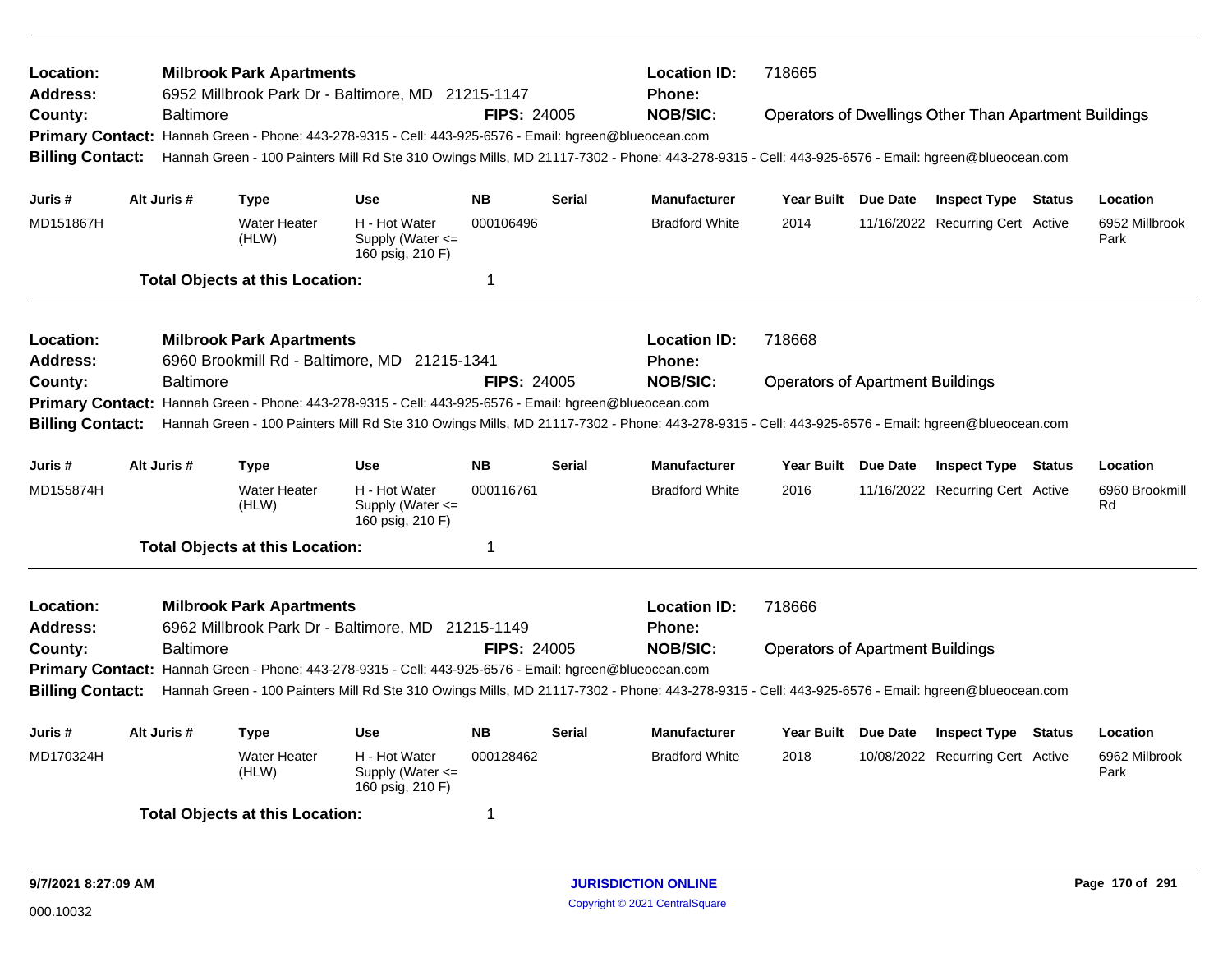| Location:<br>Address:<br>County:<br><b>Primary Contact:</b><br><b>Billing Contact:</b>                                                                                                                                                                                                                                                                                                                                                                      |  | <b>Baltimore</b> | <b>Milbrook Park Apartments</b>        | 6972 Millbrook Park Dr - Baltimore, MD 21215-1151<br>Hannah Green - Phone: 443-278-9315 - Cell: 443-925-6576 - Email: hgreen@blueocean.com | <b>FIPS: 24005</b> |               | <b>Location ID:</b><br><b>Phone:</b><br><b>NOB/SIC:</b><br>Hannah Green - 100 Painters Mill Rd Ste 310 Owings Mills, MD 21117-7302 - Phone: 443-278-9315 - Cell: 443-925-6576 - Email: hgreen@blueocean.com | 3675189<br><b>Operators of Apartment Buildings</b> |                                                         |               |                        |
|-------------------------------------------------------------------------------------------------------------------------------------------------------------------------------------------------------------------------------------------------------------------------------------------------------------------------------------------------------------------------------------------------------------------------------------------------------------|--|------------------|----------------------------------------|--------------------------------------------------------------------------------------------------------------------------------------------|--------------------|---------------|-------------------------------------------------------------------------------------------------------------------------------------------------------------------------------------------------------------|----------------------------------------------------|---------------------------------------------------------|---------------|------------------------|
| Juris #                                                                                                                                                                                                                                                                                                                                                                                                                                                     |  | Alt Juris #      | <b>Type</b>                            | <b>Use</b>                                                                                                                                 | <b>NB</b>          | <b>Serial</b> | Manufacturer                                                                                                                                                                                                | Year Built Due Date                                | <b>Inspect Type Status</b>                              |               | Location               |
| MD151868H                                                                                                                                                                                                                                                                                                                                                                                                                                                   |  |                  | <b>Water Heater</b><br>(HLW)           | H - Hot Water<br>Supply (Water $\leq$<br>160 psig, 210 F)                                                                                  | 000085958          |               | A O Smith                                                                                                                                                                                                   | 2009                                               | 11/16/2022 Recurring Cert Active                        |               | 6972 Milbrook<br>Park  |
|                                                                                                                                                                                                                                                                                                                                                                                                                                                             |  |                  | <b>Total Objects at this Location:</b> |                                                                                                                                            | 1                  |               |                                                                                                                                                                                                             |                                                    |                                                         |               |                        |
| Location:<br><b>Address:</b>                                                                                                                                                                                                                                                                                                                                                                                                                                |  |                  | <b>Milbrook Park Apartments</b>        | 6978 Marsue Dr - Baltimore, MD 21215-1263                                                                                                  |                    |               | <b>Location ID:</b><br>Phone:                                                                                                                                                                               | 718669                                             |                                                         |               |                        |
| County:<br><b>Primary Contact:</b><br><b>Billing Contact:</b>                                                                                                                                                                                                                                                                                                                                                                                               |  | <b>Baltimore</b> |                                        | Hannah Green - Phone: 443-278-9315 - Cell: 443-925-6576 - Email: hgreen@blueocean.com                                                      | <b>FIPS: 24005</b> |               | <b>NOB/SIC:</b><br>Hannah Green - 100 Painters Mill Rd Ste 310 Owings Mills, MD 21117-7302 - Phone: 443-278-9315 - Cell: 443-925-6576 - Email: hgreen@blueocean.com                                         | <b>Operators of Apartment Buildings</b>            |                                                         |               |                        |
| Juris #                                                                                                                                                                                                                                                                                                                                                                                                                                                     |  | Alt Juris #      | Type                                   | <b>Use</b>                                                                                                                                 | <b>NB</b>          | Serial        | <b>Manufacturer</b>                                                                                                                                                                                         | Year Built Due Date                                | <b>Inspect Type Status</b>                              |               | Location               |
| MD144672H                                                                                                                                                                                                                                                                                                                                                                                                                                                   |  |                  | <b>Water Heater</b><br>(HLW)           | H - Hot Water<br>Supply (Water $\leq$<br>160 psig, 210 F)                                                                                  | 000092124          |               | <b>Bradford White</b>                                                                                                                                                                                       | 2011                                               | 11/16/2022 Recurring Cert Active                        |               | 6978 Marsue Dr         |
|                                                                                                                                                                                                                                                                                                                                                                                                                                                             |  |                  | <b>Total Objects at this Location:</b> |                                                                                                                                            | 1                  |               |                                                                                                                                                                                                             |                                                    |                                                         |               |                        |
| Location:<br><b>Milbrook Park Apartments</b><br>6982 Millbrook Park Dr - Baltimore, MD 21215-1153<br>Address:<br><b>FIPS: 24005</b><br><b>Baltimore</b><br>County:<br>Primary Contact: Hannah Green - Phone: 443-278-9315 - Cell: 443-925-6576 - Email: hgreen@blueocean.com<br><b>Billing Contact:</b><br>Hannah Green - 100 Painters Mill Rd Ste 310 Owings Mills, MD 21117-7302 - Phone: 443-278-9315 - Cell: 443-925-6576 - Email: hgreen@blueocean.com |  |                  |                                        |                                                                                                                                            |                    |               | <b>Location ID:</b><br>Phone:<br><b>NOB/SIC:</b>                                                                                                                                                            | 718672<br><b>Operators of Apartment Buildings</b>  |                                                         |               |                        |
| Juris #                                                                                                                                                                                                                                                                                                                                                                                                                                                     |  | Alt Juris #      |                                        | Use                                                                                                                                        | <b>NB</b>          | <b>Serial</b> | <b>Manufacturer</b>                                                                                                                                                                                         | Year Built Due Date                                |                                                         | <b>Status</b> | Location               |
| MD145416H                                                                                                                                                                                                                                                                                                                                                                                                                                                   |  |                  | Type<br><b>Water Heater</b><br>(HLW)   | H - Hot Water<br>Supply (Water $\leq$<br>160 psig, 210 F)                                                                                  | 000086968          |               | <b>Bradford White</b>                                                                                                                                                                                       | 2009                                               | <b>Inspect Type</b><br>11/16/2022 Recurring Cert Active |               | 6982 Millbrook<br>Park |
|                                                                                                                                                                                                                                                                                                                                                                                                                                                             |  |                  | <b>Total Objects at this Location:</b> |                                                                                                                                            | 1                  |               |                                                                                                                                                                                                             |                                                    |                                                         |               |                        |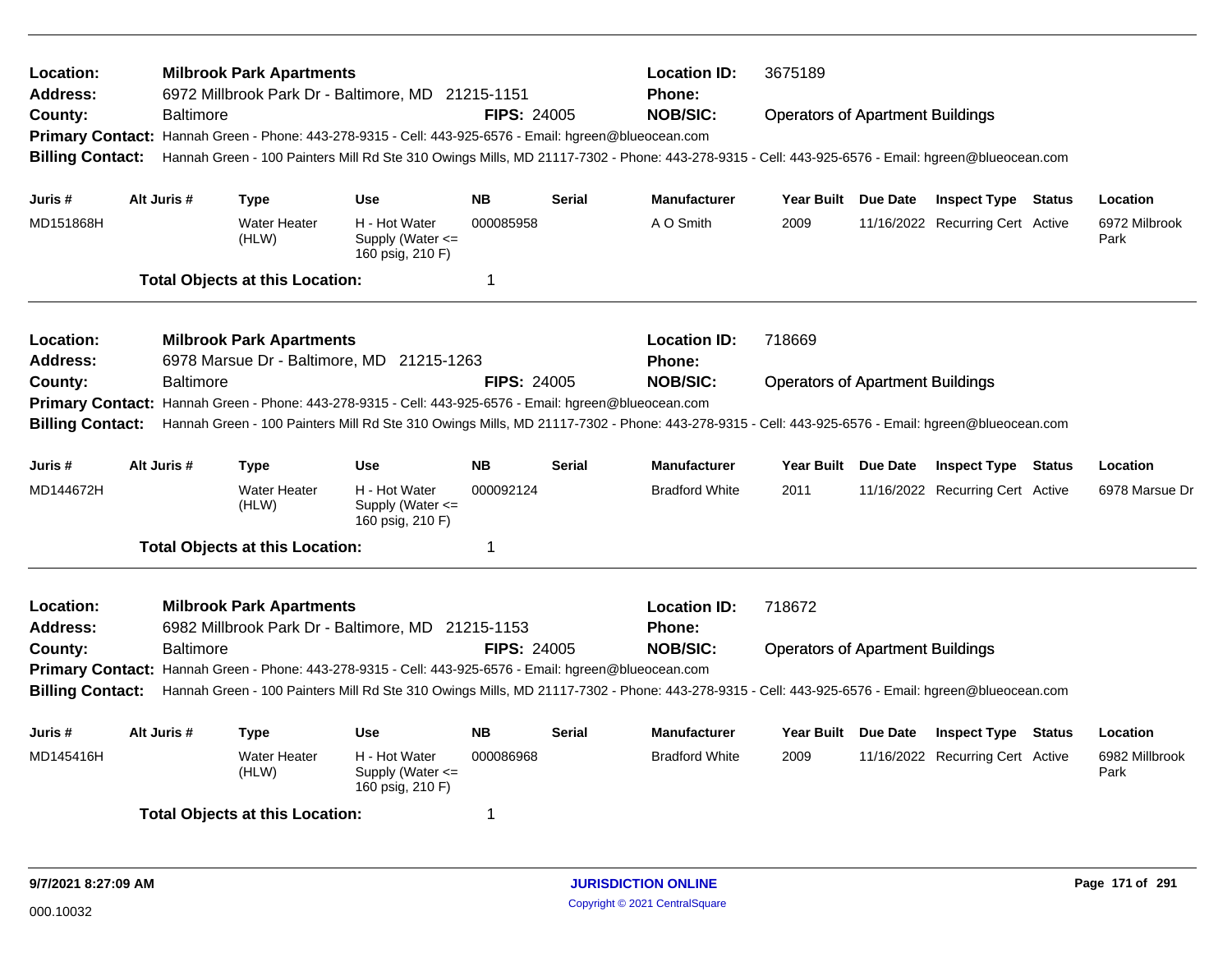| Location:<br>Address:<br>County:<br><b>Billing Contact:</b>                                                                                                                                                                                                                                                                                                                                                                                                                                                                                                        | <b>Baltimore</b> | <b>Milbrook Park Apartments</b><br>6988 Marsue Dr - Baltimore, MD 21215-1265<br>Primary Contact: Hannah Green - Phone: 443-278-9315 - Cell: 443-925-6576 - Email: hgreen@blueocean.com<br>Hannah Green - 100 Painters Mill Rd Ste 310 Owings Mills, MD 21117-7302 - Phone: 443-278-9315 - Cell: 443-925-6576 - Email: hgreen@blueocean.com |                                                                         | <b>FIPS: 24005</b>          |                                                         | <b>Location ID:</b><br><b>Phone:</b><br><b>NOB/SIC:</b> | 718671                      |          | <b>Operators of Dwellings Other Than Apartment Buildings</b>   |                         |                                          |
|--------------------------------------------------------------------------------------------------------------------------------------------------------------------------------------------------------------------------------------------------------------------------------------------------------------------------------------------------------------------------------------------------------------------------------------------------------------------------------------------------------------------------------------------------------------------|------------------|--------------------------------------------------------------------------------------------------------------------------------------------------------------------------------------------------------------------------------------------------------------------------------------------------------------------------------------------|-------------------------------------------------------------------------|-----------------------------|---------------------------------------------------------|---------------------------------------------------------|-----------------------------|----------|----------------------------------------------------------------|-------------------------|------------------------------------------|
| Juris #<br>MD144674H                                                                                                                                                                                                                                                                                                                                                                                                                                                                                                                                               | Alt Juris #      | <b>Type</b><br><b>Water Heater</b><br>(HLW)<br><b>Total Objects at this Location:</b>                                                                                                                                                                                                                                                      | <b>Use</b><br>H - Hot Water<br>Supply (Water $\leq$<br>160 psig, 210 F) | <b>NB</b><br>000094544<br>1 | Serial                                                  | <b>Manufacturer</b><br><b>Bradford White</b>            | Year Built Due Date<br>2011 |          | <b>Inspect Type Status</b><br>11/16/2022 Recurring Cert Active |                         | Location<br>6988 Marsue Dr               |
| <b>Location ID:</b><br>Location:<br><b>Milbrook Park Apartments</b><br>3675180<br>6992 Millbrook Park Dr - Baltimore, MD 21215-1155<br><b>Phone:</b><br><b>Address:</b><br><b>NOB/SIC:</b><br><b>Baltimore</b><br><b>FIPS: 24005</b><br>County:<br><b>Operators of Apartment Buildings</b><br><b>Primary Contact:</b><br>Darryl Diffenbaugh - Phone: 410-484-5111 - Email: ddiffenbaugh@blueocean.com<br><b>Billing Contact:</b><br>Darryl Diffenbaugh - 6808 Millbrook Park Dr Baltimore, MD 21215-1101 - Phone: 410-484-5111 - Email: ddiffenbaugh@blueocean.com |                  |                                                                                                                                                                                                                                                                                                                                            |                                                                         |                             |                                                         |                                                         |                             |          |                                                                |                         |                                          |
| Juris #<br>MD154637H                                                                                                                                                                                                                                                                                                                                                                                                                                                                                                                                               | Alt Juris #      | <b>Type</b><br><b>Water Heater</b><br>(HLW)<br><b>Total Objects at this Location:</b>                                                                                                                                                                                                                                                      | Use<br>H - Hot Water<br>Supply (Water $\leq$<br>160 psig, 210 F)        | <b>NB</b><br>000111296<br>1 | <b>Serial</b>                                           | <b>Manufacturer</b><br><b>Bradford White</b>            | Year Built Due Date<br>2015 |          | <b>Inspect Type</b><br>05/11/2022 External Cert                | <b>Status</b><br>Active | Location<br>6992 Millbrook<br>Park Place |
| Location:<br>Address:<br>County:<br><b>Billing Contact:</b>                                                                                                                                                                                                                                                                                                                                                                                                                                                                                                        | <b>Baltimore</b> | <b>Milbrook Park Apartments</b><br>6998 Marsue Dr - Baltimore, MD 21215-1267<br>Primary Contact: Hannah Green - Phone: 443-278-9315 - Cell: 443-925-6576 - Email: hgreen@blueocean.com<br>Hannah Green - 100 Painters Mill Rd Ste 310 Owings Mills, MD 21117-7302 - Phone: 443-278-9315 - Cell: 443-925-6576 - Email: hgreen@blueocean.com |                                                                         | <b>FIPS: 24005</b>          | <b>Location ID:</b><br><b>Phone:</b><br><b>NOB/SIC:</b> | 718678<br><b>Operators of Apartment Buildings</b>       |                             |          |                                                                |                         |                                          |
| Juris #<br>MD163562H                                                                                                                                                                                                                                                                                                                                                                                                                                                                                                                                               | Alt Juris #      | <b>Type</b><br>Vertical Fire Tube H - Hot Water<br><b>Total Objects at this Location:</b>                                                                                                                                                                                                                                                  | <b>Use</b><br>Supply (Water $\leq$<br>160 psig, 250 F)                  | <b>NB</b><br>000121096<br>1 | <b>Serial</b>                                           | <b>Manufacturer</b><br><b>Bradford White</b>            | <b>Year Built</b><br>2017   | Due Date | <b>Inspect Type Status</b><br>11/16/2022 Recurring Cert Active |                         | Location<br>6998 Marsue Dr               |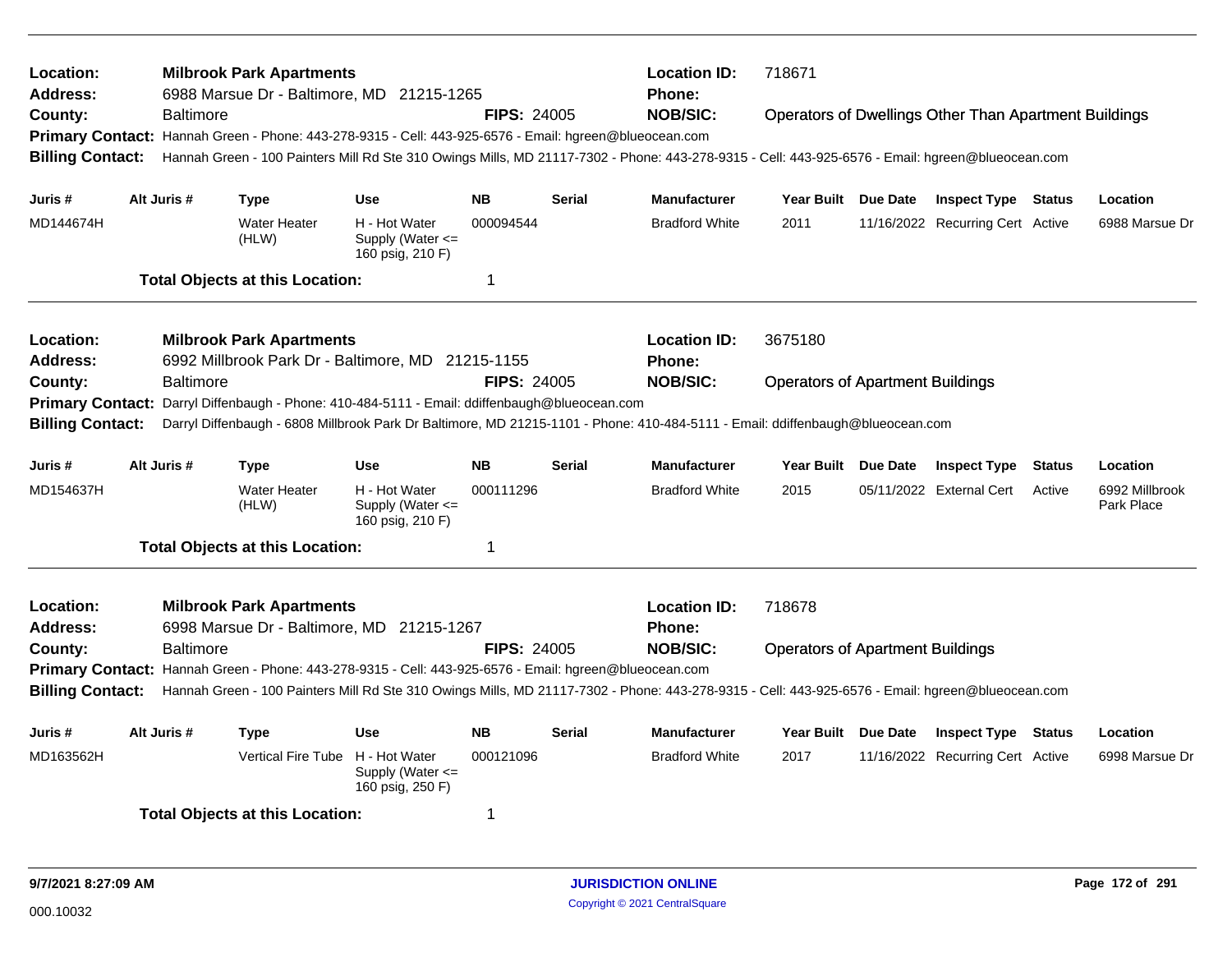| 9/7/2021 8:27:09 AM                                                                                                                                                                                                                                                                                                                                                                                                                                                                                                                                             |                            |                                                                                                                                                                                                                                                                                                             |                                                             |                    |               | <b>JURISDICTION ONLINE</b>           |                                         |                                        |        | Page 173 of 291 |
|-----------------------------------------------------------------------------------------------------------------------------------------------------------------------------------------------------------------------------------------------------------------------------------------------------------------------------------------------------------------------------------------------------------------------------------------------------------------------------------------------------------------------------------------------------------------|----------------------------|-------------------------------------------------------------------------------------------------------------------------------------------------------------------------------------------------------------------------------------------------------------------------------------------------------------|-------------------------------------------------------------|--------------------|---------------|--------------------------------------|-----------------------------------------|----------------------------------------|--------|-----------------|
| MD166572H                                                                                                                                                                                                                                                                                                                                                                                                                                                                                                                                                       |                            | <b>Water Tube</b><br>Coiled (NOT<br>Flueless Hi<br>Efficiency)                                                                                                                                                                                                                                              | H - Hot Water<br>Supply (Water <=<br>160 psig, 210 F)       | 000C50601          |               | A O Smith                            | 2018                                    | 03/02/2022 Recurring Cert Active       |        | 101 Willow Bend |
| Juris#                                                                                                                                                                                                                                                                                                                                                                                                                                                                                                                                                          | Alt Juris #                | <b>Type</b>                                                                                                                                                                                                                                                                                                 | <b>Use</b>                                                  | <b>NB</b>          | <b>Serial</b> | <b>Manufacturer</b>                  | Year Built Due Date                     | <b>Inspect Type Status</b>             |        | Location        |
| <b>Billing Contact:</b>                                                                                                                                                                                                                                                                                                                                                                                                                                                                                                                                         |                            | Primary Contact: Bryant Hannie - Phone: 410-356-4800/410-356-3388 - Cell: 443-607-7557 - Email: morningsideheightsme@elementmgt.com<br>DIYANI HANNE - 19 SHAW HAL KU UIC UWINGS MINS, MD ZTTT/-Z000 - MNONE: 410-300-4600/410-300-3300 - Cell: 443-007-7007 - EMAII:<br>morningsidahaightsma@alamantmgt.com |                                                             |                    |               |                                      |                                         |                                        |        |                 |
| County:                                                                                                                                                                                                                                                                                                                                                                                                                                                                                                                                                         | <b>Baltimore</b>           |                                                                                                                                                                                                                                                                                                             |                                                             | <b>FIPS: 24005</b> |               | <b>NOB/SIC:</b>                      | <b>Operators of Apartment Buildings</b> |                                        |        |                 |
| <b>Address:</b>                                                                                                                                                                                                                                                                                                                                                                                                                                                                                                                                                 |                            | 101 Willow Bend Dr - Owings Mills, MD 21117-2603                                                                                                                                                                                                                                                            |                                                             |                    |               | Phone:                               |                                         |                                        |        |                 |
| Location:                                                                                                                                                                                                                                                                                                                                                                                                                                                                                                                                                       |                            | <b>Morningside Heights Apartments</b>                                                                                                                                                                                                                                                                       |                                                             |                    |               | <b>Location ID:</b>                  | 719029                                  |                                        |        |                 |
|                                                                                                                                                                                                                                                                                                                                                                                                                                                                                                                                                                 |                            |                                                                                                                                                                                                                                                                                                             |                                                             | 1                  |               |                                      |                                         |                                        |        |                 |
|                                                                                                                                                                                                                                                                                                                                                                                                                                                                                                                                                                 |                            |                                                                                                                                                                                                                                                                                                             | Cryogenic)                                                  |                    |               |                                      | 1994                                    | 03/29/2020 Recurring Cert Active       |        | Soda Rm         |
| Juris #                                                                                                                                                                                                                                                                                                                                                                                                                                                                                                                                                         |                            | <b>Type</b>                                                                                                                                                                                                                                                                                                 | <b>Use</b>                                                  | <b>NB</b>          | <b>Serial</b> | <b>Manufacturer</b>                  | Year Built Due Date                     | <b>Inspect Type Status</b>             |        | Location        |
| 2<br><b>Total Objects at this Location:</b><br>Location:<br>Mo's Seafood Bar & Grill Restaurant<br><b>Location ID:</b><br><b>Address:</b><br>7600 Eastern Ave - Baltimore, MD 21224-1921<br>Phone:<br><b>FIPS: 24005</b><br><b>NOB/SIC:</b><br>County:<br><b>Baltimore</b><br>Primary Contact: Mark - Phone: 410-288-2424<br><b>Billing Contact:</b><br>Mark - 7600 Eastern Ave Baltimore, MD 21224-1921 - Phone: 410-288-2424<br>Alt Juris #<br>MD154265V<br>Other w/comment V - Storage (NOT<br>000020566<br>Taylor<br><b>Total Objects at this Location:</b> | Eating and drinking places |                                                                                                                                                                                                                                                                                                             |                                                             |                    |               |                                      |                                         |                                        |        |                 |
|                                                                                                                                                                                                                                                                                                                                                                                                                                                                                                                                                                 |                            |                                                                                                                                                                                                                                                                                                             |                                                             |                    |               |                                      | 719065                                  |                                        |        |                 |
|                                                                                                                                                                                                                                                                                                                                                                                                                                                                                                                                                                 |                            |                                                                                                                                                                                                                                                                                                             |                                                             |                    |               |                                      |                                         |                                        |        |                 |
| MD125191V                                                                                                                                                                                                                                                                                                                                                                                                                                                                                                                                                       |                            | <b>Pressure Vessel</b><br>w/comment                                                                                                                                                                                                                                                                         | Horizontal Unfired V - Storage (NOT 000082859<br>Cryogenic) |                    |               | <b>Brunner</b>                       | 2002                                    | 08/18/2022 Recurring Cert Active       |        | comp. room      |
| MD125190H                                                                                                                                                                                                                                                                                                                                                                                                                                                                                                                                                       |                            | Cast Iron                                                                                                                                                                                                                                                                                                   | H - Hot Water<br>Heat (Water $\leq$<br>160 psig, 250 F)     | CI                 |               | Columbia                             | 2003                                    | 08/18/2022 Recurring Cert Active       |        | utility room    |
| Juris #                                                                                                                                                                                                                                                                                                                                                                                                                                                                                                                                                         | Alt Juris #                | <b>Type</b>                                                                                                                                                                                                                                                                                                 | Use                                                         | <b>NB</b>          | <b>Serial</b> | <b>Manufacturer</b>                  | Year Built Due Date                     | <b>Inspect Type</b>                    | Status | Location        |
| <b>Billing Contact:</b>                                                                                                                                                                                                                                                                                                                                                                                                                                                                                                                                         |                            | Primary Contact: ML Cranes & Equipment - Phone: 7045092728<br>ML Cranes & Equipment - 2002 Graves Ct Dundalk, MD 21222-5509 - Phone: 7045092728                                                                                                                                                             |                                                             |                    |               |                                      |                                         |                                        |        |                 |
| County:                                                                                                                                                                                                                                                                                                                                                                                                                                                                                                                                                         | <b>Baltimore</b>           |                                                                                                                                                                                                                                                                                                             |                                                             | <b>FIPS: 24005</b> |               | <b>NOB/SIC:</b>                      |                                         | Miscellaneous manufacturing industries |        |                 |
| Location:<br><b>Address:</b>                                                                                                                                                                                                                                                                                                                                                                                                                                                                                                                                    |                            | <b>ML Cranes and Equipment</b><br>2002 Graves Ct - Dundalk, MD 21222-5509                                                                                                                                                                                                                                   |                                                             |                    |               | <b>Location ID:</b><br><b>Phone:</b> | 727504<br>410-285-6363                  |                                        |        |                 |
|                                                                                                                                                                                                                                                                                                                                                                                                                                                                                                                                                                 |                            |                                                                                                                                                                                                                                                                                                             |                                                             |                    |               |                                      |                                         |                                        |        |                 |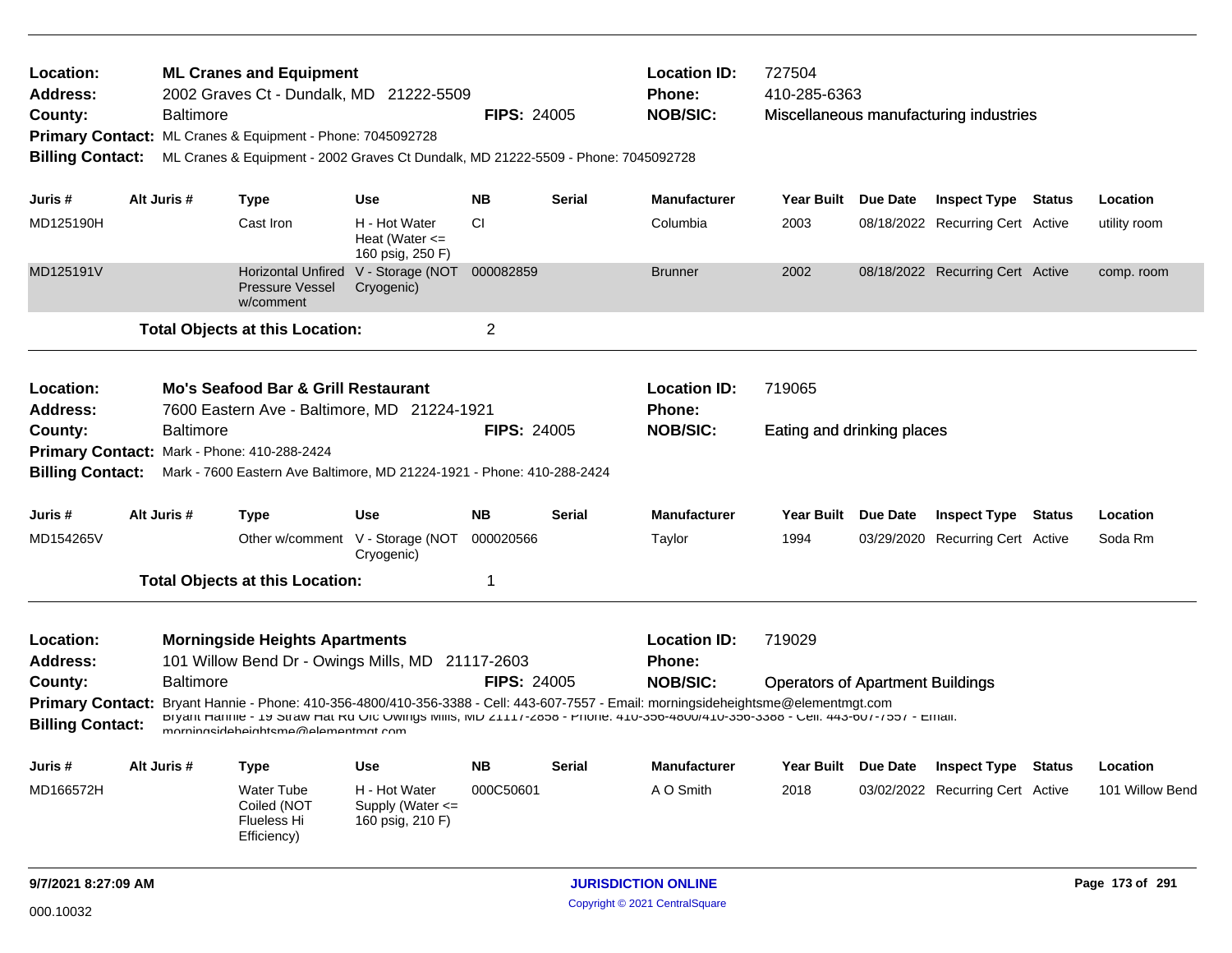| Location:<br><b>Address:</b>                                                                                                                                                                                                                                                                                                                       |  |                  | <b>Morningside Heights Apartments</b><br>43 Straw Hat Rd - Owings Mills, MD 21117-2835                                                                                                                                                                                                                        |                                                           |                    |               | <b>Location ID:</b><br><b>Phone:</b> | 719018                                  |                                  |               |                 |
|----------------------------------------------------------------------------------------------------------------------------------------------------------------------------------------------------------------------------------------------------------------------------------------------------------------------------------------------------|--|------------------|---------------------------------------------------------------------------------------------------------------------------------------------------------------------------------------------------------------------------------------------------------------------------------------------------------------|-----------------------------------------------------------|--------------------|---------------|--------------------------------------|-----------------------------------------|----------------------------------|---------------|-----------------|
| County:                                                                                                                                                                                                                                                                                                                                            |  | <b>Baltimore</b> |                                                                                                                                                                                                                                                                                                               |                                                           | <b>FIPS: 24005</b> |               | <b>NOB/SIC:</b>                      | <b>Operators of Apartment Buildings</b> |                                  |               |                 |
| <b>Billing Contact:</b>                                                                                                                                                                                                                                                                                                                            |  |                  | Primary Contact: Bryant Hannie - Phone: 410-356-4800/410-356-3388 - Cell: 443-607-7557 - Email: morningsideheightsme@elementmgt.com<br>DIYANI HANNE - 19 Straw Hat Rd Old Owings Mills, MD ZTTT/-Z656 - PHONE: 410-356-4600/410-356-3366 - Gell: 443-607-7557 - EMall:<br>morningsideheightsme@elementmat.com |                                                           |                    |               |                                      |                                         |                                  |               |                 |
| Juris #                                                                                                                                                                                                                                                                                                                                            |  | Alt Juris #      | <b>Type</b>                                                                                                                                                                                                                                                                                                   | <b>Use</b>                                                | <b>NB</b>          | Serial        | <b>Manufacturer</b>                  | Year Built Due Date                     | <b>Inspect Type</b>              | <b>Status</b> | Location        |
| MD167273H                                                                                                                                                                                                                                                                                                                                          |  |                  | Vertical Fire Tube H - Hot Water                                                                                                                                                                                                                                                                              | Supply (Water $\leq$<br>160 psig, 250 F)                  | 000052432          |               | A O Smith                            | 2019                                    | 08/19/2022 Recurring Cert Active |               | Storage Room    |
|                                                                                                                                                                                                                                                                                                                                                    |  |                  | <b>Total Objects at this Location:</b>                                                                                                                                                                                                                                                                        |                                                           | $\mathbf 1$        |               |                                      |                                         |                                  |               |                 |
| Location:                                                                                                                                                                                                                                                                                                                                          |  |                  | <b>Morningside Heights Apartments</b>                                                                                                                                                                                                                                                                         |                                                           |                    |               | <b>Location ID:</b>                  | 719019                                  |                                  |               |                 |
| <b>Address:</b>                                                                                                                                                                                                                                                                                                                                    |  |                  | 63 Straw Hat Rd - Owings Mills, MD 21117-2852                                                                                                                                                                                                                                                                 |                                                           |                    |               | <b>Phone:</b>                        | 410-356-4800                            |                                  |               |                 |
| County:                                                                                                                                                                                                                                                                                                                                            |  | <b>Baltimore</b> |                                                                                                                                                                                                                                                                                                               |                                                           | <b>FIPS: 24005</b> |               | <b>NOB/SIC:</b>                      | <b>Operators of Apartment Buildings</b> |                                  |               |                 |
| <b>Primary Contact:</b><br>Bryant Hannie - Phone: 410-356-4800/410-356-3388 - Cell: 443-607-7557 - Email: morningsideheightsme@elementmgt.com<br>DIYANI HANNE - 19 Straw Hat Rd Old Owings Mills, MD ZTTT/-Z656 - PHONE: 410-356-4800/410-356-3366 - Gell: 443-607-7557 - EMall:<br><b>Billing Contact:</b><br>morningsidahaightsma@alamantmgt.com |  |                  |                                                                                                                                                                                                                                                                                                               |                                                           |                    |               |                                      |                                         |                                  |               |                 |
| Juris #                                                                                                                                                                                                                                                                                                                                            |  | Alt Juris #      | Type                                                                                                                                                                                                                                                                                                          | <b>Use</b>                                                | <b>NB</b>          | <b>Serial</b> | <b>Manufacturer</b>                  | Year Built Due Date                     | <b>Inspect Type</b>              | <b>Status</b> | Location        |
| MD169967H                                                                                                                                                                                                                                                                                                                                          |  |                  | <b>Water Heater</b><br>(HLW)                                                                                                                                                                                                                                                                                  | H - Hot Water<br>Supply (Water $\leq$<br>160 psig, 210 F) | 000C52054          |               | A O Smith                            | 2019                                    | 05/11/2023 Recurring Cert Active |               | 63 STRAW HAT    |
|                                                                                                                                                                                                                                                                                                                                                    |  |                  | <b>Total Objects at this Location:</b>                                                                                                                                                                                                                                                                        |                                                           | -1                 |               |                                      |                                         |                                  |               |                 |
| Location:                                                                                                                                                                                                                                                                                                                                          |  |                  | <b>Mother's North (Arc3)</b>                                                                                                                                                                                                                                                                                  |                                                           |                    |               | <b>Location ID:</b>                  | 3925621                                 |                                  |               |                 |
| <b>Address:</b>                                                                                                                                                                                                                                                                                                                                    |  |                  | 2450 Broad Ave - Lutherville Timonium, MD                                                                                                                                                                                                                                                                     |                                                           | 21093-2262         |               | <b>Phone:</b>                        |                                         |                                  |               |                 |
| County:                                                                                                                                                                                                                                                                                                                                            |  | <b>Baltimore</b> |                                                                                                                                                                                                                                                                                                               |                                                           | <b>FIPS: 24005</b> |               | <b>NOB/SIC:</b>                      | <b>Eating and Drinking Places</b>       |                                  |               |                 |
| Primary Contact: Mother's North (Arc3)                                                                                                                                                                                                                                                                                                             |  |                  |                                                                                                                                                                                                                                                                                                               |                                                           |                    |               |                                      |                                         |                                  |               |                 |
| <b>Billing Contact:</b>                                                                                                                                                                                                                                                                                                                            |  |                  | Charlie Patterson - PO Box 26269 Richmond, VA 23260-6269 - Phone: 804-644-4521 - Email: charlie.patterson@arc3gases.com                                                                                                                                                                                       |                                                           |                    |               |                                      |                                         |                                  |               |                 |
| Juris #                                                                                                                                                                                                                                                                                                                                            |  | Alt Juris #      | Type                                                                                                                                                                                                                                                                                                          | <b>Use</b>                                                | <b>NB</b>          | <b>Serial</b> | <b>Manufacturer</b>                  | Year Built Due Date                     | <b>Inspect Type</b>              | <b>Status</b> | Location        |
| MD163507V                                                                                                                                                                                                                                                                                                                                          |  |                  | <b>Vertical Unfired</b><br>Pressure Vessel<br>w/comment                                                                                                                                                                                                                                                       | V - Storage<br>(Cryogenic)                                | 000282152          |               | <b>CHART</b>                         | 2016                                    | 02/27/2023 Recurring Cert Active |               | Kitchen         |
|                                                                                                                                                                                                                                                                                                                                                    |  |                  | <b>Total Objects at this Location:</b>                                                                                                                                                                                                                                                                        |                                                           | $\mathbf 1$        |               |                                      |                                         |                                  |               |                 |
| 9/7/2021 8:27:09 AM                                                                                                                                                                                                                                                                                                                                |  |                  |                                                                                                                                                                                                                                                                                                               |                                                           |                    |               | <b>JURISDICTION ONLINE</b>           |                                         |                                  |               | Page 174 of 291 |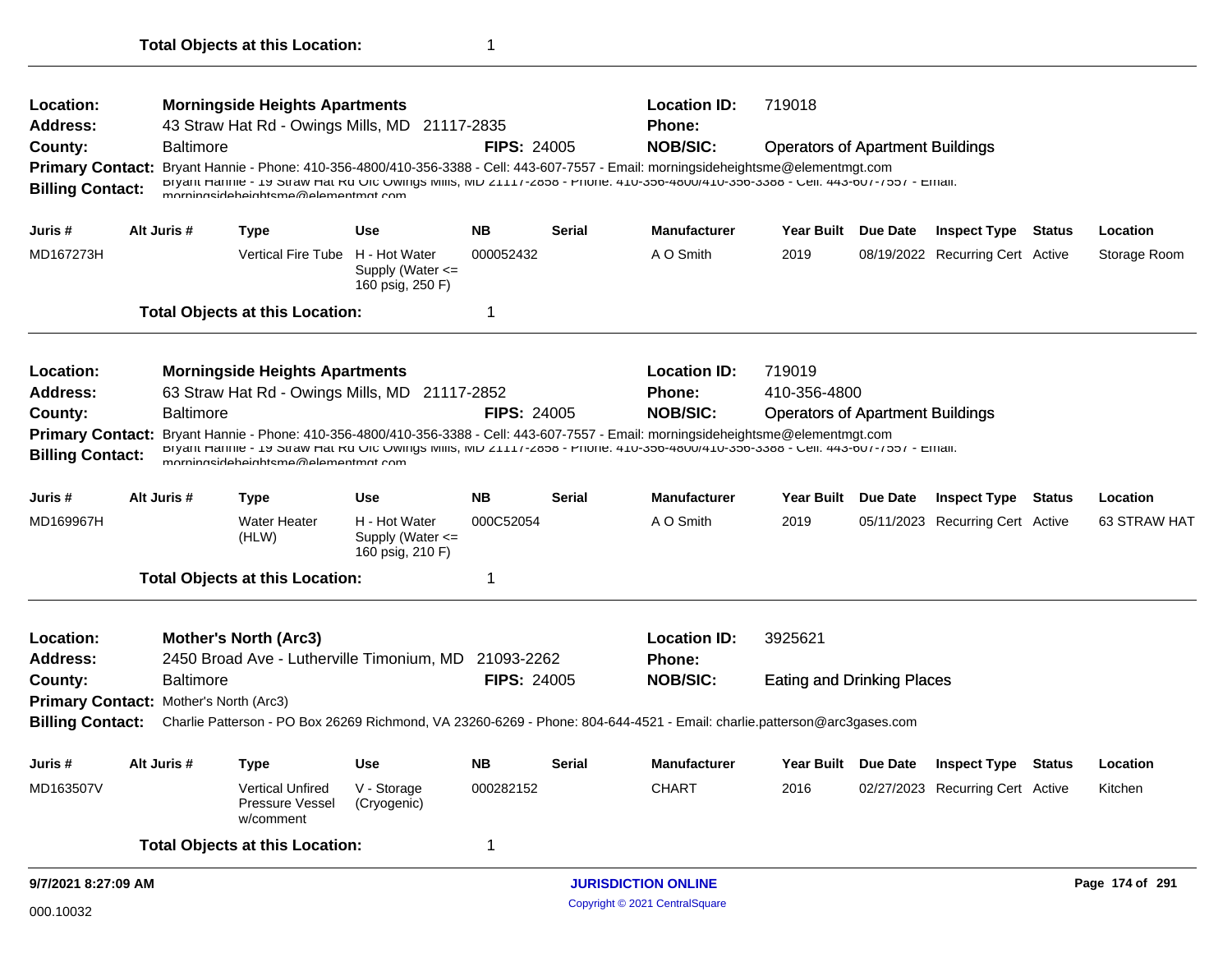| Location:<br><b>Address:</b>       |             | <b>Mr. Tire - 727</b> | 5545 Baltimore National Pike - Catonsville, MD 21228-1532                                                                                                                                                                                          |                                                         |                    |               | <b>Location ID:</b><br><b>Phone:</b> | 715728            |                 |                                          |                 |
|------------------------------------|-------------|-----------------------|----------------------------------------------------------------------------------------------------------------------------------------------------------------------------------------------------------------------------------------------------|---------------------------------------------------------|--------------------|---------------|--------------------------------------|-------------------|-----------------|------------------------------------------|-----------------|
| County:<br><b>Billing Contact:</b> |             | <b>Baltimore</b>      | Primary Contact: Garry Seward - Phone: 410-744-3500<br>Greg Peterson - 200 Holleder Pkwy Rochester, NY 14615-3808 - Phone: 585-784-3283 - Cell: 585746-3660 - Email: greg.peterson@monro.com                                                       |                                                         | <b>FIPS: 24005</b> |               | <b>NOB/SIC:</b>                      |                   |                 | Automotive repair, services, and parking |                 |
| Juris #                            | Alt Juris # |                       | <b>Type</b>                                                                                                                                                                                                                                        | <b>Use</b>                                              | <b>NB</b>          | <b>Serial</b> | <b>Manufacturer</b>                  | <b>Year Built</b> | <b>Due Date</b> | <b>Inspect Type Status</b>               | Location        |
| MD150087V                          |             |                       | Pressure Vessel<br>w/comment                                                                                                                                                                                                                       | Horizontal Unfired V - Storage (NOT<br>Cryogenic)       | 000244631          |               | Morganton                            | 2012              |                 | 08/18/2022 Recurring Cert Active         | Shop            |
|                                    |             |                       | <b>Total Objects at this Location:</b>                                                                                                                                                                                                             |                                                         | 1                  |               |                                      |                   |                 |                                          |                 |
| Location:<br><b>Address:</b>       |             | <b>Mr. Tire - 728</b> | 7700 Harford Rd - Parkville, MD 21234-6404                                                                                                                                                                                                         |                                                         |                    |               | <b>Location ID:</b><br>Phone:        | 715732            |                 |                                          |                 |
| County:<br><b>Billing Contact:</b> |             | <b>Baltimore</b>      | Primary Contact: Greg Peterson - Phone: 585-784-3283 - Cell: 585746-3660 - Email: greg.peterson@monro.com<br>Greg Peterson - 200 Holleder Pkwy Rochester, NY 14615-3808 - Phone: 585-784-3283 - Cell: 585746-3660 - Email: greg.peterson@monro.com |                                                         | <b>FIPS: 24005</b> |               | <b>NOB/SIC:</b>                      |                   |                 | Automotive repair, services, and parking |                 |
| Juris #                            | Alt Juris # |                       | <b>Type</b>                                                                                                                                                                                                                                        | <b>Use</b>                                              | <b>NB</b>          | <b>Serial</b> | <b>Manufacturer</b>                  | Year Built        | <b>Due Date</b> | <b>Inspect Type Status</b>               | Location        |
| MD112045H                          |             |                       | Cast Iron                                                                                                                                                                                                                                          | H - Hot Water<br>Heat (Water $\leq$<br>160 psig, 250 F) | Cast Iron          |               | Weil-McLain                          | 2001              | 12/03/2021      | <b>Recurring Cert Active</b>             | <b>Basement</b> |
| MD126465V                          |             |                       | <b>Vertical Unfired</b><br><b>Pressure Vessel</b><br>w/comment                                                                                                                                                                                     | V - Storage (NOT<br>Cryogenic)                          | 0550821            |               | Manchester                           | 2005              | 12/03/2021      | <b>Recurring Cert Active</b>             | shop            |
| MD141329V                          |             |                       | <b>Vertical Unfired</b><br>Pressure Vessel<br>w/comment                                                                                                                                                                                            | V - Storage (NOT 0617712<br>Cryogenic)                  |                    |               | <b>Steel Fab</b>                     | 2010              |                 | 12/03/2021 Recurring Cert Active         | Shop            |
|                                    |             |                       | <b>Total Objects at this Location:</b>                                                                                                                                                                                                             |                                                         | 3                  |               |                                      |                   |                 |                                          |                 |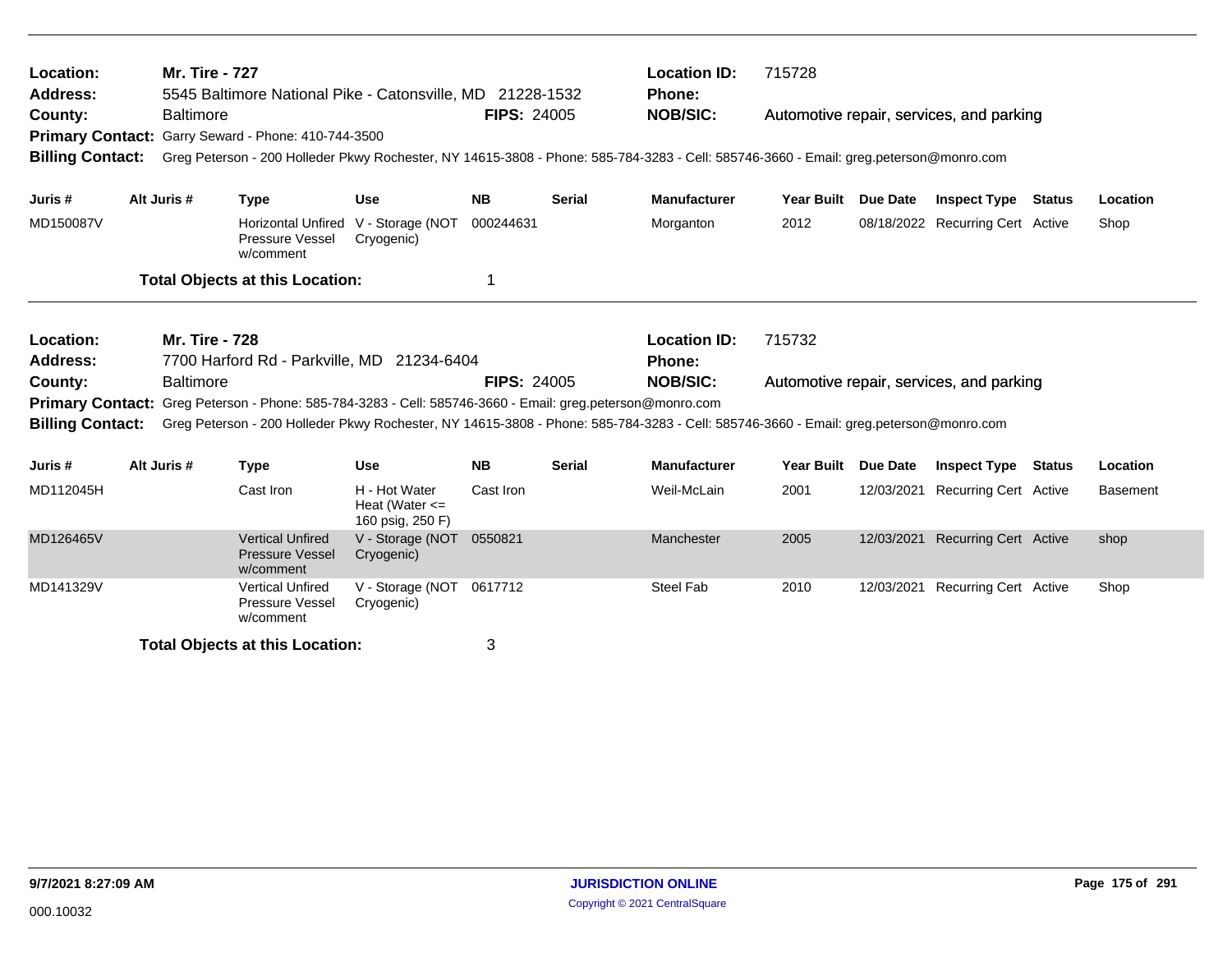| 9/7/2021 8:27:09 AM          |                                           |                       |                                                                                                                                       |                                                             |                    |               | <b>JURISDICTION ONLINE</b>    |                                          |          |                                          |               | Page 176 of 291 |
|------------------------------|-------------------------------------------|-----------------------|---------------------------------------------------------------------------------------------------------------------------------------|-------------------------------------------------------------|--------------------|---------------|-------------------------------|------------------------------------------|----------|------------------------------------------|---------------|-----------------|
| MD143956V                    |                                           |                       | Pressure Vessel<br>w/comment                                                                                                          | Horizontal Unfired V - Storage (NOT<br>Cryogenic)           | 001086769          |               | Manchester                    | 2009                                     |          | 04/28/2023 Recurring Cert Active         |               | Comp Room       |
| Juris #                      |                                           | Alt Juris #           | Type                                                                                                                                  | Use                                                         | <b>NB</b>          | Serial        | <b>Manufacturer</b>           | <b>Year Built</b>                        | Due Date | <b>Inspect Type</b>                      | <b>Status</b> | Location        |
| <b>Billing Contact:</b>      |                                           |                       | Greg Peterson - 200 Holleder Pkwy Rochester, NY 14615-3808 - Phone: 585-784-3283 - Cell: 585746-3660 - Email: greg.peterson@monro.com |                                                             |                    |               |                               |                                          |          |                                          |               |                 |
|                              |                                           |                       | Primary Contact: Greg Peterson - Phone: 585-784-3283 - Cell: 585746-3660 - Email: greg.peterson@monro.com                             |                                                             |                    |               |                               |                                          |          |                                          |               |                 |
| County:                      |                                           | <b>Baltimore</b>      |                                                                                                                                       |                                                             | <b>FIPS: 24005</b> |               | <b>NOB/SIC:</b>               |                                          |          | Automotive repair, services, and parking |               |                 |
| Location:<br><b>Address:</b> |                                           | <b>Mr. Tire - 767</b> | 6332 Baltimore National Pike - Catonsville, MD 21228-3901                                                                             |                                                             |                    |               | <b>Location ID:</b><br>Phone: | 719165<br>410-455-0077                   |          |                                          |               |                 |
|                              |                                           |                       |                                                                                                                                       |                                                             |                    |               |                               |                                          |          |                                          |               |                 |
|                              |                                           |                       | <b>Total Objects at this Location:</b>                                                                                                |                                                             | -1                 |               |                               |                                          |          |                                          |               |                 |
| MD144129V                    |                                           |                       | Pressure Vessel<br>w/comment                                                                                                          | Horizontal Unfired V - Storage (NOT<br>Cryogenic)           | 000649696          |               | <b>Steel Fab</b>              | 2011                                     |          | 08/18/2022 Recurring Cert Active         |               | Shop            |
| Juris #                      |                                           | Alt Juris #           | <b>Type</b>                                                                                                                           | <b>Use</b>                                                  | <b>NB</b>          | Serial        | <b>Manufacturer</b>           | Year Built Due Date                      |          | <b>Inspect Type Status</b>               |               | Location        |
| <b>Billing Contact:</b>      |                                           |                       | Greg Peterson - 200 Holleder Pkwy Rochester, NY 14615-3808 - Phone: 585-784-3283 - Cell: 585746-3660 - Email: greg.peterson@monro.com |                                                             |                    |               |                               |                                          |          |                                          |               |                 |
|                              |                                           |                       | Primary Contact: Alan Heyman - Phone: 410-252-8577                                                                                    |                                                             |                    |               |                               |                                          |          |                                          |               |                 |
| County:                      |                                           | <b>Baltimore</b>      |                                                                                                                                       |                                                             | <b>FIPS: 24005</b> |               | <b>NOB/SIC:</b>               |                                          |          | Automotive repair, services, and parking |               |                 |
| <b>Address:</b>              |                                           |                       | 200 W Padonia Rd - Lutherville Timonium, MD 21093-6922                                                                                |                                                             |                    |               | Phone:                        | 410-252-8577                             |          |                                          |               |                 |
| Location:                    |                                           | <b>Mr. Tire - 752</b> |                                                                                                                                       |                                                             |                    |               | <b>Location ID:</b>           | 713777                                   |          |                                          |               |                 |
|                              |                                           |                       | <b>Total Objects at this Location:</b>                                                                                                |                                                             | $\overline{2}$     |               |                               |                                          |          |                                          |               |                 |
| MD126798V                    |                                           |                       | <b>Pressure Vessel</b><br>w/comment                                                                                                   | Horizontal Unfired V - Storage (NOT 000710709<br>Cryogenic) |                    |               | Manchester                    | 2006                                     |          | 06/03/2022 Recurring Cert Active         |               | basement        |
| MD047109V                    |                                           |                       | Pressure Vessel<br>w/comment                                                                                                          | Horizontal Unfired V - Storage (NOT<br>Cryogenic)           | 000290506          |               | <b>Buckeye</b>                | 1980                                     |          | 06/03/2022 Recurring Cert Active         |               | <b>Basement</b> |
| Juris #                      |                                           | Alt Juris #           | <b>Type</b>                                                                                                                           | Use                                                         | <b>NB</b>          | Serial        | <b>Manufacturer</b>           | Year Built Due Date                      |          | <b>Inspect Type Status</b>               |               | Location        |
| <b>Billing Contact:</b>      |                                           |                       | Greg Peterson - 200 Holleder Pkwy Rochester, NY 14615-3808 - Phone: 585-784-3283 - Cell: 585746-3660 - Email: greg.peterson@monro.com |                                                             |                    |               |                               |                                          |          |                                          |               |                 |
|                              |                                           |                       | Primary Contact: Greg Peterson - Phone: 585-784-3283 - Cell: 585746-3660 - Email: greg.peterson@monro.com                             |                                                             |                    |               |                               |                                          |          |                                          |               |                 |
| County:                      |                                           | <b>Baltimore</b>      |                                                                                                                                       |                                                             | <b>FIPS: 24005</b> |               | <b>NOB/SIC:</b>               | Automotive repair, services, and parking |          |                                          |               |                 |
| <b>Address:</b>              | 5910 Liberty Rd - Woodlawn, MD 21207-6202 |                       |                                                                                                                                       |                                                             |                    | <b>Phone:</b> |                               |                                          |          |                                          |               |                 |
| Location:                    |                                           | <b>Mr. Tire - 750</b> |                                                                                                                                       |                                                             |                    |               | <b>Location ID:</b>           | 719164                                   |          |                                          |               |                 |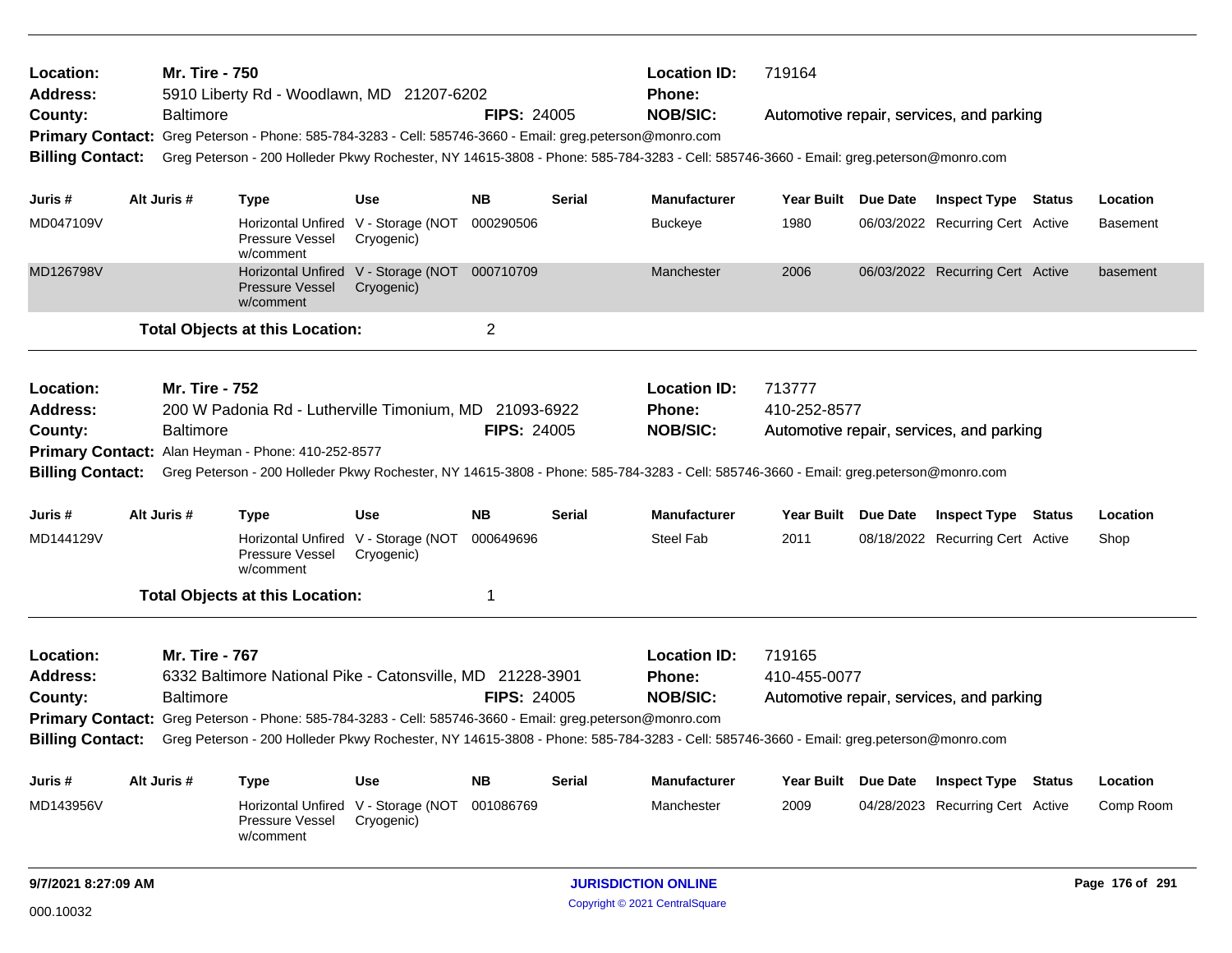Pressure Vessel w/comment

Pressure Vessel

| Location:               |                                        | <b>Murray Corporation</b>                      |                                                                                                    | <b>Location ID:</b> | 719343        |                                                                                                                           |                               |          |                                  |        |                    |  |
|-------------------------|----------------------------------------|------------------------------------------------|----------------------------------------------------------------------------------------------------|---------------------|---------------|---------------------------------------------------------------------------------------------------------------------------|-------------------------------|----------|----------------------------------|--------|--------------------|--|
| <b>Address:</b>         |                                        | 260 Schilling Cir - Hunt Valley, MD 21031-1435 |                                                                                                    | <b>Phone:</b>       |               |                                                                                                                           |                               |          |                                  |        |                    |  |
| County:                 | <b>Baltimore</b><br><b>FIPS: 24005</b> |                                                |                                                                                                    |                     |               | <b>NOB/SIC:</b>                                                                                                           | Manufacturing Industries, NEC |          |                                  |        |                    |  |
|                         |                                        |                                                | <b>Primary Contact:</b> Thomas C. Branch - Phone: 410-771-0380x218 - Email: tbranch@murraycorp.com |                     |               |                                                                                                                           |                               |          |                                  |        |                    |  |
| <b>Billing Contact:</b> |                                        |                                                |                                                                                                    |                     |               | Thomas C. Branch - 260 Schilling Cir Hunt Valley, MD 21031-1435 - Phone: 410-771-0380x218 - Email: tbranch@murraycorp.com |                               |          |                                  |        |                    |  |
| Juris #                 | Alt Juris #                            | Type                                           | <b>Use</b>                                                                                         | <b>NB</b>           | <b>Serial</b> | <b>Manufacturer</b>                                                                                                       | <b>Year Built</b>             | Due Date | <b>Inspect Type</b>              | Status | <b>Location</b>    |  |
| MD007591H               |                                        | Cast Iron                                      | H - Hot Water<br>Heat (Water $\leq$<br>160 psig, 250 F)                                            | СI                  |               | American Standard                                                                                                         | 1968                          |          | 11/02/2022 Recurring Cert Active |        | <b>Boiler Room</b> |  |

|                 | w/comment                                     |                     |              |
|-----------------|-----------------------------------------------|---------------------|--------------|
|                 | <b>Total Objects at this Location:</b>        |                     |              |
|                 |                                               |                     |              |
| Location:       | <b>My Mechanic Zanti</b>                      | <b>Location ID:</b> | 2679707      |
| <b>Address:</b> | 9617 Liberty Rd - Randallstown, MD 21133-2405 | <b>Phone:</b>       | 410-922-2700 |

Steel Fab 2007 11/02/2022 Recurring Cert Active QC Area

Morganton 2018 11/18/2022 Recurring Cert Active Plant

General Automotive Repair Shops

Primary Contact: Victor Zanti - Phone: 410-922-2700 - Email: mymechanic9617@aol.com

MD135840V Vertical Unfired V - Storage (NOT 000503043 Steel Fab 2007 11/02/2022

MD161916V Vertical Unfired V - Storage (NOT 000731388 Morganton 2018 11/18/2022

Cryogenic)

Cryogenic)

**County:** Baltimore **NOB/SIC: RIPS:** 24005 **NOB/SIC:** 

**Billing Contact:** Victor Zanti - 9617 Liberty Rd Randallstown, MD 21133-2405 - Phone: 410-922-2700 - Email: mymechanic9617@aol.com

| Juris #   | Alt Juris # | Type                                             | Use                                      | <b>NB</b> | <b>Serial</b> | <b>Manufacturer</b> |      | Year Built Due Date Inspect Type | Status | Location     |
|-----------|-------------|--------------------------------------------------|------------------------------------------|-----------|---------------|---------------------|------|----------------------------------|--------|--------------|
| MD129983V |             | Vertical Unfired<br>Pressure Vessel<br>w/comment | V - Storage (NOT 000217686<br>Cryogenic) |           |               | Buckeye             | 1979 | 10/12/2022 Recurring Cert Active |        | Outside Shed |
|           |             | <b>Total Objects at this Location:</b>           |                                          |           |               |                     |      |                                  |        |              |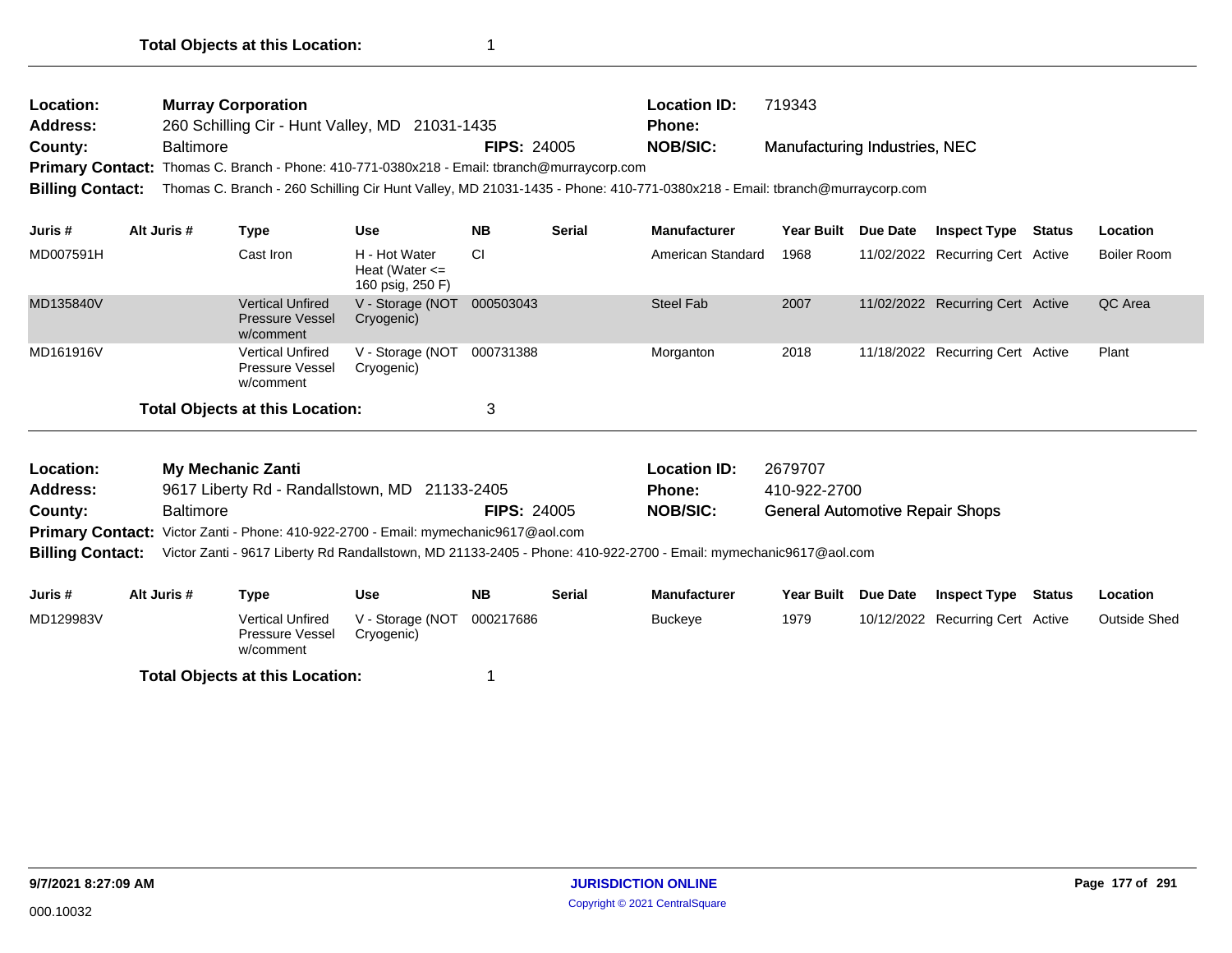| Location:<br><b>Address:</b><br>County:<br><b>Primary Contact:</b><br><b>Billing Contact:</b>                                                                                                                                                                                                                                                                                                                                  | <b>Nalley Fresh</b><br><b>Baltimore</b><br><b>Nalley Fresh</b> | 10120 Reisterstown Rd Ste 30 - Owings Mills, MD 21117-4137                                                       |                                                                    | <b>FIPS: 24005</b>          | <b>Location ID:</b><br><b>Phone:</b><br><b>NOB/SIC:</b><br>Manager on Duty - 10120 Reisterstown Rd Ste 30 Owings Mills, MD 21117-4137 - Phone: 410-356-1900 | 4042771<br>410-356-1900                                 |                             |  |                                                                |               |                                        |
|--------------------------------------------------------------------------------------------------------------------------------------------------------------------------------------------------------------------------------------------------------------------------------------------------------------------------------------------------------------------------------------------------------------------------------|----------------------------------------------------------------|------------------------------------------------------------------------------------------------------------------|--------------------------------------------------------------------|-----------------------------|-------------------------------------------------------------------------------------------------------------------------------------------------------------|---------------------------------------------------------|-----------------------------|--|----------------------------------------------------------------|---------------|----------------------------------------|
| Juris #<br>MD167311V                                                                                                                                                                                                                                                                                                                                                                                                           | Alt Juris #                                                    | Type<br><b>Vertical Unfired</b><br>Pressure Vessel<br>w/comment                                                  | Use<br>V - Storage<br>(Cryogenic)                                  | <b>NB</b><br>000010425      | <b>Serial</b>                                                                                                                                               | <b>Manufacturer</b><br>Taylor-Wharton                   | Year Built Due Date<br>1992 |  | <b>Inspect Type</b><br>09/30/2022 Recurring Cert Active        | Status        | Location<br><b>Outside Rear</b>        |
|                                                                                                                                                                                                                                                                                                                                                                                                                                |                                                                | <b>Total Objects at this Location:</b>                                                                           |                                                                    | 1                           |                                                                                                                                                             |                                                         |                             |  |                                                                |               |                                        |
| Location:<br><b>Nalley Fresh</b><br>Address:<br>5201B Campbell Blvd - Nottingham, MD 21236-5047<br><b>Baltimore</b><br><b>FIPS: 24005</b><br>County:<br>Nalley Fresh - Phone: 410-931-1500<br><b>Primary Contact:</b><br><b>Billing Contact:</b><br>- 5201B Campbell Blvd Nottingham, MD 21236-5047 - Phone: 410-931-1500                                                                                                      |                                                                |                                                                                                                  |                                                                    |                             |                                                                                                                                                             | <b>Location ID:</b><br><b>Phone:</b><br><b>NOB/SIC:</b> | 4018715<br>410-931-1500     |  |                                                                |               |                                        |
| Juris #<br>MD166520V                                                                                                                                                                                                                                                                                                                                                                                                           | Alt Juris #                                                    | <b>Type</b><br><b>Vertical Unfired</b><br>Pressure Vessel<br>w/comment<br><b>Total Objects at this Location:</b> | <b>Use</b><br>V - Storage<br>(Cryogenic)                           | <b>NB</b><br>000034971<br>1 | <b>Serial</b>                                                                                                                                               | <b>Manufacturer</b><br>MVE Inc                          | Year Built Due Date<br>1990 |  | <b>Inspect Type Status</b><br>05/01/2022 Recurring Cert Active |               | Location<br>Outside                    |
| Nationwide Infiniti<br>Location:<br><b>Address:</b><br>22 W Timonium Rd - Lutherville Timonium, MD 21093-3198<br><b>FIPS: 24005</b><br><b>Baltimore</b><br>County:<br><b>Primary Contact:</b> Dave Reidt - Phone: 410-561-1000 - Email: dreidt@nationwidemotors.net<br><b>Billing Contact:</b><br>Dave Reidt - 22 W Timonium Rd Lutherville Timonium, MD 21093-3198 - Phone: 410-561-1000 - Email: dreidt@nationwidemotors.net |                                                                |                                                                                                                  |                                                                    |                             |                                                                                                                                                             | <b>Location ID:</b><br>Phone:<br><b>NOB/SIC:</b>        | 719484<br>410-561-1000      |  | Motor Vehicle Dealers (New and Used)                           |               |                                        |
| Juris #<br>MD086727V                                                                                                                                                                                                                                                                                                                                                                                                           | Alt Juris #                                                    | <b>Type</b><br>Pressure Vessel<br>w/comment                                                                      | Use<br>Horizontal Unfired V - Storage (NOT 000162062<br>Cryogenic) | <b>NB</b>                   | <b>Serial</b>                                                                                                                                               | <b>Manufacturer</b><br>Manchester                       | Year Built Due Date<br>1989 |  | <b>Inspect Type</b><br>05/27/2022 Recurring Cert Active        | <b>Status</b> | Location<br>2nd floor of Parts<br>Room |
| MD112308V                                                                                                                                                                                                                                                                                                                                                                                                                      |                                                                | <b>Pressure Vessel</b><br>w/comment                                                                              | Horizontal Unfired V - Storage (NOT 000662729<br>Cryogenic)        |                             |                                                                                                                                                             | Manchester                                              | 1998                        |  | 05/27/2022 Recurring Cert Active                               |               | Rear of parts<br>Storage room          |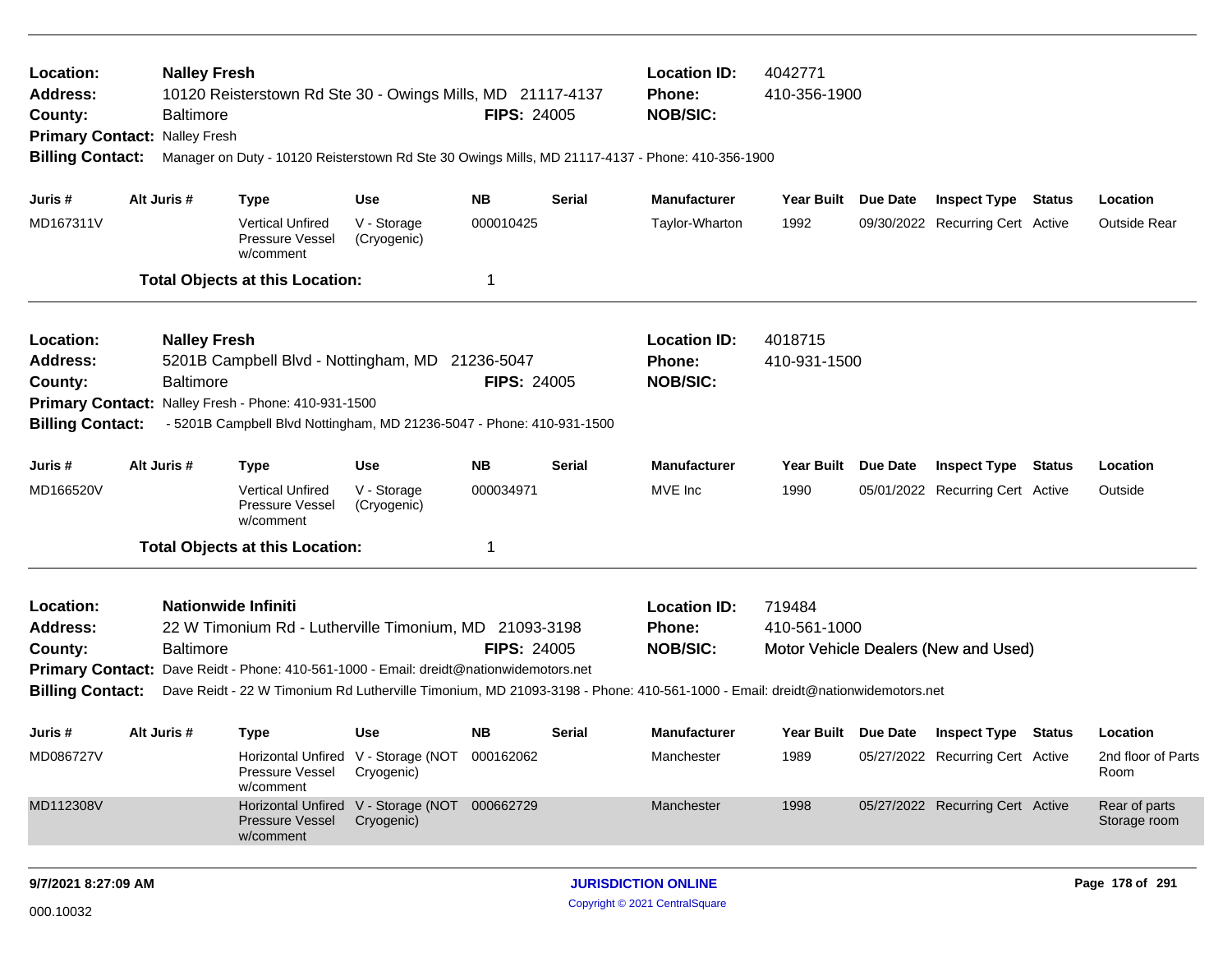| Location:<br><b>Address:</b><br>County:<br><b>Billing Contact:</b> |                                                                                       | <b>Baltimore</b> | <b>Nationwide Service Center</b><br>20 W Timonium Rd - Lutherville Timonium, MD 21093-3198<br>Primary Contact: Carol Lester - Phone: 410-252-7420 - Email: clester@nationwidemotors.net |                                                       | <b>FIPS: 24005</b>         |                        | <b>Location ID:</b><br><b>Phone:</b><br><b>NOB/SIC:</b> | 719488<br>410-252-7420<br>Motor Vehicle Dealers (New and Used)<br>Carol Lester - 20 W Timonium Rd Lutherville Timonium, MD 21093-3198 - Phone: 410-252-7420 - Email: clester@nationwidemotors.net |                 |                                            |               |                        |
|--------------------------------------------------------------------|---------------------------------------------------------------------------------------|------------------|-----------------------------------------------------------------------------------------------------------------------------------------------------------------------------------------|-------------------------------------------------------|----------------------------|------------------------|---------------------------------------------------------|---------------------------------------------------------------------------------------------------------------------------------------------------------------------------------------------------|-----------------|--------------------------------------------|---------------|------------------------|
| Juris #                                                            |                                                                                       | Alt Juris #      | Type                                                                                                                                                                                    | <b>Use</b>                                            | <b>NB</b>                  | Serial                 | <b>Manufacturer</b>                                     | Year Built Due Date                                                                                                                                                                               |                 | <b>Inspect Type Status</b>                 |               | Location               |
| MD127891V                                                          |                                                                                       |                  | <b>Pressure Vessel</b><br>w/comment                                                                                                                                                     | Horizontal Unfired V - Storage (NOT<br>Cryogenic)     | 000393575                  |                        | Manchester                                              | 2004                                                                                                                                                                                              |                 | 05/17/2022 Recurring Cert Active           |               | Compressor<br>Room     |
| MD127892V                                                          |                                                                                       |                  | <b>Pressure Vessel</b><br>w/comment                                                                                                                                                     | Horizontal Unfired V - Storage (NOT<br>Cryogenic)     | 000369866                  |                        | Manchester                                              | 2004                                                                                                                                                                                              |                 | 05/17/2022 Recurring Cert Active           |               | Compressor<br>Room     |
|                                                                    |                                                                                       |                  | <b>Total Objects at this Location:</b>                                                                                                                                                  |                                                       | $\overline{2}$             |                        |                                                         |                                                                                                                                                                                                   |                 |                                            |               |                        |
| <b>Location:</b><br>Address:                                       | <b>New Total Laundry Center LLC</b><br>4733 Westland Blvd - Halethorpe, MD 21227-1351 |                  |                                                                                                                                                                                         |                                                       |                            |                        | <b>Location ID:</b><br><b>Phone:</b>                    | 726758                                                                                                                                                                                            |                 |                                            |               |                        |
| County:                                                            |                                                                                       | <b>Baltimore</b> |                                                                                                                                                                                         |                                                       | <b>FIPS: 24005</b>         |                        | <b>NOB/SIC:</b>                                         | Nonclassifiable Establishments                                                                                                                                                                    |                 |                                            |               |                        |
|                                                                    |                                                                                       |                  | Primary Contact: Xiu Duan Chen - Phone: 410-247-9951                                                                                                                                    |                                                       |                            |                        |                                                         |                                                                                                                                                                                                   |                 |                                            |               |                        |
| <b>Billing Contact:</b>                                            |                                                                                       |                  | Xiu Duan Chen - 4733 Westland Blvd Halethorpe, MD 21227-1351 - Phone: 410-247-9951                                                                                                      |                                                       |                            |                        |                                                         |                                                                                                                                                                                                   |                 |                                            |               |                        |
| Juris #                                                            |                                                                                       | Alt Juris #      | <b>Type</b>                                                                                                                                                                             | <b>Use</b>                                            | <b>NB</b>                  | Serial                 | <b>Manufacturer</b>                                     | <b>Year Built</b>                                                                                                                                                                                 | Due Date        | <b>Inspect Type</b>                        | <b>Status</b> | Location               |
| MD151906H                                                          |                                                                                       |                  | <b>Water Heater</b><br>(HLW)                                                                                                                                                            | H - Hot Water<br>Supply (Water <=<br>160 psig, 250 F) | 000035061                  | 041467524              | R <sub>BI</sub>                                         | 2014                                                                                                                                                                                              |                 | 08/13/2023 Recurring Cert Active           |               | Boiler Room            |
|                                                                    |                                                                                       |                  | <b>Total Objects at this Location:</b>                                                                                                                                                  |                                                       | 1                          |                        |                                                         |                                                                                                                                                                                                   |                 |                                            |               |                        |
| <b>Location:</b><br><b>Address:</b>                                |                                                                                       |                  | <b>Newell Dining Hall Compass USA #3648</b><br>8000 York Rd - Towson, MD 21252-0001                                                                                                     |                                                       |                            |                        | <b>Location ID:</b><br><b>Phone:</b>                    | 3562496                                                                                                                                                                                           |                 |                                            |               |                        |
| County:                                                            |                                                                                       | <b>Baltimore</b> |                                                                                                                                                                                         |                                                       | <b>FIPS: 24005</b>         |                        | <b>NOB/SIC:</b>                                         |                                                                                                                                                                                                   |                 | Prepared Fresh or Frozen Fish and Seafoods |               |                        |
|                                                                    |                                                                                       |                  | <b>Primary Contact: Newell Dining Hall Compass USA #3648</b>                                                                                                                            |                                                       |                            |                        |                                                         |                                                                                                                                                                                                   |                 |                                            |               |                        |
| <b>Billing Contact:</b>                                            |                                                                                       |                  |                                                                                                                                                                                         |                                                       |                            |                        |                                                         |                                                                                                                                                                                                   |                 |                                            |               |                        |
| Juris #                                                            |                                                                                       | Alt Juris #      | Type                                                                                                                                                                                    | <b>Use</b>                                            | <b>NB</b>                  | Serial                 | <b>Manufacturer</b>                                     | <b>Year Built</b>                                                                                                                                                                                 | <b>Due Date</b> | <b>Inspect Type</b>                        | <b>Status</b> | Location               |
| MD150495V                                                          |                                                                                       |                  | <b>Vertical Unfired</b><br><b>Pressure Vessel</b>                                                                                                                                       | V - Storage<br>(Cryogenic)                            | 000196737                  | SNCCKR08G1 CHART<br>13 |                                                         | 2008                                                                                                                                                                                              |                 | 01/04/2023 External Cert                   | Active        | inside loading<br>dock |
| 9/7/2021 8:27:09 AM                                                |                                                                                       |                  |                                                                                                                                                                                         |                                                       | <b>JURISDICTION ONLINE</b> |                        |                                                         |                                                                                                                                                                                                   |                 |                                            |               | Page 179 of 291        |

Copyright © 2021 CentralSquare 000.10032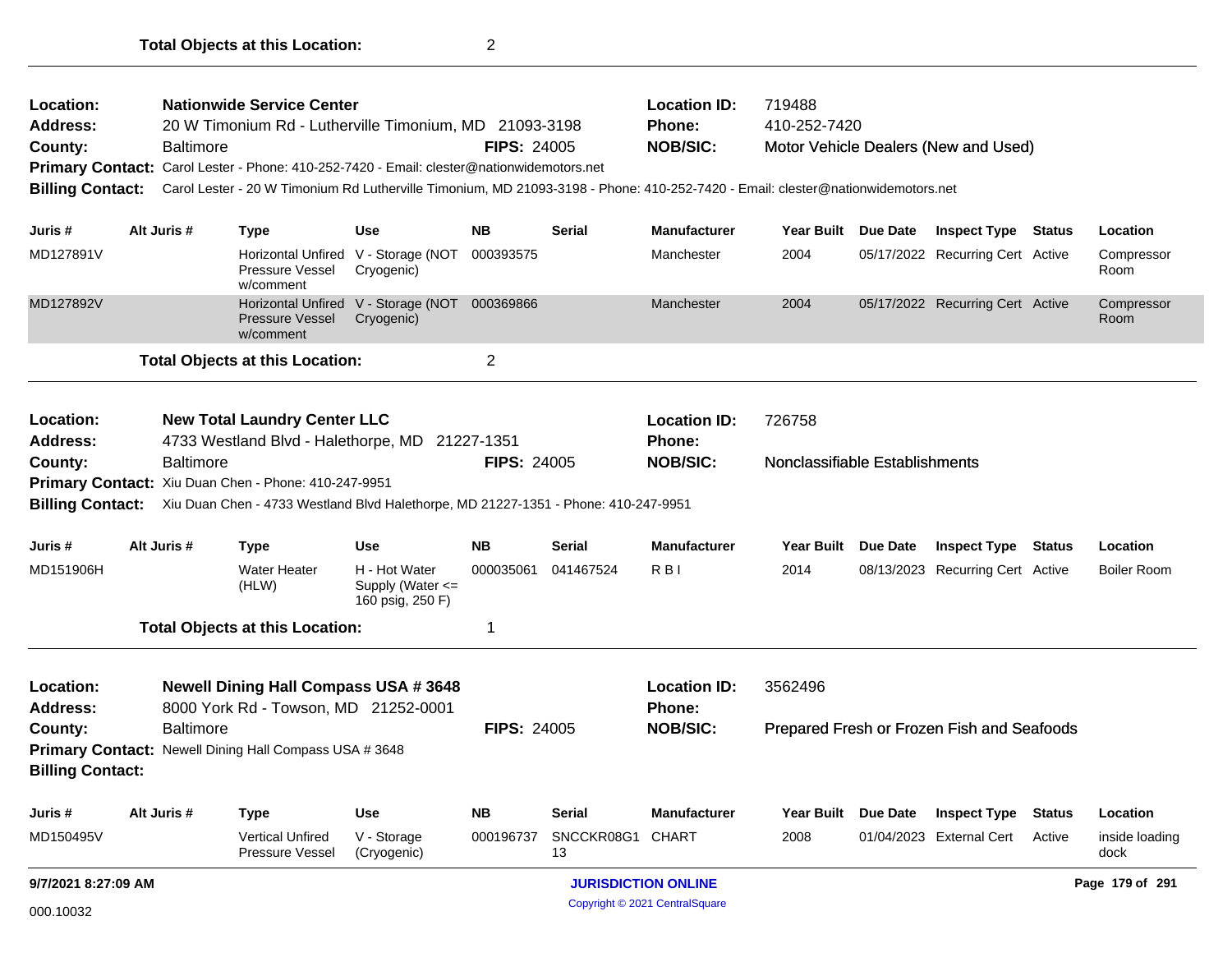| Juris #                 | Alt Juris #                                             | <b>Type</b><br>w/comment                                                                                               | <b>Use</b>                     | <b>NB</b>          | <b>Serial</b> | <b>Manufacturer</b> |                                        | Year Built Due Date | <b>Inspect Type</b>              | Status | Location  |
|-------------------------|---------------------------------------------------------|------------------------------------------------------------------------------------------------------------------------|--------------------------------|--------------------|---------------|---------------------|----------------------------------------|---------------------|----------------------------------|--------|-----------|
|                         |                                                         | <b>Total Objects at this Location:</b>                                                                                 |                                | 1                  |               |                     |                                        |                     |                                  |        |           |
| Location:               |                                                         | <b>North American Trade School</b>                                                                                     |                                |                    |               | <b>Location ID:</b> | 1335411                                |                     |                                  |        |           |
| Address:                | 6901 Security Blvd Ste 16 - Windsor Mill, MD 21244-8419 |                                                                                                                        |                                |                    |               | <b>Phone:</b>       | 410-298-4844                           |                     |                                  |        |           |
| County:                 | <b>FIPS: 24005</b><br><b>Baltimore</b>                  |                                                                                                                        |                                |                    |               | <b>NOB/SIC:</b>     | <b>Vocational Schools, NEC</b>         |                     |                                  |        |           |
|                         |                                                         | Primary Contact: Matt Daly - Phone: 410-298-4844 - Email: mdaly@natradeschools.edu                                     |                                |                    |               |                     |                                        |                     |                                  |        |           |
| <b>Billing Contact:</b> |                                                         | Matt Daly - 6901 Security Blvd Ste 16 Baltimore, MD 21244-8419 - Phone: 410-298-4844 - Email: mdaly@natradeschools.edu |                                |                    |               |                     |                                        |                     |                                  |        |           |
| Juris #                 | Alt Juris #                                             | <b>Type</b>                                                                                                            | <b>Use</b>                     | <b>NB</b>          | <b>Serial</b> | <b>Manufacturer</b> | Year Built Due Date                    |                     | <b>Inspect Type</b>              | Status | Location  |
| MD147002V               |                                                         | <b>Vertical Unfired</b><br>Pressure Vessel<br>w/comment                                                                | V - Storage (NOT<br>Cryogenic) | 000031485          |               | Morgan              | 2009                                   |                     | 11/15/2020 Recurring Cert Active |        | Penthouse |
|                         |                                                         | <b>Total Objects at this Location:</b>                                                                                 |                                | 1                  |               |                     |                                        |                     |                                  |        |           |
| Location:               |                                                         | <b>North County Unlimited, Inc.</b>                                                                                    |                                |                    |               | <b>Location ID:</b> | 2507432                                |                     |                                  |        |           |
| <b>Address:</b>         |                                                         | 16910 York Rd - Monkton, MD 21111-1025                                                                                 |                                |                    |               | <b>Phone:</b>       | 410-357-9061                           |                     |                                  |        |           |
| County:                 | <b>Baltimore</b>                                        |                                                                                                                        |                                | <b>FIPS: 24005</b> |               | <b>NOB/SIC:</b>     | Repair Shops and Related Services, NEC |                     |                                  |        |           |
|                         |                                                         | Primary Contact: Steven Galasso - Phone: 410-357-9061 - Email: herefordvalleyZ@comcast.net                             |                                |                    |               |                     |                                        |                     |                                  |        |           |
| <b>Billing Contact:</b> |                                                         | Steven Galasso - 16917 York Rd Monkton, MD 21111-1023 - Phone: 410-357-9061 - Email: herefordvalleyZ@comcast.net       |                                |                    |               |                     |                                        |                     |                                  |        |           |
| Juris #                 | Alt Juris #                                             | <b>Type</b>                                                                                                            | <b>Use</b>                     | <b>NB</b>          | <b>Serial</b> | <b>Manufacturer</b> | Year Built Due Date                    |                     | <b>Inspect Type</b>              | Status | Location  |
| MD158775V               |                                                         | <b>Horizontal Unfired</b><br>Pressure Vessel<br>w/comment                                                              | V - Storage (NOT<br>Cryogenic) | 000456892          |               | <b>Buckeye</b>      | 1983                                   |                     | 10/16/2021 Recurring Cert Active |        | Shop      |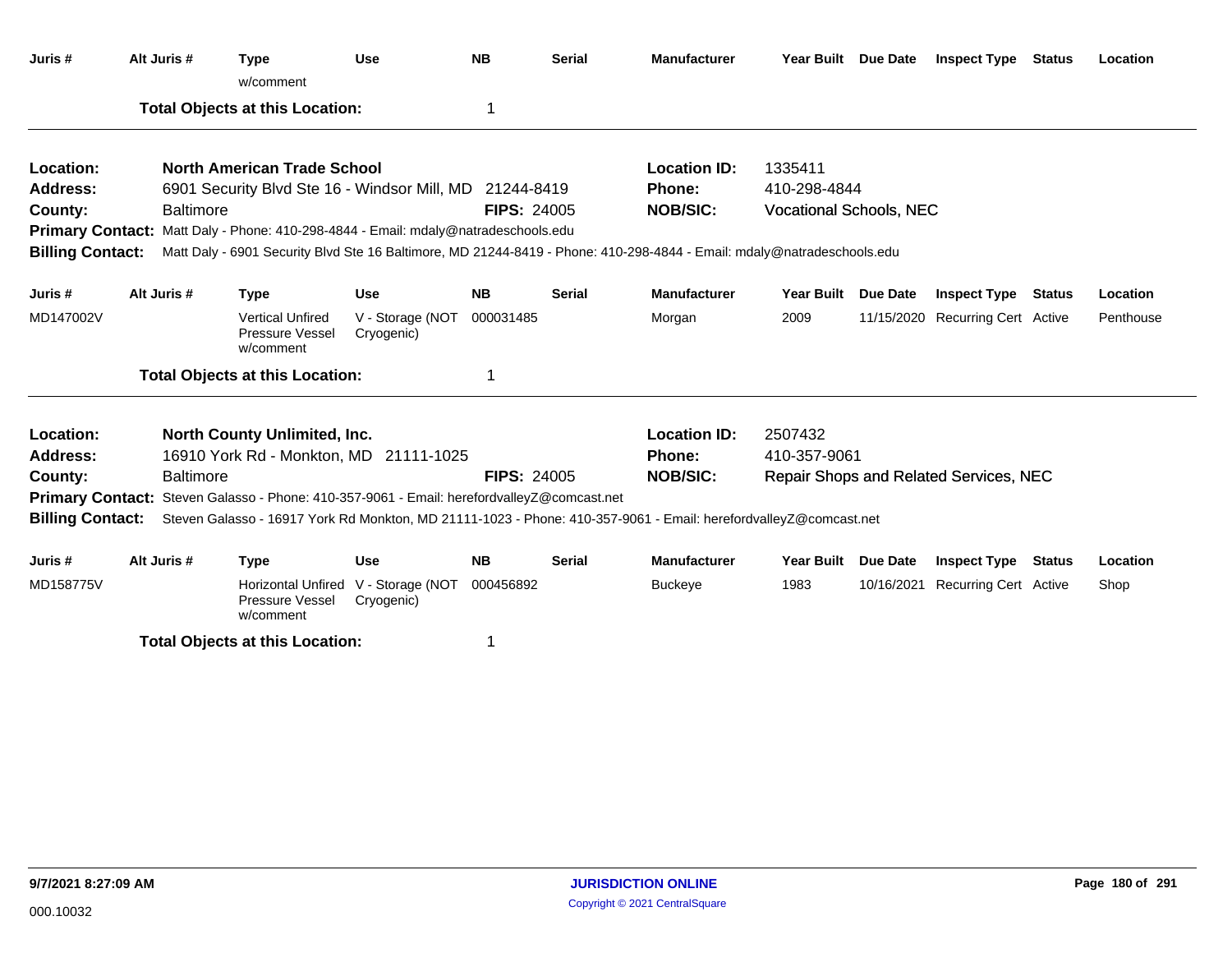| Location:<br><b>Address:</b><br>County:<br><b>Billing Contact:</b>                                                                                                                                                                                                                                                                                                                                                                            | <b>Baltimore</b> | <b>NTS Technical Systems</b><br>5 North Park Dr - Hunt Valley, MD 21030<br>Primary Contact: Sarah Brammer - Phone: 410-229-4368 - Cell: 443-604-1319 - Email: sarah.brammer@nts.com |                                                             | <b>FIPS: 24005</b> |               | <b>Location ID:</b><br>Phone:<br><b>NOB/SIC:</b> | 3576936<br>410-229-4375<br><b>Testing Laboratories</b><br>Sarah Brammer - 5 N Park Dr Hunt Valley, MD 21030-1813 - Phone: 410-229-4368 - Cell: 443-604-1319 - Email: sarah.brammer@nts.com |                 |                                      |                           |
|-----------------------------------------------------------------------------------------------------------------------------------------------------------------------------------------------------------------------------------------------------------------------------------------------------------------------------------------------------------------------------------------------------------------------------------------------|------------------|-------------------------------------------------------------------------------------------------------------------------------------------------------------------------------------|-------------------------------------------------------------|--------------------|---------------|--------------------------------------------------|--------------------------------------------------------------------------------------------------------------------------------------------------------------------------------------------|-----------------|--------------------------------------|---------------------------|
| Juris #                                                                                                                                                                                                                                                                                                                                                                                                                                       | Alt Juris #      | <b>Type</b>                                                                                                                                                                         | Use                                                         | NB.                | Serial        | Manufacturer                                     | Year Built Due Date                                                                                                                                                                        |                 | <b>Inspect Type Status</b>           | Location                  |
| MD153549V                                                                                                                                                                                                                                                                                                                                                                                                                                     |                  | Pressure Vessel<br>w/comment                                                                                                                                                        | Horizontal Unfired V - Storage (NOT<br>Cryogenic)           | 000349122          | 379571        | Manchester                                       | 2014                                                                                                                                                                                       |                 | 01/23/2023 Recurring Cert Active     | <b>CHAMBER RM</b>         |
|                                                                                                                                                                                                                                                                                                                                                                                                                                               |                  | <b>Total Objects at this Location:</b>                                                                                                                                              |                                                             | 1                  |               |                                                  |                                                                                                                                                                                            |                 |                                      |                           |
| <b>O'Donnell Honda Service Center</b><br>Location:<br><b>Address:</b><br>5530 Baltimore National Pike - Catonsville, MD 21228-1500<br><b>Baltimore</b><br>County:<br>Roy Fordyce - Phone: 410-869-1205 - Cell: 410-598-5238 - Email: rfordyce@odonnellhonda.com<br><b>Primary Contact:</b><br><b>Billing Contact:</b><br>Ernie Pepe - 5530 Baltimore National Pike Baltimore, MD 21228-1500 - Phone: 410-869-1500 - Email: epepe@odonnell.com |                  |                                                                                                                                                                                     |                                                             | <b>FIPS: 24005</b> |               | <b>Location ID:</b><br>Phone:<br><b>NOB/SIC:</b> | 719970<br>410-869-1300                                                                                                                                                                     |                 | Motor Vehicle Dealers (New and Used) |                           |
| Juris #                                                                                                                                                                                                                                                                                                                                                                                                                                       | Alt Juris #      | <b>Type</b>                                                                                                                                                                         | <b>Use</b>                                                  | <b>NB</b>          | <b>Serial</b> | <b>Manufacturer</b>                              | <b>Year Built</b>                                                                                                                                                                          | <b>Due Date</b> | <b>Inspect Type Status</b>           | Location                  |
| MD042024V                                                                                                                                                                                                                                                                                                                                                                                                                                     |                  | Pressure Vessel<br>w/comment                                                                                                                                                        | Horizontal Unfired V - Storage (NOT 000412962<br>Cryogenic) |                    |               | Kargard                                          | 1969                                                                                                                                                                                       |                 | 07/09/2021 Recurring Cert Active     | Body Shop Loft            |
| MD042025V                                                                                                                                                                                                                                                                                                                                                                                                                                     |                  | <b>Pressure Vessel</b><br>w/comment                                                                                                                                                 | Horizontal Unfired V - Storage (NOT 000412966<br>Cryogenic) |                    |               | Kargard                                          | 1969                                                                                                                                                                                       |                 | 07/09/2021 Recurring Cert Active     | Body Shop Loft            |
| MD059528V                                                                                                                                                                                                                                                                                                                                                                                                                                     |                  | Pressure Vessel<br>w/comment                                                                                                                                                        | Horizontal Unfired V - Storage (NOT 000604966<br>Cryogenic) |                    |               | <b>Buckeye</b>                                   | 1985                                                                                                                                                                                       |                 | 07/09/2021 Recurring Cert Active     | Service Center<br>Outside |
| MD122512V                                                                                                                                                                                                                                                                                                                                                                                                                                     |                  | Pressure Vessel<br>w/comment                                                                                                                                                        | Horizontal Unfired V - Storage (NOT 000282278<br>Cryogenic) |                    |               | Manchester                                       | 2004                                                                                                                                                                                       |                 | 07/09/2021 Recurring Cert Active     | Body Shop Rear<br>Outside |
| MD127341V                                                                                                                                                                                                                                                                                                                                                                                                                                     |                  | Pressure Vessel<br>w/comment                                                                                                                                                        | Horizontal Unfired V - Storage (NOT<br>Cryogenic)           | 000635767          |               | Manchester                                       | 2006                                                                                                                                                                                       |                 | 07/09/2021 Recurring Cert Active     | Service Center<br>Outside |
|                                                                                                                                                                                                                                                                                                                                                                                                                                               |                  | <b>Total Objects at this Location:</b>                                                                                                                                              |                                                             | 5                  |               |                                                  |                                                                                                                                                                                            |                 |                                      |                           |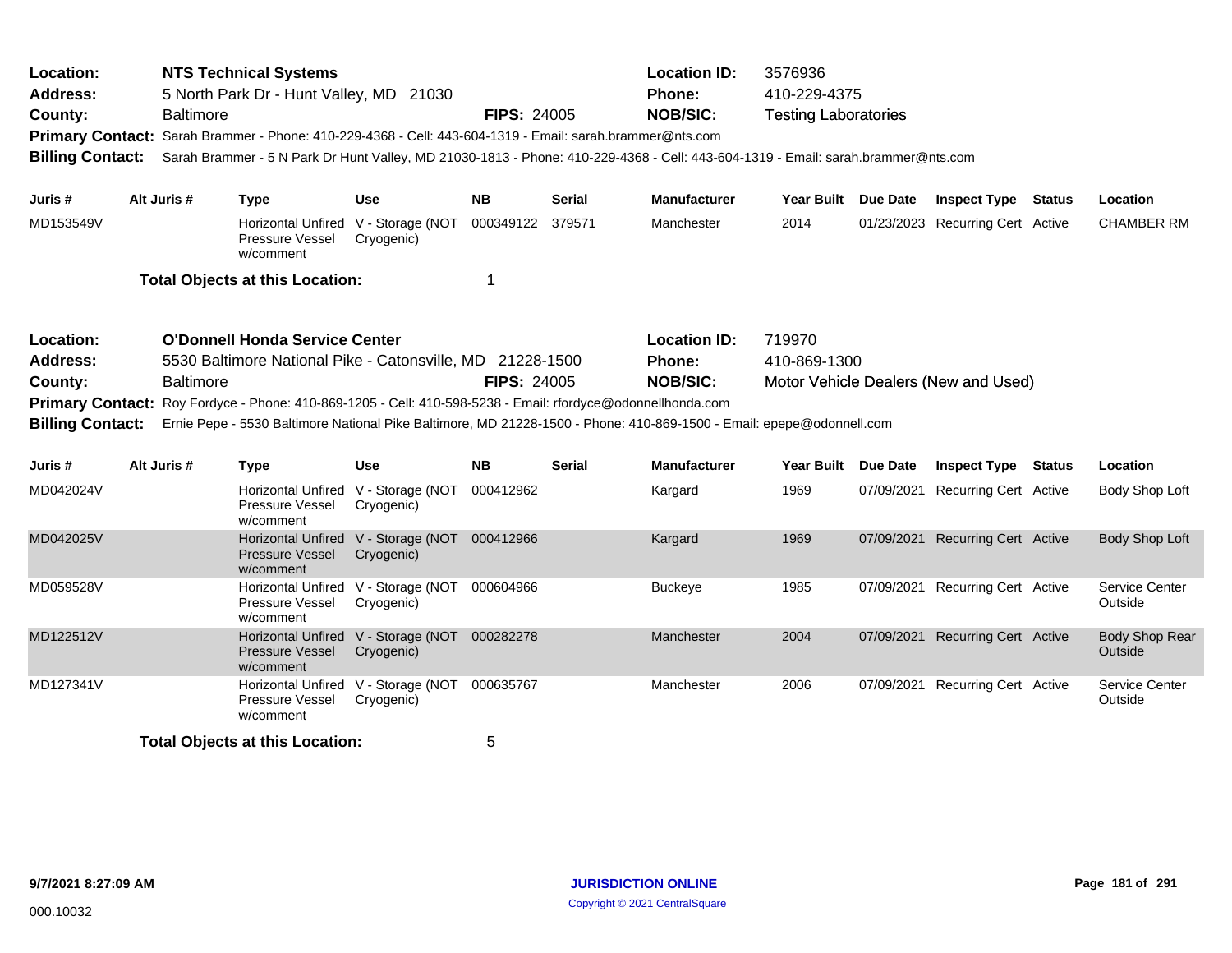| Location:<br><b>Address:</b>                                                                                    |  | <b>Oak Grove Apartments</b><br>15 Maple Dr - Middle River, MD 21220-3310 |                                        |                                                                                                                                         |                    |               | <b>Location ID:</b><br><b>Phone:</b> | 3685307                                 |            |                                  |               |          |
|-----------------------------------------------------------------------------------------------------------------|--|--------------------------------------------------------------------------|----------------------------------------|-----------------------------------------------------------------------------------------------------------------------------------------|--------------------|---------------|--------------------------------------|-----------------------------------------|------------|----------------------------------|---------------|----------|
| County:<br><b>Primary Contact:</b>                                                                              |  | <b>Baltimore</b>                                                         |                                        | Christian Coates - Phone: 410-686-4348 - Email: ccoates@morgamproperties.com                                                            | <b>FIPS: 24005</b> |               | <b>NOB/SIC:</b>                      | <b>Operators of Apartment Buildings</b> |            |                                  |               |          |
| <b>Billing Contact:</b>                                                                                         |  |                                                                          |                                        | Corinne DeVincentis - 160 Clubhouse Rd King Of Prussia, PA 19406-3300 - Phone: 610-945-1507 - Email: cdevincentis@morgan-properties.com |                    |               |                                      |                                         |            |                                  |               |          |
| Juris #                                                                                                         |  | Alt Juris #                                                              | <b>Type</b>                            | <b>Use</b>                                                                                                                              | <b>NB</b>          | <b>Serial</b> | <b>Manufacturer</b>                  | Year Built Due Date                     |            | <b>Inspect Type Status</b>       |               | Location |
| MD153913H                                                                                                       |  |                                                                          | <b>Water Heater</b><br>(HLW)           | H - Hot Water<br>Supply (Water $\leq$<br>160 psig, 250 F)                                                                               | 000262695          |               | Lochinvar                            | 2013                                    |            | 10/13/2021 Recurring Cert Active |               | 15 MAPLE |
|                                                                                                                 |  |                                                                          | <b>Total Objects at this Location:</b> |                                                                                                                                         | 1                  |               |                                      |                                         |            |                                  |               |          |
|                                                                                                                 |  |                                                                          |                                        |                                                                                                                                         |                    |               | <b>Location ID:</b>                  | 720012                                  |            |                                  |               |          |
| Location:<br><b>Oak Grove Apartments</b><br><b>Address:</b><br>15 Oak Grove Drive - Middle River, MD 21220-3319 |  |                                                                          |                                        |                                                                                                                                         |                    |               | <b>Phone:</b>                        |                                         |            |                                  |               |          |
| County:                                                                                                         |  | <b>Baltimore</b>                                                         |                                        |                                                                                                                                         | <b>FIPS: 24005</b> |               | <b>NOB/SIC:</b>                      | <b>Operators of Apartment Buildings</b> |            |                                  |               |          |
| <b>Primary Contact:</b>                                                                                         |  |                                                                          |                                        | Christian Coates - Phone: 410-686-4348 - Email: ccoates@morgamproperties.com                                                            |                    |               |                                      |                                         |            |                                  |               |          |
| <b>Billing Contact:</b>                                                                                         |  |                                                                          |                                        | Facilities Mgr. - 160 Clubhouse Rd King Of Prussia, PA 19406-3300 - Phone: 610-945-1507                                                 |                    |               |                                      |                                         |            |                                  |               |          |
| Juris #                                                                                                         |  | Alt Juris #                                                              | <b>Type</b>                            | <b>Use</b>                                                                                                                              | <b>NB</b>          | <b>Serial</b> | <b>Manufacturer</b>                  | <b>Year Built</b>                       | Due Date   | <b>Inspect Type</b>              | <b>Status</b> | Location |
| MD153930H                                                                                                       |  |                                                                          | <b>Vertical Water</b><br>Tube          | H - Hot Water<br>Heat (Water $\leq$<br>160 psig, 250 F)                                                                                 | 000281991          |               | Lochinvar                            | 2013                                    | 10/13/2021 | <b>Recurring Cert Active</b>     |               | 15 OAK   |
| MD153931H                                                                                                       |  |                                                                          | <b>Water Heater</b><br>(HLW)           | H - Hot Water<br>Supply (Water $\leq$<br>160 psig, 250 F)                                                                               | 000267938          |               | Lochinvar                            | 2013                                    |            | 10/13/2021 Recurring Cert Active |               | 15 Oak   |
| MD153932H                                                                                                       |  |                                                                          | <b>Vertical Water</b><br>Tube          | H - Hot Water<br>Heat (Water $\leq$<br>160 psig, 250 F)                                                                                 | 000282010          |               | Lochinvar                            | 2013                                    |            | 10/13/2021 Recurring Cert Active |               | 15 Oak   |
| <b>Total Objects at this Location:</b>                                                                          |  |                                                                          |                                        | 3                                                                                                                                       |                    |               |                                      |                                         |            |                                  |               |          |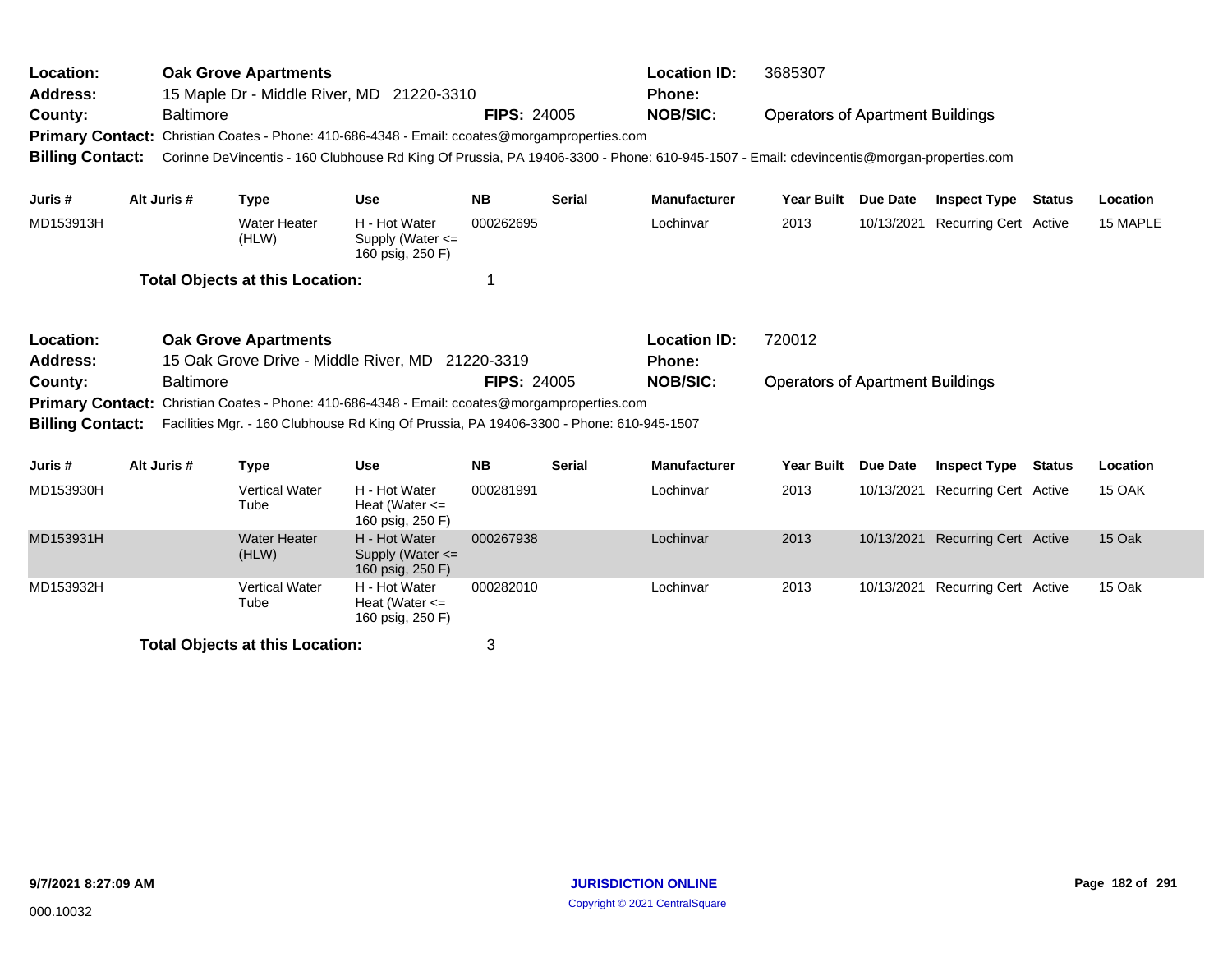| Location:               | <b>Oak Grove Apartments</b>                                                                   |                    | <b>Location ID:</b> | 720003                                  |
|-------------------------|-----------------------------------------------------------------------------------------------|--------------------|---------------------|-----------------------------------------|
| <b>Address:</b>         | 16 Oak Grove Drive - Middle River, MD 21220-3346                                              |                    | <b>Phone:</b>       |                                         |
| County:                 | <b>Baltimore</b>                                                                              | <b>FIPS: 24005</b> | <b>NOB/SIC:</b>     | <b>Operators of Apartment Buildings</b> |
|                         | Primary Contact: Christian Coates - Phone: 410-686-4348 - Email: ccoates@morgamproperties.com |                    |                     |                                         |
| <b>Billing Contact:</b> | Facilities Mgr. - 160 Clubhouse Rd King Of Prussia, PA 19406-3300 - Phone: 610-945-1507       |                    |                     |                                         |

| Juris #                                | Alt Juris # | Type                          | <b>Use</b>                                                | <b>NB</b> | <b>Serial</b> | <b>Manufacturer</b> | <b>Year Built</b> | <b>Due Date</b> | <b>Inspect Type</b>              | <b>Status</b> | Location      |
|----------------------------------------|-------------|-------------------------------|-----------------------------------------------------------|-----------|---------------|---------------------|-------------------|-----------------|----------------------------------|---------------|---------------|
| MD153917H                              |             | <b>Vertical Water</b><br>Tube | H - Hot Water<br>Heat (Water $\leq$<br>160 psig, 250 F)   | 000266410 |               | Lochinvar           | 2013              |                 | 10/13/2021 Recurring Cert Active |               | <b>16 OAK</b> |
| MD153918H                              |             | Water Heater<br>(HLW)         | H - Hot Water<br>Supply (Water $\leq$<br>160 psig, 250 F) | 000267989 |               | Lochinvar           | 2013              |                 | 10/13/2021 Recurring Cert Active |               | 16 Oak        |
| MD153919H                              |             | <b>Vertical Water</b><br>Tube | H - Hot Water<br>Heat (Water $\leq$<br>160 psig, 250 F)   | 000268647 |               | Lochinvar           | 2013              |                 | 10/13/2021 Recurring Cert Active |               | 16 OAK        |
| <b>Total Objects at this Location:</b> |             |                               |                                                           | 3         |               |                     |                   |                 |                                  |               |               |

| <b>Location:</b><br><b>Oak Grove Apartments</b>                                                                                                           |             |                                                                                         |     |           |               | <b>Location ID:</b> | 720009                           |                 |                       |        |                 |
|-----------------------------------------------------------------------------------------------------------------------------------------------------------|-------------|-----------------------------------------------------------------------------------------|-----|-----------|---------------|---------------------|----------------------------------|-----------------|-----------------------|--------|-----------------|
| <b>Address:</b>                                                                                                                                           |             | 19 Cedar Drive - Middle River, MD 21220-3444                                            |     |           |               | <b>Phone:</b>       |                                  |                 |                       |        |                 |
| <b>Baltimore</b><br><b>FIPS: 24005</b><br>County:<br><b>Primary Contact:</b> Christian Coates - Phone: 410-686-4348 - Email: ccoates@morgamproperties.com |             |                                                                                         |     |           |               | <b>NOB/SIC:</b>     | Operators of Apartment Buildings |                 |                       |        |                 |
|                                                                                                                                                           |             |                                                                                         |     |           |               |                     |                                  |                 |                       |        |                 |
| <b>Billing Contact:</b>                                                                                                                                   |             | Facilities Mgr. - 160 Clubhouse Rd King Of Prussia, PA 19406-3300 - Phone: 610-945-1507 |     |           |               |                     |                                  |                 |                       |        |                 |
|                                                                                                                                                           |             |                                                                                         |     |           |               |                     |                                  |                 |                       |        |                 |
| Juris #                                                                                                                                                   | Alt Juris # | Type                                                                                    | Use | <b>NB</b> | <b>Serial</b> | <b>Manufacturer</b> | <b>Year Built</b>                | <b>Due Date</b> | <b>Inspect Type</b>   | Status | <b>Location</b> |
| MD153924H<br>000265963<br>Water Heater<br>H - Hot Water<br>(HLW)<br>Supply (Water $\leq$<br>160 psig, 250 F)                                              |             |                                                                                         |     |           |               | Lochinvar           | 2013                             | 10/13/2021      | Recurring Cert Active |        | 19 CEDAR        |

| MD153925H | <b>Vertical Water</b><br>Tube | H - Hot Water<br>Heat (Water $\leq$<br>160 psig, 250 F) | 000269559 | Lochinvar | 2013 | 10/13/2021 Recurring Cert Active | 19 CEDAR |
|-----------|-------------------------------|---------------------------------------------------------|-----------|-----------|------|----------------------------------|----------|
| MD153926H | <b>Vertical Water</b><br>Tube | H - Hot Water<br>Heat (Water $\leq$<br>160 psig, 250 F) | 000269601 | Lochinvar | 2013 | 10/13/2021 Recurring Cert Active | 19 CEDAR |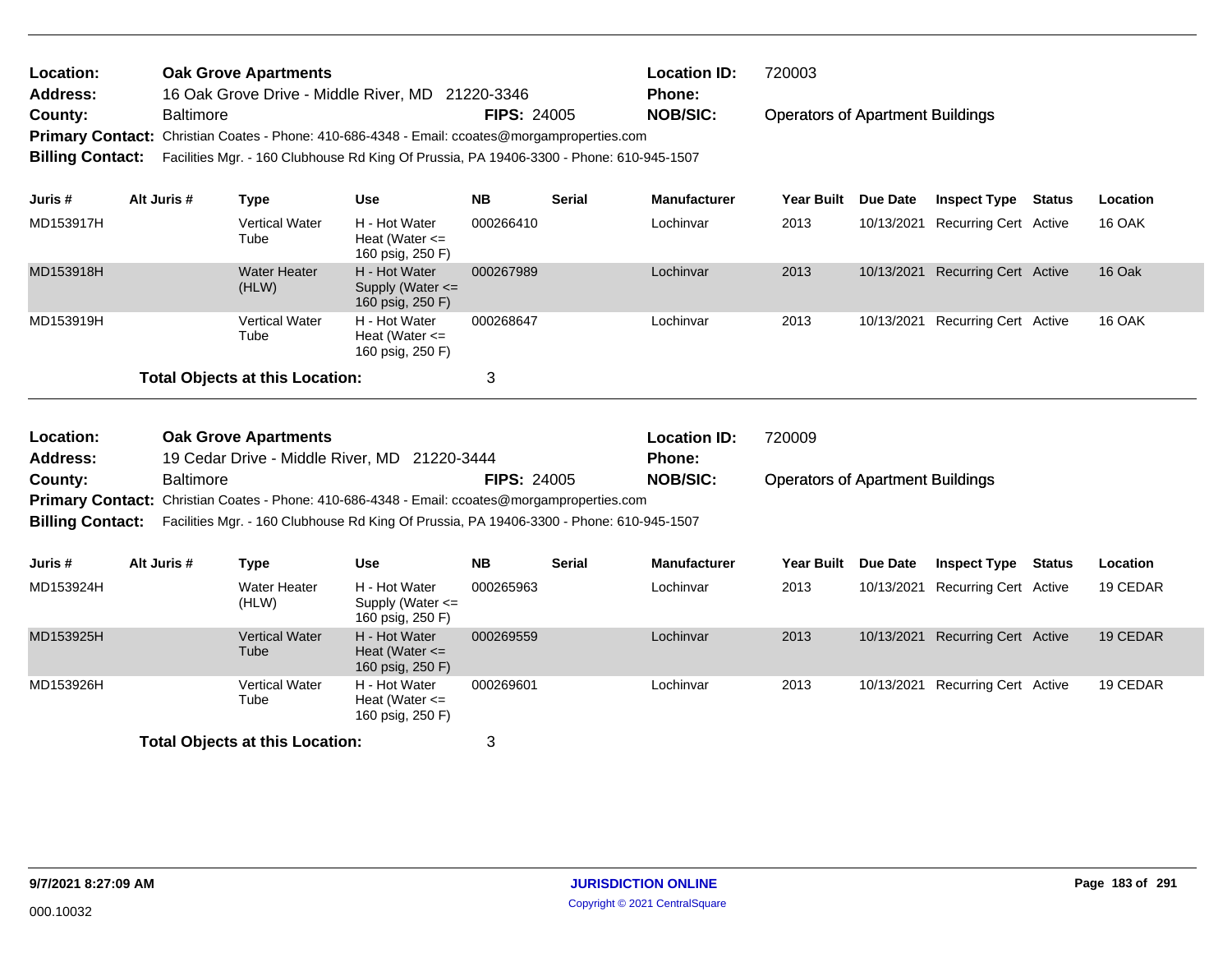| Location:               | <b>Oak Grove Apartments</b>                                                                   |                    | <b>Location ID:</b> | 720004                                  |
|-------------------------|-----------------------------------------------------------------------------------------------|--------------------|---------------------|-----------------------------------------|
| Address:                | 24 Cedar Dr - Middle River, MD 21220-3449                                                     |                    | <b>Phone:</b>       |                                         |
| County:                 | <b>Baltimore</b>                                                                              | <b>FIPS: 24005</b> | <b>NOB/SIC:</b>     | <b>Operators of Apartment Buildings</b> |
|                         | Primary Contact: Christian Coates - Phone: 410-686-4348 - Email: ccoates@morgamproperties.com |                    |                     |                                         |
| <b>Billing Contact:</b> | Facilities Mgr. - 160 Clubhouse Rd King Of Prussia, PA 19406-3300 - Phone: 610-945-1507       |                    |                     |                                         |

| Juris #   | Alt Juris # | Type                                   | Use                                                       | NB.       | <b>Serial</b> | <b>Manufacturer</b> | <b>Year Built</b> | Due Date | <b>Inspect Type</b>              | <b>Status</b> | Location |
|-----------|-------------|----------------------------------------|-----------------------------------------------------------|-----------|---------------|---------------------|-------------------|----------|----------------------------------|---------------|----------|
| MD153921H |             | <b>Vertical Water</b><br>Tube          | H - Hot Water<br>Heat (Water $\leq$<br>160 psig, 250 F)   | 000268628 |               | Lochinvar           | 2013              |          | 10/15/2021 Recurring Cert Active |               | 24 CEDAR |
| MD153922H |             | Water Heater<br>(HLW)                  | H - Hot Water<br>Supply (Water $\leq$<br>160 psig, 250 F) | 000272524 |               | Lochinvar           | 2013              |          | 10/13/2021 Recurring Cert Active |               | 24 CEDAR |
| MD153923H |             | Water Heater<br>(HLW)                  | H - Hot Water<br>Supply (Water $\leq$<br>160 psig, 250 F) | 000267959 |               | Lochinvar           | 2013              |          | 10/13/2021 Recurring Cert Active |               | 24 CEDAR |
|           |             | <b>Total Objects at this Location:</b> |                                                           | 3         |               |                     |                   |          |                                  |               |          |

| <b>Location:</b><br><b>Address:</b>                                                                                                                                                                                                                              |                  | <b>Oak Grove Apartments</b><br>302 Holly Drive - Middle River, MD 21220-3355 |                                                                |                        |                    | <b>Location ID:</b><br><b>Phone:</b> | 720038                                  |                        |                                              |        |                       |  |
|------------------------------------------------------------------------------------------------------------------------------------------------------------------------------------------------------------------------------------------------------------------|------------------|------------------------------------------------------------------------------|----------------------------------------------------------------|------------------------|--------------------|--------------------------------------|-----------------------------------------|------------------------|----------------------------------------------|--------|-----------------------|--|
| County:                                                                                                                                                                                                                                                          | <b>Baltimore</b> |                                                                              |                                                                |                        | <b>FIPS: 24005</b> | <b>NOB/SIC:</b>                      | <b>Operators of Apartment Buildings</b> |                        |                                              |        |                       |  |
| <b>Primary Contact:</b> Christian Coates - Phone: 410-686-4348 - Email: ccoates@morgamproperties.com<br>Stephen Waters - 160 Clubhouse Rd King Of Prussia, PA 19406-3300 - Phone: 610-945-1540 - Email: swaters@morgan-properties.com<br><b>Billing Contact:</b> |                  |                                                                              |                                                                |                        |                    |                                      |                                         |                        |                                              |        |                       |  |
| Juris #<br>MD153914H                                                                                                                                                                                                                                             | Alt Juris #      | Type<br><b>Vertical Water</b><br>Tube                                        | Use<br>H - Hot Water<br>Heat (Water $\leq$<br>160 psig, 250 F) | <b>NB</b><br>000282074 | <b>Serial</b>      | <b>Manufacturer</b><br>Lochinvar     | <b>Year Built</b><br>2013               | Due Date<br>10/13/2021 | <b>Inspect Type</b><br>Recurring Cert Active | Status | Location<br>302 HOLLY |  |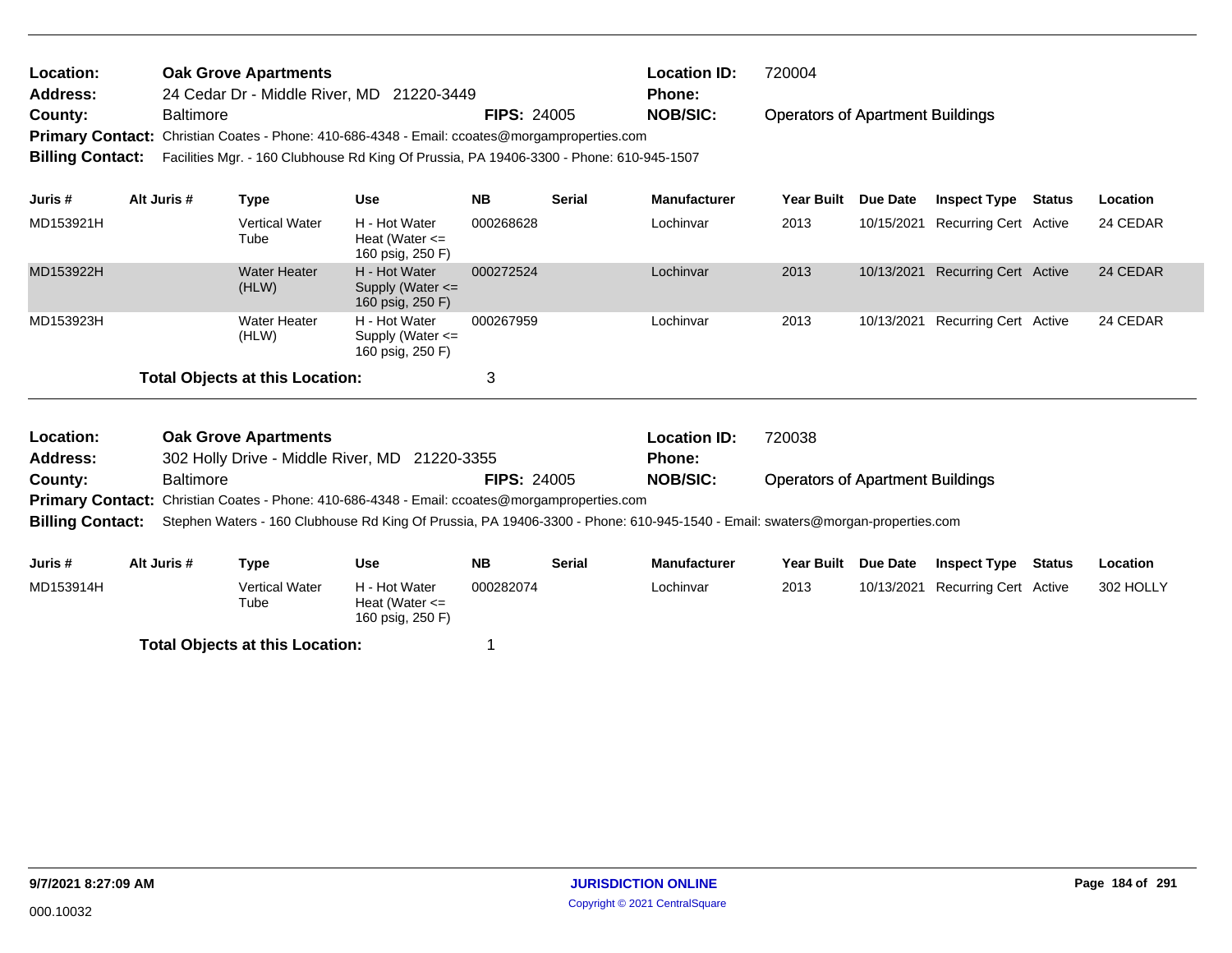| <b>Location:</b> | <b>Oak Grove Apartments</b>                                                                              |                    | <b>Location ID:</b> | 720010                                  |
|------------------|----------------------------------------------------------------------------------------------------------|--------------------|---------------------|-----------------------------------------|
| <b>Address:</b>  | 307 Holly Drive - Middle River, MD 21220-3351                                                            |                    | <b>Phone:</b>       |                                         |
| <b>County:</b>   | <b>Baltimore</b>                                                                                         | <b>FIPS: 24005</b> | <b>NOB/SIC:</b>     | <b>Operators of Apartment Buildings</b> |
|                  | Primary Contact: Christian Coates - Phone: 410-686-4348 - Email: ccoates@morgamproperties.com            |                    |                     |                                         |
|                  | Billing Contact: Facilities Mgr. - 160 Clubhouse Rd King Of Prussia, PA 19406-3300 - Phone: 610-945-1507 |                    |                     |                                         |
|                  |                                                                                                          |                    |                     |                                         |

| Juris #   | Alt Juris # | Type                                   | <b>Use</b>                                                | <b>NB</b> | <b>Serial</b> | <b>Manufacturer</b> | Year Built | <b>Due Date</b> | <b>Inspect Type</b>              | <b>Status</b> | <b>Location</b> |
|-----------|-------------|----------------------------------------|-----------------------------------------------------------|-----------|---------------|---------------------|------------|-----------------|----------------------------------|---------------|-----------------|
| MD153915H |             | <b>Vertical Water</b><br>Tube          | H - Hot Water<br>Heat (Water $\leq$<br>160 psig, 250 F)   | 000272549 |               | Lochinvar           | 2013       |                 | 10/13/2021 Recurring Cert Active |               | 307 HOLLY       |
| MD153916H |             | <b>Vertical Water</b><br>Tube          | H - Hot Water<br>Heat (Water $\leq$<br>160 psig, 250 F)   | 000277008 |               | Lochinvar           | 2013       |                 | 10/13/2021 Recurring Cert Active |               | 307 Holly       |
| MD153920H |             | Water Heater<br>(HLW)                  | H - Hot Water<br>Supply (Water $\leq$<br>160 psig, 250 F) | 000267964 |               | Lochinvar           | 2013       |                 | 10/13/2021 Recurring Cert Active |               | 307 HOLLY       |
|           |             | <b>Total Objects at this Location:</b> |                                                           | 3         |               |                     |            |                 |                                  |               |                 |

| Location:<br><b>Oak Grove Apartments</b><br>36 Maple Dr - Middle River, MD 21220-3304<br><b>Address:</b>                                                           |             |                                                  |                                                           |                    |               | <b>Location ID:</b><br><b>Phone:</b> | 720040                                  |            |                              |        |                 |
|--------------------------------------------------------------------------------------------------------------------------------------------------------------------|-------------|--------------------------------------------------|-----------------------------------------------------------|--------------------|---------------|--------------------------------------|-----------------------------------------|------------|------------------------------|--------|-----------------|
| County:                                                                                                                                                            | Baltimore   |                                                  |                                                           | <b>FIPS: 24005</b> |               | <b>NOB/SIC:</b>                      | <b>Operators of Apartment Buildings</b> |            |                              |        |                 |
| <b>Primary Contact:</b> Christian Coates - Phone: 410-686-4348 - Email: ccoates@morgamproperties.com                                                               |             |                                                  |                                                           |                    |               |                                      |                                         |            |                              |        |                 |
| Corinne DeVincentis - 160 Clubhouse Rd King Of Prussia, PA 19406-3300 - Phone: 610-945-1507 - Email: cdevincentis@morgan-properties.com<br><b>Billing Contact:</b> |             |                                                  |                                                           |                    |               |                                      |                                         |            |                              |        |                 |
|                                                                                                                                                                    |             |                                                  |                                                           |                    |               |                                      |                                         |            |                              |        |                 |
| Juris #                                                                                                                                                            | Alt Juris # | Type                                             | Use                                                       | <b>NB</b>          | <b>Serial</b> | <b>Manufacturer</b>                  | <b>Year Built</b>                       | Due Date   | <b>Inspect Type</b>          | Status | <b>Location</b> |
| MD153901H                                                                                                                                                          |             | <b>Water Heater</b><br>(HLW)                     | H - Hot Water<br>Supply (Water $\leq$<br>160 psig, 250 F) | 000232317          |               | Lochinvar                            | 2013                                    | 10/13/2021 | Recurring Cert Active        |        | 36 OAK          |
| MD153908H                                                                                                                                                          |             | Water Tube<br>Coiled (Flueless<br>Hi Efficiency) | H - Hot Water<br>Heat (Water $\leq$<br>160 psig, 250 F)   | 000271055          |               | Lochinvar                            | 2013                                    | 10/13/2021 | <b>Recurring Cert Active</b> |        | 36 OAK          |
| MD153909H                                                                                                                                                          |             | Water Tube<br>Coiled (Flueless<br>Hi Efficiency) | H - Hot Water<br>Heat (Water $\leq$<br>160 psig, 250 F)   | 000271091          |               | Lochinvar                            | 2013                                    | 10/13/2021 | Recurring Cert Active        |        | 36 OAK          |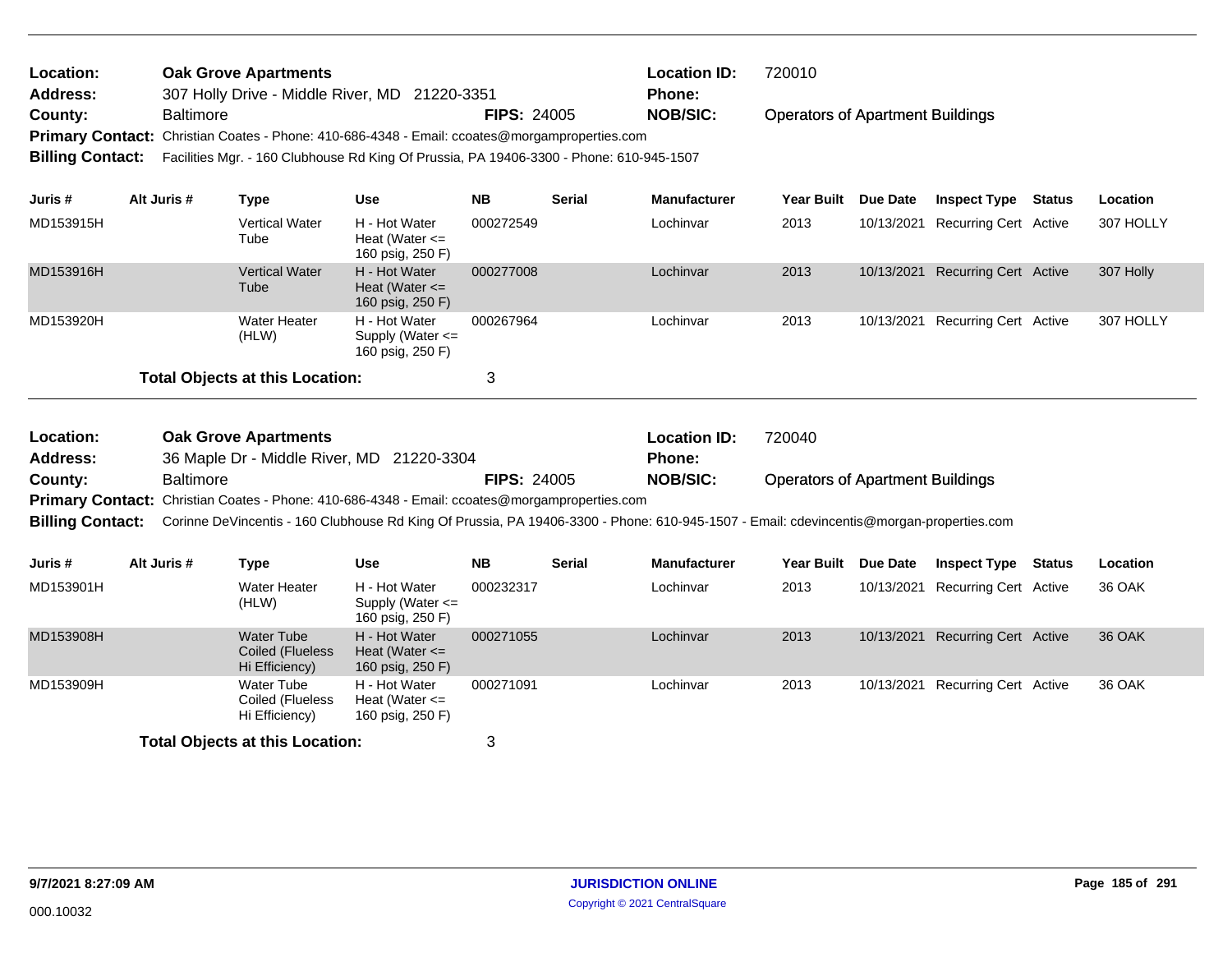| <b>Location:</b> | <b>Oak Grove Apartments</b>                                                                                                                              |                    | <b>Location ID:</b> | 3685324                                 |
|------------------|----------------------------------------------------------------------------------------------------------------------------------------------------------|--------------------|---------------------|-----------------------------------------|
| <b>Address:</b>  | 46 Maple Dr - Middle River, MD 21220-3304                                                                                                                |                    | Phone:              |                                         |
| <b>County:</b>   | <b>Baltimore</b>                                                                                                                                         | <b>FIPS: 24005</b> | <b>NOB/SIC:</b>     | <b>Operators of Apartment Buildings</b> |
|                  | Primary Contact: Christian Coates - Phone: 410-686-4348 - Email: ccoates@morgamproperties.com                                                            |                    |                     |                                         |
|                  | Billing Contact: Corinne DeVincentis - 160 Clubhouse Rd King Of Prussia, PA 19406-3300 - Phone: 610-945-1507 - Email: cdevincentis@morgan-properties.com |                    |                     |                                         |

| Juris #   | Alt Juris # | Type                                   | <b>Use</b>                                                | <b>NB</b> | <b>Serial</b> | <b>Manufacturer</b> | <b>Year Built</b> | Due Date   | <b>Inspect Type</b>   | Status | <b>Location</b> |
|-----------|-------------|----------------------------------------|-----------------------------------------------------------|-----------|---------------|---------------------|-------------------|------------|-----------------------|--------|-----------------|
| MD153910H |             | Water Heater<br>(HLW)                  | H - Hot Water<br>Supply (Water $\leq$<br>160 psig, 250 F) | 000267993 |               | Lochinvar           | 2013              | 10/13/2021 | Recurring Cert Active |        | 46 OAK          |
| MD153911H |             | <b>Vertical Water</b><br>Tube          | H - Hot Water<br>Heat (Water $\leq$<br>160 psig, 250 F)   | 000269598 |               | Lochinvar           | 2013              | 10/13/2021 | Recurring Cert Active |        | 46 Maple        |
| MD153912H |             | <b>Vertical Water</b><br>Tube          | H - Hot Water<br>Heat (Water $\leq$<br>160 psig, 250 F)   | 000269602 |               | Lochinvar           | 2013              | 10/13/2021 | Recurring Cert Active |        | 46 OAK          |
|           |             | <b>Total Objects at this Location:</b> |                                                           | 3         |               |                     |                   |            |                       |        |                 |

| Location:               |                  | <b>Oak Grove Apartments</b>                                                                          |                                                         |                    |               | <b>Location ID:</b> | 720011                                  |                 |                       |        |          |
|-------------------------|------------------|------------------------------------------------------------------------------------------------------|---------------------------------------------------------|--------------------|---------------|---------------------|-----------------------------------------|-----------------|-----------------------|--------|----------|
| <b>Address:</b>         |                  | 47 Oak Grove Drive - Middle River, MD 21220-3325                                                     |                                                         |                    |               | <b>Phone:</b>       |                                         |                 |                       |        |          |
| County:                 | <b>Baltimore</b> |                                                                                                      |                                                         | <b>FIPS: 24005</b> |               | <b>NOB/SIC:</b>     | <b>Operators of Apartment Buildings</b> |                 |                       |        |          |
|                         |                  | <b>Primary Contact:</b> Christian Coates - Phone: 410-686-4348 - Email: ccoates@morgamproperties.com |                                                         |                    |               |                     |                                         |                 |                       |        |          |
| <b>Billing Contact:</b> |                  | Facilities Mgr. - 160 Clubhouse Rd King Of Prussia, PA 19406-3300 - Phone: 610-945-1507              |                                                         |                    |               |                     |                                         |                 |                       |        |          |
|                         |                  |                                                                                                      |                                                         |                    |               |                     |                                         |                 |                       |        |          |
| Juris #                 | Alt Juris #      | <b>Type</b>                                                                                          | Use                                                     | NΒ                 | <b>Serial</b> | <b>Manufacturer</b> | Year Built                              | <b>Due Date</b> | <b>Inspect Type</b>   | Status | Location |
| MD153927H               |                  | <b>Vertical Water</b><br>Tube                                                                        | H - Hot Water<br>Heat (Water $\leq$<br>160 psig, 250 F) | 000276830          |               | Lochinvar           | 2013                                    | 10/13/2021      | Recurring Cert Active |        | 47 OAK   |
| MD153928H               |                  | <b>Water Heater</b>                                                                                  | H - Hot Water                                           | 000267991          |               | Lochinvar           | 2013                                    | 10/13/2021      | Recurring Cert Active |        | 47 OAK   |

|           | (HLW)                                                   | Supply (Water $\leq$<br>160 psig, 250 F)                |           |           |      |            |                       |        |
|-----------|---------------------------------------------------------|---------------------------------------------------------|-----------|-----------|------|------------|-----------------------|--------|
| MD153929H | <b>Water Tube</b><br>Coiled (Flueless<br>Hi Efficiency) | H - Hot Water<br>Heat (Water $\leq$<br>160 psig, 250 F) | 000273711 | Lochinvar | 2013 | 10/13/2021 | Recurring Cert Active | 47 OAK |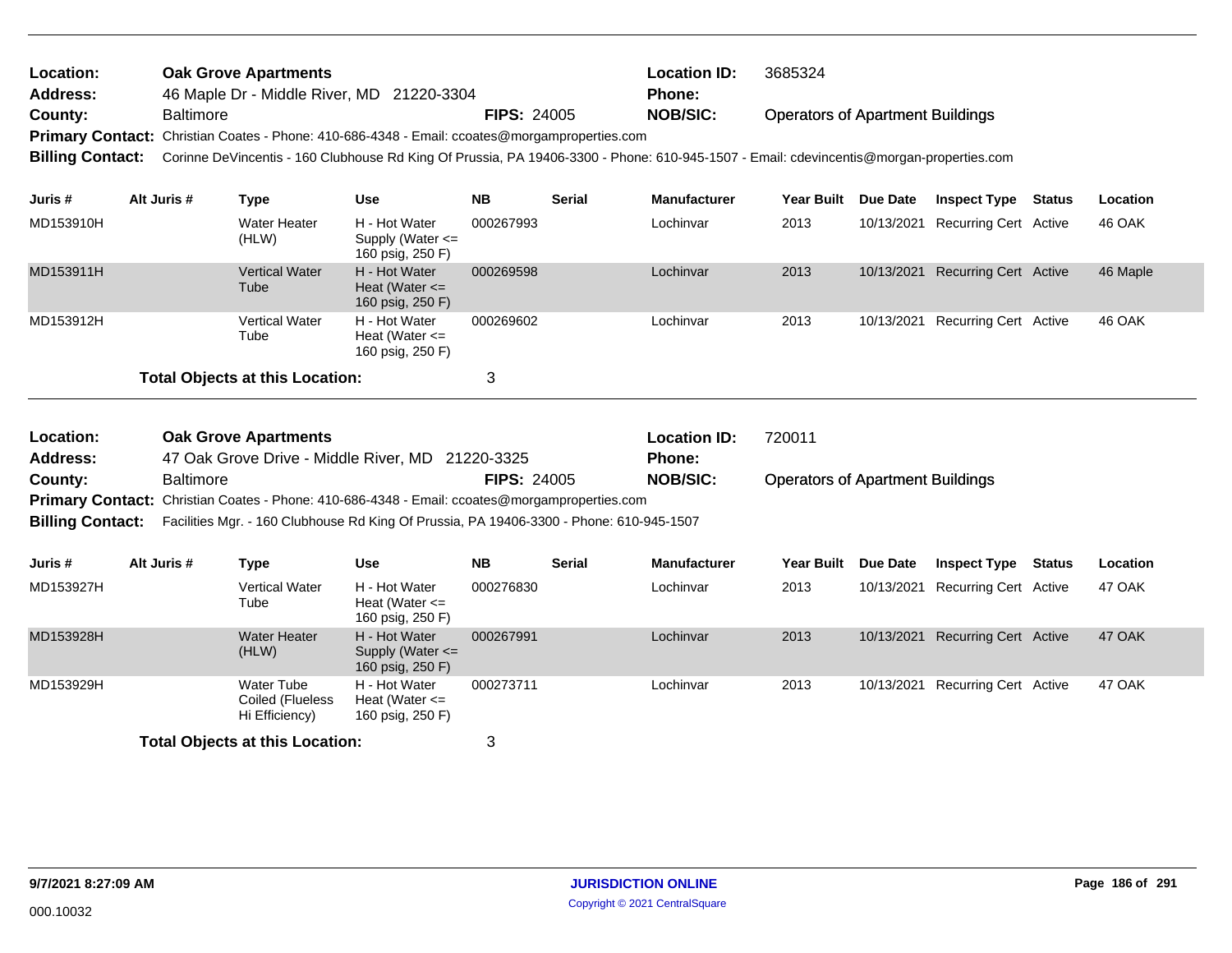| <b>Location:</b><br><b>Address:</b>         |             |                  | Ocean Pride (Arc3)                                      | 1534 York Rd - Lutherville Timonium, MD 21093-5609                              |                    |               | <b>Location ID:</b><br>Phone:                                                                                           | 3925603                           |            |                                  |        |             |
|---------------------------------------------|-------------|------------------|---------------------------------------------------------|---------------------------------------------------------------------------------|--------------------|---------------|-------------------------------------------------------------------------------------------------------------------------|-----------------------------------|------------|----------------------------------|--------|-------------|
| County:                                     |             | Baltimore        |                                                         |                                                                                 | <b>FIPS: 24005</b> |               | <b>NOB/SIC:</b>                                                                                                         | <b>Eating and Drinking Places</b> |            |                                  |        |             |
| Primary Contact: Ocean Pride (Arc3)         |             |                  |                                                         |                                                                                 |                    |               |                                                                                                                         |                                   |            |                                  |        |             |
| <b>Billing Contact:</b>                     |             |                  |                                                         |                                                                                 |                    |               | Charlie Patterson - PO Box 26269 Richmond, VA 23260-6269 - Phone: 804-644-4521 - Email: charlie.patterson@arc3gases.com |                                   |            |                                  |        |             |
| Juris #                                     | Alt Juris # |                  | <b>Type</b>                                             | <b>Use</b>                                                                      | <b>NB</b>          | <b>Serial</b> | <b>Manufacturer</b>                                                                                                     | Year Built Due Date               |            | <b>Inspect Type Status</b>       |        | Location    |
| MD163505V                                   |             |                  | <b>Vertical Unfired</b><br>Pressure Vessel<br>w/comment | V - Storage<br>(Cryogenic)                                                      | 000119170          |               | <b>MVE</b>                                                                                                              | 2000                              |            | 02/27/2023 Recurring Cert Active |        | Outside     |
|                                             |             |                  | <b>Total Objects at this Location:</b>                  |                                                                                 | -1                 |               |                                                                                                                         |                                   |            |                                  |        |             |
| <b>Location:</b>                            |             |                  | <b>Olive Branch Italian Grill</b>                       |                                                                                 |                    |               | <b>Location ID:</b>                                                                                                     | 3992520                           |            |                                  |        |             |
| <b>Address:</b>                             |             |                  |                                                         | 11706 Reisterstown Rd - Reisterstown, MD 21136-3302                             |                    |               | Phone:                                                                                                                  |                                   |            |                                  |        |             |
| County:                                     |             | Baltimore        |                                                         |                                                                                 | <b>FIPS: 24005</b> |               | <b>NOB/SIC:</b>                                                                                                         |                                   |            |                                  |        |             |
| Primary Contact: Olive Branch Italian Grill |             |                  |                                                         |                                                                                 |                    |               |                                                                                                                         |                                   |            |                                  |        |             |
| <b>Billing Contact:</b>                     |             |                  |                                                         |                                                                                 |                    |               | Charlie Patterson - PO Box 26269 Richmond, VA 23260-6269 - Phone: 804-644-4521 - Email: charlie.patterson@arc3gases.com |                                   |            |                                  |        |             |
| Juris #                                     | Alt Juris # |                  | <b>Type</b>                                             | <b>Use</b>                                                                      | <b>NB</b>          | <b>Serial</b> | <b>Manufacturer</b>                                                                                                     | Year Built Due Date               |            | <b>Inspect Type Status</b>       |        | Location    |
| MD166330V                                   |             |                  | <b>Vertical Unfired</b><br>Pressure Vessel<br>w/comment | V - Storage<br>(Cryogenic)                                                      | 000031504          |               | Taylor                                                                                                                  | 1996                              |            | 11/22/2023 Recurring Cert Active |        | Outside     |
|                                             |             |                  | <b>Total Objects at this Location:</b>                  |                                                                                 | $\overline{1}$     |               |                                                                                                                         |                                   |            |                                  |        |             |
| Location:                                   |             |                  | Open Bible Christian Ministries, Inc.                   |                                                                                 |                    |               | <b>Location ID:</b>                                                                                                     | 1729029                           |            |                                  |        |             |
| <b>Address:</b>                             |             |                  |                                                         | 13 Open Bible Way - Kingsville, MD 21087-1116                                   |                    |               | Phone:                                                                                                                  | 410-953-9940                      |            |                                  |        |             |
| County:                                     |             | <b>Baltimore</b> |                                                         |                                                                                 | <b>FIPS: 24005</b> |               | <b>NOB/SIC:</b>                                                                                                         | <b>Religious Organizations</b>    |            |                                  |        |             |
|                                             |             |                  | Primary Contact: Mindy Miles - Phone: 410-593-9940      |                                                                                 |                    |               |                                                                                                                         |                                   |            |                                  |        |             |
| <b>Billing Contact:</b>                     |             |                  |                                                         | Mindy Miles - 13 Open Bible Way Kingsville, MD 21087-1116 - Phone: 410-593-9940 |                    |               |                                                                                                                         |                                   |            |                                  |        |             |
| Juris #                                     | Alt Juris # |                  | <b>Type</b>                                             | <b>Use</b>                                                                      | <b>NB</b>          | <b>Serial</b> | <b>Manufacturer</b>                                                                                                     | Year Built Due Date               |            | <b>Inspect Type</b>              | Status | Location    |
| MD123965H                                   |             |                  | <b>Horizontal Fire</b><br>Tube                          | H - Hot Water<br>Heat (Water $\leq$<br>160 psig, 250 F)                         | 000000664          |               | Viessman                                                                                                                | 2003                              | 10/28/2021 | Recurring Cert Active            |        | <b>BLRM</b> |
|                                             |             |                  | <b>Total Objects at this Location:</b>                  |                                                                                 | -1                 |               |                                                                                                                         |                                   |            |                                  |        |             |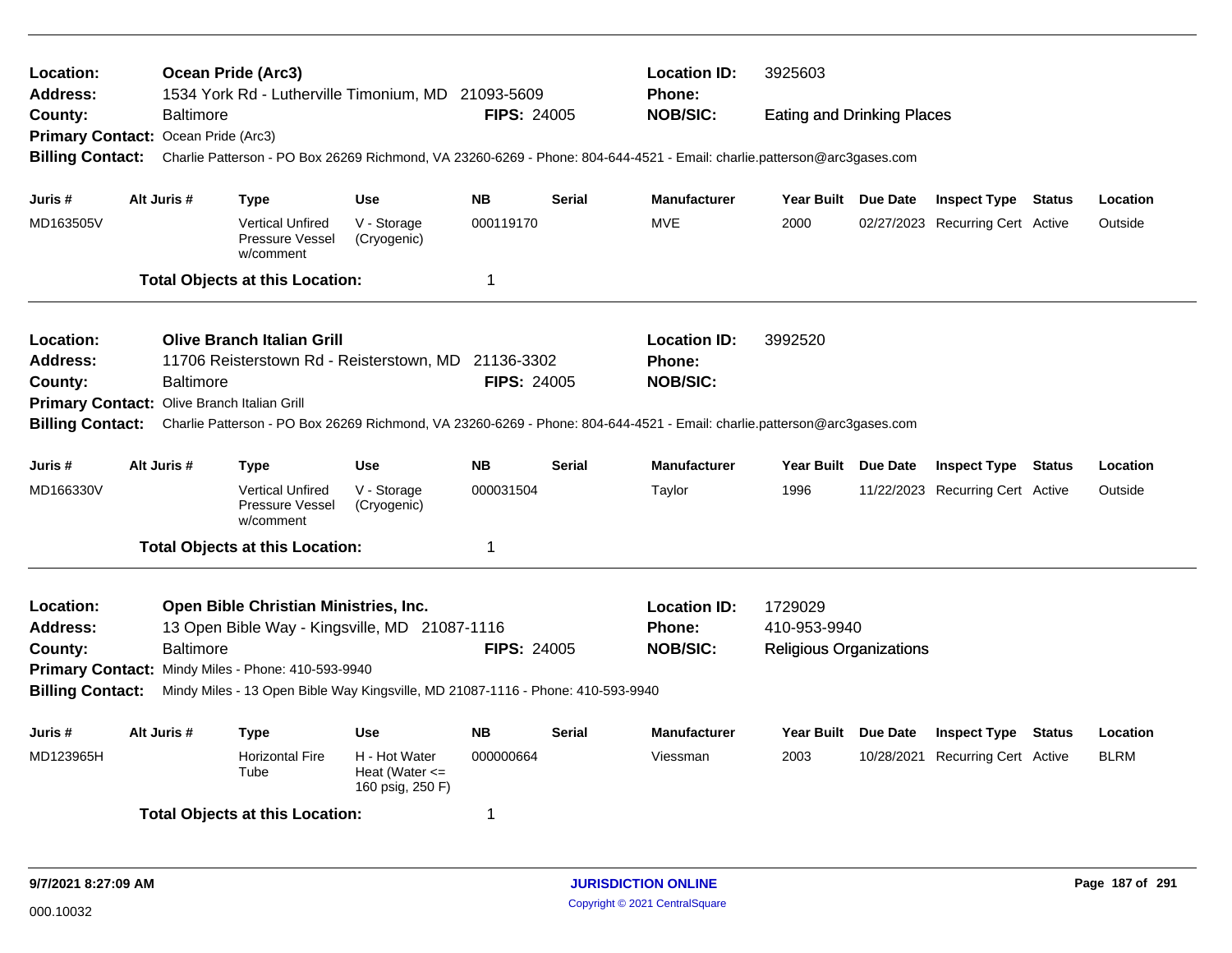| Location:<br><b>Address:</b>            |                  | <b>Orems Garage</b><br>8127 Pulaski Hwy - Rosedale, MD 21237-2843                                                                     |                                                   |                    |               | <b>Location ID:</b><br><b>Phone:</b>                    | 720339                         |                                  |               |                          |
|-----------------------------------------|------------------|---------------------------------------------------------------------------------------------------------------------------------------|---------------------------------------------------|--------------------|---------------|---------------------------------------------------------|--------------------------------|----------------------------------|---------------|--------------------------|
| County:                                 | <b>Baltimore</b> |                                                                                                                                       |                                                   | <b>FIPS: 24005</b> |               | <b>NOB/SIC:</b>                                         | <b>Automotive Dealers, NEC</b> |                                  |               |                          |
|                                         |                  | Primary Contact: Russell Stickel - Phone: 410-688-4478/410-682-5220 - Email: russellstickel1234@comcast.net                           |                                                   |                    |               |                                                         |                                |                                  |               |                          |
| <b>Billing Contact:</b>                 |                  | Russell Stickel - 8127 Pulaski Hwy Rosedale, MD 21237-2843 - Phone: 410-688-4478/410-682-5220 - Email: russellstickel1234@comcast.net |                                                   |                    |               |                                                         |                                |                                  |               |                          |
|                                         |                  |                                                                                                                                       |                                                   |                    |               |                                                         |                                |                                  |               |                          |
| Juris #                                 | Alt Juris #      | <b>Type</b>                                                                                                                           | <b>Use</b>                                        | <b>NB</b>          | <b>Serial</b> | <b>Manufacturer</b>                                     | Year Built Due Date            | <b>Inspect Type Status</b>       |               | Location                 |
| MD110500V                               | C A T            | <b>Pressure Vessel</b><br>w/comment                                                                                                   | Horizontal Unfired V - Storage (NOT<br>Cryogenic) | 001068035          |               | Manchester                                              | 2000                           | 11/30/2022 Recurring Cert Active |               | <b>COMP ROOM</b>         |
| MD156881V                               |                  | <b>Vertical Unfired</b><br><b>Pressure Vessel</b><br>w/comment                                                                        | V - Storage (NOT 000466905<br>Cryogenic)          |                    |               | Morganton                                               | 2015                           | 11/30/2022 Recurring Cert Active |               | <b>SHOP</b>              |
|                                         |                  | <b>Total Objects at this Location:</b>                                                                                                |                                                   | $\overline{2}$     |               |                                                         |                                |                                  |               |                          |
| Location:                               |                  | <b>Outback Steakhouse</b>                                                                                                             |                                                   |                    |               | <b>Location ID:</b>                                     | 4023165                        |                                  |               |                          |
| <b>Address:</b>                         |                  | 10904 Boulevard Cir - Owings Mills, MD 21117-7813                                                                                     |                                                   |                    |               | <b>Phone:</b>                                           | 410-205-6100                   |                                  |               |                          |
| County:                                 | <b>Baltimore</b> |                                                                                                                                       |                                                   | <b>FIPS: 24005</b> |               | <b>NOB/SIC:</b>                                         |                                |                                  |               |                          |
|                                         |                  | Primary Contact: Manager on Duty - Phone: 410-205-6100                                                                                |                                                   |                    |               |                                                         |                                |                                  |               |                          |
| <b>Billing Contact:</b>                 |                  | Manager on Duty - 10904 Boulevard Cir Owings Mills, MD 21117-7813 - Phone: 410-205-6100                                               |                                                   |                    |               |                                                         |                                |                                  |               |                          |
| Juris #                                 | Alt Juris #      | <b>Type</b>                                                                                                                           | <b>Use</b>                                        | <b>NB</b>          | <b>Serial</b> | <b>Manufacturer</b>                                     | Year Built Due Date            | <b>Inspect Type</b>              | Status        | Location                 |
| MD167227V                               |                  | <b>Vertical Unfired</b><br><b>Pressure Vessel</b><br>w/comment                                                                        | V - Storage<br>(Cryogenic)                        | 000044042          |               | Taylor-Wharton                                          | 1999                           | 05/28/2022 Recurring Cert Active |               | Outside<br>Dumpster Area |
|                                         |                  | <b>Total Objects at this Location:</b>                                                                                                |                                                   | 1                  |               |                                                         |                                |                                  |               |                          |
| Location:<br><b>Address:</b><br>County: | <b>Baltimore</b> | <b>Outback Steakhouse</b><br>4215 Ebenezer Rd - Nottingham, MD 21236-2141<br>Primary Contact: Manager on Duty - Phone: 410-529-7200   |                                                   | <b>FIPS: 24005</b> |               | <b>Location ID:</b><br><b>Phone:</b><br><b>NOB/SIC:</b> | 4019056<br>410-529-7200        |                                  |               |                          |
| <b>Billing Contact:</b>                 |                  |                                                                                                                                       |                                                   |                    |               |                                                         |                                |                                  |               |                          |
| Juris #                                 | Alt Juris #      | <b>Type</b>                                                                                                                           | <b>Use</b>                                        | <b>NB</b>          | <b>Serial</b> | <b>Manufacturer</b>                                     | Year Built Due Date            | <b>Inspect Type</b>              | <b>Status</b> | Location                 |
| MD166524V                               |                  | <b>Vertical Unfired</b><br><b>Pressure Vessel</b><br>w/comment                                                                        | V - Storage<br>(Cryogenic)                        | 000006382          |               | Taylor-Wharton                                          | 1989                           | 05/07/2022 Recurring Cert Active |               | Outside                  |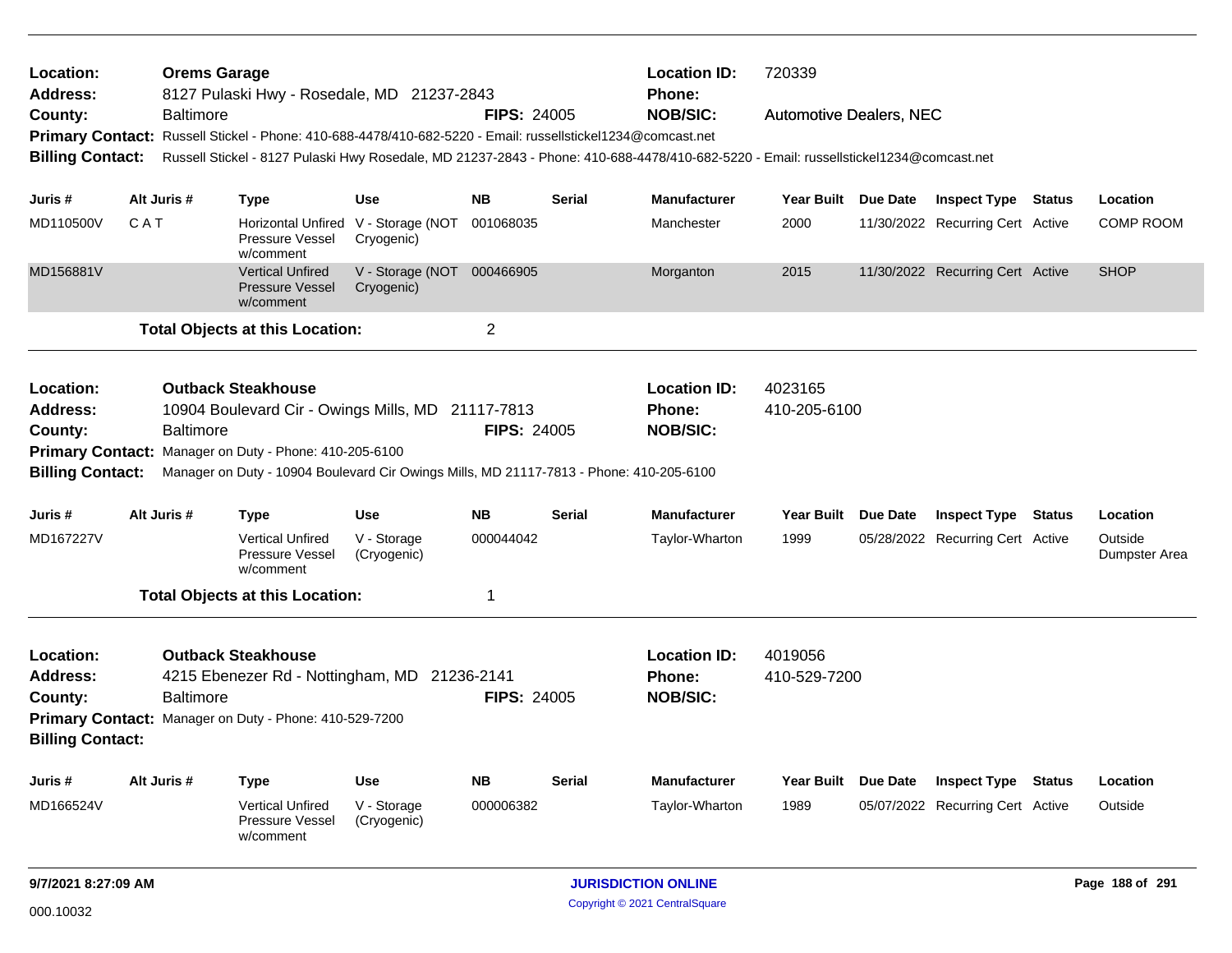| Location:<br><b>Address:</b><br>County:<br><b>Primary Contact:</b><br><b>Billing Contact:</b>                       | <b>Baltimore</b> | Overhead Door Co. of Baltimore, Inc.                    | 3501 Century Ave - Halethorpe, MD 21227-2115<br>Jim Zepp - Phone: 410-636-6300 x317 - Email: service@ohdbalt.com | <b>FIPS: 24005</b> |               | <b>Location ID:</b><br>Phone:<br><b>NOB/SIC:</b><br>Jim Zepp - 3501 Century Ave Halethorpe, MD 21227-2115 - Phone: 410-636-6300 x317 - Email: service@ohdbalt.com | 720430<br>410-636-6300 |                                                                                                                                                                     | Miscellaneous manufacturing industries |               |                  |
|---------------------------------------------------------------------------------------------------------------------|------------------|---------------------------------------------------------|------------------------------------------------------------------------------------------------------------------|--------------------|---------------|-------------------------------------------------------------------------------------------------------------------------------------------------------------------|------------------------|---------------------------------------------------------------------------------------------------------------------------------------------------------------------|----------------------------------------|---------------|------------------|
| Juris #                                                                                                             | Alt Juris #      | <b>Type</b>                                             | <b>Use</b>                                                                                                       | <b>NB</b>          | <b>Serial</b> | <b>Manufacturer</b>                                                                                                                                               | Year Built Due Date    |                                                                                                                                                                     | <b>Inspect Type Status</b>             |               | Location         |
| MD169957V                                                                                                           |                  | <b>Vertical Unfired</b><br>Pressure Vessel<br>w/comment | V - Storage (NOT<br>Cryogenic)                                                                                   | 002259757          |               | <b>TWIN LAKES</b>                                                                                                                                                 | 2020                   |                                                                                                                                                                     | 01/20/2023 Recurring Cert Active       |               | <b>REAR SHOP</b> |
|                                                                                                                     |                  | <b>Total Objects at this Location:</b>                  |                                                                                                                  | 1                  |               |                                                                                                                                                                   |                        |                                                                                                                                                                     |                                        |               |                  |
| Location:<br><b>Address:</b>                                                                                        |                  | Owings Mills Mall #0907-2907 (Sunoco)                   | 10375 Red Run Blvd - Owings Mills, MD 21117-3520                                                                 |                    |               | <b>Location ID:</b><br><b>Phone:</b>                                                                                                                              | 3656556                |                                                                                                                                                                     |                                        |               |                  |
| County:<br><b>Billing Contact:</b>                                                                                  | <b>Baltimore</b> | Primary Contact: Owings Mills Mall #0907-2907 (Sunoco)  |                                                                                                                  | <b>FIPS: 24005</b> |               | <b>NOB/SIC:</b>                                                                                                                                                   |                        | <b>Gasoline Service Stations</b><br>Kathleen McCaney - 1815 Gallagher Rd Plymouth Meeting, PA 19462-2840 - Phone: 610-276-5988 - Email: kathleen.mccaney@sunoco.com |                                        |               |                  |
| Juris #                                                                                                             | Alt Juris #      | <b>Type</b>                                             | <b>Use</b>                                                                                                       | <b>NB</b>          | <b>Serial</b> | <b>Manufacturer</b>                                                                                                                                               | Year Built Due Date    |                                                                                                                                                                     | <b>Inspect Type Status</b>             |               | Location         |
| MD152019V                                                                                                           |                  | <b>Vertical Unfired</b><br>Pressure Vessel<br>w/comment | V - Storage (NOT<br>Cryogenic)                                                                                   | 000020556          |               | Taylor                                                                                                                                                            | 1994                   |                                                                                                                                                                     | 09/29/2023 Recurring Cert Active       |               | Outside          |
|                                                                                                                     |                  | <b>Total Objects at this Location:</b>                  |                                                                                                                  | 1                  |               |                                                                                                                                                                   |                        |                                                                                                                                                                     |                                        |               |                  |
| Location:<br><b>Address:</b><br>County:<br><b>Primary Contact: Owings Mills Marriott</b><br><b>Billing Contact:</b> | <b>Baltimore</b> | <b>Owings Mills Marriott</b>                            | 10209 Grand Central Ave Ste 100 - Owings Mills, MD 21117-4090                                                    | <b>FIPS: 24005</b> |               | <b>Location ID:</b><br>Phone:<br><b>NOB/SIC:</b>                                                                                                                  | 4085384                |                                                                                                                                                                     |                                        |               |                  |
| Juris #                                                                                                             | Alt Juris #      | Type                                                    | Use                                                                                                              | <b>NB</b>          | Serial        | <b>Manufacturer</b>                                                                                                                                               | Year Built Due Date    |                                                                                                                                                                     | <b>Inspect Type</b>                    | <b>Status</b> | Location         |
| NEW                                                                                                                 |                  | <b>Vertical Water</b><br>Tube                           | H - Hot Water<br>Supply (Water <=<br>160 psig, 210 F)                                                            | 000010976          | IQ751-48      | Intellihot                                                                                                                                                        | 2020                   |                                                                                                                                                                     | 08/31/2023 Recurring Cert Active       |               | Penthouse        |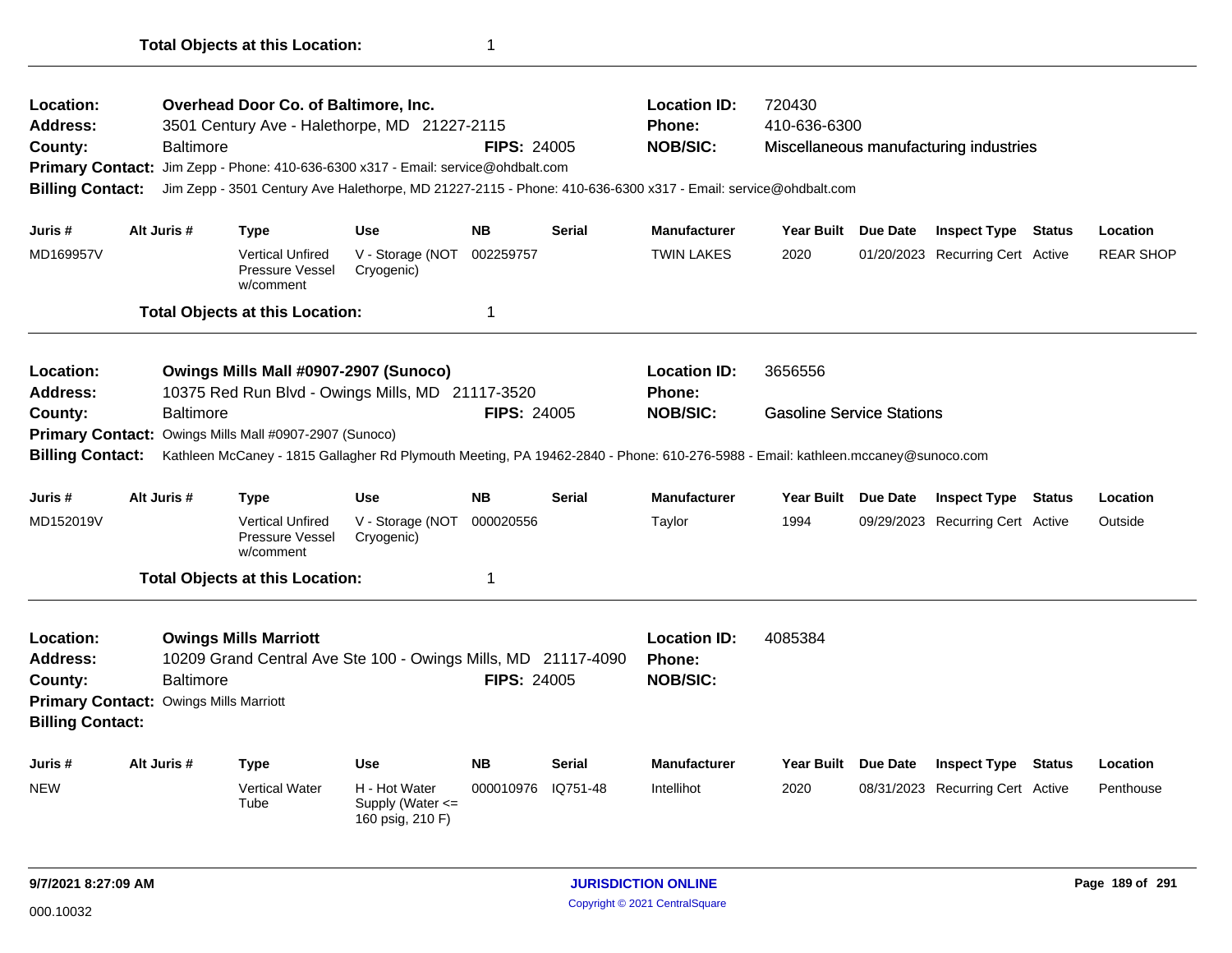| Juris #                                            | Alt Juris #                              | <b>Type</b>                                             | <b>Use</b>                                                | <b>NB</b>          | <b>Serial</b>             | <b>Manufacturer</b>                                     | Year Built        | <b>Due Date</b> | <b>Inspect Type</b>              | <b>Status</b> | Location                |
|----------------------------------------------------|------------------------------------------|---------------------------------------------------------|-----------------------------------------------------------|--------------------|---------------------------|---------------------------------------------------------|-------------------|-----------------|----------------------------------|---------------|-------------------------|
| <b>NEW</b>                                         |                                          | <b>Water Tube</b><br>Coiled (Flueless<br>Hi Efficiency) | H - Hot Water<br>Supply (Water $\leq$<br>160 psig, 210 F) | 000010977          | IQ751-49                  | Intellihot                                              | 2020              |                 | 08/31/2023 Recurring Cert Active |               | Penthouse               |
| <b>NEW</b>                                         |                                          | <b>Water Tube</b><br>Coiled (Flueless<br>Hi Efficiency) | H - Hot Water<br>Supply (Water <=<br>160 psig, 210 F)     | 000010953          | IQ751-40                  | Intellihot                                              | 2020              |                 | 08/31/2023 Recurring Cert Active |               | Penthouse               |
| <b>NEW</b>                                         |                                          | <b>Water Tube</b><br>Coiled (Flueless<br>Hi Efficiency) | H - Hot Water<br>Supply (Water <=<br>160 psig, 210 F)     | 000010975 IQ751-47 |                           | Intellihot                                              | 2020              |                 | 08/31/2023 Recurring Cert Active |               | Penthouse               |
| <b>NEW</b>                                         | $BL-1$                                   | <b>Vertical Water</b><br>Tube                           | H - Hot Water<br>Heat (Water $\leq$<br>160 psig, 250 F)   | 000123091          | 19.VNT.200.<br>184.0033   | <b>AIC GDYNIA</b>                                       | 2019              |                 | 08/31/2023 Recurring Cert Active |               | Penthouse               |
| <b>NEW</b>                                         |                                          | <b>Vertical Water</b><br>Tube                           | H - Hot Water<br>Heat (Water $\leq$<br>160 psig, 250 F)   | 000117745          | 19. VNT. 200.<br>184.0024 | <b>AIC GDYNIA</b>                                       | 2019              |                 | 08/31/2023 Recurring Cert Active |               | Penthouse               |
| <b>NEW</b>                                         | $BL-3$                                   | <b>Vertical Water</b><br>Tube                           | H - Hot Water<br>Heat (Water $\leq$<br>160 psig, 250 F)   | 000125514          | 19. VNT. 200.<br>184.0036 | <b>AIC GDYNIA</b>                                       | 2020              |                 | 08/31/2023 Recurring Cert Active |               | Penthouse               |
|                                                    |                                          | <b>Total Objects at this Location:</b>                  |                                                           | 7                  |                           |                                                         |                   |                 |                                  |               |                         |
| Location:<br><b>Address:</b><br>County:            | <b>Panda Express</b><br><b>Baltimore</b> | 3611 Washington Blvd - Halethorpe, MD 21227-1667        |                                                           | <b>FIPS: 24005</b> |                           | <b>Location ID:</b><br><b>Phone:</b><br><b>NOB/SIC:</b> | 3816466           |                 |                                  |               |                         |
| <b>Primary Contact:</b><br><b>Billing Contact:</b> | Panda Express                            |                                                         |                                                           |                    |                           |                                                         |                   |                 |                                  |               |                         |
| Juris #                                            | Alt Juris #                              | <b>Type</b>                                             | <b>Use</b>                                                | <b>NB</b>          | <b>Serial</b>             | <b>Manufacturer</b>                                     | <b>Year Built</b> | <b>Due Date</b> | <b>Inspect Type</b>              | <b>Status</b> | Location                |
| MD160199V                                          | A987430                                  | <b>Vertical Unfired</b><br>Pressure Vessel<br>w/comment | V - Storage<br>(Cryogenic)                                | 000029248          | ECE89616                  | MVE Inc                                                 | 1989              |                 | 02/09/2022 External Cert         | Active        | Beverage<br>Carbonation |
|                                                    |                                          | <b>Total Objects at this Location:</b>                  |                                                           | 1                  |                           |                                                         |                   |                 |                                  |               |                         |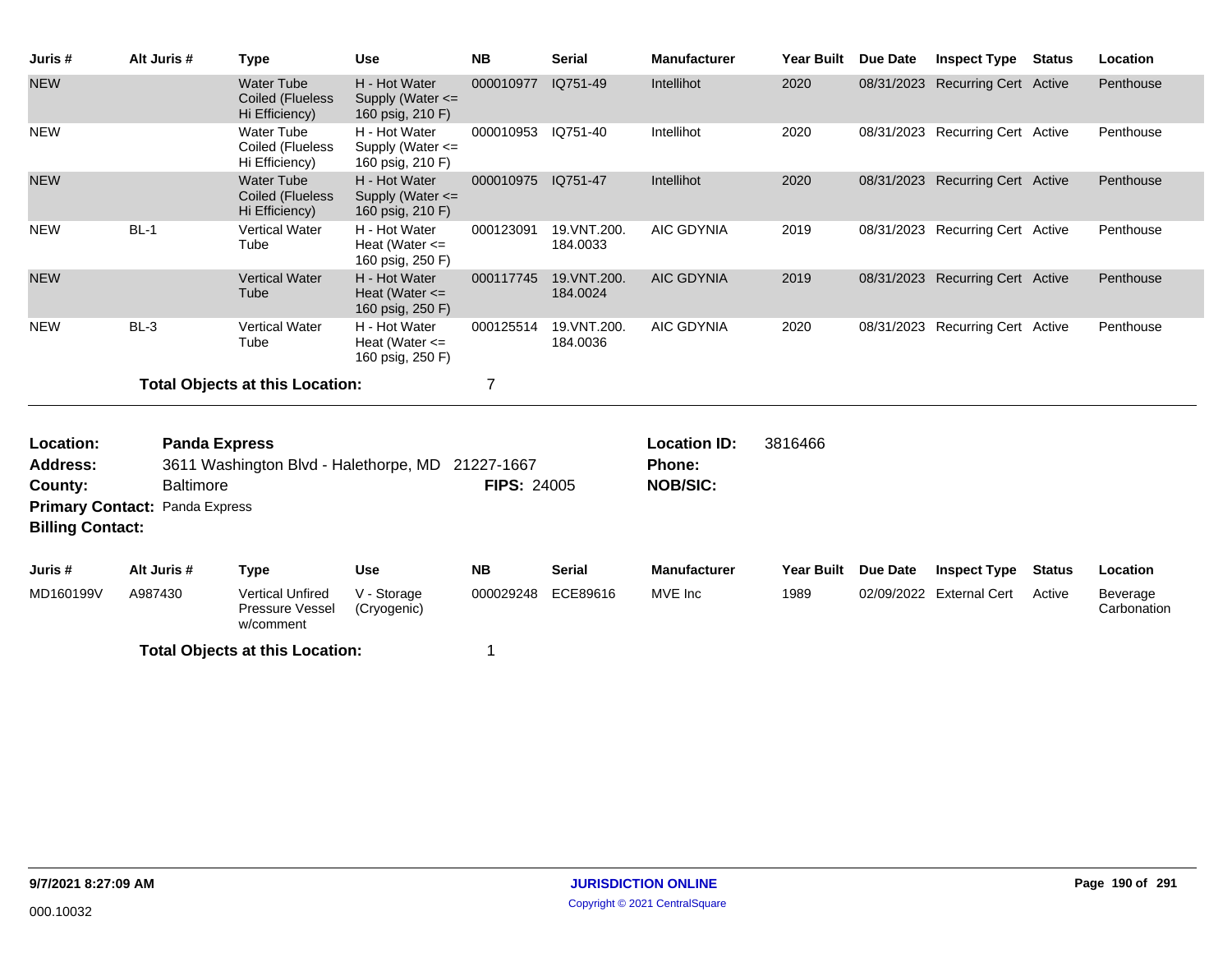| Location:<br><b>Address:</b>            | <b>Panda Express</b>                               | 5301 Campbell Blvd - Rosedale, MD 21237                                                                                                   |                            |                    |               | <b>Location ID:</b><br><b>Phone:</b>             | 3787830                                            |                                  |        |              |
|-----------------------------------------|----------------------------------------------------|-------------------------------------------------------------------------------------------------------------------------------------------|----------------------------|--------------------|---------------|--------------------------------------------------|----------------------------------------------------|----------------------------------|--------|--------------|
| County:<br><b>Billing Contact:</b>      | <b>Baltimore</b><br>Primary Contact: Panda Express |                                                                                                                                           |                            | <b>FIPS: 24005</b> |               | <b>NOB/SIC:</b>                                  | <b>Eating and Drinking Places</b>                  |                                  |        |              |
| Juris #                                 | Alt Juris #                                        | Type                                                                                                                                      | <b>Use</b>                 | <b>NB</b>          | <b>Serial</b> | <b>Manufacturer</b>                              | Year Built Due Date                                | <b>Inspect Type Status</b>       |        | Location     |
| MD158099V                               | A967759                                            | <b>Vertical Unfired</b><br>Pressure Vessel<br>w/comment                                                                                   | V - Storage<br>(Cryogenic) | 000157433          |               | <b>CHART</b>                                     | 2004                                               | 07/13/2021 Recurring Cert Active |        | Rear Storage |
|                                         |                                                    | <b>Total Objects at this Location:</b>                                                                                                    |                            | 1                  |               |                                                  |                                                    |                                  |        |              |
| Location:<br><b>Address:</b>            | <b>Panda Express</b>                               | 5860 Baltimore National Pike - Catonsville, MD 21228-1301                                                                                 |                            |                    |               | <b>Location ID:</b><br><b>Phone:</b>             | 3632759                                            |                                  |        |              |
| County:<br><b>Billing Contact:</b>      | <b>Baltimore</b><br>Primary Contact: Panda Express |                                                                                                                                           |                            | <b>FIPS: 24005</b> |               | <b>NOB/SIC:</b>                                  | <b>Industrial Gases</b>                            |                                  |        |              |
| Juris #                                 | Alt Juris #                                        | <b>Type</b>                                                                                                                               | <b>Use</b>                 | <b>NB</b>          | <b>Serial</b> | <b>Manufacturer</b>                              | Year Built Due Date                                | <b>Inspect Type Status</b>       |        | Location     |
| MD170314V                               |                                                    | <b>Vertical Unfired</b><br>Pressure Vessel<br>w/comment                                                                                   | V - Storage<br>(Cryogenic) | 000132606          |               | <b>CHART</b>                                     | 2001                                               | 07/29/2023 Recurring Cert Active |        | Kitchen      |
|                                         |                                                    | <b>Total Objects at this Location:</b>                                                                                                    |                            | 1                  |               |                                                  |                                                    |                                  |        |              |
| Location:<br><b>Address:</b><br>County: | <b>Panda Express</b><br><b>Baltimore</b>           | 6419 Petrie Way - Rosedale, MD 21237-3035                                                                                                 |                            | <b>FIPS: 24005</b> |               | <b>Location ID:</b><br>Phone:<br><b>NOB/SIC:</b> | 3632756<br>410-687-3585<br><b>Industrial Gases</b> |                                  |        |              |
| <b>Billing Contact:</b>                 |                                                    | Primary Contact: Manager on Duty - Phone: 410-687-3585<br>Manager on Duty - 6419 Petrie Way Rosedale, MD 21237-3035 - Phone: 410-687-3585 |                            |                    |               |                                                  |                                                    |                                  |        |              |
| Juris #                                 | Alt Juris #                                        | <b>Type</b>                                                                                                                               | <b>Use</b>                 | <b>NB</b>          | Serial        | <b>Manufacturer</b>                              | Year Built Due Date                                | <b>Inspect Type</b>              | Status | Location     |
| MD169945V                               |                                                    | <b>Vertical Unfired</b><br>Pressure Vessel<br>w/comment                                                                                   | V - Storage<br>(Cryogenic) | 000150808          |               | <b>CHART</b>                                     | 2003                                               | 07/12/2023 Recurring Cert Active |        | Kitchen      |
|                                         |                                                    | <b>Total Objects at this Location:</b>                                                                                                    |                            | 1                  |               |                                                  |                                                    |                                  |        |              |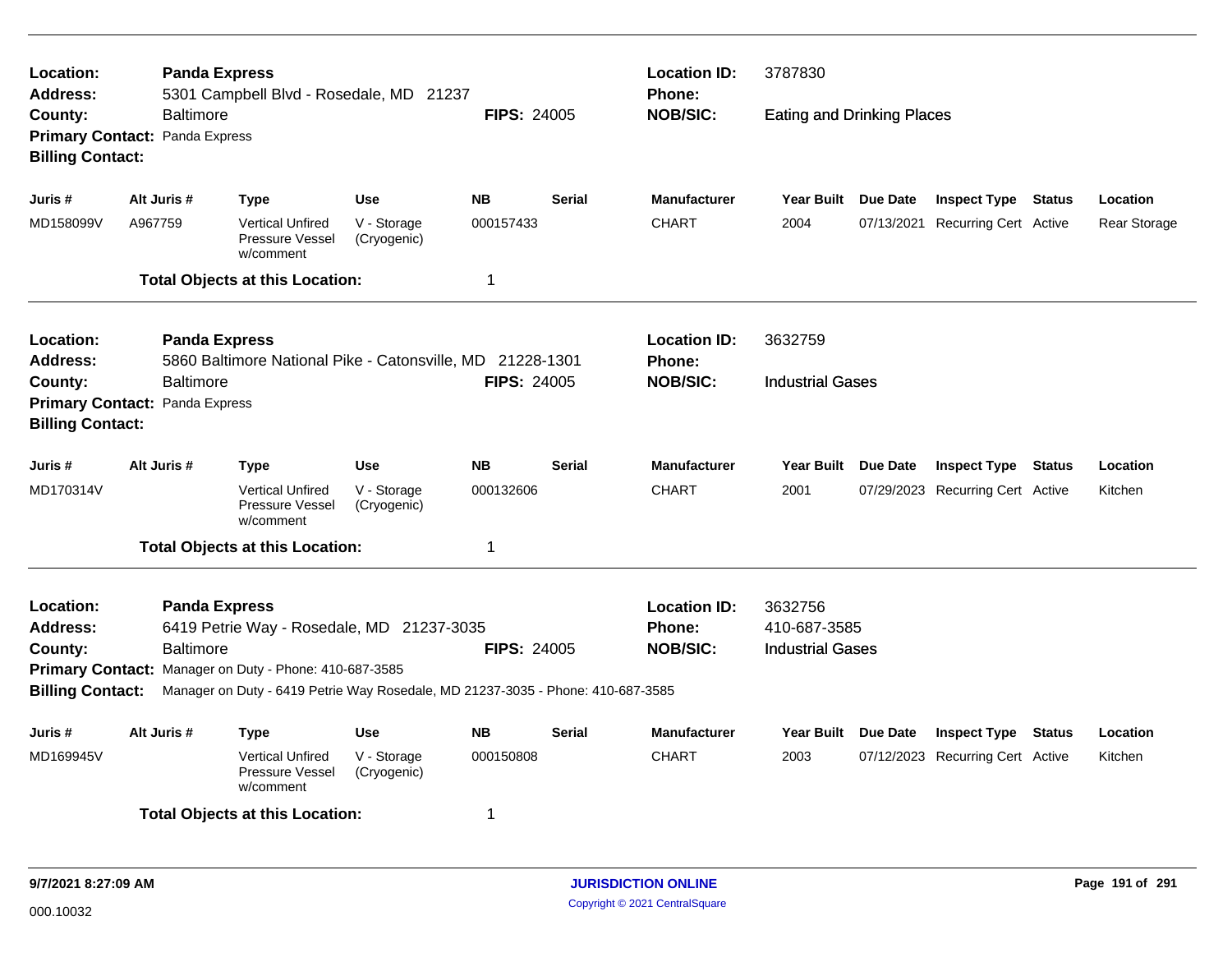| Location:<br>Address:<br>County:                           | <b>Baltimore</b> | Panda Express - 2902 (Arc3)<br>3611 Washington Blvd - Halethorpe, MD 21227-1667<br>Primary Contact: Panda Express - 2902 (Arc3)      |                                                         | <b>FIPS: 24005</b> |                             | <b>Location ID:</b><br>Phone:<br><b>NOB/SIC:</b> | 4070361                           |                 |                                  |               |                          |
|------------------------------------------------------------|------------------|--------------------------------------------------------------------------------------------------------------------------------------|---------------------------------------------------------|--------------------|-----------------------------|--------------------------------------------------|-----------------------------------|-----------------|----------------------------------|---------------|--------------------------|
| <b>Billing Contact:</b>                                    |                  | Charlie Patterson - PO Box 26269 Richmond, VA 23260-6269 - Phone: 804-644-4521 - Email: charlie.patterson@arc3gases.com              |                                                         |                    |                             |                                                  |                                   |                 |                                  |               |                          |
| Juris #                                                    | Alt Juris #      | <b>Type</b>                                                                                                                          | Use                                                     | <b>NB</b>          | Serial                      | <b>Manufacturer</b>                              | Year Built Due Date               |                 | <b>Inspect Type Status</b>       |               | Location                 |
| MD169960V                                                  |                  | <b>Vertical Unfired</b><br>Pressure Vessel<br>w/comment                                                                              | V - Storage<br>(Cryogenic)                              | 000015639          |                             | Taylor                                           | 1993                              |                 | 04/20/2023 Recurring Cert Active |               | Kitchen                  |
|                                                            |                  | <b>Total Objects at this Location:</b>                                                                                               |                                                         | 1                  |                             |                                                  |                                   |                 |                                  |               |                          |
| Location:<br><b>Address:</b>                               |                  | Pappas Restaurant, Sports Bar and Liqour Store<br>1725 Taylor Ave - Parkville, MD 21234-6109                                         |                                                         |                    |                             | <b>Location ID:</b><br><b>Phone:</b>             | 717402                            |                 |                                  |               |                          |
| County:                                                    | <b>Baltimore</b> |                                                                                                                                      |                                                         | <b>FIPS: 24005</b> |                             | <b>NOB/SIC:</b>                                  | Eating and Drinking Places        |                 |                                  |               |                          |
| <b>Billing Contact:</b>                                    |                  | Primary Contact: Lando Orsino - Phone: 443-955-4671<br>Steve Pappas - 1723 Taylor Ave Parkville, MD 21234-6109 - Phone: 410-661-4357 |                                                         |                    |                             |                                                  |                                   |                 |                                  |               |                          |
| Juris #                                                    | Alt Juris #      | <b>Type</b>                                                                                                                          | Use                                                     | <b>NB</b>          | Serial                      | <b>Manufacturer</b>                              | <b>Year Built</b>                 | <b>Due Date</b> | <b>Inspect Type Status</b>       |               | Location                 |
| MD167261H                                                  |                  | Cast Iron                                                                                                                            | H - Hot Water<br>Heat (Water $\leq$<br>160 psig, 250 F) | <b>CI</b>          | 2317005475                  | <b>ECR International</b>                         | 2019                              |                 | 03/18/2022 Recurring Cert Active |               | Liquor<br>Store/Basement |
| MD167262H                                                  |                  | <b>Water Tube</b><br>Coiled (Flueless<br>Hi Efficiency)                                                                              | H - Hot Water<br>Supply (Water <=<br>160 psig, 210 F)   | 000C50996          | 184211229429 A O Smith<br>9 |                                                  | 2018                              |                 | 03/18/2022 Recurring Cert Active |               | Liquor<br>Store/Basement |
|                                                            |                  | <b>Total Objects at this Location:</b>                                                                                               |                                                         | $\overline{2}$     |                             |                                                  |                                   |                 |                                  |               |                          |
| Location:<br><b>Address:</b>                               | Pappas' (Arc3)   | 550 Cranbrook Rd - Cockeysville, MD 21030-3702                                                                                       |                                                         |                    |                             | <b>Location ID:</b><br><b>Phone:</b>             | 3925608                           |                 |                                  |               |                          |
| County:                                                    | <b>Baltimore</b> |                                                                                                                                      |                                                         | <b>FIPS: 24005</b> |                             | <b>NOB/SIC:</b>                                  | <b>Eating and Drinking Places</b> |                 |                                  |               |                          |
| Primary Contact: Pappas' (Arc3)<br><b>Billing Contact:</b> |                  | Charlie Patterson - PO Box 26269 Richmond, VA 23260-6269 - Phone: 804-644-4521 - Email: charlie.patterson@arc3gases.com              |                                                         |                    |                             |                                                  |                                   |                 |                                  |               |                          |
| Juris #                                                    | Alt Juris #      | <b>Type</b>                                                                                                                          | Use                                                     | <b>NB</b>          | <b>Serial</b>               | <b>Manufacturer</b>                              | <b>Year Built</b>                 | <b>Due Date</b> | <b>Inspect Type</b>              | <b>Status</b> | Location                 |
| MD163495V                                                  |                  | <b>Vertical Unfired</b><br>Pressure Vessel<br>w/comment                                                                              | V - Storage<br>(Cryogenic)                              | 000050523          |                             | Taylor                                           | 2000                              |                 | 02/27/2023 Recurring Cert Active |               | Outside                  |
| 9/7/2021 8:27:09 AM                                        |                  |                                                                                                                                      |                                                         |                    |                             | <b>JURISDICTION ONLINE</b>                       |                                   |                 |                                  |               | Page 192 of 291          |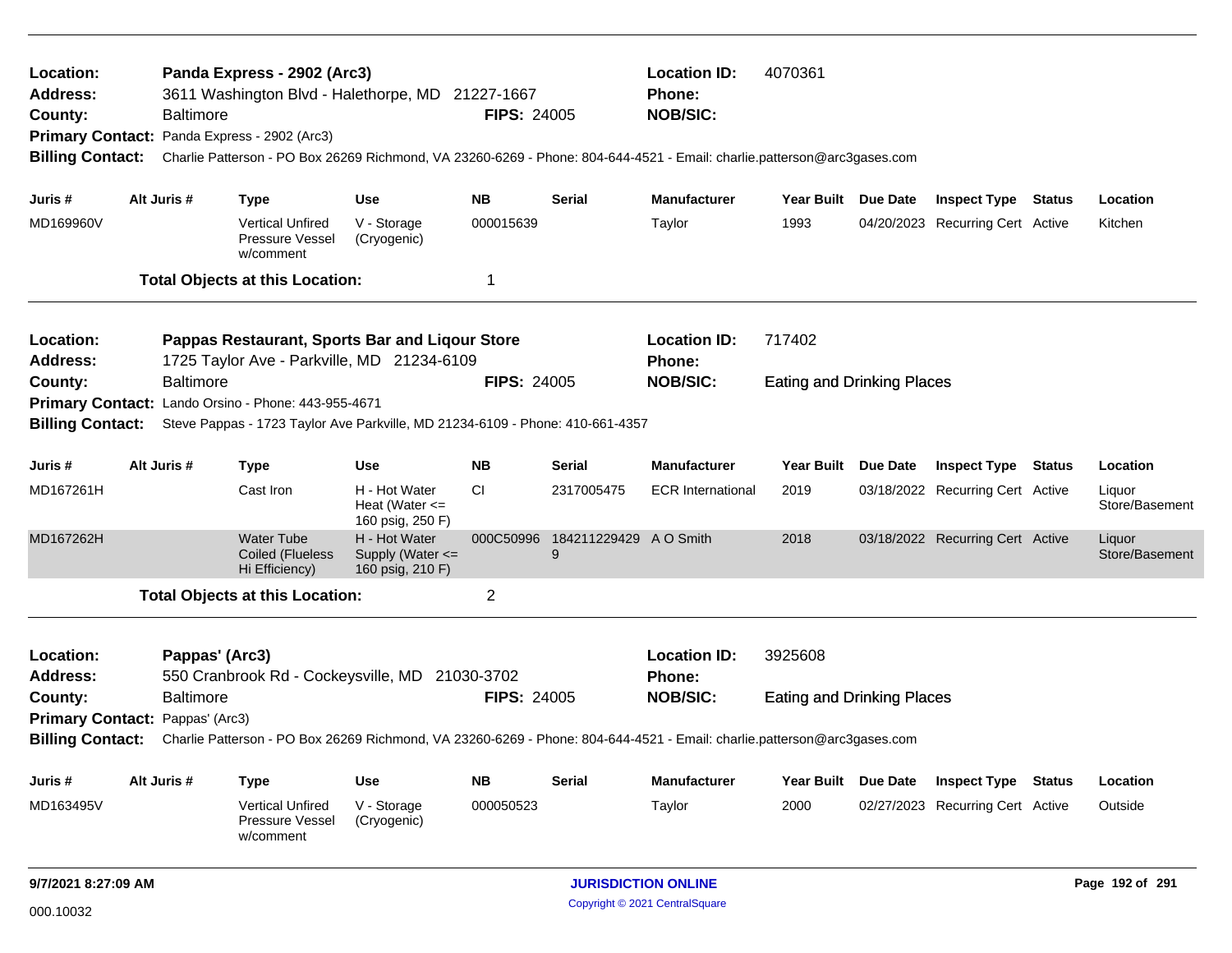| Location:               |                  | <b>Paradise Assisted Living</b>                                                   |                                                           |                    |               | <b>Location ID:</b>                                                                                                 | 720651                                  |                     |                                  |                                  |
|-------------------------|------------------|-----------------------------------------------------------------------------------|-----------------------------------------------------------|--------------------|---------------|---------------------------------------------------------------------------------------------------------------------|-----------------------------------------|---------------------|----------------------------------|----------------------------------|
| <b>Address:</b>         |                  | 6348 Frederick Rd - Baltimore, MD 21228-2303                                      |                                                           |                    |               | <b>Phone:</b>                                                                                                       | 410-744-8433                            |                     |                                  |                                  |
| County:                 | <b>Baltimore</b> |                                                                                   |                                                           | <b>FIPS: 24005</b> |               | <b>NOB/SIC:</b>                                                                                                     | <b>Skilled Nursing Care Facilities</b>  |                     |                                  |                                  |
|                         |                  | Primary Contact: Chris McIntosh - Phone: 410-744-8433                             |                                                           |                    |               |                                                                                                                     |                                         |                     |                                  |                                  |
| <b>Billing Contact:</b> |                  | Chris McIntosh - 6348 Frederick Rd Baltimore, MD 21228-2303 - Phone: 410-744-8433 |                                                           |                    |               |                                                                                                                     |                                         |                     |                                  |                                  |
| Juris #                 | Alt Juris #      | <b>Type</b>                                                                       | Use                                                       | <b>NB</b>          | Serial        | <b>Manufacturer</b>                                                                                                 | Year Built Due Date                     |                     | <b>Inspect Type Status</b>       | Location                         |
| MD131725H               |                  | <b>Water Heater</b><br>(HLW)                                                      | H - Hot Water<br>Supply (Water <=<br>160 psig, 210 F)     | 000123003          |               | A O Smith                                                                                                           | 2008                                    |                     | 04/28/2020 Recurring Cert Active | <b>Basement</b><br>Mechanical Rm |
|                         |                  | <b>Total Objects at this Location:</b>                                            |                                                           | -1                 |               |                                                                                                                     |                                         |                     |                                  |                                  |
| Location:               |                  | <b>Parkville Church Of The Nazarene</b>                                           |                                                           |                    |               | <b>Location ID:</b>                                                                                                 | 720833                                  |                     |                                  |                                  |
| <b>Address:</b>         |                  | 8510 Fowler Ave - Parkville, MD 21234-4227                                        |                                                           |                    |               | Phone:                                                                                                              | 410-661-0221                            |                     |                                  |                                  |
| County:                 | <b>Baltimore</b> |                                                                                   |                                                           | <b>FIPS: 24005</b> |               | <b>NOB/SIC:</b>                                                                                                     | <b>Religious Organizations</b>          |                     |                                  |                                  |
| <b>Primary Contact:</b> |                  | Charles R. Fisher - Phone: 410-661-0221 - Email: charles@parkvilledaycare.org     |                                                           |                    |               |                                                                                                                     |                                         |                     |                                  |                                  |
| <b>Billing Contact:</b> |                  |                                                                                   |                                                           |                    |               | Neal Gray - 8510 Fowler Ave Parkville, MD 21234-4227 - Phone: 410-661-0221 - Email: pastorgray@parkvilledaycare.org |                                         |                     |                                  |                                  |
| Juris #                 | Alt Juris #      | <b>Type</b>                                                                       | Use                                                       | <b>NB</b>          | <b>Serial</b> | <b>Manufacturer</b>                                                                                                 | Year Built Due Date                     |                     | <b>Inspect Type Status</b>       | Location                         |
| MD080486H               |                  | Cast Iron                                                                         | H - Hot Water<br>Heat (Water $\leq$<br>160 psig, 250 F)   | CI.                |               | <b>National Radiator</b>                                                                                            | 1975                                    |                     | 12/08/2020 Recurring Cert Active | <b>Boiler Room</b>               |
|                         |                  | <b>Total Objects at this Location:</b>                                            |                                                           | 1                  |               |                                                                                                                     |                                         |                     |                                  |                                  |
| Location:               | Parsonizing      |                                                                                   |                                                           |                    |               | <b>Location ID:</b>                                                                                                 | 720885                                  |                     |                                  |                                  |
| Address:                |                  | 11299 Owings Mills Blvd - Owings Mills, MD 21117-2902                             |                                                           |                    |               | <b>Phone:</b>                                                                                                       |                                         |                     |                                  |                                  |
| County:                 | <b>Baltimore</b> |                                                                                   |                                                           | <b>FIPS: 24005</b> |               | <b>NOB/SIC:</b>                                                                                                     | <b>Fabricated Textile Products, NEC</b> |                     |                                  |                                  |
|                         |                  | Primary Contact: Mitchell Parson - Phone: 410-356-9600                            |                                                           |                    |               |                                                                                                                     |                                         |                     |                                  |                                  |
| <b>Billing Contact:</b> |                  | - 11299 Owings Mills Blvd Owings Mills, MD 21117-2902 - Phone: 4103569600         |                                                           |                    |               |                                                                                                                     |                                         |                     |                                  |                                  |
| Juris #                 | Alt Juris #      | <b>Type</b>                                                                       | Use                                                       | <b>NB</b>          | <b>Serial</b> | <b>Manufacturer</b>                                                                                                 |                                         | Year Built Due Date | <b>Inspect Type Status</b>       | Location                         |
| MD103139V               |                  | <b>Vertical Unfired</b><br>Pressure Vessel<br>w/comment                           | V - Storage (NOT<br>Cryogenic)                            | 000721682          |               | Manchester                                                                                                          | 1998                                    |                     | 09/01/2022 Recurring Cert Active | <b>Boiler Room</b>               |
| MD144609                |                  |                                                                                   | Vertical Fire Tube S - Power-Ironing<br>(Steam > 15 psig) | 000113922 PV310KK  |               | Fulton                                                                                                              | 2012                                    |                     | 12/09/2020 Recurring Cert Active | <b>Boiler Room</b>               |
| 9/7/2021 8:27:09 AM     |                  |                                                                                   |                                                           |                    |               | <b>JURISDICTION ONLINE</b>                                                                                          |                                         |                     |                                  | Page 193 of 291                  |
| 000.10032               |                  |                                                                                   |                                                           |                    |               | Copyright © 2021 CentralSquare                                                                                      |                                         |                     |                                  |                                  |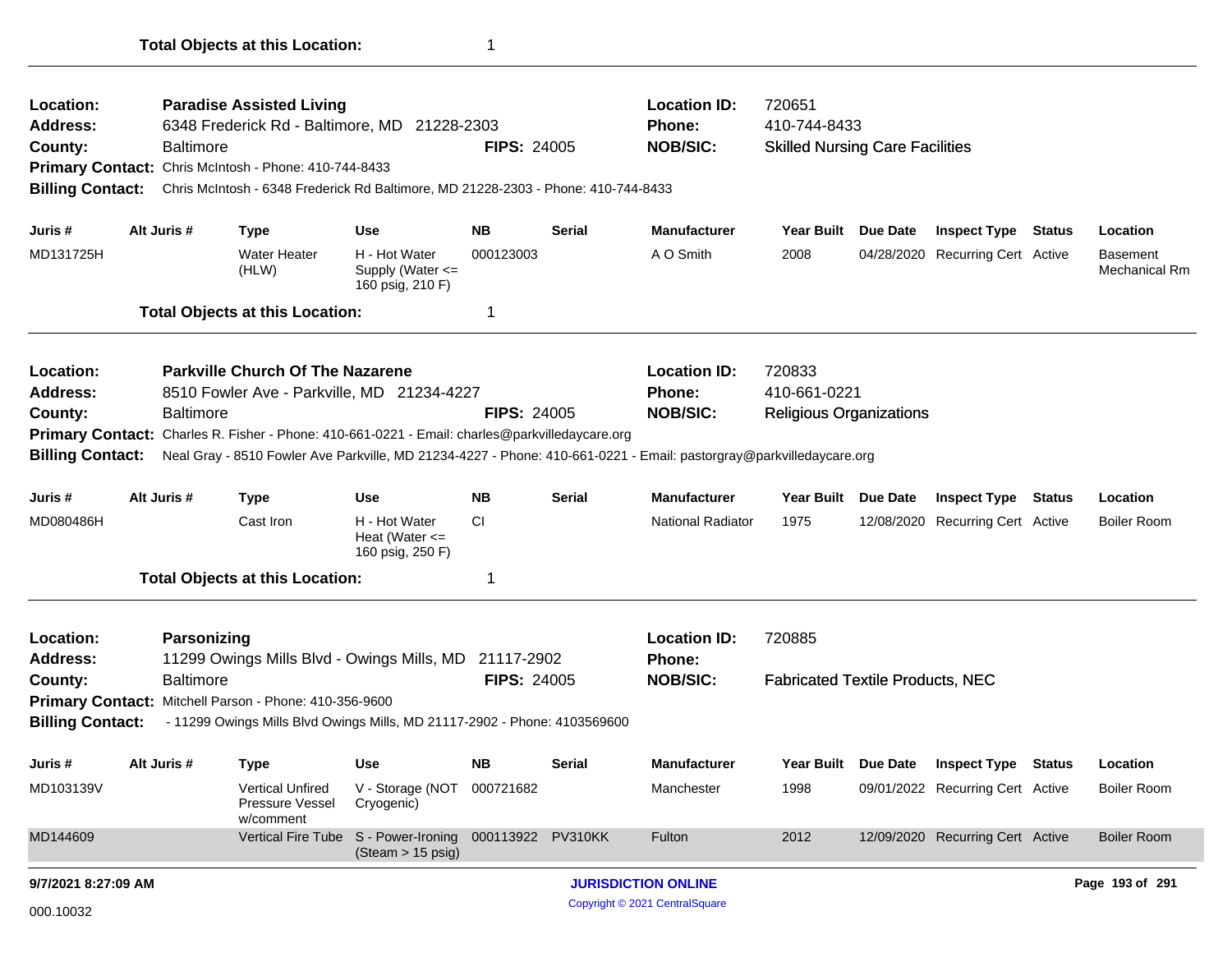| Location:                                  |                         | Pat's Select Pizza (Arc3)                                                    |                                                   |                    |               | <b>Location ID:</b>                                                                                                     | 3925609                           |          |                                  |               |                 |
|--------------------------------------------|-------------------------|------------------------------------------------------------------------------|---------------------------------------------------|--------------------|---------------|-------------------------------------------------------------------------------------------------------------------------|-----------------------------------|----------|----------------------------------|---------------|-----------------|
| <b>Address:</b>                            |                         | 10150 York Rd - Cockeysville, MD 21030-3340                                  |                                                   |                    |               | Phone:                                                                                                                  |                                   |          |                                  |               |                 |
| County:                                    | <b>Baltimore</b>        |                                                                              |                                                   | <b>FIPS: 24005</b> |               | <b>NOB/SIC:</b>                                                                                                         | <b>Eating and Drinking Places</b> |          |                                  |               |                 |
| Primary Contact: Pat's Select Pizza (Arc3) |                         |                                                                              |                                                   |                    |               |                                                                                                                         |                                   |          |                                  |               |                 |
| <b>Billing Contact:</b>                    |                         |                                                                              |                                                   |                    |               | Charlie Patterson - PO Box 26269 Richmond, VA 23260-6269 - Phone: 804-644-4521 - Email: charlie.patterson@arc3gases.com |                                   |          |                                  |               |                 |
| Juris #                                    | Alt Juris #             | <b>Type</b>                                                                  | Use                                               | <b>NB</b>          | <b>Serial</b> | <b>Manufacturer</b>                                                                                                     | Year Built Due Date               |          | <b>Inspect Type Status</b>       |               | Location        |
| MD163496V                                  |                         | <b>Vertical Unfired</b><br><b>Pressure Vessel</b><br>w/comment               | V - Storage<br>(Cryogenic)                        | 000181959          |               | <b>CHART</b>                                                                                                            | 2007                              |          | 02/27/2023 Recurring Cert Active |               | Outside/Storage |
|                                            |                         | <b>Total Objects at this Location:</b>                                       |                                                   | 1                  |               |                                                                                                                         |                                   |          |                                  |               |                 |
| Location:                                  | PepsiCo, Inc.           |                                                                              |                                                   |                    |               | <b>Location ID:</b>                                                                                                     | 3885424                           |          |                                  |               |                 |
| <b>Address:</b>                            |                         | 6210 Days Cove Rd - White Marsh, MD 21162-1203                               |                                                   |                    |               | Phone:                                                                                                                  |                                   |          |                                  |               |                 |
| County:                                    | <b>Baltimore</b>        |                                                                              |                                                   | <b>FIPS: 24005</b> |               | <b>NOB/SIC:</b>                                                                                                         |                                   |          |                                  |               |                 |
| Primary Contact: PepsiCo, Inc.             |                         |                                                                              |                                                   |                    |               |                                                                                                                         |                                   |          |                                  |               |                 |
| <b>Billing Contact:</b>                    |                         |                                                                              |                                                   |                    |               |                                                                                                                         |                                   |          |                                  |               |                 |
| Juris #                                    | Alt Juris #             | <b>Type</b>                                                                  | <b>Use</b>                                        | <b>NB</b>          | <b>Serial</b> | <b>Manufacturer</b>                                                                                                     | <b>Year Built</b>                 | Due Date | <b>Inspect Type</b>              | <b>Status</b> | Location        |
| MD161741V                                  |                         | <b>Pressure Vessel</b><br>w/comment                                          | Horizontal Unfired V - Storage (NOT<br>Cryogenic) | 000047305          | 56324         | AIR COM                                                                                                                 | 2016                              |          | 07/16/2022 Recurring Cert Active |               | Shop            |
|                                            |                         | <b>Total Objects at this Location:</b>                                       |                                                   | 1                  |               |                                                                                                                         |                                   |          |                                  |               |                 |
| Location:                                  | <b>Perry Hall Shell</b> |                                                                              |                                                   |                    |               | <b>Location ID:</b>                                                                                                     | 721212                            |          |                                  |               |                 |
| <b>Address:</b>                            |                         | 9005 Belair Rd - Baltimore, MD 21236-2102                                    |                                                   |                    |               | <b>Phone:</b>                                                                                                           |                                   |          |                                  |               |                 |
| County:                                    | <b>Baltimore</b>        |                                                                              |                                                   | <b>FIPS: 24005</b> |               | <b>NOB/SIC:</b>                                                                                                         | <b>Department Stores</b>          |          |                                  |               |                 |
|                                            |                         | Primary Contact: Junaid Ranjha - Phone: 443-538-2425                         |                                                   |                    |               |                                                                                                                         |                                   |          |                                  |               |                 |
| <b>Billing Contact:</b>                    |                         | Baldev Singh - 9005 Belair Rd Baltimore, MD 21236-2102 - Phone: 410-256-2580 |                                                   |                    |               |                                                                                                                         |                                   |          |                                  |               |                 |
| Juris #                                    | Alt Juris #             | Type                                                                         | <b>Use</b>                                        | <b>NB</b>          | Serial        | <b>Manufacturer</b>                                                                                                     | <b>Year Built</b>                 | Due Date | <b>Inspect Type Status</b>       |               | Location        |
| MD150461V                                  |                         | <b>Vertical Unfired</b><br>Pressure Vessel<br>w/comment                      | V - Storage (NOT<br>Cryogenic)                    | 000260000          |               | Morganton                                                                                                               | 2012                              |          | 01/19/2023 Recurring Cert Active |               | Car Wash        |
|                                            |                         | <b>Total Objects at this Location:</b>                                       |                                                   | 1                  |               |                                                                                                                         |                                   |          |                                  |               |                 |
| 9/7/2021 8:27:09 AM                        |                         |                                                                              |                                                   |                    |               | <b>JURISDICTION ONLINE</b>                                                                                              |                                   |          |                                  |               | Page 194 of 291 |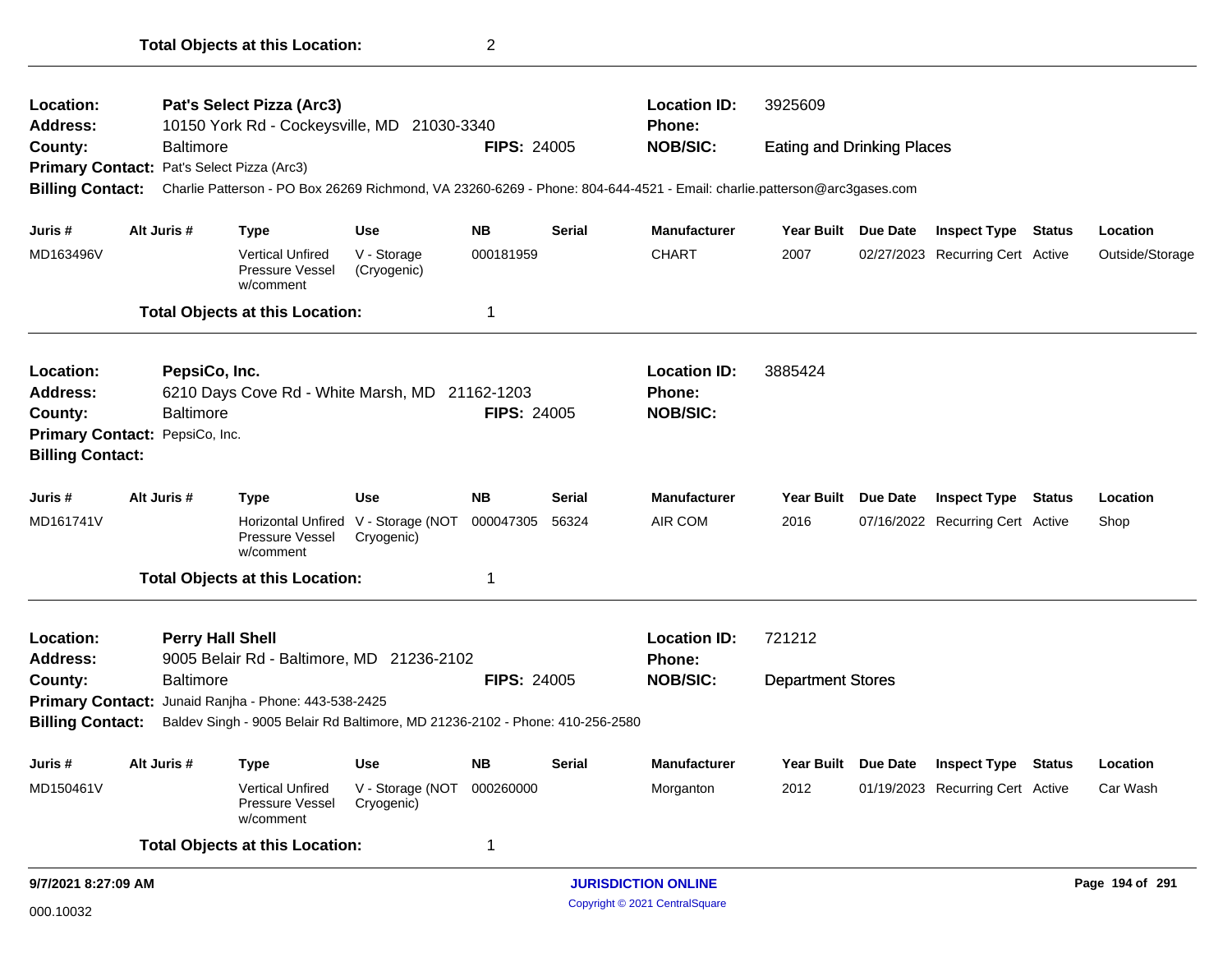| Location:<br><b>Address:</b><br>County:<br><b>Billing Contact:</b>                                                                                                                                                                                                                                                           | <b>Baltimore</b> | <b>Perry Hall Sunoco</b><br>8644 Belair Rd - Baltimore, MD 21236-2705<br>Primary Contact: Perry Hall Sunoco - Phone: 410-688-7885<br>- 8644 Belair Rd Baltimore, MD 21236-2705 - Phone: 410-688-7885                |                                | <b>FIPS: 24005</b> |               | <b>Location ID:</b><br><b>Phone:</b><br><b>NOB/SIC:</b> | 2897970<br>410-529-2811<br><b>Gasoline Service Stations</b> |                     |                                                  |        |                                |
|------------------------------------------------------------------------------------------------------------------------------------------------------------------------------------------------------------------------------------------------------------------------------------------------------------------------------|------------------|---------------------------------------------------------------------------------------------------------------------------------------------------------------------------------------------------------------------|--------------------------------|--------------------|---------------|---------------------------------------------------------|-------------------------------------------------------------|---------------------|--------------------------------------------------|--------|--------------------------------|
| Juris #                                                                                                                                                                                                                                                                                                                      | Alt Juris #      | Type                                                                                                                                                                                                                | <b>Use</b>                     | <b>NB</b>          | <b>Serial</b> | <b>Manufacturer</b>                                     |                                                             | Year Built Due Date | <b>Inspect Type Status</b>                       |        | Location                       |
| MD161852V                                                                                                                                                                                                                                                                                                                    |                  | <b>Vertical Unfired</b><br><b>Pressure Vessel</b><br>w/comment                                                                                                                                                      | V - Storage (NOT<br>Cryogenic) | 002016479          |               | <b>Twin Lakes</b>                                       | 2017                                                        |                     | 11/27/2022 Recurring Cert Active                 |        | Car Wash<br>Mechanical<br>Room |
|                                                                                                                                                                                                                                                                                                                              |                  | <b>Total Objects at this Location:</b>                                                                                                                                                                              |                                | $\mathbf 1$        |               |                                                         |                                                             |                     |                                                  |        |                                |
| <b>Location:</b><br>Address:<br>County:<br><b>Billing Contact:</b>                                                                                                                                                                                                                                                           | <b>Baltimore</b> | <b>Peters Body Shop</b><br>5629 Deer Park Rd - Reisterstown, MD 21136-6021<br>Primary Contact: Ron Peters - Phone: 410-526-4346<br>Ron Peters - 5629 Deer Park Rd Reisterstown, MD 21136-6021 - Phone: 410-526-4346 |                                | <b>FIPS: 24005</b> |               | <b>Location ID:</b><br><b>Phone:</b><br><b>NOB/SIC:</b> | 721246<br>410-526-4346                                      |                     | Automotive dealers and gasoline service stations |        |                                |
| Juris #                                                                                                                                                                                                                                                                                                                      | Alt Juris #      | Type                                                                                                                                                                                                                | <b>Use</b>                     | <b>NB</b>          | <b>Serial</b> | <b>Manufacturer</b>                                     | Year Built                                                  | <b>Due Date</b>     | <b>Inspect Type Status</b>                       |        | Location                       |
| MD170295V                                                                                                                                                                                                                                                                                                                    |                  | <b>Vertical Unfired</b><br><b>Pressure Vessel</b><br>w/comment                                                                                                                                                      | V - Storage (NOT<br>Cryogenic) | 002045445          |               | Manchester                                              | 2018                                                        |                     | 07/15/2023 Recurring Cert Active                 |        | Comp Shed<br>attached to Body  |
|                                                                                                                                                                                                                                                                                                                              |                  | <b>Total Objects at this Location:</b>                                                                                                                                                                              |                                | $\mathbf 1$        |               |                                                         |                                                             |                     |                                                  |        |                                |
| <b>Pizza Hut</b><br>Location:<br>8641 Belair Rd - Nottingham, MD 21236-2703<br><b>Address:</b><br><b>Baltimore</b><br><b>FIPS: 24005</b><br>County:<br>Primary Contact: Manager on Duty - Phone: 410-256-4388<br>Manager on Duty - 8641 Belair Rd Nottingham, MD 21236-2703 - Phone: 410-256-4388<br><b>Billing Contact:</b> |                  |                                                                                                                                                                                                                     |                                |                    |               | <b>Location ID:</b><br><b>Phone:</b><br><b>NOB/SIC:</b> | 4031444<br>410-256-4388                                     |                     |                                                  |        |                                |
| Juris #                                                                                                                                                                                                                                                                                                                      | Alt Juris #      | <b>Type</b>                                                                                                                                                                                                         | <b>Use</b>                     | <b>NB</b>          | Serial        | <b>Manufacturer</b>                                     |                                                             | Year Built Due Date | <b>Inspect Type</b>                              | Status | Location                       |
| MD167248V                                                                                                                                                                                                                                                                                                                    |                  | <b>Vertical Unfired</b><br><b>Pressure Vessel</b><br>w/comment                                                                                                                                                      | V - Storage<br>(Cryogenic)     | 000061947          | CCHA97A250    | MVE Inc                                                 | 1997                                                        |                     | 07/10/2022 Recurring Cert Active                 |        | Outside Rear of<br>building    |
|                                                                                                                                                                                                                                                                                                                              |                  | <b>Total Objects at this Location:</b>                                                                                                                                                                              |                                | -1                 |               |                                                         |                                                             |                     |                                                  |        |                                |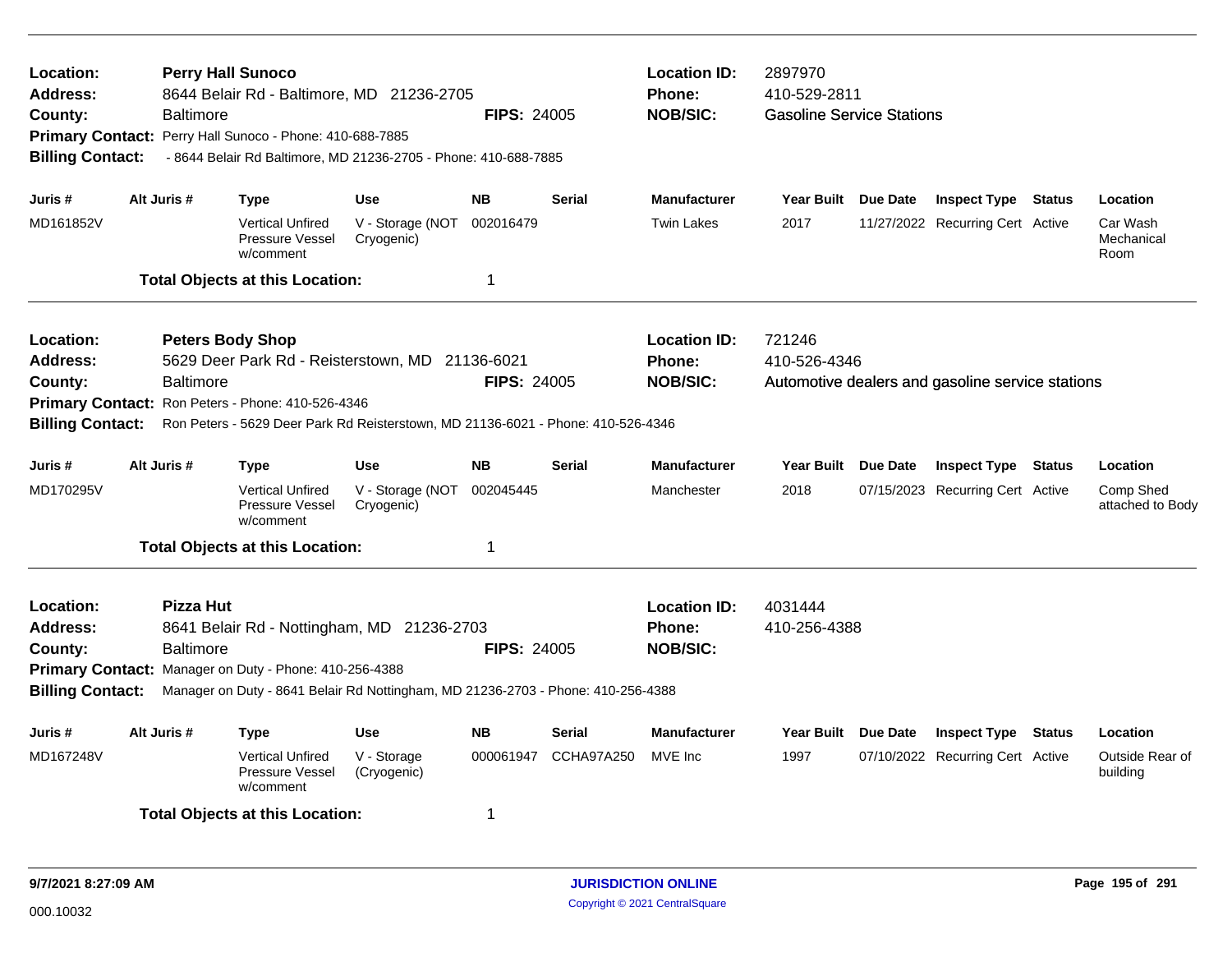| Location:<br><b>Address:</b><br>County:                                                                |  | <b>Baltimore</b>          | Pleasant Hill / Stone Chapel UMC<br>18 Stone Chapel Ln - Pikesville, MD 21208-1200 |                                                         | <b>FIPS: 24005</b> |               | <b>Location ID:</b><br><b>Phone:</b><br><b>NOB/SIC:</b>                                                                 |                                |                                                  |               |                    |
|--------------------------------------------------------------------------------------------------------|--|---------------------------|------------------------------------------------------------------------------------|---------------------------------------------------------|--------------------|---------------|-------------------------------------------------------------------------------------------------------------------------|--------------------------------|--------------------------------------------------|---------------|--------------------|
| Primary Contact: Edward D. Scott                                                                       |  |                           |                                                                                    |                                                         |                    |               |                                                                                                                         | <b>Religious Organizations</b> |                                                  |               |                    |
|                                                                                                        |  |                           |                                                                                    |                                                         |                    |               |                                                                                                                         |                                |                                                  |               |                    |
| <b>Billing Contact:</b>                                                                                |  |                           | Edward D. Scott - 117 W Patrick St Frederick, MD 21701-5798                        |                                                         |                    |               |                                                                                                                         |                                |                                                  |               |                    |
| Juris #                                                                                                |  | Alt Juris #               | <b>Type</b>                                                                        | <b>Use</b>                                              | <b>NB</b>          | <b>Serial</b> | <b>Manufacturer</b>                                                                                                     | Year Built Due Date            | <b>Inspect Type Status</b>                       |               | Location           |
| MD024299H                                                                                              |  |                           | Cast Iron                                                                          | H - Hot Water<br>Heat (Water $\leq$<br>160 psig, 250 F) | <b>CI</b>          | 25-250        | H B Smith                                                                                                               | 1968                           | 03/30/2018 Recurring Cert Active                 |               | <b>Boiler Room</b> |
|                                                                                                        |  |                           | <b>Total Objects at this Location:</b>                                             |                                                         | 1                  |               |                                                                                                                         |                                |                                                  |               |                    |
| Location:                                                                                              |  | <b>Pollard's Towing</b>   |                                                                                    |                                                         |                    |               | <b>Location ID:</b>                                                                                                     | 721616                         |                                                  |               |                    |
| Address:                                                                                               |  |                           | 3 Ensor Ave - Towson, MD 21204-2543                                                |                                                         |                    |               | <b>Phone:</b>                                                                                                           | 410-823-1808                   |                                                  |               |                    |
| County:                                                                                                |  | Baltimore                 |                                                                                    |                                                         | <b>FIPS: 24005</b> |               | <b>NOB/SIC:</b>                                                                                                         |                                | Automotive dealers and gasoline service stations |               |                    |
| <b>Primary Contact:</b><br>Cooper Pollard - Phone: 410-823-1808 - Email: pollards_towing@earthlink.net |  |                           |                                                                                    |                                                         |                    |               |                                                                                                                         |                                |                                                  |               |                    |
| <b>Billing Contact:</b>                                                                                |  |                           |                                                                                    |                                                         |                    |               | Cooper Pollard - 3 Ensor Ave Towson, MD 21204-2543 - Phone: 410-823-1808 - Email: pollards_towing@earthlink.net         |                                |                                                  |               |                    |
| Juris #                                                                                                |  | Alt Juris #               | <b>Type</b>                                                                        | <b>Use</b>                                              | <b>NB</b>          | <b>Serial</b> | <b>Manufacturer</b>                                                                                                     | Year Built Due Date            | <b>Inspect Type Status</b>                       |               | Location           |
| MD127880V                                                                                              |  |                           | Pressure Vessel<br>w/comment                                                       | Horizontal Unfired V - Storage (NOT<br>Cryogenic)       | 001411779          |               | Campbell Hausfield                                                                                                      | 2006                           | 12/11/2021 Recurring Cert Active                 |               | Outside Shed       |
|                                                                                                        |  |                           | <b>Total Objects at this Location:</b>                                             |                                                         | 1                  |               |                                                                                                                         |                                |                                                  |               |                    |
| Location:<br><b>Address:</b>                                                                           |  | <b>Pollo Depot (Arc3)</b> | 3720 Washington Blvd - Halethorpe, MD 21227-1659                                   |                                                         |                    |               | <b>Location ID:</b><br>Phone:                                                                                           | 4070369                        |                                                  |               |                    |
| County:                                                                                                |  | <b>Baltimore</b>          |                                                                                    |                                                         | <b>FIPS: 24005</b> |               | <b>NOB/SIC:</b>                                                                                                         |                                |                                                  |               |                    |
| Primary Contact: Pollo Depot (Arc3)                                                                    |  |                           |                                                                                    |                                                         |                    |               |                                                                                                                         |                                |                                                  |               |                    |
| <b>Billing Contact:</b>                                                                                |  |                           |                                                                                    |                                                         |                    |               | Charlie Patterson - PO Box 26269 Richmond, VA 23260-6269 - Phone: 804-644-4521 - Email: charlie.patterson@arc3gases.com |                                |                                                  |               |                    |
| Juris #                                                                                                |  | Alt Juris #               | Type                                                                               | <b>Use</b>                                              | <b>NB</b>          | <b>Serial</b> | <b>Manufacturer</b>                                                                                                     | Year Built Due Date            | <b>Inspect Type</b>                              | <b>Status</b> | Location           |
| MD169962V                                                                                              |  |                           | <b>Vertical Unfired</b><br>Pressure Vessel<br>w/comment                            | V - Storage<br>(Cryogenic)                              | 000230889          |               | <b>CHART</b>                                                                                                            | 2012                           | 04/22/2023 Recurring Cert Active                 |               | Kitchen            |
|                                                                                                        |  |                           | <b>Total Objects at this Location:</b>                                             |                                                         | 1                  |               |                                                                                                                         |                                |                                                  |               |                    |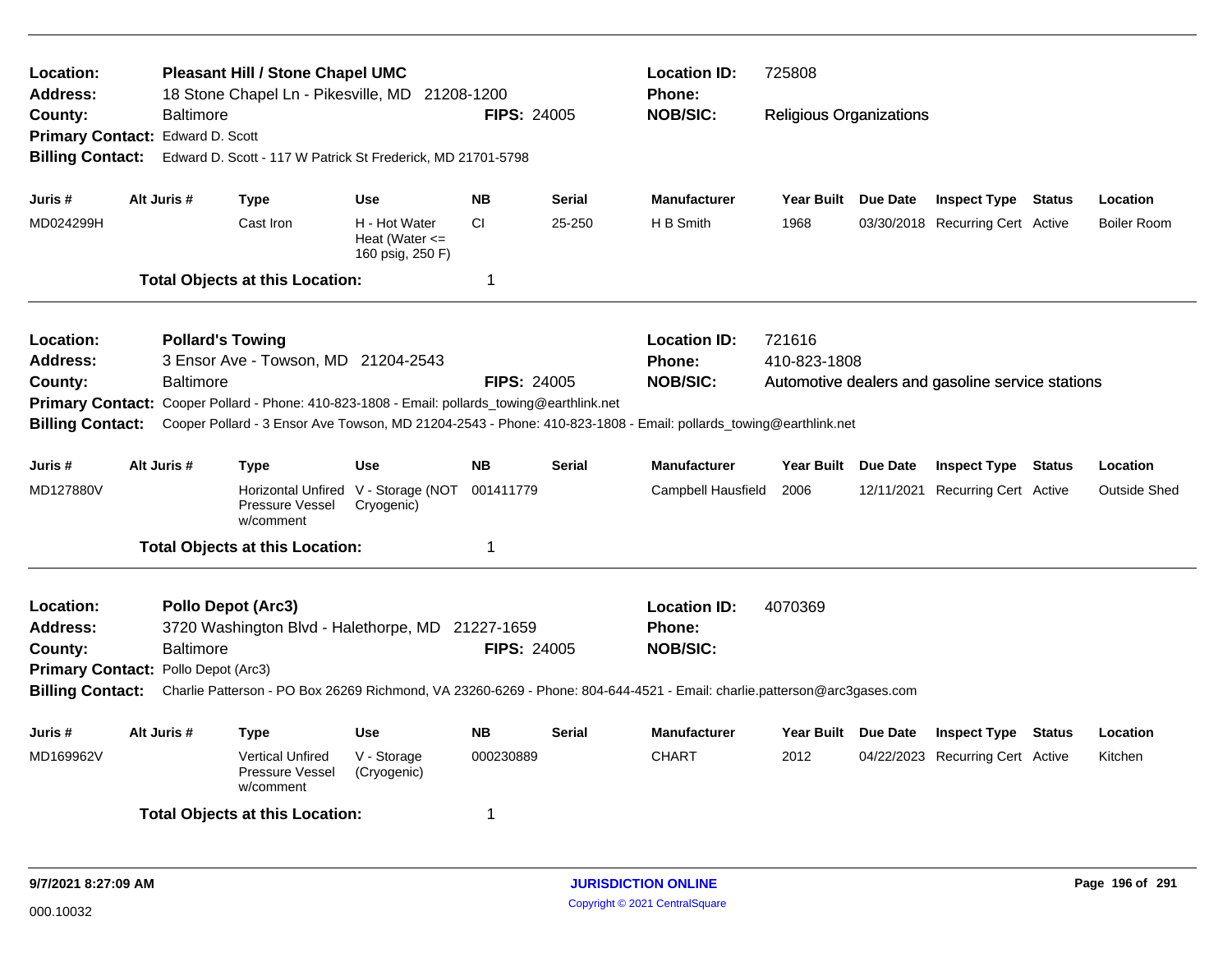| Location:<br>Address:<br>County:<br><b>Billing Contact:</b>        |                                                                                                                                                                                                                                                                                                    | Poole & Kent Co<br><b>Baltimore</b> | 4530 Hollins Ferry Rd - Halethorpe, MD 21227-4609<br>Primary Contact: Robert Miller - Phone: 410-247-2200x340 - Cell: 443-677-8616 - Email: rob.miller@emcorgroup.com |                                              | <b>FIPS: 24005</b>                    |                                                         | <b>Location ID:</b><br><b>Phone:</b><br><b>NOB/SIC:</b> | 721652                      | Manufacturing Industries, NEC<br>Robert Miller - 4530 Hollins Ferry Rd Halethorpe, MD 21227-4609 - Phone: 410-247-2200x340 - Cell: 443-677-8616 - Email: rob.miller@emcorgroup.com |                                                                |  |                                  |  |
|--------------------------------------------------------------------|----------------------------------------------------------------------------------------------------------------------------------------------------------------------------------------------------------------------------------------------------------------------------------------------------|-------------------------------------|-----------------------------------------------------------------------------------------------------------------------------------------------------------------------|----------------------------------------------|---------------------------------------|---------------------------------------------------------|---------------------------------------------------------|-----------------------------|------------------------------------------------------------------------------------------------------------------------------------------------------------------------------------|----------------------------------------------------------------|--|----------------------------------|--|
| Juris #<br>MD169228V                                               |                                                                                                                                                                                                                                                                                                    | Alt Juris #                         | <b>Type</b><br><b>Vertical Unfired</b><br>Pressure Vessel<br>w/comment<br><b>Total Objects at this Location:</b>                                                      | <b>Use</b><br>V - Storage (NOT<br>Cryogenic) | <b>NB</b><br>000039296<br>$\mathbf 1$ | <b>Serial</b>                                           | <b>Manufacturer</b><br>AIR COM                          | Year Built Due Date<br>2019 |                                                                                                                                                                                    | <b>Inspect Type Status</b><br>09/11/2022 Recurring Cert Active |  | Location<br><b>FAB SHOP</b>      |  |
| Location:<br><b>Address:</b><br>County:<br><b>Billing Contact:</b> |                                                                                                                                                                                                                                                                                                    | <b>Baltimore</b>                    | <b>Pooles Island Brewing Company</b><br>11695 Crossroads Cir - Middle River, MD 21220-2863<br>Primary Contact: Pooles Island Brewing Company                          |                                              | <b>FIPS: 24005</b>                    |                                                         | <b>Location ID:</b><br><b>Phone:</b><br><b>NOB/SIC:</b> | 3918243                     |                                                                                                                                                                                    |                                                                |  |                                  |  |
| Juris #<br>MD159975V                                               |                                                                                                                                                                                                                                                                                                    | Alt Juris #                         | <b>Type</b><br><b>Vertical Unfired</b><br>Pressure Vessel<br>w/comment                                                                                                | <b>Use</b><br>V - Storage (NOT<br>Cryogenic) | <b>NB</b><br>000284007<br>$\mathbf 1$ | <b>Serial</b><br>31605700                               | <b>Manufacturer</b><br><b>CHART</b>                     | Year Built<br>2016          | Due Date<br>02/01/2021                                                                                                                                                             | <b>Inspect Type Status</b><br>Recurring Cert Active            |  | Location<br><b>Brewing Floor</b> |  |
| Location:<br><b>Address:</b><br>County:<br><b>Billing Contact:</b> | <b>Total Objects at this Location:</b><br><b>Portas Total Car Care</b><br>3916 N Point Rd - Dundalk, MD 21222-2808<br><b>Baltimore</b><br><b>FIPS: 24005</b><br>Primary Contact: David Portas - Phone: 410 388 2576<br>David Portas - 3916 N Point Rd Dundalk, MD 21222-2808 - Phone: 410 388 2576 |                                     |                                                                                                                                                                       |                                              |                                       | <b>Location ID:</b><br><b>Phone:</b><br><b>NOB/SIC:</b> | 721678<br>Automotive Repair Shops, NEC                  |                             |                                                                                                                                                                                    |                                                                |  |                                  |  |
| Juris #<br>MD145178V                                               |                                                                                                                                                                                                                                                                                                    | Alt Juris #                         | <b>Type</b><br><b>Vertical Unfired</b><br>Pressure Vessel<br>w/comment<br><b>Total Objects at this Location:</b>                                                      | <b>Use</b><br>V - Storage (NOT<br>Cryogenic) | <b>NB</b><br>000639956<br>-1          | <b>Serial</b>                                           | <b>Manufacturer</b><br><b>Steel Fab</b>                 | Year Built Due Date<br>2010 |                                                                                                                                                                                    | <b>Inspect Type Status</b><br>11/17/2022 Recurring Cert Active |  | Location<br>Shop                 |  |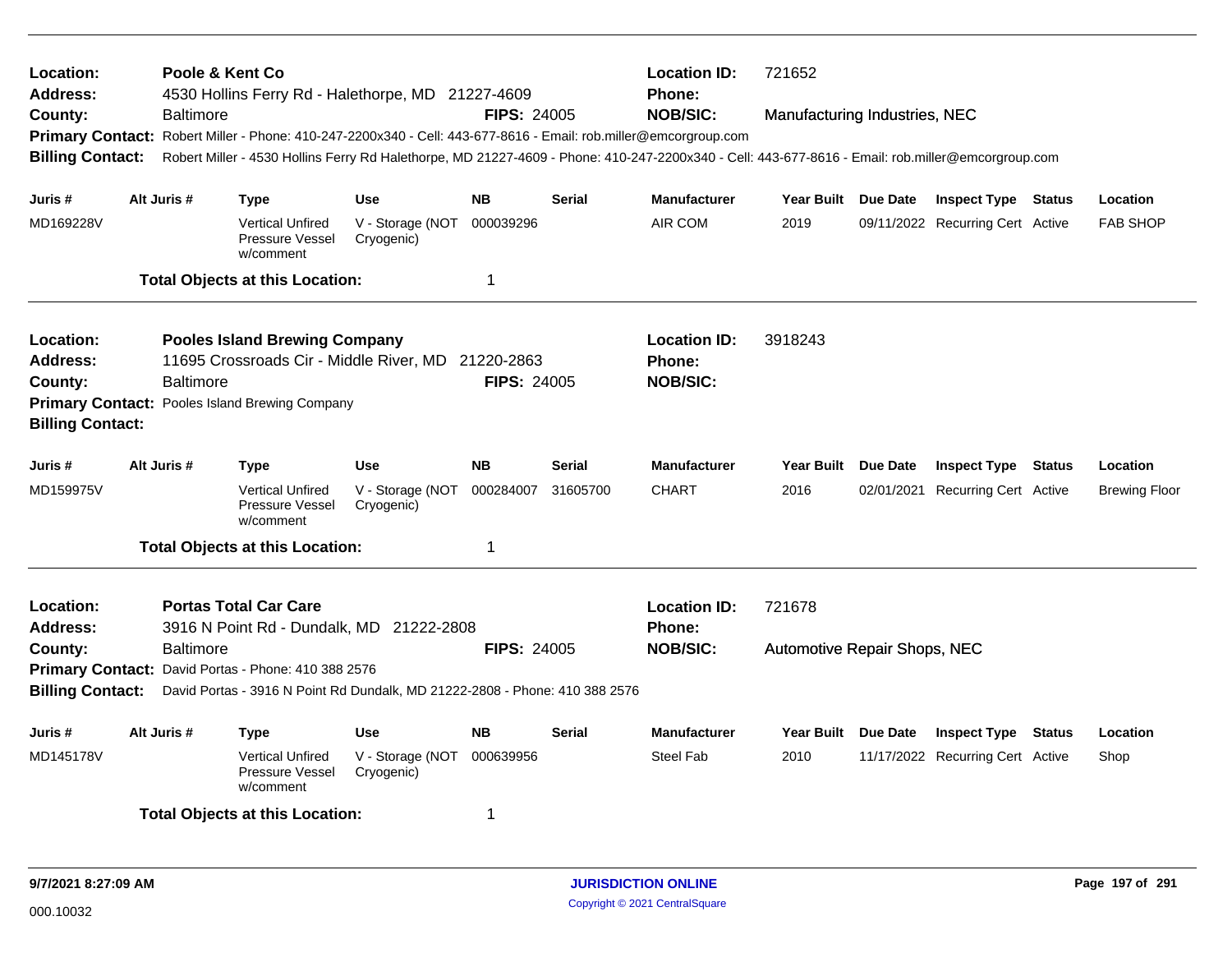| Location:<br><b>Address:</b>                                                                                    |  |                  | <b>Practical Technologies Inc.</b><br>9600 Pulaski Park Dr #124 - Middle River, MD 21220-1472 |            |                    |                       | <b>Location ID:</b><br><b>Phone:</b>                                                                                                    | 701818                                  |                                  |                                                  |             |                |
|-----------------------------------------------------------------------------------------------------------------|--|------------------|-----------------------------------------------------------------------------------------------|------------|--------------------|-----------------------|-----------------------------------------------------------------------------------------------------------------------------------------|-----------------------------------------|----------------------------------|--------------------------------------------------|-------------|----------------|
| County:                                                                                                         |  | <b>Baltimore</b> |                                                                                               |            | <b>FIPS: 24005</b> |                       | <b>NOB/SIC:</b>                                                                                                                         |                                         |                                  | Miscellaneous manufacturing industries           |             |                |
|                                                                                                                 |  |                  | Primary Contact: Ken Starck - Phone: 410-682-4013                                             |            |                    |                       |                                                                                                                                         |                                         |                                  |                                                  |             |                |
| <b>Billing Contact:</b>                                                                                         |  |                  | Ken Starck - 9600 Pulaski Park Dr Ste 124 Middle River, MD 21220-1472 - Phone: 410-682-4013   |            |                    |                       |                                                                                                                                         |                                         |                                  |                                                  |             |                |
| Juris #                                                                                                         |  | Alt Juris #      | <b>Type</b>                                                                                   | <b>Use</b> | <b>NB</b>          | <b>Serial</b>         | <b>Manufacturer</b>                                                                                                                     | <b>Year Built</b>                       | Due Date                         | <b>Inspect Type Status</b>                       |             | Location       |
| MD088747V                                                                                                       |  |                  | Horizontal Unfired V - Storage (NOT<br><b>Pressure Vessel</b><br>w/comment                    | Cryogenic) | 001073758          |                       | Manchester                                                                                                                              | 1992                                    |                                  | 10/20/2022 Recurring Cert Active                 |             | Trailer        |
|                                                                                                                 |  |                  | <b>Total Objects at this Location:</b>                                                        |            | -1                 |                       |                                                                                                                                         |                                         |                                  |                                                  |             |                |
| Location:                                                                                                       |  |                  | <b>Precision Tune Auto Care</b>                                                               |            |                    |                       | <b>Location ID:</b>                                                                                                                     | 1488037                                 |                                  |                                                  |             |                |
| <b>Address:</b>                                                                                                 |  |                  | 8000 Pulaski Hwy - Baltimore, MD 21237-2752                                                   |            |                    |                       | <b>Phone:</b>                                                                                                                           | 410-391-5300                            |                                  |                                                  |             |                |
| <b>FIPS: 24005</b><br>County:<br>Baltimore                                                                      |  |                  |                                                                                               |            |                    |                       | <b>NOB/SIC:</b>                                                                                                                         |                                         |                                  | Automotive Services, Except Repair and Carwashes |             |                |
| <b>Primary Contact:</b>                                                                                         |  |                  | Sean Alewine - Phone: 240-582-5902/410-391-5300 - Email: sean.alewine@carcaresolutionsllc.com |            |                    |                       |                                                                                                                                         |                                         |                                  |                                                  |             |                |
| <b>Billing Contact:</b>                                                                                         |  |                  |                                                                                               |            |                    |                       | Risk Management - 3111 W Allegheny Ave Philadelphia, PA 19132-1116 - Email: Risk_Management@pepboys.com                                 |                                         |                                  |                                                  |             |                |
| Juris #                                                                                                         |  | Alt Juris #      | <b>Type</b>                                                                                   | <b>Use</b> | <b>NB</b>          | <b>Serial</b>         | <b>Manufacturer</b>                                                                                                                     | <b>Year Built</b>                       | Due Date                         | <b>Inspect Type Status</b>                       |             | Location       |
| MD025227V                                                                                                       |  |                  | Horizontal Unfired V - Storage (NOT<br>Pressure Vessel<br>w/comment                           | Cryogenic) | 000877726          |                       | Wood                                                                                                                                    | 1986                                    |                                  | 08/01/2023 Recurring Cert Active                 |             | <b>COMP RM</b> |
|                                                                                                                 |  |                  | <b>Total Objects at this Location:</b>                                                        |            | $\mathbf 1$        |                       |                                                                                                                                         |                                         |                                  |                                                  |             |                |
| Location:                                                                                                       |  |                  | <b>Preserve @ Owings Crossing</b>                                                             |            |                    |                       | <b>Location ID:</b>                                                                                                                     | 720469                                  |                                  |                                                  |             |                |
| <b>Address:</b>                                                                                                 |  |                  | 16 Brookebury Dr - Reisterstown, MD 21136-2810                                                |            |                    |                       | <b>Phone:</b>                                                                                                                           | 410-833-8040                            |                                  |                                                  |             |                |
| County:                                                                                                         |  | <b>Baltimore</b> |                                                                                               |            | <b>FIPS: 24005</b> |                       | <b>NOB/SIC:</b>                                                                                                                         | <b>Operators of Apartment Buildings</b> |                                  |                                                  |             |                |
| Primary Contact: Kevin Johnson - Phone: 410-833-8040 - Email: kevin.Johnson@watertonresidential.com             |  |                  |                                                                                               |            |                    |                       |                                                                                                                                         |                                         |                                  |                                                  |             |                |
| <b>Billing Contact:</b>                                                                                         |  |                  |                                                                                               |            |                    |                       | Corinne DeVincentis - 160 Clubhouse Rd King Of Prussia, PA 19406-3300 - Phone: 610-945-1507 - Email: cdevincentis@morgan-properties.com |                                         |                                  |                                                  |             |                |
| Juris #                                                                                                         |  | Alt Juris #      | <b>Type</b>                                                                                   | <b>Use</b> | <b>NB</b>          | <b>Serial</b>         | <b>Manufacturer</b>                                                                                                                     | Year Built Due Date                     |                                  | <b>Inspect Type</b>                              | Status      | Location       |
| H - Hot Water<br>MD161332H<br><b>Water Heater</b><br>000108100<br>Supply (Water <=<br>(HLW)<br>160 psig, 210 F) |  |                  |                                                                                               |            |                    | <b>Bradford White</b> | 1996                                                                                                                                    |                                         | 04/26/2020 Recurring Cert Active |                                                  | 16 Brookebu |                |
|                                                                                                                 |  |                  | <b>Total Objects at this Location:</b>                                                        |            | -1                 |                       |                                                                                                                                         |                                         |                                  |                                                  |             |                |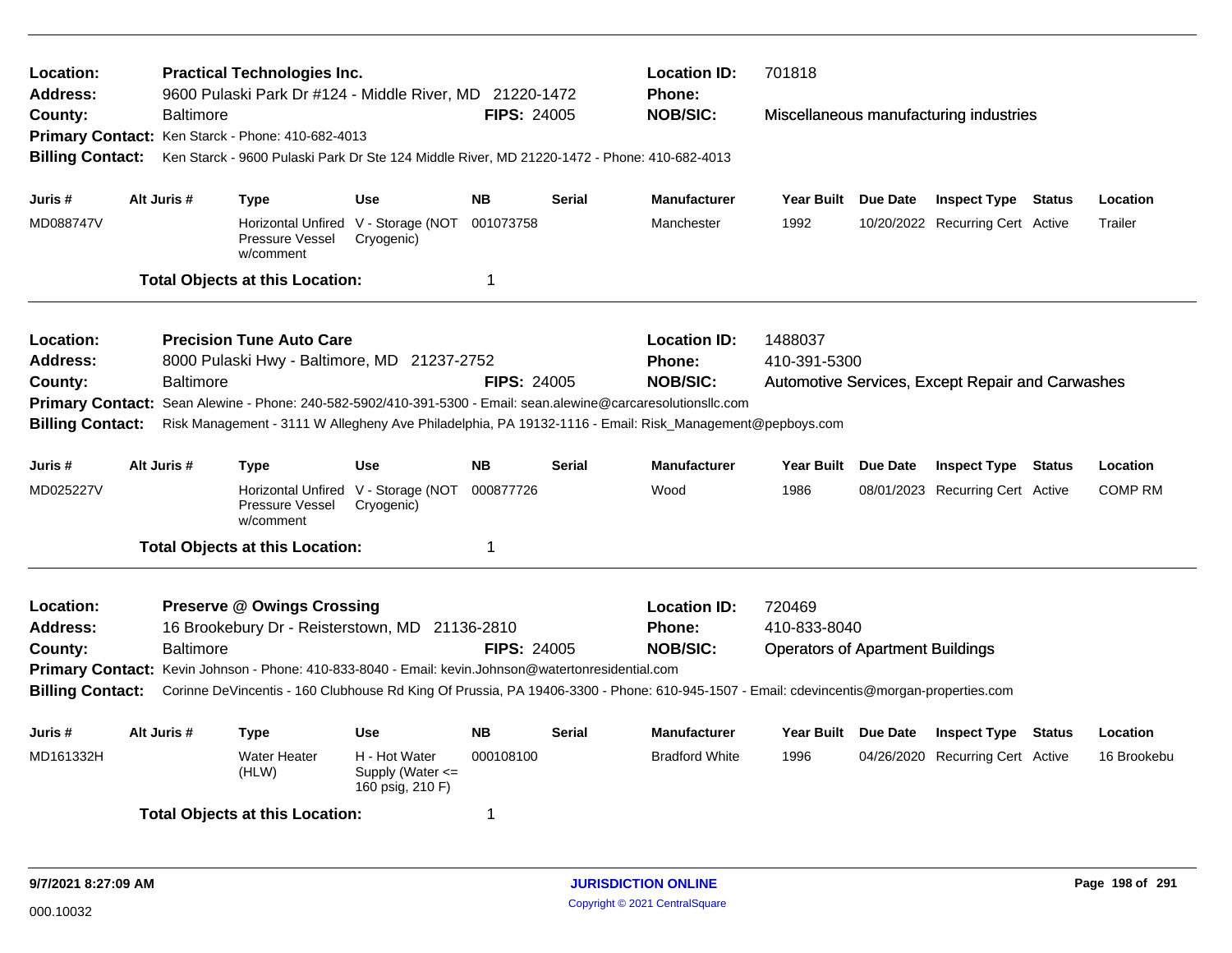|                                         |                                           | <b>Total Objects at this Location:</b>                                                                                       |                                                  | $\overline{2}$     |               |                                                         |                                          |  |                                                  |  |                                      |  |
|-----------------------------------------|-------------------------------------------|------------------------------------------------------------------------------------------------------------------------------|--------------------------------------------------|--------------------|---------------|---------------------------------------------------------|------------------------------------------|--|--------------------------------------------------|--|--------------------------------------|--|
| MD168322V                               |                                           | <b>Vertical Unfired</b><br>Pressure Vessel<br>w/comment                                                                      | V - Storage (NOT 000396836<br>Cryogenic)         |                    |               | Steel Fab                                               | 2005                                     |  | 11/19/2022 Recurring Cert Active                 |  | Inside last shop<br>past paint booth |  |
| MD146244V                               |                                           | <b>Vertical Unfired</b><br>Pressure Vessel<br>w/comment                                                                      | V - Storage (NOT 000067825<br>Cryogenic)         |                    |               | <b>Steel Fab</b>                                        | 2005                                     |  | 10/13/2022 Recurring Cert Active                 |  | Comp Shed                            |  |
| Juris #                                 | Alt Juris #                               | <b>Type</b>                                                                                                                  | <b>Use</b>                                       | <b>NB</b>          | <b>Serial</b> | <b>Manufacturer</b>                                     | Year Built Due Date                      |  | <b>Inspect Type Status</b>                       |  | Location                             |  |
| <b>Billing Contact:</b>                 |                                           | Primary Contact: Charles F. Schluter - Phone: 410-668-0660<br>- 8225 Belair Rd Baltimore, MD 21236-3423 - Phone: 4106680660  |                                                  |                    |               |                                                         |                                          |  |                                                  |  |                                      |  |
| Location:<br><b>Address:</b><br>County: | <b>Baltimore</b>                          | <b>Putty Hill Body Shop</b><br>8225 Belair Rd - Baltimore, MD 21236-3400                                                     |                                                  | <b>FIPS: 24005</b> |               | <b>Location ID:</b><br><b>Phone:</b><br><b>NOB/SIC:</b> | 722111<br>410-668-0660                   |  | Automotive dealers and gasoline service stations |  |                                      |  |
|                                         |                                           | <b>Total Objects at this Location:</b>                                                                                       |                                                  | 1                  |               |                                                         |                                          |  |                                                  |  |                                      |  |
| MD159242V                               |                                           | <b>Vertical Unfired</b><br>Pressure Vessel<br>w/comment                                                                      | V - Storage (NOT<br>Cryogenic)                   | 000202294          |               | <b>Brunner</b>                                          | 1987                                     |  | 01/09/2022 Recurring Cert Active                 |  | Shop                                 |  |
| Juris #                                 | Alt Juris #                               | <b>Type</b>                                                                                                                  | <b>Use</b>                                       | <b>NB</b>          | Serial        | <b>Manufacturer</b>                                     | Year Built Due Date                      |  | <b>Inspect Type Status</b>                       |  | Location                             |  |
| <b>Billing Contact:</b>                 |                                           | - 7804 Pulaski Hwy Rosedale, MD 21237-2608                                                                                   |                                                  |                    |               |                                                         |                                          |  |                                                  |  |                                      |  |
|                                         | Primary Contact: Pulaski Tire Service Inc |                                                                                                                              |                                                  |                    |               |                                                         |                                          |  |                                                  |  |                                      |  |
| <b>Address:</b><br>County:              | <b>Baltimore</b>                          | 7804 Pulaski Hwy - Rosedale, MD 21237-2608                                                                                   |                                                  | <b>FIPS: 24005</b> |               | <b>Phone:</b><br><b>NOB/SIC:</b>                        | Automotive repair, services, and parking |  |                                                  |  |                                      |  |
| Location:                               |                                           | <b>Pulaski Tire Service Inc</b>                                                                                              |                                                  |                    |               | <b>Location ID:</b>                                     | 722087                                   |  |                                                  |  |                                      |  |
|                                         |                                           | <b>Total Objects at this Location:</b>                                                                                       |                                                  | 1                  |               |                                                         |                                          |  |                                                  |  |                                      |  |
| MD169940                                |                                           | <b>Vertical Tubeless</b>                                                                                                     | S - Power-Ironing<br>$(Steam > 15 \text{ psig})$ | 000124365          |               | Fulton                                                  | 2018                                     |  | 02/01/2022 Recurring Cert Active                 |  | <b>BLRM</b>                          |  |
| Juris #                                 | Alt Juris #                               | <b>Type</b>                                                                                                                  | <b>Use</b>                                       | <b>NB</b>          | Serial        | <b>Manufacturer</b>                                     | Year Built Due Date                      |  | <b>Inspect Type Status</b>                       |  | Location                             |  |
| <b>Billing Contact:</b>                 |                                           | Primary Contact: Alex Kim - Phone: 410 665 0331<br>Alex Kim - 2410 E Joppa Rd Parkville, MD 21234-2922 - Phone: 410 665 0331 |                                                  |                    |               |                                                         |                                          |  |                                                  |  |                                      |  |
| County:                                 | <b>Baltimore</b>                          |                                                                                                                              |                                                  | <b>FIPS: 24005</b> |               | <b>NOB/SIC:</b>                                         |                                          |  | Miscellaneous Personal Services, NEC             |  |                                      |  |
| <b>Address:</b>                         |                                           | 2410 E Joppa Rd - Parkville, MD 21234-2922                                                                                   |                                                  |                    |               | <b>Phone:</b>                                           |                                          |  |                                                  |  |                                      |  |
| Location:                               |                                           | <b>Pro Care Cleaners</b>                                                                                                     |                                                  |                    |               | <b>Location ID:</b>                                     | 703195                                   |  |                                                  |  |                                      |  |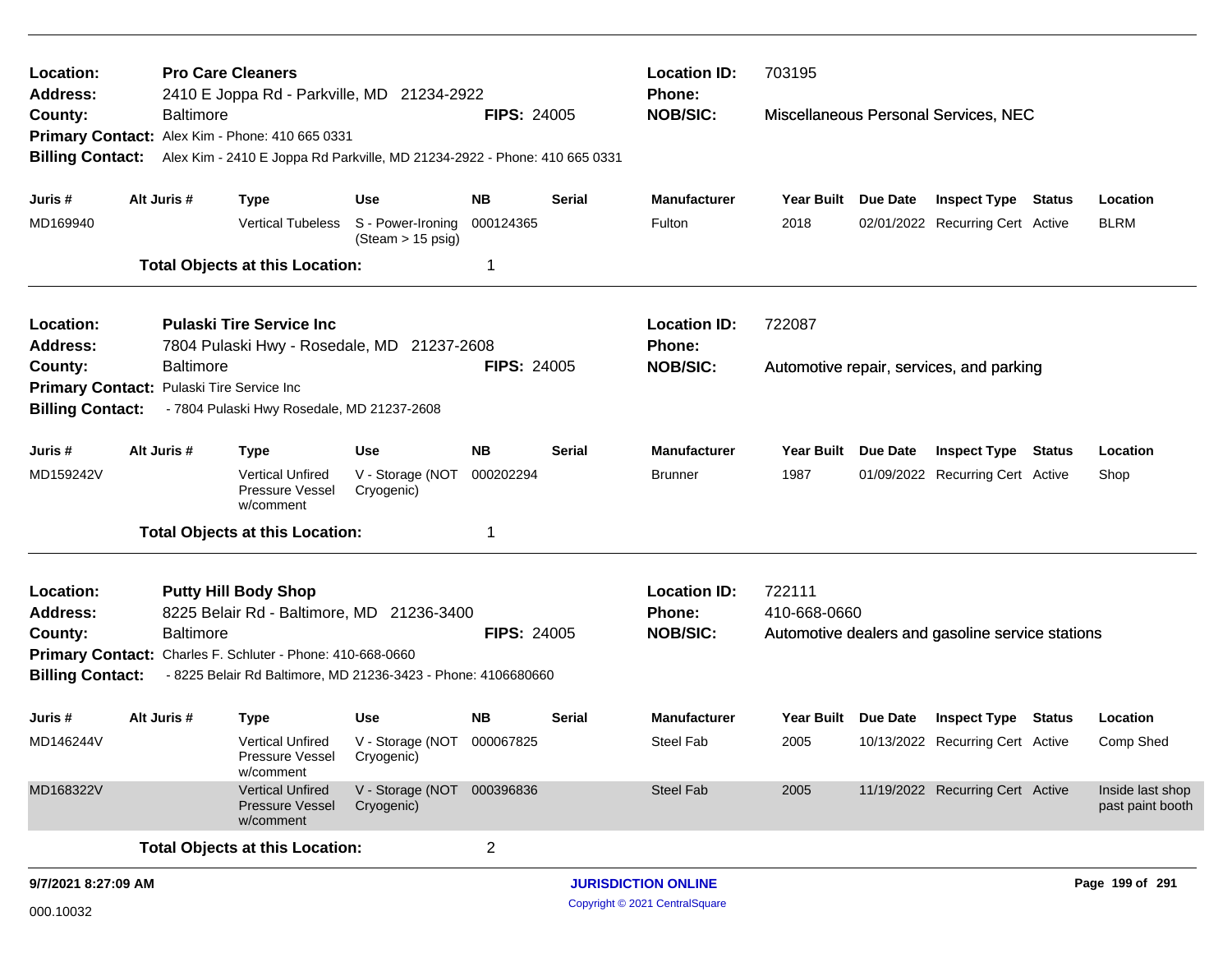| Location:<br><b>Address:</b> |             | <b>Putty Hill Exxon</b><br>8101 Belair Rd - Baltimore, MD 21236-3402                                                                       |                                                             |                    |               | <b>Location ID:</b><br><b>Phone:</b> |                                |  |                                                         |                                       |
|------------------------------|-------------|--------------------------------------------------------------------------------------------------------------------------------------------|-------------------------------------------------------------|--------------------|---------------|--------------------------------------|--------------------------------|--|---------------------------------------------------------|---------------------------------------|
| County:                      |             | <b>Baltimore</b>                                                                                                                           |                                                             | <b>FIPS: 24005</b> |               | <b>NOB/SIC:</b>                      | <b>Automotive Dealers, NEC</b> |  |                                                         |                                       |
|                              |             | Primary Contact: Kathleen McCaney - Phone: 610-276-5988 - Email: kathleen.mccaney@sunoco.com                                               |                                                             |                    |               |                                      |                                |  |                                                         |                                       |
| <b>Billing Contact:</b>      |             | Kathleen McCaney - 3801 W Chester Pike Newtown Square, PA 19073-2320 - Phone: 610-833-3761 - Email: kathleen.mccaney@sunoco.com            |                                                             |                    |               |                                      |                                |  |                                                         |                                       |
| Juris #                      | Alt Juris # | <b>Type</b>                                                                                                                                | <b>Use</b>                                                  | NB.                | <b>Serial</b> | <b>Manufacturer</b>                  | Year Built Due Date            |  | <b>Inspect Type Status</b>                              | Location                              |
| MD121997V                    |             | <b>Vertical Unfired</b><br>Pressure Vessel<br>w/comment                                                                                    | V - Storage (NOT<br>Cryogenic)                              | 000317825          |               | Manchester                           | 2004                           |  | 02/17/2023 Recurring Cert Active                        | Car Wash                              |
|                              |             | <b>Total Objects at this Location:</b>                                                                                                     |                                                             | -1                 |               |                                      |                                |  |                                                         |                                       |
| Location:                    |             | Qdoba (NuCo2) #694366                                                                                                                      |                                                             |                    |               | <b>Location ID:</b>                  | 4003443                        |  |                                                         |                                       |
| Address:                     |             | 1470 Martin Blvd - Middle River, MD 21220-4105                                                                                             |                                                             |                    |               | Phone:                               |                                |  |                                                         |                                       |
| County:                      |             | <b>Baltimore</b>                                                                                                                           |                                                             | <b>FIPS: 24005</b> |               | <b>NOB/SIC:</b>                      |                                |  |                                                         |                                       |
|                              |             | Primary Contact: NUCO2 Regulatory & Compliance - Phone: 800-472-2855 - Email: pressurevesselpermitting@nuco2.com                           |                                                             |                    |               |                                      |                                |  |                                                         |                                       |
| <b>Billing Contact:</b>      |             | - 2800 SE Market PI Stuart, FL 34997-4965 - Phone: 800-472-2855 - Email: pressurevesselpermitting@nuco2.com                                |                                                             |                    |               |                                      |                                |  |                                                         |                                       |
| Juris #                      | Alt Juris # | <b>Type</b>                                                                                                                                | <b>Use</b>                                                  | NB.                | <b>Serial</b> | <b>Manufacturer</b>                  | Year Built Due Date            |  | <b>Inspect Type Status</b>                              | Location                              |
| MD166399V                    |             | <b>Vertical Unfired</b><br>Pressure Vessel<br>w/comment                                                                                    | V - Storage (NOT<br>Cryogenic)                              | 000330142 31935743 |               | <b>CHART</b>                         | 2019                           |  | 01/17/2022 Recurring Cert Active                        | Beverage<br>Carbonation               |
|                              |             | <b>Total Objects at this Location:</b>                                                                                                     |                                                             | -1                 |               |                                      |                                |  |                                                         |                                       |
| Location:                    |             | <b>Quality Inn</b>                                                                                                                         |                                                             |                    |               | <b>Location ID:</b>                  | 713894                         |  |                                                         |                                       |
| <b>Address:</b>              |             | 1806 Belmont Ave - Windsor Mill, MD 21244-2523                                                                                             |                                                             |                    |               | Phone:                               | 410-265-1400                   |  |                                                         |                                       |
| County:                      |             | <b>Baltimore</b>                                                                                                                           |                                                             | <b>FIPS: 24005</b> |               | <b>NOB/SIC:</b>                      |                                |  | Hotels, rooming houses, camps, and other lodging places |                                       |
|                              |             | Primary Contact: Pete Patel - Phone: 410-265-1400 - Cell: 443-867-5386 - Email: pete.patel@baywoodhotels.com                               |                                                             |                    |               |                                      |                                |  |                                                         |                                       |
| <b>Billing Contact:</b>      |             | Pete Patel - 1800 Belmont Ave Windsor Mill, MD 21244-2523 - Phone: 410-265-1400 - Cell: 443-867-5386 - Email: pete.patel@baywoodhotels.com |                                                             |                    |               |                                      |                                |  |                                                         |                                       |
| Juris #                      | Alt Juris # | <b>Type</b>                                                                                                                                | <b>Use</b>                                                  | NB.                | <b>Serial</b> | Manufacturer                         |                                |  | Year Built Due Date Inspect Type Status                 | Location                              |
| MD114085H                    | #1          | Water Heater<br>(HLW)                                                                                                                      | H - Hot Water<br>Supply (Water <=<br>160 psig, 210 F)       | 000060212          |               | A O Smith                            | 2000                           |  | 08/25/2022 Recurring Cert Active                        | <b>UPSTAIRS</b><br><b>BOILER ROOM</b> |
| MD139841V                    |             | <b>Pressure Vessel</b><br>w/comment                                                                                                        | Horizontal Unfired V - Storage (NOT 000096634<br>Cryogenic) |                    |               | A O Smith                            | 2011                           |  | 05/28/2023 Recurring Cert Active                        | <b>UPPER BLRM</b>                     |
| 9/7/2021 8:27:09 AM          |             |                                                                                                                                            |                                                             |                    |               | <b>JURISDICTION ONLINE</b>           |                                |  |                                                         | Page 200 of 291                       |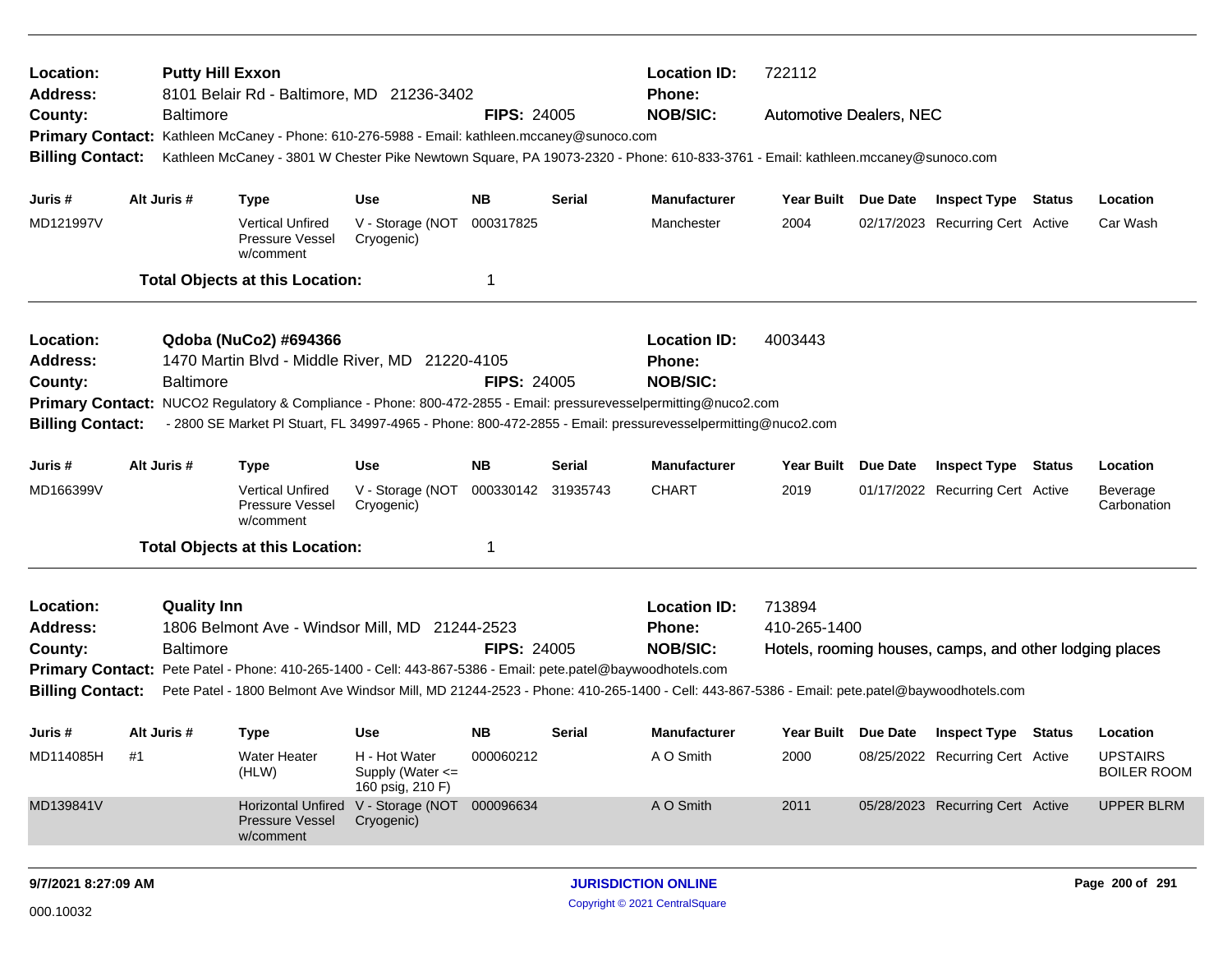| Juris #                                                            | Alt Juris #                                                   | <b>Type</b>                                                                                                                                                                                 | Use                                                     | <b>NB</b>                        | <b>Serial</b> | <b>Manufacturer</b>                                     | <b>Year Built</b>                                | Due Date        | <b>Inspect Type Status</b>       | Location              |
|--------------------------------------------------------------------|---------------------------------------------------------------|---------------------------------------------------------------------------------------------------------------------------------------------------------------------------------------------|---------------------------------------------------------|----------------------------------|---------------|---------------------------------------------------------|--------------------------------------------------|-----------------|----------------------------------|-----------------------|
| MD145421V                                                          |                                                               | Pressure Vessel<br>w/comment                                                                                                                                                                | Horizontal Unfired V - Storage (NOT<br>Cryogenic)       | 000166091                        |               | A O Smith                                               | 2012                                             |                 | 05/28/2023 Recurring Cert Active | <b>BLRM</b>           |
| MD155925H                                                          |                                                               | Cast Iron                                                                                                                                                                                   | H - Hot Water<br>Heat (Water $\leq$<br>160 psig, 250 F) | 000C43713                        |               | A O Smith                                               | 2015                                             |                 | 08/25/2022 Recurring Cert Active | <b>BLRM</b>           |
|                                                                    |                                                               | <b>Total Objects at this Location:</b>                                                                                                                                                      |                                                         | 4                                |               |                                                         |                                                  |                 |                                  |                       |
| Location:<br>Address:<br>County:<br><b>Billing Contact:</b>        | <b>Baltimore</b><br><b>Primary Contact: Quest Diagnostics</b> | <b>Quest Diagnostics</b><br>1715 Twin Springs Rd Ste 102 - Halethorpe, MD 21227-3565                                                                                                        |                                                         | <b>FIPS: 24005</b>               |               | <b>Location ID:</b><br><b>Phone:</b><br><b>NOB/SIC:</b> | 4070376                                          |                 |                                  |                       |
| Juris #                                                            | Alt Juris #                                                   | <b>Type</b>                                                                                                                                                                                 | Use                                                     | <b>NB</b>                        | <b>Serial</b> | <b>Manufacturer</b>                                     | <b>Year Built</b>                                | Due Date        | <b>Inspect Type Status</b>       | Location              |
| MD169211H                                                          |                                                               | Cast Aluminum                                                                                                                                                                               | H - Hot Water<br>Heat (Water $\leq$<br>160 psig, 250 F) | 000004349                        |               | Viessman                                                | 2018                                             |                 | 06/30/2022 Recurring Cert Active | <b>BLRM</b>           |
| MD169212H                                                          | 2                                                             | <b>Cast Aluminum</b>                                                                                                                                                                        | H - Hot Water<br>Heat (Water $\leq$<br>160 psig, 250 F) | 000004449                        |               | Viessman                                                | 2018                                             |                 | 06/30/2022 Recurring Cert Active | <b>BLRM</b>           |
|                                                                    |                                                               | <b>Total Objects at this Location:</b>                                                                                                                                                      |                                                         | $\overline{2}$                   |               |                                                         |                                                  |                 |                                  |                       |
| Location:<br><b>Address:</b><br>County:<br><b>Billing Contact:</b> | <b>Baltimore</b>                                              | <b>Quest Diagnostics</b><br>1901 Sulphur Spring Rd - Halethorpe, MD<br>Primary Contact: Dave Peters - Phone: 410-536-1541<br>- PO Box 24120 Halethorpe, MD 21227-0620 - Phone: 410-536-1541 |                                                         | 21227-2949<br><b>FIPS: 24005</b> |               | <b>Location ID:</b><br><b>Phone:</b><br><b>NOB/SIC:</b> | 722206<br>410-536-1541<br><b>Health services</b> |                 |                                  |                       |
| Juris #                                                            | Alt Juris #                                                   | <b>Type</b>                                                                                                                                                                                 | Use                                                     | NB.                              | <b>Serial</b> | Manufacturer                                            | <b>Year Built</b>                                | <b>Due Date</b> | <b>Inspect Type Status</b>       | Location              |
| MD099355V                                                          |                                                               | <b>Horizontal Unfired</b><br>Pressure Vessel<br>w/comment                                                                                                                                   | O - Other (PV<br>Use) w/comment                         | 000158080                        |               | Manchester                                              | 1994                                             | 02/25/2021      | <b>Recurring Cert Active</b>     | <b>1901 E WING</b>    |
| MD122415H                                                          |                                                               | Other w/comment H - Hot Water                                                                                                                                                               | Supply (Water <=<br>160 psig, 210 F)                    | 000061827                        |               | A O Smith                                               | 2001                                             |                 | 02/25/2021 Recurring Cert Active | <b>1901 W WING</b>    |
| MD162610H                                                          |                                                               | Cast Aluminum                                                                                                                                                                               | H - Hot Water<br>Heat (Water $\leq$<br>160 psig, 250 F) | CA                               | CP7667024     | Weil-McLain                                             | 2019                                             |                 | 02/14/2021 Recurring Cert Active | <b>Equipment Room</b> |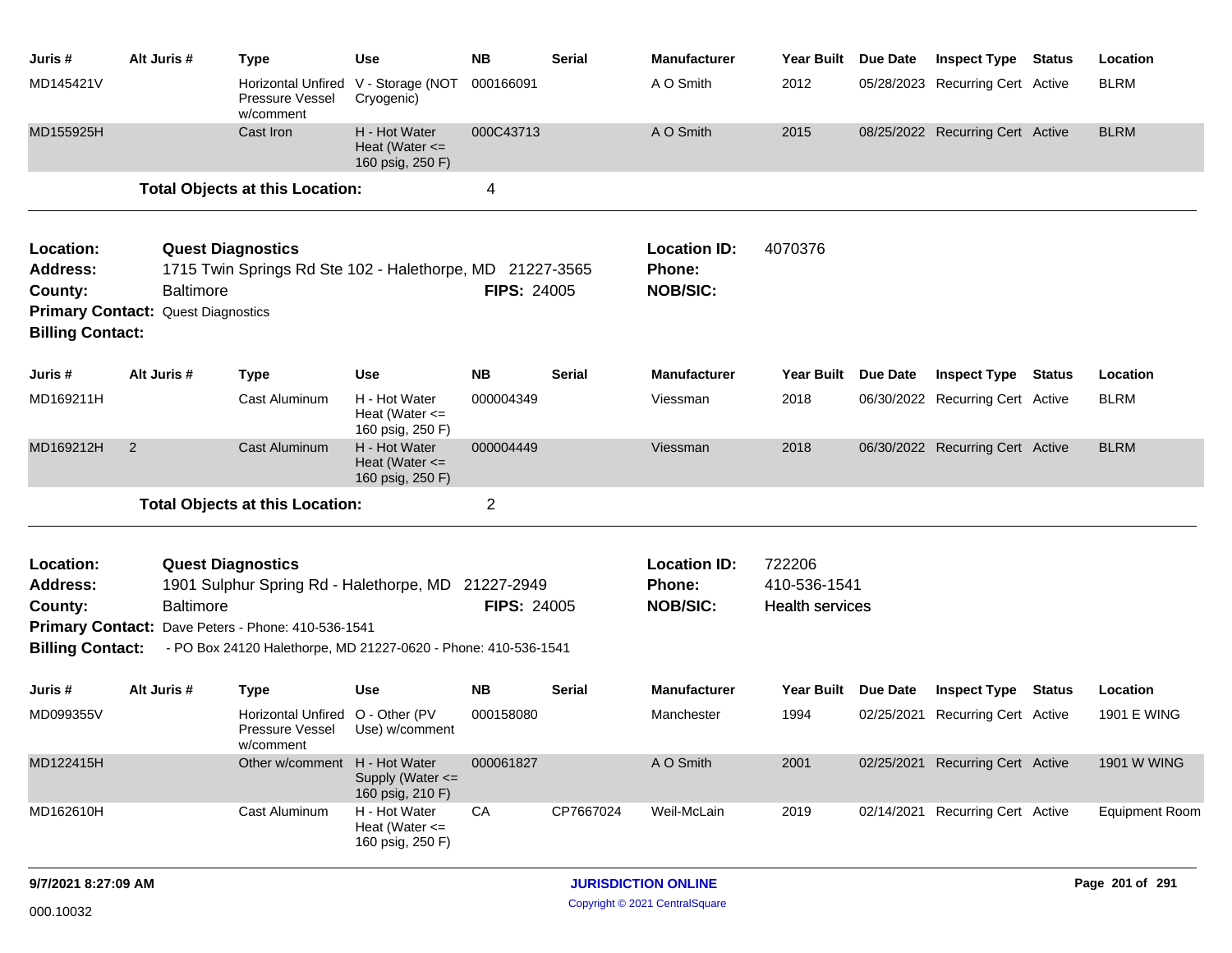| Location:<br><b>Address:</b><br>County:<br><b>Primary Contact:</b><br><b>Billing Contact:</b> | <b>Baltimore</b> | <b>Radebaugh Florist &amp; Greenhouses</b><br>120 E Burke Ave - Towson, MD 21286-1119<br>Derek Radebaugh - Phone: 443-677-4424 - Email: derek@radebaugh.com                                         |                                                         | <b>FIPS: 24005</b> |               | <b>Location ID:</b><br>Phone:<br><b>NOB/SIC:</b> | 711843<br>410-825-4305<br><b>Department Stores</b><br>Jack Chambers - 120 Burke Ave Towson, MD 21286-1119 - Phone: 410-296-6595 x231 - Email: bokkeper@radebaugh.com |                 |                                        |                  |
|-----------------------------------------------------------------------------------------------|------------------|-----------------------------------------------------------------------------------------------------------------------------------------------------------------------------------------------------|---------------------------------------------------------|--------------------|---------------|--------------------------------------------------|----------------------------------------------------------------------------------------------------------------------------------------------------------------------|-----------------|----------------------------------------|------------------|
| Juris #                                                                                       | Alt Juris #      | <b>Type</b>                                                                                                                                                                                         | Use                                                     | NB.                | <b>Serial</b> | <b>Manufacturer</b>                              | <b>Year Built</b>                                                                                                                                                    | <b>Due Date</b> | <b>Inspect Type Status</b>             | Location         |
| MD170292H                                                                                     | B                | Cast Iron                                                                                                                                                                                           | H - Hot Water<br>Heat (Water $\leq$<br>160 psig, 250 F) | <b>CI</b>          |               | <b>Burnham</b>                                   | 2019                                                                                                                                                                 |                 | 03/15/2023 Recurring Cert Active       | <b>GRN HOUSE</b> |
|                                                                                               |                  | <b>Total Objects at this Location:</b>                                                                                                                                                              |                                                         | -1                 |               |                                                  |                                                                                                                                                                      |                 |                                        |                  |
| Location:<br><b>Address:</b><br>County:<br><b>Primary Contact:</b><br><b>Billing Contact:</b> | <b>Baltimore</b> | <b>Radebaugh North Greenhouses</b><br>1108 Bentley Rd - Freeland, MD 21053-9513<br>Radebaugh North Greenhouses - Phone: 4103575405<br>- 120 E Burke Ave Towson, MD 21286-1119 - Phone: 410-825-4300 |                                                         | <b>FIPS: 24005</b> |               | <b>Location ID:</b><br>Phone:<br><b>NOB/SIC:</b> | 722332<br>Doug 4435062497                                                                                                                                            |                 | Miscellaneous manufacturing industries |                  |
| Juris #                                                                                       | Alt Juris #      | <b>Type</b>                                                                                                                                                                                         | <b>Use</b>                                              | <b>NB</b>          | <b>Serial</b> | <b>Manufacturer</b>                              | <b>Year Built</b>                                                                                                                                                    | Due Date        | <b>Inspect Type Status</b>             | Location         |
| MD060812H                                                                                     |                  | Other w/comment H - Hot Water                                                                                                                                                                       | Heat (Water $\leq$<br>160 psig, 250 F)                  | 000020335          |               | <b>Bryan</b>                                     | 1985                                                                                                                                                                 |                 | 01/04/2022 Recurring Cert Active       | <b>BLR RM</b>    |
| MD060813H                                                                                     |                  | Other w/comment H - Hot Water                                                                                                                                                                       | Heat (Water $\leq$<br>160 psig, 250 F)                  | 000020412          |               | <b>Bryan</b>                                     | 1985                                                                                                                                                                 |                 | 01/04/2022 Recurring Cert Active       | <b>BLR RM</b>    |
| MD098481H                                                                                     |                  | Other w/comment                                                                                                                                                                                     | H - Hot Water<br>Heat (Water $\leq$<br>160 psig, 250 F) | 000039946          |               | <b>Bryan</b>                                     | 1997                                                                                                                                                                 |                 | 01/04/2022 Recurring Cert Active       | <b>BLR RM</b>    |
| MD122544V                                                                                     |                  | <b>Pressure Vessel</b><br>w/comment                                                                                                                                                                 | Horizontal Unfired V - Storage (NOT<br>Cryogenic)       | 000023190          |               | <b>Steel Fab</b>                                 | 1988                                                                                                                                                                 |                 | 01/10/2022 Recurring Cert Active       | <b>BLR RM</b>    |
| MD158996H                                                                                     |                  | <b>Water Tube</b><br>Coiled (NOT<br>Flueless Hi<br>Efficiency)                                                                                                                                      | H - Hot Water<br>Heat (Water $\leq$<br>160 psig, 250 F) | 000331132          |               | Raypak                                           | 2013                                                                                                                                                                 |                 | 01/10/2022 Recurring Cert Active       | <b>BLRM</b>      |
|                                                                                               |                  | <b>Total Objects at this Location:</b>                                                                                                                                                              |                                                         | 5                  |               |                                                  |                                                                                                                                                                      |                 |                                        |                  |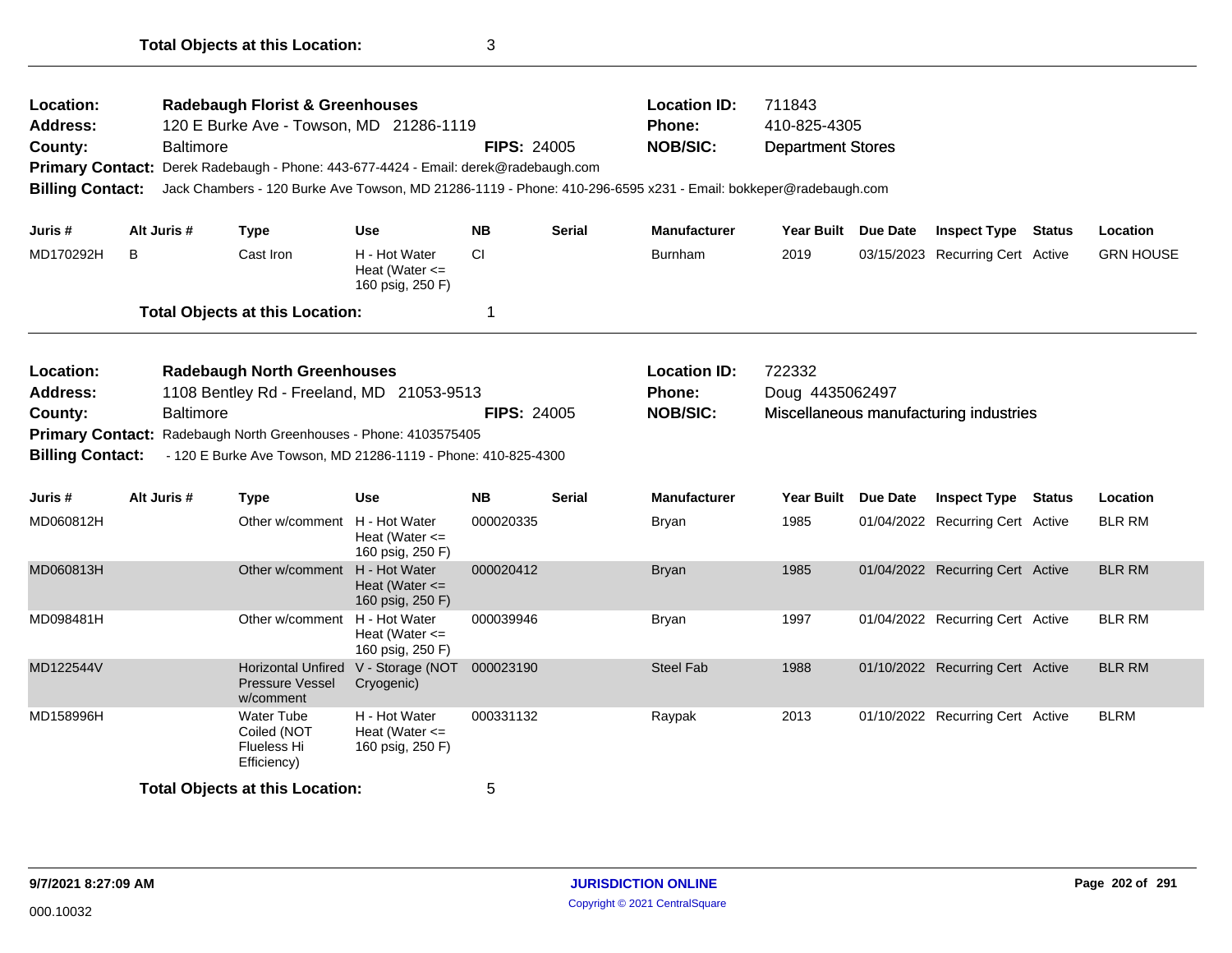| Location:<br><b>Address:</b><br>County:<br><b>Billing Contact:</b> | Ramada Inn<br><b>Baltimore</b> |                                        | 10100 York Rd - Cockeysville, MD 21030-3306<br>Primary Contact: Hiren Shah - Phone: 410-667-4900 - Email: greenhospitality@gmail.com | <b>FIPS: 24005</b> |               | <b>Location ID:</b><br>Phone:<br><b>NOB/SIC:</b><br>Hiren Shah - 10100 York Rd Cockeysville, MD 21030-3306 - Phone: 410-667-4900 - Email: greenhospitality@gmail.com | 709654<br>Hotels, rooming houses, camps, and other lodging places |            |                                                         |        |                          |
|--------------------------------------------------------------------|--------------------------------|----------------------------------------|--------------------------------------------------------------------------------------------------------------------------------------|--------------------|---------------|----------------------------------------------------------------------------------------------------------------------------------------------------------------------|-------------------------------------------------------------------|------------|---------------------------------------------------------|--------|--------------------------|
| Juris #                                                            | Alt Juris #                    | <b>Type</b>                            | <b>Use</b>                                                                                                                           | <b>NB</b>          | <b>Serial</b> | <b>Manufacturer</b>                                                                                                                                                  | <b>Year Built</b>                                                 | Due Date   | <b>Inspect Type</b>                                     | Status | Location                 |
| MD153028H                                                          |                                | <b>Water Heater</b><br>(HLW)           | H - Hot Water<br>Supply (Water <=<br>160 psig, 210 F)                                                                                | 000103433          | 118433        | <b>Bradford White</b>                                                                                                                                                | 2013                                                              | 12/30/2021 | <b>Recurring Cert Active</b>                            |        | Boiler Room,<br>Room 140 |
| MD153029H                                                          |                                | <b>Water Heater</b><br>(HLW)           | H - Hot Water<br>Supply (Water $\leq$<br>160 psig, 210 F)                                                                            | 000104438          | 119438        | <b>Bradford White</b>                                                                                                                                                | 2013                                                              | 12/30/2021 | <b>Recurring Cert Active</b>                            |        | Laundry, Room<br>140     |
|                                                                    |                                | <b>Total Objects at this Location:</b> |                                                                                                                                      | $\overline{2}$     |               |                                                                                                                                                                      |                                                                   |            |                                                         |        |                          |
| Location:                                                          | Ramada Inn                     |                                        |                                                                                                                                      |                    |               | <b>Location ID:</b>                                                                                                                                                  | 722371                                                            |            |                                                         |        |                          |
| <b>Address:</b>                                                    |                                |                                        | 1721 Reisterstown Rd - Pikesville, MD 21208-2915                                                                                     |                    |               | <b>Phone:</b>                                                                                                                                                        | 410-486-5600                                                      |            |                                                         |        |                          |
| County:                                                            | <b>Baltimore</b>               |                                        |                                                                                                                                      | <b>FIPS: 24005</b> |               | <b>NOB/SIC:</b>                                                                                                                                                      |                                                                   |            | Hotels, rooming houses, camps, and other lodging places |        |                          |
|                                                                    |                                |                                        | Primary Contact: Yolande A. M. Lacan - Phone: 410-486-5600410-484-9377 - Email: ra@ramadabaltimorewest.com                           |                    |               |                                                                                                                                                                      |                                                                   |            |                                                         |        |                          |
| <b>Billing Contact:</b>                                            |                                |                                        | - 1721 Reisterstown Rd Pikesville, MD 21208-2906 - Phone: 4104865600                                                                 |                    |               |                                                                                                                                                                      |                                                                   |            |                                                         |        |                          |
| Juris #                                                            | Alt Juris #                    | <b>Type</b>                            | Use                                                                                                                                  | <b>NB</b>          | <b>Serial</b> | <b>Manufacturer</b>                                                                                                                                                  | <b>Year Built</b>                                                 | Due Date   | <b>Inspect Type</b>                                     | Status | Location                 |
| MD135416H                                                          |                                | <b>Water Heater</b><br>(HLW)           | H - Hot Water<br>Supply (Water $\leq$                                                                                                | 000197117          |               | Lochinvar                                                                                                                                                            | 2007                                                              | 05/31/2022 | <b>Recurring Cert Active</b>                            |        | <b>BLRM</b>              |

|           | $\cdots$                     | 160 psig, 210 F)                                          |           |       |      |                                  |             |
|-----------|------------------------------|-----------------------------------------------------------|-----------|-------|------|----------------------------------|-------------|
| MD161427H | <b>Water Heater</b><br>(HLW) | H - Hot Water<br>Supply (Water $\leq$<br>160 psig, 210 F) | 000287995 | Laars | 2017 | 05/24/2022 Recurring Cert Active | <b>BLRM</b> |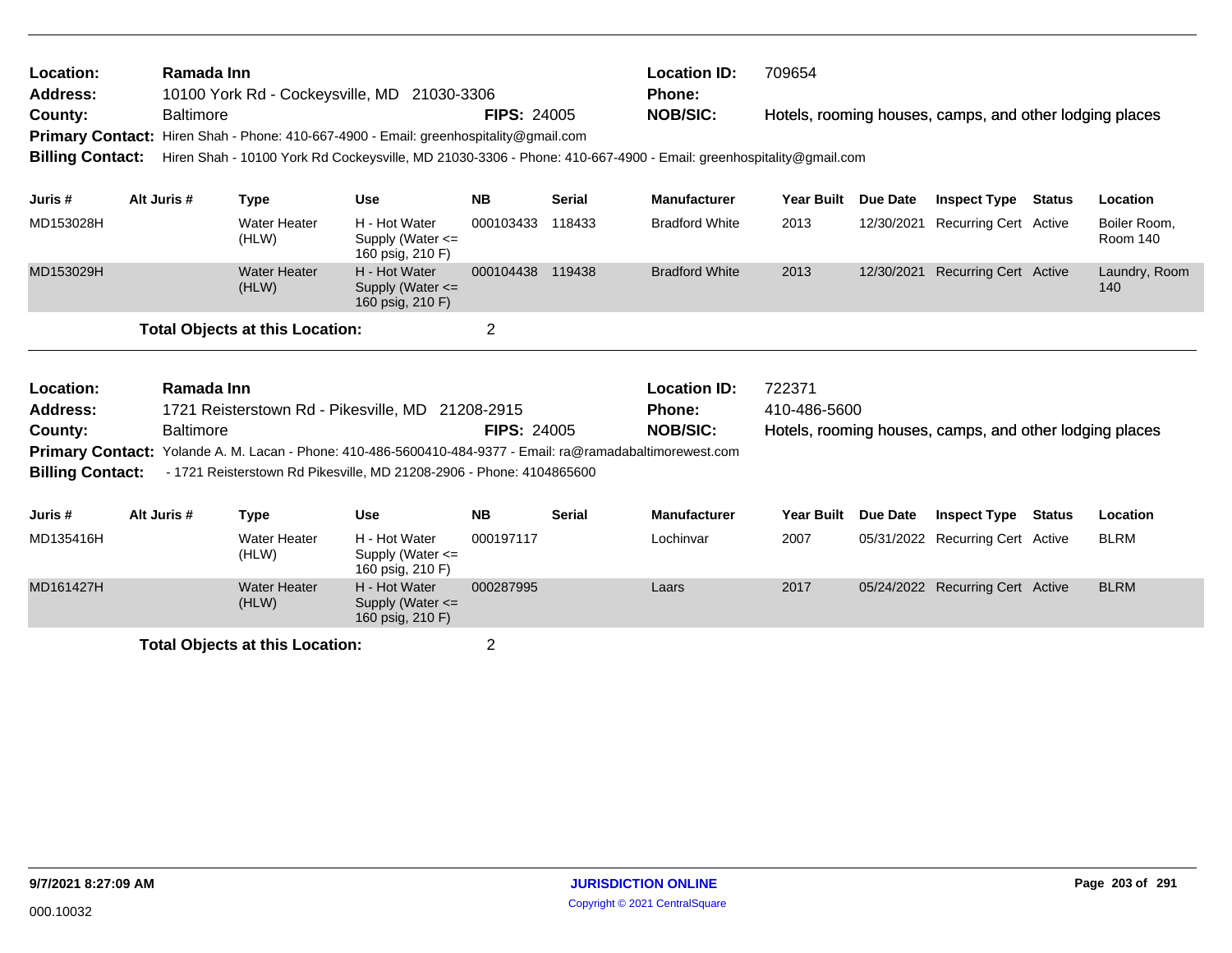| Location:<br><b>Address:</b><br>County:<br><b>Billing Contact:</b>                                                                                                                                                                                                                                                                                                                                                                                 |       | <b>Baltimore</b> |                                                         | Randallstown Self Service Car Repair & Bay Rental<br>8527 Liberty Rd Ste B - Randallstown, MD 21133-4836<br>Primary Contact: Randallstown Self Service Car Repair & Bay Rental | <b>FIPS: 24005</b> |                                                         | <b>Location ID:</b><br>Phone:<br><b>NOB/SIC:</b>   | 3002217<br>410-665-6605<br><b>General Automotive Repair Shops</b> |            |                                  |        |           |
|----------------------------------------------------------------------------------------------------------------------------------------------------------------------------------------------------------------------------------------------------------------------------------------------------------------------------------------------------------------------------------------------------------------------------------------------------|-------|------------------|---------------------------------------------------------|--------------------------------------------------------------------------------------------------------------------------------------------------------------------------------|--------------------|---------------------------------------------------------|----------------------------------------------------|-------------------------------------------------------------------|------------|----------------------------------|--------|-----------|
| Juris #                                                                                                                                                                                                                                                                                                                                                                                                                                            |       | Alt Juris #      | <b>Type</b>                                             | <b>Use</b>                                                                                                                                                                     | <b>NB</b>          | <b>Serial</b>                                           | <b>Manufacturer</b>                                | Year Built Due Date                                               |            | <b>Inspect Type Status</b>       |        | Location  |
| MD125175V                                                                                                                                                                                                                                                                                                                                                                                                                                          |       |                  | <b>Vertical Unfired</b><br>Pressure Vessel<br>w/comment | V - Storage (NOT<br>Cryogenic)                                                                                                                                                 | 001214781          |                                                         | <b>CAMPBELL</b>                                    | 2004                                                              |            | 10/28/2022 Recurring Cert Active |        | shop      |
|                                                                                                                                                                                                                                                                                                                                                                                                                                                    |       |                  | <b>Total Objects at this Location:</b>                  |                                                                                                                                                                                | $\overline{1}$     |                                                         |                                                    |                                                                   |            |                                  |        |           |
| <b>Location:</b><br><b>Address:</b>                                                                                                                                                                                                                                                                                                                                                                                                                |       |                  | <b>Red Brick Station (Arc3)</b>                         | 8149 Honeygo Blvd - Nottingham, MD 21236-8209                                                                                                                                  |                    |                                                         | <b>Location ID:</b><br><b>Phone:</b>               | 3918188                                                           |            |                                  |        |           |
| <b>Baltimore</b><br><b>FIPS: 24005</b><br>County:                                                                                                                                                                                                                                                                                                                                                                                                  |       |                  |                                                         |                                                                                                                                                                                |                    | <b>NOB/SIC:</b>                                         | Eating and Drinking Places                         |                                                                   |            |                                  |        |           |
| Primary Contact: Red Brick Station (Arc3)                                                                                                                                                                                                                                                                                                                                                                                                          |       |                  |                                                         |                                                                                                                                                                                |                    |                                                         |                                                    |                                                                   |            |                                  |        |           |
| <b>Billing Contact:</b>                                                                                                                                                                                                                                                                                                                                                                                                                            |       |                  |                                                         | Charlie Patterson - PO Box 26269 Richmond, VA 23260-6269 - Phone: 804-644-4521 - Email: charlie.patterson@arc3gases.com                                                        |                    |                                                         |                                                    |                                                                   |            |                                  |        |           |
| Juris#                                                                                                                                                                                                                                                                                                                                                                                                                                             |       | Alt Juris #      | Type                                                    | <b>Use</b>                                                                                                                                                                     | <b>NB</b>          | <b>Serial</b>                                           | <b>Manufacturer</b>                                | Year Built Due Date                                               |            | <b>Inspect Type</b>              | Status | Location  |
| MD161854V                                                                                                                                                                                                                                                                                                                                                                                                                                          |       |                  | <b>Vertical Unfired</b><br>Pressure Vessel<br>w/comment | V - Storage (NOT<br>Cryogenic)                                                                                                                                                 | 000149247          |                                                         | <b>CHART</b>                                       | 2003                                                              |            | 12/11/2022 Recurring Cert Active |        | Outside   |
|                                                                                                                                                                                                                                                                                                                                                                                                                                                    |       |                  | <b>Total Objects at this Location:</b>                  |                                                                                                                                                                                | $\mathbf 1$        |                                                         |                                                    |                                                                   |            |                                  |        |           |
| Location:<br><b>Red Lion Hotel North Baltimore</b><br>Address:<br>2004 Greenspring Drive - Lutherville/Timonium, MD 21093-4114<br><b>Baltimore</b><br><b>FIPS: 24005</b><br>County:<br>Primary Contact: Robert White - Phone: 410-252-7373 ext 768 - Email: rwhite@innercirclehotels.com<br>Dana Boros - 1275 W Granada Blvd Ste 3B Ormond Beach, FL 32174-8105 - Phone: 386-947-7720 - Email: dboros@innercircleus.com<br><b>Billing Contact:</b> |       |                  |                                                         |                                                                                                                                                                                |                    | <b>Location ID:</b><br><b>Phone:</b><br><b>NOB/SIC:</b> | 713896<br>410-252-7373<br><b>Hotels and Motels</b> |                                                                   |            |                                  |        |           |
| Juris #                                                                                                                                                                                                                                                                                                                                                                                                                                            |       | Alt Juris #      | Type                                                    | <b>Use</b>                                                                                                                                                                     | <b>NB</b>          | <b>Serial</b>                                           | <b>Manufacturer</b>                                | Year Built Due Date                                               |            | <b>Inspect Type</b>              | Status | Location  |
| MD119173H                                                                                                                                                                                                                                                                                                                                                                                                                                          | HWH-1 |                  | Water Heater<br>(HLW)                                   | H - Hot Water<br>Supply (Water <=<br>160 psig, 210 F)                                                                                                                          | 000109621          | 0203109621                                              | <b>PVI</b>                                         | 2003                                                              | 07/07/2021 | <b>Recurring Cert Active</b>     |        | Penthouse |
| MD119174H                                                                                                                                                                                                                                                                                                                                                                                                                                          | HWH-2 |                  | <b>Water Heater</b><br>(HLW)                            | H - Hot Water<br>Supply (Water <=<br>160 psig, 210 F)                                                                                                                          |                    | 000109620 0203109620                                    | PVI                                                | 2003                                                              |            | 07/07/2021 Recurring Cert Active |        | Penthouse |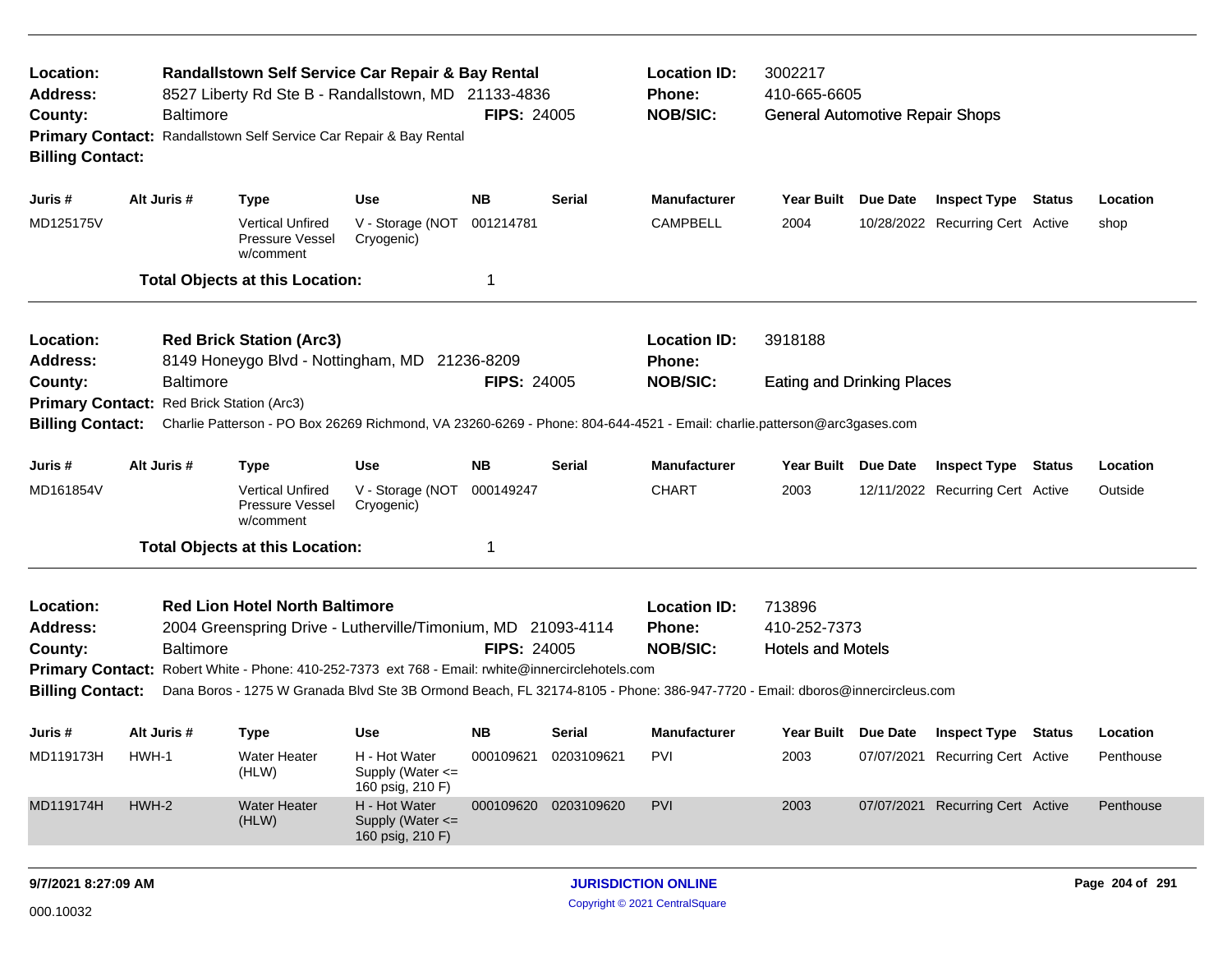| Juris #                      | Alt Juris #      | Type                                                                                                                             | <b>Use</b>                                            | <b>NB</b>          | <b>Serial</b>         | <b>Manufacturer</b>           |                           | Year Built Due Date | <b>Inspect Type Status</b>       |               | Location               |
|------------------------------|------------------|----------------------------------------------------------------------------------------------------------------------------------|-------------------------------------------------------|--------------------|-----------------------|-------------------------------|---------------------------|---------------------|----------------------------------|---------------|------------------------|
| MD158009V                    |                  | <b>Vertical Unfired</b><br>Pressure Vessel<br>w/comment                                                                          | V - Storage (NOT<br>Cryogenic)                        | 000096243          | 102045-02             | Niles Steel Tank Co. 2011     |                           |                     | 05/31/2021 Recurring Cert Active |               | Penthouse              |
| MD158010V                    |                  | <b>Vertical Unfired</b><br><b>Pressure Vessel</b><br>w/comment                                                                   | V - Storage (NOT<br>Cryogenic)                        |                    | 000010417 95-6-G08901 | A O Smith                     | 1995                      | 05/31/2021          | <b>Recurring Cert Active</b>     |               | Penthouse              |
|                              |                  | <b>Total Objects at this Location:</b>                                                                                           |                                                       | 4                  |                       |                               |                           |                     |                                  |               |                        |
| Location:<br><b>Address:</b> |                  | Red Lobster (NuCo2) #117145<br>3 Restaurant Park Dr - Owings Mills, MD 21117-3578                                                |                                                       |                    |                       | <b>Location ID:</b><br>Phone: | 3633557                   |                     |                                  |               |                        |
| County:                      | <b>Baltimore</b> |                                                                                                                                  |                                                       | <b>FIPS: 24005</b> |                       | <b>NOB/SIC:</b>               | <b>Industrial Gases</b>   |                     |                                  |               |                        |
|                              |                  | Primary Contact: NuCO2-Regulatory (MD BPV) - Phone: 800-472-2855 - Email: regulatory@nuco2.com                                   |                                                       |                    |                       |                               |                           |                     |                                  |               |                        |
| <b>Billing Contact:</b>      |                  | - 2800 SE Market PI Stuart, FL 34997-4965 - Phone: 800-472-2855 - Email: regulatory@nuco2.com                                    |                                                       |                    |                       |                               |                           |                     |                                  |               |                        |
| Juris #                      | Alt Juris #      | <b>Type</b>                                                                                                                      | <b>Use</b>                                            | <b>NB</b>          | <b>Serial</b>         | <b>Manufacturer</b>           | <b>Year Built</b>         | Due Date            | <b>Inspect Type</b>              | Status        | Location               |
| MD161875V                    |                  | <b>Vertical Unfired</b><br><b>Pressure Vessel</b><br>w/comment                                                                   | V - Storage<br>(Cryogenic)                            | 000052742          |                       | Taylor-Wharton                | 2001                      |                     | 01/24/2021 Recurring Cert Active |               | <b>Water Heater Rm</b> |
| MD161881H                    |                  | <b>Water Heater</b><br>(HLW)                                                                                                     | H - Hot Water<br>Supply (Water <=<br>160 psig, 210 F) | 000052742          |                       | A O Smith                     | 2017                      |                     | 01/24/2021 Recurring Cert Active |               | <b>Water Heater Rm</b> |
|                              |                  | <b>Total Objects at this Location:</b>                                                                                           |                                                       | $\overline{2}$     |                       |                               |                           |                     |                                  |               |                        |
| Location:                    |                  | <b>Reisterstown Lumber &amp; Glen Morris Rental</b>                                                                              |                                                       |                    |                       | <b>Location ID:</b>           | 722565                    |                     |                                  |               |                        |
| <b>Address:</b>              |                  | 13040 Old Hanover Rd - Reisterstown, MD 21136-4717                                                                               |                                                       |                    |                       | Phone:                        |                           |                     |                                  |               |                        |
| County:                      | <b>Baltimore</b> |                                                                                                                                  |                                                       | <b>FIPS: 24005</b> |                       | <b>NOB/SIC:</b>               | <b>Wood Products, NEC</b> |                     |                                  |               |                        |
|                              |                  | Primary Contact: Duncan Forbes - Phone: 410-833-1300                                                                             |                                                       |                    |                       |                               |                           |                     |                                  |               |                        |
| <b>Billing Contact:</b>      |                  | Lisa Schuster - 13040 Old Hanover Rd Reisterstown, MD 21136-4717 - Phone: 410-833-1300 - Email: Ischuster@reisterstownlumber.com |                                                       |                    |                       |                               |                           |                     |                                  |               |                        |
| Juris #                      | Alt Juris #      | <b>Type</b>                                                                                                                      | <b>Use</b>                                            | <b>NB</b>          | <b>Serial</b>         | <b>Manufacturer</b>           | <b>Year Built</b>         | Due Date            | <b>Inspect Type</b>              | <b>Status</b> | Location               |
| MD090608V                    |                  | Horizontal Unfired O - Other (PV<br>Pressure Vessel<br>w/comment                                                                 | Use) w/comment                                        | 000068106          |                       | Manchester                    | 1994                      |                     | 06/21/2023 Recurring Cert Active |               | Paint Shop             |
|                              |                  | <b>Total Objects at this Location:</b>                                                                                           |                                                       | 1                  |                       |                               |                           |                     |                                  |               |                        |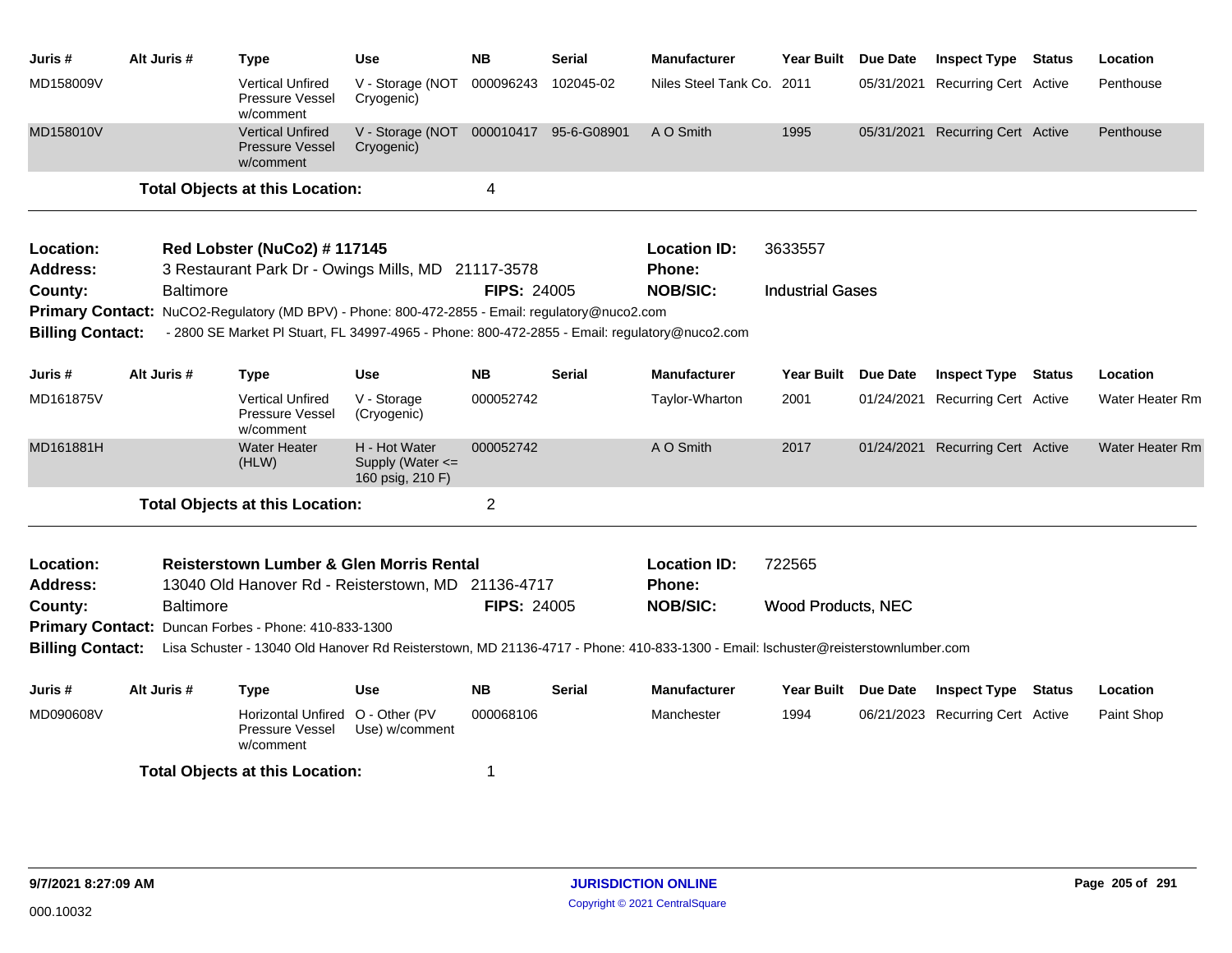| Location:<br><b>Address:</b><br>County:<br><b>Billing Contact:</b>                                                             |  | <b>Baltimore</b> | <b>Reisterstown Physical Therapy</b><br>461 Main St - Reisterstown, MD 21136-1930<br>Primary Contact: Herb Weiss - Phone: 410-526-5300<br>Herb Weiss - 461 Main St Reisterstown, MD 21136-1930 - Phone: 410-526-5300                                   |                                            | <b>FIPS: 24005</b> |               | <b>Location ID:</b><br>Phone:<br><b>NOB/SIC:</b> | 1934510<br>410-526-5300                                  | Offices and Clinics of Doctors of Medicine         |        |                    |
|--------------------------------------------------------------------------------------------------------------------------------|--|------------------|--------------------------------------------------------------------------------------------------------------------------------------------------------------------------------------------------------------------------------------------------------|--------------------------------------------|--------------------|---------------|--------------------------------------------------|----------------------------------------------------------|----------------------------------------------------|--------|--------------------|
| Juris #                                                                                                                        |  | Alt Juris #      | <b>Type</b>                                                                                                                                                                                                                                            | Use                                        | <b>NB</b>          | <b>Serial</b> | <b>Manufacturer</b>                              | Year Built Due Date                                      | <b>Inspect Type Status</b>                         |        | Location           |
| MD158991H                                                                                                                      |  |                  | Cast Iron                                                                                                                                                                                                                                              | H - Steam Heat<br>(Steam $\le$ 15<br>psig) | CI.                | 351400170     | Utica                                            | 2016                                                     | 12/11/2021 Recurring Cert Active                   |        | <b>Basement</b>    |
|                                                                                                                                |  |                  | <b>Total Objects at this Location:</b>                                                                                                                                                                                                                 |                                            | 1                  |               |                                                  |                                                          |                                                    |        |                    |
| Location:<br><b>Address:</b>                                                                                                   |  |                  | <b>Reisterstown Shell</b><br>11903 Reisterstown Rd - Reisterstown, MD 21136-3030                                                                                                                                                                       |                                            |                    |               | <b>Location ID:</b><br><b>Phone:</b>             | 722588                                                   |                                                    |        |                    |
| County:<br><b>Baltimore</b><br>Primary Contact: Mohammad Ahmad - Phone: 410-833-1878<br><b>Billing Contact:</b><br>Alt Juris # |  |                  |                                                                                                                                                                                                                                                        |                                            | <b>FIPS: 24005</b> |               | <b>NOB/SIC:</b>                                  |                                                          | Automotive dealers and gasoline service stations   |        |                    |
| Juris #                                                                                                                        |  |                  | <b>Type</b>                                                                                                                                                                                                                                            | <b>Use</b>                                 | <b>NB</b>          | <b>Serial</b> | <b>Manufacturer</b>                              | Year Built Due Date                                      | <b>Inspect Type</b>                                | Status | Location           |
| MD101905V                                                                                                                      |  |                  | <b>Vertical Unfired</b><br>Pressure Vessel<br>w/comment                                                                                                                                                                                                | V - Storage (NOT<br>Cryogenic)             | 000079582          |               | Manchester                                       | 1995                                                     | 07/25/2022 External Cert,<br><b>Recurring Cert</b> | Active | Parts Room         |
|                                                                                                                                |  |                  | <b>Total Objects at this Location:</b>                                                                                                                                                                                                                 |                                            | 1                  |               |                                                  |                                                          |                                                    |        |                    |
| Location:<br><b>Address:</b><br>County:<br><b>Billing Contact:</b>                                                             |  | <b>Baltimore</b> | Republic Services Honeygo Run Reclamation Ctr.<br>10710 Philadelphia Rd - Perry Hall, MD 21128-9624<br>Primary Contact: Shannon Hunter - Phone: 410-335-9500<br>Shannon Hunter - 10710 Philadelphia Rd Perry Hall, MD 21128-9624 - Phone: 410-335-9500 |                                            | <b>FIPS: 24005</b> |               | <b>Location ID:</b><br>Phone:<br><b>NOB/SIC:</b> | 2704162<br>410-335-9500<br><b>Business Services, NEC</b> |                                                    |        |                    |
| Juris #                                                                                                                        |  | Alt Juris #      | <b>Type</b>                                                                                                                                                                                                                                            | <b>Use</b>                                 | <b>NB</b>          | <b>Serial</b> | <b>Manufacturer</b>                              | Year Built Due Date                                      | <b>Inspect Type Status</b>                         |        | Location           |
| MD135096V                                                                                                                      |  |                  | Horizontal Unfired<br>Pressure Vessel<br>w/comment                                                                                                                                                                                                     | V - Storage (NOT<br>Cryogenic)             | 000430125          |               | Manchester                                       | 2005                                                     | 03/02/2022 Recurring Cert Active                   |        | <b>Maint Truck</b> |
| MD153317V                                                                                                                      |  |                  | <b>Vertical Unfired</b><br><b>Pressure Vessel</b><br>w/comment                                                                                                                                                                                         | V - Storage (NOT 001930927<br>Cryogenic)   |                    |               | <b>CAMPBELL</b><br><b>HAUSFELD</b>               | 2015                                                     | 03/02/2022 Recurring Cert Active                   |        | Shop               |
|                                                                                                                                |  |                  |                                                                                                                                                                                                                                                        |                                            |                    |               |                                                  |                                                          |                                                    |        |                    |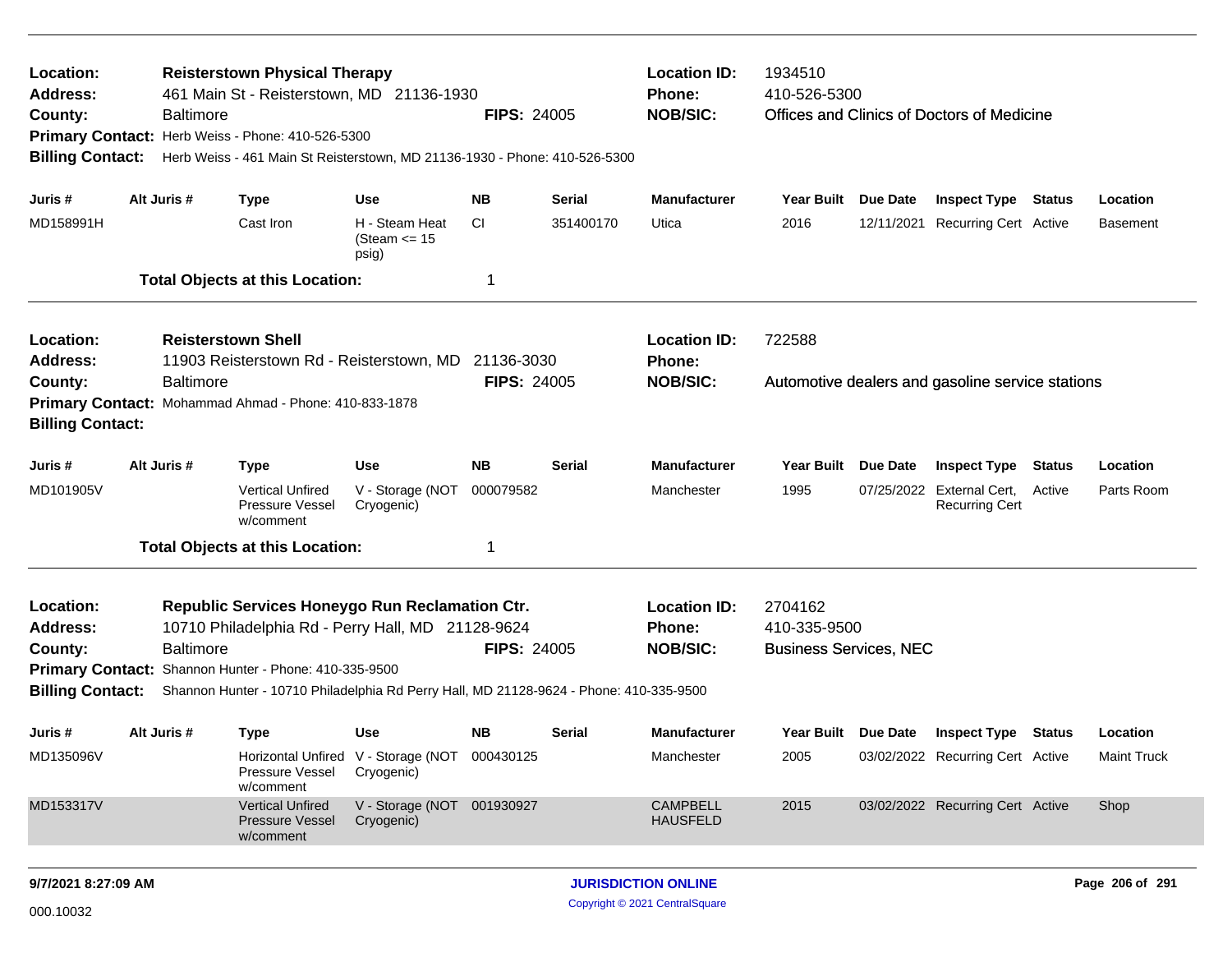| Location:               | Research Park Assoc., LLC.                                                                                    |                    | <b>Location ID:</b> | 3487582                                      |  |  |  |  |  |  |
|-------------------------|---------------------------------------------------------------------------------------------------------------|--------------------|---------------------|----------------------------------------------|--|--|--|--|--|--|
| <b>Address:</b>         | 5525 Research Park Dr - Catonsville, MD 21228-4873                                                            |                    | Phone:              |                                              |  |  |  |  |  |  |
| County:                 | <b>Baltimore</b>                                                                                              | <b>FIPS: 24005</b> | <b>NOB/SIC:</b>     | <b>Operators of Nonresidential Buildings</b> |  |  |  |  |  |  |
|                         | Primary Contact: Wayne Keener - Phone: 410-579-3423 - Email: wkeener@allegisgroup.com                         |                    |                     |                                              |  |  |  |  |  |  |
| <b>Billing Contact:</b> | Wayne Keener - 7301 Parkway Dr Hanover, MD 21076-1159 - Phone: 410-579-3423 - Email: wkeener@allegisgroup.com |                    |                     |                                              |  |  |  |  |  |  |

| Juris #   | Alt Juris # | Type                                                                  | Use                                                       | <b>NB</b> | <b>Serial</b> | <b>Manufacturer</b> | Year Built | <b>Due Date</b> | <b>Inspect Type</b>              | Status | <b>Location</b>          |
|-----------|-------------|-----------------------------------------------------------------------|-----------------------------------------------------------|-----------|---------------|---------------------|------------|-----------------|----------------------------------|--------|--------------------------|
| MD148485H |             | Water Tube<br>Coiled (NOT<br>Flueless Hi<br>Efficiency)               | H - Hot Water<br>Heat (Water $\leq$<br>160 psig, 250 F)   | 000209272 | EO8H0020927   | Lochinvar           | 2008       |                 | 02/25/2022 Recurring Cert Active |        | Penthouse on<br>the roof |
| MD148486H |             | <b>Water Tube</b><br>Coiled (NOT<br><b>Flueless Hi</b><br>Efficiency) | H - Hot Water<br>Heat (Water $\leq$<br>160 psig, 250 F)   | 000209273 | EO8H0020927   | Lochinvar           | 2008       |                 | 02/25/2022 Recurring Cert Active |        | Penthouse on<br>the roof |
| MD148487H |             | Water Heater<br>(HLW)                                                 | H - Hot Water<br>Supply (Water $\leq$<br>160 psig, 210 F) | 000080418 | EB10177902    | Lochinvar           | 2008       |                 | 02/25/2022 Recurring Cert Active |        | Penthouse on<br>the roof |
| MD169885H |             | <b>Water Heater</b><br>(HLW)                                          | H - Hot Water<br>Supply (Water $\leq$<br>160 psig, 250 F) | 000245925 |               | A O Smith           | 2018       |                 | 02/25/2022 Recurring Cert Active |        | <b>PENTHOUSE</b>         |
|           |             | Total Obiects at this Location:                                       |                                                           | 4         |               |                     |            |                 |                                  |        |                          |

| <b>Location:</b> | <b>Residence Inn by Marriott White Marsh</b>                                                                 |                    | <b>Location ID:</b> | 1082812                  |
|------------------|--------------------------------------------------------------------------------------------------------------|--------------------|---------------------|--------------------------|
| <b>Address:</b>  | 4980 Mercantile Road - White Marsh, MD 21236-4909                                                            |                    | Phone:              | 410-933-9554             |
| County:          | <b>Baltimore</b>                                                                                             | <b>FIPS: 24005</b> | NOB/SIC:            | <b>Hotels and Motels</b> |
|                  | Primary Contact: Leslie Atkinson - Phone: 410-933-9554 - Email: leslie.atkinson@marriott.com                 |                    |                     |                          |
|                  | <b>Dillian Operante</b> MOD Development LLO MOD Messarily Del Nattigalizar MD 04000 4000 Dhages 440,000 OEE4 |                    |                     |                          |

**Billing Contact:** MCR Development, LLC. - 4980 Mercantile Rd Nottingham, MD 21236-4909 - Phone: 410-933-9554

| Juris #   | Alt Juris # | Type                                   | Use                                                       | <b>NB</b> | <b>Serial</b> | <b>Manufacturer</b> | <b>Year Built</b> | Due Date | <b>Inspect Type</b>              | <b>Status</b> | <b>Location</b>                  |
|-----------|-------------|----------------------------------------|-----------------------------------------------------------|-----------|---------------|---------------------|-------------------|----------|----------------------------------|---------------|----------------------------------|
| MD120044H |             | <b>Horizontal Water</b><br>Tube        | H - Hot Water<br>Supply (Water $\leq$<br>160 psig, 210 F) | 000149996 |               | Lochinvar           | 2002              |          | 05/26/2022 Recurring Cert Active |               | Mechanical<br>Room               |
| MD120045H |             | <b>Horizontal Water</b><br>Tube        | H - Hot Water<br>Supply (Water $\leq$<br>160 psig, 210 F) | 000149998 |               | Lochinvar           | 2002              |          | 05/26/2022 Recurring Cert Active |               | Mechanical<br>Room               |
| MD120046H |             | Vertical Fire Tube                     | H - Hot Water<br>Supply (Water $\leq$<br>160 psig, 210 F) | 000077570 |               | State Industries    | 2003              |          | 05/26/2022 Recurring Cert Active |               | <b>First Floor</b><br>Storage Rm |
|           |             | <b>Total Objects at this Location:</b> |                                                           |           |               |                     |                   |          |                                  |               |                                  |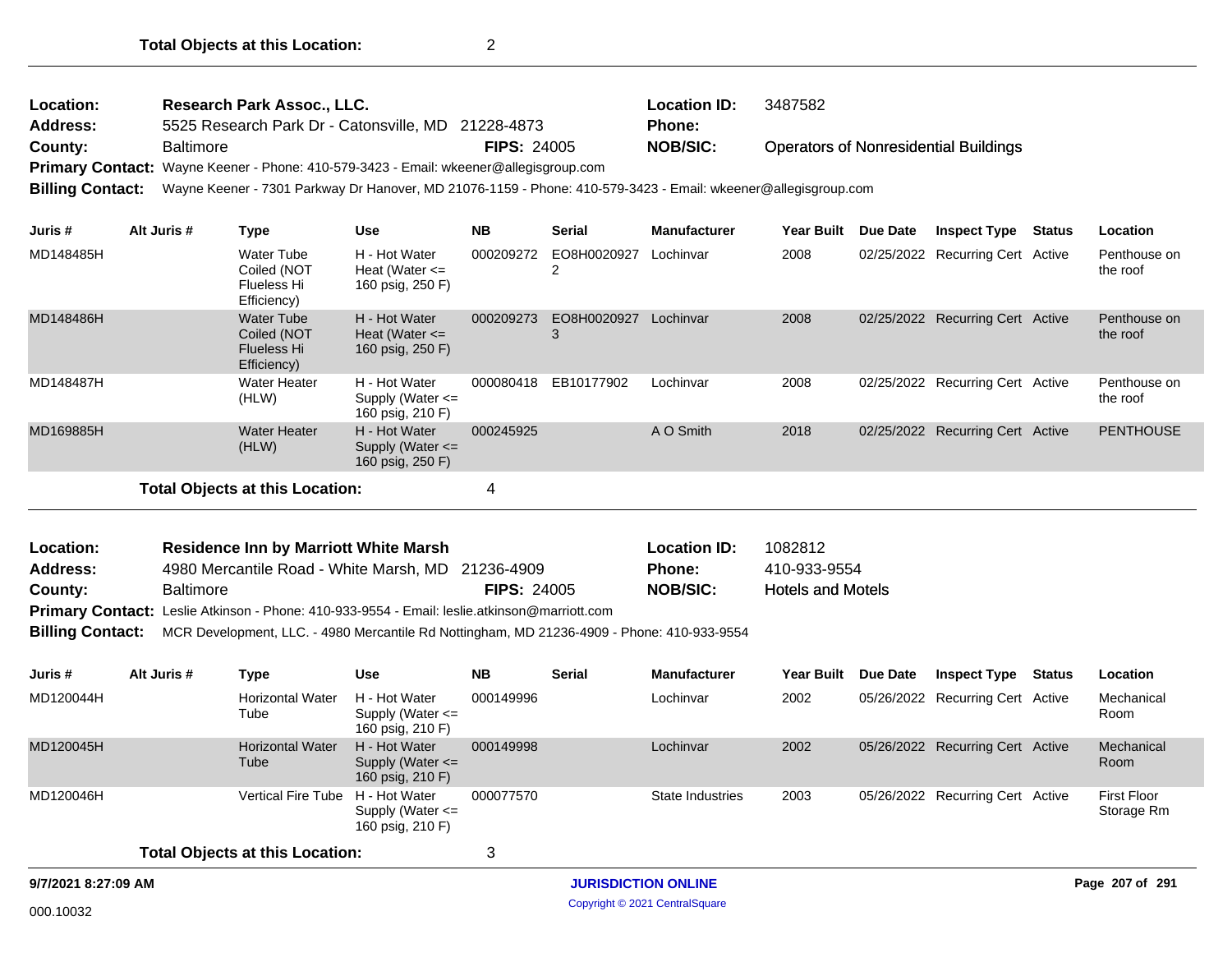| Location:<br><b>Address:</b><br>County:                            |        | <b>Baltimore</b> | <b>Ridgeway Automotive</b><br>585 Frederick Rd - Catonsville, MD 21228-4624                                                                                                                                    |                                                             | <b>FIPS: 24005</b> |               | <b>Location ID:</b><br><b>Phone:</b><br><b>NOB/SIC:</b>                                                                                         | 722771<br>410-744-4664                                 |          | Automotive dealers and gasoline service stations |                          |
|--------------------------------------------------------------------|--------|------------------|----------------------------------------------------------------------------------------------------------------------------------------------------------------------------------------------------------------|-------------------------------------------------------------|--------------------|---------------|-------------------------------------------------------------------------------------------------------------------------------------------------|--------------------------------------------------------|----------|--------------------------------------------------|--------------------------|
| <b>Billing Contact:</b>                                            |        |                  | Primary Contact: Jeff Holden - Phone: 410-144-4644 - Email: ridgewayjeff@verizon.net                                                                                                                           |                                                             |                    |               | Jeff Holden - 585 Frederick Rd Catonsville, MD 21228-4624 - Phone: 410-144-4644 - Email: ridgewayjeff@verizon.net                               |                                                        |          |                                                  |                          |
| Juris #                                                            |        | Alt Juris #      | <b>Type</b>                                                                                                                                                                                                    | <b>Use</b>                                                  | <b>NB</b>          | <b>Serial</b> | <b>Manufacturer</b>                                                                                                                             | <b>Year Built</b>                                      | Due Date | <b>Inspect Type Status</b>                       | Location                 |
| MD110626V                                                          | Comp#2 |                  | <b>Vertical Unfired</b><br>Pressure Vessel<br>w/comment                                                                                                                                                        | V - Storage (NOT<br>Cryogenic)                              | 00035592K          |               | <b>Brunner</b>                                                                                                                                  | 1996                                                   |          | 01/11/2022 Recurring Cert Active                 | Compressor Rm,<br>Comp#2 |
| MD118151V                                                          | Comp#1 |                  | <b>Vertical Unfired</b><br><b>Pressure Vessel</b><br>w/comment                                                                                                                                                 | V - Storage (NOT 000109812<br>Cryogenic)                    |                    |               | Manchester                                                                                                                                      | 2002                                                   |          | 01/11/2022 Recurring Cert Active                 | Compressor Rm,<br>Comp#1 |
|                                                                    |        |                  | <b>Total Objects at this Location:</b>                                                                                                                                                                         |                                                             | 2                  |               |                                                                                                                                                 |                                                        |          |                                                  |                          |
| Location:<br><b>Address:</b><br>County:<br><b>Billing Contact:</b> |        | <b>Baltimore</b> | <b>Rijen Automotive/Uhaul</b><br>8618 Loch Raven Blvd - Towson, MD 21286-2304<br>Primary Contact: Rijen Automotive - Phone: 410-296-2270<br>- 8618 Loch Raven Blvd Towson, MD 21286-2304 - Phone: 410-296-2270 |                                                             | <b>FIPS: 24005</b> |               | <b>Location ID:</b><br>Phone:<br><b>NOB/SIC:</b>                                                                                                | 702421<br>410-296-2270<br>Automotive Dealers, NEC      |          |                                                  |                          |
| Juris #                                                            |        | Alt Juris #      | <b>Type</b>                                                                                                                                                                                                    | <b>Use</b>                                                  | NB.                | Serial        | <b>Manufacturer</b>                                                                                                                             | <b>Year Built</b>                                      | Due Date | <b>Inspect Type Status</b>                       | Location                 |
| MD080997V                                                          |        |                  | <b>Vertical Unfired</b><br>Pressure Vessel<br>w/comment                                                                                                                                                        | V - Storage (NOT<br>Cryogenic)                              | 000034726          |               | <b>Brunner</b>                                                                                                                                  | 1979                                                   |          | 10/21/2021 Recurring Cert Active                 | Store Room               |
|                                                                    |        |                  | <b>Total Objects at this Location:</b>                                                                                                                                                                         |                                                             | 1                  |               |                                                                                                                                                 |                                                        |          |                                                  |                          |
| Location:<br><b>Address:</b><br>County:                            |        | <b>Baltimore</b> | Roberts Oyxgen (Hyperheal Hyperbarics Inc)<br>9411 Philadelphia Rd - Rosedale, MD 21237-4168                                                                                                                   |                                                             | <b>FIPS: 24005</b> |               | <b>Location ID:</b><br><b>Phone:</b><br><b>NOB/SIC:</b>                                                                                         | 3868689<br><b>Specialty Outpatient Facilities, NEC</b> |          |                                                  |                          |
|                                                                    |        |                  | Primary Contact: Roberts Oyxgen (Hyperheal Hyperbarics Inc)                                                                                                                                                    |                                                             |                    |               |                                                                                                                                                 |                                                        |          |                                                  |                          |
| <b>Billing Contact:</b>                                            |        |                  |                                                                                                                                                                                                                |                                                             |                    |               | Bulk Tank Service Dept. - PO Box 5507 Rockville, MD 20855-0507 - Phone: 240-493-8405 - Cell: 301-252-0742 - Email: DFranovich@RobertsOxygen.com |                                                        |          |                                                  |                          |
| Juris #                                                            |        | Alt Juris #      | <b>Type</b>                                                                                                                                                                                                    | <b>Use</b>                                                  | NB.                | Serial        | <b>Manufacturer</b>                                                                                                                             | Year Built Due Date                                    |          | <b>Inspect Type Status</b>                       | Location                 |
| MD161405V                                                          |        |                  | Pressure Vessel<br>w/comment                                                                                                                                                                                   | Horizontal Unfired V - Storage (NOT 000077583<br>Cryogenic) |                    |               | <b>CHART</b>                                                                                                                                    | 2017                                                   |          | 06/03/2022 Recurring Cert Active                 | Outside/Caged<br>Area    |
| 9/7/2021 8:27:09 AM                                                |        |                  |                                                                                                                                                                                                                |                                                             |                    |               | <b>JURISDICTION ONLINE</b>                                                                                                                      |                                                        |          |                                                  | Page 208 of 291          |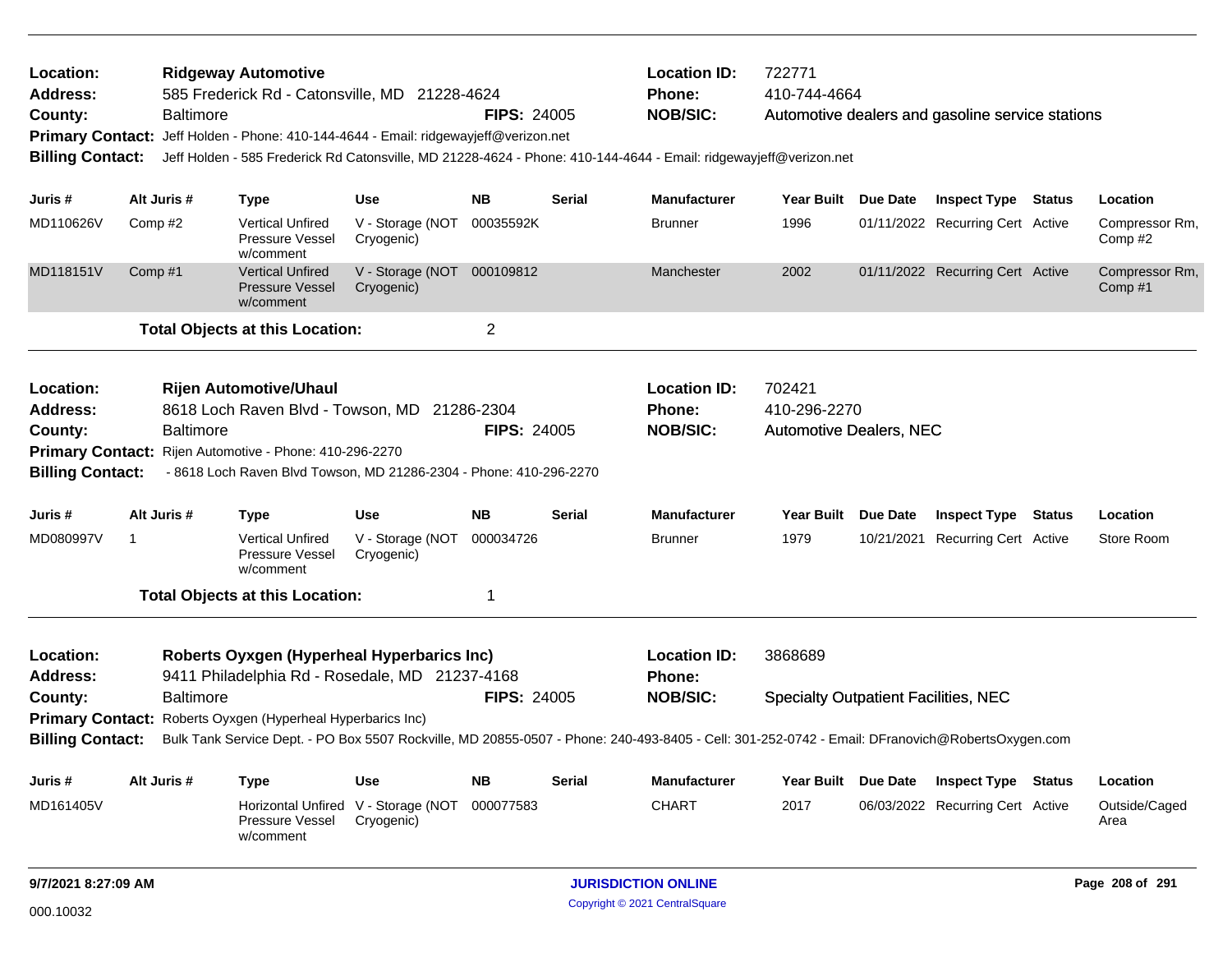| Location:<br>Address:<br>County:<br>Primary Contact: James Evans<br><b>Billing Contact:</b>        | <b>Baltimore</b>              | <b>Rock Oak Properties LLC</b><br>6600 Moravia Park Dr - Baltimore, MD 21237-1020<br>James Evans - PO Box 72007 Baltimore, MD 21237-8007   |                                                             | <b>FIPS: 24005</b> |               | <b>Location ID:</b><br>Phone:<br><b>NOB/SIC:</b>                                                                                                                                   | 728351<br>410-686-1101 |                 | Women's, Misses' and Juniors' Suits, Skirts, and Coats |                                            |
|----------------------------------------------------------------------------------------------------|-------------------------------|--------------------------------------------------------------------------------------------------------------------------------------------|-------------------------------------------------------------|--------------------|---------------|------------------------------------------------------------------------------------------------------------------------------------------------------------------------------------|------------------------|-----------------|--------------------------------------------------------|--------------------------------------------|
| Juris #                                                                                            | Alt Juris #                   | <b>Type</b>                                                                                                                                | <b>Use</b>                                                  | NB                 | <b>Serial</b> | <b>Manufacturer</b>                                                                                                                                                                | Year Built             | Due Date        | <b>Inspect Type Status</b>                             | Location                                   |
| MD146178V                                                                                          |                               | Pressure Vessel<br>w/comment                                                                                                               | Horizontal Unfired V - Storage (NOT 000427537<br>Cryogenic) |                    |               | Manchester                                                                                                                                                                         | 2005                   |                 | 06/24/2023 Recurring Cert Active                       | 2nd FI Stoor Rm                            |
|                                                                                                    |                               | <b>Total Objects at this Location:</b>                                                                                                     |                                                             | 1                  |               |                                                                                                                                                                                    |                        |                 |                                                        |                                            |
| Location:<br>Address:<br>County:<br>Primary Contact: Rosario's (Arc3)<br><b>Billing Contact:</b>   | Rosario's (Arc3)<br>Baltimore | 7301 Pulaski Hwy - Rosedale, MD 21237-2527                                                                                                 |                                                             | <b>FIPS: 24005</b> |               | <b>Location ID:</b><br><b>Phone:</b><br><b>NOB/SIC:</b><br>Charlie Patterson - PO Box 26269 Richmond, VA 23260-6269 - Phone: 804-644-4521 - Email: charlie.patterson@arc3gases.com | 4070363                |                 |                                                        |                                            |
| Juris #                                                                                            | Alt Juris #                   | <b>Type</b>                                                                                                                                | <b>Use</b>                                                  | <b>NB</b>          | <b>Serial</b> | <b>Manufacturer</b>                                                                                                                                                                | Year Built             | Due Date        | <b>Inspect Type Status</b>                             | Location                                   |
| MD170284V                                                                                          |                               | <b>Vertical Unfired</b><br>Pressure Vessel<br>w/comment                                                                                    | V - Storage<br>(Cryogenic)                                  | 000106905          |               | <b>MVE</b>                                                                                                                                                                         | 1999                   |                 | 04/22/2023 Recurring Cert Active                       | Kitchen                                    |
|                                                                                                    |                               | <b>Total Objects at this Location:</b>                                                                                                     |                                                             | 1                  |               |                                                                                                                                                                                    |                        |                 |                                                        |                                            |
| Location:<br>Address:<br>County:<br><b>Primary Contact: Dave Supers</b><br><b>Billing Contact:</b> | <b>Baltimore</b>              | Rough & Tumble (Antique)/Arcadia<br>16020 Carnival Ave - Upperco, MD 21155-9509<br>Dave Supers - 248 E Main St Sudlersville, MD 21668-1294 |                                                             | <b>FIPS: 24005</b> |               | <b>Location ID:</b><br>Phone:<br><b>NOB/SIC:</b>                                                                                                                                   | 3361502                |                 | Amusement and Recreation Services, NEC                 |                                            |
| Juris #                                                                                            | Alt Juris #                   | <b>Type</b>                                                                                                                                | <b>Use</b>                                                  | <b>NB</b>          | <b>Serial</b> | <b>Manufacturer</b>                                                                                                                                                                | <b>Year Built</b>      | <b>Due Date</b> | <b>Inspect Type Status</b>                             | Location                                   |
| MD147026                                                                                           |                               | <b>Horizontal Fire</b><br>Tube                                                                                                             | A - Antique<br>w/comment                                    | Antique            |               | Frick                                                                                                                                                                              | 1915                   |                 | 07/09/2022 Recurring Cert Active                       | <b>MD Steam</b><br><b>Historic Society</b> |
|                                                                                                    |                               | <b>Total Objects at this Location:</b>                                                                                                     |                                                             | 1                  |               |                                                                                                                                                                                    |                        |                 |                                                        |                                            |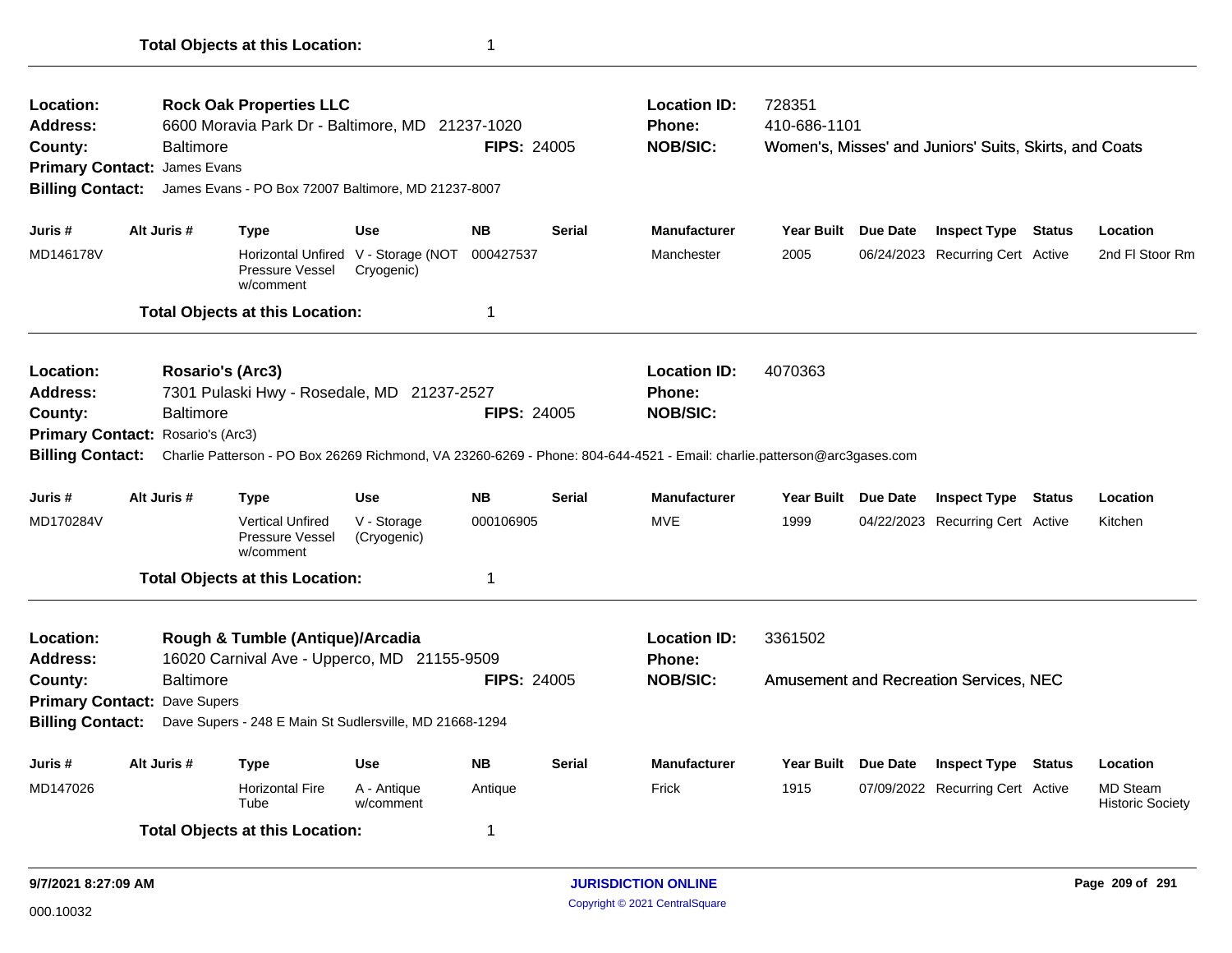| Location:<br>Address:<br>County:<br>Primary Contact: Royal Farms<br><b>Billing Contact:</b> |                                                                                                                           | <b>Royal Farms</b><br><b>Baltimore</b> | 7300 Bethlehem Blvd - Sparrows Point, MD 21219                                                                                       |                                                             | <b>FIPS: 24005</b> |               | <b>Location ID:</b><br><b>Phone:</b><br><b>NOB/SIC:</b>                                                                                                    | 4046412                |                 |                                                  |        |                        |
|---------------------------------------------------------------------------------------------|---------------------------------------------------------------------------------------------------------------------------|----------------------------------------|--------------------------------------------------------------------------------------------------------------------------------------|-------------------------------------------------------------|--------------------|---------------|------------------------------------------------------------------------------------------------------------------------------------------------------------|------------------------|-----------------|--------------------------------------------------|--------|------------------------|
| Juris #                                                                                     |                                                                                                                           | Alt Juris #                            | <b>Type</b>                                                                                                                          | <b>Use</b>                                                  | <b>NB</b>          | Serial        | <b>Manufacturer</b>                                                                                                                                        | <b>Year Built</b>      | Due Date        | <b>Inspect Type</b>                              | Status | Location               |
| MD168313V                                                                                   |                                                                                                                           |                                        | <b>Vertical Unfired</b><br>Pressure Vessel<br>w/comment                                                                              | V - Storage<br>(Cryogenic)                                  | 000013246          |               | Minnesota Valley<br>Engineering                                                                                                                            | 1987                   |                 | 11/10/2022 Recurring Cert Active                 |        | <b>Outside Cabinet</b> |
|                                                                                             |                                                                                                                           |                                        | <b>Total Objects at this Location:</b>                                                                                               |                                                             | $\mathbf 1$        |               |                                                                                                                                                            |                        |                 |                                                  |        |                        |
| Location:<br><b>Address:</b>                                                                |                                                                                                                           | <b>Royal Motors</b>                    | 1766 E Joppa Rd - Parkville, MD 21234-3621                                                                                           |                                                             |                    |               | <b>Location ID:</b><br>Phone:                                                                                                                              | 720883                 |                 |                                                  |        |                        |
| County:                                                                                     |                                                                                                                           | <b>Baltimore</b>                       |                                                                                                                                      |                                                             | <b>FIPS: 24005</b> |               | <b>NOB/SIC:</b>                                                                                                                                            |                        |                 | Automotive dealers and gasoline service stations |        |                        |
|                                                                                             | Primary Contact: Hassan Najafali<br><b>Billing Contact:</b><br>Hassan Najafali - 1766 E Joppa Rd Parkville, MD 21234-3621 |                                        |                                                                                                                                      |                                                             |                    |               |                                                                                                                                                            |                        |                 |                                                  |        |                        |
| Juris #                                                                                     |                                                                                                                           | Alt Juris #                            | Type                                                                                                                                 | <b>Use</b>                                                  | <b>NB</b>          | <b>Serial</b> | <b>Manufacturer</b>                                                                                                                                        | Year Built             | Due Date        | <b>Inspect Type Status</b>                       |        | Location               |
| MD101993V                                                                                   | CAT                                                                                                                       |                                        | <b>Vertical Unfired</b><br>Pressure Vessel<br>w/comment                                                                              | V - Storage (NOT<br>Cryogenic)                              | 000072595          |               | <b>Steel Products</b>                                                                                                                                      | 1993                   |                 | 10/25/2020 Recurring Cert Active                 |        | Store Room             |
|                                                                                             |                                                                                                                           |                                        | <b>Total Objects at this Location:</b>                                                                                               |                                                             | 1                  |               |                                                                                                                                                            |                        |                 |                                                  |        |                        |
| Location:<br>Address:<br>County:<br><b>Billing Contact:</b>                                 |                                                                                                                           | <b>Rtown Ford</b><br><b>Baltimore</b>  | 9311 Liberty Rd - Randallstown, MD 21133-3525<br>Primary Contact: Mike Bullis - Phone: 410-673-1746 - Email: mbullis@pestonmotor.com |                                                             | <b>FIPS: 24005</b> |               | <b>Location ID:</b><br>Phone:<br><b>NOB/SIC:</b><br>Mike Bullis - PO Box 399 Preston, MD 21655-0399 - Phone: 410-673-1746 - Email: mbullis@pestonmotor.com | 727537<br>410-655-2000 |                 | Automotive dealers and gasoline service stations |        |                        |
| Juris #                                                                                     |                                                                                                                           | Alt Juris #                            | <b>Type</b>                                                                                                                          | Use                                                         | <b>NB</b>          | <b>Serial</b> | <b>Manufacturer</b>                                                                                                                                        | <b>Year Built</b>      | <b>Due Date</b> | <b>Inspect Type Status</b>                       |        | Location               |
| MD065022V                                                                                   |                                                                                                                           |                                        | Pressure Vessel<br>w/comment                                                                                                         | Horizontal Unfired V - Storage (NOT<br>Cryogenic)           | 000027780          |               | <b>Brunner</b>                                                                                                                                             | 1987                   |                 | 05/06/2022 Recurring Cert Active                 |        | <b>Outside Shed</b>    |
| MD123975V                                                                                   |                                                                                                                           |                                        | <b>Pressure Vessel</b><br>w/comment                                                                                                  | Horizontal Unfired V - Storage (NOT 000230097<br>Cryogenic) |                    |               | Manchester                                                                                                                                                 | 2003                   |                 | 05/06/2022 Recurring Cert Active                 |        | <b>Outside Shed</b>    |
|                                                                                             |                                                                                                                           |                                        |                                                                                                                                      |                                                             |                    |               |                                                                                                                                                            |                        |                 |                                                  |        |                        |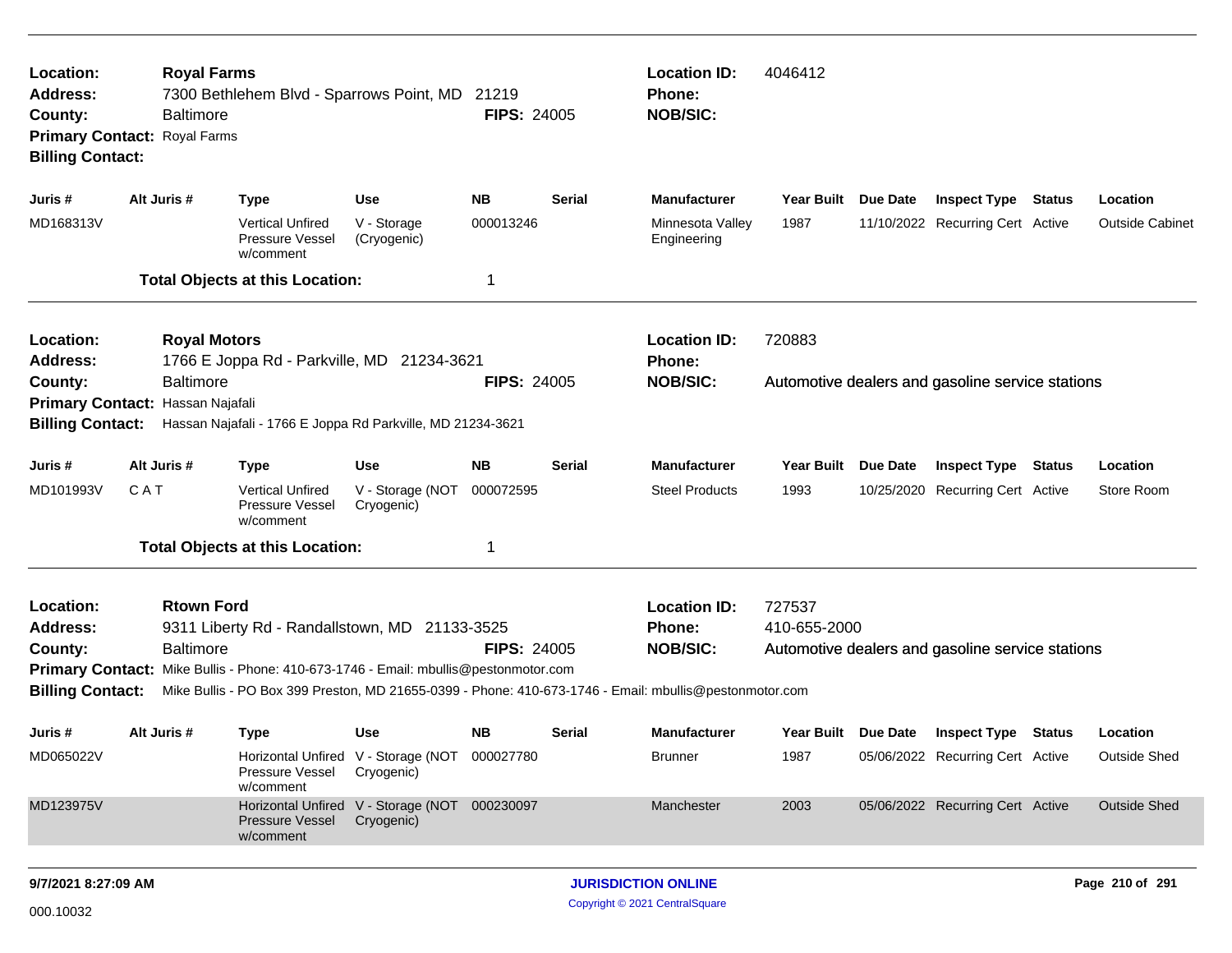| Location:<br><b>Address:</b> |                                                                                                                                                                                             | Ruby Tuesday - 5029<br>8731 Liberty Rd - Randallstown, MD 21133-4708                                        |                                                           |                    |               | <b>Location ID:</b><br><b>Phone:</b> | 3646033                           |                 |                                  |               |                    |
|------------------------------|---------------------------------------------------------------------------------------------------------------------------------------------------------------------------------------------|-------------------------------------------------------------------------------------------------------------|-----------------------------------------------------------|--------------------|---------------|--------------------------------------|-----------------------------------|-----------------|----------------------------------|---------------|--------------------|
| County:                      | <b>Baltimore</b>                                                                                                                                                                            |                                                                                                             |                                                           | <b>FIPS: 24005</b> |               | <b>NOB/SIC:</b>                      | <b>Eating and Drinking Places</b> |                 |                                  |               |                    |
|                              |                                                                                                                                                                                             | Primary Contact: Ruby Tuesday, Inc. - Phone: 316.685.1622 x 3733 - Email: riskmanagement@rubytuesday.com    |                                                           |                    |               |                                      |                                   |                 |                                  |               |                    |
| <b>Billing Contact:</b>      |                                                                                                                                                                                             | - PO Box 781199 Wichita, KS 67278-1199 - Phone: 316.685.1622 x 3733 - Email: riskmanagement@rubytuesday.com |                                                           |                    |               |                                      |                                   |                 |                                  |               |                    |
| Juris #                      | Alt Juris #                                                                                                                                                                                 | <b>Type</b>                                                                                                 | <b>Use</b>                                                | <b>NB</b>          | <b>Serial</b> | <b>Manufacturer</b>                  | Year Built Due Date               |                 | <b>Inspect Type Status</b>       |               | Location           |
| MD152010H                    |                                                                                                                                                                                             | <b>Water Heater</b><br>(HLW)                                                                                | H - Hot Water<br>Supply (Water $\leq$<br>160 psig, 210 F) | 000191738          |               | A O Smith                            | 2014                              |                 | 09/29/2021 Recurring Cert Active |               | Rear Mech Rm       |
|                              |                                                                                                                                                                                             | <b>Total Objects at this Location:</b>                                                                      |                                                           | 1                  |               |                                      |                                   |                 |                                  |               |                    |
| Location:                    |                                                                                                                                                                                             | <b>Ryleigh's Oyster (Arc3)</b>                                                                              |                                                           |                    |               | <b>Location ID:</b>                  | 3925620                           |                 |                                  |               |                    |
| <b>Address:</b>              |                                                                                                                                                                                             | 22 W Padonia Rd - Lutherville Timonium, MD                                                                  |                                                           | 21093-2226         |               | Phone:                               |                                   |                 |                                  |               |                    |
| County:                      | <b>Baltimore</b>                                                                                                                                                                            |                                                                                                             |                                                           | <b>FIPS: 24005</b> |               | <b>NOB/SIC:</b>                      | <b>Eating and Drinking Places</b> |                 |                                  |               |                    |
|                              | Primary Contact: Ryleigh's Oyster (Arc3)<br>Charlie Patterson - PO Box 26269 Richmond, VA 23260-6269 - Phone: 804-644-4521 - Email: charlie.patterson@arc3gases.com                         |                                                                                                             |                                                           |                    |               |                                      |                                   |                 |                                  |               |                    |
| <b>Billing Contact:</b>      |                                                                                                                                                                                             |                                                                                                             |                                                           |                    |               |                                      |                                   |                 |                                  |               |                    |
| Juris #                      | Alt Juris #                                                                                                                                                                                 | Type                                                                                                        | <b>Use</b>                                                | <b>NB</b>          | Serial        | <b>Manufacturer</b>                  | Year Built Due Date               |                 | <b>Inspect Type</b>              | Status        | Location           |
| MD163497V                    |                                                                                                                                                                                             | <b>Vertical Unfired</b><br>Pressure Vessel<br>w/comment                                                     | V - Storage<br>(Cryogenic)                                | 00080839           |               | <b>MVE</b>                           | 1998                              |                 | 02/27/2023 Recurring Cert Active |               | Outside            |
|                              |                                                                                                                                                                                             | <b>Total Objects at this Location:</b>                                                                      |                                                           | 1                  |               |                                      |                                   |                 |                                  |               |                    |
| Location:                    |                                                                                                                                                                                             | Safeway Store #2979                                                                                         |                                                           |                    |               | <b>Location ID:</b>                  | 2865539                           |                 |                                  |               |                    |
| <b>Address:</b>              |                                                                                                                                                                                             | 1017 York Rd - Towson, MD 21204-2516                                                                        |                                                           |                    |               | Phone:                               |                                   |                 |                                  |               |                    |
| County:                      | Baltimore                                                                                                                                                                                   |                                                                                                             |                                                           | <b>FIPS: 24005</b> |               | <b>NOB/SIC:</b>                      | <b>Grocery Stores</b>             |                 |                                  |               |                    |
|                              |                                                                                                                                                                                             |                                                                                                             |                                                           |                    |               |                                      |                                   |                 |                                  |               |                    |
| <b>Billing Contact:</b>      | Primary Contact: Patricia Hutchinson - Phone: 410-296-2267 - Email: s2979c90@safeway.com<br>- 251 Little Falls Dr. Wilmington, DE 19808 - Phone: 302-636-5400 - Email: bl_alb@cscglobal.com |                                                                                                             |                                                           |                    |               |                                      |                                   |                 |                                  |               |                    |
| Juris #                      | Alt Juris #                                                                                                                                                                                 | <b>Type</b>                                                                                                 | <b>Use</b>                                                | <b>NB</b>          | <b>Serial</b> | <b>Manufacturer</b>                  | Year Built                        | <b>Due Date</b> | <b>Inspect Type</b>              | <b>Status</b> | Location           |
| MD157187H                    |                                                                                                                                                                                             | <b>Water Heater</b><br>(HLW)                                                                                | H - Hot Water<br>Supply (Water $\leq$<br>160 psig, 210 F) | 000203351          |               | A O Smith                            | 2015                              |                 | 03/03/2023 Recurring Cert Active |               | <b>Above Dairy</b> |
|                              |                                                                                                                                                                                             | <b>Total Objects at this Location:</b>                                                                      |                                                           | 1                  |               |                                      |                                   |                 |                                  |               |                    |
| 9/7/2021 8:27:09 AM          |                                                                                                                                                                                             |                                                                                                             |                                                           |                    |               | <b>JURISDICTION ONLINE</b>           |                                   |                 |                                  |               | Page 211 of 291    |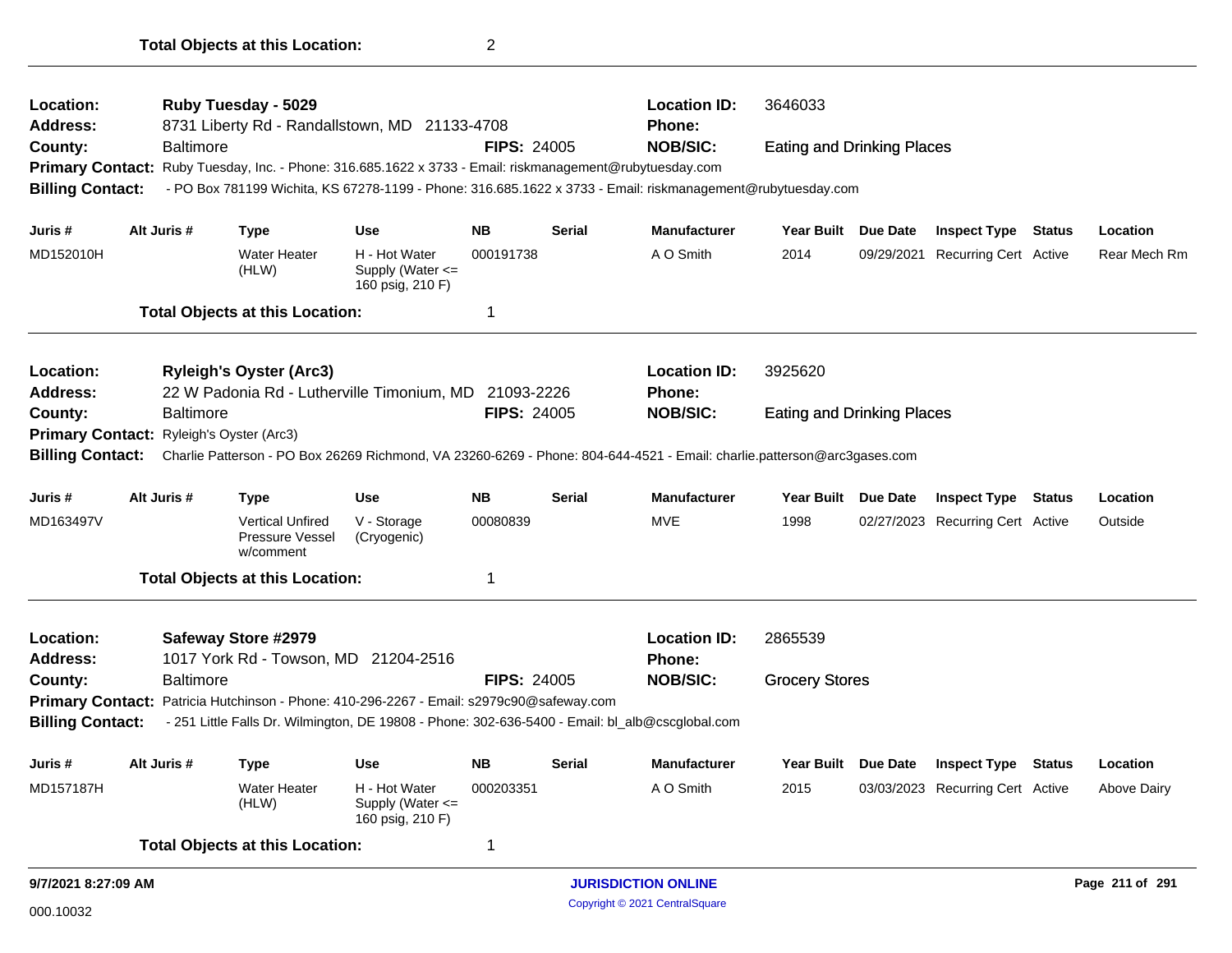| Location:<br><b>Address:</b><br>County:<br>Primary Contact: Saft America<br><b>Billing Contact:</b> |             | <b>Saft America</b><br><b>Baltimore</b> | - 109 Beaver Ct Cockeysville, MD 21030-2104                    | 109 Beaver Ct - Cockeysville, MD 21030-2104                     | <b>FIPS: 24005</b> |               | <b>Location ID:</b><br>Phone:<br><b>NOB/SIC:</b> | 3692997                             |          |                                  |        |                          |
|-----------------------------------------------------------------------------------------------------|-------------|-----------------------------------------|----------------------------------------------------------------|-----------------------------------------------------------------|--------------------|---------------|--------------------------------------------------|-------------------------------------|----------|----------------------------------|--------|--------------------------|
| Juris #                                                                                             | Alt Juris # |                                         | <b>Type</b>                                                    | <b>Use</b>                                                      | NB.                | <b>Serial</b> | <b>Manufacturer</b>                              | <b>Year Built</b>                   | Due Date | <b>Inspect Type Status</b>       |        | Location                 |
| MD153539V                                                                                           |             |                                         | <b>Vertical Unfired</b><br><b>Pressure Vessel</b><br>w/comment | V - Storage (NOT<br>Cryogenic)                                  | 000011931 T13449   |               | Air Com                                          | 2011                                |          | 04/19/2022 Recurring Cert Active |        | <b>Battery Test Area</b> |
| MD161897V                                                                                           | left        |                                         | <b>Vertical Unfired</b><br><b>Pressure Vessel</b><br>w/comment | V - Storage (NOT 000821105<br>Cryogenic)                        |                    |               | <b>Steel Fab</b>                                 | 2016                                |          | 01/29/2023 Recurring Cert Active |        | Mezzanine                |
| MD161898V                                                                                           | right       |                                         | <b>Vertical Unfired</b><br>Pressure Vessel<br>w/comment        | V - Storage (NOT<br>Cryogenic)                                  | 000854256          |               | <b>Steel Fab</b>                                 | 2017                                |          | 01/29/2023 Recurring Cert Active |        | Mezzanine                |
|                                                                                                     |             |                                         | <b>Total Objects at this Location:</b>                         |                                                                 | 3                  |               |                                                  |                                     |          |                                  |        |                          |
| Location:<br>Address:                                                                               |             | <b>Saft America Inc</b>                 |                                                                | 107 Beaver Ct - Cockeysville, MD 21030-2106                     |                    |               | <b>Location ID:</b><br>Phone:                    | 723689                              |          |                                  |        |                          |
| County:                                                                                             |             | <b>Baltimore</b>                        |                                                                |                                                                 | <b>FIPS: 24005</b> |               | <b>NOB/SIC:</b>                                  | Electrical and electronic equipment |          |                                  |        |                          |
| <b>Billing Contact:</b>                                                                             |             |                                         | Primary Contact: Henry Netro - Phone: (410) 771-3200           | - 107 Beaver Ct Cockeysville, MD 21030-2106 - Phone: 4107713200 |                    |               |                                                  |                                     |          |                                  |        |                          |
| Juris #                                                                                             | Alt Juris # |                                         | <b>Type</b>                                                    | Use                                                             | <b>NB</b>          | Serial        | <b>Manufacturer</b>                              | <b>Year Built</b>                   | Due Date | <b>Inspect Type</b>              | Status | Location                 |
| MD128002V                                                                                           | #1          |                                         | <b>Vertical Unfired</b><br>Pressure Vessel<br>w/comment        | V - Storage (NOT<br>Cryogenic)                                  | 000415067          | 00000         | Steel Fab                                        | 2005                                |          | 04/19/2022 Recurring Cert Active |        | Drier Rm 1<br>mezzanine  |
| MD128003V                                                                                           | #2          |                                         | <b>Vertical Unfired</b><br><b>Pressure Vessel</b><br>w/comment | V - Storage (NOT<br>Cryogenic)                                  | 000415066          |               | <b>Steel Fab</b>                                 | 2005                                |          | 04/19/2022 Recurring Cert Active |        | Drier Rm &<br>Mezzanine  |
| MD169910V                                                                                           |             |                                         | Horizontal Unfired<br>Pressure Vessel<br>w/comment             | V - Storage (NOT<br>Cryogenic)                                  | 000070811 102512   |               | B W B D-89331<br><b>Burgau</b>                   | 2019                                |          | 10/27/2022 Recurring Cert Active |        | <b>Battery Test Area</b> |
|                                                                                                     |             |                                         | <b>Total Objects at this Location:</b>                         |                                                                 | 3                  |               |                                                  |                                     |          |                                  |        |                          |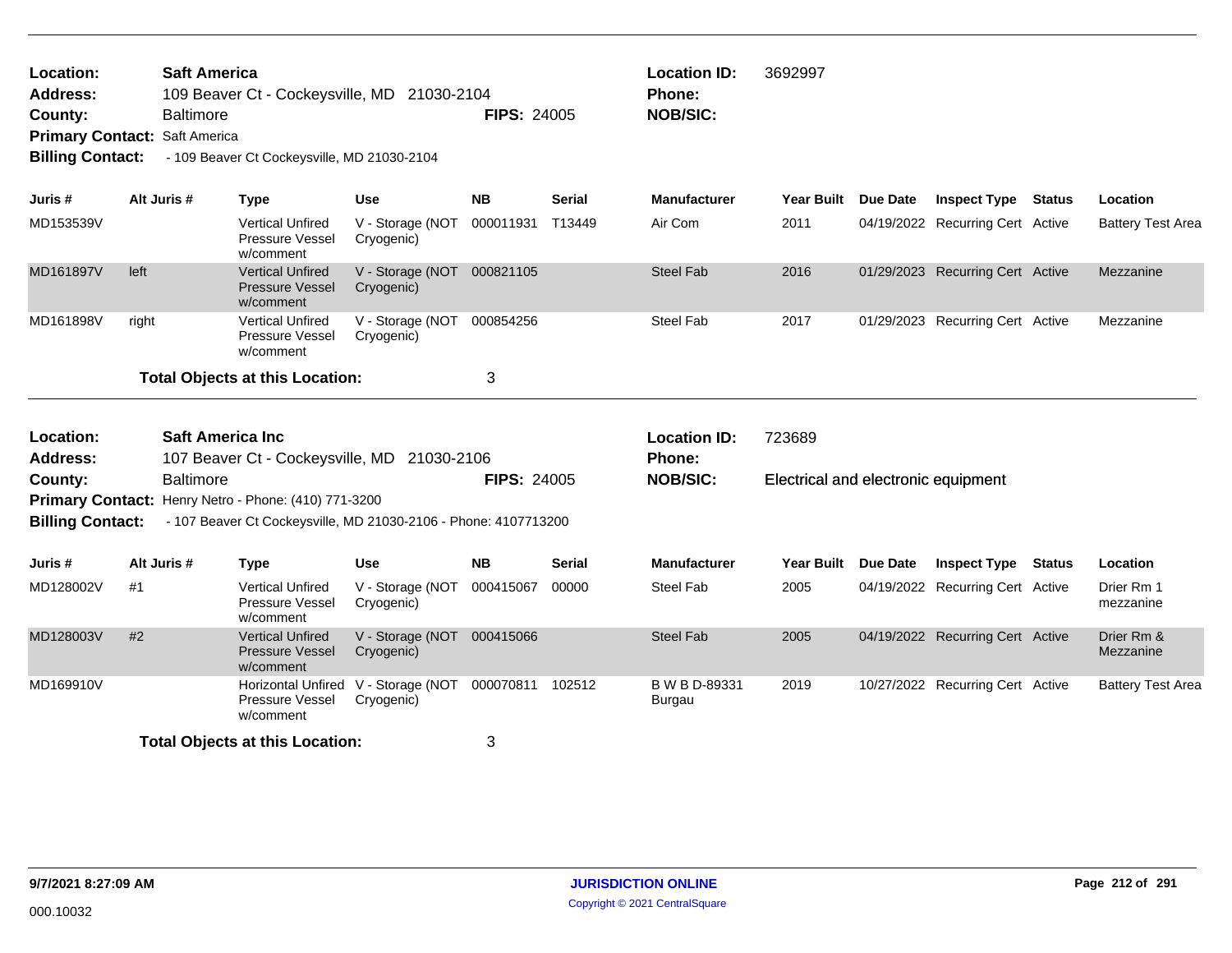| Location:<br><b>Saint Charles House</b><br><b>Address:</b><br>11 Church Ln - Pikesville, MD 21208-6607<br><b>Baltimore</b><br>County:<br>Primary Contact: Ed Organ - Cell: 443 527 0235 - Email: eorgan@cc-md.org<br><b>Billing Contact:</b><br>Ed Organ - 11 Church Ln Pikesville, MD 21208-6607 - Cell: 443 527 0235 - Email: eorgan@cc-md.org |                |                  |                                                      |                                                                                                                                                                                         | <b>FIPS: 24005</b> | <b>Location ID:</b><br>Phone:<br><b>NOB/SIC:</b> | 723759<br><b>Operators of Apartment Buildings</b> |                                |          |                                  |                       |
|--------------------------------------------------------------------------------------------------------------------------------------------------------------------------------------------------------------------------------------------------------------------------------------------------------------------------------------------------|----------------|------------------|------------------------------------------------------|-----------------------------------------------------------------------------------------------------------------------------------------------------------------------------------------|--------------------|--------------------------------------------------|---------------------------------------------------|--------------------------------|----------|----------------------------------|-----------------------|
|                                                                                                                                                                                                                                                                                                                                                  |                |                  |                                                      |                                                                                                                                                                                         |                    |                                                  |                                                   |                                |          |                                  |                       |
| Juris #                                                                                                                                                                                                                                                                                                                                          |                | Alt Juris #      | <b>Type</b>                                          | Use                                                                                                                                                                                     | <b>NB</b>          | Serial                                           | <b>Manufacturer</b>                               | <b>Year Built</b>              | Due Date | <b>Inspect Type Status</b>       | Location              |
| MD163526H                                                                                                                                                                                                                                                                                                                                        | -1             |                  | Cast Iron                                            | H - Hot Water<br>Heat (Water $\leq$<br>160 psig, 250 F)                                                                                                                                 | <b>CI</b>          | 756535                                           | Peerless                                          | 2018                           |          | 01/23/2023 Recurring Cert Active | <b>Equipment Room</b> |
| MD163527H                                                                                                                                                                                                                                                                                                                                        | $\overline{2}$ |                  | Cast Iron                                            | H - Hot Water<br>Heat (Water $\leq$<br>160 psig, 250 F)                                                                                                                                 | <b>CI</b>          | 756536                                           | <b>Peerless</b>                                   | 2018                           |          | 01/23/2023 Recurring Cert Active | <b>Equipment Room</b> |
|                                                                                                                                                                                                                                                                                                                                                  |                |                  | <b>Total Objects at this Location:</b>               |                                                                                                                                                                                         | $\overline{2}$     |                                                  |                                                   |                                |          |                                  |                       |
| Location:<br>Address:                                                                                                                                                                                                                                                                                                                            |                |                  |                                                      | Saint Johns Lutheran Church Of Blenhiem<br>13300 Manor Rd - Glen Arm, MD 21057-9612                                                                                                     |                    |                                                  | <b>Location ID:</b><br>Phone:                     | 723891                         |          |                                  |                       |
| County:<br><b>Billing Contact:</b>                                                                                                                                                                                                                                                                                                               |                | <b>Baltimore</b> |                                                      | Primary Contact: Kenneth Otto - Phone: 410-592-8018 - Chruch - Cell: 410-592-6030 - Home - Email: jkotto1@comcast.net<br>- 13300 Manor Rd Glen Arm, MD 21057-9612 - Phone: 410-592-8018 |                    | <b>FIPS: 24005</b>                               | <b>NOB/SIC:</b>                                   | <b>Religious Organizations</b> |          |                                  |                       |
| Juris #                                                                                                                                                                                                                                                                                                                                          |                | Alt Juris #      | <b>Type</b>                                          | Use                                                                                                                                                                                     | <b>NB</b>          | Serial                                           | <b>Manufacturer</b>                               | <b>Year Built</b>              | Due Date | <b>Inspect Type Status</b>       | Location              |
| MD121035H                                                                                                                                                                                                                                                                                                                                        |                |                  | Cast Iron                                            | H - Hot Water<br>Heat (Water $\leq$<br>160 psig, 250 F)                                                                                                                                 | <b>CI</b>          | 64581421                                         | <b>Burnham</b>                                    | 2003                           |          | 10/06/2022 Recurring Cert Active | Boiler Room           |
|                                                                                                                                                                                                                                                                                                                                                  |                |                  | <b>Total Objects at this Location:</b>               |                                                                                                                                                                                         | 1                  |                                                  |                                                   |                                |          |                                  |                       |
| Location:<br><b>Address:</b>                                                                                                                                                                                                                                                                                                                     |                |                  |                                                      | <b>Saint Johns United Church of Christ</b><br>1000 S Rolling Rd - Catonsville, MD 21228-5470                                                                                            |                    |                                                  | <b>Location ID:</b><br>Phone:                     | 989015                         |          |                                  |                       |
| County:                                                                                                                                                                                                                                                                                                                                          |                | <b>Baltimore</b> |                                                      |                                                                                                                                                                                         |                    | <b>FIPS: 24005</b>                               | <b>NOB/SIC:</b>                                   | <b>Religious Organizations</b> |          |                                  |                       |
| <b>Billing Contact:</b>                                                                                                                                                                                                                                                                                                                          |                |                  | Primary Contact: Saint Johns United Church of Christ | - 1000 S Rolling Rd Catonsville, MD 21228-5320                                                                                                                                          |                    |                                                  |                                                   |                                |          |                                  |                       |
| Juris #                                                                                                                                                                                                                                                                                                                                          |                | Alt Juris #      | <b>Type</b>                                          | Use                                                                                                                                                                                     | NΒ                 | <b>Serial</b>                                    | <b>Manufacturer</b>                               | <b>Year Built</b>              | Due Date | <b>Inspect Type Status</b>       | Location              |
| MD114521H                                                                                                                                                                                                                                                                                                                                        |                |                  | Cast Iron                                            | H - Hot Water<br>Heat (Water $\leq$<br>160 psig, 250 F)                                                                                                                                 | CI                 |                                                  | Slant Fin                                         | 1989                           |          | 01/11/2022 Recurring Cert Active | <b>MANSION HSE</b>    |
| MD114522H                                                                                                                                                                                                                                                                                                                                        |                |                  | Cast Iron                                            | H - Hot Water                                                                                                                                                                           | CI                 |                                                  | <b>Slant Fin</b>                                  | 1989                           |          | 01/11/2022 Recurring Cert Active | <b>MANSION HSE</b>    |
| 9/7/2021 8:27:09 AM                                                                                                                                                                                                                                                                                                                              |                |                  |                                                      |                                                                                                                                                                                         |                    |                                                  | <b>JURISDICTION ONLINE</b>                        |                                |          |                                  | Page 213 of 291       |
| 000.10032                                                                                                                                                                                                                                                                                                                                        |                |                  |                                                      |                                                                                                                                                                                         |                    | Copyright © 2021 CentralSquare                   |                                                   |                                |          |                                  |                       |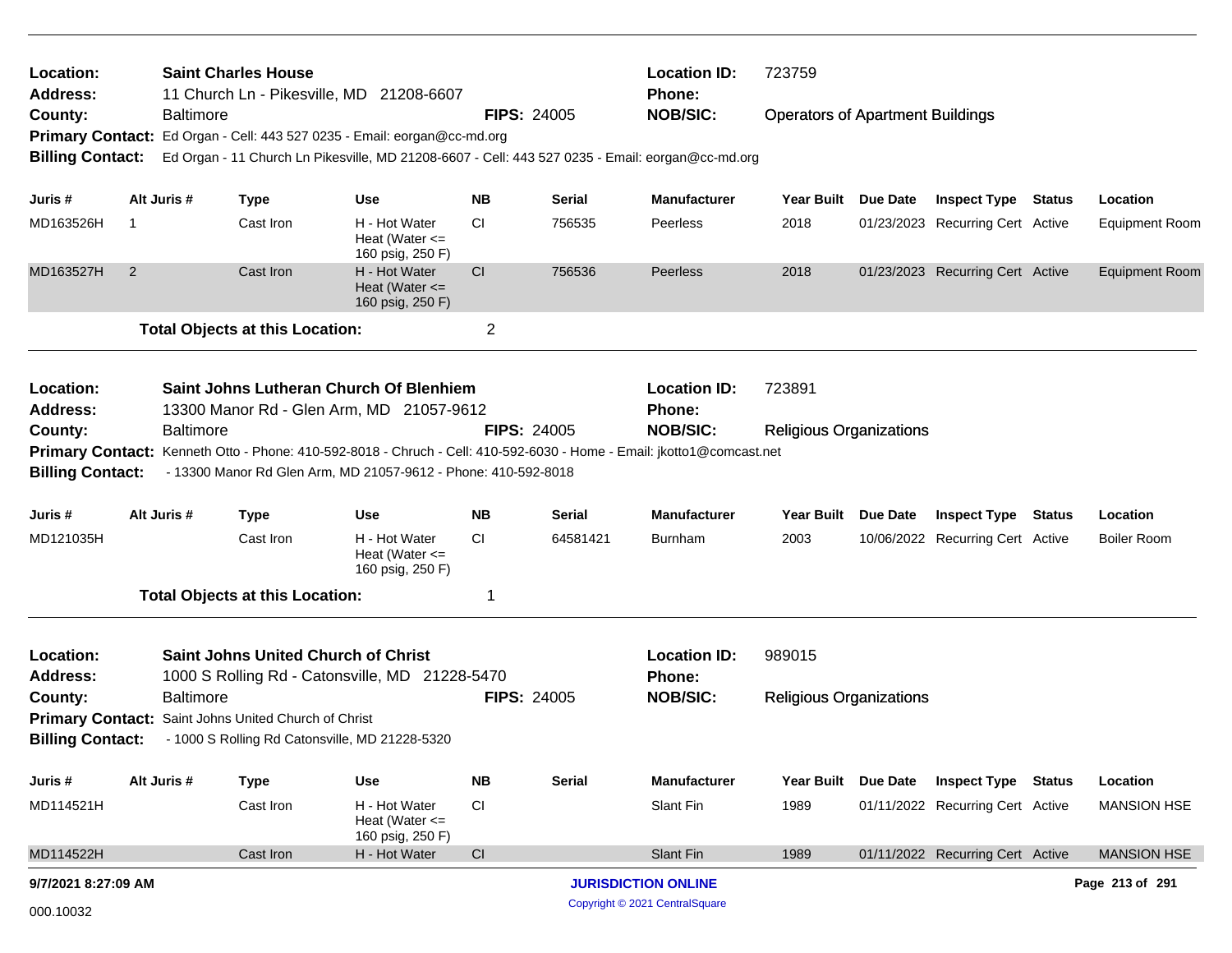| Juris #                 | Alt Juris #                                                                                                                                                   | <b>Type</b>                                                               | <b>Use</b>                                              | <b>NB</b>          | <b>Serial</b> | <b>Manufacturer</b>                                                                                                    | Year Built Due Date      | <b>Inspect Type</b>                        | <b>Status</b> | Location           |
|-------------------------|---------------------------------------------------------------------------------------------------------------------------------------------------------------|---------------------------------------------------------------------------|---------------------------------------------------------|--------------------|---------------|------------------------------------------------------------------------------------------------------------------------|--------------------------|--------------------------------------------|---------------|--------------------|
|                         |                                                                                                                                                               |                                                                           | Heat (Water $\leq$<br>160 psig, 250 F)                  |                    |               |                                                                                                                        |                          |                                            |               |                    |
| MD153325H               |                                                                                                                                                               | Cast Aluminum                                                             | H - Hot Water<br>Heat (Water $\leq$<br>160 psig, 250 F) | CA                 |               | Slant Fin                                                                                                              | 2013                     | 01/11/2022 Recurring Cert Active           |               | <b>CHURCH BSMT</b> |
|                         |                                                                                                                                                               | <b>Total Objects at this Location:</b>                                    |                                                         | 3                  |               |                                                                                                                        |                          |                                            |               |                    |
| Location:               |                                                                                                                                                               | <b>Saint Josephs Nursing Home</b>                                         |                                                         |                    |               | <b>Location ID:</b>                                                                                                    | 723925                   |                                            |               |                    |
| <b>Address:</b>         |                                                                                                                                                               | 1222 Tugwell Dr - Catonsville, MD 21228-5847                              |                                                         |                    |               | <b>Phone:</b>                                                                                                          | 410-747-0026             |                                            |               |                    |
| County:                 | <b>Baltimore</b>                                                                                                                                              |                                                                           |                                                         | <b>FIPS: 24005</b> |               | <b>NOB/SIC:</b>                                                                                                        |                          | Offices and Clinics of Doctors of Medicine |               |                    |
| <b>Primary Contact:</b> |                                                                                                                                                               | Sr Carol Administrator - Phone: 410 747 0026 - Email: srcarol@comcast.net |                                                         |                    |               |                                                                                                                        |                          |                                            |               |                    |
| <b>Billing Contact:</b> |                                                                                                                                                               |                                                                           |                                                         |                    |               | Sr Carol Administrator - 1220 Tugwell Dr Catonsville, MD 21228-5847 - Phone: 410 747 0026 - Email: srcarol@comcast.net |                          |                                            |               |                    |
| Juris #                 | Alt Juris #                                                                                                                                                   | <b>Type</b>                                                               | <b>Use</b>                                              | <b>NB</b>          | <b>Serial</b> | <b>Manufacturer</b>                                                                                                    | Year Built Due Date      | <b>Inspect Type</b>                        | <b>Status</b> | Location           |
| MD170340H               |                                                                                                                                                               | <b>Water Heater</b><br>(HLW)                                              | H - Hot Water<br>Heat (Water $\leq$<br>160 psig, 250 F) | 000002392          |               | <b>KYUNGDONG</b>                                                                                                       | 2018                     | 08/05/2023 Recurring Cert Active           |               | <b>NEW BLR RM</b>  |
| MD170341H               |                                                                                                                                                               | <b>Water Heater</b><br>(HLW)                                              | H - Hot Water<br>Heat (Water $\leq$<br>160 psig, 250 F) | 000005500          |               | <b>KYUNGDONG</b>                                                                                                       | 2018                     | 08/05/2023 Recurring Cert Active           |               | <b>NEW BLR RM</b>  |
|                         |                                                                                                                                                               | <b>Total Objects at this Location:</b>                                    |                                                         | $\overline{2}$     |               |                                                                                                                        |                          |                                            |               |                    |
| Location:               |                                                                                                                                                               | <b>Saint Matthews United Methodist Church</b>                             |                                                         |                    |               | <b>Location ID:</b>                                                                                                    | 724061                   |                                            |               |                    |
| <b>Address:</b>         |                                                                                                                                                               | 101 Avon Beach Rd - Dundalk, MD 21222-6105                                |                                                         |                    |               | <b>Phone:</b>                                                                                                          |                          |                                            |               |                    |
| County:                 | <b>Baltimore</b>                                                                                                                                              |                                                                           |                                                         | <b>FIPS: 24005</b> |               | <b>NOB/SIC:</b>                                                                                                        | Membership organizations |                                            |               |                    |
|                         | <b>Primary Contact:</b><br>Dorothy Taylor - Phone: 410-285-4466 - Cell: 443-956-8071 - Email: dorotaylor1@live.com                                            |                                                                           |                                                         |                    |               |                                                                                                                        |                          |                                            |               |                    |
|                         | <b>Billing Contact:</b><br>Dorothy Taylor - 101 Avon Beach Rd Dundalk, MD 21222-6105 - Phone: 410-285-4466 - Cell: 443-956-8071 - Email: dorotaylor1@live.com |                                                                           |                                                         |                    |               |                                                                                                                        |                          |                                            |               |                    |
| Juris #                 | Alt Juris #                                                                                                                                                   | <b>Type</b>                                                               | <b>Use</b>                                              | <b>NB</b>          | <b>Serial</b> | <b>Manufacturer</b>                                                                                                    | Year Built Due Date      | <b>Inspect Type</b>                        | <b>Status</b> | Location           |
| MD045719H               |                                                                                                                                                               | Cast Iron                                                                 | H - Hot Water<br>Heat (Water $\leq$<br>160 psig, 250 F) | <b>CI</b>          | FD19646       | Columbia                                                                                                               | 1986                     | 10/11/2021 Recurring Cert Active           |               | <b>Boiler Room</b> |
|                         |                                                                                                                                                               | <b>Total Objects at this Location:</b>                                    |                                                         | 1                  |               |                                                                                                                        |                          |                                            |               |                    |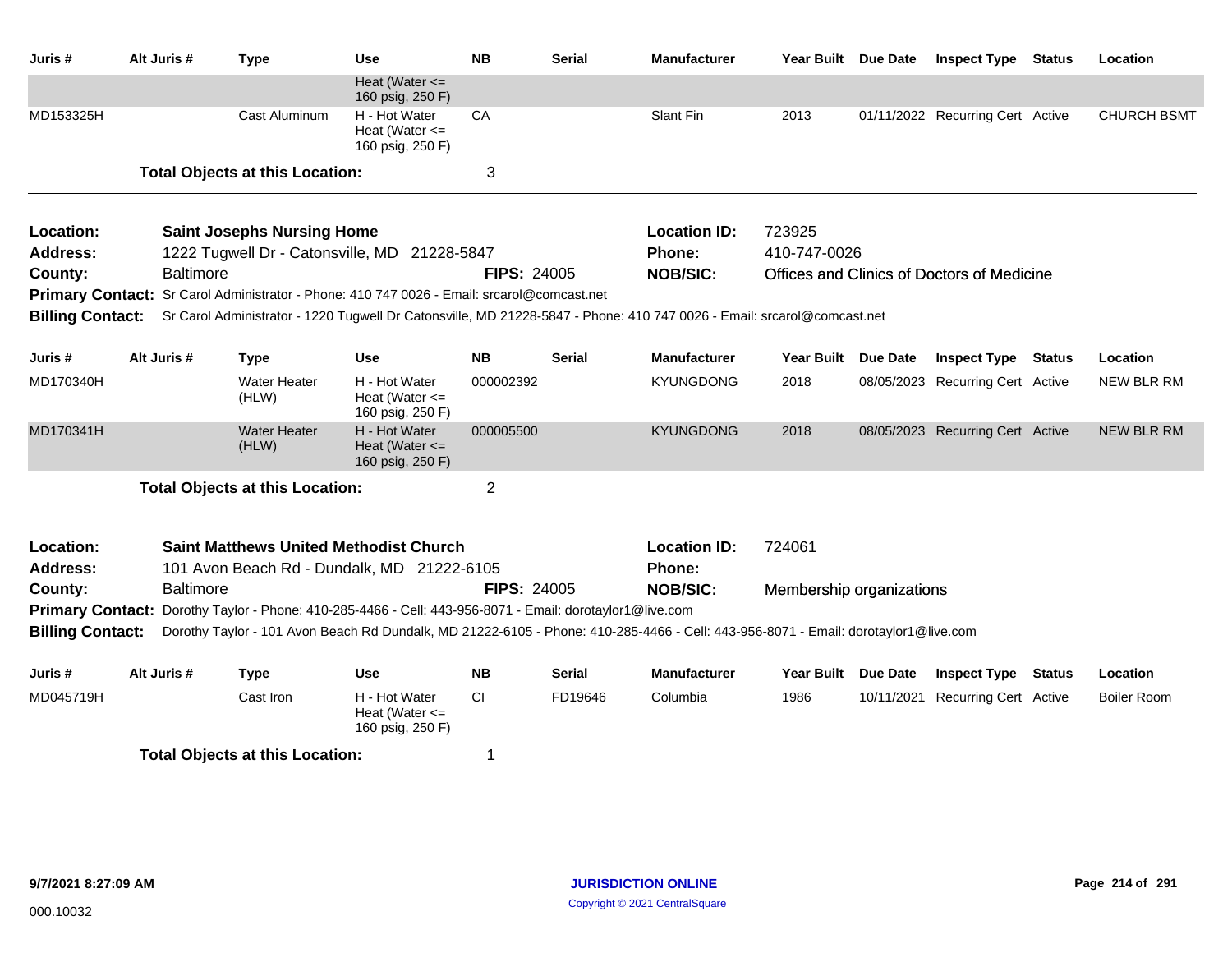| Location:<br><b>Address:</b><br>County:<br><b>Billing Contact:</b> |                                                                                                                                                                                                                                                                                               | <b>Saint Paul's School For Boys</b><br>11152 Falls Road - Brooklandville, MD 21022-1400<br><b>Baltimore</b><br><b>FIPS: 24005</b><br>Primary Contact: Barbara Peco - Phone: 443-632-1037 - Email: bpeco@stpaulsmd.org<br>Barbara Peco - 11232 Falls Rd Brooklandville, MD 21022-1405 - Phone: 443-632-1037 - Email: bpeco@stpaulsmd.org |                                        |                                                         |                    |                                                         | <b>Location ID:</b><br><b>Phone:</b><br><b>NOB/SIC:</b>  | 724093<br>410-823-6323<br><b>Elementary and Secondary Schools</b> |                 |                                  |        |                                                 |  |
|--------------------------------------------------------------------|-----------------------------------------------------------------------------------------------------------------------------------------------------------------------------------------------------------------------------------------------------------------------------------------------|-----------------------------------------------------------------------------------------------------------------------------------------------------------------------------------------------------------------------------------------------------------------------------------------------------------------------------------------|----------------------------------------|---------------------------------------------------------|--------------------|---------------------------------------------------------|----------------------------------------------------------|-------------------------------------------------------------------|-----------------|----------------------------------|--------|-------------------------------------------------|--|
| Juris #                                                            | Alt Juris #                                                                                                                                                                                                                                                                                   |                                                                                                                                                                                                                                                                                                                                         | <b>Type</b>                            | Use                                                     | <b>NB</b>          | <b>Serial</b>                                           | <b>Manufacturer</b>                                      | Year Built Due Date                                               |                 | <b>Inspect Type Status</b>       |        | Location                                        |  |
| MD169221H                                                          | Boiler <sub>2</sub>                                                                                                                                                                                                                                                                           |                                                                                                                                                                                                                                                                                                                                         | Vertical Fire Tube                     | H - Hot Water<br>Heat (Water $\leq$<br>160 psig, 250 F) | 000005498          |                                                         | Fulton                                                   | 2018                                                              |                 | 01/20/2023 Recurring Cert Active |        | <b>UPPER</b><br>SCHOOL -<br>Penthouse Blrm      |  |
| MD169222H                                                          | Boiler 1                                                                                                                                                                                                                                                                                      |                                                                                                                                                                                                                                                                                                                                         | <b>Vertical Fire Tube</b>              | H - Hot Water<br>Heat (Water $\leq$<br>160 psig, 250 F) | 000005401          |                                                         | Fulton                                                   | 2018                                                              |                 | 01/20/2023 Recurring Cert Active |        | <b>UPPER</b><br><b>SCHOOL</b><br>Penthouse Blrm |  |
|                                                                    |                                                                                                                                                                                                                                                                                               |                                                                                                                                                                                                                                                                                                                                         | <b>Total Objects at this Location:</b> |                                                         | $\overline{2}$     |                                                         |                                                          |                                                                   |                 |                                  |        |                                                 |  |
| Location:<br><b>Address:</b><br>County:                            | <b>Saint Pauls Evangelical Lutheran Church</b><br>15773 Dover Rd - Upperco, MD 21155-9516<br><b>Baltimore</b><br>Primary Contact: Leon Fleming - Phone: 443-277-5104 - Email: leomf1207@yahoo.com<br><b>Billing Contact:</b><br>- 15773 Dover Rd Upperco, MD 21155-9516 - Phone: 410-239-3456 |                                                                                                                                                                                                                                                                                                                                         |                                        |                                                         | <b>FIPS: 24005</b> |                                                         | <b>Location ID:</b><br>Phone:<br><b>NOB/SIC:</b>         | 724112<br>410-239-3456<br>Membership organizations                |                 |                                  |        |                                                 |  |
| Juris #                                                            | Alt Juris #                                                                                                                                                                                                                                                                                   |                                                                                                                                                                                                                                                                                                                                         | <b>Type</b>                            | Use                                                     | <b>NB</b>          | Serial                                                  | <b>Manufacturer</b>                                      | <b>Year Built</b>                                                 | <b>Due Date</b> | <b>Inspect Type</b>              | Status | Location                                        |  |
| MD077322H                                                          |                                                                                                                                                                                                                                                                                               |                                                                                                                                                                                                                                                                                                                                         | Cast Iron                              | H - Hot Water<br>Heat (Water $\leq$<br>160 psig, 250 F) | <b>CI</b>          | CP2501679                                               | Weil-McLain                                              | 1993                                                              |                 | 07/27/2023 Recurring Cert Active |        | <b>Basement</b>                                 |  |
|                                                                    |                                                                                                                                                                                                                                                                                               |                                                                                                                                                                                                                                                                                                                                         | <b>Total Objects at this Location:</b> |                                                         | 1                  |                                                         |                                                          |                                                                   |                 |                                  |        |                                                 |  |
| Location:<br><b>Address:</b><br>County:<br><b>Billing Contact:</b> | Saint Peters Lutheran Church Educ Bldg<br>7910 Belair Rd - Baltimore, MD 21236-3706<br><b>FIPS: 24005</b><br><b>Baltimore</b><br>Primary Contact: Saint Peters Lutheran Church - Phone: 410-665-7300<br>- 7910 Belair Rd Baltimore, MD 21236-3706 - Phone: 410-665-7300                       |                                                                                                                                                                                                                                                                                                                                         |                                        |                                                         |                    | <b>Location ID:</b><br><b>Phone:</b><br><b>NOB/SIC:</b> | 724170<br>410-665-7300<br><b>Child Day Care Services</b> |                                                                   |                 |                                  |        |                                                 |  |
| Juris #                                                            | Alt Juris #                                                                                                                                                                                                                                                                                   |                                                                                                                                                                                                                                                                                                                                         | <b>Type</b>                            | Use                                                     | <b>NB</b>          | <b>Serial</b>                                           | <b>Manufacturer</b>                                      | <b>Year Built</b>                                                 | <b>Due Date</b> | <b>Inspect Type Status</b>       |        | Location                                        |  |
| MD169610H                                                          | #1                                                                                                                                                                                                                                                                                            |                                                                                                                                                                                                                                                                                                                                         | Cast Aluminum                          | H - Hot Water<br>Heat (Water $\leq$<br>160 psig, 250 F) | CA                 |                                                         | <b>US Boiler</b>                                         | 2018                                                              |                 | 06/26/2022 Recurring Cert Active |        | <b>BLRM</b>                                     |  |
| MD169611H                                                          | #2                                                                                                                                                                                                                                                                                            |                                                                                                                                                                                                                                                                                                                                         | <b>Cast Aluminum</b>                   | H - Hot Water                                           | CA                 |                                                         | <b>US Boiler</b>                                         | 2018                                                              |                 | 06/26/2022 Recurring Cert Active |        | <b>BLRM</b>                                     |  |
| 9/7/2021 8:27:09 AM                                                |                                                                                                                                                                                                                                                                                               |                                                                                                                                                                                                                                                                                                                                         |                                        |                                                         |                    |                                                         | <b>JURISDICTION ONLINE</b>                               |                                                                   |                 |                                  |        | Page 215 of 291                                 |  |
| 000.10032                                                          |                                                                                                                                                                                                                                                                                               |                                                                                                                                                                                                                                                                                                                                         |                                        |                                                         |                    |                                                         | Copyright © 2021 CentralSquare                           |                                                                   |                 |                                  |        |                                                 |  |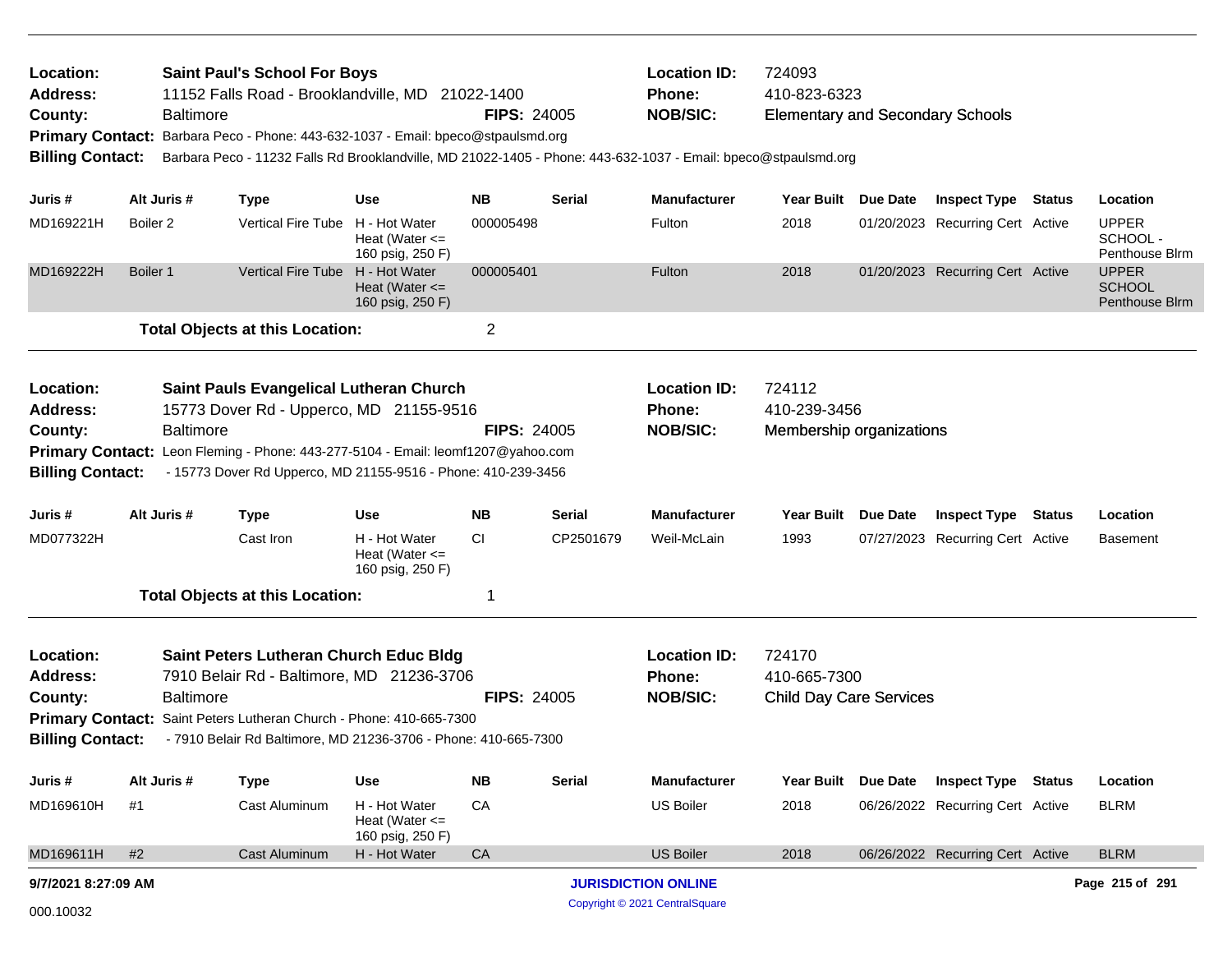| Juris #                                                                                                                                                              | Alt Juris #                                              | <b>Type</b>                                        | Use                                                     | <b>NB</b> | Serial        | <b>Manufacturer</b> | Year Built Due Date                              |                 | <b>Inspect Type</b>              | <b>Status</b> | Location         |  |
|----------------------------------------------------------------------------------------------------------------------------------------------------------------------|----------------------------------------------------------|----------------------------------------------------|---------------------------------------------------------|-----------|---------------|---------------------|--------------------------------------------------|-----------------|----------------------------------|---------------|------------------|--|
|                                                                                                                                                                      | Heat (Water $\leq$<br>160 psig, 250 F)                   |                                                    |                                                         |           |               |                     |                                                  |                 |                                  |               |                  |  |
|                                                                                                                                                                      | $\overline{2}$<br><b>Total Objects at this Location:</b> |                                                    |                                                         |           |               |                     |                                                  |                 |                                  |               |                  |  |
| Location:                                                                                                                                                            |                                                          |                                                    | <b>Salem United Methodist Church of Hebbyille</b>       |           |               | <b>Location ID:</b> | 1867610                                          |                 |                                  |               |                  |  |
| Address:                                                                                                                                                             | 7509 Windsor Mill Rd - Baltimore, MD 21244-2034          |                                                    |                                                         |           |               | <b>Phone:</b>       | 410-655-4063                                     |                 |                                  |               |                  |  |
| County:                                                                                                                                                              | <b>FIPS: 24005</b><br><b>Baltimore</b>                   |                                                    |                                                         |           |               | <b>NOB/SIC:</b>     | <b>Religious Organizations</b>                   |                 |                                  |               |                  |  |
| Primary Contact: David M Koontz - Phone: 410-608-2360 - Cell: 410-549-1578 - Email: dmkoontz45@comcast.net                                                           |                                                          |                                                    |                                                         |           |               |                     |                                                  |                 |                                  |               |                  |  |
| <b>Billing Contact:</b><br>David M Koontz - 7509 Windsor Mill Rd Baltimore, MD 21244-2034 - Phone: 410-608-2360 - Cell: 410-549-1578 - Email: dmkoontz45@comcast.net |                                                          |                                                    |                                                         |           |               |                     |                                                  |                 |                                  |               |                  |  |
| Juris #                                                                                                                                                              | Alt Juris #                                              | <b>Type</b>                                        | <b>Use</b>                                              | <b>NB</b> | <b>Serial</b> | <b>Manufacturer</b> | <b>Year Built</b>                                | <b>Due Date</b> | <b>Inspect Type Status</b>       |               | Location         |  |
| MD124233H                                                                                                                                                            |                                                          | Cast Iron                                          | H - Steam Heat<br>(Steam $\le$ 15<br>psig)              | CI.       |               | Weil-McLain         | 2004                                             |                 | 01/22/2022 Recurring Cert Active |               | <b>BLRM</b>      |  |
| MD124234H                                                                                                                                                            |                                                          | Cast Iron                                          | H - Hot Water<br>Heat (Water $\leq$<br>160 psig, 250 F) | CI        |               | Weil-McLain         | 1998                                             |                 | 01/22/2022 Recurring Cert Active |               | <b>BLRM</b>      |  |
|                                                                                                                                                                      |                                                          | <b>Total Objects at this Location:</b>             |                                                         |           |               |                     |                                                  |                 |                                  |               |                  |  |
| Location:                                                                                                                                                            | <b>Salvo Auto Parts &amp; Parts City</b>                 |                                                    |                                                         |           |               | <b>Location ID:</b> | 724282                                           |                 |                                  |               |                  |  |
| <b>Address:</b>                                                                                                                                                      | 14 Back River Neck Rd - Essex, MD 21221-3701             |                                                    |                                                         |           |               | <b>Phone:</b>       | 410-686-8200                                     |                 |                                  |               |                  |  |
| County:                                                                                                                                                              | <b>Baltimore</b><br><b>FIPS: 24005</b>                   |                                                    |                                                         |           |               | <b>NOB/SIC:</b>     | Automotive dealers and gasoline service stations |                 |                                  |               |                  |  |
| <b>Billing Contact:</b>                                                                                                                                              |                                                          | Primary Contact: Carol Brown - Phone: 410-686-8200 |                                                         |           |               |                     |                                                  |                 |                                  |               |                  |  |
| Juris #                                                                                                                                                              | Alt Juris #                                              | <b>Type</b>                                        | <b>Use</b>                                              | <b>NB</b> | <b>Serial</b> | <b>Manufacturer</b> | Year Built Due Date                              |                 | <b>Inspect Type Status</b>       |               | Location         |  |
| MD161499H                                                                                                                                                            |                                                          | Cast Iron                                          | H - Hot Water<br>Heat (Water $\leq$<br>160 psig, 250 F) | CI.       |               | <b>Burnham</b>      | 2017                                             |                 | 08/01/2022 Recurring Cert Active |               | <b>STOREROOM</b> |  |
| <b>Total Objects at this Location:</b><br>1                                                                                                                          |                                                          |                                                    |                                                         |           |               |                     |                                                  |                 |                                  |               |                  |  |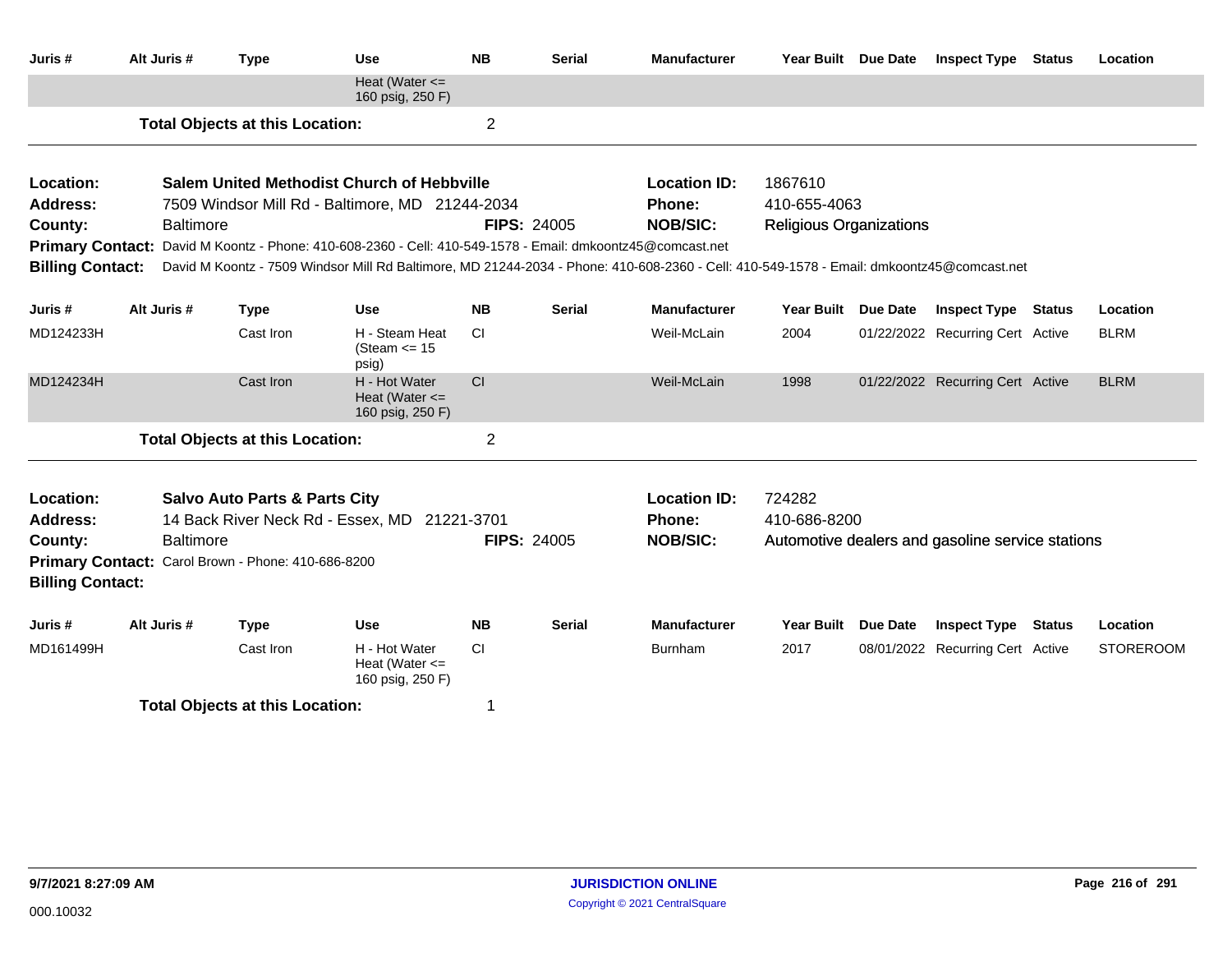| Location:<br><b>Address:</b><br>County:<br><b>Primary Contact:</b><br><b>Billing Contact:</b> |        | <b>Sam's Club - 6239</b><br><b>Baltimore</b><br>Sam's Club - 6239 | 15 Texas Station Ct - Timonium, MD 21093-8263                                          |                                                             | <b>FIPS: 24005</b> |               | <b>Location ID:</b><br>Phone:<br><b>NOB/SIC:</b>                                                                                                    | 2654790<br>479-204-2073<br>Miscellaneous services<br>Licensing Department - 8725 Rosehill Rd Ste 450 Lenexa, KS 66215-4611 - Phone: 877-829-5505 - Email: walmartepmsupport@aptim.com |  |                                  |  |                            |
|-----------------------------------------------------------------------------------------------|--------|-------------------------------------------------------------------|----------------------------------------------------------------------------------------|-------------------------------------------------------------|--------------------|---------------|-----------------------------------------------------------------------------------------------------------------------------------------------------|---------------------------------------------------------------------------------------------------------------------------------------------------------------------------------------|--|----------------------------------|--|----------------------------|
| Juris #                                                                                       |        | Alt Juris #                                                       | <b>Type</b>                                                                            | <b>Use</b>                                                  | <b>NB</b>          | <b>Serial</b> | <b>Manufacturer</b>                                                                                                                                 | Year Built Due Date                                                                                                                                                                   |  | <b>Inspect Type Status</b>       |  | Location                   |
| MD141632V                                                                                     |        |                                                                   | <b>Vertical Unfired</b><br>Pressure Vessel<br>w/comment                                | V - Storage (NOT<br>Cryogenic)                              | 000815216          |               | Manchester                                                                                                                                          | 2007                                                                                                                                                                                  |  | 04/07/2023 Recurring Cert Active |  | Tire Shop                  |
| MD141633V                                                                                     | Rack A |                                                                   | <b>Pressure Vessel</b><br>w/comment                                                    | Horizontal Unfired V - Storage (NOT 000023792<br>Cryogenic) |                    |               | Standard                                                                                                                                            | 1999                                                                                                                                                                                  |  | 04/07/2023 Recurring Cert Active |  | Equip Room                 |
| MD141634V                                                                                     | Rack B |                                                                   | Pressure Vessel<br>w/comment                                                           | Horizontal Unfired V - Storage (NOT<br>Cryogenic)           | 000023777          |               | Standard                                                                                                                                            | 1999                                                                                                                                                                                  |  | 04/07/2023 Recurring Cert Active |  | Equip Room                 |
|                                                                                               |        |                                                                   | <b>Total Objects at this Location:</b>                                                 |                                                             | 3                  |               |                                                                                                                                                     |                                                                                                                                                                                       |  |                                  |  |                            |
| Location:<br><b>Address:</b>                                                                  |        | <b>Sam's Club - 6650</b>                                          | 6410 Petrie Way Rd - Rosedale, MD 21237-3034                                           |                                                             |                    |               | <b>Location ID:</b><br>Phone:                                                                                                                       | 953417                                                                                                                                                                                |  |                                  |  |                            |
| County:<br><b>Billing Contact:</b>                                                            |        | <b>Baltimore</b>                                                  | Primary Contact: APTIM (MD) - Phone: 877-829-5505 - Email: walmartepmsupport@aptim.com |                                                             | <b>FIPS: 24005</b> |               | <b>NOB/SIC:</b><br>Licensing Department - 8725 Rosehill Rd Ste 450 Lenexa, KS 66215-4611 - Phone: 877-829-5505 - Email: walmartepmsupport@aptim.com | Manufacturing Industries, NEC                                                                                                                                                         |  |                                  |  |                            |
| Juris #                                                                                       |        | Alt Juris #                                                       | <b>Type</b>                                                                            | <b>Use</b>                                                  | <b>NB</b>          | <b>Serial</b> | <b>Manufacturer</b>                                                                                                                                 | Year Built Due Date                                                                                                                                                                   |  | <b>Inspect Type Status</b>       |  | Location                   |
| MD118052V                                                                                     | CAT    |                                                                   | <b>Vertical Unfired</b><br>Pressure Vessel<br>w/comment                                | V - Storage (NOT<br>Cryogenic)                              | 000578909          |               | Manchester                                                                                                                                          | 2001                                                                                                                                                                                  |  | 07/15/2023 Recurring Cert Active |  | Shop<br>Compressor<br>Room |
| MD140474V                                                                                     |        |                                                                   | <b>Pressure Vessel</b><br>w/comment                                                    | Horizontal Unfired V - Storage (NOT 000042791<br>Cryogenic) |                    |               | Standard                                                                                                                                            | 2002                                                                                                                                                                                  |  | 07/15/2023 Recurring Cert Active |  | <b>Rack A Outside</b>      |
| MD140475V                                                                                     | Rack B |                                                                   | Pressure Vessel<br>w/comment                                                           | Horizontal Unfired V - Storage (NOT 000042791<br>Cryogenic) |                    |               | Standard                                                                                                                                            | 2002                                                                                                                                                                                  |  | 07/15/2023 Recurring Cert Active |  | Rack B Outside             |
|                                                                                               |        |                                                                   | <b>Total Objects at this Location:</b>                                                 |                                                             | 3                  |               |                                                                                                                                                     |                                                                                                                                                                                       |  |                                  |  |                            |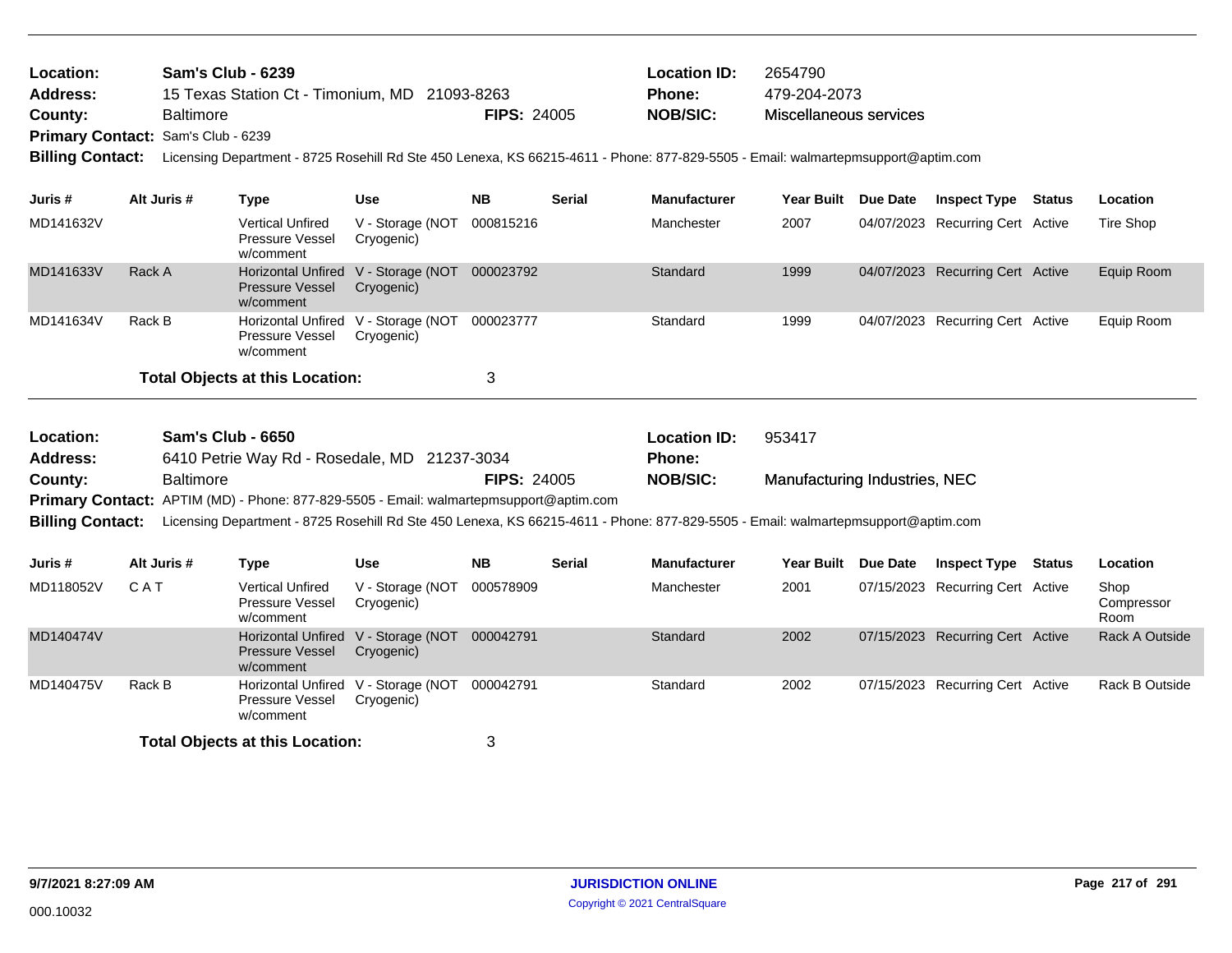| Location:<br><b>Address:</b><br>County:                                 | <b>Sam's Club - 6651</b><br>5702 Baltimore National Pike - Catonsville, MD 21228-1306<br><b>Baltimore</b><br>Primary Contact: APTIM (MD) - Phone: 877-829-5505 - Email: walmartepmsupport@aptim.com |                  |                                                                  |                                          | <b>FIPS: 24005</b> |               | <b>Location ID:</b><br><b>Phone:</b><br><b>NOB/SIC:</b>                                                                          | 724301                  |          |                                  | <b>Automotive Dealers, NEC</b> |                       |  |  |
|-------------------------------------------------------------------------|-----------------------------------------------------------------------------------------------------------------------------------------------------------------------------------------------------|------------------|------------------------------------------------------------------|------------------------------------------|--------------------|---------------|----------------------------------------------------------------------------------------------------------------------------------|-------------------------|----------|----------------------------------|--------------------------------|-----------------------|--|--|
| <b>Billing Contact:</b>                                                 |                                                                                                                                                                                                     |                  |                                                                  |                                          |                    |               | Licensing Department - 8725 Rosehill Rd Ste 450 Lenexa, KS 66215-4611 - Phone: 877-829-5505 - Email: walmartepmsupport@aptim.com |                         |          |                                  |                                |                       |  |  |
| Juris #                                                                 |                                                                                                                                                                                                     | Alt Juris #      | <b>Type</b>                                                      | <b>Use</b>                               | <b>NB</b>          | <b>Serial</b> | <b>Manufacturer</b>                                                                                                              | <b>Year Built</b>       | Due Date | <b>Inspect Type Status</b>       |                                | Location              |  |  |
| MD113625V                                                               |                                                                                                                                                                                                     |                  | <b>Vertical Unfired</b><br>Pressure Vessel<br>w/comment          | V - Storage (NOT<br>Cryogenic)           | 000571705          |               | Manchester                                                                                                                       | 2001                    |          | 06/14/2022 Recurring Cert Active |                                | Tire Shop             |  |  |
| MD154885V                                                               |                                                                                                                                                                                                     |                  | <b>Horizontal Unfired</b><br><b>Pressure Vessel</b><br>w/comment | V - Storage (NOT 000045965<br>Cryogenic) |                    |               | Westermeyer                                                                                                                      | 2015                    |          | 06/14/2022 Recurring Cert Active |                                | New Moter Room        |  |  |
| MD154886V                                                               |                                                                                                                                                                                                     |                  | <b>Horizontal Unfired</b><br><b>Pressure Vessel</b><br>w/comment | V - Storage (NOT<br>Cryogenic)           | 000048076          |               | Westermeyer                                                                                                                      | 2015                    |          | 06/14/2022 Recurring Cert Active |                                | New Moter Room        |  |  |
|                                                                         |                                                                                                                                                                                                     |                  | <b>Total Objects at this Location:</b>                           |                                          | 3                  |               |                                                                                                                                  |                         |          |                                  |                                |                       |  |  |
| Location:<br><b>Address:</b>                                            |                                                                                                                                                                                                     | <b>Sams Club</b> | 15 Texas Station Ct - Lutherville Timonium, MD 21093-8263        |                                          |                    |               | <b>Location ID:</b><br><b>Phone:</b>                                                                                             | 3316728                 |          |                                  |                                |                       |  |  |
| County:<br><b>Primary Contact: Sams Club</b><br><b>Billing Contact:</b> |                                                                                                                                                                                                     | <b>Baltimore</b> |                                                                  |                                          | <b>FIPS: 24005</b> |               | <b>NOB/SIC:</b>                                                                                                                  | <b>Industrial Gases</b> |          |                                  |                                |                       |  |  |
| Juris #                                                                 |                                                                                                                                                                                                     | Alt Juris #      | <b>Type</b>                                                      | <b>Use</b>                               | <b>NB</b>          | <b>Serial</b> | <b>Manufacturer</b>                                                                                                              | <b>Year Built</b>       | Due Date | <b>Inspect Type</b>              | Status                         | Location              |  |  |
| MD161849V                                                               |                                                                                                                                                                                                     |                  | <b>Vertical Unfired</b><br>Pressure Vessel<br>w/comment          | V - Storage<br>(Cryogenic)               | 000177606          |               | <b>CHART</b>                                                                                                                     | 2002                    |          | 02/27/2023 Recurring Cert Active |                                | Outside Caged<br>Area |  |  |
|                                                                         |                                                                                                                                                                                                     |                  | Tatal Okiaata at this Lagatian.                                  |                                          |                    |               |                                                                                                                                  |                         |          |                                  |                                |                       |  |  |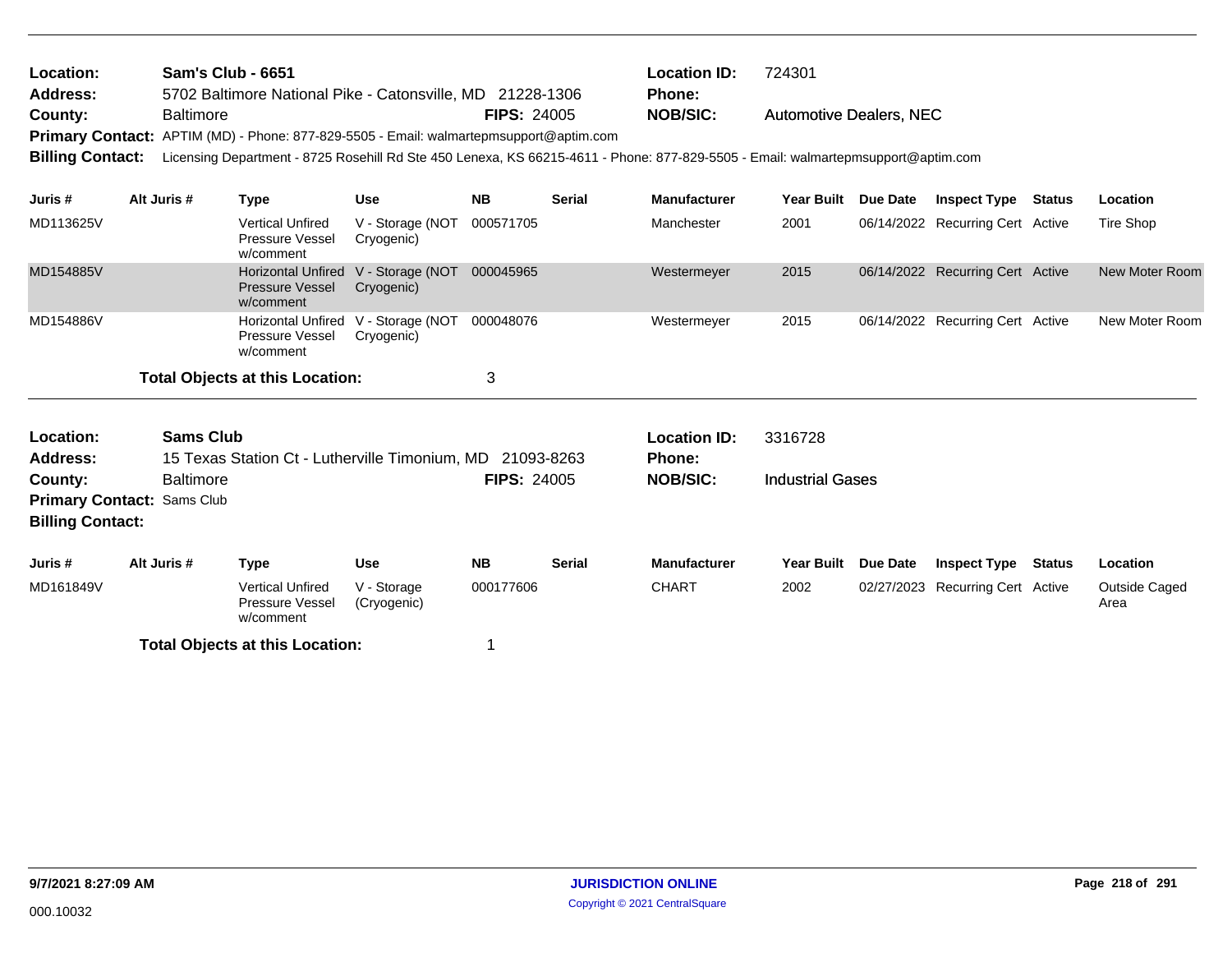| Location:<br><b>Address:</b>                             | <b>Sams Club</b> | 5702 Baltimore National Pike - Catonsville, MD 21228-1306                                                                |                                                         | <b>Location ID:</b><br><b>Phone:</b> | 3316734                        |                                  |                         |                 |                                          |                           |
|----------------------------------------------------------|------------------|--------------------------------------------------------------------------------------------------------------------------|---------------------------------------------------------|--------------------------------------|--------------------------------|----------------------------------|-------------------------|-----------------|------------------------------------------|---------------------------|
| County:                                                  | Baltimore        | Primary Contact: NuCO2-Regulatory (MD BPV) - Phone: 800-472-2855 - Email: regulatory@nuco2.com                           |                                                         | <b>FIPS: 24005</b>                   |                                | <b>NOB/SIC:</b>                  | <b>Industrial Gases</b> |                 |                                          |                           |
| <b>Billing Contact:</b>                                  |                  | - 2800 SE Market PI Stuart, FL 34997-4965 - Phone: 800-472-2855 - Email: regulatory@nuco2.com                            |                                                         |                                      |                                |                                  |                         |                 |                                          |                           |
| Juris #                                                  | Alt Juris #      | <b>Type</b>                                                                                                              | <b>Use</b>                                              | <b>NB</b>                            | <b>Serial</b>                  | <b>Manufacturer</b>              | Year Built Due Date     |                 | <b>Inspect Type Status</b>               | Location                  |
| MD149096V                                                |                  | <b>Vertical Unfired</b><br>Pressure Vessel<br>w/comment                                                                  | V - Storage (NOT<br>Cryogenic)                          | 000247182                            |                                | <b>CHART</b>                     | 2013                    |                 | 05/17/2023 Recurring Cert Active         | Outside rear<br>enclosure |
|                                                          |                  | <b>Total Objects at this Location:</b>                                                                                   |                                                         | -1                                   |                                |                                  |                         |                 |                                          |                           |
| Location:                                                | <b>Sams Club</b> |                                                                                                                          |                                                         |                                      |                                | <b>Location ID:</b>              | 3316732                 |                 |                                          |                           |
| <b>Address:</b><br>County:                               |                  | 6410 Petrie Way Rd. - Baltimore, MD 21237-3034                                                                           |                                                         | <b>FIPS: 24005</b>                   |                                | <b>Phone:</b><br><b>NOB/SIC:</b> |                         |                 | Miscellaneous General Merchandise Stores |                           |
| <b>Baltimore</b><br><b>Primary Contact:</b><br>Sams Club |                  |                                                                                                                          |                                                         |                                      |                                |                                  |                         |                 |                                          |                           |
| <b>Billing Contact:</b>                                  |                  | lan Harper - 2800 SE Market PI Stuart, FL 34997-4965 - Phone: 800-472-2855 ext 30667 - Email: regulatoryportal@nuco2.com |                                                         |                                      |                                |                                  |                         |                 |                                          |                           |
| Juris #                                                  | Alt Juris #      | <b>Type</b>                                                                                                              | <b>Use</b>                                              | <b>NB</b>                            | <b>Serial</b>                  | <b>Manufacturer</b>              | Year Built              | <b>Due Date</b> | <b>Inspect Type Status</b>               | Location                  |
| MD147087V                                                |                  | <b>Vertical Unfired</b><br>Pressure Vessel<br>w/comment                                                                  | V - Storage (NOT<br>Cryogenic)                          | 000244578                            |                                | <b>CHART</b>                     | 2013                    |                 | 07/15/2023 Recurring Cert Active         | Deli                      |
|                                                          |                  | <b>Total Objects at this Location:</b>                                                                                   |                                                         | -1                                   |                                |                                  |                         |                 |                                          |                           |
| Location:                                                |                  | <b>Schafer Building</b>                                                                                                  |                                                         |                                      |                                | <b>Location ID:</b>              | 720969                  |                 |                                          |                           |
| <b>Address:</b>                                          |                  | 1703-1705 E Joppa Rd - Towson, MD 21286                                                                                  |                                                         |                                      |                                | Phone:                           |                         |                 |                                          |                           |
| County:                                                  | <b>Baltimore</b> | Primary Contact: Tim & Gretchen McGrath - Phone: 410-299-8841                                                            |                                                         | <b>FIPS: 24005</b>                   |                                | <b>NOB/SIC:</b>                  |                         |                 | Holding and other investment offices     |                           |
| <b>Billing Contact:</b>                                  |                  | Tim & Gretchen McGrath - 2009 Dumont Rd Timonium, MD 21093-4409 - Phone: 410-299-8841                                    |                                                         |                                      |                                |                                  |                         |                 |                                          |                           |
| Juris #                                                  | Alt Juris #      | <b>Type</b>                                                                                                              | <b>Use</b>                                              | <b>NB</b>                            | <b>Serial</b>                  | <b>Manufacturer</b>              | Year Built Due Date     |                 | <b>Inspect Type Status</b>               | Location                  |
| MD082221H                                                | – CI             | Cast Iron                                                                                                                | H - Hot Water<br>Heat (Water $\leq$<br>160 psig, 250 F) | <b>CI</b>                            | 19073398                       | <b>Bryant</b>                    | 1975                    |                 | 12/10/2022 Recurring Cert Active         | Basement                  |
| MD082222H                                                | CI               | Cast Iron                                                                                                                | H - Hot Water<br>Heat (Water $\leq$<br>160 psig, 250 F) | CI                                   | 3877v00251                     | <b>Bryant</b>                    | 1975                    |                 | 12/10/2022 Recurring Cert Active         | <b>Basement</b>           |
| MD082223H                                                | <b>CI</b>        | Cast Iron                                                                                                                | H - Hot Water                                           | CI                                   | 1677v00230                     | <b>Bryant</b>                    | 1975                    |                 | 12/10/2022 Recurring Cert Active         | <b>Basement</b>           |
| 9/7/2021 8:27:09 AM                                      |                  |                                                                                                                          |                                                         |                                      |                                | <b>JURISDICTION ONLINE</b>       |                         |                 |                                          | Page 219 of 291           |
| 000.10032                                                |                  |                                                                                                                          |                                                         |                                      | Copyright © 2021 CentralSquare |                                  |                         |                 |                                          |                           |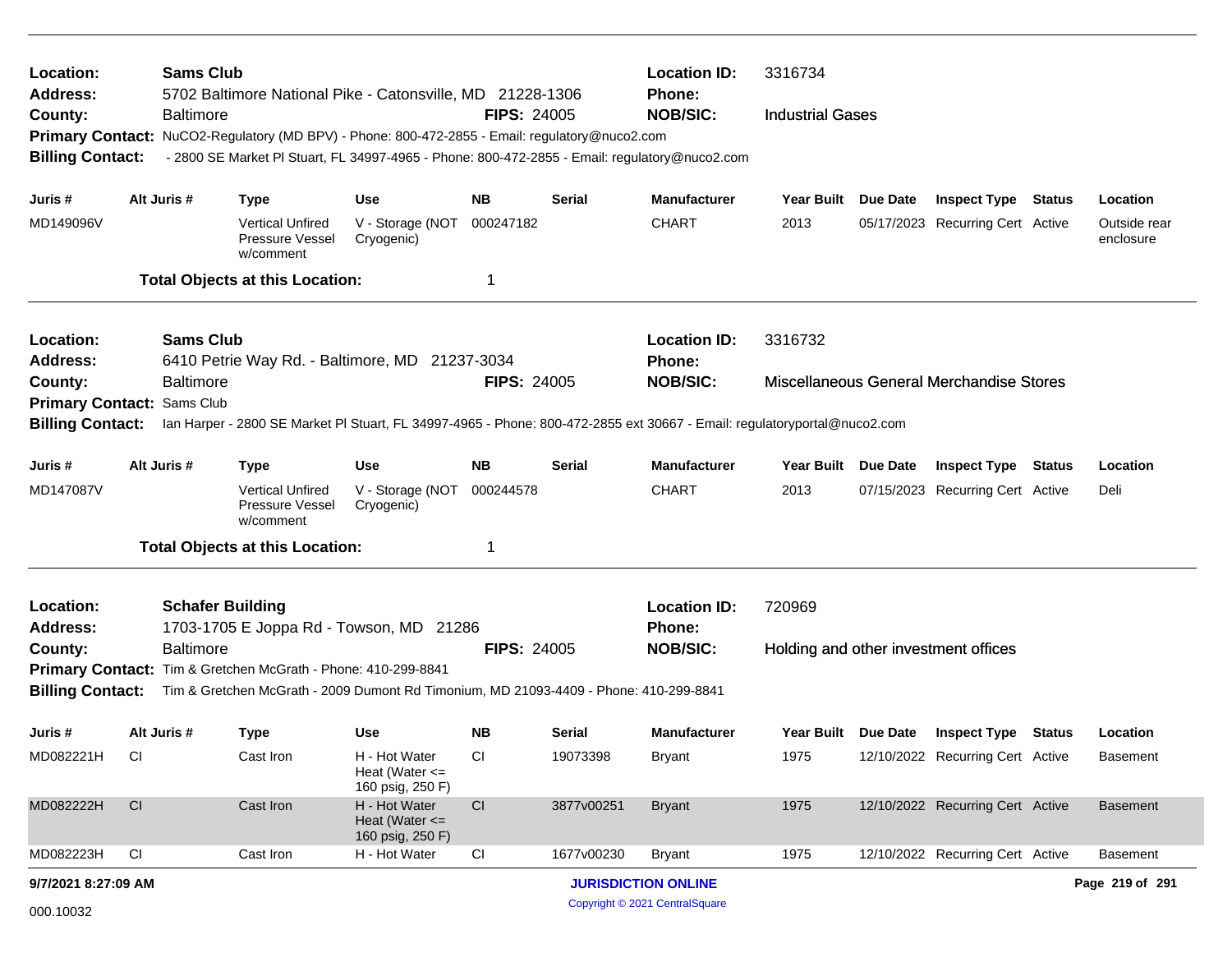| Juris #                 | Alt Juris #      | <b>Type</b>                                                                                           | <b>Use</b>                                                  | <b>NB</b>          | <b>Serial</b> | Manufacturer          | Year Built Due Date    |                 | <b>Inspect Type Status</b>       |               | Location                    |
|-------------------------|------------------|-------------------------------------------------------------------------------------------------------|-------------------------------------------------------------|--------------------|---------------|-----------------------|------------------------|-----------------|----------------------------------|---------------|-----------------------------|
|                         |                  |                                                                                                       | Heat (Water $\leq$<br>160 psig, 250 F)                      |                    |               |                       |                        |                 |                                  |               |                             |
| MD082224H               | CI               | Cast Iron                                                                                             | H - Hot Water<br>Heat (Water $\leq$<br>160 psig, 250 F)     | CI                 | 4377v00215    | <b>Bryant</b>         | 1975                   |                 | 12/10/2022 Recurring Cert Active |               | <b>Basement</b>             |
|                         |                  | <b>Total Objects at this Location:</b>                                                                |                                                             | 4                  |               |                       |                        |                 |                                  |               |                             |
| Location:               |                  | <b>Schmidt Baking Co.</b>                                                                             |                                                             |                    |               | <b>Location ID:</b>   | 724413                 |                 |                                  |               |                             |
| Address:                |                  | 7717 Fitch Ln - Baltimore, MD 21236-3915                                                              |                                                             |                    |               | <b>Phone:</b>         | 410-529-5621           |                 |                                  |               |                             |
| County:                 | <b>Baltimore</b> |                                                                                                       |                                                             | <b>FIPS: 24005</b> |               | <b>NOB/SIC:</b>       | <b>Retail Bakeries</b> |                 |                                  |               |                             |
| <b>Primary Contact:</b> |                  | Kim Fox - Cell: 443-206-8163 - Email: kfox@schmidtbaking.com                                          |                                                             |                    |               |                       |                        |                 |                                  |               |                             |
| <b>Billing Contact:</b> |                  | Kim Fox - 7717 Fitch Ln Baltimore, MD 21236-3915 - Cell: 443-206-8163 - Email: kfox@schmidtbaking.com |                                                             |                    |               |                       |                        |                 |                                  |               |                             |
| Juris #                 | Alt Juris #      | <b>Type</b>                                                                                           | <b>Use</b>                                                  | <b>NB</b>          | <b>Serial</b> | <b>Manufacturer</b>   | <b>Year Built</b>      | <b>Due Date</b> | <b>Inspect Type</b>              | <b>Status</b> | Location                    |
| MD058139H               |                  | <b>Horizontal Fire</b><br>Tube                                                                        | O - Other (Blr<br>Use) w/comment                            | 000056593          |               | <b>Cleaver Brooks</b> | 1983                   |                 | 04/15/2023 Recurring Cert Active |               | <b>Boiler Room</b>          |
| MD058140H               |                  | <b>Horizontal Fire</b><br>Tube                                                                        | H - Steam Heat<br>(Steam $\le$ 15<br>psig)                  | 000056620          |               | <b>Cleaver Brooks</b> | 1983                   |                 | 05/01/2023 Recurring Cert Active |               | <b>Bakery Blr Room</b>      |
| MD123247H               |                  | Cast Iron                                                                                             | H - Hot Water<br>Heat (Water $\leq$<br>160 psig, 250 F)     | <b>CI</b>          | 410400026     | <b>Dunkirk</b>        | 2004                   |                 | 04/15/2023 Recurring Cert Active |               | <b>Small Boiler</b><br>Room |
| MD146174H               |                  | <b>Horizontal Water</b><br>Tube                                                                       | H - Heating-<br><b>Sterilizing (Steam</b><br>$\le$ 15 psig) | 000008860          | 070435890     | <b>RBI</b>            | 2008                   |                 | 04/15/2023 Recurring Cert Active |               | <b>Tray Wash</b>            |
| MD150466V               |                  | <b>Vertical Unfired</b><br>Pressure Vessel<br>w/comment                                               | V - Storage (NOT<br>Cryogenic)                              | 000884595          |               | Wood                  | 2013                   |                 | 04/15/2023 Recurring Cert Active |               | Compressor<br>Room          |
| MD163550V               |                  | <b>Vertical Unfired</b><br><b>Pressure Vessel</b><br>w/comment                                        | V - Storage (NOT<br>Cryogenic)                              | 000880053          |               | <b>Steel Fab</b>      | 2018                   |                 | 03/27/2023 Recurring Cert Active |               | Air Compressor<br>Area      |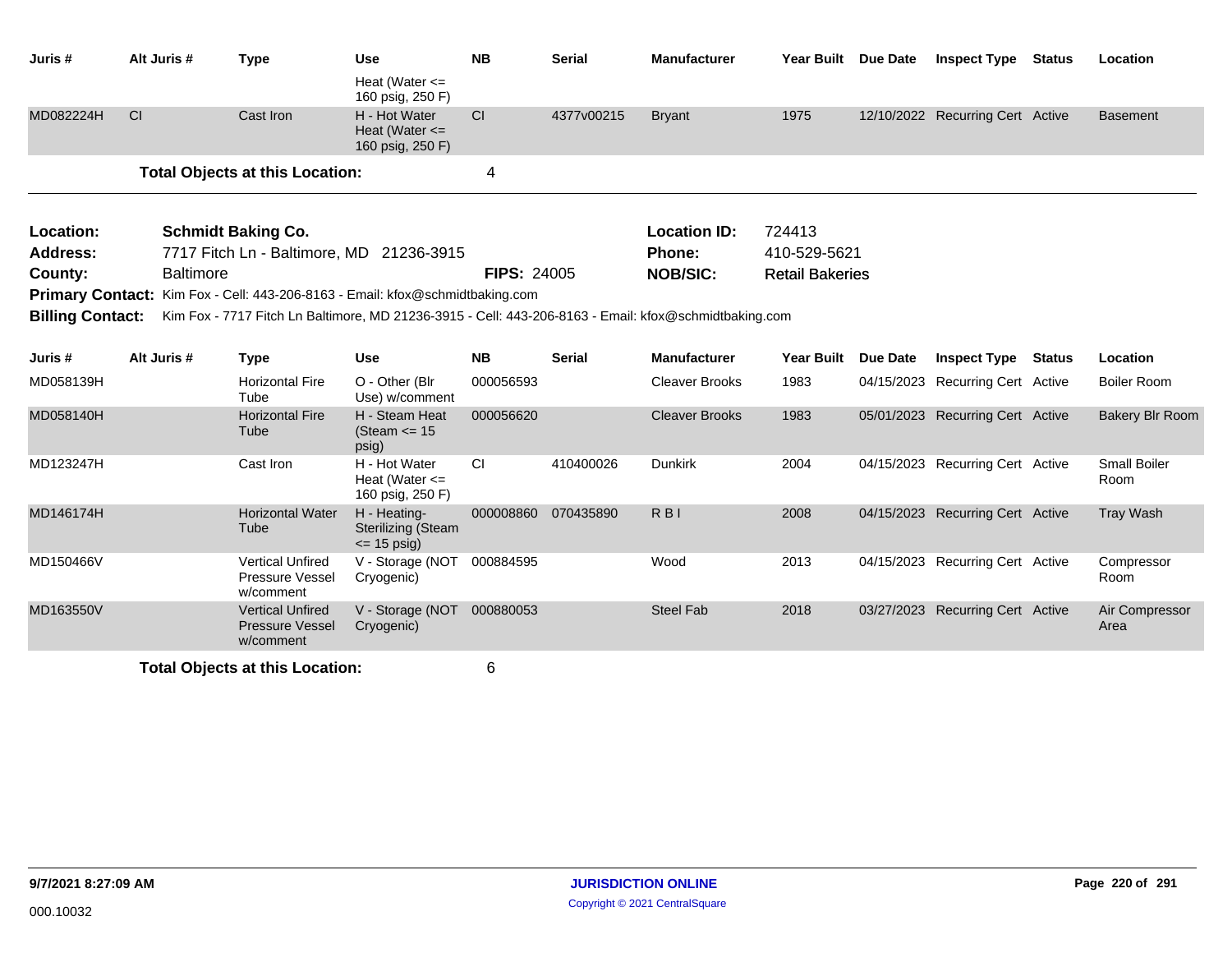| <b>Location:</b> | Sears/Security Square Mall/FLSSAC 1634/6514      |                    | <b>Location ID:</b> | 724531                   |
|------------------|--------------------------------------------------|--------------------|---------------------|--------------------------|
| Address:         | 6901 Security Blvd - Windsor Mill, MD 21244-2412 |                    | <b>Phone:</b>       | 410-281-2255             |
| County:          | <b>Baltimore</b>                                 | <b>FIPS: 24005</b> | NOB/SIC:            | <b>Department Stores</b> |
|                  |                                                  |                    |                     |                          |

Primary Contact: Ann Manherz - Phone: 410-281-2255 - Email: amanher@searshc.com

**Billing Contact:** Ted Peck - 6901 Security Blvd Windsor Mill, MD 21244-2412 - Phone: 410-281-2255 - Email: tpeck2@searshc.com

| Juris #   | Alt Juris # | Type                                                             | <b>Use</b>                                                | <b>NB</b> | <b>Serial</b> | <b>Manufacturer</b>   | <b>Year Built</b> | <b>Due Date</b> | <b>Inspect Type</b>          | Status | Location                   |
|-----------|-------------|------------------------------------------------------------------|-----------------------------------------------------------|-----------|---------------|-----------------------|-------------------|-----------------|------------------------------|--------|----------------------------|
| MD023185H |             | <b>Horizontal Fire</b><br>Tube                                   | H - Hot Water<br>Heat (Water $\leq$<br>160 psig, 250 F)   | 000026977 | L-54104       | <b>Cleaver Brooks</b> | 1972              | 10/26/2021      | Recurring Cert Active        |        | 2nd Floor<br>Mechanical Rm |
| MD122526V |             | <b>Horizontal Unfired</b><br><b>Pressure Vessel</b><br>w/comment | V - Storage (NOT<br>Cryogenic)                            | 001222763 |               | Campbell Hausfeld     | 2004              | 10/26/2021      | <b>Recurring Cert Active</b> |        | 2nd Floor<br>Mechanical Rm |
| MD127346H |             | Water Tube<br>Coiled (NOT<br>Flueless Hi<br>Efficiency)          | H - Hot Water<br>Supply (Water $\leq$<br>160 psig, 250 F) | 000015788 |               | A O Smith             | 2007              | 10/26/2021      | Recurring Cert Active        |        | 2nd Floor<br>Mechanical Rm |
| MD147486V |             | Heat Exchanger -<br>Shell and Tube                               | V - Process-Heat<br>Transfer-Other<br>w/comment           | 000000935 |               | Carrier               | 2000              | 10/26/2021      | Recurring Cert Active        |        | 2nd Floor<br>Mechanical Rm |
| MD147487V |             | Heat Exchanger -<br>Shell and Tube                               | V - Process-Heat<br>Transfer-Other<br>w/comment           | 000106217 |               | Johnson Controls      | 2012              | 10/26/2021      | Recurring Cert Active        |        | 2nd Floor<br>Mechanical Rm |
|           |             | <b>Total Objects at this Location:</b>                           |                                                           | 5         |               |                       |                   |                 |                              |        |                            |
|           |             |                                                                  |                                                           |           |               |                       |                   |                 |                              |        |                            |
| Location: |             | Season's Pizza (Arc3)                                            |                                                           |           |               | <b>Location ID:</b>   | 3925618           |                 |                              |        |                            |

| LUUQUUI.        | <b>UCASUILS LILLE (ALUU)</b>               |                    | LUUQUUI ID. | <b>UJLUU IU</b>                   |
|-----------------|--------------------------------------------|--------------------|-------------|-----------------------------------|
| <b>Address:</b> | 20 Church Ln - Cockeysville, MD 21030-4902 |                    | Phone:      |                                   |
| County:         | Baltimore                                  | <b>FIPS: 24005</b> | NOB/SIC:    | <b>Eating and Drinking Places</b> |
| - -             |                                            |                    |             |                                   |

**Primary Contact:** Season's Pizza (Arc3)

**Billing Contact:** Charlie Patterson - PO Box 26269 Richmond, VA 23260-6269 - Phone: 804-644-4521 - Email: charlie.patterson@arc3gases.com

| Juris #   | Alt Juris # | Type                                                    | Use                        | <b>NB</b> | Serial | <b>Manufacturer</b> | <b>Year Built</b> | <b>Due Date</b> | <b>Inspect Type</b>              | Status | Location |
|-----------|-------------|---------------------------------------------------------|----------------------------|-----------|--------|---------------------|-------------------|-----------------|----------------------------------|--------|----------|
| MD163498V |             | <b>Vertical Unfired</b><br>Pressure Vessel<br>w/comment | V - Storage<br>(Cryogenic) | 000121443 |        | MVE                 | 2000              |                 | 02/27/2023 Recurring Cert Active |        | Outside  |
|           |             | <b>Total Objects at this Location:</b>                  |                            |           |        |                     |                   |                 |                                  |        |          |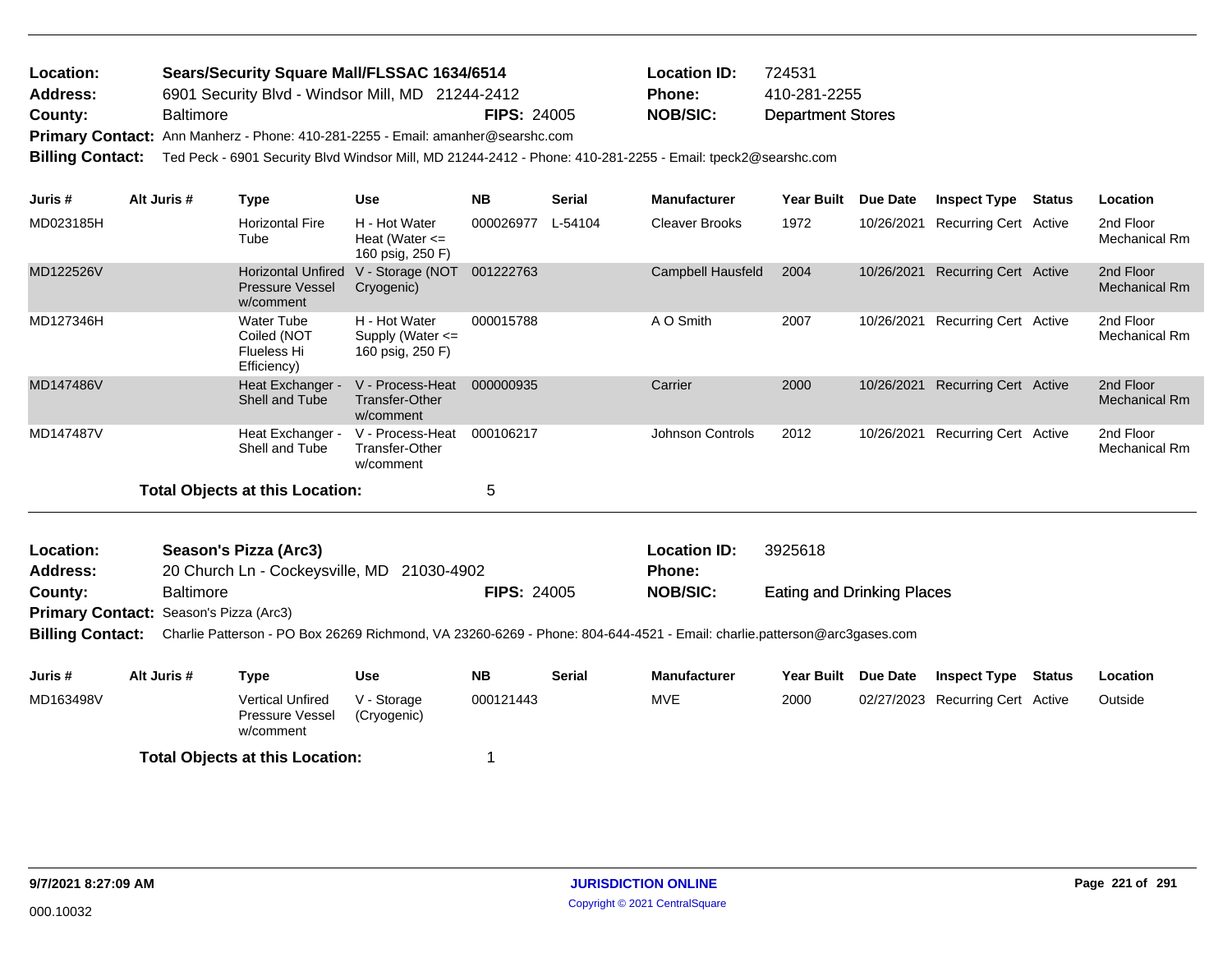| Location:<br>Address:<br>County:<br><b>Primary Contact:</b><br><b>Billing Contact:</b> | <b>Security Equipment Co</b><br><b>Location ID:</b><br>1848249<br>3828 Washington Blvd - Baltimore, MD 21227-1629<br><b>Phone:</b><br><b>NOB/SIC:</b><br><b>Baltimore</b><br><b>FIPS: 24005</b><br>Motor Vehicle Dealers (New and Used)<br>Thomas Drescher - Phone: 410-247-9600<br>Thomas Drescher - 3828 Washington Blvd Baltimore, MD 21227-1629 - Phone: 410-247-9600 |                                                                                                                                                                                                                                                                                     |                                                                                               |                        |                         |                                                         |                                                           |                                                                                                    |               |                                                     |
|----------------------------------------------------------------------------------------|---------------------------------------------------------------------------------------------------------------------------------------------------------------------------------------------------------------------------------------------------------------------------------------------------------------------------------------------------------------------------|-------------------------------------------------------------------------------------------------------------------------------------------------------------------------------------------------------------------------------------------------------------------------------------|-----------------------------------------------------------------------------------------------|------------------------|-------------------------|---------------------------------------------------------|-----------------------------------------------------------|----------------------------------------------------------------------------------------------------|---------------|-----------------------------------------------------|
| Juris #<br>MD123996V<br>MD157715V                                                      | Alt Juris #                                                                                                                                                                                                                                                                                                                                                               | <b>Type</b><br>Pressure Vessel<br>w/comment<br><b>Vertical Unfired</b>                                                                                                                                                                                                              | Use<br>Horizontal Unfired V - Storage (NOT<br>Cryogenic)<br>V - Storage (NOT 000472672 530891 | <b>NB</b><br>000627741 | <b>Serial</b>           | <b>Manufacturer</b><br><b>Buckeye</b><br>Morganton      | Year Built Due Date<br>1985<br>2015                       | <b>Inspect Type Status</b><br>04/10/2023 Recurring Cert Active<br>04/28/2023 Recurring Cert Active |               | Location<br>#1 Shop(Main)<br>Loft<br>Rental(Shop 2) |
|                                                                                        |                                                                                                                                                                                                                                                                                                                                                                           | <b>Pressure Vessel</b><br>w/comment<br><b>Total Objects at this Location:</b>                                                                                                                                                                                                       | Cryogenic)                                                                                    | $\overline{c}$         |                         |                                                         |                                                           |                                                                                                    |               |                                                     |
| Location:<br>Address:<br>County:<br><b>Billing Contact:</b>                            | <b>Baltimore</b>                                                                                                                                                                                                                                                                                                                                                          | <b>Service Tire Centers LLC</b><br>4771 Hollins Ferry Rd - Halethorpe, MD 21227-4603<br>Primary Contact: Tom Taylor - Phone: 443-271-2829 - Email: ttaylor@sttc.com<br>Tom Taylor - 4771 Hollins Ferry Rd Halethorpe, MD 21227-4603 - Phone: 443-271-2829 - Email: ttaylor@sttc.com |                                                                                               | <b>FIPS: 24005</b>     |                         | <b>Location ID:</b><br><b>Phone:</b><br><b>NOB/SIC:</b> | 2394611<br>410-247-4464<br>Nonclassifiable Establishments |                                                                                                    |               |                                                     |
| Juris #<br>MD169231V                                                                   | Alt Juris #                                                                                                                                                                                                                                                                                                                                                               | <b>Type</b><br><b>Vertical Unfired</b><br><b>Pressure Vessel</b><br>w/comment                                                                                                                                                                                                       | <b>Use</b><br>V - Storage (NOT<br>Cryogenic)                                                  | <b>NB</b><br>002000040 | <b>Serial</b>           | <b>Manufacturer</b><br>Manchester                       | Year Built Due Date<br>2019                               | <b>Inspect Type</b><br>05/19/2022 Recurring Cert Active                                            | <b>Status</b> | Location<br><b>COMP ROOM</b>                        |
|                                                                                        |                                                                                                                                                                                                                                                                                                                                                                           | <b>Total Objects at this Location:</b>                                                                                                                                                                                                                                              |                                                                                               | 1                      |                         |                                                         |                                                           |                                                                                                    |               |                                                     |
| Location:<br><b>Address:</b><br>County:<br><b>Billing Contact:</b>                     | <b>Baltimore</b>                                                                                                                                                                                                                                                                                                                                                          | <b>Seven Mile Lane Apartments</b><br>3907 Seven Mile Lane - Pikesville, MD 21208-6109<br>Primary Contact: Jon Fink - Phone: 410-764-1000<br>Jon Fink - 6999 Reisterstown Rd Ste 6 Baltimore, MD 21215-1492 - Phone: 410-764-1000                                                    |                                                                                               | <b>FIPS: 24005</b>     |                         | <b>Location ID:</b><br><b>Phone:</b><br><b>NOB/SIC:</b> | 724658<br><b>Operators of Apartment Buildings</b>         |                                                                                                    |               |                                                     |
| Juris #<br>MD160205H                                                                   | Alt Juris #                                                                                                                                                                                                                                                                                                                                                               | <b>Type</b><br><b>Water Heater</b><br>(HLW)                                                                                                                                                                                                                                         | <b>Use</b><br>H - Hot Water<br>Heat (Water $\leq$<br>160 psig, 250 F)                         | <b>NB</b><br>000229347 | <b>Serial</b><br>229347 | <b>Manufacturer</b><br>A.O. Smith                       | Year Built Due Date<br>2017                               | <b>Inspect Type Status</b><br>01/25/2022 Recurring Cert Active                                     |               | Location<br>Laundry Room                            |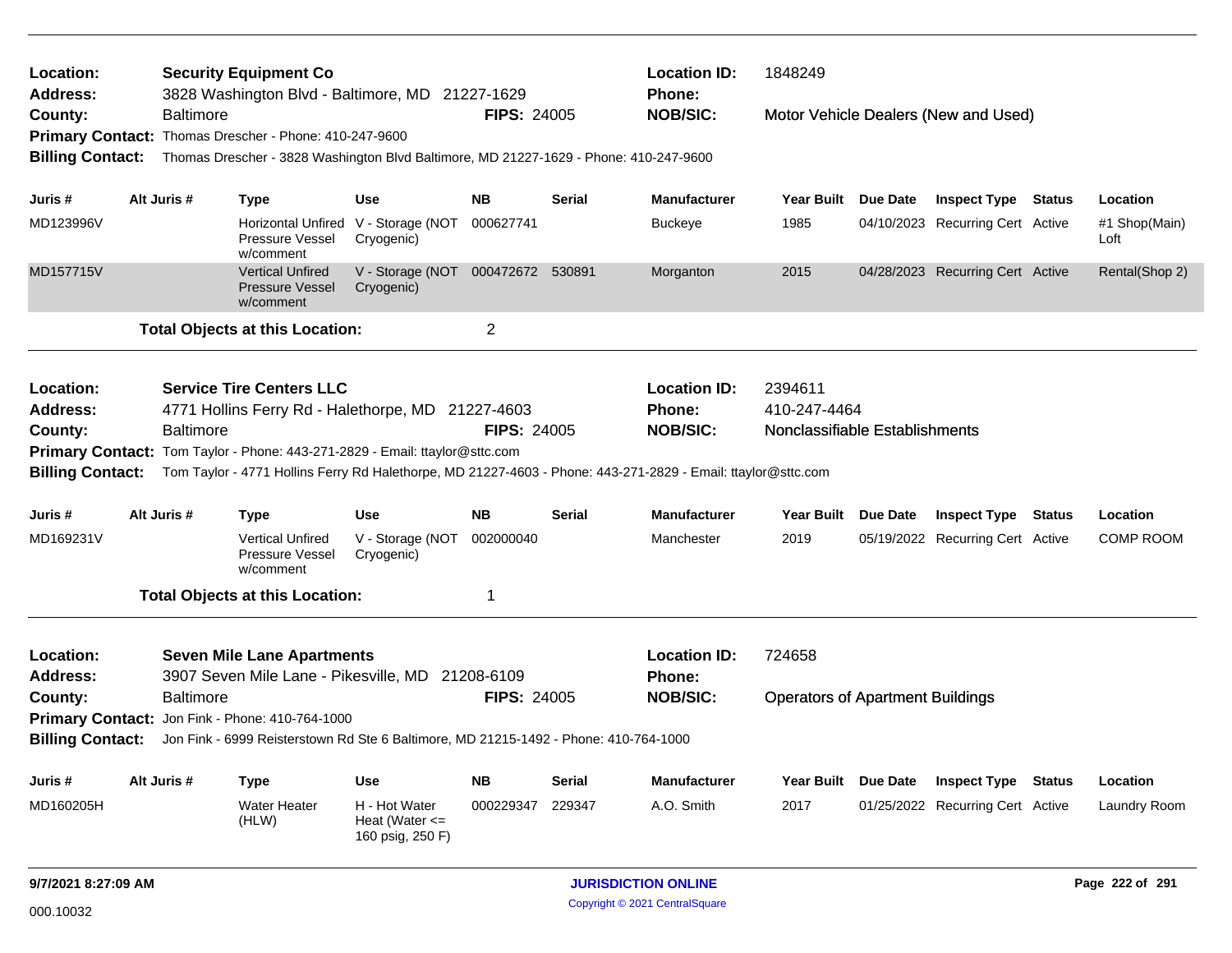| Location:<br>Address:<br>County:<br><b>Billing Contact:</b> | <b>Baltimore</b><br>Primary Contact: Shannon's Pub (Arc3) | <b>Shannon's Pub (Arc3)</b><br>4401 Annapolis Rd - Halethorpe, MD 21227-4802                   |                                                   | <b>Location ID:</b><br>4070360<br><b>Phone:</b><br><b>NOB/SIC:</b><br><b>FIPS: 24005</b><br>Charlie Patterson - PO Box 26269 Richmond, VA 23260-6269 - Phone: 804-644-4521 - Email: charlie.patterson@arc3gases.com |               |                                                                                                                              |                               |          |                                  |               |                                   |
|-------------------------------------------------------------|-----------------------------------------------------------|------------------------------------------------------------------------------------------------|---------------------------------------------------|---------------------------------------------------------------------------------------------------------------------------------------------------------------------------------------------------------------------|---------------|------------------------------------------------------------------------------------------------------------------------------|-------------------------------|----------|----------------------------------|---------------|-----------------------------------|
| Juris #                                                     | Alt Juris #                                               | <b>Type</b>                                                                                    | <b>Use</b>                                        | <b>NB</b>                                                                                                                                                                                                           | <b>Serial</b> | <b>Manufacturer</b>                                                                                                          | Year Built Due Date           |          | <b>Inspect Type Status</b>       |               | Location                          |
| MD169887V                                                   |                                                           | <b>Vertical Unfired</b><br><b>Pressure Vessel</b><br>w/comment                                 | V - Storage<br>(Cryogenic)                        | 000174969                                                                                                                                                                                                           |               | <b>CHART</b>                                                                                                                 | 2006                          |          | 04/22/2023 Recurring Cert Active |               | Outside                           |
|                                                             |                                                           | <b>Total Objects at this Location:</b>                                                         |                                                   | -1                                                                                                                                                                                                                  |               |                                                                                                                              |                               |          |                                  |               |                                   |
| Location:                                                   |                                                           | <b>Shasta/National Beverage</b>                                                                |                                                   |                                                                                                                                                                                                                     |               | <b>Location ID:</b>                                                                                                          | 719420                        |          |                                  |               |                                   |
| <b>Address:</b>                                             |                                                           | 6750 Moravia Park Dr - Rosedale, MD 21237-1011                                                 |                                                   |                                                                                                                                                                                                                     |               | Phone:                                                                                                                       | 410-488-2282                  |          |                                  |               |                                   |
| County:                                                     | <b>Baltimore</b>                                          |                                                                                                |                                                   | <b>FIPS: 24005</b>                                                                                                                                                                                                  |               | <b>NOB/SIC:</b>                                                                                                              | Manufacturing Industries, NEC |          |                                  |               |                                   |
|                                                             |                                                           | Primary Contact: Michael Valenzia - Phone: 410-488-2282 - Email: mvalenzia@shastabeverages.com |                                                   |                                                                                                                                                                                                                     |               |                                                                                                                              |                               |          |                                  |               |                                   |
| <b>Billing Contact:</b>                                     |                                                           |                                                                                                |                                                   |                                                                                                                                                                                                                     |               | Michael Valenzia - 6750 Moravia Park Dr Rosedale, MD 21237-1011 - Phone: 410-488-2282 - Email: mvalenzia@shastabeverages.com |                               |          |                                  |               |                                   |
| Juris #                                                     | Alt Juris #                                               | <b>Type</b>                                                                                    | <b>Use</b>                                        | <b>NB</b>                                                                                                                                                                                                           | <b>Serial</b> | Manufacturer                                                                                                                 | Year Built                    | Due Date | <b>Inspect Type</b>              | Status        | Location                          |
| MD169889V                                                   |                                                           | <b>Vertical Unfired</b><br>Pressure Vessel<br>w/comment                                        | V - Storage (NOT<br>Cryogenic)                    | 000521831                                                                                                                                                                                                           |               | Morganton                                                                                                                    | 2015                          |          | 04/26/2023 Recurring Cert Active |               | <b>WAREHOUSE</b><br>6663 Building |
|                                                             |                                                           | <b>Total Objects at this Location:</b>                                                         |                                                   | $\mathbf 1$                                                                                                                                                                                                         |               |                                                                                                                              |                               |          |                                  |               |                                   |
| Location:<br><b>Address:</b>                                | <b>Sheehy Nissan</b>                                      | 5361 Nottingridge Rd - White Marsh, MD 21162                                                   |                                                   |                                                                                                                                                                                                                     |               | <b>Location ID:</b><br>Phone:                                                                                                | 3919004                       |          |                                  |               |                                   |
| County:                                                     | <b>Baltimore</b>                                          |                                                                                                |                                                   | <b>FIPS: 24005</b>                                                                                                                                                                                                  |               | <b>NOB/SIC:</b>                                                                                                              |                               |          |                                  |               |                                   |
| <b>Billing Contact:</b>                                     |                                                           | Primary Contact: Shawn Fenwick - Phone: 4432709000 - Email: shawnfenwick@sheehy.com            |                                                   |                                                                                                                                                                                                                     |               |                                                                                                                              |                               |          |                                  |               |                                   |
| Juris #                                                     | Alt Juris #                                               | <b>Type</b>                                                                                    | <b>Use</b>                                        | <b>NB</b>                                                                                                                                                                                                           | <b>Serial</b> | Manufacturer                                                                                                                 | <b>Year Built</b>             | Due Date | <b>Inspect Type</b>              | <b>Status</b> | Location                          |
| MD152728V                                                   |                                                           | Pressure Vessel<br>w/comment                                                                   | Horizontal Unfired V - Storage (NOT<br>Cryogenic) | 000798924                                                                                                                                                                                                           |               | <b>Steel Fab</b>                                                                                                             | 2015                          |          | 01/15/2022 Recurring Cert Active |               | Rear Shed                         |
|                                                             |                                                           | <b>Total Objects at this Location:</b>                                                         |                                                   | $\mathbf 1$                                                                                                                                                                                                         |               |                                                                                                                              |                               |          |                                  |               |                                   |
| 9/7/2021 8:27:09 AM                                         |                                                           |                                                                                                |                                                   |                                                                                                                                                                                                                     |               | <b>JURISDICTION ONLINE</b>                                                                                                   |                               |          |                                  |               | Page 223 of 291                   |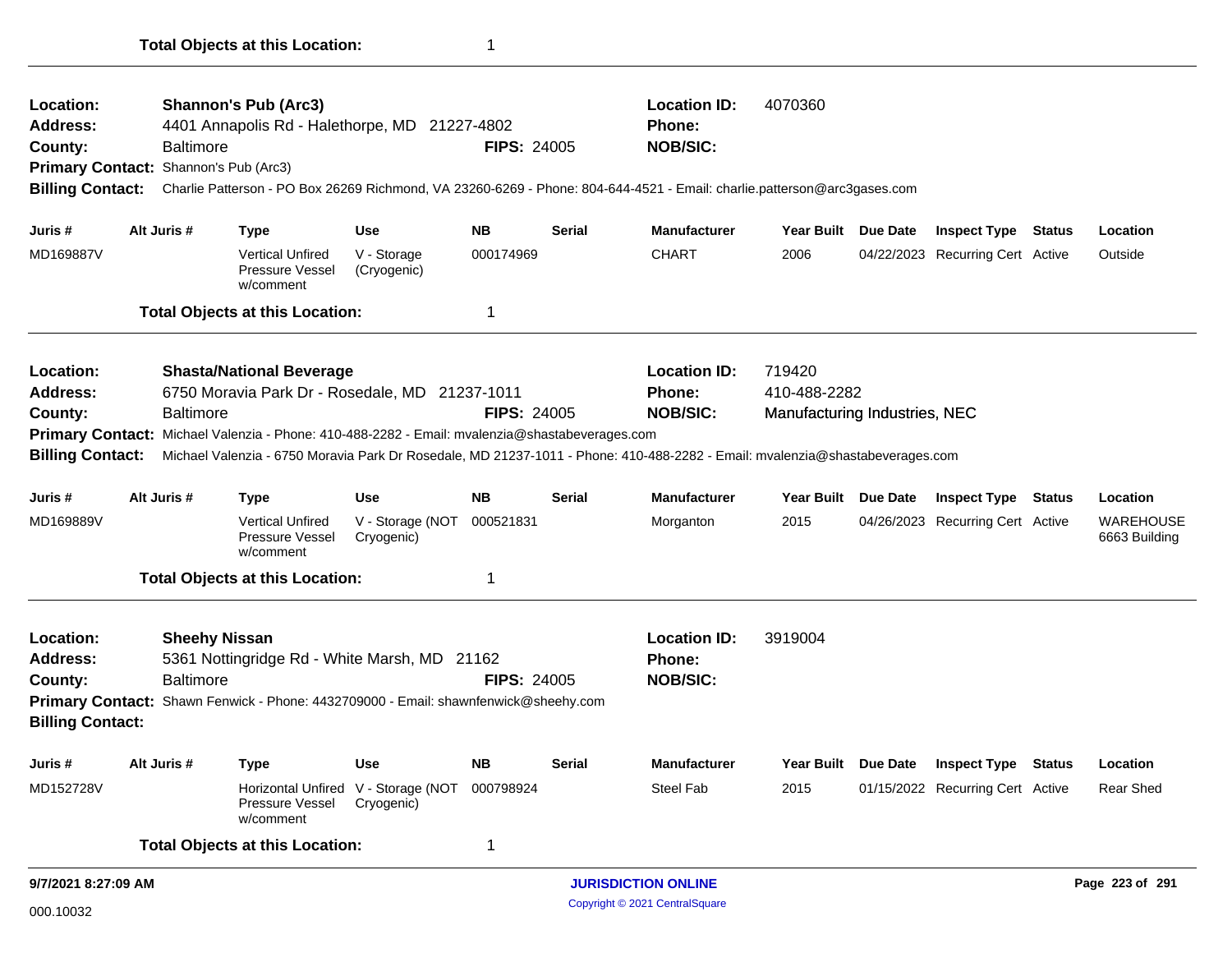| Location:<br><b>Address:</b>       | <b>Shultz's Crabhouse &amp; Restaurant</b><br>1732 Old Eastern Ave - Essex, MD 21221-2203 |                  |                                                                           |                                                         |                    |               | <b>Location ID:</b><br>Phone:                                                                                                               | 724945                                  |                 |                                  |                                           |
|------------------------------------|-------------------------------------------------------------------------------------------|------------------|---------------------------------------------------------------------------|---------------------------------------------------------|--------------------|---------------|---------------------------------------------------------------------------------------------------------------------------------------------|-----------------------------------------|-----------------|----------------------------------|-------------------------------------------|
| County:<br><b>Billing Contact:</b> |                                                                                           | <b>Baltimore</b> | Primary Contact: Shultz's Crabhouse & Restaurant - Phone: 4106871020      |                                                         | <b>FIPS: 24005</b> |               | <b>NOB/SIC:</b>                                                                                                                             | Eating and drinking places              |                 |                                  |                                           |
| Juris #                            |                                                                                           | Alt Juris #      | <b>Type</b>                                                               | <b>Use</b>                                              | <b>NB</b>          | <b>Serial</b> | <b>Manufacturer</b>                                                                                                                         | <b>Year Built</b>                       | <b>Due Date</b> | <b>Inspect Type Status</b>       | Location                                  |
| MD110528H                          |                                                                                           |                  | Cast Iron                                                                 | H - Heating-<br>Cooking (Steam<br>$\leq$ 15 psig)       | <b>CI</b>          |               | Weil-McLain                                                                                                                                 | 1997                                    |                 | 07/25/2021 Recurring Cert Active | <b>Outside Rear</b><br><b>Boiler Room</b> |
| MD110530H                          |                                                                                           |                  | Cast Iron                                                                 | H - Heating-<br>Cooking (Steam<br>$\le$ 15 psig)        | CI                 | 10008621      | <b>Burnham</b>                                                                                                                              | 1996                                    | 07/25/2021      | <b>Recurring Cert Active</b>     | <b>Outside Rear</b><br><b>Boiler Room</b> |
|                                    |                                                                                           |                  | <b>Total Objects at this Location:</b>                                    |                                                         | $\overline{2}$     |               |                                                                                                                                             |                                         |                 |                                  |                                           |
| Location:<br><b>Address:</b>       |                                                                                           |                  | <b>Silver Brick Townhomes</b><br>2808 Dunlawn Ct - Dundalk, MD 21222-4520 |                                                         |                    |               | <b>Location ID:</b><br>Phone:                                                                                                               | 726560                                  |                 |                                  |                                           |
| County:                            |                                                                                           | <b>Baltimore</b> |                                                                           |                                                         | <b>FIPS: 24005</b> |               | <b>NOB/SIC:</b>                                                                                                                             | <b>Operators of Apartment Buildings</b> |                 |                                  |                                           |
|                                    |                                                                                           |                  |                                                                           |                                                         |                    |               | Primary Contact: James Patrick - Phone: 410-288-1400x107 - Cell: 410-240-0264 - Email: jpatrick@silverbrickgroup.com                        |                                         |                 |                                  |                                           |
| <b>Billing Contact:</b>            |                                                                                           |                  |                                                                           |                                                         |                    |               | James Patrick - 7003 Dunmanway Dundalk, MD 21222-5260 - Phone: 410-288-1400x107 - Cell: 410-240-0264 - Email: jpatrick@silverbrickgroup.com |                                         |                 |                                  |                                           |
| Juris #                            |                                                                                           | Alt Juris #      | <b>Type</b>                                                               | <b>Use</b>                                              | <b>NB</b>          | <b>Serial</b> | <b>Manufacturer</b>                                                                                                                         | Year Built Due Date                     |                 | <b>Inspect Type Status</b>       | Location                                  |
| MD148065H                          |                                                                                           |                  | <b>Water Tube</b><br>Coiled (NOT<br>Flueless Hi<br>Efficiency)            | H - Hot Water<br>Supply (Water <=<br>160 psig, 250 F)   | 000C37503          |               | A O Smith                                                                                                                                   | 2013                                    |                 | 03/21/2022 Recurring Cert Active | 2808 Dunlawn                              |
| MD148066H                          |                                                                                           |                  | <b>Water Tube</b><br>Coiled (NOT<br><b>Flueless Hi</b><br>Efficiency)     | H - Hot Water<br>Supply (Water <=<br>160 psig, 250 F)   | 000C33714          |               | A O Smith                                                                                                                                   | 2012                                    |                 | 03/21/2022 Recurring Cert Active | 2808 Dunlawn                              |
| MD160641H                          |                                                                                           |                  | Cast Iron                                                                 | H - Hot Water<br>Heat (Water $\leq$<br>160 psig, 250 F) | <b>CI</b>          |               | Peerless                                                                                                                                    | 2016                                    |                 | 04/19/2022 Recurring Cert Active | 2808 Dunlawn                              |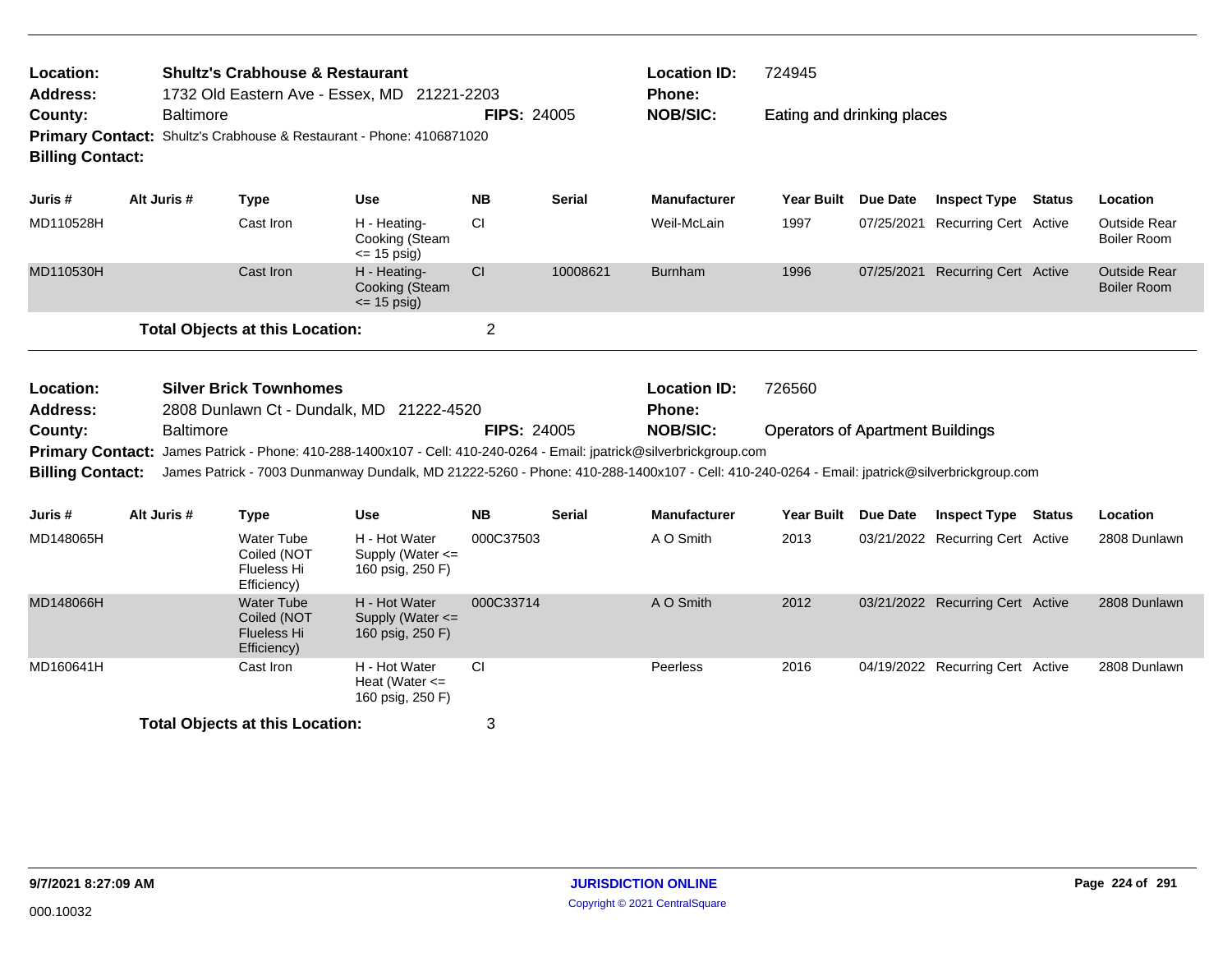| Location:<br><b>Silver Spring Mining Co (Arc3)</b><br>8634 Belair Rd - Nottingham, MD 21236-2704<br><b>Address:</b><br><b>Baltimore</b><br>County:<br>Primary Contact: Silver Spring Mining Co (Arc3) |                                                                                                                                                    |                  |                                                                                                                         |                                                       |                    |                           | <b>Location ID:</b><br><b>Phone:</b> | 3949964                           |                                  |        |                    |
|-------------------------------------------------------------------------------------------------------------------------------------------------------------------------------------------------------|----------------------------------------------------------------------------------------------------------------------------------------------------|------------------|-------------------------------------------------------------------------------------------------------------------------|-------------------------------------------------------|--------------------|---------------------------|--------------------------------------|-----------------------------------|----------------------------------|--------|--------------------|
|                                                                                                                                                                                                       |                                                                                                                                                    |                  |                                                                                                                         |                                                       | <b>FIPS: 24005</b> |                           | <b>NOB/SIC:</b>                      | <b>Eating and Drinking Places</b> |                                  |        |                    |
|                                                                                                                                                                                                       |                                                                                                                                                    |                  |                                                                                                                         |                                                       |                    |                           |                                      |                                   |                                  |        |                    |
| <b>Billing Contact:</b>                                                                                                                                                                               |                                                                                                                                                    |                  | Charlie Patterson - PO Box 26269 Richmond, VA 23260-6269 - Phone: 804-644-4521 - Email: charlie.patterson@arc3gases.com |                                                       |                    |                           |                                      |                                   |                                  |        |                    |
| Juris #                                                                                                                                                                                               |                                                                                                                                                    | Alt Juris #      | <b>Type</b>                                                                                                             | <b>Use</b>                                            | <b>NB</b>          | <b>Serial</b>             | <b>Manufacturer</b>                  | Year Built Due Date               | <b>Inspect Type Status</b>       |        | Location           |
| MD163593V                                                                                                                                                                                             |                                                                                                                                                    |                  | <b>Vertical Unfired</b><br>Pressure Vessel<br>w/comment                                                                 | V - Storage<br>(Cryogenic)                            | 000124908          |                           | <b>MVE</b>                           | 2000                              | 04/16/2023 Recurring Cert Active |        | Outside            |
|                                                                                                                                                                                                       |                                                                                                                                                    |                  | <b>Total Objects at this Location:</b>                                                                                  |                                                       | -1                 |                           |                                      |                                   |                                  |        |                    |
| Location:                                                                                                                                                                                             |                                                                                                                                                    |                  | <b>Sizzle Eat Drink (Arc3)</b>                                                                                          |                                                       |                    |                           | <b>Location ID:</b>                  | 4039048                           |                                  |        |                    |
| <b>Address:</b>                                                                                                                                                                                       |                                                                                                                                                    |                  | 11455 Pulaski Hwy - White Marsh, MD 21162-1511                                                                          |                                                       |                    |                           | Phone:                               |                                   |                                  |        |                    |
| County:                                                                                                                                                                                               |                                                                                                                                                    | <b>Baltimore</b> |                                                                                                                         |                                                       | <b>FIPS: 24005</b> |                           | <b>NOB/SIC:</b>                      |                                   |                                  |        |                    |
|                                                                                                                                                                                                       | Primary Contact: Sizzle Eat Drink (Arc3)                                                                                                           |                  |                                                                                                                         |                                                       |                    |                           |                                      |                                   |                                  |        |                    |
|                                                                                                                                                                                                       | <b>Billing Contact:</b><br>Charlie Patterson - PO Box 26269 Richmond, VA 23260-6269 - Phone: 804-644-4521 - Email: charlie.patterson@arc3gases.com |                  |                                                                                                                         |                                                       |                    |                           |                                      |                                   |                                  |        |                    |
| Juris #                                                                                                                                                                                               |                                                                                                                                                    | Alt Juris #      | <b>Type</b>                                                                                                             | Use                                                   | <b>NB</b>          | <b>Serial</b>             | <b>Manufacturer</b>                  | Year Built Due Date               | <b>Inspect Type</b>              | Status | Location           |
| <b>NEW</b>                                                                                                                                                                                            |                                                                                                                                                    |                  | <b>Vertical Unfired</b><br>Pressure Vessel<br>w/comment                                                                 | V - Storage<br>(Cryogenic)                            | 000271776          |                           | <b>CHART</b>                         | 2018                              | 08/27/2022 Recurring Cert Active |        | Store Room         |
|                                                                                                                                                                                                       |                                                                                                                                                    |                  | <b>Total Objects at this Location:</b>                                                                                  |                                                       | 1                  |                           |                                      |                                   |                                  |        |                    |
| Location:                                                                                                                                                                                             |                                                                                                                                                    |                  | <b>Skipjack's Restaurant</b>                                                                                            |                                                       |                    |                           | <b>Location ID:</b>                  | 724425                            |                                  |        |                    |
| Address:                                                                                                                                                                                              |                                                                                                                                                    |                  | 7703 Belair Rd - Baltimore, MD 21236-4005                                                                               |                                                       |                    |                           | Phone:                               | 410-668-5053                      |                                  |        |                    |
| County:                                                                                                                                                                                               |                                                                                                                                                    | <b>Baltimore</b> |                                                                                                                         |                                                       | <b>FIPS: 24005</b> |                           | <b>NOB/SIC:</b>                      | Eating and drinking places        |                                  |        |                    |
| <b>Primary Contact: Skipjack's Restaurant</b>                                                                                                                                                         |                                                                                                                                                    |                  |                                                                                                                         |                                                       |                    |                           |                                      |                                   |                                  |        |                    |
| <b>Billing Contact:</b>                                                                                                                                                                               |                                                                                                                                                    |                  |                                                                                                                         |                                                       |                    |                           |                                      |                                   |                                  |        |                    |
| Juris #                                                                                                                                                                                               |                                                                                                                                                    | Alt Juris #      | <b>Type</b>                                                                                                             | <b>Use</b>                                            | NB.                | <b>Serial</b>             | <b>Manufacturer</b>                  | Year Built Due Date               | <b>Inspect Type Status</b>       |        | Location           |
| MD128010H                                                                                                                                                                                             |                                                                                                                                                    |                  | <b>Water Heater</b><br>(HLW)                                                                                            | H - Hot Water<br>Supply (Water <=<br>160 psig, 210 F) | 000105049          |                           | A O Smith                            | 2006                              | 12/12/2022 Recurring Cert Active |        | <b>Boiler Room</b> |
| MD161879H                                                                                                                                                                                             |                                                                                                                                                    |                  | Cast Iron                                                                                                               | H - Heating-<br>Cooking (Steam<br>$\le$ 15 psig)      | CI                 | CROWNB0006 Crown<br>31222 |                                      | 2016                              | 01/24/2023 Recurring Cert Active |        | <b>Boiler Rm</b>   |
|                                                                                                                                                                                                       |                                                                                                                                                    |                  |                                                                                                                         |                                                       |                    |                           |                                      |                                   |                                  |        |                    |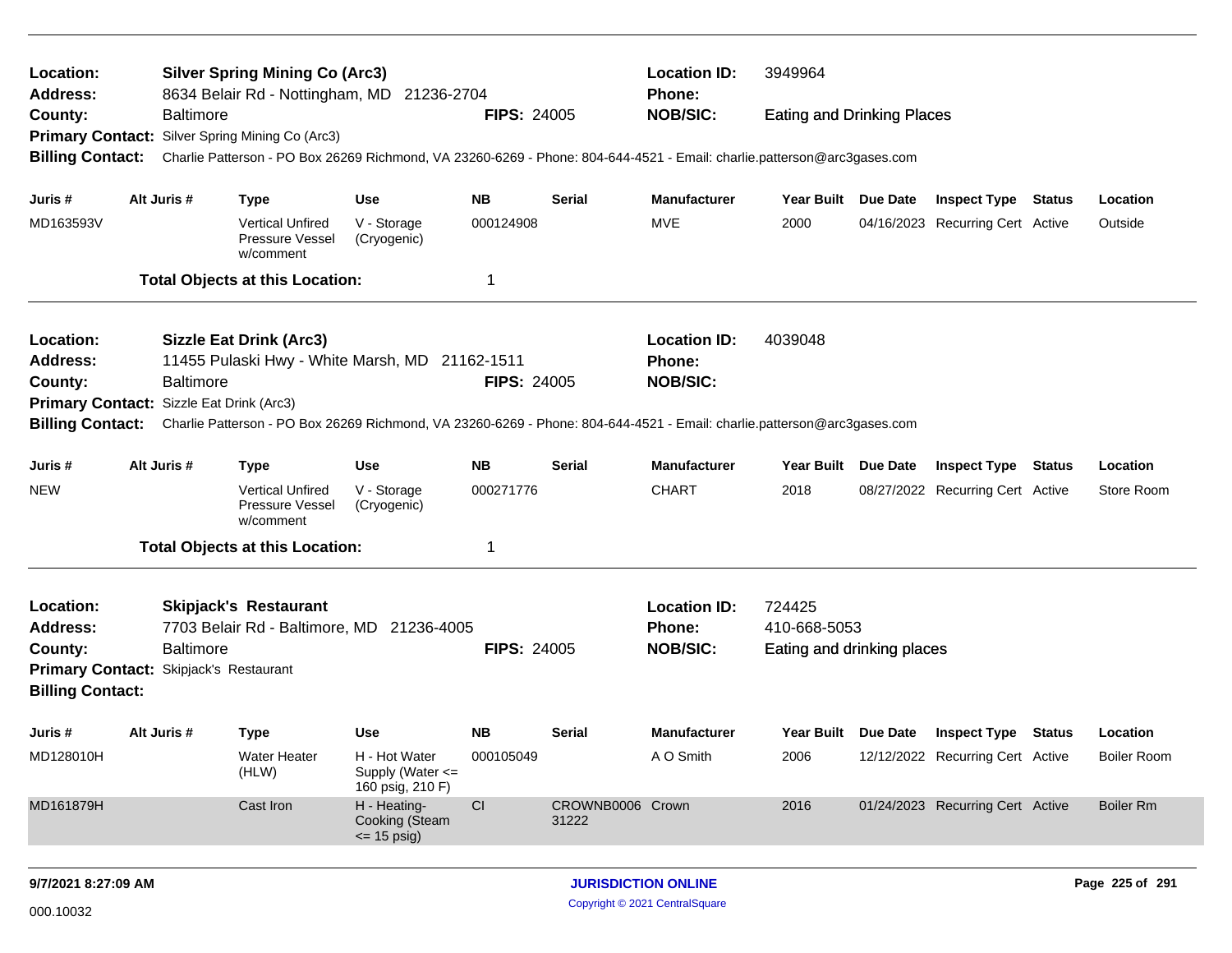| Location:<br>Address:<br>County:<br><b>Primary Contact:</b><br><b>Billing Contact:</b> | <b>Baltimore</b> | <b>Skipjack's Restaurant (Arc3)</b><br>Skipjack's Restaurant (Arc3) | 7703 Belair Rd - Nottingham, MD 21236-4005<br>Charlie Patterson - PO Box 26269 Richmond, VA 23260-6269 - Phone: 804-644-4521 - Email: charlie.patterson@arc3gases.com                                                                                                                              | <b>FIPS: 24005</b> |               | <b>Location ID:</b><br>Phone:<br><b>NOB/SIC:</b> | 3949961                |                 |                                                  |               |                     |
|----------------------------------------------------------------------------------------|------------------|---------------------------------------------------------------------|----------------------------------------------------------------------------------------------------------------------------------------------------------------------------------------------------------------------------------------------------------------------------------------------------|--------------------|---------------|--------------------------------------------------|------------------------|-----------------|--------------------------------------------------|---------------|---------------------|
| Juris #                                                                                | Alt Juris #      | <b>Type</b>                                                         | <b>Use</b>                                                                                                                                                                                                                                                                                         | <b>NB</b>          | <b>Serial</b> | <b>Manufacturer</b>                              | <b>Year Built</b>      | Due Date        | <b>Inspect Type</b>                              | <b>Status</b> | Location            |
| MD158310V                                                                              |                  | <b>Vertical Unfired</b><br>Pressure Vessel<br>w/comment             | V - Storage<br>(Cryogenic)                                                                                                                                                                                                                                                                         | 000004987          |               | Taylor-Wharton                                   | 1988                   | 09/05/2021      | <b>Recurring Cert Active</b>                     |               | <b>Boiler Room</b>  |
|                                                                                        |                  | <b>Total Objects at this Location:</b>                              |                                                                                                                                                                                                                                                                                                    |                    |               |                                                  |                        |                 |                                                  |               |                     |
| Location:<br><b>Address:</b><br>County:<br><b>Billing Contact:</b>                     | <b>Baltimore</b> | <b>SOM-DNR/Gunpowder Falls State Park</b>                           | 7200 Graces Quarter Rd - Chase, MD 21027<br>Primary Contact: John McInerney - Phone: 410-592-8760 - Cell: 443-854-2803 - Email: jmcinerney@dnr.state.md.us<br>John McInerney - PO Box 480 Kingsville, MD 21087-0480 - Phone: 410-592-8760 - Cell: 443-854-2803 - Email: jmcinerney@dnr.state.md.us | <b>FIPS: 24005</b> |               | <b>Location ID:</b><br>Phone:<br><b>NOB/SIC:</b> | 712908<br>410-335-3461 |                 | Land, Mineral, Wildlife, and Forest Conservation |               |                     |
| Juris #                                                                                | Alt Juris #      | <b>Type</b>                                                         | <b>Use</b>                                                                                                                                                                                                                                                                                         | <b>NB</b>          | <b>Serial</b> | <b>Manufacturer</b>                              | <b>Year Built</b>      | <b>Due Date</b> | <b>Inspect Type</b>                              | Status        | Location            |
| MD128310H                                                                              |                  | Cast Iron                                                           | H - Hot Water<br>Heat (Water $\leq$<br>160 psig, 250 F)                                                                                                                                                                                                                                            | <b>CI</b>          |               | Weil-McLain                                      | 2006                   |                 | 08/03/2023 Recurring Cert Active                 |               | Maintenance<br>Shop |
| MD151020H                                                                              |                  | Cast Iron                                                           | H - Hot Water<br>Heat (Water $\leq$<br>160 psig, 250 F)                                                                                                                                                                                                                                            | CI                 |               | Weil-McLain                                      | 2009                   |                 | 08/03/2023 Recurring Cert Active                 |               | <b>Beach House</b>  |
| MD153318V                                                                              |                  | <b>Vertical Unfired</b><br>Pressure Vessel<br>w/comment             | V - Storage (NOT<br>Cryogenic)                                                                                                                                                                                                                                                                     | 000348259          |               | Morganton                                        | 2014                   |                 | 08/03/2023 Recurring Cert Active                 |               | Maintenance<br>Ship |
|                                                                                        |                  | <b>Total Objects at this Location:</b>                              |                                                                                                                                                                                                                                                                                                    | 3                  |               |                                                  |                        |                 |                                                  |               |                     |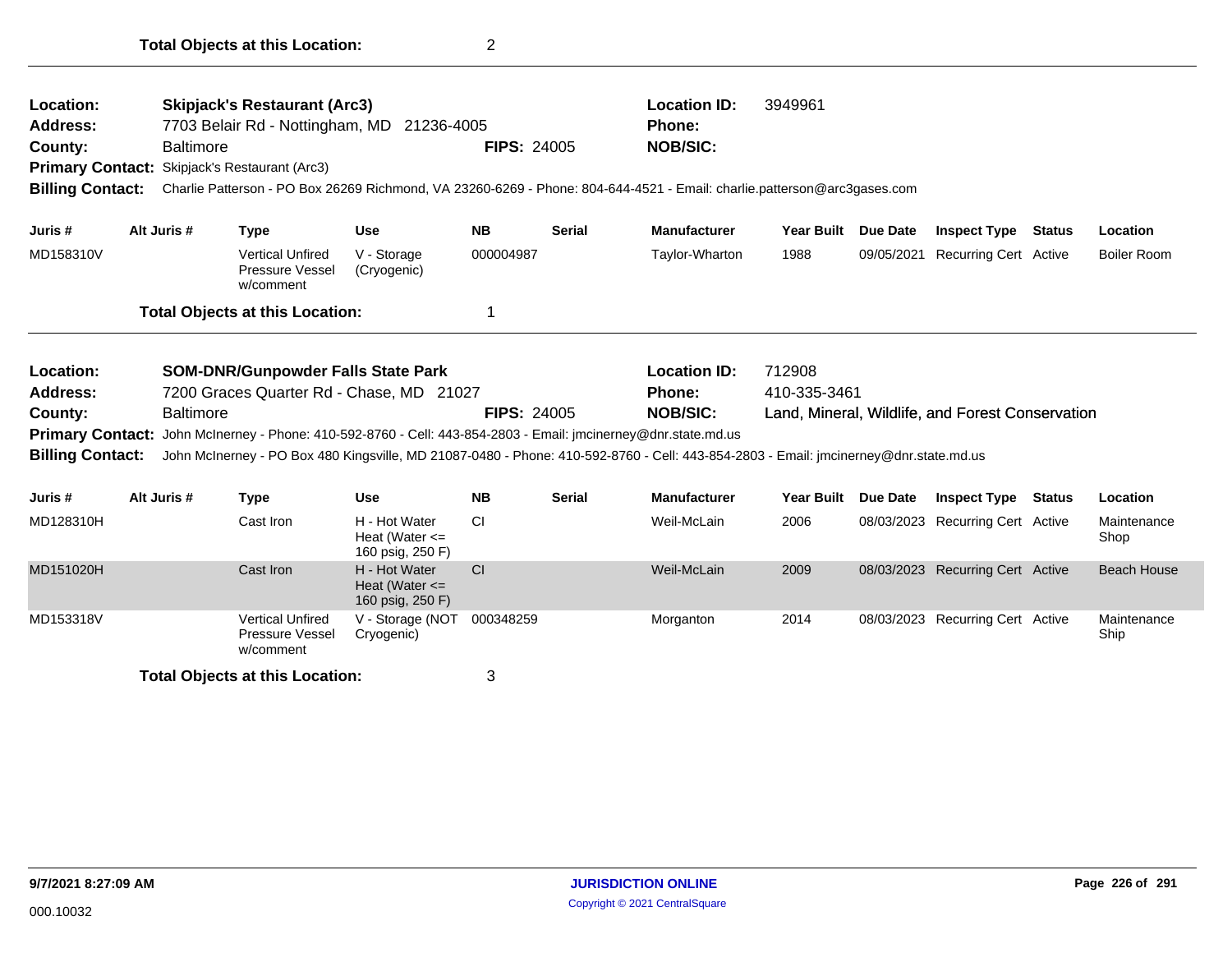| <b>Location:</b> | <b>SOM-MSP/State Police/Aviation Command</b>                                                                             |                    | <b>Location ID:</b> | 717806                                                                                                                                                                          |
|------------------|--------------------------------------------------------------------------------------------------------------------------|--------------------|---------------------|---------------------------------------------------------------------------------------------------------------------------------------------------------------------------------|
| <b>Address:</b>  | 3023 Strawberry Point Rd - Middle River, MD 21220-5513                                                                   |                    | <b>Phone:</b>       | 410-238-5800                                                                                                                                                                    |
| <b>County:</b>   | Baltimore                                                                                                                | <b>FIPS: 24005</b> | <b>NOB/SIC:</b>     | Airports, Flying Fields, and Airport Terminal Services                                                                                                                          |
|                  | Primary Contact: Walt Kuchta - Phone: 410-238-5800/410-238-5806 - Cell: 410-977-1299 - Email: walter.kuchta@maryland.gov |                    |                     |                                                                                                                                                                                 |
|                  |                                                                                                                          |                    |                     | Billing Contact: Walt Kuchta - 3023 Strawberry Point Rd Middle River, MD 21220-5513 - Phone: 410-238-5800/410-238-5806 - Cell: 410-977-1299 - Email: walter.kuchta@maryland.gov |
|                  |                                                                                                                          |                    |                     |                                                                                                                                                                                 |

| Juris #   | Alt Juris # | Type                                                    | <b>Use</b>                                              | <b>NB</b> | <b>Serial</b> | <b>Manufacturer</b> | <b>Year Built</b> | <b>Due Date</b> | <b>Inspect Type</b>              | Status | Location                         |
|-----------|-------------|---------------------------------------------------------|---------------------------------------------------------|-----------|---------------|---------------------|-------------------|-----------------|----------------------------------|--------|----------------------------------|
| MD049304V |             | <b>Vertical Unfired</b><br>Pressure Vessel<br>w/comment | V - Storage (NOT<br>Cryogenic)                          | 000189659 |               | Wessels             | 1981              |                 | 03/26/2023 Recurring Cert Active |        | Old Hanger<br>Compressor<br>Room |
| MD074615H |             | Electric (NOT<br>HLW)                                   | H - Hot Water<br>Heat (Water $\leq$<br>160 psig, 250 F) | 000028109 | 68616         | <b>Bryan</b>        | 1990              |                 | 03/26/2023 Recurring Cert Active |        | Fire Pump Room                   |
| MD074616V |             | <b>Vertical Unfired</b><br>Pressure Vessel<br>w/comment | V - Storage (NOT<br>Cryogenic)                          | 000896738 |               | <b>Buckeye</b>      | 1989              |                 | 03/26/2023 Recurring Cert Active |        | Fire Pump Room                   |
|           |             | <b>Total Objects at this Location:</b>                  |                                                         | ⌒<br>C    |               |                     |                   |                 |                                  |        |                                  |

| Location:       | <b>SOM-MSP/State Police/Forensic Science Laboratory</b>                                                                 |                    | <b>Location ID:</b> | 1645676                  |
|-----------------|-------------------------------------------------------------------------------------------------------------------------|--------------------|---------------------|--------------------------|
| <b>Address:</b> | 221 Milford Mill Rd - Baltimore, MD 21208-5918                                                                          |                    | <b>Phone:</b>       |                          |
| County:         | <b>Baltimore</b>                                                                                                        | <b>FIPS: 24005</b> | NOB/SIC:            | <b>Police Protection</b> |
|                 | Primary Contact: Heath Wilkins - Phone: 443-357-1300 ext. 1523 - Cell: 240-398-9720 - Email: hwilkins@lbbassociates.com |                    |                     |                          |
|                 | Billing Contact: Facilities Director - 221 Milford Mill Rd Baltimore, MD 21208-5918 - Phone: 443-357-1300               |                    |                     |                          |

| Juris #   | Alt Juris #                 | Type                               | <b>Use</b>                                                | <b>NB</b> | <b>Serial</b> | <b>Manufacturer</b>        | <b>Year Built</b> | Due Date   | <b>Inspect Type</b>          | Status | <b>Location</b>    |
|-----------|-----------------------------|------------------------------------|-----------------------------------------------------------|-----------|---------------|----------------------------|-------------------|------------|------------------------------|--------|--------------------|
| MD123128H | <b>Water Heater</b>         | <b>Water Heater</b><br>(HLW)       | H - Hot Water<br>Supply (Water $\leq$<br>160 psig, 210 F) | 000115276 |               | <b>PVI</b> Industries      | 2005              | 09/17/2021 | Recurring Cert Active        |        | Boiler Room        |
| MD123129H | <b>Water Heater</b>         | Water Heater<br>(HLW)              | H - Hot Water<br>Supply (Water $\leq$<br>160 psig, 210 F) | 000115277 |               | <b>PVI</b> Industries      | 2005              | 09/17/2021 | <b>Recurring Cert Active</b> |        | <b>Boiler Room</b> |
| MD123131H | Boiler #2                   | <b>Horizontal Fire</b><br>Tube     | H - Steam Heat<br>(Steam $\le$ 15<br>psig)                | 000010399 | 103072B       | <b>Sellers Engineering</b> | 2005              | 09/17/2021 | Recurring Cert Active        |        | Boiler Room        |
| MD123132V | Air Conditioning<br>Chiller | Heat Exchanger -<br>Shell and Tube | V - Process-Heat<br><b>Transfer-Other</b><br>w/comment    | 000044546 |               | McQuay                     | 2004              | 09/17/2021 | <b>Recurring Cert Active</b> |        | <b>Boiler Room</b> |
| MD123133V | Air Conditioning<br>Chiller | Heat Exchanger -<br>Shell and Tube | V - Process-Heat<br>Transfer-Other<br>w/comment           | 000044574 |               | McQuay                     | 2004              | 09/17/2021 | Recurring Cert Active        |        | Boiler Room        |
| MD123134V | Air Conditioning<br>Chiller | Heat Exchanger -<br>Shell and Tube | V - Process-Heat<br>Transfer-Other                        | 000044557 |               | McQuay                     | 2004              | 09/17/2021 | <b>Recurring Cert Active</b> |        | <b>Boiler Room</b> |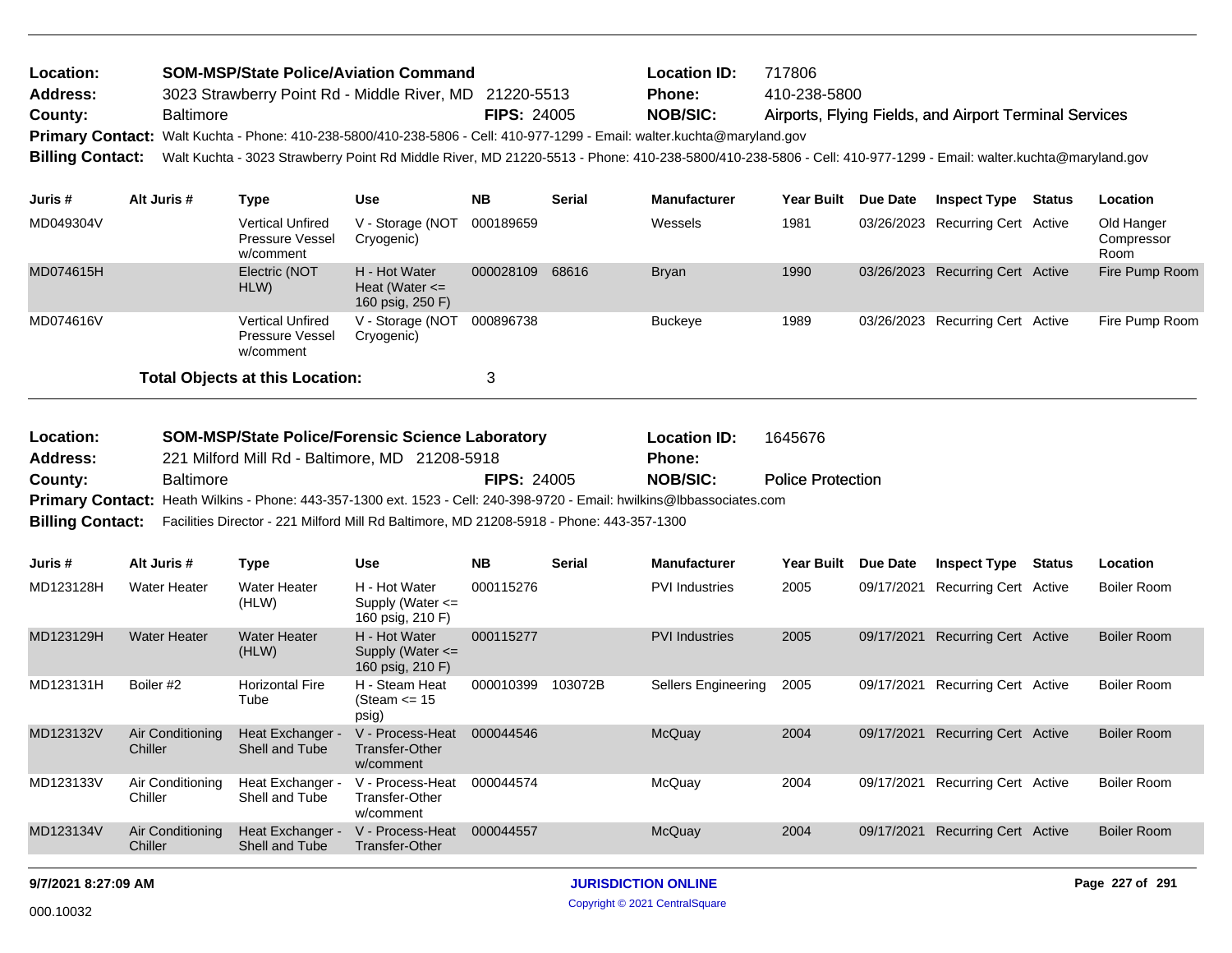| Juris #                                            | Alt Juris #      | <b>Type</b>                                                                                                                                                                                                                                                                                                          | Use                                                     | <b>NB</b>          | Serial        | Manufacturer               |                          | Year Built Due Date | <b>Inspect Type</b>              | Status        | Location           |
|----------------------------------------------------|------------------|----------------------------------------------------------------------------------------------------------------------------------------------------------------------------------------------------------------------------------------------------------------------------------------------------------------------|---------------------------------------------------------|--------------------|---------------|----------------------------|--------------------------|---------------------|----------------------------------|---------------|--------------------|
|                                                    |                  |                                                                                                                                                                                                                                                                                                                      | w/comment                                               |                    |               |                            |                          |                     |                                  |               |                    |
| MD123135V                                          | Air Tank         | Horizontal Unfired<br>Pressure Vessel<br>w/comment                                                                                                                                                                                                                                                                   | V - Storage (NOT<br>Cryogenic)                          | 000083187          |               | Manchester                 | 2004                     |                     | 09/17/2021 Recurring Cert Active |               | <b>Boiler Room</b> |
| MD141056H                                          |                  | Cast Iron                                                                                                                                                                                                                                                                                                            | H - Steam Heat<br>(Steam $\le$ 15<br>psig)              | CI                 |               | Weil-McLain                | 2010                     |                     | 09/17/2021 Recurring Cert Active |               | <b>Boiler Room</b> |
| MD141057H                                          | Boiler #3        | Cast Aluminum                                                                                                                                                                                                                                                                                                        | H - Hot Water<br>Heat (Water $\leq$<br>160 psig, 250 F) | CA                 |               | Weil-McLain                | 2010                     |                     | 09/17/2021 Recurring Cert Active |               | <b>Boiler Room</b> |
|                                                    |                  | <b>Total Objects at this Location:</b>                                                                                                                                                                                                                                                                               |                                                         | 9                  |               |                            |                          |                     |                                  |               |                    |
| Location:                                          |                  | <b>SOM-NG/ARNG/National Guard Armory/Putty Hill</b>                                                                                                                                                                                                                                                                  |                                                         |                    |               | <b>Location ID:</b>        | 717737                   |                     |                                  |               |                    |
| <b>Address:</b>                                    |                  | 3727 Putty Hill Ave - Baltimore, MD 21236-3509                                                                                                                                                                                                                                                                       |                                                         |                    |               | <b>Phone:</b>              |                          |                     |                                  |               |                    |
| County:                                            | <b>Baltimore</b> |                                                                                                                                                                                                                                                                                                                      |                                                         | <b>FIPS: 24005</b> |               | <b>NOB/SIC:</b>            | <b>National Security</b> |                     |                                  |               |                    |
| <b>Primary Contact:</b><br><b>Billing Contact:</b> |                  | Francis S. Gostomski, Anthony Williams - Phone: 410-576-1441 - Cell: 410-446-2736 - Email: Francis.gostomski@maryland.gov<br>Francis 5. GOStomski, Anthony Williams - Z19 W Z9th Division 5t OIC D-11 Baltimore, MD Z1Z01-ZZ88 - Fhone: 410-570-1441 - Cell: 410-440-Z730 - Emall:<br>Francis nostomski@marvland.nov |                                                         |                    |               |                            |                          |                     |                                  |               |                    |
| Juris #                                            | Alt Juris #      | <b>Type</b>                                                                                                                                                                                                                                                                                                          | <b>Use</b>                                              | <b>NB</b>          | <b>Serial</b> | <b>Manufacturer</b>        | <b>Year Built</b>        | <b>Due Date</b>     | <b>Inspect Type</b>              | <b>Status</b> | Location           |
| MD104069H                                          |                  | Cast Iron                                                                                                                                                                                                                                                                                                            | H - Hot Water<br>Heat (Water $\leq$<br>160 psig, 250 F) | <b>CI</b>          | MB99-93       | H B Smith                  | 1999                     |                     | 02/25/2022 Recurring Cert Active |               | Boiler Room        |
|                                                    |                  | <b>Total Objects at this Location:</b>                                                                                                                                                                                                                                                                               |                                                         | -1                 |               |                            |                          |                     |                                  |               |                    |
| Location:                                          |                  | <b>SOM/Catonsville District Court</b>                                                                                                                                                                                                                                                                                |                                                         |                    |               | <b>Location ID:</b>        | 4003108                  |                     |                                  |               |                    |
| <b>Address:</b>                                    |                  | 1 Rolling Crossroad - Catonsville, MD 21228                                                                                                                                                                                                                                                                          |                                                         |                    |               | <b>Phone:</b>              |                          |                     |                                  |               |                    |
| County:                                            | <b>Baltimore</b> |                                                                                                                                                                                                                                                                                                                      |                                                         | <b>FIPS: 24005</b> |               | <b>NOB/SIC:</b>            |                          |                     |                                  |               |                    |
| <b>Primary Contact:</b>                            |                  | Delbert Stallings - Phone: 410-455-7820 - Cell: 443-610-8590 - Email: delbert.stallings@maryland.gov                                                                                                                                                                                                                 |                                                         |                    |               |                            |                          |                     |                                  |               |                    |
| <b>Billing Contact:</b>                            |                  |                                                                                                                                                                                                                                                                                                                      |                                                         |                    |               |                            |                          |                     |                                  |               |                    |
| Juris #                                            | Alt Juris #      | <b>Type</b>                                                                                                                                                                                                                                                                                                          | Use                                                     | <b>NB</b>          | Serial        | <b>Manufacturer</b>        | <b>Year Built</b>        | Due Date            | <b>Inspect Type Status</b>       |               | Location           |
| MD166556H                                          | -1               | Vertical Fire Tube H - Hot Water                                                                                                                                                                                                                                                                                     | Heat (Water $\leq$<br>160 psig, 250 F)                  | 000081549          |               | Aerco                      | 2019                     |                     | 02/28/2022 Recurring Cert Active |               | <b>Boiler Room</b> |
| MD166557H                                          | $\overline{2}$   | <b>Vertical Fire Tube</b>                                                                                                                                                                                                                                                                                            | H - Hot Water<br>Heat (Water $\leq$<br>160 psig, 250 F) | 000081547          |               | Aerco                      | 2019                     |                     | 01/29/2022 Recurring Cert Active |               | <b>Boiler Room</b> |
| MD166558H                                          | 3                | <b>Vertical Fire Tube</b>                                                                                                                                                                                                                                                                                            | H - Hot Water<br>Heat (Water $\leq$<br>160 psig, 250 F) | 000081550          |               | Aerco                      | 2019                     |                     | 01/29/2022 Recurring Cert Active |               | <b>Boiler Room</b> |
| 9/7/2021 8:27:09 AM                                |                  |                                                                                                                                                                                                                                                                                                                      |                                                         |                    |               | <b>JURISDICTION ONLINE</b> |                          |                     |                                  |               | Page 228 of 291    |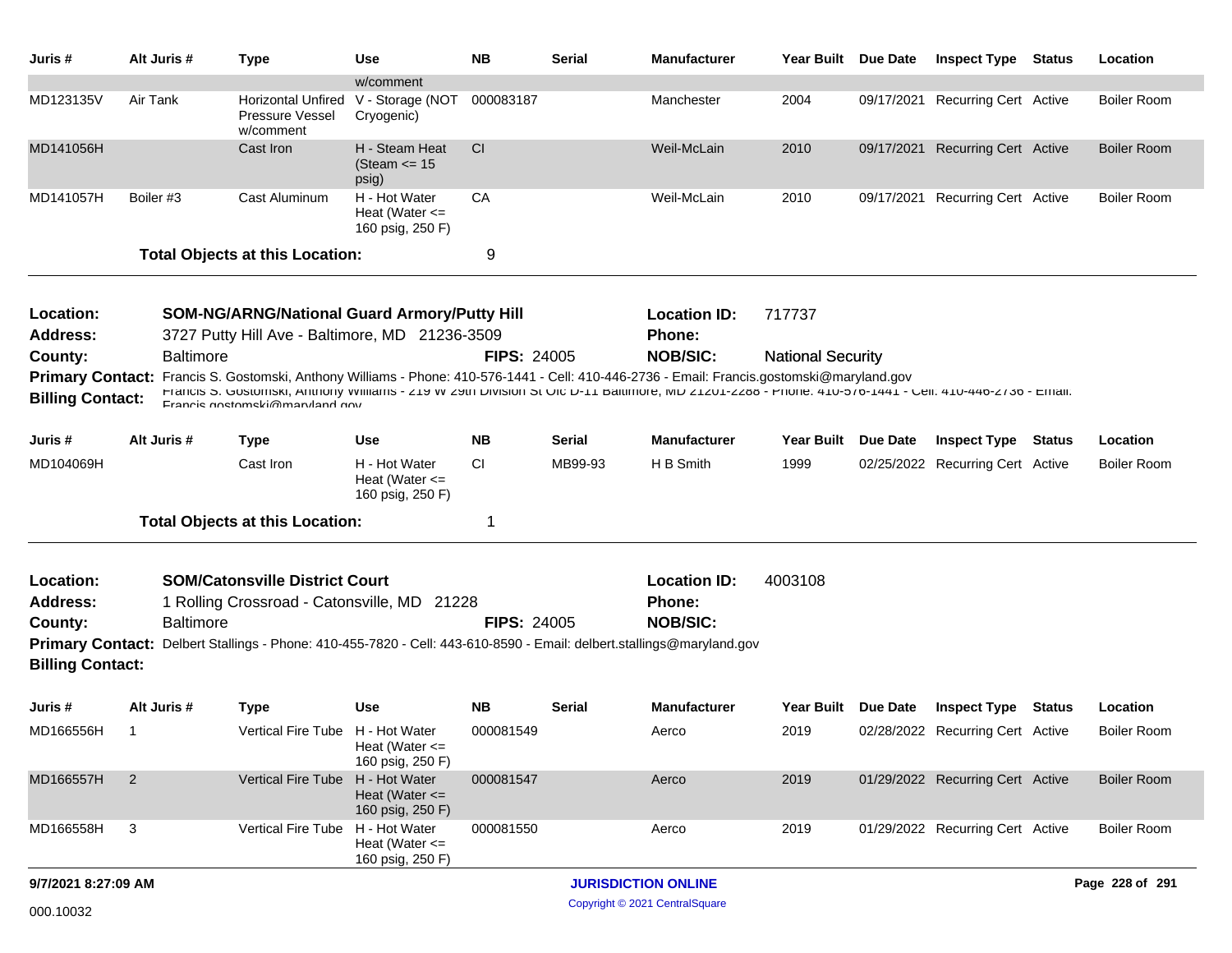| Juris #                 | Alt Juris #                        | Type                                                                                  | Use                                                       | <b>NB</b>          | <b>Serial</b> | <b>Manufacturer</b>                                                                                                     | Year Built Due Date               |                 | <b>Inspect Type Status</b>                       | Location           |
|-------------------------|------------------------------------|---------------------------------------------------------------------------------------|-----------------------------------------------------------|--------------------|---------------|-------------------------------------------------------------------------------------------------------------------------|-----------------------------------|-----------------|--------------------------------------------------|--------------------|
| MD166559H               | GWH-1                              | <b>Water Heater</b><br>(HLW)                                                          | H - Hot Water<br>Supply (Water $\leq$<br>160 psig, 210 F) | 000431410          |               | Shield                                                                                                                  | 2018                              |                 | 01/29/2022 Recurring Cert Active                 | <b>Boiler Room</b> |
|                         |                                    | <b>Total Objects at this Location:</b>                                                |                                                           | 4                  |               |                                                                                                                         |                                   |                 |                                                  |                    |
| Location:               |                                    | Sorrento's (Arc3)                                                                     |                                                           |                    |               | <b>Location ID:</b>                                                                                                     | 3931265                           |                 |                                                  |                    |
| <b>Address:</b>         |                                    | 6220 Baltimore National Pike - Catonsville, MD 21228-2920                             |                                                           |                    |               | <b>Phone:</b>                                                                                                           |                                   |                 |                                                  |                    |
| County:                 | <b>Baltimore</b>                   |                                                                                       |                                                           | <b>FIPS: 24005</b> |               | <b>NOB/SIC:</b>                                                                                                         | <b>Eating and Drinking Places</b> |                 |                                                  |                    |
|                         | Primary Contact: Sorrento's (Arc3) |                                                                                       |                                                           |                    |               |                                                                                                                         |                                   |                 |                                                  |                    |
| <b>Billing Contact:</b> |                                    |                                                                                       |                                                           |                    |               | Charlie Patterson - PO Box 26269 Richmond, VA 23260-6269 - Phone: 804-644-4521 - Email: charlie.patterson@arc3gases.com |                                   |                 |                                                  |                    |
| Juris #                 | Alt Juris #                        | Type                                                                                  | <b>Use</b>                                                | <b>NB</b>          | <b>Serial</b> | <b>Manufacturer</b>                                                                                                     | Year Built Due Date               |                 | <b>Inspect Type Status</b>                       | Location           |
| MD163524V               |                                    | <b>Vertical Unfired</b><br>Pressure Vessel<br>w/comment                               | V - Storage<br>(Cryogenic)                                | 000142315          |               | <b>CHART</b>                                                                                                            | 2002                              |                 | 02/28/2023 Recurring Cert Active                 | Outside            |
|                         |                                    | <b>Total Objects at this Location:</b>                                                |                                                           | $\mathbf 1$        |               |                                                                                                                         |                                   |                 |                                                  |                    |
| <b>Location:</b>        |                                    | <b>South Caton Avenue. LLC</b>                                                        |                                                           |                    |               | <b>Location ID:</b>                                                                                                     | 1959578                           |                 |                                                  |                    |
| <b>Address:</b>         |                                    | 1520 S Caton Ave - Baltimore, MD 21227-1013                                           |                                                           |                    |               | Phone:                                                                                                                  | 410-644-6400                      |                 |                                                  |                    |
| County:                 | <b>Baltimore</b>                   |                                                                                       |                                                           | <b>FIPS: 24005</b> |               | <b>NOB/SIC:</b>                                                                                                         |                                   |                 | Colleges, Universities, and Professional Schools |                    |
|                         |                                    | Primary Contact: Parker Joint Venture, LLC./Caton Research Ctr. - Phone: 410-788-0100 |                                                           |                    |               |                                                                                                                         |                                   |                 |                                                  |                    |
| <b>Billing Contact:</b> |                                    | - 2560 Lord Baltimore Dr Baltimore, MD 21244-2677 - Phone: 410-788-0100               |                                                           |                    |               |                                                                                                                         |                                   |                 |                                                  |                    |
| Juris #                 | Alt Juris #                        | Type                                                                                  | <b>Use</b>                                                | <b>NB</b>          | <b>Serial</b> | <b>Manufacturer</b>                                                                                                     | <b>Year Built</b>                 | <b>Due Date</b> | <b>Inspect Type Status</b>                       | Location           |
| MD129367H               |                                    | <b>Water Tube</b><br>Coiled (NOT<br><b>Flueless Hi</b><br>Efficiency)                 | H - Hot Water<br>Heat (Water $\leq$<br>160 psig, 250 F)   | 000203331          |               | Lochinvar                                                                                                               | 2007                              |                 | 10/06/2021 Recurring Cert Active                 | <b>Boiler Room</b> |
| MD129368H               |                                    | <b>Water Tube</b><br>Coiled (NOT<br><b>Flueless Hi</b><br>Efficiency)                 | H - Hot Water<br>Heat (Water $\leq$<br>160 psig, 250 F)   | 000203067          |               | Lochinvar                                                                                                               | 2007                              |                 | 10/06/2021 Recurring Cert Active                 | <b>Boiler Room</b> |
| MD144556H               |                                    | <b>Water Heater</b><br>(HLW)                                                          | H - Hot Water<br>Supply (Water <=<br>160 psig, 210 F)     | 000138245          |               | A O Smith                                                                                                               | 2009                              |                 | 10/06/2021 Recurring Cert Active                 | <b>Boiler Room</b> |
|                         |                                    | <b>Total Objects at this Location:</b>                                                |                                                           | 3                  |               |                                                                                                                         |                                   |                 |                                                  |                    |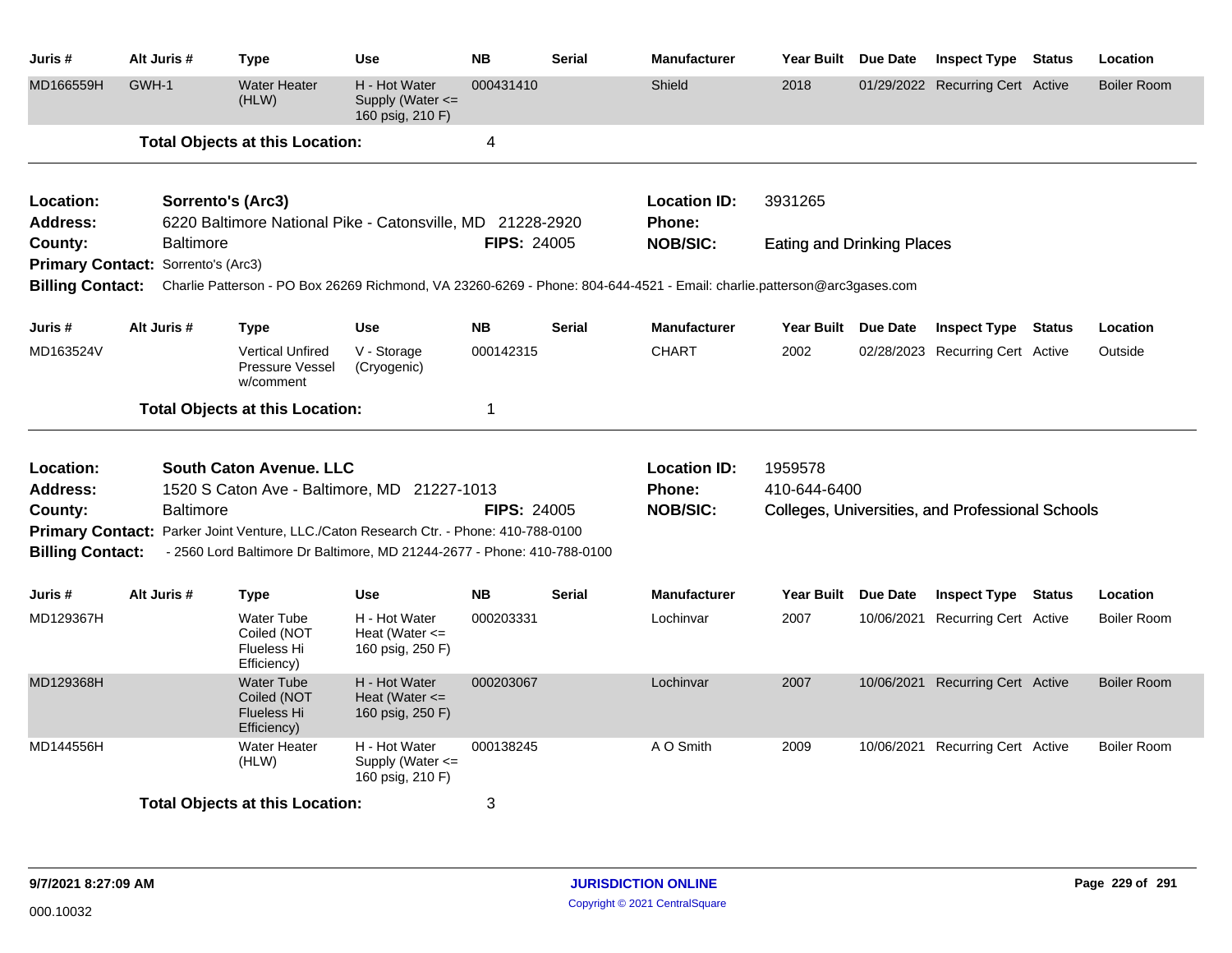| Location:<br><b>Address:</b><br>County:<br><b>Billing Contact:</b> |                                                                                                                                                                                                                                                                                                     | <b>Sparkys Cleaners</b><br><b>Baltimore</b> |                                                         | 4721 Liberty Heights Ave - Woodlawn, MD 21207-7155<br>Primary Contact: Young So - Phone: 410-542-2000 - Email: apr66soyoung@gmail.com | <b>FIPS: 24005</b> |               | <b>Location ID:</b><br><b>Phone:</b><br><b>NOB/SIC:</b><br>Young So - 4721 Liberty Heights Ave Woodlawn, MD 21207-7155 - Phone: 410-542-2000 - Email: apr66soyoung@gmail.com | 725432<br>443-878-8300 |          | Power Laundries, Family and Commercial        |        |                    |
|--------------------------------------------------------------------|-----------------------------------------------------------------------------------------------------------------------------------------------------------------------------------------------------------------------------------------------------------------------------------------------------|---------------------------------------------|---------------------------------------------------------|---------------------------------------------------------------------------------------------------------------------------------------|--------------------|---------------|------------------------------------------------------------------------------------------------------------------------------------------------------------------------------|------------------------|----------|-----------------------------------------------|--------|--------------------|
| Juris #                                                            |                                                                                                                                                                                                                                                                                                     | Alt Juris #                                 | <b>Type</b>                                             | <b>Use</b>                                                                                                                            | <b>NB</b>          | <b>Serial</b> | <b>Manufacturer</b>                                                                                                                                                          | <b>Year Built</b>      | Due Date | <b>Inspect Type Status</b>                    |        | Location           |
| MD170309                                                           |                                                                                                                                                                                                                                                                                                     |                                             | <b>Vertical Tubeless</b>                                | S - Power-Ironing<br>$(Steam > 15 \text{ psig})$                                                                                      | 000123797          |               | Fulton                                                                                                                                                                       | 2018                   |          | 06/18/2021 Recurring Cert Active              |        | <b>BOILER ROOM</b> |
|                                                                    |                                                                                                                                                                                                                                                                                                     |                                             | <b>Total Objects at this Location:</b>                  |                                                                                                                                       | 1                  |               |                                                                                                                                                                              |                        |          |                                               |        |                    |
| Location:                                                          |                                                                                                                                                                                                                                                                                                     |                                             | <b>Sparrows Point Country Club</b>                      |                                                                                                                                       |                    |               | <b>Location ID:</b>                                                                                                                                                          | 725433                 |          |                                               |        |                    |
| <b>Address:</b><br>County:                                         |                                                                                                                                                                                                                                                                                                     | <b>Baltimore</b>                            | 919 Wise Ave - Dundalk, MD 21222-5032                   |                                                                                                                                       | <b>FIPS: 24005</b> |               | Phone:<br><b>NOB/SIC:</b>                                                                                                                                                    | 410-477-1500           |          | <b>Amusement and Recreation Services, NEC</b> |        |                    |
|                                                                    |                                                                                                                                                                                                                                                                                                     |                                             | Primary Contact: Bill Bryan - Phone: 443-242-6499       |                                                                                                                                       |                    |               |                                                                                                                                                                              |                        |          |                                               |        |                    |
| <b>Billing Contact:</b>                                            |                                                                                                                                                                                                                                                                                                     |                                             |                                                         |                                                                                                                                       |                    |               | Lori Joy - 919 Wise Ave Dundalk, MD 21222-5032 - Phone: 443-242-6499 x112 - Email: I.joy@crdgolf.com                                                                         |                        |          |                                               |        |                    |
| Juris #                                                            |                                                                                                                                                                                                                                                                                                     | Alt Juris #                                 | <b>Type</b>                                             | <b>Use</b>                                                                                                                            | <b>NB</b>          | <b>Serial</b> | <b>Manufacturer</b>                                                                                                                                                          | <b>Year Built</b>      | Due Date | <b>Inspect Type</b>                           | Status | Location           |
| MD169881V                                                          |                                                                                                                                                                                                                                                                                                     |                                             | <b>Vertical Unfired</b><br>Pressure Vessel<br>w/comment | V - Storage (NOT<br>Cryogenic)                                                                                                        | 000507957          |               | <b>MAT INDUST</b>                                                                                                                                                            | 2019                   |          | 05/06/2023 Recurring Cert Active              |        | <b>MAINT SHOP</b>  |
|                                                                    |                                                                                                                                                                                                                                                                                                     |                                             | <b>Total Objects at this Location:</b>                  |                                                                                                                                       | 1                  |               |                                                                                                                                                                              |                        |          |                                               |        |                    |
| Location:                                                          |                                                                                                                                                                                                                                                                                                     |                                             | <b>Springhouse of Pikesville #519</b>                   |                                                                                                                                       |                    |               | <b>Location ID:</b>                                                                                                                                                          | 725584                 |          |                                               |        |                    |
| <b>Address:</b>                                                    |                                                                                                                                                                                                                                                                                                     |                                             |                                                         | 8911 Reisterstown Rd - Pikesville, MD 21208-1072                                                                                      |                    |               | <b>Phone:</b>                                                                                                                                                                | 410-486-5500           |          |                                               |        |                    |
| County:                                                            |                                                                                                                                                                                                                                                                                                     | <b>Baltimore</b>                            |                                                         |                                                                                                                                       | <b>FIPS: 24005</b> |               | <b>NOB/SIC:</b>                                                                                                                                                              |                        |          | Offices and Clinics of Doctors of Medicine    |        |                    |
|                                                                    | Primary Contact: Bruce M. Helberg - Phone: 567-585-0292 - Cell: 419-389-3548 - Email: bruce.helberg@promedica.org<br><b>Billing Contact:</b><br>Bruce M. Helberg - MSC:S29932 100 Madison Ave Toledo, OH 43604-1516 - Phone: 567-585-0292 - Cell: 419-389-3548 - Email: bruce.helberg@promedica.org |                                             |                                                         |                                                                                                                                       |                    |               |                                                                                                                                                                              |                        |          |                                               |        |                    |
| Juris #                                                            |                                                                                                                                                                                                                                                                                                     | Alt Juris #                                 | <b>Type</b>                                             | <b>Use</b>                                                                                                                            | <b>NB</b>          | <b>Serial</b> | <b>Manufacturer</b>                                                                                                                                                          | Year Built Due Date    |          | <b>Inspect Type Status</b>                    |        | Location           |
| MD155888H                                                          |                                                                                                                                                                                                                                                                                                     |                                             | <b>Horizontal Water</b><br>Tube                         | H - Hot Water<br>Supply (Water $\leq$<br>160 psig, 210 F)                                                                             | 000297422          |               | Lochinvar                                                                                                                                                                    | 2016                   |          | 10/06/2022 Recurring Cert Active              |        | <b>BLRM</b>        |
|                                                                    |                                                                                                                                                                                                                                                                                                     |                                             | <b>Total Objects at this Location:</b>                  |                                                                                                                                       | 1                  |               |                                                                                                                                                                              |                        |          |                                               |        |                    |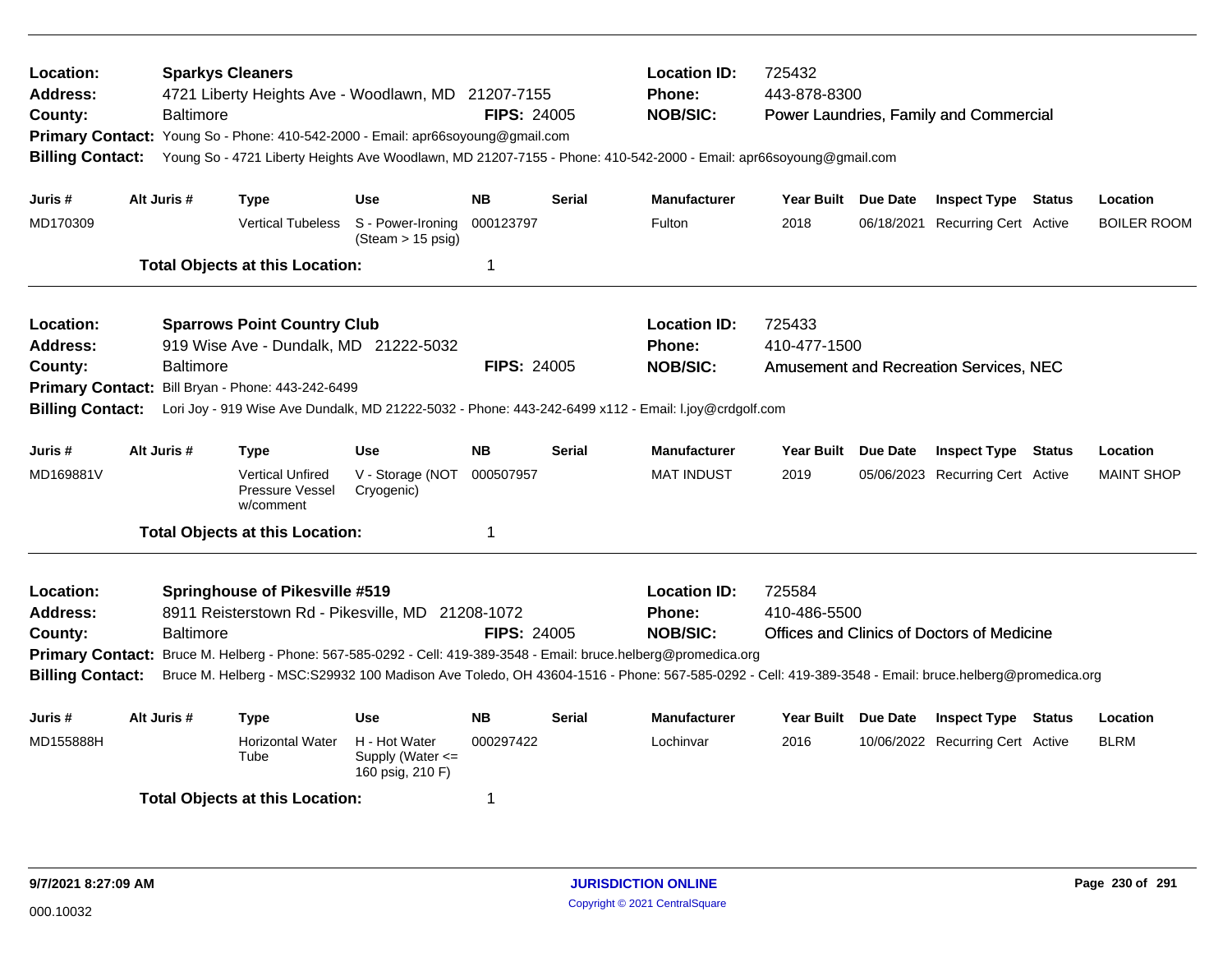| Location:<br>Address:              |                  | <b>Stifflers Service Center</b>                                        | 606 Eastern Blvd - Essex, MD 21221-4907                                                          |                    |               | <b>Location ID:</b><br><b>Phone:</b>                                                                                                     | 725795                                 |                 |                                        |                   |
|------------------------------------|------------------|------------------------------------------------------------------------|--------------------------------------------------------------------------------------------------|--------------------|---------------|------------------------------------------------------------------------------------------------------------------------------------------|----------------------------------------|-----------------|----------------------------------------|-------------------|
| County:<br><b>Billing Contact:</b> | <b>Baltimore</b> | Primary Contact: Paul Stiffler - Phone: 410-391-5113                   | Paul Stiffler - 606 Eastern Blvd Essex, MD 21221-4907 - Phone: 410-391-5113                      | <b>FIPS: 24005</b> |               | <b>NOB/SIC:</b>                                                                                                                          | <b>General Automotive Repair Shops</b> |                 |                                        |                   |
| Juris #                            | Alt Juris #      | <b>Type</b>                                                            | <b>Use</b>                                                                                       | <b>NB</b>          | <b>Serial</b> | <b>Manufacturer</b>                                                                                                                      | <b>Year Built</b>                      | Due Date        | <b>Inspect Type Status</b>             | Location          |
| MD027962V                          |                  | <b>Vertical Unfired</b><br>Pressure Vessel<br>w/comment                | V - Storage (NOT<br>Cryogenic)                                                                   | 000499806          |               | <b>Buckeye</b>                                                                                                                           | 1984                                   | 11/20/2021      | Recurring Cert Active                  | <b>BASEMENT</b>   |
| MD027963V                          |                  | <b>Vertical Unfired</b><br><b>Pressure Vessel</b><br>w/comment         | V - Storage (NOT 000044358<br>Cryogenic)                                                         |                    |               | Melben                                                                                                                                   | 1982                                   |                 | 11/20/2021 Recurring Cert Active       | <b>BASEMENT</b>   |
|                                    |                  | <b>Total Objects at this Location:</b>                                 |                                                                                                  | $\overline{c}$     |               |                                                                                                                                          |                                        |                 |                                        |                   |
| Location:<br><b>Address:</b>       |                  | <b>Storm Water Management</b><br>500 Dairy Rd - Parkton, MD 21120-9514 |                                                                                                  |                    |               | <b>Location ID:</b><br>Phone:                                                                                                            | 726522                                 |                 |                                        |                   |
| County:<br><b>Billing Contact:</b> | <b>Baltimore</b> |                                                                        | Primary Contact: Scott Macomber - Phone: 301-520-8198 - Cell: 301-520-8198 - Email: sm@mdswm.com | <b>FIPS: 24005</b> |               | <b>NOB/SIC:</b><br>Scott Macomber - 500 Dairy Rd Parkton, MD 21120-9514 - Phone: 301-520-8198 - Cell: 301-520-8198 - Email: sm@mdswm.com |                                        |                 | Miscellaneous manufacturing industries |                   |
| Juris #                            | Alt Juris #      | <b>Type</b>                                                            | <b>Use</b>                                                                                       | <b>NB</b>          | <b>Serial</b> | <b>Manufacturer</b>                                                                                                                      | <b>Year Built</b>                      | <b>Due Date</b> | <b>Inspect Type Status</b>             | Location          |
| MD159403H                          |                  | Cast Iron                                                              | H - Hot Water<br>Heat (Water $\leq$<br>160 psig, 250 F)                                          | <b>CI</b>          |               | <b>Burnham</b>                                                                                                                           | 2013                                   |                 | 09/05/2023 Recurring Cert Active       | <b>FRONT SHOP</b> |
| MD169911V                          |                  | <b>Vertical Unfired</b><br><b>Pressure Vessel</b><br>w/comment         | V - Storage (NOT 000037425<br>Cryogenic)                                                         |                    |               | Morganton                                                                                                                                | 2010                                   |                 | 06/11/2023 Recurring Cert Active       | <b>SHOP</b>       |
| MD169912V                          |                  | <b>Vertical Unfired</b><br>Pressure Vessel<br>w/comment                | V - Storage (NOT<br>Cryogenic)                                                                   | 000555617          |               | Morganton                                                                                                                                | 2016                                   |                 | 06/11/2023 Recurring Cert Active       | <b>SHOP</b>       |
|                                    |                  |                                                                        |                                                                                                  |                    |               |                                                                                                                                          |                                        |                 |                                        |                   |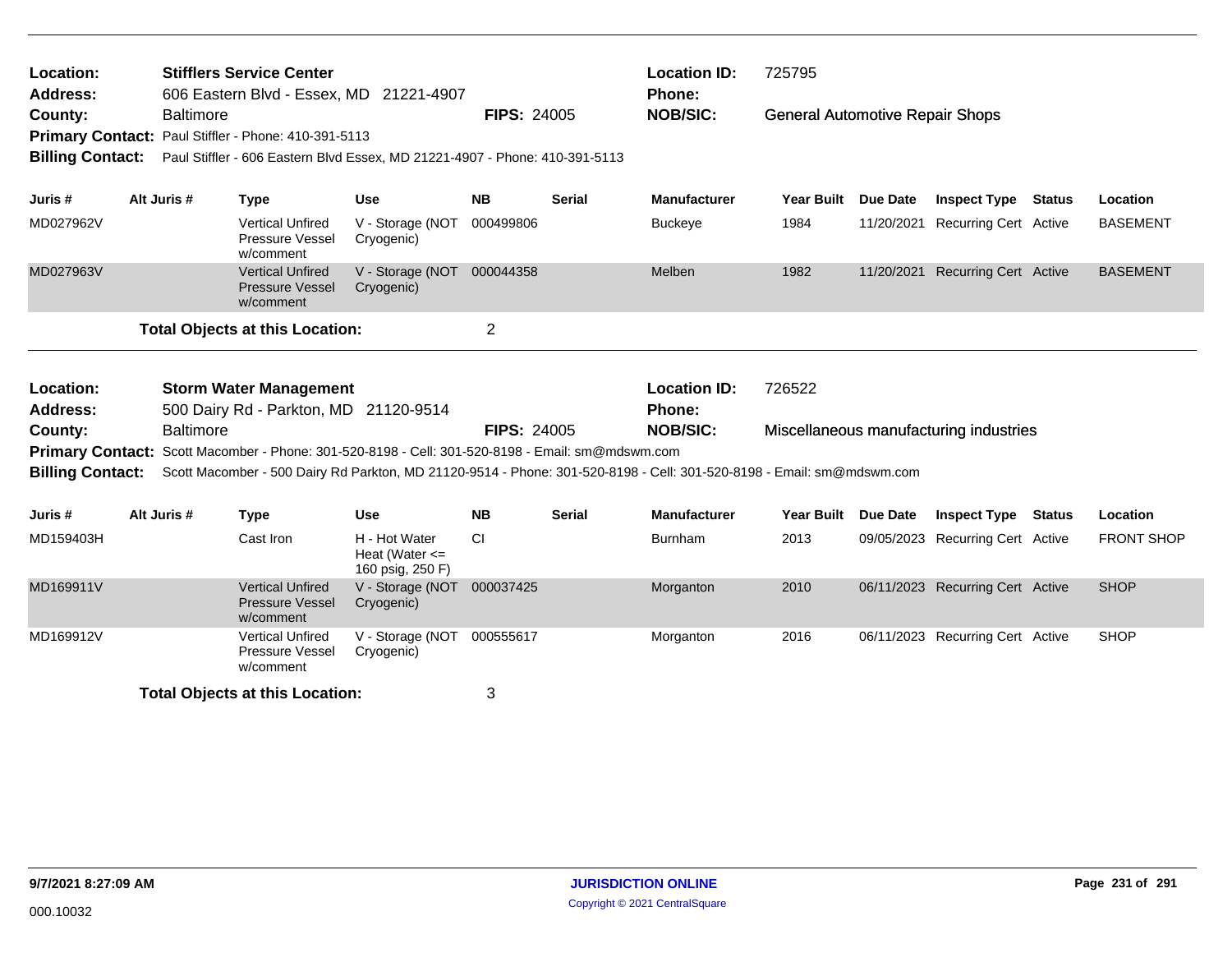| Location:<br>Address:                                                                  |             | Subway                                             |                                                                | 1725 Chesaco Ave - Rosedale, MD 21237-1518      |                    |                   | <b>Location ID:</b><br>3634840<br><b>Phone:</b><br><b>NOB/SIC:</b><br><b>Industrial Gases</b><br><b>Manufacturer</b><br><b>Year Built</b><br>Due Date<br><b>Inspect Type</b><br>Location<br>Status<br>2004<br>Taylor-Wharton<br>12/23/2022 External Cert<br>Active<br>Room<br><b>Location ID:</b><br>3989650<br>Phone:<br><b>NOB/SIC:</b><br>Charlie Patterson - PO Box 26269 Richmond, VA 23260-6269 - Phone: 804-644-4521 - Email: charlie.patterson@arc3gases.com<br><b>Manufacturer</b><br>Year Built Due Date<br><b>Inspect Type Status</b><br>Location<br><b>CHART</b><br>2001<br>10/30/2021 Recurring Cert Active<br>Outside<br><b>Location ID:</b><br>3949971<br><b>Phone:</b><br><b>NOB/SIC:</b><br><b>Eating and Drinking Places</b><br>Charlie Patterson - PO Box 26269 Richmond, VA 23260-6269 - Phone: 804-644-4521 - Email: charlie.patterson@arc3gases.com |                     |                                  |        |              |
|----------------------------------------------------------------------------------------|-------------|----------------------------------------------------|----------------------------------------------------------------|-------------------------------------------------|--------------------|-------------------|---------------------------------------------------------------------------------------------------------------------------------------------------------------------------------------------------------------------------------------------------------------------------------------------------------------------------------------------------------------------------------------------------------------------------------------------------------------------------------------------------------------------------------------------------------------------------------------------------------------------------------------------------------------------------------------------------------------------------------------------------------------------------------------------------------------------------------------------------------------------------|---------------------|----------------------------------|--------|--------------|
| County:<br><b>Primary Contact: Subway</b><br><b>Billing Contact:</b>                   |             | <b>Baltimore</b>                                   |                                                                |                                                 | <b>FIPS: 24005</b> |                   |                                                                                                                                                                                                                                                                                                                                                                                                                                                                                                                                                                                                                                                                                                                                                                                                                                                                           |                     |                                  |        |              |
| Juris #                                                                                | Alt Juris # |                                                    | <b>Type</b>                                                    | <b>Use</b>                                      | <b>NB</b>          | <b>Serial</b>     |                                                                                                                                                                                                                                                                                                                                                                                                                                                                                                                                                                                                                                                                                                                                                                                                                                                                           |                     |                                  |        |              |
| MD156884V                                                                              |             |                                                    | <b>Vertical Unfired</b><br>Pressure Vessel<br>w/comment        | V - Storage<br>(Cryogenic)                      | 000074222          | SN750-015-<br>W45 |                                                                                                                                                                                                                                                                                                                                                                                                                                                                                                                                                                                                                                                                                                                                                                                                                                                                           |                     |                                  |        | Inside Store |
|                                                                                        |             |                                                    | <b>Total Objects at this Location:</b>                         |                                                 | $\mathbf 1$        |                   |                                                                                                                                                                                                                                                                                                                                                                                                                                                                                                                                                                                                                                                                                                                                                                                                                                                                           |                     |                                  |        |              |
| Location:<br>Address:<br>County:<br><b>Primary Contact:</b><br><b>Billing Contact:</b> |             | Subway (Arc3)<br><b>Baltimore</b><br>Subway (Arc3) |                                                                | 8767L Philadelphia Rd - Rosedale, MD 21237-4700 | <b>FIPS: 24005</b> |                   |                                                                                                                                                                                                                                                                                                                                                                                                                                                                                                                                                                                                                                                                                                                                                                                                                                                                           |                     |                                  |        |              |
| Juris #                                                                                | Alt Juris # |                                                    | <b>Type</b>                                                    | <b>Use</b>                                      | <b>NB</b>          | <b>Serial</b>     |                                                                                                                                                                                                                                                                                                                                                                                                                                                                                                                                                                                                                                                                                                                                                                                                                                                                           |                     |                                  |        |              |
| MD165394V                                                                              |             |                                                    | <b>Vertical Unfired</b><br><b>Pressure Vessel</b><br>w/comment | V - Storage<br>(Cryogenic)                      | 000132631          |                   |                                                                                                                                                                                                                                                                                                                                                                                                                                                                                                                                                                                                                                                                                                                                                                                                                                                                           |                     |                                  |        |              |
|                                                                                        |             |                                                    | <b>Total Objects at this Location:</b>                         |                                                 | $\mathbf 1$        |                   |                                                                                                                                                                                                                                                                                                                                                                                                                                                                                                                                                                                                                                                                                                                                                                                                                                                                           |                     |                                  |        |              |
| Location:<br><b>Address:</b>                                                           |             |                                                    | Subway - 26880 (Arc3)                                          | 1227 Eastern Blvd - Essex, MD 21221-3422        |                    |                   |                                                                                                                                                                                                                                                                                                                                                                                                                                                                                                                                                                                                                                                                                                                                                                                                                                                                           |                     |                                  |        |              |
| County:<br>Primary Contact: Subway - 26880 (Arc3)                                      |             | <b>Baltimore</b>                                   |                                                                |                                                 | <b>FIPS: 24005</b> |                   |                                                                                                                                                                                                                                                                                                                                                                                                                                                                                                                                                                                                                                                                                                                                                                                                                                                                           |                     |                                  |        |              |
| <b>Billing Contact:</b>                                                                |             |                                                    |                                                                |                                                 |                    |                   |                                                                                                                                                                                                                                                                                                                                                                                                                                                                                                                                                                                                                                                                                                                                                                                                                                                                           |                     |                                  |        |              |
| Juris #                                                                                | Alt Juris # |                                                    | <b>Type</b>                                                    | <b>Use</b>                                      | <b>NB</b>          | <b>Serial</b>     | Manufacturer                                                                                                                                                                                                                                                                                                                                                                                                                                                                                                                                                                                                                                                                                                                                                                                                                                                              | Year Built Due Date | <b>Inspect Type</b>              | Status | Location     |
| MD163581V                                                                              |             |                                                    | <b>Vertical Unfired</b><br>Pressure Vessel<br>w/comment        | V - Storage<br>(Cryogenic)                      | 000124462          |                   | <b>MVE</b>                                                                                                                                                                                                                                                                                                                                                                                                                                                                                                                                                                                                                                                                                                                                                                                                                                                                | 2000                | 04/16/2023 Recurring Cert Active |        | Kitchen      |
|                                                                                        |             |                                                    | <b>Total Objects at this Location:</b>                         |                                                 | 1                  |                   |                                                                                                                                                                                                                                                                                                                                                                                                                                                                                                                                                                                                                                                                                                                                                                                                                                                                           |                     |                                  |        |              |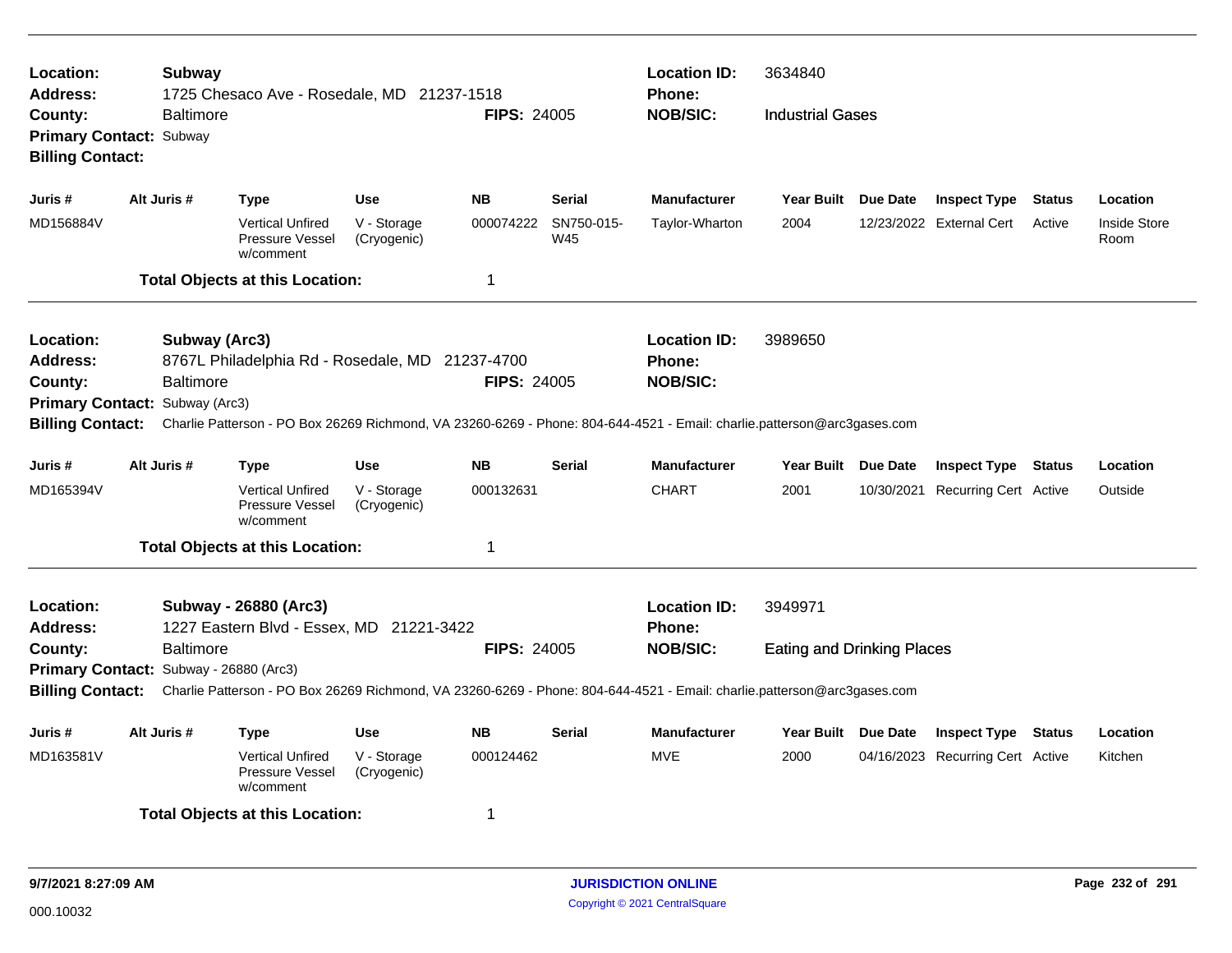| <b>Location:</b><br><b>Address:</b>                                                                                                                                                     | <b>Location ID:</b><br>3992512<br>Subway - Walmart (Arc3)<br>1 Frankel Way - Cockeysville, MD 21030-3220<br>Phone:<br><b>NOB/SIC:</b><br><b>FIPS: 24005</b><br><b>Baltimore</b><br><b>Eating and Drinking Places</b> |                        |                                                                |                                |                    |               |                                                                                                                         |                     |            |                                                  |        |          |
|-----------------------------------------------------------------------------------------------------------------------------------------------------------------------------------------|----------------------------------------------------------------------------------------------------------------------------------------------------------------------------------------------------------------------|------------------------|----------------------------------------------------------------|--------------------------------|--------------------|---------------|-------------------------------------------------------------------------------------------------------------------------|---------------------|------------|--------------------------------------------------|--------|----------|
| County:                                                                                                                                                                                 |                                                                                                                                                                                                                      |                        |                                                                |                                |                    |               |                                                                                                                         |                     |            |                                                  |        |          |
| Primary Contact: Subway - Walmart (Arc3)                                                                                                                                                |                                                                                                                                                                                                                      |                        |                                                                |                                |                    |               |                                                                                                                         |                     |            |                                                  |        |          |
| <b>Billing Contact:</b>                                                                                                                                                                 |                                                                                                                                                                                                                      |                        |                                                                |                                |                    |               | Charlie Patterson - PO Box 26269 Richmond, VA 23260-6269 - Phone: 804-644-4521 - Email: charlie.patterson@arc3gases.com |                     |            |                                                  |        |          |
| Juris #                                                                                                                                                                                 | Alt Juris #                                                                                                                                                                                                          |                        | <b>Type</b>                                                    | <b>Use</b>                     | <b>NB</b>          | <b>Serial</b> | <b>Manufacturer</b>                                                                                                     | Year Built Due Date |            | <b>Inspect Type Status</b>                       |        | Location |
| MD167298V                                                                                                                                                                               |                                                                                                                                                                                                                      |                        | <b>Vertical Unfired</b><br><b>Pressure Vessel</b><br>w/comment | V - Storage<br>(Cryogenic)     | 000142625          |               | <b>CHART</b>                                                                                                            | 2002                |            | 11/22/2021 Recurring Cert Active                 |        | Kitchen  |
|                                                                                                                                                                                         |                                                                                                                                                                                                                      |                        | <b>Total Objects at this Location:</b>                         |                                | $\mathbf 1$        |               |                                                                                                                         |                     |            |                                                  |        |          |
| <b>Location:</b>                                                                                                                                                                        |                                                                                                                                                                                                                      |                        | <b>Subway 30012 (Arc3)</b>                                     |                                |                    |               | <b>Location ID:</b>                                                                                                     | 4070374             |            |                                                  |        |          |
| <b>Address:</b>                                                                                                                                                                         |                                                                                                                                                                                                                      |                        | 6900 Dogwood Rd - Windsor Mill, MD 21244-2668                  |                                |                    |               | <b>Phone:</b>                                                                                                           |                     |            |                                                  |        |          |
| County:                                                                                                                                                                                 |                                                                                                                                                                                                                      | Baltimore              |                                                                |                                | <b>FIPS: 24005</b> |               | <b>NOB/SIC:</b>                                                                                                         |                     |            |                                                  |        |          |
| <b>Primary Contact:</b>                                                                                                                                                                 |                                                                                                                                                                                                                      | Subway 30012 (Arc3)    |                                                                |                                |                    |               |                                                                                                                         |                     |            |                                                  |        |          |
| <b>Billing Contact:</b>                                                                                                                                                                 |                                                                                                                                                                                                                      |                        |                                                                |                                |                    |               | Charlie Patterson - PO Box 26269 Richmond, VA 23260-6269 - Phone: 804-644-4521 - Email: charlie.patterson@arc3gases.com |                     |            |                                                  |        |          |
| Juris #                                                                                                                                                                                 | Alt Juris #                                                                                                                                                                                                          |                        | <b>Type</b>                                                    | <b>Use</b>                     | <b>NB</b>          | <b>Serial</b> | <b>Manufacturer</b>                                                                                                     | Year Built Due Date |            | <b>Inspect Type Status</b>                       |        | Location |
| MD167138V                                                                                                                                                                               |                                                                                                                                                                                                                      |                        | <b>Vertical Unfired</b><br>Pressure Vessel<br>w/comment        | V - Storage<br>(Cryogenic)     | 000016997          | 468-099-J4    | Taylor-Wharton                                                                                                          | 1993                |            | 06/30/2022 Recurring Cert Active                 |        | Out Back |
|                                                                                                                                                                                         |                                                                                                                                                                                                                      |                        | <b>Total Objects at this Location:</b>                         |                                | $\overline{1}$     |               |                                                                                                                         |                     |            |                                                  |        |          |
| Location:                                                                                                                                                                               |                                                                                                                                                                                                                      | <b>Sunbelt Rentals</b> |                                                                |                                |                    |               | <b>Location ID:</b>                                                                                                     | 701911              |            |                                                  |        |          |
| <b>Address:</b>                                                                                                                                                                         |                                                                                                                                                                                                                      |                        | 8510 Old Harford Rd - Parkville, MD 21234-3920                 |                                |                    |               | Phone:                                                                                                                  |                     |            |                                                  |        |          |
| County:                                                                                                                                                                                 |                                                                                                                                                                                                                      | <b>Baltimore</b>       |                                                                |                                | FIPS: 24005        |               | <b>NOB/SIC:</b>                                                                                                         |                     |            | Automotive dealers and gasoline service stations |        |          |
| Primary Contact: Joshua Miller - Phone: 410-661-2500 - Email: pc180@sunbeltrentals.com<br><b>Billing Contact:</b><br>- 8510 Old Harford Rd Parkville, MD 21234-3920 - Phone: 4106610500 |                                                                                                                                                                                                                      |                        |                                                                |                                |                    |               |                                                                                                                         |                     |            |                                                  |        |          |
|                                                                                                                                                                                         |                                                                                                                                                                                                                      |                        |                                                                |                                |                    |               |                                                                                                                         |                     |            |                                                  |        |          |
| Juris #                                                                                                                                                                                 | Alt Juris #                                                                                                                                                                                                          |                        | <b>Type</b>                                                    | <b>Use</b>                     | <b>NB</b>          | <b>Serial</b> | <b>Manufacturer</b>                                                                                                     | Year Built Due Date |            | <b>Inspect Type</b>                              | Status | Location |
| MD121990V                                                                                                                                                                               |                                                                                                                                                                                                                      |                        | <b>Vertical Unfired</b><br>Pressure Vessel<br>w/comment        | V - Storage (NOT<br>Cryogenic) | 000372248          |               | Manchester                                                                                                              | 2003                | 07/15/2021 | <b>Recurring Cert Active</b>                     |        | shop     |
|                                                                                                                                                                                         |                                                                                                                                                                                                                      |                        | <b>Total Objects at this Location:</b>                         |                                | -1                 |               |                                                                                                                         |                     |            |                                                  |        |          |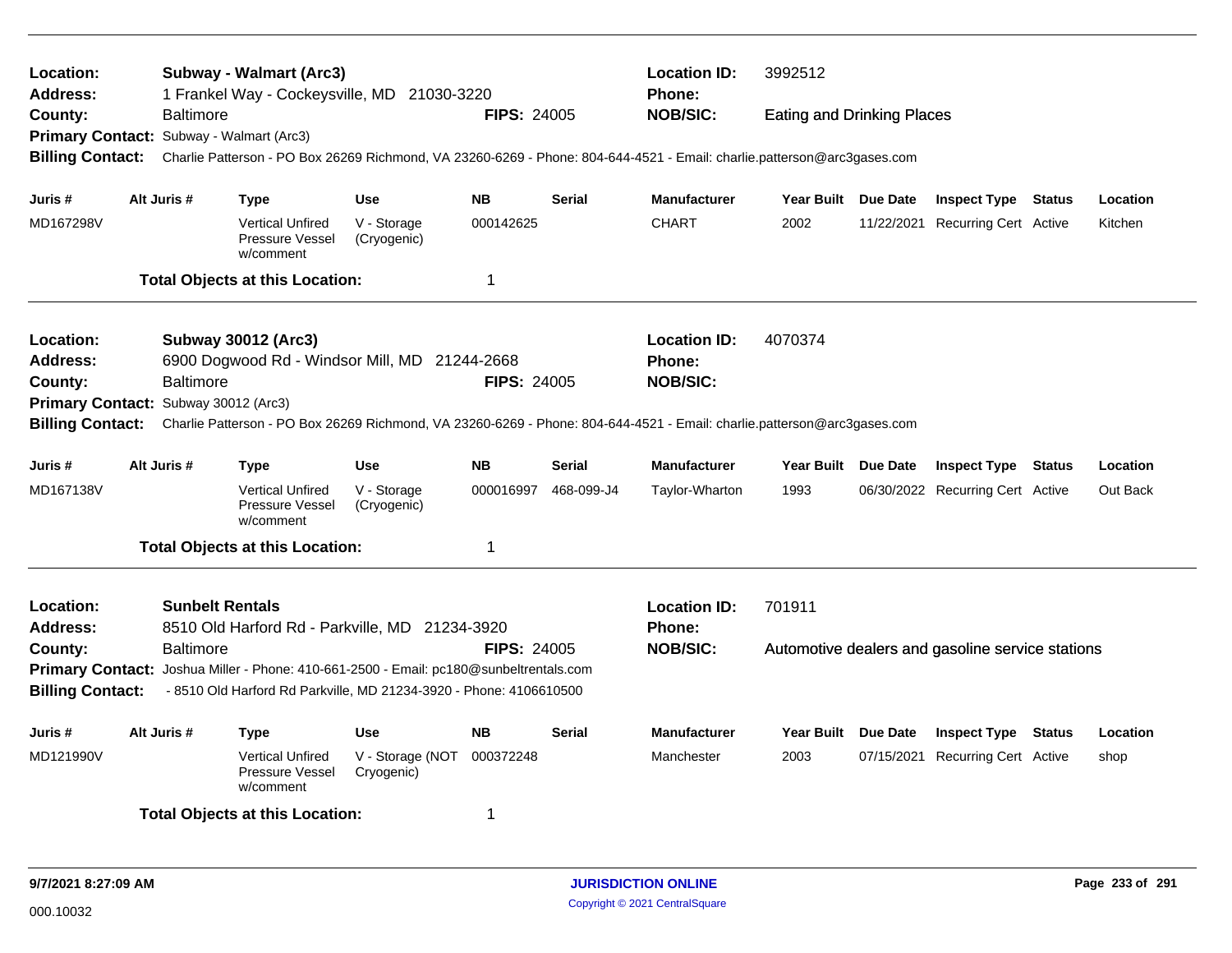| Location:<br><b>Address:</b><br>County:<br><b>Billing Contact:</b> | <b>Baltimore</b>                          | <b>Sunbelt Rentals - 157</b><br>7605 Pulaski Hwy - Rosedale, MD 21237-2605<br>Primary Contact: Kim Cook - Phone: 803-578-5921 - Email: kcook@sunbeltrentals.com |                                                                             | <b>FIPS: 24005</b>     |               | <b>Location ID:</b><br>Phone:<br><b>NOB/SIC:</b><br>Kim Cook - PO Box 410928 Charlotte, NC 28241-0928 - Phone: 803-578-5921 - Email: kcook@sunbeltrentals.com                              | 2910452<br>410-866-9302             |          | <b>Construction Machinery and Equipment</b>                    |               |                      |
|--------------------------------------------------------------------|-------------------------------------------|-----------------------------------------------------------------------------------------------------------------------------------------------------------------|-----------------------------------------------------------------------------|------------------------|---------------|--------------------------------------------------------------------------------------------------------------------------------------------------------------------------------------------|-------------------------------------|----------|----------------------------------------------------------------|---------------|----------------------|
| Juris #<br>MD137503V                                               | Alt Juris #                               | <b>Type</b><br><b>Pressure Vessel</b>                                                                                                                           | <b>Use</b><br>Horizontal Unfired V - Storage (NOT<br>Cryogenic)             | <b>NB</b><br>000236341 | <b>Serial</b> | <b>Manufacturer</b><br>Steel Fab                                                                                                                                                           | Year Built Due Date<br>2000         |          | <b>Inspect Type Status</b><br>05/28/2023 Recurring Cert Active |               | Location<br>shop     |
|                                                                    |                                           | w/comment<br><b>Total Objects at this Location:</b>                                                                                                             |                                                                             | 1                      |               |                                                                                                                                                                                            |                                     |          |                                                                |               |                      |
| Location:<br><b>Address:</b><br>County:<br><b>Billing Contact:</b> | <b>Baltimore</b>                          | Sunoco #0158-2949 (Sunoco)<br>9330 Lakeside Blvd - Owings Mills, MD 21117-4953<br>Primary Contact: Sunoco #0158-2949 (Sunoco)                                   |                                                                             | <b>FIPS: 24005</b>     |               | <b>Location ID:</b><br><b>Phone:</b><br><b>NOB/SIC:</b><br>Kathleen McCaney - 1815 Gallagher Rd Plymouth Meeting, PA 19462-2840 - Phone: 610-276-5988 - Email: kathleen.mccaney@sunoco.com | 3993008                             |          |                                                                |               |                      |
| Juris #<br>MD165826V                                               | Alt Juris #                               | <b>Type</b><br><b>Vertical Unfired</b><br><b>Pressure Vessel</b><br>w/comment                                                                                   | <b>Use</b><br>V - Storage<br>(Cryogenic)                                    | <b>NB</b><br>000483430 | <b>Serial</b> | <b>Manufacturer</b><br>Manchester                                                                                                                                                          | <b>Year Built</b><br>1997           | Due Date | <b>Inspect Type</b><br>11/21/2021 Recurring Cert Active        | <b>Status</b> | Location<br>Car Wash |
|                                                                    |                                           | <b>Total Objects at this Location:</b>                                                                                                                          |                                                                             | 1                      |               |                                                                                                                                                                                            |                                     |          |                                                                |               |                      |
| Location:<br><b>Address:</b><br>County:<br><b>Billing Contact:</b> | <b>Superior Shine</b><br><b>Baltimore</b> | 6625 Grove Ave - Windsor Mill, MD 21244-2573<br><b>Primary Contact:</b> Jarrod Rudo - Phone: 443-956-0299 - Email: jarrodrudo@yahoo.com                         |                                                                             | <b>FIPS: 24005</b>     |               | <b>Location ID:</b><br><b>Phone:</b><br><b>NOB/SIC:</b><br>Jarrod Rudo - 3302 Redspire Ln Pikesville, MD 21208-1961 - Phone: 443-956-0299 - Email: jarrodrudo@yahoo.com                    | 718556<br>410-298-9524<br>Carwashes |          |                                                                |               |                      |
| Juris #<br>MD103923H                                               | Alt Juris #                               | <b>Type</b><br><b>Horizontal Water</b><br>Tube                                                                                                                  | <b>Use</b><br>H - Hot Water<br>Supply (Water $\leq$                         | <b>NB</b><br>000139622 | <b>Serial</b> | <b>Manufacturer</b><br>Ray                                                                                                                                                                 | Year Built Due Date<br>1997         |          | <b>Inspect Type Status</b><br>10/07/2021 Recurring Cert Active |               | Location<br>Mech Rm  |
| MD103924H                                                          |                                           | <b>Water Tube</b><br>Coiled (Flueless<br>Hi Efficiency)                                                                                                         | 160 psig, 250 F)<br>H - Hot Water<br>Heat (Water $\leq$<br>160 psig, 250 F) | 000143155              |               | Ray                                                                                                                                                                                        | 1997                                |          | 10/07/2021 Recurring Cert Active                               |               | Mech Rm              |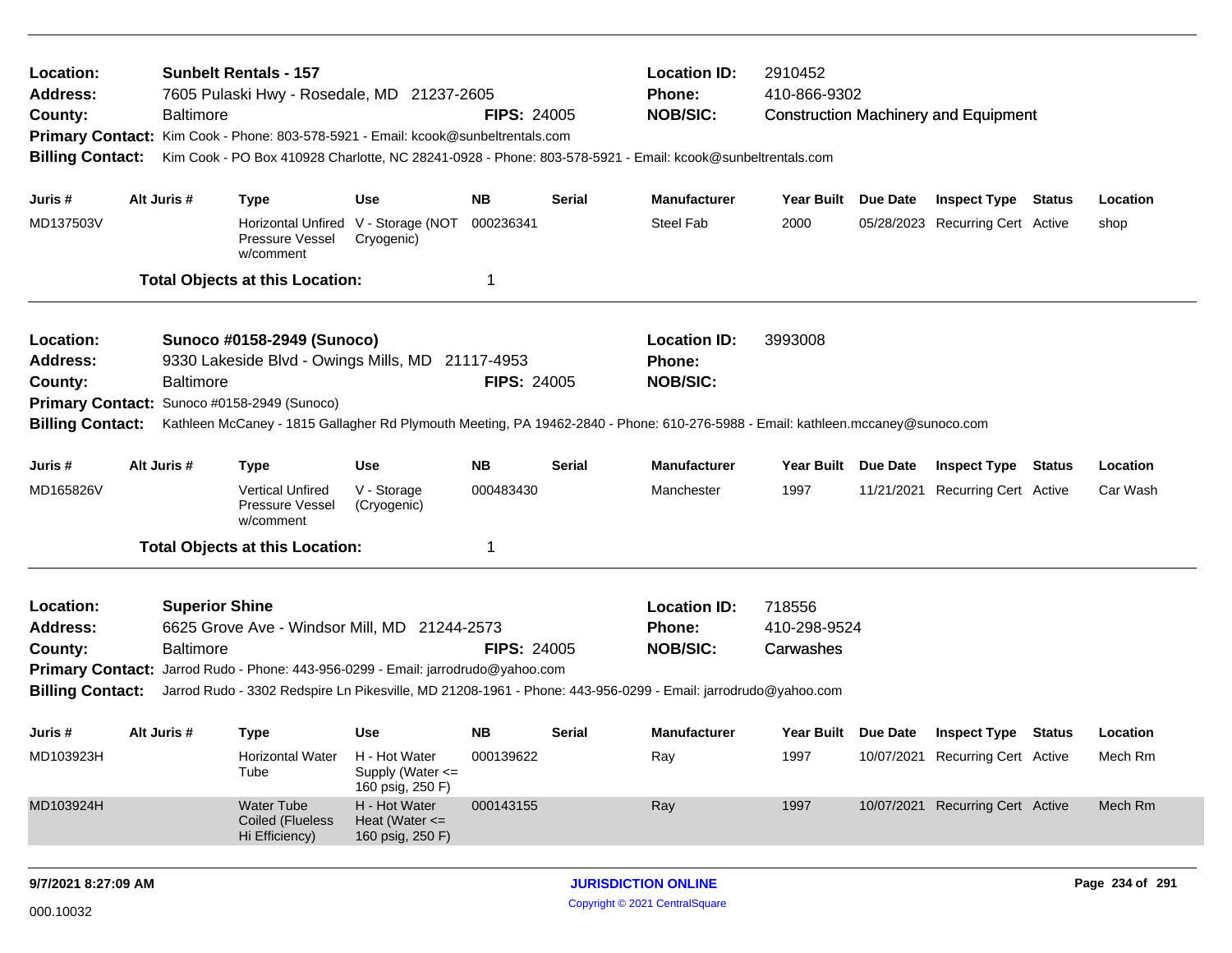| Juris #                                 | Alt Juris #                            | Type                                                                                                                          | <b>Use</b>                                                          | <b>NB</b>          | <b>Serial</b> | <b>Manufacturer</b>                                     | Year Built              | Due Date        | <b>Inspect Type Status</b>       | Location                  |
|-----------------------------------------|----------------------------------------|-------------------------------------------------------------------------------------------------------------------------------|---------------------------------------------------------------------|--------------------|---------------|---------------------------------------------------------|-------------------------|-----------------|----------------------------------|---------------------------|
| MD103925V                               |                                        | <b>Vertical Unfired</b><br>Pressure Vessel<br>w/comment                                                                       | V - Storage (NOT<br>Cryogenic)                                      | 000535828          |               | Manchester                                              | 1997                    |                 | 10/07/2021 Recurring Cert Active | Mech Rm                   |
|                                         |                                        | <b>Total Objects at this Location:</b>                                                                                        |                                                                     | 3                  |               |                                                         |                         |                 |                                  |                           |
| Location:<br>Address:                   |                                        | <b>Surg Center of Towson</b><br>1609 E Joppa Rd - Towson, MD 21286-2122                                                       |                                                                     |                    |               | <b>Location ID:</b><br>Phone:                           | 3899355<br>410-834-5600 |                 |                                  |                           |
| County:                                 | <b>Baltimore</b>                       |                                                                                                                               |                                                                     | <b>FIPS: 24005</b> |               | <b>NOB/SIC:</b>                                         |                         |                 |                                  |                           |
|                                         | Primary Contact: Surg Center of Towson |                                                                                                                               |                                                                     |                    |               |                                                         |                         |                 |                                  |                           |
| <b>Billing Contact:</b>                 |                                        | - 1609 E Joppa Rd Towson, MD 21286-2122 - Phone: 410-834-5600                                                                 |                                                                     |                    |               |                                                         |                         |                 |                                  |                           |
| Juris #                                 | Alt Juris #                            | <b>Type</b>                                                                                                                   | Use                                                                 | NB.                | Serial        | <b>Manufacturer</b>                                     | <b>Year Built</b>       | Due Date        | <b>Inspect Type Status</b>       | Location                  |
| MD161782V                               | 2                                      | Autoclave                                                                                                                     | V - Process-<br>Sterilizing                                         | 000070610          | 0394037       | Amsco                                                   | 1994                    |                 | 09/04/2022 Recurring Cert Active | Clean Work<br>Room        |
| MD161783                                | $\overline{2}$                         | Miniature Boiler                                                                                                              | S - Power-<br>(NOT Fired Kettle) Sterilizing (Steam<br>$> 15$ psig) | 000002897 42511    |               | Pemberton                                               | 2017                    |                 | 09/12/2022 Recurring Cert Active | <b>Clean Work</b><br>Room |
| MD161784V                               | -1                                     | Autoclave                                                                                                                     | V - Process-<br>Sterilizing                                         | 000061429 0390198  |               | Amsco                                                   | 1990                    |                 | 09/04/2022 Recurring Cert Active | Clean Work<br>Room        |
| MD161785                                | $\mathbf{1}$                           | Miniature Boiler                                                                                                              | S - Power-<br>(NOT Fired Kettle) Sterilizing (Steam<br>$> 15$ psig) | 000002898 42512    |               | Pemberton                                               | 2017                    |                 | 09/12/2022 Recurring Cert Active | <b>Clean Work</b><br>Room |
| MD161786V                               | 3                                      | Autoclave                                                                                                                     | V - Process-<br>Sterilizing                                         | 000064112 0591070  |               | Amsco                                                   | 1991                    |                 | 09/04/2022 Recurring Cert Active | Clean Work<br>Room        |
| MD161787                                | 3                                      | Miniature Boiler                                                                                                              | S - Power-<br>(NOT Fired Kettle) Sterilizing (Steam<br>$> 15$ psig) | 000002899 42513    |               | Pemberton                                               | 2017                    |                 | 09/12/2022 Recurring Cert Active | <b>Clean Work</b><br>Room |
|                                         |                                        | <b>Total Objects at this Location:</b>                                                                                        |                                                                     | 6                  |               |                                                         |                         |                 |                                  |                           |
| Location:<br><b>Address:</b><br>County: | <b>Baltimore</b>                       | <b>Surgicenter of Baltimore</b><br>23 Crossroads Dr - Owings Mills, MD 21117-5420                                             |                                                                     | <b>FIPS: 24005</b> |               | <b>Location ID:</b><br><b>Phone:</b><br><b>NOB/SIC:</b> | 3775524                 |                 |                                  |                           |
|                                         |                                        | Primary Contact: Jennifer Grue - Phone: 410-356-8656 x101 - Cell: 443-789-3456                                                |                                                                     |                    |               |                                                         |                         |                 |                                  |                           |
|                                         |                                        | Billing Contact: Jennifer Grue - 23 Crossroads Dr Owings Mills, MD 21117-5420 - Phone: 410-356-8656 x101 - Cell: 443-789-3456 |                                                                     |                    |               |                                                         |                         |                 |                                  |                           |
| Juris #                                 | Alt Juris #                            | <b>Type</b>                                                                                                                   | <b>Use</b>                                                          | <b>NB</b>          | <b>Serial</b> | <b>Manufacturer</b>                                     | <b>Year Built</b>       | <b>Due Date</b> | <b>Inspect Type Status</b>       | Location                  |
| MD157088H                               |                                        | Water Tube<br>Coiled (NOT<br><b>Flueless Hi</b>                                                                               | H - Hot Water<br>Heat (Water $\leq$<br>160 psig, 250 F)             | 000041855          |               | R <sub>BI</sub>                                         | 2016                    |                 | 04/26/2023 Recurring Cert Active | Penthouse                 |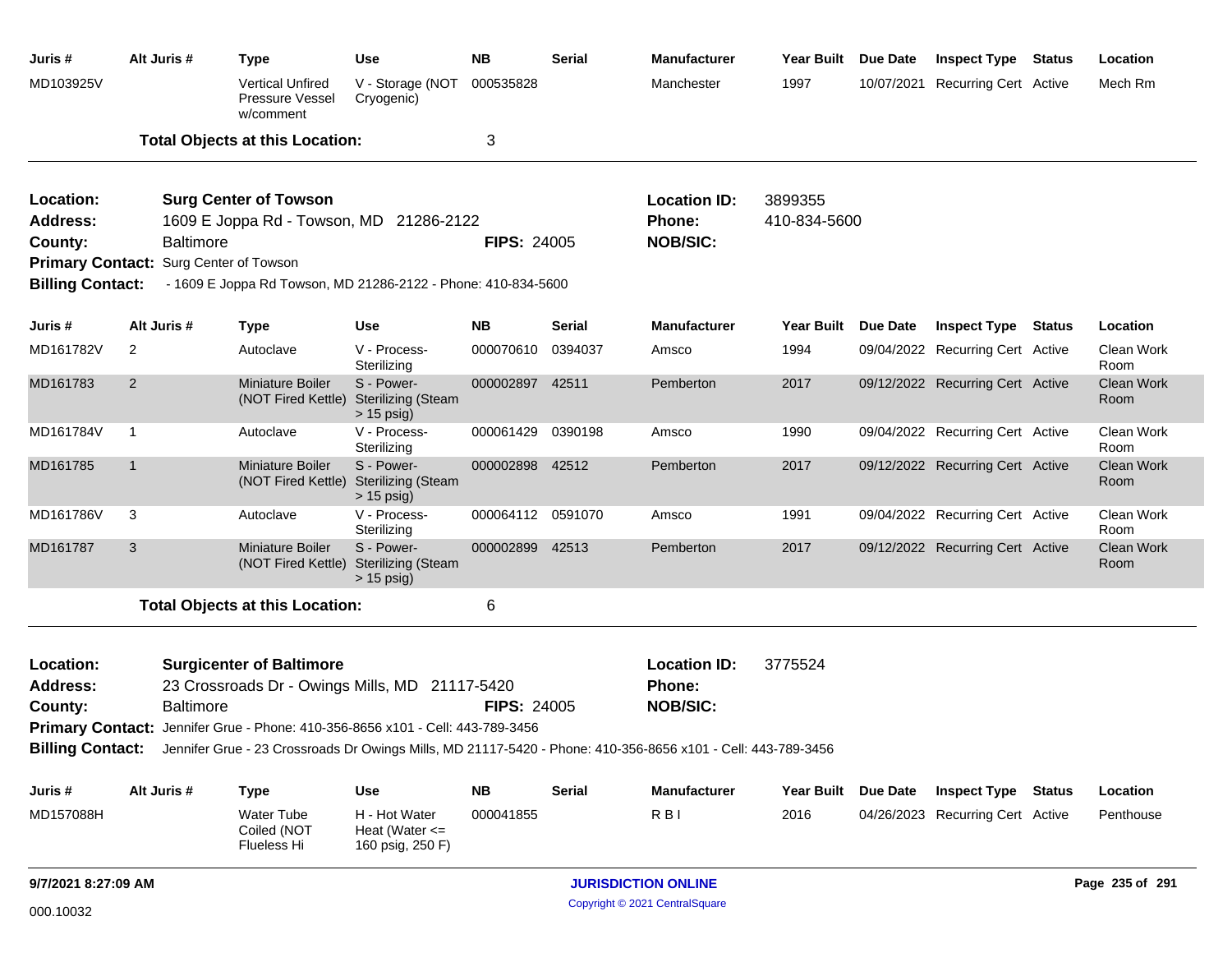| Juris #                 | Alt Juris #         | <b>Type</b><br>Efficiency)                                                                                                                               | <b>Use</b>                                              | <b>NB</b>          | <b>Serial</b> | <b>Manufacturer</b>                      | Year Built Due Date               | <b>Inspect Type Status</b>       | Location                |
|-------------------------|---------------------|----------------------------------------------------------------------------------------------------------------------------------------------------------|---------------------------------------------------------|--------------------|---------------|------------------------------------------|-----------------------------------|----------------------------------|-------------------------|
| MD157089H               |                     | <b>Water Tube</b><br>Coiled (NOT<br>Flueless Hi<br>Efficiency)                                                                                           | H - Hot Water<br>Heat (Water $\leq$<br>160 psig, 250 F) | 000041854          |               | $R$ <sub>B</sub> $\mid$                  | 2016                              | 04/26/2023 Recurring Cert Active | Penthouse               |
|                         |                     | <b>Total Objects at this Location:</b>                                                                                                                   |                                                         | $\overline{2}$     |               |                                          |                                   |                                  |                         |
| Location:               |                     | <b>Susquehanna Building</b>                                                                                                                              |                                                         |                    |               | <b>Location ID:</b>                      | 726143                            |                                  |                         |
| <b>Address:</b>         |                     | 29 W Susquehanna Ave - Towson, MD 21204-5201                                                                                                             |                                                         |                    |               | Phone:                                   |                                   |                                  |                         |
| County:                 | <b>Baltimore</b>    |                                                                                                                                                          |                                                         | <b>FIPS: 24005</b> |               | <b>NOB/SIC:</b>                          | Offices of Holding Companies, NEC |                                  |                         |
|                         |                     | Primary Contact: Cindy Mulligan - Phone: 410-484-8400 - Email: cmulligan@greenebaumenterprises.com                                                       |                                                         |                    |               |                                          |                                   |                                  |                         |
| <b>Billing Contact:</b> |                     | Cindy Mulligan - 1829 Reisterstown Rd Ste 300 Baltimore, MD 21208-7106 - Phone: 410-484-8400 - Email: cmulligan@greenebaumenterprises.com                |                                                         |                    |               |                                          |                                   |                                  |                         |
| Juris #                 | Alt Juris #         | <b>Type</b>                                                                                                                                              | <b>Use</b>                                              | <b>NB</b>          | Serial        | <b>Manufacturer</b>                      | Year Built Due Date               | <b>Inspect Type Status</b>       | Location                |
| MD112923H               | Boiler #1           | Vertical Water<br>Tube                                                                                                                                   | H - Hot Water<br>Heat (Water $\leq$<br>160 psig, 250 F) | 000076100          |               | BL02-02-23000 Patterson Kelley           | 2002                              | 06/22/2022 Recurring Cert Active | Penthouse,<br>Boiler #1 |
| MD112924H               | Boiler #2           | <b>Vertical Water</b><br>Tube                                                                                                                            | H - Hot Water<br>Heat (Water $\leq$<br>160 psig, 250 F) |                    |               | 000076102 BL02-02-23002 Patterson Kelley | 2002                              | 06/22/2022 Recurring Cert Active | Penthouse,<br>Boiler #2 |
|                         |                     | <b>Total Objects at this Location:</b>                                                                                                                   |                                                         | $\overline{2}$     |               |                                          |                                   |                                  |                         |
| Location:               | <b>Synagro Tech</b> |                                                                                                                                                          |                                                         |                    |               | <b>Location ID:</b>                      | 3018709                           |                                  |                         |
| <b>Address:</b>         |                     | 7014 E Baltimore St - Baltimore, MD 21224-1828                                                                                                           |                                                         |                    |               | Phone:                                   | (410) 284-4120                    |                                  |                         |
| County:                 | <b>Baltimore</b>    |                                                                                                                                                          |                                                         | <b>FIPS: 24005</b> |               | <b>NOB/SIC:</b>                          | <b>Farm Management Services</b>   |                                  |                         |
|                         |                     | Primary Contact: William Vollmerhausen - Phone: 410-284-4120 x106 - Cell: 443-829-5530 - Email: wvollmerhausen@synagro.com                               |                                                         |                    |               |                                          |                                   |                                  |                         |
| <b>Billing Contact:</b> |                     | William Vollmerhausen - 7014 E Baltimore St Baltimore, MD 21224-1828 - Phone: 410-284-4120 x106 - Cell: 443-829-5530 - Email: wvollmerhausen@synagro.com |                                                         |                    |               |                                          |                                   |                                  |                         |
| Juris #                 | Alt Juris #         | <b>Type</b>                                                                                                                                              | <b>Use</b>                                              | <b>NB</b>          | <b>Serial</b> | <b>Manufacturer</b>                      | Year Built Due Date               | <b>Inspect Type Status</b>       | Location                |
| MD145417V               | Air Compr#1         | Pressure Vessel<br>w/comment                                                                                                                             | Horizontal Unfired V - Storage (NOT<br>Cryogenic)       | 000243595          |               | lamco                                    | 1990                              | 04/06/2021 Recurring Cert Active | Shop                    |
|                         |                     | <b>Total Objects at this Location:</b>                                                                                                                   |                                                         | 1                  |               |                                          |                                   |                                  |                         |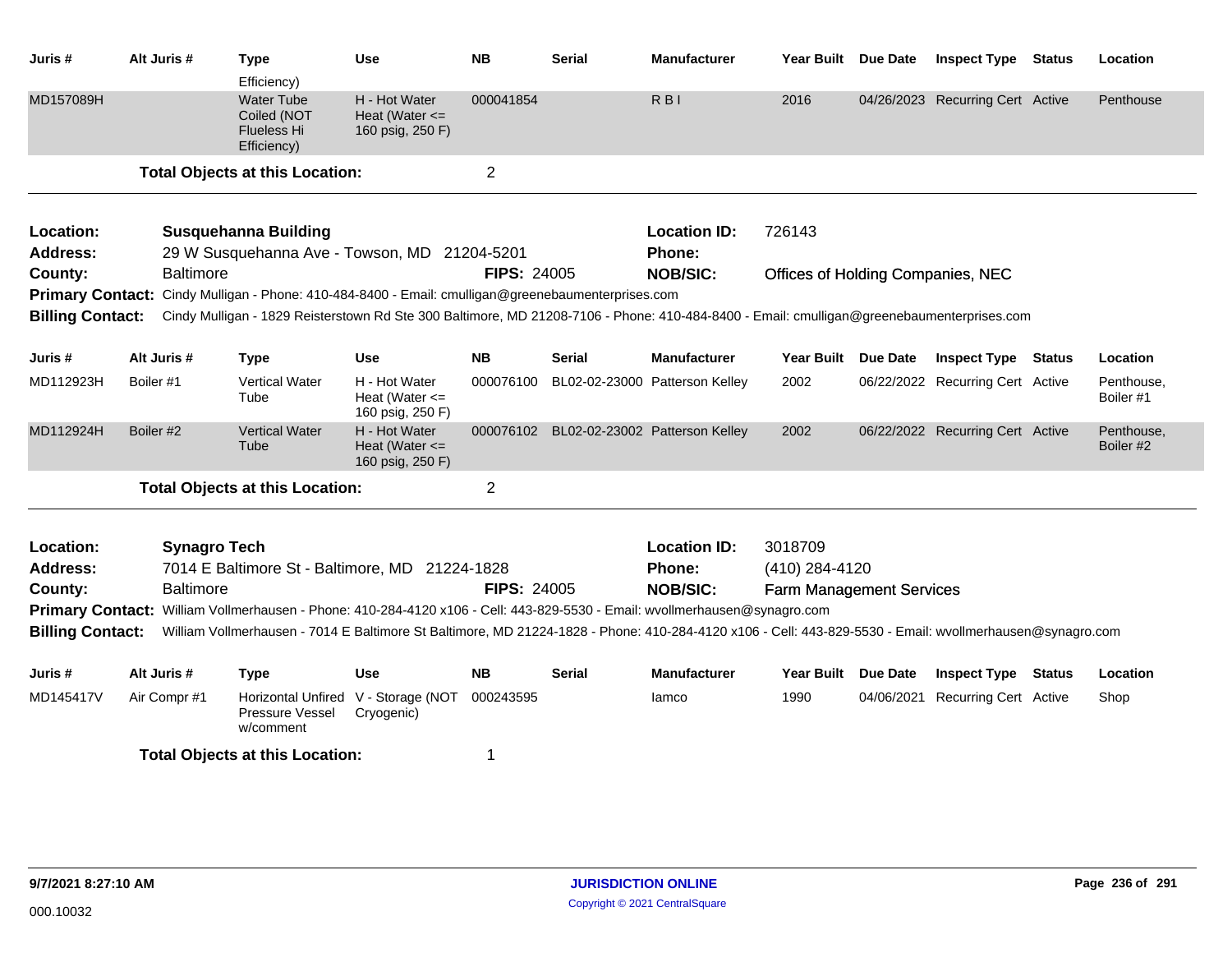| Location:<br>Address:                                 | <b>T &amp; T Automotive</b> | 10823C Veneer Ln - Cockeysville, MD 21030-2158 |                                                                                              |                                |                    | <b>Location ID:</b><br><b>Phone:</b> | 730203                        |                         |                                        |               |                             |
|-------------------------------------------------------|-----------------------------|------------------------------------------------|----------------------------------------------------------------------------------------------|--------------------------------|--------------------|--------------------------------------|-------------------------------|-------------------------|----------------------------------------|---------------|-----------------------------|
| County:                                               |                             | <b>Baltimore</b>                               |                                                                                              |                                | <b>FIPS: 24005</b> |                                      | <b>NOB/SIC:</b>               |                         | Repair Shops and Related Services, NEC |               |                             |
|                                                       |                             |                                                | Primary Contact: Tom Pollard - Phone: 410-771-1185                                           |                                |                    |                                      |                               |                         |                                        |               |                             |
| <b>Billing Contact:</b>                               |                             |                                                | Tom Pollard - 10823C Veneer Ln Cockeysville, MD 21030-2158 - Phone: 410-771-1185             |                                |                    |                                      |                               |                         |                                        |               |                             |
| Juris #                                               |                             | Alt Juris #                                    | <b>Type</b>                                                                                  | <b>Use</b>                     | <b>NB</b>          | <b>Serial</b>                        | <b>Manufacturer</b>           | Year Built Due Date     | <b>Inspect Type Status</b>             |               | Location                    |
| MD169602V                                             |                             |                                                | <b>Vertical Unfired</b><br>Pressure Vessel<br>w/comment                                      | V - Storage (NOT<br>Cryogenic) | 000027675          |                                      | Morganton                     | 2018                    | 11/05/2022 Recurring Cert Active       |               | Comp Rm                     |
|                                                       |                             |                                                | <b>Total Objects at this Location:</b>                                                       |                                | $\mathbf 1$        |                                      |                               |                         |                                        |               |                             |
| <b>Location:</b>                                      |                             | <b>Taco Bell</b>                               |                                                                                              |                                |                    |                                      | <b>Location ID:</b>           | 3635117                 |                                        |               |                             |
| <b>Address:</b>                                       |                             |                                                | 10245 Reisterstown Rd - Owings Mills, MD                                                     |                                | 21117-3605         |                                      | <b>Phone:</b>                 |                         |                                        |               |                             |
| County:                                               |                             | <b>Baltimore</b>                               |                                                                                              |                                | <b>FIPS: 24005</b> |                                      | <b>NOB/SIC:</b>               | <b>Industrial Gases</b> |                                        |               |                             |
|                                                       |                             |                                                | Primary Contact: Barbara Seward - Phone: 410-771-1880                                        |                                |                    |                                      |                               |                         |                                        |               |                             |
| <b>Billing Contact:</b>                               |                             |                                                | Barbara Seward - 11019 McCormick Rd Ste 320 Hunt Valley, MD 21031-8670 - Phone: 410-771-1880 |                                |                    |                                      |                               |                         |                                        |               |                             |
| Juris #                                               |                             | Alt Juris #                                    | <b>Type</b>                                                                                  | <b>Use</b>                     | <b>NB</b>          | <b>Serial</b>                        | <b>Manufacturer</b>           | Year Built Due Date     | <b>Inspect Type Status</b>             |               | Location                    |
| MD156636V                                             |                             |                                                | <b>Vertical Unfired</b><br>Pressure Vessel<br>w/comment                                      | V - Storage<br>(Cryogenic)     | 000031026          | SNIFC94G245                          | Cryogenic                     | 1994                    | 12/13/2020 Recurring Cert Active       |               | <b>Inside Store</b><br>Room |
|                                                       |                             |                                                | <b>Total Objects at this Location:</b>                                                       |                                | $\mathbf 1$        |                                      |                               |                         |                                        |               |                             |
| Location:<br><b>Address:</b>                          |                             | <b>Taco Bell</b>                               | 6200 Baltimore National Pike - Baltimore, MD                                                 |                                | 21228-2907         |                                      | <b>Location ID:</b><br>Phone: | 3635114                 |                                        |               |                             |
| County:                                               |                             | <b>Baltimore</b>                               |                                                                                              |                                | FIPS: 24005        |                                      | <b>NOB/SIC:</b>               |                         |                                        |               |                             |
| Primary Contact: Taco Bell<br><b>Billing Contact:</b> |                             |                                                |                                                                                              |                                |                    |                                      |                               |                         |                                        |               |                             |
| Juris #                                               |                             | Alt Juris #                                    | Type                                                                                         | <b>Use</b>                     | <b>NB</b>          | <b>Serial</b>                        | <b>Manufacturer</b>           | Year Built Due Date     | <b>Inspect Type</b>                    | <b>Status</b> | Location                    |
| MD164209V                                             |                             |                                                | <b>Vertical Unfired</b><br>Pressure Vessel<br>w/comment                                      | V - Storage<br>(Cryogenic)     | 000041389          |                                      | Cryogenic                     | 1995                    | 06/12/2021 Recurring Cert Active       |               | Outside                     |
|                                                       |                             |                                                | <b>Total Objects at this Location:</b>                                                       |                                | -1                 |                                      |                               |                         |                                        |               |                             |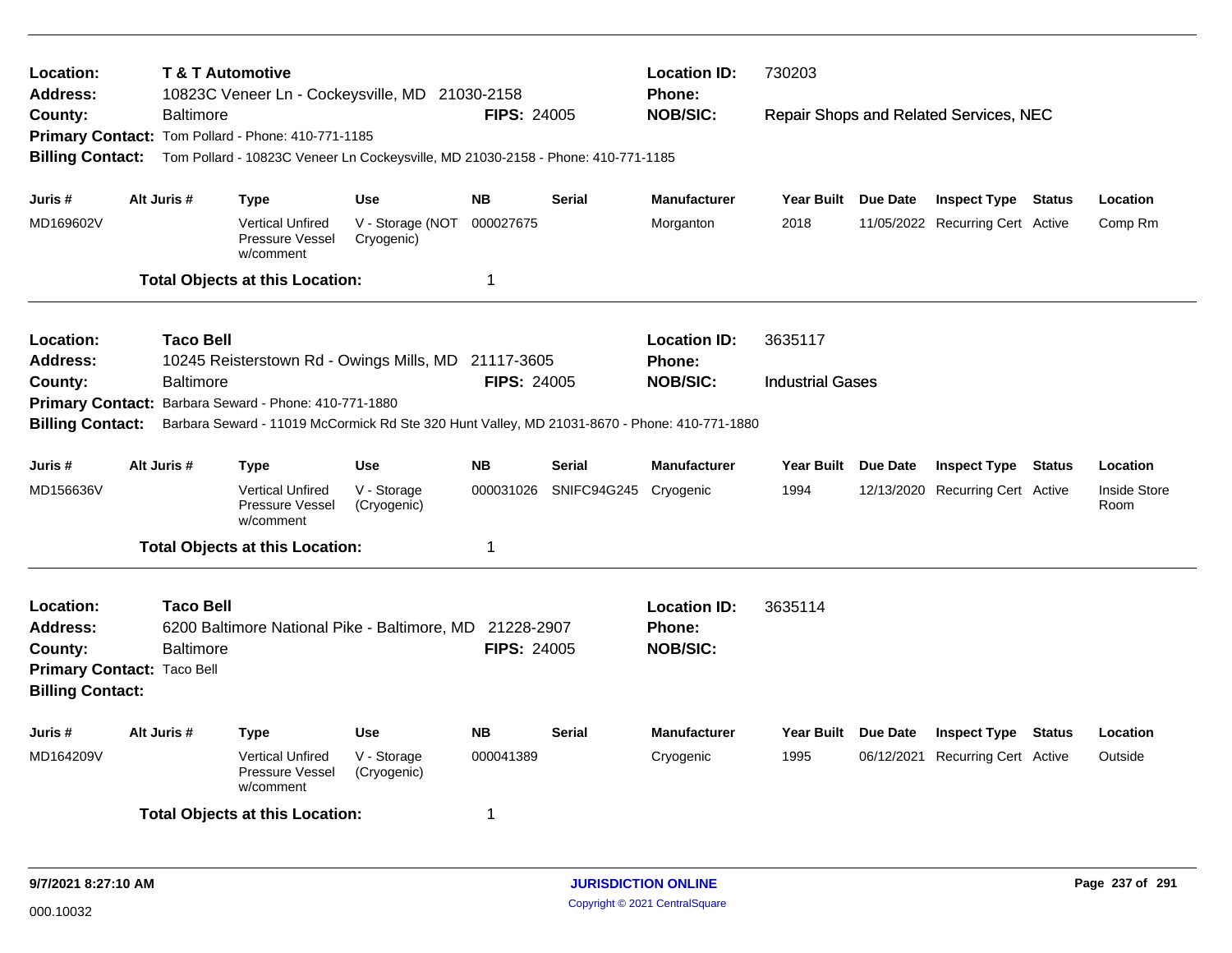| Location:<br>Address:<br>County:<br><b>Billing Contact:</b>                                                                                                                                                                                                                                                                                                                                       |  | <b>Taco Bell</b><br>Baltimore | 6664 Security Blvd - Baltimore, MD 21207-4010<br>Primary Contact: Barbara Seward - Phone: 410-771-1880<br>Barbara Seward - 11019 McCormick Rd Ste 320 Hunt Valley, MD 21031-8670 - Phone: 410-771-1880 |                            | <b>FIPS: 24005</b> |                        | <b>Location ID:</b><br><b>Phone:</b><br><b>NOB/SIC:</b> | 3635167                 |                                  |        |                             |
|---------------------------------------------------------------------------------------------------------------------------------------------------------------------------------------------------------------------------------------------------------------------------------------------------------------------------------------------------------------------------------------------------|--|-------------------------------|--------------------------------------------------------------------------------------------------------------------------------------------------------------------------------------------------------|----------------------------|--------------------|------------------------|---------------------------------------------------------|-------------------------|----------------------------------|--------|-----------------------------|
| Juris #                                                                                                                                                                                                                                                                                                                                                                                           |  | Alt Juris #                   | <b>Type</b>                                                                                                                                                                                            | <b>Use</b>                 | <b>NB</b>          | <b>Serial</b>          | <b>Manufacturer</b>                                     | Year Built Due Date     | <b>Inspect Type Status</b>       |        | Location                    |
| MD153336V                                                                                                                                                                                                                                                                                                                                                                                         |  |                               | <b>Vertical Unfired</b><br>Pressure Vessel<br>w/comment                                                                                                                                                | V - Storage<br>(Cryogenic) | 000263694          |                        | <b>CHART</b>                                            | 2014                    | 02/11/2022 Recurring Cert Active |        | Pantry                      |
|                                                                                                                                                                                                                                                                                                                                                                                                   |  |                               | <b>Total Objects at this Location:</b>                                                                                                                                                                 |                            | $\mathbf 1$        |                        |                                                         |                         |                                  |        |                             |
| <b>Location:</b><br><b>Address:</b>                                                                                                                                                                                                                                                                                                                                                               |  | Taco Bell #1748               | 700 Eastern Blvd - Essex, MD 21221-4909                                                                                                                                                                |                            |                    |                        | <b>Location ID:</b><br><b>Phone:</b>                    | 3635116                 |                                  |        |                             |
| County:<br><b>Primary Contact:</b><br><b>Billing Contact:</b>                                                                                                                                                                                                                                                                                                                                     |  | <b>Baltimore</b>              | Barbara Seward - Phone: 410-771-1880<br>Barbara Seward - 11019 McCormick Rd Ste 320 Hunt Valley, MD 21031-8670 - Phone: 410-771-1880                                                                   |                            | <b>FIPS: 24005</b> |                        | <b>NOB/SIC:</b>                                         | <b>Industrial Gases</b> |                                  |        |                             |
| Juris #                                                                                                                                                                                                                                                                                                                                                                                           |  | Alt Juris #                   | <b>Type</b>                                                                                                                                                                                            | <b>Use</b>                 | <b>NB</b>          | <b>Serial</b>          | <b>Manufacturer</b>                                     | Year Built Due Date     | <b>Inspect Type Status</b>       |        | Location                    |
| MD156431V                                                                                                                                                                                                                                                                                                                                                                                         |  |                               | <b>Vertical Unfired</b><br>Pressure Vessel<br>w/comment                                                                                                                                                | V - Storage<br>(Cryogenic) | 000158360          | SNCCAP04M1 CHART<br>45 |                                                         | 2004                    | 12/06/2022 Recurring Cert Active |        | <b>Inside Store</b><br>Room |
|                                                                                                                                                                                                                                                                                                                                                                                                   |  |                               | <b>Total Objects at this Location:</b>                                                                                                                                                                 |                            | $\mathbf 1$        |                        |                                                         |                         |                                  |        |                             |
| Location:<br>Taco Bell (NuCo2) # 316955<br>28 Middle River Rd - Middle River, MD 21220-4114<br><b>Address:</b><br><b>FIPS: 24005</b><br><b>Baltimore</b><br>County:<br>Primary Contact: NuCO2-Regulatory (MD BPV) - Phone: 800-472-2855 - Email: regulatory@nuco2.com<br><b>Billing Contact:</b><br>- 2800 SE Market PI Stuart, FL 34997-4965 - Phone: 800-472-2855 - Email: regulatory@nuco2.com |  |                               |                                                                                                                                                                                                        |                            |                    |                        | <b>Location ID:</b><br>Phone:<br><b>NOB/SIC:</b>        | 3635127                 |                                  |        |                             |
| Juris #                                                                                                                                                                                                                                                                                                                                                                                           |  | Alt Juris #                   | Type                                                                                                                                                                                                   | <b>Use</b>                 | <b>NB</b>          | <b>Serial</b>          | <b>Manufacturer</b>                                     | Year Built Due Date     | <b>Inspect Type</b>              | Status | Location                    |
| MD158962V<br><b>Vertical Unfired</b><br>None<br>Pressure Vessel<br>w/comment                                                                                                                                                                                                                                                                                                                      |  | V - Storage<br>(Cryogenic)    | 000290021                                                                                                                                                                                              |                            | Chart              | 2016                   | 07/19/2023 Recurring Cert Active                        |                         | Storage area                     |        |                             |
|                                                                                                                                                                                                                                                                                                                                                                                                   |  |                               | <b>Total Objects at this Location:</b>                                                                                                                                                                 |                            | -1                 |                        |                                                         |                         |                                  |        |                             |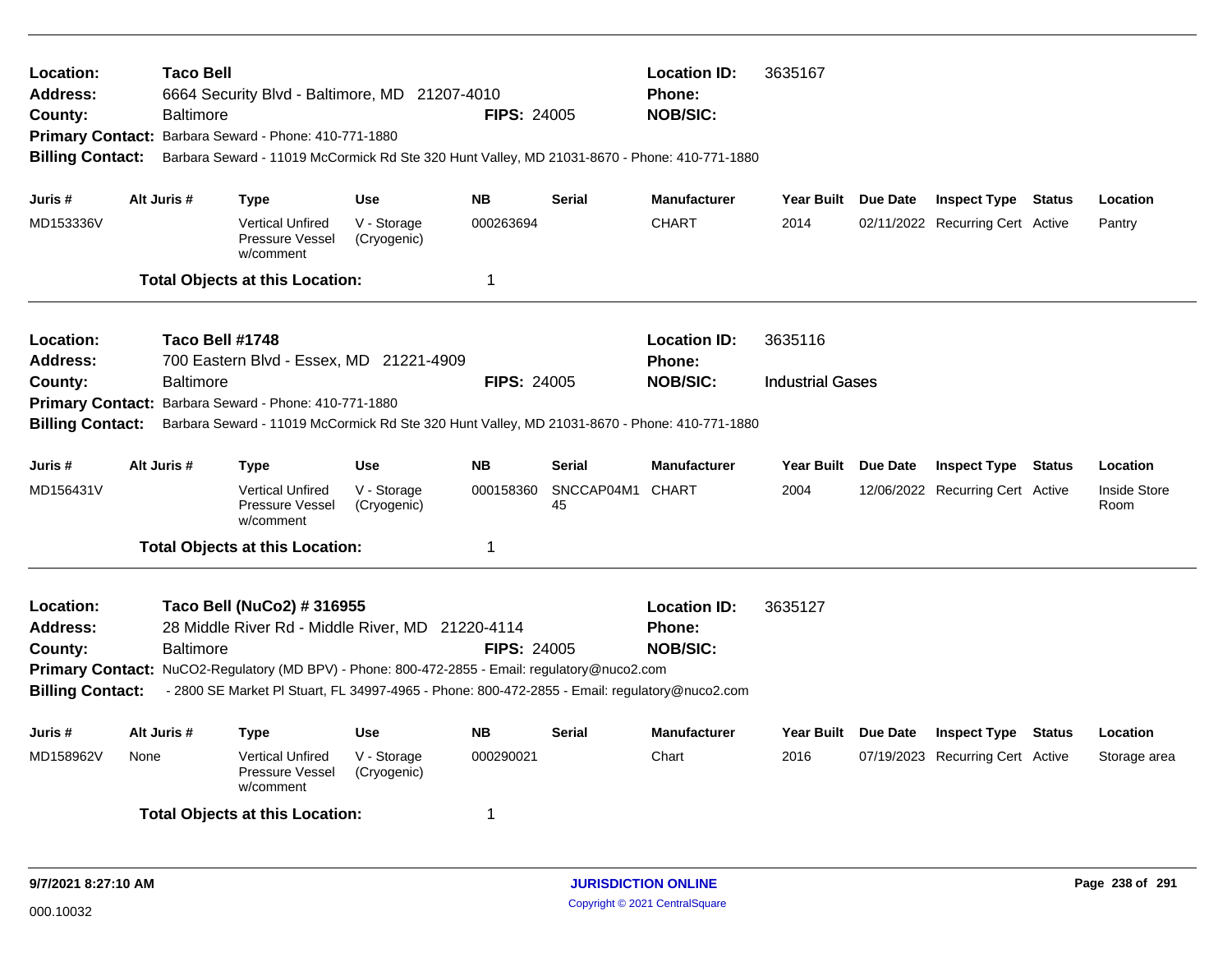| Location:<br><b>Address:</b><br>County:<br>Primary Contact: Taco Bell - Phone: 410-668-5882<br><b>Billing Contact:</b><br>Alt Juris #<br>Juris#<br>MD158078V<br>None                                                                                                                                                                                                                                                                                   |                                                                                                                                                                                                                                                                                                                              | <b>Baltimore</b> | Taco Bell - 032671 (Roberts)<br>2301 E Joppa Rd - Baltimore, MD 21234<br><b>Type</b> | <b>Use</b>                 | <b>FIPS: 24005</b><br><b>NB</b>                         | <b>Serial</b>           | <b>Location ID:</b><br><b>Phone:</b><br><b>NOB/SIC:</b><br>Bulk Tank Service Dept. - PO Box 5507 Rockville, MD 20855-0507 - Phone: 240-493-8405 - Cell: 301-252-0742 - Email: DFranovich@RobertsOxygen.com<br><b>Manufacturer</b> | 3635126<br>410-668-5882<br><b>Year Built</b>       | Due Date | <b>Inspect Type Status</b>       |        | Location                    |
|--------------------------------------------------------------------------------------------------------------------------------------------------------------------------------------------------------------------------------------------------------------------------------------------------------------------------------------------------------------------------------------------------------------------------------------------------------|------------------------------------------------------------------------------------------------------------------------------------------------------------------------------------------------------------------------------------------------------------------------------------------------------------------------------|------------------|--------------------------------------------------------------------------------------|----------------------------|---------------------------------------------------------|-------------------------|-----------------------------------------------------------------------------------------------------------------------------------------------------------------------------------------------------------------------------------|----------------------------------------------------|----------|----------------------------------|--------|-----------------------------|
|                                                                                                                                                                                                                                                                                                                                                                                                                                                        |                                                                                                                                                                                                                                                                                                                              |                  | <b>Vertical Unfired</b><br>Pressure Vessel<br>w/comment                              | V - Storage<br>(Cryogenic) | 000290486                                               |                         | Chart Inc                                                                                                                                                                                                                         | 2016                                               |          | 11/12/2022 Recurring Cert Active |        | Kitchen                     |
|                                                                                                                                                                                                                                                                                                                                                                                                                                                        |                                                                                                                                                                                                                                                                                                                              |                  | <b>Total Objects at this Location:</b>                                               |                            | 1                                                       |                         |                                                                                                                                                                                                                                   |                                                    |          |                                  |        |                             |
| Location:<br>Taco Bell - 032675 (Roberts)<br>9928 York Rd - Cockeysville, MD 21030-3401<br><b>Address:</b><br><b>Baltimore</b><br>County:<br>Taco Bell - 032675 (Roberts)<br><b>Primary Contact:</b><br><b>Billing Contact:</b><br>Bulk Tank Service Dept. - PO Box 5507 Rockville, MD 20855-0507 - Phone: 240-493-8405 - Cell: 301-252-0742 - Email: DFranovich@RobertsOxygen.com<br>Alt Juris #<br><b>Use</b><br><b>NB</b><br>Juris #<br><b>Type</b> |                                                                                                                                                                                                                                                                                                                              |                  |                                                                                      |                            | <b>FIPS: 24005</b>                                      |                         | <b>Location ID:</b><br><b>Phone:</b><br><b>NOB/SIC:</b>                                                                                                                                                                           | 3635130<br>410-683-1715<br><b>Industrial Gases</b> |          |                                  |        |                             |
|                                                                                                                                                                                                                                                                                                                                                                                                                                                        |                                                                                                                                                                                                                                                                                                                              |                  |                                                                                      |                            |                                                         | <b>Serial</b>           | <b>Manufacturer</b>                                                                                                                                                                                                               | Year Built Due Date                                |          | <b>Inspect Type Status</b>       |        | Location                    |
| MD156446V                                                                                                                                                                                                                                                                                                                                                                                                                                              |                                                                                                                                                                                                                                                                                                                              |                  | <b>Vertical Unfired</b><br>Pressure Vessel<br>w/comment                              | V - Storage<br>(Cryogenic) | 000290493                                               | SN316213358             | <b>CHART</b>                                                                                                                                                                                                                      | 2016                                               |          | 03/04/2022 Recurring Cert Active |        | <b>Inside Store</b><br>Room |
|                                                                                                                                                                                                                                                                                                                                                                                                                                                        |                                                                                                                                                                                                                                                                                                                              |                  | <b>Total Objects at this Location:</b>                                               |                            | -1                                                      |                         |                                                                                                                                                                                                                                   |                                                    |          |                                  |        |                             |
| Location:<br>Address:<br>County:                                                                                                                                                                                                                                                                                                                                                                                                                       | Taco Bell - 032676 (Roberts)<br>7933 Belair Rd - Baltimore, MD 21236-3705<br><b>Baltimore</b><br>Primary Contact: Taco Bell - 032676 (Roberts)<br><b>Billing Contact:</b><br>Bulk Tank Service Dept. - PO Box 5507 Rockville, MD 20855-0507 - Phone: 240-493-8405 - Cell: 301-252-0742 - Email: DFranovich@RobertsOxygen.com |                  | <b>FIPS: 24005</b>                                                                   |                            | <b>Location ID:</b><br><b>Phone:</b><br><b>NOB/SIC:</b> | 3635131<br>410-665-5784 |                                                                                                                                                                                                                                   |                                                    |          |                                  |        |                             |
| Juris #                                                                                                                                                                                                                                                                                                                                                                                                                                                |                                                                                                                                                                                                                                                                                                                              | Alt Juris #      | <b>Type</b>                                                                          | <b>Use</b>                 | <b>NB</b>                                               | <b>Serial</b>           | <b>Manufacturer</b>                                                                                                                                                                                                               | Year Built Due Date                                |          | <b>Inspect Type</b>              | Status | Location                    |
| MD158086V                                                                                                                                                                                                                                                                                                                                                                                                                                              | None                                                                                                                                                                                                                                                                                                                         |                  | <b>Vertical Unfired</b><br>Pressure Vessel<br>w/comment                              | V - Storage<br>(Cryogenic) | 000290479                                               |                         | Chart                                                                                                                                                                                                                             | 2016                                               |          | 07/18/2023 Recurring Cert Active |        | Kitchen                     |
|                                                                                                                                                                                                                                                                                                                                                                                                                                                        |                                                                                                                                                                                                                                                                                                                              |                  | <b>Total Objects at this Location:</b>                                               |                            | -1                                                      |                         |                                                                                                                                                                                                                                   |                                                    |          |                                  |        |                             |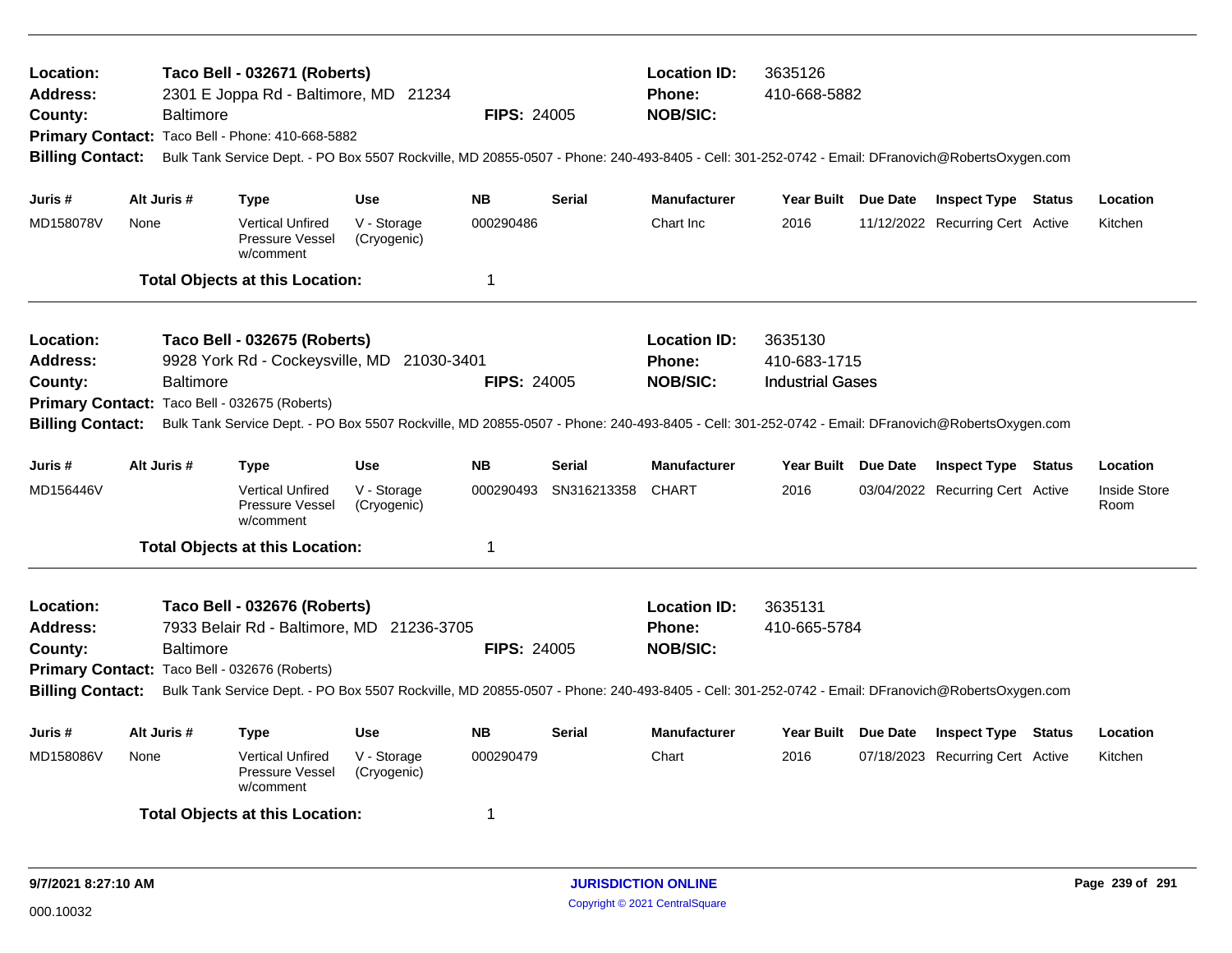| Location:<br><b>Address:</b><br>County:<br><b>Billing Contact:</b>                                                                                                                                                                                                                                                                                              |  | <b>Baltimore</b> | Taco Bell - 032676 (Roberts)<br>8475 Cordon Way - White Marsh, MD 21162<br>Primary Contact: Taco Bell - 032676 (Roberts) |                            | <b>FIPS: 24005</b> |                      | <b>Location ID:</b><br><b>Phone:</b><br><b>NOB/SIC:</b><br>Bulk Tank Service Dept. - PO Box 5507 Rockville, MD 20855-0507 - Phone: 240-493-8405 - Cell: 301-252-0742 - Email: DFranovich@RobertsOxygen.com                                                                       | 3635132                           |                                  |        |                         |
|-----------------------------------------------------------------------------------------------------------------------------------------------------------------------------------------------------------------------------------------------------------------------------------------------------------------------------------------------------------------|--|------------------|--------------------------------------------------------------------------------------------------------------------------|----------------------------|--------------------|----------------------|----------------------------------------------------------------------------------------------------------------------------------------------------------------------------------------------------------------------------------------------------------------------------------|-----------------------------------|----------------------------------|--------|-------------------------|
| Juris #                                                                                                                                                                                                                                                                                                                                                         |  | Alt Juris #      | <b>Type</b>                                                                                                              | <b>Use</b>                 | <b>NB</b>          | <b>Serial</b>        | <b>Manufacturer</b>                                                                                                                                                                                                                                                              | Year Built Due Date               | <b>Inspect Type Status</b>       |        | Location                |
| MD159441V                                                                                                                                                                                                                                                                                                                                                       |  |                  | <b>Vertical Unfired</b><br>Pressure Vessel<br>w/comment                                                                  | V - Storage<br>(Cryogenic) | 000290492          |                      | Chart Inc                                                                                                                                                                                                                                                                        | 2016                              | 12/11/2022 Recurring Cert Active |        | Kitchen                 |
|                                                                                                                                                                                                                                                                                                                                                                 |  |                  | <b>Total Objects at this Location:</b>                                                                                   |                            | $\mathbf 1$        |                      |                                                                                                                                                                                                                                                                                  |                                   |                                  |        |                         |
| Location:<br>Address:                                                                                                                                                                                                                                                                                                                                           |  |                  | Taco Bell - 32679 (Roberts)<br>8311 Harford Rd - Parkville, MD 21234-5709                                                |                            |                    |                      | <b>Location ID:</b><br><b>Phone:</b>                                                                                                                                                                                                                                             | 3975087                           |                                  |        |                         |
| County:                                                                                                                                                                                                                                                                                                                                                         |  | <b>Baltimore</b> |                                                                                                                          |                            | <b>FIPS: 24005</b> |                      | <b>NOB/SIC:</b>                                                                                                                                                                                                                                                                  | <b>Eating and Drinking Places</b> |                                  |        |                         |
| <b>Billing Contact:</b>                                                                                                                                                                                                                                                                                                                                         |  |                  |                                                                                                                          |                            |                    |                      | Primary Contact: Roberts Oxygen Company (MD) - Phone: 240-493-8405 - Cell: 301-252-0742 - Email: DFranovich@RobertsOxygen.com<br>Bulk Tank Service Dept. - PO Box 5507 Rockville, MD 20855-0507 - Phone: 240-493-8405 - Cell: 301-252-0742 - Email: DFranovich@RobertsOxygen.com |                                   |                                  |        |                         |
| Juris #                                                                                                                                                                                                                                                                                                                                                         |  | Alt Juris #      | Type                                                                                                                     | <b>Use</b>                 | <b>NB</b>          | <b>Serial</b>        | <b>Manufacturer</b>                                                                                                                                                                                                                                                              | Year Built Due Date               | <b>Inspect Type Status</b>       |        | Location                |
| MD156643V                                                                                                                                                                                                                                                                                                                                                       |  |                  | <b>Vertical Unfired</b><br>Pressure Vessel<br>w/comment                                                                  | V - Storage<br>(Cryogenic) |                    | 000290012 SN31620169 | <b>CHART</b>                                                                                                                                                                                                                                                                     | 2016                              | 10/16/2021 Recurring Cert Active |        | Inside Store<br>room    |
|                                                                                                                                                                                                                                                                                                                                                                 |  |                  | <b>Total Objects at this Location:</b>                                                                                   |                            | $\mathbf 1$        |                      |                                                                                                                                                                                                                                                                                  |                                   |                                  |        |                         |
| <b>Taco Bravo</b><br>Location:<br><b>Address:</b><br>31 E Padonia Rd Ste E - Lutherville Timonium, MD 21093-2306<br><b>Baltimore</b><br><b>FIPS: 24005</b><br>County:<br>Primary Contact: Manager on Duty - Phone: 443-689-7979<br>Manager on Duty - 31 E Padonia Rd Ste E Lutherville Timonium, MD 21093-2306 - Phone: 443-689-7979<br><b>Billing Contact:</b> |  |                  |                                                                                                                          |                            |                    |                      | <b>Location ID:</b><br><b>Phone:</b><br><b>NOB/SIC:</b>                                                                                                                                                                                                                          | 4023163<br>443-689-7979           |                                  |        |                         |
| Juris #                                                                                                                                                                                                                                                                                                                                                         |  | Alt Juris #      | <b>Type</b>                                                                                                              | <b>Use</b>                 | <b>NB</b>          | <b>Serial</b>        | <b>Manufacturer</b>                                                                                                                                                                                                                                                              | Year Built Due Date               | <b>Inspect Type</b>              | Status | Location                |
| MD167229V                                                                                                                                                                                                                                                                                                                                                       |  |                  | <b>Vertical Unfired</b><br>Pressure Vessel<br>w/comment                                                                  | V - Storage<br>(Cryogenic) | 000031585          |                      | Taylor-Wharton                                                                                                                                                                                                                                                                   | 1996                              | 06/01/2022 Recurring Cert Active |        | Outside Rear of<br>Bldg |
|                                                                                                                                                                                                                                                                                                                                                                 |  |                  | <b>Total Objects at this Location:</b>                                                                                   |                            | -1                 |                      |                                                                                                                                                                                                                                                                                  |                                   |                                  |        |                         |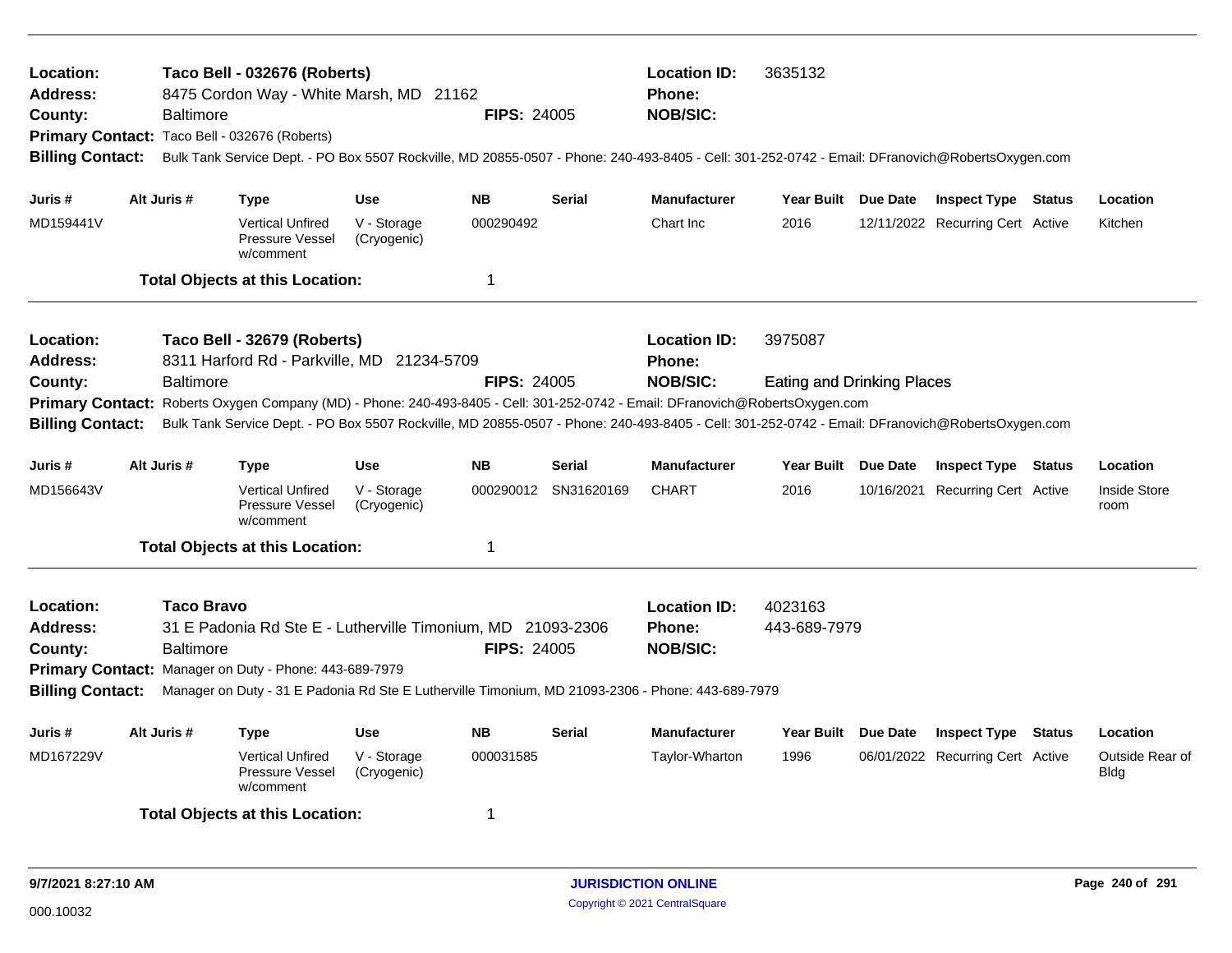| Location:<br><b>Address:</b>            |  |                  | <b>Taco Love Grill (Arc3)</b><br>11550 Philadelphia Rd - White Marsh, MD 21162-1305                                     |                                |                    |               | <b>Location ID:</b><br><b>Phone:</b> | 3918189                           |          |                                  |               |                         |
|-----------------------------------------|--|------------------|-------------------------------------------------------------------------------------------------------------------------|--------------------------------|--------------------|---------------|--------------------------------------|-----------------------------------|----------|----------------------------------|---------------|-------------------------|
| County:                                 |  | <b>Baltimore</b> |                                                                                                                         |                                | <b>FIPS: 24005</b> |               | <b>NOB/SIC:</b>                      | <b>Eating and Drinking Places</b> |          |                                  |               |                         |
| Primary Contact: Taco Love Grill (Arc3) |  |                  |                                                                                                                         |                                |                    |               |                                      |                                   |          |                                  |               |                         |
| <b>Billing Contact:</b>                 |  |                  | Charlie Patterson - PO Box 26269 Richmond, VA 23260-6269 - Phone: 804-644-4521 - Email: charlie.patterson@arc3gases.com |                                |                    |               |                                      |                                   |          |                                  |               |                         |
| Juris #                                 |  | Alt Juris #      | Type                                                                                                                    | <b>Use</b>                     | <b>NB</b>          | <b>Serial</b> | <b>Manufacturer</b>                  | Year Built Due Date               |          | <b>Inspect Type Status</b>       |               | Location                |
| MD161859V                               |  |                  | <b>Vertical Unfired</b><br>Pressure Vessel<br>w/comment                                                                 | V - Storage (NOT<br>Cryogenic) | 000159986          |               | <b>CHART</b>                         | 2005                              |          | 12/11/2022 Recurring Cert Active |               | Outside                 |
|                                         |  |                  | <b>Total Objects at this Location:</b>                                                                                  |                                | 1                  |               |                                      |                                   |          |                                  |               |                         |
| <b>Location:</b>                        |  |                  | Taco Toleca (Arc3)                                                                                                      |                                |                    |               | <b>Location ID:</b>                  | 4045958                           |          |                                  |               |                         |
| <b>Address:</b>                         |  |                  | 901 N Point Blvd - Baltimore, MD 21224-3422                                                                             |                                |                    |               | Phone:                               |                                   |          |                                  |               |                         |
| County:                                 |  | <b>Baltimore</b> |                                                                                                                         |                                | <b>FIPS: 24005</b> |               | <b>NOB/SIC:</b>                      |                                   |          |                                  |               |                         |
| Primary Contact: Taco Toleca (Arc3)     |  |                  |                                                                                                                         |                                |                    |               |                                      |                                   |          |                                  |               |                         |
| <b>Billing Contact:</b>                 |  |                  | Charlie Patterson - PO Box 26269 Richmond, VA 23260-6269 - Phone: 804-644-4521 - Email: charlie.patterson@arc3gases.com |                                |                    |               |                                      |                                   |          |                                  |               |                         |
| Juris #                                 |  | Alt Juris #      | Type                                                                                                                    | <b>Use</b>                     | <b>NB</b>          | <b>Serial</b> | <b>Manufacturer</b>                  | Year Built Due Date               |          | <b>Inspect Type Status</b>       |               | Location                |
| <b>NEW</b>                              |  |                  | <b>Vertical Unfired</b><br>Pressure Vessel<br>w/comment                                                                 | V - Storage<br>(Cryogenic)     | 000111906          |               | <b>MVE</b>                           | 1999                              |          | 10/30/2022 Recurring Cert Active |               | Store Room              |
|                                         |  |                  | <b>Total Objects at this Location:</b>                                                                                  |                                | $\mathbf 1$        |               |                                      |                                   |          |                                  |               |                         |
| Location:                               |  |                  | Tavern In The Quarters (NuCo2) # 680728                                                                                 |                                |                    |               | <b>Location ID:</b>                  | 3635232                           |          |                                  |               |                         |
| <b>Address:</b>                         |  |                  | 601 Bowleys Quarters Rd - Middle River, MD 21220-2941                                                                   |                                |                    |               | Phone:                               |                                   |          |                                  |               |                         |
| County:                                 |  | <b>Baltimore</b> |                                                                                                                         |                                | <b>FIPS: 24005</b> |               | <b>NOB/SIC:</b>                      |                                   |          |                                  |               |                         |
|                                         |  |                  | Primary Contact: NuCO2-Regulatory (MD BPV) - Phone: 800-472-2855 - Email: regulatory@nuco2.com                          |                                |                    |               |                                      |                                   |          |                                  |               |                         |
| <b>Billing Contact:</b>                 |  |                  | - 2800 SE Market PI Stuart, FL 34997-4965 - Phone: 800-472-2855 - Email: regulatory@nuco2.com                           |                                |                    |               |                                      |                                   |          |                                  |               |                         |
| Juris #                                 |  | Alt Juris #      | Type                                                                                                                    | <b>Use</b>                     | <b>NB</b>          | <b>Serial</b> | <b>Manufacturer</b>                  | <b>Year Built</b>                 | Due Date | <b>Inspect Type</b>              | <b>Status</b> | Location                |
| MD155603V                               |  |                  | <b>Vertical Unfired</b><br>Pressure Vessel<br>w/comment                                                                 | V - Storage<br>(Cryogenic)     | 000009158          | BC500-13-513  | <b>BTIC</b>                          | 2013                              |          | 09/14/2022 External Cert         | Active        | below grade<br>basement |
|                                         |  |                  | <b>Total Objects at this Location:</b>                                                                                  |                                | -1                 |               |                                      |                                   |          |                                  |               |                         |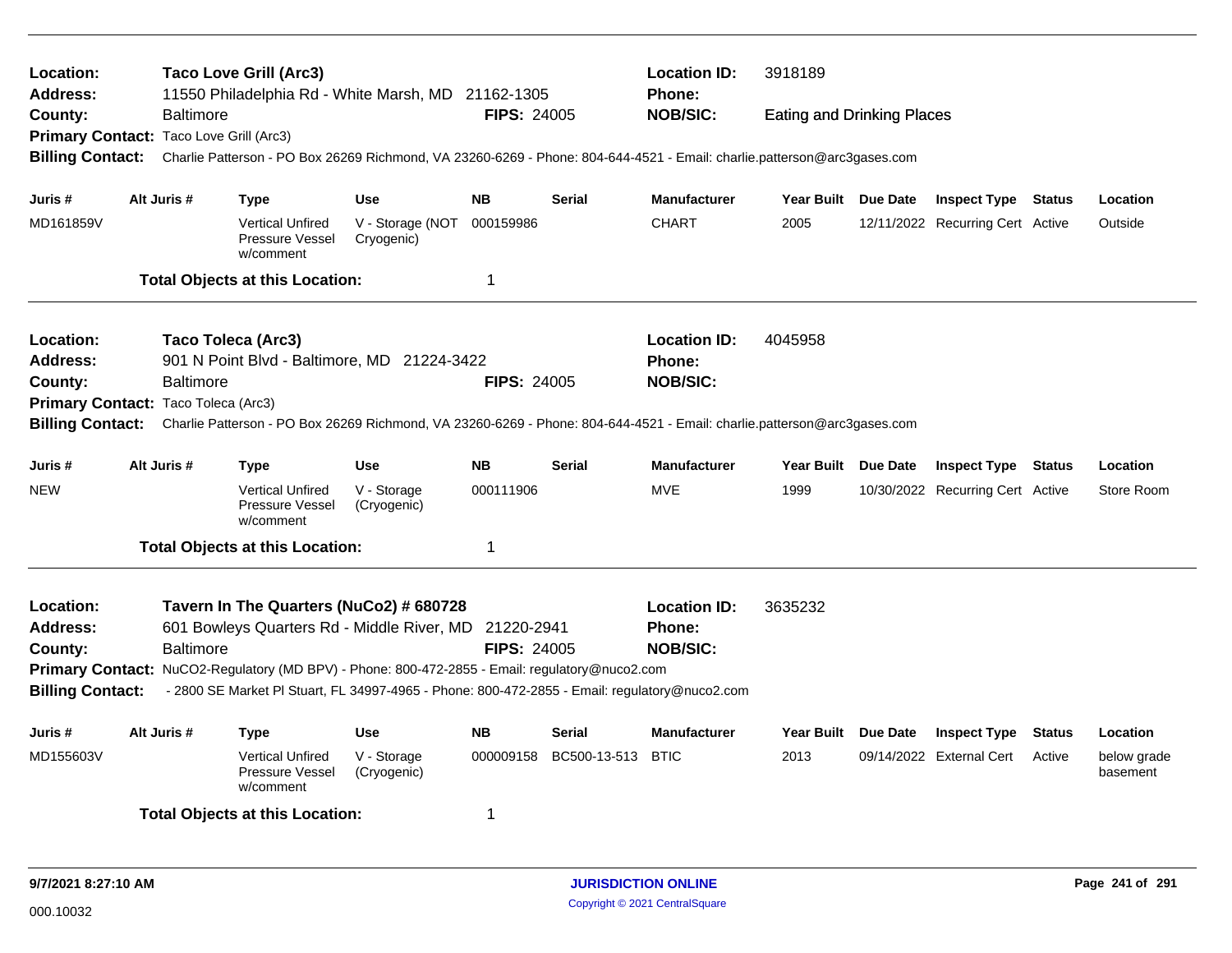| <b>Location ID:</b><br>730029<br>Location:<br><b>Taylor Garden Apartments</b><br><b>Address:</b><br>7605 Hillendale Rd - Baltimore, MD 21234-6007<br><b>Phone:</b><br><b>NOB/SIC:</b><br><b>FIPS: 24005</b><br>County:<br><b>Baltimore</b><br><b>Operators of Apartment Buildings</b><br><b>Primary Contact:</b><br>Sol RossKamm - Phone: 443 415 4916 - Email: sol@questmgtgroup.com<br><b>Billing Contact:</b><br>Sol RossKamm - 1925 Old Valley Rd Stevenson, MD 21153-0670 - Phone: 443 415 4916 - Email: sol@questmgtgroup.com |  |                                               |                                                                                  |                                                           |                    |                                                         |                                                                                                                 |                                         |          |                                                    |               |                              |
|-------------------------------------------------------------------------------------------------------------------------------------------------------------------------------------------------------------------------------------------------------------------------------------------------------------------------------------------------------------------------------------------------------------------------------------------------------------------------------------------------------------------------------------|--|-----------------------------------------------|----------------------------------------------------------------------------------|-----------------------------------------------------------|--------------------|---------------------------------------------------------|-----------------------------------------------------------------------------------------------------------------|-----------------------------------------|----------|----------------------------------------------------|---------------|------------------------------|
|                                                                                                                                                                                                                                                                                                                                                                                                                                                                                                                                     |  |                                               |                                                                                  |                                                           |                    |                                                         |                                                                                                                 |                                         |          |                                                    |               |                              |
| Juris #                                                                                                                                                                                                                                                                                                                                                                                                                                                                                                                             |  | Alt Juris #                                   | <b>Type</b>                                                                      | <b>Use</b>                                                | <b>NB</b>          | <b>Serial</b>                                           | <b>Manufacturer</b>                                                                                             | Year Built Due Date                     |          | <b>Inspect Type Status</b>                         |               | Location                     |
| MD141336H                                                                                                                                                                                                                                                                                                                                                                                                                                                                                                                           |  |                                               | <b>Water Tube</b><br>Coiled (NOT<br>Flueless Hi<br>Efficiency)                   | H - Hot Water<br>Heat (Water $\leq$<br>160 psig, 250 F)   | 000144069          |                                                         | A O Smith                                                                                                       | 2010                                    |          | 10/27/2021 Recurring Cert Active                   |               | Store Room-<br>7605          |
|                                                                                                                                                                                                                                                                                                                                                                                                                                                                                                                                     |  |                                               | <b>Total Objects at this Location:</b>                                           |                                                           | 1                  |                                                         |                                                                                                                 |                                         |          |                                                    |               |                              |
| Location:<br>Address:                                                                                                                                                                                                                                                                                                                                                                                                                                                                                                               |  |                                               | <b>Taylor Garden Apartments</b><br>7621 Hillendale Rd - Baltimore, MD 21234-6059 |                                                           |                    |                                                         | <b>Location ID:</b><br>Phone:                                                                                   | 730031                                  |          |                                                    |               |                              |
| County:                                                                                                                                                                                                                                                                                                                                                                                                                                                                                                                             |  | <b>Baltimore</b>                              |                                                                                  |                                                           | <b>FIPS: 24005</b> |                                                         | <b>NOB/SIC:</b>                                                                                                 | <b>Operators of Apartment Buildings</b> |          |                                                    |               |                              |
| Primary Contact: Sol RossKamm - Phone: 443 415 4916 - Email: sol@questmgtgroup.com                                                                                                                                                                                                                                                                                                                                                                                                                                                  |  |                                               |                                                                                  |                                                           |                    |                                                         |                                                                                                                 |                                         |          |                                                    |               |                              |
| <b>Billing Contact:</b>                                                                                                                                                                                                                                                                                                                                                                                                                                                                                                             |  |                                               |                                                                                  |                                                           |                    |                                                         | Sol RossKamm - 1925 Old Valley Rd Stevenson, MD 21153-0670 - Phone: 443 415 4916 - Email: sol@questmgtgroup.com |                                         |          |                                                    |               |                              |
| Juris #                                                                                                                                                                                                                                                                                                                                                                                                                                                                                                                             |  | Alt Juris #                                   | <b>Type</b>                                                                      | <b>Use</b>                                                | <b>NB</b>          | <b>Serial</b>                                           | <b>Manufacturer</b>                                                                                             | Year Built Due Date                     |          | <b>Inspect Type Status</b>                         |               | Location                     |
| MD147472H                                                                                                                                                                                                                                                                                                                                                                                                                                                                                                                           |  |                                               | <b>Water Heater</b><br>(HLW)                                                     | H - Hot Water<br>Supply (Water $\leq$<br>160 psig, 210 F) | 000153658          |                                                         | A O Smith                                                                                                       | 2010                                    |          | 11/20/2021 Recurring Cert Active                   |               | Store Room                   |
|                                                                                                                                                                                                                                                                                                                                                                                                                                                                                                                                     |  |                                               | <b>Total Objects at this Location:</b>                                           |                                                           | $\mathbf 1$        |                                                         |                                                                                                                 |                                         |          |                                                    |               |                              |
| Location:<br><b>Tempo Lounge</b><br><b>Address:</b><br><b>Baltimore</b><br>County:                                                                                                                                                                                                                                                                                                                                                                                                                                                  |  | 402 Back River Neck Rd - Essex, MD 21221-4602 |                                                                                  | <b>FIPS: 24005</b>                                        |                    | <b>Location ID:</b><br><b>Phone:</b><br><b>NOB/SIC:</b> | 995681<br>410-391-4441<br>Nonclassifiable Establishments                                                        |                                         |          |                                                    |               |                              |
| Primary Contact: Alina Kellar - Phone: 410-391-4441<br><b>Billing Contact:</b><br>Alina Kellar - 402 Back River Neck Rd Essex, MD 21221-4602 - Phone: 410-391-4441                                                                                                                                                                                                                                                                                                                                                                  |  |                                               |                                                                                  |                                                           |                    |                                                         |                                                                                                                 |                                         |          |                                                    |               |                              |
|                                                                                                                                                                                                                                                                                                                                                                                                                                                                                                                                     |  |                                               |                                                                                  |                                                           |                    |                                                         |                                                                                                                 |                                         |          |                                                    |               |                              |
| Juris #                                                                                                                                                                                                                                                                                                                                                                                                                                                                                                                             |  | Alt Juris #                                   | <b>Type</b>                                                                      | <b>Use</b>                                                | <b>NB</b>          | Serial                                                  | <b>Manufacturer</b>                                                                                             | Year Built                              | Due Date | <b>Inspect Type</b>                                | <b>Status</b> | Location                     |
| MD137459H                                                                                                                                                                                                                                                                                                                                                                                                                                                                                                                           |  |                                               | Cast Iron                                                                        | H - Hot Water<br>Heat (Water $\leq$<br>160 psig, 250 F)   | CI.                | CP6593342                                               | Weil-McLain                                                                                                     | 2002                                    |          | 06/15/2023 External Cert,<br><b>Recurring Cert</b> | Active        | Rear Bldg<br><b>Basement</b> |
|                                                                                                                                                                                                                                                                                                                                                                                                                                                                                                                                     |  |                                               | <b>Total Objects at this Location:</b>                                           |                                                           | -1                 |                                                         |                                                                                                                 |                                         |          |                                                    |               |                              |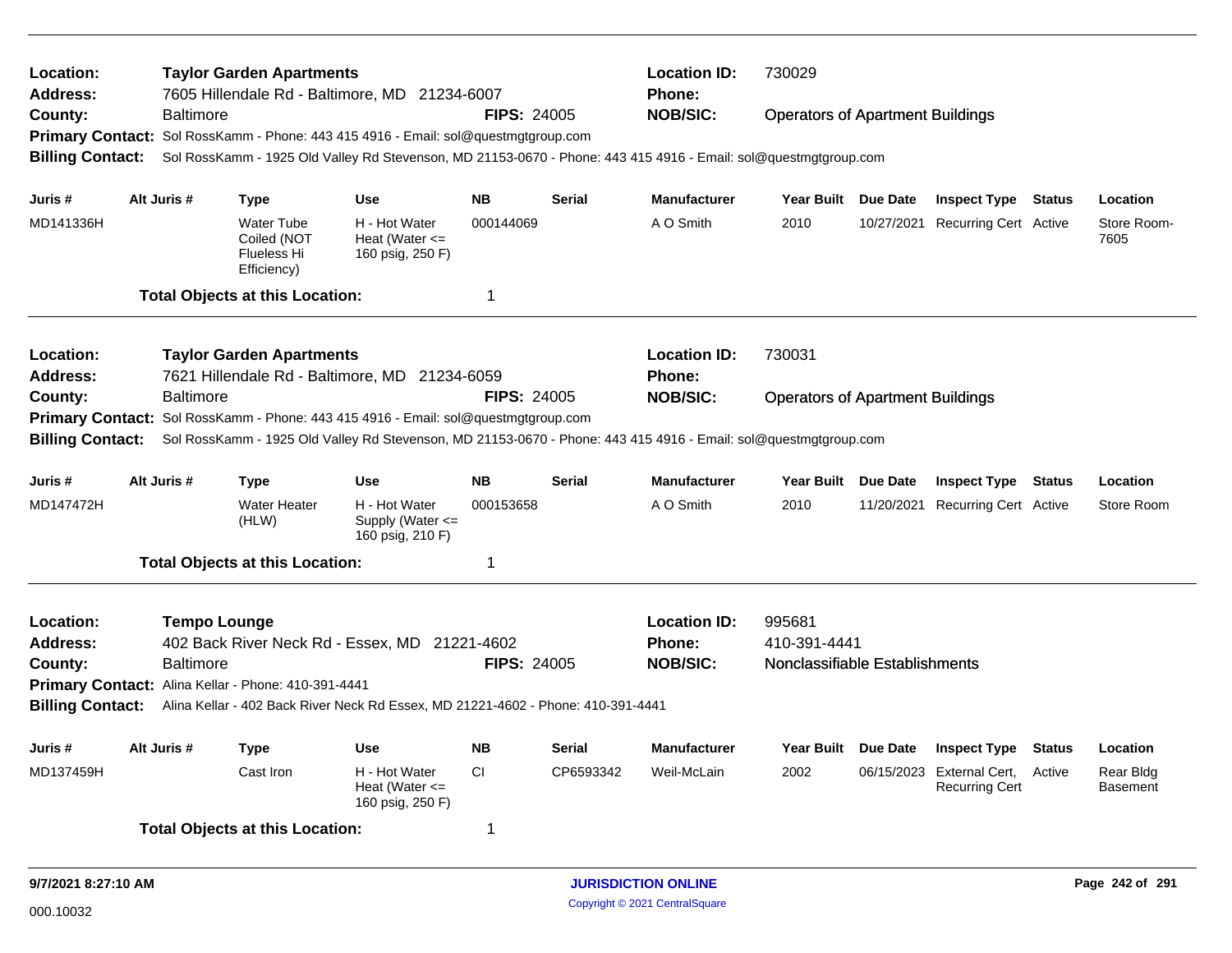| Location:<br><b>Address:</b><br>County: | <b>Tesla Motors</b><br>9428 Reisterstown Rd - Owings Mills, MD 21117-4405<br><b>Baltimore</b><br>Service department - Phone: 410-415-1411<br><b>Primary Contact:</b><br>Service department - 9428 Reisterstown Rd Owings Mills, MD 21117-4405 - Phone: 410-415-1411<br><b>Billing Contact:</b><br>Alt Juris #<br><b>Use</b><br><b>Type</b><br>Horizontal Unfired V - Storage (NOT |                  |                                                                  |                                                           | <b>FIPS: 24005</b> |               | <b>Location ID:</b><br><b>Phone:</b><br><b>NOB/SIC:</b>                                                      | 3884224                 |            |                                                    |                                |
|-----------------------------------------|-----------------------------------------------------------------------------------------------------------------------------------------------------------------------------------------------------------------------------------------------------------------------------------------------------------------------------------------------------------------------------------|------------------|------------------------------------------------------------------|-----------------------------------------------------------|--------------------|---------------|--------------------------------------------------------------------------------------------------------------|-------------------------|------------|----------------------------------------------------|--------------------------------|
| Juris #                                 |                                                                                                                                                                                                                                                                                                                                                                                   |                  |                                                                  |                                                           | <b>NB</b>          | <b>Serial</b> | <b>Manufacturer</b>                                                                                          | <b>Year Built</b>       | Due Date   | <b>Inspect Type Status</b>                         | Location                       |
| MD161110V                               |                                                                                                                                                                                                                                                                                                                                                                                   |                  | <b>Pressure Vessel</b><br>w/comment                              | Cryogenic)                                                | 000596196          |               | Morganton                                                                                                    | 2016                    |            | 06/26/2022 Recurring Cert Active                   | Shop<br>Compressor<br>Room     |
| MD167318V                               |                                                                                                                                                                                                                                                                                                                                                                                   |                  | <b>Horizontal Unfired</b><br><b>Pressure Vessel</b><br>w/comment | V - Storage (NOT 000841776<br>Cryogenic)                  |                    |               | Morganton                                                                                                    | 2019                    |            | 10/07/2022 Recurring Cert Active                   | <b>Paint Supply</b><br>Storage |
|                                         |                                                                                                                                                                                                                                                                                                                                                                                   |                  | <b>Total Objects at this Location:</b>                           |                                                           | $\overline{2}$     |               |                                                                                                              |                         |            |                                                    |                                |
| Location:<br><b>Address:</b>            | <b>Tessemae's All Natural</b><br>8805 Kelso Dr - Essex, MD 21221-3112                                                                                                                                                                                                                                                                                                             |                  |                                                                  |                                                           |                    |               | <b>Location ID:</b><br>Phone:                                                                                | 1867807<br>443-233-6414 |            |                                                    |                                |
| County:                                 |                                                                                                                                                                                                                                                                                                                                                                                   | <b>Baltimore</b> | Primary Contact: Joe Bero - Phone: 410-804-4397                  |                                                           | <b>FIPS: 24005</b> |               | <b>NOB/SIC:</b>                                                                                              | Provisioners            |            | Meat and Fish (Seafood) Markets, Including Freezer |                                |
| <b>Billing Contact:</b>                 |                                                                                                                                                                                                                                                                                                                                                                                   |                  |                                                                  |                                                           |                    |               | Matthew Vetter - 8805 Kelso Dr Baltimore, MD 21221-3112 - Cell: 443-223-6414 - Email: youngest@tessemaes.com |                         |            |                                                    |                                |
| Juris #                                 | Alt Juris #                                                                                                                                                                                                                                                                                                                                                                       |                  | <b>Type</b>                                                      | <b>Use</b>                                                | <b>NB</b>          | <b>Serial</b> | <b>Manufacturer</b>                                                                                          | <b>Year Built</b>       | Due Date   | <b>Inspect Type Status</b>                         | Location                       |
| MD145117V                               |                                                                                                                                                                                                                                                                                                                                                                                   |                  | <b>Horizontal Unfired</b><br>Pressure Vessel<br>w/comment        | V - Storage (NOT<br>Cryogenic)                            | 000675602          |               | Steel Fab                                                                                                    | 2011                    | 04/17/2021 | Recurring Cert Active                              | Back of plant                  |
| MD169883H                               |                                                                                                                                                                                                                                                                                                                                                                                   |                  | <b>Water Heater</b><br>(HLW)                                     | H - Hot Water<br>Supply (Water $\leq$<br>160 psig, 250 F) | 000227433          |               | A O Smith                                                                                                    | 2017                    |            | 02/17/2022 Recurring Cert Active                   | <b>WAREHOUSE</b>               |
|                                         |                                                                                                                                                                                                                                                                                                                                                                                   |                  | <b>Total Objects at this Location:</b>                           |                                                           | 2                  |               |                                                                                                              |                         |            |                                                    |                                |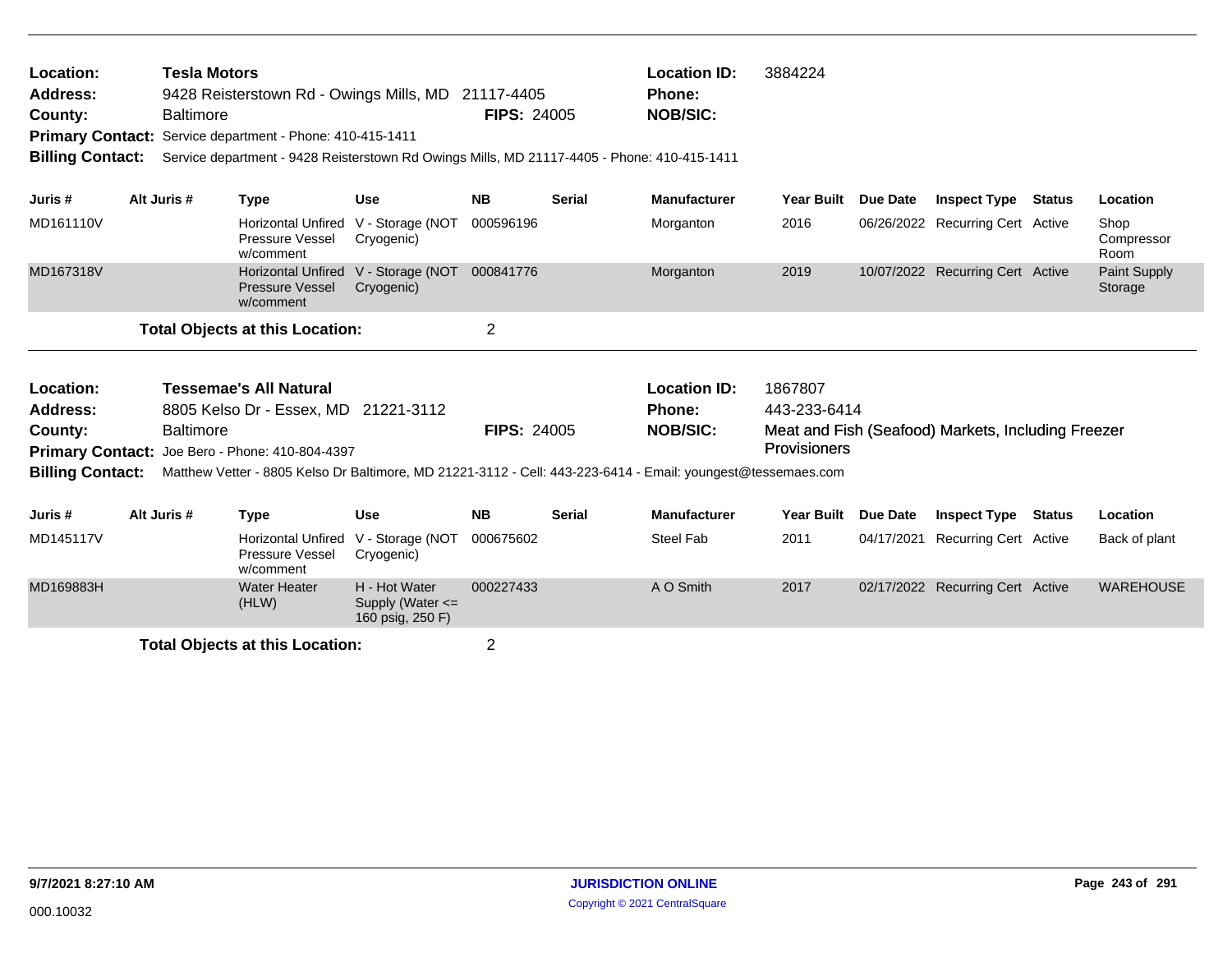| Location:<br>Address:<br>County:<br><b>Billing Contact:</b>        | <b>Baltimore</b>                         | Tetra Tech, Inc.<br>99 Lynbrook Rd - Middle River, MD 21220-2809<br>Primary Contact: Russell Murphy - Phone: 410-274-0350 - Email: jeff.campbell@tetratech.com<br>Russell Murphy - 99 Lynbrook Rd Middle River, MD 21220-2809 - Phone: 410-274-0350 - Email: jeff.campbell@tetratech.com |                                                           | <b>FIPS: 24005</b> |               | <b>Location ID:</b><br>Phone:<br><b>NOB/SIC:</b>        | 3974870<br>410-274-0350<br>Services, NEC |                                  |               |                     |
|--------------------------------------------------------------------|------------------------------------------|------------------------------------------------------------------------------------------------------------------------------------------------------------------------------------------------------------------------------------------------------------------------------------------|-----------------------------------------------------------|--------------------|---------------|---------------------------------------------------------|------------------------------------------|----------------------------------|---------------|---------------------|
| Juris #                                                            | Alt Juris #                              | <b>Type</b>                                                                                                                                                                                                                                                                              | <b>Use</b>                                                | <b>NB</b>          | <b>Serial</b> | Manufacturer                                            | Year Built Due Date                      | <b>Inspect Type Status</b>       |               | Location            |
| MD165382V                                                          |                                          | <b>Vertical Unfired</b><br>Pressure Vessel<br>w/comment                                                                                                                                                                                                                                  | V - Storage (NOT<br>Cryogenic)                            | 000825462          |               | Steel Fab                                               | 2016                                     | 10/10/2021 Recurring Cert Active |               | <b>Water Plant</b>  |
|                                                                    |                                          | <b>Total Objects at this Location:</b>                                                                                                                                                                                                                                                   |                                                           | 1                  |               |                                                         |                                          |                                  |               |                     |
| Location:<br><b>Address:</b><br>County:<br><b>Billing Contact:</b> | <b>Baltimore</b>                         | <b>THB Bagelry and Deli</b><br>1810 York Rd Ste A - Lutherville Timonium, MD 21093-5165<br>Primary Contact: Manager in Duty - Phone: 443-841-7063<br>Manager in Duty - 1810 York Rd Ste A Lutherville Timonium, MD 21093-5165 - Phone: 443-841-7063                                      |                                                           | <b>FIPS: 24005</b> |               | <b>Location ID:</b><br><b>Phone:</b><br><b>NOB/SIC:</b> | 4023449<br>443-841-7063                  |                                  |               |                     |
| Juris #                                                            | Alt Juris #<br><b>Use</b><br><b>Type</b> |                                                                                                                                                                                                                                                                                          |                                                           |                    | <b>Serial</b> | <b>Manufacturer</b>                                     | Year Built Due Date                      | <b>Inspect Type Status</b>       |               | Location            |
| MD167231V                                                          |                                          | <b>Vertical Unfired</b><br><b>Pressure Vessel</b><br>w/comment                                                                                                                                                                                                                           | V - Storage<br>(Cryogenic)                                | 000067652          |               | MVE Inc                                                 | 1997                                     | 06/03/2022 Recurring Cert Active |               | <b>Outside Rear</b> |
|                                                                    |                                          | <b>Total Objects at this Location:</b>                                                                                                                                                                                                                                                   |                                                           | 1                  |               |                                                         |                                          |                                  |               |                     |
| Location:<br><b>Address:</b><br>County:<br><b>Billing Contact:</b> | <b>Baltimore</b>                         | The Brass Tap<br>825 Dulaney Valley Rd - Towson, MD 21204-1010<br>Primary Contact: The Brass Tap - Phone: 410-842-6041<br>- 825 Dulaney Valley Rd Towson, MD 21204-1010 - Phone: 410-842-6041                                                                                            |                                                           | <b>FIPS: 24005</b> |               | <b>Location ID:</b><br><b>Phone:</b><br><b>NOB/SIC:</b> | 3867588<br>410-842-6041                  |                                  |               |                     |
| Juris #                                                            | Alt Juris #                              | <b>Type</b>                                                                                                                                                                                                                                                                              | Use                                                       | <b>NB</b>          | <b>Serial</b> | <b>Manufacturer</b>                                     | Year Built Due Date                      | <b>Inspect Type</b>              | <b>Status</b> | Location            |
| MD158984H                                                          |                                          | <b>Water Heater</b><br>(HLW)                                                                                                                                                                                                                                                             | H - Hot Water<br>Supply (Water $\leq$<br>160 psig, 210 F) | 000235330          |               | A O Smith                                               | 2017                                     | 05/21/2020 Recurring Cert Active |               | Kitchen             |
|                                                                    |                                          | <b>Total Objects at this Location:</b>                                                                                                                                                                                                                                                   |                                                           | 1                  |               |                                                         |                                          |                                  |               |                     |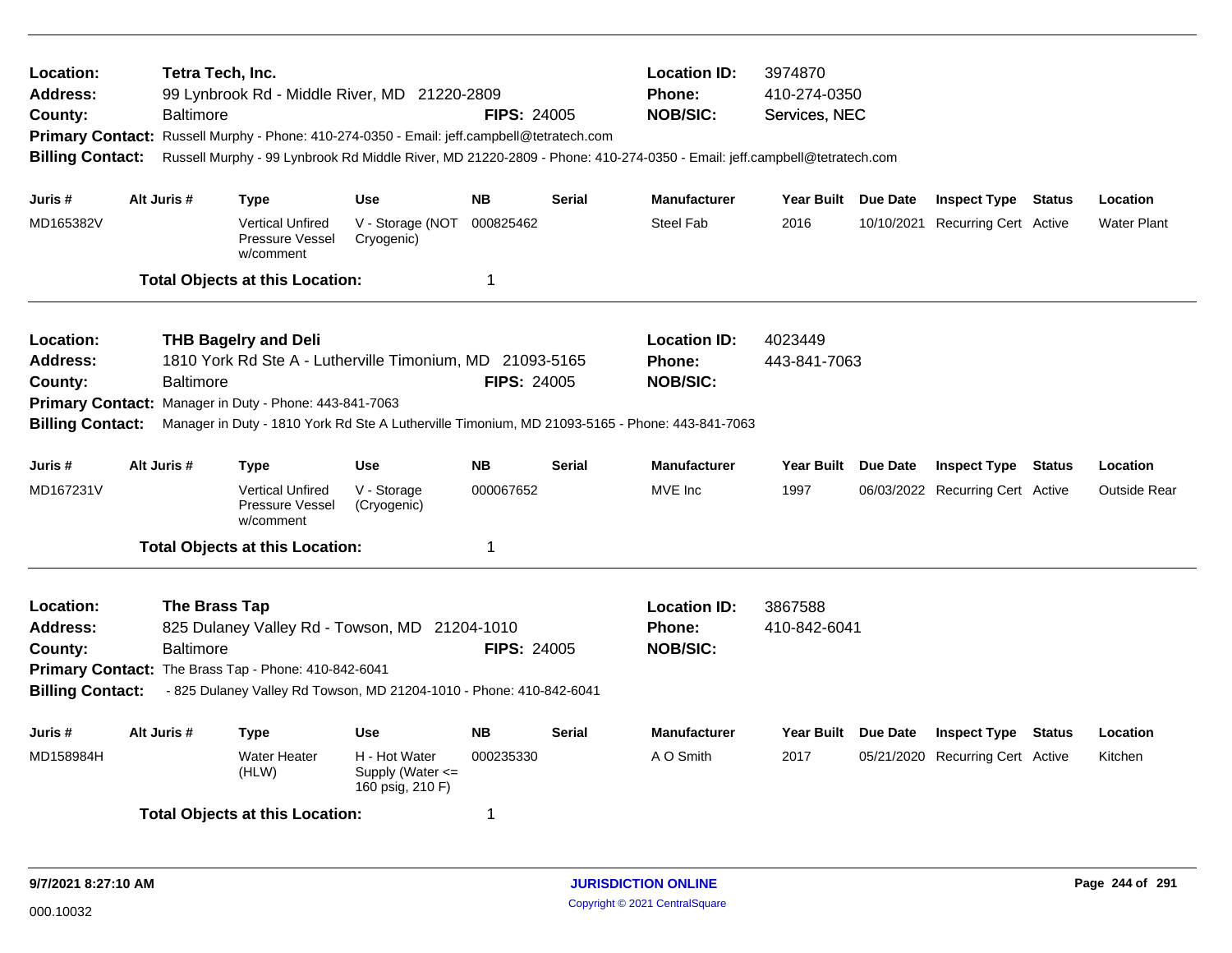| Location:<br>Address:<br>County:<br><b>Primary Contact:</b><br><b>Billing Contact:</b> |  | <b>Baltimore</b> | <b>The Nelson Company</b>                               | 4517 North Point Blvd - Sparrows Point, MD 21219-1005<br>Don Jones - Phone: 410-477-3000 x120 - Email: don.jones@nelsoncompany.com<br>Jack Williams - 4517 North Point Blvd Sparrows Point, MD 21219-1005 - Phone: 410-218-1291 - Email: Jack.Williams@nelsoncompany.com | <b>FIPS: 24005</b> |               | <b>Location ID:</b><br><b>Phone:</b><br><b>NOB/SIC:</b> | 3967630<br>410-477-3000                 |          |                                  |        |                  |
|----------------------------------------------------------------------------------------|--|------------------|---------------------------------------------------------|--------------------------------------------------------------------------------------------------------------------------------------------------------------------------------------------------------------------------------------------------------------------------|--------------------|---------------|---------------------------------------------------------|-----------------------------------------|----------|----------------------------------|--------|------------------|
| Juris #                                                                                |  | Alt Juris #      | <b>Type</b>                                             | <b>Use</b>                                                                                                                                                                                                                                                               | <b>NB</b>          | <b>Serial</b> | <b>Manufacturer</b>                                     | Year Built Due Date                     |          | <b>Inspect Type Status</b>       |        | Location         |
| MD164253V                                                                              |  |                  | <b>Vertical Unfired</b><br>Pressure Vessel<br>w/comment | V - Storage (NOT<br>Cryogenic)                                                                                                                                                                                                                                           | 000067841          |               | <b>Brunner</b>                                          | 1994                                    |          | 08/06/2022 Recurring Cert Active |        | <b>SHOP REAR</b> |
|                                                                                        |  |                  | <b>Total Objects at this Location:</b>                  |                                                                                                                                                                                                                                                                          | $\mathbf 1$        |               |                                                         |                                         |          |                                  |        |                  |
| Location:<br><b>Address:</b>                                                           |  |                  | The Pointe at Whitemarsh                                | 1 High Haven PI - Baltimore, MD 21236-3268                                                                                                                                                                                                                               |                    |               | <b>Location ID:</b><br><b>Phone:</b>                    | 711128                                  |          |                                  |        |                  |
| County:                                                                                |  | <b>Baltimore</b> |                                                         |                                                                                                                                                                                                                                                                          | <b>FIPS: 24005</b> |               | <b>NOB/SIC:</b>                                         | <b>Operators of Apartment Buildings</b> |          |                                  |        |                  |
| <b>Primary Contact:</b>                                                                |  |                  | Jason Ketterman - Phone: 410-661-4701                   |                                                                                                                                                                                                                                                                          |                    |               |                                                         |                                         |          |                                  |        |                  |
| <b>Billing Contact:</b>                                                                |  |                  |                                                         | Property Mgr. - 8501 Walther Blvd Baltimore, MD 21236-3040                                                                                                                                                                                                               |                    |               |                                                         |                                         |          |                                  |        |                  |
| Juris#                                                                                 |  | Alt Juris #      | <b>Type</b>                                             | <b>Use</b>                                                                                                                                                                                                                                                               | <b>NB</b>          | <b>Serial</b> | <b>Manufacturer</b>                                     | Year Built                              | Due Date | <b>Inspect Type</b>              | Status | Location         |
| MD137107H                                                                              |  |                  | <b>Water Heater</b><br>(HLW)                            | H - Hot Water<br>Supply (Water $\leq$<br>160 psig, 210 F)                                                                                                                                                                                                                | 000023932          |               | Paget Equipment                                         | 2008                                    |          | 09/27/2022 Recurring Cert Active |        | 1 High Haven     |
| MD148943H                                                                              |  |                  | Cast Iron                                               | H - Hot Water<br>Heat (Water $\leq$<br>160 psig, 250 F)                                                                                                                                                                                                                  | CI                 | 65252595      | <b>Burnham</b>                                          | 2011                                    |          | 09/27/2022 Recurring Cert Active |        | 1 High Haven     |
|                                                                                        |  |                  | <b>Total Objects at this Location:</b>                  |                                                                                                                                                                                                                                                                          | $\overline{2}$     |               |                                                         |                                         |          |                                  |        |                  |
| Location:<br>Address:                                                                  |  |                  | The Pointe at Whitemarsh                                | 1 Thurmont Ct - Baltimore, MD 21236-3101                                                                                                                                                                                                                                 |                    |               | <b>Location ID:</b><br><b>Phone:</b>                    | 709335                                  |          |                                  |        |                  |
| County:                                                                                |  | <b>Baltimore</b> |                                                         |                                                                                                                                                                                                                                                                          | <b>FIPS: 24005</b> |               | <b>NOB/SIC:</b>                                         | <b>Operators of Apartment Buildings</b> |          |                                  |        |                  |
| Primary Contact: Jason Ketterman - Phone: 410-661-4701                                 |  |                  |                                                         |                                                                                                                                                                                                                                                                          |                    |               |                                                         |                                         |          |                                  |        |                  |
| <b>Billing Contact:</b>                                                                |  |                  |                                                         | Zach Sanfield - 366 Madison Ave New York, NY 10017-3122 - Phone: 212-868-2333 ext 119 - Cell: 310-344-3274 - Email: zsanfield@L3CCP.com                                                                                                                                  |                    |               |                                                         |                                         |          |                                  |        |                  |
| Juris #                                                                                |  | Alt Juris #      | <b>Type</b>                                             | <b>Use</b>                                                                                                                                                                                                                                                               | <b>NB</b>          | <b>Serial</b> | <b>Manufacturer</b>                                     | Year Built Due Date                     |          | <b>Inspect Type Status</b>       |        | Location         |
| MD129264H                                                                              |  |                  | Cast Iron                                               | H - Hot Water<br>Heat (Water $\leq$<br>160 psig, 250 F)                                                                                                                                                                                                                  | CI.                | 64806320      | <b>Burnham</b>                                          | 2007                                    |          | 09/27/2022 Recurring Cert Active |        | 1 Thurmont Ct    |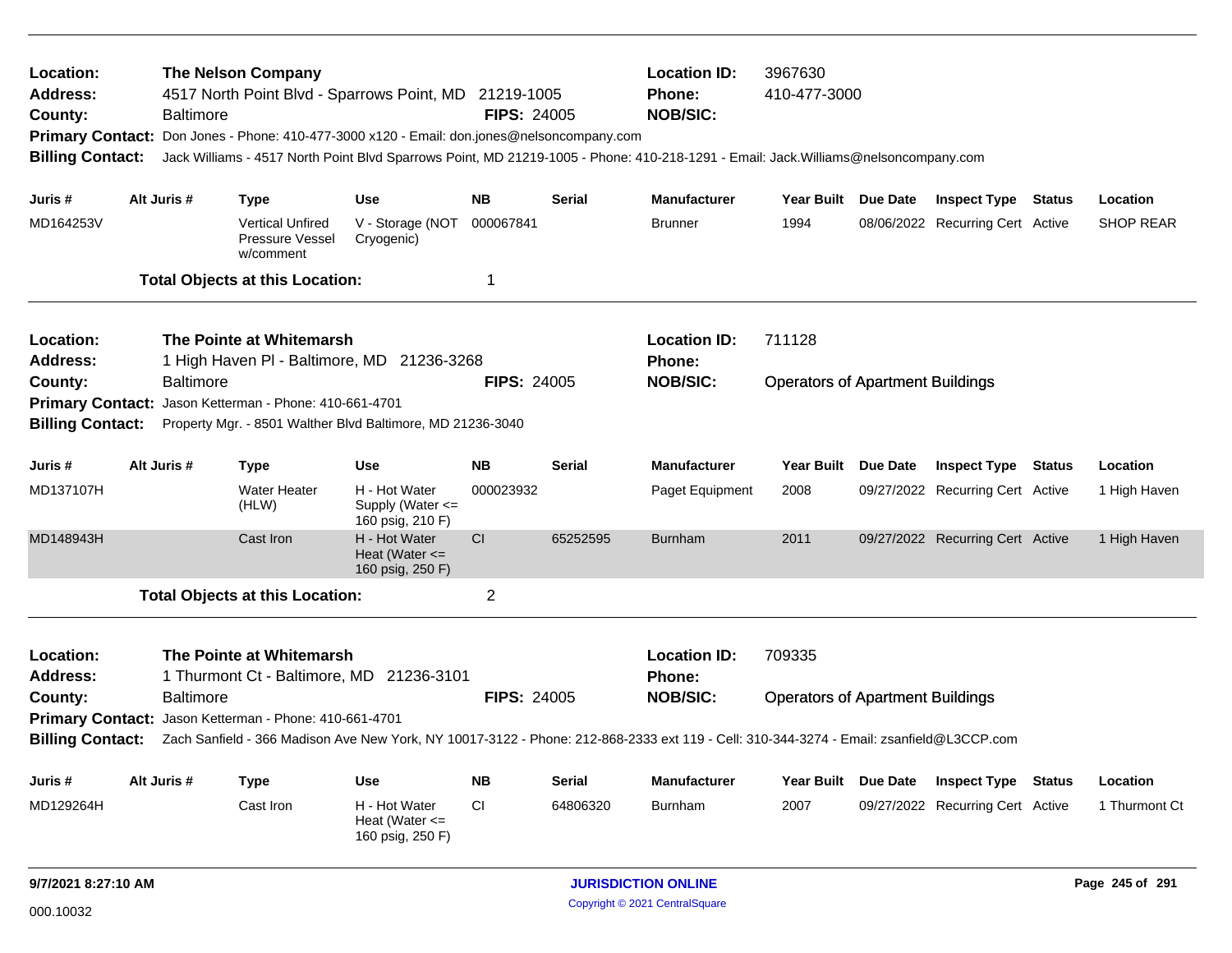| Juris #                      | Alt Juris #      | <b>Type</b>                                            | <b>Use</b>                                              | <b>NB</b>          | <b>Serial</b> | <b>Manufacturer</b>                                                                                                                     | Year Built                              | Due Date | <b>Inspect Type</b>              | <b>Status</b> | Location         |
|------------------------------|------------------|--------------------------------------------------------|---------------------------------------------------------|--------------------|---------------|-----------------------------------------------------------------------------------------------------------------------------------------|-----------------------------------------|----------|----------------------------------|---------------|------------------|
| MD145191H                    |                  | <b>Water Heater</b><br>(HLW)                           | H - Hot Water<br>Supply (Water <=<br>160 psig, 210 F)   | 000000288          |               | <b>TTI</b>                                                                                                                              | 2010                                    |          | 09/27/2022 Recurring Cert Active |               | 1 Thurmont Ct    |
|                              |                  | <b>Total Objects at this Location:</b>                 |                                                         | $\overline{c}$     |               |                                                                                                                                         |                                         |          |                                  |               |                  |
| Location:<br><b>Address:</b> |                  | The Pointe at Whitemarsh                               | 1 Whitelaw PI - Baltimore, MD 21236-7527                |                    |               | <b>Location ID:</b><br><b>Phone:</b>                                                                                                    | 711177                                  |          |                                  |               |                  |
| County:                      | <b>Baltimore</b> | Primary Contact: Jason Ketterman - Phone: 410-661-4701 |                                                         | <b>FIPS: 24005</b> |               | <b>NOB/SIC:</b>                                                                                                                         | <b>Operators of Apartment Buildings</b> |          |                                  |               |                  |
| <b>Billing Contact:</b>      |                  |                                                        |                                                         |                    |               | Zach Sanfield - 366 Madison Ave New York, NY 10017-3122 - Phone: 212-868-2333 ext 119 - Cell: 310-344-3274 - Email: zsanfield@L3CCP.com |                                         |          |                                  |               |                  |
| Juris #                      | Alt Juris #      | <b>Type</b>                                            | <b>Use</b>                                              | <b>NB</b>          | <b>Serial</b> | <b>Manufacturer</b>                                                                                                                     | Year Built Due Date                     |          | <b>Inspect Type Status</b>       |               | Location         |
| MD123970H                    |                  | Cast Iron                                              | H - Hot Water<br>Heat (Water $\leq$<br>160 psig, 250 F) | CI.                |               | <b>Burnham</b>                                                                                                                          | 2005                                    |          | 09/27/2022 Recurring Cert Active |               | 1 Whitelaw       |
| MD144994H                    |                  | <b>Water Heater</b><br>(HLW)                           | H - Hot Water<br>Supply (Water <=<br>160 psig, 210 F)   | 000000567          |               | <b>TTI</b>                                                                                                                              | 2011                                    |          | 09/27/2022 Recurring Cert Active |               | 1 Whitelaw PI    |
|                              |                  | <b>Total Objects at this Location:</b>                 |                                                         | $\overline{2}$     |               |                                                                                                                                         |                                         |          |                                  |               |                  |
| Location:<br><b>Address:</b> |                  | The Pointe at Whitemarsh                               | 2 Duncroft Place - Baltimore, MD 21236-3154             |                    |               | <b>Location ID:</b><br>Phone:                                                                                                           | 709336                                  |          |                                  |               |                  |
| County:                      | <b>Baltimore</b> |                                                        |                                                         | <b>FIPS: 24005</b> |               | <b>NOB/SIC:</b>                                                                                                                         | <b>Operators of Apartment Buildings</b> |          |                                  |               |                  |
| <b>Billing Contact:</b>      |                  | Primary Contact: Jason Ketterman - Phone: 410-661-4701 |                                                         |                    |               | Zach Sanfield - 366 Madison Ave New York, NY 10017-3122 - Phone: 212-868-2333 ext 119 - Cell: 310-344-3274 - Email: zsanfield@L3CCP.com |                                         |          |                                  |               |                  |
| Juris #                      | Alt Juris #      | <b>Type</b>                                            | Use                                                     | <b>NB</b>          | <b>Serial</b> | <b>Manufacturer</b>                                                                                                                     | Year Built Due Date                     |          | <b>Inspect Type Status</b>       |               | Location         |
| MD148945H                    |                  | Cast Iron                                              | H - Hot Water<br>Heat (Water $\leq$<br>160 psig, 250 F) | CI.                |               | <b>Burnham</b>                                                                                                                          | 2013                                    |          | 09/26/2022 Recurring Cert Active |               | 2 Duncroft Place |
| MD156176H                    |                  | <b>Water Heater</b><br>(HLW)                           | H - Hot Water<br>Supply (Water <=<br>160 psig, 210 F)   | 000215679          |               | A O Smith                                                                                                                               | 2016                                    |          | 09/26/2022 Recurring Cert Active |               | <b>Blr Rm</b>    |
|                              |                  | <b>Total Objects at this Location:</b>                 |                                                         | 2                  |               |                                                                                                                                         |                                         |          |                                  |               |                  |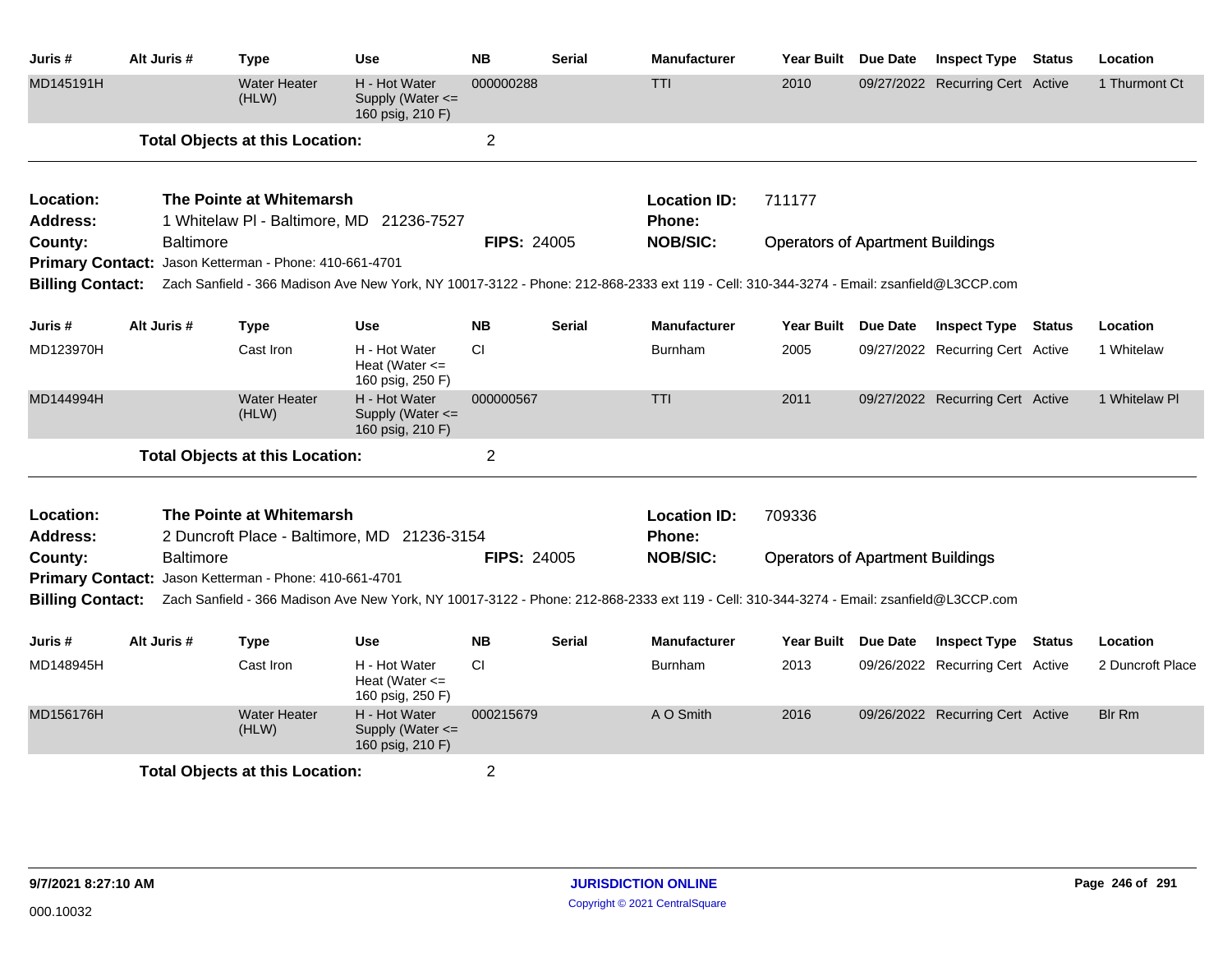| Location:<br><b>Address:</b>                                                                                                                  |            |                  | The Pointe at Whitemarsh<br>2 Dunhaven PI - Baltimore, MD 21236-3185                                           |                                                           |                    |                                         | <b>Location ID:</b><br><b>Phone:</b>                                                                                                                     | 711179                                  |          |                                  |               |                    |
|-----------------------------------------------------------------------------------------------------------------------------------------------|------------|------------------|----------------------------------------------------------------------------------------------------------------|-----------------------------------------------------------|--------------------|-----------------------------------------|----------------------------------------------------------------------------------------------------------------------------------------------------------|-----------------------------------------|----------|----------------------------------|---------------|--------------------|
| County:<br><b>Baltimore</b><br>Primary Contact: Zach Sanfield - Phone: 212-868-2333 ext 119 - Cell: 310-344-3274 - Email: zsanfield@L3CCP.com |            |                  |                                                                                                                | <b>FIPS: 24005</b>                                        |                    | <b>NOB/SIC:</b>                         | <b>Operators of Apartment Buildings</b>                                                                                                                  |                                         |          |                                  |               |                    |
| <b>Billing Contact:</b>                                                                                                                       |            |                  |                                                                                                                |                                                           |                    |                                         | Zach Sanfield - 366 Madison Ave New York, NY 10017-3122 - Phone: 212-868-2333 ext 119 - Cell: 310-344-3274 - Email: zsanfield@L3CCP.com                  |                                         |          |                                  |               |                    |
| Juris #                                                                                                                                       |            | Alt Juris #      | <b>Type</b>                                                                                                    | Use                                                       | NΒ                 | Serial                                  | <b>Manufacturer</b>                                                                                                                                      | Year Built Due Date                     |          | <b>Inspect Type Status</b>       |               | Location           |
| MD108743H                                                                                                                                     | CI         |                  | Cast Iron                                                                                                      | H - Hot Water<br>Heat (Water $\leq$<br>160 psig, 250 F)   | <b>CI</b>          |                                         | H B Smith                                                                                                                                                | 2000                                    |          | 09/27/2022 Recurring Cert Active |               | 2 Dunhaven         |
| MD148944H                                                                                                                                     | <b>HWH</b> |                  | <b>Water Heater</b><br>(HLW)                                                                                   | H - Hot Water<br>Supply (Water $\leq$<br>160 psig, 210 F) | 000096693          |                                         | <b>Bradford White</b>                                                                                                                                    | 2011                                    |          | 09/27/2022 Recurring Cert Active |               | <b>Boiler Room</b> |
|                                                                                                                                               |            |                  | <b>Total Objects at this Location:</b>                                                                         |                                                           | 2                  |                                         |                                                                                                                                                          |                                         |          |                                  |               |                    |
|                                                                                                                                               |            |                  |                                                                                                                |                                                           |                    |                                         |                                                                                                                                                          |                                         |          |                                  |               |                    |
| Location:<br><b>Address:</b>                                                                                                                  |            |                  | The Pointe at Whitemarsh<br>2 High Haven PI - Baltimore, MD 21236-3271                                         |                                                           |                    |                                         | <b>Location ID:</b><br><b>Phone:</b>                                                                                                                     | 711180                                  |          |                                  |               |                    |
| County:                                                                                                                                       |            | <b>Baltimore</b> |                                                                                                                |                                                           | <b>FIPS: 24005</b> |                                         | <b>NOB/SIC:</b>                                                                                                                                          | <b>Operators of Apartment Buildings</b> |          |                                  |               |                    |
| Primary Contact: Property Mgr.                                                                                                                |            |                  |                                                                                                                |                                                           |                    |                                         |                                                                                                                                                          |                                         |          |                                  |               |                    |
| <b>Billing Contact:</b>                                                                                                                       |            |                  | Property Mgr. - 8501 Walther Blvd Baltimore, MD 21236-3040                                                     |                                                           |                    |                                         |                                                                                                                                                          |                                         |          |                                  |               |                    |
| Juris #                                                                                                                                       |            | Alt Juris #      | <b>Type</b>                                                                                                    | Use                                                       | <b>NB</b>          | <b>Serial</b>                           | <b>Manufacturer</b>                                                                                                                                      | <b>Year Built</b>                       | Due Date | <b>Inspect Type</b>              | <b>Status</b> | Location           |
| MD129260H                                                                                                                                     |            |                  | Cast Iron                                                                                                      | H - Hot Water<br>Heat (Water $\leq$<br>160 psig, 250 F)   | <b>CI</b>          |                                         | Burnham                                                                                                                                                  | 2007                                    |          | 09/27/2022 Recurring Cert Active |               | 2 High Haven       |
| MD137108H                                                                                                                                     |            |                  | Vertical Fire Tube H - Hot Water                                                                               | Supply (Water $\leq$<br>160 psig, 210 F)                  | 000023256          |                                         | Paget Equipment                                                                                                                                          | 2009                                    |          | 09/27/2022 Recurring Cert Active |               | 2 High Haven       |
|                                                                                                                                               |            |                  | <b>Total Objects at this Location:</b>                                                                         |                                                           | 2                  |                                         |                                                                                                                                                          |                                         |          |                                  |               |                    |
| Location:<br>Address:                                                                                                                         |            |                  | The Pointe at Whitemarsh<br>2 Thurmont Ct - Baltimore, MD 21236-3137                                           |                                                           |                    | <b>Location ID:</b><br><b>Phone:</b>    | 711130                                                                                                                                                   |                                         |          |                                  |               |                    |
| County:                                                                                                                                       |            | <b>Baltimore</b> |                                                                                                                | <b>FIPS: 24005</b>                                        | <b>NOB/SIC:</b>    | <b>Operators of Apartment Buildings</b> |                                                                                                                                                          |                                         |          |                                  |               |                    |
|                                                                                                                                               |            |                  | Primary Contact: Zach Sanfield - Phone: 212-868-2333 ext 119 - Cell: 310-344-3274 - Email: zsanfield@L3CCP.com |                                                           |                    |                                         |                                                                                                                                                          |                                         |          |                                  |               |                    |
|                                                                                                                                               |            |                  |                                                                                                                |                                                           |                    |                                         | Billing Contact: Zach Sanfield - 366 Madison Ave New York, NY 10017-3122 - Phone: 212-868-2333 ext 119 - Cell: 310-344-3274 - Email: zsanfield@L3CCP.com |                                         |          |                                  |               |                    |
| Juris #                                                                                                                                       |            | Alt Juris #      | Type                                                                                                           | <b>Use</b>                                                | <b>NB</b>          | <b>Serial</b>                           | <b>Manufacturer</b>                                                                                                                                      | Year Built Due Date                     |          | <b>Inspect Type Status</b>       |               | Location           |
| MD129255H                                                                                                                                     |            |                  | Cast Iron                                                                                                      | H - Hot Water                                             | <b>CI</b>          | 64806316                                | Burnham                                                                                                                                                  | 2005                                    |          | 09/27/2022 Recurring Cert Active |               | 2 Thurmont Ct      |
| 9/7/2021 8:27:10 AM                                                                                                                           |            |                  |                                                                                                                |                                                           |                    |                                         | <b>JURISDICTION ONLINE</b>                                                                                                                               |                                         |          |                                  |               | Page 247 of 291    |
| 000.10032                                                                                                                                     |            |                  |                                                                                                                |                                                           |                    |                                         | Copyright © 2021 CentralSquare                                                                                                                           |                                         |          |                                  |               |                    |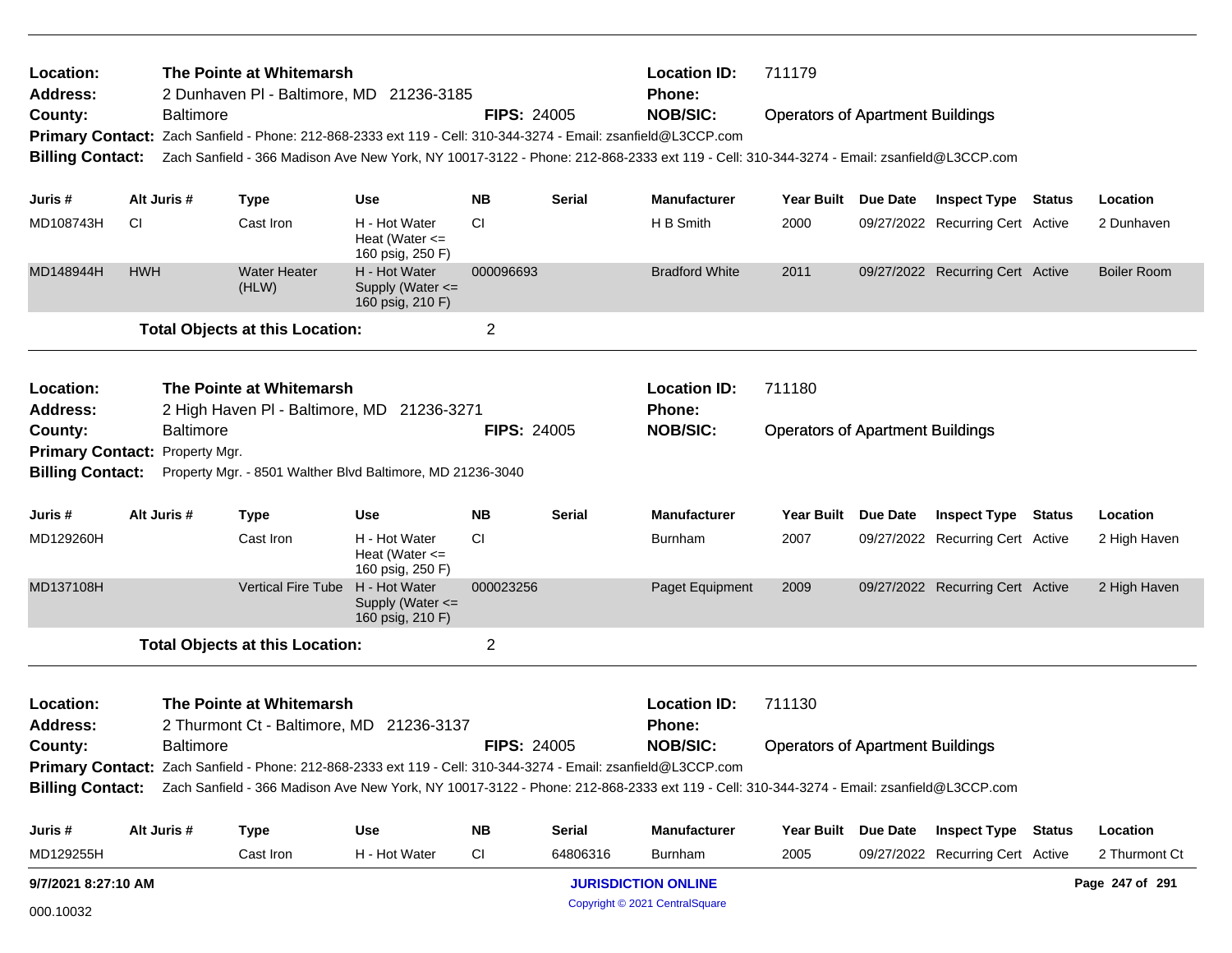| Juris #                 | Alt Juris #              | <b>Type</b>                                                                                                                             | Use                                                       | <b>NB</b>          | <b>Serial</b> | <b>Manufacturer</b> | Year Built Due Date                     |          | <b>Inspect Type</b>              | Status        | Location       |
|-------------------------|--------------------------|-----------------------------------------------------------------------------------------------------------------------------------------|-----------------------------------------------------------|--------------------|---------------|---------------------|-----------------------------------------|----------|----------------------------------|---------------|----------------|
|                         |                          |                                                                                                                                         | Heat (Water $\leq$<br>160 psig, 250 F)                    |                    |               |                     |                                         |          |                                  |               |                |
| MD145194H               |                          | <b>Vertical Fire Tube</b>                                                                                                               | H - Hot Water<br>Supply (Water $\leq$<br>160 psig, 210 F) | 000000335          |               | <b>TTI</b>          | 2011                                    |          | 09/27/2022 Recurring Cert Active |               | 2 Thurmont Ct  |
|                         |                          | <b>Total Objects at this Location:</b>                                                                                                  |                                                           | $\overline{2}$     |               |                     |                                         |          |                                  |               |                |
| Location:               | The Pointe at Whitemarsh |                                                                                                                                         |                                                           |                    |               | <b>Location ID:</b> | 709337                                  |          |                                  |               |                |
| Address:                |                          | 2 Whitelaw PI - Baltimore, MD 21236-3140                                                                                                |                                                           |                    |               | <b>Phone:</b>       |                                         |          |                                  |               |                |
| County:                 |                          | <b>Baltimore</b>                                                                                                                        |                                                           | <b>FIPS: 24005</b> |               | <b>NOB/SIC:</b>     | <b>Operators of Apartment Buildings</b> |          |                                  |               |                |
|                         |                          | Primary Contact: Zach Sanfield - Phone: 212-868-2333 ext 119 - Cell: 310-344-3274 - Email: zsanfield@L3CCP.com                          |                                                           |                    |               |                     |                                         |          |                                  |               |                |
| <b>Billing Contact:</b> |                          | Zach Sanfield - 366 Madison Ave New York, NY 10017-3122 - Phone: 212-868-2333 ext 119 - Cell: 310-344-3274 - Email: zsanfield@L3CCP.com |                                                           |                    |               |                     |                                         |          |                                  |               |                |
| Juris #                 | Alt Juris #              | <b>Type</b>                                                                                                                             | <b>Use</b>                                                | <b>NB</b>          | <b>Serial</b> | <b>Manufacturer</b> | <b>Year Built</b>                       | Due Date | <b>Inspect Type</b>              | <b>Status</b> | Location       |
| MD110458H               | CI                       | Cast Iron                                                                                                                               | H - Hot Water<br>Heat (Water $\leq$<br>160 psig, 250 F)   | CI                 | 6434-9119     | <b>Burnham</b>      | 2001                                    |          | 09/27/2022 Recurring Cert Active |               | 2 Whitelaw     |
| MD148942H               |                          | <b>Water Heater</b><br>(HLW)                                                                                                            | H - Hot Water<br>Supply (Water $\leq$<br>160 psig, 250 F) | 000000576          |               | TTI                 | 2011                                    |          | 09/27/2022 Recurring Cert Active |               | 2 whitelaw     |
|                         |                          | <b>Total Objects at this Location:</b>                                                                                                  |                                                           | $\overline{2}$     |               |                     |                                         |          |                                  |               |                |
| Location:               |                          | The Pointe at Whitemarsh                                                                                                                |                                                           |                    |               | <b>Location ID:</b> | 711174                                  |          |                                  |               |                |
| <b>Address:</b>         |                          | 3 Canoga PI - Baltimore, MD 21236-3242                                                                                                  |                                                           |                    |               | <b>Phone:</b>       |                                         |          |                                  |               |                |
| County:                 |                          | <b>Baltimore</b>                                                                                                                        |                                                           | <b>FIPS: 24005</b> |               | <b>NOB/SIC:</b>     | <b>Operators of Apartment Buildings</b> |          |                                  |               |                |
|                         |                          | Primary Contact: Zach Sanfield - Phone: 212-868-2333 ext 119 - Cell: 310-344-3274 - Email: zsanfield@L3CCP.com                          |                                                           |                    |               |                     |                                         |          |                                  |               |                |
| <b>Billing Contact:</b> |                          | Zach Sanfield - 366 Madison Ave New York, NY 10017-3122 - Phone: 212-868-2333 ext 119 - Cell: 310-344-3274 - Email: zsanfield@L3CCP.com |                                                           |                    |               |                     |                                         |          |                                  |               |                |
| Juris #                 | Alt Juris #              | <b>Type</b>                                                                                                                             | Use                                                       | <b>NB</b>          | Serial        | <b>Manufacturer</b> | Year Built Due Date                     |          | <b>Inspect Type</b>              | <b>Status</b> | Location       |
| MD110457H               | CI                       | Cast Iron                                                                                                                               | H - Hot Water<br>Heat (Water $\leq$<br>160 psig, 250 F)   | CI.                | 64241577      | <b>Burnham</b>      | 2001                                    |          | 09/27/2022 Recurring Cert Active |               | 3 Canoga Place |
| MD161839H               |                          | <b>Water Heater</b><br>(HLW)                                                                                                            | H - Hot Water<br>Supply (Water $\leq$<br>160 psig, 210 F) | 000224618          |               | A O Smith           | 2017                                    |          | 10/19/2022 Recurring Cert Active |               | 3 canoga       |
|                         |                          | <b>Total Objects at this Location:</b>                                                                                                  |                                                           | 2                  |               |                     |                                         |          |                                  |               |                |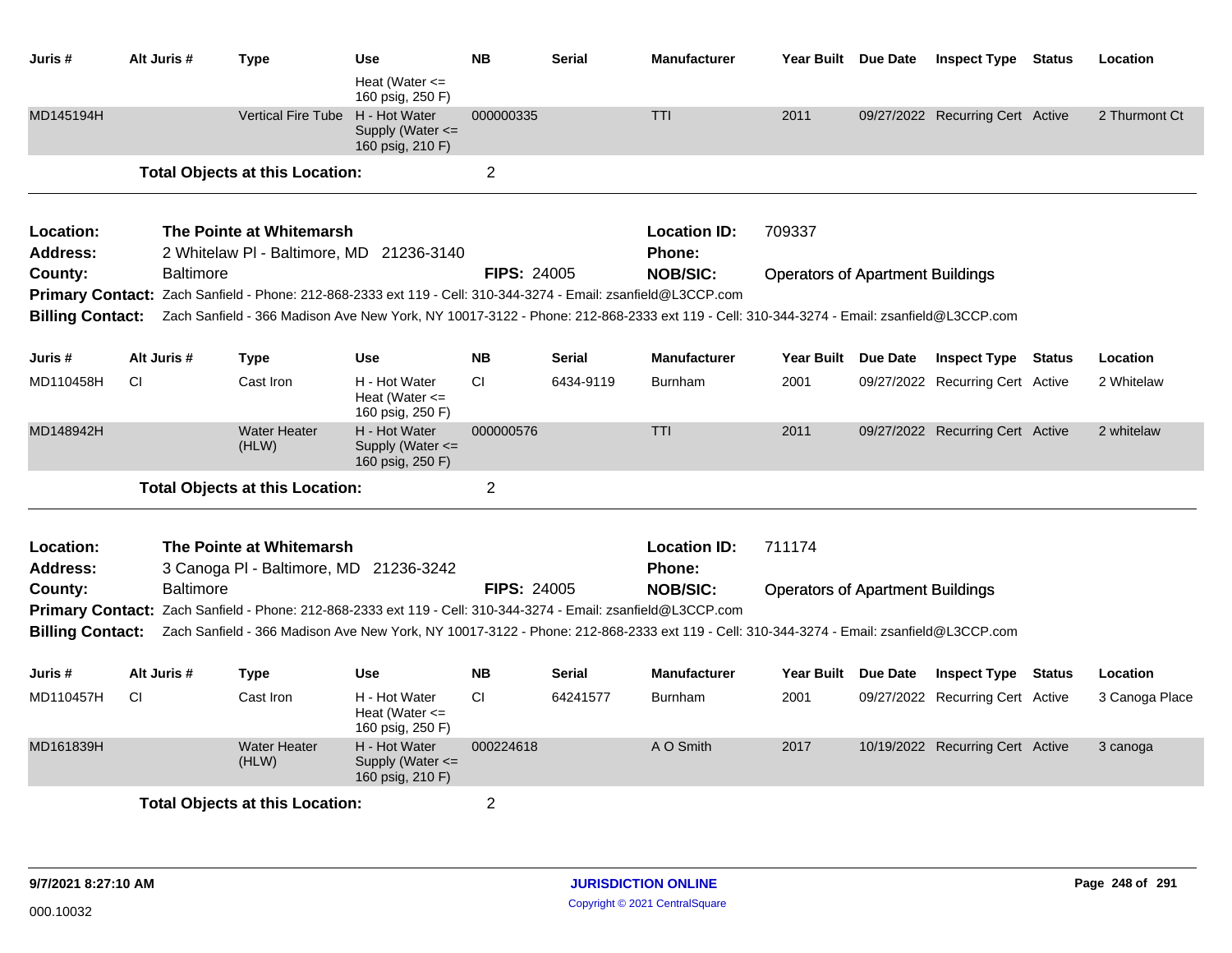| <b>Location:</b><br><b>Address:</b> |                  | The Pointe at Whitemarsh<br>3 Duncroft Ct - Baltimore, MD 21236-3181                                                                    |                                                           |                                      |               | <b>Location ID:</b><br><b>Phone:</b> | 711132                                  |  |                                  |        |                  |  |
|-------------------------------------|------------------|-----------------------------------------------------------------------------------------------------------------------------------------|-----------------------------------------------------------|--------------------------------------|---------------|--------------------------------------|-----------------------------------------|--|----------------------------------|--------|------------------|--|
| County:                             | <b>Baltimore</b> |                                                                                                                                         |                                                           | <b>FIPS: 24005</b>                   |               | <b>NOB/SIC:</b>                      | <b>Operators of Apartment Buildings</b> |  |                                  |        |                  |  |
|                                     |                  | Primary Contact: Zach Sanfield - Phone: 212-868-2333 ext 119 - Cell: 310-344-3274 - Email: zsanfield@L3CCP.com                          |                                                           |                                      |               |                                      |                                         |  |                                  |        |                  |  |
| <b>Billing Contact:</b>             |                  | Zach Sanfield - 366 Madison Ave New York, NY 10017-3122 - Phone: 212-868-2333 ext 119 - Cell: 310-344-3274 - Email: zsanfield@L3CCP.com |                                                           |                                      |               |                                      |                                         |  |                                  |        |                  |  |
| Juris #                             | Alt Juris #      | <b>Type</b>                                                                                                                             | <b>Use</b>                                                | <b>NB</b>                            | <b>Serial</b> | <b>Manufacturer</b>                  | Year Built Due Date                     |  | <b>Inspect Type Status</b>       |        | Location         |  |
| MD145195H                           |                  | Vertical Fire Tube H - Hot Water                                                                                                        | Supply (Water $\leq$<br>160 psig, 210 F)                  | 000023990                            |               | <b>TTI</b>                           | 2008                                    |  | 09/27/2022 Recurring Cert Active |        | 3 Duncroft Ct    |  |
|                                     |                  | <b>Total Objects at this Location:</b>                                                                                                  |                                                           | 1                                    |               |                                      |                                         |  |                                  |        |                  |  |
|                                     |                  | The Pointe at Whitemarsh                                                                                                                |                                                           |                                      |               | <b>Location ID:</b>                  | 711175                                  |  |                                  |        |                  |  |
| <b>Location:</b><br><b>Address:</b> |                  | 3 Dunhaven PI - Baltimore, MD 21236-3160                                                                                                |                                                           |                                      |               | <b>Phone:</b>                        |                                         |  |                                  |        |                  |  |
| County:                             | <b>Baltimore</b> |                                                                                                                                         |                                                           | <b>FIPS: 24005</b>                   |               | <b>NOB/SIC:</b>                      | <b>Operators of Apartment Buildings</b> |  |                                  |        |                  |  |
|                                     |                  | Primary Contact: Zach Sanfield - Phone: 212-868-2333 ext 119 - Cell: 310-344-3274 - Email: zsanfield@L3CCP.com                          |                                                           |                                      |               |                                      |                                         |  |                                  |        |                  |  |
| <b>Billing Contact:</b>             |                  | Zach Sanfield - 366 Madison Ave New York, NY 10017-3122 - Phone: 212-868-2333 ext 119 - Cell: 310-344-3274 - Email: zsanfield@L3CCP.com |                                                           |                                      |               |                                      |                                         |  |                                  |        |                  |  |
| Juris #                             | Alt Juris #      | <b>Type</b>                                                                                                                             | <b>Use</b>                                                | <b>NB</b>                            | <b>Serial</b> | <b>Manufacturer</b>                  | Year Built Due Date                     |  | <b>Inspect Type Status</b>       |        | Location         |  |
| MD129262H                           |                  | Cast Iron                                                                                                                               | H - Hot Water<br>Heat (Water $\leq$<br>160 psig, 250 F)   | <b>CI</b>                            | 64934855      | <b>Burnham</b>                       | 2006                                    |  | 09/27/2022 Recurring Cert Active |        | 3 Dunhaven       |  |
| MD150469H                           |                  | <b>Water Heater</b><br>(HLW)                                                                                                            | H - Hot Water<br>Supply (Water $\leq$<br>160 psig, 210 F) | 000111909                            |               | <b>Bradford White</b>                | 2015                                    |  | 09/27/2022 Recurring Cert Active |        | 3 Dunhaven       |  |
|                                     |                  | <b>Total Objects at this Location:</b>                                                                                                  |                                                           | $\overline{2}$                       |               |                                      |                                         |  |                                  |        |                  |  |
| <b>Location:</b><br>Address:        |                  | The Pointe at Whitemarsh<br>3 Pinewall PI - Baltimore, MD 21236-3286                                                                    |                                                           | <b>Location ID:</b><br><b>Phone:</b> | 711133        |                                      |                                         |  |                                  |        |                  |  |
| County:                             | <b>Baltimore</b> |                                                                                                                                         |                                                           | <b>FIPS: 24005</b>                   |               | <b>NOB/SIC:</b>                      | <b>Operators of Apartment Buildings</b> |  |                                  |        |                  |  |
|                                     |                  | Primary Contact: Zach Sanfield - Phone: 212-868-2333 ext 119 - Cell: 310-344-3274 - Email: zsanfield@L3CCP.com                          |                                                           |                                      |               |                                      |                                         |  |                                  |        |                  |  |
| <b>Billing Contact:</b>             |                  | Zach Sanfield - 366 Madison Ave New York, NY 10017-3122 - Phone: 212-868-2333 ext 119 - Cell: 310-344-3274 - Email: zsanfield@L3CCP.com |                                                           |                                      |               |                                      |                                         |  |                                  |        |                  |  |
| Juris #                             | Alt Juris #      | <b>Type</b>                                                                                                                             | Use                                                       | <b>NB</b>                            | <b>Serial</b> | <b>Manufacturer</b>                  | Year Built Due Date                     |  | <b>Inspect Type</b>              | Status | Location         |  |
| MD108712H<br>CI                     |                  | Cast Iron                                                                                                                               | H - Hot Water<br>Heat (Water $\leq$<br>160 psig, 250 F)   | CI                                   | Fa-2000-317   | H B Smith                            | 2000                                    |  | 09/27/2022 Recurring Cert Active |        | 3 Pinewall Place |  |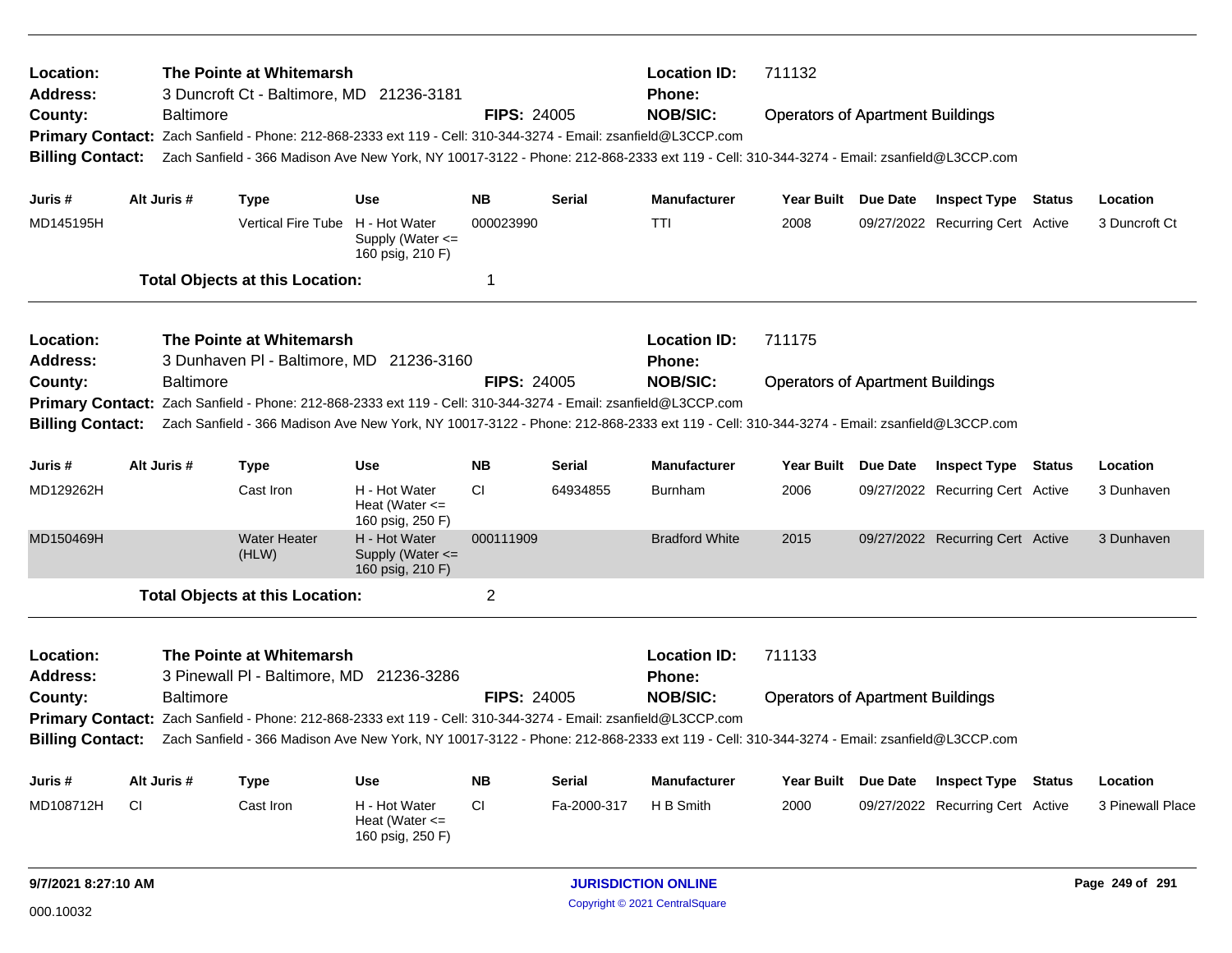| Location:<br>The Pointe at Whitemarsh<br>4 Canoga PI - Baltimore, MD 21236-3254<br>Address:<br><b>Baltimore</b><br>County:<br><b>Primary Contact:</b><br>Zach Sanfield - Phone: 212-868-2333 ext 119 - Cell: 310-344-3274 - Email: zsanfield@L3CCP.com<br><b>Billing Contact:</b><br>Zach Sanfield - 366 Madison Ave New York, NY 10017-3122 - Phone: 212-868-2333 ext 119 - Cell: 310-344-3274 - Email: zsanfield@L3CCP.com |                                                                      |                  |                                                                                                                                                                                                                                                           |                                                           | <b>FIPS: 24005</b> |               | <b>Location ID:</b><br><b>Phone:</b><br><b>NOB/SIC:</b> | 711134<br><b>Operators of Apartment Buildings</b> |                 |                                  |               |                     |  |
|------------------------------------------------------------------------------------------------------------------------------------------------------------------------------------------------------------------------------------------------------------------------------------------------------------------------------------------------------------------------------------------------------------------------------|----------------------------------------------------------------------|------------------|-----------------------------------------------------------------------------------------------------------------------------------------------------------------------------------------------------------------------------------------------------------|-----------------------------------------------------------|--------------------|---------------|---------------------------------------------------------|---------------------------------------------------|-----------------|----------------------------------|---------------|---------------------|--|
| Juris #                                                                                                                                                                                                                                                                                                                                                                                                                      |                                                                      | Alt Juris #      | <b>Type</b>                                                                                                                                                                                                                                               | <b>Use</b>                                                | <b>NB</b>          | <b>Serial</b> | <b>Manufacturer</b>                                     | <b>Year Built</b>                                 | <b>Due Date</b> | <b>Inspect Type</b>              | <b>Status</b> | Location            |  |
| MD108713H                                                                                                                                                                                                                                                                                                                                                                                                                    | CI                                                                   |                  | Cast Iron                                                                                                                                                                                                                                                 | H - Hot Water<br>Heat (Water $\leq$<br>160 psig, 250 F)   | <b>CI</b>          | FA-2000-546   | H B Smith                                               | 2000                                              |                 | 09/27/2022 Recurring Cert Active |               | 4 Canoga            |  |
| MD145188H                                                                                                                                                                                                                                                                                                                                                                                                                    |                                                                      |                  | <b>Vertical Fire Tube</b>                                                                                                                                                                                                                                 | H - Hot Water<br>Supply (Water $\leq$<br>160 psig, 210 F) | 000022097          |               | <b>TTI</b>                                              | 2007                                              |                 | 09/27/2022 Recurring Cert Active |               | 4 Canoga Pl         |  |
|                                                                                                                                                                                                                                                                                                                                                                                                                              |                                                                      |                  | <b>Total Objects at this Location:</b>                                                                                                                                                                                                                    |                                                           | $\overline{2}$     |               |                                                         |                                                   |                 |                                  |               |                     |  |
| Location:<br>Address:                                                                                                                                                                                                                                                                                                                                                                                                        | The Pointe at Whitemarsh<br>4 Pinemont PI - Baltimore, MD 21236-3351 |                  |                                                                                                                                                                                                                                                           |                                                           |                    |               | <b>Location ID:</b><br><b>Phone:</b>                    | 711182                                            |                 |                                  |               |                     |  |
| County:                                                                                                                                                                                                                                                                                                                                                                                                                      |                                                                      | <b>Baltimore</b> |                                                                                                                                                                                                                                                           |                                                           | <b>FIPS: 24005</b> |               | <b>NOB/SIC:</b>                                         | <b>Operators of Apartment Buildings</b>           |                 |                                  |               |                     |  |
| <b>Billing Contact:</b>                                                                                                                                                                                                                                                                                                                                                                                                      |                                                                      |                  | Primary Contact: Zach Sanfield - Phone: 212-868-2333 ext 119 - Cell: 310-344-3274 - Email: zsanfield@L3CCP.com<br>Zach Sanfield - 366 Madison Ave New York, NY 10017-3122 - Phone: 212-868-2333 ext 119 - Cell: 310-344-3274 - Email: zsanfield@L3CCP.com |                                                           |                    |               |                                                         |                                                   |                 |                                  |               |                     |  |
| Juris #                                                                                                                                                                                                                                                                                                                                                                                                                      |                                                                      | Alt Juris #      | <b>Type</b>                                                                                                                                                                                                                                               | <b>Use</b>                                                | <b>NB</b>          | <b>Serial</b> | <b>Manufacturer</b>                                     | Year Built                                        | <b>Due Date</b> | <b>Inspect Type</b>              | Status        | Location            |  |
| MD123573H                                                                                                                                                                                                                                                                                                                                                                                                                    |                                                                      |                  | Cast Iron                                                                                                                                                                                                                                                 | H - Hot Water<br>Heat (Water $\leq$<br>160 psig, 250 F)   | <b>CI</b>          |               | Burnham                                                 | 2005                                              |                 | 09/27/2022 Recurring Cert Active |               | 4 Pinemont<br>Place |  |
| MD161840H                                                                                                                                                                                                                                                                                                                                                                                                                    |                                                                      |                  | <b>Water Heater</b><br>(HLW)                                                                                                                                                                                                                              | H - Hot Water<br>Supply (Water $\leq$<br>160 psig, 210 F) | 000208920          |               | A O Smith                                               | 2015                                              |                 | 10/19/2022 Recurring Cert Active |               | 4 Pinemount         |  |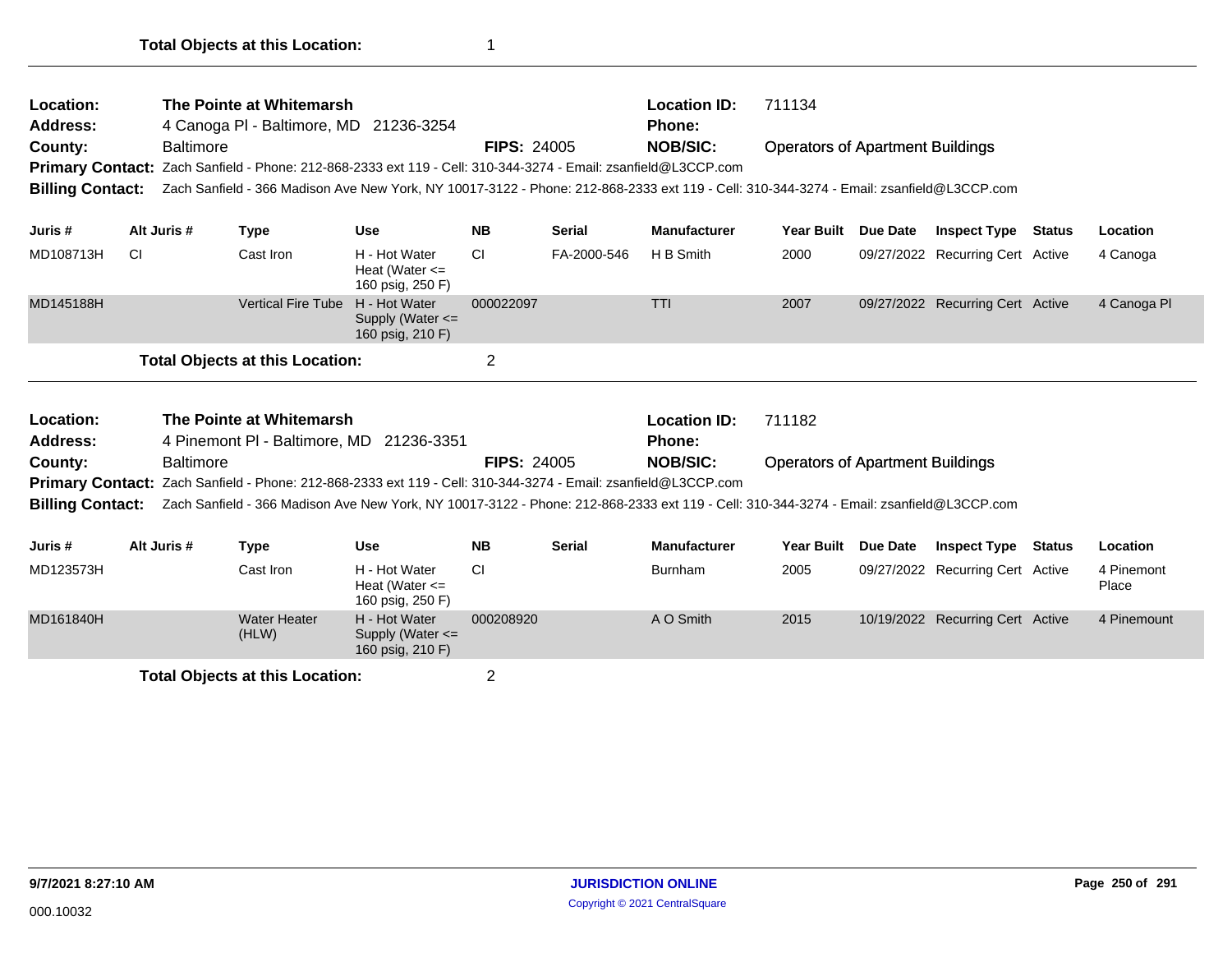| Location:<br><b>Address:</b> | The Pointe at Whitemarsh<br>4 Thurmont Ct - Baltimore, MD 21236-3177 |                  |                                                                                                                |                                                           |                    |               | <b>Location ID:</b><br><b>Phone:</b>                                                                                                                     | 711183                                  |  |                                  |  |                    |  |  |
|------------------------------|----------------------------------------------------------------------|------------------|----------------------------------------------------------------------------------------------------------------|-----------------------------------------------------------|--------------------|---------------|----------------------------------------------------------------------------------------------------------------------------------------------------------|-----------------------------------------|--|----------------------------------|--|--------------------|--|--|
| County:                      |                                                                      | <b>Baltimore</b> |                                                                                                                |                                                           | <b>FIPS: 24005</b> |               | <b>NOB/SIC:</b>                                                                                                                                          | <b>Operators of Apartment Buildings</b> |  |                                  |  |                    |  |  |
| <b>Billing Contact:</b>      |                                                                      |                  | Primary Contact: Zach Sanfield - Phone: 212-868-2333 ext 119 - Cell: 310-344-3274 - Email: zsanfield@L3CCP.com |                                                           |                    |               | Zach Sanfield - 366 Madison Ave New York, NY 10017-3122 - Phone: 212-868-2333 ext 119 - Cell: 310-344-3274 - Email: zsanfield@L3CCP.com                  |                                         |  |                                  |  |                    |  |  |
| Juris #                      |                                                                      | Alt Juris #      | <b>Type</b>                                                                                                    | <b>Use</b>                                                | NΒ                 | Serial        | <b>Manufacturer</b>                                                                                                                                      | Year Built Due Date                     |  | <b>Inspect Type Status</b>       |  | Location           |  |  |
| MD145192H                    |                                                                      |                  | Water Heater<br>(HLW)                                                                                          | H - Hot Water<br>Supply (Water $\leq$<br>160 psig, 210 F) | 000000290          |               | <b>TTI</b>                                                                                                                                               | 2010                                    |  | 09/27/2022 Recurring Cert Active |  | 4 Thurmont Ct      |  |  |
| MD145193H                    |                                                                      |                  | Cast Iron                                                                                                      | H - Hot Water<br>Heat (Water $\leq$<br>160 psig, 250 F)   | CI                 |               | <b>Burnham</b>                                                                                                                                           | 2005                                    |  | 09/27/2022 Recurring Cert Active |  | 4 Thurmont Ct      |  |  |
|                              |                                                                      |                  | <b>Total Objects at this Location:</b>                                                                         |                                                           | $\overline{2}$     |               |                                                                                                                                                          |                                         |  |                                  |  |                    |  |  |
| Location:                    |                                                                      |                  | The Pointe at Whitemarsh                                                                                       |                                                           |                    |               | <b>Location ID:</b>                                                                                                                                      | 711135                                  |  |                                  |  |                    |  |  |
| Address:                     |                                                                      |                  | 5 Dunhaven PI - Baltimore, MD 21236-3188                                                                       |                                                           |                    |               | <b>Phone:</b>                                                                                                                                            |                                         |  |                                  |  |                    |  |  |
| County:                      |                                                                      | <b>Baltimore</b> |                                                                                                                |                                                           | <b>FIPS: 24005</b> |               | <b>NOB/SIC:</b>                                                                                                                                          | <b>Operators of Apartment Buildings</b> |  |                                  |  |                    |  |  |
|                              |                                                                      |                  | Primary Contact: Zach Sanfield - Phone: 212-868-2333 ext 119 - Cell: 310-344-3274 - Email: zsanfield@L3CCP.com |                                                           |                    |               | Billing Contact: Zach Sanfield - 366 Madison Ave New York, NY 10017-3122 - Phone: 212-868-2333 ext 119 - Cell: 310-344-3274 - Email: zsanfield@L3CCP.com |                                         |  |                                  |  |                    |  |  |
| Juris #                      |                                                                      | Alt Juris #      | <b>Type</b>                                                                                                    | <b>Use</b>                                                | <b>NB</b>          | Serial        | <b>Manufacturer</b>                                                                                                                                      | Year Built Due Date                     |  | <b>Inspect Type Status</b>       |  | Location           |  |  |
| MD108745H                    | CI                                                                   |                  | Cast Iron                                                                                                      | H - Hot Water<br>Heat (Water $\leq$<br>160 psig, 250 F)   | <b>CI</b>          | FA2000-641    | H B Smith                                                                                                                                                | 2000                                    |  | 09/27/2022 Recurring Cert Active |  | 5 Dunhaven         |  |  |
| MD161838H                    |                                                                      |                  | <b>Water Heater</b><br>(HLW)                                                                                   | H - Hot Water<br>Supply (Water $\leq$<br>160 psig, 210 F) | 000226809          |               | A O Smith                                                                                                                                                | 2017                                    |  | 10/16/2022 Recurring Cert Active |  | <b>Boiler Room</b> |  |  |
|                              |                                                                      |                  | <b>Total Objects at this Location:</b>                                                                         |                                                           | $\overline{2}$     |               |                                                                                                                                                          |                                         |  |                                  |  |                    |  |  |
| Location:<br><b>Address:</b> |                                                                      |                  | The Pointe at Whitemarsh<br>6 Dunhaven PI - Baltimore, MD 21236-3189                                           |                                                           |                    |               | <b>Location ID:</b><br><b>Phone:</b><br><b>NOB/SIC:</b>                                                                                                  | 711184                                  |  |                                  |  |                    |  |  |
| County:                      | <b>Baltimore</b><br><b>FIPS: 24005</b>                               |                  |                                                                                                                |                                                           |                    |               |                                                                                                                                                          | <b>Operators of Apartment Buildings</b> |  |                                  |  |                    |  |  |
|                              |                                                                      |                  | Primary Contact: Zach Sanfield - Phone: 212-868-2333 ext 119 - Cell: 310-344-3274 - Email: zsanfield@L3CCP.com |                                                           |                    |               | Billing Contact: Zach Sanfield - 366 Madison Ave New York, NY 10017-3122 - Phone: 212-868-2333 ext 119 - Cell: 310-344-3274 - Email: zsanfield@L3CCP.com |                                         |  |                                  |  |                    |  |  |
|                              |                                                                      |                  |                                                                                                                |                                                           |                    |               |                                                                                                                                                          |                                         |  |                                  |  |                    |  |  |
| Juris#                       | Alt Juris #                                                          |                  | <b>Type</b>                                                                                                    | Use                                                       | <b>NB</b>          | <b>Serial</b> | Manufacturer                                                                                                                                             | Year Built Due Date                     |  | <b>Inspect Type Status</b>       |  | Location           |  |  |
| MD145190H                    |                                                                      |                  | Vertical Fire Tube H - Hot Water                                                                               |                                                           | 000000132          |               | TTI                                                                                                                                                      | 2009                                    |  | 09/27/2022 Recurring Cert Active |  | 6 Dunhaven         |  |  |
| 9/7/2021 8:27:10 AM          |                                                                      |                  |                                                                                                                |                                                           |                    |               | <b>JURISDICTION ONLINE</b>                                                                                                                               |                                         |  |                                  |  | Page 251 of 291    |  |  |
| 000.10032                    |                                                                      |                  |                                                                                                                |                                                           |                    |               | Copyright © 2021 CentralSquare                                                                                                                           |                                         |  |                                  |  |                    |  |  |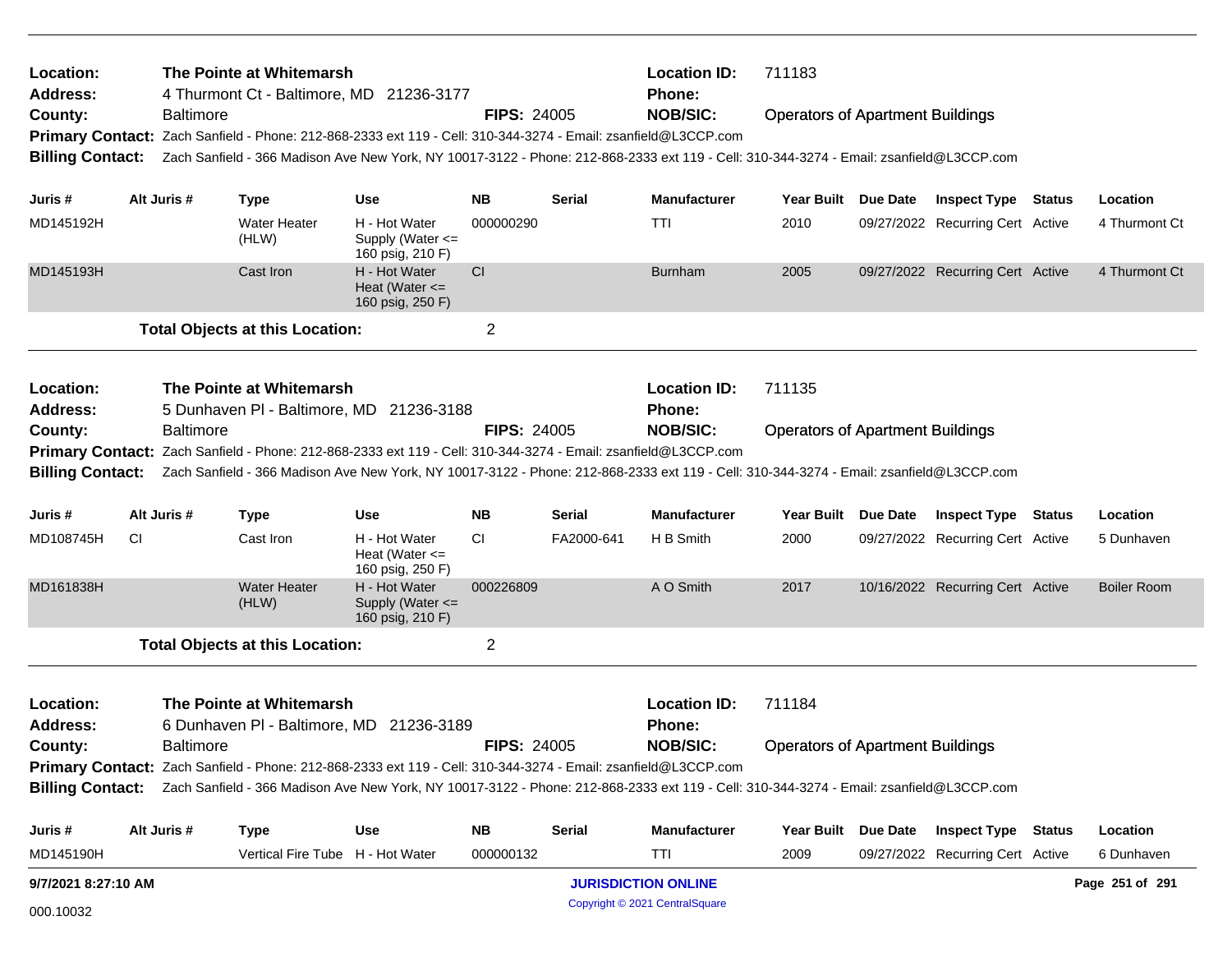| Juris #                 | Alt Juris #      | <b>Type</b>                            | Use                                                                                                                                     | <b>NB</b>      | <b>Serial</b>      | <b>Manufacturer</b>   | Year Built Due Date                     | <b>Inspect Type Status</b>       |        | Location                  |
|-------------------------|------------------|----------------------------------------|-----------------------------------------------------------------------------------------------------------------------------------------|----------------|--------------------|-----------------------|-----------------------------------------|----------------------------------|--------|---------------------------|
|                         |                  |                                        | Supply (Water $\leq$<br>160 psig, 210 F)                                                                                                |                |                    |                       |                                         |                                  |        |                           |
| MD150470H               | CI               | Cast Iron                              | H - Hot Water<br>Heat (Water $\leq$<br>160 psig, 250 F)                                                                                 | CI             |                    | <b>Burnham</b>        | 2015                                    | 09/27/2022 Recurring Cert Active |        | 6 Dunhaven                |
|                         |                  | <b>Total Objects at this Location:</b> |                                                                                                                                         | $\overline{2}$ |                    |                       |                                         |                                  |        |                           |
| Location:               |                  | The Pointe at Whitemarsh               |                                                                                                                                         |                |                    | <b>Location ID:</b>   | 711176                                  |                                  |        |                           |
| <b>Address:</b>         |                  |                                        | 6 Pinewall PI - Baltimore, MD 21236-3227                                                                                                |                |                    | <b>Phone:</b>         |                                         |                                  |        |                           |
| County:                 | <b>Baltimore</b> |                                        |                                                                                                                                         |                | <b>FIPS: 24005</b> | <b>NOB/SIC:</b>       | <b>Operators of Apartment Buildings</b> |                                  |        |                           |
|                         |                  |                                        | Primary Contact: Zach Sanfield - Phone: 212-868-2333 ext 119 - Cell: 310-344-3274 - Email: zsanfield@L3CCP.com                          |                |                    |                       |                                         |                                  |        |                           |
| <b>Billing Contact:</b> |                  |                                        | Zach Sanfield - 366 Madison Ave New York, NY 10017-3122 - Phone: 212-868-2333 ext 119 - Cell: 310-344-3274 - Email: zsanfield@L3CCP.com |                |                    |                       |                                         |                                  |        |                           |
| Juris #                 | Alt Juris #      | <b>Type</b>                            | <b>Use</b>                                                                                                                              | <b>NB</b>      | <b>Serial</b>      | <b>Manufacturer</b>   | Year Built Due Date                     | <b>Inspect Type Status</b>       |        | Location                  |
| MD123576H               |                  | Cast Iron                              | H - Hot Water<br>Heat (Water $\leq$<br>160 psig, 250 F)                                                                                 | CI.            |                    | <b>Burnham</b>        | 2005                                    | 09/27/2022 Recurring Cert Active |        | 6 Pinewall Boiler<br>Room |
| MD148941H               | <b>HWH</b>       | <b>Water Heater</b><br>(HLW)           | H - Hot Water<br>Supply (Water $\leq$<br>160 psig, 210 F)                                                                               | 000096696      |                    | <b>Bradford White</b> | 2011                                    | 09/27/2022 Recurring Cert Active |        | 6 Pinewall Boiler<br>Room |
|                         |                  | <b>Total Objects at this Location:</b> |                                                                                                                                         | $\overline{2}$ |                    |                       |                                         |                                  |        |                           |
| Location:               |                  | The Pointe at Whitemarsh               |                                                                                                                                         |                |                    | <b>Location ID:</b>   | 711185                                  |                                  |        |                           |
| <b>Address:</b>         |                  |                                        | 7 Thurmont Ct - Baltimore, MD 21236-3193                                                                                                |                |                    | <b>Phone:</b>         |                                         |                                  |        |                           |
| County:                 | <b>Baltimore</b> |                                        |                                                                                                                                         |                | <b>FIPS: 24005</b> | <b>NOB/SIC:</b>       | <b>Operators of Apartment Buildings</b> |                                  |        |                           |
| <b>Primary Contact:</b> |                  | Jason Ketterman - Phone: 410-661-4701  |                                                                                                                                         |                |                    |                       |                                         |                                  |        |                           |
| <b>Billing Contact:</b> |                  |                                        | Zach Sanfield - 366 Madison Ave New York, NY 10017-3122 - Phone: 212-868-2333 ext 119 - Cell: 310-344-3274 - Email: zsanfield@L3CCP.com |                |                    |                       |                                         |                                  |        |                           |
| Juris #                 | Alt Juris #      | <b>Type</b>                            | <b>Use</b>                                                                                                                              | NΒ             | <b>Serial</b>      | <b>Manufacturer</b>   | Year Built Due Date                     | <b>Inspect Type</b>              | Status | Location                  |
| MD129257H               |                  | Cast Iron                              | H - Hot Water<br>Heat (Water $\leq$<br>160 psig, 250 F)                                                                                 | СI             | 64806319           | <b>Burnham</b>        | 2006                                    | 09/27/2022 Recurring Cert Active |        | 7 Thurmont Ct             |
| MD150467H               |                  | <b>Water Heater</b><br>(HLW)           | H - Hot Water<br>Supply (Water $\leq$<br>160 psig, 210 F)                                                                               | 000108325      |                    | <b>Bradford White</b> | 2014                                    | 09/27/2022 Recurring Cert Active |        | 7 Thurmont Ct             |
|                         |                  | <b>Total Objects at this Location:</b> |                                                                                                                                         | $\overline{2}$ |                    |                       |                                         |                                  |        |                           |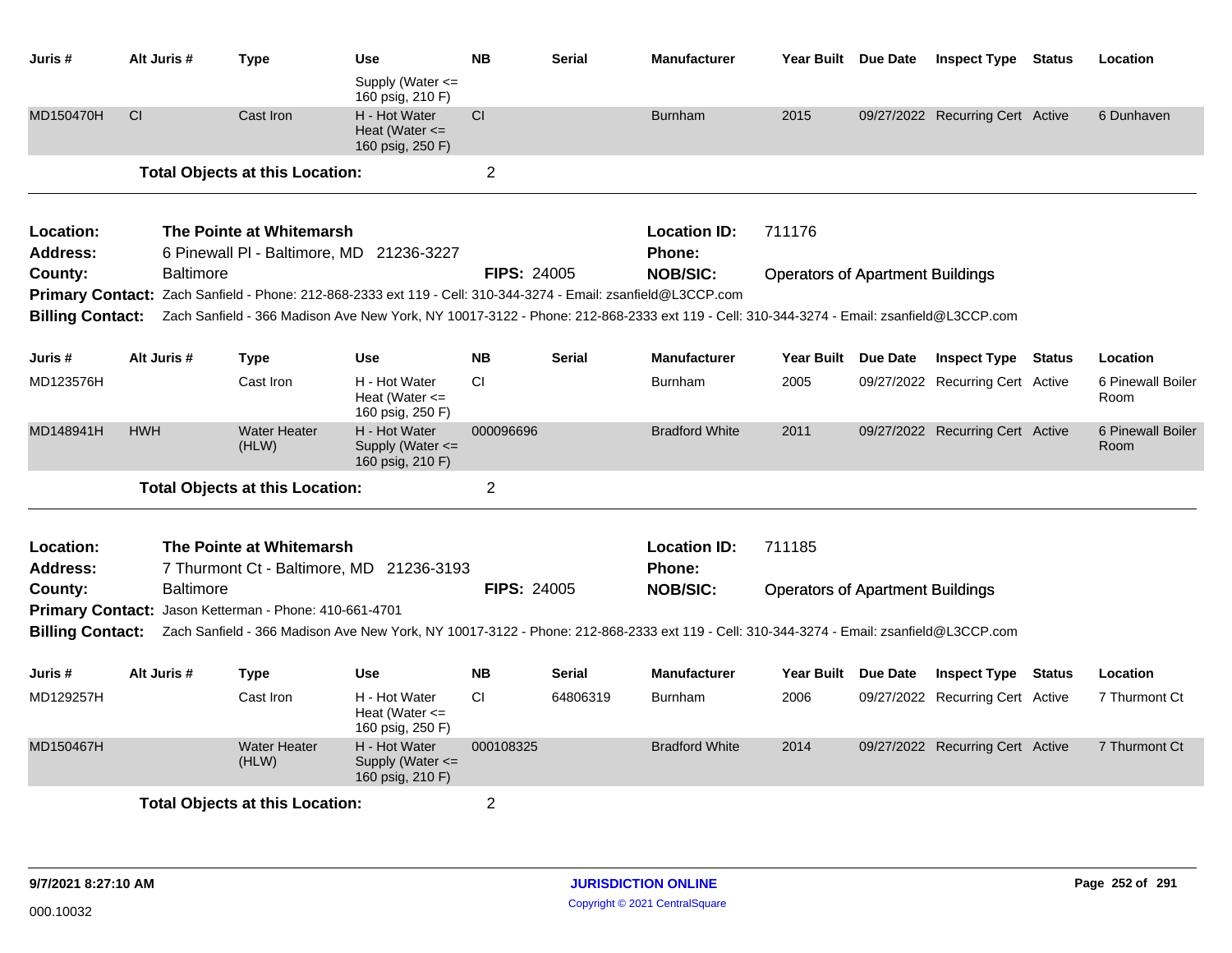| Location:<br>Address:<br>County: | The Pointe at Whitemarsh<br>7 Whitelaw PI - Baltimore, MD 21236-3145<br><b>Baltimore</b><br>Jason Ketterman - Phone: 410-661-4701<br><b>Primary Contact:</b> |                  |                                        |                                                                                                                                         |                    | <b>FIPS: 24005</b> | <b>Location ID:</b><br><b>Phone:</b><br><b>NOB/SIC:</b> | 711186<br><b>Operators of Apartment Buildings</b> |                 |                                  |               |                      |
|----------------------------------|--------------------------------------------------------------------------------------------------------------------------------------------------------------|------------------|----------------------------------------|-----------------------------------------------------------------------------------------------------------------------------------------|--------------------|--------------------|---------------------------------------------------------|---------------------------------------------------|-----------------|----------------------------------|---------------|----------------------|
|                                  |                                                                                                                                                              |                  |                                        |                                                                                                                                         |                    |                    |                                                         |                                                   |                 |                                  |               |                      |
| <b>Billing Contact:</b>          |                                                                                                                                                              |                  |                                        | Property Mgr. - 8501 Walther Blvd Baltimore, MD 21236-3040                                                                              |                    |                    |                                                         |                                                   |                 |                                  |               |                      |
| Juris #                          |                                                                                                                                                              | Alt Juris #      | <b>Type</b>                            | <b>Use</b>                                                                                                                              | <b>NB</b>          | <b>Serial</b>      | <b>Manufacturer</b>                                     | <b>Year Built</b>                                 | <b>Due Date</b> | <b>Inspect Type</b>              | <b>Status</b> | Location             |
| MD137109H                        |                                                                                                                                                              |                  | Cast Iron                              | H - Hot Water<br>Heat (Water $\leq$<br>160 psig, 250 F)                                                                                 | CI                 |                    | <b>Burnham</b>                                          | 2008                                              |                 | 09/27/2022 Recurring Cert Active |               | #7 Whitelaw<br>Place |
| MD137110H                        |                                                                                                                                                              |                  | <b>Water Heater</b><br>(HLW)           | H - Hot Water<br>Supply (Water $\leq$<br>160 psig, 210 F)                                                                               | 000023997          |                    | <b>TTI</b>                                              | 2008                                              |                 | 09/27/2022 Recurring Cert Active |               | #7 Whitelaw          |
|                                  |                                                                                                                                                              |                  | <b>Total Objects at this Location:</b> |                                                                                                                                         | $\overline{2}$     |                    |                                                         |                                                   |                 |                                  |               |                      |
| Location:                        |                                                                                                                                                              |                  | The Pointe at Whitemarsh               |                                                                                                                                         |                    |                    | <b>Location ID:</b>                                     | 711127                                            |                 |                                  |               |                      |
| Address:                         |                                                                                                                                                              |                  |                                        | 9 Thurmont Ct - Baltimore, MD 21236-3194                                                                                                |                    |                    | Phone:                                                  |                                                   |                 |                                  |               |                      |
| County:                          |                                                                                                                                                              | <b>Baltimore</b> |                                        |                                                                                                                                         | <b>FIPS: 24005</b> |                    | <b>NOB/SIC:</b>                                         | <b>Operators of Apartment Buildings</b>           |                 |                                  |               |                      |
|                                  |                                                                                                                                                              |                  |                                        | Primary Contact: Zach Sanfield - Phone: 212-868-2333 ext 119 - Cell: 310-344-3274 - Email: zsanfield@L3CCP.com                          |                    |                    |                                                         |                                                   |                 |                                  |               |                      |
| <b>Billing Contact:</b>          |                                                                                                                                                              |                  |                                        | Zach Sanfield - 366 Madison Ave New York, NY 10017-3122 - Phone: 212-868-2333 ext 119 - Cell: 310-344-3274 - Email: zsanfield@L3CCP.com |                    |                    |                                                         |                                                   |                 |                                  |               |                      |
| Juris #                          |                                                                                                                                                              | Alt Juris #      | <b>Type</b>                            | <b>Use</b>                                                                                                                              | <b>NB</b>          | <b>Serial</b>      | <b>Manufacturer</b>                                     | <b>Year Built</b>                                 | <b>Due Date</b> | <b>Inspect Type</b>              | <b>Status</b> | Location             |
| MD129258H                        |                                                                                                                                                              |                  | Cast Iron                              | H - Hot Water<br>Heat (Water $\leq$<br>160 psig, 250 F)                                                                                 | CI                 |                    | <b>Burnham</b>                                          | 2005                                              |                 | 09/27/2022 Recurring Cert Active |               | 9 Thurmont Ct        |
| MD150468H                        |                                                                                                                                                              |                  | <b>Water Heater</b><br>(HLW)           | H - Hot Water<br>Supply (Water $\leq$<br>160 psig, 210 F)                                                                               | 000111911          |                    | <b>Bradford White</b>                                   | 2015                                              |                 | 09/27/2022 Recurring Cert Active |               | 9 Thurmont Ct        |

**Total Objects at this Location:** 2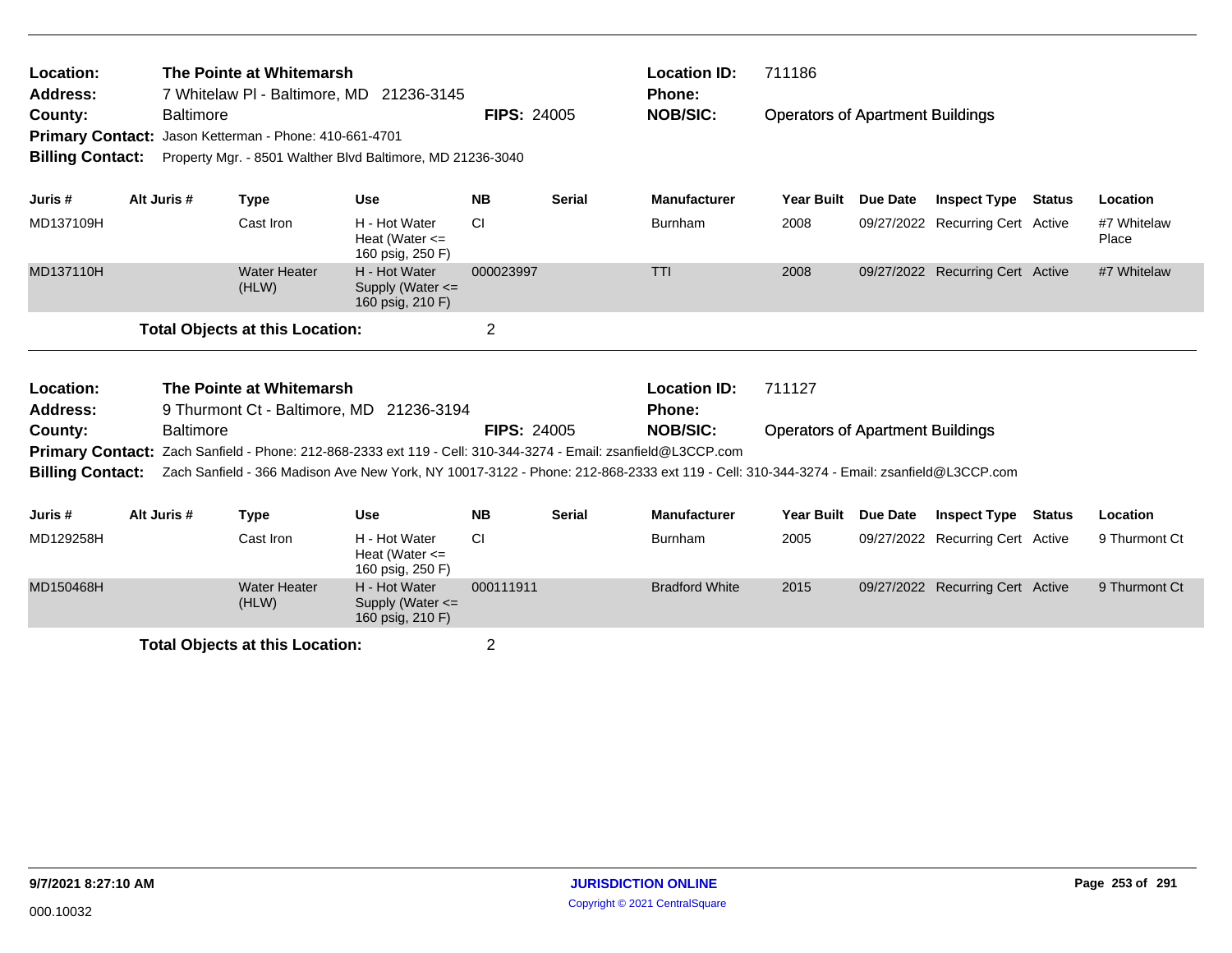| Location:<br>Address:        |                                                                                                |                  | The River Watch (Arc3)<br>207 Nanticoke Rd - Essex, MD 21221-1532                 |                                                         |                    |               | <b>Location ID:</b><br><b>Phone:</b>                                                                                    | 3949965                           |                                              |        |                    |
|------------------------------|------------------------------------------------------------------------------------------------|------------------|-----------------------------------------------------------------------------------|---------------------------------------------------------|--------------------|---------------|-------------------------------------------------------------------------------------------------------------------------|-----------------------------------|----------------------------------------------|--------|--------------------|
| County:                      |                                                                                                | <b>Baltimore</b> |                                                                                   |                                                         | <b>FIPS: 24005</b> |               | <b>NOB/SIC:</b>                                                                                                         | <b>Eating and Drinking Places</b> |                                              |        |                    |
| <b>Primary Contact:</b>      |                                                                                                |                  | The River Watch (Arc3)                                                            |                                                         |                    |               |                                                                                                                         |                                   |                                              |        |                    |
| <b>Billing Contact:</b>      |                                                                                                |                  |                                                                                   |                                                         |                    |               | Charlie Patterson - PO Box 26269 Richmond, VA 23260-6269 - Phone: 804-644-4521 - Email: charlie.patterson@arc3gases.com |                                   |                                              |        |                    |
| Juris #                      | Alt Juris #                                                                                    |                  | <b>Type</b>                                                                       | <b>Use</b>                                              | <b>NB</b>          | <b>Serial</b> | <b>Manufacturer</b>                                                                                                     | Year Built Due Date               | <b>Inspect Type Status</b>                   |        | Location           |
| MD163584V                    |                                                                                                |                  | <b>Vertical Unfired</b><br>Pressure Vessel<br>w/comment                           | V - Storage<br>(Cryogenic)                              | 000186946          |               | <b>CHART</b>                                                                                                            | 2007                              | 04/16/2023 Recurring Cert Active             |        | Outside            |
|                              |                                                                                                |                  | <b>Total Objects at this Location:</b>                                            |                                                         | 1                  |               |                                                                                                                         |                                   |                                              |        |                    |
| Location:                    |                                                                                                |                  | The Soul & Krab House                                                             |                                                         |                    |               | <b>Location ID:</b>                                                                                                     | 3464487                           |                                              |        |                    |
| <b>Address:</b>              |                                                                                                |                  | 5820 Johnnycake Rd - Gwynn Oak, MD 21207-4781                                     |                                                         |                    |               | Phone:                                                                                                                  | 410-455-6411                      |                                              |        |                    |
| County:                      |                                                                                                | <b>Baltimore</b> |                                                                                   |                                                         | <b>FIPS: 24005</b> |               | <b>NOB/SIC:</b>                                                                                                         | <b>Eating and Drinking Places</b> |                                              |        |                    |
|                              | Chelsea Davis - Phone: 410-455-6411 - Email: cdavis0925@hotmail.com<br><b>Primary Contact:</b> |                  |                                                                                   |                                                         |                    |               |                                                                                                                         |                                   |                                              |        |                    |
| <b>Billing Contact:</b>      |                                                                                                |                  |                                                                                   |                                                         |                    |               | Chelsea Davis - 5820 Johnnycake Rd Gwynn Oak, MD 21207-4781 - Phone: 410-455-6411 - Email: cdavis0925@hotmail.com       |                                   |                                              |        |                    |
| Juris #                      | Alt Juris #                                                                                    |                  | <b>Type</b>                                                                       | <b>Use</b>                                              | <b>NB</b>          | <b>Serial</b> | <b>Manufacturer</b>                                                                                                     | Year Built Due Date               | <b>Inspect Type Status</b>                   |        | Location           |
| MD147515H                    |                                                                                                |                  | Cast Iron                                                                         | H - Heating-<br>Cooking (Steam<br>$= 15$ psig)          | CI.                | 471400189     | <b>ECR International</b>                                                                                                | 2001                              | 02/23/2022 Recurring Cert Active             |        | <b>Boiler Room</b> |
| MD147516H                    |                                                                                                |                  | Cast Iron                                                                         | H - Heating-<br>Cooking (Steam<br>$\le$ 15 psig)        | CI                 | 471400184     | <b>ECR</b> International                                                                                                | 2013                              | 02/23/2022 Recurring Cert Active             |        | <b>Boiler Room</b> |
|                              |                                                                                                |                  | <b>Total Objects at this Location:</b>                                            |                                                         | $\overline{c}$     |               |                                                                                                                         |                                   |                                              |        |                    |
| Location:<br><b>Address:</b> | The Supreme Ballroom Corp<br>7830 Philadelphia Rd - Rosedale, MD 21237-2618                    |                  |                                                                                   |                                                         |                    |               | <b>Location ID:</b><br>Phone:                                                                                           | 716599                            |                                              |        |                    |
| County:                      |                                                                                                | Baltimore        |                                                                                   |                                                         | <b>FIPS: 24005</b> |               | <b>NOB/SIC:</b>                                                                                                         |                                   | Labor Unions and Similar Labor Organizations |        |                    |
| <b>Primary Contact:</b>      |                                                                                                |                  | The Supreme Ballroom Corp - Phone: 410-866-8014 - Email: info@supremeballroom.com |                                                         |                    |               |                                                                                                                         |                                   |                                              |        |                    |
| <b>Billing Contact:</b>      |                                                                                                |                  |                                                                                   |                                                         |                    |               | - 7830 Philadelphia Rd Rosedale, MD 21237-2618 - Phone: 410-866-8014 - Email: info@supremeballroom.com                  |                                   |                                              |        |                    |
| Juris #                      | Alt Juris #                                                                                    |                  | <b>Type</b>                                                                       | <b>Use</b>                                              | <b>NB</b>          | Serial        | <b>Manufacturer</b>                                                                                                     | Year Built Due Date               | <b>Inspect Type</b>                          | Status | Location           |
| MD085300H                    |                                                                                                |                  | Cast Iron                                                                         | H - Hot Water<br>Heat (Water $\leq$<br>160 psig, 250 F) | <b>CI</b>          | HE25304       | Utica                                                                                                                   | 1989                              | 12/07/2022 Recurring Cert Active             |        | <b>Boiler Room</b> |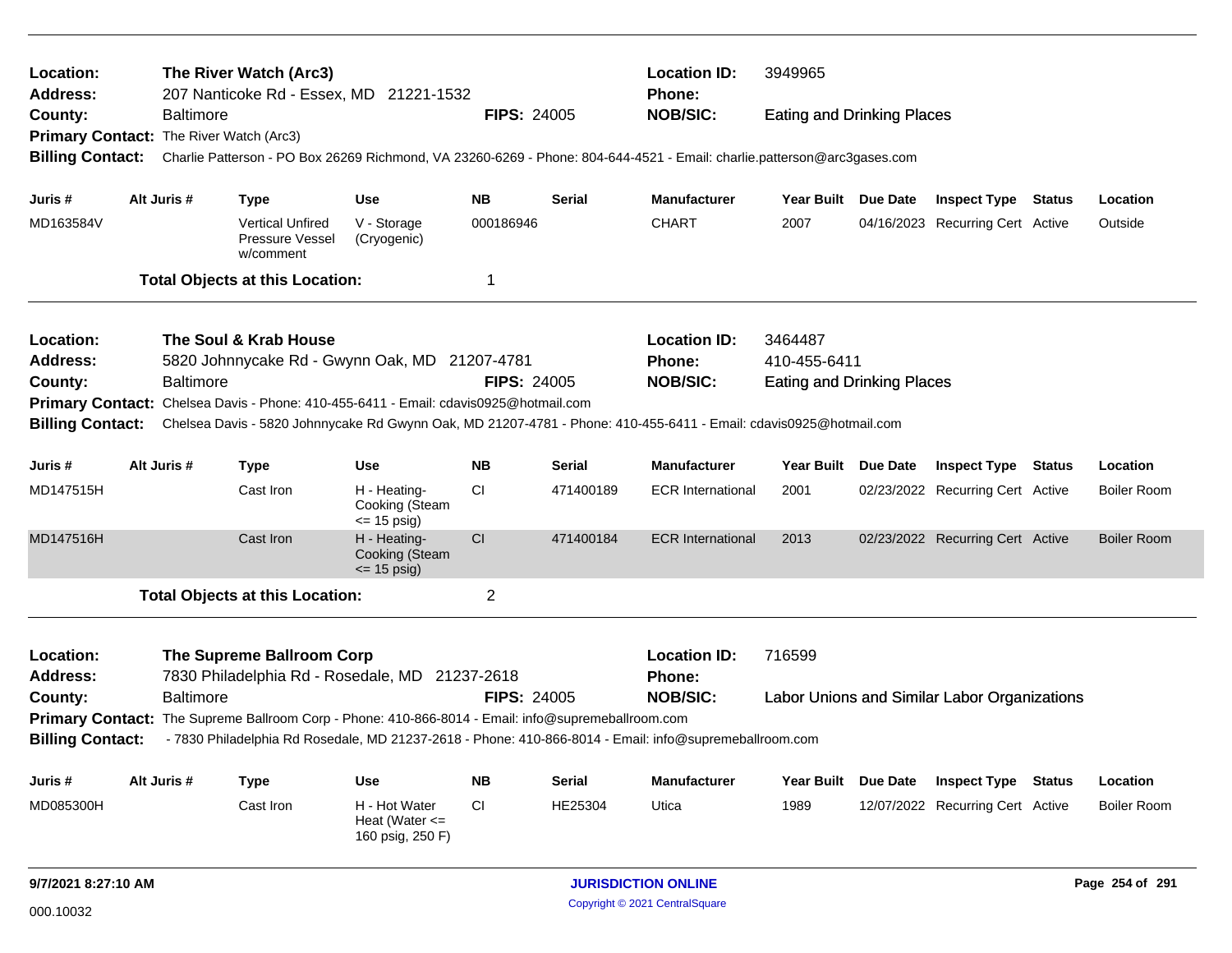| Location:<br>Address:                          |             |                  | <b>Thompson Automotive</b><br>2508 Plainfield Rd - Dundalk, MD 21222-2225                                                                         |                                                             |                    |                 | <b>Location ID:</b><br><b>Phone:</b> | 726544              |                                      |                             |
|------------------------------------------------|-------------|------------------|---------------------------------------------------------------------------------------------------------------------------------------------------|-------------------------------------------------------------|--------------------|-----------------|--------------------------------------|---------------------|--------------------------------------|-----------------------------|
| County:                                        |             | <b>Baltimore</b> |                                                                                                                                                   |                                                             | <b>FIPS: 24005</b> |                 | <b>NOB/SIC:</b>                      |                     | Motor Vehicle Dealers (New and Used) |                             |
|                                                |             |                  | Primary Contact: Mark A. Leisher - Phone: 410-282-6300 - Cell: 443-205-8606 - Email: markleisher@thompsonautomotive.com                           |                                                             |                    |                 |                                      |                     |                                      |                             |
| <b>Billing Contact:</b>                        |             |                  | Mark A. Leisher - 1000 Merritt Blvd Dundalk, MD 21222-1436 - Phone: 410-282-6300 - Cell: 443-205-8606 - Email: markleisher@thompsonautomotive.com |                                                             |                    |                 |                                      |                     |                                      |                             |
| Juris #                                        | Alt Juris # |                  | <b>Type</b>                                                                                                                                       | <b>Use</b>                                                  | <b>NB</b>          | <b>Serial</b>   | <b>Manufacturer</b>                  | Year Built Due Date | <b>Inspect Type Status</b>           | Location                    |
| MD111237V                                      |             |                  | Horizontal Unfired V - Storage (NOT<br>Pressure Vessel<br>w/comment                                                                               | Cryogenic)                                                  | 000578790          |                 | Manchester                           | 1997                | 11/28/2022 Recurring Cert Active     | <b>Rear Outside</b><br>Shed |
|                                                |             |                  | <b>Total Objects at this Location:</b>                                                                                                            |                                                             | 1                  |                 |                                      |                     |                                      |                             |
| Location:                                      |             |                  | <b>Tilley Chemical Co.</b>                                                                                                                        |                                                             |                    |                 | <b>Location ID:</b>                  | 726637              |                                      |                             |
|                                                |             |                  | 501 Chesapeake Park Plz - Middle River, MD 21220-4203                                                                                             |                                                             |                    |                 | Phone:                               | 410-574-4500        |                                      |                             |
| <b>Address:</b><br>County:<br><b>Baltimore</b> |             |                  |                                                                                                                                                   | <b>FIPS: 24005</b>                                          |                    | <b>NOB/SIC:</b> | Oil and gas extraction               |                     |                                      |                             |
| <b>Primary Contact:</b>                        |             |                  | Bob Lawson - Phone: 410-574-4500 ext114                                                                                                           |                                                             |                    |                 |                                      |                     |                                      |                             |
| <b>Billing Contact:</b>                        |             |                  | - 501 Chesapeake Park Plz Middle River, MD 21220-4203 - Phone: 410-574-4500                                                                       |                                                             |                    |                 |                                      |                     |                                      |                             |
|                                                |             |                  |                                                                                                                                                   |                                                             |                    |                 |                                      |                     |                                      |                             |
| Juris #                                        | Alt Juris # |                  | <b>Type</b>                                                                                                                                       | <b>Use</b>                                                  | NΒ                 | <b>Serial</b>   | <b>Manufacturer</b>                  | Year Built Due Date | <b>Inspect Type Status</b>           | Location                    |
| MD092887V                                      |             |                  | Horizontal Unfired V - Storage (NOT<br>Pressure Vessel<br>w/comment                                                                               | Cryogenic)                                                  | 000422609          |                 | Manchester                           | 1996                | 07/23/2023 Recurring Cert Active     | <b>Tank Farm</b>            |
| MD110463V                                      |             |                  | Pressure Vessel<br>w/comment                                                                                                                      | Horizontal Unfired V - Storage (NOT 000863141<br>Cryogenic) |                    |                 | Manchester                           | 1999                | 07/23/2023 Recurring Cert Active     | Oil Warehouse               |
| MD122507H                                      |             |                  | <b>Horizontal Water</b><br>Tube                                                                                                                   | H - Steam Heat<br>(Steam $\le$ 15<br>psig)                  | 000047500 88071    |                 | Bryan                                | 2001                | 05/04/2022 Recurring Cert Active     | Hot Room Boiler             |
| MD127312V                                      |             |                  | <b>Horizontal Unfired</b><br><b>Pressure Vessel</b><br>w/comment                                                                                  | V - Storage (NOT 000332861<br>Cryogenic)                    |                    |                 | Silvan                               | 2000                | 07/23/2023 Recurring Cert Active     | <b>White Room</b>           |
| MD127313V                                      |             |                  | <b>Vertical Unfired</b><br>Pressure Vessel<br>w/comment                                                                                           | V - Storage (NOT 000413316<br>Cryogenic)                    |                    |                 | Steel Fab                            | 2005                | 07/23/2023 Recurring Cert Active     | Oil Warehouse               |
| MD147067V                                      |             |                  | <b>Vertical Unfired</b><br><b>Pressure Vessel</b><br>w/comment                                                                                    | V - Process-<br>Drying                                      | 000288195          |                 | Manchester                           | 2011                | 07/23/2023 Recurring Cert Active     | <b>Boiler Room</b>          |
| MD147068V                                      |             |                  | <b>Vertical Unfired</b><br>Pressure Vessel<br>w/comment                                                                                           | V - Process-<br>Drying                                      | 000283211          |                 | Manchester                           | 2011                | 07/23/2023 Recurring Cert Active     | Oil Warehouse               |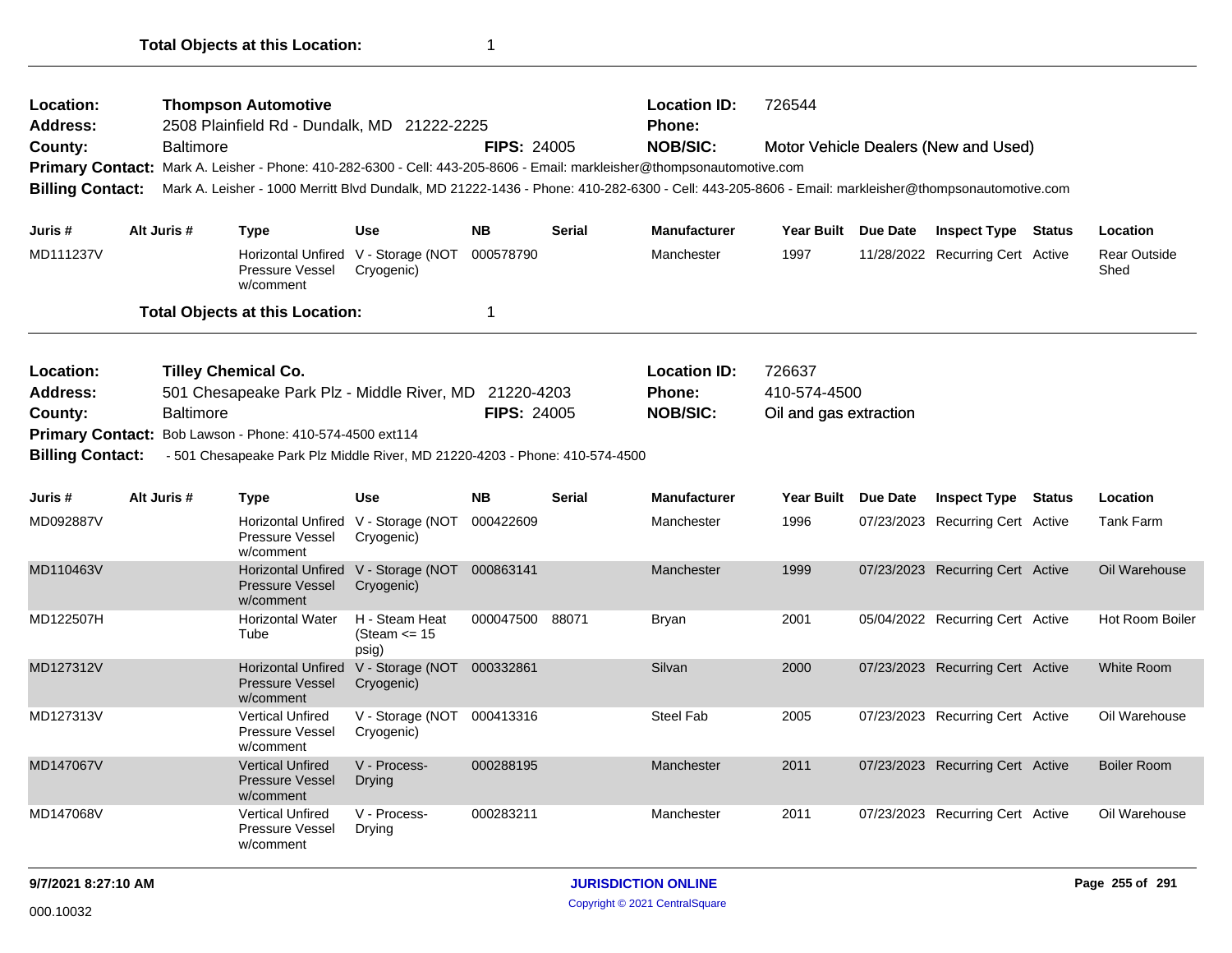| Juris #   | Alt Juris # | <b>Type</b>                                                    | <b>Use</b>                                                  | <b>NB</b>                   | <b>Serial</b> | Manufacturer    | <b>Year Built</b> | Due Date | <b>Inspect Type Status</b>       | Location                               |
|-----------|-------------|----------------------------------------------------------------|-------------------------------------------------------------|-----------------------------|---------------|-----------------|-------------------|----------|----------------------------------|----------------------------------------|
| MD147069V |             | <b>Vertical Unfired</b><br><b>Pressure Vessel</b><br>w/comment | V - Storage (NOT 000672664<br>Cryogenic)                    |                             |               | Manchester      | 2011              |          | 07/23/2023 Recurring Cert Active | <b>Boiler Room</b>                     |
| MD154271V |             | <b>Vertical Unfired</b><br>Pressure Vessel<br>w/comment        | V - Storage (NOT 000783250 M3330.5C<br>Cryogenic)           |                             |               | Steel Fab       | 2015              |          | 05/02/2023 Recurring Cert Active | Warehouse D                            |
| MD154272H |             | <b>Water Tube</b><br>Coiled (Flueless<br>Hi Efficiency)        | H - Hot Water<br>Heat (Water $\leq$<br>160 psig, 250 F)     | 000058756                   |               | <b>Bryan</b>    | 2012              |          | 05/04/2022 Recurring Cert Active | D Bldg.                                |
| MD168362H |             | Cast Iron                                                      | H - Steam Heat<br>(Steam $\leq$ 15<br>psig)                 | <b>CI</b>                   |               | Bryan           | 2020              |          | 03/17/2023 Recurring Cert Active | Hot Room                               |
| MD168398V |             | <b>Vertical Unfired</b><br>Pressure Vessel<br>w/comment        | V - Storage (NOT 000426957<br>Cryogenic)                    |                             |               | Manchester      | 2017              |          | 04/22/2023 Recurring Cert Active | <b>Tank Farm</b><br>Compressor<br>Room |
| MD168399V |             | Pressure Vessel<br>w/comment                                   | Horizontal Unfired V - Storage (NOT 000426951<br>Cryogenic) |                             |               | Manchester      | 2017              |          | 04/22/2023 Recurring Cert Active | Tank Farm<br>Compressor Rm             |
| MD168400V |             | <b>Vertical Unfired</b><br><b>Pressure Vessel</b><br>w/comment | V - Storage (NOT 000943637 R21750<br>Cryogenic)             |                             |               | Samuel PV Group | 2020              |          | 03/17/2023 Recurring Cert Active | <b>Equipment Room</b>                  |
| MD169181V |             | <b>Vertical Unfired</b><br>Pressure Vessel<br>w/comment        | V - Storage (NOT 000855774<br>Cryogenic)                    |                             |               | Steel Fab       | 2017              |          | 03/24/2023 Recurring Cert Active | Tank Farm                              |
| MD169182V |             | <b>Vertical Unfired</b><br><b>Pressure Vessel</b><br>w/comment | V - Storage (NOT 00071731L<br>Cryogenic)                    |                             |               | <b>Brunner</b>  | 1999              |          | 03/24/2023 Recurring Cert Active | <b>Tank Farm</b>                       |
| MD169183V |             | <b>Vertical Unfired</b><br>Pressure Vessel<br>w/comment        | V - Storage (NOT 000919918<br>Cryogenic)                    |                             |               | Samuel          | 2019              |          | 03/24/2023 Recurring Cert Active | Tank Farm                              |
| MD169184V |             | <b>Vertical Unfired</b><br><b>Pressure Vessel</b><br>w/comment | V - Storage (NOT 000904531<br>Cryogenic)                    |                             |               | Samuel          | 2019              |          | 03/24/2023 Recurring Cert Active | <b>Tank Farm</b>                       |
| MD169185V |             | <b>Vertical Unfired</b><br>Pressure Vessel<br>w/comment        | V - Storage (NOT 000904748<br>Cryogenic)                    |                             |               | Samuel          | 2019              |          | 03/24/2023 Recurring Cert Active | Tank Farm                              |
| MD169186V |             | <b>Vertical Unfired</b><br><b>Pressure Vessel</b><br>w/comment | V - Storage (NOT 002108020<br>Cryogenic)                    |                             |               | Manchester      | 2019              |          | 03/24/2023 Recurring Cert Active | <b>Tank Farm</b><br>Compressor Rm      |
| MD169187V |             | <b>Vertical Unfired</b><br>Pressure Vessel<br>w/comment        | V - Storage (NOT<br>Cryogenic)                              | 000210802<br>$\overline{2}$ |               | Manchester      | 2019              |          | 03/24/2023 Recurring Cert Active | Tank Farm<br>Compressor Rm             |
|           |             | <b>Total Objects at this Location:</b>                         |                                                             | 21                          |               |                 |                   |          |                                  |                                        |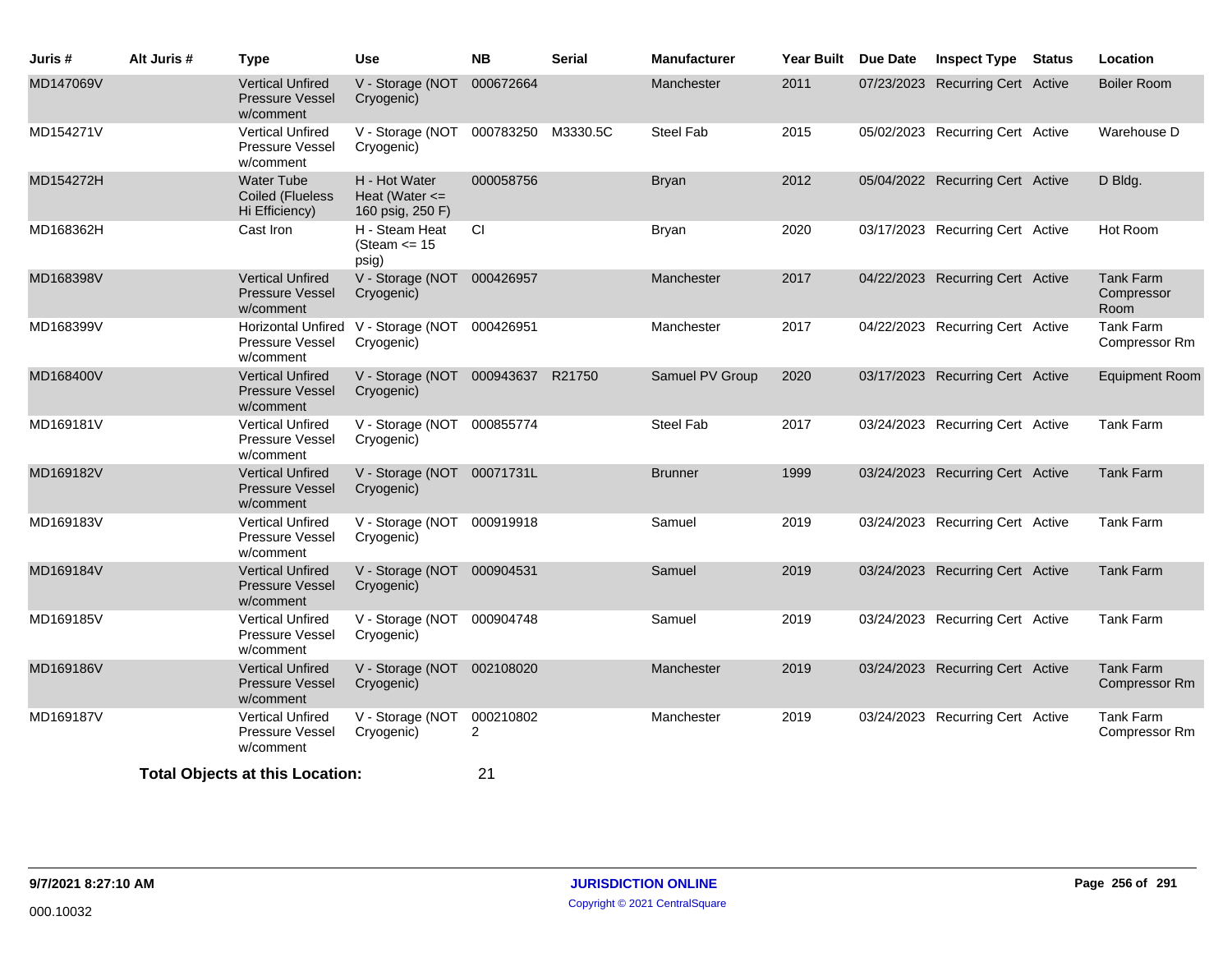| Location:<br>Address:<br>County:<br><b>Primary Contact:</b><br><b>Billing Contact:</b> | <b>Baltimore</b> | <b>Timonium Two/Timonium Surgery Ctr</b><br>1954 Greenspring Dr Ste LL18 - Lutherville Timonium, MD 21093-<br>Misty Smith - Phone: 410-560-3301<br>- 1954 Greenspring Dr Ste LL18 Lutherville Timonium, MD 21093-4116 - Phone: 410-560-3301 |                                                         | <b>FIPS: 24005</b> |               | <b>Location ID:</b><br>Phone:<br><b>NOB/SIC:</b>        | 3184588<br>410-560-3301 |                 | Offices and Clinics of Doctors of Medicine |               |                           |
|----------------------------------------------------------------------------------------|------------------|---------------------------------------------------------------------------------------------------------------------------------------------------------------------------------------------------------------------------------------------|---------------------------------------------------------|--------------------|---------------|---------------------------------------------------------|-------------------------|-----------------|--------------------------------------------|---------------|---------------------------|
| Juris #                                                                                | Alt Juris #      | <b>Type</b>                                                                                                                                                                                                                                 | <b>Use</b>                                              | <b>NB</b>          | <b>Serial</b> | <b>Manufacturer</b>                                     | <b>Year Built</b>       | <b>Due Date</b> | <b>Inspect Type</b>                        | <b>Status</b> | Location                  |
| MD141362V                                                                              |                  | Autoclave                                                                                                                                                                                                                                   | V - Process-<br>Sterilizing                             | 000038713          | 1280031-SAW   | Amsco                                                   | 2009                    |                 | 06/12/2023 Recurring Cert Active           |               | Clean Work<br>Room        |
| MD141364V                                                                              |                  | Autoclave                                                                                                                                                                                                                                   | V - Process-<br>Sterilizing                             | 000039421          | 0381056-SAW   | Amsco                                                   | 2009                    |                 | 06/09/2023 Recurring Cert Active           |               | <b>Clean Work</b><br>Room |
| MD141365                                                                               |                  | Miniature Boiler<br>(NOT Fired Kettle)                                                                                                                                                                                                      | S - Power-<br><b>Sterilizing (Steam</b><br>$> 15$ psig) | 000029369          | 39369         | Electro-Steam                                           | 2009                    |                 | 06/04/2022 Recurring Cert Active           |               | Clean Work<br>Room        |
| <b>NEW</b>                                                                             |                  | <b>Miniature Boiler</b><br>(NOT Fired Kettle)                                                                                                                                                                                               | S - Power-<br><b>Sterilizing (Steam</b><br>$> 15$ psig) | 000003907          | 43495         | Pemberton                                               | 2020                    |                 | 06/19/2022 Recurring Cert Active           |               | <b>Clean Work</b><br>Room |
|                                                                                        |                  | <b>Total Objects at this Location:</b>                                                                                                                                                                                                      |                                                         | 4                  |               |                                                         |                         |                 |                                            |               |                           |
| Location:<br><b>Address:</b><br>County:<br><b>Billing Contact:</b>                     | <b>Baltimore</b> | <b>Top Hat Sports Bar and Grill</b><br>8809 Satyr Hill Rd - Parkville, MD 21234-2301<br>Primary Contact: Top Hat Sports Bar and Grill                                                                                                       |                                                         | <b>FIPS: 24005</b> |               | <b>Location ID:</b><br><b>Phone:</b><br><b>NOB/SIC:</b> | 4038223                 |                 |                                            |               |                           |
| Juris #                                                                                | Alt Juris #      | <b>Type</b>                                                                                                                                                                                                                                 | <b>Use</b>                                              | <b>NB</b>          | <b>Serial</b> | <b>Manufacturer</b>                                     | Year Built Due Date     |                 | <b>Inspect Type</b>                        | <b>Status</b> | Location                  |
| MD145503V                                                                              |                  |                                                                                                                                                                                                                                             | Other w/comment V - Storage (NOT<br>Cryogenic)          | 000162402          |               | Chart Inc                                               | 2005                    |                 | 08/21/2022 Recurring Cert Active           |               | Store room                |
|                                                                                        |                  | <b>Total Objects at this Location:</b>                                                                                                                                                                                                      |                                                         | 1                  |               |                                                         |                         |                 |                                            |               |                           |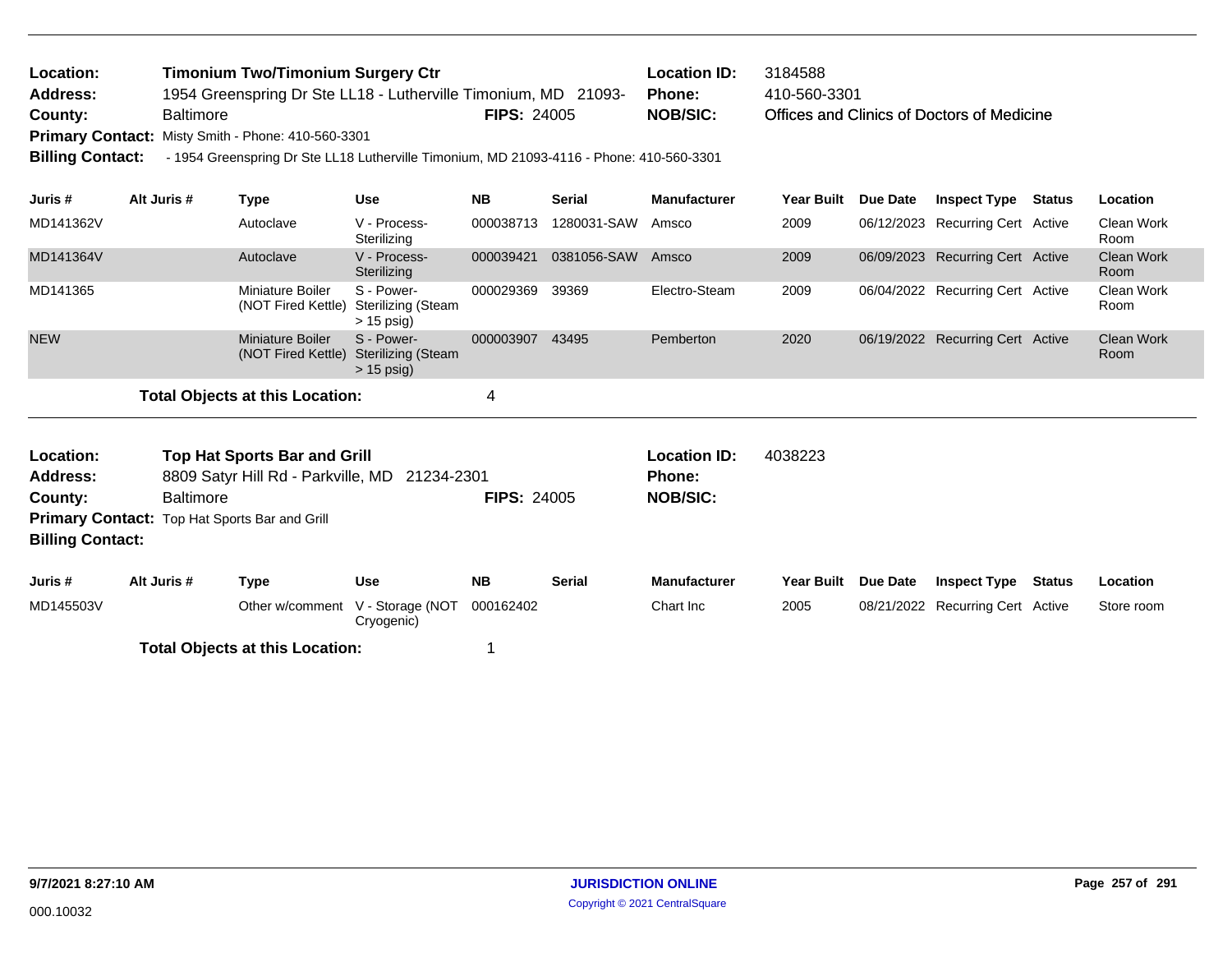| Location:<br><b>Address:</b>       |                                                                                        | <b>Town Automatic Transmission</b><br>3415 Berwyn Ave - Woodlawn, MD 21207-7402 |                                                           |                    |                    | <b>Location ID:</b><br>Phone:        | 726873                 |          |                                                         |               |                        |
|------------------------------------|----------------------------------------------------------------------------------------|---------------------------------------------------------------------------------|-----------------------------------------------------------|--------------------|--------------------|--------------------------------------|------------------------|----------|---------------------------------------------------------|---------------|------------------------|
| County:<br><b>Billing Contact:</b> | <b>Baltimore</b>                                                                       | Primary Contact: Town Automatic Transmission - Phone: 4103677789                |                                                           | <b>FIPS: 24005</b> |                    | <b>NOB/SIC:</b>                      |                        |          | Automotive dealers and gasoline service stations        |               |                        |
| Juris #                            | Alt Juris #                                                                            | <b>Type</b>                                                                     | Use                                                       | <b>NB</b>          | <b>Serial</b>      | <b>Manufacturer</b>                  | Year Built Due Date    |          | <b>Inspect Type</b>                                     | Status        | Location               |
| MD049754V                          |                                                                                        | Pressure Vessel<br>w/comment                                                    | Horizontal Unfired V - Storage (NOT<br>Cryogenic)         | 000058295          |                    | Buckeye                              | 1974                   |          | 11/18/2021 Recurring Cert Active                        |               | Shop                   |
|                                    |                                                                                        | <b>Total Objects at this Location:</b>                                          |                                                           | $\mathbf 1$        |                    |                                      |                        |          |                                                         |               |                        |
| Location:<br>Address:              |                                                                                        | <b>Towson East Motel</b><br>1507 E Joppa Rd - Towson, MD 21286-5912             |                                                           |                    |                    | <b>Location ID:</b><br><b>Phone:</b> | 726954<br>410-825-5800 |          |                                                         |               |                        |
| County:                            | <b>Baltimore</b><br><b>Primary Contact:</b><br>Towson East Motel - Phone: 410-825-5800 |                                                                                 |                                                           |                    | <b>FIPS: 24005</b> | <b>NOB/SIC:</b>                      |                        |          | Hotels, rooming houses, camps, and other lodging places |               |                        |
| <b>Billing Contact:</b>            |                                                                                        | - 1507 E Joppa Rd Towson, MD 21286-5912 - Phone: 410-825-5800                   |                                                           |                    |                    |                                      |                        |          |                                                         |               |                        |
| Juris#                             | Alt Juris #                                                                            | <b>Type</b>                                                                     | Use                                                       | <b>NB</b>          | <b>Serial</b>      | Manufacturer                         | Year Built Due Date    |          | <b>Inspect Type Status</b>                              |               | Location               |
| MD113264H                          |                                                                                        | <b>Vertical Fire Tube</b>                                                       | H - Hot Water<br>Supply (Water $\leq$<br>160 psig, 210 F) | 000088535          |                    | Rheem/Ruud                           | 2000                   |          | 09/28/2022 Recurring Cert Active                        |               | <b>Boiler Rm</b>       |
| MD151541H                          |                                                                                        | <b>Water Heater</b><br>(HLW)                                                    | H - Hot Water<br>Supply (Water <=<br>160 psig, 210 F)     | 000134817          |                    | <b>RHEEM</b>                         | 2013                   |          | 09/28/2022 Recurring Cert Active                        |               | <b>Boiler Rm</b>       |
|                                    |                                                                                        | <b>Total Objects at this Location:</b>                                          |                                                           | $\overline{2}$     |                    |                                      |                        |          |                                                         |               |                        |
| Location:<br>Address:              | Towson WV (West Village Commons) Board Compass USA                                     |                                                                                 |                                                           |                    |                    | <b>Location ID:</b><br><b>Phone:</b> | 3562498                |          |                                                         |               |                        |
| County:                            | 424 Emerson Dr - Towson, MD 21252-0001<br><b>Baltimore</b><br><b>FIPS: 24005</b>       |                                                                                 |                                                           |                    |                    | <b>NOB/SIC:</b>                      |                        |          | Prepared Fresh or Frozen Fish and Seafoods              |               |                        |
| <b>Billing Contact:</b>            |                                                                                        | Primary Contact: Towson WV (West Village Commons) Board Compass USA             |                                                           |                    |                    |                                      |                        |          |                                                         |               |                        |
| Juris #                            | Alt Juris #                                                                            | Type                                                                            | <b>Use</b>                                                | <b>NB</b>          | <b>Serial</b>      | Manufacturer                         | <b>Year Built</b>      | Due Date | <b>Inspect Type</b>                                     | <b>Status</b> | Location               |
| MD150494V                          |                                                                                        | <b>Vertical Unfired</b><br><b>Pressure Vessel</b><br>w/comment                  | V - Storage<br>(Cryogenic)                                | 000218751          | SN31104410         | <b>CHART</b>                         | 2011                   |          | 01/04/2023 External Cert                                | Active        | inside loading<br>dock |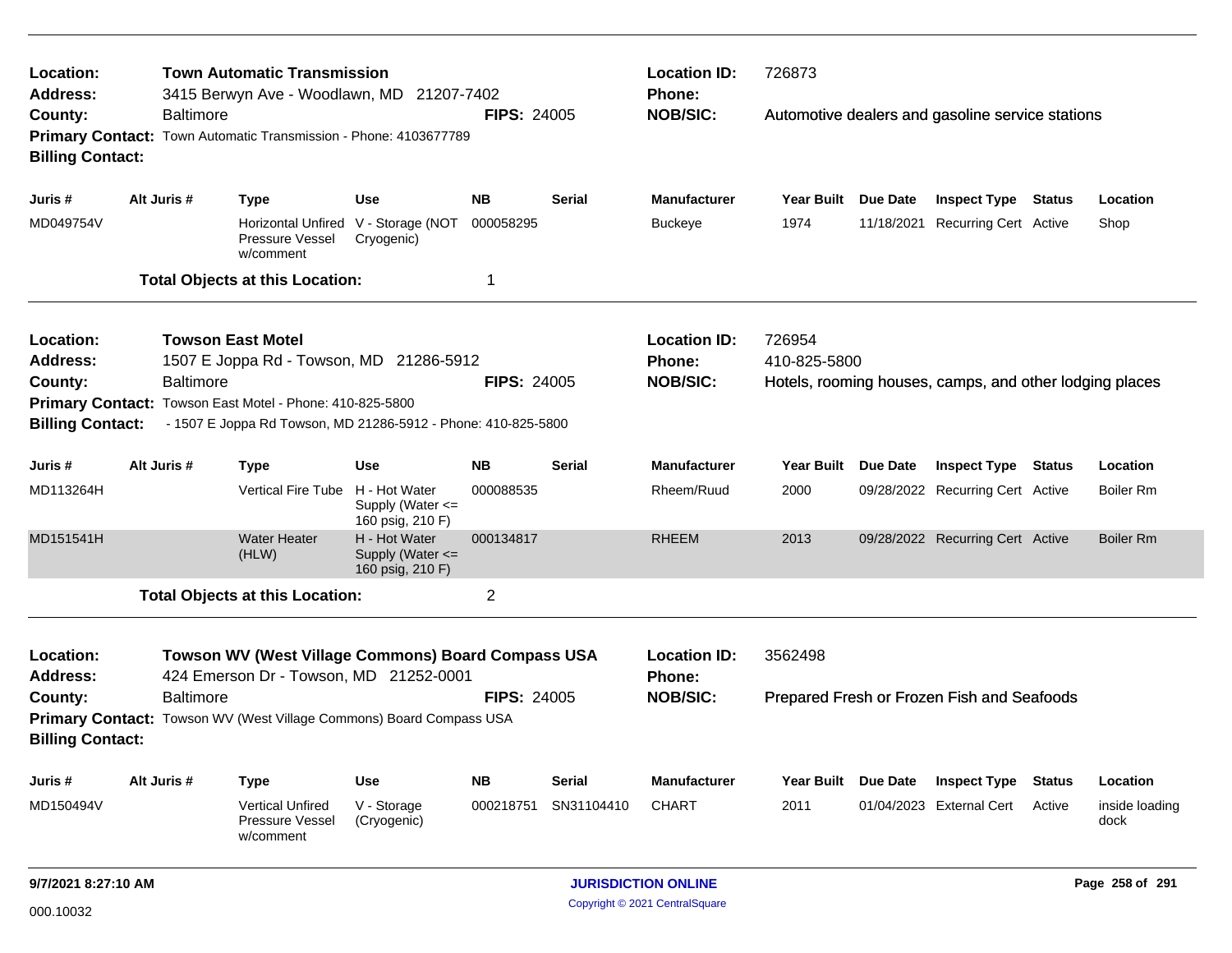| Location:<br><b>Address:</b><br>County:<br><b>Billing Contact:</b> | <b>Baltimore</b> | Towson WV Retail Compass # 23650<br>424 Emerson Dr - Towson, MD 21204-1010<br>Primary Contact: Towson WV Retail Compass # 23650                                                                                                                     |                                                           | <b>FIPS: 24005</b> |                                   | <b>Location ID:</b><br>Phone:<br><b>NOB/SIC:</b> | 4016001                                 |                 |                                  |               |                        |
|--------------------------------------------------------------------|------------------|-----------------------------------------------------------------------------------------------------------------------------------------------------------------------------------------------------------------------------------------------------|-----------------------------------------------------------|--------------------|-----------------------------------|--------------------------------------------------|-----------------------------------------|-----------------|----------------------------------|---------------|------------------------|
| Juris #                                                            | Alt Juris #      | <b>Type</b>                                                                                                                                                                                                                                         | <b>Use</b>                                                | <b>NB</b>          | <b>Serial</b>                     | <b>Manufacturer</b>                              | <b>Year Built</b>                       | Due Date        | <b>Inspect Type</b>              | <b>Status</b> | Location               |
| MD150493V                                                          |                  | <b>Vertical Unfired</b><br>Pressure Vessel<br>w/comment                                                                                                                                                                                             | V - Storage<br>(Cryogenic)                                | 000217577          | SN31100585                        | <b>CHART</b>                                     | 2011                                    |                 | 01/04/2023 External Cert         | Active        | inside loading<br>dock |
|                                                                    |                  | <b>Total Objects at this Location:</b>                                                                                                                                                                                                              |                                                           | 1                  |                                   |                                                  |                                         |                 |                                  |               |                        |
| Location:<br><b>Address:</b>                                       |                  | <b>TowsonTown Place Apartments</b><br>1137 Glendale Rd - Baltimore, MD 21239-1229                                                                                                                                                                   |                                                           |                    |                                   | <b>Location ID:</b><br>Phone:                    | 712188                                  |                 |                                  |               |                        |
| County:                                                            | <b>Baltimore</b> |                                                                                                                                                                                                                                                     |                                                           | <b>FIPS: 24005</b> |                                   | <b>NOB/SIC:</b>                                  | <b>Operators of Apartment Buildings</b> |                 |                                  |               |                        |
|                                                                    |                  | Primary Contact: Joe Alley - Phone: 443-279-0592 - Cell: 443-945-6200 - Email: joe.alley@rosemonttowson.com                                                                                                                                         |                                                           |                    |                                   |                                                  |                                         |                 |                                  |               |                        |
| <b>Billing Contact:</b>                                            |                  | Jessica Delucca - 6920 Donachie Rd Baltimore, MD 21239-1159 - Phone: 410-821-8819 - Email: jessica.delucca@rosemonttowson.com                                                                                                                       |                                                           |                    |                                   |                                                  |                                         |                 |                                  |               |                        |
| Juris #                                                            | Alt Juris #      | <b>Type</b>                                                                                                                                                                                                                                         | <b>Use</b>                                                | <b>NB</b>          | Serial                            | <b>Manufacturer</b>                              | Year Built Due Date                     |                 | <b>Inspect Type</b>              | <b>Status</b> | Location               |
| MD125868H                                                          |                  | <b>Water Heater</b><br>(HLW)                                                                                                                                                                                                                        | H - Hot Water<br>Supply (Water $\leq$<br>160 psig, 210 F) | 000059317          | LB011012788                       | A O Smith                                        | 2001                                    |                 | 07/20/2022 Recurring Cert Active |               | <b>Basement</b>        |
|                                                                    |                  | <b>Total Objects at this Location:</b>                                                                                                                                                                                                              |                                                           | -1                 |                                   |                                                  |                                         |                 |                                  |               |                        |
| Location:                                                          |                  | <b>TowsonTown Place Apartments</b>                                                                                                                                                                                                                  |                                                           |                    |                                   | <b>Location ID:</b>                              | 712190                                  |                 |                                  |               |                        |
| Address:                                                           |                  | 1142 Glendale Rd - Baltimore, MD 21239-1231                                                                                                                                                                                                         |                                                           |                    |                                   | <b>Phone:</b>                                    |                                         |                 |                                  |               |                        |
| County:                                                            | <b>Baltimore</b> |                                                                                                                                                                                                                                                     |                                                           | <b>FIPS: 24005</b> |                                   | <b>NOB/SIC:</b>                                  | <b>Operators of Apartment Buildings</b> |                 |                                  |               |                        |
| <b>Billing Contact:</b>                                            |                  | <b>Primary Contact:</b> Joe Alley - Phone: 443-279-0592 - Cell: 443-945-6200 - Email: joe.alley@rosemonttowson.com<br>Jessica Delucca - 6920 Donachie Rd Baltimore, MD 21239-1159 - Phone: 410-821-8819 - Email: jessica.delucca@rosemonttowson.com |                                                           |                    |                                   |                                                  |                                         |                 |                                  |               |                        |
| Juris #                                                            | Alt Juris #      | <b>Type</b>                                                                                                                                                                                                                                         | Use                                                       | <b>NB</b>          | <b>Serial</b>                     | <b>Manufacturer</b>                              | <b>Year Built</b>                       | <b>Due Date</b> | <b>Inspect Type</b>              | Status        | Location               |
| MD125870H                                                          |                  | <b>Water Heater</b><br>(HLW)                                                                                                                                                                                                                        | H - Hot Water<br>Supply (Water $\leq$<br>160 psig, 210 F) | 000078899          | LFO <sub>3</sub> -<br>2557057-110 | A O Smith                                        | 2003                                    |                 | 07/07/2022 Recurring Cert Active |               | <b>Basement</b>        |
|                                                                    |                  | <b>Total Objects at this Location:</b>                                                                                                                                                                                                              |                                                           | $\mathbf 1$        |                                   |                                                  |                                         |                 |                                  |               |                        |
| 9/7/2021 8:27:10 AM                                                |                  |                                                                                                                                                                                                                                                     |                                                           |                    |                                   | <b>JURISDICTION ONLINE</b>                       |                                         |                 |                                  |               | Page 259 of 291        |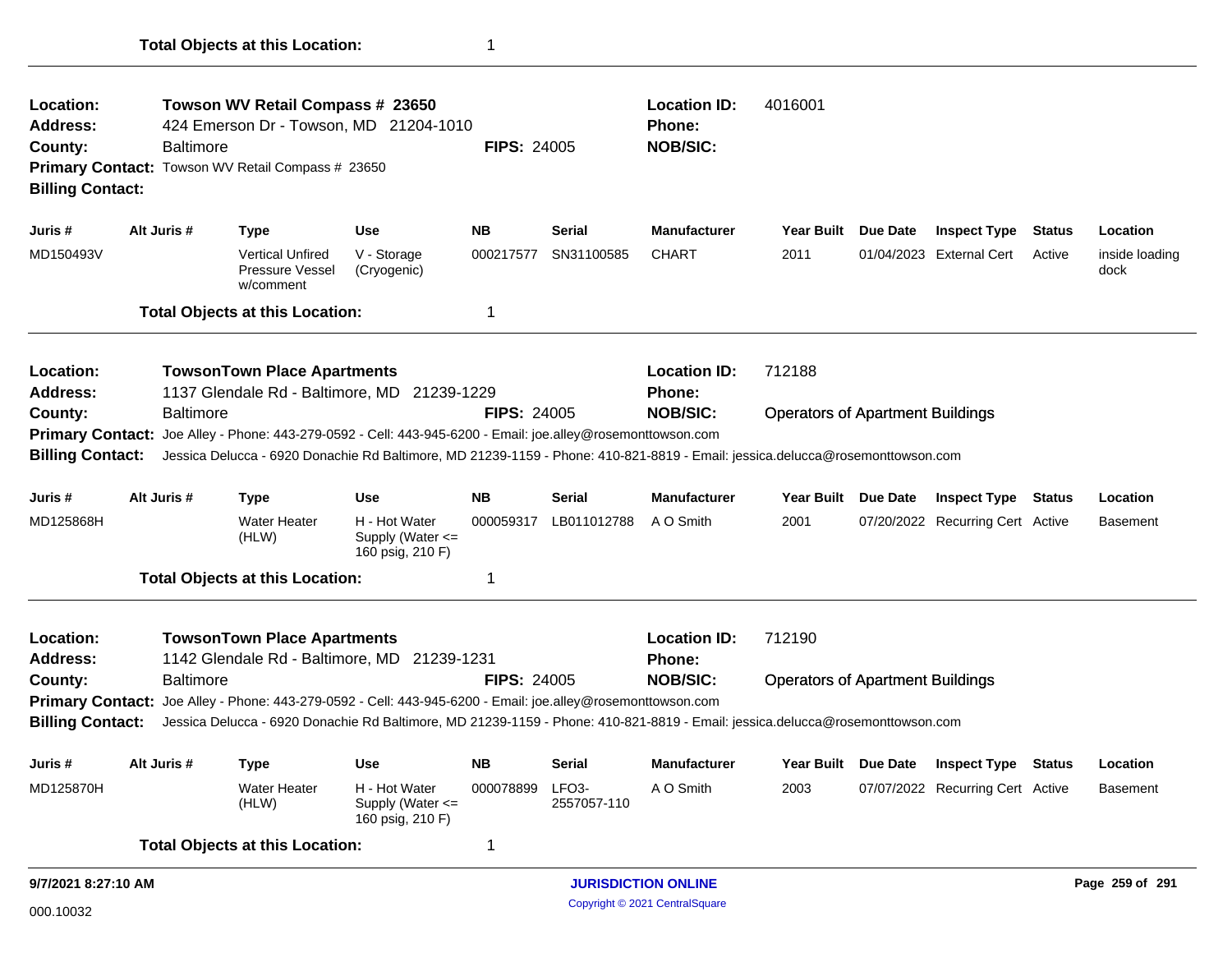| Location:<br>Address:<br>County:<br><b>Primary Contact:</b><br><b>Billing Contact:</b>        | Baltimore        | <b>TowsonTown Place Apartments</b><br>1301 Airlie Way - Baltimore, MD 21239-1045<br>Courtney - Phone: 410-821-8819 Ext 2 - Email: info@rosemonttowson.com                      |                                                                         | <b>FIPS: 24005</b>     |               | <b>Location ID:</b><br><b>Phone:</b><br><b>NOB/SIC:</b><br>Melissa Brown - 6906 Donachie Rd Baltimore, MD 21239-1101 - Phone: 410-821-8819 - Email: mbrown@thedonaldsongroup.com         | 712191<br><b>Operators of Apartment Buildings</b>                 |                                                                |               |                         |
|-----------------------------------------------------------------------------------------------|------------------|--------------------------------------------------------------------------------------------------------------------------------------------------------------------------------|-------------------------------------------------------------------------|------------------------|---------------|------------------------------------------------------------------------------------------------------------------------------------------------------------------------------------------|-------------------------------------------------------------------|----------------------------------------------------------------|---------------|-------------------------|
| Juris #<br>MD167301H                                                                          | Alt Juris #      | <b>Type</b><br><b>Water Heater</b><br>(HLW)                                                                                                                                    | <b>Use</b><br>H - Hot Water<br>Supply (Water $\leq$<br>160 psig, 210 F) | <b>NB</b><br>000130854 | <b>Serial</b> | <b>Manufacturer</b><br><b>Bradford</b>                                                                                                                                                   | Year Built Due Date<br>2019                                       | <b>Inspect Type Status</b><br>09/18/2022 Recurring Cert Active |               | Location<br><b>Blrm</b> |
|                                                                                               |                  | <b>Total Objects at this Location:</b>                                                                                                                                         |                                                                         | 1                      |               |                                                                                                                                                                                          |                                                                   |                                                                |               |                         |
| Location:<br>Address:<br>County:<br><b>Primary Contact:</b><br><b>Billing Contact:</b>        | <b>Baltimore</b> | <b>TowsonTown Place Apartments</b><br>1301 Colbury Rd - Baltimore, MD 21239-1204<br>Joe Alley - Phone: 443-279-0592 - Cell: 443-945-6200 - Email: joe.alley@rosemonttowson.com |                                                                         | <b>FIPS: 24005</b>     |               | <b>Location ID:</b><br><b>Phone:</b><br><b>NOB/SIC:</b><br>Jessica Delucca - 6920 Donachie Rd Baltimore, MD 21239-1159 - Phone: 410-821-8819 - Email: jessica.delucca@rosemonttowson.com | 712192<br>443-279-0592<br><b>Operators of Apartment Buildings</b> |                                                                |               |                         |
| Juris #                                                                                       | Alt Juris #      | <b>Type</b>                                                                                                                                                                    | <b>Use</b>                                                              | <b>NB</b>              | <b>Serial</b> | <b>Manufacturer</b>                                                                                                                                                                      | Year Built Due Date                                               | <b>Inspect Type</b>                                            | Status        | Location                |
| MD135877H                                                                                     |                  | <b>Water Heater</b><br>(HLW)                                                                                                                                                   | H - Hot Water<br>Supply (Water $\leq$<br>160 psig, 210 F)               | 000094285              |               | A O Smith                                                                                                                                                                                | 2005                                                              | 07/20/2022 Recurring Cert Active                               |               | <b>Basement</b>         |
|                                                                                               |                  | <b>Total Objects at this Location:</b>                                                                                                                                         |                                                                         | 1                      |               |                                                                                                                                                                                          |                                                                   |                                                                |               |                         |
| Location:<br><b>Address:</b><br>County:<br><b>Primary Contact:</b><br><b>Billing Contact:</b> | <b>Baltimore</b> | <b>TowsonTown Place Apartments</b><br>1303 Colbury Rd - Baltimore, MD 21239-1206<br>Joe Alley - Phone: 443-279-0592 - Cell: 443-945-6200 - Email: joe.alley@rosemonttowson.com |                                                                         | <b>FIPS: 24005</b>     |               | <b>Location ID:</b><br><b>Phone:</b><br><b>NOB/SIC:</b><br>Jessica Delucca - 6920 Donachie Rd Baltimore, MD 21239-1159 - Phone: 410-821-8819 - Email: jessica.delucca@rosemonttowson.com | 712194<br><b>Operators of Apartment Buildings</b>                 |                                                                |               |                         |
| Juris #                                                                                       | Alt Juris #      |                                                                                                                                                                                | <b>Use</b>                                                              | <b>NB</b>              | <b>Serial</b> | <b>Manufacturer</b>                                                                                                                                                                      | Year Built Due Date                                               |                                                                | <b>Status</b> | Location                |
| MD148903H                                                                                     |                  | <b>Type</b><br><b>Water Heater</b><br>(HLW)                                                                                                                                    | H - Hot Water<br>Supply (Water <=<br>160 psig, 210 F)                   | 000091938              | 106938        | <b>Bradford White</b>                                                                                                                                                                    | 2010                                                              | <b>Inspect Type</b><br>07/20/2022 Recurring Cert Active        |               | <b>Basement</b>         |
|                                                                                               |                  | <b>Total Objects at this Location:</b>                                                                                                                                         |                                                                         | 1                      |               |                                                                                                                                                                                          |                                                                   |                                                                |               |                         |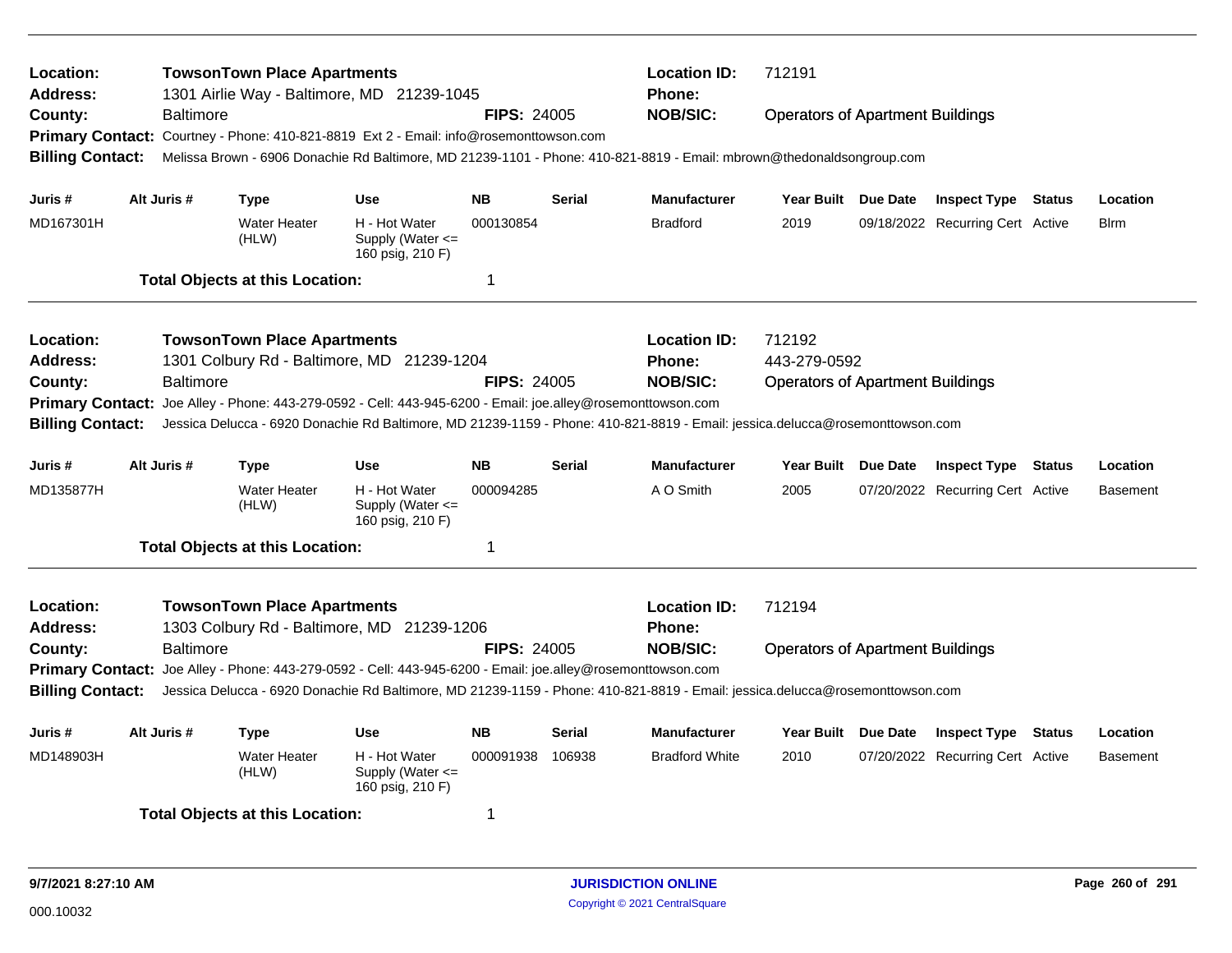| Location:<br>Address:<br>County:<br><b>Primary Contact:</b><br><b>Billing Contact:</b> | <b>Baltimore</b>                                     | <b>Towsontowne Garage</b><br>106 E Pennsylvania Ave - Towson, MD 21286-5118<br>James T. Fallon - Phone: 410-828-0215 - Email: TJGTO@aol.com<br>James T. Fallon - 106 E Pennsylvania Ave Towson, MD 21286-5118 - Phone: 410-828-0215 - Email: TJGTO@aol.com |                                                                    | <b>FIPS: 24005</b> |                                                                                                                                                                                                                                                                                                                                | <b>Location ID:</b><br><b>Phone:</b><br><b>NOB/SIC:</b> | 726994<br>410-828-0215                                  | Automotive dealers and gasoline service stations |                                           |
|----------------------------------------------------------------------------------------|------------------------------------------------------|------------------------------------------------------------------------------------------------------------------------------------------------------------------------------------------------------------------------------------------------------------|--------------------------------------------------------------------|--------------------|--------------------------------------------------------------------------------------------------------------------------------------------------------------------------------------------------------------------------------------------------------------------------------------------------------------------------------|---------------------------------------------------------|---------------------------------------------------------|--------------------------------------------------|-------------------------------------------|
| Juris #                                                                                | Alt Juris #                                          | <b>Type</b>                                                                                                                                                                                                                                                | Use                                                                | <b>NB</b>          | Serial                                                                                                                                                                                                                                                                                                                         | <b>Manufacturer</b>                                     | Year Built Due Date                                     | <b>Inspect Type Status</b>                       | Location                                  |
| MD017871V                                                                              |                                                      | Pressure Vessel<br>w/comment                                                                                                                                                                                                                               | Horizontal Unfired V - Storage (NOT 000400801<br>Cryogenic)        |                    |                                                                                                                                                                                                                                                                                                                                | Kargard                                                 | 1969                                                    | 07/25/2022 Recurring Cert Active                 | Shop                                      |
|                                                                                        |                                                      | <b>Total Objects at this Location:</b>                                                                                                                                                                                                                     |                                                                    | 1                  |                                                                                                                                                                                                                                                                                                                                |                                                         |                                                         |                                                  |                                           |
| Location:<br><b>Address:</b><br>County:<br><b>Billing Contact:</b>                     | <b>Tradepoint Atlantic, LLC.</b><br><b>Baltimore</b> | 1600 Sparrows Point Blvd - Sparrows Point, MD 21219                                                                                                                                                                                                        | <b>FIPS: 24005</b>                                                 |                    | <b>Location ID:</b><br>Phone:<br><b>NOB/SIC:</b><br>Primary Contact: Mike Vogler - Phone: 410-709-1296 - Cell: 443-386-3619 - Email: mvogler@tradepointatlantic.com<br>Mike Vogler - 1600 Sparrows Point Blvd Sparrows Point, MD 21219-1042 - Phone: 410-709-1296 - Cell: 443-386-3619 - Email: mvogler@tradepointatlantic.com | 3290552<br>443-386-3619<br><b>Rolling Mills</b>         | Steel Works, Blast Furnaces (Including Coke Ovens), and |                                                  |                                           |
| Juris #                                                                                | Alt Juris #                                          | <b>Type</b>                                                                                                                                                                                                                                                | Use                                                                | <b>NB</b>          | <b>Serial</b>                                                                                                                                                                                                                                                                                                                  | <b>Manufacturer</b>                                     | Year Built Due Date                                     | <b>Inspect Type Status</b>                       | Location                                  |
| MD014100V                                                                              |                                                      | Pressure Vessel<br>w/comment                                                                                                                                                                                                                               | Horizontal Unfired V - Storage (NOT<br>Cryogenic)                  | None<br>Found      |                                                                                                                                                                                                                                                                                                                                | Westinghouse                                            | 1949                                                    | 08/14/2023 Recurring Cert Active                 | Loco Repair on<br>1st platform in<br>rear |
| MD057946V                                                                              |                                                      | <b>Pressure Vessel</b><br>w/comment                                                                                                                                                                                                                        | Horizontal Unfired V - Storage (NOT 000008923<br>Cryogenic)        |                    | N/A                                                                                                                                                                                                                                                                                                                            | <b>Steel Products</b>                                   | 1983                                                    | 08/14/2023 Recurring Cert Active                 | <b>SPT Bldg</b>                           |
| MD083878V                                                                              |                                                      | <b>Vertical Unfired</b><br>Pressure Vessel<br>w/comment                                                                                                                                                                                                    | V - Storage (NOT 000000638<br>Cryogenic)                           |                    |                                                                                                                                                                                                                                                                                                                                | Bixby                                                   | 1991                                                    | 08/14/2023 Recurring Cert Active                 | 145 Fuel Truck -<br>Locomotive Shop       |
| MD118680V                                                                              |                                                      | <b>Vertical Unfired</b><br><b>Pressure Vessel</b><br>w/comment                                                                                                                                                                                             | V - Storage (NOT 000311550 N/A<br>Cryogenic)                       |                    |                                                                                                                                                                                                                                                                                                                                | <b>Steel Fab</b>                                        | 2002                                                    | 08/14/2023 Recurring Cert Active                 | <b>HCWWTP New</b><br><b>Bldg</b>          |
| MD138770V                                                                              |                                                      | Pressure Vessel<br>w/comment                                                                                                                                                                                                                               | Horizontal Unfired V - Storage (NOT 001005850 N/A<br>Cryogenic)    |                    |                                                                                                                                                                                                                                                                                                                                | Manchester                                              | 2008                                                    | 08/14/2023 Recurring Cert Active                 | Locomotive<br>Repair Shop                 |
| MD159363V                                                                              |                                                      | Pressure Vessel<br>w/comment                                                                                                                                                                                                                               | Horizontal Unfired V - Storage (NOT 000334202 274596<br>Cryogenic) |                    |                                                                                                                                                                                                                                                                                                                                | Morganton                                               | 2013                                                    | 07/21/2023 Recurring Cert Active                 | <b>East Rcvr Water</b><br>Highead         |
|                                                                                        |                                                      | <b>Total Objects at this Location:</b>                                                                                                                                                                                                                     |                                                                    | 6                  |                                                                                                                                                                                                                                                                                                                                |                                                         |                                                         |                                                  |                                           |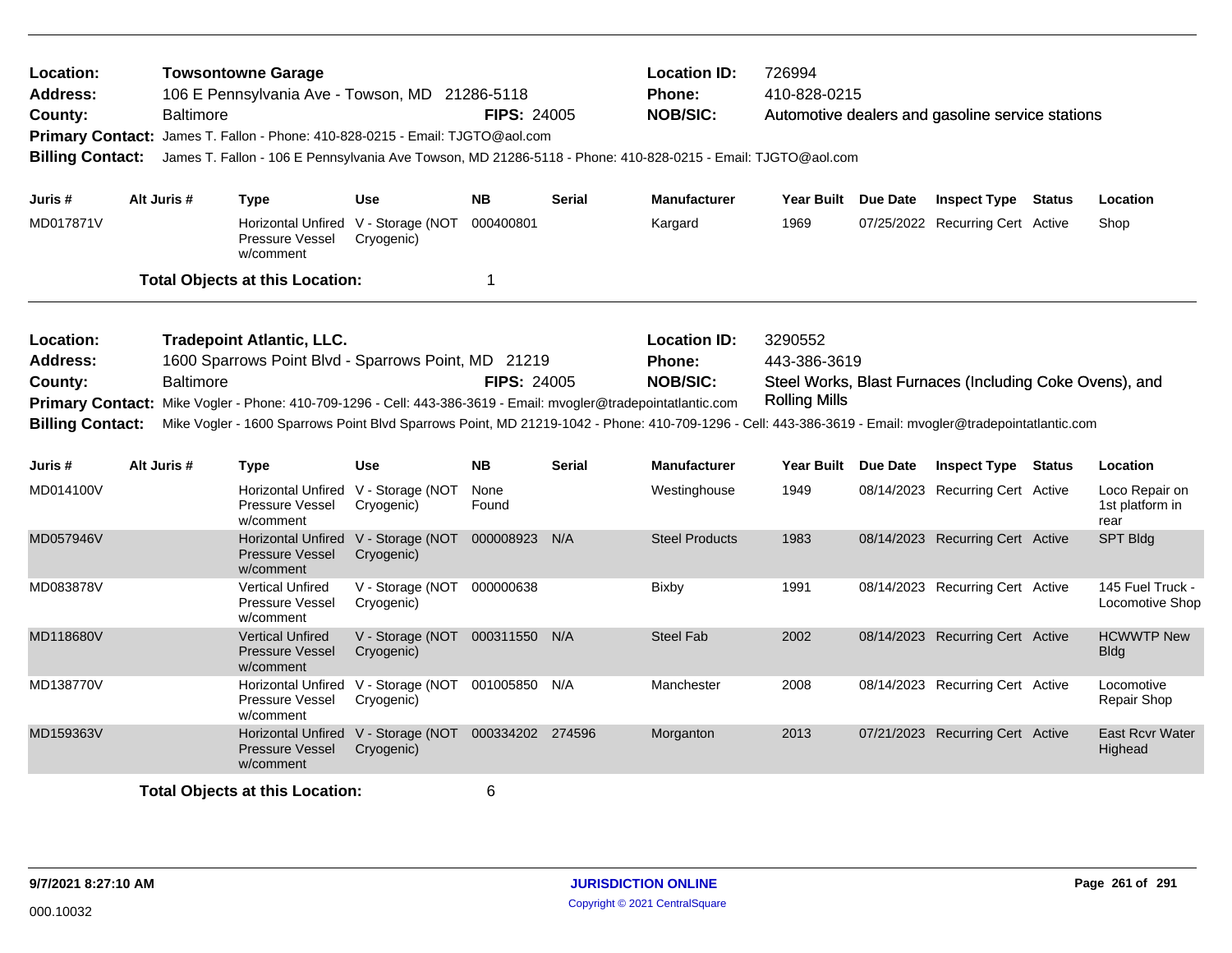| Location:<br><b>Address:</b><br>County:                            | <b>Trico Lift</b><br>7667 Pulaski Hwy - Rosedale, MD 21237-2605<br><b>Baltimore</b><br><b>Primary Contact: Trico Lift</b><br><b>Billing Contact:</b><br>- 7667 Pulaski Hwy Rosedale, MD 21237-2605<br>Alt Juris # |                                               |                                                                                                                                                                                                           |                                                         | <b>FIPS: 24005</b> |                       | <b>Location ID:</b><br>Phone:<br><b>NOB/SIC:</b> | 718784<br>410-918-9770                            |                 | Automotive dealers and gasoline service stations |        |                    |
|--------------------------------------------------------------------|-------------------------------------------------------------------------------------------------------------------------------------------------------------------------------------------------------------------|-----------------------------------------------|-----------------------------------------------------------------------------------------------------------------------------------------------------------------------------------------------------------|---------------------------------------------------------|--------------------|-----------------------|--------------------------------------------------|---------------------------------------------------|-----------------|--------------------------------------------------|--------|--------------------|
| Juris #                                                            |                                                                                                                                                                                                                   |                                               | <b>Type</b>                                                                                                                                                                                               | <b>Use</b>                                              | <b>NB</b>          | Serial                | <b>Manufacturer</b>                              | Year Built Due Date                               |                 | <b>Inspect Type</b>                              | Status | Location           |
| MD145184V                                                          |                                                                                                                                                                                                                   |                                               | Horizontal Unfired V - Storage (NOT<br>Pressure Vessel<br>w/comment                                                                                                                                       | Cryogenic)                                              | 000001956          |                       | Leiss Mfg                                        | 2010                                              |                 | 03/06/2023 Recurring Cert Active                 |        | Mezzenene          |
|                                                                    |                                                                                                                                                                                                                   |                                               | <b>Total Objects at this Location:</b>                                                                                                                                                                    |                                                         | 1                  |                       |                                                  |                                                   |                 |                                                  |        |                    |
| Location:<br><b>Address:</b><br>County:<br><b>Billing Contact:</b> |                                                                                                                                                                                                                   | <b>Trinity House #634</b><br><b>Baltimore</b> | 409 Virginia Ave - Towson, MD 21286-5372<br>Primary Contact: Kalenda Wakalenda - Phone: 410-825-5288 - Cell: 443-831-5803<br>Rhonda Reaves - 409 Virginia Ave Towson, MD 21286-5372 - Phone: 667-600-3733 |                                                         | <b>FIPS: 24005</b> |                       | <b>Location ID:</b><br>Phone:<br><b>NOB/SIC:</b> | 727138<br><b>Operators of Apartment Buildings</b> |                 |                                                  |        |                    |
| Juris #                                                            |                                                                                                                                                                                                                   | Alt Juris #                                   | <b>Type</b>                                                                                                                                                                                               | <b>Use</b>                                              | <b>NB</b>          | <b>Serial</b>         | <b>Manufacturer</b>                              | <b>Year Built</b>                                 | <b>Due Date</b> | <b>Inspect Type</b>                              | Status | Location           |
| MD096611V                                                          |                                                                                                                                                                                                                   |                                               | <b>Vertical Unfired</b><br><b>Pressure Vessel</b><br>w/comment                                                                                                                                            | V - Storage (NOT<br>Cryogenic)                          | 000064369          | SH966436945           | A O Smith                                        | 1996                                              |                 | 05/11/2022 Recurring Cert Active                 |        | Boiler Room        |
| MD096612V                                                          |                                                                                                                                                                                                                   |                                               | <b>Vertical Unfired</b><br><b>Pressure Vessel</b><br>w/comment                                                                                                                                            | V - Storage (NOT<br>Cryogenic)                          |                    | 000064368 SH966436845 | A O Smith                                        | 1996                                              |                 | 05/11/2022 Recurring Cert Active                 |        | <b>Boiler Room</b> |
| MD156192H                                                          |                                                                                                                                                                                                                   |                                               | Cast Aluminum                                                                                                                                                                                             | H - Hot Water<br>Heat (Water $\leq$<br>160 psig, 250 F) | 000014250          |                       | <b>Thermal Solutions</b>                         | 2016                                              |                 | 11/23/2022 Recurring Cert Active                 |        | <b>Boiler Room</b> |
| MD168304H                                                          | Boiler 1                                                                                                                                                                                                          |                                               | <b>Vertical Fire Tube</b>                                                                                                                                                                                 | H - Hot Water<br>Heat (Water $\leq$<br>160 psig, 250 F) | 000015903          |                       | <b>Thermal Solutions</b>                         | 2019                                              |                 | 10/26/2022 Recurring Cert Active                 |        | <b>Boiler Room</b> |
| MD168305H                                                          | Boiler <sub>3</sub>                                                                                                                                                                                               |                                               | <b>Vertical Fire Tube</b>                                                                                                                                                                                 | H - Hot Water<br>Heat (Water $\leq$<br>160 psig, 250 F) | 000015481          |                       | <b>Thermal Solutions</b>                         | 2019                                              |                 | 10/26/2022 Recurring Cert Active                 |        | <b>Boiler Room</b> |
|                                                                    | <b>Total Objects at this Location:</b>                                                                                                                                                                            |                                               |                                                                                                                                                                                                           |                                                         |                    |                       |                                                  |                                                   |                 |                                                  |        |                    |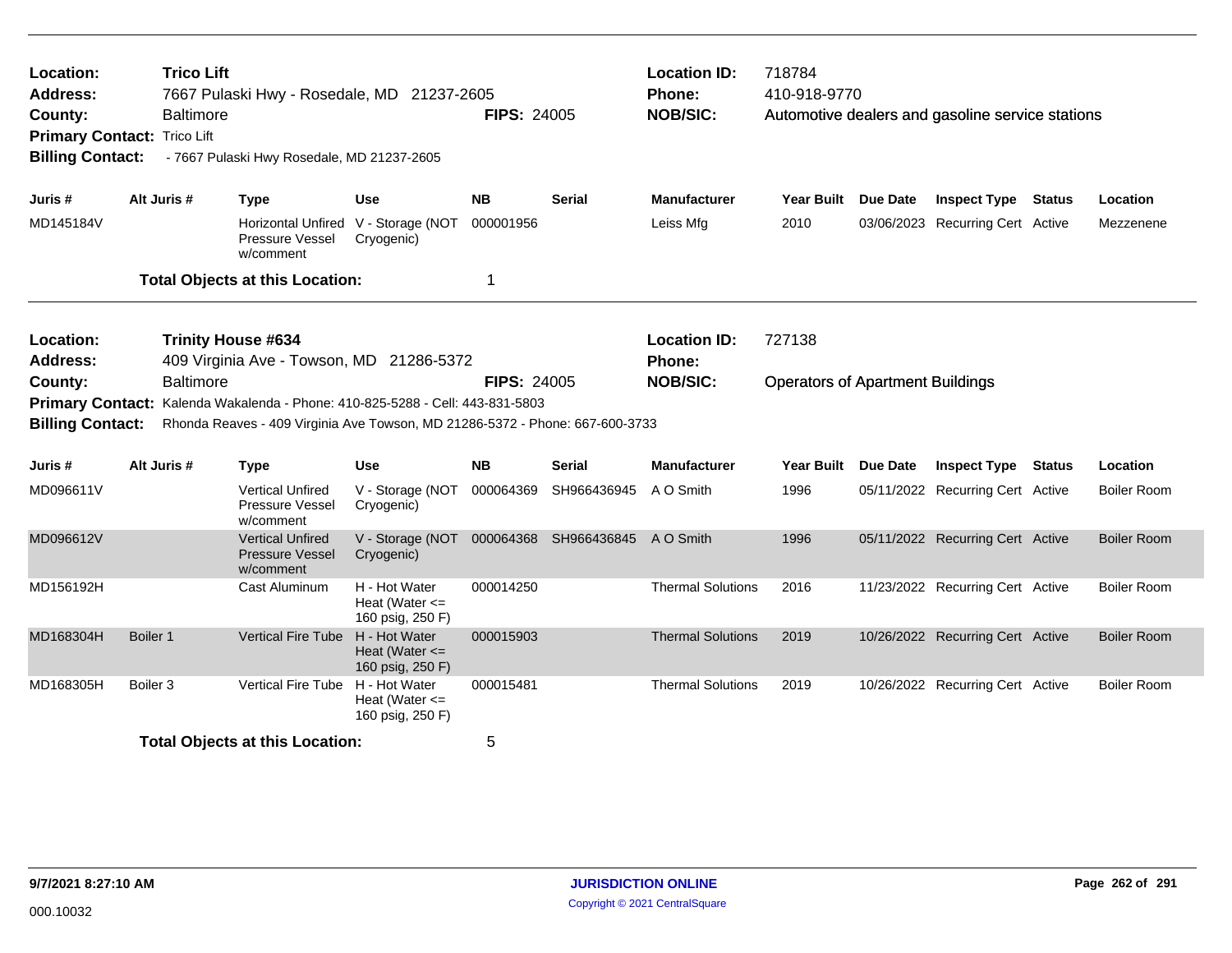| Location:<br>Address:<br>County:<br>Primary Contact: U-Haul - 820023<br><b>Billing Contact:</b>                                                                                                                                                                                                                  |                                                          | U-Haul - 820023<br><b>Baltimore</b> | 5643 Baltimore National Pike - Catonsville, MD 21228-1412 |                                                | <b>FIPS: 24005</b> |        | <b>Location ID:</b><br><b>Phone:</b><br><b>NOB/SIC:</b><br>Accounts Payable - PO Box 21505 Phoenix, AZ 85036-1505 - Phone: 302-263-6561 - Email: acctspayable@uhaul.com | 3500706<br>410-747-8500<br><b>Local Trucking with Storage</b> |          |                                                  |        |                   |
|------------------------------------------------------------------------------------------------------------------------------------------------------------------------------------------------------------------------------------------------------------------------------------------------------------------|----------------------------------------------------------|-------------------------------------|-----------------------------------------------------------|------------------------------------------------|--------------------|--------|-------------------------------------------------------------------------------------------------------------------------------------------------------------------------|---------------------------------------------------------------|----------|--------------------------------------------------|--------|-------------------|
| Juris #                                                                                                                                                                                                                                                                                                          | Alt Juris #                                              |                                     | <b>Type</b>                                               | Use                                            | <b>NB</b>          | Serial | <b>Manufacturer</b>                                                                                                                                                     | Year Built Due Date                                           |          | <b>Inspect Type Status</b>                       |        | Location          |
| MD170279V                                                                                                                                                                                                                                                                                                        |                                                          |                                     |                                                           | Other w/comment V - Storage (NOT<br>Cryogenic) | 000784932 81044    |        | Morganton                                                                                                                                                               | 2019                                                          |          | 11/06/2022 Recurring Cert Active                 |        | Storage           |
|                                                                                                                                                                                                                                                                                                                  |                                                          |                                     | <b>Total Objects at this Location:</b>                    |                                                | 1                  |        |                                                                                                                                                                         |                                                               |          |                                                  |        |                   |
| Location:                                                                                                                                                                                                                                                                                                        |                                                          |                                     | <b>U-Haul of Baltimore</b>                                |                                                |                    |        | <b>Location ID:</b>                                                                                                                                                     | 727296                                                        |          |                                                  |        |                   |
| <b>Address:</b>                                                                                                                                                                                                                                                                                                  |                                                          |                                     | 8641 Pulaski Hwy - Rosedale, MD 21237-3007                |                                                |                    |        | Phone:                                                                                                                                                                  | 410-682-5805                                                  |          |                                                  |        |                   |
| <b>FIPS: 24005</b><br>County:<br><b>Baltimore</b><br>Primary Contact: Vicki Powell - Phone: 410-687-5400 - Email: vicki_powell@uhaul.com                                                                                                                                                                         |                                                          |                                     |                                                           |                                                |                    |        | <b>NOB/SIC:</b>                                                                                                                                                         |                                                               |          | Automotive repair, services, and parking         |        |                   |
| <b>Billing Contact:</b>                                                                                                                                                                                                                                                                                          |                                                          |                                     |                                                           |                                                |                    |        | Vicki Powell - 8641 Pulaski Hwy Rosedale, MD 21237-3007 - Phone: 410-687-5400 - Email: vicki_powell@uhaul.com                                                           |                                                               |          |                                                  |        |                   |
| Juris #                                                                                                                                                                                                                                                                                                          | Alt Juris #<br><b>NB</b><br>Use<br>Serial<br><b>Type</b> |                                     |                                                           |                                                |                    |        | <b>Manufacturer</b>                                                                                                                                                     | Year Built Due Date                                           |          | <b>Inspect Type</b>                              | Status | Location          |
| MD164269V                                                                                                                                                                                                                                                                                                        |                                                          |                                     | <b>Vertical Unfired</b><br>Pressure Vessel<br>w/comment   | V - Storage (NOT<br>Cryogenic)                 | 000693690          |        | Morganton                                                                                                                                                               | 2017                                                          |          | 10/01/2021 Recurring Cert Active                 |        | <b>Hitch Shop</b> |
|                                                                                                                                                                                                                                                                                                                  |                                                          |                                     |                                                           |                                                |                    |        |                                                                                                                                                                         |                                                               |          |                                                  |        |                   |
| <b>Total Objects at this Location:</b><br><b>United Rentals</b><br>Location:<br>3925 Washington Blvd - Halethorpe, MD 21227-4132<br><b>Address:</b><br><b>Baltimore</b><br><b>FIPS: 24005</b><br>County:<br>Primary Contact: Brian Boone - Phone: 410-242-4504 - Email: bboone@ur.com<br><b>Billing Contact:</b> |                                                          |                                     |                                                           |                                                |                    |        | <b>Location ID:</b><br>Phone:<br><b>NOB/SIC:</b>                                                                                                                        | 724954<br>410-242-4504                                        |          | Automotive dealers and gasoline service stations |        |                   |
| Juris #                                                                                                                                                                                                                                                                                                          | Alt Juris #                                              |                                     | <b>Type</b>                                               | <b>Use</b>                                     | <b>NB</b>          | Serial | <b>Manufacturer</b>                                                                                                                                                     | Year Built                                                    | Due Date | <b>Inspect Type</b>                              | Status | Location          |
| MD097350V                                                                                                                                                                                                                                                                                                        |                                                          |                                     | Vertical Unfired<br>Pressure Vessel<br>w/comment          | V - Storage (NOT 000763720<br>Cryogenic)       |                    |        | Wood                                                                                                                                                                    | 1980                                                          |          | 02/25/2022 Recurring Cert Active                 |        | Lowershop         |
| MD147729V                                                                                                                                                                                                                                                                                                        |                                                          |                                     | <b>Vertical Unfired</b><br>Pressure Vessel<br>w/comment   | V - Storage (NOT<br>Cryogenic)                 | 000001854          |        | MITM                                                                                                                                                                    | 2013                                                          |          | 02/25/2022 Recurring Cert Active                 |        | shop              |
|                                                                                                                                                                                                                                                                                                                  |                                                          |                                     | <b>Total Objects at this Location:</b>                    |                                                | $\overline{2}$     |        |                                                                                                                                                                         |                                                               |          |                                                  |        |                   |
| 9/7/2021 8:27:10 AM                                                                                                                                                                                                                                                                                              |                                                          |                                     |                                                           |                                                |                    |        | <b>JURISDICTION ONLINE</b>                                                                                                                                              |                                                               |          |                                                  |        | Page 263 of 291   |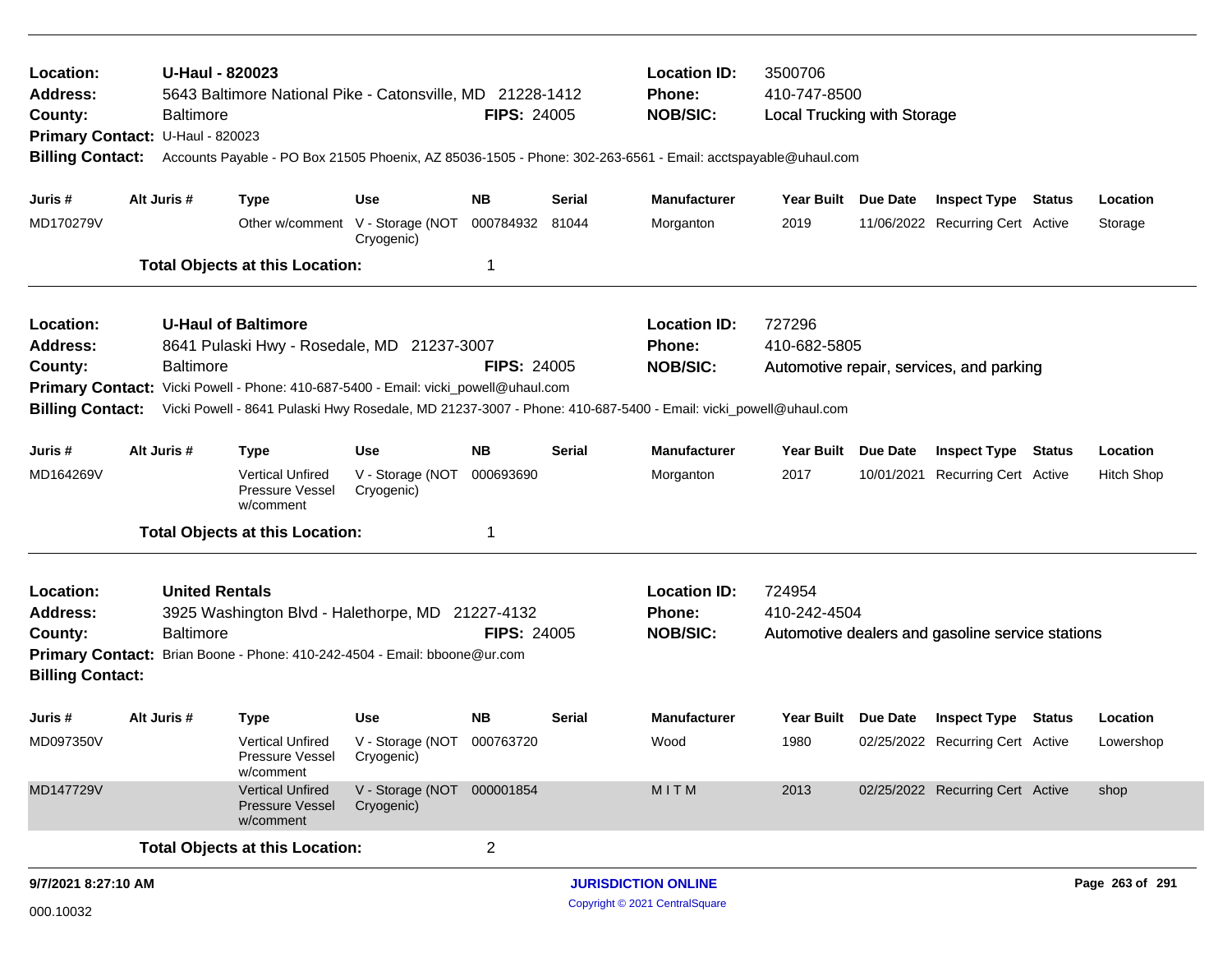| Location:<br><b>Address:</b><br>County:<br>Primary Contact: University of Maryland<br><b>Billing Contact:</b>                                                                                                                                                                                                                                                                                       |  | <b>Baltimore</b> | <b>University of Maryland</b>                           | 2200 Kernan Dr - Woodlawn, MD 21207-6665<br>Stacey Zook - One Progress Dr Horsham, Pa 19044 - Phone: 215-315-9956 - Cell: 484-620-1304 - Email: stacey.zook@airgas.com | <b>FIPS: 24005</b> |                             | <b>Location ID:</b><br><b>Phone:</b><br><b>NOB/SIC:</b> | 1930530<br>(410) 448-2500              |          | <b>Specialty Hospitals, Except Psychiatric</b>          |        |                                                       |
|-----------------------------------------------------------------------------------------------------------------------------------------------------------------------------------------------------------------------------------------------------------------------------------------------------------------------------------------------------------------------------------------------------|--|------------------|---------------------------------------------------------|------------------------------------------------------------------------------------------------------------------------------------------------------------------------|--------------------|-----------------------------|---------------------------------------------------------|----------------------------------------|----------|---------------------------------------------------------|--------|-------------------------------------------------------|
| Juris #                                                                                                                                                                                                                                                                                                                                                                                             |  | Alt Juris #      | <b>Type</b>                                             | <b>Use</b>                                                                                                                                                             | <b>NB</b>          | <b>Serial</b>               | <b>Manufacturer</b>                                     | <b>Year Built</b>                      | Due Date | <b>Inspect Type</b>                                     | Status | Location                                              |
| MD105018V                                                                                                                                                                                                                                                                                                                                                                                           |  |                  | <b>Vertical Unfired</b><br>Pressure Vessel<br>w/comment | V - Storage (NOT<br>Cryogenic)                                                                                                                                         | 000047629          |                             | Minnesota Valley<br>Eng                                 | 1992                                   |          | 03/16/2021 Recurring Cert Active                        |        | O/S Blrm                                              |
|                                                                                                                                                                                                                                                                                                                                                                                                     |  |                  | <b>Total Objects at this Location:</b>                  |                                                                                                                                                                        | $\overline{1}$     |                             |                                                         |                                        |          |                                                         |        |                                                       |
| Location:<br><b>University Village</b><br>408 Campus View Dr - Towson, MD 21204-6837<br><b>Address:</b><br>County:<br><b>Baltimore</b><br><b>Primary Contact:</b><br>David Propalis - Phone: 410-583-0500 - Email: dpropalis@americancampus.com<br><b>Billing Contact:</b><br>David Propalis - 408 Campus View Dr Towson, MD 21204-6837 - Phone: 410-583-0500 - Email: dpropalis@americancampus.com |  |                  |                                                         |                                                                                                                                                                        | <b>FIPS: 24005</b> |                             | <b>Location ID:</b><br><b>Phone:</b><br><b>NOB/SIC:</b> | 2253696<br>Rooming and Boarding Houses |          |                                                         |        |                                                       |
|                                                                                                                                                                                                                                                                                                                                                                                                     |  | Alt Juris #      |                                                         |                                                                                                                                                                        | <b>NB</b>          |                             |                                                         |                                        |          |                                                         |        |                                                       |
| Juris #<br>MD157181H                                                                                                                                                                                                                                                                                                                                                                                |  |                  | Type<br><b>Water Heater</b><br>(HLW)                    | <b>Use</b><br>H - Hot Water<br>Supply (Water $\leq$<br>160 psig, 250 F)                                                                                                | 000329063          | <b>Serial</b>               | <b>Manufacturer</b><br>Lochinvar                        | <b>Year Built</b><br>2015              | Due Date | <b>Inspect Type</b><br>02/14/2023 Recurring Cert Active | Status | Location<br>BLDG 1 -<br><b>BOILER ROOM</b>            |
| MD163512H                                                                                                                                                                                                                                                                                                                                                                                           |  |                  | <b>Horizontal Water</b><br>Tube                         | H - Hot Water<br>Supply (Water <=<br>160 psig, 210 F)                                                                                                                  | 000444515          |                             | Lochinvar                                               | 2018                                   |          | 03/29/2023 Recurring Cert Active                        |        | Building 5 Mec<br>R <sub>m</sub>                      |
| MD163513H                                                                                                                                                                                                                                                                                                                                                                                           |  |                  | <b>Horizontal Water</b><br>Tube                         | H - Hot Water<br>Supply (Water <=<br>160 psig, 210 F)                                                                                                                  | 000385233          |                             | Lochinvar                                               | 2016                                   |          | 03/29/2023 Recurring Cert Active                        |        | Building 6 Mech<br>Room                               |
| MD170298H                                                                                                                                                                                                                                                                                                                                                                                           |  |                  | <b>Water Heater</b><br>(HLW)                            | H - Hot Water<br>Supply (Water $\leq$<br>160 psig, 210 F)                                                                                                              | 000478771          | 194811716149 Lochinvar<br>5 |                                                         | 2020                                   |          | 02/08/2023 Recurring Cert Active                        |        | <b>MECHANICAL</b><br>ROOM BLDG 4                      |
| MD170299H                                                                                                                                                                                                                                                                                                                                                                                           |  |                  | <b>Water Heater</b><br>(HLW)                            | H - Hot Water<br>Supply (Water $\leq$<br>160 psig, 250 F)                                                                                                              | 000453066          |                             | SERMETA/LOCHIN<br><b>VAR</b>                            | 2018                                   |          | 02/08/2023 Recurring Cert Active                        |        | <b>BUILDING 3</b><br><b>MECHANICAL</b><br><b>ROOM</b> |
| MD170300H                                                                                                                                                                                                                                                                                                                                                                                           |  |                  | <b>Water Heater</b><br>(HLW)                            | H - Hot Water<br>Supply (Water $\leq$<br>160 psig, 250 F)                                                                                                              | 000451137          |                             | SERMETA/LOCHIN 2018<br><b>VAR</b>                       |                                        |          | 02/08/2023 Recurring Cert Active                        |        | <b>BUILDING 2</b><br>MECHANICAL<br><b>ROOM</b>        |
|                                                                                                                                                                                                                                                                                                                                                                                                     |  |                  | <b>Total Objects at this Location:</b>                  |                                                                                                                                                                        | 6                  |                             |                                                         |                                        |          |                                                         |        |                                                       |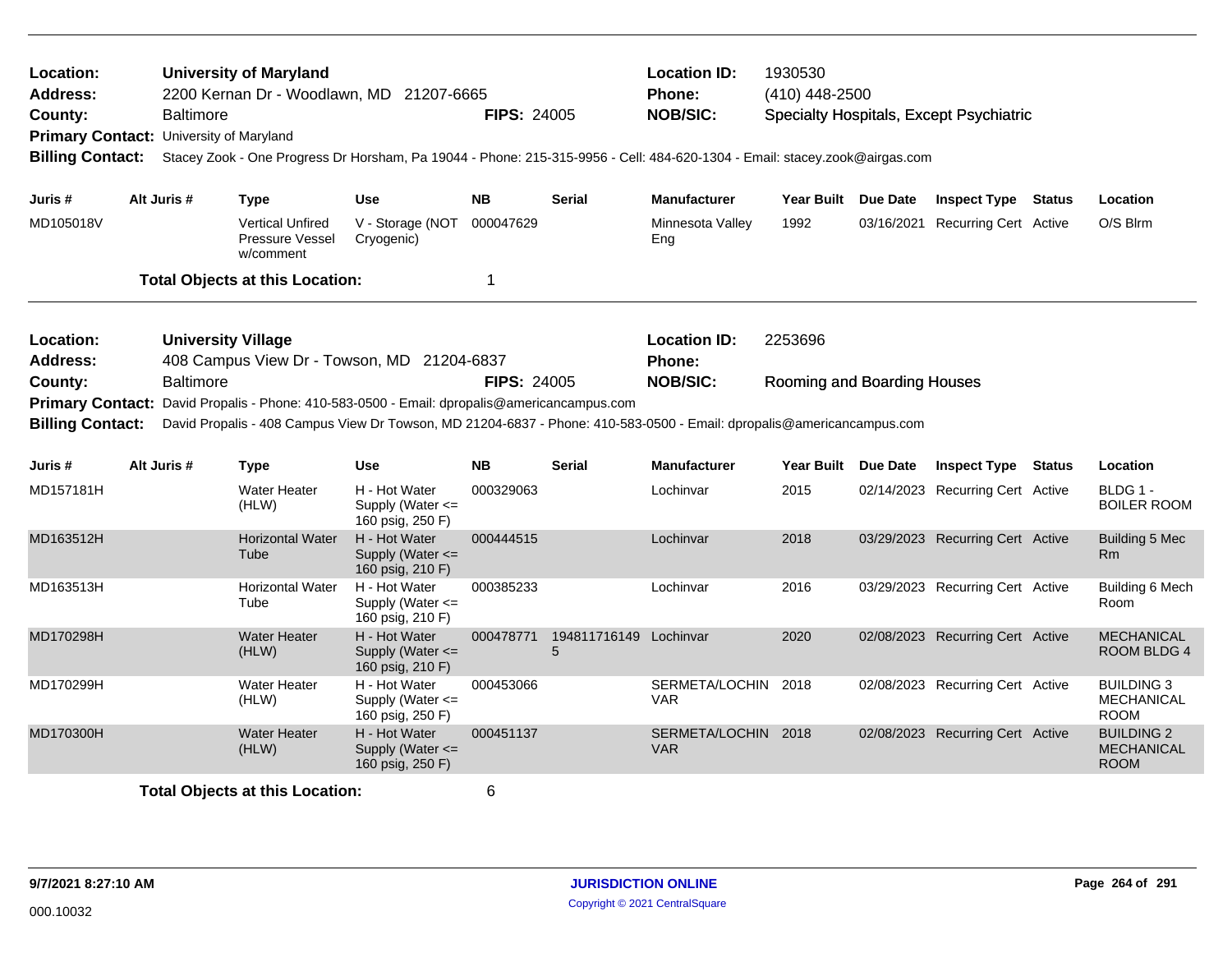| Location:<br><b>Address:</b><br>County:                                                                                                                                                    |                    |                                                                         | <b>US Fuels Automotive Inc</b>                                 | 4305 Southwestern Blvd - Baltimore, MD 21229-5416                                                                     |                    |               | <b>Location ID:</b><br>Phone:        | 3541474             |            |                                        |               |                      |
|--------------------------------------------------------------------------------------------------------------------------------------------------------------------------------------------|--------------------|-------------------------------------------------------------------------|----------------------------------------------------------------|-----------------------------------------------------------------------------------------------------------------------|--------------------|---------------|--------------------------------------|---------------------|------------|----------------------------------------|---------------|----------------------|
| <b>Baltimore</b><br>Primary Contact: Mardo Alfare - Phone: 410 247 2020<br>Mardo Alfare - 4305 Southwestern Blvd Baltimore, MD 21229-5416 - Phone: 410 247 2020<br><b>Billing Contact:</b> | <b>FIPS: 24005</b> |                                                                         | <b>NOB/SIC:</b>                                                | <b>General Automotive Repair Shops</b>                                                                                |                    |               |                                      |                     |            |                                        |               |                      |
|                                                                                                                                                                                            |                    |                                                                         |                                                                |                                                                                                                       |                    |               |                                      |                     |            |                                        |               |                      |
|                                                                                                                                                                                            |                    |                                                                         |                                                                |                                                                                                                       |                    |               |                                      |                     |            |                                        |               |                      |
| Juris #                                                                                                                                                                                    | Alt Juris #        |                                                                         | <b>Type</b>                                                    | <b>Use</b>                                                                                                            | <b>NB</b>          | <b>Serial</b> | <b>Manufacturer</b>                  | Year Built Due Date |            | <b>Inspect Type Status</b>             |               | Location             |
| MD153036V                                                                                                                                                                                  |                    |                                                                         | <b>Vertical Unfired</b><br>Pressure Vessel<br>w/comment        | V - Storage (NOT<br>Cryogenic)                                                                                        | 001528756          |               | Manchester                           | 2014                | 08/11/2021 | <b>Recurring Cert Active</b>           |               | <b>GARAGE BAY</b>    |
|                                                                                                                                                                                            |                    |                                                                         | <b>Total Objects at this Location:</b>                         |                                                                                                                       | 1                  |               |                                      |                     |            |                                        |               |                      |
| Location:                                                                                                                                                                                  |                    | Vac Pac, Inc.                                                           |                                                                |                                                                                                                       |                    |               | <b>Location ID:</b>                  | 3837888             |            |                                        |               |                      |
| Address:                                                                                                                                                                                   |                    | 917 Middle River Rd - Middle River, MD 21220-2452<br><b>FIPS: 24005</b> |                                                                |                                                                                                                       | Phone:             | 410-685-5181  |                                      |                     |            |                                        |               |                      |
| County:                                                                                                                                                                                    |                    | <b>Baltimore</b>                                                        |                                                                |                                                                                                                       |                    |               | <b>NOB/SIC:</b>                      |                     |            |                                        |               |                      |
| <b>Billing Contact:</b>                                                                                                                                                                    |                    |                                                                         |                                                                | Primary Contact: Ed Gover - Phone: 410-685-5220 x109 - Cell: 410-685-5181, 443-854-8350 - Email: egover@vacpacinc.com |                    |               |                                      |                     |            |                                        |               |                      |
| Juris #                                                                                                                                                                                    | Alt Juris #        |                                                                         | Type                                                           | <b>Use</b>                                                                                                            | <b>NB</b>          | <b>Serial</b> | <b>Manufacturer</b>                  | Year Built Due Date |            | <b>Inspect Type Status</b>             |               | Location             |
| MD159395V                                                                                                                                                                                  |                    |                                                                         | <b>Vertical Unfired</b><br>Pressure Vessel<br>w/comment        | V - Storage (NOT<br>Cryogenic)                                                                                        | 000432495          |               | Morganton                            | 2014                |            | 11/21/2021 Recurring Cert Active       |               | <b>Back of Plant</b> |
| MD159396V                                                                                                                                                                                  |                    |                                                                         | <b>Vertical Unfired</b><br><b>Pressure Vessel</b><br>w/comment | V - Storage (NOT 000777771<br>Cryogenic)                                                                              |                    |               | <b>Steel Fab</b>                     | 2015                |            | 11/21/2021 Recurring Cert Active       |               | <b>Back of Plant</b> |
|                                                                                                                                                                                            |                    |                                                                         | <b>Total Objects at this Location:</b>                         |                                                                                                                       | $\overline{c}$     |               |                                      |                     |            |                                        |               |                      |
| Location:<br><b>Address:</b>                                                                                                                                                               |                    |                                                                         | <b>Valley Equipment Supply</b>                                 | 1109 Middle River Rd - Middle River, MD 21220-2407                                                                    |                    |               | <b>Location ID:</b><br><b>Phone:</b> | 727810              |            |                                        |               |                      |
| County:                                                                                                                                                                                    |                    | <b>Baltimore</b>                                                        | Primary Contact: Valley Equipment Supply - Phone: 4107804000   |                                                                                                                       | <b>FIPS: 24005</b> |               | <b>NOB/SIC:</b>                      |                     |            | Miscellaneous manufacturing industries |               |                      |
| <b>Billing Contact:</b>                                                                                                                                                                    |                    |                                                                         |                                                                |                                                                                                                       |                    |               |                                      |                     |            |                                        |               |                      |
| Juris #                                                                                                                                                                                    | Alt Juris #        |                                                                         | Type                                                           | <b>Use</b>                                                                                                            | <b>NB</b>          | <b>Serial</b> | <b>Manufacturer</b>                  | <b>Year Built</b>   | Due Date   | <b>Inspect Type</b>                    | <b>Status</b> | Location             |
| MD128311V                                                                                                                                                                                  |                    |                                                                         | <b>Vertical Unfired</b><br>Pressure Vessel<br>w/comment        | V - Storage (NOT<br>Cryogenic)                                                                                        | 000612651          |               | Trinity                              | 2006                |            | 07/06/2022 Recurring Cert Active       |               | shop                 |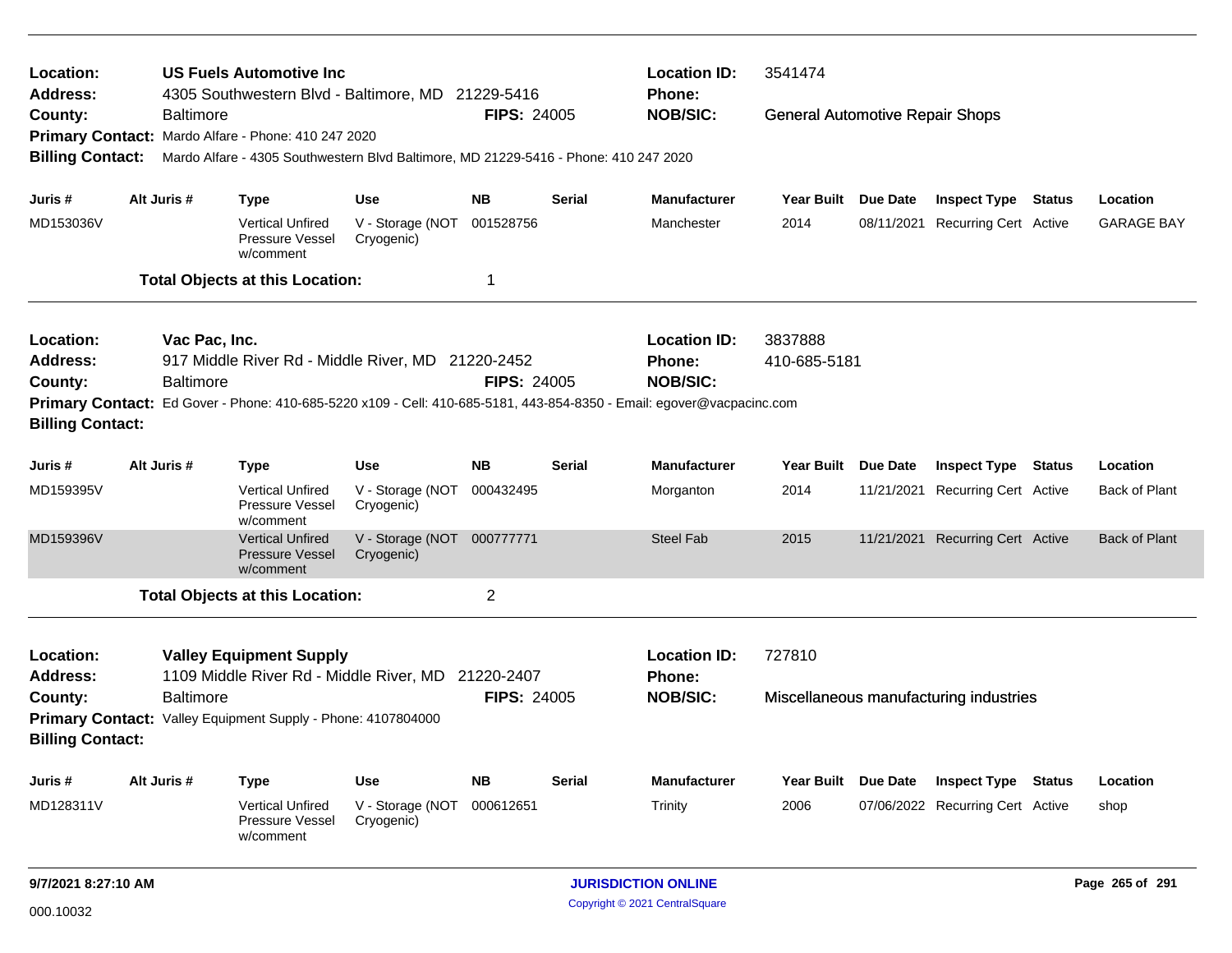|                                                                 |                          | <b>Pressure Vessel</b><br>w/comment<br><b>Total Objects at this Location:</b> | (Cryogenic)                | 1                  |               |                                                                                                                         |                                   |          |                                  |        |            |
|-----------------------------------------------------------------|--------------------------|-------------------------------------------------------------------------------|----------------------------|--------------------|---------------|-------------------------------------------------------------------------------------------------------------------------|-----------------------------------|----------|----------------------------------|--------|------------|
| MD163499V                                                       |                          | <b>Vertical Unfired</b>                                                       | V - Storage                | 000182717          |               | <b>CHART</b>                                                                                                            | 2007                              |          | 02/27/2023 Recurring Cert Active |        | Outside    |
| Juris #                                                         | Alt Juris #              | <b>Type</b>                                                                   | <b>Use</b>                 | <b>NB</b>          | <b>Serial</b> | <b>Manufacturer</b>                                                                                                     | <b>Year Built</b>                 | Due Date | <b>Inspect Type</b>              | Status | Location   |
| <b>Billing Contact:</b>                                         |                          |                                                                               |                            |                    |               | Charlie Patterson - PO Box 26269 Richmond, VA 23260-6269 - Phone: 804-644-4521 - Email: charlie.patterson@arc3gases.com |                                   |          |                                  |        |            |
| Primary Contact: Valley Mansion (Arc3)                          |                          |                                                                               |                            |                    |               |                                                                                                                         |                                   |          |                                  |        |            |
| County:                                                         | <b>Baltimore</b>         |                                                                               |                            | <b>FIPS: 24005</b> |               | <b>NOB/SIC:</b>                                                                                                         | <b>Eating and Drinking Places</b> |          |                                  |        |            |
| <b>Address:</b>                                                 |                          | 594 Cranbrook Rd - Cockeysville, MD 21030-3702                                |                            |                    |               | <b>Phone:</b>                                                                                                           |                                   |          |                                  |        |            |
| Location:                                                       |                          | <b>Valley Mansion (Arc3)</b>                                                  |                            |                    |               | <b>Location ID:</b>                                                                                                     | 3925607                           |          |                                  |        |            |
|                                                                 |                          | <b>Total Objects at this Location:</b>                                        |                            | 1                  |               |                                                                                                                         |                                   |          |                                  |        |            |
| MD169223V                                                       |                          | <b>Vertical Unfired</b><br>Pressure Vessel<br>w/comment                       | V - Storage<br>(Cryogenic) | 000094344          |               | <b>MVE</b>                                                                                                              | 1998                              |          | 03/18/2023 Recurring Cert Active |        | Store Room |
| Juris #                                                         | Alt Juris #              | <b>Type</b>                                                                   | <b>Use</b>                 | <b>NB</b>          | <b>Serial</b> | <b>Manufacturer</b>                                                                                                     | Year Built Due Date               |          | <b>Inspect Type Status</b>       |        | Location   |
| <b>Billing Contact:</b>                                         |                          |                                                                               |                            |                    |               | Charlie Patterson - PO Box 26269 Richmond, VA 23260-6269 - Phone: 804-644-4521 - Email: charlie.patterson@arc3gases.com |                                   |          |                                  |        |            |
| Primary Contact: Valley Inn (Arc3)                              |                          |                                                                               |                            |                    |               |                                                                                                                         |                                   |          |                                  |        |            |
| County:                                                         | <b>Baltimore</b>         |                                                                               |                            | <b>FIPS: 24005</b> |               | <b>NOB/SIC:</b>                                                                                                         |                                   |          |                                  |        |            |
| <b>Address:</b>                                                 |                          | 10501 Falls Rd - Lutherville Timonium, MD 21093-3619                          |                            |                    |               | Phone:                                                                                                                  |                                   |          |                                  |        |            |
| Location:                                                       | <b>Valley Inn (Arc3)</b> |                                                                               |                            |                    |               | <b>Location ID:</b>                                                                                                     | 4068351                           |          |                                  |        |            |
|                                                                 |                          | <b>Total Objects at this Location:</b>                                        |                            | 1                  |               |                                                                                                                         |                                   |          |                                  |        |            |
| MD169220V                                                       |                          | <b>Vertical Unfired</b><br>Pressure Vessel<br>w/comment                       | V - Storage<br>(Cryogenic) | 000111869          |               | MVE                                                                                                                     | 1999                              |          | 03/18/2023 Recurring Cert Active |        | Outside    |
| Juris #                                                         | Alt Juris #              | Type                                                                          | <b>Use</b>                 | <b>NB</b>          | <b>Serial</b> | <b>Manufacturer</b>                                                                                                     | <b>Year Built</b>                 | Due Date | <b>Inspect Type Status</b>       |        | Location   |
| Primary Contact: Valley Exxon (Arc3)<br><b>Billing Contact:</b> |                          |                                                                               |                            |                    |               | Charlie Patterson - PO Box 26269 Richmond, VA 23260-6269 - Phone: 804-644-4521 - Email: charlie.patterson@arc3gases.com |                                   |          |                                  |        |            |
| County:                                                         | <b>Baltimore</b>         |                                                                               |                            | <b>FIPS: 24005</b> |               | <b>NOB/SIC:</b>                                                                                                         |                                   |          |                                  |        |            |
| Address:                                                        |                          | 2343 W Joppa Rd - Lutherville Timonium, MD 21093-4607                         |                            |                    |               | <b>Phone:</b>                                                                                                           |                                   |          |                                  |        |            |
|                                                                 |                          |                                                                               |                            |                    |               |                                                                                                                         |                                   |          |                                  |        |            |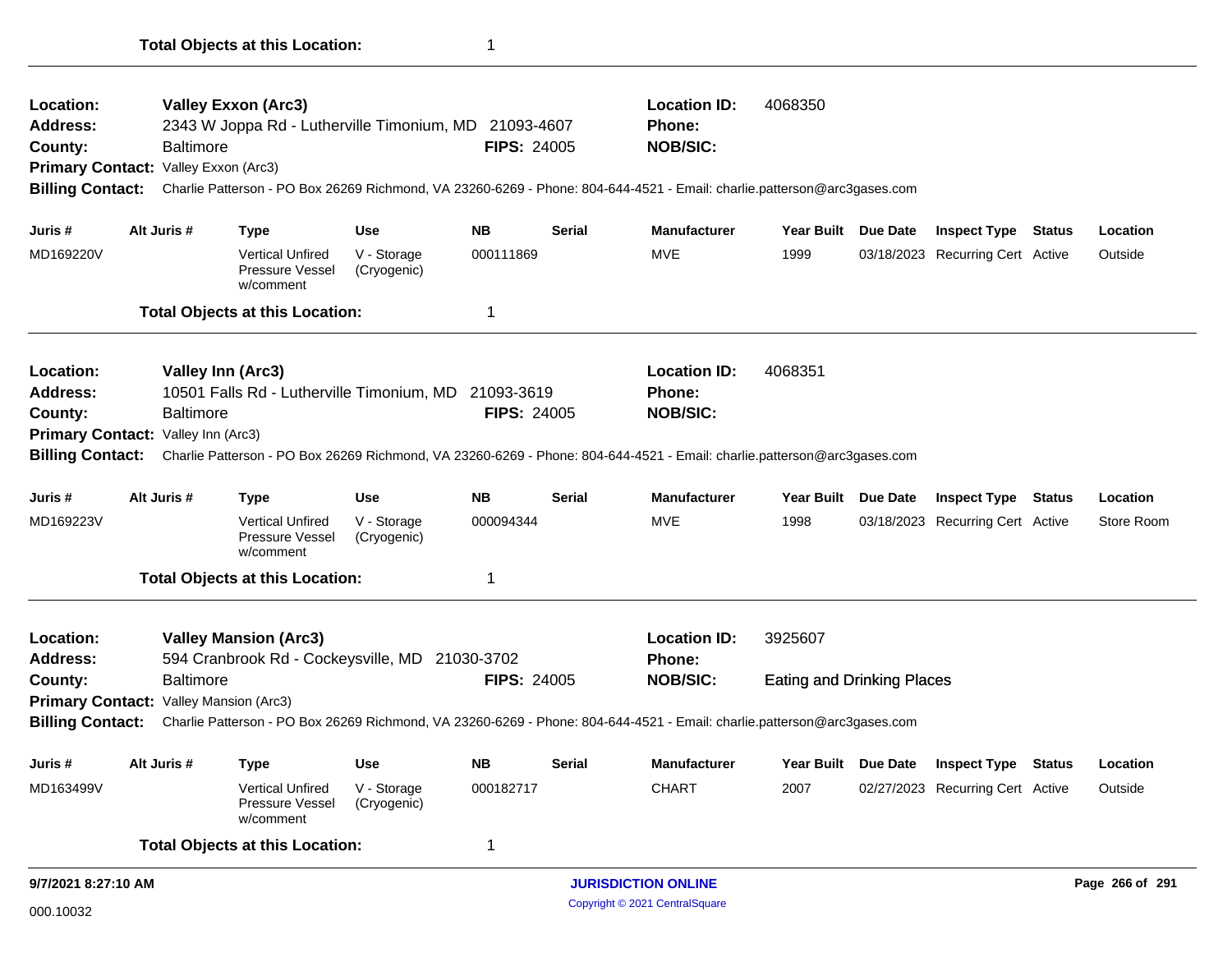| Location:<br>Address:<br>County:<br><b>Billing Contact:</b> | <b>Venture Trailers Inc.</b><br>5301 North Point Blvd - Sparrows Point, MD 21219-1740<br>Baltimore<br>Primary Contact: Bart Blodgett - Phone: 410-388-1000 - Email: bartb@venturetrailers.com<br>Zoe Riley - 5301 N Point Blvd Sparrows Point, MD 21219-1740 - Phone: 410-388-1000 - Email: zoe@venturetrailers.com<br>Alt Juris #<br><b>Use</b><br><b>Type</b> |                                                         |                                                           |                    | <b>FIPS: 24005</b> | <b>Location ID:</b><br><b>Phone:</b><br><b>NOB/SIC:</b>                                                           | 703092<br>410-388-1000<br>Primary metal industries |                                  |        |                              |
|-------------------------------------------------------------|-----------------------------------------------------------------------------------------------------------------------------------------------------------------------------------------------------------------------------------------------------------------------------------------------------------------------------------------------------------------|---------------------------------------------------------|-----------------------------------------------------------|--------------------|--------------------|-------------------------------------------------------------------------------------------------------------------|----------------------------------------------------|----------------------------------|--------|------------------------------|
| Juris #                                                     |                                                                                                                                                                                                                                                                                                                                                                 |                                                         |                                                           | <b>NB</b>          | <b>Serial</b>      | <b>Manufacturer</b>                                                                                               | Year Built Due Date                                | <b>Inspect Type Status</b>       |        | Location                     |
| MD061850V                                                   |                                                                                                                                                                                                                                                                                                                                                                 | <b>Vertical Unfired</b><br>Pressure Vessel<br>w/comment | V - Storage (NOT<br>Cryogenic)                            | 000854947          |                    | Wood                                                                                                              | 1984                                               | 09/23/2022 Recurring Cert Active |        | Compressor<br>Room           |
|                                                             |                                                                                                                                                                                                                                                                                                                                                                 | <b>Total Objects at this Location:</b>                  |                                                           | $\overline{1}$     |                    |                                                                                                                   |                                                    |                                  |        |                              |
| Location:                                                   |                                                                                                                                                                                                                                                                                                                                                                 | <b>Versailles Apartments</b>                            |                                                           |                    |                    | <b>Location ID:</b>                                                                                               | 727951                                             |                                  |        |                              |
| Address:                                                    |                                                                                                                                                                                                                                                                                                                                                                 | 103 Versailles Cir - Towson, MD 21204-6941              |                                                           |                    |                    | <b>Phone:</b>                                                                                                     | 410-821-8811                                       |                                  |        |                              |
| County:                                                     | Baltimore                                                                                                                                                                                                                                                                                                                                                       |                                                         |                                                           | FIPS: 24005        |                    | <b>NOB/SIC:</b>                                                                                                   | <b>Operators of Apartment Buildings</b>            |                                  |        |                              |
|                                                             | Primary Contact: John Porter - Phone: 301-894-2100/301-345-1622/301-657-8899 - Email: jporter@rossmgtservices.com<br>Jamey Krebs - 111 Versailles Cir Towson, MD 21204-6912 - Phone: 410-821-8811 - Email: jkrebs@rossmgtservices.com<br><b>Billing Contact:</b>                                                                                                |                                                         |                                                           |                    |                    |                                                                                                                   |                                                    |                                  |        |                              |
| Juris #                                                     | Alt Juris #                                                                                                                                                                                                                                                                                                                                                     | <b>Type</b>                                             | <b>Use</b>                                                | <b>NB</b>          | <b>Serial</b>      | <b>Manufacturer</b>                                                                                               | Year Built Due Date                                | <b>Inspect Type</b>              | Status | Location                     |
| MD147017H                                                   |                                                                                                                                                                                                                                                                                                                                                                 | <b>Water Heater</b><br>(HLW)                            | H - Hot Water<br>Supply (Water $\leq$<br>160 psig, 210 F) | 000168044          | 168044             | A O Smith                                                                                                         | 2012                                               | 06/02/2023 Recurring Cert Active |        | Bldg 103, Water<br>Heater Rm |
|                                                             |                                                                                                                                                                                                                                                                                                                                                                 | <b>Total Objects at this Location:</b>                  |                                                           | $\mathbf 1$        |                    |                                                                                                                   |                                                    |                                  |        |                              |
| <b>Location:</b>                                            |                                                                                                                                                                                                                                                                                                                                                                 | <b>Versailles Apartments</b>                            |                                                           |                    |                    | <b>Location ID:</b>                                                                                               | 727953                                             |                                  |        |                              |
| <b>Address:</b>                                             |                                                                                                                                                                                                                                                                                                                                                                 | 121 Versailles Cir - Towson, MD 21204-6921              |                                                           |                    |                    | Phone:                                                                                                            | 410-821-8811                                       |                                  |        |                              |
| County:                                                     | <b>Baltimore</b>                                                                                                                                                                                                                                                                                                                                                |                                                         |                                                           | <b>FIPS: 24005</b> |                    | <b>NOB/SIC:</b>                                                                                                   | <b>Operators of Apartment Buildings</b>            |                                  |        |                              |
|                                                             |                                                                                                                                                                                                                                                                                                                                                                 |                                                         |                                                           |                    |                    | Primary Contact: John Porter - Phone: 301-894-2100/301-345-1622/301-657-8899 - Email: jporter@rossmgtservices.com |                                                    |                                  |        |                              |
| <b>Billing Contact:</b>                                     |                                                                                                                                                                                                                                                                                                                                                                 |                                                         |                                                           |                    |                    | Jamey Krebs - 111 Versailles Cir Towson, MD 21204-6912 - Phone: 410-821-8811 - Email: jkrebs@rossmgtservices.com  |                                                    |                                  |        |                              |
| Juris #                                                     | Alt Juris #                                                                                                                                                                                                                                                                                                                                                     | <b>Type</b>                                             | <b>Use</b>                                                | <b>NB</b>          | <b>Serial</b>      | <b>Manufacturer</b>                                                                                               | Year Built Due Date                                | <b>Inspect Type Status</b>       |        | Location                     |
| MD157795H                                                   |                                                                                                                                                                                                                                                                                                                                                                 | Water Heater<br>(HLW)                                   | H - Hot Water<br>Heat (Water $\leq$<br>160 psig, 250 F)   | 000203734          | 203734             | A O Smith                                                                                                         | 2015                                               | 07/12/2023 Recurring Cert Active |        | Bldg 121, Water<br>Heater Rm |
|                                                             |                                                                                                                                                                                                                                                                                                                                                                 | <b>Total Objects at this Location:</b>                  |                                                           | -1                 |                    |                                                                                                                   |                                                    |                                  |        |                              |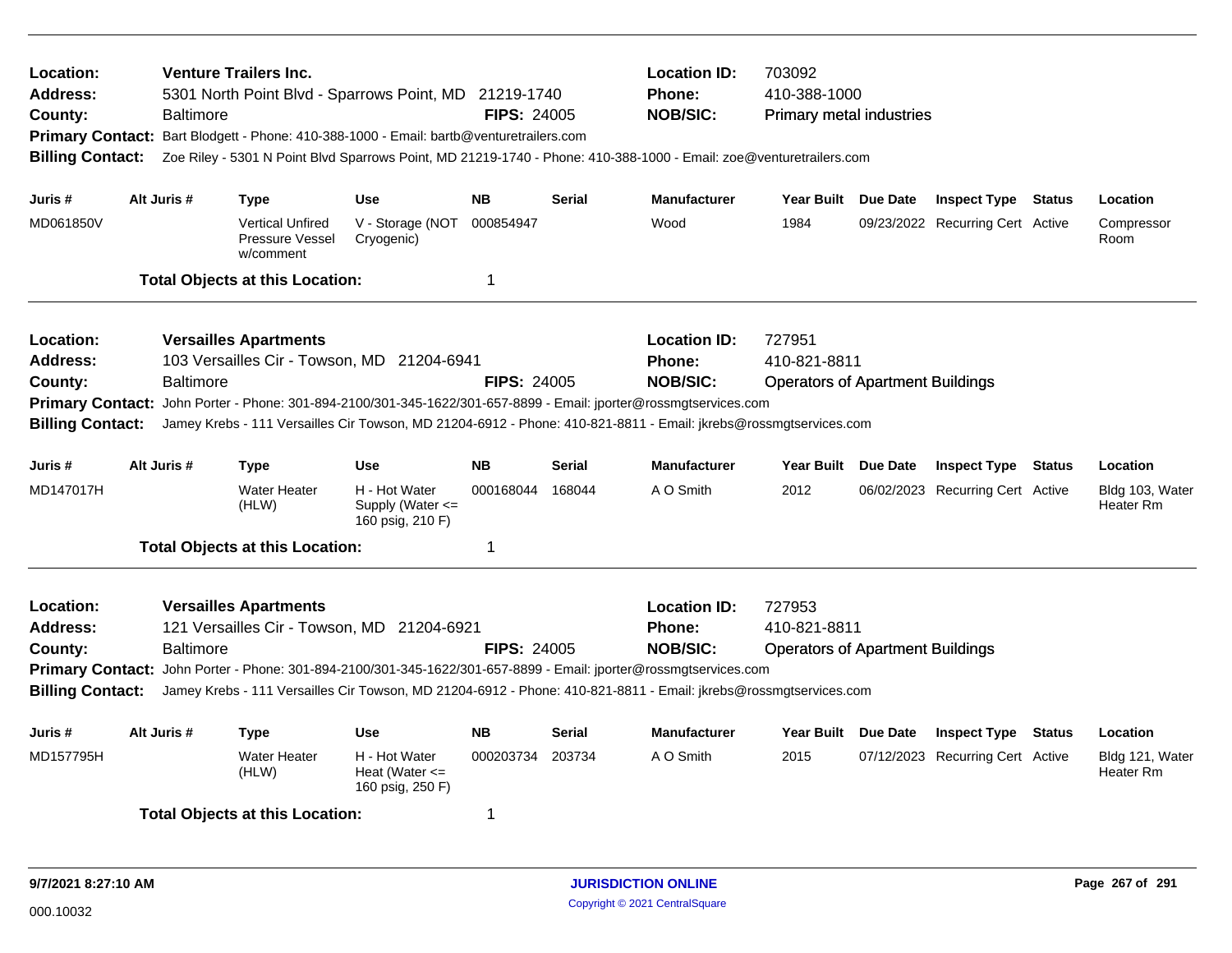| Location:<br><b>Address:</b><br>County:<br><b>Billing Contact:</b>        | <b>Baltimore</b>                                                                                                                                                                                                                                                                                           | <b>Versailles Apartments</b>           | 127 Versailles Cir - Towson, MD 21204-6924<br>Primary Contact: John Porter - Phone: 301-894-2100/301-345-1622/301-657-8899 - Email: jporter@rossmgtservices.com<br>Olga Jovanovic - 111 Versailles Cir Towson, MD 21204-6912 - Phone: 410-821-8811                                  | <b>FIPS: 24005</b> |                      | <b>Location ID:</b><br><b>Phone:</b><br><b>NOB/SIC:</b> | 727954<br><b>Operators of Apartment Buildings</b>  |                                  |        |                              |
|---------------------------------------------------------------------------|------------------------------------------------------------------------------------------------------------------------------------------------------------------------------------------------------------------------------------------------------------------------------------------------------------|----------------------------------------|-------------------------------------------------------------------------------------------------------------------------------------------------------------------------------------------------------------------------------------------------------------------------------------|--------------------|----------------------|---------------------------------------------------------|----------------------------------------------------|----------------------------------|--------|------------------------------|
| Juris #                                                                   | Alt Juris #                                                                                                                                                                                                                                                                                                | <b>Type</b>                            | <b>Use</b>                                                                                                                                                                                                                                                                          | <b>NB</b>          | <b>Serial</b>        | <b>Manufacturer</b>                                     | Year Built Due Date                                | <b>Inspect Type Status</b>       |        | Location                     |
| MD151518H                                                                 |                                                                                                                                                                                                                                                                                                            | <b>Water Heater</b><br>(HLW)           | H - Hot Water<br>Supply (Water <=<br>160 psig, 250 F)                                                                                                                                                                                                                               | 000189466          | 189466               | A O Smith                                               | 2014                                               | 06/02/2023 Recurring Cert Active |        | Bldg 127, Water<br>Heater Rm |
|                                                                           |                                                                                                                                                                                                                                                                                                            | <b>Total Objects at this Location:</b> |                                                                                                                                                                                                                                                                                     | 1                  |                      |                                                         |                                                    |                                  |        |                              |
| Location:<br>Address:                                                     |                                                                                                                                                                                                                                                                                                            | <b>Versailles Apartments</b>           | 133 Versailles Cir - Towson, MD 21204-6927                                                                                                                                                                                                                                          |                    |                      | <b>Location ID:</b><br><b>Phone:</b>                    | 727945<br>410-821-8811                             |                                  |        |                              |
| County:                                                                   | <b>Baltimore</b><br><b>FIPS: 24005</b><br>Primary Contact: John Porter - Phone: 301-894-2100/301-345-1622/301-657-8899 - Email: jporter@rossmgtservices.com<br><b>Billing Contact:</b><br>Jamey Krebs - 111 Versailles Cir Towson, MD 21204-6912 - Phone: 410-821-8811 - Email: jkrebs@rossmgtservices.com |                                        |                                                                                                                                                                                                                                                                                     |                    |                      | <b>NOB/SIC:</b>                                         | <b>Hotels and Motels</b>                           |                                  |        |                              |
| Juris #                                                                   | Alt Juris #                                                                                                                                                                                                                                                                                                | <b>Type</b>                            | <b>Use</b>                                                                                                                                                                                                                                                                          | <b>NB</b>          | Serial               | <b>Manufacturer</b>                                     | Year Built Due Date                                | <b>Inspect Type</b>              | Status | Location                     |
| MD127343H                                                                 |                                                                                                                                                                                                                                                                                                            | <b>Water Heater</b><br>(HLW)           | H - Hot Water<br>Supply (Water $\leq$<br>160 psig, 210 F)                                                                                                                                                                                                                           |                    | 000118162 0306118162 | <b>PVI</b>                                              | 2005                                               | 06/02/2023 Recurring Cert Active |        | Bldg 133, Water<br>Heater Rm |
|                                                                           |                                                                                                                                                                                                                                                                                                            | <b>Total Objects at this Location:</b> |                                                                                                                                                                                                                                                                                     | $\mathbf 1$        |                      |                                                         |                                                    |                                  |        |                              |
| <b>Location:</b><br><b>Address:</b><br>County:<br><b>Billing Contact:</b> | <b>Baltimore</b>                                                                                                                                                                                                                                                                                           | <b>Versailles Apartments</b>           | 141 Versailles Cir - Towson, MD 21204-6931<br>Primary Contact: John Porter - Phone: 301-894-2100/301-345-1622/301-657-8899 - Email: jporter@rossmgtservices.com<br>Jamey Krebs - 111 Versailles Cir Towson, MD 21204-6912 - Phone: 410-821-8811 - Email: jkrebs@rossmgtservices.com | <b>FIPS: 24005</b> |                      | <b>Location ID:</b><br><b>Phone:</b><br><b>NOB/SIC:</b> | 727946<br>410-821-8811<br><b>Hotels and Motels</b> |                                  |        |                              |
| Juris #                                                                   | Alt Juris #                                                                                                                                                                                                                                                                                                | <b>Type</b>                            | <b>Use</b>                                                                                                                                                                                                                                                                          | <b>NB</b>          | <b>Serial</b>        | <b>Manufacturer</b>                                     | Year Built Due Date                                | <b>Inspect Type</b>              | Status | Location                     |
| MD169901H                                                                 |                                                                                                                                                                                                                                                                                                            | Water Heater<br>(HLW)                  | H - Hot Water<br>Supply (Water $\leq$<br>160 psig, 210 F)                                                                                                                                                                                                                           | 000135467          |                      | Jet Glass                                               | 2020                                               | 06/11/2023 Recurring Cert Active |        | Boiler closet                |
|                                                                           |                                                                                                                                                                                                                                                                                                            | <b>Total Objects at this Location:</b> |                                                                                                                                                                                                                                                                                     | 1                  |                      |                                                         |                                                    |                                  |        |                              |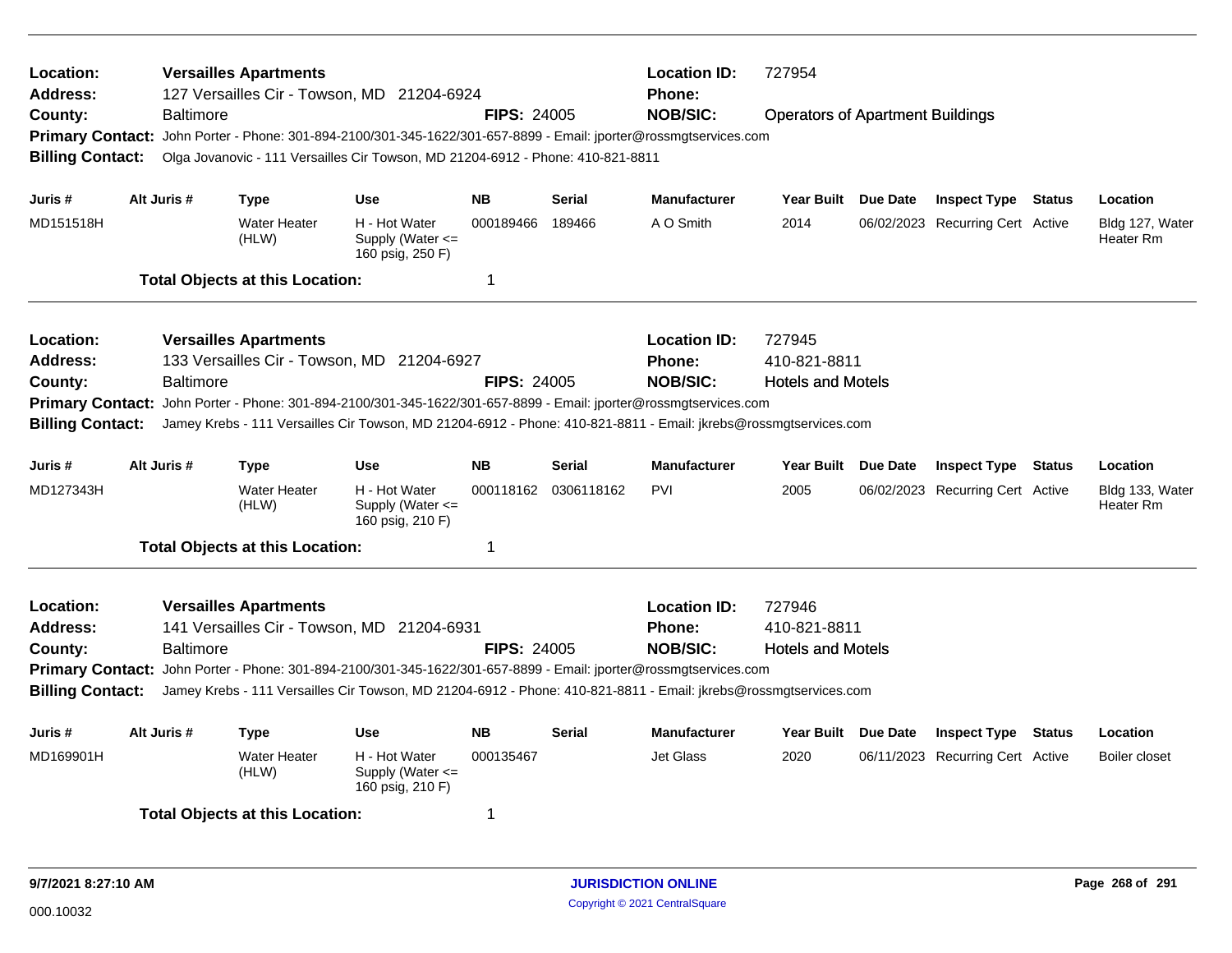| Location:<br><b>Address:</b> |                  | <b>Versailles Apartments</b>                            | 147 Versailles Cir - Towson, MD 21204-6934                                                                                        |                    |                      | <b>Location ID:</b><br>Phone: | 727947                                  |                                  |                              |
|------------------------------|------------------|---------------------------------------------------------|-----------------------------------------------------------------------------------------------------------------------------------|--------------------|----------------------|-------------------------------|-----------------------------------------|----------------------------------|------------------------------|
| County:                      | <b>Baltimore</b> |                                                         |                                                                                                                                   | <b>FIPS: 24005</b> |                      | <b>NOB/SIC:</b>               | <b>Business Services, NEC</b>           |                                  |                              |
|                              |                  |                                                         | Primary Contact: John Porter - Phone: 301-894-2100/301-345-1622/301-657-8899 - Email: jporter@rossmgtservices.com                 |                    |                      |                               |                                         |                                  |                              |
| <b>Billing Contact:</b>      |                  |                                                         | Jamey Krebs - 111 Versailles Cir Towson, MD 21204-6912 - Phone: 410-821-8811 - Email: jkrebs@rossmgtservices.com                  |                    |                      |                               |                                         |                                  |                              |
| Juris #                      | Alt Juris #      | Type                                                    | Use                                                                                                                               | NB.                | Serial               | <b>Manufacturer</b>           | Year Built Due Date                     | <b>Inspect Type Status</b>       | Location                     |
| MD157796H                    |                  | <b>Water Heater</b><br>(HLW)                            | H - Hot Water<br>Heat (Water $\leq$<br>160 psig, 250 F)                                                                           | 000203417          | 203417               | A O Smith                     | 2015                                    | 07/12/2023 Recurring Cert Active | Bldg 147, Water<br>Heater Rm |
|                              |                  | <b>Total Objects at this Location:</b>                  |                                                                                                                                   | 1                  |                      |                               |                                         |                                  |                              |
| Location:                    |                  | <b>Versailles Apartments</b>                            |                                                                                                                                   |                    |                      | <b>Location ID:</b>           | 727948                                  |                                  |                              |
| <b>Address:</b>              |                  |                                                         | 155 Versailles Cir - Towson, MD 21204-6938                                                                                        |                    |                      | <b>Phone:</b>                 | 410-821-8811                            |                                  |                              |
| County:                      | <b>Baltimore</b> |                                                         |                                                                                                                                   | <b>FIPS: 24005</b> |                      | <b>NOB/SIC:</b>               | <b>Hotels and Motels</b>                |                                  |                              |
|                              |                  |                                                         | Primary Contact: John Porter - Phone: 301-894-2100/301-345-1622/301-657-8899 - Email: jporter@rossmgtservices.com                 |                    |                      |                               |                                         |                                  |                              |
| <b>Billing Contact:</b>      |                  |                                                         | Jamey Krebs - 111 Versailles Cir Towson, MD 21204-6912 - Phone: 410-821-8811 - Email: jkrebs@rossmgtservices.com                  |                    |                      |                               |                                         |                                  |                              |
| Juris #                      | Alt Juris #      | <b>Type</b>                                             | <b>Use</b>                                                                                                                        | <b>NB</b>          | Serial               | <b>Manufacturer</b>           | Year Built Due Date                     | <b>Inspect Type Status</b>       | Location                     |
| MD127344H                    |                  | Water Tube<br>Coiled (NOT<br>Flueless Hi<br>Efficiency) | H - Hot Water<br>Supply (Water <=<br>160 psig, 210 F)                                                                             |                    | 000112495 0204112495 | <b>PVI</b>                    | 2005                                    | 06/02/2023 Recurring Cert Active | Bldg 155, Water<br>Heater Rm |
| <b>NEW</b>                   |                  | <b>Water Heater</b><br>(HLW)                            | H - Hot Water<br>Heat (Water $\leq$<br>160 psig, 250 F)                                                                           |                    | 000135389 XA47124447 | <b>JetGlas</b>                | 2020                                    | 09/02/2021 Recurring Cert Active | <b>Blrm</b>                  |
|                              |                  | <b>Total Objects at this Location:</b>                  |                                                                                                                                   | $\overline{2}$     |                      |                               |                                         |                                  |                              |
| Location:<br><b>Address:</b> |                  | <b>Versailles Apartments</b>                            | 303 Versailles Drive - Towson, MD 21204                                                                                           |                    |                      | <b>Location ID:</b><br>Phone: | 727949                                  |                                  |                              |
| County:                      | <b>Baltimore</b> |                                                         |                                                                                                                                   | <b>FIPS: 24005</b> |                      | <b>NOB/SIC:</b>               | <b>Operators of Apartment Buildings</b> |                                  |                              |
|                              |                  |                                                         | Primary Contact: John Porter - Phone: 301-894-2100/301-345-1622/301-657-8899 - Email: jporter@rossmgtservices.com                 |                    |                      |                               |                                         |                                  |                              |
|                              |                  |                                                         | Billing Contact: Jamey Krebs - 111 Versailles Cir Towson, MD 21204-6912 - Phone: 410-821-8811 - Email: jkrebs@rossmgtservices.com |                    |                      |                               |                                         |                                  |                              |
| Juris #                      | Alt Juris #      | <b>Type</b>                                             | <b>Use</b>                                                                                                                        | <b>NB</b>          | <b>Serial</b>        | <b>Manufacturer</b>           | Year Built Due Date                     | <b>Inspect Type Status</b>       | Location                     |
| MD147018H                    |                  | <b>Water Heater</b><br>(HLW)                            | H - Hot Water<br>Supply (Water <=<br>160 psig, 210 F)                                                                             | 000164789          | 164789               | A O Smith                     | 2011                                    | 06/02/2023 Recurring Cert Active | Bldg 303, Water<br>Heater Rm |
| 9/7/2021 8:27:10 AM          |                  |                                                         |                                                                                                                                   |                    |                      | <b>JURISDICTION ONLINE</b>    |                                         |                                  | Page 269 of 291              |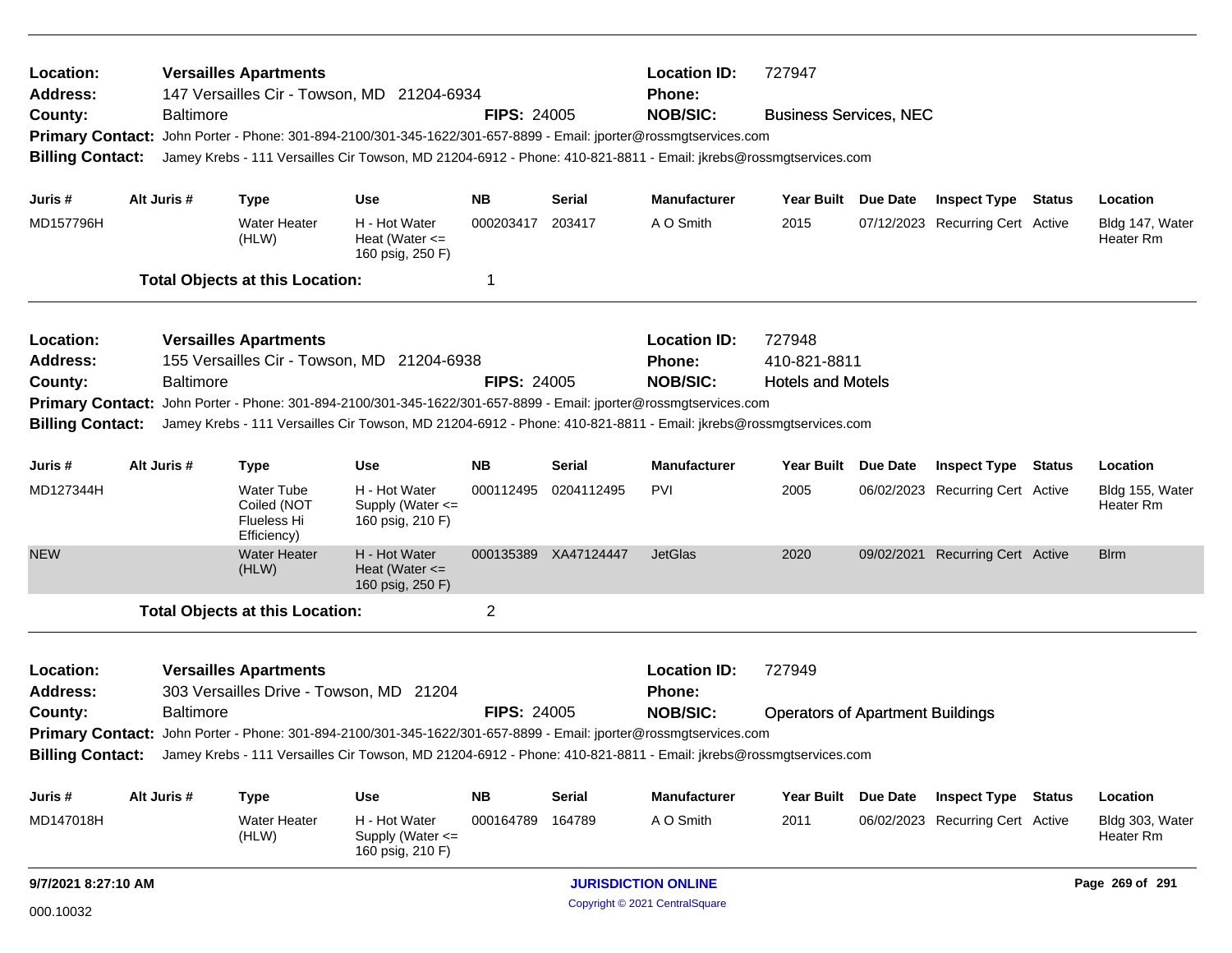| Location:<br><b>Address:</b>         |                  | <b>Versailles Apartments</b><br>309 Versailles Circle - Towson, MD 21204 |                                                       |                    |               | <b>Location ID:</b><br><b>Phone:</b>                                                                                    | 727950                   |          |                                  |        |                              |
|--------------------------------------|------------------|--------------------------------------------------------------------------|-------------------------------------------------------|--------------------|---------------|-------------------------------------------------------------------------------------------------------------------------|--------------------------|----------|----------------------------------|--------|------------------------------|
| County:                              | <b>Baltimore</b> |                                                                          |                                                       | <b>FIPS: 24005</b> |               | <b>NOB/SIC:</b>                                                                                                         | <b>Hotels and Motels</b> |          |                                  |        |                              |
| <b>Primary Contact:</b>              |                  |                                                                          |                                                       |                    |               | John Porter - Phone: 301-894-2100/301-345-1622/301-657-8899 - Email: jporter@rossmgtservices.com                        |                          |          |                                  |        |                              |
| <b>Billing Contact:</b>              |                  |                                                                          |                                                       |                    |               | Jamey Krebs - 111 Versailles Cir Towson, MD 21204-6912 - Phone: 410-821-8811 - Email: jkrebs@rossmgtservices.com        |                          |          |                                  |        |                              |
| Juris #                              | Alt Juris #      | Type                                                                     | <b>Use</b>                                            | <b>NB</b>          | <b>Serial</b> | <b>Manufacturer</b>                                                                                                     | Year Built Due Date      |          | <b>Inspect Type Status</b>       |        | Location                     |
| MD140264H                            |                  | Water Heater<br>(HLW)                                                    | H - Hot Water<br>Supply (Water <=<br>160 psig, 210 F) | 000133951          | 133951        | A O Smith                                                                                                               | 2009                     |          | 06/02/2023 Recurring Cert Active |        | Bldg 309, Water<br>Heater Rm |
|                                      |                  | <b>Total Objects at this Location:</b>                                   |                                                       | 1                  |               |                                                                                                                         |                          |          |                                  |        |                              |
| <b>Location:</b>                     |                  | <b>Vito's Express (Arc3)</b>                                             |                                                       |                    |               | <b>Location ID:</b>                                                                                                     | 3992518                  |          |                                  |        |                              |
| <b>Address:</b>                      |                  | 11000 Owings Mills Blvd - Owings Mills, MD 21117-2817                    |                                                       |                    |               | Phone:                                                                                                                  |                          |          |                                  |        |                              |
| County:                              | <b>Baltimore</b> |                                                                          |                                                       | <b>FIPS: 24005</b> |               | <b>NOB/SIC:</b>                                                                                                         |                          |          |                                  |        |                              |
| <b>Primary Contact:</b>              |                  | Vito's Express (Arc3)                                                    |                                                       |                    |               |                                                                                                                         |                          |          |                                  |        |                              |
| <b>Billing Contact:</b>              |                  |                                                                          |                                                       |                    |               | Charlie Patterson - PO Box 26269 Richmond, VA 23260-6269 - Phone: 804-644-4521 - Email: charlie.patterson@arc3gases.com |                          |          |                                  |        |                              |
| Juris #                              | Alt Juris #      | Type                                                                     | <b>Use</b>                                            | <b>NB</b>          | <b>Serial</b> | <b>Manufacturer</b>                                                                                                     | Year Built               | Due Date | <b>Inspect Type</b>              | Status | Location                     |
| MD165837V                            |                  | <b>Vertical Unfired</b><br>Pressure Vessel<br>w/comment                  | V - Storage<br>(Cryogenic)                            | 000015094          |               | Taylor                                                                                                                  | 1993                     |          | 11/22/2023 Recurring Cert Active |        | Outside                      |
|                                      |                  | <b>Total Objects at this Location:</b>                                   |                                                       | 1                  |               |                                                                                                                         |                          |          |                                  |        |                              |
| Location:                            |                  | Vito's Pizza (Arc3)                                                      |                                                       |                    |               | <b>Location ID:</b>                                                                                                     | 3992515                  |          |                                  |        |                              |
| <b>Address:</b>                      |                  | 9938 Reisterstown Rd - Owings Mills, MD 21117-3945                       |                                                       |                    |               | <b>Phone:</b>                                                                                                           |                          |          |                                  |        |                              |
| County:                              | Baltimore        |                                                                          |                                                       | <b>FIPS: 24005</b> |               | <b>NOB/SIC:</b>                                                                                                         |                          |          |                                  |        |                              |
| Primary Contact: Vito's Pizza (Arc3) |                  |                                                                          |                                                       |                    |               |                                                                                                                         |                          |          |                                  |        |                              |
| <b>Billing Contact:</b>              |                  |                                                                          |                                                       |                    |               | Charlie Patterson - PO Box 26269 Richmond, VA 23260-6269 - Phone: 804-644-4521 - Email: charlie.patterson@arc3gases.com |                          |          |                                  |        |                              |
| Juris #                              | Alt Juris #      | Type                                                                     | Use                                                   | <b>NB</b>          | <b>Serial</b> | <b>Manufacturer</b>                                                                                                     | Year Built Due Date      |          | <b>Inspect Type</b>              | Status | Location                     |
| MD165828V                            |                  | Vertical Unfired<br><b>Pressure Vessel</b><br>w/comment                  | V - Storage<br>(Cryogenic)                            | 000003821          |               | Taylor                                                                                                                  | 1988                     |          | 11/22/2023 Recurring Cert Active |        | Outside                      |
|                                      |                  | <b>Total Objects at this Location:</b>                                   |                                                       | 1                  |               |                                                                                                                         |                          |          |                                  |        |                              |
| 9/7/2021 8:27:10 AM                  |                  |                                                                          |                                                       |                    |               | <b>JURISDICTION ONLINE</b>                                                                                              |                          |          |                                  |        | Page 270 of 291              |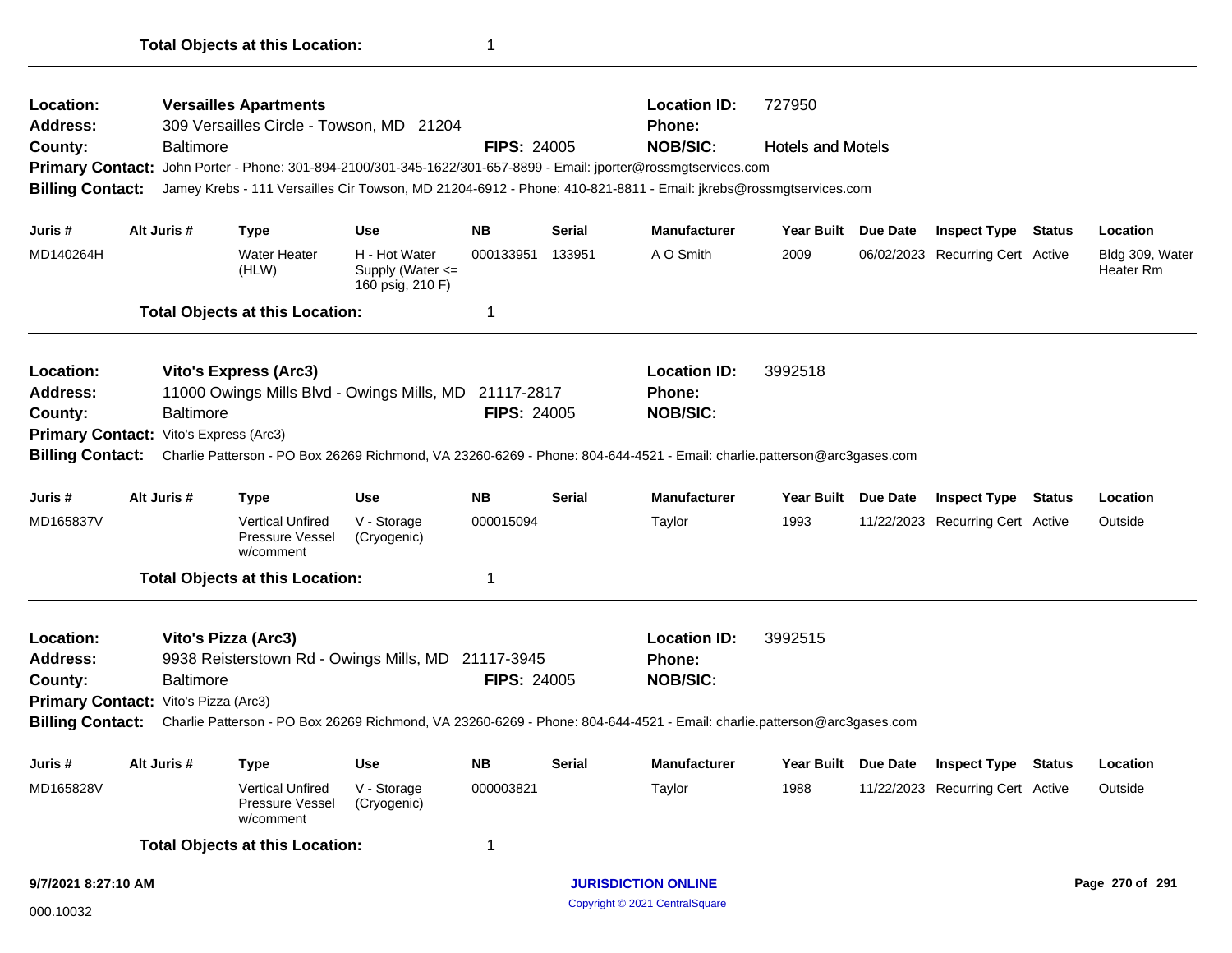| Location:<br><b>Address:</b><br>County: | VSAK, Inc.                                                                                                     |                                                                                                                                                                                              |                                                                                                                                  |                                                             |                    | <b>Location ID:</b><br><b>Phone:</b> | 721190              |                          |                                                  |                      |
|-----------------------------------------|----------------------------------------------------------------------------------------------------------------|----------------------------------------------------------------------------------------------------------------------------------------------------------------------------------------------|----------------------------------------------------------------------------------------------------------------------------------|-------------------------------------------------------------|--------------------|--------------------------------------|---------------------|--------------------------|--------------------------------------------------|----------------------|
|                                         |                                                                                                                | 2329 Cleanleigh Dr - Parkville, MD 21234-6807<br><b>NOB/SIC:</b><br><b>Baltimore</b><br><b>FIPS: 24005</b><br><b>Personal services</b><br>Primary Contact: Sonia Saini - Phone: 410-668-8078 |                                                                                                                                  |                                                             |                    |                                      |                     |                          |                                                  |                      |
|                                         |                                                                                                                |                                                                                                                                                                                              |                                                                                                                                  |                                                             |                    |                                      |                     |                          |                                                  |                      |
| <b>Billing Contact:</b>                 |                                                                                                                |                                                                                                                                                                                              | Sonia Saini - 2329 Cleanleigh Dr Parkville, MD 21234-6807 - Phone: 410-668-8078                                                  |                                                             |                    |                                      |                     |                          |                                                  |                      |
| Juris #                                 |                                                                                                                | Alt Juris #                                                                                                                                                                                  | <b>Type</b>                                                                                                                      | Use                                                         | <b>NB</b>          | Serial                               | <b>Manufacturer</b> | Year Built Due Date      | <b>Inspect Type Status</b>                       | Location             |
| MD161698H                               |                                                                                                                |                                                                                                                                                                                              | <b>Water Heater</b><br>(HLW)                                                                                                     | H - Hot Water<br>Supply (Water <=<br>160 psig, 210 F)       | 000286939          | C18286939                            | Laars               | 2018                     | 09/14/2020 Recurring Cert Active                 | Mechanical Rm        |
|                                         |                                                                                                                |                                                                                                                                                                                              | <b>Total Objects at this Location:</b>                                                                                           |                                                             | -1                 |                                      |                     |                          |                                                  |                      |
| Location:                               |                                                                                                                |                                                                                                                                                                                              | <b>Waddells Customs</b>                                                                                                          |                                                             |                    |                                      | <b>Location ID:</b> | 727901                   |                                                  |                      |
| <b>Address:</b>                         |                                                                                                                |                                                                                                                                                                                              | 547 S Marlyn Ave - Essex, MD 21221-5259                                                                                          |                                                             |                    |                                      | Phone:              | 410-591-8076             |                                                  |                      |
| County:                                 |                                                                                                                | <b>Baltimore</b>                                                                                                                                                                             |                                                                                                                                  |                                                             | <b>FIPS: 24005</b> |                                      | <b>NOB/SIC:</b>     |                          | Automotive dealers and gasoline service stations |                      |
|                                         |                                                                                                                |                                                                                                                                                                                              | Primary Contact: Gene Waddell - Phone: 410 780 8620 - Email: waddellcustoms@hotmail.com                                          |                                                             |                    |                                      |                     |                          |                                                  |                      |
| <b>Billing Contact:</b>                 | Gene Waddell - 547 S Marlyn Ave Essex, MD 21221-5259 - Phone: 410 780 8620 - Email: waddellcustoms@hotmail.com |                                                                                                                                                                                              |                                                                                                                                  |                                                             |                    |                                      |                     |                          |                                                  |                      |
| Juris #                                 |                                                                                                                | Alt Juris #                                                                                                                                                                                  | <b>Type</b>                                                                                                                      | Use                                                         | <b>NB</b>          | Serial                               | <b>Manufacturer</b> | Year Built Due Date      | <b>Inspect Type Status</b>                       | Location             |
| MD121914V                               |                                                                                                                |                                                                                                                                                                                              | <b>Vertical Unfired</b><br>Pressure Vessel<br>w/comment                                                                          | V - Storage (NOT<br>Cryogenic)                              | 000548967          |                                      | Manchester          | 1998                     | 10/21/2020 Recurring Cert Active                 | PAINT ROOM           |
|                                         |                                                                                                                |                                                                                                                                                                                              | <b>Total Objects at this Location:</b>                                                                                           |                                                             | -1                 |                                      |                     |                          |                                                  |                      |
| Location:                               |                                                                                                                |                                                                                                                                                                                              | <b>Wal-Mart Store 2045</b>                                                                                                       |                                                             |                    |                                      | <b>Location ID:</b> | 3005380                  |                                                  |                      |
| Address:                                |                                                                                                                |                                                                                                                                                                                              | 8118 Perry Hills Ct - Nottingham, MD 21236-3514                                                                                  |                                                             |                    |                                      | <b>Phone:</b>       |                          |                                                  |                      |
| County:                                 |                                                                                                                | <b>Baltimore</b>                                                                                                                                                                             |                                                                                                                                  |                                                             | <b>FIPS: 24005</b> |                                      | <b>NOB/SIC:</b>     | <b>Department Stores</b> |                                                  |                      |
|                                         |                                                                                                                |                                                                                                                                                                                              | <b>Primary Contact:</b> APTIM (MD) - Phone: 877-829-5505 - Email: walmartepmsupport@aptim.com                                    |                                                             |                    |                                      |                     |                          |                                                  |                      |
| <b>Billing Contact:</b>                 |                                                                                                                |                                                                                                                                                                                              | Licensing Department - 8725 Rosehill Rd Ste 450 Lenexa, KS 66215-4611 - Phone: 877-829-5505 - Email: walmartepmsupport@aptim.com |                                                             |                    |                                      |                     |                          |                                                  |                      |
| Juris #                                 |                                                                                                                | Alt Juris #                                                                                                                                                                                  | <b>Type</b>                                                                                                                      | Use                                                         | <b>NB</b>          | Serial                               | <b>Manufacturer</b> | Year Built Due Date      | <b>Inspect Type Status</b>                       | Location             |
| MD144538V                               |                                                                                                                |                                                                                                                                                                                              | Pressure Vessel<br>w/comment                                                                                                     | Horizontal Unfired V - Storage (NOT 000033731<br>Cryogenic) |                    |                                      | <b>HENRY</b>        | 2011                     | 07/14/2023 Recurring Cert Active                 | Walmart#2034<br>roof |
| MD144539V                               |                                                                                                                |                                                                                                                                                                                              | <b>Pressure Vessel</b><br>w/comment                                                                                              | Horizontal Unfired V - Storage (NOT 000033732<br>Cryogenic) |                    |                                      | Henry Tech.         | 2011                     | 07/14/2023 Recurring Cert Active                 | Walmart#2034<br>roof |
|                                         |                                                                                                                |                                                                                                                                                                                              |                                                                                                                                  |                                                             |                    |                                      |                     |                          |                                                  |                      |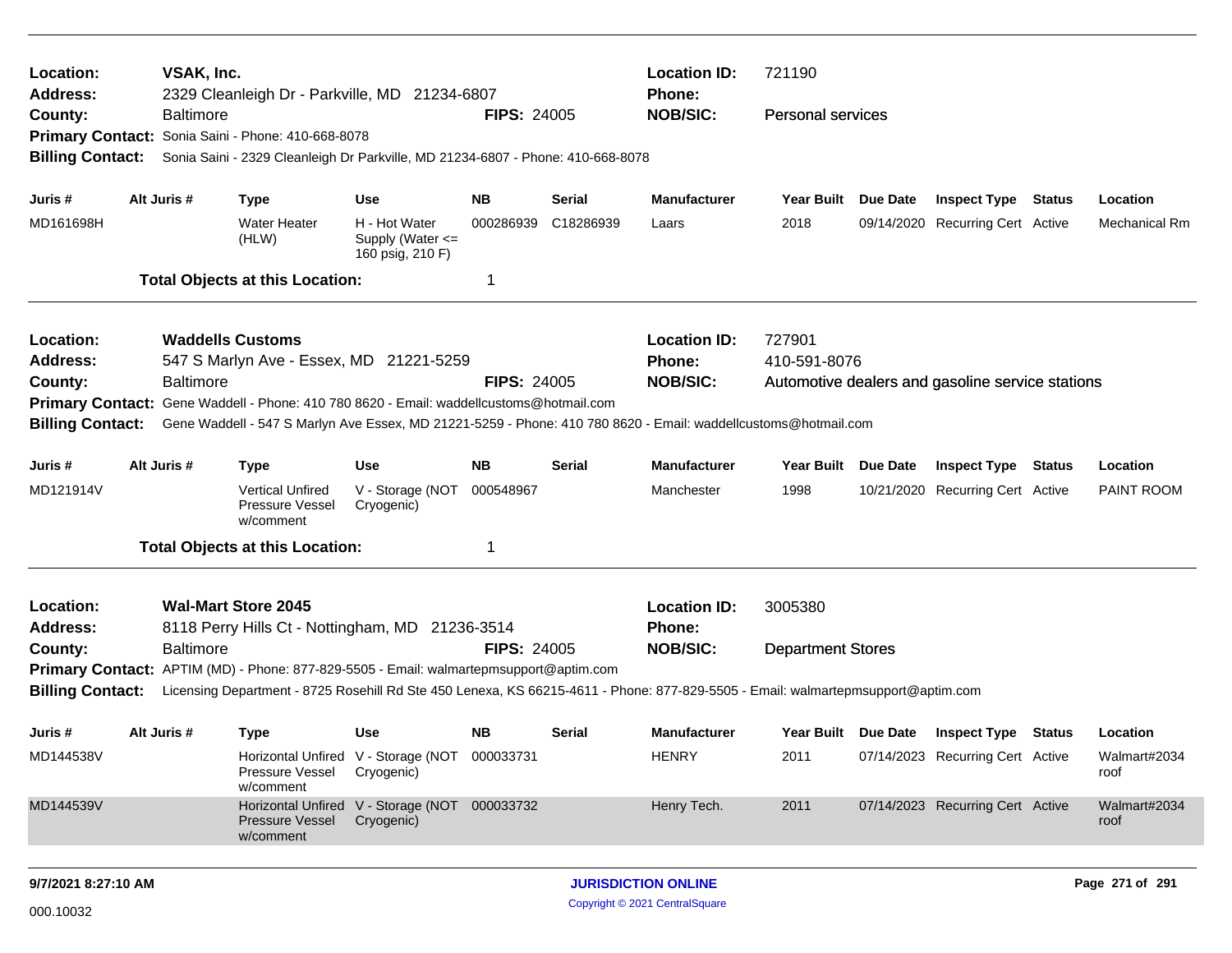| Juris #                 | Alt Juris #      | Type                                                                                   | <b>Use</b>                                                  | <b>NB</b>          | <b>Serial</b> | <b>Manufacturer</b>                                                                                                              | Year Built Due Date      | <b>Inspect Type Status</b>       | Location               |
|-------------------------|------------------|----------------------------------------------------------------------------------------|-------------------------------------------------------------|--------------------|---------------|----------------------------------------------------------------------------------------------------------------------------------|--------------------------|----------------------------------|------------------------|
| MD144540V               |                  | Horizontal Unfired<br><b>Pressure Vessel</b><br>w/comment                              | V - Storage (NOT<br>Cryogenic)                              | 000033605          |               | Henry Tech.                                                                                                                      | 2011                     | 07/14/2023 Recurring Cert Active | Walmart#2034<br>Roof   |
| MD144541V               |                  | <b>Pressure Vessel</b><br>w/comment                                                    | Horizontal Unfired V - Storage (NOT 000033606<br>Cryogenic) |                    |               | Henry Tech.                                                                                                                      | 2011                     | 07/14/2023 Recurring Cert Active | Walmart#2034<br>roof   |
| MD144542V               |                  | Pressure Vessel<br>w/comment                                                           | Horizontal Unfired V - Storage (NOT 000033609<br>Cryogenic) |                    |               | <b>HENRY</b>                                                                                                                     | 2011                     | 07/14/2023 Recurring Cert Active | Walmart#2034<br>roof   |
|                         |                  | <b>Total Objects at this Location:</b>                                                 |                                                             | 5                  |               |                                                                                                                                  |                          |                                  |                        |
| Location:               |                  | <b>Wal-Mart Store 2248</b>                                                             |                                                             |                    |               | <b>Location ID:</b>                                                                                                              | 3005382                  |                                  |                        |
| Address:                |                  | 6205 Baltimore National Pike - Catonsville, MD 21228-2908                              |                                                             |                    |               | Phone:                                                                                                                           |                          |                                  |                        |
| County:                 | <b>Baltimore</b> |                                                                                        |                                                             | <b>FIPS: 24005</b> |               | <b>NOB/SIC:</b>                                                                                                                  | <b>Department Stores</b> |                                  |                        |
| <b>Billing Contact:</b> |                  | Primary Contact: APTIM (MD) - Phone: 877-829-5505 - Email: walmartepmsupport@aptim.com |                                                             |                    |               | Licensing Department - 8725 Rosehill Rd Ste 450 Lenexa, KS 66215-4611 - Phone: 877-829-5505 - Email: walmartepmsupport@aptim.com |                          |                                  |                        |
|                         |                  |                                                                                        |                                                             |                    |               |                                                                                                                                  |                          |                                  |                        |
| Juris #                 | Alt Juris #      | Type                                                                                   | <b>Use</b>                                                  | <b>NB</b>          | <b>Serial</b> | <b>Manufacturer</b>                                                                                                              | Year Built Due Date      | <b>Inspect Type Status</b>       | Location               |
| MD143985V               |                  | Pressure Vessel<br>w/comment                                                           | Horizontal Unfired V - Storage (NOT<br>Cryogenic)           | 000422157          |               | Standard                                                                                                                         | 2002                     | 12/04/2021 Recurring Cert Active | <b>Rear Store Room</b> |
|                         |                  | <b>Total Objects at this Location:</b>                                                 |                                                             | 1                  |               |                                                                                                                                  |                          |                                  |                        |
| Location:               |                  | <b>Wal-Mart Store 2435</b>                                                             |                                                             |                    |               | <b>Location ID:</b>                                                                                                              | 1600871                  |                                  |                        |
| <b>Address:</b>         |                  | 2399 North Point Blvd - Dundalk, MD 21222-1623                                         |                                                             |                    |               | Phone:                                                                                                                           |                          |                                  |                        |
| County:                 | <b>Baltimore</b> |                                                                                        |                                                             | <b>FIPS: 24005</b> |               | <b>NOB/SIC:</b>                                                                                                                  | <b>Variety Stores</b>    |                                  |                        |
|                         |                  | Primary Contact: APTIM (MD) - Phone: 877-829-5505 - Email: walmartepmsupport@aptim.com |                                                             |                    |               |                                                                                                                                  |                          |                                  |                        |
| <b>Billing Contact:</b> |                  |                                                                                        |                                                             |                    |               | Licensing Department - 8725 Rosehill Rd Ste 450 Lenexa, KS 66215-4611 - Phone: 877-829-5505 - Email: walmartepmsupport@aptim.com |                          |                                  |                        |
| Juris #                 | Alt Juris #      | <b>Type</b>                                                                            | <b>Use</b>                                                  | <b>NB</b>          | <b>Serial</b> | <b>Manufacturer</b>                                                                                                              | Year Built Due Date      | <b>Inspect Type Status</b>       | Location               |
| MD135046V               |                  | <b>Vertical Unfired</b><br><b>Pressure Vessel</b><br>w/comment                         | V - Storage (NOT 000960234<br>Cryogenic)                    |                    |               | Manchester                                                                                                                       | 2008                     | 05/13/2022 Recurring Cert Active | <b>Auto Center</b>     |
| MD143142V               |                  | <b>Horizontal Unfired</b><br><b>Pressure Vessel</b><br>w/comment                       | V - Storage (NOT 000030317<br>Cryogenic)                    |                    |               | <b>HENRY</b>                                                                                                                     | 2010                     | 05/13/2022 Recurring Cert Active | Roof                   |
|                         |                  | <b>Total Objects at this Location:</b>                                                 |                                                             | $\overline{2}$     |               |                                                                                                                                  |                          |                                  |                        |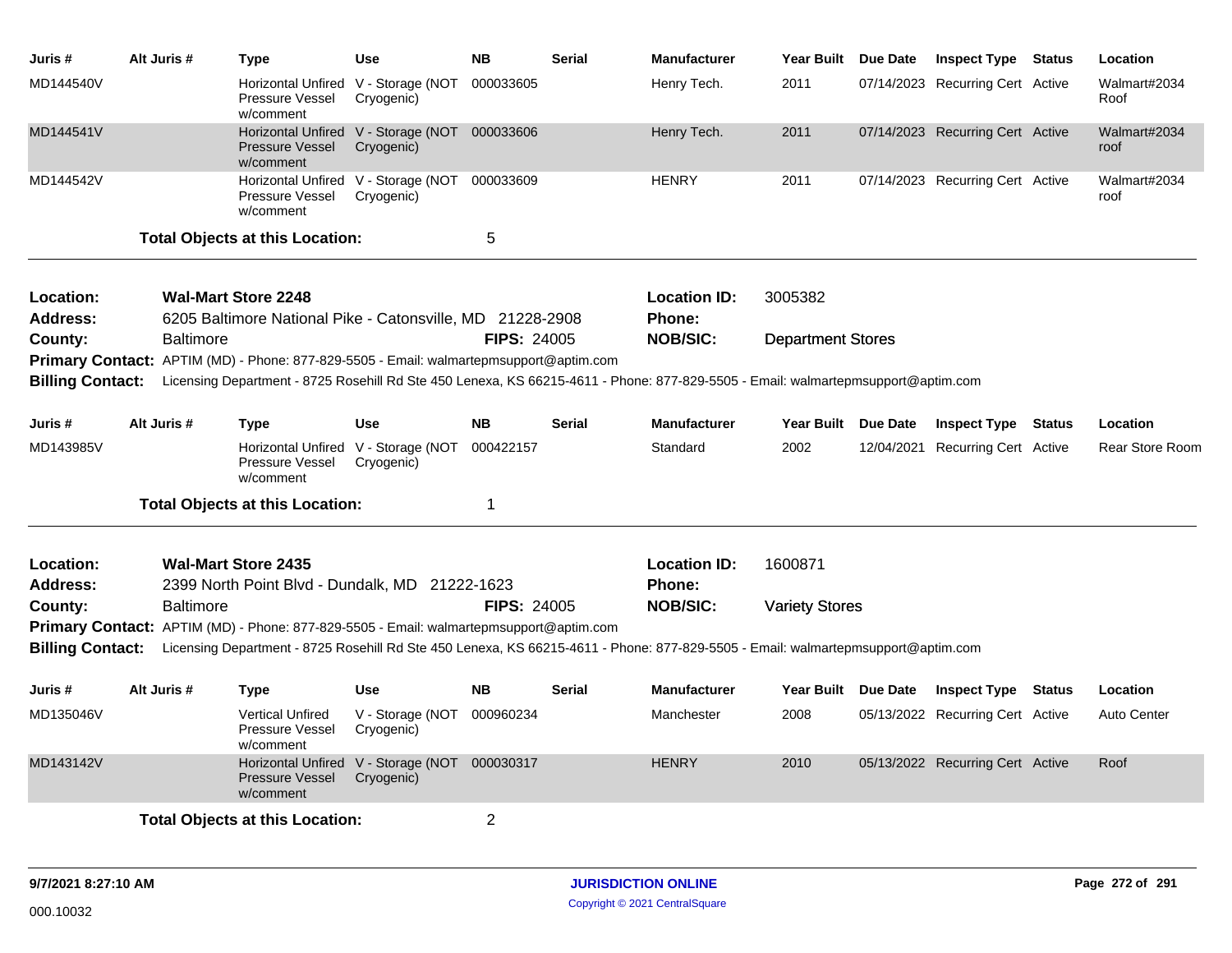| <b>Location:</b> | <b>Wal-Mart Store 2577</b>                                                             |                    | <b>Location ID:</b> | 3090799                  |
|------------------|----------------------------------------------------------------------------------------|--------------------|---------------------|--------------------------|
| Address:         | 1 Frankel Way - Cockeysville, MD 21030-3220                                            |                    | <b>Phone:</b>       |                          |
| County:          | <b>Baltimore</b>                                                                       | <b>FIPS: 24005</b> | NOB/SIC:            | <b>Department Stores</b> |
|                  | Primary Contact: APTIM (MD) - Phone: 877-829-5505 - Email: walmartepmsupport@aptim.com |                    |                     |                          |

**Billing Contact:** Licensing Department - 8725 Rosehill Rd Ste 450 Lenexa, KS 66215-4611 - Phone: 877-829-5505 - Email: walmartepmsupport@aptim.com

| Juris #   | Alt Juris # | Type                                                             | <b>Use</b>                     | <b>NB</b> | <b>Serial</b> | <b>Manufacturer</b> | <b>Year Built</b> | <b>Due Date</b> | <b>Inspect Type</b>          | Status | Location |
|-----------|-------------|------------------------------------------------------------------|--------------------------------|-----------|---------------|---------------------|-------------------|-----------------|------------------------------|--------|----------|
| MD141392V | E.          | Horizontal Unfired<br>Pressure Vessel<br>w/comment               | V - Storage (NOT<br>Cryogenic) | 000073334 |               | Standard            | 2007              | 12/04/2021      | <b>Recurring Cert Active</b> |        | Roof     |
| MD141393V | C           | <b>Horizontal Unfired</b><br><b>Pressure Vessel</b><br>w/comment | V - Storage (NOT<br>Cryogenic) | 00073198  |               | Standard            | 2007              | 12/04/2021      | <b>Recurring Cert Active</b> |        | Roof     |
| MD141394V | B           | Horizontal Unfired<br><b>Pressure Vessel</b><br>w/comment        | V - Storage (NOT<br>Cryogenic) | 000072180 |               | Standard            | 2007              | 12/04/2021      | <b>Recurring Cert Active</b> |        | Roof     |
| MD141395V | D           | <b>Horizontal Unfired</b><br><b>Pressure Vessel</b><br>w/comment | V - Storage (NOT<br>Cryogenic) | 000073327 |               | Standard            | 2007              | 12/04/2021      | <b>Recurring Cert Active</b> |        | Roof     |
| MD141396V |             | Horizontal Unfired<br><b>Pressure Vessel</b><br>w/comment        | V - Storage (NOT<br>Cryogenic) | 000073200 |               | Standard            | 2007              | 12/04/2021      | Recurring Cert Active        |        | Roof     |
| MD141397V | F.          | <b>Horizontal Unfired</b><br><b>Pressure Vessel</b><br>w/comment | V - Storage (NOT<br>Cryogenic) | 000073743 |               | Standard            | 2007              | 12/04/2021      | <b>Recurring Cert Active</b> |        | Roof     |
|           |             | Tatel Ohiosto at this Location:                                  |                                | c         |               |                     |                   |                 |                              |        |          |

**Total Objects at this Location:** 6

| <b>Location:</b> | <b>Wal-Mart Store 3481</b>                                                                    |                    | <b>Location ID:</b> | 2209624               |
|------------------|-----------------------------------------------------------------------------------------------|--------------------|---------------------|-----------------------|
| Address:         | 112 Carroll Island Rd - Middle River, MD 21220-2208                                           |                    | <b>Phone:</b>       |                       |
| County:          | <b>Baltimore</b>                                                                              | <b>FIPS: 24005</b> | NOB/SIC:            | <b>Variety Stores</b> |
|                  | <b>Primary Contact:</b> APTIM (MD) - Phone: 877-829-5505 - Email: walmartepmsupport@aptim.com |                    |                     |                       |

**Billing Contact:** Licensing Department - 8725 Rosehill Rd Ste 450 Lenexa, KS 66215-4611 - Phone: 877-829-5505 - Email: walmartepmsupport@aptim.com

| Juris #   | Alt Juris # | Type                                                                | Use                            | <b>NB</b> | <b>Serial</b> | <b>Manufacturer</b> | Year Built Due Date | <b>Inspect Type Status</b>       | Location           |
|-----------|-------------|---------------------------------------------------------------------|--------------------------------|-----------|---------------|---------------------|---------------------|----------------------------------|--------------------|
| MD126839V | <b>CAT</b>  | <b>Vertical Unfired</b><br>Pressure Vessel<br>w/comment             | V - Storage (NOT<br>Cryogenic) | 000188774 |               | Manchester          | 2003                | 04/29/2022 Recurring Cert Active | Compressor<br>Room |
| MD143114V |             | Horizontal Unfired V - Storage (NOT<br>Pressure Vessel<br>w/comment | Cryogenic)                     | 000029404 |               | <b>HENRY</b>        | 2009                | 04/29/2022 Recurring Cert Active | Roof               |
|           |             |                                                                     |                                |           |               |                     |                     |                                  |                    |

**Total Objects at this Location:** 2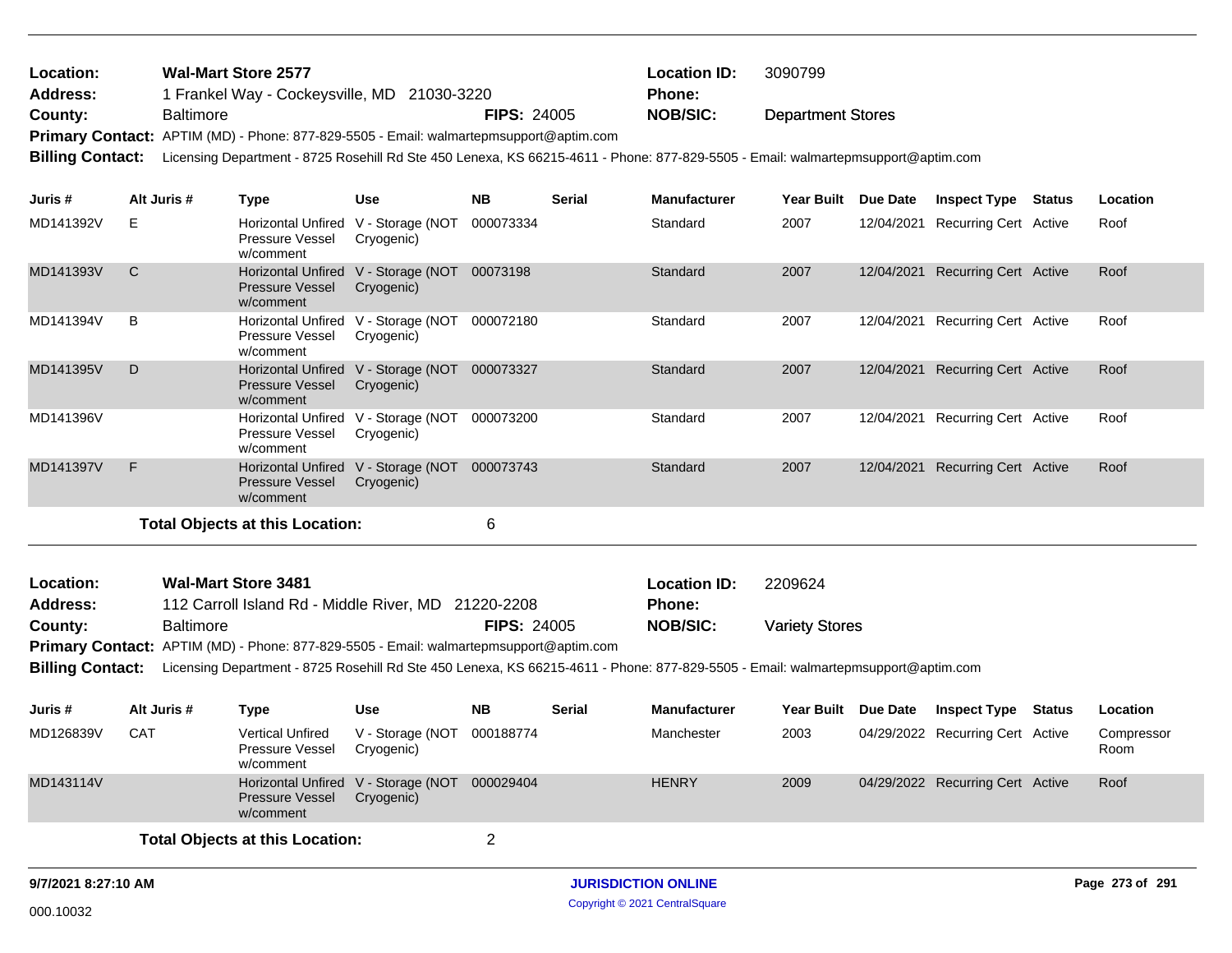| <b>Location:</b> | <b>Wal-Mart Store 3489</b>                                                             |                    | <b>Location ID:</b> | 1600870               |
|------------------|----------------------------------------------------------------------------------------|--------------------|---------------------|-----------------------|
| <b>Address:</b>  | 6420 Petrie Way Rd - Rosedale, MD 21237-3034                                           |                    | <b>Phone:</b>       |                       |
| County:          | <b>Baltimore</b>                                                                       | <b>FIPS: 24005</b> | <b>NOB/SIC:</b>     | <b>Variety Stores</b> |
|                  | Primary Contact: APTIM (MD) - Phone: 877-829-5505 - Email: walmartepmsupport@aptim.com |                    |                     |                       |

**Billing Contact:** Licensing Department - 8725 Rosehill Rd Ste 450 Lenexa, KS 66215-4611 - Phone: 877-829-5505 - Email: walmartepmsupport@aptim.com

| Juris #   | Alt Juris # | Type                                                                       | <b>Use</b>                     | <b>NB</b> | <b>Serial</b> | <b>Manufacturer</b> | Year Built | <b>Due Date</b> | <b>Inspect Type</b>          | Status | <b>Location</b> |
|-----------|-------------|----------------------------------------------------------------------------|--------------------------------|-----------|---------------|---------------------|------------|-----------------|------------------------------|--------|-----------------|
| MD145144V |             | Horizontal Unfired<br>Pressure Vessel<br>w/comment                         | V - Storage (NOT<br>Cryogenic) | 000011590 |               | Westermeyer         | 2011       | 12/05/2021      | Recurring Cert Active        |        | Roof            |
| MD145145V |             | Horizontal Unfired V - Storage (NOT<br><b>Pressure Vessel</b><br>w/comment | Cryogenic)                     | 000033877 |               | <b>HENRY</b>        | 2011       | 12/05/2021      | Recurring Cert Active        |        | Roof            |
| MD145146V |             | Horizontal Unfired<br><b>Pressure Vessel</b><br>w/comment                  | V - Storage (NOT<br>Cryogenic) | 000033874 |               | <b>HENRY</b>        | 2011       | 12/05/2021      | <b>Recurring Cert Active</b> |        | Roof            |
| MD145147V |             | Horizontal Unfired V - Storage (NOT<br><b>Pressure Vessel</b><br>w/comment | Cryogenic)                     | 000015591 |               | Westermeyer         | 2011       | 12/05/2021      | <b>Recurring Cert Active</b> |        | Roof            |
| MD145148V |             | Horizontal Unfired<br>Pressure Vessel<br>w/comment                         | V - Storage (NOT<br>Cryogenic) | 000033869 |               | <b>HENRY</b>        | 2011       | 12/05/2021      | Recurring Cert Active        |        | Roof            |
|           |             | Total Objects at this Location:                                            |                                | 5         |               |                     |            |                 |                              |        |                 |

| <b>Location:</b> | <b>Wal-Mart Store 3720</b>                                                             |                    | <b>Location ID:</b> | 2976908                  |
|------------------|----------------------------------------------------------------------------------------|--------------------|---------------------|--------------------------|
| <b>Address:</b>  | 3601 Washington Blvd - Arbutus, MD 21227-1627                                          |                    | <b>Phone:</b>       |                          |
| County:          | <b>Baltimore</b>                                                                       | <b>FIPS: 24005</b> | NOB/SIC:            | <b>Department Stores</b> |
|                  | Primary Contact: APTIM (MD) - Phone: 877-829-5505 - Email: walmartepmsupport@aptim.com |                    |                     |                          |

**Billing Contact:** Licensing Department - 8725 Rosehill Rd Ste 450 Lenexa, KS 66215-4611 - Phone: 877-829-5505 - Email: walmartepmsupport@aptim.com

| Alt Juris # | Type                                | Use        | <b>NB</b>                                                                                                                                                                            | <b>Serial</b> | <b>Manufacturer</b> | <b>Year Built</b> | Due Date | <b>Inspect Type</b> | Status     | Location                                                                                                                                 |
|-------------|-------------------------------------|------------|--------------------------------------------------------------------------------------------------------------------------------------------------------------------------------------|---------------|---------------------|-------------------|----------|---------------------|------------|------------------------------------------------------------------------------------------------------------------------------------------|
| Rack C      | Pressure Vessel<br>w/comment        |            | 000072148                                                                                                                                                                            |               | Standard            | 2008              |          |                     |            | Roof                                                                                                                                     |
| Rack B      | <b>Pressure Vessel</b><br>w/comment | Cryogenic) | 000072505                                                                                                                                                                            |               | Standard            | 2008              |          |                     |            | Roof                                                                                                                                     |
| Rack D      | Pressure Vessel<br>w/comment        |            | 000072128                                                                                                                                                                            |               | Standard            | 2008              |          |                     |            | Roof                                                                                                                                     |
| Rack A      | <b>Pressure Vessel</b>              | Cryogenic) | 000072410                                                                                                                                                                            |               | Standard            | 2008              |          |                     |            | Roof                                                                                                                                     |
|             |                                     |            | Horizontal Unfired V - Storage (NOT<br>Cryogenic)<br>Horizontal Unfired V - Storage (NOT<br>Horizontal Unfired V - Storage (NOT<br>Cryogenic)<br>Horizontal Unfired V - Storage (NOT |               |                     |                   |          |                     | 04/06/2023 | 04/06/2023 Recurring Cert Active<br>04/06/2023 Recurring Cert Active<br>04/06/2023 Recurring Cert Active<br><b>Recurring Cert Active</b> |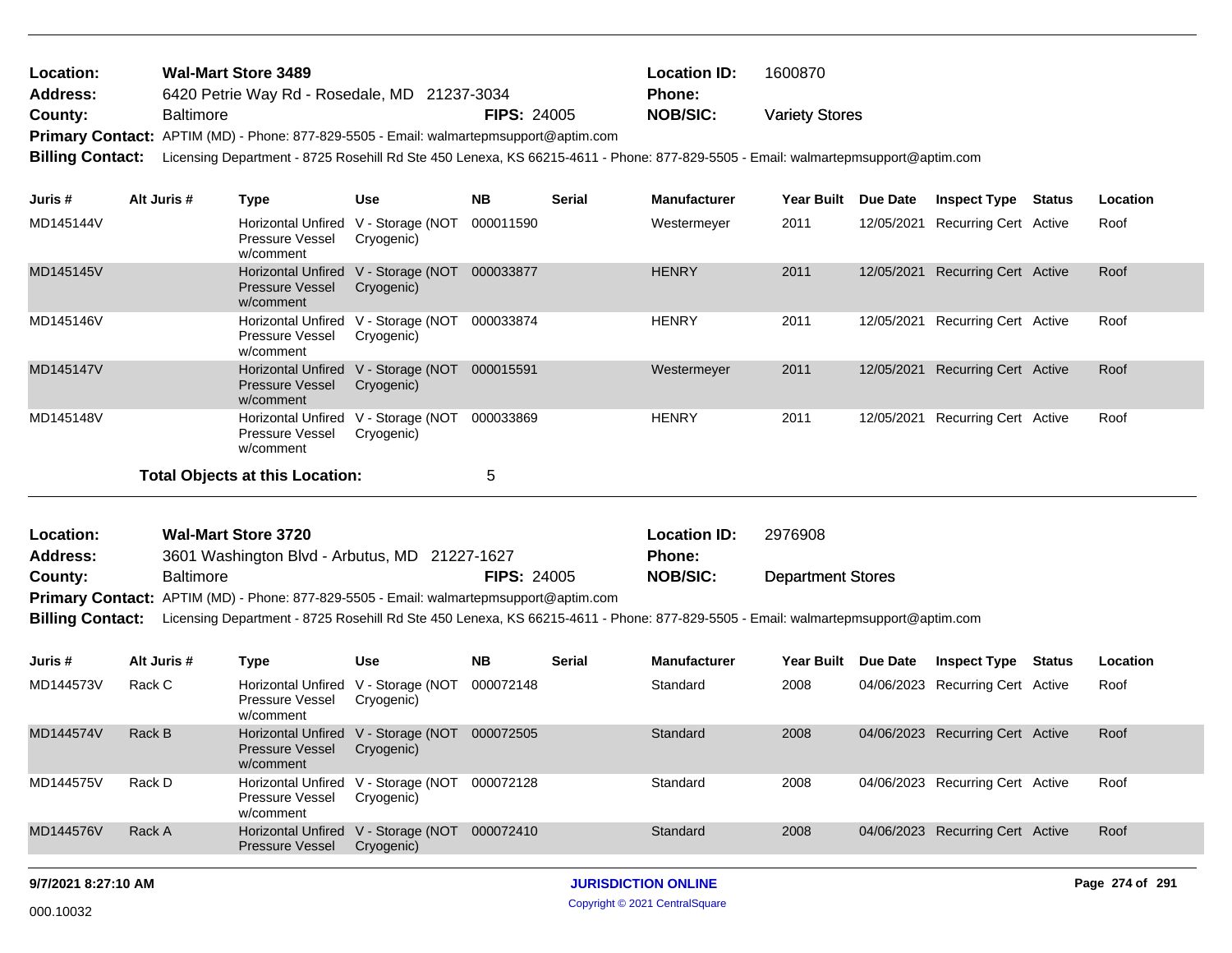| Juris #                 | Alt Juris #      | <b>Type</b>                                                                                                                                       | Use                                                                         | <b>NB</b>          | <b>Serial</b> | <b>Manufacturer</b>            | Year Built Due Date      | <b>Inspect Type Status</b>              | Location        |
|-------------------------|------------------|---------------------------------------------------------------------------------------------------------------------------------------------------|-----------------------------------------------------------------------------|--------------------|---------------|--------------------------------|--------------------------|-----------------------------------------|-----------------|
| MD144577V               | Rack F           | w/comment                                                                                                                                         | Horizontal Unfired V - Storage (NOT                                         | 000072642          |               | Standard                       | 2008                     | 04/06/2023 Recurring Cert Active        | Roof            |
|                         |                  | Pressure Vessel<br>w/comment                                                                                                                      | Cryogenic)                                                                  |                    |               |                                |                          |                                         |                 |
| MD144578V               | Rack F           | Pressure Vessel<br>w/comment                                                                                                                      | Horizontal Unfired V - Storage (NOT 000072638<br>Cryogenic)                 |                    |               | Standard                       | 2008                     | 04/06/2023 Recurring Cert Active        | Roof            |
| MD162381V               |                  | <b>Vertical Unfired</b><br>Pressure Vessel<br>w/comment                                                                                           | V - Storage (NOT<br>Cryogenic)                                              | 000653691          |               | Morganton                      | 2017                     | 01/23/2023 Recurring Cert Active        | Tire Shop       |
|                         |                  | <b>Total Objects at this Location:</b>                                                                                                            |                                                                             | 7                  |               |                                |                          |                                         |                 |
| Location:               |                  | <b>Wal-Mart Store 3804</b>                                                                                                                        |                                                                             |                    |               | <b>Location ID:</b>            | 3315636                  |                                         |                 |
| <b>Address:</b>         |                  | 8730 Liberty Rd - Randallstown, MD 21133-4710                                                                                                     |                                                                             |                    |               | <b>Phone:</b>                  |                          |                                         |                 |
| County:                 | <b>Baltimore</b> |                                                                                                                                                   |                                                                             | <b>FIPS: 24005</b> |               | <b>NOB/SIC:</b>                | <b>Department Stores</b> |                                         |                 |
|                         |                  | Primary Contact: APTIM (MD) - Phone: 877-829-5505 - Email: walmartepmsupport@aptim.com                                                            |                                                                             |                    |               |                                |                          |                                         |                 |
| <b>Billing Contact:</b> |                  | Licensing Department - 8725 Rosehill Rd Ste 450 Lenexa, KS 66215-4611 - Phone: 877-829-5505 - Email: walmartepmsupport@aptim.com                  |                                                                             |                    |               |                                |                          |                                         |                 |
| Juris #                 | Alt Juris #      | <b>Type</b>                                                                                                                                       | <b>Use</b>                                                                  | <b>NB</b>          | <b>Serial</b> | <b>Manufacturer</b>            | Year Built Due Date      | <b>Inspect Type Status</b>              | Location        |
| MD146241V               |                  | <b>Pressure Vessel</b><br>w/comment                                                                                                               | Horizontal Unfired V - Process-Heat<br>Transfer-Other<br>w/comment          | 000019751          |               | Westermeyer Ind                | 2012                     | 12/27/2022 Recurring Cert Active        | Roof            |
| MD146242V               |                  | <b>Pressure Vessel</b><br>w/comment                                                                                                               | Horizontal Unfired V - Process-Heat<br>Transfer-Other<br>w/comment          | 000018674          |               | Westermeyer Ind                | 2012                     | 12/27/2022 Recurring Cert Active        | Roof            |
| MD146243V               |                  | <b>Pressure Vessel</b><br>w/comment                                                                                                               | Horizontal Unfired V - Process-Heat<br>Transfer-<br><b>Feedwater Heater</b> | 000019611          |               | Westermeyer Ind                | 2012                     | 12/27/2022 Recurring Cert Active        | Roof            |
|                         |                  | <b>Total Objects at this Location:</b>                                                                                                            |                                                                             | 3                  |               |                                |                          |                                         |                 |
| Location:               |                  | <b>Wal-Mart Store 5344</b>                                                                                                                        |                                                                             |                    |               | <b>Location ID:</b>            | 1600376                  |                                         |                 |
| <b>Address:</b>         |                  | 1238 Putty Hill Ave Suite 5 - Towson, MD 21286-5878                                                                                               |                                                                             |                    |               | Phone:                         |                          |                                         |                 |
| County:                 | <b>Baltimore</b> |                                                                                                                                                   |                                                                             | <b>FIPS: 24005</b> |               | <b>NOB/SIC:</b>                | <b>Variety Stores</b>    |                                         |                 |
|                         |                  | Primary Contact: APTIM (MD) - Phone: 877-829-5505 - Email: walmartepmsupport@aptim.com                                                            |                                                                             |                    |               |                                |                          |                                         |                 |
|                         |                  | Billing Contact: Licensing Department - 8725 Rosehill Rd Ste 450 Lenexa, KS 66215-4611 - Phone: 877-829-5505 - Email: walmartepmsupport@aptim.com |                                                                             |                    |               |                                |                          |                                         |                 |
| Juris #                 | Alt Juris #      | Type                                                                                                                                              | Use                                                                         | <b>NB</b>          | <b>Serial</b> | <b>Manufacturer</b>            |                          | Year Built Due Date Inspect Type Status | Location        |
| MD121918V               | Chiller          | Pressure Vessel<br>w/comment                                                                                                                      | Horizontal Unfired V - Storage (NOT<br>Cryogenic)                           | 000055467          |               | Standard                       | 2004                     | 07/18/2022 Recurring Cert Active        | Roof Top        |
| 9/7/2021 8:27:10 AM     |                  |                                                                                                                                                   |                                                                             |                    |               | <b>JURISDICTION ONLINE</b>     |                          |                                         | Page 275 of 291 |
| 000.10032               |                  |                                                                                                                                                   |                                                                             |                    |               | Copyright © 2021 CentralSquare |                          |                                         |                 |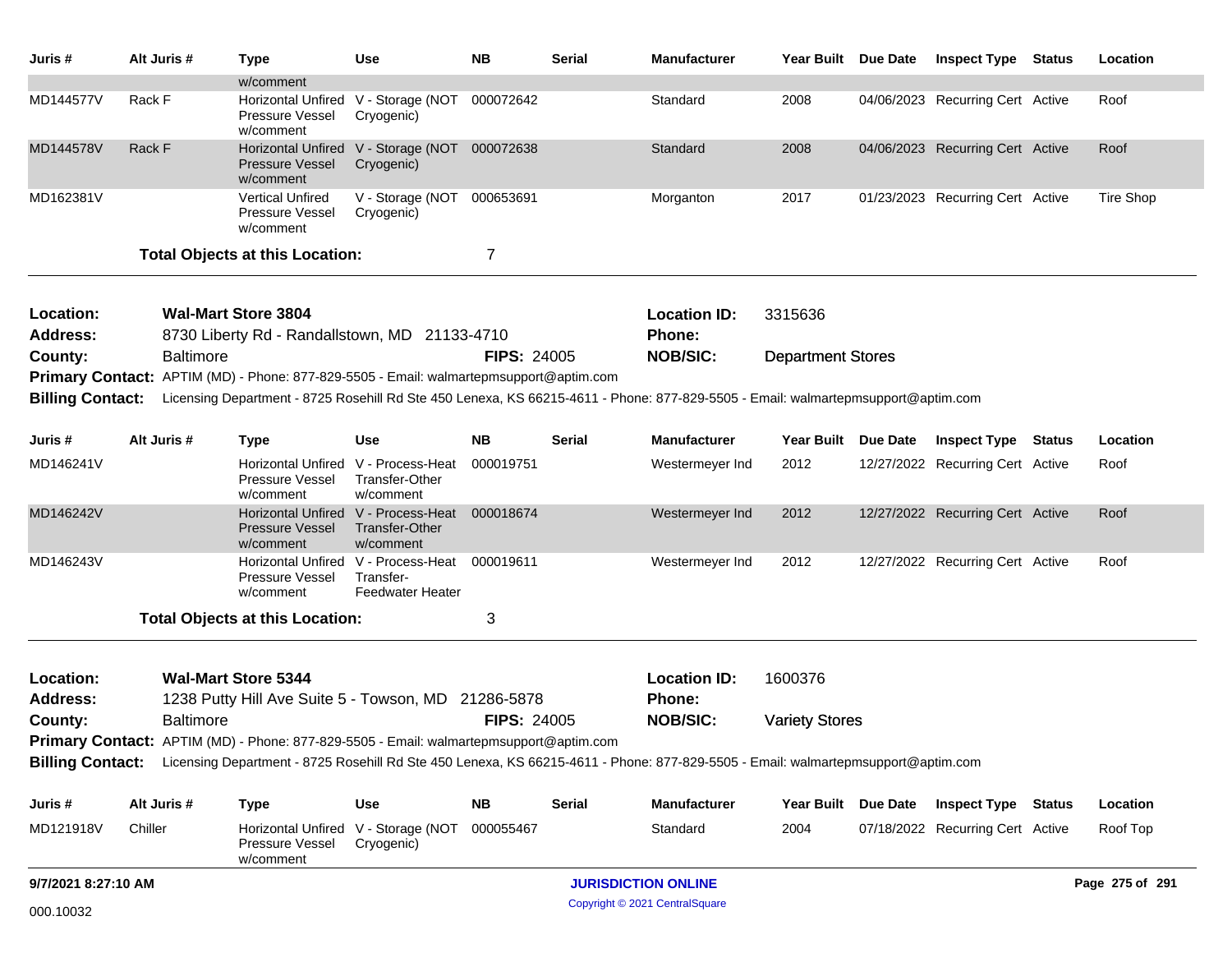| Juris #                 | Alt Juris #      | <b>Type</b>                                                        | <b>Use</b>                                            | <b>NB</b>          | <b>Serial</b> | <b>Manufacturer</b>                                                                                       | Year Built Due Date                |                 | <b>Inspect Type Status</b>           |               | Location       |
|-------------------------|------------------|--------------------------------------------------------------------|-------------------------------------------------------|--------------------|---------------|-----------------------------------------------------------------------------------------------------------|------------------------------------|-----------------|--------------------------------------|---------------|----------------|
|                         |                  | <b>Total Objects at this Location:</b>                             |                                                       | 1                  |               |                                                                                                           |                                    |                 |                                      |               |                |
| Location:               |                  | <b>Walter Jay Auto Painting</b>                                    |                                                       |                    |               | <b>Location ID:</b>                                                                                       | 728317                             |                 |                                      |               |                |
| <b>Address:</b>         |                  | 3826 N Point Blvd - Dundalk, MD 21222-2806                         |                                                       |                    |               | Phone:                                                                                                    | 410-282-4207                       |                 |                                      |               |                |
| County:                 | <b>Baltimore</b> |                                                                    |                                                       | <b>FIPS: 24005</b> |               | <b>NOB/SIC:</b>                                                                                           |                                    |                 | Motor Vehicle Dealers (New and Used) |               |                |
|                         |                  | Primary Contact: Angel Pirog - Phone: 410-282-4207                 |                                                       |                    |               |                                                                                                           |                                    |                 |                                      |               |                |
| <b>Billing Contact:</b> |                  |                                                                    |                                                       |                    |               | Joseph Pirog - 3826 N Point Blvd Dundalk, MD 21222-2806 - Phone: 410-282-4207 - Email: walterjays@aol.com |                                    |                 |                                      |               |                |
| Juris #                 | Alt Juris #      | <b>Type</b>                                                        | <b>Use</b>                                            | <b>NB</b>          | <b>Serial</b> | <b>Manufacturer</b>                                                                                       | Year Built Due Date                |                 | <b>Inspect Type</b>                  | <b>Status</b> | Location       |
| MD145179V               |                  | <b>Horizontal Unfired</b><br>Pressure Vessel<br>w/comment          | V - Storage (NOT<br>Cryogenic)                        | 000059046          |               | Steel Fab                                                                                                 | 1993                               |                 | 10/21/2022 Recurring Cert Active     |               | <b>OUTSIDE</b> |
| MD150057V               |                  | <b>Vertical Unfired</b><br><b>Pressure Vessel</b><br>w/comment     | V - Storage (NOT<br>Cryogenic)                        | 000479802          |               | <b>Steel Fab</b>                                                                                          | 2007                               |                 | 10/21/2022 Recurring Cert Active     |               | <b>OUTSIDE</b> |
|                         |                  | <b>Total Objects at this Location:</b>                             |                                                       | 2                  |               |                                                                                                           |                                    |                 |                                      |               |                |
| Location:               |                  | <b>Walther Washmat</b>                                             |                                                       |                    |               | <b>Location ID:</b>                                                                                       | 728332                             |                 |                                      |               |                |
| <b>Address:</b>         |                  | 8611 Walther Blvd - Baltimore, MD 21236-3039                       |                                                       |                    |               | Phone:                                                                                                    | 410-882-4303                       |                 |                                      |               |                |
| County:                 | <b>Baltimore</b> |                                                                    |                                                       | <b>FIPS: 24005</b> |               | <b>NOB/SIC:</b>                                                                                           | Apparel and other textile products |                 |                                      |               |                |
|                         |                  | Primary Contact: Walther Washmat - Phone: 410-882-4303             |                                                       |                    |               |                                                                                                           |                                    |                 |                                      |               |                |
| <b>Billing Contact:</b> |                  | - 8611 Walther Blvd Baltimore, MD 21236-3039 - Phone: 410-882-4303 |                                                       |                    |               |                                                                                                           |                                    |                 |                                      |               |                |
| Juris #                 | Alt Juris #      | <b>Type</b>                                                        | Use                                                   | <b>NB</b>          | <b>Serial</b> | <b>Manufacturer</b>                                                                                       | <b>Year Built</b>                  | <b>Due Date</b> | <b>Inspect Type</b>                  | Status        | Location       |
| MD102111H               | CoilWtrHtr       | <b>Horizontal Water</b><br>Tube                                    | H - Hot Water<br>Supply (Water <=<br>160 psig, 210 F) | 000077803          |               | National                                                                                                  | 1997                               |                 | 02/22/2022 Recurring Cert Active     |               | <b>BLRM</b>    |
|                         |                  | <b>Total Objects at this Location:</b>                             |                                                       | 1                  |               |                                                                                                           |                                    |                 |                                      |               |                |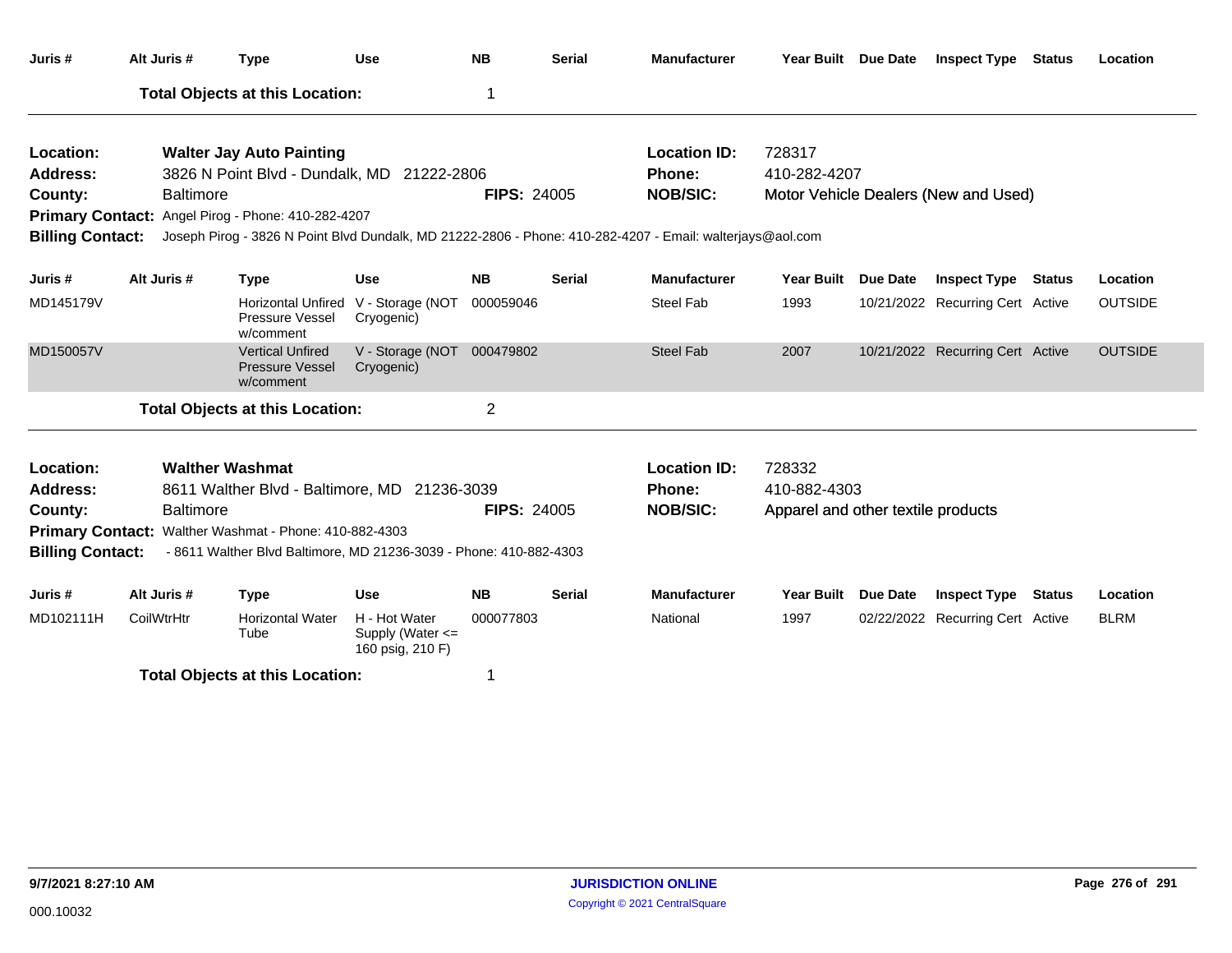| Location:<br><b>Address:</b><br>County:<br><b>Billing Contact:</b> | <b>Baltimore</b> | <b>Ware's Day Care Rental</b><br>4013 Liberty Heights Ave - Baltimore, MD 21207-7545<br>Primary Contact: La'Tronya Ware - Phone: 410-239-9565/443-865-4860 |                                             | <b>FIPS: 24005</b> |               | <b>Location ID:</b><br>Phone:<br><b>NOB/SIC:</b><br>La'Tronya Ware - 1206 Wynside Ln Hampstead, MD 21074-2608 - Phone: 410-239-9565/443-865-4860                                                                                                                                   | 716586<br>410-239-9565<br>Services, NEC |                 |                                  |                  |
|--------------------------------------------------------------------|------------------|------------------------------------------------------------------------------------------------------------------------------------------------------------|---------------------------------------------|--------------------|---------------|------------------------------------------------------------------------------------------------------------------------------------------------------------------------------------------------------------------------------------------------------------------------------------|-----------------------------------------|-----------------|----------------------------------|------------------|
| Juris #                                                            | Alt Juris #      | Type                                                                                                                                                       | <b>Use</b>                                  | <b>NB</b>          | <b>Serial</b> | <b>Manufacturer</b>                                                                                                                                                                                                                                                                | Year Built Due Date                     |                 | <b>Inspect Type Status</b>       | Location         |
| MD165251H                                                          |                  | Cast Iron                                                                                                                                                  | H - Steam Heat<br>(Steam $\leq$ 15<br>psig) | <b>CI</b>          | 0619014995    | <b>ECR</b>                                                                                                                                                                                                                                                                         | 2019                                    |                 | 01/02/2022 Recurring Cert Active | <b>BLRM</b>      |
|                                                                    |                  | <b>Total Objects at this Location:</b>                                                                                                                     |                                             | $\mathbf 1$        |               |                                                                                                                                                                                                                                                                                    |                                         |                 |                                  |                  |
| Location:<br>Address:                                              | Wawa             | 516 Main St - Reisterstown, MD 21136-1916                                                                                                                  |                                             |                    |               | <b>Location ID:</b><br><b>Phone:</b>                                                                                                                                                                                                                                               | 3898858                                 |                 |                                  |                  |
| County:<br><b>Primary Contact:</b><br><b>Billing Contact:</b>      | <b>Baltimore</b> |                                                                                                                                                            |                                             | <b>FIPS: 24005</b> |               | <b>NOB/SIC:</b><br>Roberts Oxygen Company (MD) - Phone: 240-493-8405 - Cell: 301-252-0742 - Email: DFranovich@RobertsOxygen.com<br>Bulk Tank Service Dept. - PO Box 5507 Rockville, MD 20855-0507 - Phone: 240-493-8405 - Cell: 301-252-0742 - Email: DFranovich@RobertsOxygen.com | <b>Gasoline Service Stations</b>        |                 |                                  |                  |
| Juris #                                                            | Alt Juris #      | Type                                                                                                                                                       | <b>Use</b>                                  | <b>NB</b>          | <b>Serial</b> | <b>Manufacturer</b>                                                                                                                                                                                                                                                                | Year Built Due Date                     |                 | <b>Inspect Type Status</b>       | Location         |
| MD154242V                                                          |                  | <b>Vertical Unfired</b><br>Pressure Vessel<br>w/comment                                                                                                    | V - Storage (NOT<br>Cryogenic)              | 000093438          | 868-002-HH9   | Taylor-Wharton                                                                                                                                                                                                                                                                     | 2011                                    |                 | 08/14/2022 Recurring Cert Active | <b>Back Room</b> |
|                                                                    |                  | <b>Total Objects at this Location:</b>                                                                                                                     |                                             | $\mathbf 1$        |               |                                                                                                                                                                                                                                                                                    |                                         |                 |                                  |                  |
| Location:<br>Address:                                              |                  | Wawa - 578 (Roberts)<br>4017 N Point Blvd - Dundalk, MD 21222-3619                                                                                         |                                             |                    |               | <b>Location ID:</b><br><b>Phone:</b>                                                                                                                                                                                                                                               | 3898846                                 |                 |                                  |                  |
| County:<br>Primary Contact: Wawa - 578 (Roberts)                   | <b>Baltimore</b> |                                                                                                                                                            |                                             | <b>FIPS: 24005</b> |               | <b>NOB/SIC:</b>                                                                                                                                                                                                                                                                    | <b>Gasoline Service Stations</b>        |                 |                                  |                  |
| <b>Billing Contact:</b>                                            |                  |                                                                                                                                                            |                                             |                    |               | Bulk Tank Service Dept. - PO Box 5507 Rockville, MD 20855-0507 - Phone: 240-493-8405 - Cell: 301-252-0742 - Email: DFranovich@RobertsOxygen.com                                                                                                                                    |                                         |                 |                                  |                  |
| Juris #                                                            | Alt Juris #      | Type                                                                                                                                                       | Use                                         | <b>NB</b>          | <b>Serial</b> | <b>Manufacturer</b>                                                                                                                                                                                                                                                                | <b>Year Built</b>                       | <b>Due Date</b> | <b>Inspect Type Status</b>       | Location         |
| MD161498V                                                          |                  | <b>Vertical Unfired</b><br><b>Pressure Vessel</b><br>w/comment                                                                                             | V - Storage (NOT<br>Cryogenic)              | 000092393          |               | Taylor                                                                                                                                                                                                                                                                             | 2011                                    |                 | 08/05/2022 Recurring Cert Active | Outside/Shed     |
|                                                                    |                  | <b>Total Objects at this Location:</b>                                                                                                                     |                                             | 1                  |               |                                                                                                                                                                                                                                                                                    |                                         |                 |                                  |                  |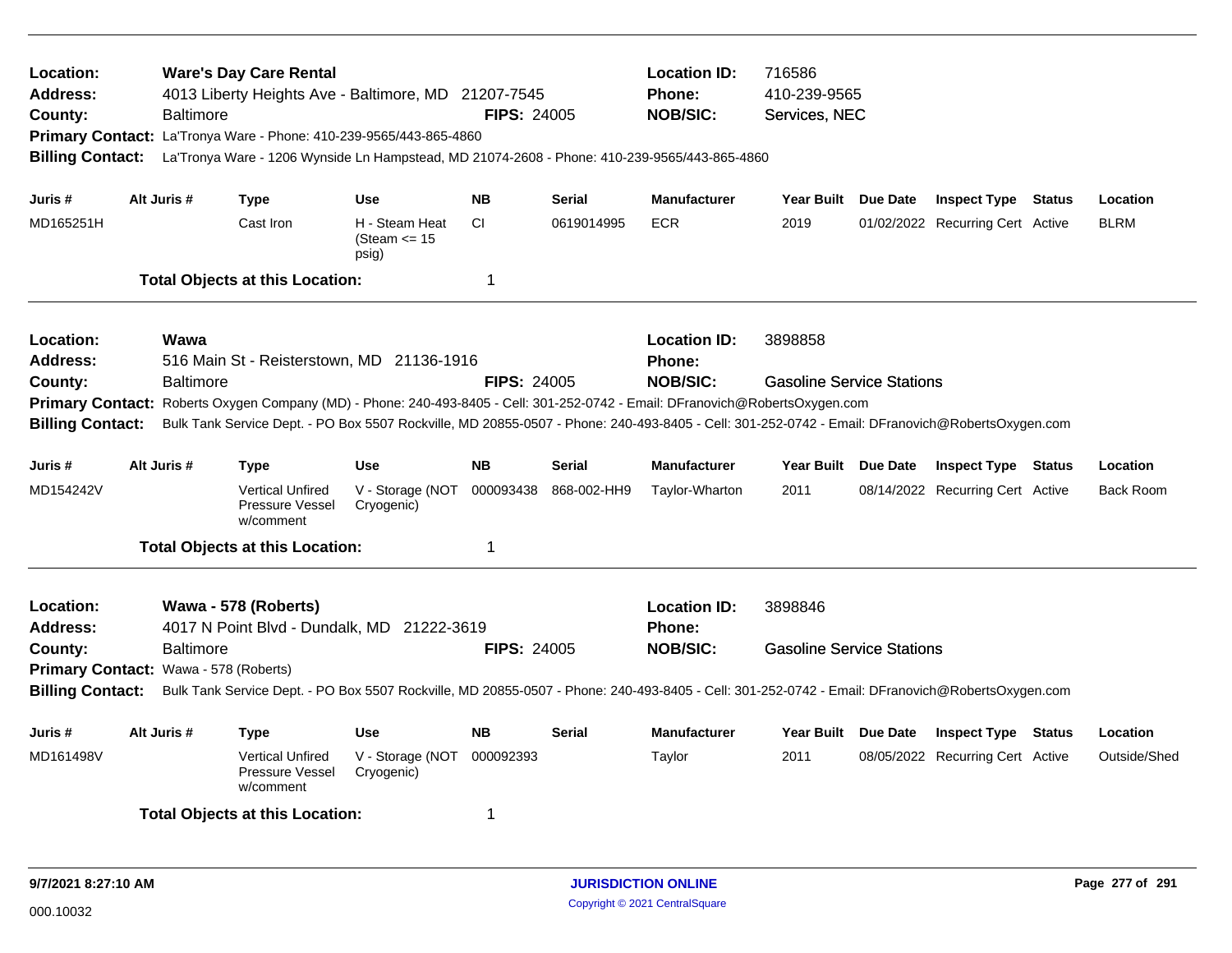| Location:<br>Address:<br>County:<br>Primary Contact: Wawa - 8504 (Roberts)<br><b>Billing Contact:</b>        |             | <b>Baltimore</b> | Wawa - 8504 (Roberts)<br>3716 Washington Blvd - Halethorpe, MD 21227-1656                     |                                | <b>FIPS: 24005</b> |               | <b>Location ID:</b><br><b>Phone:</b><br><b>NOB/SIC:</b><br>Bulk Tank Service Dept. - PO Box 5507 Rockville, MD 20855-0507 - Phone: 240-493-8405 - Cell: 301-252-0742 - Email: DFranovich@RobertsOxygen.com | 3813487                                     |                                  |                       |
|--------------------------------------------------------------------------------------------------------------|-------------|------------------|-----------------------------------------------------------------------------------------------|--------------------------------|--------------------|---------------|------------------------------------------------------------------------------------------------------------------------------------------------------------------------------------------------------------|---------------------------------------------|----------------------------------|-----------------------|
| Juris #                                                                                                      | Alt Juris # |                  | Type                                                                                          | <b>Use</b>                     | <b>NB</b>          | <b>Serial</b> | <b>Manufacturer</b>                                                                                                                                                                                        | Year Built Due Date                         | <b>Inspect Type Status</b>       | Location              |
| MD158781V                                                                                                    |             |                  | <b>Vertical Unfired</b><br>Pressure Vessel<br>w/comment                                       | V - Storage (NOT<br>Cryogenic) | 000015247          |               | Taylor                                                                                                                                                                                                     | 1993                                        | 10/20/2021 Recurring Cert Active | Outside Storage       |
|                                                                                                              |             |                  | <b>Total Objects at this Location:</b>                                                        |                                | $\mathbf 1$        |               |                                                                                                                                                                                                            |                                             |                                  |                       |
| Location:<br><b>Address:</b><br>County:<br><b>Primary Contact:</b><br><b>Billing Contact:</b>                |             | Baltimore        | Wawa - 8506 (Roberts)<br>10111 York Rd - Cockeysville, MD 21030-3305<br>Wawa - 8506 (Roberts) |                                | <b>FIPS: 24005</b> |               | <b>Location ID:</b><br>Phone:<br><b>NOB/SIC:</b><br>Bulk Tank Service Dept. - PO Box 5507 Rockville, MD 20855-0507 - Phone: 240-493-8405 - Cell: 301-252-0742 - Email: DFranovich@RobertsOxygen.com        | 4011034                                     |                                  |                       |
| Juris #                                                                                                      | Alt Juris # |                  | Type                                                                                          | <b>Use</b>                     | <b>NB</b>          | <b>Serial</b> | <b>Manufacturer</b>                                                                                                                                                                                        | Year Built Due Date                         | <b>Inspect Type Status</b>       | Location              |
| MD167306V                                                                                                    |             |                  | <b>Vertical Unfired</b><br>Pressure Vessel<br>w/comment                                       | V - Storage<br>(Cryogenic)     | 000092010          |               | <b>MVE</b>                                                                                                                                                                                                 | 2001                                        | 03/04/2022 Recurring Cert Active | <b>Outside Closet</b> |
|                                                                                                              |             |                  | <b>Total Objects at this Location:</b>                                                        |                                | 1                  |               |                                                                                                                                                                                                            |                                             |                                  |                       |
| Location:<br><b>Address:</b><br>County:<br>Primary Contact: Wawa - 8510 (Roberts)<br><b>Billing Contact:</b> |             | <b>Baltimore</b> | Wawa - 8510 (Roberts)<br>1270 E Joppa Rd - Towson, MD 21286                                   |                                | <b>FIPS: 24005</b> |               | <b>Location ID:</b><br><b>Phone:</b><br><b>NOB/SIC:</b><br>Bulk Tank Service Dept. - PO Box 5507 Rockville, MD 20855-0507 - Phone: 240-493-8405 - Cell: 301-252-0742 - Email: DFranovich@RobertsOxygen.com | 3898861<br><b>Gasoline Service Stations</b> |                                  |                       |
| Juris #                                                                                                      | Alt Juris # |                  | Type                                                                                          | <b>Use</b>                     | <b>NB</b>          | <b>Serial</b> | <b>Manufacturer</b>                                                                                                                                                                                        | Year Built Due Date                         | <b>Inspect Type Status</b>       | Location              |
| MD161731V                                                                                                    |             |                  | <b>Vertical Unfired</b><br>Pressure Vessel<br>w/comment                                       | V - Storage (NOT<br>Cryogenic) | 000299996          |               | <b>CHART</b>                                                                                                                                                                                               | 2017                                        | 08/05/2022 Recurring Cert Active | <b>Outside Closet</b> |
|                                                                                                              |             |                  | <b>Total Objects at this Location:</b>                                                        |                                | -1                 |               |                                                                                                                                                                                                            |                                             |                                  |                       |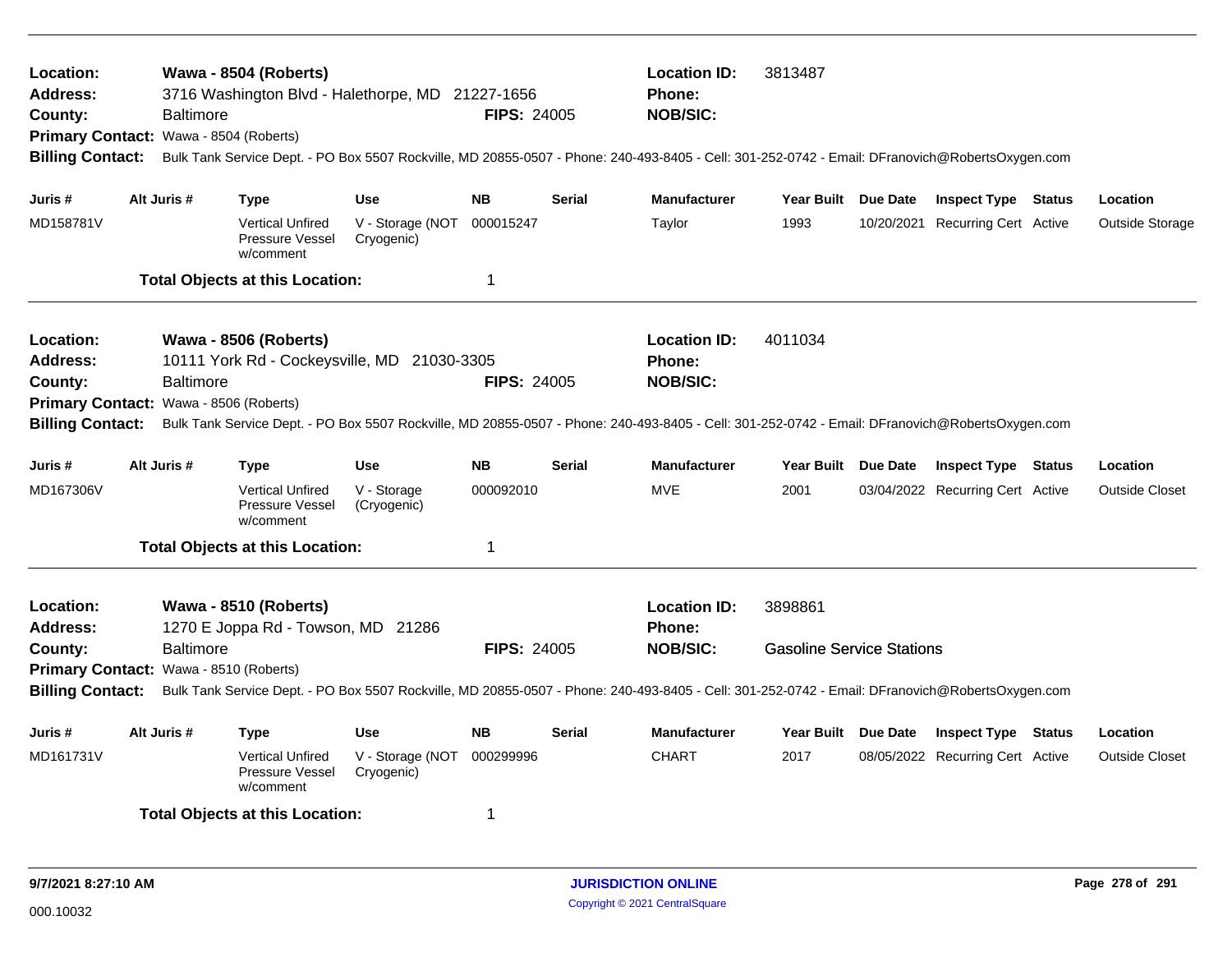| Location:<br><b>Address:</b>               |             | <b>Waynes Inc.</b> | 12300 Owings Mill Blvd. Unit #9 - Reisterstown, MD 21136-1744                |                                |                    |               | <b>Location ID:</b><br>Phone:                                                                                           | 728597                            |                                                  |        |                                                                   |
|--------------------------------------------|-------------|--------------------|------------------------------------------------------------------------------|--------------------------------|--------------------|---------------|-------------------------------------------------------------------------------------------------------------------------|-----------------------------------|--------------------------------------------------|--------|-------------------------------------------------------------------|
| County:                                    |             | <b>Baltimore</b>   |                                                                              |                                | <b>FIPS: 24005</b> |               | <b>NOB/SIC:</b>                                                                                                         |                                   | Automotive dealers and gasoline service stations |        |                                                                   |
|                                            |             |                    | Primary Contact: Wayne Forrest - Phone: 410-526-5500 - Email: cwforr@msn.com |                                |                    |               |                                                                                                                         |                                   |                                                  |        |                                                                   |
| <b>Billing Contact:</b>                    |             |                    |                                                                              |                                |                    |               | Wayne Forrest - 12300 Owings Mills Blvd Ste 9 Reisterstown, MD 21136-1744 - Phone: 410-526-5500 - Email: cwforr@msn.com |                                   |                                                  |        |                                                                   |
| Juris #                                    | Alt Juris # |                    | Type                                                                         | <b>Use</b>                     | <b>NB</b>          | <b>Serial</b> | <b>Manufacturer</b>                                                                                                     | Year Built Due Date               | <b>Inspect Type Status</b>                       |        | Location                                                          |
| MD061150V                                  |             |                    | <b>Vertical Unfired</b><br>Pressure Vessel<br>w/comment                      | V - Storage (NOT<br>Cryogenic) | 000066961          |               | Kargard                                                                                                                 | 1983                              | 10/17/2020 Recurring Cert Active                 |        | Rear                                                              |
|                                            |             |                    | <b>Total Objects at this Location:</b>                                       |                                | 1                  |               |                                                                                                                         |                                   |                                                  |        |                                                                   |
| Location:                                  |             |                    | <b>Wayward Smokehouse (Arc3)</b>                                             |                                |                    |               | <b>Location ID:</b>                                                                                                     | 4039046                           |                                                  |        |                                                                   |
| <b>Address:</b>                            |             |                    | 8161 Honeygo Blvd - Nottingham, MD 21236-8202                                |                                |                    |               | <b>Phone:</b>                                                                                                           |                                   |                                                  |        |                                                                   |
| County:                                    |             | <b>Baltimore</b>   |                                                                              |                                | <b>FIPS: 24005</b> |               | <b>NOB/SIC:</b>                                                                                                         |                                   |                                                  |        |                                                                   |
| Primary Contact: Wayward Smokehouse (Arc3) |             |                    |                                                                              |                                |                    |               |                                                                                                                         |                                   |                                                  |        |                                                                   |
| <b>Billing Contact:</b>                    |             |                    |                                                                              |                                |                    |               | Charlie Patterson - PO Box 26269 Richmond, VA 23260-6269 - Phone: 804-644-4521 - Email: charlie.patterson@arc3gases.com |                                   |                                                  |        |                                                                   |
| Juris #                                    | Alt Juris # |                    | Type                                                                         | <b>Use</b>                     | <b>NB</b>          | <b>Serial</b> | <b>Manufacturer</b>                                                                                                     | Year Built Due Date               | <b>Inspect Type</b>                              | Status | Location                                                          |
| MD167312V                                  |             |                    | <b>Vertical Unfired</b><br>Pressure Vessel<br>w/comment                      | V - Storage<br>(Cryogenic)     | 000000886          |               | Worthington                                                                                                             | 2018                              | 08/27/2022 Recurring Cert Active                 |        | Outside                                                           |
|                                            |             |                    | <b>Total Objects at this Location:</b>                                       |                                | 1                  |               |                                                                                                                         |                                   |                                                  |        |                                                                   |
| Location:                                  |             |                    | Wegman's - 14 (Arc3)                                                         |                                |                    |               | <b>Location ID:</b>                                                                                                     | 3925613                           |                                                  |        |                                                                   |
| <b>Address:</b>                            |             |                    | 122 Shawan Rd - Cockeysville, MD 21030-1325                                  |                                |                    |               | Phone:                                                                                                                  |                                   |                                                  |        |                                                                   |
| County:                                    |             | <b>Baltimore</b>   |                                                                              |                                | <b>FIPS: 24005</b> |               | <b>NOB/SIC:</b>                                                                                                         | <b>Eating and Drinking Places</b> |                                                  |        |                                                                   |
| Primary Contact: Wegman's - 14 (Arc3)      |             |                    |                                                                              |                                |                    |               |                                                                                                                         |                                   |                                                  |        |                                                                   |
| <b>Billing Contact:</b>                    |             |                    |                                                                              |                                |                    |               | Charlie Patterson - PO Box 26269 Richmond, VA 23260-6269 - Phone: 804-644-4521 - Email: charlie.patterson@arc3gases.com |                                   |                                                  |        |                                                                   |
| Juris #                                    | Alt Juris # |                    | <b>Type</b>                                                                  | <b>Use</b>                     | <b>NB</b>          | <b>Serial</b> | <b>Manufacturer</b>                                                                                                     | Year Built Due Date               | <b>Inspect Type</b>                              | Status | Location                                                          |
| MD163500V                                  |             |                    | <b>Vertical Unfired</b><br>Pressure Vessel<br>w/comment                      | V - Storage<br>(Cryogenic)     | 000163789          |               | <b>CHART</b>                                                                                                            | 2005                              | 02/27/2023 Recurring Cert Active                 |        | Nature's Floral -<br><b>Back of Store</b><br><b>Behind Cheese</b> |
|                                            |             |                    | <b>Total Objects at this Location:</b>                                       |                                | -1                 |               |                                                                                                                         |                                   |                                                  |        |                                                                   |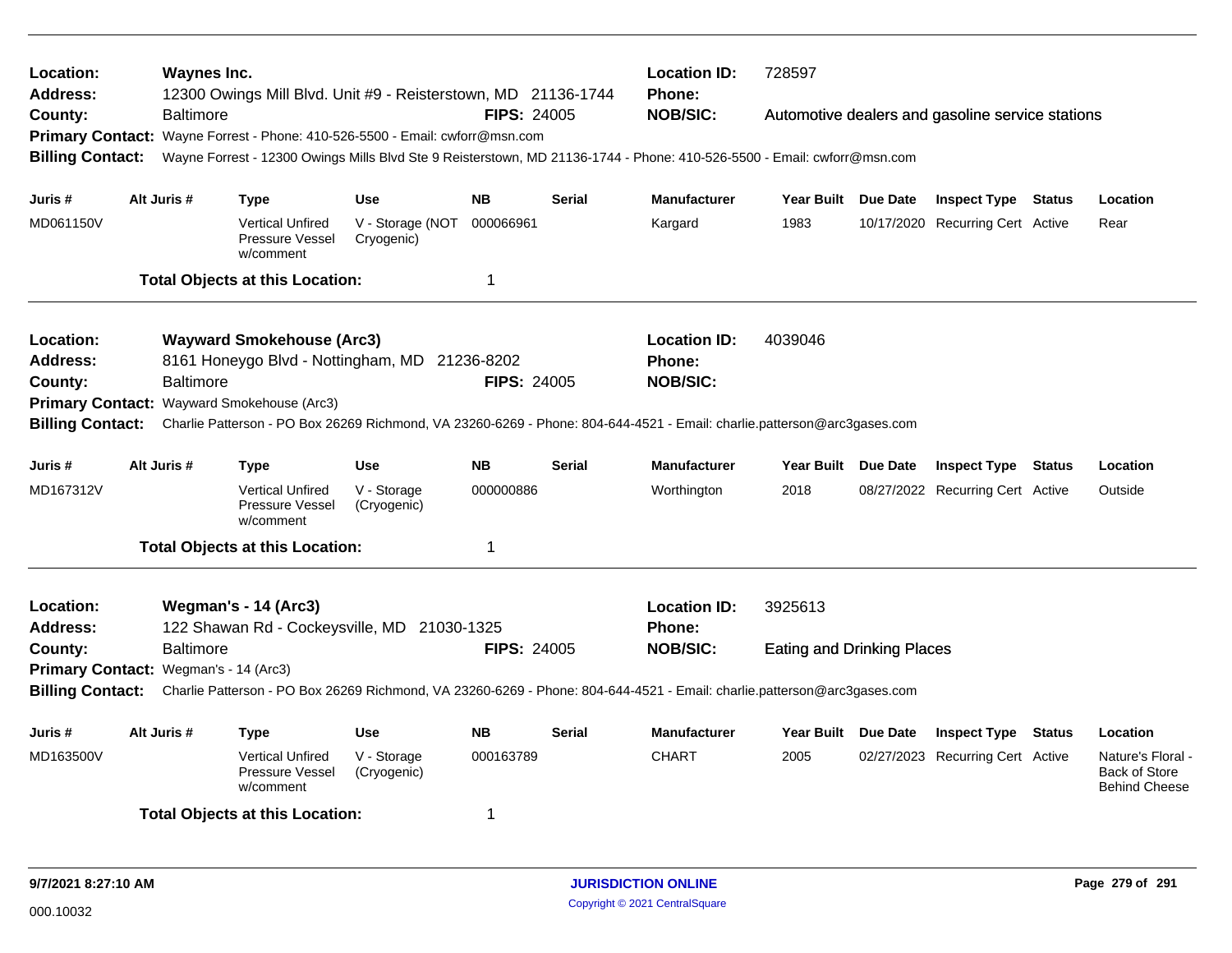| Location:<br>Address:<br>County:<br><b>Billing Contact:</b>                                              |  | <b>Welch Automotive</b><br><b>Baltimore</b>                                                                                                | 516 Middle River Rd - Middle River, MD 21220-3746<br>Primary Contact: Gary - Phone: 410 918 9292 |                                | <b>FIPS: 24005</b> |               | <b>Location ID:</b><br><b>Phone:</b><br><b>NOB/SIC:</b>                                                                                                                                                    | 718523<br>410-918-9292  | Automotive dealers and gasoline service stations |        |                  |
|----------------------------------------------------------------------------------------------------------|--|--------------------------------------------------------------------------------------------------------------------------------------------|--------------------------------------------------------------------------------------------------|--------------------------------|--------------------|---------------|------------------------------------------------------------------------------------------------------------------------------------------------------------------------------------------------------------|-------------------------|--------------------------------------------------|--------|------------------|
| Juris #                                                                                                  |  | Alt Juris #                                                                                                                                | <b>Type</b>                                                                                      | <b>Use</b>                     | <b>NB</b>          | <b>Serial</b> | <b>Manufacturer</b>                                                                                                                                                                                        | Year Built Due Date     | <b>Inspect Type Status</b>                       |        | Location         |
| MD121954V                                                                                                |  |                                                                                                                                            | <b>Vertical Unfired</b><br>Pressure Vessel<br>w/comment                                          | V - Storage (NOT<br>Cryogenic) | 000946504          |               | <b>Buckeye</b>                                                                                                                                                                                             | 1990                    | 06/12/2023 Recurring Cert Active                 |        | Shop             |
|                                                                                                          |  |                                                                                                                                            | <b>Total Objects at this Location:</b>                                                           |                                | 1                  |               |                                                                                                                                                                                                            |                         |                                                  |        |                  |
| Location:<br>Address:<br>County:                                                                         |  | Wendy's<br><b>Baltimore</b>                                                                                                                | 9817 York Rd - Cockeysville, MD 21030-4913                                                       |                                | <b>FIPS: 24005</b> |               | <b>Location ID:</b><br><b>Phone:</b><br><b>NOB/SIC:</b>                                                                                                                                                    | 4023448<br>410-667-1158 |                                                  |        |                  |
| <b>Billing Contact:</b>                                                                                  |  | Primary Contact: Manager on Duty - Phone: 410-667-1158<br>Manager on Duty - 9817 York Rd Cockeysville, MD 21030-4913 - Phone: 410-667-1158 |                                                                                                  |                                |                    |               |                                                                                                                                                                                                            |                         |                                                  |        |                  |
| Juris #                                                                                                  |  | Alt Juris #                                                                                                                                | <b>Type</b>                                                                                      | <b>Use</b>                     | <b>NB</b>          | <b>Serial</b> | <b>Manufacturer</b>                                                                                                                                                                                        | Year Built Due Date     | <b>Inspect Type Status</b>                       |        | Location         |
| MD167230V                                                                                                |  |                                                                                                                                            | <b>Vertical Unfired</b><br>Pressure Vessel<br>w/comment                                          | V - Storage<br>(Cryogenic)     | 000068439          |               | Taylor-Wharton                                                                                                                                                                                             | 2013                    | 06/03/2022 Recurring Cert Active                 |        | Inside Rear Door |
|                                                                                                          |  |                                                                                                                                            | <b>Total Objects at this Location:</b>                                                           |                                | 1                  |               |                                                                                                                                                                                                            |                         |                                                  |        |                  |
| Location:<br><b>Address:</b><br>County:<br>Primary Contact: Wendy's (Roberts)<br><b>Billing Contact:</b> |  | <b>Baltimore</b>                                                                                                                           | <b>Wendy's (Roberts)</b><br>11818 reistertown rd - Reisterstown, MD 21136                        |                                | <b>FIPS: 24005</b> |               | <b>Location ID:</b><br><b>Phone:</b><br><b>NOB/SIC:</b><br>Bulk Tank Service Dept. - PO Box 5507 Rockville, MD 20855-0507 - Phone: 240-493-8405 - Cell: 301-252-0742 - Email: DFranovich@RobertsOxygen.com | 4037678                 |                                                  |        |                  |
| Juris #                                                                                                  |  | Alt Juris #                                                                                                                                | <b>Type</b>                                                                                      | <b>Use</b>                     | <b>NB</b>          | <b>Serial</b> | <b>Manufacturer</b>                                                                                                                                                                                        | Year Built Due Date     | <b>Inspect Type</b>                              | Status | Location         |
| MD167308V                                                                                                |  |                                                                                                                                            | <b>Vertical Unfired</b><br>Pressure Vessel<br>w/comment                                          | V - Storage<br>(Cryogenic)     | 000068362          |               | Taylor                                                                                                                                                                                                     | 2012                    | 08/10/2022 Recurring Cert Active                 |        | Outside          |
|                                                                                                          |  |                                                                                                                                            | <b>Total Objects at this Location:</b>                                                           |                                | 1                  |               |                                                                                                                                                                                                            |                         |                                                  |        |                  |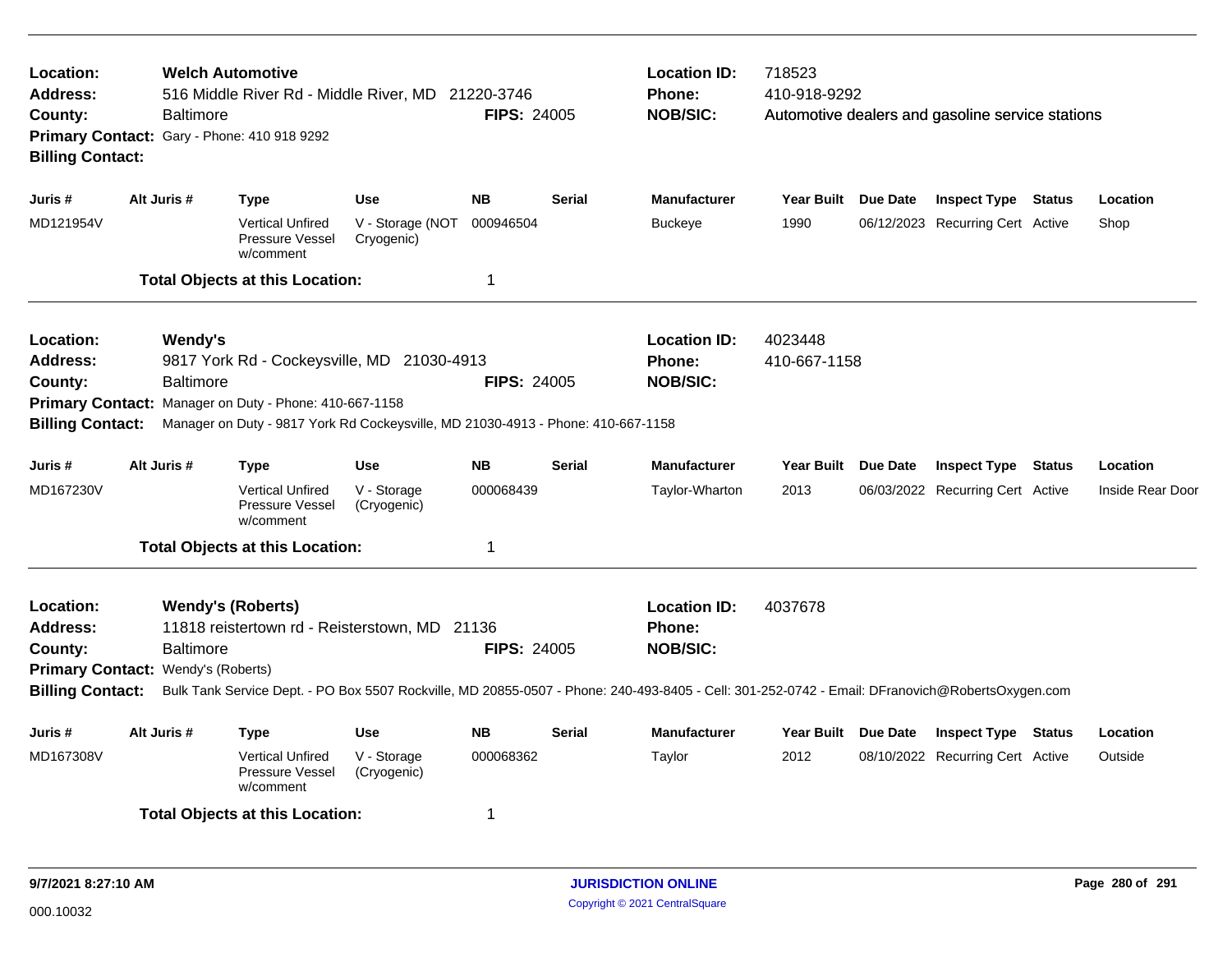| Location:<br><b>Address:</b><br>County:<br><b>Billing Contact:</b>        | <b>Baltimore</b> | <b>Wendy's - (Roberts)</b><br>8700 Belair Rd - Nottingham, MD 21236-2420                                            |                            | <b>FIPS: 24005</b> |               | <b>Location ID:</b><br><b>Phone:</b><br><b>NOB/SIC:</b><br>Primary Contact: Roberts Oxygen Company (MD) - Phone: 240-493-8405 - Cell: 301-252-0742 - Email: DFranovich@RobertsOxygen.com<br>Bulk Tank Service Dept. - PO Box 5507 Rockville, MD 20855-0507 - Phone: 240-493-8405 - Cell: 301-252-0742 - Email: DFranovich@RobertsOxygen.com | 3933500<br><b>Eating and Drinking Places</b> |                                  |          |
|---------------------------------------------------------------------------|------------------|---------------------------------------------------------------------------------------------------------------------|----------------------------|--------------------|---------------|---------------------------------------------------------------------------------------------------------------------------------------------------------------------------------------------------------------------------------------------------------------------------------------------------------------------------------------------|----------------------------------------------|----------------------------------|----------|
| Juris #                                                                   | Alt Juris #      | Type                                                                                                                | <b>Use</b>                 | <b>NB</b>          | <b>Serial</b> | <b>Manufacturer</b>                                                                                                                                                                                                                                                                                                                         | Year Built Due Date                          | <b>Inspect Type Status</b>       | Location |
| MD163557V                                                                 |                  | <b>Vertical Unfired</b><br>Pressure Vessel<br>w/comment                                                             | V - Storage<br>(Cryogenic) | 000006350          |               | Taylor-Wharton                                                                                                                                                                                                                                                                                                                              | 1989                                         | 04/25/2023 Recurring Cert Active | Outside  |
|                                                                           |                  | <b>Total Objects at this Location:</b>                                                                              |                            | $\overline{1}$     |               |                                                                                                                                                                                                                                                                                                                                             |                                              |                                  |          |
| <b>Location:</b><br><b>Address:</b><br>County:<br><b>Billing Contact:</b> | Baltimore        | Wendy's - 6506 (Roberts)<br>3001 E Joppa Rd - Parkville, MD 21234-3218<br>Primary Contact: Wendy's - 6506 (Roberts) |                            | <b>FIPS: 24005</b> |               | <b>Location ID:</b><br><b>Phone:</b><br><b>NOB/SIC:</b><br>Bulk Tank Service Dept. - PO Box 5507 Rockville, MD 20855-0507 - Phone: 240-493-8405 - Cell: 301-252-0742 - Email: DFranovich@RobertsOxygen.com                                                                                                                                  | 4048068                                      |                                  |          |
| Juris #                                                                   | Alt Juris #      | <b>Type</b>                                                                                                         | Use                        | <b>NB</b>          | <b>Serial</b> | <b>Manufacturer</b>                                                                                                                                                                                                                                                                                                                         | Year Built Due Date                          | <b>Inspect Type Status</b>       | Location |
| MD169941V                                                                 |                  | <b>Vertical Unfired</b><br><b>Pressure Vessel</b><br>w/comment                                                      | V - Storage<br>(Cryogenic) | 000004048          |               | Taylor                                                                                                                                                                                                                                                                                                                                      | 1987                                         | 11/12/2022 Recurring Cert Active | Kitchen  |
|                                                                           |                  | <b>Total Objects at this Location:</b>                                                                              |                            | $\overline{1}$     |               |                                                                                                                                                                                                                                                                                                                                             |                                              |                                  |          |
| Location:<br><b>Address:</b><br>County:<br><b>Billing Contact:</b>        | <b>Baltimore</b> | <b>Wendy's - 6520</b><br>1320 Merritt Blvd - Dundalk, MD 21222-2108                                                 |                            | <b>FIPS: 24005</b> |               | <b>Location ID:</b><br><b>Phone:</b><br><b>NOB/SIC:</b><br>Primary Contact: Roberts Oxygen Company (MD) - Phone: 240-493-8405 - Cell: 301-252-0742 - Email: DFranovich@RobertsOxygen.com<br>Bulk Tank Service Dept. - PO Box 5507 Rockville, MD 20855-0507 - Phone: 240-493-8405 - Cell: 301-252-0742 - Email: DFranovich@RobertsOxygen.com | 4045776                                      |                                  |          |
| Juris #                                                                   | Alt Juris #      | Type                                                                                                                | <b>Use</b>                 | <b>NB</b>          | <b>Serial</b> | <b>Manufacturer</b>                                                                                                                                                                                                                                                                                                                         | Year Built Due Date                          | <b>Inspect Type Status</b>       | Location |
| <b>NEW</b>                                                                |                  | <b>Vertical Unfired</b><br><b>Pressure Vessel</b><br>w/comment                                                      | V - Storage<br>(Cryogenic) | 000003150          |               | Taylor                                                                                                                                                                                                                                                                                                                                      | 1987                                         | 10/29/2022 Recurring Cert Active | Kitchen  |
|                                                                           |                  | <b>Total Objects at this Location:</b>                                                                              |                            | -1                 |               |                                                                                                                                                                                                                                                                                                                                             |                                              |                                  |          |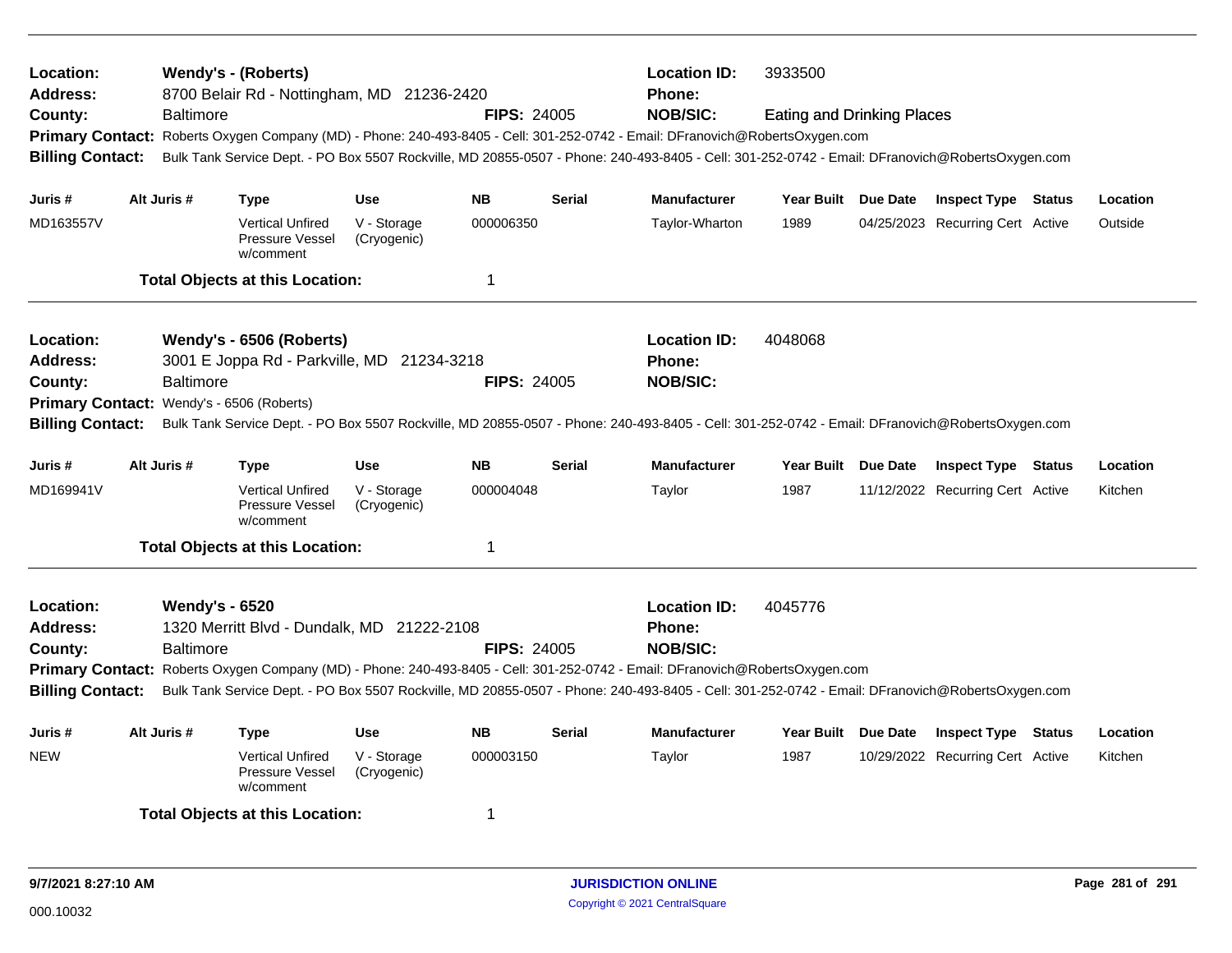| Location:<br><b>Address:</b><br>County:<br><b>Billing Contact:</b>                                             |             | <b>Baltimore</b>                            | Wendy's - 6599 (Roberts Oxygen)<br>3620 Washington Blvd - Halethorpe, MD 21227-1626 |                            | <b>FIPS: 24005</b> |               | <b>Location ID:</b><br><b>Phone:</b><br><b>NOB/SIC:</b><br>Primary Contact: Roberts Oxygen Company (MD) - Phone: 240-493-8405 - Cell: 301-252-0742 - Email: DFranovich@RobertsOxygen.com<br>Bulk Tank Service Dept. - PO Box 5507 Rockville, MD 20855-0507 - Phone: 240-493-8405 - Cell: 301-252-0742 - Email: DFranovich@RobertsOxygen.com | 4045763             |                                  |          |
|----------------------------------------------------------------------------------------------------------------|-------------|---------------------------------------------|-------------------------------------------------------------------------------------|----------------------------|--------------------|---------------|---------------------------------------------------------------------------------------------------------------------------------------------------------------------------------------------------------------------------------------------------------------------------------------------------------------------------------------------|---------------------|----------------------------------|----------|
| Juris #                                                                                                        | Alt Juris # |                                             | Type                                                                                | <b>Use</b>                 | <b>NB</b>          | <b>Serial</b> | <b>Manufacturer</b>                                                                                                                                                                                                                                                                                                                         | Year Built Due Date | <b>Inspect Type Status</b>       | Location |
| MD169886V                                                                                                      |             |                                             | <b>Vertical Unfired</b><br><b>Pressure Vessel</b><br>w/comment                      | V - Storage<br>(Cryogenic) | 000004115          |               | Taylor                                                                                                                                                                                                                                                                                                                                      | 1990                | 11/03/2022 Recurring Cert Active | Kitchen  |
|                                                                                                                |             |                                             | <b>Total Objects at this Location:</b>                                              |                            | -1                 |               |                                                                                                                                                                                                                                                                                                                                             |                     |                                  |          |
| Location:<br><b>Address:</b><br>County:<br><b>Billing Contact:</b>                                             |             | <b>Baltimore</b>                            | Wendy's - 6612 (Roberts Oxygen)<br>1344 Eastern Blvd - Baltimore, MD 21221-3423     |                            | <b>FIPS: 24005</b> |               | <b>Location ID:</b><br>Phone:<br><b>NOB/SIC:</b><br>Primary Contact: Roberts Oxygen Company (MD) - Phone: 240-493-8405 - Cell: 301-252-0742 - Email: DFranovich@RobertsOxygen.com<br>Bulk Tank Service Dept. - PO Box 5507 Rockville, MD 20855-0507 - Phone: 240-493-8405 - Cell: 301-252-0742 - Email: DFranovich@RobertsOxygen.com        | 4045777             |                                  |          |
| Juris #                                                                                                        | Alt Juris # |                                             | <b>Type</b>                                                                         | <b>Use</b>                 | <b>NB</b>          | <b>Serial</b> | <b>Manufacturer</b>                                                                                                                                                                                                                                                                                                                         | Year Built Due Date | <b>Inspect Type Status</b>       | Location |
| MD169657V                                                                                                      |             |                                             | <b>Vertical Unfired</b><br>Pressure Vessel<br>w/comment                             | V - Storage<br>(Cryogenic) | 000008646          |               | Taylor                                                                                                                                                                                                                                                                                                                                      | 1992                | 10/29/2022 Recurring Cert Active | Closet   |
|                                                                                                                |             |                                             | <b>Total Objects at this Location:</b>                                              |                            | $\overline{1}$     |               |                                                                                                                                                                                                                                                                                                                                             |                     |                                  |          |
| Location:<br><b>Address:</b><br>County:<br><b>Primary Contact: Wendys (Roberts)</b><br><b>Billing Contact:</b> |             | <b>Wendys (Roberts)</b><br><b>Baltimore</b> | 9243 Lakeside Blvd - Owings Mills, MD 21117-3859                                    |                            | <b>FIPS: 24005</b> |               | <b>Location ID:</b><br><b>Phone:</b><br><b>NOB/SIC:</b><br>Bulk Tank Service Dept. - PO Box 5507 Rockville, MD 20855-0507 - Phone: 240-493-8405 - Cell: 301-252-0742 - Email: DFranovich@RobertsOxygen.com                                                                                                                                  | 4081678             |                                  |          |
| Juris #                                                                                                        | Alt Juris # |                                             | <b>Type</b>                                                                         | <b>Use</b>                 | <b>NB</b>          | <b>Serial</b> | <b>Manufacturer</b>                                                                                                                                                                                                                                                                                                                         | Year Built Due Date | <b>Inspect Type Status</b>       | Location |
| MD170305V                                                                                                      |             |                                             | <b>Vertical Unfired</b><br>Pressure Vessel<br>w/comment                             | V - Storage<br>(Cryogenic) | 000029074          |               | Crynogenics                                                                                                                                                                                                                                                                                                                                 | 1994                | 07/16/2023 Recurring Cert Active | Kitchen  |
|                                                                                                                |             |                                             | <b>Total Objects at this Location:</b>                                              |                            | -1                 |               |                                                                                                                                                                                                                                                                                                                                             |                     |                                  |          |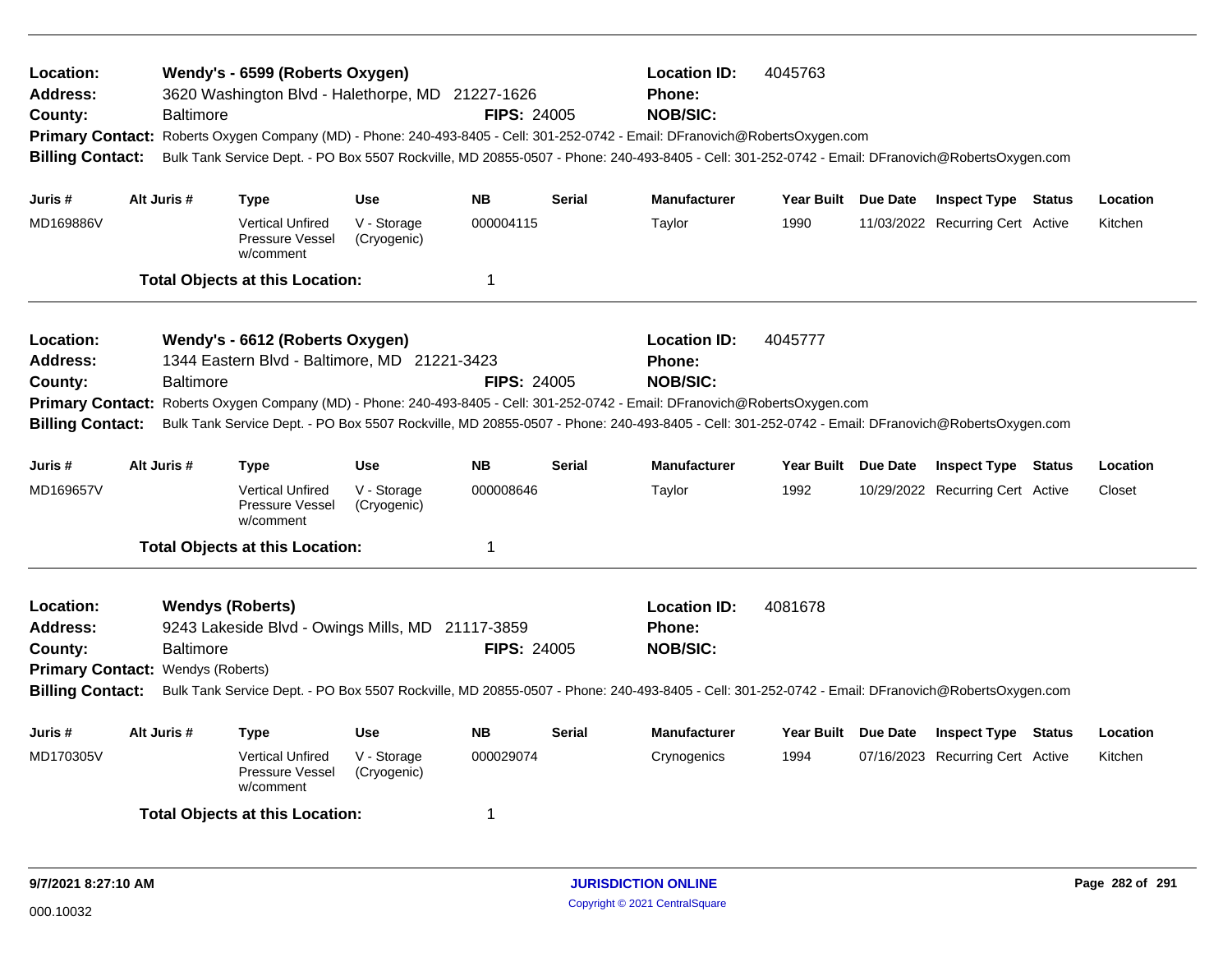| <b>Location:</b> | <b>West Road Corporate Center</b>   |                    | <b>Location ID:</b> | 728717                |
|------------------|-------------------------------------|--------------------|---------------------|-----------------------|
| Address:         | 110 West Rd - Towson, MD 21204-2316 |                    | Phone:              | 410-427-0415          |
| County:          | <b>Baltimore</b>                    | <b>FIPS: 24005</b> | NOB/SIC:            | <b>Investors, NEC</b> |
|                  |                                     |                    |                     |                       |

Primary Contact: Tim Preis - Phone: 443-865-5080 - Email: Rarmenta@mackenziemgmt.com

**Billing Contact:** Wendy Kirby-Barnes - 2328 W Joppa Rd Ste 200 Baltimore, MD 21234-2808 - Phone: 410-494-6654 - Email: wkirby-barnes@mackenziemanagement.com

| Juris #   | Alt Juris # | Type                                                           | <b>Use</b>                                              | <b>NB</b> | <b>Serial</b> | <b>Manufacturer</b>      | <b>Year Built</b> | Due Date | <b>Inspect Type</b>              | Status | Location                            |
|-----------|-------------|----------------------------------------------------------------|---------------------------------------------------------|-----------|---------------|--------------------------|-------------------|----------|----------------------------------|--------|-------------------------------------|
| MD010639V |             | <b>Vertical Unfired</b><br><b>Pressure Vessel</b><br>w/comment | V - Storage (NOT<br>Cryogenic)                          | 000176770 |               | Manchester               | 1974              |          | 11/14/2022 Recurring Cert Active |        | <b>Building A Boiler</b><br>Room    |
| MD062043H |             | Cast Iron                                                      | H - Hot Water<br>Heat (Water $\leq$<br>160 psig, 250 F) | <b>CI</b> |               | H B Smith                | 1985              |          | 11/14/2022 Recurring Cert Active |        | Boiler Room B                       |
| MD137527H |             | <b>Horizontal Water</b><br>Tube                                | H - Hot Water<br>Heat (Water $\leq$<br>160 psig, 250 F) | 000024714 |               | $R$ <sub>B</sub>         | 2009              |          | 11/14/2022 Recurring Cert Active |        | <b>BLDG A BOILER</b><br><b>ROOM</b> |
| MD137528H |             | Water Tube<br>Coiled (Flueless<br>Hi Efficiency)               | H - Hot Water<br>Heat (Water $\leq$<br>160 psig, 250 F) | 000024715 |               | $R$ <sub>B</sub> $\vert$ | 2009              |          | 11/14/2022 Recurring Cert Active |        | <b>BLDG A BOILER</b><br><b>ROOM</b> |
|           |             | <b>Total Objects at this Location:</b>                         | 4                                                       |           |               |                          |                   |          |                                  |        |                                     |

| Location:       | WetDog's Auto Repair                                                                                      |                    | <b>Location ID:</b> | 3321121                      |
|-----------------|-----------------------------------------------------------------------------------------------------------|--------------------|---------------------|------------------------------|
| <b>Address:</b> | 10823D Veneer Ln Ste 4 - Cockeysville, MD 21030-2158                                                      |                    | <b>Phone:</b>       |                              |
| County:         | <b>Baltimore</b>                                                                                          | <b>FIPS: 24005</b> | NOB/SIC:            | Automotive Repair Shops, NEC |
|                 | Primary Contact: Brandon Suess - Phone: 443-846-7500                                                      |                    |                     |                              |
|                 | Billing Contact: Brandon Suess - 10823D Veneer Ln Ste 4 Cockeysville, MD 21030-2158 - Phone: 443-846-7500 |                    |                     |                              |

| Juris #   | Alt Juris # | Type                                                                | Use        | NΒ        | <b>Serial</b> | <b>Manufacturer</b> | Year Built | <b>Due Date</b> | <b>Inspect Type</b>              | Status | Location  |
|-----------|-------------|---------------------------------------------------------------------|------------|-----------|---------------|---------------------|------------|-----------------|----------------------------------|--------|-----------|
| MD146959V |             | Horizontal Unfired V - Storage (NOT<br>Pressure Vessel<br>w/comment | Cryogenic) | 000374399 |               | Buckeye             | 1982       |                 | 03/30/2023 Recurring Cert Active |        | SHOP REAR |
|           |             | <b>Total Objects at this Location:</b>                              |            |           |               |                     |            |                 |                                  |        |           |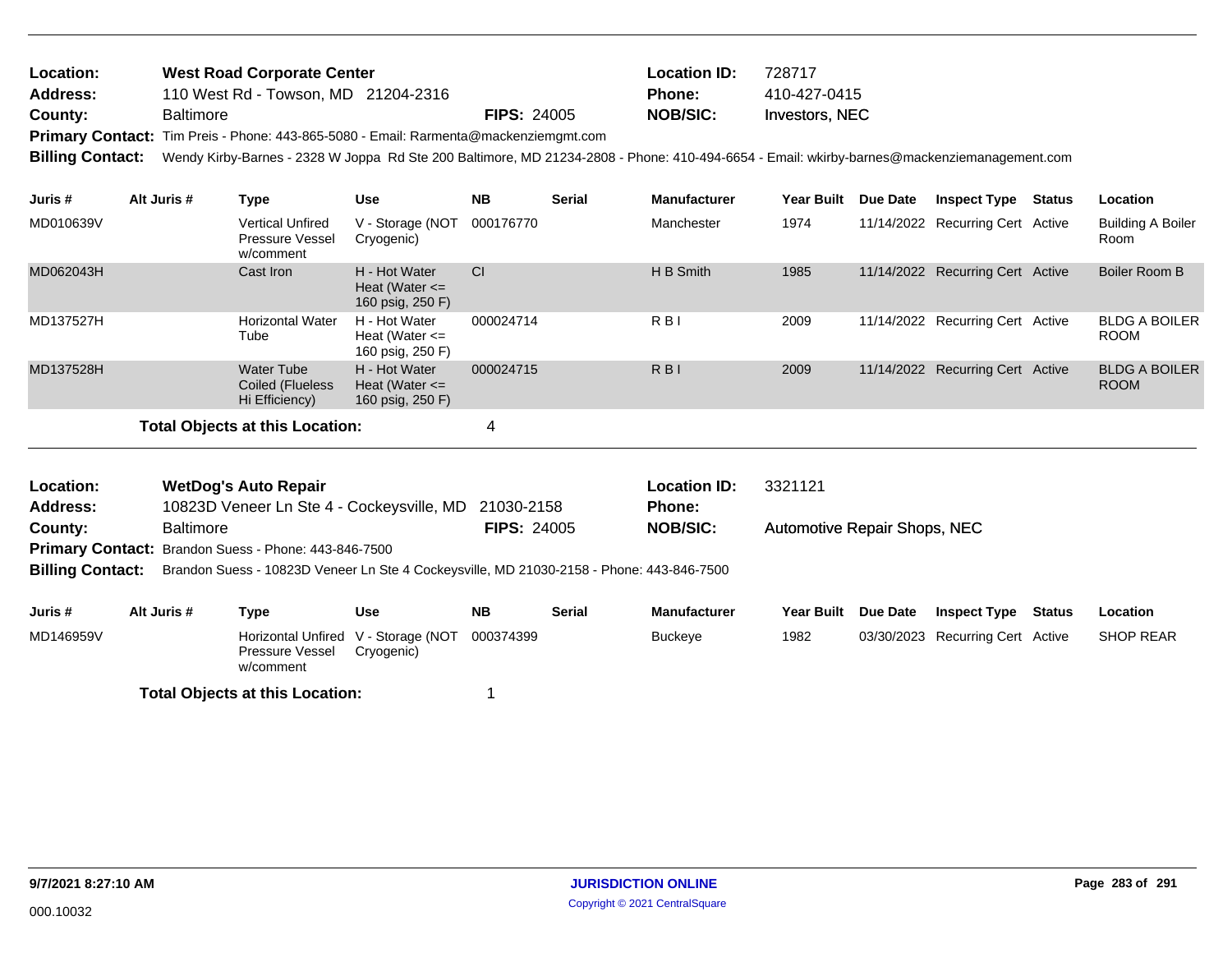| Location:<br>Address:<br>County: | <b>Whispering Woods</b><br>37 Alberge Ln - Middle River, MD 21220-1349<br><b>Baltimore</b><br>Primary Contact: Steve Lotz - Cell: 240-375-2092 - Email: SLotz@Wmapts.com<br>Joanna Palleshi - 37 Alberge Ln Middle River, MD 21220-1349 - Phone: 410-335-6000 - Email: JPalleshi@WMapts.com<br><b>Billing Contact:</b> |                  |                                                                       |                                                                                                                 |                    | <b>FIPS: 24005</b>     | <b>Location ID:</b><br>Phone:<br><b>NOB/SIC:</b> | 726620<br>410-335-6000<br><b>Operators of Apartment Buildings</b> |  |                                  |  |                                    |
|----------------------------------|------------------------------------------------------------------------------------------------------------------------------------------------------------------------------------------------------------------------------------------------------------------------------------------------------------------------|------------------|-----------------------------------------------------------------------|-----------------------------------------------------------------------------------------------------------------|--------------------|------------------------|--------------------------------------------------|-------------------------------------------------------------------|--|----------------------------------|--|------------------------------------|
| Juris #                          | Alt Juris #                                                                                                                                                                                                                                                                                                            |                  | <b>Type</b>                                                           | <b>Use</b>                                                                                                      | <b>NB</b>          | <b>Serial</b>          | <b>Manufacturer</b>                              | Year Built Due Date                                               |  | <b>Inspect Type Status</b>       |  | Location                           |
| MD079063V                        | W T                                                                                                                                                                                                                                                                                                                    |                  | <b>Vertical Unfired</b><br>Pressure Vessel<br>w/comment               | V - Storage (NOT<br>Cryogenic)                                                                                  | None<br>Found      | 680-m74-001            | A O Smith                                        | 1974                                                              |  | 09/19/2022 Recurring Cert Active |  | 100 Tidewater<br><b>Maint Shop</b> |
| MD098485H                        | Coil Wtr Htr                                                                                                                                                                                                                                                                                                           |                  | <b>Water Tube</b><br>Coiled (NOT<br><b>Flueless Hi</b><br>Efficiency) | H - Non-aqueous<br>Lo Temp Lo Press<br>w/comment (Fluid<br>$\le$ 160 psig, 250<br>F)                            | 000043805          | 932C98-43805 A O Smith |                                                  | 1998                                                              |  | 09/19/2022 Recurring Cert Active |  | 100 tidewater<br><b>Maint Shop</b> |
|                                  |                                                                                                                                                                                                                                                                                                                        |                  | <b>Total Objects at this Location:</b>                                |                                                                                                                 | $\overline{2}$     |                        |                                                  |                                                                   |  |                                  |  |                                    |
| Location:                        |                                                                                                                                                                                                                                                                                                                        |                  | <b>Whitcraft Automatic Transmission</b>                               |                                                                                                                 |                    |                        | <b>Location ID:</b>                              | 728982                                                            |  |                                  |  |                                    |
| <b>Address:</b>                  |                                                                                                                                                                                                                                                                                                                        |                  |                                                                       | 536 Main St - Reisterstown, MD 21136-1916                                                                       | <b>FIPS: 24005</b> |                        | <b>Phone:</b>                                    | 410-833-5752<br>Automotive dealers and gasoline service stations  |  |                                  |  |                                    |
| County:                          |                                                                                                                                                                                                                                                                                                                        | <b>Baltimore</b> |                                                                       | Primary Contact: Harry Diehl - Phone: 410-833-2834 - Email: whitcrafttrans@comcast.com                          |                    |                        | <b>NOB/SIC:</b>                                  |                                                                   |  |                                  |  |                                    |
| <b>Billing Contact:</b>          |                                                                                                                                                                                                                                                                                                                        |                  |                                                                       | Harry Diehl - 536 Main St Reisterstown, MD 21136-1916 - Phone: 410-833-2834 - Email: whitcrafttrans@comcast.com |                    |                        |                                                  |                                                                   |  |                                  |  |                                    |
| Juris #                          | Alt Juris #                                                                                                                                                                                                                                                                                                            |                  | <b>Type</b>                                                           | <b>Use</b>                                                                                                      | NB.                | <b>Serial</b>          | <b>Manufacturer</b>                              | Year Built Due Date                                               |  | <b>Inspect Type Status</b>       |  | Location                           |
| MD081455V                        |                                                                                                                                                                                                                                                                                                                        |                  | <b>Horizontal Unfired</b><br>Pressure Vessel<br>w/comment             | V - Storage (NOT<br>Cryogenic)                                                                                  | 000700550          |                        | <b>Buckeye</b>                                   | 1986                                                              |  | 07/11/2022 Recurring Cert Active |  | Comp Shed                          |
| MD098858V                        |                                                                                                                                                                                                                                                                                                                        |                  | <b>Vertical Unfired</b><br><b>Pressure Vessel</b><br>w/comment        | V - Storage (NOT<br>Cryogenic)                                                                                  | 000004174 4174     |                        | Morrison                                         | 1930                                                              |  | 07/11/2022 Recurring Cert Active |  | Comp Shed                          |
| MD149522V                        |                                                                                                                                                                                                                                                                                                                        |                  | <b>Vertical Unfired</b><br>Pressure Vessel<br>w/comment               | V - Storage (NOT 000305367<br>Cryogenic)                                                                        |                    |                        | Trinity                                          | 2008                                                              |  | 07/11/2022 Recurring Cert Active |  | Rear Garage                        |
|                                  |                                                                                                                                                                                                                                                                                                                        |                  | <b>Total Objects at this Location:</b>                                |                                                                                                                 | 3                  |                        |                                                  |                                                                   |  |                                  |  |                                    |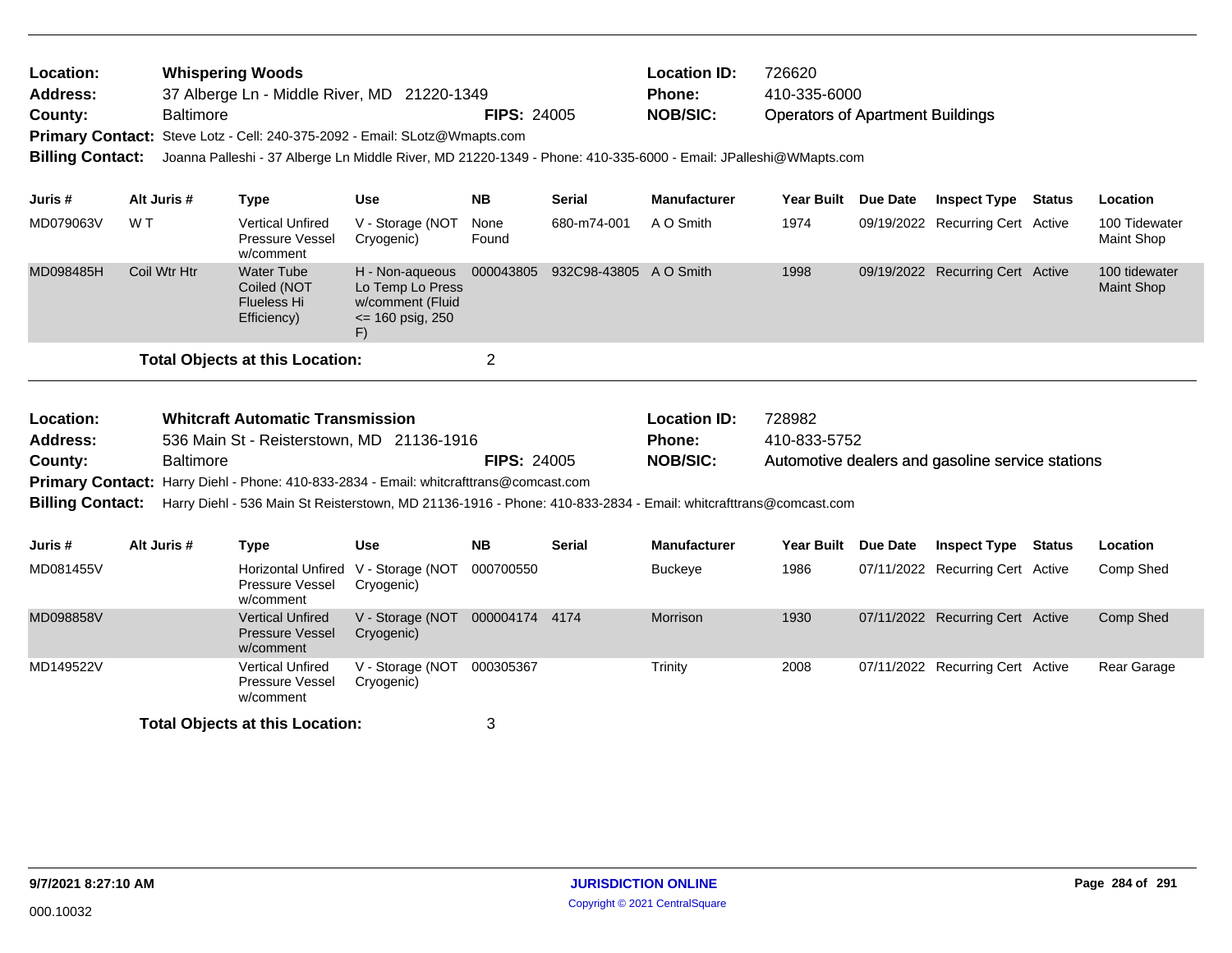| <b>Windsor Inn</b><br>Location:<br>7207 Windsor Mill Rd - Windsor Mill, MD 21244-2837<br><b>Address:</b><br><b>Baltimore</b><br>County:<br>Demetrious Vangelakos - Phone: 410-944-0446<br><b>Primary Contact:</b><br><b>Billing Contact:</b><br>Demetrious Vangelakos - 7207 Windsor Mill Rd Windsor Mill, MD 21244-2837 - Phone: 410-944-0446 |                                                                                                                                                                                                                                                                                                                 |                                               |                                                                       |                                                  | <b>FIPS: 24005</b> |                                                         | <b>Location ID:</b><br>Phone:<br><b>NOB/SIC:</b>                                                                                                                                   | 729289<br>410-944-0446<br>Prepared Fresh or Frozen Fish and Seafoods |            |                                  |        |                    |
|------------------------------------------------------------------------------------------------------------------------------------------------------------------------------------------------------------------------------------------------------------------------------------------------------------------------------------------------|-----------------------------------------------------------------------------------------------------------------------------------------------------------------------------------------------------------------------------------------------------------------------------------------------------------------|-----------------------------------------------|-----------------------------------------------------------------------|--------------------------------------------------|--------------------|---------------------------------------------------------|------------------------------------------------------------------------------------------------------------------------------------------------------------------------------------|----------------------------------------------------------------------|------------|----------------------------------|--------|--------------------|
| Juris #                                                                                                                                                                                                                                                                                                                                        |                                                                                                                                                                                                                                                                                                                 | Alt Juris #                                   | <b>Type</b>                                                           | <b>Use</b>                                       | <b>NB</b>          | <b>Serial</b>                                           | <b>Manufacturer</b>                                                                                                                                                                | <b>Year Built</b>                                                    | Due Date   | <b>Inspect Type Status</b>       |        | Location           |
| MD137343H                                                                                                                                                                                                                                                                                                                                      | A                                                                                                                                                                                                                                                                                                               |                                               | Cast Iron                                                             | H - Heating-<br>Cooking (Steam<br>$\le$ 15 psig) | Cast Iron          | <b>UDF14440</b>                                         | Columbia                                                                                                                                                                           | 2008                                                                 | 03/09/2021 | <b>Recurring Cert Active</b>     |        | <b>Boiler Room</b> |
| MD137344H                                                                                                                                                                                                                                                                                                                                      | B                                                                                                                                                                                                                                                                                                               |                                               | <b>Water Tube</b><br>Coiled (NOT<br><b>Flueless Hi</b><br>Efficiency) | H - Heating-<br>Cooking (Steam<br>$\le$ 15 psig) | Cast Iron          | <b>UFK26113</b>                                         | Columbia                                                                                                                                                                           | 2008                                                                 |            | 03/09/2021 Recurring Cert Active |        | <b>Boiler Room</b> |
|                                                                                                                                                                                                                                                                                                                                                |                                                                                                                                                                                                                                                                                                                 |                                               | <b>Total Objects at this Location:</b>                                |                                                  | $\overline{c}$     |                                                         |                                                                                                                                                                                    |                                                                      |            |                                  |        |                    |
| Location:<br><b>Address:</b><br>County:<br>Primary Contact: Windsor Inn (Arc3)<br><b>Billing Contact:</b>                                                                                                                                                                                                                                      |                                                                                                                                                                                                                                                                                                                 | <b>Windsor Inn (Arc3)</b><br><b>Baltimore</b> | 7207 Windsor Mill Rd - Windsor Mill, MD 21244-2837                    |                                                  | <b>FIPS: 24005</b> |                                                         | <b>Location ID:</b><br><b>Phone:</b><br><b>NOB/SIC:</b><br>Charlie Patterson - PO Box 26269 Richmond, VA 23260-6269 - Phone: 804-644-4521 - Email: charlie.patterson@arc3gases.com | 4070371                                                              |            |                                  |        |                    |
| Juris #                                                                                                                                                                                                                                                                                                                                        |                                                                                                                                                                                                                                                                                                                 | Alt Juris #                                   | <b>Type</b>                                                           | <b>Use</b>                                       | <b>NB</b>          | Serial                                                  | <b>Manufacturer</b>                                                                                                                                                                | Year Built Due Date                                                  |            | <b>Inspect Type</b>              | Status | Location           |
| MD169245V                                                                                                                                                                                                                                                                                                                                      |                                                                                                                                                                                                                                                                                                                 |                                               | <b>Vertical Unfired</b><br>Pressure Vessel<br>w/comment               | V - Storage<br>(Cryogenic)                       | 000006311          |                                                         | Taylor                                                                                                                                                                             | 1989                                                                 |            | 04/22/2023 Recurring Cert Active |        | Outside            |
|                                                                                                                                                                                                                                                                                                                                                |                                                                                                                                                                                                                                                                                                                 |                                               | <b>Total Objects at this Location:</b>                                |                                                  | 1                  |                                                         |                                                                                                                                                                                    |                                                                      |            |                                  |        |                    |
| Location:<br><b>Address:</b><br>County:                                                                                                                                                                                                                                                                                                        | <b>Windsor Mill Surgery Center</b><br>2373 N Rolling Rd - Windsor Mill, MD 21244-1952<br><b>Baltimore</b><br><b>FIPS: 24005</b><br>Primary Contact: Windsor Mill Surgery Center, LLC. - Phone: 443-200-2664<br>- 2373 N Rolling Rd Windsor Mill, MD 21244-1952 - Phone: 443-200-2664<br><b>Billing Contact:</b> |                                               |                                                                       |                                                  |                    | <b>Location ID:</b><br><b>Phone:</b><br><b>NOB/SIC:</b> | 3845238<br>443-200-2664                                                                                                                                                            |                                                                      |            |                                  |        |                    |
| Juris #                                                                                                                                                                                                                                                                                                                                        |                                                                                                                                                                                                                                                                                                                 | Alt Juris #                                   | <b>Type</b>                                                           | <b>Use</b>                                       | <b>NB</b>          | <b>Serial</b>                                           | <b>Manufacturer</b>                                                                                                                                                                | Year Built Due Date                                                  |            | <b>Inspect Type Status</b>       |        | Location           |
| MD162386V                                                                                                                                                                                                                                                                                                                                      |                                                                                                                                                                                                                                                                                                                 | Sterilizer #1                                 | Autoclave                                                             | V - Process-<br>Sterilizing                      | 000080038          | 1099166                                                 | <b>Steris Corp</b>                                                                                                                                                                 | 1999                                                                 |            | 02/08/2023 Recurring Cert Active |        | Clean Work<br>Room |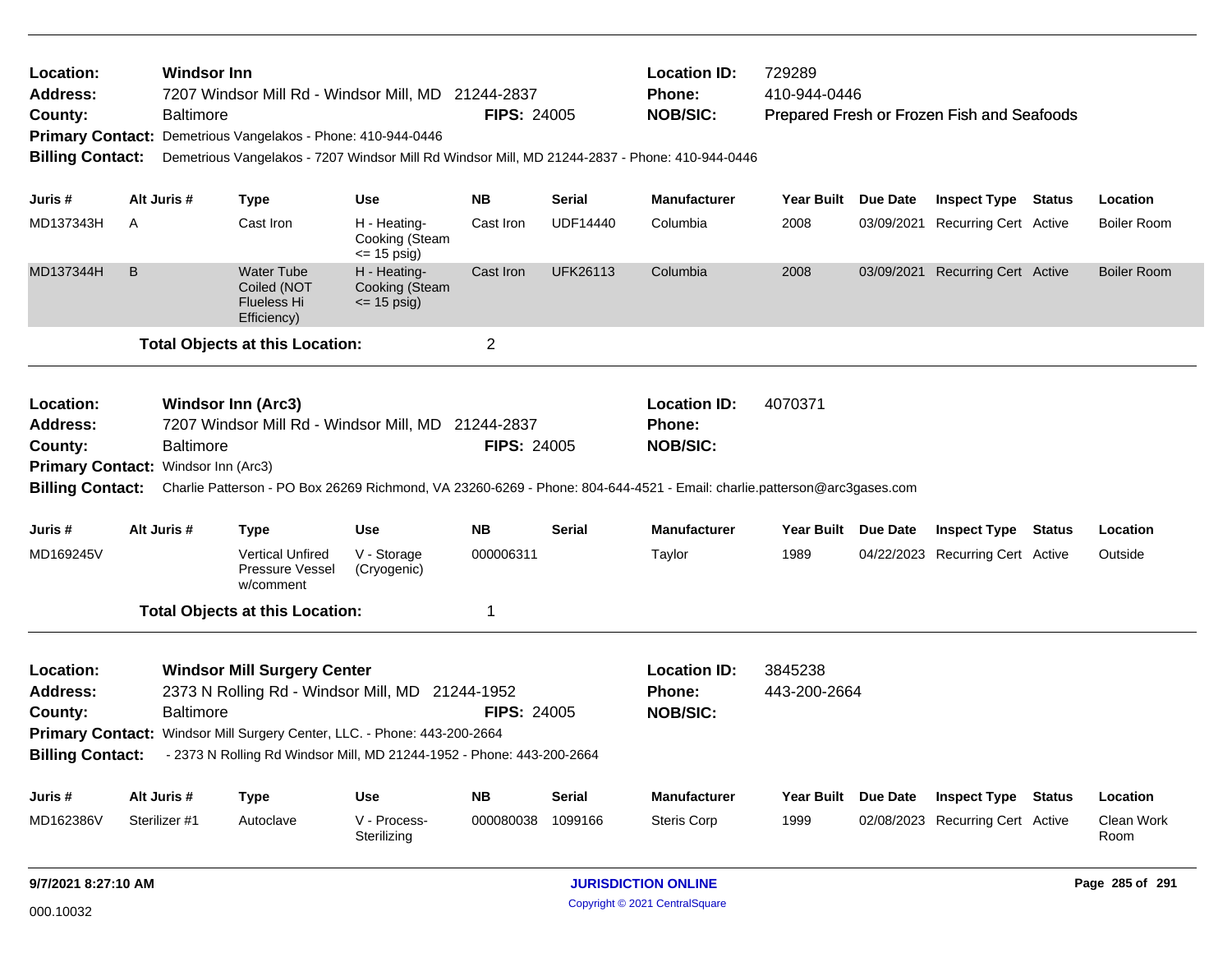| Juris #                                   | Alt Juris #      | <b>Type</b>                                                                                                      | <b>Use</b>                                                                      | <b>NB</b>          | <b>Serial</b> | Manufacturer                  | Year Built          | Due Date | <b>Inspect Type</b>              | <b>Status</b> | Location                    |
|-------------------------------------------|------------------|------------------------------------------------------------------------------------------------------------------|---------------------------------------------------------------------------------|--------------------|---------------|-------------------------------|---------------------|----------|----------------------------------|---------------|-----------------------------|
| MD162387                                  | Sterilizer #1    | Electric (NOT<br>HLW)                                                                                            | S - Power-<br><b>Sterilizing (Steam</b><br>$> 15$ psig)                         | 000004141          | 44141         | Chromalox                     | 2013                |          | 02/08/2022 Recurring Cert Active |               | <b>Clean Work</b><br>Room   |
| MD162388V                                 | Sterilizer #2    | Autoclave                                                                                                        | V - Process-<br>Sterilizing                                                     | 000084955          | 0802013       | <b>Steris Corp</b>            | 2002                |          | 02/08/2023 Recurring Cert Active |               | Clean Work<br>Room          |
| MD162389                                  | $\overline{2}$   | Electric (NOT<br>HLW)                                                                                            | S - Power-Electric 000004275 44275<br>Generation<br>$(Steam > 15 \text{ psig})$ |                    |               | Chromalox                     | 2013                |          | 02/08/2022 Recurring Cert Active |               | <b>Clean Work</b><br>Room   |
|                                           |                  | <b>Total Objects at this Location:</b>                                                                           |                                                                                 | 4                  |               |                               |                     |          |                                  |               |                             |
| Location:<br><b>Address:</b>              |                  | Wing Stop(NuCO2) #679868<br>7611 Harford Rd - Parkville, MD 21234-6401                                           |                                                                                 |                    |               | <b>Location ID:</b><br>Phone: | 3972471             |          |                                  |               |                             |
| <b>Baltimore</b><br>County:               |                  |                                                                                                                  |                                                                                 | <b>FIPS: 24005</b> |               | <b>NOB/SIC:</b>               |                     |          |                                  |               |                             |
| Primary Contact: Wing Stop(NuCO2) #679868 |                  |                                                                                                                  |                                                                                 |                    |               |                               |                     |          |                                  |               |                             |
| <b>Billing Contact:</b>                   |                  | - 2800 SE Market PI Stuart, FL 34997-4965 - Phone: 800-472-2855 - Email: pressurevesselpermitting@nuco2.com      |                                                                                 |                    |               |                               |                     |          |                                  |               |                             |
| Juris #                                   | Alt Juris #      | <b>Type</b>                                                                                                      | <b>Use</b>                                                                      | <b>NB</b>          | <b>Serial</b> | <b>Manufacturer</b>           | Year Built Due Date |          | <b>Inspect Type Status</b>       |               | Location                    |
| MD161357V                                 | A1015637         | <b>Vertical Unfired</b><br>Pressure Vessel<br>w/comment                                                          | V - Storage<br>(Cryogenic)                                                      | 000075309          | 750020W52     | Taylor-Wharton                | 2004                |          | 07/21/2023 Recurring Cert Active |               | Beverage<br>Carbonation     |
|                                           |                  | <b>Total Objects at this Location:</b>                                                                           |                                                                                 | 1                  |               |                               |                     |          |                                  |               |                             |
| Location:<br><b>Address:</b>              | Wingstop         | 1135 Merritt Blvd - Dundalk, MD 21222-1438                                                                       |                                                                                 |                    |               | <b>Location ID:</b><br>Phone: | 4074407             |          |                                  |               |                             |
| County:                                   | <b>Baltimore</b> |                                                                                                                  |                                                                                 | <b>FIPS: 24005</b> |               | <b>NOB/SIC:</b>               |                     |          |                                  |               |                             |
|                                           |                  | Primary Contact: Edward Glover - Phone: 443-579-4641 - Email: eglover@destinywings.com                           |                                                                                 |                    |               |                               |                     |          |                                  |               |                             |
| <b>Billing Contact:</b>                   |                  | Edward Glover - 1135 Merritt Blvd Dundalk, MD 21222-1438 - Phone: 443-579-4641 - Email: eglover@destinywings.com |                                                                                 |                    |               |                               |                     |          |                                  |               |                             |
| Juris #                                   | Alt Juris #      | <b>Type</b>                                                                                                      | <b>Use</b>                                                                      | <b>NB</b>          | Serial        | <b>Manufacturer</b>           | Year Built Due Date |          | <b>Inspect Type Status</b>       |               | Location                    |
| MD153513V                                 |                  | <b>Vertical Unfired</b><br>Pressure Vessel<br>w/comment                                                          | V - Storage<br>(Cryogenic)                                                      | 000216301          | 310169        | <b>CHART</b>                  | 2010                |          | 06/01/2023 Recurring Cert Active |               | Outside Rear of<br>building |
|                                           |                  | <b>Total Objects at this Location:</b>                                                                           |                                                                                 | 1                  |               |                               |                     |          |                                  |               |                             |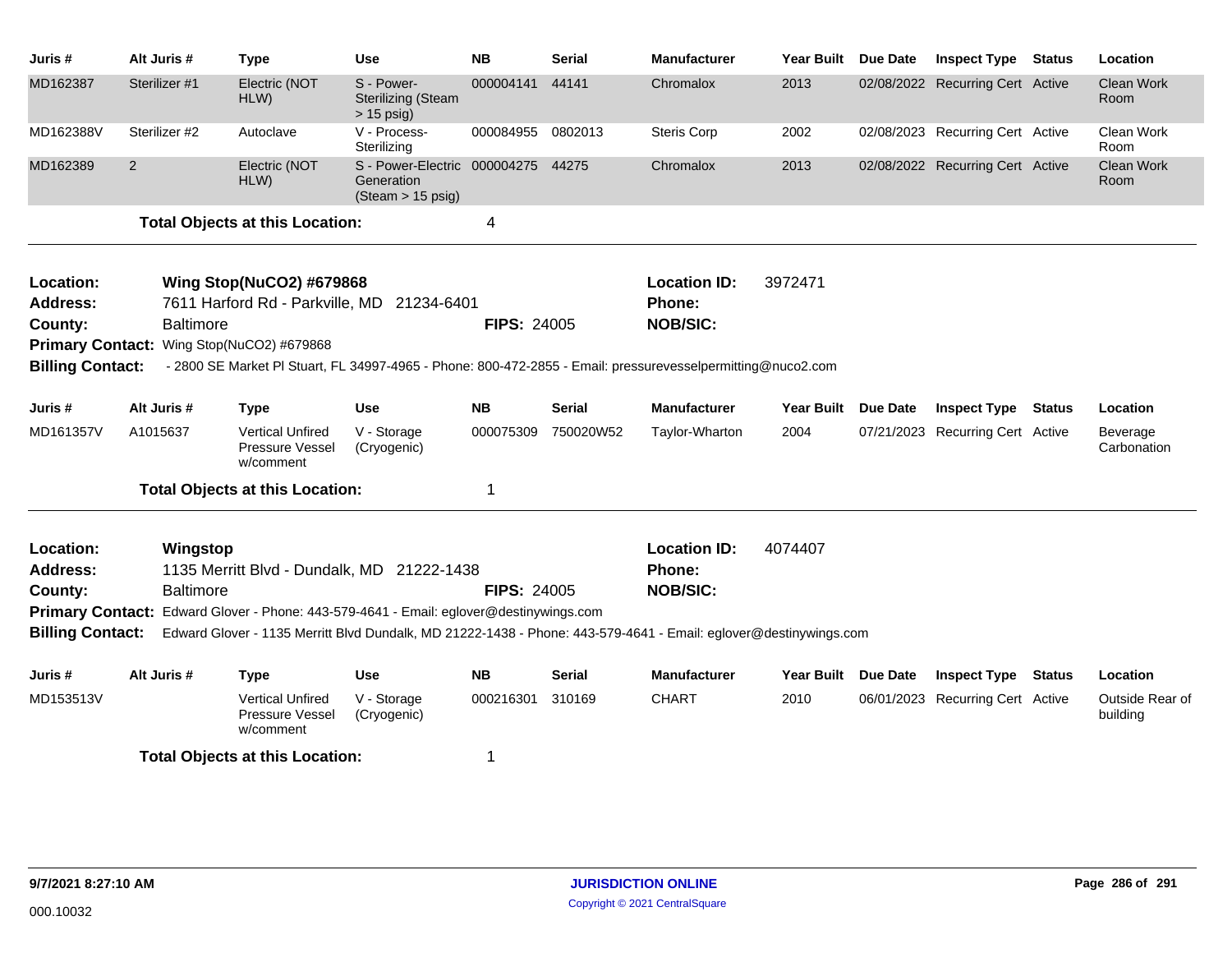| <b>Location:</b><br>Address:<br>County:<br><b>Billing Contact:</b>                                                                              |           | <b>Baltimore</b> | Wise Avenue Laundromat & Cleaners<br>7844 Wise Ave - Dundalk, MD 21222-3338<br>Primary Contact: Chung Mun Yi - Phone: 703-533-7200 - Email: leeohnohcpa@yahoo.com |                                                             | <b>FIPS: 24005</b> |               | <b>Location ID:</b><br><b>Phone:</b><br><b>NOB/SIC:</b><br>Chung Mun Yi - 7844 Wise Ave Dundalk, MD 21222-3338 - Phone: 703-533-7200 - Email: leeohnohcpa@yahoo.com | 725968<br>443-376-5538<br>Coin-Operated Laundries and Drycleaning |          |                                  |               |                                   |  |
|-------------------------------------------------------------------------------------------------------------------------------------------------|-----------|------------------|-------------------------------------------------------------------------------------------------------------------------------------------------------------------|-------------------------------------------------------------|--------------------|---------------|---------------------------------------------------------------------------------------------------------------------------------------------------------------------|-------------------------------------------------------------------|----------|----------------------------------|---------------|-----------------------------------|--|
| Juris #                                                                                                                                         |           | Alt Juris #      | Type                                                                                                                                                              | <b>Use</b>                                                  | <b>NB</b>          | <b>Serial</b> | <b>Manufacturer</b>                                                                                                                                                 | Year Built Due Date                                               |          | <b>Inspect Type Status</b>       |               | Location                          |  |
| MD152727H                                                                                                                                       |           |                  | <b>Water Heater</b><br>(HLW)                                                                                                                                      | H - Hot Water<br>Supply (Water <=<br>160 psig, 210 F)       | 000111073 126073   |               | <b>Bradford White</b>                                                                                                                                               | 2015                                                              |          | 11/30/2021 Recurring Cert Active |               | Mechanical<br>Room                |  |
|                                                                                                                                                 |           |                  | <b>Total Objects at this Location:</b>                                                                                                                            |                                                             | -1                 |               |                                                                                                                                                                     |                                                                   |          |                                  |               |                                   |  |
| Location:                                                                                                                                       |           | <b>WMAR TV 2</b> |                                                                                                                                                                   |                                                             |                    |               | <b>Location ID:</b>                                                                                                                                                 | 729345                                                            |          |                                  |               |                                   |  |
| <b>Address:</b>                                                                                                                                 |           |                  | 6400 York Rd - Towson, MD 21212                                                                                                                                   |                                                             |                    |               | <b>Phone:</b>                                                                                                                                                       | 410-377-2222                                                      |          |                                  |               |                                   |  |
| County:                                                                                                                                         |           | <b>Baltimore</b> |                                                                                                                                                                   |                                                             | <b>FIPS: 24005</b> |               | <b>NOB/SIC:</b>                                                                                                                                                     | communications                                                    |          |                                  |               |                                   |  |
|                                                                                                                                                 |           |                  | Primary Contact: Mark Schene - Phone: 410-377-2222/443-902-6651 - Email: mark.schene@wmar.com                                                                     |                                                             |                    |               |                                                                                                                                                                     |                                                                   |          |                                  |               |                                   |  |
| Mark Schene - 6400 York Rd Baltimore, MD 21212-2117 - Phone: 410-377-2222/443-902-6651 - Email: mark.schene@wmar.com<br><b>Billing Contact:</b> |           |                  |                                                                                                                                                                   |                                                             |                    |               |                                                                                                                                                                     |                                                                   |          |                                  |               |                                   |  |
| Juris #                                                                                                                                         |           | Alt Juris #      | <b>Type</b>                                                                                                                                                       | <b>Use</b>                                                  | <b>NB</b>          | <b>Serial</b> | <b>Manufacturer</b>                                                                                                                                                 | <b>Year Built</b>                                                 | Due Date | <b>Inspect Type</b>              | <b>Status</b> | Location                          |  |
| MD037642V                                                                                                                                       |           | Compressor#3     | Pressure Vessel<br>w/comment                                                                                                                                      | Horizontal Unfired V - Storage (NOT<br>Cryogenic)           | 000032006          |               | Western Tank &<br>Steel                                                                                                                                             | 1962                                                              |          | 08/10/2021 Recurring Cert Active |               | Boiler Rm<br>Mezzanine,<br>Comp#3 |  |
| MD037644H                                                                                                                                       | Boiler #1 |                  | <b>Horizontal Fire</b><br>Tube                                                                                                                                    | H - Hot Water<br>Heat (Water $\leq$<br>160 psig, 250 F)     | 000004983 62-23    |               | <b>Smith Twin Tubular</b>                                                                                                                                           | 1962                                                              |          | 08/10/2021 Recurring Cert Active |               | Boiler Room,<br>Boiler #1         |  |
| MD037645H                                                                                                                                       | Boiler #2 |                  | <b>Horizontal Fire</b><br>Tube                                                                                                                                    | H - Hot Water<br>Heat (Water $\leq$<br>160 psig, 250 F)     | 000004984 62-24    |               | Smith Twin Tubular                                                                                                                                                  | 1962                                                              |          | 08/10/2021 Recurring Cert Active |               | Boiler Room,<br>Boiler #2         |  |
| MD041992V                                                                                                                                       |           | Compressor#5     | <b>Pressure Vessel</b><br>w/comment                                                                                                                               | Horizontal Unfired V - Storage (NOT<br>Cryogenic)           | 000032554 232554   |               | Manchester                                                                                                                                                          | 1978                                                              |          | 08/10/2021 Recurring Cert Active |               | Boiler Room,<br>Compressor #5     |  |
| MD042048V                                                                                                                                       |           | Compressor #1    | Pressure Vessel<br>w/comment                                                                                                                                      | Horizontal Unfired V - Storage (NOT 000165178<br>Cryogenic) |                    |               | Buckeye                                                                                                                                                             | 1978                                                              |          | 08/10/2021 Recurring Cert Active |               | Boiler Rm<br>Mezzanine,<br>Comp#1 |  |
| MD051696V                                                                                                                                       |           | Compressor #4    | <b>Pressure Vessel</b><br>w/comment                                                                                                                               | Horizontal Unfired V - Storage (NOT<br>Cryogenic)           | 000146248 W33254   |               | Manchester                                                                                                                                                          | 1987                                                              |          | 08/10/2021 Recurring Cert Active |               | Boiler Room,<br>Compressor #4     |  |
| MD076996V                                                                                                                                       |           | Compressor #2    | Pressure Vessel<br>w/comment                                                                                                                                      | Horizontal Unfired V - Storage (NOT<br>Cryogenic)           | 00011625G          |               | <b>Brunner</b>                                                                                                                                                      | 1991                                                              |          | 08/10/2021 Recurring Cert Active |               | Boiler Rm<br>Mezzanine,<br>Comp#2 |  |
|                                                                                                                                                 |           |                  | <b>Total Objects at this Location:</b>                                                                                                                            |                                                             | 7                  |               |                                                                                                                                                                     |                                                                   |          |                                  |               |                                   |  |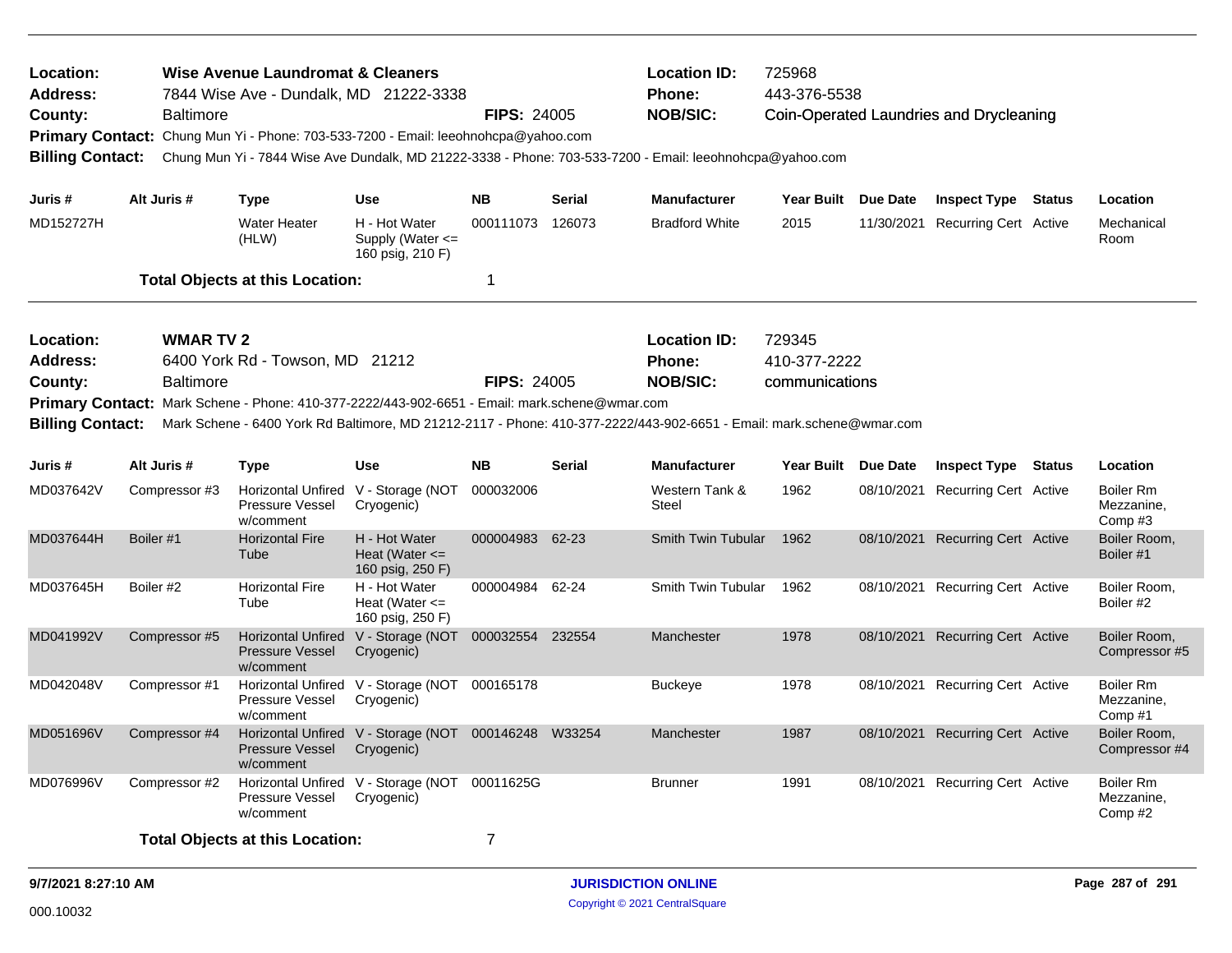| Location:<br><b>Address:</b> | <b>Woodcraft Exxon - (Sunoco)</b><br>8601 Old Harford Rd - Parkville, MD 21234-3912                    |                       |                                                                      |                                                         |                    |               |                                                                                                                                 | 3646923                                 |                 |                                                  |        |                  |
|------------------------------|--------------------------------------------------------------------------------------------------------|-----------------------|----------------------------------------------------------------------|---------------------------------------------------------|--------------------|---------------|---------------------------------------------------------------------------------------------------------------------------------|-----------------------------------------|-----------------|--------------------------------------------------|--------|------------------|
| County:                      |                                                                                                        | Baltimore             |                                                                      |                                                         | <b>FIPS: 24005</b> |               | <b>NOB/SIC:</b>                                                                                                                 | <b>Gasoline Service Stations</b>        |                 |                                                  |        |                  |
|                              |                                                                                                        |                       | Primary Contact: Woodcraft Exxon - (Sunoco)                          |                                                         |                    |               |                                                                                                                                 |                                         |                 |                                                  |        |                  |
| <b>Billing Contact:</b>      |                                                                                                        |                       |                                                                      |                                                         |                    |               | Kathleen McCaney - 1815 Gallagher Rd Plymouth Meeting, PA 19462-2840 - Phone: 610-276-5988 - Email: kathleen.mccaney@sunoco.com |                                         |                 |                                                  |        |                  |
| Juris #                      |                                                                                                        | Alt Juris #           | <b>Type</b>                                                          | <b>Use</b>                                              | <b>NB</b>          | <b>Serial</b> | <b>Manufacturer</b>                                                                                                             | Year Built Due Date                     |                 | <b>Inspect Type Status</b>                       |        | Location         |
| MD151595V                    |                                                                                                        |                       | <b>Vertical Unfired</b><br>Pressure Vessel<br>w/comment              | V - Storage (NOT<br>Cryogenic)                          | 000431170          |               | Wood                                                                                                                            | 1969                                    |                 | 09/18/2021 Recurring Cert Active                 |        | Shop             |
|                              |                                                                                                        |                       | <b>Total Objects at this Location:</b>                               |                                                         | $\mathbf 1$        |               |                                                                                                                                 |                                         |                 |                                                  |        |                  |
| Location:                    |                                                                                                        |                       | <b>Woodlawn Village Apartments</b>                                   |                                                         |                    |               | <b>Location ID:</b>                                                                                                             | 729440                                  |                 |                                                  |        |                  |
| <b>Address:</b>              |                                                                                                        |                       | 6605 Kincheloe Ave - Woodlawn, MD 21207-4340                         |                                                         |                    |               | <b>Phone:</b>                                                                                                                   |                                         |                 |                                                  |        |                  |
| County:                      |                                                                                                        | <b>Baltimore</b>      |                                                                      |                                                         | <b>FIPS: 24005</b> |               | <b>NOB/SIC:</b>                                                                                                                 | <b>Operators of Apartment Buildings</b> |                 |                                                  |        |                  |
| <b>Primary Contact:</b>      |                                                                                                        |                       | Sage Management - Phone: 443-304-0074 - Email: moshe@sagemgmtllc.com |                                                         |                    |               |                                                                                                                                 |                                         |                 |                                                  |        |                  |
| <b>Billing Contact:</b>      |                                                                                                        |                       |                                                                      |                                                         |                    |               | - 6807 Park Heights Ave Suite 100 Baltimore, MD 21215-1698 - Phone: 443-304-0074 - Email: moshe@sagemgmtllc.com                 |                                         |                 |                                                  |        |                  |
| Juris #                      |                                                                                                        | Alt Juris #           | <b>Type</b>                                                          | Use                                                     | <b>NB</b>          | <b>Serial</b> | <b>Manufacturer</b>                                                                                                             | Year Built                              | Due Date        | <b>Inspect Type Status</b>                       |        | Location         |
| MD154600H                    |                                                                                                        |                       | <b>Water Heater</b><br>(HLW)                                         | H - Hot Water<br>Heat (Water $\leq$<br>160 psig, 250 F) | 000198210          |               | <b>State Industries</b>                                                                                                         | 2014                                    |                 | 08/05/2020 Recurring Cert Active                 |        | <b>Bldg 6605</b> |
|                              |                                                                                                        |                       | <b>Total Objects at this Location:</b>                               |                                                         | $\mathbf 1$        |               |                                                                                                                                 |                                         |                 |                                                  |        |                  |
| Location:<br><b>Address:</b> |                                                                                                        | <b>Woodmoor Shell</b> | 7100 Liberty Rd - Woodlawn, MD 21207-4518                            |                                                         |                    |               | <b>Location ID:</b><br><b>Phone:</b>                                                                                            | 729470                                  |                 |                                                  |        |                  |
| County:                      |                                                                                                        | <b>Baltimore</b>      |                                                                      |                                                         | <b>FIPS: 24005</b> |               | <b>NOB/SIC:</b>                                                                                                                 |                                         |                 | Automotive dealers and gasoline service stations |        |                  |
|                              |                                                                                                        |                       | Primary Contact: Mr. Shoukat - Phone: 443-285-9926                   |                                                         |                    |               |                                                                                                                                 |                                         |                 |                                                  |        |                  |
| <b>Billing Contact:</b>      |                                                                                                        |                       |                                                                      |                                                         |                    |               |                                                                                                                                 |                                         |                 |                                                  |        |                  |
| Juris #                      |                                                                                                        | Alt Juris #           | <b>Type</b>                                                          | <b>Use</b>                                              | <b>NB</b>          | <b>Serial</b> | <b>Manufacturer</b>                                                                                                             | <b>Year Built</b>                       | <b>Due Date</b> | <b>Inspect Type</b>                              | Status | Location         |
| MD087935V                    | <b>Vertical Unfired</b><br>V - Storage (NOT<br>001027261<br>Pressure Vessel<br>Cryogenic)<br>w/comment |                       |                                                                      |                                                         |                    |               | Buckeye                                                                                                                         | 1992                                    |                 | 07/15/2023 Recurring Cert Active                 |        | Store Room       |
|                              |                                                                                                        |                       | <b>Total Objects at this Location:</b>                               |                                                         | -1                 |               |                                                                                                                                 |                                         |                 |                                                  |        |                  |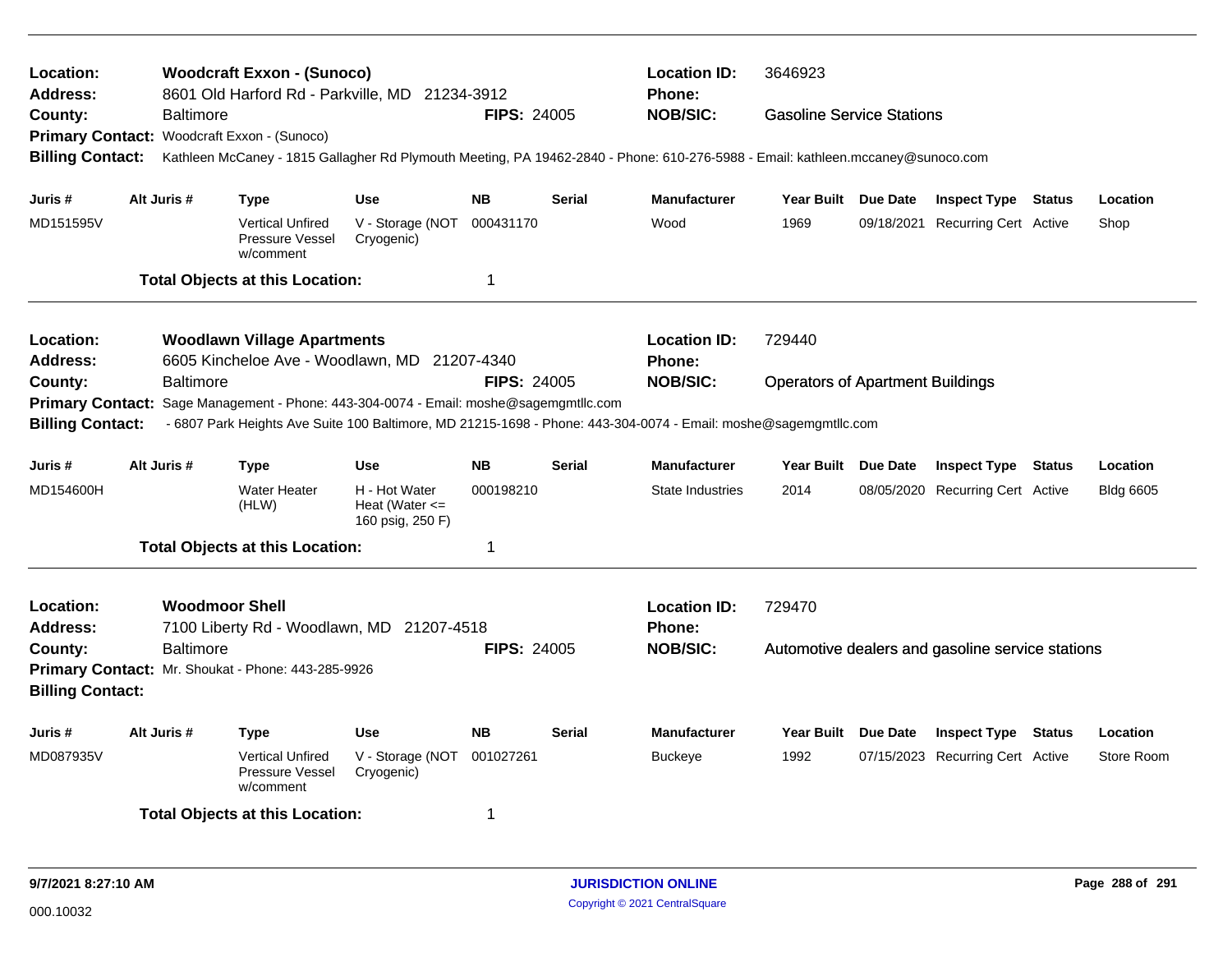| Location:<br>Address:<br>County: |                                        |                                                                                 | <b>Words To Life Ministries</b><br>12 S Tollgate Rd - Owings Mills, MD 21117-3348 |                                                         | <b>Location ID:</b><br><b>Phone:</b> | 729564          |                                                                                                                     |                     |                          |                                  |  |                          |  |
|----------------------------------|----------------------------------------|---------------------------------------------------------------------------------|-----------------------------------------------------------------------------------|---------------------------------------------------------|--------------------------------------|-----------------|---------------------------------------------------------------------------------------------------------------------|---------------------|--------------------------|----------------------------------|--|--------------------------|--|
|                                  |                                        | <b>Baltimore</b>                                                                |                                                                                   |                                                         | <b>FIPS: 24005</b>                   | <b>NOB/SIC:</b> | <b>Religious Organizations</b>                                                                                      |                     |                          |                                  |  |                          |  |
|                                  |                                        |                                                                                 | Primary Contact: Lee Montague - Phone: 410-925-6293                               |                                                         |                                      |                 |                                                                                                                     |                     |                          |                                  |  |                          |  |
| <b>Billing Contact:</b>          |                                        | Lee Montague - 12 Tollgate Rd Owings Mills, MD 21117-3348 - Phone: 410-925-6293 |                                                                                   |                                                         |                                      |                 |                                                                                                                     |                     |                          |                                  |  |                          |  |
| Juris #                          |                                        | Alt Juris #                                                                     | <b>Type</b>                                                                       | <b>Use</b>                                              | NΒ                                   | Serial          | <b>Manufacturer</b>                                                                                                 | Year Built Due Date |                          | <b>Inspect Type Status</b>       |  | Location                 |  |
| MD092924H                        |                                        |                                                                                 | <b>Horizontal Water</b><br>Tube                                                   | H - Hot Water<br>Heat (Water $\leq$<br>160 psig, 250 F) | 000047757                            | 1940099         | Lochinvar                                                                                                           | 1994                | 03/11/2021               | <b>Recurring Cert Active</b>     |  | Basement- Boiler<br>Room |  |
|                                  |                                        |                                                                                 | <b>Total Objects at this Location:</b>                                            |                                                         | 1                                    |                 |                                                                                                                     |                     |                          |                                  |  |                          |  |
| Location:                        |                                        |                                                                                 | <b>YMCA of Baltimore Co/Catonsville</b>                                           |                                                         |                                      |                 | <b>Location ID:</b>                                                                                                 | 706286              |                          |                                  |  |                          |  |
| <b>Address:</b>                  |                                        |                                                                                 | 850 S Rolling Rd - Catonsville, MD 21228-5317                                     |                                                         |                                      |                 | <b>Phone:</b>                                                                                                       |                     |                          |                                  |  |                          |  |
| County:                          |                                        | <b>Baltimore</b>                                                                |                                                                                   |                                                         | <b>FIPS: 24005</b>                   |                 | <b>NOB/SIC:</b>                                                                                                     |                     | Membership organizations |                                  |  |                          |  |
| <b>Primary Contact:</b>          |                                        |                                                                                 | Mike Monaghan - Cell: 443-764-4769 - Email: mikemonaghan@maryland.org             |                                                         |                                      |                 |                                                                                                                     |                     |                          |                                  |  |                          |  |
| <b>Billing Contact:</b>          |                                        |                                                                                 |                                                                                   |                                                         |                                      |                 | Mike Monaghan - 850 S Rolling Rd Catonsville, MD 21228-5317 - Cell: 443-764-4769 - Email: mikemonaghan@maryland.org |                     |                          |                                  |  |                          |  |
| Juris #                          |                                        | Alt Juris #                                                                     | <b>Type</b>                                                                       | <b>Use</b>                                              | <b>NB</b>                            | <b>Serial</b>   | <b>Manufacturer</b>                                                                                                 | <b>Year Built</b>   | Due Date                 | <b>Inspect Type Status</b>       |  | Location                 |  |
| MD145430H                        |                                        |                                                                                 | <b>Horizontal Water</b><br>Tube                                                   | H - Hot Water<br>Supply (Water <=<br>160 psig, 210 F)   | 000229846                            |                 | Lochinvar                                                                                                           | 2008                |                          | 08/09/2022 Recurring Cert Active |  | Mech Rm                  |  |
| MD169630H                        |                                        |                                                                                 | <b>Water Heater</b><br>(HLW)                                                      | H - Hot Water<br>Supply (Water <=<br>160 psig, 250 F)   | 000347013                            |                 | Lochinvar                                                                                                           | 2019                |                          | 08/04/2022 Recurring Cert Active |  | <b>BLRM</b>              |  |
|                                  |                                        |                                                                                 | <b>Total Objects at this Location:</b>                                            |                                                         | $\overline{2}$                       |                 |                                                                                                                     |                     |                          |                                  |  |                          |  |
| Location:                        |                                        |                                                                                 | <b>York Road Limited Partnership</b>                                              |                                                         |                                      |                 | <b>Location ID:</b>                                                                                                 | 729672              |                          |                                  |  |                          |  |
| <b>Address:</b>                  | 724 York Rd - Towson, MD 21204-2540    |                                                                                 |                                                                                   |                                                         |                                      | <b>Phone:</b>   |                                                                                                                     |                     |                          |                                  |  |                          |  |
| County:                          | <b>Baltimore</b><br><b>FIPS: 24005</b> |                                                                                 |                                                                                   |                                                         |                                      |                 | <b>NOB/SIC:</b><br><b>Offices of Bank Holding Companies</b>                                                         |                     |                          |                                  |  |                          |  |
|                                  |                                        |                                                                                 | Primary Contact: John Dr. Fioramonti - Phone: 410 825-8880 - Cell: 443-904-1243   |                                                         |                                      |                 |                                                                                                                     |                     |                          |                                  |  |                          |  |
| <b>Billing Contact:</b>          |                                        |                                                                                 |                                                                                   |                                                         |                                      |                 | John Dr. Fioramonti - 716 York Rd Towson, MD 21204-2535 - Phone: 410 825-8880 - Cell: 443-904-1243                  |                     |                          |                                  |  |                          |  |
| Juris #                          |                                        | Alt Juris #                                                                     | <b>Type</b>                                                                       | <b>Use</b>                                              | <b>NB</b>                            | <b>Serial</b>   | <b>Manufacturer</b>                                                                                                 | <b>Year Built</b>   | <b>Due Date</b>          | <b>Inspect Type Status</b>       |  | Location                 |  |
| MD100264H                        |                                        |                                                                                 | Cast Iron                                                                         | H - Steam Heat<br>(Steam $\le$ 15<br>psig)              | <b>CI</b>                            |                 | Burnham                                                                                                             | 1998                |                          | 05/11/2020 Recurring Cert Active |  | Boiler Rm                |  |
|                                  |                                        |                                                                                 |                                                                                   |                                                         |                                      |                 |                                                                                                                     |                     |                          |                                  |  |                          |  |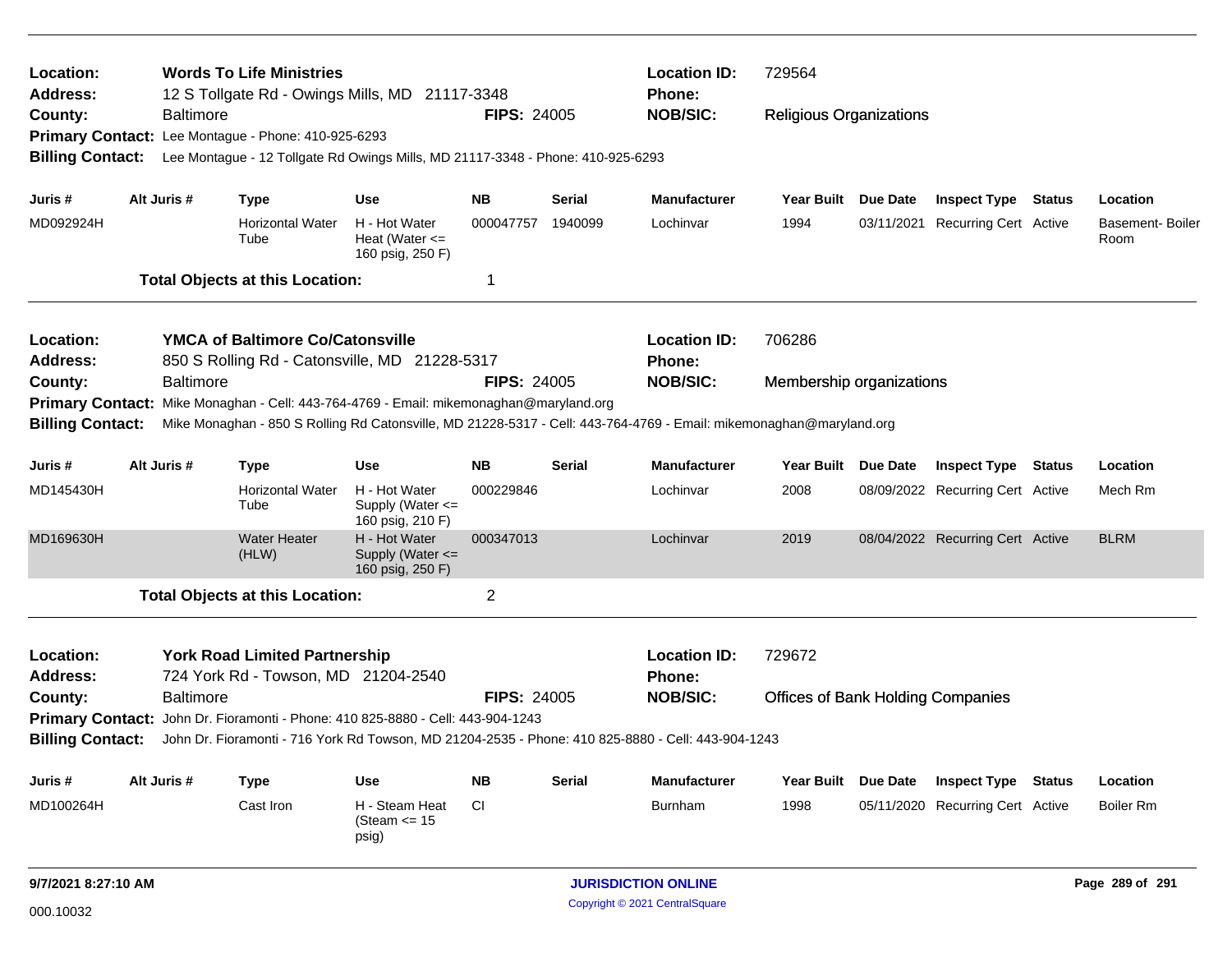Automotive dealers and gasoline service stations **County:** Baltimore **NOB/SIC: RIPS:** 24005 **NOB/SIC: Phone:** 410-252-9731

**Primary Contact:** Ji Hyung Ryu - Phone: 410-252-9731 - Email: oilexpressinc@hotmail.com

w/comment/

**Billing Contact:** Ji Hyung Ryu - 1800 York Rd Lutherville Timonium, MD 21093-5118 - Phone: 410-252-9731 - Email: oilexpressinc@hotmail.com

| Juris#                                                                                                                            | Alt Juris #                           | <b>Type</b>                                                                                      | <b>Use</b>                     | <b>NB</b>          | <b>Serial</b> | <b>Manufacturer</b>                                                                                                                       | <b>Year Built</b>                                         | <b>Due Date</b> | <b>Inspect Type</b>              | <b>Status</b> | Location       |
|-----------------------------------------------------------------------------------------------------------------------------------|---------------------------------------|--------------------------------------------------------------------------------------------------|--------------------------------|--------------------|---------------|-------------------------------------------------------------------------------------------------------------------------------------------|-----------------------------------------------------------|-----------------|----------------------------------|---------------|----------------|
| MD041897V                                                                                                                         |                                       | <b>Vertical Unfired</b><br>Pressure Vessel<br>w/comment                                          | V - Storage (NOT<br>Cryogenic) | 000272289          |               | <b>Buckeye</b>                                                                                                                            | 1980                                                      |                 | 11/06/2022 Recurring Cert Active |               | Store Room     |
|                                                                                                                                   |                                       | <b>Total Objects at this Location:</b>                                                           |                                |                    |               |                                                                                                                                           |                                                           |                 |                                  |               |                |
| Location:                                                                                                                         |                                       | <b>Young's Auto Repair</b>                                                                       |                                |                    |               | <b>Location ID:</b>                                                                                                                       | 1932888                                                   |                 |                                  |               |                |
| <b>Address:</b>                                                                                                                   |                                       | 1725 Gwynn Oak Ave - Gwynn Oak, MD 21207-5280                                                    |                                |                    |               | Phone:                                                                                                                                    |                                                           |                 |                                  |               |                |
| County:                                                                                                                           | <b>Baltimore</b>                      |                                                                                                  |                                | <b>FIPS: 24005</b> |               | <b>NOB/SIC:</b>                                                                                                                           | <b>General Automotive Repair Shops</b>                    |                 |                                  |               |                |
|                                                                                                                                   |                                       | Primary Contact: Keith Ryu - Phone: 410-265-6662 - Email: 1725youngsautorepair@gmail.com         |                                |                    |               |                                                                                                                                           |                                                           |                 |                                  |               |                |
| <b>Billing Contact:</b>                                                                                                           |                                       |                                                                                                  |                                |                    |               | - 1725 Gwynn Oak Ave Gwynn Oak, MD 21207-5280 - Phone: 410-265-6662 - Email: 1725youngsautorepair@gmail.com                               |                                                           |                 |                                  |               |                |
|                                                                                                                                   |                                       |                                                                                                  |                                |                    |               |                                                                                                                                           |                                                           |                 |                                  |               |                |
| Juris #                                                                                                                           | Alt Juris #                           | <b>Type</b>                                                                                      | <b>Use</b>                     | <b>NB</b>          | <b>Serial</b> | <b>Manufacturer</b>                                                                                                                       | Year Built Due Date                                       |                 | <b>Inspect Type</b>              | Status        | Location       |
| MD126128V                                                                                                                         |                                       | <b>Vertical Unfired</b><br>Pressure Vessel<br>w/comment                                          | V - Storage (NOT<br>Cryogenic) | 001286060          |               | Campbell Hausfield                                                                                                                        | 2004                                                      |                 | 02/06/2023 Recurring Cert Active |               | <b>STORAGE</b> |
| MD131881V                                                                                                                         |                                       | <b>Vertical Unfired</b><br>Pressure Vessel<br>w/comment                                          | V - Storage (NOT<br>Cryogenic) | 000859610          |               | Manchester                                                                                                                                | 2007                                                      |                 | 02/06/2023 Recurring Cert Active |               | <b>STORAGE</b> |
|                                                                                                                                   |                                       | <b>Total Objects at this Location:</b>                                                           |                                | $\overline{2}$     |               |                                                                                                                                           |                                                           |                 |                                  |               |                |
|                                                                                                                                   |                                       |                                                                                                  |                                |                    |               | <b>Location ID:</b>                                                                                                                       |                                                           |                 |                                  |               |                |
|                                                                                                                                   | Location:<br><b>Zips Dry Cleaners</b> |                                                                                                  |                                |                    |               |                                                                                                                                           | 3368791                                                   |                 |                                  |               |                |
| <b>Address:</b><br>6102 Baltimore National Pike - Catonsville, MD 21228-2905<br><b>FIPS: 24005</b><br><b>Baltimore</b><br>County: |                                       |                                                                                                  |                                |                    |               | Phone:                                                                                                                                    | <b>NOB/SIC:</b><br>Power Laundries, Family and Commercial |                 |                                  |               |                |
|                                                                                                                                   |                                       | Primary Contact: Bashir Shams - Phone: 443-879-9477 - Cell: 601-307-4612 - Email: bshams@aol.com |                                |                    |               |                                                                                                                                           |                                                           |                 |                                  |               |                |
| <b>Billing Contact:</b>                                                                                                           |                                       |                                                                                                  |                                |                    |               | Bashir Shams - 6102 Baltimore National Pike Catonsville, MD 21228-2905 - Phone: 443-879-9477 - Cell: 601-307-4612 - Email: bshams@aol.com |                                                           |                 |                                  |               |                |
|                                                                                                                                   |                                       |                                                                                                  |                                |                    |               |                                                                                                                                           |                                                           |                 |                                  |               |                |
| Juris#                                                                                                                            | Alt Juris #                           | <b>Type</b>                                                                                      | <b>Use</b>                     | <b>NB</b>          | <b>Serial</b> | <b>Manufacturer</b>                                                                                                                       | Year Built Due Date                                       |                 | <b>Inspect Type Status</b>       |               | Location       |
| MD147098V                                                                                                                         |                                       | <b>Vertical Unfired</b><br>Pressure Vessel                                                       | V - Storage (NOT<br>Cryogenic) | 000034734          | A30022        | AIR COM                                                                                                                                   | 2013                                                      | 10/26/2021      | <b>Recurring Cert Active</b>     |               | Shop Rear      |